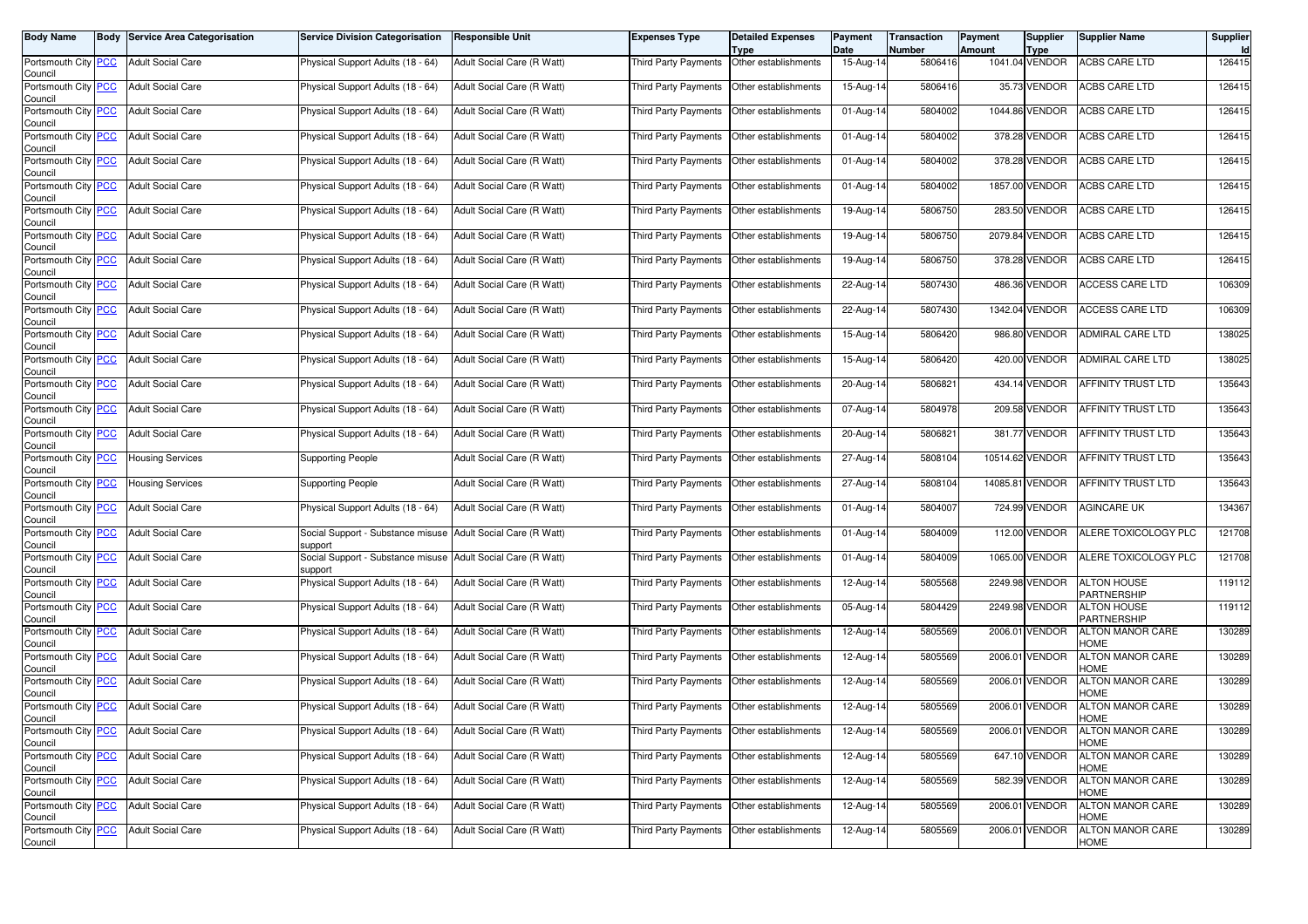| <b>Body Name</b>                      | <b>Body Service Area Categorisation</b> | <b>Service Division Categorisation</b>                               | <b>Responsible Unit</b>    | Expenses Type                               | <b>Detailed Expenses</b><br>Type | Payment<br>Date | Transaction<br>Number | Payment<br><b>Amount</b> | <b>Supplier</b><br><b>Type</b> | <b>Supplier Name</b>                        | <b>Supplier</b><br><b>Id</b> |
|---------------------------------------|-----------------------------------------|----------------------------------------------------------------------|----------------------------|---------------------------------------------|----------------------------------|-----------------|-----------------------|--------------------------|--------------------------------|---------------------------------------------|------------------------------|
| Portsmouth City PCC<br>Council        | <b>Adult Social Care</b>                | Physical Support Adults (18 - 64)                                    | Adult Social Care (R Watt) | <b>Third Party Payments</b>                 | Other establishments             | 12-Aug-14       | 5805569               |                          | 2006.01 VENDOR                 | <b>ALTON MANOR CARE</b><br>HOME             | 130289                       |
| Portsmouth City PCC<br>Council        | <b>Adult Social Care</b>                | Physical Support Adults (18 - 64)                                    | Adult Social Care (R Watt) | Third Party Payments                        | Other establishments             | 12-Aug-14       | 5805569               |                          | 2006.01 VENDOR                 | <b>ALTON MANOR CARE</b><br><b>HOME</b>      | 130289                       |
| Portsmouth City <b>PCC</b><br>Council | <b>Adult Social Care</b>                | Physical Support Adults (18 - 64)                                    | Adult Social Care (R Watt) | Third Party Payments                        | Other establishments             | 12-Aug-14       | 5805569               |                          | 2006.01 VENDOR                 | <b>ALTON MANOR CARE</b><br><b>HOME</b>      | 130289                       |
| Portsmouth City PCC<br>Council        | <b>Adult Social Care</b>                | Physical Support Adults (18 - 64)                                    | Adult Social Care (R Watt) | Third Party Payments                        | Other establishments             | 12-Aug-14       | 5805570               |                          | 2350.73 VENDOR                 | ANGEL CARE                                  | 117208                       |
| Portsmouth City PCC<br>Council        | <b>Adult Social Care</b>                | Physical Support Older People (65- Adult Social Care (R Watt)<br>74) |                            | Third Party Payments                        | Other establishments             | 12-Aug-14       | 5805571               |                          | 2429.47 VENDOR                 | ANGELUS NURSING HOME                        | 100542                       |
| Portsmouth City PCC<br>Council        | <b>Adult Social Care</b>                | Physical Support Older People (65- Adult Social Care (R Watt)        |                            | Third Party Payments                        | Other establishments             | 12-Aug-14       | 580557                |                          | 2429.47 VENDOR                 | ANGELUS NURSING HOME                        | 100542                       |
| Portsmouth City PCC<br>Council        | <b>Adult Social Care</b>                | Physical Support Older People (65- Adult Social Care (R Watt)<br>741 |                            | Third Party Payments                        | Other establishments             | 12-Aug-14       | 580557                |                          | 2203.17 VENDOR                 | ANGELUS NURSING HOME                        | 100542                       |
| Portsmouth City PCC<br>Council        | <b>Adult Social Care</b>                | Physical Support Older People (65- Adult Social Care (R Watt)<br>74) |                            | Third Party Payments                        | Other establishments             | 12-Aug-14       | 5805571               |                          | 2203.17 VENDOR                 | ANGELUS NURSING HOME                        | 100542                       |
| Portsmouth City PCC<br>Council        | <b>Adult Social Care</b>                | Physical Support Older People (65- Adult Social Care (R Watt)        |                            | Third Party Payments                        | Other establishments             | 12-Aug-14       | 5805571               |                          | 2429.47 VENDOR                 | ANGELUS NURSING HOME                        | 100542                       |
| Portsmouth City PCC<br>Council        | <b>Adult Social Care</b>                | Physical Support Older People (65- Adult Social Care (R Watt)        |                            | Third Party Payments                        | Other establishments             | 12-Aug-14       | 580557                |                          | 2429.47 VENDOR                 | ANGELUS NURSING HOME                        | 100542                       |
| Portsmouth City PCC<br>Council        | <b>Adult Social Care</b>                | Physical Support Older People (65- Adult Social Care (R Watt)        |                            | Third Party Payments                        | Other establishments             | 12-Aug-14       | 5805571               |                          | 2203.17 VENDOR                 | ANGELUS NURSING HOME                        | 100542                       |
| Portsmouth City PCC<br>Council        | <b>Adult Social Care</b>                | Physical Support Adults (18 - 64)                                    | Adult Social Care (R Watt) | Third Party Payments                        | Other establishments             | 26-Aug-14       | 5807725               |                          | 175.50 VENDOR                  | <b>APEX PROPERTY</b><br><b>VENTURES LTD</b> | 108437                       |
| Portsmouth City PCC<br>Council        | <b>Adult Social Care</b>                | Physical Support Adults (18 - 64)                                    | Adult Social Care (R Watt) | Third Party Payments                        | Other establishments             | 26-Aug-14       | 5807725               |                          | 283.64 VENDOR                  | <b>APEX PROPERTY</b><br>VENTURES LTD        | 108437                       |
| Portsmouth City PCC<br>Council        | <b>Adult Social Care</b>                | Physical Support Adults (18 - 64)                                    | Adult Social Care (R Watt) | <b>Third Party Payments</b>                 | Other establishments             | 26-Aug-14       | 5807725               |                          | 54.08 VENDOR                   | <b>APEX PROPERTY</b><br><b>VENTURES LTD</b> | 108437                       |
| Portsmouth City PCC<br>Council        | <b>Adult Social Care</b>                | Physical Support Adults (18 - 64)                                    | Adult Social Care (R Watt) | Third Party Payments                        | Other establishments             | 26-Aug-14       | 5807725               |                          | 54.00 VENDOR                   | <b>APEX PROPERTY</b><br>VENTURES LTD        | 108437                       |
| Portsmouth City PCC<br>Council        | <b>Adult Social Care</b>                | Physical Support Adults (18 - 64)                                    | Adult Social Care (R Watt) | Third Party Payments                        | Other establishments             | 26-Aug-14       | 5807725               |                          | 94.64 VENDOR                   | <b>APEX PROPERTY</b><br>VENTURES LTD        | 108437                       |
| Portsmouth City PCC<br>Council        | <b>Adult Social Care</b>                | Physical Support Adults (18 - 64)                                    | Adult Social Care (R Watt) | Third Party Payments                        | Other establishments             | 26-Aug-14       | 5807725               |                          | 189.28 VENDOR                  | <b>APEX PROPERTY</b><br>VENTURES LTD        | 108437                       |
| Portsmouth City PCC<br>Council        | <b>Adult Social Care</b>                | Physical Support Adults (18 - 64)                                    | Adult Social Care (R Watt) | Third Party Payments                        | Other establishments             | 26-Aug-14       | 5807725               |                          | 1417.92 VENDOR                 | <b>APEX PROPERTY</b><br>VENTURES LTD        | 108437                       |
| Portsmouth City PCC<br>Council        | <b>Adult Social Care</b>                | Physical Support Adults (18 - 64)                                    | Adult Social Care (R Watt) | Third Party Payments                        | Other establishments             | 26-Aug-14       | 5807725               |                          | 283.64 VENDOR                  | <b>APEX PROPERTY</b><br><b>VENTURES LTD</b> | 108437                       |
| Portsmouth City PCC<br>Council        | <b>Adult Social Care</b>                | Physical Support Adults (18 - 64)                                    | Adult Social Care (R Watt) | Third Party Payments                        | Other establishments             | 26-Aug-14       | 5807725               |                          | 189.00 VENDOR                  | <b>APEX PROPERTY</b><br>VENTURES LTD        | 108437                       |
| Portsmouth City PCC<br>Council        | <b>Adult Social Care</b>                | Physical Support Adults (18 - 64)                                    | Adult Social Care (R Watt) | Third Party Payments                        | Other establishments             | 26-Aug-14       | 5807725               |                          | 189.00 VENDOR                  | <b>APEX PROPERTY</b><br>VENTURES LTD        | 108437                       |
| Portsmouth City PCC<br>Council        | <b>Adult Social Care</b>                | Physical Support Adults (18 - 64)                                    | Adult Social Care (R Watt) | Third Party Payments                        | Other establishments             | 26-Aug-14       | 5807725               |                          | 76.94 VENDOR                   | <b>APEX PROPERTY</b><br><b>VENTURES LTD</b> | 108437                       |
| Portsmouth City PCC<br>Council        | <b>Adult Social Care</b>                | Physical Support Adults (18 - 64)                                    | Adult Social Care (R Watt) | Third Party Payments                        | Other establishments             | 26-Aug-14       | 5807725               |                          | 1323.28 VENDOR                 | <b>APEX PROPERTY</b><br>/ENTURES LTD        | 108437                       |
| Portsmouth City PCC<br>Council        | <b>Adult Social Care</b>                | Physical Support Adults (18 - 64)                                    | Adult Social Care (R Watt) | Third Party Payments                        | Other establishments             | 26-Aug-14       | 5807725               |                          | 567.28 VENDOR                  | <b>APEX PROPERTY</b><br>VENTURES LTD        | 108437                       |
| Portsmouth City PCC<br>Council        | <b>Adult Social Care</b>                | Physical Support Adults (18 - 64)                                    | Adult Social Care (R Watt) | Third Party Payments                        | Other establishments             | 26-Aug-14       | 5807725               |                          | 492.91 VENDOR                  | <b>APEX PROPERTY</b><br><b>VENTURES LTD</b> | 108437                       |
| Portsmouth City PCC<br>Council        | <b>Adult Social Care</b>                | Physical Support Adults (18 - 64)                                    | Adult Social Care (R Watt) | <b>Third Party Payments</b>                 | Other establishments             | 26-Aug-14       | 5807725               |                          | 128.25 VENDOR                  | <b>APEX PROPERTY</b><br>/ENTURES LTD        | 108437                       |
| Portsmouth City PCC<br>Council        | <b>Adult Social Care</b>                | Physical Support Adults (18 - 64)                                    | Adult Social Care (R Watt) | Third Party Payments                        | Other establishments             | 26-Aug-14       | 5807725               |                          | 513.00 VENDOR                  | <b>APEX PROPERTY</b><br>VENTURES LTD        | 108437                       |
| Portsmouth City PCC<br>Council        | <b>Adult Social Care</b>                | Physical Support Adults (18 - 64)                                    | Adult Social Care (R Watt) | Third Party Payments   Other establishments |                                  | 26-Aug-14       | 5807725               |                          | 350.33 VENDOR                  | <b>APEX PROPERTY</b><br><b>VENTURES LTD</b> | 108437                       |
| Portsmouth City PCC<br>Council        | <b>Adult Social Care</b>                | Physical Support Adults (18 - 64)                                    | Adult Social Care (R Watt) | Third Party Payments Other establishments   |                                  | 26-Aug-14       | 5807725               |                          | -25.85 VENDOR                  | <b>APEX PROPERTY</b><br><b>VENTURES LTD</b> | 108437                       |
| Portsmouth City PCC<br>Council        | <b>Adult Social Care</b>                | Physical Support Adults (18 - 64)                                    | Adult Social Care (R Watt) | Third Party Payments                        | Other establishments             | 26-Aug-14       | 5807725               |                          | 337.72 VENDOR                  | <b>APEX PROPERTY</b><br><b>VENTURES LTD</b> | 108437                       |
| Portsmouth City PCC<br>Council        | <b>Adult Social Care</b>                | Physical Support Adults (18 - 64)                                    | Adult Social Care (R Watt) | Third Party Payments Other establishments   |                                  | 26-Aug-14       | 5807725               |                          | 283.64 VENDOR                  | <b>APEX PROPERTY</b><br><b>VENTURES LTD</b> | 108437                       |
| Portsmouth City PCC<br>Council        | <b>Adult Social Care</b>                | Physical Support Adults (18 - 64)                                    | Adult Social Care (R Watt) | Third Party Payments Other establishments   |                                  | 26-Aug-14       | 5807725               |                          | 297.12 VENDOR                  | <b>APEX PROPERTY</b><br><b>VENTURES LTD</b> | 108437                       |
|                                       |                                         |                                                                      |                            |                                             |                                  |                 |                       |                          |                                |                                             |                              |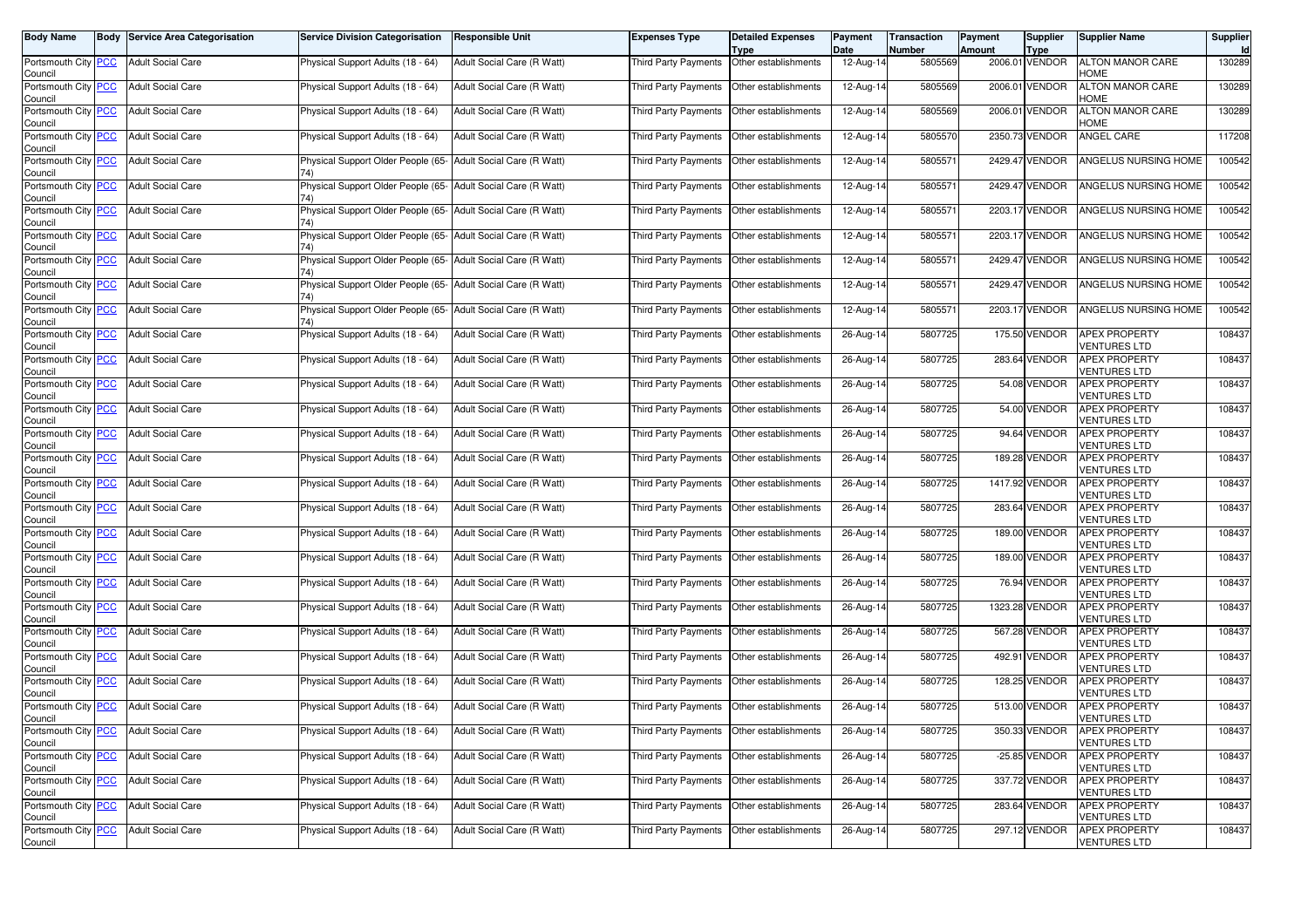| <b>Body Name</b>                      | <b>Body Service Area Categorisation</b> | <b>Service Division Categorisation</b>                                    | <b>Responsible Unit</b>    | Expenses Type                           | <b>Detailed Expenses</b><br>Type          | Payment<br>Date         | <b>Transaction</b><br><b>Number</b> | Payment<br><b>Amount</b> | <b>Supplier</b><br><b>Type</b> | <b>Supplier Name</b>                        | Supplier<br>Id |
|---------------------------------------|-----------------------------------------|---------------------------------------------------------------------------|----------------------------|-----------------------------------------|-------------------------------------------|-------------------------|-------------------------------------|--------------------------|--------------------------------|---------------------------------------------|----------------|
| Portsmouth City <b>PCC</b><br>Council | <b>Adult Social Care</b>                | Physical Support Adults (18 - 64)                                         | Adult Social Care (R Watt) | <b>Third Party Payments</b>             | Other establishments                      | 26-Aug-14               | 5807725                             |                          | 77.18 VENDOR                   | <b>APEX PROPERTY</b><br><b>VENTURES LTD</b> | 108437         |
| Portsmouth City PCC<br>Council        | <b>Adult Social Care</b>                | Physical Support Adults (18 - 64)                                         | Adult Social Care (R Watt) | <b>Third Party Payments</b>             | Other establishments                      | 26-Aug-14               | 5807725                             |                          | 378.28 VENDOR                  | <b>APEX PROPERTY</b><br>VENTURES LTD        | 108437         |
| Portsmouth City PCC<br>Council        | <b>Adult Social Care</b>                | Physical Support Adults (18 - 64)                                         | Adult Social Care (R Watt) | Third Party Payments                    | Other establishments                      | 26-Aug-14               | 5807725                             |                          | 189.00 VENDOR                  | <b>APEX PROPERTY</b><br>VENTURES LTD        | 108437         |
| Portsmouth City PCC<br>Council        | <b>Adult Social Care</b>                | Physical Support Adults (18 - 64)                                         | Adult Social Care (R Watt) | <b>Third Party Payments</b>             | Other establishments                      | 26-Aug-14               | 5807725                             |                          | 283.64 VENDOR                  | <b>APEX PROPERTY</b><br><b>VENTURES LTD</b> | 108437         |
| Portsmouth City PCC<br>Council        | <b>Adult Social Care</b>                | Physical Support Adults (18 - 64)                                         | Adult Social Care (R Watt) | Third Party Payments                    | Other establishments                      | 26-Aug-14               | 5807725                             |                          | 77.66 VENDOR                   | <b>APEX PROPERTY</b><br>VENTURES LTD        | 108437         |
| Portsmouth City PCC<br>Council        | <b>Adult Social Care</b>                | Physical Support Adults (18 - 64)                                         | Adult Social Care (R Watt) | Third Party Payments                    | Other establishments                      | 26-Aug-14               | 5807725                             |                          | 185.90 VENDOR                  | <b>APEX PROPERTY</b><br><b>VENTURES LTD</b> | 108437         |
| Portsmouth City PCC<br>Council        | <b>Adult Social Care</b>                | Physical Support Adults (18 - 64)                                         | Adult Social Care (R Watt) | Third Party Payments                    | Other establishments                      | 26-Aug-14               | 5807725                             |                          | 54.00 VENDOR                   | <b>APEX PROPERTY</b><br><b>VENTURES LTD</b> | 108437         |
| Portsmouth City PCC<br>Council        | <b>Adult Social Care</b>                | Physical Support Adults (18 - 64)                                         | Adult Social Care (R Watt) | Third Party Payments                    | Other establishments                      | 26-Aug-14               | 5807725                             |                          | 768.64 VENDOR                  | <b>APEX PROPERTY</b><br>VENTURES LTD        | 108437         |
| Portsmouth City PCC<br>Council        | <b>Adult Social Care</b>                | Physical Support Adults (18 - 64)                                         | Adult Social Care (R Watt) | Third Party Payments                    | Other establishments                      | 26-Aug-14               | 5807725                             |                          | 762.75 VENDOR                  | <b>APEX PROPERTY</b><br>VENTURES LTD        | 108437         |
| Portsmouth City PCC<br>Council        | <b>Adult Social Care</b>                | Social Support - Support for Carer                                        | Adult Social Care (R Watt) | Third Party Payments                    | Other establishments                      | 26-Aug-14               | 5807725                             |                          | 193.28 VENDOR                  | <b>APEX PROPERTY</b><br><b>VENTURES LTD</b> | 108437         |
| Portsmouth City PCC<br>Council        | <b>Adult Social Care</b>                | Physical Support Adults (18 - 64)                                         | Adult Social Care (R Watt) | Third Party Payments                    | Other establishments                      | 26-Aug-14               | 5807725                             |                          | 66.43 VENDOR                   | <b>APEX PROPERTY</b><br><b>/ENTURES LTD</b> | 108437         |
| Portsmouth City PCC<br>Council        | <b>Adult Social Care</b>                | Physical Support Adults (18 - 64)                                         | Adult Social Care (R Watt) | Third Party Payments                    | Other establishments                      | 26-Aug-14               | 5807725                             |                          | 1137.94 VENDOR                 | <b>APEX PROPERTY</b><br>VENTURES LTD        | 108437         |
| Portsmouth City PCC<br>Council        | <b>Adult Social Care</b>                | Physical Support Adults (18 - 64)                                         | Adult Social Care (R Watt) | Third Party Payments                    | Other establishments                      | 26-Aug-14               | 5807725                             |                          | 256.64 VENDOR                  | <b>APEX PROPERTY</b><br><b>VENTURES LTD</b> | 108437         |
| Portsmouth City PCC<br>Council        | <b>Adult Social Care</b>                | Physical Support Adults (18 - 64)                                         | Adult Social Care (R Watt) | Third Party Payments                    | Other establishments                      | 26-Aug-14               | 5807725                             |                          | 43.90 VENDOR                   | <b>APEX PROPERTY</b><br><b>/ENTURES LTD</b> | 108437         |
| Portsmouth City PCC<br>Council        | <b>Adult Social Care</b>                | Physical Support Adults (18 - 64)                                         | Adult Social Care (R Watt) | Third Party Payments                    | Other establishments                      | 26-Aug-14               | 5807725                             |                          | 229.76 VENDOR                  | <b>APEX PROPERTY</b><br>VENTURES LTD        | 108437         |
| Portsmouth City PCC<br>Council        | <b>Adult Social Care</b>                | Physical Support Adults (18 - 64)                                         | Adult Social Care (R Watt) | Third Party Payments                    | Other establishments                      | 26-Aug-14               | 5807725                             |                          | 378.00 VENDOR                  | <b>APEX PROPERTY</b><br><b>VENTURES LTD</b> | 108437         |
| Portsmouth City PCC<br>Council        | <b>Adult Social Care</b>                | Physical Support Adults (18 - 64)                                         | Adult Social Care (R Watt) | Third Party Payments                    | Other establishments                      | 26-Aug-14               | 5807725                             |                          | 263.38 VENDOR                  | <b>APEX PROPERTY</b><br><b>VENTURES LTD</b> | 108437         |
| Portsmouth City PCC<br>Council        | <b>Adult Social Care</b>                | Physical Support Adults (18 - 64)                                         | Adult Social Care (R Watt) | Third Party Payments                    | Other establishments                      | $26$ -Aug-14            | 5807725                             |                          | 567.00 VENDOR                  | <b>APEX PROPERTY</b><br>VENTURES LTD        | 108437         |
| Portsmouth City PCC<br>Council        | <b>Adult Social Care</b>                | Physical Support Adults (18 - 64)                                         | Adult Social Care (R Watt) | Third Party Payments                    | Other establishments                      | 26-Aug-14               | 5807725                             |                          | 111.43 VENDOR                  | <b>APEX PROPERTY</b><br><b>VENTURES LTD</b> | 108437         |
| Portsmouth City PCC<br>Council        | <b>Adult Social Care</b>                | Physical Support Adults (18 - 64)                                         | Adult Social Care (R Watt) | Third Party Payments                    | Other establishments                      | 26-Aug-14               | 5807725                             |                          | 347.86 VENDOR                  | <b>APEX PROPERTY</b><br>/ENTURES LTD        | 108437         |
| Portsmouth City PCC<br>Council        | <b>Adult Social Care</b>                | Physical Support Adults (18 - 64)                                         | Adult Social Care (R Watt) | Third Party Payments                    | Other establishments                      | 26-Aug-14               | 5807725                             |                          | 1214.34 VENDOR                 | <b>APEX PROPERTY</b><br>/ENTURES LTD        | 108437         |
| Portsmouth City PCC<br>Council        | <b>Adult Social Care</b>                | Physical Support Adults (18 - 64)                                         | Adult Social Care (R Watt) | Third Party Payments                    | Other establishments                      | 26-Aug-14               | 5807725                             |                          | 627.89 VENDOR                  | <b>APEX PROPERTY</b><br><b>VENTURES LTD</b> | 108437         |
| Portsmouth City PCC<br>Council        | <b>Adult Social Care</b>                | Social Care Activities                                                    | Adult Social Care (R Watt) | <b>Transport-Related</b><br>Expenditure | Public transport                          | 01-Aug-14               | 5804016                             |                          | 28.00 VENDOR                   | <b>AQUA CARS LIMITED</b>                    | 100011         |
| Portsmouth City PCC<br>Council        | <b>Adult Social Care</b>                | Social Care Activities                                                    | Adult Social Care (R Watt) | Transport-Related<br>Expenditure        | Public transport                          | $\overline{0}$ 1-Aug-14 | 5804016                             |                          | 23.80 VENDOR                   | <b>AQUA CARS LIMITED</b>                    | 100011         |
| Portsmouth City PCC<br>Council        | <b>Adult Social Care</b>                | <b>Assistive Equipment &amp; Technology</b>                               | Adult Social Care (R Watt) | <b>Transport-Related</b><br>Expenditure | Public transport                          | 01-Aug-14               | 5804016                             |                          | 81.20 VENDOR                   | <b>AQUA CARS LIMITED</b>                    | 100011         |
| Portsmouth City PCC<br>Council        | <b>Adult Social Care</b>                | Commissioning & service delivery                                          | Adult Social Care (R Watt) | Transport-Related<br>Expenditure        | Direct transport costs                    | 01-Aug-14               | 5804016                             |                          | 7.90 VENDOR                    | <b>AQUA CARS LIMITED</b>                    | 100011         |
| Portsmouth City PCC<br>Council        | <b>Adult Social Care</b>                | Social Support - Support for Carer                                        | Adult Social Care (R Watt) | Transport-Related<br>Expenditure        | Direct transport costs                    | 01-Aug-14               | 5804016                             |                          | 239.50 VENDOR                  | <b>AQUA CARS LIMITED</b>                    | 100011         |
| Portsmouth City   PCC<br>Council      | <b>Adult Social Care</b>                | Social Support - Substance misuse   Adult Social Care (H Watt)<br>support |                            | Premises-Related<br>Expenditure         | <b>Fixtures and fittings</b>              | 06-Aug-14               | 5804501                             |                          | 240.00 VENDOR                  | <b>AQUALICITY LTD</b>                       | 119038         |
| Portsmouth City PCC<br>Council        | <b>Adult Social Care</b>                | Physical Support Adults (18 - 64)                                         | Adult Social Care (R Watt) |                                         | Third Party Payments Other establishments | 12-Aug-14               | 5805579                             |                          | -1263.02 VENDOR                | ARBOROUGH HOUSE<br><b>IMITED</b>            | 100548         |
| Portsmouth City PCC<br>Council        | <b>Adult Social Care</b>                | Physical Support Adults (18 - 64)                                         | Adult Social Care (R Watt) |                                         | Third Party Payments Other establishments | 05-Aug-14               | 5804434                             |                          | 1747.17 VENDOR                 | ARBOROUGH HOUSE<br>LIMITED                  | 100548         |
| Portsmouth City PCC<br>Council        | <b>Adult Social Care</b>                | Physical Support Adults (18 - 64)                                         | Adult Social Care (R Watt) |                                         | Third Party Payments Other establishments | 05-Aug-14               | 5804434                             |                          | 64.71 VENDOR                   | ARBOROUGH HOUSE<br>IMITED.                  | 100548         |
| Portsmouth City PCC<br>Council        | <b>Adult Social Care</b>                | Physical Support Adults (18 - 64)                                         | Adult Social Care (R Watt) | Third Party Payments                    | Other establishments                      | 12-Aug-14               | 5805579                             |                          | 2006.01 VENDOR                 | ARBOROUGH HOUSE<br>LIMITED                  | 100548         |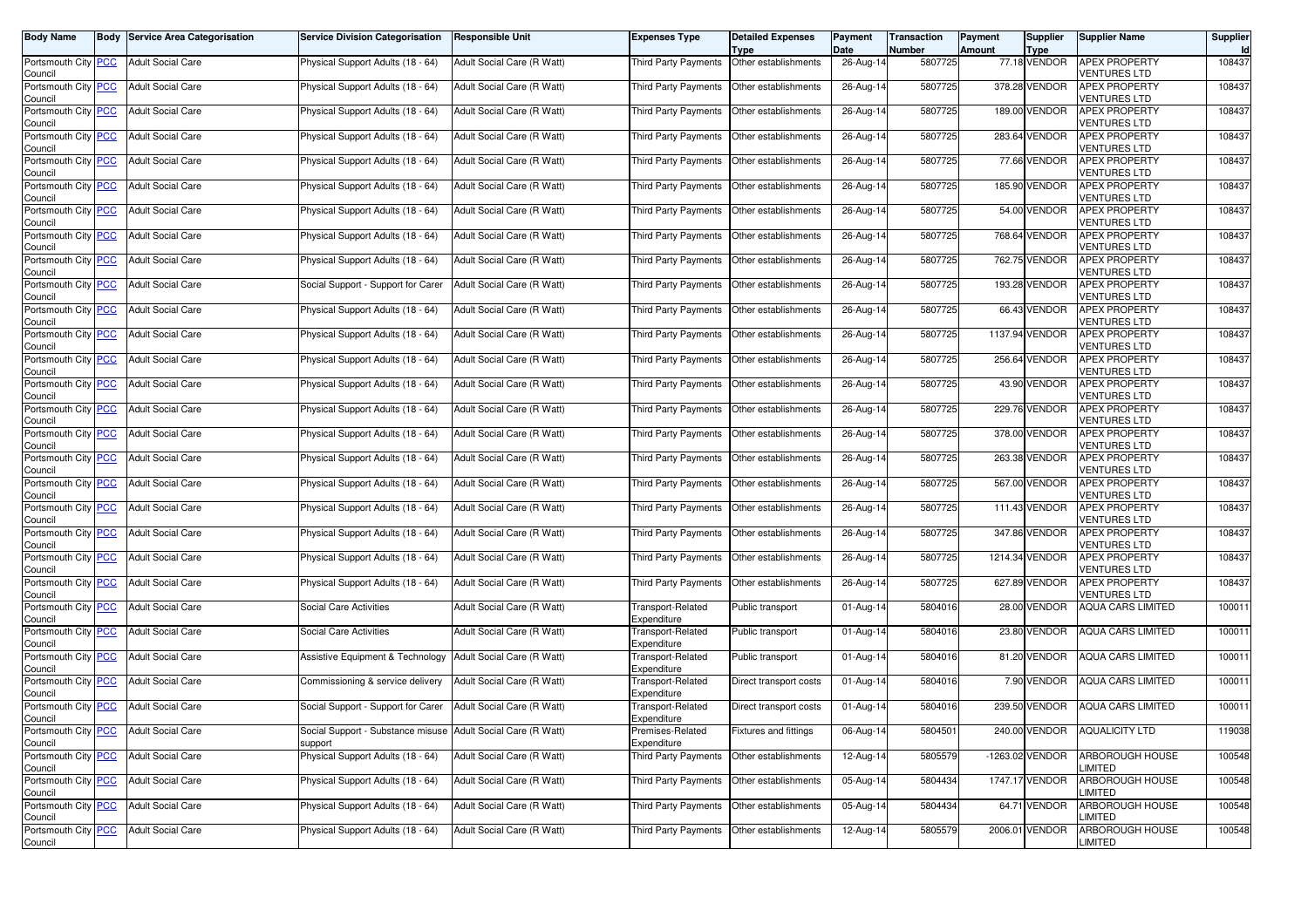| <b>Body Name</b>                            | <b>Body Service Area Categorisation</b> | <b>Service Division Categorisation</b>                               | <b>Responsible Unit</b>    | <b>Expenses Type</b>                        | <b>Detailed Expenses</b><br>Type      | Payment<br>Date | Transaction<br>Number | Payment<br><b>Amount</b> | <b>Supplier</b><br>Type | <b>Supplier Name</b>                    | Supplier<br>Id |
|---------------------------------------------|-----------------------------------------|----------------------------------------------------------------------|----------------------------|---------------------------------------------|---------------------------------------|-----------------|-----------------------|--------------------------|-------------------------|-----------------------------------------|----------------|
| Portsmouth City PCC<br>Council              | <b>Adult Social Care</b>                | Physical Support Adults (18 - 64)                                    | Adult Social Care (R Watt) | Third Party Payments                        | Other establishments                  | 12-Aug-14       | 5805579               |                          | 2006.01 VENDOR          | ARBOROUGH HOUSE<br><b>LIMITED</b>       | 100548         |
| Portsmouth City PCC<br>Council              | <b>Adult Social Care</b>                | Physical Support Adults (18 - 64)                                    | Adult Social Care (R Watt) | Third Party Payments                        | Other establishments                  | 27-Aug-14       | 5808111               |                          | 2006.01 VENDOR          | ARBOROUGH HOUSE<br><b>IMITED</b>        | 100548         |
| Portsmouth City <b>PCC</b><br>Council       | <b>Adult Social Care</b>                | Physical Support Adults (18 - 64)                                    | Adult Social Care (R Watt) | Third Party Payments                        | Other establishments                  | 12-Aug-14       | 5805579               |                          | 1905.57 VENDOR          | <b>ARBOROUGH HOUSE</b><br><b>IMITED</b> | 100548         |
| Portsmouth City <mark>PCC</mark><br>Council | <b>Adult Social Care</b>                | Physical Support Adults (18 - 64)                                    | Adult Social Care (R Watt) | Third Party Payments                        | Other establishments                  | 12-Aug-14       | 5805579               |                          | 647.10 VENDOR           | <b>ARBOROUGH HOUSE</b><br><b>IMITED</b> | 100548         |
| Portsmouth City PCC<br>Council              | <b>Adult Social Care</b>                | Physical Support Adults (18 - 64)                                    | Adult Social Care (R Watt) | Third Party Payments                        | Other establishments                  | 12-Aug-14       | 5805579               |                          | 1579.76 VENDOR          | ARBOROUGH HOUSE<br><b>IMITED</b>        | 100548         |
| Portsmouth City PCC<br>Council              | <b>Adult Social Care</b>                | Physical Support Adults (18 - 64)                                    | Adult Social Care (R Watt) | Supplies and Services                       | Equipment, furniture<br>and materials | 01-Aug-14       | 5804019               |                          |                         | 703.70 COMPANY ARJOHUNTLEIGH            | 101045         |
| Portsmouth City PCC<br>Council              | <b>Adult Social Care</b>                | Physical Support Older People (65- Adult Social Care (R Watt)<br>74) |                            | Supplies and Services                       | Equipment, furniture<br>and materials | 07-Aug-14       | 5804987               |                          |                         | 271.20 COMPANY ARJOHUNTLEIGH            | 101045         |
| Portsmouth City PCC<br>Council              | <b>Adult Social Care</b>                | Physical Support Older People (65- Adult Social Care (R Watt)<br>74) |                            | Supplies and Services                       | Equipment, furniture<br>and materials | 07-Aug-14       | 5804987               |                          |                         | 350.00 COMPANY ARJOHUNTLEIGH            | 101045         |
| Portsmouth City PCC<br>Council              | <b>Adult Social Care</b>                | Physical Support Older People (65- Adult Social Care (R Watt)        |                            | Supplies and Services Equipment, furniture  | and materials                         | 07-Aug-14       | 5804987               |                          |                         | 135.60 COMPANY ARJOHUNTLEIGH            | 101045         |
| Portsmouth City PCC<br>Council              | <b>Adult Social Care</b>                | Physical Support Older People (65- Adult Social Care (R Watt)        |                            | Supplies and Services                       | Equipment, furniture<br>and materials | 07-Aug-14       | 5804987               |                          |                         | 208.40 COMPANY ARJOHUNTLEIGH            | 101045         |
| Portsmouth City PCC<br>Council              | <b>Adult Social Care</b>                | Physical Support Older People (65- Adult Social Care (R Watt)<br>74) |                            | Supplies and Services                       | Equipment, furniture<br>and materials | 07-Aug-14       | 5804987               |                          |                         | 51.10 COMPANY ARJOHUNTLEIGH             | 101045         |
| Portsmouth City PCC<br>Council              | <b>Adult Social Care</b>                | Physical Support Adults (18 - 64)                                    | Adult Social Care (R Watt) | <b>Transport-Related</b><br>Expenditure     | Contract hire and<br>operating leases | 11-Aug-14       | 5805471               |                          | 461.74 VENDOR           | <b>ARTEGY LIMITED</b>                   | 131291         |
| Portsmouth City PCC<br>Council              | <b>Adult Social Care</b>                | Physical Support Adults (18 - 64)                                    | Adult Social Care (R Watt) | Third Party Payments                        | Other establishments                  | 12-Aug-14       | 5805583               |                          | 1203.73 VENDOR          | <b>AUTUMN VALE REST</b><br>HOME         | 100551         |
| Portsmouth City PCC<br>Council              | <b>Adult Social Care</b>                | Physical Support Adults (18 - 64)                                    | Adult Social Care (R Watt) | <b>Third Party Payments</b>                 | Other establishments                  | 12-Aug-14       | 5805583               |                          | 1779.71 VENDOR          | AUTUMN VALE REST<br>HOME                | 100551         |
| Portsmouth City PCC<br>Council              | <b>Adult Social Care</b>                | Physical Support Adults (18 - 64)                                    | Adult Social Care (R Watt) | Third Party Payments                        | Other establishments                  | 12-Aug-14       | 5805583               |                          | 2001.05 VENDOR          | <b>AUTUMN VALE REST</b><br>HOME         | 100551         |
| Portsmouth City PCC<br>Council              | <b>Adult Social Care</b>                | Physical Support Adults (18 - 64)                                    | Adult Social Care (R Watt) | Third Party Payments                        | Other establishments                  | 12-Aug-14       | 5805583               |                          | 2006.01 VENDOR          | <b>AUTUMN VALE REST</b><br>HOME         | 100551         |
| Portsmouth City PCC<br>Council              | <b>Adult Social Care</b>                | Physical Support Adults (18 - 64)                                    | Adult Social Care (R Watt) | Third Party Payments                        | Other establishments                  | 12-Aug-14       | 5805583               |                          | 2006.01 VENDOR          | AUTUMN VALE REST<br>HOME                | 100551         |
| Portsmouth City PCC<br>Council              | <b>Adult Social Care</b>                | Physical Support Adults (18 - 64)                                    | Adult Social Care (R Watt) | Third Party Payments                        | Other establishments                  | 12-Aug-14       | 5805583               |                          | 2006.01 VENDOR          | AUTUMN VALE REST<br>HOME                | 100551         |
| Portsmouth City PCC<br>Council              | <b>Adult Social Care</b>                | Physical Support Adults (18 - 64)                                    | Adult Social Care (R Watt) | Third Party Payments                        | Other establishments                  | 12-Aug-14       | 5805583               |                          | 3100.00 VENDOR          | AUTUMN VALE REST<br>HOME                | 100551         |
| Portsmouth City PCC<br>Council              | <b>Adult Social Care</b>                | Physical Support Adults (18 - 64)                                    | Adult Social Care (R Watt) | Third Party Payments                        | Other establishments                  | 12-Aug-14       | 5805583               |                          | 2001.05 VENDOR          | AUTUMN VALE REST<br>HOME                | 100551         |
| Portsmouth City PCC<br>Council              | <b>Adult Social Care</b>                | Physical Support Adults (18 - 64)                                    | Adult Social Care (R Watt) | Third Party Payments   Other establishments |                                       | 12-Aug-14       | 5805583               |                          | 2006.01 VENDOR          | AUTUMN VALE REST<br><b>HOME</b>         | 100551         |
| Portsmouth City PCC<br>Council              | <b>Adult Social Care</b>                | Physical Support Adults (18 - 64)                                    | Adult Social Care (R Watt) | Third Party Payments                        | Other establishments                  | 12-Aug-14       | 5805583               |                          | 2154.81 VENDOR          | <b>AUTUMN VALE REST</b><br>HOME         | 100551         |
| Portsmouth City PCC<br>Council              | <b>Adult Social Care</b>                | Physical Support Adults (18 - 64)                                    | Adult Social Care (R Watt) | Third Party Payments                        | Other establishments                  | 12-Aug-14       | 5805583               |                          | 2006.01 VENDOR          | AUTUMN VALE REST<br>HOME                | 100551         |
| Portsmouth City PCC<br>Council              | <b>Adult Social Care</b>                | Physical Support Adults (18 - 64)                                    | Adult Social Care (R Watt) | Third Party Payments                        | Other establishments                  | 26-Aug-14       | 5807729               |                          | 94.64 VENDOR            | <b>B S CARE LTD</b>                     | 100114         |
| Portsmouth City PCC<br>Council              | <b>Adult Social Care</b>                | Physical Support Adults (18 - 64)                                    | Adult Social Care (R Watt) | Third Party Payments                        | Other establishments                  | 26-Aug-14       | 5807729               |                          | 1892.80 VENDOR          | <b>B S CARE LTD</b>                     | 100114         |
| Portsmouth City PCC<br>Council              | <b>Adult Social Care</b>                | Physical Support Adults (18 - 64)                                    | Adult Social Care (R Watt) | Third Party Payments                        | Other establishments                  | 26-Aug-14       | 5807729               |                          | 196.04 VENDOR           | <b>B S CARE LTD</b>                     | 100114         |
| Portsmouth City PCC<br>Council              | <b>Adult Social Care</b>                | Physical Support Adults (18 - 64)                                    | Adult Social Care (R Watt) | Third Party Payments   Other establishments |                                       | 26-Aug-14       | 5807729               |                          | 189.36 VENDOR           | <b>B S CARE LTD</b>                     | 100114         |
| Portsmouth City PCC<br>Council              | <b>Adult Social Care</b>                | Physical Support Adults (18 - 64)                                    | Adult Social Care (R Watt) | Third Party Payments   Other establishments |                                       | 26-Aug-14       | 5807729               |                          |                         | 54.00 VENDOR B S CARE LTD               | 100114         |
| Portsmouth City PCC<br>Council              | <b>Adult Social Care</b>                | Physical Support Adults (18 - 64)                                    | Adult Social Care (R Watt) | Third Party Payments Other establishments   |                                       | 26-Aug-14       | 5807729               |                          | 189.28 VENDOR           | <b>B S CARE LTD</b>                     | 100114         |
| Portsmouth City PCC<br>Council              | <b>Adult Social Care</b>                | Physical Support Adults (18 - 64)                                    | Adult Social Care (R Watt) | Third Party Payments                        | Other establishments                  | 26-Aug-14       | 5807729               |                          | 459.68 VENDOR           | <b>B S CARE LTD</b>                     | 100114         |
| Portsmouth City PCC<br>Council              | <b>Adult Social Care</b>                | Physical Support Adults (18 - 64)                                    | Adult Social Care (R Watt) | Third Party Payments Other establishments   |                                       | 26-Aug-14       | 5807729               |                          | 121.68 VENDOR           | <b>B S CARE LTD</b>                     | 100114         |
| Portsmouth City PCC<br>Council              | <b>Adult Social Care</b>                | Physical Support Adults (18 - 64)                                    | Adult Social Care (R Watt) |                                             |                                       | 26-Aug-14       | 5807729               |                          | 60.84 VENDOR            | <b>B S CARE LTD</b>                     | 100114         |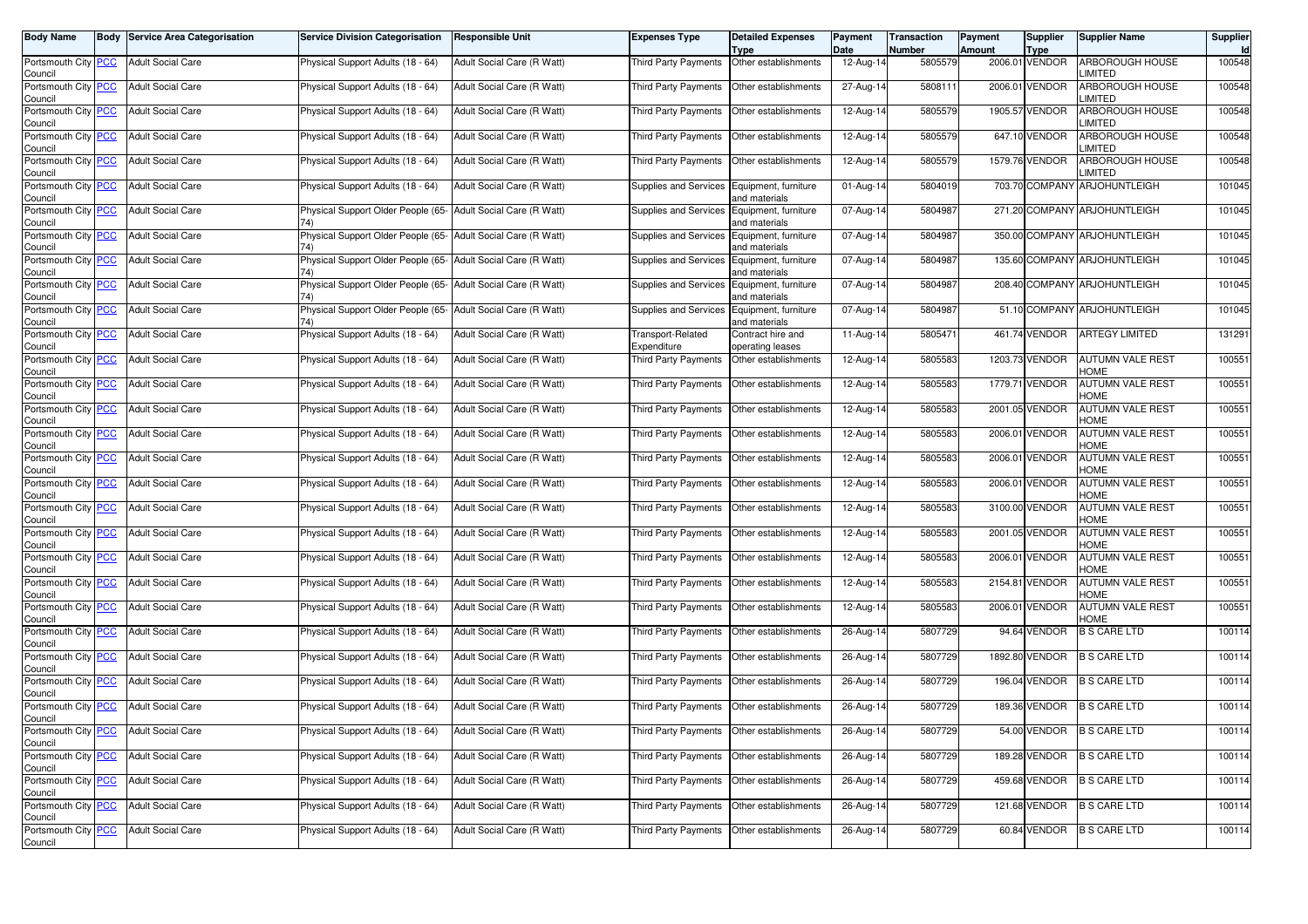| <b>Body Name</b>               | <b>Body Service Area Categorisation</b> | <b>Service Division Categorisation</b> | <b>Responsible Unit</b>    | <b>Expenses Type</b>                        | <b>Detailed Expenses</b><br>Type | Payment<br>Date | <b>Transaction</b><br>Number | Payment<br>Amount | <b>Supplier</b><br><b>Type</b> | <b>Supplier Name</b>       | Supplier |
|--------------------------------|-----------------------------------------|----------------------------------------|----------------------------|---------------------------------------------|----------------------------------|-----------------|------------------------------|-------------------|--------------------------------|----------------------------|----------|
| Portsmouth City PCC<br>Council | <b>Adult Social Care</b>                | Physical Support Adults (18 - 64)      | Adult Social Care (R Watt) | <b>Third Party Payments</b>                 | Other establishments             | 26-Aug-14       | 5807729                      |                   | 74.36 VENDOR                   | <b>B S CARE LTD</b>        | 100114   |
| Portsmouth City PCC<br>Council | <b>Adult Social Care</b>                | Physical Support Adults (18 - 64)      | Adult Social Care (R Watt) | Third Party Payments                        | Other establishments             | 26-Aug-14       | 5807729                      |                   | 33.80 VENDOR                   | <b>B S CARE LTD</b>        | 100114   |
| Portsmouth City PCC<br>Council | <b>Adult Social Care</b>                | Physical Support Adults (18 - 64)      | Adult Social Care (R Watt) | Third Party Payments                        | Other establishments             | $26$ -Aug-14    | 5807729                      |                   | 158.86 VENDOR                  | <b>B S CARE LTD</b>        | 100114   |
| Portsmouth City PCC<br>Council | <b>Adult Social Care</b>                | Physical Support Adults (18 - 64)      | Adult Social Care (R Watt) | Third Party Payments                        | Other establishments             | 26-Aug-14       | 5807729                      |                   | 189.28 VENDOR                  | <b>B S CARE LTD</b>        | 100114   |
| Portsmouth City PCC<br>Council | <b>Adult Social Care</b>                | Physical Support Adults (18 - 64)      | Adult Social Care (R Watt) | Third Party Payments                        | Other establishments             | 26-Aug-14       | 5807729                      |                   | 959.92 VENDOR                  | <b>B S CARE LTD</b>        | 100114   |
| Portsmouth City PCC<br>Council | <b>Adult Social Care</b>                | Physical Support Adults (18 - 64)      | Adult Social Care (R Watt) | Third Party Payments                        | Other establishments             | 26-Aug-14       | 5807729                      |                   | 169.00 VENDOR                  | <b>B S CARE LTD</b>        | 100114   |
| Portsmouth City PCC<br>Council | <b>Adult Social Care</b>                | Physical Support Adults (18 - 64)      | Adult Social Care (R Watt) | Third Party Payments                        | Other establishments             | 26-Aug-14       | 5807729                      |                   | 405.60 VENDOR                  | <b>B S CARE LTD</b>        | 100114   |
| Portsmouth City PCC<br>Council | <b>Adult Social Care</b>                | Physical Support Adults (18 - 64)      | Adult Social Care (R Watt) | Third Party Payments                        | Other establishments             | 26-Aug-14       | 5807729                      |                   | 446.16 VENDOR                  | <b>B S CARE LTD</b>        | 100114   |
| Portsmouth City PCC<br>Council | <b>Adult Social Care</b>                | Physical Support Adults (18 - 64)      | Adult Social Care (R Watt) | Third Party Payments                        | Other establishments             | 26-Aug-14       | 5807729                      |                   | 189.28 VENDOR                  | <b>B S CARE LTD</b>        | 100114   |
| Portsmouth City PCC<br>Council | <b>Adult Social Care</b>                | Physical Support Adults (18 - 64)      | Adult Social Care (R Watt) | <b>Third Party Payments</b>                 | Other establishments             | 26-Aug-14       | 5807729                      |                   | 378.56 VENDOR                  | <b>B S CARE LTD</b>        | 100114   |
| Portsmouth City PCC<br>Council | <b>Adult Social Care</b>                | Physical Support Adults (18 - 64)      | Adult Social Care (R Watt) | Third Party Payments                        | Other establishments             | $26$ -Aug-14    | 5807729                      |                   | 381.94 VENDOR                  | <b>B S CARE LTD</b>        | 100114   |
| Portsmouth City PCC<br>Council | <b>Adult Social Care</b>                | Physical Support Adults (18 - 64)      | Adult Social Care (R Watt) | <b>Third Party Payments</b>                 | Other establishments             | 26-Aug-14       | 5807729                      |                   | 1142.44 VENDOR                 | <b>B S CARE LTD</b>        | 100114   |
| Portsmouth City PCC<br>Council | <b>Adult Social Care</b>                | Physical Support Adults (18 - 64)      | Adult Social Care (R Watt) | <b>Third Party Payments</b>                 | Other establishments             | 26-Aug-14       | 5807729                      |                   | 348.14 VENDOR                  | <b>B S CARE LTD</b>        | 100114   |
| Portsmouth City PCC<br>Council | <b>Adult Social Care</b>                | Physical Support Adults (18 - 64)      | Adult Social Care (R Watt) | Third Party Payments                        | Other establishments             | 26-Aug-14       | 5807729                      |                   | 368.42 VENDOR                  | <b>B S CARE LTD</b>        | 100114   |
| Portsmouth City PCC<br>Council | <b>Adult Social Care</b>                | Physical Support Adults (18 - 64)      | Adult Social Care (R Watt) | Third Party Payments                        | Other establishments             | 26-Aug-14       | 5807729                      |                   | 256.88 VENDOR                  | <b>B S CARE LTD</b>        | 100114   |
| Portsmouth City PCC<br>Council | <b>Adult Social Care</b>                | Physical Support Adults (18 - 64)      | Adult Social Care (R Watt) | Third Party Payments                        | Other establishments             | 26-Aug-14       | 5807729                      |                   | 81.12 VENDOR                   | <b>B S CARE LTD</b>        | 100114   |
| Portsmouth City PCC<br>Council | <b>Adult Social Care</b>                | Physical Support Adults (18 - 64)      | Adult Social Care (R Watt) | Third Party Payments                        | Other establishments             | 26-Aug-14       | 5807729                      |                   | 175.76 VENDOR                  | <b>B S CARE LTD</b>        | 100114   |
| Portsmouth City PCC<br>Council | <b>Adult Social Care</b>                | Physical Support Adults (18 - 64)      | Adult Social Care (R Watt) | Third Party Payments                        | Other establishments             | 26-Aug-14       | 5807729                      |                   |                                | 473.20 VENDOR B S CARE LTD | 100114   |
| Portsmouth City PCC<br>Council | <b>Adult Social Care</b>                | Physical Support Adults (18 - 64)      | Adult Social Care (R Watt) | Third Party Payments                        | Other establishments             | 26-Aug-14       | 5807729                      |                   | 81.00 VENDOR                   | <b>B S CARE LTD</b>        | 100114   |
| Portsmouth City PCC<br>Council | <b>Adult Social Care</b>                | Physical Support Adults (18 - 64)      | Adult Social Care (R Watt) | Third Party Payments                        | Other establishments             | 26-Aug-14       | 5807729                      |                   | 172.38 VENDOR                  | <b>B S CARE LTD</b>        | 100114   |
| Portsmouth City PCC<br>Council | <b>Adult Social Care</b>                | Physical Support Adults (18 - 64)      | Adult Social Care (R Watt) | Third Party Payments                        | Other establishments             | 26-Aug-14       | 5807729                      |                   | 277.16 VENDOR                  | <b>B S CARE LTD</b>        | 100114   |
| Portsmouth City PCC<br>Council | <b>Adult Social Care</b>                | Physical Support Adults (18 - 64)      | Adult Social Care (R Watt) | Third Party Payments                        | Other establishments             | 26-Aug-14       | 5807729                      |                   | 473.20 VENDOR                  | <b>B S CARE LTD</b>        | 100114   |
| Portsmouth City PCC<br>Council | <b>Adult Social Care</b>                | Physical Support Adults (18 - 64)      | Adult Social Care (R Watt) | Third Party Payments                        | Other establishments             | 26-Aug-14       | 5807729                      |                   | 757.12 VENDOR                  | <b>B S CARE LTD</b>        | 100114   |
| Portsmouth City PCC<br>Council | <b>Adult Social Care</b>                | Physical Support Adults (18 - 64)      | Adult Social Care (R Watt) | Third Party Payments                        | Other establishments             | 26-Aug-14       | 5807729                      |                   | 189.28 VENDOR                  | <b>B S CARE LTD</b>        | 100114   |
| Portsmouth City PCC<br>Council | <b>Adult Social Care</b>                | Physical Support Adults (18 - 64)      | Adult Social Care (R Watt) | Third Party Payments                        | Other establishments             | $26$ -Aug-14    | 5807729                      |                   | 94.64 VENDOR                   | <b>B S CARE LTD</b>        | 100114   |
| Portsmouth City PCC<br>Council | <b>Adult Social Care</b>                | Physical Support Adults (18 - 64)      | Adult Social Care (R Watt) | Third Party Payments                        | Other establishments             | 26-Aug-14       | 5807729                      |                   | 1919.84 VENDOR                 | <b>B S CARE LTD</b>        | 100114   |
| Portsmouth City PCC<br>Council | <b>Adult Social Care</b>                | Physical Support Adults (18 - 64)      | Adult Social Care (R Watt) | Third Party Payments   Other establishments |                                  | 26-Aug-14       | 5807729                      |                   |                                | 283.92 VENDOR B S CARE LTD | 100114   |
| Portsmouth City PCC<br>Council | <b>Adult Social Care</b>                | Physical Support Adults (18 - 64)      | Adult Social Care (R Watt) | Third Party Payments Other establishments   |                                  | 26-Aug-14       | 5807729                      |                   |                                | 189.28 VENDOR B S CARE LTD | 100114   |
| Portsmouth City PCC<br>Council | <b>Adult Social Care</b>                | Physical Support Adults (18 - 64)      | Adult Social Care (R Watt) | Third Party Payments Other establishments   |                                  | 26-Aug-14       | 5807729                      |                   |                                | 757.12 VENDOR B S CARE LTD | 100114   |
| Portsmouth City PCC<br>Council | <b>Adult Social Care</b>                | Physical Support Adults (18 - 64)      | Adult Social Care (R Watt) | Third Party Payments                        | Other establishments             | 26-Aug-14       | 5807729                      |                   |                                | 419.12 VENDOR B S CARE LTD | 100114   |
| Portsmouth City PCC<br>Council | <b>Adult Social Care</b>                | Physical Support Adults (18 - 64)      | Adult Social Care (R Watt) | <b>Third Party Payments</b>                 | Other establishments             | 26-Aug-14       | 5807729                      |                   |                                | 601.64 VENDOR B S CARE LTD | 100114   |
| Portsmouth City PCC<br>Council | <b>Adult Social Care</b>                | Physical Support Adults (18 - 64)      | Adult Social Care (R Watt) | Third Party Payments                        | Other establishments             | 26-Aug-14       | 5807729                      |                   | 94.64 VENDOR                   | <b>B S CARE LTD</b>        | 100114   |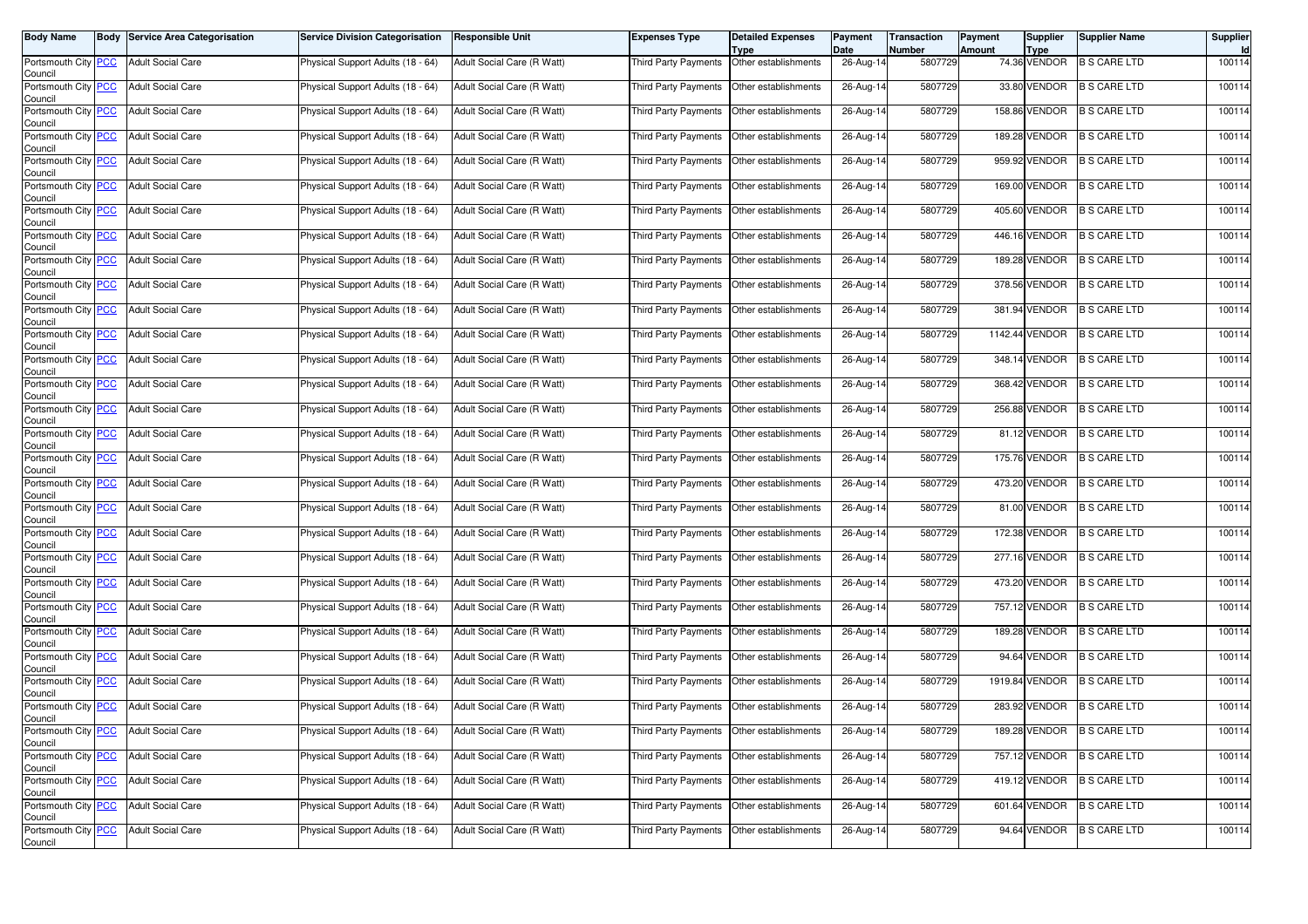| <b>Body Name</b>                            | <b>Body Service Area Categorisation</b> | <b>Service Division Categorisation</b>                               | <b>Responsible Unit</b>    | <b>Expenses Type</b>        | <b>Detailed Expenses</b><br><b>Type</b>      | Payment<br>Date         | <b>Transaction</b><br>Number | Payment<br><b>Amount</b> | Supplier<br><b>Type</b> | <b>Supplier Name</b>                       | Supplier |
|---------------------------------------------|-----------------------------------------|----------------------------------------------------------------------|----------------------------|-----------------------------|----------------------------------------------|-------------------------|------------------------------|--------------------------|-------------------------|--------------------------------------------|----------|
| Portsmouth City PCC<br>Council              | <b>Adult Social Care</b>                | Physical Support Adults (18 - 64)                                    | Adult Social Care (R Watt) | Third Party Payments        | Other establishments                         | $26$ -Aug-14            | 5807729                      |                          | 27.04 VENDOR            | <b>B S CARE LTD</b>                        | 100114   |
| Portsmouth City PCC<br>Council              | <b>Adult Social Care</b>                | Social Support - Support for Carer                                   | Adult Social Care (R Watt) | <b>Third Party Payments</b> | Other establishments                         | 26-Aug-14               | 5807729                      |                          | 217.44 VENDOR           | <b>B S CARE LTD</b>                        | 100114   |
| Portsmouth City PCC<br>Council              | <b>Adult Social Care</b>                | Physical Support Adults (18 - 64)                                    | Adult Social Care (R Watt) |                             | Third Party Payments Other establishments    | 26-Aug-14               | 5807729                      |                          | 182.52 VENDOR           | <b>B S CARE LTD</b>                        | 100114   |
| Portsmouth City PCC<br>Council              | <b>Adult Social Care</b>                | Physical Support Adults (18 - 64)                                    | Adult Social Care (R Watt) | Third Party Payments        | Other establishments                         | 26-Aug-14               | 5807729                      |                          | 446.16 VENDOR           | <b>B S CARE LTD</b>                        | 100114   |
| Portsmouth City PCC<br>Council              | <b>Adult Social Care</b>                | Physical Support Adults (18 - 64)                                    | Adult Social Care (R Watt) | <b>Third Party Payments</b> | Other establishments                         | 26-Aug-14               | 5807729                      |                          | 283.92 VENDOR           | <b>B S CARE LTD</b>                        | 100114   |
| Portsmouth City PCC<br>Council              | <b>Adult Social Care</b>                | Physical Support Adults (18 - 64)                                    | Adult Social Care (R Watt) |                             | Third Party Payments Other establishments    | 26-Aug-14               | 5807729                      |                          | 419.12 VENDOR           | <b>B S CARE LTD</b>                        | 100114   |
| Portsmouth City PCC<br>Council              | <b>Adult Social Care</b>                | Physical Support Adults (18 - 64)                                    | Adult Social Care (R Watt) | Third Party Payments        | Other establishments                         | 26-Aug-14               | 5807729                      |                          | 20.28 VENDOR            | <b>B S CARE LTD</b>                        | 100114   |
| Portsmouth City PCC<br>Council              | <b>Adult Social Care</b>                | Physical Support Adults (18 - 64)                                    | Adult Social Care (R Watt) |                             | Third Party Payments   Other establishments  | 26-Aug-14               | 5807729                      |                          | 283.92 VENDOR           | <b>B S CARE LTD</b>                        | 100114   |
| Portsmouth City PCC<br>Council              | <b>Adult Social Care</b>                | Physical Support Adults (18 - 64)                                    | Adult Social Care (R Watt) |                             | Third Party Payments Other establishments    | 26-Aug-14               | 5807729                      |                          | 202.80 VENDOR           | <b>B S CARE LTD</b>                        | 100114   |
| Portsmouth City PCC<br>Council              | <b>Adult Social Care</b>                | Physical Support Adults (18 - 64)                                    | Adult Social Care (R Watt) |                             | Third Party Payments Other establishments    | 26-Aug-14               | 5807729                      |                          | 283.92 VENDOR           | <b>B S CARE LTD</b>                        | 100114   |
| Portsmouth City PCC<br>Council              | <b>Adult Social Care</b>                | Physical Support Adults (18 - 64)                                    | Adult Social Care (R Watt) |                             | Third Party Payments Other establishments    | 26-Aug-14               | 5807729                      |                          | 273.78 VENDOR           | <b>B S CARE LTD</b>                        | 100114   |
| Portsmouth City PCC<br>Council              | <b>Adult Social Care</b>                | Physical Support Adults (18 - 64)                                    | Adult Social Care (R Watt) |                             | Third Party Payments Other establishments    | 26-Aug-14               | 5807729                      |                          | 172.38 VENDOR           | <b>B S CARE LTD</b>                        | 100114   |
| Portsmouth City PCC<br>Council              | <b>Adult Social Care</b>                | Physical Support Adults (18 - 64)                                    | Adult Social Care (R Watt) | Third Party Payments        | Other establishments                         | 26-Aug-14               | 5807729                      |                          | 54.08 VENDOR            | <b>B S CARE LTD</b>                        | 100114   |
| Portsmouth City PCC<br>Council              | <b>Adult Social Care</b>                | Physical Support Adults (18 - 64)                                    | Adult Social Care (R Watt) |                             | Third Party Payments Other establishments    | 26-Aug-14               | 5807729                      |                          | 351.52 VENDOR           | <b>B S CARE LTD</b>                        | 100114   |
| Portsmouth City PCC<br>Council              | <b>Adult Social Care</b>                | Physical Support Adults (18 - 64)                                    | Adult Social Care (R Watt) | Third Party Payments        | Other establishments                         | 26-Aug-14               | 5807729                      |                          | 310.96 VENDOR           | <b>B S CARE LTD</b>                        | 100114   |
| Portsmouth City PCC<br>Council              | <b>Adult Social Care</b>                | Physical Support Adults (18 - 64)                                    | Adult Social Care (R Watt) | Third Party Payments        | Other establishments                         | 26-Aug-14               | 5807729                      |                          | 192.66 VENDOR           | <b>B S CARE LTD</b>                        | 100114   |
| Portsmouth City PCC<br>Council              | <b>Adult Social Care</b>                | Physical Support Adults (18 - 64)                                    | Adult Social Care (R Watt) |                             | Third Party Payments   Other establishments  | 26-Aug-14               | 5807729                      |                          | 189.28 VENDOR           | <b>B S CARE LTD</b>                        | 100114   |
| Portsmouth City PCC<br>Council              | <b>Adult Social Care</b>                | Physical Support Adults (18 - 64)                                    | Adult Social Care (R Watt) | Third Party Payments        | Other establishments                         | 26-Aug-14               | 5807729                      |                          | 135.20 VENDOR           | <b>B S CARE LTD</b>                        | 100114   |
| Portsmouth City PCC<br>Council              | <b>Adult Social Care</b>                | Physical Support Adults (18 - 64)                                    | Adult Social Care (R Watt) | Third Party Payments        | Other establishments                         | 26-Aug-14               | 5807729                      |                          | 1324.96 VENDOR          | <b>B S CARE LTD</b>                        | 100114   |
| Portsmouth City PCC<br>Council              | <b>Adult Social Care</b>                | Physical Support Adults (18 - 64)                                    | Adult Social Care (R Watt) |                             | Third Party Payments   Other establishments  | 26-Aug-14               | 5807729                      |                          | 54.08 VENDOR            | <b>B S CARE LTD</b>                        | 100114   |
| Portsmouth City PCC<br>Council              | <b>Adult Social Care</b>                | Physical Support Adults (18 - 64)                                    | Adult Social Care (R Watt) | Third Party Payments        | Other establishments                         | 26-Aug-14               | 5807729                      |                          | 229.84 VENDOR           | <b>B S CARE LTD</b>                        | 100114   |
| Portsmouth City PCC<br>Council              | <b>Adult Social Care</b>                | Physical Support Adults (18 - 64)                                    | Adult Social Care (R Watt) |                             | Third Party Payments Other establishments    | 26-Aug-14               | 5807729                      |                          | 283.92 VENDOR           | <b>B S CARE LTD</b>                        | 100114   |
| Portsmouth City PCC<br>Council              | <b>Adult Social Care</b>                | Physical Support Adults (18 - 64)                                    | Adult Social Care (R Watt) | Third Party Payments        | Other establishments                         | 26-Aug-14               | 5807729                      |                          | 280.54 VENDOR           | <b>B S CARE LTD</b>                        | 100114   |
| Portsmouth City PCC<br>Council              | <b>Adult Social Care</b>                | Physical Support Adults (18 - 64)                                    | Adult Social Care (R Watt) | Third Party Payments        | Other establishments                         | 26-Aug-14               | 5807729                      |                          | 209.56 VENDOR           | <b>B S CARE LTD</b>                        | 100114   |
| Portsmouth City PCC<br>Council              | <b>Adult Social Care</b>                | Physical Support Adults (18 - 64)                                    | Adult Social Care (R Watt) | Third Party Payments        | Other establishments                         | 26-Aug-14               | 5807729                      |                          | 23.66 VENDOR            | <b>B S CARE LTD</b>                        | 100114   |
| Portsmouth City PCC<br>Council              | <b>Adult Social Care</b>                | Physical Support Adults (18 - 64)                                    | Adult Social Care (R Watt) | Third Party Payments        | Other establishments                         | 26-Aug-14               | 5807729                      |                          | 466.44 VENDOR           | <b>B S CARE LTD</b>                        | 100114   |
| Portsmouth City PCC<br>Council              | <b>Adult Social Care</b>                | Physical Support Adults (18 - 64)                                    | Adult Social Care (R Watt) | Third Party Payments        | Other establishments                         | 26-Aug-14               | 5807729                      |                          | 260.26 VENDOR           | <b>B S CARE LTD</b>                        | 100114   |
| Portsmouth City <mark>PCC</mark><br>Council | <b>Adult Social Care</b>                | Physical Support Adults (18 - 64)                                    | Adult Social Care (H Watt) |                             | I hird Party Payments   Other establishments | 26-Aug-14               | 5807729                      |                          | 219.70 VENDOR           | <b>B S CARE LTD</b>                        | 100114   |
| Portsmouth City PCC<br>Council              | <b>Adult Social Care</b>                | Physical Support Older People (65- Adult Social Care (R Watt)<br>74) |                            |                             | Third Party Payments   Other establishments  | 12-Aug-14               | 5805585                      |                          | 2061.19 VENDOR          | <b>BARCHESTER</b><br><b>IEALTHCARE LTD</b> | 117901   |
| Portsmouth City PCC<br>Council              | <b>Adult Social Care</b>                | Physical Support Older People (65- Adult Social Care (R Watt)<br>74) |                            |                             | Third Party Payments Other establishments    | 12-Aug-14               | 5805585                      |                          | 2051.27 VENDOR          | <b>BARCHESTER</b><br><b>HEALTHCARE LTD</b> | 117901   |
| Portsmouth City PCC<br>Council              | <b>Adult Social Care</b>                | Physical Support Adults (18 - 64)                                    | Adult Social Care (R Watt) |                             | Third Party Payments Other establishments    | 12-Aug-14               | 5805585                      |                          | 1695.08 VENDOR          | <b>BARCHESTER</b><br><b>IEALTHCARE LTD</b> | 117901   |
| Portsmouth City PCC<br>Council              | <b>Adult Social Care</b>                | Physical Support Adults (18 - 64)                                    | Adult Social Care (R Watt) |                             | Third Party Payments Other establishments    | $\overline{12}$ -Aug-14 | 5805585                      |                          | 251.16 VENDOR           | <b>BARCHESTER</b><br>HEALTHCARE LTD        | 117901   |
|                                             |                                         |                                                                      |                            |                             |                                              |                         |                              |                          |                         |                                            |          |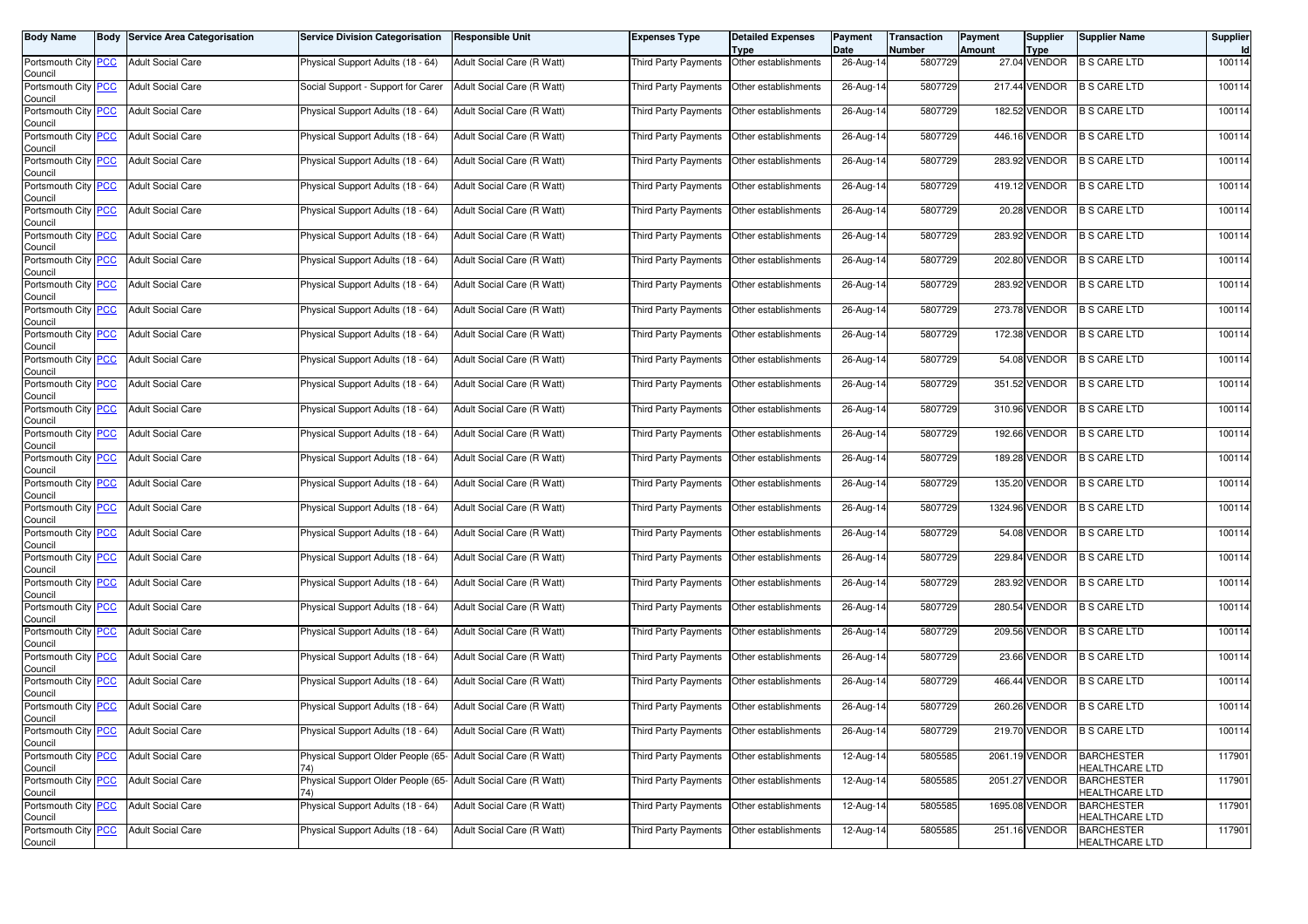|                                                                                                                                                                                                                                                                                                                                                                                                                                                                                                                                                                                                                                                                                                                                                              |                                           |                            |                                                                                                                                                                                                                                                                                                                                                                                                                                                                                                                                                                                                                                                                                                                                                                                                                                                                                                                                                                                                                                                                                                                                                                                                                                                                                                                                                                                                                                  |                                              | Payment<br>Date                                                                                                                                                                                                                                                                                                                                                                                                                                                                                                                                                                                                                                                                                                                                                                                                                                                                                                                                                                                                | <b>Number</b> | <b>Amount</b> | Supplier    |                                                                                                                                                                                                                                                                                                                                                                                                                                                                                                                                                              | Supplier<br>Id |
|--------------------------------------------------------------------------------------------------------------------------------------------------------------------------------------------------------------------------------------------------------------------------------------------------------------------------------------------------------------------------------------------------------------------------------------------------------------------------------------------------------------------------------------------------------------------------------------------------------------------------------------------------------------------------------------------------------------------------------------------------------------|-------------------------------------------|----------------------------|----------------------------------------------------------------------------------------------------------------------------------------------------------------------------------------------------------------------------------------------------------------------------------------------------------------------------------------------------------------------------------------------------------------------------------------------------------------------------------------------------------------------------------------------------------------------------------------------------------------------------------------------------------------------------------------------------------------------------------------------------------------------------------------------------------------------------------------------------------------------------------------------------------------------------------------------------------------------------------------------------------------------------------------------------------------------------------------------------------------------------------------------------------------------------------------------------------------------------------------------------------------------------------------------------------------------------------------------------------------------------------------------------------------------------------|----------------------------------------------|----------------------------------------------------------------------------------------------------------------------------------------------------------------------------------------------------------------------------------------------------------------------------------------------------------------------------------------------------------------------------------------------------------------------------------------------------------------------------------------------------------------------------------------------------------------------------------------------------------------------------------------------------------------------------------------------------------------------------------------------------------------------------------------------------------------------------------------------------------------------------------------------------------------------------------------------------------------------------------------------------------------|---------------|---------------|-------------|--------------------------------------------------------------------------------------------------------------------------------------------------------------------------------------------------------------------------------------------------------------------------------------------------------------------------------------------------------------------------------------------------------------------------------------------------------------------------------------------------------------------------------------------------------------|----------------|
| <b>Adult Social Care</b>                                                                                                                                                                                                                                                                                                                                                                                                                                                                                                                                                                                                                                                                                                                                     | Physical Support Adults (18 - 64)         | Adult Social Care (R Watt) | <b>Third Party Payments</b>                                                                                                                                                                                                                                                                                                                                                                                                                                                                                                                                                                                                                                                                                                                                                                                                                                                                                                                                                                                                                                                                                                                                                                                                                                                                                                                                                                                                      | Type<br>Other establishments                 | 12-Aug-14                                                                                                                                                                                                                                                                                                                                                                                                                                                                                                                                                                                                                                                                                                                                                                                                                                                                                                                                                                                                      | 5805585       |               | <b>Type</b> | <b>BARCHESTER</b><br><b>HEALTHCARE LTD</b>                                                                                                                                                                                                                                                                                                                                                                                                                                                                                                                   | 117901         |
| <b>Adult Social Care</b>                                                                                                                                                                                                                                                                                                                                                                                                                                                                                                                                                                                                                                                                                                                                     | Physical Support Adults (18 - 64)         |                            |                                                                                                                                                                                                                                                                                                                                                                                                                                                                                                                                                                                                                                                                                                                                                                                                                                                                                                                                                                                                                                                                                                                                                                                                                                                                                                                                                                                                                                  |                                              | 12-Aug-14                                                                                                                                                                                                                                                                                                                                                                                                                                                                                                                                                                                                                                                                                                                                                                                                                                                                                                                                                                                                      | 5805586       |               |             | <b>BEACONSFIELD</b><br>RESIDENTIAL CARE HOME                                                                                                                                                                                                                                                                                                                                                                                                                                                                                                                 | 100568         |
| <b>Adult Social Care</b>                                                                                                                                                                                                                                                                                                                                                                                                                                                                                                                                                                                                                                                                                                                                     | Commissioning & service delivery          | Adult Social Care (R Watt) |                                                                                                                                                                                                                                                                                                                                                                                                                                                                                                                                                                                                                                                                                                                                                                                                                                                                                                                                                                                                                                                                                                                                                                                                                                                                                                                                                                                                                                  | Other establishments                         | 18-Aug-14                                                                                                                                                                                                                                                                                                                                                                                                                                                                                                                                                                                                                                                                                                                                                                                                                                                                                                                                                                                                      | 5806689       |               |             | BENEFICIAL FOUNDATION                                                                                                                                                                                                                                                                                                                                                                                                                                                                                                                                        | 100585         |
| <b>Adult Social Care</b>                                                                                                                                                                                                                                                                                                                                                                                                                                                                                                                                                                                                                                                                                                                                     | 74)                                       |                            |                                                                                                                                                                                                                                                                                                                                                                                                                                                                                                                                                                                                                                                                                                                                                                                                                                                                                                                                                                                                                                                                                                                                                                                                                                                                                                                                                                                                                                  |                                              | 08-Aug-14                                                                                                                                                                                                                                                                                                                                                                                                                                                                                                                                                                                                                                                                                                                                                                                                                                                                                                                                                                                                      | 5805160       |               |             | BFS GROUP LTD T/A 3663                                                                                                                                                                                                                                                                                                                                                                                                                                                                                                                                       | 100106         |
| <b>Adult Social Care</b>                                                                                                                                                                                                                                                                                                                                                                                                                                                                                                                                                                                                                                                                                                                                     | 74)                                       |                            |                                                                                                                                                                                                                                                                                                                                                                                                                                                                                                                                                                                                                                                                                                                                                                                                                                                                                                                                                                                                                                                                                                                                                                                                                                                                                                                                                                                                                                  |                                              | 08-Aug-14                                                                                                                                                                                                                                                                                                                                                                                                                                                                                                                                                                                                                                                                                                                                                                                                                                                                                                                                                                                                      | 5805160       |               |             | BFS GROUP LTD T/A 3663                                                                                                                                                                                                                                                                                                                                                                                                                                                                                                                                       | 100106         |
| <b>Adult Social Care</b>                                                                                                                                                                                                                                                                                                                                                                                                                                                                                                                                                                                                                                                                                                                                     | 74)                                       |                            |                                                                                                                                                                                                                                                                                                                                                                                                                                                                                                                                                                                                                                                                                                                                                                                                                                                                                                                                                                                                                                                                                                                                                                                                                                                                                                                                                                                                                                  |                                              | 01-Aug-14                                                                                                                                                                                                                                                                                                                                                                                                                                                                                                                                                                                                                                                                                                                                                                                                                                                                                                                                                                                                      | 5804036       |               |             | BFS GROUP LTD T/A 3663                                                                                                                                                                                                                                                                                                                                                                                                                                                                                                                                       | 100106         |
| <b>Adult Social Care</b>                                                                                                                                                                                                                                                                                                                                                                                                                                                                                                                                                                                                                                                                                                                                     | Physical Support Adults (18 - 64)         | Adult Social Care (R Watt) |                                                                                                                                                                                                                                                                                                                                                                                                                                                                                                                                                                                                                                                                                                                                                                                                                                                                                                                                                                                                                                                                                                                                                                                                                                                                                                                                                                                                                                  |                                              | 08-Aug-14                                                                                                                                                                                                                                                                                                                                                                                                                                                                                                                                                                                                                                                                                                                                                                                                                                                                                                                                                                                                      | 5805160       |               |             | BFS GROUP LTD T/A 3663                                                                                                                                                                                                                                                                                                                                                                                                                                                                                                                                       | 100106         |
| <b>Adult Social Care</b>                                                                                                                                                                                                                                                                                                                                                                                                                                                                                                                                                                                                                                                                                                                                     | Physical Support Adults (18 - 64)         |                            |                                                                                                                                                                                                                                                                                                                                                                                                                                                                                                                                                                                                                                                                                                                                                                                                                                                                                                                                                                                                                                                                                                                                                                                                                                                                                                                                                                                                                                  |                                              | 06-Aug-14                                                                                                                                                                                                                                                                                                                                                                                                                                                                                                                                                                                                                                                                                                                                                                                                                                                                                                                                                                                                      | 5804511       |               |             | BFS GROUP LTD T/A 3663                                                                                                                                                                                                                                                                                                                                                                                                                                                                                                                                       | 100106         |
| <b>Adult Social Care</b>                                                                                                                                                                                                                                                                                                                                                                                                                                                                                                                                                                                                                                                                                                                                     | 74)                                       |                            |                                                                                                                                                                                                                                                                                                                                                                                                                                                                                                                                                                                                                                                                                                                                                                                                                                                                                                                                                                                                                                                                                                                                                                                                                                                                                                                                                                                                                                  |                                              | 06-Aug-14                                                                                                                                                                                                                                                                                                                                                                                                                                                                                                                                                                                                                                                                                                                                                                                                                                                                                                                                                                                                      | 580451        |               |             | BFS GROUP LTD T/A 3663                                                                                                                                                                                                                                                                                                                                                                                                                                                                                                                                       | 100106         |
| <b>Adult Social Care</b>                                                                                                                                                                                                                                                                                                                                                                                                                                                                                                                                                                                                                                                                                                                                     | 74)                                       |                            |                                                                                                                                                                                                                                                                                                                                                                                                                                                                                                                                                                                                                                                                                                                                                                                                                                                                                                                                                                                                                                                                                                                                                                                                                                                                                                                                                                                                                                  |                                              | 06-Aug-14                                                                                                                                                                                                                                                                                                                                                                                                                                                                                                                                                                                                                                                                                                                                                                                                                                                                                                                                                                                                      | 5804511       |               |             | BFS GROUP LTD T/A 3663                                                                                                                                                                                                                                                                                                                                                                                                                                                                                                                                       | 100106         |
| <b>Adult Social Care</b>                                                                                                                                                                                                                                                                                                                                                                                                                                                                                                                                                                                                                                                                                                                                     |                                           |                            |                                                                                                                                                                                                                                                                                                                                                                                                                                                                                                                                                                                                                                                                                                                                                                                                                                                                                                                                                                                                                                                                                                                                                                                                                                                                                                                                                                                                                                  |                                              | 06-Aug-14                                                                                                                                                                                                                                                                                                                                                                                                                                                                                                                                                                                                                                                                                                                                                                                                                                                                                                                                                                                                      | 5804511       |               |             | BFS GROUP LTD T/A 3663                                                                                                                                                                                                                                                                                                                                                                                                                                                                                                                                       | 100106         |
| <b>Adult Social Care</b>                                                                                                                                                                                                                                                                                                                                                                                                                                                                                                                                                                                                                                                                                                                                     |                                           |                            |                                                                                                                                                                                                                                                                                                                                                                                                                                                                                                                                                                                                                                                                                                                                                                                                                                                                                                                                                                                                                                                                                                                                                                                                                                                                                                                                                                                                                                  |                                              | 08-Aug-14                                                                                                                                                                                                                                                                                                                                                                                                                                                                                                                                                                                                                                                                                                                                                                                                                                                                                                                                                                                                      | 5805160       |               |             | BFS GROUP LTD T/A 3663                                                                                                                                                                                                                                                                                                                                                                                                                                                                                                                                       | 100106         |
| <b>Adult Social Care</b>                                                                                                                                                                                                                                                                                                                                                                                                                                                                                                                                                                                                                                                                                                                                     | Physical Support Adults (18 - 64)         |                            |                                                                                                                                                                                                                                                                                                                                                                                                                                                                                                                                                                                                                                                                                                                                                                                                                                                                                                                                                                                                                                                                                                                                                                                                                                                                                                                                                                                                                                  |                                              | 13-Aug-14                                                                                                                                                                                                                                                                                                                                                                                                                                                                                                                                                                                                                                                                                                                                                                                                                                                                                                                                                                                                      | 5805781       |               |             | BFS GROUP LTD T/A 3663                                                                                                                                                                                                                                                                                                                                                                                                                                                                                                                                       | 100106         |
| <b>Adult Social Care</b>                                                                                                                                                                                                                                                                                                                                                                                                                                                                                                                                                                                                                                                                                                                                     | Physical Support Adults (18 - 64)         | Adult Social Care (R Watt) |                                                                                                                                                                                                                                                                                                                                                                                                                                                                                                                                                                                                                                                                                                                                                                                                                                                                                                                                                                                                                                                                                                                                                                                                                                                                                                                                                                                                                                  | Catering                                     | 13-Aug-14                                                                                                                                                                                                                                                                                                                                                                                                                                                                                                                                                                                                                                                                                                                                                                                                                                                                                                                                                                                                      | 5805781       |               |             | BFS GROUP LTD T/A 3663                                                                                                                                                                                                                                                                                                                                                                                                                                                                                                                                       | 100106         |
| <b>Adult Social Care</b>                                                                                                                                                                                                                                                                                                                                                                                                                                                                                                                                                                                                                                                                                                                                     | Physical Support Older People (65-<br>74) |                            |                                                                                                                                                                                                                                                                                                                                                                                                                                                                                                                                                                                                                                                                                                                                                                                                                                                                                                                                                                                                                                                                                                                                                                                                                                                                                                                                                                                                                                  | Catering                                     | 13-Aug-14                                                                                                                                                                                                                                                                                                                                                                                                                                                                                                                                                                                                                                                                                                                                                                                                                                                                                                                                                                                                      | 5805781       |               |             | BFS GROUP LTD T/A 3663                                                                                                                                                                                                                                                                                                                                                                                                                                                                                                                                       | 100106         |
| <b>Adult Social Care</b>                                                                                                                                                                                                                                                                                                                                                                                                                                                                                                                                                                                                                                                                                                                                     | 74)                                       |                            |                                                                                                                                                                                                                                                                                                                                                                                                                                                                                                                                                                                                                                                                                                                                                                                                                                                                                                                                                                                                                                                                                                                                                                                                                                                                                                                                                                                                                                  |                                              | 13-Aug-14                                                                                                                                                                                                                                                                                                                                                                                                                                                                                                                                                                                                                                                                                                                                                                                                                                                                                                                                                                                                      | 5805781       |               |             | BFS GROUP LTD T/A 3663                                                                                                                                                                                                                                                                                                                                                                                                                                                                                                                                       | 100106         |
| <b>Adult Social Care</b>                                                                                                                                                                                                                                                                                                                                                                                                                                                                                                                                                                                                                                                                                                                                     | Physical Support Adults (18 - 64)         |                            |                                                                                                                                                                                                                                                                                                                                                                                                                                                                                                                                                                                                                                                                                                                                                                                                                                                                                                                                                                                                                                                                                                                                                                                                                                                                                                                                                                                                                                  |                                              | 20-Aug-14                                                                                                                                                                                                                                                                                                                                                                                                                                                                                                                                                                                                                                                                                                                                                                                                                                                                                                                                                                                                      | 5806841       |               |             | BFS GROUP LTD T/A 3663                                                                                                                                                                                                                                                                                                                                                                                                                                                                                                                                       | 100106         |
| <b>Adult Social Care</b>                                                                                                                                                                                                                                                                                                                                                                                                                                                                                                                                                                                                                                                                                                                                     | 74)                                       |                            |                                                                                                                                                                                                                                                                                                                                                                                                                                                                                                                                                                                                                                                                                                                                                                                                                                                                                                                                                                                                                                                                                                                                                                                                                                                                                                                                                                                                                                  | Catering                                     | 20-Aug-14                                                                                                                                                                                                                                                                                                                                                                                                                                                                                                                                                                                                                                                                                                                                                                                                                                                                                                                                                                                                      | 580684        |               |             | BFS GROUP LTD T/A 3663                                                                                                                                                                                                                                                                                                                                                                                                                                                                                                                                       | 100106         |
| <b>Adult Social Care</b>                                                                                                                                                                                                                                                                                                                                                                                                                                                                                                                                                                                                                                                                                                                                     | 74)                                       |                            |                                                                                                                                                                                                                                                                                                                                                                                                                                                                                                                                                                                                                                                                                                                                                                                                                                                                                                                                                                                                                                                                                                                                                                                                                                                                                                                                                                                                                                  |                                              | 20-Aug-14                                                                                                                                                                                                                                                                                                                                                                                                                                                                                                                                                                                                                                                                                                                                                                                                                                                                                                                                                                                                      | 5806841       |               |             | BFS GROUP LTD T/A 3663                                                                                                                                                                                                                                                                                                                                                                                                                                                                                                                                       | 100106         |
| <b>Adult Social Care</b>                                                                                                                                                                                                                                                                                                                                                                                                                                                                                                                                                                                                                                                                                                                                     |                                           |                            |                                                                                                                                                                                                                                                                                                                                                                                                                                                                                                                                                                                                                                                                                                                                                                                                                                                                                                                                                                                                                                                                                                                                                                                                                                                                                                                                                                                                                                  |                                              | 20-Aug-14                                                                                                                                                                                                                                                                                                                                                                                                                                                                                                                                                                                                                                                                                                                                                                                                                                                                                                                                                                                                      | 5806841       |               |             | BFS GROUP LTD T/A 3663                                                                                                                                                                                                                                                                                                                                                                                                                                                                                                                                       | 100106         |
| <b>Adult Social Care</b>                                                                                                                                                                                                                                                                                                                                                                                                                                                                                                                                                                                                                                                                                                                                     | Physical Support Adults (18 - 64)         | Adult Social Care (R Watt) |                                                                                                                                                                                                                                                                                                                                                                                                                                                                                                                                                                                                                                                                                                                                                                                                                                                                                                                                                                                                                                                                                                                                                                                                                                                                                                                                                                                                                                  | Catering                                     | 20-Aug-14                                                                                                                                                                                                                                                                                                                                                                                                                                                                                                                                                                                                                                                                                                                                                                                                                                                                                                                                                                                                      | 5806841       |               |             | BFS GROUP LTD T/A 3663                                                                                                                                                                                                                                                                                                                                                                                                                                                                                                                                       | 100106         |
| <b>Adult Social Care</b>                                                                                                                                                                                                                                                                                                                                                                                                                                                                                                                                                                                                                                                                                                                                     | Physical Support Adults (18 - 64)         | Adult Social Care (R Watt) |                                                                                                                                                                                                                                                                                                                                                                                                                                                                                                                                                                                                                                                                                                                                                                                                                                                                                                                                                                                                                                                                                                                                                                                                                                                                                                                                                                                                                                  |                                              | 27-Aug-14                                                                                                                                                                                                                                                                                                                                                                                                                                                                                                                                                                                                                                                                                                                                                                                                                                                                                                                                                                                                      | 5808119       |               |             | BFS GROUP LTD T/A 3663                                                                                                                                                                                                                                                                                                                                                                                                                                                                                                                                       | 100106         |
| <b>Adult Social Care</b>                                                                                                                                                                                                                                                                                                                                                                                                                                                                                                                                                                                                                                                                                                                                     | Physical Support Adults (18 - 64)         | Adult Social Care (R Watt) |                                                                                                                                                                                                                                                                                                                                                                                                                                                                                                                                                                                                                                                                                                                                                                                                                                                                                                                                                                                                                                                                                                                                                                                                                                                                                                                                                                                                                                  |                                              | 27-Aug-14                                                                                                                                                                                                                                                                                                                                                                                                                                                                                                                                                                                                                                                                                                                                                                                                                                                                                                                                                                                                      | 5808119       |               |             | BFS GROUP LTD T/A 3663                                                                                                                                                                                                                                                                                                                                                                                                                                                                                                                                       | 100106         |
| <b>Adult Social Care</b>                                                                                                                                                                                                                                                                                                                                                                                                                                                                                                                                                                                                                                                                                                                                     | 74)                                       |                            |                                                                                                                                                                                                                                                                                                                                                                                                                                                                                                                                                                                                                                                                                                                                                                                                                                                                                                                                                                                                                                                                                                                                                                                                                                                                                                                                                                                                                                  | Catering                                     | 27-Aug-14                                                                                                                                                                                                                                                                                                                                                                                                                                                                                                                                                                                                                                                                                                                                                                                                                                                                                                                                                                                                      | 5808119       |               |             | BFS GROUP LTD T/A 3663                                                                                                                                                                                                                                                                                                                                                                                                                                                                                                                                       | 100106         |
| <b>Adult Social Care</b>                                                                                                                                                                                                                                                                                                                                                                                                                                                                                                                                                                                                                                                                                                                                     | 74)                                       |                            |                                                                                                                                                                                                                                                                                                                                                                                                                                                                                                                                                                                                                                                                                                                                                                                                                                                                                                                                                                                                                                                                                                                                                                                                                                                                                                                                                                                                                                  |                                              | 27-Aug-14                                                                                                                                                                                                                                                                                                                                                                                                                                                                                                                                                                                                                                                                                                                                                                                                                                                                                                                                                                                                      | 5808119       |               |             | BFS GROUP LTD T/A 3663                                                                                                                                                                                                                                                                                                                                                                                                                                                                                                                                       | 100106         |
| <b>Adult Social Care</b>                                                                                                                                                                                                                                                                                                                                                                                                                                                                                                                                                                                                                                                                                                                                     |                                           |                            |                                                                                                                                                                                                                                                                                                                                                                                                                                                                                                                                                                                                                                                                                                                                                                                                                                                                                                                                                                                                                                                                                                                                                                                                                                                                                                                                                                                                                                  |                                              | 27-Aug-14                                                                                                                                                                                                                                                                                                                                                                                                                                                                                                                                                                                                                                                                                                                                                                                                                                                                                                                                                                                                      | 5808119       |               |             | BFS GROUP LTD T/A 3663                                                                                                                                                                                                                                                                                                                                                                                                                                                                                                                                       | 100106         |
| <b>Adult Social Care</b>                                                                                                                                                                                                                                                                                                                                                                                                                                                                                                                                                                                                                                                                                                                                     | 74)                                       |                            |                                                                                                                                                                                                                                                                                                                                                                                                                                                                                                                                                                                                                                                                                                                                                                                                                                                                                                                                                                                                                                                                                                                                                                                                                                                                                                                                                                                                                                  | Catering                                     | 08-Aug-14                                                                                                                                                                                                                                                                                                                                                                                                                                                                                                                                                                                                                                                                                                                                                                                                                                                                                                                                                                                                      | 5805160       |               |             | BFS GROUP LTD T/A 3663                                                                                                                                                                                                                                                                                                                                                                                                                                                                                                                                       | 100106         |
| <b>Adult Social Care</b>                                                                                                                                                                                                                                                                                                                                                                                                                                                                                                                                                                                                                                                                                                                                     | 74)                                       |                            |                                                                                                                                                                                                                                                                                                                                                                                                                                                                                                                                                                                                                                                                                                                                                                                                                                                                                                                                                                                                                                                                                                                                                                                                                                                                                                                                                                                                                                  |                                              | 13-Aug-14                                                                                                                                                                                                                                                                                                                                                                                                                                                                                                                                                                                                                                                                                                                                                                                                                                                                                                                                                                                                      | 5805781       |               |             | BFS GROUP LTD T/A 3663                                                                                                                                                                                                                                                                                                                                                                                                                                                                                                                                       | 100106         |
| <b>Adult Social Care</b>                                                                                                                                                                                                                                                                                                                                                                                                                                                                                                                                                                                                                                                                                                                                     | Physical Support Adults (18 - 64)         |                            |                                                                                                                                                                                                                                                                                                                                                                                                                                                                                                                                                                                                                                                                                                                                                                                                                                                                                                                                                                                                                                                                                                                                                                                                                                                                                                                                                                                                                                  |                                              | 20-Aug-14                                                                                                                                                                                                                                                                                                                                                                                                                                                                                                                                                                                                                                                                                                                                                                                                                                                                                                                                                                                                      | 5806841       |               |             | BFS GROUP LTD T/A 3663                                                                                                                                                                                                                                                                                                                                                                                                                                                                                                                                       | 100106         |
| <b>Adult Social Care</b>                                                                                                                                                                                                                                                                                                                                                                                                                                                                                                                                                                                                                                                                                                                                     | Physical Support Adults (18 - 64)         |                            |                                                                                                                                                                                                                                                                                                                                                                                                                                                                                                                                                                                                                                                                                                                                                                                                                                                                                                                                                                                                                                                                                                                                                                                                                                                                                                                                                                                                                                  |                                              | 27-Aug-14                                                                                                                                                                                                                                                                                                                                                                                                                                                                                                                                                                                                                                                                                                                                                                                                                                                                                                                                                                                                      | 5808119       |               |             | BFS GROUP LTD T/A 3663                                                                                                                                                                                                                                                                                                                                                                                                                                                                                                                                       | 100106         |
| <b>Adult Social Care</b>                                                                                                                                                                                                                                                                                                                                                                                                                                                                                                                                                                                                                                                                                                                                     | 74)                                       |                            |                                                                                                                                                                                                                                                                                                                                                                                                                                                                                                                                                                                                                                                                                                                                                                                                                                                                                                                                                                                                                                                                                                                                                                                                                                                                                                                                                                                                                                  |                                              | 22-Aug-14                                                                                                                                                                                                                                                                                                                                                                                                                                                                                                                                                                                                                                                                                                                                                                                                                                                                                                                                                                                                      | 5807448       |               |             | <b>BLUEBELL NURSING HOME</b>                                                                                                                                                                                                                                                                                                                                                                                                                                                                                                                                 | 100112         |
| <b>Adult Social Care</b>                                                                                                                                                                                                                                                                                                                                                                                                                                                                                                                                                                                                                                                                                                                                     | 74)                                       |                            |                                                                                                                                                                                                                                                                                                                                                                                                                                                                                                                                                                                                                                                                                                                                                                                                                                                                                                                                                                                                                                                                                                                                                                                                                                                                                                                                                                                                                                  |                                              | 12-Aug-14                                                                                                                                                                                                                                                                                                                                                                                                                                                                                                                                                                                                                                                                                                                                                                                                                                                                                                                                                                                                      | 5805590       |               |             | BLUEBELL NURSING HOME                                                                                                                                                                                                                                                                                                                                                                                                                                                                                                                                        | 100112         |
| Portsmouth City PCC<br>Portsmouth City PCC<br>Portsmouth City PCC<br>Portsmouth City PCC<br>Portsmouth City PCC<br>Portsmouth City PCC<br>Portsmouth City PCC<br>Portsmouth City PCC<br>Portsmouth City PCC<br>Portsmouth City PCC<br>Portsmouth City PCC<br>Portsmouth City PCC<br>Portsmouth City PCC<br>Portsmouth City PCC<br>Portsmouth City PCC<br>Portsmouth City PCC<br>Portsmouth City PCC<br>Portsmouth City PCC<br>Portsmouth City PCC<br>Portsmouth City PCC<br>Portsmouth City PCC<br>Portsmouth City PCC<br>Portsmouth City PCC<br>Portsmouth City PCC<br>Portsmouth City PCC<br>Portsmouth City PCC<br>Portsmouth City PCC<br>Portsmouth City PCC<br>Portsmouth City PCC<br>Portsmouth City PCC<br>Portsmouth City PCC<br>Portsmouth City PCC |                                           |                            | Adult Social Care (R Watt)<br>Physical Support Older People (65- Adult Social Care (R Watt)<br>Physical Support Older People (65- Adult Social Care (R Watt)<br>Physical Support Older People (65- Adult Social Care (R Watt)<br>Adult Social Care (R Watt)<br>Physical Support Older People (65- Adult Social Care (R Watt)<br>Physical Support Older People (65- Adult Social Care (R Watt)<br>Physical Support Older People (65- Adult Social Care (R Watt)<br>Physical Support Older People (65- Adult Social Care (R Watt)<br>Adult Social Care (R Watt)<br>Adult Social Care (R Watt)<br>Physical Support Older People (65- Adult Social Care (R Watt)<br>Adult Social Care (R Watt)<br>Physical Support Older People (65- Adult Social Care (R Watt)<br>Physical Support Older People (65- Adult Social Care (R Watt)<br>Physical Support Older People (65- Adult Social Care (R Watt)<br>Physical Support Older People (65- Adult Social Care (R Watt)<br>Physical Support Older People (65- Adult Social Care (R Watt)<br>Physical Support Older People (65- Adult Social Care (R Watt)<br>Physical Support Older People (65- Adult Social Care (R Watt)<br>Physical Support Older People (65- Adult Social Care (R Watt)<br>Adult Social Care (R Watt)<br>Adult Social Care (R Watt)<br>Physical Support Older People (65- Adult Social Care (R Watt)<br>Physical Support Older People (65- Adult Social Care (R Watt) | Third Party Payments<br>Third Party Payments | Other establishments<br>Supplies and Services Catering<br>Supplies and Services Catering<br>Supplies and Services Catering<br>Supplies and Services Catering<br>Supplies and Services Catering<br>Supplies and Services Catering<br>Supplies and Services Catering<br>Supplies and Services Catering<br>Supplies and Services Catering<br>Supplies and Services Catering<br>Supplies and Services<br>Supplies and Services<br>Supplies and Services Catering<br>Supplies and Services Catering<br>Supplies and Services<br>Supplies and Services Catering<br>Supplies and Services Catering<br>Supplies and Services<br>Supplies and Services Catering<br>Supplies and Services Catering<br>Supplies and Services<br>Supplies and Services Catering<br>Supplies and Services Catering<br>Supplies and Services<br>supplies and Services Catering<br>Supplies and Services Catering<br>Supplies and Services Catering<br>Third Party Payments Other establishments<br>Third Party Payments Other establishments |               |               |             | 1711.51 VENDOR<br>1779.71 VENDOR<br>3398.33 VENDOR<br>54.16 VENDOR<br>139.84 VENDOR<br>79.71 VENDOR<br>141.23 VENDOR<br>261.46 VENDOR<br>1377.09 VENDOR<br>577.95 VENDOR<br>483.50 VENDOR<br>86.66 VENDOR<br>342.19 VENDOR<br>70.74 VENDOR<br>859.80 VENDOR<br>454.96 VENDOR<br>316.13 VENDOR<br>1089.46 VENDOR<br>433.98 VENDOR<br>978.88 VENDOR<br>145.72 VENDOR<br>366.94 VENDOR<br>54.87 VENDOR<br>624.81 VENDOR<br>552.88 VENDOR<br>1144.98 VENDOR<br>-17.64 VENDOR<br>-7.27 VENDOR<br>-5.73 VENDOR<br>-5.09 VENDOR<br>1500.00 VENDOR<br>2203.17 VENDOR |                |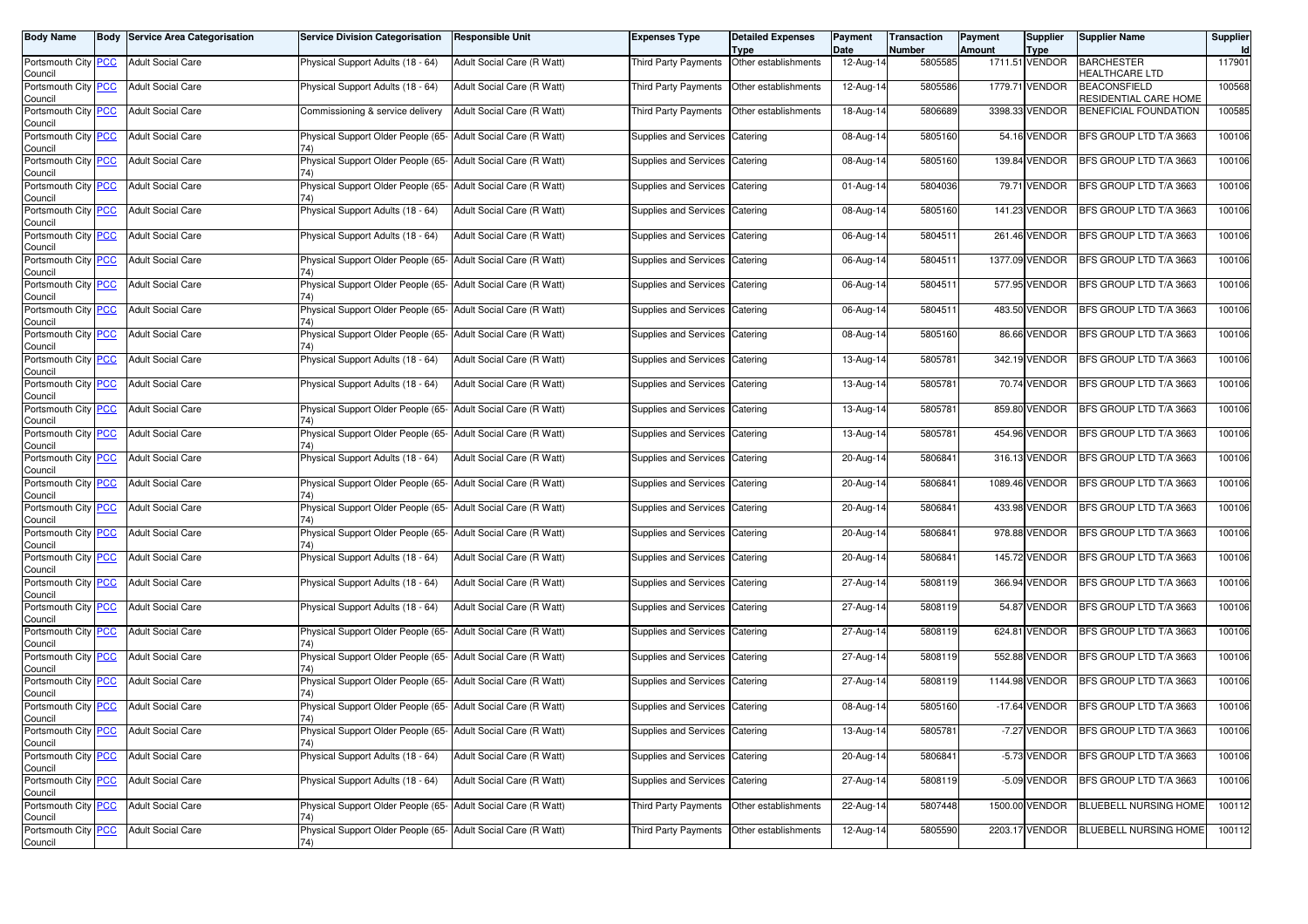| Body Name                                     |            | <b>Body Service Area Categorisation</b> | <b>Service Division Categorisation</b>                               | Responsible Unit           | <b>Expenses Type</b>                        | <b>Detailed Expenses</b>                    | Payment                         | Transaction       | Payment | <b>Supplier</b>               | <b>Supplier Name</b>         | Supplier      |
|-----------------------------------------------|------------|-----------------------------------------|----------------------------------------------------------------------|----------------------------|---------------------------------------------|---------------------------------------------|---------------------------------|-------------------|---------|-------------------------------|------------------------------|---------------|
| Portsmouth City PCC<br>Council                |            | <b>Adult Social Care</b>                | Physical Support Older People (65- Adult Social Care (R Watt)        |                            | Third Party Payments                        | Type<br>Other establishments                | Date<br>$\overline{12}$ -Aug-14 | Number<br>5805590 | Amount  | <b>Type</b><br>2203.17 VENDOR | <b>BLUEBELL NURSING HOME</b> | ld.<br>100112 |
| Portsmouth City PCC<br>Council                |            | <b>Adult Social Care</b>                | Physical Support Older People (65- Adult Social Care (R Watt)        |                            | Third Party Payments                        | Other establishments                        | 12-Aug-14                       | 5805590           |         | 2429.47 VENDOR                | <b>BLUEBELL NURSING HOME</b> | 100112        |
| Portsmouth City PCC<br>Council                |            | <b>Adult Social Care</b>                | Physical Support Older People (65- Adult Social Care (R Watt)        |                            | Third Party Payments                        | Other establishments                        | 12-Aug-14                       | 5805590           |         | 2429.47 VENDOR                | <b>BLUEBELL NURSING HOME</b> | 100112        |
| Portsmouth City PCC<br>Council                |            | <b>Adult Social Care</b>                | Physical Support Older People (65- Adult Social Care (R Watt)        |                            |                                             | Third Party Payments   Other establishments | 12-Aug-14                       | 5805590           |         | 2203.17 VENDOR                | BLUEBELL NURSING HOME        | 100112        |
| Portsmouth City PCC<br>Council                |            | <b>Adult Social Care</b>                | Physical Support Older People (65- Adult Social Care (R Watt)<br>74) |                            | Third Party Payments                        | Other establishments                        | 12-Aug-14                       | 5805590           |         | 2290.28 VENDOR                | BLUEBELL NURSING HOME        | 100112        |
| Portsmouth City PCC<br>Council                |            | <b>Adult Social Care</b>                | Physical Support Older People (65- Adult Social Care (R Watt)        |                            | Third Party Payments                        | Other establishments                        | 12-Aug-14                       | 5805590           |         | 2203.17 VENDOR                | BLUEBELL NURSING HOME        | 100112        |
| Portsmouth City PCC<br>Council                |            | <b>Adult Social Care</b>                | Physical Support Older People (65- Adult Social Care (R Watt)        |                            | Third Party Payments                        | Other establishments                        | 12-Aug-14                       | 5805590           |         | 2203.17 VENDOR                | BLUEBELL NURSING HOME        | 100112        |
| Portsmouth City PCC<br>Council                |            | <b>Adult Social Care</b>                | Physical Support Older People (65- Adult Social Care (R Watt)        |                            |                                             | Third Party Payments Other establishments   | 12-Aug-14                       | 5805590           |         | 2429.47 VENDOR                | BLUEBELL NURSING HOME        | 100112        |
| Portsmouth City PCC<br>Council                |            | <b>Adult Social Care</b>                | Physical Support Adults (18 - 64)                                    | Adult Social Care (R Watt) |                                             | Third Party Payments   Other establishments | 12-Aug-14                       | 5805590           |         | 1779.71 VENDOR                | BLUEBELL NURSING HOME        | 100112        |
| Portsmouth City PCC<br>Council                |            | <b>Adult Social Care</b>                | Physical Support Older People (65- Adult Social Care (R Watt)        |                            | Third Party Payments                        | Other establishments                        | 12-Aug-14                       | 5805590           |         | 2429.47 VENDOR                | BLUEBELL NURSING HOME        | 100112        |
| Portsmouth City PCC<br>Council                |            | <b>Adult Social Care</b>                | Physical Support Older People (65- Adult Social Care (R Watt)<br>74) |                            | <b>Third Party Payments</b>                 | Other establishments                        | 12-Aug-14                       | 5805590           |         | 2429.47 VENDOR                | BLUEBELL NURSING HOME        | 100112        |
| Portsmouth City <b>PCC</b><br>Council         |            | <b>Adult Social Care</b>                | Physical Support Older People (65- Adult Social Care (R Watt)        |                            |                                             | Third Party Payments   Other establishments | 12-Aug-14                       | 5805590           |         | 2429.47 VENDOR                | BLUEBELL NURSING HOME        | 100112        |
| Portsmouth City PCC<br>Council                |            | <b>Adult Social Care</b>                | Physical Support Older People (65- Adult Social Care (R Watt)        |                            | Third Party Payments                        | Other establishments                        | 12-Aug-14                       | 5805590           |         | 2429.47 VENDOR                | BLUEBELL NURSING HOME        | 100112        |
| Portsmouth City PCC<br>Council                |            | <b>Adult Social Care</b>                | Physical Support Older People (65- Adult Social Care (R Watt)        |                            |                                             | Third Party Payments   Other establishments | 12-Aug-14                       | 5805590           |         | 2203.17 VENDOR                | BLUEBELL NURSING HOME        | 100112        |
| Portsmouth City PCC<br>Council                |            | <b>Adult Social Care</b>                | Physical Support Older People (65- Adult Social Care (R Watt)        |                            |                                             | Third Party Payments   Other establishments | 12-Aug-14                       | 5805590           |         | 2203.17 VENDOR                | BLUEBELL NURSING HOME        | 100112        |
| Portsmouth City PCC<br>Council                |            | <b>Adult Social Care</b>                | Physical Support Older People (65- Adult Social Care (R Watt)        |                            | Third Party Payments                        | Other establishments                        | 12-Aug-14                       | 5805590           |         | 2429.47 VENDOR                | BLUEBELL NURSING HOME        | 100112        |
| Portsmouth City PCC<br>Council                |            | <b>Adult Social Care</b>                | Physical Support Adults (18 - 64)                                    | Adult Social Care (R Watt) | Third Party Payments Other establishments   |                                             | 12-Aug-14                       | 5805590           |         | 1779.71 VENDOR                | <b>BLUEBELL NURSING HOME</b> | 100112        |
| Portsmouth City PCC<br>Council                |            | <b>Adult Social Care</b>                | Physical Support Older People (65- Adult Social Care (R Watt)        |                            |                                             | Third Party Payments   Other establishments | 12-Aug-14                       | 5805590           |         | 2429.47 VENDOR                | BLUEBELL NURSING HOME        | 100112        |
| Portsmouth City PCC<br>Council                |            | <b>Adult Social Care</b>                | Physical Support Older People (65- Adult Social Care (R Watt)        |                            | Third Party Payments                        | Other establishments                        | 13-Aug-14                       | 5805785           |         | 2152.29 VENDOR                | <b>BONDCARE</b>              | 136347        |
| Portsmouth City<br>Council                    | <b>PCC</b> | <b>Adult Social Care</b>                | Physical Support Older People (65- Adult Social Care (R Watt)        |                            | Third Party Payments                        | Other establishments                        | 13-Aug-14                       | 5805785           |         | 2313.84 VENDOR                | <b>BONDCARE</b>              | 136347        |
| Portsmouth City PCC<br>Council                |            | <b>Adult Social Care</b>                | Physical Support Older People (65- Adult Social Care (R Watt)        |                            |                                             | Third Party Payments   Other establishments | 13-Aug-14                       | 5805785           |         | 2313.88 VENDOR                | <b>BONDCARE</b>              | 136347        |
| Portsmouth City <b>PCC</b><br>Council         |            | <b>Adult Social Care</b>                | Physical Support Older People (65- Adult Social Care (R Watt)<br>74) |                            | Third Party Payments                        | Other establishments                        | 13-Aug-14                       | 5805785           |         | 2313.88 VENDOR                | <b>BONDCARE</b>              | 136347        |
| Portsmouth City PCC<br>Council                |            | <b>Adult Social Care</b>                | Physical Support Older People (65- Adult Social Care (R Watt)        |                            | Third Party Payments                        | Other establishments                        | 13-Aug-14                       | 5805785           |         | 2313.88 VENDOR                | <b>BONDCARE</b>              | 136347        |
| Portsmouth City PCC<br>Council                |            | <b>Adult Social Care</b>                | Physical Support Older People (65- Adult Social Care (R Watt)        |                            | Third Party Payments                        | Other establishments                        | 13-Aug-14                       | 5805785           |         | 2314.77 VENDOR                | <b>BONDCARE</b>              | 136347        |
| Portsmouth City PCC<br>Council                |            | <b>Adult Social Care</b>                | Physical Support Older People (65- Adult Social Care (R Watt)<br>74) |                            | Third Party Payments                        | Other establishments                        | 13-Aug-14                       | 5805785           |         | 2314.77 VENDOR                | <b>BONDCARE</b>              | 136347        |
| Portsmouth City PCC<br>Council                |            | <b>Adult Social Care</b>                | Physical Support Older People (65- Adult Social Care (R Watt)        |                            | Third Party Payments   Other establishments |                                             | 13-Aug-14                       | 5805785           |         | 2313.88 VENDOR                | <b>BONDCARE</b>              | 136347        |
| Portsmouth City PCC<br>Council                |            | <b>Adult Social Care</b>                | Physical Support Older People (65- Adult Social Care (R Watt)<br>74) |                            |                                             | Third Party Payments   Other establishments | 13-Aug-14                       | 5805785           |         | 2098.35 VENDOR                | <b>BONDCARE</b>              | 136347        |
| Portsmouth City <mark>  PCC</mark><br>Council |            | <b>Adult Social Care</b>                | Physical Support Adults (18 - 64)                                    | Adult Social Care (R Watt) | Third Party Payments   Other establishments |                                             | 13-Aug-14                       | 5805785           |         |                               | 1910.62 VENDOR BONDCARE      | 136347        |
| Portsmouth City PCC<br>Council                |            | <b>Adult Social Care</b>                | Physical Support Older People (65- Adult Social Care (R Watt)        |                            |                                             | Third Party Payments Other establishments   | 12-Aug-14                       | 5805591           |         | -940.44 VENDOR                | <b>BONDCARE</b>              | 136347        |
| Portsmouth City PCC<br>Council                |            | <b>Adult Social Care</b>                | Physical Support Older People (65- Adult Social Care (R Watt)<br>74) |                            | Third Party Payments                        | Other establishments                        | 13-Aug-14                       | 5805785           |         | 2098.35 VENDOR                | <b>BONDCARE</b>              | 136347        |
| Portsmouth City PCC<br>Council                |            | <b>Adult Social Care</b>                | Physical Support Adults (18 - 64)                                    | Adult Social Care (R Watt) |                                             | Third Party Payments Other establishments   | 12-Aug-14                       | 5805594           |         | 2790.00 VENDOR                | <b>BRAEMAR RCH LIMITED</b>   | 102015        |
| Portsmouth City PCC<br>Council                |            | <b>Adult Social Care</b>                | Physical Support Adults (18 - 64)                                    | Adult Social Care (R Watt) |                                             | Third Party Payments  Other establishments  | 12-Aug-14                       | 5805594           |         | 2635.00 VENDOR                | <b>BRAEMAR RCH LIMITED</b>   | 102015        |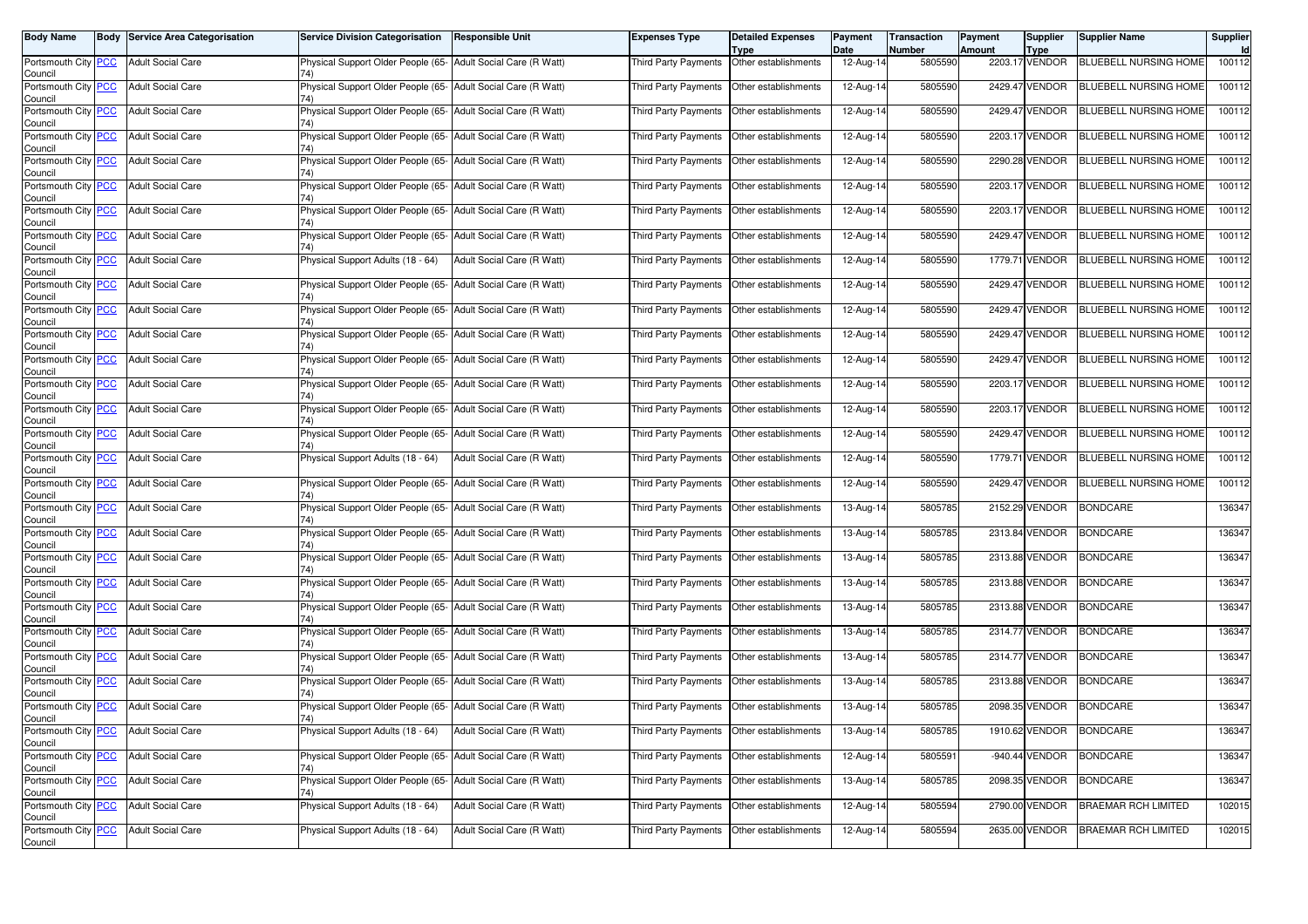| Body Name                             | <b>Body Service Area Categorisation</b> | <b>Service Division Categorisation</b>                               | Responsible Unit           | <b>Expenses Type</b>                        | <b>Detailed Expenses</b><br><b>Type</b> | Payment<br>Date | Transaction<br>Number | Payment<br>Amount | <b>Supplier</b><br><b>Type</b> | <b>Supplier Name</b>                       | Supplier<br><b>Id</b> |
|---------------------------------------|-----------------------------------------|----------------------------------------------------------------------|----------------------------|---------------------------------------------|-----------------------------------------|-----------------|-----------------------|-------------------|--------------------------------|--------------------------------------------|-----------------------|
| Portsmouth City PCC<br>Council        | <b>Adult Social Care</b>                | Physical Support Adults (18 - 64)                                    | Adult Social Care (R Watt) | Third Party Payments                        | Other establishments                    | 27-Aug-14       | 5808124               |                   | 861.15 VENDOR                  | <b>BRAEMAR RCH LIMITED</b>                 | 102015                |
| Portsmouth City PCC<br>Council        | <b>Adult Social Care</b>                | Physical Support Adults (18 - 64)                                    | Adult Social Care (R Watt) | Third Party Payments                        | Other establishments                    | 12-Aug-14       | 5805594               |                   | 2790.00 VENDOR                 | <b>BRAEMAR RCH LIMITED</b>                 | 102015                |
| Portsmouth City PCC<br>Council        | <b>Adult Social Care</b>                | Physical Support Adults (18 - 64)                                    | Adult Social Care (R Watt) | Third Party Payments                        | Other establishments                    | 12-Aug-14       | 5805594               |                   | 2006.01 VENDOR                 | <b>BRAEMAR RCH LIMITED</b>                 | 102015                |
| Portsmouth City PCC<br>Council        | <b>Adult Social Care</b>                | Physical Support Adults (18 - 64)                                    | Adult Social Care (R Watt) | Third Party Payments   Other establishments |                                         | 12-Aug-14       | 5805594               |                   | 2790.00 VENDOR                 | <b>BRAEMAR RCH LIMITED</b>                 | 102015                |
| Portsmouth City PCC<br>Council        | <b>Adult Social Care</b>                | Physical Support Adults (18 - 64)                                    | Adult Social Care (R Watt) | Third Party Payments                        | Other establishments                    | 12-Aug-14       | 5805594               |                   | 2006.01 VENDOR                 | <b>BRAEMAR RCH LIMITED</b>                 | 102015                |
| Portsmouth City PCC<br>Council        | <b>Adult Social Care</b>                | Physical Support Adults (18 - 64)                                    | Adult Social Care (R Watt) | Third Party Payments                        | Other establishments                    | 12-Aug-14       | 5805594               |                   | 2099.32 VENDOR                 | BRAEMAR RCH LIMITED                        | 102015                |
| Portsmouth City PCC<br>Council        | <b>Adult Social Care</b>                | Physical Support Adults (18 - 64)                                    | Adult Social Care (R Watt) | Third Party Payments                        | Other establishments                    | 12-Aug-14       | 5805594               |                   | 2790.00 VENDOR                 | <b>BRAEMAR RCH LIMITED</b>                 | 102015                |
| Portsmouth City PCC<br>Council        | <b>Adult Social Care</b>                | Physical Support Older People (65- Adult Social Care (R Watt)        |                            | Third Party Payments   Other establishments |                                         | 12-Aug-14       | 5805593               |                   | 2429.47 VENDOR                 | <b>BRAEMAR RCH LIMITED</b>                 | 102015                |
| Portsmouth City PCC<br>Council        | <b>Adult Social Care</b>                | Physical Support Older People (65- Adult Social Care (R Watt)        |                            | Third Party Payments   Other establishments |                                         | 12-Aug-14       | 5805593               |                   | 115.63 VENDOR                  | <b>BRAEMAR RCH LIMITED</b>                 | 102015                |
| Portsmouth City PCC<br>Council        | <b>Adult Social Care</b>                | Physical Support Older People (65- Adult Social Care (R Watt)        |                            | Third Party Payments                        | Other establishments                    | 12-Aug-14       | 5805593               |                   | 2094.67 VENDOR                 | <b>BRAEMAR RCH LIMITED</b>                 | 102015                |
| Portsmouth City PCC<br>Council        | <b>Adult Social Care</b>                | Physical Support Older People (65- Adult Social Care (R Watt)<br>74) |                            | Third Party Payments                        | Other establishments                    | 12-Aug-14       | 5805593               |                   | 2203.17 VENDOR                 | <b>BRAEMAR RCH LIMITED</b>                 | 102015                |
| Portsmouth City PCC<br>Council        | <b>Adult Social Care</b>                | Physical Support Adults (18 - 64)                                    | Adult Social Care (R Watt) | Third Party Payments   Other establishments |                                         | 12-Aug-14       | 5805593               |                   | 2350.73 VENDOR                 | <b>BRAEMAR RCH LIMITED</b>                 | 102015                |
| Portsmouth City PCC<br>Council        | <b>Adult Social Care</b>                | Physical Support Adults (18 - 64)                                    | Adult Social Care (R Watt) | Third Party Payments                        | Other establishments                    | 12-Aug-14       | 5805593               |                   | 2790.00 VENDOR                 | <b>BRAEMAR RCH LIMITED</b>                 | 102015                |
| Portsmouth City PCC<br>Council        | <b>Adult Social Care</b>                | Physical Support Older People (65- Adult Social Care (R Watt)        |                            | Third Party Payments                        | Other establishments                    | 12-Aug-14       | 5805593               |                   | 2203.17 VENDOR                 | <b>BRAEMAR RCH LIMITED</b>                 | 102015                |
| Portsmouth City PCC<br>Council        | <b>Adult Social Care</b>                | Physical Support Older People (65- Adult Social Care (R Watt)        |                            | Third Party Payments   Other establishments |                                         | 12-Aug-14       | 5805593               |                   | 2015.00 VENDOR                 | <b>BRAEMAR RCH LIMITED</b>                 | 102015                |
| Portsmouth City PCC<br>Council        | <b>Adult Social Care</b>                | Physical Support Adults (18 - 64)                                    | Adult Social Care (R Watt) | Third Party Payments                        | Other establishments                    | 12-Aug-14       | 5805593               |                   | 1948.66 VENDOR                 | <b>BRAEMAR RCH LIMITED</b>                 | 102015                |
| Portsmouth City PCC<br>Council        | <b>Adult Social Care</b>                | Commissioning & service delivery                                     | Adult Social Care (R Watt) | Third Party Payments                        | Other establishments                    | 14-Aug-14       | 5806282               |                   | 16875.00 VENDOR                | <b>BRITISH RED CROSS</b><br><b>SOCIETY</b> | 100243                |
| Portsmouth City PCC<br>Council        | <b>Adult Social Care</b>                | Commissioning & service delivery                                     | Adult Social Care (R Watt) | Supplies and Services Communications and    | computing                               | 18-Aug-14       | 5806693               |                   | 486.58 COMPANY BRITISH         | <b>TELECOMMUNICATIONS</b><br>PLC           | 100132                |
| Portsmouth City PCC<br>Council        | <b>Adult Social Care</b>                | Physical Support Adults (18 - 64)                                    | Adult Social Care (R Watt) | Supplies and Services Communications and    | computing                               | 11-Aug-14       | 5805480               |                   | 139.07 COMPANY BRITISH         | <b>TELECOMMUNICATIONS</b><br>PLC           | 100132                |
| Portsmouth City <b>PCC</b><br>Council | <b>Adult Social Care</b>                | Physical Support Older People (65- Adult Social Care (R Watt)<br>74) |                            | Supplies and Services                       | Communications and<br>computing         | 29-Aug-14       | 5808708               |                   | 103.95 COMPANY BRITISH         | <b>TELECOMMUNICATIONS</b><br><b>PLC</b>    | 100132                |
| Portsmouth City PCC<br>Council        | <b>Adult Social Care</b>                | Physical Support Adults (18 - 64)                                    | Adult Social Care (R Watt) | Supplies and Services                       | Communications and<br>computing         | 11-Aug-14       | 5805480               |                   | 191.19 COMPANY BRITISH         | <b>TELECOMMUNICATIONS</b><br>PLC           | 100132                |
| Portsmouth City PCC<br>Council        | <b>Adult Social Care</b>                | Physical Support Adults (18 - 64)                                    | Adult Social Care (R Watt) | Supplies and Services Communications and    | computing                               | 08-Aug-14       | 5805170               |                   | 35.98 COMPANY BRITISH          | <b>TELECOMMUNICATIONS</b><br>PLC           | 100132                |
| Portsmouth City PCC<br>Council        | <b>Adult Social Care</b>                | Physical Support Adults (18 - 64)                                    | Adult Social Care (R Watt) | Supplies and Services Communications and    | computing                               | 08-Aug-14       | 5805170               |                   | 21.52 COMPANY BRITISH          | <b>TELECOMMUNICATIONS</b><br>PLC           | 100132                |
| Portsmouth City PCC<br>Council        | <b>Adult Social Care</b>                | Physical Support Adults (18 - 64)                                    | Adult Social Care (R Watt) | Supplies and Services                       | Communications and<br>computing         | 08-Aug-14       | 5805170               |                   | 25.74 COMPANY BRITISH          | <b>TELECOMMUNICATIONS</b><br>PLC           | 100132                |
| Portsmouth City PCC<br>Council        | <b>Adult Social Care</b>                | Physical Support Adults (18 - 64)                                    | Adult Social Care (R Watt) | Supplies and Services Communications and    | computing                               | 08-Aug-14       | 5805170               |                   | 25.88 COMPANY BRITISH          | <b>TELECOMMUNICATIONS</b><br><b>PLC</b>    | 100132                |
| Portsmouth City PCC<br>Council        | <b>Adult Social Care</b>                | Physical Support Adults (18 - 64)                                    | Adult Social Care (R Watt) | Supplies and Services Communications and    | computing                               | 08-Aug-14       | 5805170               |                   | 41.33 COMPANY BRITISH          | <b>TELECOMMUNICATIONS</b><br><b>PLC</b>    | 100132                |
| Portsmouth City PCC<br>Council        | <b>Adult Social Care</b>                | Physical Support Adults (18 - 64)                                    | Adult Social Care (R Watt) | Supplies and Services                       | Communications and<br>computing         | 08-Aug-14       | 5805170               |                   | 44.46 COMPANY BRITISH          | <b>TELECOMMUNICATIONS</b><br>PLC           | 100132                |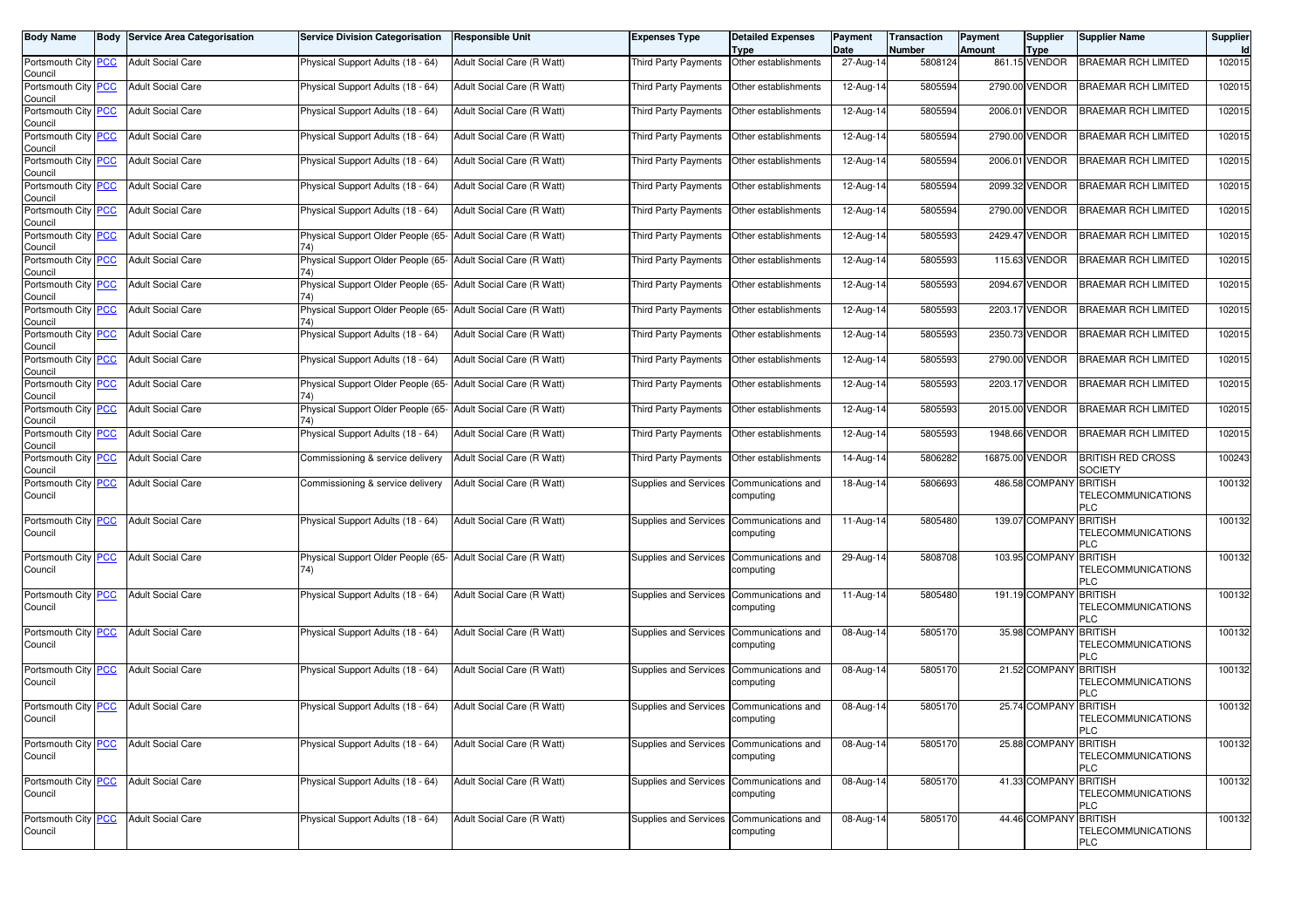| <b>Body Name</b>               | <b>Body</b> | <b>Service Area Categorisation</b> | <b>Service Division Categorisation</b>                               | <b>Responsible Unit</b>    | <b>Expenses Type</b>                        | <b>Detailed Expenses</b><br>Type | Payment<br>Date         | <b>Transaction</b><br>Number | Payment<br><b>Amount</b> | Supplier<br>Type              | <b>Supplier Name</b>                                                           | Supplier<br><b>Id</b> |
|--------------------------------|-------------|------------------------------------|----------------------------------------------------------------------|----------------------------|---------------------------------------------|----------------------------------|-------------------------|------------------------------|--------------------------|-------------------------------|--------------------------------------------------------------------------------|-----------------------|
| Portsmouth City PCC<br>Council |             | <b>Adult Social Care</b>           | Commissioning & service delivery                                     | Adult Social Care (R Watt) | Employees                                   | Indirect employee<br>expenses    | $\overline{0}$ 7-Aug-14 | 5805002                      |                          | 1400.00 SOLETRA<br><b>DER</b> | Classified as 'personal data'<br>under the Data Protection<br>Act 1998)        | 114545                |
| Portsmouth City PCC<br>Council |             | <b>Adult Social Care</b>           | Physical Support Adults (18 - 64)                                    | Adult Social Care (R Watt) | Third Party Payments                        | Other establishments             | 12-Aug-14               | 5805599                      |                          | 2442.18 VENDOR                | <b>BROWNLOW</b><br>ENTERPRISES LIMITEDT/A<br><b>VENTRY RESIDENTIAL</b><br>CARE | 120195                |
| Portsmouth City PCC<br>Council |             | <b>Adult Social Care</b>           | Physical Support Adults (18 - 64)                                    | Adult Social Care (R Watt) | Third Party Payments                        | Other establishments             | 20-Aug-14               | 5806846                      |                          | 2163.49 VENDOR                | <b>BUCKLAND CARE LIMITED</b>                                                   | 129147                |
| Portsmouth City PCC<br>Council |             | <b>Adult Social Care</b>           | Physical Support Older People (65- Adult Social Care (R Watt)        |                            | Third Party Payments                        | Other establishments             | 18-Aug-14               | 5806696                      |                          | -2245.42 VENDOR               | <b>CARE UK COMMUNITY</b><br>PARTNERSHIPS LTD                                   | 101173                |
| Portsmouth City PCC<br>Council |             | <b>Adult Social Care</b>           | Physical Support Older People (65- Adult Social Care (R Watt)<br>74) |                            | Third Party Payments                        | Other establishments             | 12-Aug-14               | 5805601                      |                          | 3663.58 VENDOR                | <b>CARE UK COMMUNITY</b><br>PARTNERSHIPS LTD                                   | 101173                |
| Portsmouth City PCC<br>Council |             | <b>Adult Social Care</b>           | Physical Support Older People (65- Adult Social Care (R Watt)        |                            | Third Party Payments                        | Other establishments             | 13-Aug-14               | 5805793                      |                          | 3663.89 VENDOR                | CARE UK COMMUNITY<br>PARTNERSHIPS LTD                                          | 101173                |
| Portsmouth City PCC<br>Council |             | <b>Adult Social Care</b>           | Physical Support Older People (65- Adult Social Care (R Watt)        |                            | Third Party Payments                        | Other establishments             | 12-Aug-14               | 5805602                      |                          | 131983.59 VENDOR              | <b>CARE UK COMMUNITY</b><br>PARTNERSHIPS LTD                                   | 101173                |
| Portsmouth City PCC<br>Council |             | <b>Adult Social Care</b>           | Physical Support Older People (65- Adult Social Care (R Watt)        |                            | Third Party Payments                        | Other establishments             | 18-Aug-14               | 5806696                      |                          | 131946.05 VENDOR              | CARE UK COMMUNITY<br>PARTNERSHIPS LTD                                          | 101173                |
| Portsmouth City PCC<br>Council |             | <b>Adult Social Care</b>           | Physical Support Adults (18 - 64)                                    | Adult Social Care (R Watt) | Third Party Payments                        | Other establishments             | 01-Aug-14               | 5804057                      |                          | 432.64 VENDOR                 | CARING FOR YOU LIMITED                                                         | 100116                |
| Portsmouth City PCC<br>Council |             | <b>Adult Social Care</b>           | Physical Support Adults (18 - 64)                                    | Adult Social Care (R Watt) | Third Party Payments                        | Other establishments             | 26-Aug-14               | 5807758                      |                          | 1243.84 VENDOR                | CARING FOR YOU LIMITED                                                         | 100116                |
| Portsmouth City PCC<br>Council |             | <b>Adult Social Care</b>           | Physical Support Adults (18 - 64)                                    | Adult Social Care (R Watt) | Third Party Payments                        | Other establishments             | 20-Aug-14               | 5806851                      |                          | 946.40 VENDOR                 | CARING FOR YOU LIMITED                                                         | 100116                |
| Portsmouth City PCC<br>Council |             | <b>Adult Social Care</b>           | Social Support - Support for Carer                                   | Adult Social Care (R Watt) | Third Party Payments                        | Other establishments             | 26-Aug-14               | 5807758                      |                          | 193.28 VENDOR                 | CARING FOR YOU LIMITED                                                         | 100116                |
| Portsmouth City PCC<br>Council |             | <b>Adult Social Care</b>           | Physical Support Adults (18 - 64)                                    | Adult Social Care (R Watt) | Third Party Payments                        | Other establishments             | 26-Aug-14               | 5807758                      |                          | 223.08 VENDOR                 | CARING FOR YOU LIMITED                                                         | 100116                |
| Portsmouth City PCC<br>Council |             | <b>Adult Social Care</b>           | Physical Support Adults (18 - 64)                                    | Adult Social Care (R Watt) | Third Party Payments                        | Other establishments             | 26-Aug-14               | 5807758                      |                          | 283.92 VENDOR                 | CARING FOR YOU LIMITED                                                         | 100116                |
| Portsmouth City PCC<br>Council |             | <b>Adult Social Care</b>           | Physical Support Adults (18 - 64)                                    | Adult Social Care (R Watt) | Third Party Payments                        | Other establishments             | 26-Aug-14               | 5807758                      |                          | 946.40 VENDOR                 | CARING FOR YOU LIMITED                                                         | 100116                |
| Portsmouth City PCC<br>Council |             | <b>Adult Social Care</b>           | Physical Support Adults (18 - 64)                                    | Adult Social Care (R Watt) | Third Party Payments                        | Other establishments             | 26-Aug-14               | 5807758                      |                          | 750.36 VENDOR                 | CARING FOR YOU LIMITED                                                         | 100116                |
| Portsmouth City PCC<br>Council |             | <b>Adult Social Care</b>           | Social Support - Support for Carer                                   | Adult Social Care (R Watt) | Third Party Payments                        | Other establishments             | 20-Aug-14               | 5806851                      |                          | 289.92 VENDOR                 | CARING FOR YOU LIMITED                                                         | 100116                |
| Portsmouth City PCC<br>Council |             | <b>Adult Social Care</b>           | Social Support - Support for Carer                                   | Adult Social Care (R Watt) | Third Party Payments                        | Other establishments             | 20-Aug-14               | 5806851                      |                          | 253.68 VENDOR                 | CARING FOR YOU LIMITED                                                         | 100116                |
| Portsmouth City PCC<br>Council |             | <b>Adult Social Care</b>           | Physical Support Adults (18 - 64)                                    | Adult Social Care (R Watt) | Third Party Payments                        | Other establishments             | 20-Aug-14               | 5806851                      |                          | 280.54 VENDOR                 | CARING FOR YOU LIMITED                                                         | 100116                |
| Portsmouth City PCC<br>Council |             | <b>Adult Social Care</b>           | Physical Support Adults (18 - 64)                                    | Adult Social Care (R Watt) | Third Party Payments                        | Other establishments             | 20-Aug-14               | 5806851                      |                          | 64.22 VENDOR                  | CARING FOR YOU LIMITED                                                         | 100116                |
| Portsmouth City PCC<br>Council |             | <b>Adult Social Care</b>           | Physical Support Adults (18 - 64)                                    | Adult Social Care (R Watt) | Third Party Payments                        | Other establishments             | 20-Aug-14               | 5806851                      |                          | 128.44 VENDOR                 | CARING FOR YOU LIMITED                                                         | 100116                |
| Portsmouth City PCC<br>Council |             | <b>Adult Social Care</b>           | Physical Support Adults (18 - 64)                                    | Adult Social Care (R Watt) | Third Party Payments                        | Other establishments             | 20-Aug-14               | 5806851                      |                          | 1946.88 VENDOR                | CARING FOR YOU LIMITED                                                         | 100116                |
| Portsmouth City PCC<br>Council |             | <b>Adult Social Care</b>           | Physical Support Adults (18 - 64)                                    | Adult Social Care (R Watt) | <b>Third Party Payments</b>                 | Other establishments             | 20-Aug-14               | 5806851                      |                          | 27.04 VENDOR                  | CARING FOR YOU LIMITED                                                         | 100116                |
| Portsmouth City PCC<br>Council |             | <b>Adult Social Care</b>           | Physical Support Adults (18 - 64)                                    | Adult Social Care (R Watt) | Third Party Payments                        | Other establishments             | 20-Aug-14               | 5806851                      |                          | 121.68 VENDOR                 | CARING FOR YOU LIMITED                                                         | 100116                |
| Portsmouth City PCC<br>Council |             | <b>Adult Social Care</b>           | Physical Support Adults (18 - 64)                                    | Adult Social Care (R Watt) | Third Party Payments                        | Other establishments             | 20-Aug-14               | 5806851                      |                          | 202.80 VENDOR                 | CARING FOR YOU LIMITED                                                         | 100116                |
| Portsmouth City PCC<br>Council |             | <b>Adult Social Care</b>           | Physical Support Adults (18 - 64)                                    | Adult Social Care (R Watt) | Third Party Payments   Other establishments |                                  | 20-Aug-14               | 5806851                      |                          | 1135.68 VENDOR                | CARING FOR YOU LIMITED                                                         | 100116                |
| Portsmouth City PCC<br>Council |             | <b>Adult Social Care</b>           | Physical Support Adults (18 - 64)                                    | Adult Social Care (R Watt) | Third Party Payments Other establishments   |                                  | $20 - Aug-14$           | 5806851                      |                          | 419.12 VENDOR                 | CARING FOR YOU LIMITED                                                         | 100116                |
| Portsmouth City PCC<br>Council |             | <b>Adult Social Care</b>           | Social Support - Support for Carer                                   | Adult Social Care (R Watt) | Third Party Payments                        | Other establishments             | 20-Aug-14               | 5806851                      |                          | 241.60 VENDOR                 | CARING FOR YOU LIMITED                                                         | 100116                |
| Portsmouth City PCC<br>Council |             | <b>Adult Social Care</b>           | Physical Support Adults (18 - 64)                                    | Adult Social Care (R Watt) | Third Party Payments                        | Other establishments             | 20-Aug-14               | 5806851                      |                          | 283.92 VENDOR                 | CARING FOR YOU LIMITED                                                         | 100116                |
| Portsmouth City PCC<br>Council |             | <b>Adult Social Care</b>           | Physical Support Adults (18 - 64)                                    | Adult Social Care (R Watt) | Third Party Payments                        | Other establishments             | 20-Aug-14               | 5806851                      |                          | 81.12 VENDOR                  | CARING FOR YOU LIMITED                                                         | 100116                |
| Portsmouth City PCC<br>Council |             | <b>Adult Social Care</b>           | Physical Support Adults (18 - 64)                                    | Adult Social Care (R Watt) | Third Party Payments                        | Other establishments             | 20-Aug-14               | 5806851                      |                          | 189.28 VENDOR                 | CARING FOR YOU LIMITED                                                         | 100116                |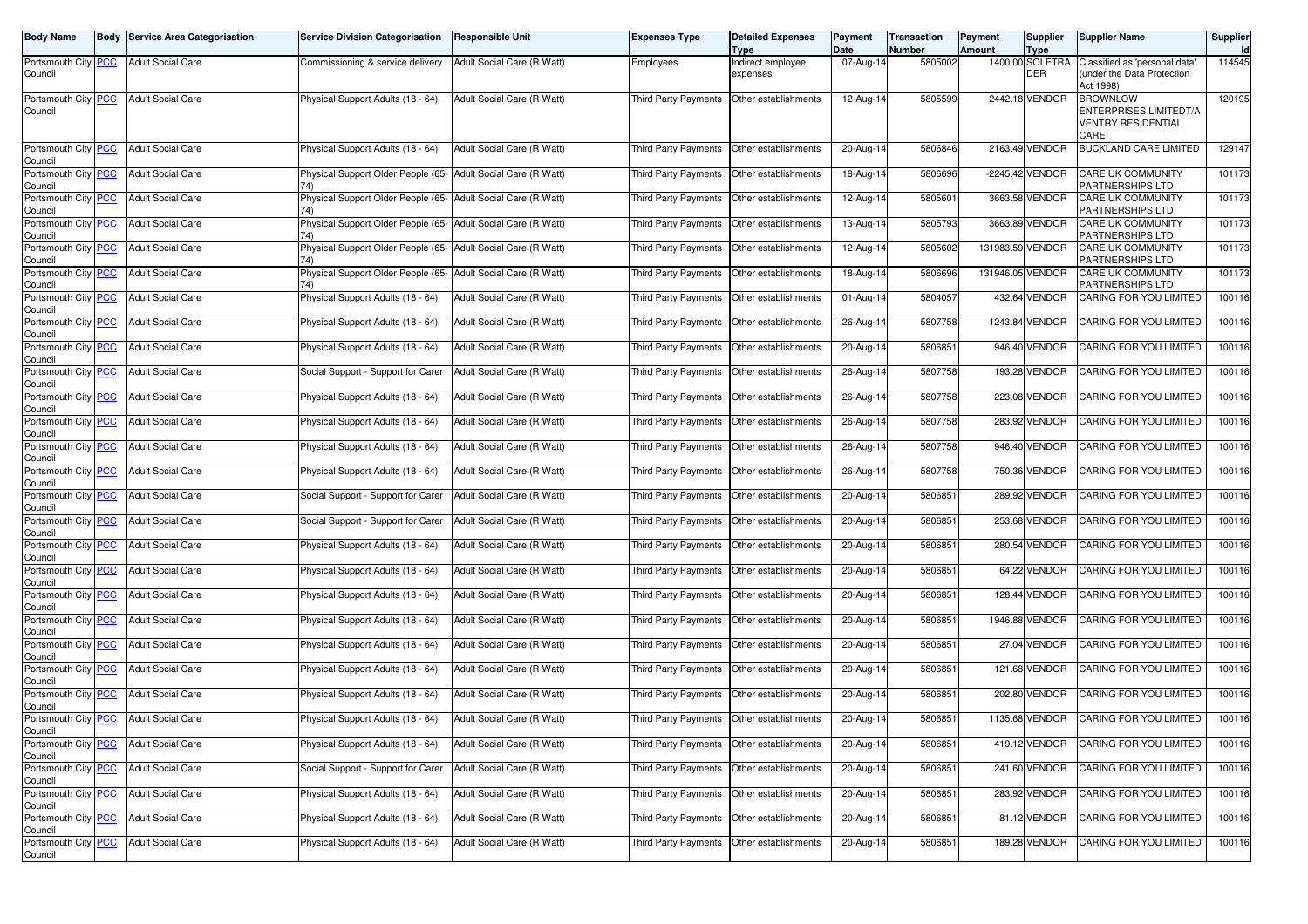| <b>Body Name</b>                              | <b>Body Service Area Categorisation</b> | <b>Service Division Categorisation</b> | <b>Responsible Unit</b>    | Expenses Type                               | <b>Detailed Expenses</b>                    | Payment<br>Date | Transaction<br>Number | Payment<br>Amount | <b>Supplier</b><br><b>Type</b> | <b>Supplier Name</b>          | Supplier<br><b>Id</b> |
|-----------------------------------------------|-----------------------------------------|----------------------------------------|----------------------------|---------------------------------------------|---------------------------------------------|-----------------|-----------------------|-------------------|--------------------------------|-------------------------------|-----------------------|
| Portsmouth City PCC<br>Council                | <b>Adult Social Care</b>                | Physical Support Adults (18 - 64)      | Adult Social Care (R Watt) | Third Party Payments                        | Type<br>Other establishments                | 20-Aug-14       | 5806851               |                   | 226.46 VENDOR                  | CARING FOR YOU LIMITED        | 100116                |
| Portsmouth City PCC<br>Council                | <b>Adult Social Care</b>                | Physical Support Adults (18 - 64)      | Adult Social Care (R Watt) | Third Party Payments                        | Other establishments                        | 20-Aug-14       | 5806851               |                   | 422.50 VENDOR                  | CARING FOR YOU LIMITED        | 100116                |
| Portsmouth City <b>PCC</b><br>Council         | <b>Adult Social Care</b>                | Physical Support Adults (18 - 64)      | Adult Social Care (R Watt) | Third Party Payments                        | Other establishments                        | 20-Aug-14       | 5806851               |                   | 189.28 VENDOR                  | CARING FOR YOU LIMITED        | 100116                |
| Portsmouth City <mark>PCC</mark><br>Council   | <b>Adult Social Care</b>                | Physical Support Adults (18 - 64)      | Adult Social Care (R Watt) |                                             | Third Party Payments   Other establishments | 20-Aug-14       | 5806851               |                   | 283.92 VENDOR                  | CARING FOR YOU LIMITED        | 100116                |
| Portsmouth City PCC<br>Council                | <b>Adult Social Care</b>                | Physical Support Adults (18 - 64)      | Adult Social Care (R Watt) | Third Party Payments                        | Other establishments                        | 20-Aug-14       | 5806851               |                   | 1122.16 VENDOR                 | CARING FOR YOU LIMITED        | 100116                |
| Portsmouth City PCC<br>Council                | <b>Adult Social Care</b>                | Physical Support Adults (18 - 64)      | Adult Social Care (R Watt) | Third Party Payments                        | Other establishments                        | 20-Aug-14       | 5806851               |                   | 283.92 VENDOR                  | CARING FOR YOU LIMITED        | 100116                |
| Portsmouth City PCC<br>Council                | <b>Adult Social Care</b>                | Social Support - Support for Carer     | Adult Social Care (R Watt) | Third Party Payments                        | Other establishments                        | 20-Aug-14       | 5806851               |                   | 144.96 VENDOR                  | CARING FOR YOU LIMITED        | 100116                |
| Portsmouth City PCC<br>Council                | <b>Adult Social Care</b>                | Physical Support Adults (18 - 64)      | Adult Social Care (R Watt) | <b>Third Party Payments</b>                 | Other establishments                        | 20-Aug-14       | 5806851               |                   | 216.32 VENDOR                  | CARING FOR YOU LIMITED        | 100116                |
| Portsmouth City PCC<br>Council                | <b>Adult Social Care</b>                | Physical Support Adults (18 - 64)      | Adult Social Care (R Watt) | Third Party Payments                        | Other establishments                        | 20-Aug-14       | 5806851               |                   | 459.68 VENDOR                  | CARING FOR YOU LIMITED        | 100116                |
| Portsmouth City PCC<br>Council                | <b>Adult Social Care</b>                | Physical Support Adults (18 - 64)      | Adult Social Care (R Watt) | Third Party Payments                        | Other establishments                        | 20-Aug-14       | 5806851               |                   | 310.96 VENDOR                  | CARING FOR YOU LIMITED        | 100116                |
| Portsmouth City PCC<br>Council                | <b>Adult Social Care</b>                | Physical Support Adults (18 - 64)      | Adult Social Care (R Watt) | <b>Third Party Payments</b>                 | Other establishments                        | 20-Aug-14       | 5806851               |                   | 189.28 VENDOR                  | CARING FOR YOU LIMITED        | 100116                |
| Portsmouth City PCC<br>Council                | <b>Adult Social Care</b>                | Physical Support Adults (18 - 64)      | Adult Social Care (R Watt) |                                             | Third Party Payments   Other establishments | 20-Aug-14       | 5806851               |                   | 753.74 VENDOR                  | CARING FOR YOU LIMITED        | 100116                |
| Portsmouth City PCC<br>Council                | <b>Adult Social Care</b>                | Physical Support Adults (18 - 64)      | Adult Social Care (R Watt) | Third Party Payments                        | Other establishments                        | 20-Aug-14       | 5806851               |                   | 216.32 VENDOR                  | CARING FOR YOU LIMITED        | 100116                |
| Portsmouth City PCC<br>Council                | <b>Adult Social Care</b>                | Physical Support Adults (18 - 64)      | Adult Social Care (R Watt) | Third Party Payments                        | Other establishments                        | 20-Aug-14       | 5806851               |                   | 456.30 VENDOR                  | CARING FOR YOU LIMITED        | 100116                |
| Portsmouth City PCC<br>Council                | <b>Adult Social Care</b>                | Physical Support Adults (18 - 64)      | Adult Social Care (R Watt) |                                             | Third Party Payments   Other establishments | 20-Aug-14       | 5806851               |                   | 283.92 VENDOR                  | CARING FOR YOU LIMITED        | 100116                |
| Portsmouth City PCC<br>Council                | <b>Adult Social Care</b>                | Physical Support Adults (18 - 64)      | Adult Social Care (R Watt) | Third Party Payments                        | Other establishments                        | 20-Aug-14       | 5806851               |                   | 1355.38 VENDOR                 | CARING FOR YOU LIMITED        | 100116                |
| Portsmouth City PCC<br>Council                | <b>Adult Social Care</b>                | Physical Support Adults (18 - 64)      | Adult Social Care (R Watt) | Third Party Payments                        | Other establishments                        | 20-Aug-14       | 5806851               |                   | 1277.64 VENDOR                 | CARING FOR YOU LIMITED        | 100116                |
| Portsmouth City PCC<br>Council                | <b>Adult Social Care</b>                | Physical Support Adults (18 - 64)      | Adult Social Care (R Watt) |                                             | Third Party Payments   Other establishments | 20-Aug-14       | 5806851               |                   | 233.22 VENDOR                  | CARING FOR YOU LIMITED        | 100116                |
| Portsmouth City PCC<br>Council                | <b>Adult Social Care</b>                | Physical Support Adults (18 - 64)      | Adult Social Care (R Watt) | Third Party Payments                        | Other establishments                        | 20-Aug-14       | 5806851               |                   | 422.50 VENDOR                  | CARING FOR YOU LIMITED        | 100116                |
| Portsmouth City PCC<br>Council                | <b>Adult Social Care</b>                | Physical Support Adults (18 - 64)      | Adult Social Care (R Watt) | <b>Third Party Payments</b>                 | Other establishments                        | 20-Aug-14       | 5806851               |                   | 314.34 VENDOR                  | CARING FOR YOU LIMITED        | 100116                |
| Portsmouth City PCC<br>Council                | <b>Adult Social Care</b>                | Physical Support Adults (18 - 64)      | Adult Social Care (R Watt) |                                             | Third Party Payments   Other establishments | 20-Aug-14       | 5806851               |                   | 216.32 VENDOR                  | CARING FOR YOU LIMITED        | 100116                |
| Portsmouth City PCC<br>Council                | <b>Adult Social Care</b>                | Physical Support Adults (18 - 64)      | Adult Social Care (R Watt) | Third Party Payments                        | Other establishments                        | 20-Aug-14       | 5806851               |                   | 138.58 VENDOR                  | CARING FOR YOU LIMITED        | 100116                |
| Portsmouth City PCC<br>Council                | <b>Adult Social Care</b>                | Physical Support Adults (18 - 64)      | Adult Social Care (R Watt) | <b>Third Party Payments</b>                 | Other establishments                        | 20-Aug-14       | 5806851               |                   | 121.68 VENDOR                  | CARING FOR YOU LIMITED        | 100116                |
| Portsmouth City PCC<br>Council                | <b>Adult Social Care</b>                | Physical Support Adults (18 - 64)      | Adult Social Care (R Watt) | Third Party Payments                        | Other establishments                        | $20-Aug-14$     | 5806851               |                   | 189.28 VENDOR                  | CARING FOR YOU LIMITED        | 100116                |
| Portsmouth City PCC<br>Council                | <b>Adult Social Care</b>                | Physical Support Adults (18 - 64)      | Adult Social Care (R Watt) | Third Party Payments                        | Other establishments                        | 20-Aug-14       | 5806851               |                   | 338.00 VENDOR                  | CARING FOR YOU LIMITED        | 100116                |
| Portsmouth City PCC<br>Council                | <b>Adult Social Care</b>                | Physical Support Adults (18 - 64)      | Adult Social Care (R Watt) | Third Party Payments   Other establishments |                                             | 20-Aug-14       | 5806851               |                   | 429.26 VENDOR                  | CARING FOR YOU LIMITED        | 100116                |
| Portsmouth City PCC<br>Council                | <b>Adult Social Care</b>                | Physical Support Adults (18 - 64)      | Adult Social Care (R Watt) |                                             | Third Party Payments   Other establishments | $20 - Aug-14$   | 5806851               |                   | 588.12 VENDOR                  | CARING FOR YOU LIMITED        | 100116                |
| Portsmouth City <mark>  PCC</mark><br>Council | <b>Adult Social Care</b>                | Physical Support Adults (18 - 64)      | Adult Social Care (R Watt) |                                             | Third Party Payments   Other establishments | 20-Aug-14       | 5806851               |                   | 517.14 VENDOR                  | CARING FOR YOU LIMITED        | 100116                |
| Portsmouth City PCC<br>Council                | <b>Adult Social Care</b>                | Physical Support Adults (18 - 64)      | Adult Social Care (R Watt) |                                             | Third Party Payments Other establishments   | 20-Aug-14       | 5806851               |                   | 199.42 VENDOR                  | <b>CARING FOR YOU LIMITED</b> | 100116                |
| Portsmouth City PCC<br>Council                | Adult Social Care                       | Physical Support Adults (18 - 64)      | Adult Social Care (R Watt) | Third Party Payments                        | Other establishments                        | 20-Aug-14       | 5806851               |                   | 385.32 VENDOR                  | CARING FOR YOU LIMITED        | 100116                |
| Portsmouth City PCC<br>Council                | <b>Adult Social Care</b>                | Physical Support Adults (18 - 64)      | Adult Social Care (R Watt) |                                             | Third Party Payments Other establishments   | 20-Aug-14       | 5806851               |                   | 67.60 VENDOR                   | CARING FOR YOU LIMITED        | 100116                |
| Portsmouth City PCC<br>Council                | <b>Adult Social Care</b>                | Physical Support Adults (18 - 64)      | Adult Social Care (R Watt) | Third Party Payments Other establishments   |                                             | 20-Aug-14       | 5806851               |                   | 70.98 VENDOR                   | CARING FOR YOU LIMITED        | 100116                |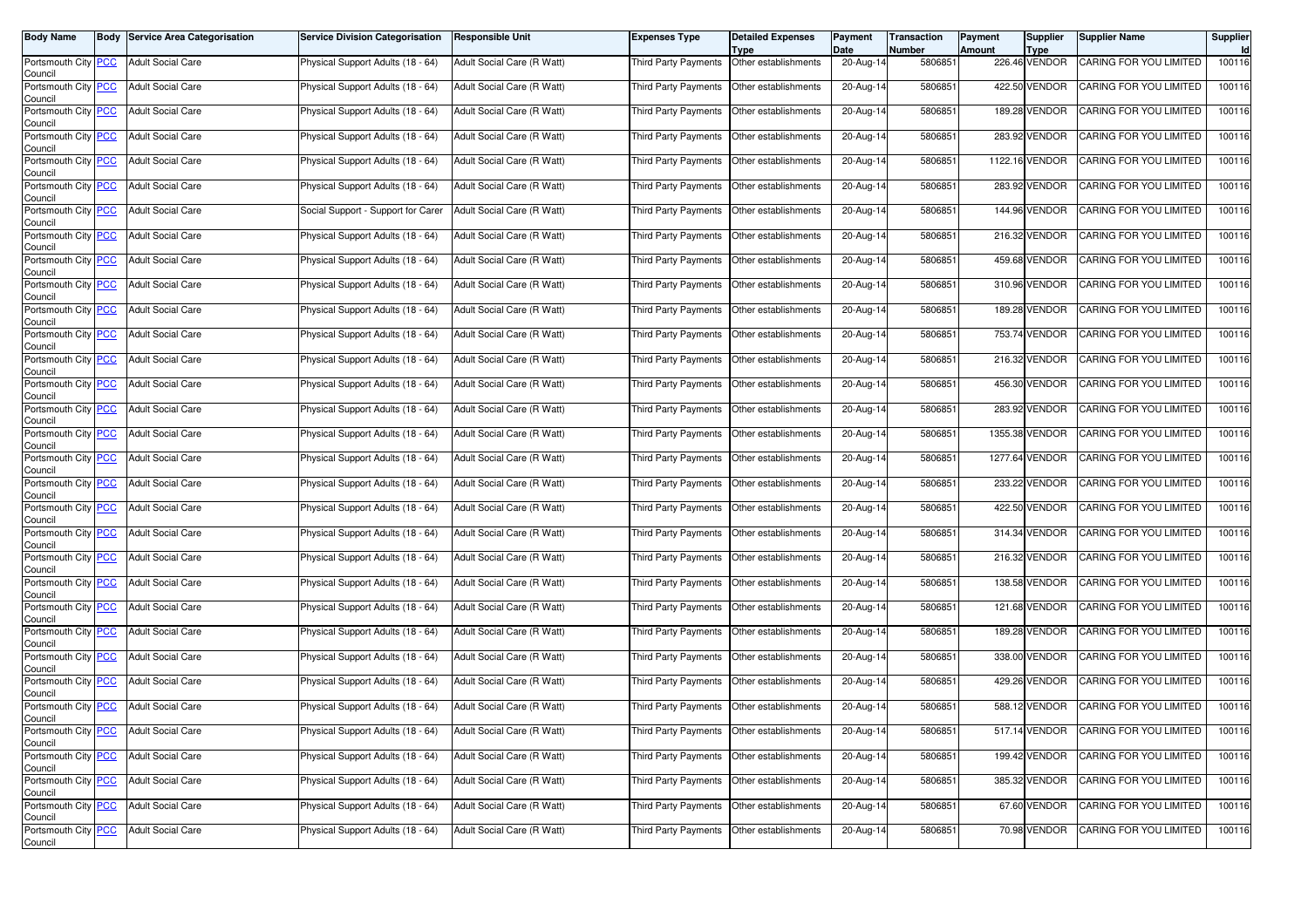| <b>Body Name</b>                      | <b>Body</b> | <b>Service Area Categorisation</b> | <b>Service Division Categorisation</b> | <b>Responsible Unit</b>    | Expenses Type                               | <b>Detailed Expenses</b>     | Payment<br>Date         | <b>Transaction</b><br>Number | Payment | Supplier                     | <b>Supplier Name</b>   | Supplier<br><b>Id</b> |
|---------------------------------------|-------------|------------------------------------|----------------------------------------|----------------------------|---------------------------------------------|------------------------------|-------------------------|------------------------------|---------|------------------------------|------------------------|-----------------------|
| Portsmouth City PCC<br>Council        |             | <b>Adult Social Care</b>           | Physical Support Adults (18 - 64)      | Adult Social Care (R Watt) | Third Party Payments                        | Type<br>Other establishments | 20-Aug-14               | 5806851                      | Amount  | <b>Type</b><br>283.92 VENDOR | CARING FOR YOU LIMITED | 100116                |
| Portsmouth City PCC<br>Council        |             | <b>Adult Social Care</b>           | Physical Support Adults (18 - 64)      | Adult Social Care (R Watt) | Third Party Payments                        | Other establishments         | 20-Aug-14               | 5806851                      |         | 307.58 VENDOR                | CARING FOR YOU LIMITED | 100116                |
| Portsmouth City PCC<br>Council        |             | <b>Adult Social Care</b>           | Physical Support Adults (18 - 64)      | Adult Social Care (R Watt) | Third Party Payments                        | Other establishments         | 20-Aug-14               | 5806851                      |         | 94.64 VENDOR                 | CARING FOR YOU LIMITED | 100116                |
| Portsmouth City PCC<br>Council        |             | <b>Adult Social Care</b>           | Physical Support Adults (18 - 64)      | Adult Social Care (R Watt) | Third Party Payments                        | Other establishments         | 20-Aug-14               | 5806851                      |         | 679.38 VENDOR                | CARING FOR YOU LIMITED | 100116                |
| Portsmouth City PCC<br>Council        |             | <b>Adult Social Care</b>           | Physical Support Adults (18 - 64)      | Adult Social Care (R Watt) | Third Party Payments                        | Other establishments         | 20-Aug-14               | 5806851                      |         | 108.16 VENDOR                | CARING FOR YOU LIMITED | 100116                |
| Portsmouth City PCC<br>Council        |             | <b>Adult Social Care</b>           | Physical Support Adults (18 - 64)      | Adult Social Care (R Watt) | Third Party Payments                        | Other establishments         | 20-Aug-14               | 5806851                      |         | 101.40 VENDOR                | CARING FOR YOU LIMITED | 100116                |
| Portsmouth City PCC<br>Council        |             | <b>Adult Social Care</b>           | Physical Support Adults (18 - 64)      | Adult Social Care (R Watt) | Third Party Payments                        | Other establishments         | 20-Aug-14               | 5806851                      |         | 185.90 VENDOR                | CARING FOR YOU LIMITED | 100116                |
| Portsmouth City PCC<br>Council        |             | <b>Adult Social Care</b>           | Social Support - Support for Carer     | Adult Social Care (R Watt) | Third Party Payments                        | Other establishments         | 20-Aug-14               | 5806851                      |         | 253.68 VENDOR                | CARING FOR YOU LIMITED | 100116                |
| Portsmouth City PCC<br>Council        |             | <b>Adult Social Care</b>           | Physical Support Adults (18 - 64)      | Adult Social Care (R Watt) | Third Party Payments                        | Other establishments         | 20-Aug-14               | 5806851                      |         | 503.62 VENDOR                | CARING FOR YOU LIMITED | 100116                |
| Portsmouth City <b>PCC</b><br>Council |             | <b>Adult Social Care</b>           | Physical Support Adults (18 - 64)      | Adult Social Care (R Watt) | Third Party Payments                        | Other establishments         | 20-Aug-14               | 5806851                      |         | 473.20 VENDOR                | CARING FOR YOU LIMITED | 100116                |
| Portsmouth City PCC<br>Council        |             | <b>Adult Social Care</b>           | Physical Support Adults (18 - 64)      | Adult Social Care (R Watt) | Third Party Payments                        | Other establishments         | 20-Aug-14               | 5806851                      |         | 94.64 VENDOR                 | CARING FOR YOU LIMITED | 100116                |
| Portsmouth City PCC<br>Council        |             | <b>Adult Social Care</b>           | Physical Support Adults (18 - 64)      | Adult Social Care (R Watt) | Third Party Payments                        | Other establishments         | 20-Aug-14               | 5806851                      |         | 1487.20 VENDOR               | CARING FOR YOU LIMITED | 100116                |
| Portsmouth City PCC<br>Council        |             | <b>Adult Social Care</b>           | Physical Support Adults (18 - 64)      | Adult Social Care (R Watt) | Third Party Payments                        | Other establishments         | 20-Aug-14               | 5806851                      |         | 662.48 VENDOR                | CARING FOR YOU LIMITED | 100116                |
| Portsmouth City PCC<br>Council        |             | <b>Adult Social Care</b>           | Physical Support Adults (18 - 64)      | Adult Social Care (R Watt) | Third Party Payments                        | Other establishments         | 20-Aug-14               | 5806851                      |         | 567.84 VENDOR                | CARING FOR YOU LIMITED | 100116                |
| Portsmouth City PCC<br>Council        |             | <b>Adult Social Care</b>           | Physical Support Adults (18 - 64)      | Adult Social Care (R Watt) | Third Party Payments                        | Other establishments         | 20-Aug-14               | 5806851                      |         | 253.50 VENDOR                | CARING FOR YOU LIMITED | 100116                |
| Portsmouth City PCC<br>Council        |             | <b>Adult Social Care</b>           | Physical Support Adults (18 - 64)      | Adult Social Care (R Watt) | Third Party Payments                        | Other establishments         | 20-Aug-14               | 5806851                      |         | 283.92 VENDOR                | CARING FOR YOU LIMITED | 100116                |
| Portsmouth City PCC<br>Council        |             | <b>Adult Social Care</b>           | Physical Support Adults (18 - 64)      | Adult Social Care (R Watt) | Third Party Payments                        | Other establishments         | 20-Aug-14               | 5806851                      |         | 189.28 VENDOR                | CARING FOR YOU LIMITED | 100116                |
| Portsmouth City PCC<br>Council        |             | <b>Adult Social Care</b>           | Physical Support Adults (18 - 64)      | Adult Social Care (R Watt) | Third Party Payments                        | Other establishments         | 20-Aug-14               | 5806851                      |         | 324.48 VENDOR                | CARING FOR YOU LIMITED | 100116                |
| Portsmouth City PCC<br>Council        |             | <b>Adult Social Care</b>           | Physical Support Adults (18 - 64)      | Adult Social Care (R Watt) | Third Party Payments                        | Other establishments         | 20-Aug-14               | 5806851                      |         | 1352.00 VENDOR               | CARING FOR YOU LIMITED | 100116                |
| Portsmouth City PCC<br>Council        |             | <b>Adult Social Care</b>           | Physical Support Adults (18 - 64)      | Adult Social Care (R Watt) | <b>Third Party Payments</b>                 | Other establishments         | 20-Aug-14               | 5806851                      |         | 550.94 VENDOR                | CARING FOR YOU LIMITED | 100116                |
| Portsmouth City PCC<br>Council        |             | <b>Adult Social Care</b>           | Physical Support Adults (18 - 64)      | Adult Social Care (R Watt) | Third Party Payments                        | Other establishments         | 20-Aug-14               | 5806851                      |         | 283.92 VENDOR                | CARING FOR YOU LIMITED | 100116                |
| Portsmouth City PCC<br>Council        |             | <b>Adult Social Care</b>           | Physical Support Adults (18 - 64)      | Adult Social Care (R Watt) | Third Party Payments                        | Other establishments         | 20-Aug-14               | 5806851                      |         | 94.64 VENDOR                 | CARING FOR YOU LIMITED | 100116                |
| Portsmouth City PCC<br>Council        |             | <b>Adult Social Care</b>           | Physical Support Adults (18 - 64)      | Adult Social Care (R Watt) | Third Party Payments                        | Other establishments         | 20-Aug-14               | 5806851                      |         | 196.04 VENDOR                | CARING FOR YOU LIMITED | 100116                |
| Portsmouth City PCC<br>Council        |             | <b>Adult Social Care</b>           | Physical Support Adults (18 - 64)      | Adult Social Care (R Watt) | Third Party Payments                        | Other establishments         | $20 - Aug-14$           | 5806851                      |         | 283.92 VENDOR                | CARING FOR YOU LIMITED | 100116                |
| Portsmouth City PCC<br>Council        |             | <b>Adult Social Care</b>           | Physical Support Adults (18 - 64)      | Adult Social Care (R Watt) | Third Party Payments                        | Other establishments         | 20-Aug-14               | 5806851                      |         | 283.92 VENDOR                | CARING FOR YOU LIMITED | 100116                |
| Portsmouth City PCC<br>Council        |             | <b>Adult Social Care</b>           | Physical Support Adults (18 - 64)      | Adult Social Care (R Watt) | Third Party Payments                        | Other establishments         | 20-Aug-14               | 5806851                      |         | 118.30 VENDOR                | CARING FOR YOU LIMITED | 100116                |
| Portsmouth City PCC<br>Council        |             | <b>Adult Social Care</b>           | Physical Support Adults (18 - 64)      | Adult Social Care (R Watt) | Third Party Payments                        | Other establishments         | 20-Aug-14               | 5806851                      |         | 1744.08 VENDOR               | CARING FOR YOU LIMITED | 100116                |
| Portsmouth City <b>PCC</b><br>Council |             | <b>Adult Social Care</b>           | Physical Support Older People<br>$85+$ | Adult Social Care (R Watt) | Third Party Payments   Other establishments |                              | 12-Aug-14               | 5805605                      |         | 160.00 VENDOR                | <b>CEDDAR HOUSE</b>    | 102425                |
| Portsmouth City PCC<br>Council        |             | <b>Adult Social Care</b>           | Physical Support Older People<br>85+)  | Adult Social Care (R Watt) | Third Party Payments Other establishments   |                              | $\overline{12}$ -Aug-14 | 5805605                      |         | 280.00 VENDOR                | CEDDAR HOUSE           | 102425                |
| Portsmouth City PCC<br>Council        |             | <b>Adult Social Care</b>           | Physical Support Older People<br>$85+$ | Adult Social Care (R Watt) | Third Party Payments                        | Other establishments         | 12-Aug-14               | 5805605                      |         | 160.00 VENDOR                | CEDDAR HOUSE           | 102425                |
| Portsmouth City PCC<br>Council        |             | <b>Adult Social Care</b>           | Physical Support Adults (18 - 64)      | Adult Social Care (R Watt) | Third Party Payments                        | Other establishments         | 05-Aug-14               | 5804443                      |         | 432.08 VENDOR                | <b>CHESHIRE HOMES</b>  | 100957                |
| Portsmouth City PCC<br>Council        |             | <b>Adult Social Care</b>           | Physical Support Adults (18 - 64)      | Adult Social Care (R Watt) | Third Party Payments                        | Other establishments         | 05-Aug-14               | 5804443                      |         | 94.52 VENDOR                 | <b>CHESHIRE HOMES</b>  | 100957                |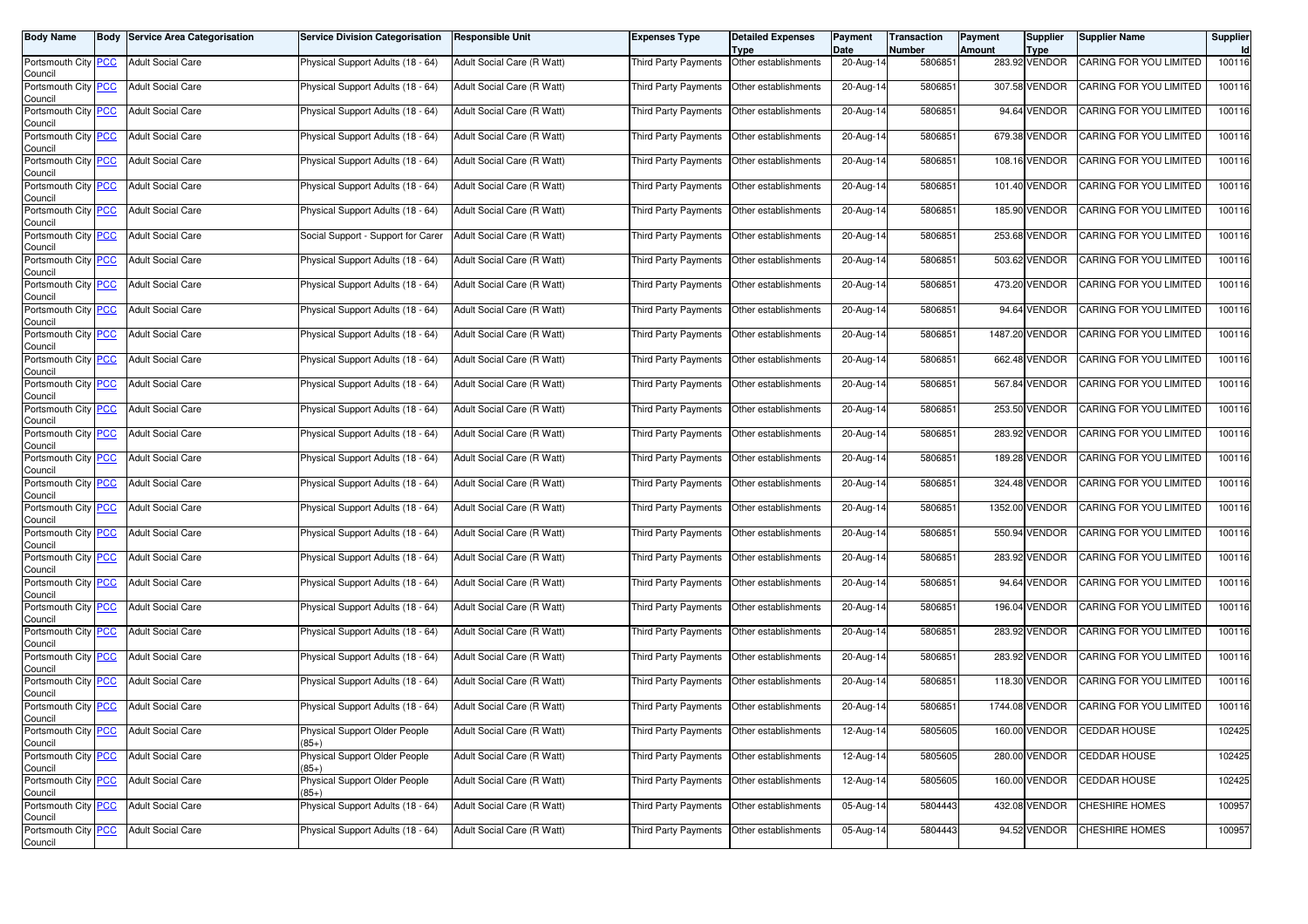| <b>Body Name</b>                              | <b>Body Service Area Categorisation</b> | <b>Service Division Categorisation</b> | <b>Responsible Unit</b>    | <b>Expenses Type</b>                      | <b>Detailed Expenses</b><br>Type | Payment<br>Date         | <b>Transaction</b><br>Number | Payment<br>Amount | <b>Supplier</b><br><b>Type</b> | <b>Supplier Name</b>  | Supplier |
|-----------------------------------------------|-----------------------------------------|----------------------------------------|----------------------------|-------------------------------------------|----------------------------------|-------------------------|------------------------------|-------------------|--------------------------------|-----------------------|----------|
| Portsmouth City PCC<br>Council                | <b>Adult Social Care</b>                | Physical Support Adults (18 - 64)      | Adult Social Care (R Watt) | <b>Third Party Payments</b>               | Other establishments             | 05-Aug-14               | 5804443                      |                   | 701.84 VENDOR                  | <b>CHESHIRE HOMES</b> | 100957   |
| Portsmouth City PCC<br>Council                | <b>Adult Social Care</b>                | Physical Support Adults (18 - 64)      | Adult Social Care (R Watt) | Third Party Payments                      | Other establishments             | 05-Aug-14               | 5804443                      |                   | 432.08 VENDOR                  | <b>CHESHIRE HOMES</b> | 100957   |
| Portsmouth City <b>PCC</b><br>Council         | <b>Adult Social Care</b>                | Physical Support Adults (18 - 64)      | Adult Social Care (R Watt) | Third Party Payments                      | Other establishments             | 05-Aug-14               | 5804443                      |                   | 94.52 VENDOR                   | CHESHIRE HOMES        | 100957   |
| Portsmouth City PCC<br>Council                | <b>Adult Social Care</b>                | Physical Support Adults (18 - 64)      | Adult Social Care (R Watt) | Third Party Payments                      | Other establishments             | 05-Aug-14               | 5804443                      |                   | 749.07 VENDOR                  | <b>CHESHIRE HOMES</b> | 100957   |
| Portsmouth City PCC<br>Council                | <b>Adult Social Care</b>                | Physical Support Adults (18 - 64)      | Adult Social Care (R Watt) | Third Party Payments                      | Other establishments             | 05-Aug-14               | 5804443                      |                   | 23.64 VENDOR                   | CHESHIRE HOMES        | 100957   |
| Portsmouth City PCC<br>Council                | <b>Adult Social Care</b>                | Physical Support Adults (18 - 64)      | Adult Social Care (R Watt) | <b>Third Party Payments</b>               | Other establishments             | $\overline{05}$ -Aug-14 | 5804443                      |                   | 3.37 VENDOR                    | CHESHIRE HOMES        | 100957   |
| Portsmouth City PCC<br>Council                | <b>Adult Social Care</b>                | Physical Support Adults (18 - 64)      | Adult Social Care (R Watt) | <b>Third Party Payments</b>               | Other establishments             | 05-Aug-14               | 5804443                      |                   | 28.93 VENDOR                   | CHESHIRE HOMES        | 100957   |
| Portsmouth City PCC<br>Council                | <b>Adult Social Care</b>                | Physical Support Adults (18 - 64)      | Adult Social Care (R Watt) | Third Party Payments                      | Other establishments             | $\overline{05}$ -Aug-14 | 5804443                      |                   | 417.19 VENDOR                  | CHESHIRE HOMES        | 100957   |
| Portsmouth City PCC<br>Council                | <b>Adult Social Care</b>                | Physical Support Adults (18 - 64)      | Adult Social Care (R Watt) | Third Party Payments                      | Other establishments             | 05-Aug-14               | 5804443                      |                   | 91.26 VENDOR                   | CHESHIRE HOMES        | 100957   |
| Portsmouth City <b>PCC</b><br>Council         | <b>Adult Social Care</b>                | Physical Support Adults (18 - 64)      | Adult Social Care (R Watt) | <b>Third Party Payments</b>               | Other establishments             | 05-Aug-14               | 5804443                      |                   | 726.75 VENDOR                  | CHESHIRE HOMES        | 100957   |
| Portsmouth City PCC<br>Council                | <b>Adult Social Care</b>                | Physical Support Adults (18 - 64)      | Adult Social Care (R Watt) | Third Party Payments                      | Other establishments             | $\overline{05}$ -Aug-14 | 5804443                      |                   | 432.64 VENDOR                  | CHESHIRE HOMES        | 100957   |
| Portsmouth City PCC<br>Council                | <b>Adult Social Care</b>                | Physical Support Adults (18 - 64)      | Adult Social Care (R Watt) | Third Party Payments                      | Other establishments             | 05-Aug-14               | 5804443                      |                   | 94.64 VENDOR                   | CHESHIRE HOMES        | 100957   |
| Portsmouth City PCC<br>Council                | <b>Adult Social Care</b>                | Physical Support Adults (18 - 64)      | Adult Social Care (R Watt) | <b>Third Party Payments</b>               | Other establishments             | 05-Aug-14               | 5804443                      |                   | 682.76 VENDOR                  | CHESHIRE HOMES        | 100957   |
| Portsmouth City PCC<br>Council                | <b>Adult Social Care</b>                | Social Support - Support for Carer     | Adult Social Care (R Watt) | Third Party Payments                      | Other establishments             | 06-Aug-14               | 5804527                      |                   | 265.76 VENDOR                  | CHESHIRE HOMES        | 100957   |
| Portsmouth City PCC<br>Council                | <b>Adult Social Care</b>                | Social Support - Support for Carer     | Adult Social Care (R Watt) | Third Party Payments                      | Other establishments             | 06-Aug-14               | 5804527                      |                   | 289.92 VENDOR                  | CHESHIRE HOMES        | 100957   |
| Portsmouth City PCC<br>Council                | <b>Adult Social Care</b>                | Social Support - Support for Carer     | Adult Social Care (R Watt) | Third Party Payments                      | Other establishments             | 06-Aug-14               | 5804527                      |                   | 253.68 VENDOR                  | CHESHIRE HOMES        | 100957   |
| Portsmouth City PCC<br>Council                | <b>Adult Social Care</b>                | Social Support - Support for Carer     | Adult Social Care (R Watt) | Third Party Payments                      | Other establishments             | 06-Aug-14               | 5804527                      |                   | 96.64 VENDOR                   | CHESHIRE HOMES        | 100957   |
| Portsmouth City PCC<br>Council                | <b>Adult Social Care</b>                | Social Support - Support for Carer     | Adult Social Care (R Watt) | Third Party Payments                      | Other establishments             | 06-Aug-14               | 5804527                      |                   | 60.40 VENDOR                   | CHESHIRE HOMES        | 100957   |
| Portsmouth City PCC<br>Council                | <b>Adult Social Care</b>                | Social Support - Support for Carer     | Adult Social Care (R Watt) | Third Party Payments                      | Other establishments             | 06-Aug-14               | 5804527                      |                   | 217.44 VENDOR                  | CHESHIRE HOMES        | 100957   |
| Portsmouth City PCC<br>Council                | <b>Adult Social Care</b>                | Social Support - Support for Carer     | Adult Social Care (R Watt) | Third Party Payments                      | Other establishments             | 06-Aug-14               | 5804527                      |                   | 241.60 VENDOR                  | CHESHIRE HOMES        | 100957   |
| Portsmouth City PCC<br>Council                | <b>Adult Social Care</b>                | Social Support - Support for Carer     | Adult Social Care (R Watt) | Third Party Payments                      | Other establishments             | $\overline{06}$ -Aug-14 | 5804527                      |                   | 120.80 VENDOR                  | CHESHIRE HOMES        | 100957   |
| Portsmouth City PCC<br>Council                | <b>Adult Social Care</b>                | Social Support - Support for Carer     | Adult Social Care (R Watt) | Third Party Payments                      | Other establishments             | $06$ -Aug-14            | 5804527                      |                   | 108.72 VENDOR                  | <b>CHESHIRE HOMES</b> | 100957   |
| Portsmouth City PCC<br>Council                | <b>Adult Social Care</b>                | Social Support - Support for Carer     | Adult Social Care (R Watt) | Third Party Payments                      | Other establishments             | 06-Aug-14               | 5804527                      |                   | 36.24 VENDOR                   | CHESHIRE HOMES        | 100957   |
| Portsmouth City PCC<br>Council                | <b>Adult Social Care</b>                | Social Support - Support for Carer     | Adult Social Care (R Watt) | Third Party Payments                      | Other establishments             | 06-Aug-14               | 5804527                      |                   | 169.12 VENDOR                  | CHESHIRE HOMES        | 100957   |
| Portsmouth City PCC<br>Council                | <b>Adult Social Care</b>                | Social Support - Support for Carer     | Adult Social Care (R Watt) | Third Party Payments                      | Other establishments             | $06$ -Aug-14            | 5804527                      |                   | 96.64 VENDOR                   | <b>CHESHIRE HOMES</b> | 100957   |
| Portsmouth City PCC<br>Council                | <b>Adult Social Care</b>                | Social Support - Support for Carer     | Adult Social Care (R Watt) | Third Party Payments                      | Other establishments             | 06-Aug-14               | 5804527                      |                   | 96.64 VENDOR                   | CHESHIRE HOMES        | 100957   |
| Portsmouth City PCC<br>Council                | <b>Adult Social Care</b>                | Social Support - Support for Carer     | Adult Social Care (R Watt) | Third Party Payments                      | Other establishments             | 06-Aug-14               | 5804527                      |                   | 144.96 VENDOR                  | CHESHIRE HOMES        | 100957   |
| Portsmouth City <mark>  PCC</mark><br>Council | <b>Adult Social Care</b>                | Physical Support Adults (18 - 64)      | Adult Social Care (R Watt) | Third Party Payments Other establishments |                                  | 06-Aug-14               | 5804527                      |                   | 378.56 VENDOR                  | <b>CHESHIRE HOMES</b> | 100957   |
| Portsmouth City PCC<br>Council                | <b>Adult Social Care</b>                | Physical Support Adults (18 - 64)      | Adult Social Care (R Watt) | Third Party Payments Other establishments |                                  | 06-Aug-14               | 5804527                      |                   | 351.52 VENDOR                  | CHESHIRE HOMES        | 100957   |
| Portsmouth City PCC<br>Council                | <b>Adult Social Care</b>                | Physical Support Adults (18 - 64)      | Adult Social Care (R Watt) | Third Party Payments                      | Other establishments             | 06-Aug-14               | 5804527                      |                   | 662.20 VENDOR                  | CHESHIRE HOMES        | 100957   |
| Portsmouth City PCC<br>Council                | <b>Adult Social Care</b>                | Physical Support Adults (18 - 64)      | Adult Social Care (R Watt) | <b>Third Party Payments</b>               | Other establishments             | 06-Aug-14               | 5804527                      |                   | 128.44 VENDOR                  | CHESHIRE HOMES        | 100957   |
| Portsmouth City PCC<br>Council                | <b>Adult Social Care</b>                | Physical Support Adults (18 - 64)      | Adult Social Care (R Watt) | Third Party Payments                      | Other establishments             | 06-Aug-14               | 5804527                      |                   | 378.56 VENDOR                  | CHESHIRE HOMES        | 100957   |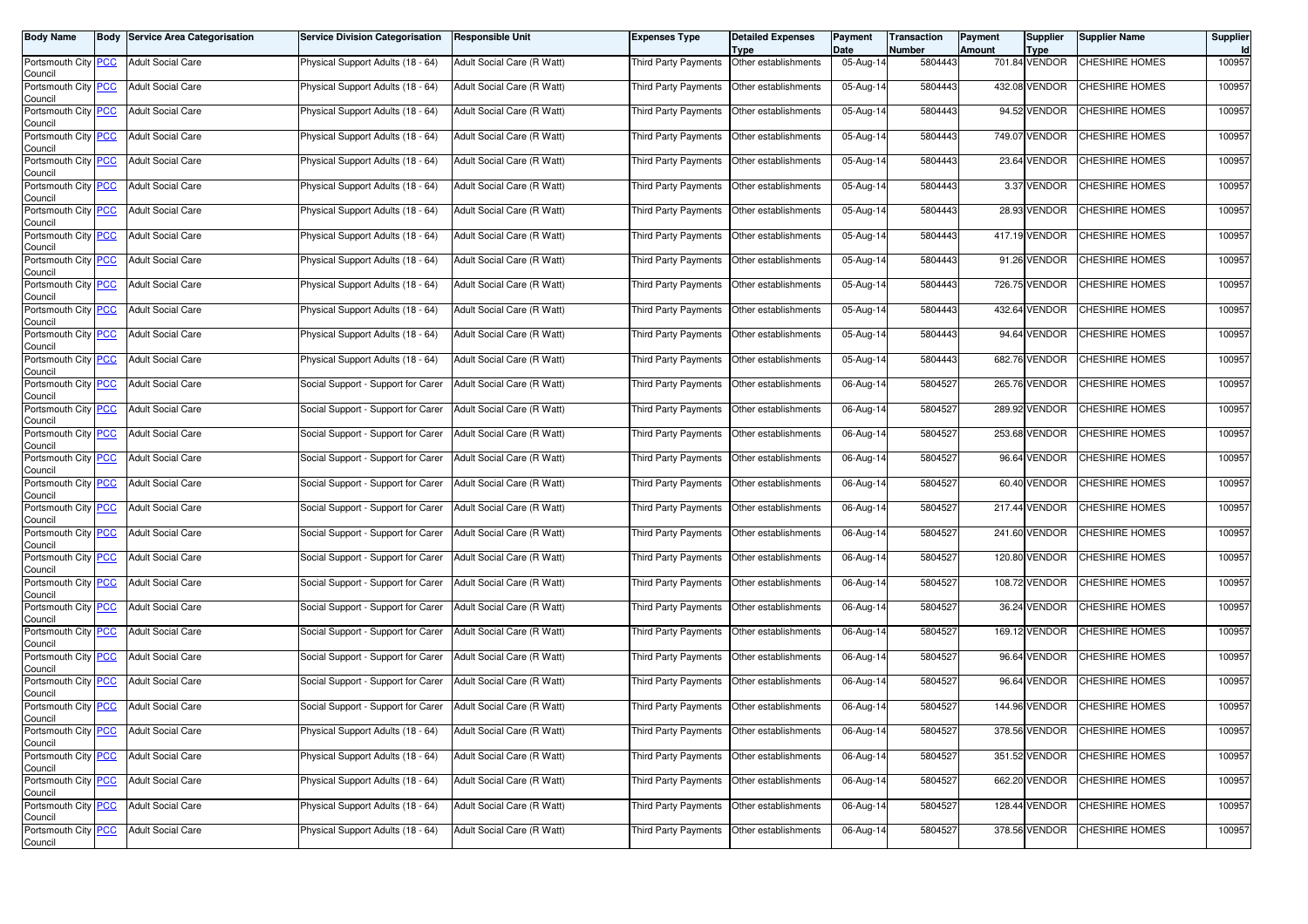| <b>Body Name</b>                              | <b>Body Service Area Categorisation</b> | <b>Service Division Categorisation</b> | <b>Responsible Unit</b>    | <b>Expenses Type</b>                      | <b>Detailed Expenses</b><br>Type | Payment<br>Date         | <b>Transaction</b><br>Number | Payment<br>Amount | <b>Supplier</b><br><b>Type</b> | <b>Supplier Name</b>  | Supplier |
|-----------------------------------------------|-----------------------------------------|----------------------------------------|----------------------------|-------------------------------------------|----------------------------------|-------------------------|------------------------------|-------------------|--------------------------------|-----------------------|----------|
| Portsmouth City PCC<br>Council                | <b>Adult Social Care</b>                | Physical Support Adults (18 - 64)      | Adult Social Care (R Watt) | <b>Third Party Payments</b>               | Other establishments             | 06-Aug-14               | 5804527                      |                   | 662.48 VENDOR                  | <b>CHESHIRE HOMES</b> | 100957   |
| Portsmouth City PCC<br>Council                | <b>Adult Social Care</b>                | Physical Support Adults (18 - 64)      | Adult Social Care (R Watt) | Third Party Payments                      | Other establishments             | 06-Aug-14               | 5804527                      |                   | 141.89 VENDOR                  | <b>CHESHIRE HOMES</b> | 100957   |
| Portsmouth City PCC<br>Council                | <b>Adult Social Care</b>                | Physical Support Adults (18 - 64)      | Adult Social Care (R Watt) | <b>Third Party Payments</b>               | Other establishments             | $\overline{06}$ -Aug-14 | 5804527                      |                   | 946.40 VENDOR                  | CHESHIRE HOMES        | 100957   |
| Portsmouth City PCC<br>Council                | <b>Adult Social Care</b>                | Physical Support Adults (18 - 64)      | Adult Social Care (R Watt) | Third Party Payments                      | Other establishments             | 06-Aug-14               | 5804527                      |                   | 378.28 VENDOR                  | <b>CHESHIRE HOMES</b> | 100957   |
| Portsmouth City PCC<br>Council                | <b>Adult Social Care</b>                | Physical Support Adults (18 - 64)      | Adult Social Care (R Watt) | Third Party Payments                      | Other establishments             | 06-Aug-14               | 5804527                      |                   | 378.56 VENDOR                  | CHESHIRE HOMES        | 100957   |
| Portsmouth City PCC<br>Council                | <b>Adult Social Care</b>                | Physical Support Adults (18 - 64)      | Adult Social Care (R Watt) | <b>Third Party Payments</b>               | Other establishments             | 06-Aug-14               | 5804527                      |                   | 202.76 VENDOR                  | CHESHIRE HOMES        | 100957   |
| Portsmouth City PCC<br>Council                | <b>Adult Social Care</b>                | Physical Support Adults (18 - 64)      | Adult Social Care (R Watt) | <b>Third Party Payments</b>               | Other establishments             | 06-Aug-14               | 5804527                      |                   | 777.12 VENDOR                  | CHESHIRE HOMES        | 100957   |
| Portsmouth City PCC<br>Council                | <b>Adult Social Care</b>                | Physical Support Adults (18 - 64)      | Adult Social Care (R Watt) | Third Party Payments                      | Other establishments             | $06$ -Aug-14            | 5804527                      |                   | 635.04 VENDOR                  | CHESHIRE HOMES        | 100957   |
| Portsmouth City PCC<br>Council                | <b>Adult Social Care</b>                | Physical Support Adults (18 - 64)      | Adult Social Care (R Watt) | Third Party Payments                      | Other establishments             | 06-Aug-14               | 5804527                      |                   | 472.92 VENDOR                  | CHESHIRE HOMES        | 100957   |
| Portsmouth City PCC<br>Council                | <b>Adult Social Care</b>                | Physical Support Adults (18 - 64)      | Adult Social Care (R Watt) | <b>Third Party Payments</b>               | Other establishments             | 06-Aug-14               | 5804527                      |                   | 283.92 VENDOR                  | CHESHIRE HOMES        | 100957   |
| Portsmouth City PCC<br>Council                | <b>Adult Social Care</b>                | Physical Support Adults (18 - 64)      | Adult Social Care (R Watt) | Third Party Payments                      | Other establishments             | $\overline{06}$ -Aug-14 | 5804527                      |                   | 162.24 VENDOR                  | CHESHIRE HOMES        | 100957   |
| Portsmouth City PCC<br>Council                | <b>Adult Social Care</b>                | Physical Support Adults (18 - 64)      | Adult Social Care (R Watt) | Third Party Payments                      | Other establishments             | 06-Aug-14               | 5804527                      |                   | 1182.72 VENDOR                 | CHESHIRE HOMES        | 100957   |
| Portsmouth City PCC<br>Council                | <b>Adult Social Care</b>                | Physical Support Adults (18 - 64)      | Adult Social Care (R Watt) | <b>Third Party Payments</b>               | Other establishments             | 06-Aug-14               | 5804527                      |                   | 351.52 VENDOR                  | CHESHIRE HOMES        | 100957   |
| Portsmouth City PCC<br>Council                | <b>Adult Social Care</b>                | Physical Support Adults (18 - 64)      | Adult Social Care (R Watt) | Third Party Payments                      | Other establishments             | 06-Aug-14               | 5804527                      |                   | 432.64 VENDOR                  | CHESHIRE HOMES        | 100957   |
| Portsmouth City PCC<br>Council                | <b>Adult Social Care</b>                | Physical Support Adults (18 - 64)      | Adult Social Care (R Watt) | Third Party Payments                      | Other establishments             | 06-Aug-14               | 5804527                      |                   | 94.64 VENDOR                   | CHESHIRE HOMES        | 100957   |
| Portsmouth City PCC<br>Council                | <b>Adult Social Care</b>                | Physical Support Adults (18 - 64)      | Adult Social Care (R Watt) | Third Party Payments                      | Other establishments             | 06-Aug-14               | 5804527                      |                   | 682.76 VENDOR                  | CHESHIRE HOMES        | 100957   |
| Portsmouth City PCC<br>Council                | <b>Adult Social Care</b>                | Physical Support Adults (18 - 64)      | Adult Social Care (R Watt) | Third Party Payments                      | Other establishments             | 06-Aug-14               | 5804527                      |                   | 1229.76 VENDOR                 | CHESHIRE HOMES        | 100957   |
| Portsmouth City PCC<br>Council                | <b>Adult Social Care</b>                | Social Support - Support for Carer     | Adult Social Care (R Watt) | Third Party Payments                      | Other establishments             | 06-Aug-14               | 5804527                      |                   | 60.40 VENDOR                   | CHESHIRE HOMES        | 100957   |
| Portsmouth City PCC<br>Council                | <b>Adult Social Care</b>                | Physical Support Adults (18 - 64)      | Adult Social Care (R Watt) | Third Party Payments                      | Other establishments             | 06-Aug-14               | 5804527                      |                   | 128.76 VENDOR                  | CHESHIRE HOMES        | 100957   |
| Portsmouth City PCC<br>Council                | <b>Adult Social Care</b>                | Physical Support Adults (18 - 64)      | Adult Social Care (R Watt) | Third Party Payments                      | Other establishments             | 06-Aug-14               | 5804527                      |                   | 1122.16 VENDOR                 | CHESHIRE HOMES        | 100957   |
| Portsmouth City PCC<br>Council                | <b>Adult Social Care</b>                | Physical Support Adults (18 - 64)      | Adult Social Care (R Watt) | Third Party Payments                      | Other establishments             | $\overline{0}$ 6-Aug-14 | 5804527                      |                   | 1825.20 VENDOR                 | CHESHIRE HOMES        | 100957   |
| Portsmouth City PCC<br>Council                | <b>Adult Social Care</b>                | Physical Support Adults (18 - 64)      | Adult Social Care (R Watt) | Third Party Payments                      | Other establishments             | $06$ -Aug-14            | 5804527                      |                   | 466.16 VENDOR                  | <b>CHESHIRE HOMES</b> | 100957   |
| Portsmouth City PCC<br>Council                | <b>Adult Social Care</b>                | Physical Support Adults (18 - 64)      | Adult Social Care (R Watt) | Third Party Payments                      | Other establishments             | 06-Aug-14               | 5804527                      |                   | 358.28 VENDOR                  | CHESHIRE HOMES        | 100957   |
| Portsmouth City PCC<br>Council                | <b>Adult Social Care</b>                | Physical Support Adults (18 - 64)      | Adult Social Care (R Watt) | Third Party Payments                      | Other establishments             | 06-Aug-14               | 5804527                      |                   | 567.84 VENDOR                  | CHESHIRE HOMES        | 100957   |
| Portsmouth City PCC<br>Council                | <b>Adult Social Care</b>                | Physical Support Adults (18 - 64)      | Adult Social Care (R Watt) | Third Party Payments                      | Other establishments             | $06$ -Aug-14            | 5804527                      |                   | 375.18 VENDOR                  | <b>CHESHIRE HOMES</b> | 100957   |
| Portsmouth City PCC<br>Council                | <b>Adult Social Care</b>                | Physical Support Adults (18 - 64)      | Adult Social Care (R Watt) | Third Party Payments                      | Other establishments             | 06-Aug-14               | 5804527                      |                   | 520.52 VENDOR                  | CHESHIRE HOMES        | 100957   |
| Portsmouth City PCC<br>Council                | <b>Adult Social Care</b>                | Physical Support Adults (18 - 64)      | Adult Social Care (R Watt) | Third Party Payments                      | Other establishments             | 06-Aug-14               | 5804527                      |                   | 189.28 VENDOR                  | CHESHIRE HOMES        | 100957   |
| Portsmouth City <mark>  PCC</mark><br>Council | <b>Adult Social Care</b>                | Physical Support Adults (18 - 64)      | Adult Social Care (R Watt) | Third Party Payments Other establishments |                                  | 06-Aug-14               | 5804527                      |                   | 283.92 VENDOR                  | <b>CHESHIRE HOMES</b> | 100957   |
| Portsmouth City PCC<br>Council                | <b>Adult Social Care</b>                | Physical Support Adults (18 - 64)      | Adult Social Care (R Watt) | Third Party Payments Other establishments |                                  | 06-Aug-14               | 5804527                      |                   | 189.28 VENDOR                  | CHESHIRE HOMES        | 100957   |
| Portsmouth City PCC<br>Council                | <b>Adult Social Care</b>                | Physical Support Adults (18 - 64)      | Adult Social Care (R Watt) | Third Party Payments                      | Other establishments             | 06-Aug-14               | 5804527                      |                   | 182.52 VENDOR                  | CHESHIRE HOMES        | 100957   |
| Portsmouth City PCC<br>Council                | <b>Adult Social Care</b>                | Physical Support Adults (18 - 64)      | Adult Social Care (R Watt) | <b>Third Party Payments</b>               | Other establishments             | 06-Aug-14               | 5804527                      |                   | 81.04 VENDOR                   | <b>CHESHIRE HOMES</b> | 100957   |
| Portsmouth City PCC<br>Council                | <b>Adult Social Care</b>                | Physical Support Adults (18 - 64)      | Adult Social Care (R Watt) | Third Party Payments                      | Other establishments             | 06-Aug-14               | 5804527                      |                   | 283.92 VENDOR                  | CHESHIRE HOMES        | 100957   |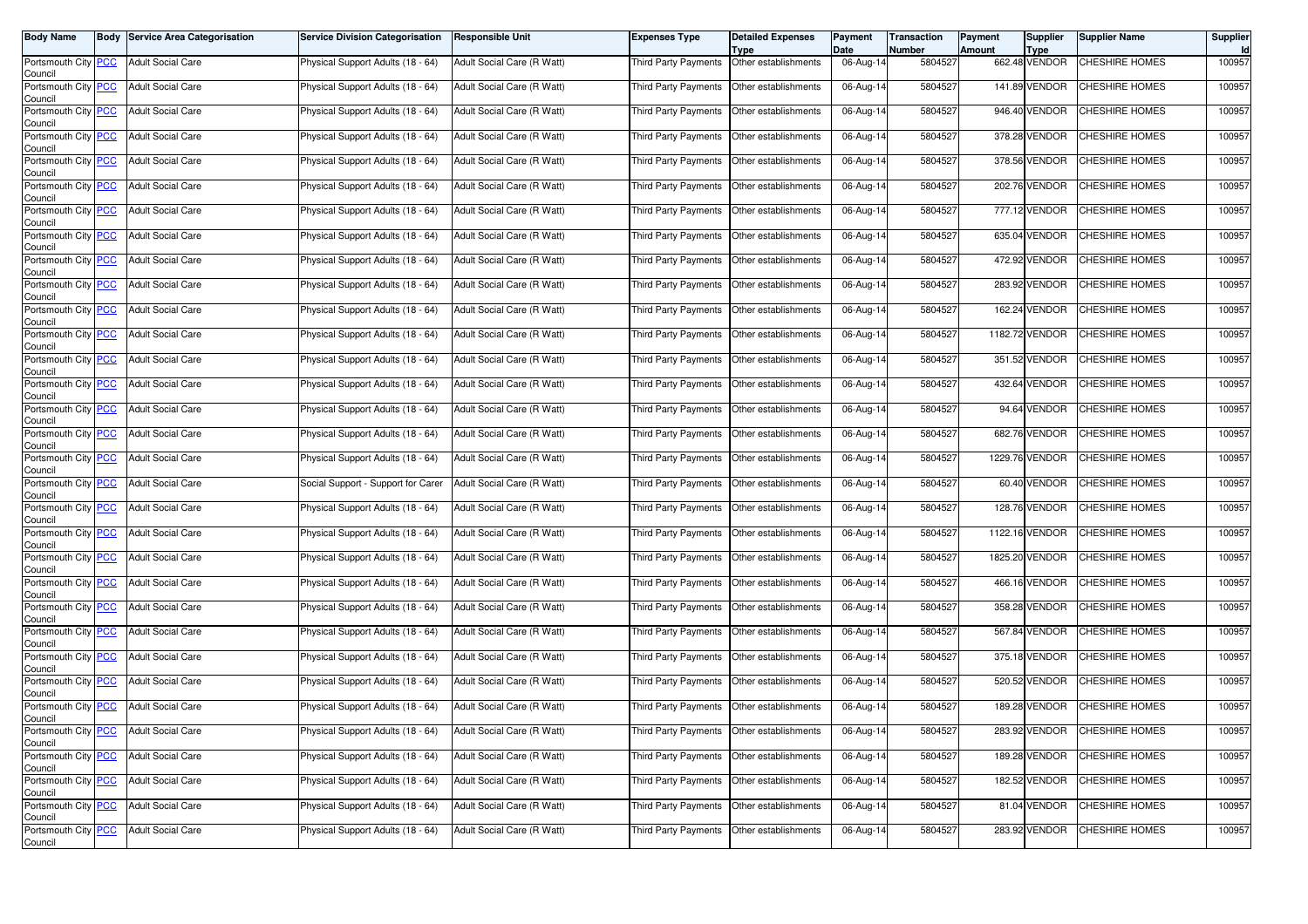| <b>Body Name</b>                              | <b>Body Service Area Categorisation</b> | <b>Service Division Categorisation</b> | <b>Responsible Unit</b>    | <b>Expenses Type</b>                      | <b>Detailed Expenses</b><br>Type | Payment<br>Date         | <b>Transaction</b><br>Number | Payment<br>Amount | <b>Supplier</b><br><b>Type</b> | <b>Supplier Name</b>  | Supplier |
|-----------------------------------------------|-----------------------------------------|----------------------------------------|----------------------------|-------------------------------------------|----------------------------------|-------------------------|------------------------------|-------------------|--------------------------------|-----------------------|----------|
| Portsmouth City PCC<br>Council                | <b>Adult Social Care</b>                | Physical Support Adults (18 - 64)      | Adult Social Care (R Watt) | <b>Third Party Payments</b>               | Other establishments             | 06-Aug-14               | 5804527                      |                   | 567.84 VENDOR                  | <b>CHESHIRE HOMES</b> | 100957   |
| Portsmouth City PCC<br>Council                | <b>Adult Social Care</b>                | Physical Support Adults (18 - 64)      | Adult Social Care (R Watt) | Third Party Payments                      | Other establishments             | 06-Aug-14               | 5804527                      |                   | 189.28 VENDOR                  | <b>CHESHIRE HOMES</b> | 100957   |
| Portsmouth City PCC<br>Council                | <b>Adult Social Care</b>                | Physical Support Adults (18 - 64)      | Adult Social Care (R Watt) | <b>Third Party Payments</b>               | Other establishments             | 06-Aug-14               | 5804527                      |                   | 283.92 VENDOR                  | CHESHIRE HOMES        | 100957   |
| Portsmouth City PCC<br>Council                | <b>Adult Social Care</b>                | Physical Support Adults (18 - 64)      | Adult Social Care (R Watt) | Third Party Payments                      | Other establishments             | 06-Aug-14               | 5804527                      |                   | 108.16 VENDOR                  | <b>CHESHIRE HOMES</b> | 100957   |
| Portsmouth City PCC<br>Council                | <b>Adult Social Care</b>                | Physical Support Adults (18 - 64)      | Adult Social Care (R Watt) | Third Party Payments                      | Other establishments             | 06-Aug-14               | 5804527                      |                   | 135.20 VENDOR                  | CHESHIRE HOMES        | 100957   |
| Portsmouth City PCC<br>Council                | <b>Adult Social Care</b>                | Physical Support Adults (18 - 64)      | Adult Social Care (R Watt) | <b>Third Party Payments</b>               | Other establishments             | 06-Aug-14               | 5804527                      |                   | 189.28 VENDOR                  | CHESHIRE HOMES        | 100957   |
| Portsmouth City PCC<br>Council                | <b>Adult Social Care</b>                | Physical Support Adults (18 - 64)      | Adult Social Care (R Watt) | <b>Third Party Payments</b>               | Other establishments             | 06-Aug-14               | 5804527                      |                   | 472.92 VENDOR                  | CHESHIRE HOMES        | 100957   |
| Portsmouth City PCC<br>Council                | <b>Adult Social Care</b>                | Physical Support Adults (18 - 64)      | Adult Social Care (R Watt) | Third Party Payments                      | Other establishments             | 06-Aug-14               | 5804527                      |                   | 54.08 VENDOR                   | CHESHIRE HOMES        | 100957   |
| Portsmouth City PCC<br>Council                | <b>Adult Social Care</b>                | Physical Support Adults (18 - 64)      | Adult Social Care (R Watt) | Third Party Payments                      | Other establishments             | 06-Aug-14               | 5804527                      |                   | 439.40 VENDOR                  | CHESHIRE HOMES        | 100957   |
| Portsmouth City PCC<br>Council                | <b>Adult Social Care</b>                | Physical Support Adults (18 - 64)      | Adult Social Care (R Watt) | <b>Third Party Payments</b>               | Other establishments             | 06-Aug-14               | 5804527                      |                   | 175.76 VENDOR                  | CHESHIRE HOMES        | 100957   |
| Portsmouth City PCC<br>Council                | <b>Adult Social Care</b>                | Physical Support Adults (18 - 64)      | Adult Social Care (R Watt) | Third Party Payments                      | Other establishments             | $\overline{06}$ -Aug-14 | 5804527                      |                   | 74.35 VENDOR                   | CHESHIRE HOMES        | 100957   |
| Portsmouth City PCC<br>Council                | <b>Adult Social Care</b>                | Physical Support Adults (18 - 64)      | Adult Social Care (R Watt) | Third Party Payments                      | Other establishments             | 06-Aug-14               | 5804527                      |                   | 676.00 VENDOR                  | CHESHIRE HOMES        | 100957   |
| Portsmouth City PCC<br>Council                | <b>Adult Social Care</b>                | Physical Support Adults (18 - 64)      | Adult Social Care (R Watt) | <b>Third Party Payments</b>               | Other establishments             | 20-Aug-14               | 5806854                      |                   | 378.56 VENDOR                  | CHESHIRE HOMES        | 100957   |
| Portsmouth City PCC<br>Council                | <b>Adult Social Care</b>                | Physical Support Adults (18 - 64)      | Adult Social Care (R Watt) | Third Party Payments                      | Other establishments             | 20-Aug-14               | 5806854                      |                   | 358.28 VENDOR                  | CHESHIRE HOMES        | 100957   |
| Portsmouth City PCC<br>Council                | <b>Adult Social Care</b>                | Physical Support Adults (18 - 64)      | Adult Social Care (R Watt) | Third Party Payments                      | Other establishments             | 20-Aug-14               | 5806854                      |                   | 662.20 VENDOR                  | CHESHIRE HOMES        | 100957   |
| Portsmouth City PCC<br>Council                | <b>Adult Social Care</b>                | Physical Support Adults (18 - 64)      | Adult Social Care (R Watt) | Third Party Payments                      | Other establishments             | 20-Aug-14               | 5806854                      |                   | 341.38 VENDOR                  | CHESHIRE HOMES        | 100957   |
| Portsmouth City PCC<br>Council                | <b>Adult Social Care</b>                | Physical Support Adults (18 - 64)      | Adult Social Care (R Watt) | Third Party Payments                      | Other establishments             | 20-Aug-14               | 5806854                      |                   | 189.28 VENDOR                  | CHESHIRE HOMES        | 100957   |
| Portsmouth City PCC<br>Council                | <b>Adult Social Care</b>                | Physical Support Adults (18 - 64)      | Adult Social Care (R Watt) | Third Party Payments                      | Other establishments             | 20-Aug-14               | 5806854                      |                   | 527.28 VENDOR                  | CHESHIRE HOMES        | 100957   |
| Portsmouth City PCC<br>Council                | <b>Adult Social Care</b>                | Physical Support Adults (18 - 64)      | Adult Social Care (R Watt) | Third Party Payments                      | Other establishments             | 20-Aug-14               | 5806854                      |                   | 662.48 VENDOR                  | CHESHIRE HOMES        | 100957   |
| Portsmouth City PCC<br>Council                | <b>Adult Social Care</b>                | Physical Support Adults (18 - 64)      | Adult Social Care (R Watt) | Third Party Payments                      | Other establishments             | 20-Aug-14               | 5806854                      |                   | 148.64 VENDOR                  | CHESHIRE HOMES        | 100957   |
| Portsmouth City PCC<br>Council                | <b>Adult Social Care</b>                | Physical Support Adults (18 - 64)      | Adult Social Care (R Watt) | Third Party Payments                      | Other establishments             | $20-Aug-14$             | 5806854                      |                   | 946.40 VENDOR                  | CHESHIRE HOMES        | 100957   |
| Portsmouth City PCC<br>Council                | <b>Adult Social Care</b>                | Physical Support Adults (18 - 64)      | Adult Social Care (R Watt) | Third Party Payments                      | Other establishments             | 20-Aug-14               | 5806854                      |                   | 371.52 VENDOR                  | <b>CHESHIRE HOMES</b> | 100957   |
| Portsmouth City PCC<br>Council                | <b>Adult Social Care</b>                | Physical Support Adults (18 - 64)      | Adult Social Care (R Watt) | Third Party Payments                      | Other establishments             | 20-Aug-14               | 5806854                      |                   | 365.04 VENDOR                  | CHESHIRE HOMES        | 100957   |
| Portsmouth City PCC<br>Council                | <b>Adult Social Care</b>                | Physical Support Adults (18 - 64)      | Adult Social Care (R Watt) | Third Party Payments                      | Other establishments             | 20-Aug-14               | 5806854                      |                   | 202.76 VENDOR                  | CHESHIRE HOMES        | 100957   |
| Portsmouth City PCC<br>Council                | <b>Adult Social Care</b>                | Physical Support Adults (18 - 64)      | Adult Social Care (R Watt) | Third Party Payments                      | Other establishments             | 20-Aug-14               | 5806854                      |                   | 770.36 VENDOR                  | <b>CHESHIRE HOMES</b> | 100957   |
| Portsmouth City PCC<br>Council                | <b>Adult Social Care</b>                | Physical Support Adults (18 - 64)      | Adult Social Care (R Watt) | <b>Third Party Payments</b>               | Other establishments             | 20-Aug-14               | 5806854                      |                   | 746.50 VENDOR                  | CHESHIRE HOMES        | 100957   |
| Portsmouth City PCC<br>Council                | <b>Adult Social Care</b>                | Physical Support Adults (18 - 64)      | Adult Social Care (R Watt) | Third Party Payments                      | Other establishments             | 20-Aug-14               | 5806854                      |                   | 456.03 VENDOR                  | CHESHIRE HOMES        | 100957   |
| Portsmouth City <mark>  PCC</mark><br>Council | <b>Adult Social Care</b>                | Physical Support Adults (18 - 64)      | Adult Social Care (R Watt) | Third Party Payments Other establishments |                                  | 20-Aug-14               | 5806854                      |                   | 283.92 VENDOR                  | <b>CHESHIRE HOMES</b> | 100957   |
| Portsmouth City PCC<br>Council                | <b>Adult Social Care</b>                | Physical Support Adults (18 - 64)      | Adult Social Care (R Watt) | Third Party Payments Other establishments |                                  | 20-Aug-14               | 5806854                      |                   | 162.24 VENDOR                  | CHESHIRE HOMES        | 100957   |
| Portsmouth City PCC<br>Council                | <b>Adult Social Care</b>                | Physical Support Adults (18 - 64)      | Adult Social Care (R Watt) | Third Party Payments                      | Other establishments             | 20-Aug-14               | 5806854                      |                   | 1175.96 VENDOR                 | CHESHIRE HOMES        | 100957   |
| Portsmouth City PCC<br>Council                | <b>Adult Social Care</b>                | Physical Support Adults (18 - 64)      | Adult Social Care (R Watt) | <b>Third Party Payments</b>               | Other establishments             | 20-Aug-14               | 5806854                      |                   | 351.52 VENDOR                  | CHESHIRE HOMES        | 100957   |
| Portsmouth City PCC<br>Council                | <b>Adult Social Care</b>                | Physical Support Adults (18 - 64)      | Adult Social Care (R Watt) | Third Party Payments                      | Other establishments             | 20-Aug-14               | 5806854                      |                   | 432.64 VENDOR                  | CHESHIRE HOMES        | 100957   |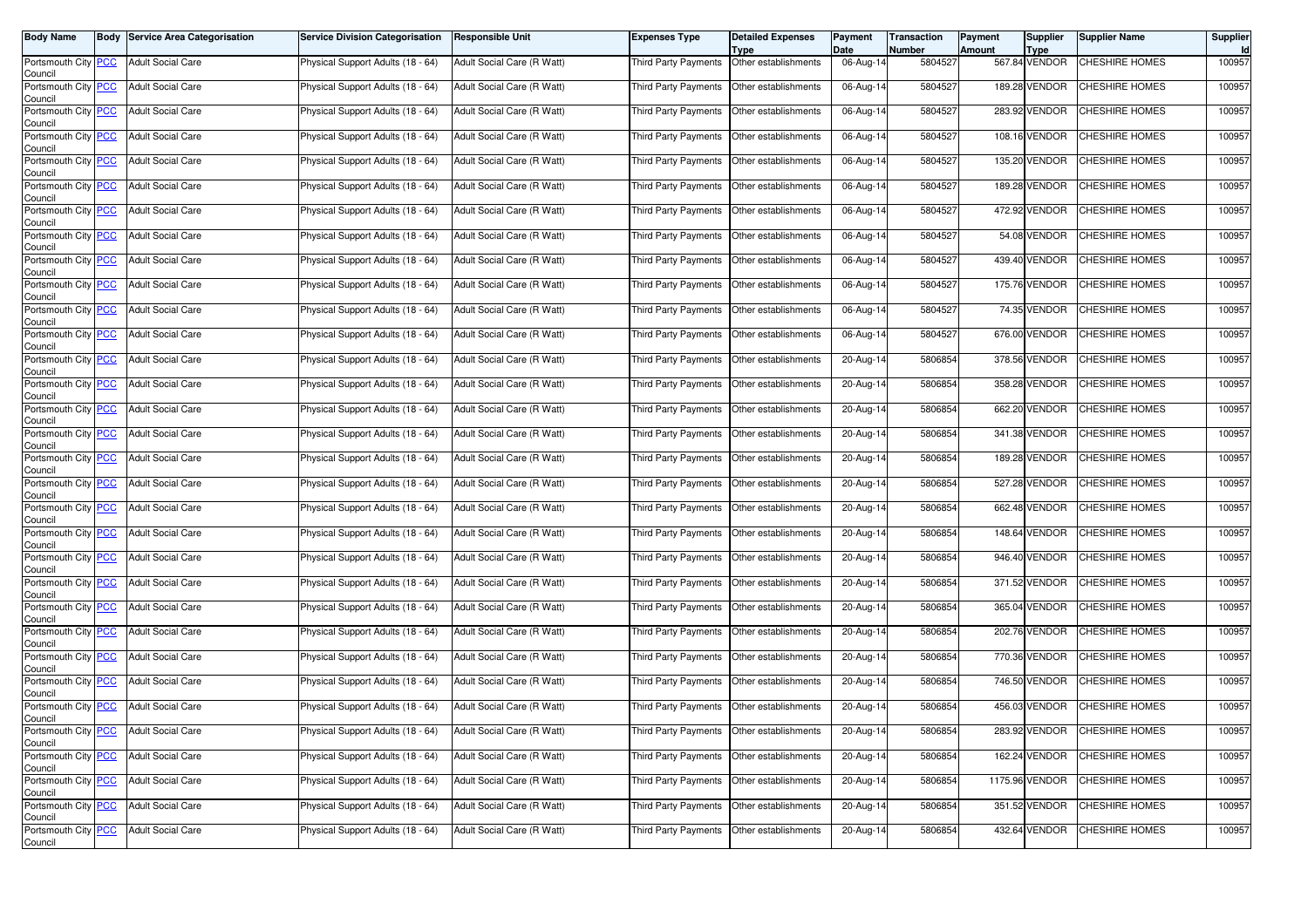| <b>Body Name</b>                              | <b>Body Service Area Categorisation</b> | <b>Service Division Categorisation</b> | <b>Responsible Unit</b>    | <b>Expenses Type</b>                        | <b>Detailed Expenses</b><br>Type | Payment<br>Date | <b>Transaction</b><br><b>Number</b> | Payment<br>Amount | <b>Supplier</b><br><b>Type</b> | <b>Supplier Name</b>         | Supplier |
|-----------------------------------------------|-----------------------------------------|----------------------------------------|----------------------------|---------------------------------------------|----------------------------------|-----------------|-------------------------------------|-------------------|--------------------------------|------------------------------|----------|
| Portsmouth City PCC<br>Council                | <b>Adult Social Care</b>                | Physical Support Adults (18 - 64)      | Adult Social Care (R Watt) | <b>Third Party Payments</b>                 | Other establishments             | 20-Aug-14       | 5806854                             |                   | 94.64 VENDOR                   | <b>CHESHIRE HOMES</b>        | 100957   |
| Portsmouth City PCC<br>Council                | <b>Adult Social Care</b>                | Physical Support Adults (18 - 64)      | Adult Social Care (R Watt) | Third Party Payments                        | Other establishments             | 20-Aug-14       | 5806854                             |                   | 709.80 VENDOR                  | <b>CHESHIRE HOMES</b>        | 100957   |
| Portsmouth City PCC<br>Council                | <b>Adult Social Care</b>                | Physical Support Adults (18 - 64)      | Adult Social Care (R Watt) | Third Party Payments                        | Other establishments             | $20 - Aug-14$   | 5806854                             |                   | 1229.76 VENDOR                 | CHESHIRE HOMES               | 100957   |
| Portsmouth City PCC<br>Council                | <b>Adult Social Care</b>                | Physical Support Adults (18 - 64)      | Adult Social Care (R Watt) | Third Party Payments                        | Other establishments             | 20-Aug-14       | 5806854                             |                   | 121.56 VENDOR                  | <b>CHESHIRE HOMES</b>        | 100957   |
| Portsmouth City PCC<br>Council                | <b>Adult Social Care</b>                | Physical Support Adults (18 - 64)      | Adult Social Care (R Watt) | Third Party Payments                        | Other establishments             | 20-Aug-14       | 5806854                             |                   | 1081.60 VENDOR                 | <b>CHESHIRE HOMES</b>        | 100957   |
| Portsmouth City PCC<br>Council                | <b>Adult Social Care</b>                | Physical Support Adults (18 - 64)      | Adult Social Care (R Watt) | Third Party Payments                        | Other establishments             | 20-Aug-14       | 5806854                             |                   | 1852.24 VENDOR                 | CHESHIRE HOMES               | 100957   |
| Portsmouth City PCC<br>Council                | <b>Adult Social Care</b>                | Physical Support Adults (18 - 64)      | Adult Social Care (R Watt) | Third Party Payments                        | Other establishments             | 20-Aug-14       | 5806854                             |                   | 472.92 VENDOR                  | CHESHIRE HOMES               | 100957   |
| Portsmouth City PCC<br>Council                | <b>Adult Social Care</b>                | Physical Support Adults (18 - 64)      | Adult Social Care (R Watt) | Third Party Payments                        | Other establishments             | 20-Aug-14       | 5806854                             |                   | 365.04 VENDOR                  | CHESHIRE HOMES               | 100957   |
| Portsmouth City PCC<br>Council                | <b>Adult Social Care</b>                | Physical Support Adults (18 - 64)      | Adult Social Care (R Watt) | Third Party Payments                        | Other establishments             | 20-Aug-14       | 5806854                             |                   | 567.84 VENDOR                  | CHESHIRE HOMES               | 100957   |
| Portsmouth City PCC<br>Council                | <b>Adult Social Care</b>                | Physical Support Adults (18 - 64)      | Adult Social Care (R Watt) | Third Party Payments                        | Other establishments             | 20-Aug-14       | 5806854                             |                   | 375.18 VENDOR                  | CHESHIRE HOMES               | 100957   |
| Portsmouth City PCC<br>Council                | <b>Adult Social Care</b>                | Physical Support Adults (18 - 64)      | Adult Social Care (R Watt) | Third Party Payments                        | Other establishments             | 20-Aug-14       | 5806854                             |                   | 510.38 VENDOR                  | CHESHIRE HOMES               | 100957   |
| Portsmouth City PCC<br>Council                | <b>Adult Social Care</b>                | Physical Support Adults (18 - 64)      | Adult Social Care (R Watt) | <b>Third Party Payments</b>                 | Other establishments             | 20-Aug-14       | 5806854                             |                   | 189.28 VENDOR                  | CHESHIRE HOMES               | 100957   |
| Portsmouth City PCC<br>Council                | <b>Adult Social Care</b>                | Physical Support Adults (18 - 64)      | Adult Social Care (R Watt) | Third Party Payments                        | Other establishments             | 20-Aug-14       | 5806854                             |                   | 283.92 VENDOR                  | <b>CHESHIRE HOMES</b>        | 100957   |
| Portsmouth City PCC<br>Council                | <b>Adult Social Care</b>                | Physical Support Adults (18 - 64)      | Adult Social Care (R Watt) | Third Party Payments                        | Other establishments             | 20-Aug-14       | 5806854                             |                   | 189.28 VENDOR                  | CHESHIRE HOMES               | 100957   |
| Portsmouth City PCC<br>Council                | <b>Adult Social Care</b>                | Physical Support Adults (18 - 64)      | Adult Social Care (R Watt) | Third Party Payments                        | Other establishments             | 20-Aug-14       | 5806854                             |                   | 189.28 VENDOR                  | CHESHIRE HOMES               | 100957   |
| Portsmouth City PCC<br>Council                | <b>Adult Social Care</b>                | Physical Support Adults (18 - 64)      | Adult Social Care (R Watt) | Third Party Payments                        | Other establishments             | 20-Aug-14       | 5806854                             |                   | 283.92 VENDOR                  | <b>CHESHIRE HOMES</b>        | 100957   |
| Portsmouth City PCC<br>Council                | <b>Adult Social Care</b>                | Physical Support Adults (18 - 64)      | Adult Social Care (R Watt) | Third Party Payments                        | Other establishments             | 20-Aug-14       | 5806854                             |                   | 317.72 VENDOR                  | CHESHIRE HOMES               | 100957   |
| Portsmouth City PCC<br>Council                | <b>Adult Social Care</b>                | Physical Support Adults (18 - 64)      | Adult Social Care (R Watt) | Third Party Payments                        | Other establishments             | 20-Aug-14       | 5806854                             |                   | 310.96 VENDOR                  | CHESHIRE HOMES               | 100957   |
| Portsmouth City PCC<br>Council                | <b>Adult Social Care</b>                | Physical Support Adults (18 - 64)      | Adult Social Care (R Watt) | Third Party Payments                        | Other establishments             | 20-Aug-14       | 5806854                             |                   | 283.92 VENDOR                  | <b>CHESHIRE HOMES</b>        | 100957   |
| Portsmouth City PCC<br>Council                | <b>Adult Social Care</b>                | Physical Support Adults (18 - 64)      | Adult Social Care (R Watt) | Third Party Payments                        | Other establishments             | 20-Aug-14       | 5806854                             |                   | 108.16 VENDOR                  | CHESHIRE HOMES               | 100957   |
| Portsmouth City PCC<br>Council                | <b>Adult Social Care</b>                | Physical Support Adults (18 - 64)      | Adult Social Care (R Watt) | Third Party Payments                        | Other establishments             | 20-Aug-14       | 5806854                             |                   | 135.20 VENDOR                  | CHESHIRE HOMES               | 100957   |
| Portsmouth City PCC<br>Council                | <b>Adult Social Care</b>                | Physical Support Adults (18 - 64)      | Adult Social Care (R Watt) | Third Party Payments                        | Other establishments             | 20-Aug-14       | 5806854                             |                   | 182.52 VENDOR                  | <b>CHESHIRE HOMES</b>        | 100957   |
| Portsmouth City PCC<br>Council                | <b>Adult Social Care</b>                | Physical Support Adults (18 - 64)      | Adult Social Care (R Watt) | Third Party Payments                        | Other establishments             | 20-Aug-14       | 5806854                             |                   | 459.40 VENDOR                  | CHESHIRE HOMES               | 100957   |
| Portsmouth City PCC<br>Council                | <b>Adult Social Care</b>                | Physical Support Adults (18 - 64)      | Adult Social Care (R Watt) | Third Party Payments                        | Other establishments             | 20-Aug-14       | 5806854                             |                   | 473.20 VENDOR                  | CHESHIRE HOMES               | 100957   |
| Portsmouth City PCC<br>Council                | <b>Adult Social Care</b>                | Physical Support Adults (18 - 64)      | Adult Social Care (R Watt) | Third Party Payments                        | Other establishments             | 20-Aug-14       | 5806854                             |                   | 189.28 VENDOR                  | <b>CHESHIRE HOMES</b>        | 100957   |
| Portsmouth City PCC<br>Council                | <b>Adult Social Care</b>                | Physical Support Adults (18 - 64)      | Adult Social Care (R Watt) | Third Party Payments                        | Other establishments             | 20-Aug-14       | 5806854                             |                   | 189.28 VENDOR                  | CHESHIRE HOMES               | 100957   |
| Portsmouth City PCC<br>Council                | <b>Adult Social Care</b>                | Physical Support Adults (18 - 64)      | Adult Social Care (R Watt) | Third Party Payments                        | Other establishments             | 20-Aug-14       | 5806854                             |                   | 392.08 VENDOR                  | CHESHIRE HOMES               | 100957   |
| Portsmouth City <mark>  PCC</mark><br>Council | <b>Adult Social Care</b>                | Physical Support Adults (18 - 64)      | Adult Social Care (R Watt) | Third Party Payments   Other establishments |                                  | 20-Aug-14       | 5806854                             |                   |                                | 676.00 VENDOR CHESHIRE HOMES | 100957   |
| Portsmouth City PCC<br>Council                | <b>Adult Social Care</b>                | Social Support - Support for Carer     | Adult Social Care (R Watt) | Third Party Payments Other establishments   |                                  | 20-Aug-14       | 5806854                             |                   | 289.92 VENDOR                  | <b>CHESHIRE HOMES</b>        | 100957   |
| Portsmouth City PCC<br>Council                | <b>Adult Social Care</b>                | Social Support - Support for Carer     | Adult Social Care (R Watt) | Third Party Payments                        | Other establishments             | 20-Aug-14       | 5806854                             |                   | 289.92 VENDOR                  | CHESHIRE HOMES               | 100957   |
| Portsmouth City PCC<br>Council                | <b>Adult Social Care</b>                | Social Support - Support for Carer     | Adult Social Care (R Watt) | Third Party Payments                        | Other establishments             | 20-Aug-14       | 5806854                             |                   | 217.44 VENDOR                  | <b>CHESHIRE HOMES</b>        | 100957   |
| Portsmouth City PCC<br>Council                | <b>Adult Social Care</b>                | Social Support - Support for Carer     | Adult Social Care (R Watt) | Third Party Payments                        | Other establishments             | 20-Aug-14       | 5806854                             |                   | 96.64 VENDOR                   | <b>CHESHIRE HOMES</b>        | 100957   |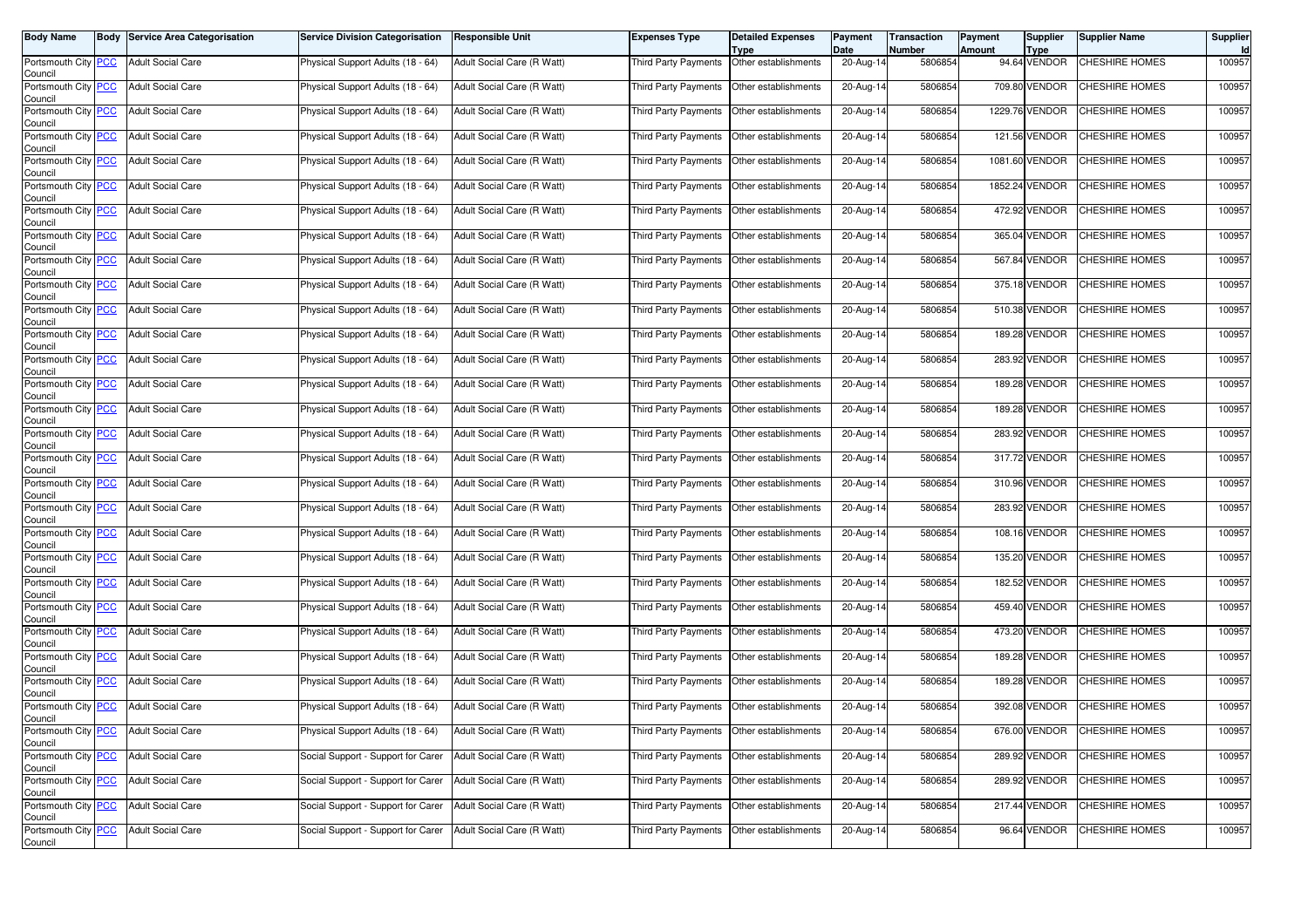| <b>Body Name</b>                       | <b>Body Service Area Categorisation</b> | <b>Service Division Categorisation</b>                               | <b>Responsible Unit</b>    | <b>Expenses Type</b>            | <b>Detailed Expenses</b><br><b>Type</b> | Payment<br>Date | <b>Transaction</b><br>Number | Payment<br><b>Amount</b> | <b>Supplier</b><br><b>Type</b> | <b>Supplier Name</b>               | Supplier |
|----------------------------------------|-----------------------------------------|----------------------------------------------------------------------|----------------------------|---------------------------------|-----------------------------------------|-----------------|------------------------------|--------------------------|--------------------------------|------------------------------------|----------|
| Portsmouth City PCC<br>Council         | <b>Adult Social Care</b>                | Social Support - Support for Carer                                   | Adult Social Care (R Watt) | <b>Third Party Payments</b>     | Other establishments                    | 20-Aug-14       | 5806854                      |                          | 48.32 VENDOR                   | CHESHIRE HOMES                     | 100957   |
| Portsmouth City PCC<br>Council         | <b>Adult Social Care</b>                | Social Support - Support for Carer                                   | Adult Social Care (R Watt) | Third Party Payments            | Other establishments                    | 20-Aug-14       | 5806854                      |                          | 253.68 VENDOR                  | CHESHIRE HOMES                     | 100957   |
| Portsmouth City PCC<br>Council         | <b>Adult Social Care</b>                | Social Support - Support for Carer                                   | Adult Social Care (R Watt) | Third Party Payments            | Other establishments                    | 20-Aug-14       | 5806854                      |                          | 81.54 VENDOR                   | CHESHIRE HOMES                     | 100957   |
| Portsmouth City PCC<br>Council         | <b>Adult Social Care</b>                | Social Support - Support for Carer                                   | Adult Social Care (R Watt) | <b>Third Party Payments</b>     | Other establishments                    | 20-Aug-14       | 5806854                      |                          | 36.24 VENDOR                   | CHESHIRE HOMES                     | 100957   |
| Portsmouth City PCC<br>Council         | <b>Adult Social Care</b>                | Social Support - Support for Carer                                   | Adult Social Care (R Watt) | Third Party Payments            | Other establishments                    | 20-Aug-14       | 5806854                      |                          | 36.24 VENDOR                   | CHESHIRE HOMES                     | 100957   |
| Portsmouth City PCC<br>Council         | <b>Adult Social Care</b>                | Social Support - Support for Carer                                   | Adult Social Care (R Watt) | Third Party Payments            | Other establishments                    | 20-Aug-14       | 5806854                      |                          | 169.12 VENDOR                  | CHESHIRE HOMES                     | 100957   |
| Portsmouth City PCC<br>Council         | <b>Adult Social Care</b>                | Social Support - Support for Carer                                   | Adult Social Care (R Watt) | Third Party Payments            | Other establishments                    | 20-Aug-14       | 5806854                      |                          | 96.64 VENDOR                   | CHESHIRE HOMES                     | 100957   |
| Portsmouth City <b>PCC</b><br>Council  | <b>Adult Social Care</b>                | Social Support - Support for Carer                                   | Adult Social Care (R Watt) | <b>Third Party Payments</b>     | Other establishments                    | 20-Aug-14       | 5806854                      |                          | 96.64 VENDOR                   | CHESHIRE HOMES                     | 100957   |
| Portsmouth City PCC<br>Council         | <b>Adult Social Care</b>                | Social Support - Support for Carer                                   | Adult Social Care (R Watt) | Third Party Payments            | Other establishments                    | 20-Aug-14       | 5806854                      |                          | 144.96 VENDOR                  | CHESHIRE HOMES                     | 100957   |
| Portsmouth City PCC<br>Council         | <b>Adult Social Care</b>                | Physical Support Adults (18 - 64)                                    | Adult Social Care (R Watt) | Third Party Payments            | Other establishments                    | 07-Aug-14       | 5805005                      |                          | 3360.71 VENDOR                 | CHESHIRE HOMES                     | 100957   |
| Portsmouth City PCC<br>Council         | <b>Adult Social Care</b>                | Physical Support Adults (18 - 64)                                    | Adult Social Care (R Watt) | Income                          | Customer and client<br>receipts         | 07-Aug-14       | 5805005                      |                          | -553.35 VENDOR                 | CHESHIRE HOMES                     | 100957   |
| Portsmouth City PCC<br>Council         | <b>Adult Social Care</b>                | Physical Support Adults (18 - 64)                                    | Adult Social Care (R Watt) | Third Party Payments            | Other establishments                    | 12-Aug-14       | 580560                       |                          | 1779.71 VENDOR                 | CHEYBASSA LODGE REST<br>HOME       | 127736   |
| Portsmouth City PCC<br>Council         | <b>Adult Social Care</b>                | Physical Support Adults (18 - 64)                                    | Adult Social Care (R Watt) | Third Party Payments            | Other establishments                    | 12-Aug-14       | 5805609                      |                          | 7603.99 VENDOR                 | CHOICE CARE GROUP                  | 134468   |
| Portsmouth City PCC<br>Council         | <b>Adult Social Care</b>                | Physical Support Adults (18 - 64)                                    | Adult Social Care (R Watt) | <b>Third Party Payments</b>     | Other establishments                    | 12-Aug-14       | 5805608                      |                          | 2391.34 VENDOR                 | CHOICE CARE GROUP                  | 134468   |
| Portsmouth City PCC<br>Council         | <b>Adult Social Care</b>                | Physical Support Adults (18 - 64)                                    | Adult Social Care (R Watt) | <b>Third Party Payments</b>     | Other establishments                    | 13-Aug-14       | 5805797                      |                          | 536.56 VENDOR                  | CHOICE SUPPORT<br><b>HAMPSHIRE</b> | 101204   |
| Portsmouth City <b>PCC</b><br>Council  | <b>Adult Social Care</b>                | Physical Support Adults (18 - 64)                                    | Adult Social Care (R Watt) | Third Party Payments            | Other establishments                    | 13-Aug-14       | 5805797                      |                          | 1016.64 VENDOR                 | CHOICE SUPPORT<br><b>HAMPSHIRE</b> | 101204   |
| Portsmouth City PCC<br>Council         | <b>Adult Social Care</b>                | Commissioning & service delivery                                     | Adult Social Care (R Watt) | <b>Third Party Payments</b>     | Other establishments                    | 20-Aug-14       | 5806856                      |                          | 3166.66 VENDOR                 | CHOICES ADVOCACY                   | 134795   |
| Portsmouth City PCC<br>Council         | <b>Adult Social Care</b>                | Commissioning & service delivery                                     | Adult Social Care (R Watt) | Third Party Payments            | Other establishments                    | 20-Aug-14       | 5806856                      |                          | 3166.66 VENDOR                 | CHOICES ADVOCACY                   | 134795   |
| Portsmouth City PCC<br>Council         | <b>Adult Social Care</b>                | Commissioning & service delivery                                     | Adult Social Care (R Watt) | <b>Third Party Payments</b>     | Other establishments                    | 20-Aug-14       | 5806856                      |                          | 3166.74 VENDOR                 | CHOICES ADVOCACY                   | 134795   |
| Portsmouth City PCC<br>Council         | <b>Adult Social Care</b>                | Commissioning & service delivery                                     | Adult Social Care (R Watt) | Third Party Payments            | Other establishments                    | 20-Aug-14       | 5806856                      |                          | 3166.66 VENDOR                 | CHOICES ADVOCACY                   | 134795   |
| Portsmouth City PCC<br>Council         | <b>Adult Social Care</b>                | Physical Support Older People (65-<br>74)                            | Adult Social Care (R Watt) | Premises-Related<br>Expenditure | Cleaning and domestic<br>supplies       | 22-Aug-14       | 5807472                      |                          | 18.68 VENDOR                   | CJS PORTSMOUTH LTD                 | 100139   |
| Portsmouth City <b>PCC</b><br>Council  | <b>Adult Social Care</b>                | Physical Support Older People (65- Adult Social Care (R Watt)<br>74) |                            | Premises-Related<br>Expenditure | Cleaning and domestic<br>supplies       | 01-Aug-14       | 5804067                      |                          | 749.79 VENDOR                  | <b>CJS PORTSMOUTH LTD</b>          | 100139   |
| Portsmouth City PCC<br>Council         | <b>Adult Social Care</b>                | Physical Support Older People (65- Adult Social Care (R Watt)        |                            | Premises-Related<br>Expenditure | Cleaning and domestic<br>supplies       | 01-Aug-14       | 5804067                      |                          | 70.60 VENDOR                   | CJS PORTSMOUTH LTD                 | 100139   |
| Portsmouth City PCC<br>Council         | <b>Adult Social Care</b>                | Physical Support Older People (65-                                   | Adult Social Care (R Watt) | Supplies and Services           | Clothes, uniform and<br>laundrv         | 15-Aug-14       | 580646                       |                          | 246.16 VENDOR                  | CJS PORTSMOUTH LTD                 | 100139   |
| Portsmouth City PCC<br>Council         | <b>Adult Social Care</b>                | Physical Support Older People (65- Adult Social Care (R Watt)<br>74) |                            | Premises-Related<br>Expenditure | Cleaning and domestic<br>supplies       | 15-Aug-14       | 5806467                      |                          | 434.57 VENDOR                  | CJS PORTSMOUTH LTD                 | 100139   |
| Portsmouth City PCC<br>Council         | <b>Adult Social Care</b>                | Physical Support Adults (18 - 64)                                    | Adult Social Care (R Watt) | Premises-Related<br>Expenditure | Cleaning and domestic<br>supplies       | 20-Aug-14       | 5806859                      |                          | 106.35 VENDOR                  | CJS PORTSMOUTH LTD                 | 100139   |
| Portsmouth City PCC<br>Council         | <b>Adult Social Care</b>                | Physical Support Adults (18 - 64)                                    | Adult Social Care (R Watt) | Premises-Related<br>Expenditure | Cleaning and domestic<br>supplies       | $20-Aug-14$     | 5806859                      |                          | 7.98 VENDOR                    | CJS PORTSMOUTH LTD                 | 100139   |
| Portsmouth City_ <u>PCC</u><br>Council | <b>Adult Social Care</b>                | Physical Support Adults (18 - 64)                                    | Adult Social Care (H Watt) | Premises-Related<br>Expenditure | Cleaning and domestic<br>supplies       | 20-Aug-14       | 5806859                      |                          | 3.99 VENDOR                    | <b>CJS PORTSMOUTH LTD</b>          | 100139   |
| Portsmouth City PCC<br>Council         | <b>Adult Social Care</b>                | Physical Support Adults (18 - 64)                                    | Adult Social Care (R Watt) | Premises-Related<br>Expenditure | Cleaning and domestic<br>supplies       | 20-Aug-14       | 5806859                      |                          | 7.98 VENDOR                    | CJS PORTSMOUTH LTD                 | 100139   |
| Portsmouth City PCC<br>Council         | <b>Adult Social Care</b>                | Physical Support Adults (18 - 64)                                    | Adult Social Care (R Watt) | Premises-Related<br>Expenditure | Cleaning and domestic<br>supplies       | 20-Aug-14       | 5806859                      |                          | 11.97 VENDOR                   | CJS PORTSMOUTH LTD                 | 100139   |
| Portsmouth City PCC<br>Council         | <b>Adult Social Care</b>                | Physical Support Adults (18 - 64)                                    | Adult Social Care (R Watt) | Premises-Related<br>Expenditure | Cleaning and domestic<br>supplies       | 20-Aug-14       | 5806859                      |                          | 3.10 VENDOR                    | <b>CJS PORTSMOUTH LTD</b>          | 100139   |
| Portsmouth City PCC<br>Council         | <b>Adult Social Care</b>                | Physical Support Adults (18 - 64)                                    | Adult Social Care (R Watt) | Premises-Related<br>Expenditure | Cleaning and domestic<br>supplies       | 20-Aug-14       | 5806859                      |                          | 89.40 VENDOR                   | CJS PORTSMOUTH LTD                 | 100139   |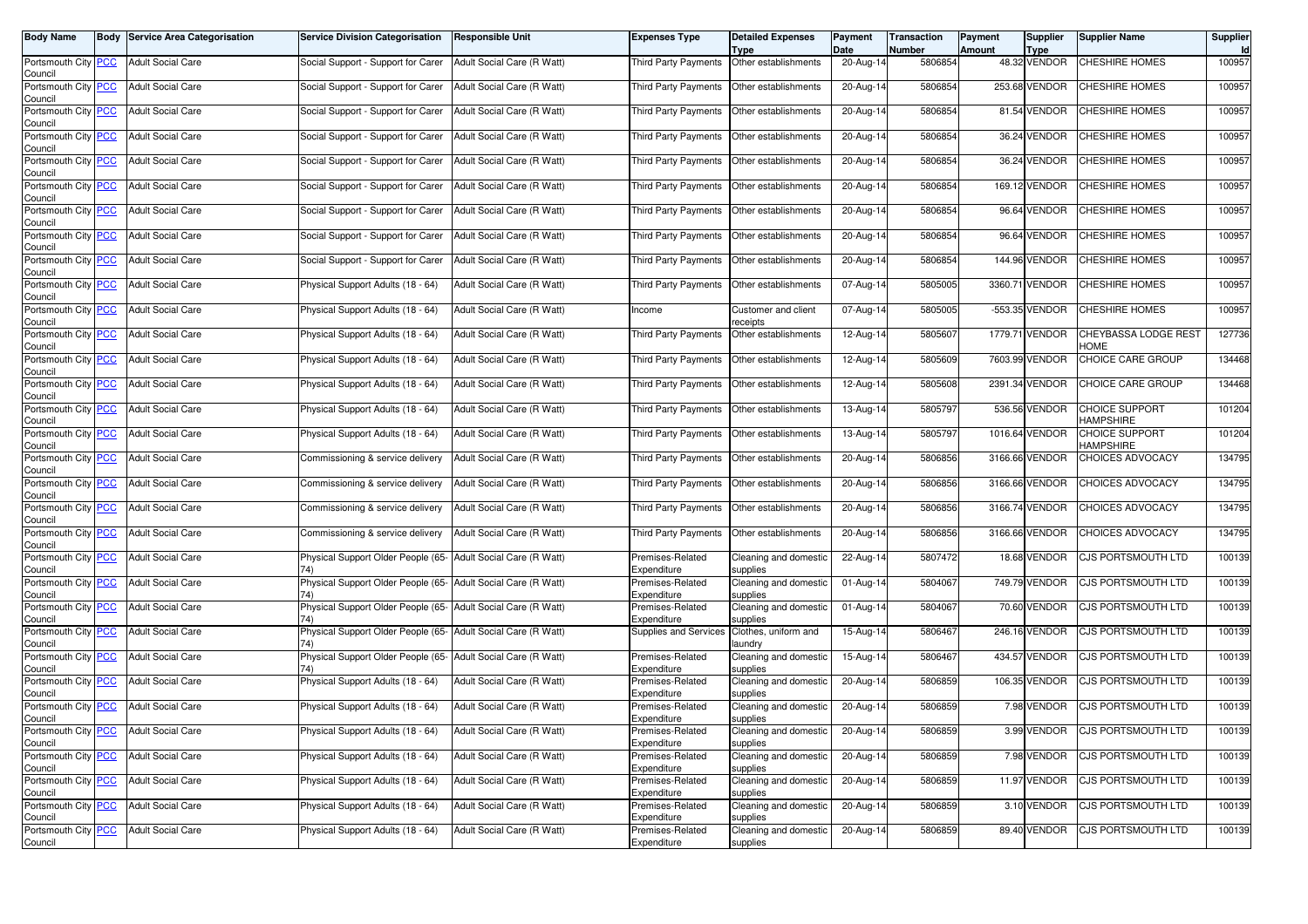| <b>Body Name</b>                              | Body | <b>Service Area Categorisation</b> | <b>Service Division Categorisation</b>                               | <b>Responsible Unit</b>    | Expenses Type                   | <b>Detailed Expenses</b><br><b>Type</b> | Payment<br>Date | <b>Transaction</b><br>Number | Payment<br>Amount | <b>Supplier</b><br><b>Type</b> | <b>Supplier Name</b>                         | <b>Supplier</b><br><b>Id</b> |
|-----------------------------------------------|------|------------------------------------|----------------------------------------------------------------------|----------------------------|---------------------------------|-----------------------------------------|-----------------|------------------------------|-------------------|--------------------------------|----------------------------------------------|------------------------------|
| Portsmouth City PCC<br>Council                |      | <b>Adult Social Care</b>           | Physical Support Adults (18 - 64)                                    | Adult Social Care (R Watt) | Premises-Related<br>Expenditure | Cleaning and domestic<br>supplies       | 20-Aug-14       | 5806859                      |                   | 26.85 VENDOR                   | CJS PORTSMOUTH LTD                           | 100139                       |
| Portsmouth City PCC<br>Council                |      | <b>Adult Social Care</b>           | Physical Support Adults (18 - 64)                                    | Adult Social Care (R Watt) | Premises-Related<br>Expenditure | Cleaning and domestic<br>supplies       | 20-Aug-14       | 5806859                      |                   | 3.96 VENDOR                    | <b>CJS PORTSMOUTH LTD</b>                    | 100139                       |
| Portsmouth City <b>PCC</b><br>Council         |      | <b>Adult Social Care</b>           | Physical Support Adults (18 - 64)                                    | Adult Social Care (R Watt) | Premises-Related<br>Expenditure | Cleaning and domestic<br>supplies       | 20-Aug-14       | 5806859                      |                   | 10.76 VENDOR                   | CJS PORTSMOUTH LTD                           | 100139                       |
| Portsmouth City PCC<br>Council                |      | <b>Adult Social Care</b>           | Physical Support Adults (18 - 64)                                    | Adult Social Care (R Watt) | Premises-Related<br>Expenditure | Cleaning and domestic<br>supplies       | $20-Aug-14$     | 5806859                      |                   | 38.08 VENDOR                   | CJS PORTSMOUTH LTD                           | 100139                       |
| Portsmouth City PCC<br>Council                |      | <b>Adult Social Care</b>           | Physical Support Adults (18 - 64)                                    | Adult Social Care (R Watt) | Premises-Related<br>Expenditure | Cleaning and domestic<br>supplies       | 20-Aug-14       | 5806859                      |                   | 2.44 VENDOR                    | CJS PORTSMOUTH LTD                           | 100139                       |
| Portsmouth City PCC<br>Council                |      | <b>Adult Social Care</b>           | Commissioning & service delivery                                     | Adult Social Care (R Watt) | Premises-Related<br>Expenditure | Cleaning and domestic<br>supplies       | 20-Aug-14       | 5806859                      |                   | 5.02 VENDOR                    | CJS PORTSMOUTH LTD                           | 100139                       |
| Portsmouth City PCC<br>Council                |      | <b>Adult Social Care</b>           | Commissioning & service delivery                                     | Adult Social Care (R Watt) | Premises-Related<br>Expenditure | Cleaning and domestic<br>supplies       | 20-Aug-14       | 5806859                      |                   | 42.51 VENDOR                   | CJS PORTSMOUTH LTD                           | 100139                       |
| Portsmouth City PCC<br>Council                |      | <b>Adult Social Care</b>           | Commissioning & service delivery                                     | Adult Social Care (R Watt) | Premises-Related<br>Expenditure | Cleaning and domestic<br>supplies       | 20-Aug-14       | 5806859                      |                   | 10.37 VENDOR                   | <b>CJS PORTSMOUTH LTD</b>                    | 100139                       |
| Portsmouth City PCC<br>Council                |      | <b>Adult Social Care</b>           | Commissioning & service delivery                                     | Adult Social Care (R Watt) | Premises-Related<br>Expenditure | Cleaning and domestic<br>supplies       | 20-Aug-14       | 5806859                      |                   | 43.80 VENDOR                   | CJS PORTSMOUTH LTD                           | 100139                       |
| Portsmouth City <b>PCC</b><br>Council         |      | <b>Adult Social Care</b>           | Commissioning & service delivery                                     | Adult Social Care (R Watt) | Premises-Related<br>Expenditure | Cleaning and domestic<br>supplies       | 20-Aug-14       | 5806859                      |                   | 43.80 VENDOR                   | CJS PORTSMOUTH LTD                           | 100139                       |
| Portsmouth City PCC<br>Council                |      | <b>Adult Social Care</b>           | Physical Support Adults (18 - 64)                                    | Adult Social Care (R Watt) | <b>Supplies and Services</b>    | Equipment, furniture<br>and materials   | 20-Aug-14       | 5806859                      |                   | 16.55 VENDOR                   | <b>CJS PORTSMOUTH LTD</b>                    | 100139                       |
| Portsmouth City PCC<br>Council                |      | <b>Adult Social Care</b>           | Physical Support Adults (18 - 64)                                    | Adult Social Care (R Watt) | Supplies and Services Catering  |                                         | 20-Aug-14       | 5806859                      | 20.30             | VENDOR                         | <b>CJS PORTSMOUTH LTD</b>                    | 100139                       |
| Portsmouth City PCC<br>Council                |      | <b>Adult Social Care</b>           | Physical Support Adults (18 - 64)                                    | Adult Social Care (R Watt) | Supplies and Services           | Clothes, uniform and<br>aundry          | 20-Aug-14       | 5806859                      |                   | 25.61 VENDOR                   | CJS PORTSMOUTH LTD                           | 100139                       |
| Portsmouth City PCC<br>Council                |      | <b>Adult Social Care</b>           | Physical Support Adults (18 - 64)                                    | Adult Social Care (R Watt) | Supplies and Services           | Clothes, uniform and<br>laundry         | 20-Aug-14       | 5806859                      |                   | 74.32 VENDOR                   | <b>CJS PORTSMOUTH LTD</b>                    | 100139                       |
| Portsmouth City <b>PCC</b><br>Council         |      | <b>Adult Social Care</b>           | Physical Support Older People (65-                                   | Adult Social Care (R Watt) | Premises-Related<br>Expenditure | Cleaning and domestic<br>supplies       | 22-Aug-14       | 5807472                      |                   | 3.99 VENDOR                    | <b>CJS PORTSMOUTH LTD</b>                    | 100139                       |
| Portsmouth City PCC<br>Council                |      | <b>Adult Social Care</b>           | Physical Support Older People (65- Adult Social Care (R Watt)<br>74) |                            | Premises-Related<br>Expenditure | Cleaning and domestic<br>supplies       | 28-Aug-14       | 5808582                      |                   | 1617.27 VENDOR                 | CJS PORTSMOUTH LTD                           | 100139                       |
| Portsmouth City <b>PCC</b><br>Council         |      | <b>Adult Social Care</b>           | Physical Support Older People (65- Adult Social Care (R Watt)<br>74) |                            | <b>Supplies and Services</b>    | Clothes, uniform and<br>laundry         | 29-Aug-14       | 5808723                      |                   | 329.28 VENDOR                  | <b>CJS PORTSMOUTH LTD</b>                    | 100139                       |
| Portsmouth City PCC<br>Council                |      | <b>Adult Social Care</b>           | Physical Support Older People (65- Adult Social Care (R Watt)        |                            | Premises-Related<br>Expenditure | Cleaning and domestic<br>supplies       | 28-Aug-14       | 5808582                      |                   | 885.42 VENDOR                  | CJS PORTSMOUTH LTD                           | 100139                       |
| Portsmouth City PCC<br>Council                |      | <b>Adult Social Care</b>           | Physical Support Older People (65- Adult Social Care (R Watt)        |                            | Supplies and Services           | Clothes, uniform and<br>laundry         | 29-Aug-14       | 5808723                      |                   | 179.40 VENDOR                  | CJS PORTSMOUTH LTD                           | 100139                       |
| Portsmouth City PCC<br>Council                |      | <b>Adult Social Care</b>           | Physical Support Older People (65- Adult Social Care (R Watt)<br>74) |                            | Premises-Related<br>Expenditure | Cleaning and domestic<br>supplies       | 08-Aug-14       | 5805187                      |                   | 131.04 VENDOR                  | <b>CJS PORTSMOUTH LTD</b>                    | 100139                       |
| Portsmouth City PCC<br>Council                |      | <b>Adult Social Care</b>           | Physical Support Older People (65-                                   | Adult Social Care (R Watt) | Premises-Related<br>Expenditure | Cleaning and domestic<br>supplies       | 29-Aug-14       | 5808723                      |                   | 23.75 VENDOR                   | CJS PORTSMOUTH LTD                           | 100139                       |
| Portsmouth City <b>PCC</b><br>Council         |      | <b>Adult Social Care</b>           | Physical Support Adults (18 - 64)                                    | Adult Social Care (R Watt) | Premises-Related<br>Expenditure | Cleaning and domestic<br>supplies       | 08-Aug-14       | 5805187                      |                   | -33.18 VENDOR                  | <b>CJS PORTSMOUTH LTD</b>                    | 100139                       |
| Portsmouth City PCC<br>Council                |      | <b>Adult Social Care</b>           | Physical Support Adults (18 - 64)                                    | Adult Social Care (R Watt) | Premises-Related<br>Expenditure | Cleaning and domestic<br>supplies       | 08-Aug-14       | 5805187                      |                   | 129.07 VENDOR                  | <b>CJS PORTSMOUTH LTD</b>                    | 100139                       |
| Portsmouth City PCC<br>Council                |      | <b>Adult Social Care</b>           | Physical Support Adults (18 - 64)                                    | Adult Social Care (R Watt) | Premises-Related<br>Expenditure | Cleaning and domestic<br>supplies       | 08-Aug-14       | 5805187                      |                   | 44.94 VENDOR                   | CJS PORTSMOUTH LTD                           | 100139                       |
| Portsmouth City PCC<br>Council                |      | <b>Adult Social Care</b>           | Physical Support Adults (18 - 64)                                    | Adult Social Care (R Watt) | <b>Third Party Payments</b>     | Other establishments                    | 12-Aug-14       | 5805613                      |                   | 2006.01 VENDOR                 | <b>CLARENDON CARE HOME.</b>                  | 138519                       |
| Portsmouth City PCC<br>Council                |      | <b>Adult Social Care</b>           | Physical Support Adults (18 - 64)                                    | Adult Social Care (R Watt) | Third Party Payments            | Other establishments                    | 12-Aug-14       | 5805613                      |                   | 2006.01 VENDOR                 | <b>CLARENDON CARE HOME.</b>                  | 138519                       |
| Portsmouth City PCC<br>Council                |      | <b>Adult Social Care</b>           | Physical Support Adults (18 - 64)                                    | Adult Social Care (R Watt) | Third Party Payments            | Other establishments                    | $12-Aug-14$     | 5805613                      |                   | 2006.01 VENDOR                 | <b>CLARENDON CARE HOME.</b>                  | 138519                       |
| Portsmouth City <mark>  PCC</mark><br>Council |      | Adult Social Care                  | Physical Support Adults (18 - 64)                                    | Adult Social Care (R Watt) | Third Party Payments            | Other establishments                    | 12-Aug-14       | 5805613                      |                   | 2006.01 VENDOR                 | <b>CLARENDON CARE HOME.</b>                  | 138519                       |
| Portsmouth City PCC<br>Council                |      | <b>Adult Social Care</b>           | Physical Support Adults (18 - 64)                                    | Adult Social Care (R Watt) | <b>Third Party Payments</b>     | Other establishments                    | 12-Aug-14       | 5805613                      |                   | 2006.01 VENDOR                 | <b>CLARENDON CARE HOME.</b>                  | 138519                       |
| Portsmouth City PCC<br>Council                |      | Adult Social Care                  | Physical Support Adults (18 - 64)                                    | Adult Social Care (R Watt) | Third Party Payments            | Other establishments                    | 12-Aug-14       | 5805613                      |                   | 401.87 VENDOR                  | CLARENDON CARE HOME.                         | 138519                       |
| Portsmouth City PCC<br>Council                |      | <b>Adult Social Care</b>           | Physical Support Adults (18 - 64)                                    | Adult Social Care (R Watt) | Third Party Payments            | Other establishments                    | 12-Aug-14       | 5805613                      |                   | 1779.71 VENDOR                 | CLARENDON CARE HOME.                         | 138519                       |
| Portsmouth City PCC<br>Council                |      | <b>Adult Social Care</b>           | Commissioning & service delivery                                     | Adult Social Care (R Watt) | Employees                       | Indirect employee<br>expenses           | 20-Aug-14       | 5806860                      |                   | 725.00 VENDOR                  | <b>CLEAR DEVELOPMENTS</b><br><b>TRAINING</b> | 138319                       |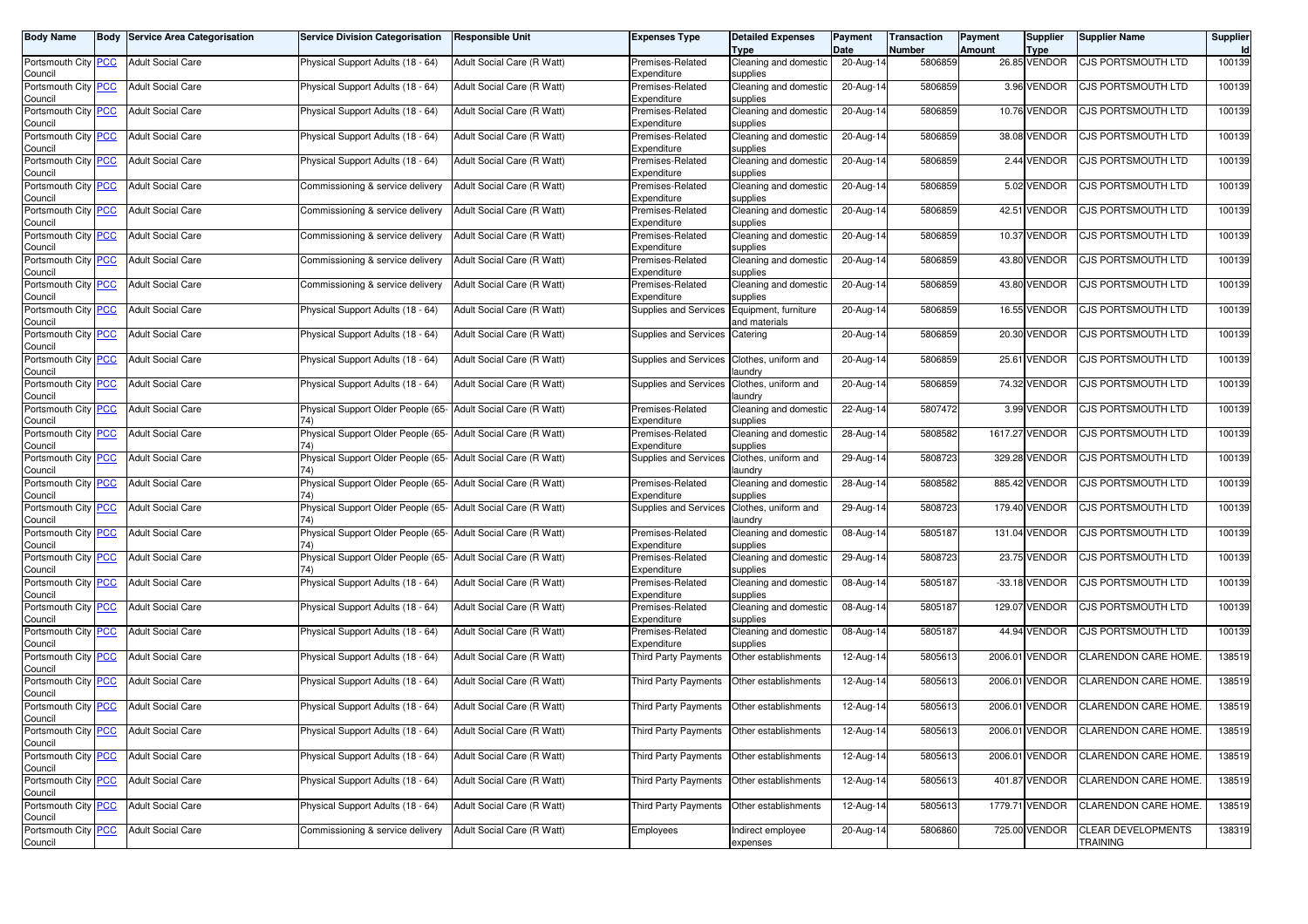| <b>Body Name</b>                              | <b>Body Service Area Categorisation</b> | <b>Service Division Categorisation</b>                               | <b>Responsible Unit</b>    | <b>Expenses Type</b>                        | <b>Detailed Expenses</b><br>Type      | Payment<br>Date | Transaction<br>Number | Payment<br><b>Amount</b> | <b>Supplier</b><br><b>Type</b> | <b>Supplier Name</b>                 | Supplier<br><b>Id</b> |
|-----------------------------------------------|-----------------------------------------|----------------------------------------------------------------------|----------------------------|---------------------------------------------|---------------------------------------|-----------------|-----------------------|--------------------------|--------------------------------|--------------------------------------|-----------------------|
| Portsmouth City PCC<br>Council                | <b>Adult Social Care</b>                | Physical Support Older People (65-<br>741                            | Adult Social Care (R Watt) | Supplies and Services                       | Equipment, furniture<br>and materials | 15-Aug-14       | 5806469               |                          | 688.20 VENDOR                  | <b>CLH HEALTHCARE GROUP</b><br>.TD   | 100625                |
| Portsmouth City PCC<br>Council                | <b>Adult Social Care</b>                | Physical Support Older People (65- Adult Social Care (R Watt)<br>74) |                            | <b>Supplies and Services</b>                | Equipment, furniture<br>and materials | 15-Aug-14       | 5806469               |                          | -34.41 VENDOR                  | CLH HEALTHCARE GROUP<br>TD           | 100625                |
| Portsmouth City <b>PCC</b><br>Council         | <b>Adult Social Care</b>                | Physical Support Adults (18 - 64)                                    | Adult Social Care (R Watt) | Supplies and Services                       | Equipment, furniture<br>and materials | 20-Aug-14       | 5806861               |                          | 419.75 VENDOR                  | CLH HEALTHCARE GROUP<br>.TD          | 100625                |
| Portsmouth City PCC<br>Council                | <b>Adult Social Care</b>                | Physical Support Adults (18 - 64)                                    | Adult Social Care (R Watt) | Third Party Payments                        | Other establishments                  | 12-Aug-14       | 5805615               |                          | 2276.33 VENDOR                 | COATE WATER CARE CO<br>.TD           | 138298                |
| Portsmouth City PCC<br>Council                | <b>Planning Services</b>                | <b>Community Development</b>                                         | Adult Social Care (R Watt) | Supplies and Services                       | Grants and<br>subscriptions           | 29-Aug-14       | 5808726               |                          | 9611.00 VENDOR                 | COMMUNITY ACTION<br><b>HAMPSHIRE</b> | 127943                |
| Portsmouth City PCC<br>Council                | <b>Adult Social Care</b>                | Physical Support Adults (18 - 64)                                    | Adult Social Care (R Watt) | Third Party Payments                        | Other establishments                  | 28-Aug-14       | 5808585               |                          | 135.20 VENDOR                  | <b>COMMUNITY ANGELS LTD</b>          | 139111                |
| Portsmouth City PCC<br>Council                | <b>Adult Social Care</b>                | Physical Support Adults (18 - 64)                                    | Adult Social Care (R Watt) | Third Party Payments                        | Other establishments                  | 28-Aug-14       | 5808585               |                          | 662.48 VENDOR                  | <b>COMMUNITY ANGELS LTD</b>          | 139111                |
| Portsmouth City PCC<br>Council                | <b>Adult Social Care</b>                | Physical Support Adults (18 - 64)                                    | Adult Social Care (R Watt) | <b>Third Party Payments</b>                 | Other establishments                  | 28-Aug-14       | 5808585               |                          | 1500.72 VENDOR                 | <b>COMMUNITY ANGELS LTD</b>          | 139111                |
| Portsmouth City PCC<br>Council                | <b>Adult Social Care</b>                | Physical Support Adults (18 - 64)                                    | Adult Social Care (R Watt) | Third Party Payments                        | Other establishments                  | 28-Aug-14       | 5808585               |                          | 33.80 VENDOR                   | COMMUNITY ANGELS LTD                 | 139111                |
| Portsmouth City PCC<br>Council                | <b>Adult Social Care</b>                | Physical Support Adults (18 - 64)                                    | Adult Social Care (R Watt) | <b>Third Party Payments</b>                 | Other establishments                  | 28-Aug-14       | 5808585               |                          | 473.20 VENDOR                  | COMMUNITY ANGELS LTD                 | 139111                |
| Portsmouth City PCC<br>Council                | <b>Adult Social Care</b>                | Physical Support Adults (18 - 64)                                    | Adult Social Care (R Watt) | <b>Third Party Payments</b>                 | Other establishments                  | 28-Aug-14       | 5808585               |                          | 277.16 VENDOR                  | COMMUNITY ANGELS LTD                 | 139111                |
| Portsmouth City PCC<br>Council                | <b>Adult Social Care</b>                | Physical Support Adults (18 - 64)                                    | Adult Social Care (R Watt) | Third Party Payments                        | Other establishments                  | 28-Aug-14       | 5808585               |                          | 229.84 VENDOR                  | COMMUNITY ANGELS LTD                 | 139111                |
| Portsmouth City PCC<br>Council                | <b>Adult Social Care</b>                | Physical Support Adults (18 - 64)                                    | Adult Social Care (R Watt) | Third Party Payments                        | Other establishments                  | 28-Aug-14       | 5808585               |                          | 371.80 VENDOR                  | <b>COMMUNITY ANGELS LTD</b>          | 139111                |
| Portsmouth City PCC<br>Council                | <b>Adult Social Care</b>                | Physical Support Adults (18 - 64)                                    | Adult Social Care (R Watt) | <b>Third Party Payments</b>                 | Other establishments                  | 28-Aug-14       | 5808585               |                          | 135.20 VENDOR                  | COMMUNITY ANGELS LTD                 | 139111                |
| Portsmouth City PCC<br>Council                | <b>Adult Social Care</b>                | Physical Support Adults (18 - 64)                                    | Adult Social Care (R Watt) | Third Party Payments                        | Other establishments                  | 28-Aug-14       | 5808585               |                          | 70.98 VENDOR                   | COMMUNITY ANGELS LTD                 | 139111                |
| Portsmouth City PCC<br>Council                | <b>Adult Social Care</b>                | Physical Support Adults (18 - 64)                                    | Adult Social Care (R Watt) | Third Party Payments                        | Other establishments                  | 28-Aug-14       | 5808585               |                          | 6.76 VENDOR                    | COMMUNITY ANGELS LTD                 | 139111                |
| Portsmouth City PCC<br>Council                | <b>Adult Social Care</b>                | Social Support - Support for Carer                                   | Adult Social Care (R Watt) | Third Party Payments                        | Other establishments                  | 28-Aug-14       | 5808585               |                          | 128.44 VENDOR                  | COMMUNITY ANGELS LTD                 | 139111                |
| Portsmouth City PCC<br>Council                | <b>Adult Social Care</b>                | Physical Support Adults (18 - 64)                                    | Adult Social Care (R Watt) | Third Party Payments                        | Other establishments                  | 28-Aug-14       | 5808585               |                          | 473.20 VENDOR                  | COMMUNITY ANGELS LTD                 | 139111                |
| Portsmouth City PCC<br>Council                | <b>Adult Social Care</b>                | Physical Support Adults (18 - 64)                                    | Adult Social Care (R Watt) | Third Party Payments                        | Other establishments                  | 28-Aug-14       | 5808585               |                          | 366.16 VENDOR                  | COMMUNITY ANGELS LTD                 | 139111                |
| Portsmouth City PCC<br>Council                | <b>Adult Social Care</b>                | Physical Support Adults (18 - 64)                                    | Adult Social Care (R Watt) | Third Party Payments                        | Other establishments                  | 28-Aug-14       | 5808585               |                          | 189.28 VENDOR                  | COMMUNITY ANGELS LTD                 | 139111                |
| Portsmouth City PCC<br>Council                | <b>Adult Social Care</b>                | Physical Support Adults (18 - 64)                                    | Adult Social Care (R Watt) | Third Party Payments                        | Other establishments                  | 28-Aug-14       | 5808585               |                          | 567.84 VENDOR                  | COMMUNITY ANGELS LTD                 | 139111                |
| Portsmouth City PCC<br>Council                | <b>Adult Social Care</b>                | Physical Support Adults (18 - 64)                                    | Adult Social Care (R Watt) | Third Party Payments                        | Other establishments                  | $28-Aug-14$     | 5808585               |                          | 297.44 VENDOR                  | COMMUNITY ANGELS LTD                 | 139111                |
| Portsmouth City PCC<br>Council                | <b>Adult Social Care</b>                | Physical Support Adults (18 - 64)                                    | Adult Social Care (R Watt) | Third Party Payments                        | Other establishments                  | 28-Aug-14       | 5808585               |                          | 189.28 VENDOR                  | COMMUNITY ANGELS LTD                 | 139111                |
| Portsmouth City PCC<br>Council                | <b>Adult Social Care</b>                | Physical Support Adults (18 - 64)                                    | Adult Social Care (R Watt) | Third Party Payments                        | Other establishments                  | 28-Aug-14       | 5808585               |                          | 1237.08 VENDOR                 | COMMUNITY ANGELS LTD                 | 139111                |
| Portsmouth City PCC<br>Council                | <b>Adult Social Care</b>                | Physical Support Adults (18 - 64)                                    | Adult Social Care (R Watt) | Third Party Payments                        | Other establishments                  | 28-Aug-14       | 5808585               |                          | 98.02 VENDOR                   | COMMUNITY ANGELS LTD                 | 139111                |
| Portsmouth City PCC<br>Council                | <b>Adult Social Care</b>                | Physical Support Adults (18 - 64)                                    | Adult Social Care (R Watt) | <b>Third Party Payments</b>                 | Other establishments                  | 28-Aug-14       | 5808585               |                          | 189.28 VENDOR                  | <b>COMMUNITY ANGELS LTD</b>          | 139111                |
| Portsmouth City PCC<br>Council                | <b>Adult Social Care</b>                | Physical Support Adults (18 - 64)                                    | Adult Social Care (R Watt) | Third Party Payments                        | Other establishments                  | 28-Aug-14       | 5808585               |                          | 20.28 VENDOR                   | COMMUNITY ANGELS LTD                 | 139111                |
| Portsmouth City <mark>  PCC</mark><br>Council | <b>Adult Social Care</b>                | Physical Support Adults (18 - 64)                                    | Adult Social Care (R Watt) | Third Party Payments   Other establishments |                                       | 28-Aug-14       | 5808585               |                          | 513.76 VENDOR                  | COMMUNITY ANGELS LTD                 | 139111                |
| Portsmouth City PCC<br>Council                | <b>Adult Social Care</b>                | Physical Support Adults (18 - 64)                                    | Adult Social Care (R Watt) | Third Party Payments Other establishments   |                                       | 28-Aug-14       | 5808585               |                          | 189.28 VENDOR                  | <b>COMMUNITY ANGELS LTD</b>          | 139111                |
| Portsmouth City PCC<br>Council                | Adult Social Care                       | Physical Support Adults (18 - 64)                                    | Adult Social Care (R Watt) | Third Party Payments                        | Other establishments                  | 28-Aug-14       | 5808585               |                          | 182.52 VENDOR                  | COMMUNITY ANGELS LTD                 | 139111                |
| Portsmouth City PCC<br>Council                | <b>Adult Social Care</b>                | Physical Support Adults (18 - 64)                                    | Adult Social Care (R Watt) | Third Party Payments Other establishments   |                                       | 28-Aug-14       | 5808585               |                          | 527.28 VENDOR                  | <b>COMMUNITY ANGELS LTD</b>          | 139111                |
| Portsmouth City PCC<br>Council                | <b>Adult Social Care</b>                | Physical Support Adults (18 - 64)                                    | Adult Social Care (R Watt) | Third Party Payments Other establishments   |                                       | 28-Aug-14       | 5808585               |                          | 202.80 VENDOR                  | <b>COMMUNITY ANGELS LTD</b>          | 139111                |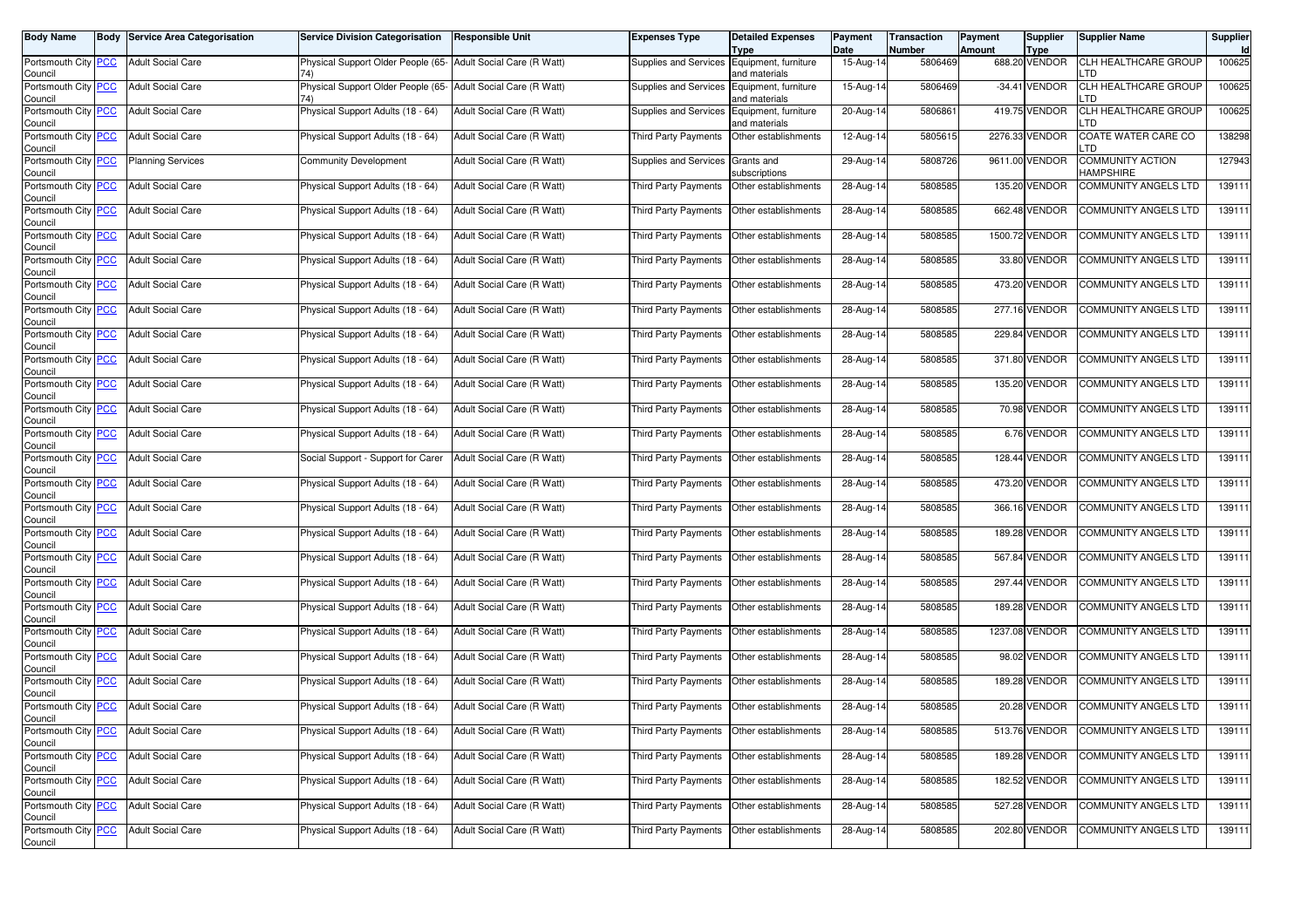| <b>Body Name</b>                      | <b>Body Service Area Categorisation</b> | <b>Service Division Categorisation</b>                               | <b>Responsible Unit</b>    | Expenses Type                   | <b>Detailed Expenses</b><br>Type                        | Payment<br>Date | Transaction<br>Number | Payment<br><b>Amount</b> | <b>Supplier</b><br><b>Type</b> | <b>Supplier Name</b>                                     | Supplier<br><b>Id</b> |
|---------------------------------------|-----------------------------------------|----------------------------------------------------------------------|----------------------------|---------------------------------|---------------------------------------------------------|-----------------|-----------------------|--------------------------|--------------------------------|----------------------------------------------------------|-----------------------|
| Portsmouth City PCC<br>Council        | <b>Adult Social Care</b>                | Physical Support Adults (18 - 64)                                    | Adult Social Care (R Watt) | <b>Third Party Payments</b>     | Other establishments                                    | 28-Aug-14       | 5808585               |                          | 273.78 VENDOR                  | <b>COMMUNITY ANGELS LTD</b>                              | 139111                |
| Portsmouth City PCC<br>Council        | <b>Adult Social Care</b>                | Physical Support Adults (18 - 64)                                    | Adult Social Care (R Watt) | Third Party Payments            | Other establishments                                    | 28-Aug-14       | 5808585               |                          | 40.56 VENDOR                   | COMMUNITY ANGELS LTD                                     | 139111                |
| Portsmouth City <b>PCC</b><br>Council | <b>Adult Social Care</b>                | Physical Support Adults (18 - 64)                                    | Adult Social Care (R Watt) | <b>Third Party Payments</b>     | Other establishments                                    | 28-Aug-14       | 5808585               |                          | 283.92 VENDOR                  | COMMUNITY ANGELS LTD                                     | 139111                |
| Portsmouth City PCC<br>Council        | <b>Adult Social Care</b>                | Physical Support Adults (18 - 64)                                    | Adult Social Care (R Watt) | Third Party Payments            | Other establishments                                    | 28-Aug-14       | 5808585               |                          | 378.56 VENDOR                  | COMMUNITY ANGELS LTD                                     | 139111                |
| Portsmouth City PCC<br>Council        | <b>Adult Social Care</b>                | Physical Support Adults (18 - 64)                                    | Adult Social Care (R Watt) | Third Party Payments            | Other establishments                                    | 28-Aug-14       | 5808585               |                          | 182.52 VENDOR                  | COMMUNITY ANGELS LTD                                     | 139111                |
| Portsmouth City PCC<br>Council        | <b>Adult Social Care</b>                | Physical Support Adults (18 - 64)                                    | Adult Social Care (R Watt) | Third Party Payments            | Other establishments                                    | 28-Aug-14       | 5808585               |                          | 263.64 VENDOR                  | COMMUNITY ANGELS LTD                                     | 139111                |
| Portsmouth City PCC<br>Council        | <b>Adult Social Care</b>                | Physical Support Adults (18 - 64)                                    | Adult Social Care (R Watt) | Third Party Payments            | Other establishments                                    | 28-Aug-14       | 5808585               |                          | 189.28 VENDOR                  | COMMUNITY ANGELS LTD                                     | 139111                |
| Portsmouth City PCC<br>Council        | <b>Adult Social Care</b>                | Physical Support Adults (18 - 64)                                    | Adult Social Care (R Watt) | <b>Third Party Payments</b>     | Other establishments                                    | 28-Aug-14       | 5808585               |                          | 162.24 VENDOR                  | <b>COMMUNITY ANGELS LTD</b>                              | 139111                |
| Portsmouth City PCC<br>Council        | <b>Adult Social Care</b>                | Physical Support Adults (18 - 64)                                    | Adult Social Care (R Watt) | Third Party Payments            | Other establishments                                    | 28-Aug-14       | 5808585               |                          | 121.68 VENDOR                  | COMMUNITY ANGELS LTD                                     | 139111                |
| Portsmouth City PCC<br>Council        | <b>Adult Social Care</b>                | Physical Support Adults (18 - 64)                                    | Adult Social Care (R Watt) | <b>Third Party Payments</b>     | Other establishments                                    | 28-Aug-14       | 5808585               |                          | 648.96 VENDOR                  | COMMUNITY ANGELS LTD                                     | 139111                |
| Portsmouth City PCC<br>Council        | <b>Adult Social Care</b>                | Social Support - Support for Carer                                   | Adult Social Care (R Watt) | <b>Third Party Payments</b>     | Other establishments                                    | 28-Aug-14       | 5808585               |                          | 189.28 VENDOR                  | COMMUNITY ANGELS LTD                                     | 139111                |
| Portsmouth City PCC<br>Council        | <b>Adult Social Care</b>                | Physical Support Adults (18 - 64)                                    | Adult Social Care (R Watt) | Third Party Payments            | Other establishments                                    | 28-Aug-14       | 5808585               |                          | 371.80 VENDOR                  | COMMUNITY ANGELS LTD                                     | 139111                |
| Portsmouth City PCC<br>Council        | <b>Adult Social Care</b>                | Physical Support Adults (18 - 64)                                    | Adult Social Care (R Watt) | <b>Third Party Payments</b>     | Other establishments                                    | 28-Aug-14       | 5808585               |                          | 125.06 VENDOR                  | COMMUNITY ANGELS LTD                                     | 139111                |
| Portsmouth City PCC<br>Council        | <b>Adult Social Care</b>                | Physical Support Adults (18 - 64)                                    | Adult Social Care (R Watt) | <b>Third Party Payments</b>     | Other establishments                                    | 28-Aug-14       | 5808585               |                          | 175.76 VENDOR                  | COMMUNITY ANGELS LTD                                     | 139111                |
| Portsmouth City PCC<br>Council        | <b>Adult Social Care</b>                | Physical Support Adults (18 - 64)                                    | Adult Social Care (R Watt) | Third Party Payments            | Other establishments                                    | 28-Aug-14       | 5808585               |                          | 567.84 VENDOR                  | COMMUNITY ANGELS LTD                                     | 139111                |
| Portsmouth City PCC<br>Council        | <b>Adult Social Care</b>                | Social Support - Support for Carer                                   | Adult Social Care (R Watt) | Third Party Payments            | Other establishments                                    | 28-Aug-14       | 5808585               |                          | 48.32 VENDOR                   | COMMUNITY ANGELS LTD                                     | 139111                |
| Portsmouth City PCC<br>Council        | <b>Adult Social Care</b>                | Social Support - Support for Carer                                   | Adult Social Care (R Watt) | Third Party Payments            | Other establishments                                    | 28-Aug-14       | 5808585               |                          | 434.88 VENDOR                  | COMMUNITY ANGELS LTD                                     | 139111                |
| Portsmouth City PCC<br>Council        | <b>Adult Social Care</b>                | Social Support - Support for Carer                                   | Adult Social Care (R Watt) | Third Party Payments            | Other establishments                                    | 28-Aug-14       | 5808585               |                          | <b>217.44 VENDOR</b>           | COMMUNITY ANGELS LTD                                     | 139111                |
| Portsmouth City PCC<br>Council        | <b>Adult Social Care</b>                | Social Support - Support for Carer                                   | Adult Social Care (R Watt) | Third Party Payments            | Other establishments                                    | 28-Aug-14       | 5808585               |                          | 144.96 VENDOR                  | COMMUNITY ANGELS LTD                                     | 139111                |
| Portsmouth City PCC<br>Council        | <b>Adult Social Care</b>                | Social Support - Support for Carer                                   | Adult Social Care (R Watt) | Third Party Payments            | Other establishments                                    | 28-Aug-14       | 5808585               |                          | 96.64 VENDOR                   | COMMUNITY ANGELS LTD                                     | 139111                |
| Portsmouth City PCC<br>Council        | <b>Adult Social Care</b>                | Physical Support Older People (65-                                   | Adult Social Care (R Watt) | Third Party Payments            | Other establishments                                    | 12-Aug-14       | 5805618               |                          | -1311.00 VENDOR                | CONTEMPLATION HOMES<br><b>IMITED</b>                     | 101879                |
| Portsmouth City PCC<br>Council        | <b>Adult Social Care</b>                | Physical Support Older People (65- Adult Social Care (R Watt)<br>74) |                            | Third Party Payments            | Other establishments                                    | 12-Aug-14       | 5805618               |                          | 2429.47 VENDOR                 | <b>CONTEMPLATION HOMES</b><br><b>IMITED</b>              | 101879                |
| Portsmouth City PCC<br>Council        | <b>Adult Social Care</b>                | Physical Support Older People (65- Adult Social Care (R Watt)<br>74) |                            | Premises-Related<br>Expenditure | Repairs, alterations<br>and maintenance of<br>buildings | 14-Aug-14       | 5806296               |                          | 188.64 COMPANY                 | CORRIGENDA LIMITED T/A<br>CHURCHES                       | 102100                |
| Portsmouth City PCC<br>Council        | <b>Adult Social Care</b>                | Physical Support Older People (65- Adult Social Care (R Watt)<br>74) |                            | Premises-Related<br>Expenditure | Repairs, alterations<br>and maintenance of<br>buildings | 14-Aug-14       | 5806296               |                          |                                | 81.84 COMPANY CORRIGENDA LIMITED T/A<br>CHURCHES         | 102100                |
| Portsmouth City PCC<br>Council        | <b>Adult Social Care</b>                | Physical Support Adults (18 - 64)                                    | Adult Social Care (R Watt) | Premises-Related<br>Expenditure | Repairs, alterations<br>and maintenance of<br>buildings | 14-Aug-14       | 5806296               |                          |                                | 49.50 COMPANY CORRIGENDA LIMITED T/A<br>CHURCHES         | 102100                |
| Portsmouth City PCC<br>Council        | <b>Adult Social Care</b>                | Physical Support Older People (65- Adult Social Care (R Watt)<br>74) |                            | Premises-Related<br>Expenditure | Repairs, alterations<br>and maintenance of<br>buildings | 14-Aug-14       | 5806296               |                          |                                | 143.78 COMPANY CORRIGENDA LIMITED T/A<br>CHURCHES        | 102100                |
| Portsmouth City PCC<br>Council        | <b>Adult Social Care</b>                | Physical Support Older People (65- Adult Social Care (R Watt)<br>74) |                            | Premises-Related<br>Expenditure | Repairs, alterations<br>and maintenance of<br>buildings | 22-Aug-14       | 5807482               |                          |                                | 145.10 COMPANY CORRIGENDA LIMITED T/A<br><b>CHURCHES</b> | 102100                |
| Portsmouth City PCC<br>Council        | <b>Adult Social Care</b>                | Commissioning & service delivery                                     | Adult Social Care (R Watt) | Premises-Related<br>Expenditure | Repairs, alterations<br>and maintenance of<br>buildings | 22-Aug-14       | 5807482               |                          |                                | 161.33 COMPANY CORRIGENDA LIMITED T/A<br><b>CHURCHES</b> | 102100                |
| Portsmouth City PCC<br>Council        | Other                                   | Suspense and Capital Schemes                                         | Adult Social Care (R Watt) | Premises-Related<br>Expenditure | Repairs, alterations<br>and maintenance of<br>buildings | 22-Aug-14       | 5807532               |                          | 6780.90 VENDOR                 | <b>COURTNEY THORNE LTD</b>                               | 131762                |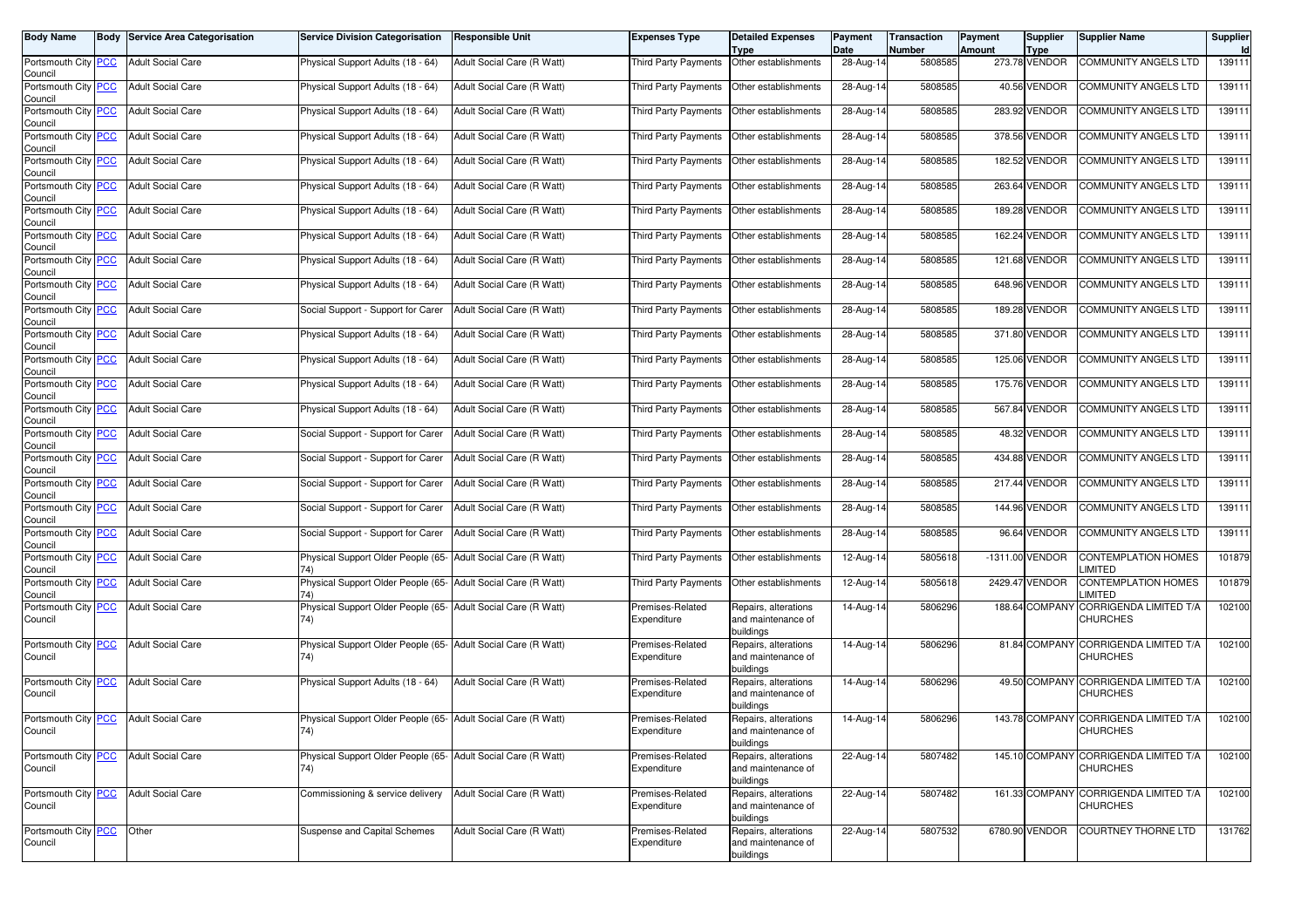| <b>Body Name</b>               | <b>Body Service Area Categorisation</b> | <b>Service Division Categorisation</b> | Responsible Unit           | <b>Expenses Type</b>                        | <b>Detailed Expenses</b>                           | Payment           | <b>Transaction</b> | Payment       | Supplier                     | <b>Supplier Name</b>                                  | Supplier     |
|--------------------------------|-----------------------------------------|----------------------------------------|----------------------------|---------------------------------------------|----------------------------------------------------|-------------------|--------------------|---------------|------------------------------|-------------------------------------------------------|--------------|
| Portsmouth City PCC<br>Council | Other                                   | Suspense and Capital Schemes           | Adult Social Care (R Watt) | Premises-Related<br>Expenditure             | Type<br>Repairs, alterations<br>and maintenance of | Date<br>22-Aug-14 | Number<br>5807532  | <b>Amount</b> | <b>Type</b><br>-91.00 VENDOR | <b>COURTNEY THORNE LTD</b>                            | Id<br>131762 |
| Portsmouth City PCC            | <b>Adult Social Care</b>                | Mental Health Support Adults (18       | Adult Social Care (R Watt) | Third Party Payments                        | buildings<br>Other establishments                  | 19-Aug-14         | 5806767            |               | 4985.11 VENDOR               | CRAWFORDS CARE                                        | 134328       |
| Council<br>Portsmouth City PCC | <b>Adult Social Care</b>                | Physical Support Adults (18 - 64)      | Adult Social Care (R Watt) | Third Party Payments                        | Other establishments                               | 05-Aug-14         | 5804446            |               | 315.84 VENDOR                | <b>IOMES LTD</b><br>CREATIVE ADVANCES LTD             | 100117       |
| Council<br>Portsmouth City PCC | <b>Adult Social Care</b>                | Physical Support Adults (18 - 64)      | Adult Social Care (R Watt) | Third Party Payments                        | Other establishments                               | 04-Aug-14         | 5804380            |               | 326.34 VENDOR                | CREATIVE ADVANCES LTD                                 | 100117       |
| Council<br>Portsmouth City PCC | <b>Adult Social Care</b>                | Physical Support Adults (18 - 64)      | Adult Social Care (R Watt) | Third Party Payments                        | Other establishments                               | 04-Aug-14         | 5804380            |               | 526.40 VENDOR                | CREATIVE ADVANCES LTD                                 | 100117       |
| Council<br>Portsmouth City PCC | <b>Adult Social Care</b>                | Physical Support Adults (18 - 64)      | Adult Social Care (R Watt) | Third Party Payments                        | Other establishments                               | 04-Aug-14         | 5804380            |               | 147.00 VENDOR                | CREATIVE ADVANCES LTD                                 | 100117       |
| Council<br>Portsmouth City PCC | <b>Adult Social Care</b>                | Physical Support Adults (18 - 64)      | Adult Social Care (R Watt) | Third Party Payments                        | Other establishments                               | 12-Aug-14         | 5805623            |               | 2006.01 VENDOR               | CRESCENT CARE LTD                                     | 100664       |
| Council<br>Portsmouth City PCC | <b>Adult Social Care</b>                | Physical Support Adults (18 - 64)      | Adult Social Care (R Watt) | Third Party Payments                        | Other establishments                               | 12-Aug-14         | 5805623            |               | 1884.49 VENDOR               | <b>CRESCENT CARE LTD</b>                              | 100664       |
| Council<br>Portsmouth City PCC | <b>Adult Social Care</b>                | Physical Support Adults (18 - 64)      | Adult Social Care (R Watt) | Third Party Payments                        | Other establishments                               | 12-Aug-14         | 5805623            |               | 2006.01 VENDOR               | CRESCENT CARE LTD                                     | 100664       |
| Council<br>Portsmouth City PCC | <b>Adult Social Care</b>                | Physical Support Adults (18 - 64)      | Adult Social Care (R Watt) | Third Party Payments                        | Other establishments                               | 12-Aug-14         | 5805623            |               | 1779.71 VENDOR               | CRESCENT CARE LTD                                     | 100664       |
| Council<br>Portsmouth City PCC | <b>Adult Social Care</b>                | Physical Support Adults (18 - 64)      | Adult Social Care (R Watt) | Third Party Payments                        | Other establishments                               | 12-Aug-14         | 5805623            |               | 2006.01 VENDOR               | CRESCENT CARE LTD                                     | 100664       |
| Council<br>Portsmouth City PCC | <b>Adult Social Care</b>                | Physical Support Adults (18 - 64)      | Adult Social Care (R Watt) | <b>Third Party Payments</b>                 | Other establishments                               | 12-Aug-14         | 5805623            |               | 2006.01 VENDOR               | CRESCENT CARE LTD                                     | 100664       |
| Council<br>Portsmouth City PCC | <b>Adult Social Care</b>                | Physical Support Adults (18 - 64)      | Adult Social Care (R Watt) | Third Party Payments                        | Other establishments                               | 12-Aug-14         | 5805623            |               | 1842.95 VENDOR               | CRESCENT CARE LTD                                     | 100664       |
| Council<br>Portsmouth City PCC | <b>Adult Social Care</b>                | Physical Support Adults (18 - 64)      | Adult Social Care (R Watt) | Third Party Payments                        | Other establishments                               | 12-Aug-14         | 5805623            |               | 2006.01 VENDOR               | CRESCENT CARE LTD                                     | 100664       |
| Council<br>Portsmouth City PCC | <b>Adult Social Care</b>                | Physical Support Adults (18 - 64)      | Adult Social Care (R Watt) | Third Party Payments                        | Other establishments                               | 12-Aug-14         | 5805623            |               | 2006.01 VENDOR               | CRESCENT CARE LTD                                     | 100664       |
| Council<br>Portsmouth City PCC | <b>Adult Social Care</b>                | Physical Support Adults (18 - 64)      | Adult Social Care (R Watt) | Third Party Payments                        | Other establishments                               | 12-Aug-14         | 5805623            |               | 2006.01 VENDOR               | CRESCENT CARE LTD                                     | 100664       |
| Council<br>Portsmouth City PCC | <b>Adult Social Care</b>                | Physical Support Adults (18 - 64)      | Adult Social Care (R Watt) | Third Party Payments                        | Other establishments                               | 12-Aug-14         | 5805623            |               | 2006.01 VENDOR               | <b>CRESCENT CARE LTD</b>                              | 100664       |
| Council<br>Portsmouth City PCC | <b>Adult Social Care</b>                | Physical Support Adults (18 - 64)      | Adult Social Care (R Watt) | Third Party Payments                        | Other establishments                               | 28-Aug-14         | 5808593            |               | 270.40 VENDOR                | CRESCENT COMMUNITY                                    | 100118       |
| Council<br>Portsmouth City PCC | <b>Adult Social Care</b>                | Physical Support Adults (18 - 64)      | Adult Social Care (R Watt) | Third Party Payments                        | Other establishments                               | 28-Aug-14         | 5808593            |               | 567.84 VENDOR                | CARE SERVICES LTD<br><b>CRESCENT COMMUNITY</b>        | 100118       |
| Council<br>Portsmouth City PCC | <b>Adult Social Care</b>                | Physical Support Adults (18 - 64)      | Adult Social Care (R Watt) | Third Party Payments                        | Other establishments                               | 28-Aug-14         | 5808593            |               | 970.06 VENDOR                | CARE SERVICES LTD<br><b>CRESCENT COMMUNITY</b>        | 100118       |
| Council<br>Portsmouth City PCC | <b>Adult Social Care</b>                | Physical Support Adults (18 - 64)      | Adult Social Care (R Watt) | Third Party Payments                        | Other establishments                               | 28-Aug-14         | 5808593            |               | 1324.96 VENDOR               | CARE SERVICES LTD<br>CRESCENT COMMUNITY               | 100118       |
| Council                        | <b>Adult Social Care</b>                |                                        |                            |                                             |                                                    |                   | 5808593            |               | 193.28 VENDOR                | CARE SERVICES LTD<br>CRESCENT COMMUNITY               | 100118       |
| Portsmouth City PCC<br>Council |                                         | Social Support - Support for Carer     | Adult Social Care (R Watt) | Third Party Payments                        | Other establishments                               | 28-Aug-14         |                    |               | 96.64 VENDOR                 | CARE SERVICES LTD                                     |              |
| Portsmouth City PCC<br>Council | <b>Adult Social Care</b>                | Social Support - Support for Carer     | Adult Social Care (R Watt) | Third Party Payments                        | Other establishments                               | 28-Aug-14         | 5808593            |               |                              | CRESCENT COMMUNITY<br>CARE SERVICES LTD               | 100118       |
| Portsmouth City PCC<br>Council | <b>Adult Social Care</b>                | Physical Support Adults (18 - 64)      | Adult Social Care (R Watt) | Third Party Payments                        | Other establishments                               | 28-Aug-14         | 5808593            |               | 100.00 VENDOR                | CRESCENT COMMUNITY<br>CARE SERVICES LTD               | 100118       |
| Portsmouth City PCC<br>Council | <b>Adult Social Care</b>                | Physical Support Adults (18 - 64)      | Adult Social Care (R Watt) | Third Party Payments                        | Other establishments                               | $28-Aug-14$       | 5808593            |               | 408.98 VENDOR                | CRESCENT COMMUNITY<br>CARE SERVICES LTD               | 100118       |
| Portsmouth City PCC<br>Council | <b>Adult Social Care</b>                | Physical Support Adults (18 - 64)      | Adult Social Care (R Watt) | Third Party Payments                        | Other establishments                               | 28-Aug-14         | 5808593            |               | 13.52 VENDOR                 | <b>CRESCENT COMMUNITY</b><br>CARE SERVICES LTD        | 100118       |
| Portsmouth City PCC<br>Council | <b>Adult Social Care</b>                | Physical Support Adults (18 - 64)      | Adult Social Care (R Watt) | Third Party Payments   Other establishments |                                                    | 28-Aug-14         | 5808593            |               | 27.04 VENDOR                 | <b>CRESCENT COMMUNITY</b><br>CARE SERVICES LTD        | 100118       |
| Portsmouth City PCC<br>Council | <b>Adult Social Care</b>                | Social Support - Support for Carer     | Adult Social Care (R Watt) | Third Party Payments                        | Other establishments                               | 28-Aug-14         | 5808593            |               | 84.56 VENDOR                 | <b>CRESCENT COMMUNITY</b><br><b>CARE SERVICES LTD</b> | 100118       |
| Portsmouth City PCC<br>Council | <b>Adult Social Care</b>                | Social Support - Support for Carer     | Adult Social Care (R Watt) | <b>Third Party Payments</b>                 | Other establishments                               | 28-Aug-14         | 5808593            |               | 42.28 VENDOR                 | <b>CRESCENT COMMUNITY</b><br>CARE SERVICES LTD        | 100118       |
| Portsmouth City PCC<br>Council | <b>Adult Social Care</b>                | Social Support - Support for Carer     | Adult Social Care (R Watt) | Third Party Payments                        | Other establishments                               | 28-Aug-14         | 5808593            |               | 120.80 VENDOR                | <b>CRESCENT COMMUNITY</b><br>CARE SERVICES LTD        | 100118       |
| Portsmouth City PCC<br>Council | <b>Adult Social Care</b>                | Physical Support Adults (18 - 64)      | Adult Social Care (R Watt) | Third Party Payments                        | Other establishments                               | 28-Aug-14         | 5808593            |               | 479.24 VENDOR                | CRESCENT COMMUNITY<br>CARE SERVICES LTD               | 100118       |
| Portsmouth City PCC<br>Council | <b>Adult Social Care</b>                | Physical Support Adults (18 - 64)      | Adult Social Care (R Watt) | Third Party Payments   Other establishments |                                                    | 28-Aug-14         | 5808593            |               | 294.06 VENDOR                | <b>CRESCENT COMMUNITY</b><br>CARE SERVICES LTD        | 100118       |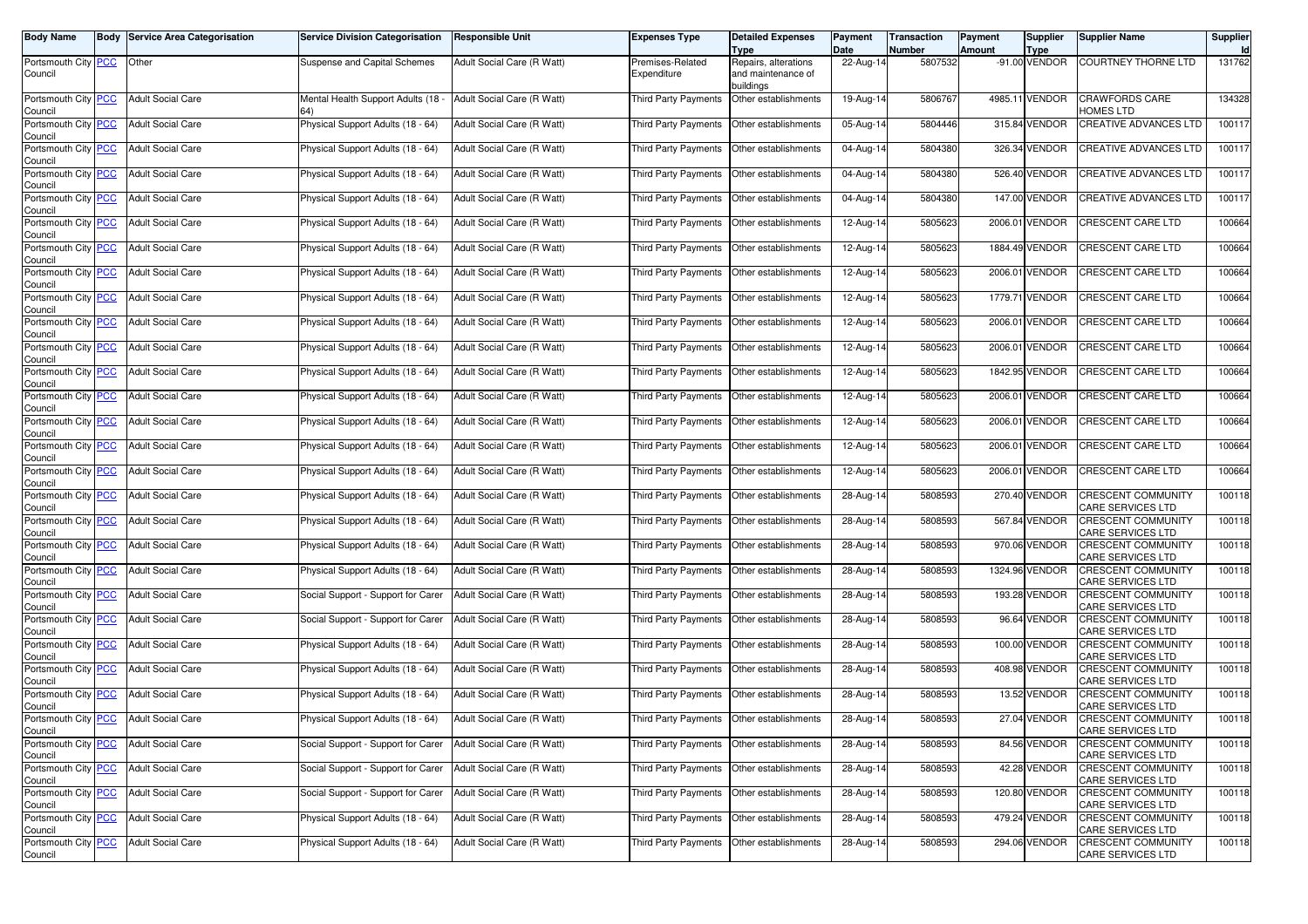| Body Name                                   | <b>Body Service Area Categorisation</b> | <b>Service Division Categorisation</b> | <b>Responsible Unit</b>    | Expenses Type               | <b>Detailed Expenses</b>                     | Payment<br>Date | <b>Transaction</b><br><b>Number</b> | Payment<br><b>Amount</b> | Supplier<br><b>Type</b> | <b>Supplier Name</b>                                  | Supplier<br>Id |
|---------------------------------------------|-----------------------------------------|----------------------------------------|----------------------------|-----------------------------|----------------------------------------------|-----------------|-------------------------------------|--------------------------|-------------------------|-------------------------------------------------------|----------------|
| Portsmouth City <b>PCC</b><br>Council       | <b>Adult Social Care</b>                | Physical Support Adults (18 - 64)      | Adult Social Care (R Watt) | <b>Third Party Payments</b> | Type<br>Other establishments                 | 28-Aug-14       | 5808593                             |                          | 122.96 VENDOR           | <b>CRESCENT COMMUNITY</b><br>CARE SERVICES LTD        | 100118         |
| Portsmouth City PCC<br>Council              | <b>Adult Social Care</b>                | Physical Support Adults (18 - 64)      | Adult Social Care (R Watt) | <b>Third Party Payments</b> | Other establishments                         | 28-Aug-14       | 5808593                             |                          | 946.40 VENDOR           | CRESCENT COMMUNITY<br>CARE SERVICES LTD               | 100118         |
| Portsmouth City PCC<br>Council              | <b>Adult Social Care</b>                | Physical Support Adults (18 - 64)      | Adult Social Care (R Watt) | Third Party Payments        | Other establishments                         | 28-Aug-14       | 5808593                             |                          | 283.92 VENDOR           | CRESCENT COMMUNITY<br>CARE SERVICES LTD               | 100118         |
| Portsmouth City PCC<br>Council              | <b>Adult Social Care</b>                | Physical Support Adults (18 - 64)      | Adult Social Care (R Watt) | Third Party Payments        | Other establishments                         | $28-Aug-14$     | 5808593                             |                          | 169.00 VENDOR           | <b>CRESCENT COMMUNITY</b><br>CARE SERVICES LTD        | 100118         |
| Portsmouth City PCC<br>Council              | <b>Adult Social Care</b>                | Physical Support Adults (18 - 64)      | Adult Social Care (R Watt) | <b>Third Party Payments</b> | Other establishments                         | 28-Aug-14       | 5808593                             |                          | 20.28 VENDOR            | <b>CRESCENT COMMUNITY</b><br>CARE SERVICES LTD        | 100118         |
| Portsmouth City PCC<br>Council              | <b>Adult Social Care</b>                | Physical Support Adults (18 - 64)      | Adult Social Care (R Watt) | Third Party Payments        | Other establishments                         | 28-Aug-14       | 5808593                             |                          | 189.28 VENDOR           | <b>CRESCENT COMMUNITY</b><br>CARE SERVICES LTD        | 100118         |
| Portsmouth City PCC<br>Council              | <b>Adult Social Care</b>                | Physical Support Adults (18 - 64)      | Adult Social Care (R Watt) | Third Party Payments        | Other establishments                         | 28-Aug-14       | 5808593                             |                          | 81.12 VENDOR            | <b>CRESCENT COMMUNITY</b><br>CARE SERVICES LTD        | 100118         |
| Portsmouth City PCC<br>Council              | <b>Adult Social Care</b>                | Physical Support Adults (18 - 64)      | Adult Social Care (R Watt) | <b>Third Party Payments</b> | Other establishments                         | 28-Aug-14       | 5808593                             |                          | 155.48 VENDOR           | <b>CRESCENT COMMUNITY</b><br>CARE SERVICES LTD        | 100118         |
| Portsmouth City PCC<br>Council              | <b>Adult Social Care</b>                | Physical Support Adults (18 - 64)      | Adult Social Care (R Watt) | Third Party Payments        | Other establishments                         | 28-Aug-14       | 5808593                             |                          | 757.12 VENDOR           | CRESCENT COMMUNITY<br>CARE SERVICES LTD               | 100118         |
| Portsmouth City PCC<br>Council              | <b>Adult Social Care</b>                | Physical Support Adults (18 - 64)      | Adult Social Care (R Watt) | Third Party Payments        | Other establishments                         | 28-Aug-14       | 5808593                             |                          | 182.52 VENDOR           | <b>CRESCENT COMMUNITY</b><br>CARE SERVICES LTD        | 100118         |
| Portsmouth City PCC<br>Council              | <b>Adult Social Care</b>                | Physical Support Adults (18 - 64)      | Adult Social Care (R Watt) | <b>Third Party Payments</b> | Other establishments                         | 28-Aug-14       | 5808593                             |                          | 432.64 VENDOR           | <b>CRESCENT COMMUNITY</b><br>CARE SERVICES LTD        | 100118         |
| Portsmouth City PCC<br>Council              | <b>Adult Social Care</b>                | Physical Support Adults (18 - 64)      | Adult Social Care (R Watt) | Third Party Payments        | Other establishments                         | 28-Aug-14       | 5808593                             |                          | 473.20 VENDOR           | <b>CRESCENT COMMUNITY</b><br>CARE SERVICES LTD        | 100118         |
| Portsmouth City PCC<br>Council              | <b>Adult Social Care</b>                | Physical Support Adults (18 - 64)      | Adult Social Care (R Watt) | Third Party Payments        | Other establishments                         | 28-Aug-14       | 5808593                             |                          | 473.20 VENDOR           | <b>CRESCENT COMMUNITY</b><br>CARE SERVICES LTD        | 100118         |
| Portsmouth City PCC<br>Council              | <b>Adult Social Care</b>                | Physical Support Adults (18 - 64)      | Adult Social Care (R Watt) | <b>Third Party Payments</b> | Other establishments                         | 28-Aug-14       | 5808593                             |                          | 102.52 VENDOR           | <b>CRESCENT COMMUNITY</b><br>CARE SERVICES LTD        | 100118         |
| Portsmouth City PCC<br>Council              | <b>Adult Social Care</b>                | Physical Support Adults (18 - 64)      | Adult Social Care (R Watt) | Third Party Payments        | Other establishments                         | 28-Aug-14       | 5808593                             |                          | 189.28 VENDOR           | CRESCENT COMMUNITY<br>CARE SERVICES LTD               | 100118         |
| Portsmouth City PCC<br>Council              | <b>Adult Social Care</b>                | Physical Support Adults (18 - 64)      | Adult Social Care (R Watt) | Third Party Payments        | Other establishments                         | 28-Aug-14       | 5808593                             |                          | 946.40 VENDOR           | <b>CRESCENT COMMUNITY</b><br>CARE SERVICES LTD        | 100118         |
| Portsmouth City PCC<br>Council              | <b>Adult Social Care</b>                | Physical Support Adults (18 - 64)      | Adult Social Care (R Watt) | Third Party Payments        | Other establishments                         | 28-Aug-14       | 5808593                             |                          | 669.24 VENDOR           | <b>CRESCENT COMMUNITY</b><br>CARE SERVICES LTD        | 100118         |
| Portsmouth City PCC<br>Council              | <b>Adult Social Care</b>                | Physical Support Adults (18 - 64)      | Adult Social Care (R Watt) | Third Party Payments        | Other establishments                         | 28-Aug-14       | 5808593                             |                          | 378.56 VENDOR           | <b>CRESCENT COMMUNITY</b><br>CARE SERVICES LTD        | 100118         |
| Portsmouth City PCC<br>Council              | <b>Adult Social Care</b>                | Social Support - Support for Carer     | Adult Social Care (R Watt) | Third Party Payments        | Other establishments                         | 28-Aug-14       | 5808593                             |                          | 141.96 VENDOR           | <b>CRESCENT COMMUNITY</b><br>CARE SERVICES LTD        | 100118         |
| Portsmouth City PCC<br>Council              | <b>Adult Social Care</b>                | Physical Support Adults (18 - 64)      | Adult Social Care (R Watt) | Third Party Payments        | Other establishments                         | 28-Aug-14       | 5808593                             |                          | 43.94 VENDOR            | CRESCENT COMMUNITY<br>CARE SERVICES LTD               | 100118         |
| Portsmouth City PCC<br>Council              | <b>Adult Social Care</b>                | Physical Support Adults (18 - 64)      | Adult Social Care (R Watt) | Third Party Payments        | Other establishments                         | 28-Aug-14       | 5808593                             |                          | 6.76 VENDOR             | <b>CRESCENT COMMUNITY</b><br>CARE SERVICES LTD        | 100118         |
| Portsmouth City PCC<br>Council              | <b>Adult Social Care</b>                | Physical Support Adults (18 - 64)      | Adult Social Care (R Watt) | Third Party Payments        | Other establishments                         | 28-Aug-14       | 5808593                             |                          | 189.28 VENDOR           | <b>CRESCENT COMMUNITY</b><br>CARE SERVICES LTD        | 100118         |
| Portsmouth City <mark>PCC</mark><br>Council | <b>Adult Social Care</b>                | Physical Support Adults (18 - 64)      | Adult Social Care (R Watt) | Third Party Payments        | Other establishments                         | 28-Aug-14       | 5808593                             |                          | 567.84 VENDOR           | CRESCENT COMMUNITY<br>CARE SERVICES LTD               | 100118         |
| Portsmouth City PCC<br>Council              | <b>Adult Social Care</b>                | Physical Support Adults (18 - 64)      | Adult Social Care (R Watt) | Third Party Payments        | Other establishments                         | 28-Aug-14       | 5808593                             |                          | 473.20 VENDOR           | <b>CRESCENT COMMUNITY</b><br>CARE SERVICES LTD        | 100118         |
| Portsmouth City PCC<br>Council              | <b>Adult Social Care</b>                | Physical Support Adults (18 - 64)      | Adult Social Care (R Watt) | Third Party Payments        | Other establishments                         | 28-Aug-14       | 5808593                             |                          | 169.00 VENDOR           | <b>CRESCENT COMMUNITY</b><br>CARE SERVICES LTD        | 100118         |
| Portsmouth City PCC<br>Council              | <b>Adult Social Care</b>                | Social Support - Support for Carer     | Adult Social Care (R Watt) | Third Party Payments        | Other establishments                         | 28-Aug-14       | 5808593                             |                          | 289.92 VENDOR           | CRESCENT COMMUNITY<br>CARE SERVICES LTD               | 100118         |
| Portsmouth City PCC<br>Council              | <b>Adult Social Care</b>                | Social Support - Support for Carer     | Adult Social Care (R Watt) | Third Party Payments        | Other establishments                         | 28-Aug-14       | 5808593                             |                          | 48.32 VENDOR            | CRESCENT COMMUNITY<br><b>CARE SERVICES LTD</b>        | 100118         |
| Portsmouth City   PCC<br>Council            | <b>Adult Social Care</b>                | Physical Support Adults (18 - 64)      | Adult Social Care (R Watt) |                             | I hird Party Payments   Other establishments | 28-Aug-14       | 5808593                             |                          | 189.28 VENDOR           | <b>CRESCENT COMMUNITY</b><br><b>CARE SERVICES LTD</b> | 100118         |
| Portsmouth City PCC<br>Council              | <b>Adult Social Care</b>                | Physical Support Adults (18 - 64)      | Adult Social Care (R Watt) |                             | Third Party Payments Other establishments    | 28-Aug-14       | 5808593                             |                          | 243.36 VENDOR           | <b>CRESCENT COMMUNITY</b><br>CARE SERVICES LTD        | 100118         |
| Portsmouth City PCC<br>Council              | <b>Adult Social Care</b>                | Physical Support Adults (18 - 64)      | Adult Social Care (R Watt) |                             | Third Party Payments Other establishments    | 28-Aug-14       | 5808593                             |                          | 60.84 VENDOR            | <b>CRESCENT COMMUNITY</b><br>CARE SERVICES LTD        | 100118         |
| Portsmouth City PCC<br>Council              | <b>Adult Social Care</b>                | Physical Support Adults (18 - 64)      | Adult Social Care (R Watt) |                             | Third Party Payments Other establishments    | 28-Aug-14       | 5808593                             |                          | 378.56 VENDOR           | <b>CRESCENT COMMUNITY</b><br>CARE SERVICES LTD        | 100118         |
| Portsmouth City PCC<br>Council              | <b>Adult Social Care</b>                | Physical Support Adults (18 - 64)      | Adult Social Care (R Watt) |                             | Third Party Payments Other establishments    | 28-Aug-14       | 5808593                             |                          | 662.48 VENDOR           | <b>CRESCENT COMMUNITY</b><br>CARE SERVICES LTD        | 100118         |
|                                             |                                         |                                        |                            |                             |                                              |                 |                                     |                          |                         |                                                       |                |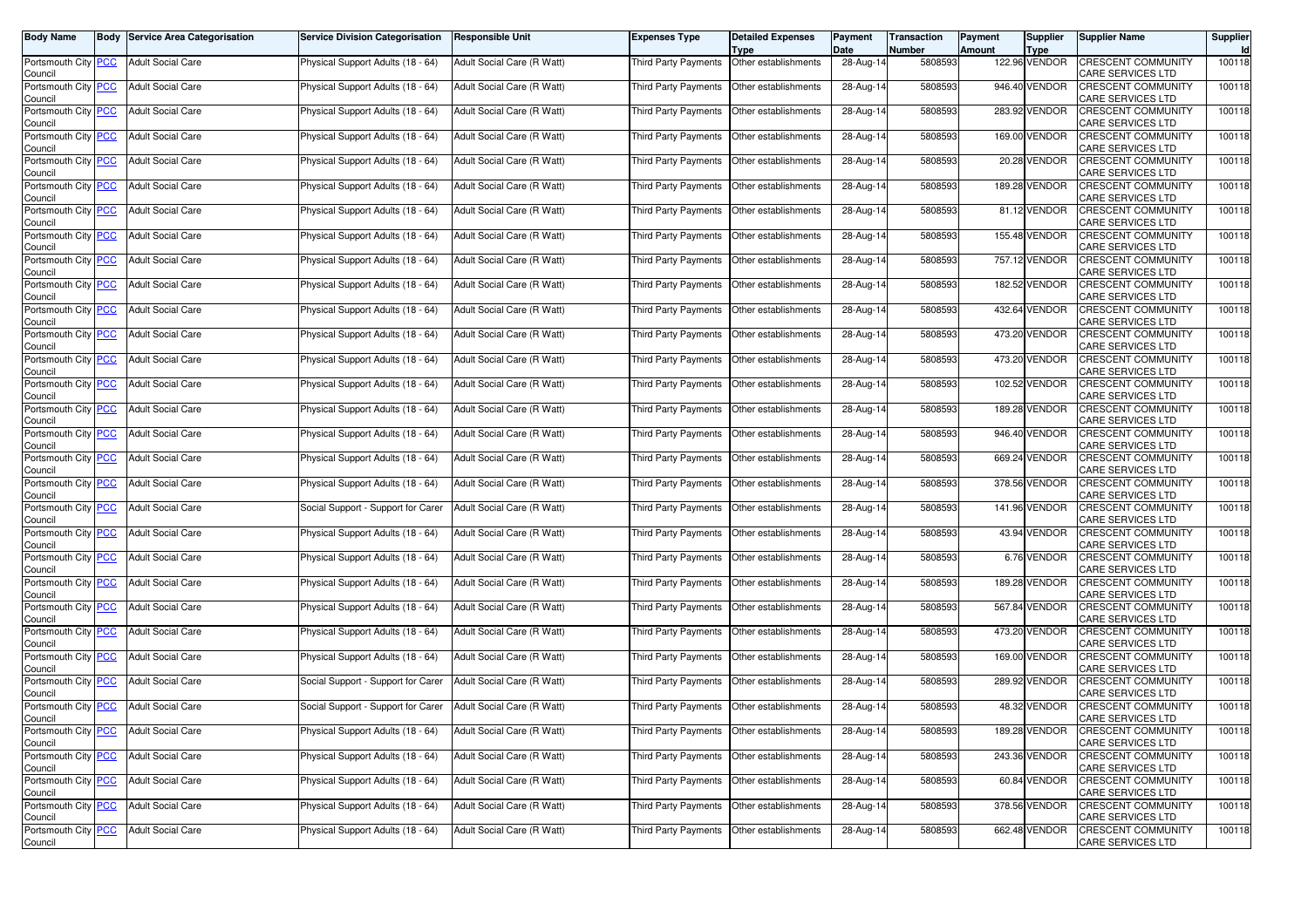| Body Name                                   | <b>Body Service Area Categorisation</b> | <b>Service Division Categorisation</b> | <b>Responsible Unit</b>    | Expenses Type               | <b>Detailed Expenses</b>                     | Payment<br>Date | <b>Transaction</b><br><b>Number</b> | Payment<br><b>Amount</b> | Supplier                     | <b>Supplier Name</b>                                  | Supplier<br>Id |
|---------------------------------------------|-----------------------------------------|----------------------------------------|----------------------------|-----------------------------|----------------------------------------------|-----------------|-------------------------------------|--------------------------|------------------------------|-------------------------------------------------------|----------------|
| Portsmouth City <b>PCC</b><br>Council       | <b>Adult Social Care</b>                | Physical Support Adults (18 - 64)      | Adult Social Care (R Watt) | Third Party Payments        | Type<br>Other establishments                 | 28-Aug-14       | 5808593                             |                          | <b>Type</b><br>567.84 VENDOR | <b>CRESCENT COMMUNITY</b><br>CARE SERVICES LTD        | 100118         |
| Portsmouth City PCC<br>Council              | <b>Adult Social Care</b>                | Physical Support Adults (18 - 64)      | Adult Social Care (R Watt) | <b>Third Party Payments</b> | Other establishments                         | 28-Aug-14       | 5808593                             |                          | 567.84 VENDOR                | CRESCENT COMMUNITY<br>CARE SERVICES LTD               | 100118         |
| Portsmouth City PCC<br>Council              | <b>Adult Social Care</b>                | Physical Support Adults (18 - 64)      | Adult Social Care (R Watt) | Third Party Payments        | Other establishments                         | 28-Aug-14       | 5808593                             |                          | 1608.88 VENDOR               | CRESCENT COMMUNITY<br>CARE SERVICES LTD               | 100118         |
| Portsmouth City PCC<br>Council              | <b>Adult Social Care</b>                | Physical Support Adults (18 - 64)      | Adult Social Care (R Watt) | Third Party Payments        | Other establishments                         | 28-Aug-14       | 5808593                             |                          | 530.66 VENDOR                | <b>CRESCENT COMMUNITY</b><br>CARE SERVICES LTD        | 100118         |
| Portsmouth City PCC<br>Council              | <b>Adult Social Care</b>                | Physical Support Adults (18 - 64)      | Adult Social Care (R Watt) | <b>Third Party Payments</b> | Other establishments                         | 28-Aug-14       | 5808593                             |                          | 378.56 VENDOR                | <b>CRESCENT COMMUNITY</b><br>CARE SERVICES LTD        | 100118         |
| Portsmouth City PCC<br>Council              | <b>Adult Social Care</b>                | Physical Support Adults (18 - 64)      | Adult Social Care (R Watt) | Third Party Payments        | Other establishments                         | 28-Aug-14       | 5808593                             |                          | 851.76 VENDOR                | <b>CRESCENT COMMUNITY</b><br>CARE SERVICES LTD        | 100118         |
| Portsmouth City PCC<br>Council              | <b>Adult Social Care</b>                | Commissioning & service delivery       | Adult Social Care (R Watt) | Third Party Payments        | Other establishments                         | 28-Aug-14       | 5808593                             |                          | 121.68 VENDOR                | <b>CRESCENT COMMUNITY</b><br>CARE SERVICES LTD        | 100118         |
| Portsmouth City PCC<br>Council              | <b>Adult Social Care</b>                | Physical Support Adults (18 - 64)      | Adult Social Care (R Watt) | <b>Third Party Payments</b> | Other establishments                         | 28-Aug-14       | 5808593                             |                          | 27.04 VENDOR                 | <b>CRESCENT COMMUNITY</b><br>CARE SERVICES LTD        | 100118         |
| Portsmouth City PCC<br>Council              | <b>Adult Social Care</b>                | Physical Support Adults (18 - 64)      | Adult Social Care (R Watt) | Third Party Payments        | Other establishments                         | 28-Aug-14       | 5808593                             |                          | 20.28 VENDOR                 | CRESCENT COMMUNITY<br>CARE SERVICES LTD               | 100118         |
| Portsmouth City PCC<br>Council              | <b>Adult Social Care</b>                | Physical Support Adults (18 - 64)      | Adult Social Care (R Watt) | Third Party Payments        | Other establishments                         | 28-Aug-14       | 5808593                             |                          | 54.08 VENDOR                 | <b>CRESCENT COMMUNITY</b><br>CARE SERVICES LTD        | 100118         |
| Portsmouth City PCC<br>Council              | <b>Adult Social Care</b>                | Physical Support Adults (18 - 64)      | Adult Social Care (R Watt) | <b>Third Party Payments</b> | Other establishments                         | 28-Aug-14       | 5808593                             |                          | 716.56 VENDOR                | <b>CRESCENT COMMUNITY</b><br>CARE SERVICES LTD        | 100118         |
| Portsmouth City PCC<br>Council              | <b>Adult Social Care</b>                | Physical Support Adults (18 - 64)      | Adult Social Care (R Watt) | Third Party Payments        | Other establishments                         | 28-Aug-14       | 5808593                             |                          | 94.64 VENDOR                 | <b>CRESCENT COMMUNITY</b><br>CARE SERVICES LTD        | 100118         |
| Portsmouth City PCC<br>Council              | <b>Adult Social Care</b>                | Physical Support Adults (18 - 64)      | Adult Social Care (R Watt) | Third Party Payments        | Other establishments                         | 28-Aug-14       | 5808593                             |                          | 1507.48 VENDOR               | <b>CRESCENT COMMUNITY</b><br>CARE SERVICES LTD        | 100118         |
| Portsmouth City PCC<br>Council              | <b>Adult Social Care</b>                | Social Support - Support for Carer     | Adult Social Care (R Watt) | <b>Third Party Payments</b> | Other establishments                         | 28-Aug-14       | 5808593                             |                          | 289.92 VENDOR                | <b>CRESCENT COMMUNITY</b><br>CARE SERVICES LTD        | 100118         |
| Portsmouth City PCC<br>Council              | <b>Adult Social Care</b>                | Physical Support Adults (18 - 64)      | Adult Social Care (R Watt) | Third Party Payments        | Other establishments                         | 28-Aug-14       | 5808593                             |                          | 162.24 VENDOR                | CRESCENT COMMUNITY<br>CARE SERVICES LTD               | 100118         |
| Portsmouth City PCC<br>Council              | <b>Adult Social Care</b>                | Physical Support Adults (18 - 64)      | Adult Social Care (R Watt) | Third Party Payments        | Other establishments                         | 28-Aug-14       | 5808593                             |                          | 189.28 VENDOR                | <b>CRESCENT COMMUNITY</b><br>CARE SERVICES LTD        | 100118         |
| Portsmouth City PCC<br>Council              | <b>Adult Social Care</b>                | Social Support - Support for Carer     | Adult Social Care (R Watt) | Third Party Payments        | Other establishments                         | 28-Aug-14       | 5808593                             |                          | 193.28 VENDOR                | <b>CRESCENT COMMUNITY</b><br>CARE SERVICES LTD        | 100118         |
| Portsmouth City PCC<br>Council              | <b>Adult Social Care</b>                | Physical Support Adults (18 - 64)      | Adult Social Care (R Watt) | Third Party Payments        | Other establishments                         | 28-Aug-14       | 5808593                             |                          | 1703.52 VENDOR               | <b>CRESCENT COMMUNITY</b><br>CARE SERVICES LTD        | 100118         |
| Portsmouth City PCC<br>Council              | <b>Adult Social Care</b>                | Physical Support Adults (18 - 64)      | Adult Social Care (R Watt) | Third Party Payments        | Other establishments                         | 28-Aug-14       | 5808593                             |                          | 567.84 VENDOR                | <b>CRESCENT COMMUNITY</b><br>CARE SERVICES LTD        | 100118         |
| Portsmouth City PCC<br>Council              | <b>Adult Social Care</b>                | Physical Support Adults (18 - 64)      | Adult Social Care (R Watt) | Third Party Payments        | Other establishments                         | 28-Aug-14       | 5808593                             |                          | 189.28 VENDOR                | CRESCENT COMMUNITY<br>CARE SERVICES LTD               | 100118         |
| Portsmouth City PCC<br>Council              | <b>Adult Social Care</b>                | Physical Support Adults (18 - 64)      | Adult Social Care (R Watt) | Third Party Payments        | Other establishments                         | 28-Aug-14       | 5808593                             |                          | 189.28 VENDOR                | <b>CRESCENT COMMUNITY</b><br>CARE SERVICES LTD        | 100118         |
| Portsmouth City PCC<br>Council              | <b>Adult Social Care</b>                | Physical Support Adults (18 - 64)      | Adult Social Care (R Watt) | Third Party Payments        | Other establishments                         | 28-Aug-14       | 5808593                             |                          | 47.32 VENDOR                 | <b>CRESCENT COMMUNITY</b><br>CARE SERVICES LTD        | 100118         |
| Portsmouth City <mark>PCC</mark><br>Council | <b>Adult Social Care</b>                | Physical Support Adults (18 - 64)      | Adult Social Care (R Watt) | Third Party Payments        | Other establishments                         | 28-Aug-14       | 5808593                             |                          | 1034.28 VENDOR               | CRESCENT COMMUNITY<br>CARE SERVICES LTD               | 100118         |
| Portsmouth City PCC<br>Council              | <b>Adult Social Care</b>                | Physical Support Adults (18 - 64)      | Adult Social Care (R Watt) | Third Party Payments        | Other establishments                         | 28-Aug-14       | 5808593                             |                          | 108.16 VENDOR                | <b>CRESCENT COMMUNITY</b><br>CARE SERVICES LTD        | 100118         |
| Portsmouth City PCC<br>Council              | <b>Adult Social Care</b>                | Physical Support Adults (18 - 64)      | Adult Social Care (R Watt) | Third Party Payments        | Other establishments                         | 28-Aug-14       | 5808593                             |                          | 621.92 VENDOR                | <b>CRESCENT COMMUNITY</b><br>CARE SERVICES LTD        | 100118         |
| Portsmouth City PCC<br>Council              | <b>Adult Social Care</b>                | Social Support - Support for Carer     | Adult Social Care (R Watt) | Third Party Payments        | Other establishments                         | 28-Aug-14       | 5808593                             |                          | 149.84 VENDOR                | CRESCENT COMMUNITY<br>CARE SERVICES LTD               | 100118         |
| Portsmouth City PCC<br>Council              | <b>Adult Social Care</b>                | Physical Support Adults (18 - 64)      | Adult Social Care (R Watt) | Third Party Payments        | Other establishments                         | 28-Aug-14       | 5808593                             |                          | 189.28 VENDOR                | CRESCENT COMMUNITY<br><b>CARE SERVICES LTD</b>        | 100118         |
| Portsmouth City   PCC<br>Council            | <b>Adult Social Care</b>                | Physical Support Adults (18 - 64)      | Adult Social Care (R Watt) |                             | I hird Party Payments   Other establishments | 28-Aug-14       | 5808593                             |                          | 3/8.56 VENDOR                | <b>CRESCENT COMMUNITY</b><br><b>CARE SERVICES LTD</b> | 100118         |
| Portsmouth City PCC<br>Council              | <b>Adult Social Care</b>                | Physical Support Adults (18 - 64)      | Adult Social Care (R Watt) |                             | Third Party Payments Other establishments    | 28-Aug-14       | 5808593                             |                          | 283.92 VENDOR                | <b>CRESCENT COMMUNITY</b><br>CARE SERVICES LTD        | 100118         |
| Portsmouth City PCC<br>Council              | <b>Adult Social Care</b>                | Physical Support Adults (18 - 64)      | Adult Social Care (R Watt) |                             | Third Party Payments Other establishments    | 28-Aug-14       | 5808593                             |                          | 189.28 VENDOR                | <b>CRESCENT COMMUNITY</b><br>CARE SERVICES LTD        | 100118         |
| Portsmouth City PCC<br>Council              | <b>Adult Social Care</b>                | Physical Support Adults (18 - 64)      | Adult Social Care (R Watt) |                             | Third Party Payments Other establishments    | 28-Aug-14       | 5808593                             |                          | 212.94 VENDOR                | <b>CRESCENT COMMUNITY</b><br>CARE SERVICES LTD        | 100118         |
| Portsmouth City PCC<br>Council              | <b>Adult Social Care</b>                | Physical Support Adults (18 - 64)      | Adult Social Care (R Watt) |                             | Third Party Payments Other establishments    | 28-Aug-14       | 5808593                             |                          | 283.92 VENDOR                | <b>CRESCENT COMMUNITY</b><br>CARE SERVICES LTD        | 100118         |
|                                             |                                         |                                        |                            |                             |                                              |                 |                                     |                          |                              |                                                       |                |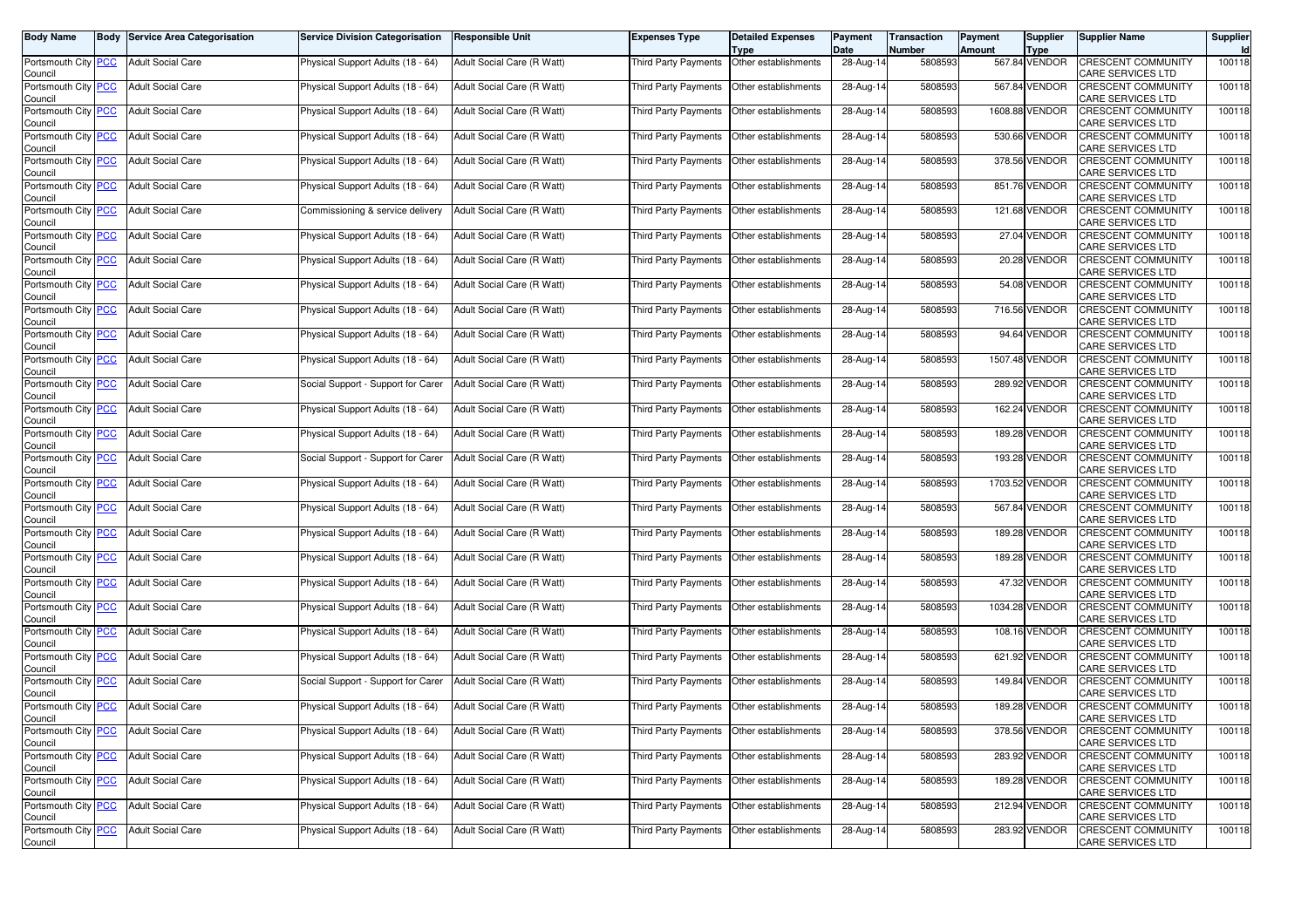| <b>Body Name</b>                      | <b>Body Service Area Categorisation</b> | <b>Service Division Categorisation</b>                               | <b>Responsible Unit</b>    | Expenses Type                               | <b>Detailed Expenses</b><br>Type | Payment<br>Date | Transaction<br>Number | Payment<br><b>Amount</b> | Supplier<br>Type | <b>Supplier Name</b>                            | Supplier<br><b>Id</b> |
|---------------------------------------|-----------------------------------------|----------------------------------------------------------------------|----------------------------|---------------------------------------------|----------------------------------|-----------------|-----------------------|--------------------------|------------------|-------------------------------------------------|-----------------------|
| Portsmouth City PCC<br>Council        | <b>Adult Social Care</b>                | Physical Support Adults (18 - 64)                                    | Adult Social Care (R Watt) | Third Party Payments                        | Other establishments             | 28-Aug-14       | 5808593               |                          | 341.38 VENDOR    | <b>CRESCENT COMMUNITY</b><br>CARE SERVICES LTD  | 100118                |
| Portsmouth City PCC<br>Council        | <b>Adult Social Care</b>                | Physical Support Adults (18 - 64)                                    | Adult Social Care (R Watt) | Third Party Payments                        | Other establishments             | 28-Aug-14       | 5808593               |                          | 283.92 VENDOR    | <b>CRESCENT COMMUNITY</b><br>CARE SERVICES LTD  | 100118                |
| Portsmouth City <b>PCC</b><br>Council | <b>Adult Social Care</b>                | Physical Support Adults (18 - 64)                                    | Adult Social Care (R Watt) | Third Party Payments                        | Other establishments             | 28-Aug-14       | 5808593               |                          | 1703.52 VENDOR   | <b>CRESCENT COMMUNITY</b><br>CARE SERVICES LTD  | 100118                |
| Portsmouth City PCC<br>Council        | <b>Adult Social Care</b>                | Physical Support Adults (18 - 64)                                    | Adult Social Care (R Watt) | Third Party Payments                        | Other establishments             | 28-Aug-14       | 5808593               |                          | 23.66 VENDOR     | <b>CRESCENT COMMUNITY</b><br>CARE SERVICES LTD  | 100118                |
| Portsmouth City PCC<br>Council        | <b>Adult Social Care</b>                | Physical Support Adults (18 - 64)                                    | Adult Social Care (R Watt) | Third Party Payments                        | Other establishments             | 28-Aug-14       | 5808593               |                          | 94.64 VENDOR     | <b>CRESCENT COMMUNITY</b><br>CARE SERVICES LTD  | 100118                |
| Portsmouth City PCC<br>Council        | <b>Adult Social Care</b>                | Physical Support Adults (18 - 64)                                    | Adult Social Care (R Watt) | Third Party Payments                        | Other establishments             | 28-Aug-14       | 5808593               |                          | 365.04 VENDOR    | <b>CRESCENT COMMUNITY</b><br>CARE SERVICES LTD  | 100118                |
| Portsmouth City PCC<br>Council        | <b>Adult Social Care</b>                | Physical Support Adults (18 - 64)                                    | Adult Social Care (R Watt) | Third Party Payments                        | Other establishments             | 28-Aug-14       | 5808593               |                          | 283.92 VENDOR    | <b>CRESCENT COMMUNITY</b><br>CARE SERVICES LTD  | 100118                |
| Portsmouth City PCC<br>Council        | <b>Adult Social Care</b>                | Physical Support Adults (18 - 64)                                    | Adult Social Care (R Watt) | Third Party Payments                        | Other establishments             | 12-Aug-14       | 5805624               |                          | 1910.53 VENDOR   | <b>CRESSAGE HOUSE</b>                           | 100684                |
| Portsmouth City PCC<br>Council        | <b>Adult Social Care</b>                | Physical Support Older People (65-                                   | Adult Social Care (R Watt) | Third Party Payments                        | Other establishments             | 12-Aug-14       | 5805625               |                          | 2025.85 VENDOR   | CROSSBIND LTD T/A<br>COSHAM COURT               | 101888                |
| Portsmouth City PCC<br>Council        | <b>Adult Social Care</b>                | Physical Support Older People (65- Adult Social Care (R Watt)        |                            | Third Party Payments                        | Other establishments             | 12-Aug-14       | 5805625               |                          | 2203.17 VENDOR   | <b>CROSSBIND LTD T/A</b><br>COSHAM COURT        | 101888                |
| Portsmouth City PCC<br>Council        | <b>Adult Social Care</b>                | Physical Support Older People (65- Adult Social Care (R Watt)<br>74) |                            | Third Party Payments                        | Other establishments             | 12-Aug-14       | 5805625               |                          | 2546.65 VENDOR   | CROSSBIND LTD T/A<br>COSHAM COURT               | 101888                |
| Portsmouth City PCC<br>Council        | <b>Adult Social Care</b>                | Physical Support Older People (65- Adult Social Care (R Watt)<br>74) |                            | Third Party Payments                        | Other establishments             | 12-Aug-14       | 5805625               |                          | 2203.17 VENDOR   | <b>CROSSBIND LTD T/A</b><br><b>COSHAM COURT</b> | 101888                |
| Portsmouth City PCC<br>Council        | <b>Adult Social Care</b>                | Physical Support Older People (65- Adult Social Care (R Watt)<br>74) |                            | Third Party Payments                        | Other establishments             | 12-Aug-14       | 5805625               |                          | 2203.17 VENDOR   | <b>CROSSBIND LTD T/A</b><br>COSHAM COURT        | 101888                |
| Portsmouth City PCC<br>Council        | <b>Adult Social Care</b>                | Physical Support Older People (65- Adult Social Care (R Watt)<br>74) |                            | <b>Third Party Payments</b>                 | Other establishments             | 12-Aug-14       | 5805625               |                          | 2203.17 VENDOR   | CROSSBIND LTD T/A<br><b>COSHAM COURT</b>        | 101888                |
| Portsmouth City PCC<br>Council        | <b>Adult Social Care</b>                | Physical Support Older People (65- Adult Social Care (R Watt)        |                            | Third Party Payments                        | Other establishments             | 12-Aug-14       | 5805625               |                          | 2051.27 VENDOR   | CROSSBIND LTD T/A<br>COSHAM COURT               | 101888                |
| Portsmouth City PCC<br>Council        | <b>Adult Social Care</b>                | Physical Support Older People (65- Adult Social Care (R Watt)<br>74) |                            | Third Party Payments                        | Other establishments             | 12-Aug-14       | 5805625               |                          | 2203.17 VENDOR   | <b>CROSSBIND LTD T/A</b><br>COSHAM COURT        | 101888                |
| Portsmouth City PCC<br>Council        | <b>Adult Social Care</b>                | Physical Support Older People (65- Adult Social Care (R Watt)<br>74) |                            | <b>Third Party Payments</b>                 | Other establishments             | 12-Aug-14       | 5805625               |                          | 2429.47 VENDOR   | CROSSBIND LTD T/A<br>COSHAM COURT               | 101888                |
| Portsmouth City PCC<br>Council        | <b>Adult Social Care</b>                | Physical Support Older People (65- Adult Social Care (R Watt)        |                            | Third Party Payments                        | Other establishments             | 12-Aug-14       | 5805625               |                          | 2203.17 VENDOR   | CROSSBIND LTD T/A<br>COSHAM COURT               | 101888                |
| Portsmouth City PCC<br>Council        | <b>Adult Social Care</b>                | Physical Support Older People (65- Adult Social Care (R Watt)<br>74) |                            | Third Party Payments                        | Other establishments             | 12-Aug-14       | 5805625               |                          | 1904.64 VENDOR   | CROSSBIND LTD T/A<br>COSHAM COURT               | 101888                |
| Portsmouth City PCC<br>Council        | <b>Adult Social Care</b>                | Physical Support Older People (65- Adult Social Care (R Watt)        |                            | Third Party Payments                        | Other establishments             | 12-Aug-14       | 5805625               |                          | 2040.73 VENDOR   | CROSSBIND LTD T/A<br><b>COSHAM COURT</b>        | 101888                |
| Portsmouth City PCC<br>Council        | <b>Adult Social Care</b>                | Physical Support Older People (65- Adult Social Care (R Watt)        |                            | Third Party Payments                        | Other establishments             | 12-Aug-14       | 5805625               |                          | 2313.84 VENDOR   | CROSSBIND LTD T/A<br>COSHAM COURT               | 101888                |
| Portsmouth City PCC<br>Council        | <b>Adult Social Care</b>                | Commissioning & service delivery                                     | Adult Social Care (R Watt) | Employees                                   | ndirect employee<br>expenses     | 27-Aug-14       | 5808164               |                          | 1841.00 VENDOR   | <b>CYLIX LIMITED</b>                            | 139155                |
| Portsmouth City PCC<br>Council        | <b>Housing Services</b>                 | <b>Supporting People</b>                                             | Adult Social Care (R Watt) | Third Party Payments                        | Other establishments             | 27-Aug-14       | 5808166               |                          | 7371.00 VENDOR   | E C ROBERTS CENTRE                              | 100474                |
| Portsmouth City PCC<br>Council        | <b>Housing Services</b>                 | <b>Supporting People</b>                                             | Adult Social Care (R Watt) | Third Party Payments                        | Other establishments             | 27-Aug-14       | 5808166               |                          | 4140.00 VENDOR   | E C ROBERTS CENTRE                              | 100474                |
| Portsmouth City PCC<br>Council        | <b>Housing Services</b>                 | <b>Supporting People</b>                                             | Adult Social Care (R Watt) | Third Party Payments                        | Other establishments             | 27-Aug-14       | 5808166               |                          | 7385.28 VENDOR   | E C ROBERTS CENTRE                              | 100474                |
| Portsmouth City PCC<br>Council        | <b>Adult Social Care</b>                | Physical Support Adults (18 - 64)                                    | Adult Social Care (R Watt) | <b>Third Party Payments</b>                 | Other establishments             | 12-Aug-14       | 5805636               |                          | 2006.01 VENDOR   | <b>EAST COSHAM HOUSE</b>                        | 100767                |
| Portsmouth City PCC<br>Council        | <b>Adult Social Care</b>                | Physical Support Adults (18 - 64)                                    | Adult Social Care (R Watt) | Third Party Payments                        | Other establishments             | 12-Aug-14       | 5805636               |                          | 2006.01 VENDOR   | <b>EAST COSHAM HOUSE</b>                        | 100767                |
| Portsmouth City PCC<br>Council        | <b>Adult Social Care</b>                | Physical Support Adults (18 - 64)                                    | Adult Social Care (R Watt) | Third Party Payments   Other establishments |                                  | 12-Aug-14       | 5805636               |                          | 2006.01 VENDOR   | <b>EAST COSHAM HOUSE</b>                        | 100767                |
| Portsmouth City PCC<br>Council        | <b>Adult Social Care</b>                | Physical Support Adults (18 - 64)                                    | Adult Social Care (R Watt) | Third Party Payments Other establishments   |                                  | 12-Aug-14       | 5805636               |                          | 2007.56 VENDOR   | <b>EAST COSHAM HOUSE</b>                        | 100767                |
| Portsmouth City PCC<br>Council        | Adult Social Care                       | Physical Support Adults (18 - 64)                                    | Adult Social Care (R Watt) | Third Party Payments                        | Other establishments             | 12-Aug-14       | 5805636               |                          | 2006.01 VENDOR   | EAST COSHAM HOUSE                               | 100767                |
| Portsmouth City PCC<br>Council        | <b>Adult Social Care</b>                | Physical Support Adults (18 - 64)                                    | Adult Social Care (R Watt) | Third Party Payments Other establishments   |                                  | 12-Aug-14       | 5805636               |                          | 2006.01 VENDOR   | <b>EAST COSHAM HOUSE</b>                        | 100767                |
| Portsmouth City PCC<br>Council        | <b>Adult Social Care</b>                | Physical Support Adults (18 - 64)                                    | Adult Social Care (R Watt) |                                             |                                  | 12-Aug-14       | 5805636               |                          | 194.13 VENDOR    | EAST COSHAM HOUSE                               | 100767                |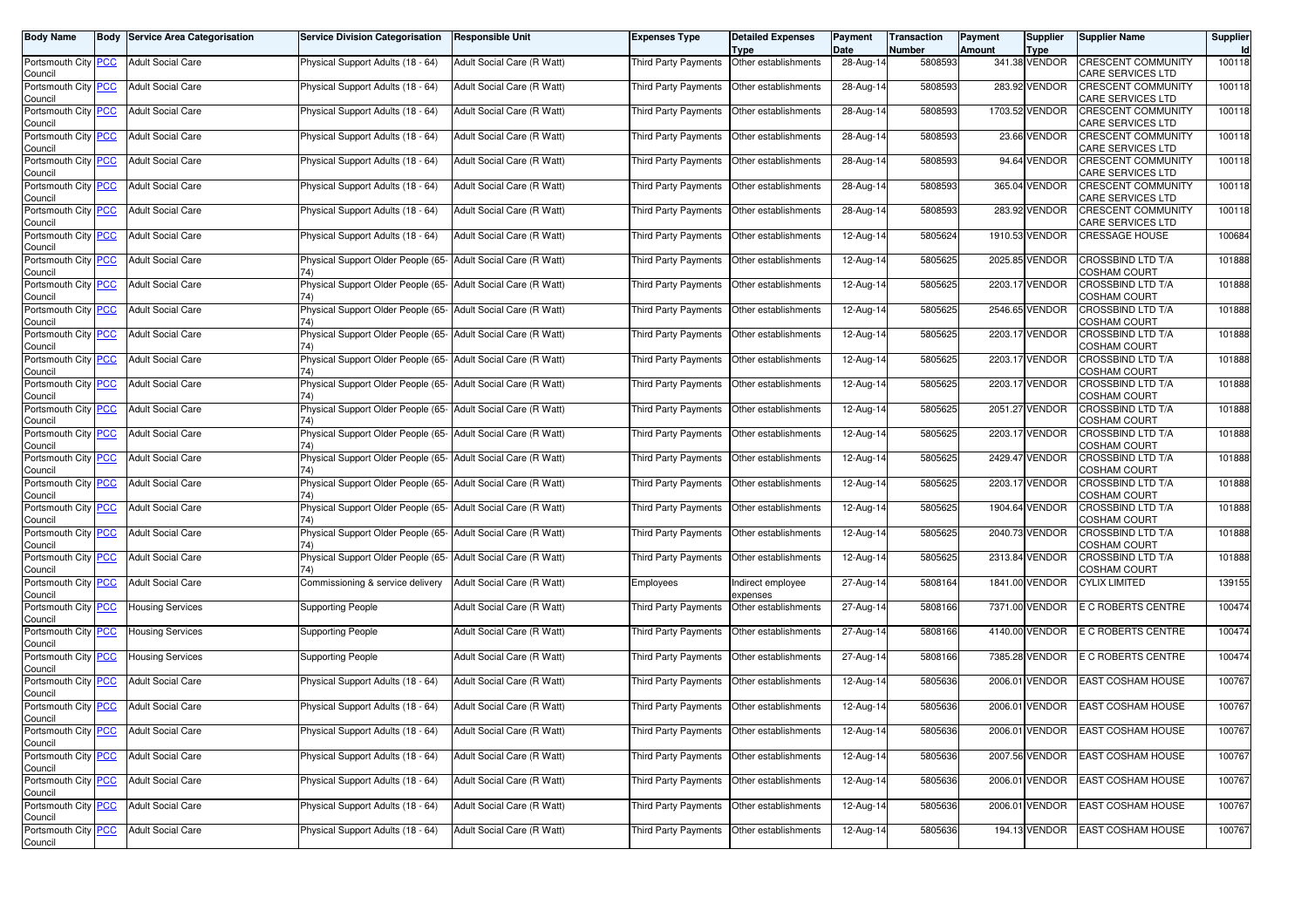| <b>Body Name</b>                      | <b>Body</b> | <b>Service Area Categorisation</b> | <b>Service Division Categorisation</b>                               | <b>Responsible Unit</b>    | Expenses Type                               | <b>Detailed Expenses</b><br><b>Type</b>                 | Payment<br>Date         | <b>Transaction</b><br><b>Number</b> | Payment<br><b>Amount</b> | <b>Supplier</b><br><b>Type</b>            | <b>Supplier Name</b>                              | Supplier<br>Id |
|---------------------------------------|-------------|------------------------------------|----------------------------------------------------------------------|----------------------------|---------------------------------------------|---------------------------------------------------------|-------------------------|-------------------------------------|--------------------------|-------------------------------------------|---------------------------------------------------|----------------|
| Portsmouth City PCC<br>Council        |             | <b>Adult Social Care</b>           | Physical Support Adults (18 - 64)                                    | Adult Social Care (R Watt) | <b>Third Party Payments</b>                 | Other establishments                                    | 12-Aug-14               | 5805636                             |                          | 2006.01 VENDOR                            | <b>EAST COSHAM HOUSE</b>                          | 100767         |
| Portsmouth City PCC<br>Council        |             | <b>Adult Social Care</b>           | Social Care Activities                                               | Adult Social Care (R Watt) | Premises-Related<br>Expenditure             | Repairs, alterations<br>and maintenance of<br>buildings | 01-Aug-14               | 5804127                             |                          |                                           | 60.00 COMPANY EIS LIMITED                         | 100762         |
| Portsmouth City PCC<br>Council        |             | <b>Adult Social Care</b>           | Physical Support Adults (18 - 64)                                    | Adult Social Care (R Watt) | <b>Third Party Payments</b>                 | Other establishments                                    | 12-Aug-14               | 5805638                             |                          | 2042.28 VENDOR                            | ELIZABETH HOUSE REST<br>HOME                      | 100761         |
| Portsmouth City <b>PCC</b><br>Council |             | <b>Adult Social Care</b>           | Physical Support Adults (18 - 64)                                    | Adult Social Care (R Watt) | Third Party Payments   Other establishments |                                                         | 12-Aug-14               | 5805638                             |                          | 2006.01 VENDOR                            | ELIZABETH HOUSE REST<br><b>HOME</b>               | 100761         |
| Portsmouth City PCC<br>Council        |             | <b>Adult Social Care</b>           | Physical Support Adults (18 - 64)                                    | Adult Social Care (R Watt) | Third Party Payments                        | Other establishments                                    | 12-Aug-14               | 5805638                             |                          | 2006.01 VENDOR                            | ELIZABETH HOUSE REST<br><b>HOME</b>               | 100761         |
| Portsmouth City PCC<br>Council        |             | <b>Adult Social Care</b>           | Physical Support Adults (18 - 64)                                    | Adult Social Care (R Watt) | Third Party Payments                        | Other establishments                                    | 12-Aug-14               | 5805638                             |                          | 1779.40 VENDOR                            | <b>ELIZABETH HOUSE REST</b><br>HOME               | 100761         |
| Portsmouth City PCC<br>Council        |             | <b>Adult Social Care</b>           | Physical Support Adults (18 - 64)                                    | Adult Social Care (R Watt) | Third Party Payments                        | Other establishments                                    | 12-Aug-14               | 5805638                             |                          | 2042.28 VENDOR                            | <b>ELIZABETH HOUSE REST</b><br><b>HOME</b>        | 100761         |
| Portsmouth City PCC<br>Council        |             | <b>Adult Social Care</b>           | Physical Support Adults (18 - 64)                                    | Adult Social Care (R Watt) | <b>Third Party Payments</b>                 | Other establishments                                    | 22-Aug-14               | 5807546                             |                          | 803.74 VENDOR                             | ELIZABETH HOUSE REST<br><b>HOME</b>               | 100761         |
| Portsmouth City PCC<br>Council        |             | <b>Adult Social Care</b>           | Physical Support Adults (18 - 64)                                    | Adult Social Care (R Watt) | Third Party Payments                        | Other establishments                                    | 12-Aug-14               | 5805639                             |                          | 2006.01 VENDOR                            | ENGLISH OAK CARE<br><b>OMES</b>                   | 128286         |
| Portsmouth City PCC<br>Council        |             | <b>Adult Social Care</b>           | Physical Support Adults (18 - 64)                                    | Adult Social Care (R Watt) | Third Party Payments                        | Other establishments                                    | 13-Aug-14               | 5805835                             |                          | 2006.01 VENDOR                            | FAWNHOPE REST HOME                                | 100809         |
| Portsmouth City PCC<br>Council        |             | <b>Adult Social Care</b>           | Physical Support Older People (65-                                   | Adult Social Care (R Watt) | Third Party Payments                        | Other establishments                                    | 13-Aug-14               | 904314                              |                          | 2203.17 VENDOR                            | FIELDGATE NURSING<br><b>HOME</b>                  | 101789         |
| Portsmouth City PCC<br>Council        |             | <b>Adult Social Care</b>           | Physical Support Older People (65-<br>74)                            | Adult Social Care (R Watt) | Third Party Payments                        | Other establishments                                    | 13-Aug-14               | 904314                              |                          | 2429.47 VENDOR                            | FIELDGATE NURSING<br><b>IOME</b>                  | 101789         |
| Portsmouth City PCC<br>Council        |             | <b>Adult Social Care</b>           | Physical Support Adults (18 - 64)                                    | Adult Social Care (R Watt) | Third Party Payments                        | Other establishments                                    | 12-Aug-14               | 279509                              |                          | 2856.65 VENDOR                            | <b>FIELDGATE NURSING</b><br><b>HOME</b>           | 101789         |
| Portsmouth City PCC<br>Council        |             | <b>Adult Social Care</b>           | Physical Support Adults (18 - 64)                                    | Adult Social Care (R Watt) | Third Party Payments                        | Other establishments                                    | 12-Aug-14               | 279509                              |                          | 2856.65 VENDOR                            | <b>FIELDGATE NURSING</b><br><b>HOME</b>           | 101789         |
| Portsmouth City PCC<br>Council        |             | <b>Adult Social Care</b>           | Physical Support Adults (18 - 64)                                    | Adult Social Care (R Watt) | Third Party Payments                        | Other establishments                                    | 13-Aug-14               | 279546                              |                          | 2856.65 VENDOR                            | <b>FIELDGATE NURSING</b><br>HOME                  | 101789         |
| Portsmouth City<br>Council            | PCC         | <b>Adult Social Care</b>           | Physical Support Adults (18 - 64)                                    | Adult Social Care (R Watt) | Third Party Payments                        | Other establishments                                    | 13-Aug-14               | 279546                              |                          | 2856.65 VENDOR                            | <b>IELDGATE NURSING</b><br><b>HOME</b>            | 101789         |
| Portsmouth City PCC<br>Council        |             | <b>Adult Social Care</b>           | Physical Support Adults (18 - 64)                                    | Adult Social Care (R Watt) | Third Party Payments                        | Other establishments                                    | 13-Aug-14               | 904314                              |                          | 2856.65 VENDOR                            | <b>FIELDGATE NURSING</b><br><b>HOME</b>           | 101789         |
| Portsmouth City <b>PCC</b><br>Council |             | <b>Adult Social Care</b>           | Physical Support Older People (65-<br>74)                            | Adult Social Care (R Watt) | Third Party Payments                        | Other establishments                                    | 13-Aug-14               | 904314                              |                          | 2203.17 VENDOR                            | FIELDGATE NURSING<br><b>HOME</b>                  | 101789         |
| Portsmouth City PCC<br>Council        |             | <b>Housing Services</b>            | <b>Supporting People</b>                                             | Adult Social Care (R Watt) | Third Party Payments                        | Other establishments                                    | 27-Aug-14               | 5808182                             |                          | 25354.56 VENDOR                           | <b>FIRST WESSEX</b><br>PORTSMOUTH FOYER<br>.TD)   | 101693         |
| Portsmouth City PCC<br>Council        |             | <b>Housing Services</b>            | <b>Supporting People</b>                                             | Adult Social Care (R Watt) | Third Party Payments Other establishments   |                                                         | 27-Aug-14               | 5808182                             |                          | 2493.15 VENDOR                            | <b>FIRST WESSEX</b><br>PORTSMOUTH FOYER<br>TD)    | 101693         |
| Portsmouth City PCC<br>Council        |             | <b>Adult Social Care</b>           | Physical Support Older People (65- Adult Social Care (R Watt)<br>74) |                            | Third Party Payments                        | Other establishments                                    | 14-Aug-14               | 5806325                             |                          | 4435.15 VENDOR                            | FOUR SEASONS<br><b>HEALTHCARE</b>                 | 101822         |
| Portsmouth City PCC<br>Council        |             | <b>Adult Social Care</b>           | Physical Support Adults (18 - 64)                                    | Adult Social Care (R Watt) | Third Party Payments                        | Other establishments                                    | $\overline{0}$ 6-Aug-14 | 5804843                             |                          | 504.40 VENDOR                             | <b>GRAB A CAB TAXI SERVICE</b>                    | 126926         |
| Portsmouth City PCC<br>Council        |             | <b>Adult Social Care</b>           | Physical Support Adults (18 - 64)                                    | Adult Social Care (R Watt) | Third Party Payments                        | Other establishments                                    | 19-Aug-14               | 5806777                             |                          | 504.40 VENDOR                             | <b>GRAB A CAB TAXI SERVICE</b>                    | 126926         |
| Portsmouth City PCC<br>Council        |             | Other                              | Suspense and Capital Schemes                                         | Adult Social Care (R Watt) | Supplies and Services                       | Services                                                | 14-Aug-14               | 5806329                             |                          | 1253.00 VENDOR                            | <b>GROUND ENGINEERING</b><br>TD                   | 134117         |
| Portsmouth City <b>PCC</b><br>Council |             | <b>Housing Services</b>            | <b>Supporting People</b>                                             | Adult Social Care (R Watt) | Third Party Payments                        | Other establishments                                    | 27-Aug-14               | 580847                              |                          | 16440.00 VENDOR                           | GUINNESS CARE AND<br>SUPPORT                      | 126537         |
| Portsmouth City PCC<br>Council        |             | <b>Adult Social Care</b>           | Physical Support Adults (18 - 64)                                    | Adult Social Care (R Watt) | Premises-Related<br>Expenditure             | Rents                                                   | 29-Aug-14               | 5808794                             |                          | 1219.68 VENDOR                            | HABINTEG HOUSING<br><b>ASSOCIATION LTD</b>        | 133315         |
| Portsmouth City PCC<br>Council        |             | <b>Adult Social Care</b>           | Physical Support Adults (18 - 64)                                    | Adult Social Care (R Watt) | Premises-Related<br>Expenditure             | Rents                                                   | 29-Aug-14               | 5808794                             |                          | 1228.18 VENDOR                            | <b>HABINTEG HOUSING</b><br><b>ASSOCIATION LTD</b> | 133315         |
| Portsmouth City PCC<br>Council        |             | <b>Adult Social Care</b>           | Physical Support Adults (18 - 64)                                    | Adult Social Care (R Watt) | Third Party Payments                        | Other establishments                                    | 12-Aug-14               | 5805650                             |                          | 922.32 VENDOR                             | <b>HAMILTON HOUSE</b><br><b>MEDICAL LTD</b>       | 139495         |
| Portsmouth City PCC<br>Council        |             | <b>Adult Social Care</b>           | Commissioning & service delivery                                     | Adult Social Care (R Watt) | Employees                                   | Indirect employee<br>expenses                           | 21-Aug-14               | 5807364                             |                          | 1500.00 OTHER<br>LOCAL<br><b>AUTHORIT</b> | HAMPSHIRE COUNTY<br>COUNCIL                       | 100030         |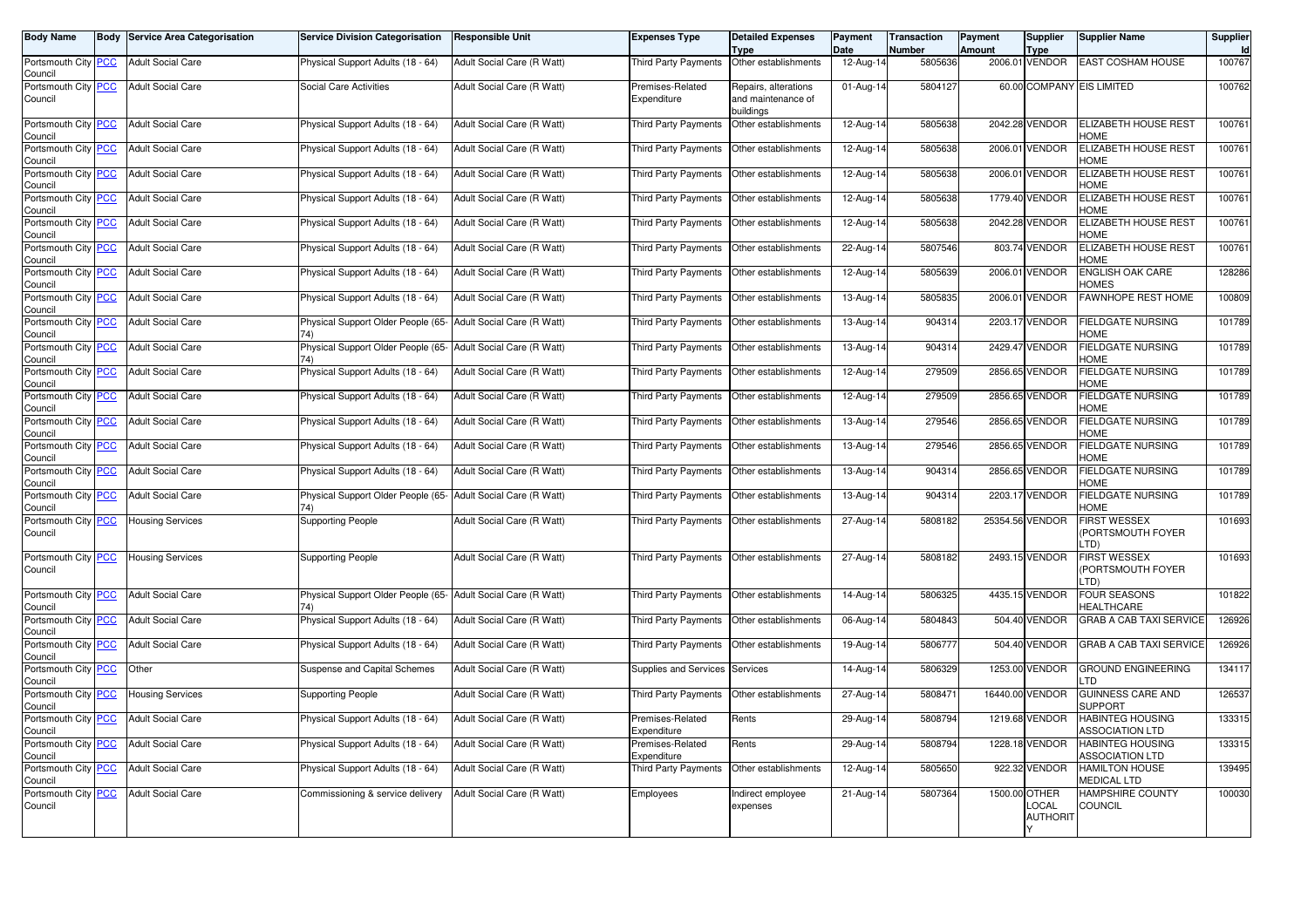| <b>Body Name</b>               | <b>Body Service Area Categorisation</b> | <b>Service Division Categorisation</b>                               | <b>Responsible Unit</b>    | <b>Expenses Type</b>                       | <b>Detailed Expenses</b><br><b>Type</b>                                      | Payment<br>Date | <b>Transaction</b><br>Number | Payment<br>Amount | <b>Supplier</b><br><b>Type</b>                | <b>Supplier Name</b>                      | Supplier<br>Id |
|--------------------------------|-----------------------------------------|----------------------------------------------------------------------|----------------------------|--------------------------------------------|------------------------------------------------------------------------------|-----------------|------------------------------|-------------------|-----------------------------------------------|-------------------------------------------|----------------|
| Portsmouth City PCC<br>Council | <b>Adult Social Care</b>                | Physical Support Older People (65- Adult Social Care (R Watt)<br>74) |                            | Premises-Related<br>Expenditure            | Cleaning and domestic<br>supplies                                            | 13-Aug-14       | 5806128                      |                   | 68.28 OTHER<br>LOCAL<br><b>AUTHORIT</b>       | <b>HAMPSHIRE COUNTY</b><br><b>COUNCIL</b> | 100030         |
| Portsmouth City PCC<br>Council | <b>Adult Social Care</b>                | Physical Support Older People (65-<br>74)                            | Adult Social Care (R Watt) | Premises-Related<br>Expenditure            | Cleaning and domestic<br>supplies                                            | 13-Aug-14       | 5806128                      |                   | 10.28 OTHER<br>LOCAL<br><b>AUTHORIT</b>       | <b>HAMPSHIRE COUNTY</b><br><b>COUNCIL</b> | 100030         |
| Portsmouth City PCC<br>Council | <b>Adult Social Care</b>                | Physical Support Older People (65- Adult Social Care (R Watt)<br>74) |                            | Premises-Related<br>Expenditure            | Cleaning and domestic<br>supplies                                            | 13-Aug-14       | 5806128                      |                   | 10.28 OTHER<br>LOCAL<br><b>AUTHORIT</b>       | <b>HAMPSHIRE COUNTY</b><br>COUNCIL        | 100030         |
| Portsmouth City PCC<br>Council | <b>Adult Social Care</b>                | Physical Support Older People (65- Adult Social Care (R Watt)<br>74) |                            | Premises-Related<br>Expenditure            | Cleaning and domestic<br>supplies                                            | 13-Aug-14       | 5806128                      |                   | 10.28 OTHER<br>LOCAL<br><b>AUTHORIT</b>       | <b>HAMPSHIRE COUNTY</b><br>COUNCIL        | 100030         |
| Portsmouth City PCC<br>Council | <b>Adult Social Care</b>                | Physical Support Older People (65-<br>74)                            | Adult Social Care (R Watt) | Premises-Related<br>Expenditure            | Cleaning and domestic<br>supplies                                            | $13$ -Aug-1     | 5806128                      |                   | 28.46 OTHER<br>LOCAL<br><b>AUTHORIT</b>       | <b>HAMPSHIRE COUNTY</b><br><b>COUNCIL</b> | 100030         |
| Portsmouth City PCC<br>Council | <b>Adult Social Care</b>                | Physical Support Older People (65- Adult Social Care (R Watt)<br>74) |                            | Supplies and Services Equipment, furniture | and materials                                                                | 13-Aug-14       | 5806128                      |                   | 81.60 OTHER<br>LOCAL<br><b>AUTHORIT</b>       | <b>HAMPSHIRE COUNTY</b><br>COUNCIL        | 100030         |
| Portsmouth City PCC<br>Council | <b>Adult Social Care</b>                | Physical Support Older People (65- Adult Social Care (R Watt)<br>74) |                            | Supplies and Services Equipment, furniture | and materials                                                                | 13-Aug-14       | 5806128                      |                   | 87.90 OTHER<br>LOCAL<br><b>AUTHORIT</b>       | <b>HAMPSHIRE COUNTY</b><br>COUNCIL        | 100030         |
| Portsmouth City PCC<br>Council | <b>Adult Social Care</b>                | Physical Support Older People (65- Adult Social Care (R Watt)<br>74) |                            |                                            | Supplies and Services Printing, stationery and<br>general office<br>expenses | 13-Aug-14       | 5806128                      |                   | 58.96 OTHER<br>LOCAL<br><b>AUTHORIT</b>       | <b>HAMPSHIRE COUNTY</b><br><b>COUNCIL</b> | 100030         |
| Portsmouth City PCC<br>Council | <b>Adult Social Care</b>                | Physical Support Older People (65- Adult Social Care (R Watt)<br>74) |                            | Supplies and Services                      | Printing, stationery and<br>general office<br>expenses                       | 01-Aug-14       | 5804148                      |                   | 11.50 OTHER<br>LOCAL<br><b>AUTHORIT</b>       | <b>HAMPSHIRE COUNTY</b><br>COUNCIL        | 100030         |
| Portsmouth City PCC<br>Council | <b>Adult Social Care</b>                | Physical Support Older People (65- Adult Social Care (R Watt)<br>74) |                            |                                            | Supplies and Services Printing, stationery and<br>general office<br>expenses | 01-Aug-14       | 5804148                      |                   | 0.77 OTHER<br>LOCAL<br><b>AUTHORIT</b>        | <b>HAMPSHIRE COUNTY</b><br>COUNCIL        | 100030         |
| Portsmouth City PCC<br>Council | <b>Adult Social Care</b>                | Physical Support Older People (65- Adult Social Care (R Watt)<br>74) |                            |                                            | Supplies and Services Printing, stationery and<br>general office<br>expenses | 01-Aug-14       | 5804148                      |                   | 8.66 OTHER<br>LOCAL<br><b>AUTHORIT</b>        | <b>HAMPSHIRE COUNTY</b><br>COUNCIL        | 100030         |
| Portsmouth City PCC<br>Council | <b>Adult Social Care</b>                | Physical Support Older People (65- Adult Social Care (R Watt)<br>74) |                            | Premises-Related<br>Expenditure            | Cleaning and domestic<br>supplies                                            | 08-Aug-14       | 5805252                      |                   | 20.50 OTHER<br>LOCAL<br><b>AUTHORIT</b>       | <b>HAMPSHIRE COUNTY</b><br>COUNCIL        | 100030         |
| Portsmouth City PCC<br>Council | <b>Adult Social Care</b>                | Physical Support Older People (65- Adult Social Care (R Watt)<br>74) |                            | Supplies and Services Equipment, furniture | and materials                                                                | 29-Aug-14       | 5808797                      |                   | 29.60 OTHER<br>LOCAL<br><b>AUTHORIT</b>       | <b>HAMPSHIRE COUNTY</b><br>COUNCIL        | 100030         |
| Portsmouth City PCC<br>Council | <b>Adult Social Care</b>                | Physical Support Older People (65- Adult Social Care (R Watt)<br>74) |                            |                                            | Supplies and Services Printing, stationery and<br>general office<br>expenses | 29-Aug-14       | 5808797                      |                   | 1.72 OTHER<br>LOCAL<br><b>AUTHORIT</b><br>v   | HAMPSHIRE COUNTY<br>COUNCIL               | 100030         |
| Portsmouth City PCC<br>Council | <b>Adult Social Care</b>                | Physical Support Older People (65- Adult Social Care (R Watt)<br>74) |                            |                                            | Supplies and Services Printing, stationery and<br>general office<br>expenses | 29-Aug-14       | 5808797                      |                   | 5.63 OTHER<br><b>LOCAL</b><br><b>AUTHORIT</b> | <b>HAMPSHIRE COUNTY</b><br><b>COUNCIL</b> | 100030         |
| Portsmouth City PCC<br>Council | <b>Adult Social Care</b>                | Physical Support Older People (65- Adult Social Care (R Watt)<br>74) |                            | Supplies and Services                      | Printing, stationery and<br>general office<br>expenses                       | 29-Aug-14       | 5808797                      |                   | 3.74 OTHER<br>LOCAL<br><b>AUTHORIT</b>        | <b>HAMPSHIRE COUNTY</b><br><b>COUNCIL</b> | 100030         |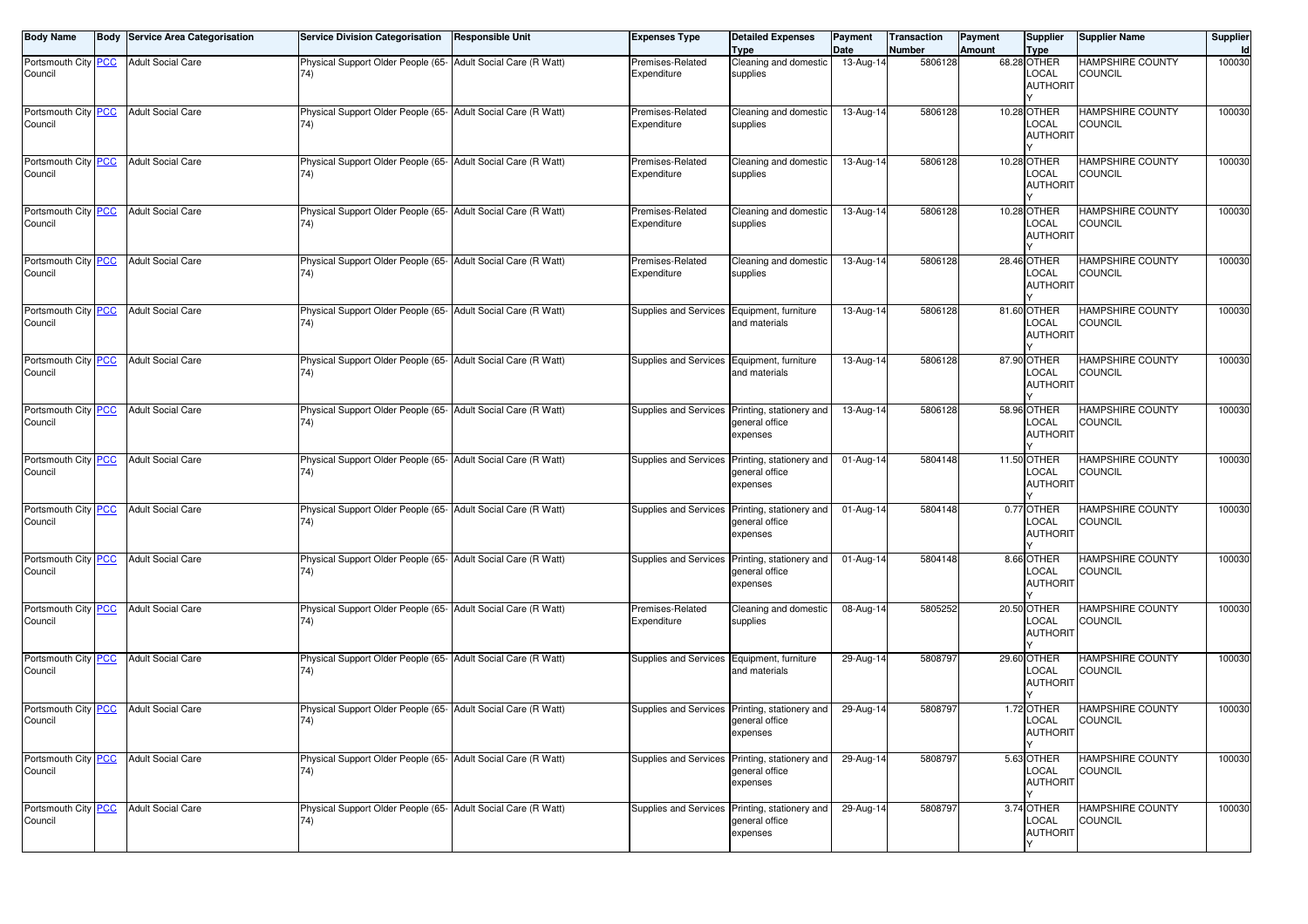| Body Name                                       |            | <b>Body Service Area Categorisation</b> | <b>Service Division Categorisation</b>                                | <b>Responsible Unit</b>    | <b>Expenses Type</b>                        | <b>Detailed Expenses</b><br><b>Type</b>                | Payment<br>Date | Transaction<br>Number | Payment<br><b>Amount</b> | Supplier<br><b>Type</b>                        | <b>Supplier Name</b>                         | Supplier<br>Id |
|-------------------------------------------------|------------|-----------------------------------------|-----------------------------------------------------------------------|----------------------------|---------------------------------------------|--------------------------------------------------------|-----------------|-----------------------|--------------------------|------------------------------------------------|----------------------------------------------|----------------|
| Portsmouth City PCC<br>Council                  |            | <b>Adult Social Care</b>                | Physical Support Older People (65- Adult Social Care (R Watt)<br>74)  |                            | Supplies and Services                       | Printing, stationery and<br>general office<br>expenses | 29-Aug-14       | 5808797               |                          | 10.08 OTHER<br>LOCAL<br><b>AUTHORIT</b>        | HAMPSHIRE COUNTY<br><b>COUNCIL</b>           | 100030         |
|                                                 |            |                                         |                                                                       |                            |                                             |                                                        |                 |                       |                          |                                                |                                              |                |
| Portsmouth City PCC<br>Council                  |            | <b>Adult Social Care</b>                | Physical Support Older People (65- Adult Social Care (R Watt)<br>74)  |                            | Supplies and Services                       | Printing, stationery and<br>general office<br>expenses | 29-Aug-14       | 5808797               |                          | 21.72 OTHER<br><b>LOCAL</b><br><b>AUTHORIT</b> | HAMPSHIRE COUNTY<br><b>COUNCIL</b>           | 100030         |
| Portsmouth City PCC<br>Council                  |            | <b>Adult Social Care</b>                | Physical Support Older People (65- Adult Social Care (R Watt)<br>74). |                            | Supplies and Services                       | Printing, stationery and<br>general office<br>expenses | 29-Aug-14       | 5808797               |                          | 0.60 OTHER<br>LOCAL<br><b>AUTHORIT</b>         | <b>HAMPSHIRE COUNTY</b><br><b>COUNCIL</b>    | 100030         |
| Portsmouth City PCC<br>Council                  |            | <b>Adult Social Care</b>                | Physical Support Adults (18 - 64)                                     | Adult Social Care (R Watt) | Third Party Payments                        | Other establishments                                   | 27-Aug-14       | 5808476               |                          | 3086.67 VENDOR                                 | HAMPSHIRE DEAF<br><b>ASSOCIATION (SONUS)</b> | 100849         |
| Portsmouth City PCC<br>Council                  |            | <b>Adult Social Care</b>                | Physical Support Adults (18 - 64)                                     | Adult Social Care (R Watt) | Third Party Payments                        | Other establishments                                   | 14-Aug-14       | 5806333               |                          | 758.88 VENDOR                                  | HANDLE WITH CARE<br>PORTSMOUTH) LTD          | 100504         |
| Portsmouth City PCC<br>Council                  |            | <b>Adult Social Care</b>                | Physical Support Adults (18 - 64)                                     | Adult Social Care (R Watt) | Third Party Payments                        | Other establishments                                   | 12-Aug-14       | 5805653               |                          | 158.92 VENDOR                                  | HANDLE WITH CARE<br>PORTSMOUTH) LTD          | 100504         |
| Portsmouth City PCC<br>Council                  |            | <b>Adult Social Care</b>                | Physical Support Adults (18 - 64)                                     | Adult Social Care (R Watt) | Third Party Payments                        | Other establishments                                   | 12-Aug-14       | 5805653               |                          | 74.36 VENDOR                                   | HANDLE WITH CARE<br>PORTSMOUTH) LTD          | 100504         |
| Portsmouth City<br>Council                      | <b>PCC</b> | <b>Adult Social Care</b>                | Physical Support Adults (18 - 64)                                     | Adult Social Care (R Watt) | Third Party Payments                        | Other establishments                                   | 12-Aug-14       | 5805653               |                          | 189.28 VENDOR                                  | HANDLE WITH CARE<br>PORTSMOUTH) LTD          | 100504         |
| Portsmouth City PCC<br>Council                  |            | <b>Adult Social Care</b>                | Physical Support Adults (18 - 64)                                     | Adult Social Care (R Watt) | <b>Third Party Payments</b>                 | Other establishments                                   | 12-Aug-14       | 5805653               |                          | 40.56 VENDOR                                   | HANDLE WITH CARE<br>PORTSMOUTH) LTD          | 100504         |
| Portsmouth City PCC<br>Council                  |            | <b>Adult Social Care</b>                | Physical Support Adults (18 - 64)                                     | Adult Social Care (R Watt) | Third Party Payments                        | Other establishments                                   | 13-Aug-14       | 5806130               |                          | 202.80 VENDOR                                  | HANDLE WITH CARE<br>PORTSMOUTH) LTD          | 100504         |
| Portsmouth City PCC<br>Council                  |            | <b>Adult Social Care</b>                | Physical Support Adults (18 - 64)                                     | Adult Social Care (R Watt) | Third Party Payments                        | Other establishments                                   | 13-Aug-14       | 5806130               |                          | 189.28 VENDOR                                  | HANDLE WITH CARE<br>PORTSMOUTH) LTD          | 100504         |
| Portsmouth City PCC<br>Council                  |            | <b>Adult Social Care</b>                | Physical Support Adults (18 - 64)                                     | Adult Social Care (R Watt) | Third Party Payments                        | Other establishments                                   | 12-Aug-14       | 5805653               |                          | 108.16 VENDOR                                  | HANDLE WITH CARE<br>PORTSMOUTH) LTD          | 100504         |
| Portsmouth City PCC<br>Council                  |            | <b>Adult Social Care</b>                | Physical Support Adults (18 - 64)                                     | Adult Social Care (R Watt) | Third Party Payments                        | Other establishments                                   | 13-Aug-14       | 5806130               |                          | 473.20 VENDOR                                  | HANDLE WITH CARE<br>PORTSMOUTH) LTD          | 100504         |
| Portsmouth City PCC<br>Council                  |            | <b>Adult Social Care</b>                | Physical Support Adults (18 - 64)                                     | Adult Social Care (R Watt) | Third Party Payments                        | Other establishments                                   | 12-Aug-14       | 5805653               |                          | 476.58 VENDOR                                  | HANDLE WITH CARE<br>PORTSMOUTH) LTD          | 100504         |
| Portsmouth City PCC<br>Council                  |            | <b>Adult Social Care</b>                | Physical Support Adults (18 - 64)                                     | Adult Social Care (R Watt) | Third Party Payments                        | Other establishments                                   | 12-Aug-14       | 5805653               |                          | 378.56 VENDOR                                  | HANDLE WITH CARE<br>PORTSMOUTH) LTD          | 100504         |
| Portsmouth City PCC<br>Council                  |            | <b>Adult Social Care</b>                | Physical Support Adults (18 - 64)                                     | Adult Social Care (R Watt) | Third Party Payments                        | Other establishments                                   | 12-Aug-14       | 5805653               |                          | 479.96 VENDOR                                  | HANDLE WITH CARE<br>PORTSMOUTH) LTD          | 100504         |
| Portsmouth City PCC<br>Council                  |            | <b>Adult Social Care</b>                | Physical Support Adults (18 - 64)                                     | Adult Social Care (R Watt) | Third Party Payments                        | Other establishments                                   | 13-Aug-14       | 5806130               |                          | 182.52 VENDOR                                  | HANDLE WITH CARE<br>PORTSMOUTH) LTD          | 100504         |
| Portsmouth City PCC<br>Council                  |            | <b>Adult Social Care</b>                | Physical Support Adults (18 - 64)                                     | Adult Social Care (R Watt) | Third Party Payments                        | Other establishments                                   | 12-Aug-14       | 5805653               |                          | 81.12 VENDOR                                   | HANDLE WITH CARE<br>PORTSMOUTH) LTD          | 100504         |
| Portsmouth City PCC<br>Council                  |            | <b>Adult Social Care</b>                | Physical Support Adults (18 - 64)                                     | Adult Social Care (R Watt) | Third Party Payments                        | Other establishments                                   | 12-Aug-14       | 5805653               |                          | 378.56 VENDOR                                  | HANDLE WITH CARE<br>PORTSMOUTH) LTD          | 100504         |
| Portsmouth City PCC<br>Council                  |            | <b>Adult Social Care</b>                | Physical Support Adults (18 - 64)                                     | Adult Social Care (R Watt) | Third Party Payments                        | Other establishments                                   | 12-Aug-14       | 5805653               |                          | 6.76 VENDOR                                    | HANDLE WITH CARE<br>PORTSMOUTH) LTD          | 100504         |
| Portsmouth City PCC<br>Council                  |            | <b>Adult Social Care</b>                | Physical Support Adults (18 - 64)                                     | Adult Social Care (R Watt) | Third Party Payments                        | Other establishments                                   | 12-Aug-14       | 5805653               |                          | 449.54 VENDOR                                  | HANDLE WITH CARE<br>PORTSMOUTH) LTD          | 100504         |
| Portsmouth City PCC<br>Council                  |            | <b>Adult Social Care</b>                | Physical Support Adults (18 - 64)                                     | Adult Social Care (R Watt) | Third Party Payments                        | Other establishments                                   | 12-Aug-14       | 5805653               |                          | 23.66 VENDOR                                   | HANDLE WITH CARE<br>PORTSMOUTH) LTD          | 100504         |
| Portsmouth City PCC<br>Council                  |            | <b>Adult Social Care</b>                | Physical Support Adults (18 - 64)                                     | Adult Social Care (R Watt) | Third Party Payments                        | Other establishments                                   | 12-Aug-14       | 5805653               |                          | 567.84 VENDOR                                  | HANDLE WITH CARE<br>PORTSMOUTH) LTD          | 100504         |
| Portsmouth City PCC<br>Council                  |            | <b>Adult Social Care</b>                | Physical Support Adults (18 - 64)                                     | Adult Social Care (R Watt) | Third Party Payments                        | Other establishments                                   | 12-Aug-14       | 5805653               |                          | 567.84 VENDOR                                  | HANDLE WITH CARE<br>(PORTSMOUTH) LTD         | 100504         |
| Portsmouth City   <mark>PCC</mark>  <br>Council |            | <b>Adult Social Care</b>                | Physical Support Adults (18 - 64)                                     | Adult Social Care (R Watt) | Third Party Payments   Other establishments |                                                        | 12-Aug-14       | 5805653               |                          | 341.38 VENDOR                                  | <b>HANDLE WITH CARE</b><br>(PORTSMOUTH) LTD  | 100504         |
| Portsmouth City PCC<br>Council                  |            | <b>Adult Social Care</b>                | Physical Support Adults (18 - 64)                                     | Adult Social Care (R Watt) | Third Party Payments Other establishments   |                                                        | $12-Aug-14$     | 5805653               |                          | 283.92 VENDOR                                  | HANDLE WITH CARE<br>PORTSMOUTH) LTD          | 100504         |
| Portsmouth City PCC<br>Council                  |            | <b>Adult Social Care</b>                | Physical Support Adults (18 - 64)                                     | Adult Social Care (R Watt) | Third Party Payments Other establishments   |                                                        | 12-Aug-14       | 5805653               |                          | 283.92 VENDOR                                  | HANDLE WITH CARE<br>(PORTSMOUTH) LTD         | 100504         |
| Portsmouth City PCC<br>Council                  |            | <b>Adult Social Care</b>                | Physical Support Adults (18 - 64)                                     | Adult Social Care (R Watt) | Third Party Payments Other establishments   |                                                        | 12-Aug-14       | 5805653               |                          | 189.28 VENDOR                                  | HANDLE WITH CARE<br>PORTSMOUTH) LTD          | 100504         |
| Portsmouth City PCC<br>Council                  |            | <b>Adult Social Care</b>                | Physical Support Adults (18 - 64)                                     | Adult Social Care (R Watt) | Third Party Payments Other establishments   |                                                        | 12-Aug-14       | 5805653               |                          | 878.80 VENDOR                                  | HANDLE WITH CARE<br>PORTSMOUTH) LTD          | 100504         |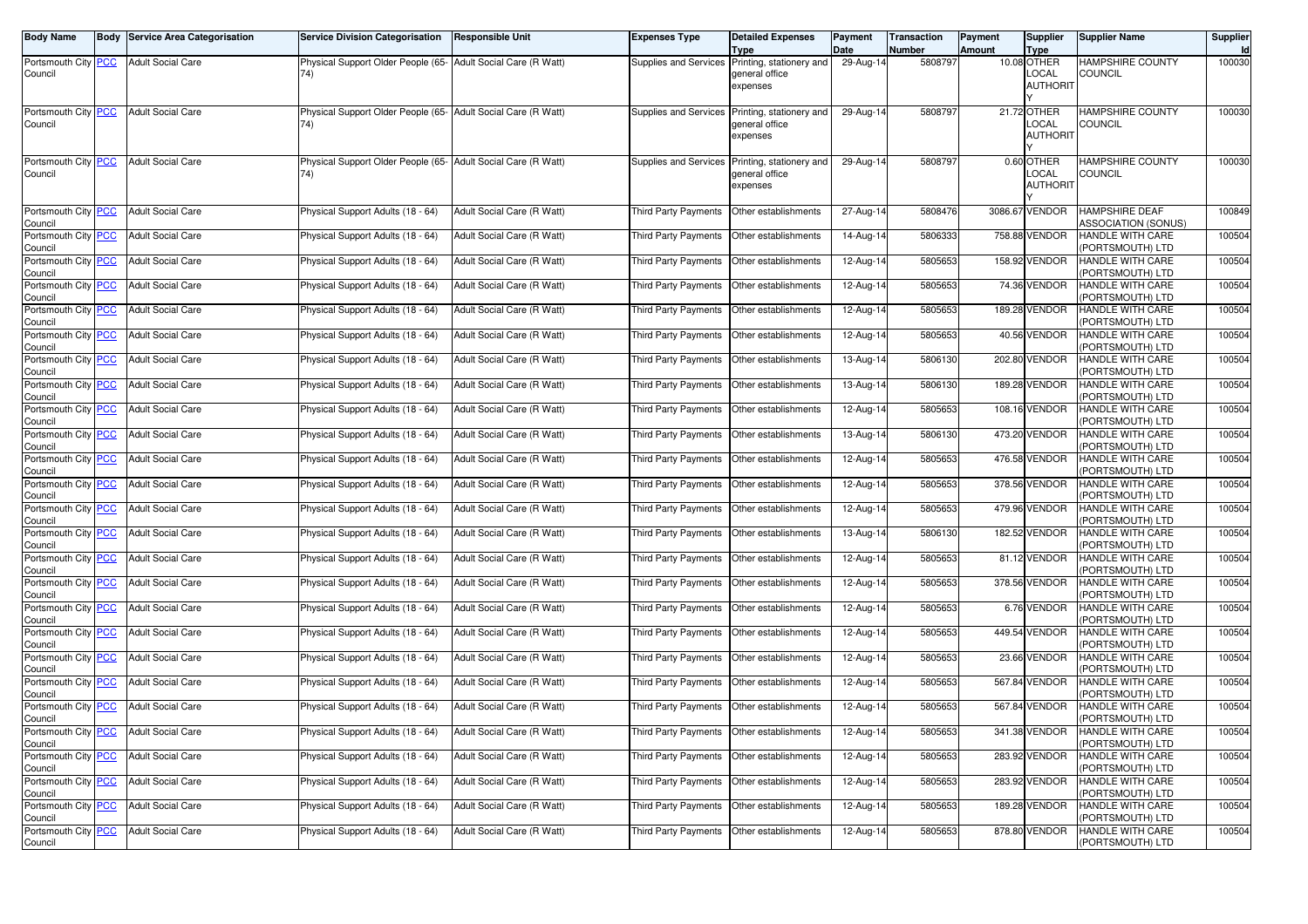| Body Name                                    | <b>Body Service Area Categorisation</b> | <b>Service Division Categorisation</b> | <b>Responsible Unit</b>    | Expenses Type               | <b>Detailed Expenses</b><br>Type             | Payment<br>Date         | <b>Transaction</b><br>Number | Payment<br><b>Amount</b> | Supplier<br><b>Type</b> | <b>Supplier Name</b>                       | Supplier<br>Id |
|----------------------------------------------|-----------------------------------------|----------------------------------------|----------------------------|-----------------------------|----------------------------------------------|-------------------------|------------------------------|--------------------------|-------------------------|--------------------------------------------|----------------|
| Portsmouth City <b>PCC</b><br>Council        | <b>Adult Social Care</b>                | Physical Support Adults (18 - 64)      | Adult Social Care (R Watt) | Third Party Payments        | Other establishments                         | $12-Aug-14$             | 5805653                      |                          | 371.80 VENDOR           | HANDLE WITH CARE<br>PORTSMOUTH) LTD        | 100504         |
| Portsmouth City PCC<br>Council               | <b>Adult Social Care</b>                | Social Support - Support for Carer     | Adult Social Care (R Watt) | <b>Third Party Payments</b> | Other establishments                         | 12-Aug-14               | 5805653                      |                          | 422.80 VENDOR           | <b>HANDLE WITH CARE</b><br>PORTSMOUTH) LTD | 100504         |
| Portsmouth City PCC<br>Council               | <b>Adult Social Care</b>                | Physical Support Adults (18 - 64)      | Adult Social Care (R Watt) | Third Party Payments        | Other establishments                         | 12-Aug-14               | 5805653                      |                          | 162.24 VENDOR           | HANDLE WITH CARE<br>PORTSMOUTH) LTD        | 100504         |
| Portsmouth City PCC<br>Council               | <b>Adult Social Care</b>                | Physical Support Adults (18 - 64)      | Adult Social Care (R Watt) | <b>Third Party Payments</b> | Other establishments                         | 12-Aug-14               | 5805653                      |                          | 94.64 VENDOR            | <b>HANDLE WITH CARE</b><br>PORTSMOUTH) LTD | 100504         |
| Portsmouth City PCC<br>Council               | <b>Adult Social Care</b>                | Physical Support Adults (18 - 64)      | Adult Social Care (R Watt) | <b>Third Party Payments</b> | Other establishments                         | 12-Aug-14               | 5805653                      |                          | 212.94 VENDOR           | <b>HANDLE WITH CARE</b><br>PORTSMOUTH) LTD | 100504         |
| Portsmouth City PCC<br>Council               | <b>Adult Social Care</b>                | Physical Support Adults (18 - 64)      | Adult Social Care (R Watt) | Third Party Payments        | Other establishments                         | 12-Aug-14               | 5805653                      |                          | 189.28 VENDOR           | HANDLE WITH CARE<br>PORTSMOUTH) LTD        | 100504         |
| Portsmouth City PCC<br>Council               | <b>Adult Social Care</b>                | Physical Support Adults (18 - 64)      | Adult Social Care (R Watt) | <b>Third Party Payments</b> | Other establishments                         | 12-Aug-14               | 5805653                      |                          | 757.12 VENDOR           | HANDLE WITH CARE<br>PORTSMOUTH) LTD        | 100504         |
| Portsmouth City PCC<br>Council               | <b>Adult Social Care</b>                | Physical Support Adults (18 - 64)      | Adult Social Care (R Watt) | Third Party Payments        | Other establishments                         | 12-Aug-14               | 5805653                      |                          | 108.16 VENDOR           | HANDLE WITH CARE<br>PORTSMOUTH) LTD        | 100504         |
| Portsmouth City PCC<br>Council               | <b>Adult Social Care</b>                | Physical Support Adults (18 - 64)      | Adult Social Care (R Watt) |                             | Third Party Payments   Other establishments  | 12-Aug-14               | 5805653                      |                          | 449.54 VENDOR           | HANDLE WITH CARE<br>PORTSMOUTH) LTD        | 100504         |
| Portsmouth City PCC<br>Council               | <b>Adult Social Care</b>                | Physical Support Adults (18 - 64)      | Adult Social Care (R Watt) | Third Party Payments        | Other establishments                         | 12-Aug-14               | 5805653                      |                          | 283.92 VENDOR           | HANDLE WITH CARE<br>PORTSMOUTH) LTD        | 100504         |
| Portsmouth City PCC<br>Council               | <b>Adult Social Care</b>                | Physical Support Adults (18 - 64)      | Adult Social Care (R Watt) | Third Party Payments        | Other establishments                         | 12-Aug-14               | 5805653                      |                          | 314.32 VENDOR           | HANDLE WITH CARE<br>PORTSMOUTH) LTD        | 100504         |
| Portsmouth City PCC<br>Council               | <b>Adult Social Care</b>                | Social Support - Support for Carer     | Adult Social Care (R Watt) | Third Party Payments        | Other establishments                         | 12-Aug-14               | 5805653                      |                          | 24.16 VENDOR            | HANDLE WITH CARE<br>PORTSMOUTH) LTD        | 100504         |
| Portsmouth City PCC<br>Council               | <b>Adult Social Care</b>                | Physical Support Adults (18 - 64)      | Adult Social Care (R Watt) | Third Party Payments        | Other establishments                         | 12-Aug-14               | 5805653                      |                          | 54.08 VENDOR            | HANDLE WITH CARE<br>PORTSMOUTH) LTD        | 100504         |
| Portsmouth City PCC<br>Council               | <b>Adult Social Care</b>                | Physical Support Adults (18 - 64)      | Adult Social Care (R Watt) |                             | Third Party Payments   Other establishments  | 12-Aug-14               | 5805653                      |                          | 277.16 VENDOR           | HANDLE WITH CARE<br>PORTSMOUTH) LTD        | 100504         |
| Portsmouth City PCC<br>Council               | <b>Adult Social Care</b>                | Physical Support Adults (18 - 64)      | Adult Social Care (R Watt) | Third Party Payments        | Other establishments                         | 12-Aug-14               | 5805653                      |                          | 371.80 VENDOR           | HANDLE WITH CARE<br>PORTSMOUTH) LTD        | 100504         |
| Portsmouth City PCC<br>Council               | <b>Adult Social Care</b>                | Physical Support Adults (18 - 64)      | Adult Social Care (R Watt) | Third Party Payments        | Other establishments                         | 12-Aug-14               | 5805653                      |                          | 283.92 VENDOR           | HANDLE WITH CARE<br>PORTSMOUTH) LTD        | 100504         |
| Portsmouth City PCC<br>Council               | <b>Adult Social Care</b>                | Physical Support Adults (18 - 64)      | Adult Social Care (R Watt) |                             | Third Party Payments   Other establishments  | 12-Aug-14               | 5805653                      |                          | 324.48 VENDOR           | HANDLE WITH CARE<br>PORTSMOUTH) LTD        | 100504         |
| Portsmouth City PCC<br>Council               | <b>Adult Social Care</b>                | Physical Support Adults (18 - 64)      | Adult Social Care (R Watt) | Third Party Payments        | Other establishments                         | 12-Aug-14               | 5805653                      |                          | 452.92 VENDOR           | HANDLE WITH CARE<br>PORTSMOUTH) LTD        | 100504         |
| Portsmouth City PCC<br>Council               | <b>Adult Social Care</b>                | Physical Support Adults (18 - 64)      | Adult Social Care (R Watt) | Third Party Payments        | Other establishments                         | 12-Aug-14               | 5805653                      |                          | 398.84 VENDOR           | HANDLE WITH CARE<br>(PORTSMOUTH) LTD       | 100504         |
| Portsmouth City PCC<br>Council               | <b>Adult Social Care</b>                | Physical Support Adults (18 - 64)      | Adult Social Care (R Watt) | Third Party Payments        | Other establishments                         | 13-Aug-14               | 5806130                      |                          | 405.60 VENDOR           | HANDLE WITH CARE<br>PORTSMOUTH) LTD        | 100504         |
| Portsmouth City PCC<br>Council               | <b>Adult Social Care</b>                | Physical Support Adults (18 - 64)      | Adult Social Care (R Watt) | Third Party Payments        | Other establishments                         | 13-Aug-14               | 5806130                      |                          | 80.00 VENDOR            | HANDLE WITH CARE<br>PORTSMOUTH) LTD        | 100504         |
| Portsmouth City PCC<br>Council               | <b>Adult Social Care</b>                | Physical Support Adults (18 - 64)      | Adult Social Care (R Watt) | Third Party Payments        | Other establishments                         | 12-Aug-14               | 5805653                      |                          | 94.64 VENDOR            | HANDLE WITH CARE<br>PORTSMOUTH) LTD        | 100504         |
| Portsmouth City <mark>PCC</mark><br>Council  | <b>Adult Social Care</b>                | Physical Support Adults (18 - 64)      | Adult Social Care (R Watt) | Third Party Payments        | Other establishments                         | 12-Aug-14               | 5805653                      |                          | 189.28 VENDOR           | HANDLE WITH CARE<br>PORTSMOUTH) LTD        | 100504         |
| Portsmouth City PCC<br>Council               | <b>Adult Social Care</b>                | Physical Support Adults (18 - 64)      | Adult Social Care (R Watt) | <b>Third Party Payments</b> | Other establishments                         | 12-Aug-14               | 5805653                      |                          | 40.56 VENDOR            | HANDLE WITH CARE<br>PORTSMOUTH) LTD        | 100504         |
| Portsmouth City PCC<br>Council               | <b>Adult Social Care</b>                | Physical Support Adults (18 - 64)      | Adult Social Care (R Watt) | Third Party Payments        | Other establishments                         | 13-Aug-14               | 5806130                      |                          | 189.28 VENDOR           | HANDLE WITH CARE<br>PORTSMOUTH) LTD        | 100504         |
| Portsmouth City PCC<br>Council               | <b>Adult Social Care</b>                | Physical Support Adults (18 - 64)      | Adult Social Care (R Watt) | Third Party Payments        | Other establishments                         | 12-Aug-14               | 5805653                      |                          | 378.56 VENDOR           | HANDLE WITH CARE<br>PORTSMOUTH) LTD        | 100504         |
| Portsmouth City PCC<br>Council               | <b>Adult Social Care</b>                | Physical Support Adults (18 - 64)      | Adult Social Care (R Watt) | <b>Third Party Payments</b> | Other establishments                         | 12-Aug-14               | 5805653                      |                          | 141.96 VENDOR           | HANDLE WITH CARE<br>(PORTSMOUTH) LTD       | 100504         |
| Portsmouth City_ <mark>PCC</mark><br>Council | <b>Adult Social Care</b>                | Physical Support Adults (18 - 64)      | Adult Social Care (R Watt) |                             | I hird Party Payments   Other establishments | 13-Aug-14               | 5806130                      |                          | 4/3.20 VENDOR           | HANDLE WITH CARE<br>(PORTSMOUTH) LTD       | 100504         |
| Portsmouth City PCC<br>Council               | <b>Adult Social Care</b>                | Physical Support Adults (18 - 64)      | Adult Social Care (R Watt) |                             | Third Party Payments Other establishments    | $\overline{12}$ -Aug-14 | 5805653                      |                          | 351.52 VENDOR           | HANDLE WITH CARE<br>PORTSMOUTH) LTD        | 100504         |
| Portsmouth City PCC<br>Council               | <b>Adult Social Care</b>                | Physical Support Adults (18 - 64)      | Adult Social Care (R Watt) |                             | Third Party Payments Other establishments    | 12-Aug-14               | 5805653                      |                          | 283.92 VENDOR           | HANDLE WITH CARE<br>PORTSMOUTH) LTD        | 100504         |
| Portsmouth City PCC<br>Council               | <b>Adult Social Care</b>                | Social Support - Support for Carer     | Adult Social Care (R Watt) |                             | Third Party Payments Other establishments    | 13-Aug-14               | 5806130                      |                          | 289.92 VENDOR           | HANDLE WITH CARE<br>PORTSMOUTH) LTD        | 100504         |
| Portsmouth City PCC<br>Council               | <b>Adult Social Care</b>                | Physical Support Adults (18 - 64)      | Adult Social Care (R Watt) |                             | Third Party Payments Other establishments    | 13-Aug-14               | 5806130                      |                          | 946.40 VENDOR           | HANDLE WITH CARE<br>PORTSMOUTH) LTD        | 100504         |
|                                              |                                         |                                        |                            |                             |                                              |                         |                              |                          |                         |                                            |                |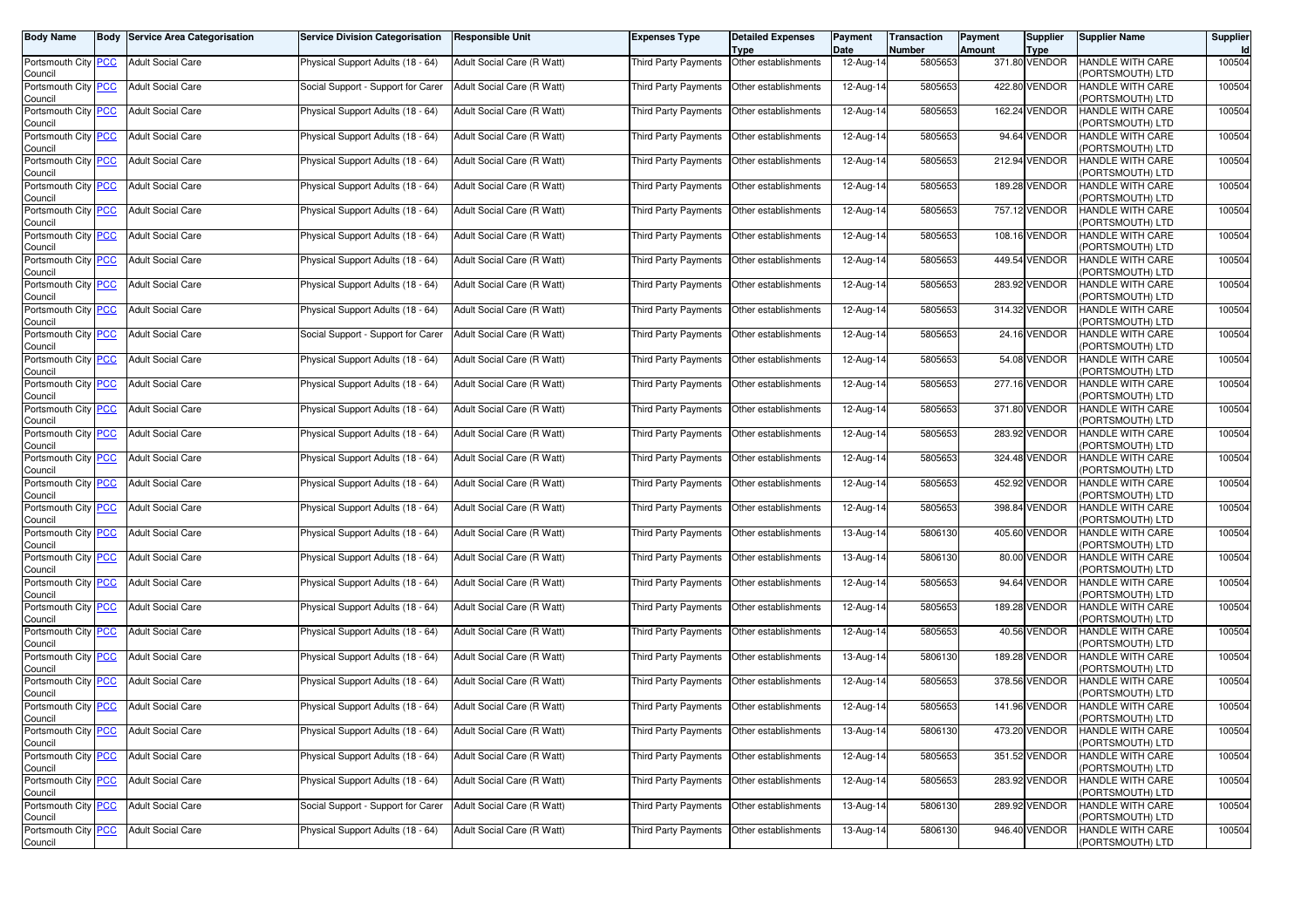| Body Name                                   | <b>Body Service Area Categorisation</b> | <b>Service Division Categorisation</b> | <b>Responsible Unit</b>    | Expenses Type               | <b>Detailed Expenses</b><br>Type             | Payment<br>Date         | <b>Transaction</b><br>Number | Payment<br><b>Amount</b> | Supplier<br><b>Type</b> | <b>Supplier Name</b>                        | Supplier<br>Id |
|---------------------------------------------|-----------------------------------------|----------------------------------------|----------------------------|-----------------------------|----------------------------------------------|-------------------------|------------------------------|--------------------------|-------------------------|---------------------------------------------|----------------|
| Portsmouth City <b>PCC</b><br>Council       | <b>Adult Social Care</b>                | Physical Support Adults (18 - 64)      | Adult Social Care (R Watt) | Third Party Payments        | Other establishments                         | $12-Aug-14$             | 5805653                      |                          | 81.12 VENDOR            | HANDLE WITH CARE<br>PORTSMOUTH) LTD         | 100504         |
| Portsmouth City PCC<br>Council              | <b>Adult Social Care</b>                | Physical Support Adults (18 - 64)      | Adult Social Care (R Watt) | <b>Third Party Payments</b> | Other establishments                         | 12-Aug-14               | 5805653                      |                          | 415.74 VENDOR           | HANDLE WITH CARE<br>PORTSMOUTH) LTD         | 100504         |
| Portsmouth City PCC<br>Council              | <b>Adult Social Care</b>                | Physical Support Adults (18 - 64)      | Adult Social Care (R Watt) | Third Party Payments        | Other establishments                         | 12-Aug-14               | 5805653                      |                          | 398.84 VENDOR           | HANDLE WITH CARE<br>PORTSMOUTH) LTD         | 100504         |
| Portsmouth City PCC<br>Council              | <b>Adult Social Care</b>                | Physical Support Adults (18 - 64)      | Adult Social Care (R Watt) | <b>Third Party Payments</b> | Other establishments                         | 12-Aug-14               | 5805653                      |                          | 473.20 VENDOR           | <b>HANDLE WITH CARE</b><br>PORTSMOUTH) LTD  | 100504         |
| Portsmouth City PCC<br>Council              | <b>Adult Social Care</b>                | Physical Support Adults (18 - 64)      | Adult Social Care (R Watt) | <b>Third Party Payments</b> | Other establishments                         | 12-Aug-14               | 5805653                      |                          | 378.56 VENDOR           | HANDLE WITH CARE<br>PORTSMOUTH) LTD         | 100504         |
| Portsmouth City PCC<br>Council              | <b>Adult Social Care</b>                | Physical Support Adults (18 - 64)      | Adult Social Care (R Watt) | Third Party Payments        | Other establishments                         | 13-Aug-14               | 5806130                      |                          | 425.88 VENDOR           | HANDLE WITH CARE<br>PORTSMOUTH) LTD         | 100504         |
| Portsmouth City PCC<br>Council              | <b>Adult Social Care</b>                | Physical Support Adults (18 - 64)      | Adult Social Care (R Watt) | <b>Third Party Payments</b> | Other establishments                         | 12-Aug-14               | 5805653                      |                          | 13.52 VENDOR            | HANDLE WITH CARE<br>PORTSMOUTH) LTD         | 100504         |
| Portsmouth City PCC<br>Council              | <b>Adult Social Care</b>                | Physical Support Adults (18 - 64)      | Adult Social Care (R Watt) | Third Party Payments        | Other establishments                         | 12-Aug-14               | 5805653                      |                          | 94.64 VENDOR            | HANDLE WITH CARE<br>PORTSMOUTH) LTD         | 100504         |
| Portsmouth City PCC<br>Council              | <b>Adult Social Care</b>                | Physical Support Adults (18 - 64)      | Adult Social Care (R Watt) |                             | Third Party Payments   Other establishments  | 12-Aug-14               | 5805653                      |                          | 307.58 VENDOR           | HANDLE WITH CARE<br>PORTSMOUTH) LTD         | 100504         |
| Portsmouth City PCC<br>Council              | <b>Adult Social Care</b>                | Physical Support Adults (18 - 64)      | Adult Social Care (R Watt) | Third Party Payments        | Other establishments                         | 13-Aug-14               | 5806130                      |                          | 223.08 VENDOR           | HANDLE WITH CARE<br>PORTSMOUTH) LTD         | 100504         |
| Portsmouth City PCC<br>Council              | <b>Adult Social Care</b>                | Physical Support Adults (18 - 64)      | Adult Social Care (R Watt) | Third Party Payments        | Other establishments                         | 12-Aug-14               | 5805653                      |                          | 473.20 VENDOR           | HANDLE WITH CARE<br>PORTSMOUTH) LTD         | 100504         |
| Portsmouth City PCC<br>Council              | <b>Adult Social Care</b>                | Physical Support Adults (18 - 64)      | Adult Social Care (R Watt) | Third Party Payments        | Other establishments                         | 12-Aug-14               | 5805653                      |                          | 189.28 VENDOR           | HANDLE WITH CARE<br>PORTSMOUTH) LTD         | 100504         |
| Portsmouth City PCC<br>Council              | <b>Adult Social Care</b>                | Physical Support Adults (18 - 64)      | Adult Social Care (R Watt) | Third Party Payments        | Other establishments                         | 13-Aug-14               | 5806130                      |                          | 567.84 VENDOR           | HANDLE WITH CARE<br>PORTSMOUTH) LTD         | 100504         |
| Portsmouth City PCC<br>Council              | <b>Adult Social Care</b>                | Physical Support Adults (18 - 64)      | Adult Social Care (R Watt) |                             | Third Party Payments   Other establishments  | 12-Aug-14               | 5805653                      |                          | 334.62 VENDOR           | HANDLE WITH CARE<br>PORTSMOUTH) LTD         | 100504         |
| Portsmouth City PCC<br>Council              | <b>Adult Social Care</b>                | Physical Support Adults (18 - 64)      | Adult Social Care (R Watt) | Third Party Payments        | Other establishments                         | 12-Aug-14               | 5805653                      |                          | 81.12 VENDOR            | HANDLE WITH CARE<br>PORTSMOUTH) LTD         | 100504         |
| Portsmouth City PCC<br>Council              | <b>Adult Social Care</b>                | Physical Support Adults (18 - 64)      | Adult Social Care (R Watt) | Third Party Payments        | Other establishments                         | 12-Aug-14               | 5805653                      |                          | 351.52 VENDOR           | HANDLE WITH CARE<br>PORTSMOUTH) LTD         | 100504         |
| Portsmouth City PCC<br>Council              | <b>Adult Social Care</b>                | Physical Support Adults (18 - 64)      | Adult Social Care (R Watt) |                             | Third Party Payments   Other establishments  | 13-Aug-14               | 5806130                      |                          | 283.92 VENDOR           | HANDLE WITH CARE<br>PORTSMOUTH) LTD         | 100504         |
| Portsmouth City PCC<br>Council              | <b>Adult Social Care</b>                | Physical Support Adults (18 - 64)      | Adult Social Care (R Watt) | Third Party Payments        | Other establishments                         | 13-Aug-14               | 5806130                      |                          | 243.20 VENDOR           | HANDLE WITH CARE<br>PORTSMOUTH) LTD         | 100504         |
| Portsmouth City PCC<br>Council              | <b>Adult Social Care</b>                | Physical Support Adults (18 - 64)      | Adult Social Care (R Watt) | Third Party Payments        | Other establishments                         | 12-Aug-14               | 5805653                      |                          | 189.28 VENDOR           | HANDLE WITH CARE<br>(PORTSMOUTH) LTD        | 100504         |
| Portsmouth City PCC<br>Council              | <b>Adult Social Care</b>                | Physical Support Adults (18 - 64)      | Adult Social Care (R Watt) | Third Party Payments        | Other establishments                         | 12-Aug-14               | 5805653                      |                          | 686.14 VENDOR           | HANDLE WITH CARE<br>PORTSMOUTH) LTD         | 100504         |
| Portsmouth City PCC<br>Council              | <b>Adult Social Care</b>                | Physical Support Adults (18 - 64)      | Adult Social Care (R Watt) | Third Party Payments        | Other establishments                         | 13-Aug-14               | 5806130                      |                          | 946.40 VENDOR           | HANDLE WITH CARE<br>PORTSMOUTH) LTD         | 100504         |
| Portsmouth City PCC<br>Council              | <b>Adult Social Care</b>                | Physical Support Adults (18 - 64)      | Adult Social Care (R Watt) | Third Party Payments        | Other establishments                         | 12-Aug-14               | 5805653                      |                          | 456.30 VENDOR           | HANDLE WITH CARE<br>PORTSMOUTH) LTD         | 100504         |
| Portsmouth City <mark>PCC</mark><br>Council | <b>Adult Social Care</b>                | Social Support - Support for Carer     | Adult Social Care (R Watt) | Third Party Payments        | Other establishments                         | 13-Aug-14               | 5806130                      |                          | 289.92 VENDOR           | HANDLE WITH CARE<br>PORTSMOUTH) LTD         | 100504         |
| Portsmouth City PCC<br>Council              | <b>Adult Social Care</b>                | Physical Support Adults (18 - 64)      | Adult Social Care (R Watt) | <b>Third Party Payments</b> | Other establishments                         | 13-Aug-14               | 5806130                      |                          | 202.80 VENDOR           | HANDLE WITH CARE<br>PORTSMOUTH) LTD         | 100504         |
| Portsmouth City PCC<br>Council              | <b>Adult Social Care</b>                | Physical Support Adults (18 - 64)      | Adult Social Care (R Watt) | Third Party Payments        | Other establishments                         | 12-Aug-14               | 5805653                      |                          | 429.26 VENDOR           | HANDLE WITH CARE<br>PORTSMOUTH) LTD         | 100504         |
| Portsmouth City PCC<br>Council              | <b>Adult Social Care</b>                | Physical Support Adults (18 - 64)      | Adult Social Care (R Watt) | Third Party Payments        | Other establishments                         | 12-Aug-14               | 5805653                      |                          | 283.92 VENDOR           | HANDLE WITH CARE<br>PORTSMOUTH) LTD         | 100504         |
| Portsmouth City PCC<br>Council              | <b>Adult Social Care</b>                | Physical Support Adults (18 - 64)      | Adult Social Care (R Watt) | <b>Third Party Payments</b> | Other establishments                         | 12-Aug-14               | 5805653                      |                          | 567.84 VENDOR           | HANDLE WITH CARE<br>(PORTSMOUTH) LTD        | 100504         |
| Portsmouth City   PCC<br>Council            | <b>Adult Social Care</b>                | Physical Support Adults (18 - 64)      | Adult Social Care (R Watt) |                             | I hird Party Payments   Other establishments | 12-Aug-14               | 5805653                      |                          | 1512.00 VENDOR          | <b>HANDLE WITH CARE</b><br>(PORTSMOUTH) LTD | 100504         |
| Portsmouth City PCC<br>Council              | <b>Adult Social Care</b>                | Physical Support Adults (18 - 64)      | Adult Social Care (R Watt) |                             | Third Party Payments Other establishments    | $\overline{12}$ -Aug-14 | 5805653                      |                          | 189.28 VENDOR           | HANDLE WITH CARE<br>PORTSMOUTH) LTD         | 100504         |
| Portsmouth City PCC<br>Council              | <b>Adult Social Care</b>                | Physical Support Adults (18 - 64)      | Adult Social Care (R Watt) |                             | Third Party Payments Other establishments    | 12-Aug-14               | 5805653                      |                          | 30.40 VENDOR            | HANDLE WITH CARE<br>PORTSMOUTH) LTD         | 100504         |
| Portsmouth City PCC<br>Council              | <b>Adult Social Care</b>                | Physical Support Adults (18 - 64)      | Adult Social Care (R Watt) |                             | Third Party Payments Other establishments    | 12-Aug-14               | 5805653                      |                          | 77.74 VENDOR            | HANDLE WITH CARE<br>PORTSMOUTH) LTD         | 100504         |
| Portsmouth City PCC<br>Council              | <b>Adult Social Care</b>                | Physical Support Adults (18 - 64)      | Adult Social Care (R Watt) |                             | Third Party Payments Other establishments    | 12-Aug-14               | 5805653                      |                          | 253.50 VENDOR           | HANDLE WITH CARE<br>PORTSMOUTH) LTD         | 100504         |
|                                             |                                         |                                        |                            |                             |                                              |                         |                              |                          |                         |                                             |                |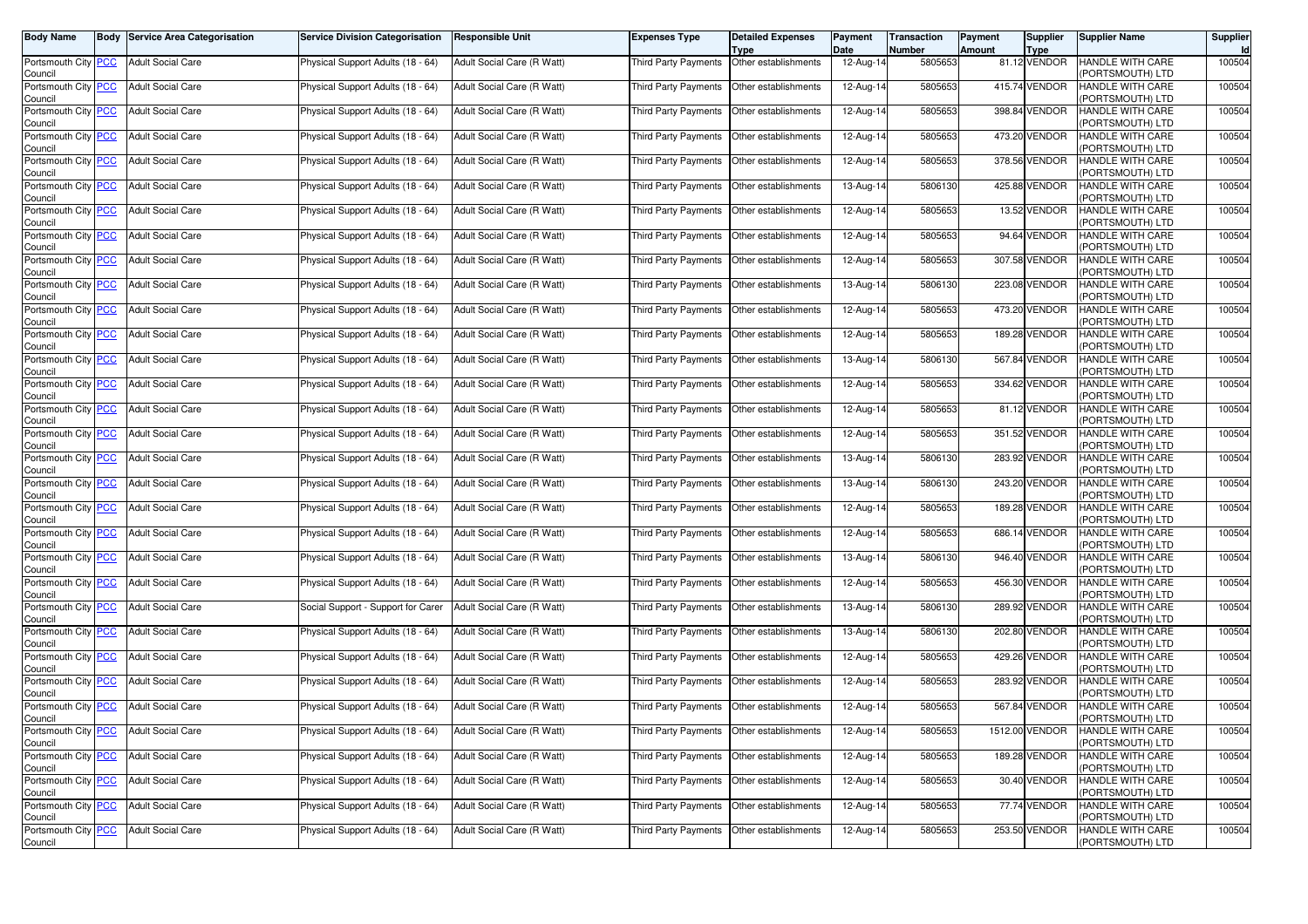| Body Name                             | <b>Body Service Area Categorisation</b> | <b>Service Division Categorisation</b> | <b>Responsible Unit</b>    | Expenses Type               | <b>Detailed Expenses</b><br>Type             | Payment<br>Date         | <b>Transaction</b><br>Number | Payment<br><b>Amount</b> | Supplier<br><b>Type</b> | <b>Supplier Name</b>                       | Supplier<br>Id |
|---------------------------------------|-----------------------------------------|----------------------------------------|----------------------------|-----------------------------|----------------------------------------------|-------------------------|------------------------------|--------------------------|-------------------------|--------------------------------------------|----------------|
| Portsmouth City <b>PCC</b><br>Council | <b>Adult Social Care</b>                | Physical Support Adults (18 - 64)      | Adult Social Care (R Watt) | Third Party Payments        | Other establishments                         | $12-Aug-14$             | 5805653                      |                          | 151.96 VENDOR           | HANDLE WITH CARE<br>PORTSMOUTH) LTD        | 100504         |
| Portsmouth City PCC<br>Council        | <b>Adult Social Care</b>                | Physical Support Adults (18 - 64)      | Adult Social Care (R Watt) | <b>Third Party Payments</b> | Other establishments                         | 12-Aug-14               | 5805653                      |                          | 70.98 VENDOR            | HANDLE WITH CARE<br>PORTSMOUTH) LTD        | 100504         |
| Portsmouth City PCC<br>Council        | <b>Adult Social Care</b>                | Physical Support Adults (18 - 64)      | Adult Social Care (R Watt) |                             | Third Party Payments   Other establishments  | 12-Aug-14               | 5805653                      |                          | 567.84 VENDOR           | HANDLE WITH CARE<br>PORTSMOUTH) LTD        | 100504         |
| Portsmouth City PCC<br>Council        | <b>Adult Social Care</b>                | Physical Support Adults (18 - 64)      | Adult Social Care (R Watt) | <b>Third Party Payments</b> | Other establishments                         | 12-Aug-14               | 5805653                      |                          | 466.44 VENDOR           | <b>HANDLE WITH CARE</b><br>PORTSMOUTH) LTD | 100504         |
| Portsmouth City PCC<br>Council        | <b>Adult Social Care</b>                | Physical Support Adults (18 - 64)      | Adult Social Care (R Watt) | <b>Third Party Payments</b> | Other establishments                         | 12-Aug-14               | 5805653                      |                          | 182.52 VENDOR           | HANDLE WITH CARE<br>PORTSMOUTH) LTD        | 100504         |
| Portsmouth City PCC<br>Council        | <b>Adult Social Care</b>                | Physical Support Adults (18 - 64)      | Adult Social Care (R Watt) | Third Party Payments        | Other establishments                         | 12-Aug-14               | 5805653                      |                          | 81.12 VENDOR            | HANDLE WITH CARE<br>PORTSMOUTH) LTD        | 100504         |
| Portsmouth City PCC<br>Council        | <b>Adult Social Care</b>                | Physical Support Adults (18 - 64)      | Adult Social Care (R Watt) | <b>Third Party Payments</b> | Other establishments                         | 12-Aug-14               | 5805653                      |                          | 67.60 VENDOR            | HANDLE WITH CARE<br>PORTSMOUTH) LTD        | 100504         |
| Portsmouth City PCC<br>Council        | <b>Adult Social Care</b>                | Physical Support Adults (18 - 64)      | Adult Social Care (R Watt) | Third Party Payments        | Other establishments                         | 12-Aug-14               | 5805653                      |                          | 67.60 VENDOR            | HANDLE WITH CARE<br>PORTSMOUTH) LTD        | 100504         |
| Portsmouth City PCC<br>Council        | <b>Adult Social Care</b>                | Physical Support Adults (18 - 64)      | Adult Social Care (R Watt) |                             | Third Party Payments   Other establishments  | 12-Aug-14               | 5805653                      |                          | 189.28 VENDOR           | HANDLE WITH CARE<br>PORTSMOUTH) LTD        | 100504         |
| Portsmouth City PCC<br>Council        | <b>Adult Social Care</b>                | Physical Support Adults (18 - 64)      | Adult Social Care (R Watt) | Third Party Payments        | Other establishments                         | 12-Aug-14               | 5805653                      |                          | 676.00 VENDOR           | HANDLE WITH CARE<br>PORTSMOUTH) LTD        | 100504         |
| Portsmouth City PCC<br>Council        | <b>Adult Social Care</b>                | Physical Support Adults (18 - 64)      | Adult Social Care (R Watt) | Third Party Payments        | Other establishments                         | 12-Aug-14               | 5805653                      |                          | 283.92 VENDOR           | HANDLE WITH CARE<br>PORTSMOUTH) LTD        | 100504         |
| Portsmouth City PCC<br>Council        | <b>Adult Social Care</b>                | Physical Support Adults (18 - 64)      | Adult Social Care (R Watt) | Third Party Payments        | Other establishments                         | 13-Aug-14               | 5806130                      |                          | 81.12 VENDOR            | HANDLE WITH CARE<br>PORTSMOUTH) LTD        | 100504         |
| Portsmouth City PCC<br>Council        | <b>Adult Social Care</b>                | Physical Support Adults (18 - 64)      | Adult Social Care (R Watt) | Third Party Payments        | Other establishments                         | 12-Aug-14               | 5805653                      |                          | 283.92 VENDOR           | HANDLE WITH CARE<br>PORTSMOUTH) LTD        | 100504         |
| Portsmouth City PCC<br>Council        | <b>Adult Social Care</b>                | Physical Support Adults (18 - 64)      | Adult Social Care (R Watt) |                             | Third Party Payments   Other establishments  | 12-Aug-14               | 5805653                      |                          | 378.56 VENDOR           | HANDLE WITH CARE<br>PORTSMOUTH) LTD        | 100504         |
| Portsmouth City PCC<br>Council        | <b>Adult Social Care</b>                | Physical Support Adults (18 - 64)      | Adult Social Care (R Watt) | Third Party Payments        | Other establishments                         | 12-Aug-14               | 5805653                      |                          | 67.60 VENDOR            | HANDLE WITH CARE<br>PORTSMOUTH) LTD        | 100504         |
| Portsmouth City PCC<br>Council        | <b>Adult Social Care</b>                | Physical Support Adults (18 - 64)      | Adult Social Care (R Watt) | Third Party Payments        | Other establishments                         | 12-Aug-14               | 5805653                      |                          | 67.60 VENDOR            | HANDLE WITH CARE<br>PORTSMOUTH) LTD        | 100504         |
| Portsmouth City PCC<br>Council        | <b>Adult Social Care</b>                | Physical Support Adults (18 - 64)      | Adult Social Care (R Watt) |                             | Third Party Payments   Other establishments  | 12-Aug-14               | 5805653                      |                          | 189.28 VENDOR           | HANDLE WITH CARE<br>PORTSMOUTH) LTD        | 100504         |
| Portsmouth City PCC<br>Council        | <b>Adult Social Care</b>                | Physical Support Adults (18 - 64)      | Adult Social Care (R Watt) | Third Party Payments        | Other establishments                         | 12-Aug-14               | 5805653                      |                          | 375.18 VENDOR           | HANDLE WITH CARE<br>PORTSMOUTH) LTD        | 100504         |
| Portsmouth City PCC<br>Council        | <b>Adult Social Care</b>                | Physical Support Adults (18 - 64)      | Adult Social Care (R Watt) | Third Party Payments        | Other establishments                         | 12-Aug-14               | 5805653                      |                          | 40.56 VENDOR            | HANDLE WITH CARE<br>(PORTSMOUTH) LTD       | 100504         |
| Portsmouth City PCC<br>Council        | <b>Adult Social Care</b>                | Social Support - Support for Carer     | Adult Social Care (R Watt) | Third Party Payments        | Other establishments                         | 12-Aug-14               | 5805653                      |                          | 253.68 VENDOR           | HANDLE WITH CARE<br>PORTSMOUTH) LTD        | 100504         |
| Portsmouth City PCC<br>Council        | <b>Adult Social Care</b>                | Physical Support Adults (18 - 64)      | Adult Social Care (R Watt) | Third Party Payments        | Other establishments                         | 12-Aug-14               | 5805653                      |                          | 81.12 VENDOR            | HANDLE WITH CARE<br>PORTSMOUTH) LTD        | 100504         |
| Portsmouth City PCC<br>Council        | <b>Adult Social Care</b>                | Physical Support Adults (18 - 64)      | Adult Social Care (R Watt) | Third Party Payments        | Other establishments                         | 12-Aug-14               | 5805653                      |                          | 23.66 VENDOR            | HANDLE WITH CARE<br>PORTSMOUTH) LTD        | 100504         |
| Portsmouth City PCC<br>Council        | <b>Adult Social Care</b>                | Physical Support Adults (18 - 64)      | Adult Social Care (R Watt) | Third Party Payments        | Other establishments                         | 12-Aug-14               | 5805653                      |                          | 108.00 VENDOR           | HANDLE WITH CARE<br>PORTSMOUTH) LTD        | 100504         |
| Portsmouth City PCC<br>Council        | <b>Adult Social Care</b>                | Physical Support Adults (18 - 64)      | Adult Social Care (R Watt) | <b>Third Party Payments</b> | Other establishments                         | 12-Aug-14               | 5805653                      |                          | 182.52 VENDOR           | HANDLE WITH CARE<br>PORTSMOUTH) LTD        | 100504         |
| Portsmouth City PCC<br>Council        | <b>Adult Social Care</b>                | Physical Support Adults (18 - 64)      | Adult Social Care (R Watt) | Third Party Payments        | Other establishments                         | 12-Aug-14               | 5805653                      |                          | 189.28 VENDOR           | HANDLE WITH CARE<br>PORTSMOUTH) LTD        | 100504         |
| Portsmouth City PCC<br>Council        | <b>Adult Social Care</b>                | Physical Support Adults (18 - 64)      | Adult Social Care (R Watt) | Third Party Payments        | Other establishments                         | 12-Aug-14               | 5805653                      |                          | 757.12 VENDOR           | HANDLE WITH CARE<br>PORTSMOUTH) LTD        | 100504         |
| Portsmouth City PCC<br>Council        | <b>Adult Social Care</b>                | Social Support - Support for Carer     | Adult Social Care (R Watt) | <b>Third Party Payments</b> | Other establishments                         | 12-Aug-14               | 5805653                      |                          | 108.72 VENDOR           | HANDLE WITH CARE<br>(PORTSMOUTH) LTD       | 100504         |
| Portsmouth City   PCC<br>Council      | <b>Adult Social Care</b>                | Physical Support Adults (18 - 64)      | Adult Social Care (R Watt) |                             | I hird Party Payments   Other establishments | 12-Aug-14               | 5805653                      |                          | 3/8.56 VENDOR           | HANDLE WITH CARE<br>(PORTSMOUTH) LTD       | 100504         |
| Portsmouth City PCC<br>Council        | <b>Adult Social Care</b>                | Physical Support Adults (18 - 64)      | Adult Social Care (R Watt) |                             | Third Party Payments Other establishments    | $\overline{12}$ -Aug-14 | 5805653                      |                          | 189.28 VENDOR           | HANDLE WITH CARE<br>PORTSMOUTH) LTD        | 100504         |
| Portsmouth City PCC<br>Council        | <b>Adult Social Care</b>                | Physical Support Adults (18 - 64)      | Adult Social Care (R Watt) |                             | Third Party Payments Other establishments    | 12-Aug-14               | 5805653                      |                          | 81.12 VENDOR            | HANDLE WITH CARE<br>PORTSMOUTH) LTD        | 100504         |
| Portsmouth City PCC<br>Council        | <b>Adult Social Care</b>                | Physical Support Adults (18 - 64)      | Adult Social Care (R Watt) |                             | Third Party Payments Other establishments    | 12-Aug-14               | 5805653                      |                          | 432.64 VENDOR           | HANDLE WITH CARE<br>PORTSMOUTH) LTD        | 100504         |
| Portsmouth City PCC<br>Council        | <b>Adult Social Care</b>                | Physical Support Adults (18 - 64)      | Adult Social Care (R Watt) |                             | Third Party Payments Other establishments    | 13-Aug-14               | 5806130                      |                          | 540.50 VENDOR           | HANDLE WITH CARE<br>PORTSMOUTH) LTD        | 100504         |
|                                       |                                         |                                        |                            |                             |                                              |                         |                              |                          |                         |                                            |                |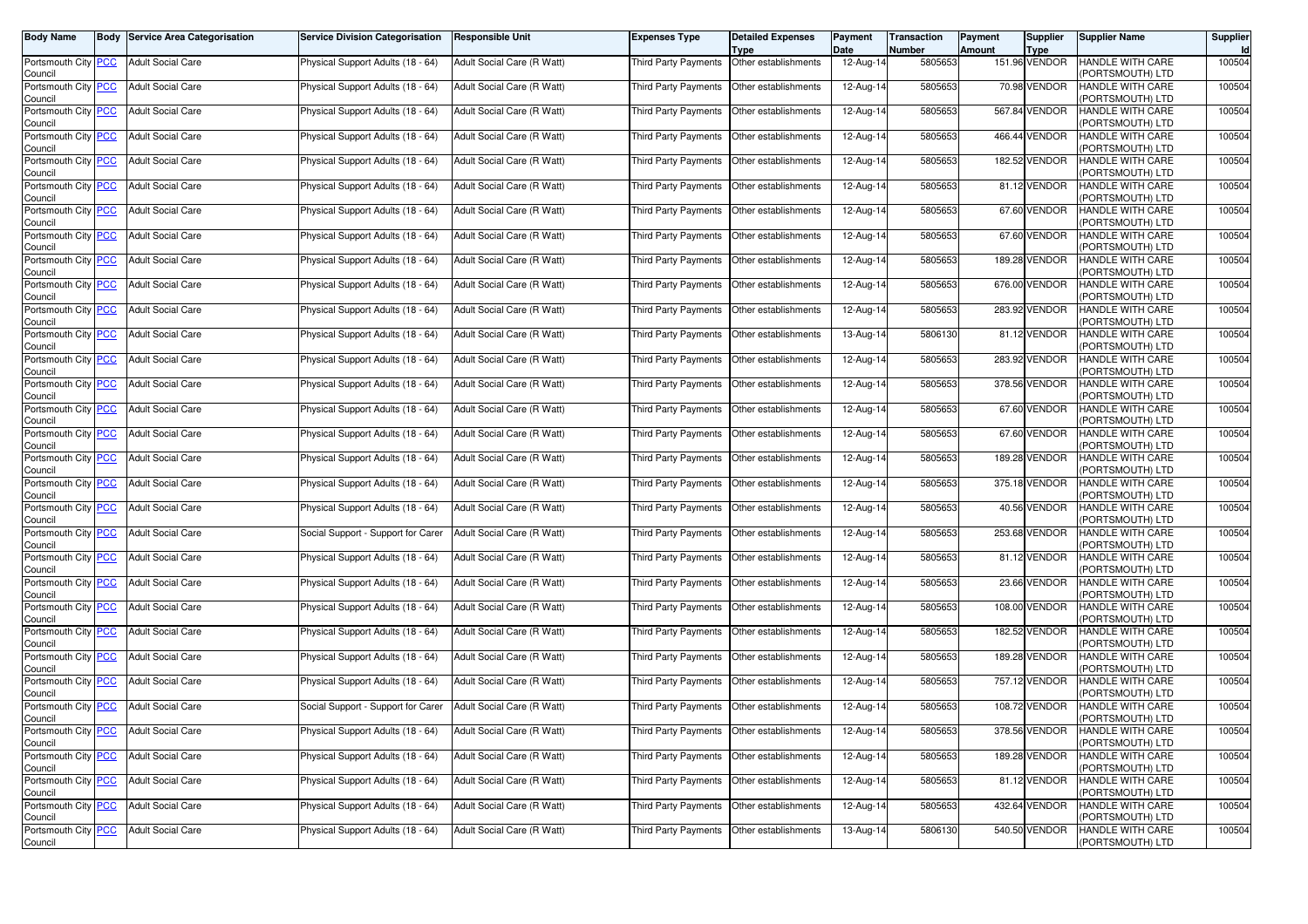| Body Name                             | <b>Body Service Area Categorisation</b> | <b>Service Division Categorisation</b> | <b>Responsible Unit</b>    | Expenses Type                               | <b>Detailed Expenses</b><br>Type | Payment<br>Date | Transaction<br>Number | Payment<br><b>Amount</b> | <b>Supplier</b><br>Type | <b>Supplier Name</b>                        | Supplier<br><b>Id</b> |
|---------------------------------------|-----------------------------------------|----------------------------------------|----------------------------|---------------------------------------------|----------------------------------|-----------------|-----------------------|--------------------------|-------------------------|---------------------------------------------|-----------------------|
| Portsmouth City PCC<br>Council        | <b>Adult Social Care</b>                | Physical Support Adults (18 - 64)      | Adult Social Care (R Watt) | Third Party Payments                        | Other establishments             | 13-Aug-14       | 5806130               |                          | 182.52 VENDOR           | HANDLE WITH CARE<br>PORTSMOUTH) LTD         | 100504                |
| Portsmouth City PCC<br>Council        | <b>Adult Social Care</b>                | Physical Support Adults (18 - 64)      | Adult Social Care (R Watt) | Third Party Payments                        | Other establishments             | 13-Aug-14       | 5806130               |                          | 250.12 VENDOR           | HANDLE WITH CARE<br>PORTSMOUTH) LTD         | 100504                |
| Portsmouth City <b>PCC</b><br>Council | <b>Adult Social Care</b>                | Physical Support Adults (18 - 64)      | Adult Social Care (R Watt) | Third Party Payments                        | Other establishments             | 12-Aug-14       | 5805653               |                          | 54.08 VENDOR            | HANDLE WITH CARE<br>PORTSMOUTH) LTD         | 100504                |
| Portsmouth City PCC<br>Council        | <b>Adult Social Care</b>                | Physical Support Adults (18 - 64)      | Adult Social Care (R Watt) | <b>Third Party Payments</b>                 | Other establishments             | 12-Aug-14       | 5805653               |                          | 189.28 VENDOR           | HANDLE WITH CARE<br>PORTSMOUTH) LTD         | 100504                |
| Portsmouth City PCC<br>Council        | <b>Adult Social Care</b>                | Physical Support Adults (18 - 64)      | Adult Social Care (R Watt) | Third Party Payments                        | Other establishments             | 12-Aug-14       | 5805653               |                          | 189.28 VENDOR           | HANDLE WITH CARE<br>PORTSMOUTH) LTD         | 100504                |
| Portsmouth City PCC<br>Council        | <b>Adult Social Care</b>                | Physical Support Adults (18 - 64)      | Adult Social Care (R Watt) | Third Party Payments                        | Other establishments             | 12-Aug-14       | 5805653               |                          | 405.60 VENDOR           | HANDLE WITH CARE<br>PORTSMOUTH) LTD         | 100504                |
| Portsmouth City PCC<br>Council        | <b>Adult Social Care</b>                | Physical Support Adults (18 - 64)      | Adult Social Care (R Watt) | Third Party Payments                        | Other establishments             | 12-Aug-14       | 5805653               |                          | 466.44 VENDOR           | HANDLE WITH CARE<br>PORTSMOUTH) LTD         | 100504                |
| Portsmouth City PCC<br>Council        | <b>Adult Social Care</b>                | Physical Support Adults (18 - 64)      | Adult Social Care (R Watt) | Third Party Payments                        | Other establishments             | 12-Aug-14       | 5805653               |                          | 189.28 VENDOR           | <b>HANDLE WITH CARE</b><br>PORTSMOUTH) LTD  | 100504                |
| Portsmouth City PCC<br>Council        | <b>Adult Social Care</b>                | Physical Support Adults (18 - 64)      | Adult Social Care (R Watt) | Third Party Payments                        | Other establishments             | 12-Aug-14       | 5805653               |                          | 189.28 VENDOR           | HANDLE WITH CARE<br>PORTSMOUTH) LTD         | 100504                |
| Portsmouth City PCC<br>Council        | <b>Adult Social Care</b>                | Physical Support Adults (18 - 64)      | Adult Social Care (R Watt) | Third Party Payments                        | Other establishments             | 12-Aug-14       | 5805653               |                          | 473.20 VENDOR           | HANDLE WITH CARE<br>PORTSMOUTH) LTD         | 100504                |
| Portsmouth City PCC<br>Council        | <b>Adult Social Care</b>                | Physical Support Adults (18 - 64)      | Adult Social Care (R Watt) | Third Party Payments                        | Other establishments             | 12-Aug-14       | 5805653               |                          | 652.34 VENDOR           | HANDLE WITH CARE<br>PORTSMOUTH) LTD         | 100504                |
| Portsmouth City PCC<br>Council        | <b>Adult Social Care</b>                | Physical Support Adults (18 - 64)      | Adult Social Care (R Watt) | Third Party Payments                        | Other establishments             | 12-Aug-14       | 5805653               |                          | 378.56 VENDOR           | HANDLE WITH CARE<br>PORTSMOUTH) LTD         | 100504                |
| Portsmouth City PCC<br>Council        | <b>Adult Social Care</b>                | Physical Support Adults (18 - 64)      | Adult Social Care (R Watt) | <b>Third Party Payments</b>                 | Other establishments             | 12-Aug-14       | 5805653               |                          | 1898.44 VENDOR          | HANDLE WITH CARE<br>PORTSMOUTH) LTD         | 100504                |
| Portsmouth City PCC<br>Council        | <b>Adult Social Care</b>                | Physical Support Adults (18 - 64)      | Adult Social Care (R Watt) | <b>Third Party Payments</b>                 | Other establishments             | 12-Aug-14       | 5805653               |                          | 283.92 VENDOR           | HANDLE WITH CARE<br>PORTSMOUTH) LTD         | 100504                |
| Portsmouth City PCC<br>Council        | <b>Adult Social Care</b>                | Physical Support Adults (18 - 64)      | Adult Social Care (R Watt) | Third Party Payments                        | Other establishments             | 12-Aug-14       | 5805653               |                          | 189.28 VENDOR           | HANDLE WITH CARE<br>PORTSMOUTH) LTD         | 100504                |
| Portsmouth City PCC<br>Council        | <b>Adult Social Care</b>                | Physical Support Adults (18 - 64)      | Adult Social Care (R Watt) | <b>Third Party Payments</b>                 | Other establishments             | 12-Aug-14       | 5805653               |                          | 40.56 VENDOR            | HANDLE WITH CARE<br>PORTSMOUTH) LTD         | 100504                |
| Portsmouth City PCC<br>Council        | <b>Adult Social Care</b>                | Physical Support Adults (18 - 64)      | Adult Social Care (R Watt) | <b>Third Party Payments</b>                 | Other establishments             | 12-Aug-14       | 5805653               |                          | 189.28 VENDOR           | HANDLE WITH CARE<br>PORTSMOUTH) LTD         | 100504                |
| Portsmouth City PCC<br>Council        | <b>Adult Social Care</b>                | Physical Support Adults (18 - 64)      | Adult Social Care (R Watt) | Third Party Payments                        | Other establishments             | 13-Aug-14       | 5806130               |                          | 567.84 VENDOR           | HANDLE WITH CARE<br>PORTSMOUTH) LTD         | 100504                |
| Portsmouth City PCC<br>Council        | <b>Adult Social Care</b>                | Physical Support Adults (18 - 64)      | Adult Social Care (R Watt) | Third Party Payments                        | Other establishments             | 12-Aug-14       | 5805653               |                          | 54.08 VENDOR            | HANDLE WITH CARE<br>PORTSMOUTH) LTD         | 100504                |
| Portsmouth City PCC<br>Council        | <b>Adult Social Care</b>                | Physical Support Adults (18 - 64)      | Adult Social Care (R Watt) | <b>Third Party Payments</b>                 | Other establishments             | 12-Aug-14       | 5805653               |                          | 189.28 VENDOR           | HANDLE WITH CARE<br>PORTSMOUTH) LTD         | 100504                |
| Portsmouth City PCC<br>Council        | <b>Adult Social Care</b>                | Physical Support Adults (18 - 64)      | Adult Social Care (R Watt) | Third Party Payments   Other establishments |                                  | 12-Aug-14       | 5805653               |                          | 283.92 VENDOR           | HANDLE WITH CARE<br>PORTSMOUTH) LTD         | 100504                |
| Portsmouth City PCC<br>Council        | <b>Adult Social Care</b>                | Physical Support Adults (18 - 64)      | Adult Social Care (R Watt) | Third Party Payments                        | Other establishments             | 12-Aug-14       | 5805653               |                          | 54.08 VENDOR            | HANDLE WITH CARE<br>PORTSMOUTH) LTD         | 100504                |
| Portsmouth City PCC<br>Council        | <b>Adult Social Care</b>                | Physical Support Adults (18 - 64)      | Adult Social Care (R Watt) | <b>Third Party Payments</b>                 | Other establishments             | 12-Aug-14       | 5805653               |                          | 182.52 VENDOR           | HANDLE WITH CARE<br>PORTSMOUTH) LTD         | 100504                |
| Portsmouth City PCC<br>Council        | <b>Adult Social Care</b>                | Physical Support Adults (18 - 64)      | Adult Social Care (R Watt) | Third Party Payments                        | Other establishments             | 12-Aug-14       | 5805653               |                          | 283.92 VENDOR           | HANDLE WITH CARE<br>PORTSMOUTH) LTD         | 100504                |
| Portsmouth City PCC<br>Council        | <b>Adult Social Care</b>                | Physical Support Adults (18 - 64)      | Adult Social Care (R Watt) | Third Party Payments                        | Other establishments             | 12-Aug-14       | 5805653               |                          | 189.28 VENDOR           | HANDLE WITH CARE<br>PORTSMOUTH) LTD         | 100504                |
| Portsmouth City PCC<br>Council        | <b>Adult Social Care</b>                | Physical Support Adults (18 - 64)      | Adult Social Care (R Watt) | <b>Third Party Payments</b>                 | Other establishments             | 12-Aug-14       | 5805653               |                          | 64.20 VENDOR            | HANDLE WITH CARE<br>PORTSMOUTH) LTD         | 100504                |
| Portsmouth City PCC<br>Council        | <b>Adult Social Care</b>                | Physical Support Adults (18 - 64)      | Adult Social Care (R Watt) | Third Party Payments   Other establishments |                                  | 12-Aug-14       | 5805653               |                          | 202.80 VENDOR           | <b>HANDLE WITH CARE</b><br>PORTSMOUTH) LTD  | 100504                |
| Portsmouth City PCC<br>Council        | <b>Adult Social Care</b>                | Physical Support Adults (18 - 64)      | Adult Social Care (R Watt) | Third Party Payments   Other establishments |                                  | 12-Aug-14       | 5805653               |                          | 486.64 VENDOR           | <b>HANDLE WITH CARE</b><br>(PORTSMOUTH) LTD | 100504                |
| Portsmouth City PCC<br>Council        | <b>Adult Social Care</b>                | Physical Support Adults (18 - 64)      | Adult Social Care (R Watt) | Third Party Payments Other establishments   |                                  | 12-Aug-14       | 5805653               |                          | 1122.16 VENDOR          | HANDLE WITH CARE<br>PORTSMOUTH) LTD         | 100504                |
| Portsmouth City PCC<br>Council        | <b>Adult Social Care</b>                | Physical Support Adults (18 - 64)      | Adult Social Care (R Watt) | Third Party Payments                        | Other establishments             | 12-Aug-14       | 5805653               |                          | 54.00 VENDOR            | HANDLE WITH CARE<br>PORTSMOUTH) LTD         | 100504                |
| Portsmouth City PCC<br>Council        | <b>Adult Social Care</b>                | Social Support - Support for Carer     | Adult Social Care (R Watt) | Third Party Payments Other establishments   |                                  | 13-Aug-14       | 5806130               |                          | 289.92 VENDOR           | HANDLE WITH CARE<br>PORTSMOUTH) LTD         | 100504                |
| Portsmouth City PCC<br>Council        | <b>Adult Social Care</b>                | Physical Support Adults (18 - 64)      | Adult Social Care (R Watt) | Third Party Payments Other establishments   |                                  | 12-Aug-14       | 5805653               |                          | 121.68 VENDOR           | HANDLE WITH CARE<br>(PORTSMOUTH) LTD        | 100504                |
|                                       |                                         |                                        |                            |                                             |                                  |                 |                       |                          |                         |                                             |                       |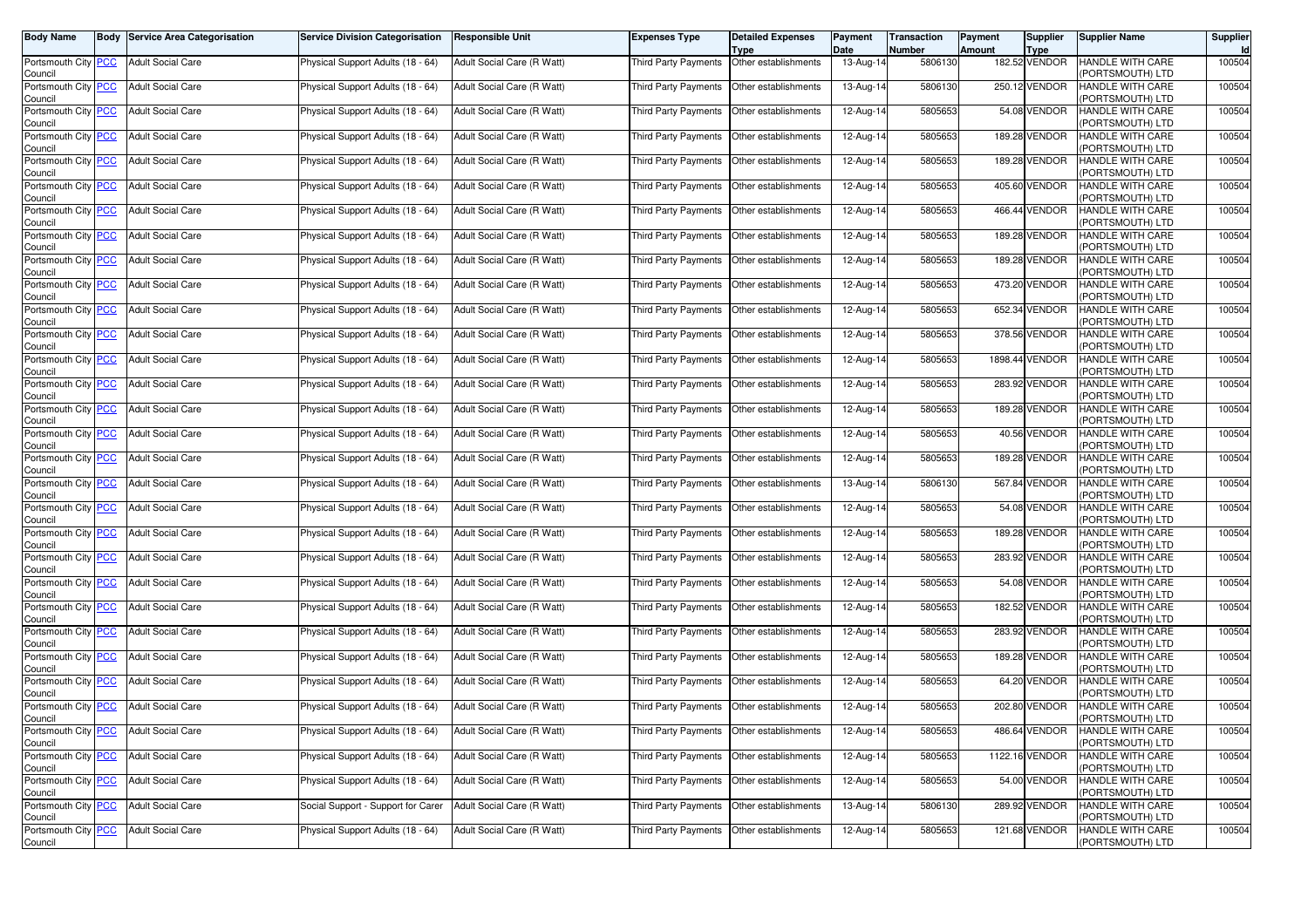| <b>Body Name</b>                      | <b>Body Service Area Categorisation</b> | <b>Service Division Categorisation</b> | <b>Responsible Unit</b>    | <b>Expenses Type</b>                        | <b>Detailed Expenses</b><br>Type | Payment<br>Date | <b>Transaction</b><br><b>Number</b> | Payment<br><b>Amount</b> | Supplier<br>Type             | <b>Supplier Name</b>                                                    | Supplier<br>Id |
|---------------------------------------|-----------------------------------------|----------------------------------------|----------------------------|---------------------------------------------|----------------------------------|-----------------|-------------------------------------|--------------------------|------------------------------|-------------------------------------------------------------------------|----------------|
| Portsmouth City PCC<br>Council        | <b>Adult Social Care</b>                | Physical Support Adults (18 - 64)      | Adult Social Care (R Watt) | <b>Third Party Payments</b>                 | Other establishments             | 12-Aug-14       | 5805653                             |                          | 378.56 VENDOR                | HANDLE WITH CARE<br>PORTSMOUTH) LTD                                     | 100504         |
| Portsmouth City PCC<br>Council        | <b>Adult Social Care</b>                | Social Support - Support for Carer     | Adult Social Care (R Watt) | Third Party Payments                        | Other establishments             | 12-Aug-14       | 5805653                             |                          | 289.92 VENDOR                | HANDLE WITH CARE<br>PORTSMOUTH) LTD                                     | 100504         |
| Portsmouth City PCC<br>Council        | <b>Adult Social Care</b>                | Physical Support Adults (18 - 64)      | Adult Social Care (R Watt) | Third Party Payments                        | Other establishments             | 12-Aug-14       | 5805653                             |                          | 121.68 VENDOR                | HANDLE WITH CARE<br>PORTSMOUTH) LTD                                     | 100504         |
| Portsmouth City PCC<br>Council        | <b>Adult Social Care</b>                | Physical Support Adults (18 - 64)      | Adult Social Care (R Watt) | Third Party Payments                        | Other establishments             | 12-Aug-14       | 5805653                             |                          | 283.92 VENDOR                | HANDLE WITH CARE<br>PORTSMOUTH) LTD                                     | 100504         |
| Portsmouth City PCC<br>Council        | <b>Adult Social Care</b>                | Physical Support Adults (18 - 64)      | Adult Social Care (R Watt) | Third Party Payments                        | Other establishments             | 12-Aug-14       | 5805653                             |                          | 591.34 VENDOR                | HANDLE WITH CARE<br>PORTSMOUTH) LTD                                     | 100504         |
| Portsmouth City PCC<br>Council        | <b>Adult Social Care</b>                | Physical Support Adults (18 - 64)      | Adult Social Care (R Watt) | Third Party Payments                        | Other establishments             | 12-Aug-14       | 5805653                             |                          | 365.04 VENDOR                | HANDLE WITH CARE<br>PORTSMOUTH) LTD                                     | 100504         |
| Portsmouth City PCC<br>Council        | <b>Adult Social Care</b>                | Physical Support Adults (18 - 64)      | Adult Social Care (R Watt) | Third Party Payments                        | Other establishments             | 12-Aug-14       | 5805653                             |                          | 189.28 VENDOR                | HANDLE WITH CARE<br>PORTSMOUTH) LTD                                     | 100504         |
| Portsmouth City PCC<br>Council        | <b>Adult Social Care</b>                | Physical Support Adults (18 - 64)      | Adult Social Care (R Watt) | Third Party Payments                        | Other establishments             | $01-Aug-14$     | 5804153                             |                          | 280.00 SOLETRA<br>DER        | Classified as 'personal data'<br>under the Data Protection<br>Act 1998) | 120784         |
| Portsmouth City PCC<br>Council        | <b>Adult Social Care</b>                | Physical Support Adults (18 - 64)      | Adult Social Care (R Watt) | Third Party Payments                        | Other establishments             | 01-Aug-14       | 5804153                             |                          | 280.00 SOLETRA<br><b>DER</b> | Classified as 'personal data'<br>under the Data Protection<br>Act 1998) | 120784         |
| Portsmouth City PCC<br>Council        | <b>Adult Social Care</b>                | <b>Social Care Activities</b>          | Adult Social Care (R Watt) | Employees                                   | Direct employee<br>expenses      | 15-Aug-14       | 5806531                             |                          | 1227.75 COMPANY              | <b>HAYS SPECIALIST</b><br>RECRUITMENT LIMITED                           | 100045         |
| Portsmouth City PCC<br>Council        | <b>Adult Social Care</b>                | <b>Social Care Activities</b>          | Adult Social Care (R Watt) | Employees                                   | Direct employee<br>expenses      | 04-Aug-14       | 5804388                             |                          | 720.28 COMPANY               | <b>HAYS SPECIALIST</b><br>RECRUITMENT LIMITED                           | 100045         |
| Portsmouth City PCC<br>Council        | <b>Adult Social Care</b>                | Social Care Activities                 | Adult Social Care (R Watt) | Employees                                   | Direct employee<br>expenses      | 06-Aug-14       | 5804850                             |                          | 1227.75 COMPANY              | <b>HAYS SPECIALIST</b><br>RECRUITMENT LIMITED                           | 100045         |
| Portsmouth City PCC<br>Council        | <b>Adult Social Care</b>                | Social Care Activities                 | Adult Social Care (R Watt) | Employees                                   | Direct employee<br>expenses      | 15-Aug-14       | 5806531                             |                          | 1227.75 COMPANY              | <b>HAYS SPECIALIST</b><br><b>RECRUITMENT LIMITED</b>                    | 100045         |
| Portsmouth City PCC<br>Council        | <b>Adult Social Care</b>                | Social Care Activities                 | Adult Social Care (R Watt) | Employees                                   | Direct employee<br>expenses      | 15-Aug-14       | 580653                              |                          | 1211.38 COMPANY              | <b>HAYS SPECIALIST</b><br>RECRUITMENT LIMITED                           | 100045         |
| Portsmouth City PCC<br>Council        | <b>Adult Social Care</b>                | Physical Support Adults (18 - 64)      | Adult Social Care (R Watt) | <b>Third Party Payments</b>                 | Other establishments             | 12-Aug-14       | 5805657                             |                          | 1961.86 VENDOR               | <b>HEALTHCARE HOMES LTD</b>                                             | 139072         |
| Portsmouth City PCC<br>Council        | <b>Adult Social Care</b>                | Physical Support Adults (18 - 64)      | Adult Social Care (R Watt) | Third Party Payments                        | Other establishments             | 08-Aug-14       | 5805257                             |                          | 3839.66 VENDOR               | <b>HEATHERLAND HEALTH</b><br>CARE LTD                                   | 101772         |
| Portsmouth City PCC<br>Council        | <b>Adult Social Care</b>                | Physical Support Adults (18 - 64)      | Adult Social Care (R Watt) | Third Party Payments                        | Other establishments             | 08-Aug-14       | 5805257                             |                          | 4012.02 VENDOR               | <b>HEATHERLAND HEALTH</b><br>CARE LTD                                   | 101772         |
| Portsmouth City PCC<br>Council        | <b>Adult Social Care</b>                | Physical Support Adults (18 - 64)      | Adult Social Care (R Watt) | Third Party Payments                        | Other establishments             | 13-Aug-14       | 5806133                             |                          | 1910.53 VENDOR               | HEATHVIEW<br>MANAGEMENT COMPANY<br>.TD                                  | 103744         |
| Portsmouth City PCC<br>Council        | <b>Adult Social Care</b>                | Physical Support Adults (18 - 64)      | Adult Social Care (R Watt) | Third Party Payments                        | Other establishments             | 13-Aug-14       | 5806133                             |                          | 1910.53 VENDOR               | <b>HEATHVIEW</b><br>MANAGEMENT COMPANY<br>.TD                           | 103744         |
| Portsmouth City PCC<br>Council        | <b>Adult Social Care</b>                | Physical Support Adults (18 - 64)      | Adult Social Care (R Watt) | Third Party Payments                        | Other establishments             | 13-Aug-14       | 5806133                             |                          | -1291.40 VENDOR              | HEATHVIEW<br>MANAGEMENT COMPANY<br>.TD                                  | 103744         |
| Portsmouth City PCC<br>Council        | <b>Adult Social Care</b>                | Physical Support Adults (18 - 64)      | Adult Social Care (R Watt) | Third Party Payments                        | Other establishments             | 13-Aug-14       | 5806133                             |                          | 2001.71 VENDOR               | <b>HEATHVIEW</b><br>MANAGEMENT COMPANY<br>.TD                           | 103744         |
| Portsmouth City PCC<br>Council        | <b>Adult Social Care</b>                | Physical Support Adults (18 - 64)      | Adult Social Care (R Watt) | Third Party Payments                        | Other establishments             | 13-Aug-14       | 5806133                             |                          | 1910.53 VENDOR               | HEATHVIEW<br><b>MANAGEMENT COMPANY</b><br>.TD                           | 103744         |
| Portsmouth City PCC<br>Council        | <b>Adult Social Care</b>                | Physical Support Adults (18 - 64)      | Adult Social Care (R Watt) | Third Party Payments                        | Other establishments             | 12-Aug-14       | 5805659                             |                          | 1881.39 VENDOR               | <b>HEATHVIEW</b><br>MANAGEMENT COMPANY<br>LTD.                          | 103744         |
| Portsmouth City <b>PCC</b><br>Council | Adult Social Care                       | Physical Support Adults (18 - 64)      | Adult Social Care (H Watt) | Third Party Payments   Other establishments |                                  | 13-Aug-14       | 5806133                             |                          | 1910.53 VENDOR               | <b>HEATHVIEW</b><br>MANAGEMENT COMPANY<br>_TD                           | 103/44         |
| Portsmouth City PCC<br>Council        | <b>Adult Social Care</b>                | Physical Support Adults (18 - 64)      | Adult Social Care (R Watt) | Third Party Payments Other establishments   |                                  | 13-Aug-14       | 5806133                             |                          | 388.26 VENDOR                | <b>HEATHVIEW</b><br><b>MANAGEMENT COMPANY</b><br>_TD                    | 103744         |
| Portsmouth City PCC<br>Council        | <b>Adult Social Care</b>                | Physical Support Adults (18 - 64)      | Adult Social Care (R Watt) | Third Party Payments                        | Other establishments             | 13-Aug-14       | 5806133                             |                          | 1764.83 VENDOR               | <b>HEATHVIEW</b><br>MANAGEMENT COMPANY<br>.TD                           | 103744         |
| Portsmouth City PCC<br>Council        | <b>Housing Services</b>                 | <b>Supporting People</b>               | Adult Social Care (R Watt) | Third Party Payments                        | Other establishments             | 27-Aug-14       | 5808482                             |                          | 4799.20 VENDOR               | HOME GROUP LTD                                                          | 102009         |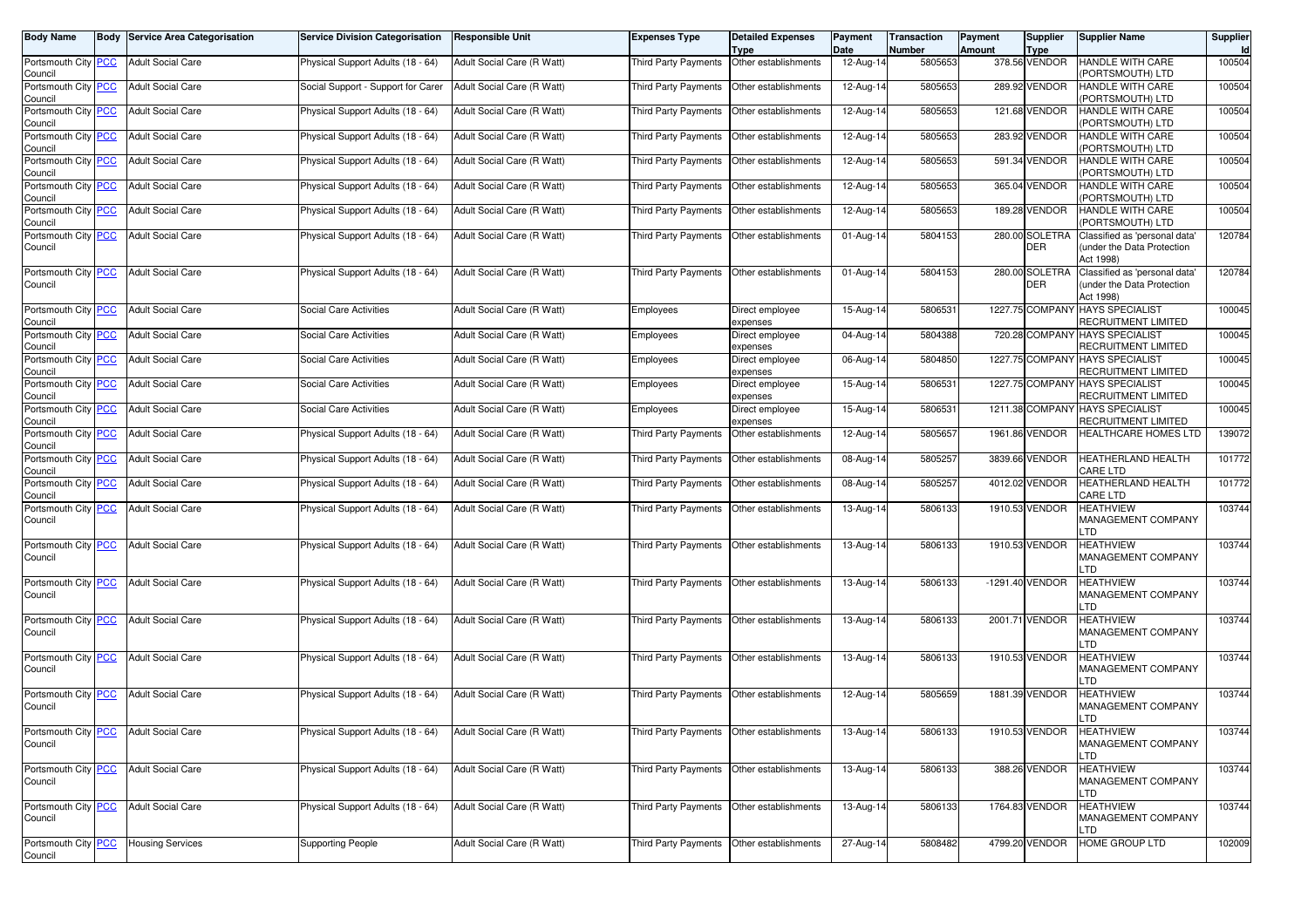| <b>Body Name</b>                      | <b>Body</b> | <b>Service Area Categorisation</b> | <b>Service Division Categorisation</b>                                  | <b>Responsible Unit</b>    | Expenses Type                   | <b>Detailed Expenses</b><br><b>Type</b>                 | Payment<br>Date | <b>Transaction</b><br><b>Number</b> | Payment<br><b>Amount</b> | <b>Supplier</b><br><b>Type</b> | <b>Supplier Name</b>                          | Supplier<br>Id |
|---------------------------------------|-------------|------------------------------------|-------------------------------------------------------------------------|----------------------------|---------------------------------|---------------------------------------------------------|-----------------|-------------------------------------|--------------------------|--------------------------------|-----------------------------------------------|----------------|
| Portsmouth City PCC<br>Council        |             | <b>Housing Services</b>            | <b>Supporting People</b>                                                | Adult Social Care (R Watt) | Third Party Payments            | Other establishments                                    | 27-Aug-14       | 5808482                             |                          | 15941.12 VENDOR                | HOME GROUP LTD                                | 102009         |
| Portsmouth City <b>PCC</b><br>Council |             | <b>Adult Social Care</b>           | Physical Support Older People (65-<br>74)                               | Adult Social Care (R Watt) | Third Party Payments            | Other establishments                                    | 12-Aug-14       | 5805661                             |                          | 2759.00 VENDOR                 | HOME OF COMFORT<br><b>JURSING HOME</b>        | 100880         |
| Portsmouth City PCC<br>Council        |             | <b>Adult Social Care</b>           | Physical Support Older People (65- Adult Social Care (R Watt)<br>74)    |                            | Third Party Payments            | Other establishments                                    | 12-Aug-14       | 580566                              |                          | 2203.17 VENDOR                 | HOME OF COMFORT<br><b>NURSING HOME</b>        | 100880         |
| Portsmouth City PCC<br>Council        |             | <b>Adult Social Care</b>           | Physical Support Older People (65- Adult Social Care (R Watt)           |                            | Third Party Payments            | Other establishments                                    | 12-Aug-14       | 580566                              |                          | 142.14 VENDOR                  | <b>HOME OF COMFORT</b><br><b>JURSING HOME</b> | 100880         |
| Portsmouth City <b>PCC</b><br>Council |             | <b>Adult Social Care</b>           | Physical Support Older People (65- Adult Social Care (R Watt)<br>74)    |                            | Third Party Payments            | Other establishments                                    | 12-Aug-14       | 5805661                             |                          | 2203.17 VENDOR                 | HOME OF COMFORT<br><b>NURSING HOME</b>        | 100880         |
| Portsmouth City PCC<br>Council        |             | <b>Adult Social Care</b>           | Physical Support Older People (65-<br>74                                | Adult Social Care (R Watt) | Third Party Payments            | Other establishments                                    | 12-Aug-14       | 580566                              |                          | 2203.17 VENDOR                 | HOME OF COMFORT<br><b>JURSING HOME</b>        | 100880         |
| Portsmouth City PCC<br>Council        |             | <b>Adult Social Care</b>           | Physical Support Older People (65- Adult Social Care (R Watt)           |                            | <b>Third Party Payments</b>     | Other establishments                                    | 12-Aug-14       | 580566                              |                          | 2203.17 VENDOR                 | HOME OF COMFORT<br><b>JURSING HOME</b>        | 100880         |
| Portsmouth City PCC<br>Council        |             | <b>Adult Social Care</b>           | Physical Support Older People (65- Adult Social Care (R Watt)<br>74     |                            | Third Party Payments            | Other establishments                                    | 12-Aug-14       | 5805661                             |                          | 2203.17 VENDOR                 | <b>HOME OF COMFORT</b><br><b>JURSING HOME</b> | 100880         |
| Portsmouth City PCC<br>Council        |             | <b>Adult Social Care</b>           | Physical Support Older People (65-                                      | Adult Social Care (R Watt) | Third Party Payments            | Other establishments                                    | 12-Aug-14       | 580566                              |                          | 2203.17 VENDOR                 | <b>HOME OF COMFORT</b><br><b>NURSING HOME</b> | 100880         |
| Portsmouth City <b>PCC</b><br>Council |             | <b>Adult Social Care</b>           | Physical Support Adults (18 - 64)                                       | Adult Social Care (R Watt) | Third Party Payments            | Other establishments                                    | 13-Aug-14       | 5806140                             |                          | 725.00 VENDOR                  | <b>HOUSING 21</b>                             | 108428         |
| Portsmouth City PCC<br>Council        |             | <b>Adult Social Care</b>           | Physical Support Adults (18 - 64)                                       | Adult Social Care (R Watt) | Third Party Payments            | Other establishments                                    | 13-Aug-14       | 5806140                             |                          | 9293.00 VENDOR                 | <b>HOUSING 21</b>                             | 108428         |
| Portsmouth City PCC<br>Council        |             | <b>Adult Social Care</b>           | Physical Support Adults (18 - 64)                                       | Adult Social Care (R Watt) | <b>Third Party Payments</b>     | Other establishments                                    | 12-Aug-14       | 5805666                             |                          | 2134.35 VENDOR                 | HUNTERS LODGE CARE<br><b>IOME LTD</b>         | 111137         |
| Portsmouth City PCC<br>Council        |             | <b>Adult Social Care</b>           | Physical Support Adults (18 - 64)                                       | Adult Social Care (R Watt) | Third Party Payments            | Other establishments                                    | 27-Aug-14       | 5808485                             |                          | 2681.50 VENDOR                 | HUNTERS LODGE CARE<br><b>IOME LTD</b>         | 111137         |
| Portsmouth City PCC<br>Council        |             | <b>Adult Social Care</b>           | Physical Support Adults (18 - 64)                                       | Adult Social Care (R Watt) | Third Party Payments            | Other establishments                                    | 27-Aug-14       | 5808485                             |                          | 2681.50 VENDOR                 | <b>HUNTERS LODGE CARE</b><br><b>IOME LTD</b>  | 111137         |
| Portsmouth City PCC<br>Council        |             | <b>Adult Social Care</b>           | Social Support - Substance misuse<br>support                            | Adult Social Care (R Watt) | Third Party Payments            | Other establishments                                    | 21-Aug-14       | 5807367                             |                          | 890.00 VENDOR                  | <b>ILLY COMPUTER SYSTEMS</b>                  | 137998         |
| Portsmouth City PCC<br>Council        |             | <b>Adult Social Care</b>           | Physical Support Adults (18 - 64)                                       | Adult Social Care (R Watt) | Third Party Payments            | Other establishments                                    | 12-Aug-14       | 5805668                             |                          | 2006.01 VENDOR                 | <b>INWOOD RESIDENTIAL</b><br><b>HOME</b>      | 130502         |
| Portsmouth City PCC<br>Council        |             | <b>Adult Social Care</b>           | Physical Support Adults (18 - 64)                                       | Adult Social Care (R Watt) | Third Party Payments            | Other establishments                                    | 08-Aug-14       | 5805267                             |                          | 2006.01 VENDOR                 | <b>INWOOD RESIDENTIAL</b><br><b>HOME</b>      | 130502         |
| Portsmouth City PCC<br>Council        |             | <b>Adult Social Care</b>           | Social Support - Substance misuse<br>support                            | Adult Social Care (R Watt) | Third Party Payments            | Other establishments                                    | 29-Aug-14       | 5808815                             |                          | 48.00 VENDOR                   | <b>ISAMBARD BRUNEL</b><br>CENTRE LTD          | 116267         |
| Portsmouth City PCC<br>Council        |             | <b>Adult Social Care</b>           | Social Support - Substance misuse<br>support                            | Adult Social Care (R Watt) | Third Party Payments            | Other establishments                                    | 29-Aug-14       | 580881                              |                          | 12.00 VENDOR                   | SAMBARD BRUNEL<br>CENTRE LTD                  | 116267         |
| Portsmouth City PCC<br>Council        |             | <b>Adult Social Care</b>           | Physical Support Adults (18 - 64)                                       | Adult Social Care (R Watt) | Third Party Payments            | Other establishments                                    | 01-Aug-14       | 5804172                             |                          | 420.00 COMPANY                 | J J FLEMING BUSINESS<br><b>SERVICES LTD</b>   | 100731         |
| Portsmouth City PCC<br>Council        |             | <b>Adult Social Care</b>           | Social Support - Substance misuse Adult Social Care (R Watt)<br>support |                            | Third Party Payments            | Other establishments                                    | 05-Aug-14       | 5804456                             |                          | 1667.00 VENDOR                 | <b>JM COUNSELLING</b><br><b>SERVICES</b>      | 108077         |
| Portsmouth City <b>PCC</b><br>Council |             | <b>Adult Social Care</b>           | Social Support - Substance misuse<br>support                            | Adult Social Care (R Watt) | Third Party Payments            | Other establishments                                    | $29$ -Aug-14    | 580882                              |                          | 1667.00 VENDOR                 | <b>JM COUNSELLING</b><br><b>SERVICES</b>      | 108077         |
| Portsmouth City PCC<br>Council        |             | <b>Adult Social Care</b>           | Physical Support Adults (18 - 64)                                       | Adult Social Care (R Watt) | Premises-Related<br>Expenditure | Rents                                                   | 11-Aug-14       | 5805518                             |                          | 855.60 VENDOR                  | JOHN POUNDS<br>COMMUNITY TRUST                | 117193         |
| Portsmouth City PCC<br>Council        |             | <b>Adult Social Care</b>           | Physical Support Older People (65-<br>74)                               | Adult Social Care (R Watt) | Third Party Payments            | Other establishments                                    | 12-Aug-14       | 5805670                             |                          | 1887.90 VENDOR                 | <b>KITNOCKS SPECIALIST</b><br>CARE LTD        | 100938         |
| Portsmouth City PCC<br>Council        |             | <b>Adult Social Care</b>           | Commissioning & service delivery                                        | Adult Social Care (R Watt) | Premises-Related<br>Expenditure | Repairs, alterations<br>and maintenance of              | 08-Aug-14       | 5805280                             |                          |                                | 41.95 COMPANY KKA MAINTENANCE LTD             | 135386         |
| Portsmouth City PCC                   |             | <b>Adult Social Care</b>           | Commissioning & service delivery                                        | Adult Social Care (R Watt) | Premises-Related                | buildings<br>Repairs, alterations                       | 08-Aug-14       | 5805280                             |                          |                                | 35.00 COMPANY KKA MAINTENANCE LTD             | 135386         |
| Council                               |             |                                    |                                                                         |                            | Expenditure                     | and maintenance of<br>buildings                         |                 |                                     |                          |                                |                                               |                |
| Portsmouth City PCC<br>Council        |             | <b>Adult Social Care</b>           | Commissioning & service delivery                                        | Adult Social Care (R Watt) | Premises-Related<br>Expenditure | Repairs, alterations<br>and maintenance of<br>buildings | 08-Aug-14       | 5805280                             |                          |                                | 35.00 COMPANY KKA MAINTENANCE LTD             | 135386         |
| Portsmouth City PCC<br>Council        |             | <b>Adult Social Care</b>           | Commissioning & service delivery                                        | Adult Social Care (R Watt) | Premises-Related<br>Expenditure | Repairs, alterations<br>and maintenance of<br>buildings | 08-Aug-14       | 5805280                             |                          |                                | 35.00 COMPANY KKA MAINTENANCE LTD             | 135386         |
| Portsmouth City PCC<br>Council        |             | <b>Adult Social Care</b>           | Commissioning & service delivery                                        | Adult Social Care (R Watt) | Premises-Related<br>Expenditure | Repairs, alterations<br>and maintenance of<br>buildings | 08-Aug-14       | 5805280                             |                          |                                | 35.00 COMPANY KKA MAINTENANCE LTD             | 135386         |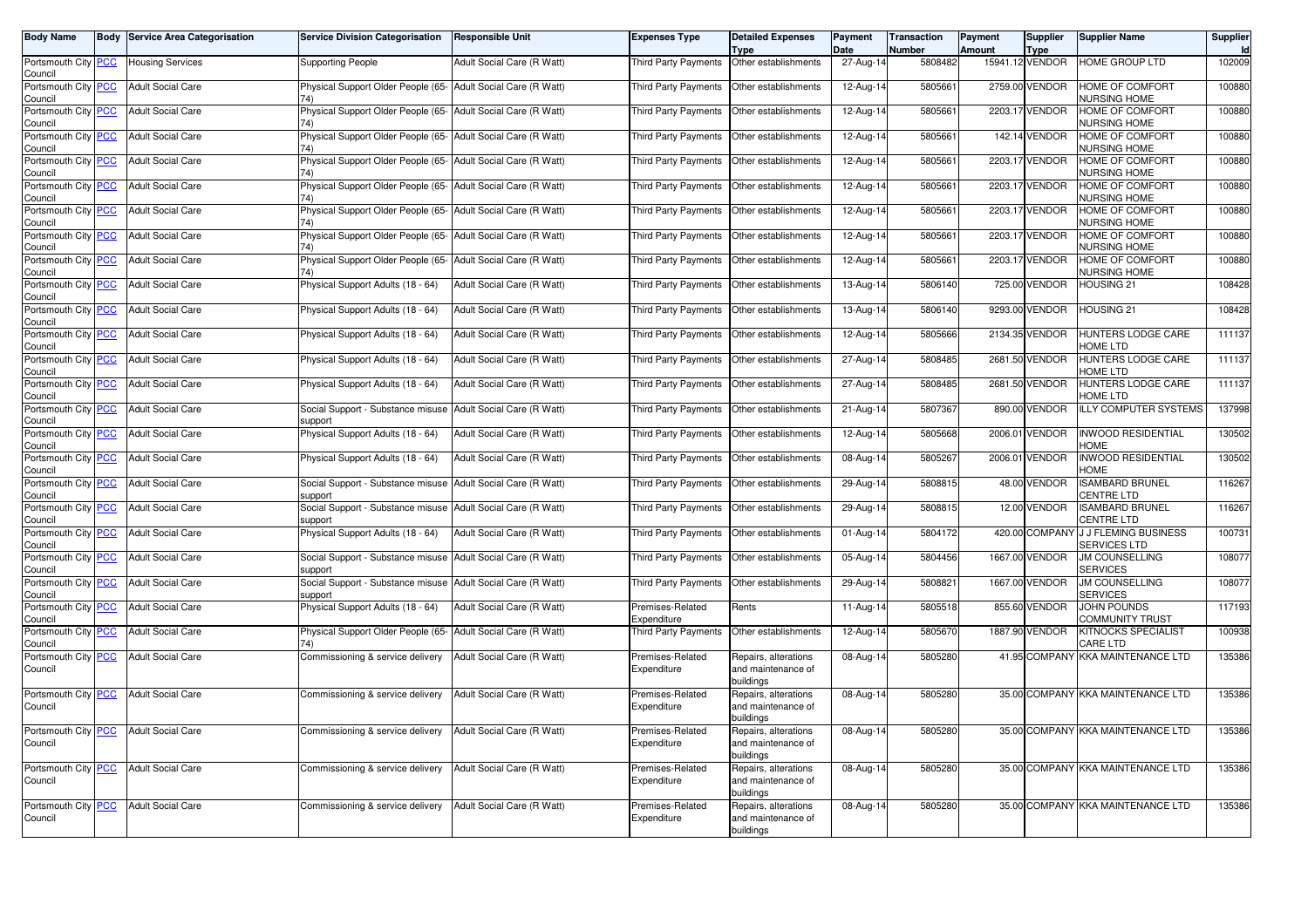| <b>Body Name</b>                      | <b>Body Service Area Categorisation</b> | <b>Service Division Categorisation</b>                                 | Responsible Unit           | <b>Expenses Type</b>                        | <b>Detailed Expenses</b>                   | Payment           | <b>Transaction</b>       | Payment       | Supplier        | <b>Supplier Name</b>                             | Supplier     |
|---------------------------------------|-----------------------------------------|------------------------------------------------------------------------|----------------------------|---------------------------------------------|--------------------------------------------|-------------------|--------------------------|---------------|-----------------|--------------------------------------------------|--------------|
| Portsmouth City <b>PCC</b>            | <b>Adult Social Care</b>                | Commissioning & service delivery                                       | Adult Social Care (R Watt) | Premises-Related                            | <b>Type</b><br>Repairs, alterations        | Date<br>08-Aug-14 | <b>Number</b><br>5805280 | <b>Amount</b> | <b>Type</b>     | 35.00 COMPANY KKA MAINTENANCE LTD                | Id<br>135386 |
| Council                               |                                         |                                                                        |                            | Expenditure                                 | and maintenance of                         |                   |                          |               |                 |                                                  |              |
|                                       |                                         |                                                                        |                            |                                             | buildings                                  |                   |                          |               |                 |                                                  |              |
| Portsmouth City PCC<br>Council        | <b>Adult Social Care</b>                | Commissioning & service delivery                                       | Adult Social Care (R Watt) | Premises-Related<br>Expenditure             | Repairs, alterations<br>and maintenance of | 22-Aug-14         | 5807587                  |               |                 | 35.00 COMPANY KKA MAINTENANCE LTD                | 135386       |
|                                       |                                         |                                                                        |                            |                                             | buildings                                  |                   |                          |               |                 |                                                  |              |
| Portsmouth City PCC<br>Council        | <b>Adult Social Care</b>                | Commissioning & service delivery                                       | Adult Social Care (R Watt) | Premises-Related<br>Expenditure             | Repairs, alterations<br>and maintenance of | 22-Aug-14         | 5807587                  |               |                 | 117.86 COMPANY KKA MAINTENANCE LTD               | 135386       |
|                                       |                                         |                                                                        |                            |                                             | buildings                                  |                   |                          |               |                 |                                                  |              |
| Portsmouth City <b>PCC</b><br>Council | <b>Adult Social Care</b>                | Commissioning & service delivery                                       | Adult Social Care (R Watt) | Premises-Related<br>Expenditure             | Repairs, alterations<br>and maintenance of | 22-Aug-14         | 5807587                  |               |                 | 35.00 COMPANY KKA MAINTENANCE LTD                | 135386       |
|                                       |                                         |                                                                        |                            |                                             | buildings                                  |                   |                          |               |                 |                                                  |              |
| Portsmouth City PCC<br>Council        | <b>Adult Social Care</b>                | Physical Support Older People (65- Adult Social Care (R Watt)<br>74)   |                            | <b>Third Party Payments</b>                 | Other establishments                       | 12-Aug-14         | 580567                   |               | -923.91 VENDOR  | LATHAM LODGE (CARING<br>HOMES)                   | 102337       |
| Portsmouth City PCC<br>Council        | <b>Adult Social Care</b>                | Physical Support Older People (65- Adult Social Care (R Watt)<br>74)   |                            | Third Party Payments                        | Other establishments                       | 12-Aug-14         | 5805671                  |               | -2203.17 VENDOR | ATHAM LODGE (CARING<br>HOMES)                    | 102337       |
| Portsmouth City PCC<br>Council        | <b>Adult Social Care</b>                | Commissioning & service delivery                                       | Adult Social Care (R Watt) | Supplies and Services Services              |                                            | 21-Aug-14         | 5807371                  |               | 5380.20 VENDOR  | <b>EARNING LINKS</b><br>SOUTHERN) LTD            | 100954       |
| Portsmouth City PCC<br>Council        | <b>Adult Social Care</b>                | Social Care Activities                                                 | Adult Social Care (R Watt) | <b>Third Party Payments</b>                 | Other establishments                       | 08-Aug-14         | 5805289                  |               | 58.29 VENDOR    | LINGLAND INTERPRETERS-<br><b>TRANSLATORS LTD</b> | 107675       |
| Portsmouth City PCC<br>Council        | <b>Adult Social Care</b>                | Physical Support Older People (65- Adult Social Care (R Watt)<br>74)   |                            | Third Party Payments                        | Other establishments                       | 12-Aug-14         | 5805673                  |               | 2429.47 VENDOR  | LIVING PLUS HEALTH<br>CARE LIMITED               | 100198       |
| Portsmouth City PCC<br>Council        | <b>Adult Social Care</b>                | Physical Support Older People (65- Adult Social Care (R Watt)          |                            | Third Party Payments                        | Other establishments                       | 12-Aug-14         | 5805673                  |               | -1175.55 VENDOR | LIVING PLUS HEALTH<br><b>CARE LIMITED</b>        | 100198       |
| Portsmouth City PCC<br>Council        | <b>Adult Social Care</b>                | Physical Support Older People (65- Adult Social Care (R Watt)<br>74)   |                            | Third Party Payments                        | Other establishments                       | 14-Aug-14         | 5806349                  |               | 2429.47 VENDOR  | LIVING PLUS HEALTH<br><b>CARE LIMITED</b>        | 100198       |
| Portsmouth City PCC<br>Council        | <b>Adult Social Care</b>                | Physical Support Older People (65- Adult Social Care (R Watt)<br>74)   |                            | Third Party Payments                        | Other establishments                       | 12-Aug-14         | 5805673                  |               | 2203.17 VENDOR  | LIVING PLUS HEALTH<br>CARE LIMITED               | 100198       |
| Portsmouth City PCC<br>Council        | <b>Adult Social Care</b>                | Physical Support Older People (65- Adult Social Care (R Watt)          |                            | Third Party Payments                        | Other establishments                       | 12-Aug-14         | 5805673                  |               | 2098.39 VENDOR  | LIVING PLUS HEALTH<br>CARE LIMITED               | 100198       |
| Portsmouth City PCC<br>Council        | <b>Adult Social Care</b>                | Physical Support Adults (18 - 64)                                      | Adult Social Care (R Watt) | Third Party Payments                        | Other establishments                       | 12-Aug-14         | 5805673                  |               | 2006.01 VENDOR  | <b>LIVING PLUS HEALTH</b><br><b>CARE LIMITED</b> | 100198       |
| Portsmouth City PCC<br>Council        | <b>Adult Social Care</b>                | Physical Support Older People (65- Adult Social Care (R Watt)<br>74)   |                            | Third Party Payments                        | Other establishments                       | 12-Aug-14         | 5805673                  |               | 2098.39 VENDOR  | LIVING PLUS HEALTH<br>CARE LIMITED               | 100198       |
| Portsmouth City PCC<br>Council        | <b>Adult Social Care</b>                | Physical Support Older People (65- Adult Social Care (R Watt)          |                            | Third Party Payments                        | Other establishments                       | 12-Aug-14         | 5805673                  |               | 2429.47 VENDOR  | LIVING PLUS HEALTH<br>CARE LIMITED               | 100198       |
| Portsmouth City PCC<br>Council        | <b>Adult Social Care</b>                | Physical Support Older People (65- Adult Social Care (R Watt)<br>74)   |                            | Third Party Payments                        | Other establishments                       | 12-Aug-14         | 5805673                  |               | 2429.47 VENDOR  | LIVING PLUS HEALTH<br>CARE LIMITED               | 100198       |
| Portsmouth City PCC<br>Council        | <b>Adult Social Care</b>                | Physical Support Older People (65- Adult Social Care (R Watt)          |                            | <b>Third Party Payments</b>                 | Other establishments                       | 12-Aug-14         | 5805673                  |               | 2429.47 VENDOR  | LIVING PLUS HEALTH<br>CARE LIMITED               | 100198       |
| Portsmouth City PCC<br>Council        | <b>Adult Social Care</b>                | Physical Support Older People (65- Adult Social Care (R Watt)          |                            | Third Party Payments                        | Other establishments                       | 12-Aug-14         | 5805673                  |               | 2203.17 VENDOR  | LIVING PLUS HEALTH<br>CARE LIMITED               | 100198       |
| Portsmouth City PCC<br>Council        | <b>Adult Social Care</b>                | Physical Support Adults (18 - 64)                                      | Adult Social Care (R Watt) | Third Party Payments                        | Other establishments                       | 12-Aug-14         | 5805673                  |               | 1779.71 VENDOR  | LIVING PLUS HEALTH<br><b>CARE LIMITED</b>        | 100198       |
| Portsmouth City PCC<br>Council        | <b>Adult Social Care</b>                | Physical Support Older People (65- Adult Social Care (R Watt)          |                            | Third Party Payments                        | Other establishments                       | 12-Aug-14         | 5805673                  |               | 2203.17 VENDOR  | LIVING PLUS HEALTH<br>CARE LIMITED               | 100198       |
| Portsmouth City PCC<br>Council        | <b>Adult Social Care</b>                | Physical Support Older People (65- Adult Social Care (R Watt)          |                            | Third Party Payments                        | Other establishments                       | 12-Aug-14         | 5805673                  |               | 2098.39 VENDOR  | <b>LIVING PLUS HEALTH</b><br><b>CARE LIMITED</b> | 100198       |
| Portsmouth City PCC<br>Council        | <b>Adult Social Care</b>                | Physical Support Older People (65- Adult Social Care (R Watt)<br>74)   |                            | Third Party Payments                        | Other establishments                       | 12-Aug-14         | 5805673                  |               | 2203.17 VENDOR  | LIVING PLUS HEALTH<br>CARE LIMITED               | 100198       |
| Portsmouth City PCC<br>Council        | <b>Adult Social Care</b>                | Physical Support Older People (65- Adult Social Care (R Watt)          |                            | Third Party Payments                        | Other establishments                       | 12-Aug-14         | 5805673                  |               | 2429.47 VENDOR  | LIVING PLUS HEALTH<br>CARE LIMITED               | 100198       |
| Portsmouth City PCC<br>Council        | <b>Adult Social Care</b>                | Physical Support Adults (18 - 64)                                      | Adult Social Care (R Watt) | Third Party Payments                        | Other establishments                       | 12-Aug-14         | 5805673                  |               | 2006.01 VENDOR  | LIVING PLUS HEALTH<br><b>CARE LIMITED</b>        | 100198       |
| Portsmouth City <b>PCC</b><br>Council | <b>Adult Social Care</b>                | Physical Support Older People (65-   Adult Social Care (H Watt)<br>74) |                            | Third Party Payments   Other establishments |                                            | 12-Aug-14         | 5805673                  |               | 2203.17 VENDOR  | <b>LIVING PLUS HEALTH</b><br><b>CARE LIMITED</b> | 100198       |
| Portsmouth City PCC<br>Council        | <b>Adult Social Care</b>                | Physical Support Older People (65- Adult Social Care (R Watt)          |                            | Third Party Payments   Other establishments |                                            | 12-Aug-14         | 5805673                  |               | 2429.47 VENDOR  | LIVING PLUS HEALTH<br>CARE LIMITED               | 100198       |
| Portsmouth City PCC<br>Council        | <b>Adult Social Care</b>                | Physical Support Older People (65- Adult Social Care (R Watt)<br>74)   |                            | Third Party Payments                        | Other establishments                       | 12-Aug-14         | 5805673                  |               | 2429.47 VENDOR  | LIVING PLUS HEALTH<br><b>CARE LIMITED</b>        | 100198       |
| Portsmouth City PCC<br>Council        | <b>Adult Social Care</b>                | Physical Support Adults (18 - 64)                                      | Adult Social Care (R Watt) | Third Party Payments                        | Other establishments                       | 12-Aug-14         | 5805673                  |               | 2006.01 VENDOR  | LIVING PLUS HEALTH<br>CARE LIMITED               | 100198       |
| Portsmouth City PCC<br>Council        | <b>Adult Social Care</b>                | Physical Support Older People (65- Adult Social Care (R Watt)<br>74)   |                            | Third Party Payments                        | Other establishments                       | 12-Aug-14         | 5805673                  |               | 2098.39 VENDOR  | LIVING PLUS HEALTH<br><b>CARE LIMITED</b>        | 100198       |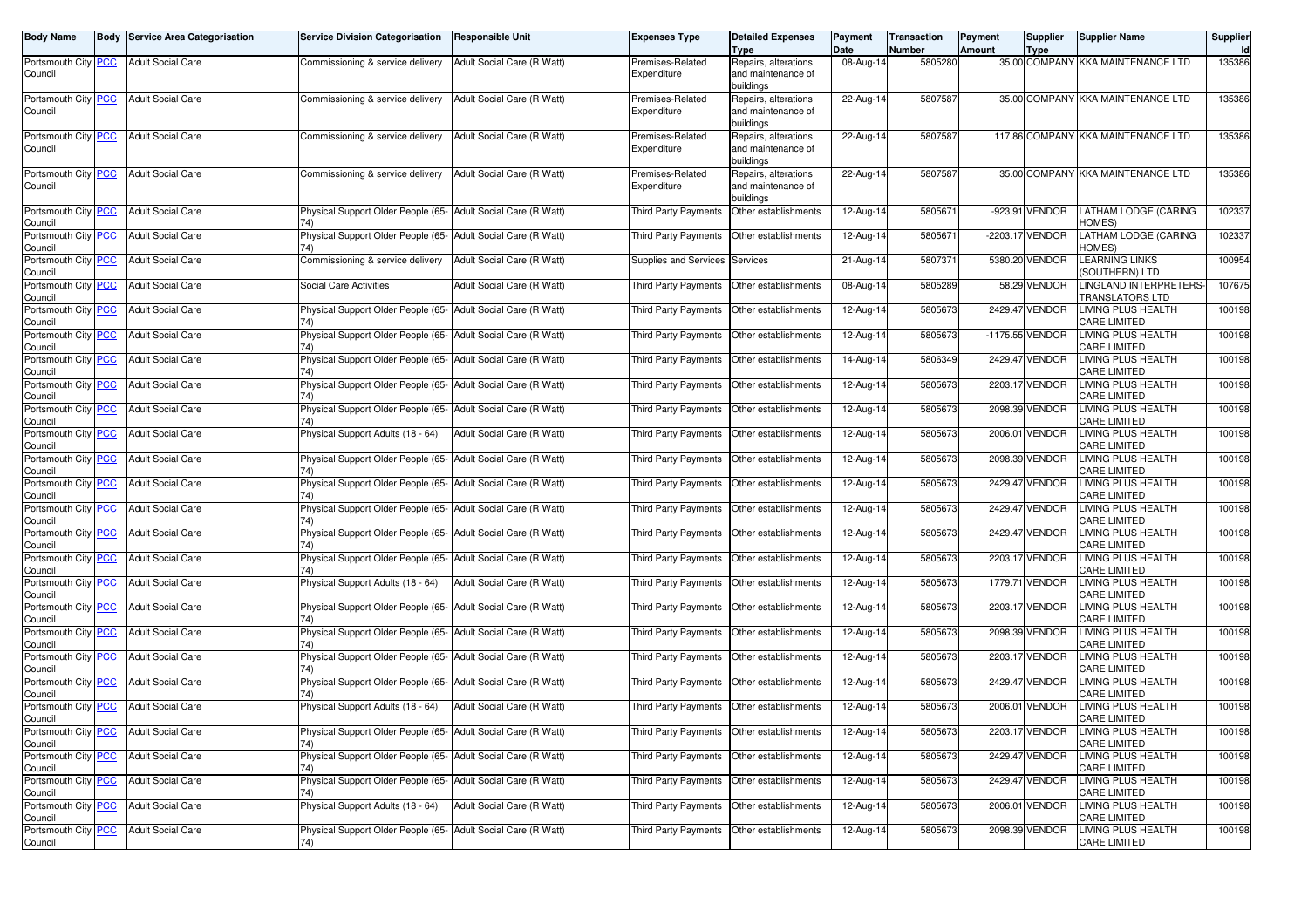| <b>Body Name</b>                              | <b>Body Service Area Categorisation</b> | <b>Service Division Categorisation</b>                        | <b>Responsible Unit</b>    | Expenses Type                               | <b>Detailed Expenses</b><br>Type | Payment<br>Date         | Transaction<br>Number | Payment<br><b>Amount</b> | <b>Supplier</b><br>Type | <b>Supplier Name</b>                               | Supplier<br><b>Id</b> |
|-----------------------------------------------|-----------------------------------------|---------------------------------------------------------------|----------------------------|---------------------------------------------|----------------------------------|-------------------------|-----------------------|--------------------------|-------------------------|----------------------------------------------------|-----------------------|
| Portsmouth City PCC<br>Council                | <b>Adult Social Care</b>                | Physical Support Older People (65-<br>741                     | Adult Social Care (R Watt) | <b>Third Party Payments</b>                 | Other establishments             | 12-Aug-14               | 5805673               |                          | 2098.39 VENDOR          | LIVING PLUS HEALTH<br><b>CARE LIMITED</b>          | 100198                |
| Portsmouth City PCC<br>Council                | <b>Adult Social Care</b>                | Physical Support Adults (18 - 64)                             | Adult Social Care (R Watt) | Third Party Payments                        | Other establishments             | 12-Aug-14               | 5805673               |                          | 1579.76 VENDOR          | LIVING PLUS HEALTH<br><b>CARE LIMITED</b>          | 100198                |
| Portsmouth City <b>PCC</b><br>Council         | <b>Adult Social Care</b>                | Physical Support Older People (65-                            | Adult Social Care (R Watt) | Third Party Payments                        | Other establishments             | 12-Aug-14               | 5805673               |                          | 2203.17 VENDOR          | LIVING PLUS HEALTH<br>CARE LIMITED                 | 100198                |
| Portsmouth City PCC<br>Council                | <b>Adult Social Care</b>                | Physical Support Adults (18 - 64)                             | Adult Social Care (R Watt) | Third Party Payments                        | Other establishments             | $\overline{13}$ -Aug-14 | 5806161               |                          | 1663.18 VENDOR          | LONDON RESIDENTIAL<br><b>HEALTHCARE LIMITED</b>    | 100584                |
| Portsmouth City PCC<br>Council                | <b>Adult Social Care</b>                | Physical Support Adults (18 - 64)                             | Adult Social Care (R Watt) | Third Party Payments                        | Other establishments             | 13-Aug-14               | 5806161               |                          | 3042.73 VENDOR          | ONDON RESIDENTIAL<br><b>HEALTHCARE LIMITED</b>     | 100584                |
| Portsmouth City PCC<br>Council                | <b>Adult Social Care</b>                | Physical Support Adults (18 - 64)                             | Adult Social Care (R Watt) | Third Party Payments                        | Other establishments             | 13-Aug-14               | 5806161               |                          | 13760.50 VENDOR         | ONDON RESIDENTIAL<br><b>IEALTHCARE LIMITED</b>     | 100584                |
| Portsmouth City PCC<br>Council                | <b>Adult Social Care</b>                | Physical Support Adults (18 - 64)                             | Adult Social Care (R Watt) | Third Party Payments                        | Other establishments             | 12-Aug-14               | 5805674               |                          | 2006.01 VENDOR          | LONDON RESIDENTIAL<br><b>HEALTHCARE LIMITED</b>    | 100584                |
| Portsmouth City PCC<br>Council                | <b>Adult Social Care</b>                | Commissioning & service delivery                              | Adult Social Care (R Watt) | Third Party Payments                        | Other establishments             | 08-Aug-14               | 5805297               |                          | 916.67 VENDOR           | M H A FRATTON LIVE AT<br><b>IOME SCHEME</b>        | 107431                |
| Portsmouth City PCC<br>Council                | <b>Adult Social Care</b>                | Physical Support Adults (18 - 64)                             | Adult Social Care (R Watt) | Third Party Payments                        | Other establishments             | 12-Aug-14               | 5805679               |                          | 2006.01 VENDOR          | <b>MEADOW HOUSE</b><br>RESIDENTIAL HOME            | 100122                |
| Portsmouth City PCC<br>Council                | <b>Adult Social Care</b>                | Physical Support Adults (18 - 64)                             | Adult Social Care (R Watt) | <b>Third Party Payments</b>                 | Other establishments             | 12-Aug-14               | 5805679               |                          | 2006.01 VENDOR          | <b>MEADOW HOUSE</b><br>RESIDENTIAL HOME            | 100122                |
| Portsmouth City PCC<br>Council                | <b>Adult Social Care</b>                | Physical Support Adults (18 - 64)                             | Adult Social Care (R Watt) | Third Party Payments                        | Other establishments             | 12-Aug-14               | 5805679               |                          | 2006.01 VENDOR          | <b>MEADOW HOUSE</b><br>RESIDENTIAL HOME            | 100122                |
| Portsmouth City PCC<br>Council                | <b>Adult Social Care</b>                | Physical Support Adults (18 - 64)                             | Adult Social Care (R Watt) | Third Party Payments                        | Other establishments             | 12-Aug-14               | 5805679               |                          | 2006.01 VENDOR          | <b>MEADOW HOUSE</b><br>RESIDENTIAL HOME            | 100122                |
| Portsmouth City PCC<br>Council                | <b>Adult Social Care</b>                | Physical Support Adults (18 - 64)                             | Adult Social Care (R Watt) | <b>Third Party Payments</b>                 | Other establishments             | 12-Aug-14               | 5805679               |                          | 2006.01 VENDOR          | <b>MEADOW HOUSE</b><br>RESIDENTIAL HOME            | 100122                |
| Portsmouth City PCC<br>Council                | <b>Adult Social Care</b>                | Physical Support Adults (18 - 64)                             | Adult Social Care (R Watt) | <b>Third Party Payments</b>                 | Other establishments             | 12-Aug-14               | 5805679               |                          | 2006.01 VENDOR          | <b>MEADOW HOUSE</b><br>RESIDENTIAL HOME            | 100122                |
| Portsmouth City PCC<br>Council                | <b>Adult Social Care</b>                | Physical Support Adults (18 - 64)                             | Adult Social Care (R Watt) | Third Party Payments                        | Other establishments             | 12-Aug-14               | 5805679               |                          | 2006.01 VENDOR          | MEADOW HOUSE<br>RESIDENTIAL HOME                   | 100122                |
| Portsmouth City PCC<br>Council                | <b>Adult Social Care</b>                | Physical Support Adults (18 - 64)                             | Adult Social Care (R Watt) | Third Party Payments                        | Other establishments             | 12-Aug-14               | 5805679               |                          | 1966.02 VENDOR          | <b>MEADOW HOUSE</b><br>RESIDENTIAL HOME            | 100122                |
| Portsmouth City PCC<br>Council                | <b>Adult Social Care</b>                | Physical Support Adults (18 - 64)                             | Adult Social Care (R Watt) | <b>Third Party Payments</b>                 | Other establishments             | 12-Aug-14               | 5805679               |                          | 2006.01 VENDOR          | <b>MEADOW HOUSE</b><br>RESIDENTIAL HOME            | 100122                |
| Portsmouth City PCC<br>Council                | <b>Adult Social Care</b>                | Physical Support Adults (18 - 64)                             | Adult Social Care (R Watt) | Third Party Payments                        | Other establishments             | 12-Aug-14               | 5805679               |                          | 2006.01 VENDOR          | <b>MEADOW HOUSE</b><br>RESIDENTIAL HOME            | 100122                |
| Portsmouth City PCC<br>Council                | <b>Adult Social Care</b>                | Physical Support Adults (18 - 64)                             | Adult Social Care (R Watt) | Third Party Payments                        | Other establishments             | 12-Aug-14               | 5805679               |                          | 1779.71 VENDOR          | <b>MEADOW HOUSE</b><br>RESIDENTIAL HOME            | 100122                |
| Portsmouth City PCC<br>Council                | <b>Adult Social Care</b>                | Physical Support Adults (18 - 64)                             | Adult Social Care (R Watt) | Third Party Payments                        | Other establishments             | 12-Aug-14               | 5805679               |                          | 2006.01 VENDOR          | <b>MEADOW HOUSE</b><br>RESIDENTIAL HOME            | 100122                |
| Portsmouth City PCC<br>Council                | <b>Adult Social Care</b>                | Physical Support Adults (18 - 64)                             | Adult Social Care (R Watt) | Third Party Payments                        | Other establishments             | 12-Aug-14               | 5805679               |                          | 2006.01 VENDOR          | MEADOW HOUSE<br>RESIDENTIAL HOME                   | 100122                |
| Portsmouth City PCC<br>Council                | <b>Adult Social Care</b>                | Physical Support Adults (18 - 64)                             | Adult Social Care (R Watt) | Third Party Payments                        | Other establishments             | 06-Aug-14               | 5804881               |                          | 567.28 VENDOR           | <b>MEARS CARE LTD</b>                              | 103745                |
| Portsmouth City PCC<br>Council                | <b>Adult Social Care</b>                | Physical Support Adults (18 - 64)                             | Adult Social Care (R Watt) | Third Party Payments                        | Other establishments             | 20-Aug-14               | 5807217               |                          | 944.72 VENDOR           | <b>MEARS CARE LTD</b>                              | 103745                |
| Portsmouth City PCC<br>Council                | <b>Adult Social Care</b>                | Physical Support Adults (18 - 64)                             | Adult Social Care (R Watt) | Third Party Payments                        | Other establishments             | 20-Aug-14               | 5807217               |                          | 212.73 VENDOR           | <b>MEARS CARE LTD</b>                              | 103745                |
| Portsmouth City PCC<br>Council                | <b>Adult Social Care</b>                | Physical Support Adults (18 - 64)                             | Adult Social Care (R Watt) | Third Party Payments                        | Other establishments             | 20-Aug-14               | 5807217               |                          | 567.28 VENDOR           | <b>MEARS CARE LTD</b>                              | 103745                |
| Portsmouth City PCC<br>Council                | <b>Adult Social Care</b>                | Physical Support Adults (18 - 64)                             | Adult Social Care (R Watt) | <b>Third Party Payments</b>                 | Other establishments             | 20-Aug-14               | 5807217               |                          | 135.00 VENDOR           | <b>MEARS CARE LTD</b>                              | 103745                |
| Portsmouth City PCC<br>Council                | <b>Adult Social Care</b>                | Physical Support Adults (18 - 64)                             | Adult Social Care (R Watt) | Third Party Payments                        | Other establishments             | 20-Aug-14               | 5807217               |                          | 703.04 VENDOR           | <b>MEARS CARE LTD</b>                              | 103745                |
| Portsmouth City <mark>  PCC</mark><br>Council | <b>Adult Social Care</b>                | Physical Support Adults (18 - 64)                             | Adult Social Care (R Watt) | Third Party Payments   Other establishments |                                  | 20-Aug-14               | 5807217               |                          | 78.68 VENDOR            | MEARS CARE LTD                                     | 103745                |
| Portsmouth City PCC<br>Council                | <b>Adult Social Care</b>                | Physical Support Adults (18 - 64)                             | Adult Social Care (R Watt) | Third Party Payments Other establishments   |                                  | 12-Aug-14               | 5805680               |                          | 1779.71 VENDOR          | <b>MERLEWOOD NURSING &amp;</b><br>RESIDENTIAL HOME | 103346                |
| Portsmouth City PCC<br>Council                | <b>Adult Social Care</b>                | Assistive Equipment & Technology                              | Adult Social Care (R Watt) | Third Party Payments                        | Other establishments             | 07-Aug-14               | 5805057               |                          | 35122.46 VENDOR         | MILLBROOK HEALTHCARE                               | 138225                |
| Portsmouth City PCC<br>Council                | <b>Adult Social Care</b>                | Assistive Equipment & Technology   Adult Social Care (R Watt) |                            | Third Party Payments Other establishments   |                                  | 07-Aug-14               | 5805057               |                          | 105490.33 VENDOR        | MILLBROOK HEALTHCARE                               | 138225                |
| Portsmouth City PCC<br>Council                | <b>Adult Social Care</b>                | Assistive Equipment & Technology                              | Adult Social Care (R Watt) | Third Party Payments Other establishments   |                                  | 29-Aug-14               | 5808849               |                          | 96458.86 VENDOR         | MILLBROOK HEALTHCARE                               | 138225                |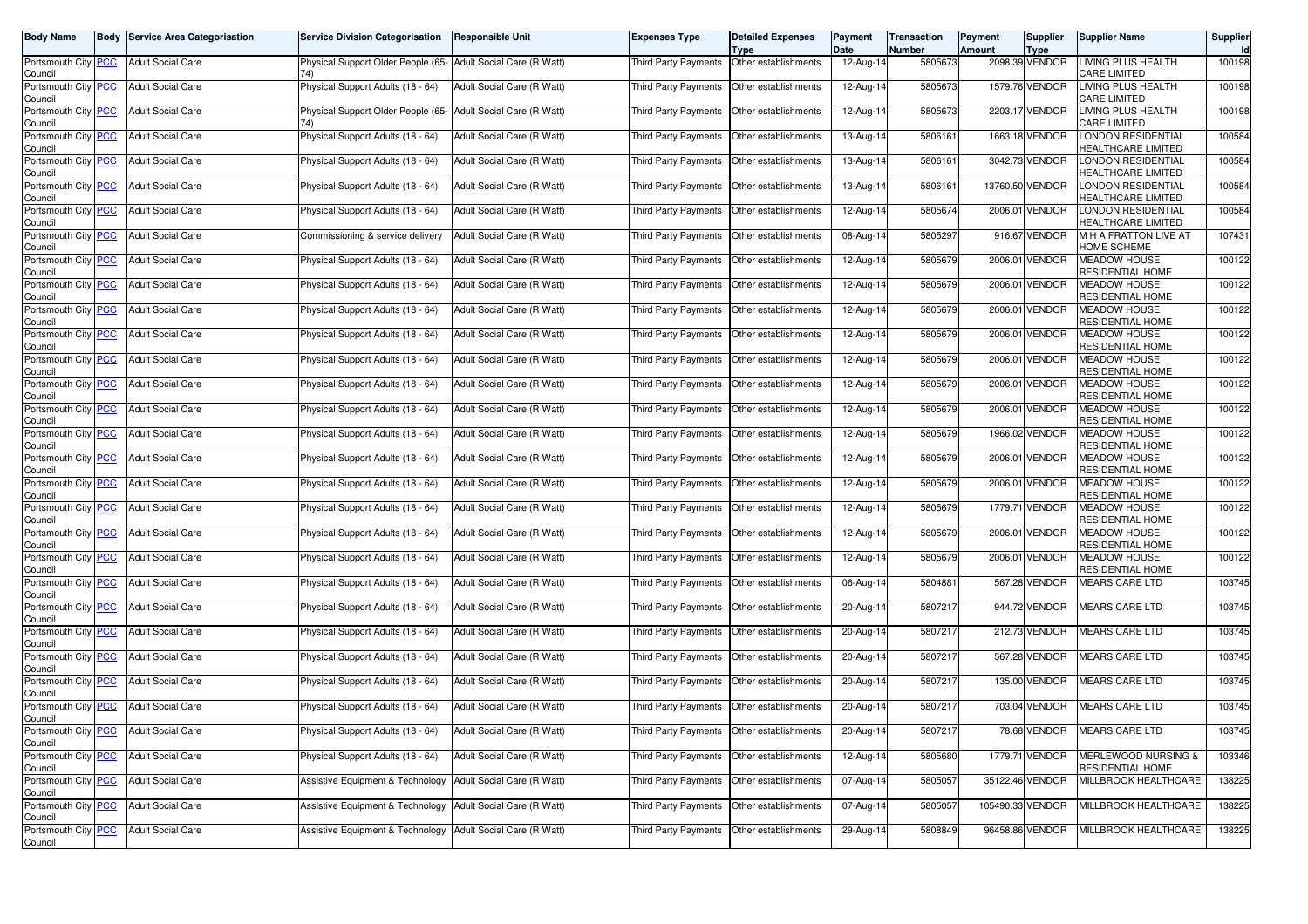| <b>Body Name</b>                      | <b>Body Service Area Categorisation</b> | <b>Service Division Categorisation</b>                                  | <b>Responsible Unit</b>    | Expenses Type                   | <b>Detailed Expenses</b><br>Type  | Payment<br>Date | <b>Transaction</b><br>Number | Payment<br><b>Amount</b> | <b>Supplier</b><br>Type | <b>Supplier Name</b>                           | Supplier<br><b>Id</b> |
|---------------------------------------|-----------------------------------------|-------------------------------------------------------------------------|----------------------------|---------------------------------|-----------------------------------|-----------------|------------------------------|--------------------------|-------------------------|------------------------------------------------|-----------------------|
| Portsmouth City PCC<br>Council        | <b>Adult Social Care</b>                | Commissioning & service delivery                                        | Adult Social Care (R Watt) | <b>Third Party Payments</b>     | Other establishments              | 05-Aug-14       | 5804459                      |                          | 1075.00 VENDOR          | MIND THE GAP                                   | 138797                |
| Portsmouth City PCC<br>Council        | <b>Adult Social Care</b>                | Physical Support Older People (65-<br>74)                               | Adult Social Care (R Watt) | Employees                       | Direct employee<br>expenses       | 05-Aug-14       | 5804460                      |                          | 701.00 VENDOR           | <b>MORECARE SUPPORT</b><br>SERVICES LTD        | 103464                |
| Portsmouth City <b>PCC</b><br>Council | <b>Adult Social Care</b>                | Commissioning & service delivery                                        | Adult Social Care (R Watt) | Employees                       | Direct employee<br>expenses       | 01-Aug-14       | 5804202                      |                          | 765.61 VENDOR           | <b>MORECARE SUPPORT</b><br><b>SERVICES LTD</b> | 103464                |
| Portsmouth City PCC<br>Council        | <b>Adult Social Care</b>                | Physical Support Older People (65-<br>74)                               | Adult Social Care (R Watt) | Employees                       | Direct employee<br>expenses       | 05-Aug-14       | 5804460                      |                          | 784.01 VENDOR           | <b>MORECARE SUPPORT</b><br>SERVICES LTD        | 103464                |
| Portsmouth City PCC<br>Council        | <b>Adult Social Care</b>                | Commissioning & service delivery                                        | Adult Social Care (R Watt) | Employees                       | Direct employee<br>expenses       | 01-Aug-14       | 5804202                      |                          | 1504.70 VENDOR          | <b>MORECARE SUPPORT</b><br>SERVICES LTD        | 103464                |
| Portsmouth City PCC<br>Council        | <b>Adult Social Care</b>                | Physical Support Older People (65-<br>74)                               | Adult Social Care (R Watt) | Employees                       | Direct employee<br>expenses       | 01-Aug-14       | 5804202                      |                          | 269.24 VENDOR           | <b>MORECARE SUPPORT</b><br><b>SERVICES LTD</b> | 103464                |
| Portsmouth City PCC<br>Council        | <b>Adult Social Care</b>                | Physical Support Older People (65-<br>741                               | Adult Social Care (R Watt) | Employees                       | Direct employee<br>expenses       | 08-Aug-14       | 580531                       |                          | 1085.78 VENDOR          | MORECARE SUPPORT<br><b>SERVICES LTD</b>        | 103464                |
| Portsmouth City PCC<br>Council        | <b>Adult Social Care</b>                | Commissioning & service delivery                                        | Adult Social Care (R Watt) | Employees                       | Direct employee<br>expenses       | 08-Aug-14       | 5805310                      |                          | 1415.23 VENDOR          | <b>MORECARE SUPPORT</b><br>SERVICES LTD        | 103464                |
| Portsmouth City PCC<br>Council        | <b>Adult Social Care</b>                | Commissioning & service delivery                                        | Adult Social Care (R Watt) | Employees                       | Direct employee<br>expenses       | 20-Aug-14       | 5807219                      |                          | 563.69 VENDOR           | MORECARE SUPPORT<br><b>SERVICES LTD</b>        | 103464                |
| Portsmouth City <b>PCC</b><br>Council | <b>Adult Social Care</b>                | Physical Support Older People (65-                                      | Adult Social Care (R Watt) | Employees                       | Direct employee<br>expenses       | 15-Aug-14       | 5806572                      |                          | 1129.84 VENDOR          | <b>MORECARE SUPPORT</b><br><b>SERVICES LTD</b> | 103464                |
| Portsmouth City PCC<br>Council        | <b>Adult Social Care</b>                | Commissioning & service delivery                                        | Adult Social Care (R Watt) | Employees                       | Direct employee<br>expenses       | 15-Aug-14       | 5806572                      |                          | 424.26 VENDOR           | <b>MORECARE SUPPORT</b><br>SERVICES LTD        | 103464                |
| Portsmouth City PCC<br>Council        | <b>Adult Social Care</b>                | Commissioning & service delivery                                        | Adult Social Care (R Watt) | Employees                       | Direct employee<br>expenses       | 20-Aug-14       | 5807219                      |                          | 500.14 VENDOR           | MORECARE SUPPORT<br><b>SERVICES LTD</b>        | 103464                |
| Portsmouth City PCC<br>Council        | <b>Adult Social Care</b>                | Physical Support Older People (65-<br>74)                               | Adult Social Care (R Watt) | Employees                       | Direct employee<br>expenses       | 15-Aug-14       | 5806572                      |                          | 155.39 VENDOR           | <b>MORECARE SUPPORT</b><br><b>SERVICES LTD</b> | 103464                |
| Portsmouth City PCC<br>Council        | <b>Adult Social Care</b>                | Physical Support Older People (65-<br>74)                               | Adult Social Care (R Watt) | Employees                       | Direct employee<br>expenses       | 22-Aug-14       | 5807606                      |                          | 701.00 VENDOR           | <b>MORECARE SUPPORT</b><br><b>SERVICES LTD</b> | 103464                |
| Portsmouth City PCC<br>Council        | <b>Adult Social Care</b>                | Commissioning & service delivery                                        | Adult Social Care (R Watt) | Employees                       | Direct employee<br>expenses       | 22-Aug-14       | 5807606                      |                          | 1009.07 VENDOR          | MORECARE SUPPORT<br><b>SERVICES LTD</b>        | 103464                |
| Portsmouth City PCC<br>Council        | <b>Adult Social Care</b>                | Commissioning & service delivery                                        | Adult Social Care (R Watt) | Employees                       | Direct employee<br>expenses       | 20-Aug-14       | 5807219                      |                          | 278.62 VENDOR           | MORECARE SUPPORT<br><b>SERVICES LTD</b>        | 103464                |
| Portsmouth City PCC<br>Council        | <b>Adult Social Care</b>                | Physical Support Older People (65-<br>74)                               | Adult Social Care (R Watt) | Employees                       | Direct employee<br>expenses       | 29-Aug-14       | 5808851                      |                          | 697.47 VENDOR           | <b>MORECARE SUPPORT</b><br><b>SERVICES LTD</b> | 103464                |
| Portsmouth City PCC<br>Council        | <b>Adult Social Care</b>                | Commissioning & service delivery                                        | Adult Social Care (R Watt) | Employees                       | Direct employee<br>expenses       | 29-Aug-14       | 580885                       |                          | 492.97 VENDOR           | MORECARE SUPPORT<br><b>SERVICES LTD</b>        | 103464                |
| Portsmouth City PCC<br>Council        | <b>Adult Social Care</b>                | Physical Support Adults (18 - 64)                                       | Adult Social Care (R Watt) | <b>Third Party Payments</b>     | Other establishments              | 05-Aug-14       | 5804462                      |                          | 1596.00 VENDOR          | MORLEIGH LIMITED T/A<br>THE BRAKE MANOR        | 137826                |
| Portsmouth City PCC<br>Council        | <b>Adult Social Care</b>                | Physical Support Adults (18 - 64)                                       | Adult Social Care (R Watt) | Premises-Related<br>Expenditure | Energy costs                      | 01-Aug-14       | 580421                       |                          | 438.47 VENDOR           | <b>NPOWER</b>                                  | 104871                |
| Portsmouth City PCC<br>Council        | <b>Adult Social Care</b>                | Physical Support Adults (18 - 64)                                       | Adult Social Care (R Watt) | Premises-Related<br>Expenditure | Energy costs                      | 01-Aug-14       | 580421                       |                          | 865.09 VENDOR           | <b>NPOWER</b>                                  | 104871                |
| Portsmouth City PCC<br>Council        | <b>Adult Social Care</b>                | Physical Support Older People (65-<br>74)                               | Adult Social Care (R Watt) | Premises-Related<br>Expenditure | Energy costs                      | 01-Aug-14       | 5804211                      |                          | 625.10 VENDOR           | <b>NPOWER</b>                                  | 104871                |
| Portsmouth City PCC<br>Council        | <b>Adult Social Care</b>                | Physical Support Older People (65-<br>74)                               | Adult Social Care (R Watt) | Premises-Related<br>Expenditure | Energy costs                      | 01-Aug-14       | 580421                       |                          | 1133.28 VENDOR          | <b>NPOWER</b>                                  | 104871                |
| Portsmouth City PCC<br>Council        | <b>Adult Social Care</b>                | Physical Support Older People (65-<br>74)                               | Adult Social Care (R Watt) | Premises-Related<br>Expenditure | Energy costs                      | 01-Aug-14       | 580421                       |                          | 1747.09 VENDOR          | VPOWER                                         | 104871                |
| Portsmouth City PCC<br>Council        | <b>Adult Social Care</b>                | Physical Support Adults (18 - 64)                                       | Adult Social Care (R Watt) | Premises-Related<br>Expenditure | Energy costs                      | 01-Aug-14       | 5804211                      |                          | 435.76 VENDOR           | <b>NPOWER</b>                                  | 104871                |
| Portsmouth City PCC<br>Council        | <b>Adult Social Care</b>                | Physical Support Adults (18 - 64)                                       | Adult Social Care (R Watt) | Premises-Related<br>Expenditure | Energy costs                      | 01-Aug-14       | 580421                       |                          | 85.53 VENDOR            | <b>NPOWER</b>                                  | 104871                |
| Portsmouth City PCC<br>Council        | <b>Adult Social Care</b>                | Commissioning & service delivery                                        | Adult Social Care (R Watt) | Premises-Related<br>Expenditure | Energy costs                      | 01-Aug-14       | 580421                       |                          | 289.35 VENDOR           | VPOWER                                         | 104871                |
| Portsmouth City <b>PCC</b><br>Council | <b>Adult Social Care</b>                | Physical Support Adults (18 - 64)                                       | Adult Social Care (R Watt) | Premises-Related<br>Expenditure | Energy costs                      | 01-Aug-14       | 5804211                      |                          | 1073.75 VENDOR          | <b>NPOWER</b>                                  | 104871                |
| Portsmouth City PCC<br>Council        | <b>Adult Social Care</b>                | Social Support - Substance misuse Adult Social Care (R Watt)<br>support |                            | Premises-Related<br>Expenditure | Cleaning and domestic<br>supplies | 15-Aug-14       | 5806584                      |                          | 849.20 VENDOR           | <b>NVIRO LTD</b>                               | 124507                |
| Portsmouth City PCC<br>Council        | <b>Adult Social Care</b>                | Social Care Activities                                                  | Adult Social Care (R Watt) | Premises-Related<br>Expenditure | Cleaning and domestic<br>supplies | 04-Aug-14       | 5804400                      |                          | 432.42 VENDOR           | NVIRO LTD                                      | 124507                |
| Portsmouth City PCC<br>Council        | <b>Adult Social Care</b>                | Physical Support Adults (18 - 64)                                       | Adult Social Care (R Watt) | Premises-Related<br>Expenditure | Cleaning and domestic<br>supplies | 08-Aug-14       | 5805321                      |                          | 1010.73 VENDOR          | <b>NVIRO LTD</b>                               | 124507                |
| Portsmouth City PCC<br>Council        | <b>Adult Social Care</b>                | Physical Support Adults (18 - 64)                                       | Adult Social Care (R Watt) | Premises-Related<br>Expenditure | Cleaning and domestic<br>supplies | 04-Aug-14       | 5804400                      |                          | 1029.58 VENDOR          | NVIRO LTD                                      | 124507                |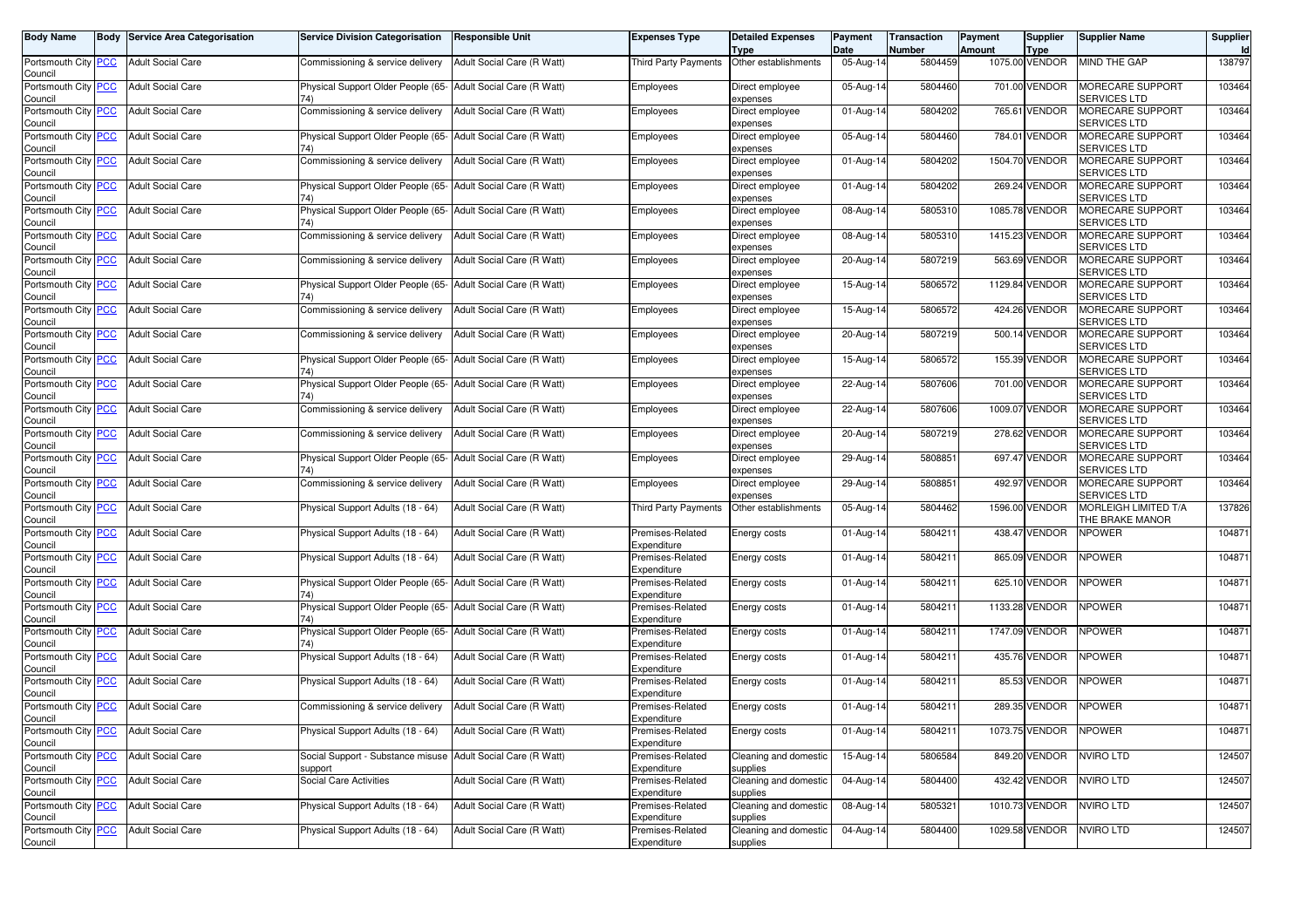| <b>Body Name</b>                      | <b>Body</b> | <b>Service Area Categorisation</b> | <b>Service Division Categorisation</b>       | <b>Responsible Unit</b>    | Expenses Type                               | <b>Detailed Expenses</b><br>Type      | Payment<br>Date | Transaction<br>Number | Payment<br><b>Amount</b> | <b>Supplier</b><br><b>Type</b> | <b>Supplier Name</b>                              | Supplier<br><b>Id</b> |
|---------------------------------------|-------------|------------------------------------|----------------------------------------------|----------------------------|---------------------------------------------|---------------------------------------|-----------------|-----------------------|--------------------------|--------------------------------|---------------------------------------------------|-----------------------|
| Portsmouth City PCC<br>Council        |             | <b>Adult Social Care</b>           | Physical Support Adults (18 - 64)            | Adult Social Care (R Watt) | Premises-Related<br>Expenditure             | Cleaning and domestic<br>supplies     | 11-Aug-14       | 5805528               |                          | 53.82 VENDOR                   | <b>NVIRO LTD</b>                                  | 124507                |
| Portsmouth City PCC<br>Council        |             | <b>Adult Social Care</b>           | Physical Support Adults (18 - 64)            | Adult Social Care (R Watt) | Premises-Related<br>Expenditure             | Cleaning and domestic<br>supplies     | 11-Aug-14       | 5805528               |                          | 528.38 VENDOR                  | NVIRO LTD                                         | 124507                |
| Portsmouth City PCC<br>Council        |             | <b>Adult Social Care</b>           | Physical Support Adults (18 - 64)            | Adult Social Care (R Watt) | Premises-Related<br>Expenditure             | Cleaning and domestic<br>supplies     | 07-Aug-14       | 5805061               |                          | 1010.51 VENDOR                 | <b>VVIRO LTD</b>                                  | 124507                |
| Portsmouth City PCC<br>Council        |             | <b>Adult Social Care</b>           | Physical Support Adults (18 - 64)            | Adult Social Care (R Watt) | Supplies and Services Equipment, furniture  | and materials                         | 06-Aug-14       | 5804888               |                          |                                | 294.06 COMPANY OCS GROUP UK LIMITED<br>T/A CANNON | 101502                |
| Portsmouth City PCC<br>Council        |             | <b>Adult Social Care</b>           | Commissioning & service delivery             | Adult Social Care (R Watt) | Supplies and Services                       | Equipment, furniture<br>and materials | 06-Aug-14       | 5804888               |                          | 440.82 COMPANY                 | OCS GROUP UK LIMITED<br>T/A CANNON                | 101502                |
| Portsmouth City PCC<br>Council        |             | <b>Adult Social Care</b>           | Physical Support Adults (18 - 64)            | Adult Social Care (R Watt) | Supplies and Services                       | Equipment, furniture<br>and materials | 06-Aug-14       | 5804888               |                          |                                | 20.00 COMPANY OCS GROUP UK LIMITED<br>T/A CANNON  | 101502                |
| Portsmouth City PCC<br>Council        |             | <b>Adult Social Care</b>           | Commissioning & service delivery             | Adult Social Care (R Watt) | Supplies and Services                       | Equipment, furniture<br>and materials | 06-Aug-14       | 5804888               |                          | 70.00 COMPANY                  | <b>OCS GROUP UK LIMITED</b><br>T/A CANNON         | 101502                |
| Portsmouth City PCC<br>Council        |             | <b>Adult Social Care</b>           | Physical Support Adults (18 - 64)            | Adult Social Care (R Watt) | <b>Third Party Payments</b>                 | Other establishments                  | 28-Aug-14       | 5808630               |                          | 2680.88 VENDOR                 | ORCHARD CARE HOMES                                | 138799                |
| Portsmouth City PCC<br>Council        |             | <b>Adult Social Care</b>           | Physical Support Adults (18 - 64)            | Adult Social Care (R Watt) | Third Party Payments                        | Other establishments                  | 06-Aug-14       | 5804890               |                          | 2680.88 VENDOR                 | ORCHARD CARE HOMES                                | 138799                |
| Portsmouth City <b>PCC</b><br>Council |             | <b>Adult Social Care</b>           | Physical Support Adults (18 - 64)            | Adult Social Care (R Watt) | <b>Third Party Payments</b>                 | Other establishments                  | 28-Aug-14       | 5808630               |                          | 2796.51 VENDOR                 | ORCHARD CARE HOMES                                | 138799                |
| Portsmouth City PCC<br>Council        |             | <b>Adult Social Care</b>           | Physical Support Adults (18 - 64)            | Adult Social Care (R Watt) | Third Party Payments                        | Other establishments                  | 06-Aug-14       | 5804890               |                          | 2796.51 VENDOR                 | ORCHARD CARE HOMES                                | 138799                |
| Portsmouth City PCC<br>Council        |             | <b>Adult Social Care</b>           | Social Support - Substance misuse<br>upport  | Adult Social Care (R Watt) | Third Party Payments                        | Other establishments                  | 22-Aug-14       | 5807620               |                          | 950.00 VENDOR                  | ORION MEDICAL SUPPLIES<br>.TD                     | 138484                |
| Portsmouth City PCC<br>Council        |             | <b>Adult Social Care</b>           | Social Support - Substance misuse<br>support | Adult Social Care (R Watt) | <b>Third Party Payments</b>                 | Other establishments                  | 29-Aug-14       | 5808859               |                          | 3204.50 VENDOR                 | ORION MEDICAL SUPPLIES<br>TD                      | 138484                |
| Portsmouth City PCC<br>Council        |             | <b>Adult Social Care</b>           | Physical Support Adults (18 - 64)            | Adult Social Care (R Watt) | Third Party Payments                        | Other establishments                  | 26-Aug-14       | 5807986               |                          | 1435.50 VENDOR                 | PCC APPOINTEESHIP                                 | 136471                |
| Portsmouth City PCC<br>Council        |             | <b>Adult Social Care</b>           | Physical Support Adults (18 - 64)            | Adult Social Care (R Watt) | Income                                      | Customer and client<br>eceipts        | 26-Aug-14       | 5807986               |                          | -18.00 VENDOR                  | <b>PCC APPOINTEESHIP</b>                          | 136471                |
| Portsmouth City PCC<br>Council        |             | <b>Adult Social Care</b>           | Physical Support Adults (18 - 64)            | Adult Social Care (R Watt) | <b>Third Party Payments</b>                 | Other establishments                  | 26-Aug-14       | 5807985               |                          | 1014.00 VENDOR                 | PCC APPOINTEESHIP                                 | 136471                |
| Portsmouth City PCC<br>Council        |             | <b>Adult Social Care</b>           | Physical Support Adults (18 - 64)            | Adult Social Care (R Watt) | Income                                      | Customer and client<br>receipts       | 26-Aug-14       | 5807985               |                          | -132.30 VENDOR                 | PCC APPOINTEESHIP                                 | 136471                |
| Portsmouth City PCC<br>Council        |             | <b>Adult Social Care</b>           | Physical Support Adults (18 - 64)            | Adult Social Care (R Watt) | Third Party Payments                        | Other establishments                  | 26-Aug-14       | 5807986               |                          | 1677.90 VENDOR                 | <b>PCC APPOINTEESHIP</b>                          | 136471                |
| Portsmouth City PCC<br>Council        |             | <b>Adult Social Care</b>           | Physical Support Adults (18 - 64)            | Adult Social Care (R Watt) | Income                                      | Customer and client<br>receipts       | 26-Aug-14       | 5807986               |                          | -301.50 VENDOR                 | PCC APPOINTEESHIP                                 | 136471                |
| Portsmouth City PCC<br>Council        |             | <b>Adult Social Care</b>           | Physical Support Adults (18 - 64)            | Adult Social Care (R Watt) | <b>Third Party Payments</b>                 | Other establishments                  | 26-Aug-14       | 5807986               |                          | 304.20 VENDOR                  | PCC APPOINTEESHIP                                 | 136471                |
| Portsmouth City PCC<br>Council        |             | <b>Adult Social Care</b>           | Physical Support Adults (18 - 64)            | Adult Social Care (R Watt) | Income                                      | Customer and client<br>eceipts        | 26-Aug-14       | 5807986               |                          | -279.90 VENDOR                 | PCC APPOINTEESHIP                                 | 136471                |
| Portsmouth City PCC<br>Council        |             | <b>Adult Social Care</b>           | Physical Support Adults (18 - 64)            | Adult Social Care (R Watt) | <b>Third Party Payments</b>                 | Other establishments                  | 27-Aug-14       | 5808512               |                          | 7501.07 VENDOR                 | PEARTREE HOUSE<br>REHABILITATION LTD              | 107000                |
| Portsmouth City PCC<br>Council        |             | <b>Adult Social Care</b>           | Physical Support Adults (18 - 64)            | Adult Social Care (R Watt) | <b>Third Party Payments</b>                 | Other establishments                  | 12-Aug-14       | 5805694               |                          | 2006.01 VENDOR                 | PENDLEBURY CARE<br><b>IOMES LIMITED</b>           | 124531                |
| Portsmouth City PCC<br>Council        |             | <b>Adult Social Care</b>           | Physical Support Older People (65-           | Adult Social Care (R Watt) | Supplies and Services Equipment, furniture  | and materials                         | 29-Aug-14       | 5808867               |                          | 450.02 VENDOR                  | PHS ALLCLEAR                                      | 127754                |
| Portsmouth City PCC<br>Council        |             | <b>Adult Social Care</b>           | Physical Support Adults (18 - 64)            | Adult Social Care (R Watt) | <b>Third Party Payments</b>                 | Other establishments                  | 20-Aug-14       | 5807230               |                          | 2006.01 VENDOR                 | PORTSDOWN ESTATES<br><b>LIMITED</b>               | 100939                |
| Portsmouth City PCC<br>Council        |             | <b>Adult Social Care</b>           | Physical Support Adults (18 - 64)            | Adult Social Care (R Watt) | <b>Third Party Payments</b>                 | Other establishments                  | 20-Aug-14       | 5807230               |                          | 2006.01 VENDOR                 | PORTSDOWN ESTATES<br><b>IMITED</b>                | 100939                |
| Portsmouth City PCC<br>Council        |             | <b>Adult Social Care</b>           | Physical Support Adults (18 - 64)            | Adult Social Care (R Watt) | Third Party Payments                        | Other establishments                  | 20-Aug-14       | 5807230               |                          | 2267.34 VENDOR                 | PORTSDOWN ESTATES<br>LIMITED                      | 100939                |
| Portsmouth City <b>PCC</b><br>Council |             | <b>Adult Social Care</b>           | Physical Support Adults (18 - 64)            | Adult Social Care (R Watt) | Third Party Payments   Other establishments |                                       | 20-Aug-14       | 5807230               |                          | 2006.01 VENDOR                 | <b>PORTSDOWN ESTATES</b><br>LIMITED               | 100939                |
| Portsmouth City PCC<br>Council        |             | <b>Adult Social Care</b>           | Physical Support Adults (18 - 64)            | Adult Social Care (R Watt) | Third Party Payments Other establishments   |                                       | 20-Aug-14       | 5807230               |                          | 1902.16 VENDOR                 | PORTSDOWN ESTATES<br>_IMITED                      | 100939                |
| Portsmouth City PCC<br>Council        |             | <b>Adult Social Care</b>           | Physical Support Adults (18 - 64)            | Adult Social Care (R Watt) | Third Party Payments                        | Other establishments                  | 20-Aug-14       | 5807230               |                          | 2006.01 VENDOR                 | PORTSDOWN ESTATES<br><b>LIMITED</b>               | 100939                |
| Portsmouth City PCC<br>Council        |             | <b>Adult Social Care</b>           | Physical Support Adults (18 - 64)            | Adult Social Care (R Watt) | Third Party Payments                        | Other establishments                  | 20-Aug-14       | 5807230               |                          | 2214.33 VENDOR                 | PORTSDOWN ESTATES<br><b>IMITED</b>                | 100939                |
| Portsmouth City PCC<br>Council        |             | <b>Adult Social Care</b>           | Physical Support Adults (18 - 64)            | Adult Social Care (R Watt) | Third Party Payments                        | Other establishments                  | 20-Aug-14       | 5807230               |                          | 2657.32 VENDOR                 | PORTSDOWN ESTATES<br>LIMITED                      | 100939                |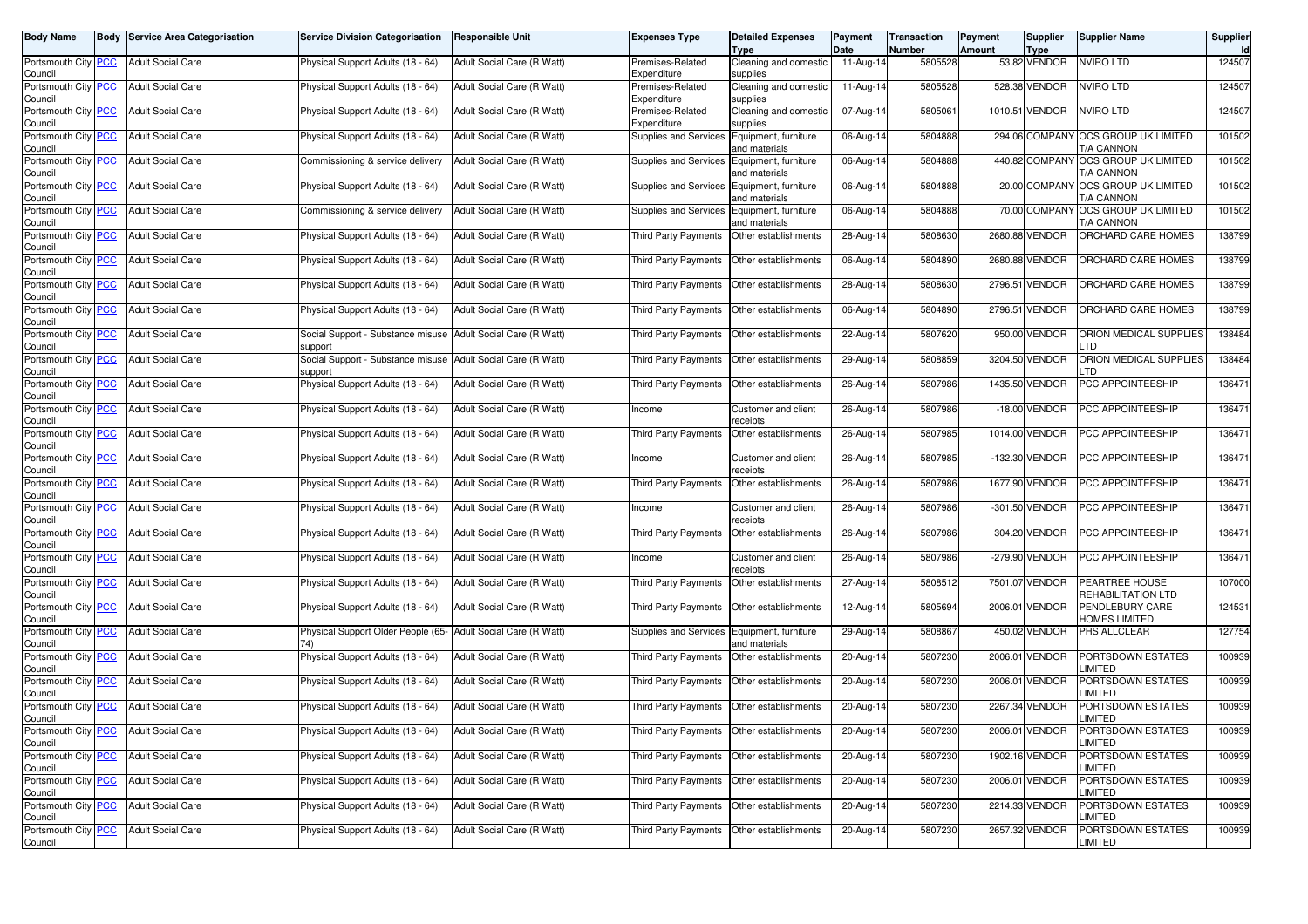| <b>Body Name</b>                                |            | <b>Body Service Area Categorisation</b> | <b>Service Division Categorisation</b>                               | <b>Responsible Unit</b>    | <b>Expenses Type</b>                        | <b>Detailed Expenses</b>            | Payment<br>Date | Transaction<br>Number | Payment<br><b>Amount</b> | Supplier                      | <b>Supplier Name</b>                                                                         | Supplier<br>Id |
|-------------------------------------------------|------------|-----------------------------------------|----------------------------------------------------------------------|----------------------------|---------------------------------------------|-------------------------------------|-----------------|-----------------------|--------------------------|-------------------------------|----------------------------------------------------------------------------------------------|----------------|
| Portsmouth City <b>PCC</b><br>Council           |            | <b>Adult Social Care</b>                | Physical Support Adults (18 - 64)                                    | Adult Social Care (R Watt) | <b>Third Party Payments</b>                 | <b>Type</b><br>Other establishments | 20-Aug-14       | 5807230               |                          | <b>Type</b><br>2006.01 VENDOR | PORTSDOWN ESTATES<br>LIMITED                                                                 | 100939         |
| Portsmouth City PCC<br>Council                  |            | <b>Adult Social Care</b>                | Physical Support Adults (18 - 64)                                    | Adult Social Care (R Watt) | Third Party Payments                        | Other establishments                | 20-Aug-14       | 5807230               |                          | 2006.01 VENDOR                | PORTSDOWN ESTATES<br>_IMITED                                                                 | 100939         |
| Portsmouth City<br>Council                      | <b>PCC</b> | <b>Adult Social Care</b>                | Physical Support Adults (18 - 64)                                    | Adult Social Care (R Watt) | Third Party Payments                        | Other establishments                | $20-Aug-14$     | 5807230               |                          | 1779.71 VENDOR                | PORTSDOWN ESTATES<br>LIMITED                                                                 | 100939         |
| Portsmouth City PCC<br>Council                  |            | <b>Adult Social Care</b>                | Commissioning & service delivery                                     | Adult Social Care (R Watt) | Third Party Payments                        | Other establishments                | 29-Aug-14       | 5808871               |                          | 14475.00 VENDOR               | PORTSMOUTH AREA RAPE<br>CRISIS SERVICE                                                       | 102491         |
| Portsmouth City PCC<br>Council                  |            | <b>Housing Services</b>                 | <b>Supporting People</b>                                             | Adult Social Care (R Watt) | Third Party Payments   Other establishments |                                     | 27-Aug-14       | 5808514               |                          | 6895.18 VENDOR                | PORTSMOUTH CHURCHES<br>HOUSING ASSOCIATION<br>TD.                                            | 102490         |
| Portsmouth City PCC<br>Council                  |            | <b>Housing Services</b>                 | <b>Supporting People</b>                                             | Adult Social Care (R Watt) | Third Party Payments   Other establishments |                                     | 27-Aug-14       | 5808514               |                          | 15394.93 VENDOR               | PORTSMOUTH CHURCHES<br>HOUSING ASSOCIATION<br>TD.                                            | 102490         |
| Portsmouth City PCC<br>Council                  |            | <b>Adult Social Care</b>                | Commissioning & service delivery                                     | Adult Social Care (R Watt) | <b>Transport-Related</b><br>Expenditure     | Car allowances                      | 20-Aug-14       | 5807232               |                          | 215.83 HEALTH                 | PORTSMOUTH HOSPITALS<br>AUTHORIT NHS TRUST                                                   | 100690         |
| Portsmouth City PCC<br>Council                  |            | <b>Adult Social Care</b>                | Commissioning & service delivery                                     | Adult Social Care (R Watt) | <b>Transport-Related</b><br>Expenditure     | Car allowances                      | 20-Aug-14       | 5807232               |                          | 203.25 HEALTH                 | PORTSMOUTH HOSPITALS<br>AUTHORIT NHS TRUST                                                   | 100690         |
| Portsmouth City PCC<br>Council                  |            | <b>Adult Social Care</b>                | Physical Support Adults (18 - 64)                                    | Adult Social Care (R Watt) | Third Party Payments   Other establishments |                                     | 27-Aug-14       | 5808519               |                          | 4500.00 VENDOR                | PREPAID FINANCIAL<br>SERVICES                                                                | 137139         |
| Portsmouth City PCC<br>Council                  |            | <b>Adult Social Care</b>                | Commissioning & service delivery                                     | Adult Social Care (R Watt) | Third Party Payments                        | Other establishments                | 04-Aug-14       | 5804405               |                          | 20000.00 VENDOR               | PREPAID FINANCIAL<br>SERVICES                                                                | 137139         |
| Portsmouth City PCC<br>Council                  |            | <b>Adult Social Care</b>                | Commissioning & service delivery                                     | Adult Social Care (R Watt) | Third Party Payments                        | Other establishments                | 20-Aug-14       | 5807234               |                          | 8000.00 VENDOR                | PREPAID FINANCIAL<br><b>SERVICES</b>                                                         | 137139         |
| Portsmouth City PCC<br>Council                  |            | <b>Adult Social Care</b>                | Assistive Equipment & Technology   Adult Social Care (R Watt)        |                            | Third Party Payments   Other establishments |                                     | 14-Aug-14       | 5806374               |                          | 5660.74 COMPANY               | PRISM MEDICAL UK LTD<br>T/A LIFTECH SYSTEMS &<br><b>TEST VALLEY MOBILITY</b>                 | 100964         |
| Portsmouth City <b>PCC</b><br>Council           |            | <b>Adult Social Care</b>                | Assistive Equipment & Technology   Adult Social Care (R Watt)        |                            | Third Party Payments   Other establishments |                                     | 22-Aug-14       | 5807635               |                          |                               | 1982.01 COMPANY PRISM MEDICAL UK LTD<br>T/A LIFTECH SYSTEMS &<br><b>TEST VALLEY MOBILITY</b> | 100964         |
| Portsmouth City PCC<br>Council                  |            | <b>Adult Social Care</b>                | Physical Support Older People (65- Adult Social Care (R Watt)        |                            | Third Party Payments   Other establishments |                                     | 12-Aug-14       | 5805700               |                          | 2429.47 VENDOR                | QUALITY CARE<br>MANAGEMENT LTD                                                               | 101970         |
| Portsmouth City PCC<br>Council                  |            | <b>Adult Social Care</b>                | Physical Support Older People (65- Adult Social Care (R Watt)        |                            | Third Party Payments                        | Other establishments                | 12-Aug-14       | 5805700               |                          | 2429.47 VENDOR                | <b>QUALITY CARE</b><br>MANAGEMENT LTD                                                        | 101970         |
| Portsmouth City PCC<br>Council                  |            | <b>Adult Social Care</b>                | Physical Support Older People (65- Adult Social Care (R Watt)        |                            | Third Party Payments                        | Other establishments                | 12-Aug-14       | 5805700               |                          | 2203.17 VENDOR                | <b>QUALITY CARE</b><br>MANAGEMENT LTD                                                        | 101970         |
| Portsmouth City PCC<br>Council                  |            | <b>Adult Social Care</b>                | Physical Support Older People (65- Adult Social Care (R Watt)        |                            | Third Party Payments                        | Other establishments                | 12-Aug-14       | 5805700               |                          | 1514.97 VENDOR                | <b>QUALITY CARE</b><br>MANAGEMENT LTD                                                        | 101970         |
| Portsmouth City PCC<br>Council                  |            | <b>Adult Social Care</b>                | Physical Support Older People (65- Adult Social Care (R Watt)        |                            | Third Party Payments                        | Other establishments                | 12-Aug-14       | 5805700               |                          | 2429.47 VENDOR                | <b>QUALITY CARE</b><br>MANAGEMENT LTD                                                        | 101970         |
| Portsmouth City PCC<br>Council                  |            | <b>Adult Social Care</b>                | Physical Support Older People (65- Adult Social Care (R Watt)<br>74) |                            | Third Party Payments                        | Other establishments                | 12-Aug-14       | 5805700               |                          | 2429.47 VENDOR                | <b>QUALITY CARE</b><br>MANAGEMENT LTD                                                        | 101970         |
| Portsmouth City PCC<br>Council                  |            | <b>Adult Social Care</b>                | Physical Support Adults (18 - 64)                                    | Adult Social Care (R Watt) | Third Party Payments                        | Other establishments                | 12-Aug-14       | 5805700               |                          | 1779.71 VENDOR                | QUALITY CARE<br>MANAGEMENT LTD                                                               | 101970         |
| Portsmouth City PCC<br>Council                  |            | <b>Adult Social Care</b>                | Physical Support Adults (18 - 64)                                    | Adult Social Care (R Watt) | Third Party Payments                        | Other establishments                | 12-Aug-14       | 5805700               |                          | 1779.71 VENDOR                | <b>QUALITY CARE</b><br>MANAGEMENT LTD                                                        | 101970         |
| Portsmouth City PCC<br>Council                  |            | <b>Adult Social Care</b>                | Physical Support Adults (18 - 64)                                    | Adult Social Care (R Watt) | Third Party Payments   Other establishments |                                     | 14-Aug-14       | 5806375               |                          | 2429.47 VENDOR                | <b>QUALITY CARE</b><br>MANAGEMENT LTD                                                        | 101970         |
| Portsmouth City PCC<br>Council                  |            | <b>Adult Social Care</b>                | Physical Support Older People (65- Adult Social Care (R Watt)        |                            | Third Party Payments                        | Other establishments                | 12-Aug-14       | 5805700               |                          | 2429.47 VENDOR                | <b>QUALITY CARE</b><br><b>MANAGEMENT LTD</b>                                                 | 101970         |
| Portsmouth City PCC<br>Council                  |            | <b>Adult Social Care</b>                | Physical Support Older People (65- Adult Social Care (R Watt)<br>74) |                            | Third Party Payments                        | Other establishments                | 12-Aug-14       | 5805700               |                          | 2429.47 VENDOR                | <b>QUALITY CARE</b><br><b>MANAGEMENT LTD</b>                                                 | 101970         |
| Portsmouth City   <mark>PCC</mark>  <br>Council |            | <b>Adult Social Care</b>                | Mental Health Support Adults (18 - Adult Social Care (R Watt)<br>64) |                            | Third Party Payments   Other establishments |                                     | 12-Aug-14       | 5805700               |                          | 2054.68 VENDOR                | <b>QUALITY CARE</b><br>MANAGEMENT LTD                                                        | 101970         |
| Portsmouth City PCC<br>Council                  |            | <b>Adult Social Care</b>                | Physical Support Older People (65- Adult Social Care (R Watt)        |                            | Third Party Payments Other establishments   |                                     | 12-Aug-14       | 5805700               |                          | 2429.47 VENDOR                | <b>QUALITY CARE</b><br>MANAGEMENT LTD                                                        | 101970         |
| Portsmouth City PCC<br>Council                  |            | <b>Adult Social Care</b>                | Physical Support Older People (65- Adult Social Care (R Watt)<br>74) |                            | Third Party Payments Other establishments   |                                     | 12-Aug-14       | 5805700               |                          | 2635.00 VENDOR                | <b>QUALITY CARE</b><br>MANAGEMENT LTD                                                        | 101970         |
| Portsmouth City PCC<br>Council                  |            | <b>Adult Social Care</b>                | Physical Support Older People (65- Adult Social Care (R Watt)<br>74) |                            | Third Party Payments Other establishments   |                                     | 12-Aug-14       | 5805700               |                          | 2429.47 VENDOR                | <b>QUALITY CARE</b><br>MANAGEMENT LTD                                                        | 101970         |
| Portsmouth City PCC<br>Council                  |            | <b>Adult Social Care</b>                | Physical Support Older People (65- Adult Social Care (R Watt)<br>74) |                            | <b>Third Party Payments</b>                 | Other establishments                | 12-Aug-14       | 5805700               |                          | 2429.47 VENDOR                | <b>QUALITY CARE</b><br>MANAGEMENT LTD                                                        | 101970         |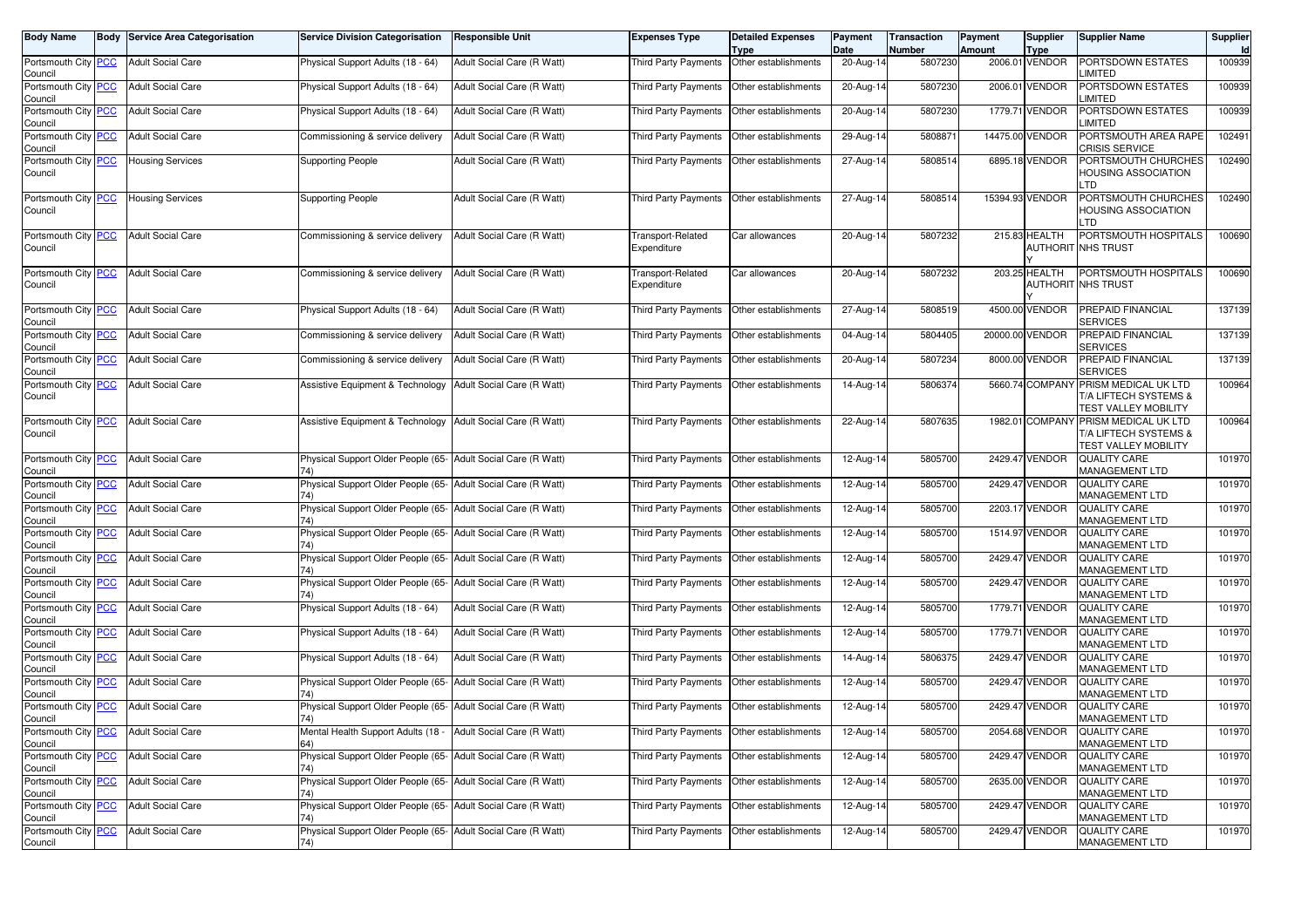| Body Name                      | Body       | <b>Service Area Categorisation</b> | <b>Service Division Categorisation</b>                                  | Responsible Unit           | <b>Expenses Type</b>                       | <b>Detailed Expenses</b><br><b>Type</b>                | Payment<br>Date | Transaction<br>Number | Payment<br><b>Amount</b> | <b>Supplier</b><br><b>Type</b> | <b>Supplier Name</b>                    | Supplier<br><b>Id</b> |
|--------------------------------|------------|------------------------------------|-------------------------------------------------------------------------|----------------------------|--------------------------------------------|--------------------------------------------------------|-----------------|-----------------------|--------------------------|--------------------------------|-----------------------------------------|-----------------------|
| Portsmouth City PCC<br>Council |            | <b>Adult Social Care</b>           | Physical Support Adults (18 - 64)                                       | Adult Social Care (R Watt) | Third Party Payments                       | Other establishments                                   | 12-Aug-14       | 5805700               |                          | 2006.01 VENDOR                 | <b>QUALITY CARE</b><br>MANAGEMENT LTD   | 101970                |
| Portsmouth City PCC<br>Council |            | <b>Adult Social Care</b>           | Physical Support Older People (65-                                      | Adult Social Care (R Watt) | <b>Third Party Payments</b>                | Other establishments                                   | 12-Aug-14       | 5805700               |                          | 2427.47 VENDOR                 | <b>QUALITY CARE</b><br>MANAGEMENT LTD   | 101970                |
| Portsmouth City<br>Council     | <b>PCC</b> | <b>Adult Social Care</b>           | Physical Support Older People (65- Adult Social Care (R Watt)           |                            | <b>Third Party Payments</b>                | Other establishments                                   | 12-Aug-14       | 5805700               |                          | 2429.47 VENDOR                 | QUALITY CARE<br><b>MANAGEMENT LTD</b>   | 101970                |
| Portsmouth City PCC<br>Council |            | <b>Adult Social Care</b>           | Social Care Activities                                                  | Adult Social Care (R Watt) | Employees                                  | Direct employee<br>expenses                            | 20-Aug-14       | 5807240               |                          | -1083.73 VENDOR                | RANDSTAD CARE LIMITED                   | 104245                |
| Portsmouth City PCC<br>Council |            | <b>Adult Social Care</b>           | Social Care Activities                                                  | Adult Social Care (R Watt) | Employees                                  | Direct employee<br>expenses                            | 07-Aug-14       | 5805078               |                          | 1083.73 VENDOR                 | RANDSTAD CARE LIMITED                   | 104245                |
| Portsmouth City PCC<br>Council |            | <b>Adult Social Care</b>           | Physical Support Adults (18 - 64)                                       | Adult Social Care (R Watt) | Employees                                  | Direct employee<br>expenses                            | 08-Aug-14       | 5805355               |                          | 184.73 VENDOR                  | RANDSTAD CARE LIMITED                   | 104245                |
| Portsmouth City PCC<br>Council |            | <b>Adult Social Care</b>           | Social Care Activities                                                  | Adult Social Care (R Watt) | Employees                                  | Direct employee<br>expenses                            | 08-Aug-14       | 5805355               |                          | 864.06 VENDOR                  | RANDSTAD CARE LIMITED                   | 104245                |
| Portsmouth City<br>Council     | PCC        | <b>Adult Social Care</b>           | Social Care Activities                                                  | Adult Social Care (R Watt) | Employees                                  | Direct employee<br>expenses                            | 08-Aug-14       | 5805355               |                          | 1083.73 VENDOR                 | RANDSTAD CARE LIMITED                   | 104245                |
| Portsmouth City PCC<br>Council |            | <b>Adult Social Care</b>           | Social Care Activities                                                  | Adult Social Care (R Watt) | Employees                                  | Direct employee<br>expenses                            | 08-Aug-14       | 5805355               |                          | 1083.73 VENDOR                 | RANDSTAD CARE LIMITED                   | 104245                |
| Portsmouth City PCC<br>Council |            | <b>Adult Social Care</b>           | Physical Support Adults (18 - 64)                                       | Adult Social Care (R Watt) | Employees                                  | Direct employee<br>expenses                            | 08-Aug-14       | 5805355               |                          | 92.37 VENDOR                   | RANDSTAD CARE LIMITED                   | 104245                |
| Portsmouth City<br>Council     | <u>PCC</u> | <b>Adult Social Care</b>           | Physical Support Adults (18 - 64)                                       | Adult Social Care (R Watt) | Employees                                  | Direct employee<br>expenses                            | 08-Aug-14       | 5805355               |                          | 184.73 VENDOR                  | RANDSTAD CARE LIMITED                   | 104245                |
| Portsmouth City PCC<br>Council |            | <b>Adult Social Care</b>           | Physical Support Adults (18 - 64)                                       | Adult Social Care (R Watt) | Employees                                  | Direct employee<br>expenses                            | 08-Aug-14       | 5805355               |                          | 184.73 VENDOR                  | RANDSTAD CARE LIMITED                   | 104245                |
| Portsmouth City PCC<br>Council |            | <b>Adult Social Care</b>           | <b>Social Care Activities</b>                                           | Adult Social Care (R Watt) | Employees                                  | Direct employee<br>expenses                            | 20-Aug-14       | 5807240               |                          | 878.70 VENDOR                  | RANDSTAD CARE LIMITED                   | 104245                |
| Portsmouth City<br>Council     | <b>PCC</b> | <b>Adult Social Care</b>           | Physical Support Adults (18 - 64)                                       | Adult Social Care (R Watt) | Employees                                  | Direct employee<br>expenses                            | 20-Aug-14       | 5807240               |                          | 92.37 VENDOR                   | RANDSTAD CARE LIMITED                   | 104245                |
| Portsmouth City PCC<br>Council |            | <b>Adult Social Care</b>           | Physical Support Adults (18 - 64)                                       | Adult Social Care (R Watt) | Employees                                  | Direct employee<br>expenses                            | 20-Aug-14       | 5807240               |                          | 92.37 VENDOR                   | RANDSTAD CARE LIMITED                   | 104245                |
| Portsmouth City PCC<br>Council |            | <b>Adult Social Care</b>           | Physical Support Adults (18 - 64)                                       | Adult Social Care (R Watt) | Employees                                  | Direct employee<br>expenses                            | 27-Aug-14       | 5808521               |                          | 92.37 VENDOR                   | RANDSTAD CARE LIMITED                   | 104245                |
| Portsmouth City<br>Council     | <b>PCC</b> | <b>Adult Social Care</b>           | Social Care Activities                                                  | Adult Social Care (R Watt) | Employees                                  | Direct employee<br>expenses                            | 26-Aug-14       | 5808010               |                          | 864.06 VENDOR                  | RANDSTAD CARE LIMITED                   | 104245                |
| Portsmouth City PCC<br>Council |            | <b>Adult Social Care</b>           | Social Care Activities                                                  | Adult Social Care (R Watt) | Employees                                  | Direct employee<br>expenses                            | 26-Aug-14       | 5808010               |                          | 1083.73 VENDOR                 | RANDSTAD CARE LIMITED                   | 104245                |
| Portsmouth City PCC<br>Council |            | <b>Adult Social Care</b>           | Social Care Activities                                                  | Adult Social Care (R Watt) | Employees                                  | Direct employee<br>expenses                            | 20-Aug-14       | 5807240               |                          | -864.06 VENDOR                 | RANDSTAD CARE LIMITED                   | 104245                |
| Portsmouth City<br>Council     | <b>PCC</b> | <b>Adult Social Care</b>           | Social Support - Substance misuse Adult Social Care (R Watt)<br>support |                            | <b>Third Party Payments</b>                | Other establishments                                   | 12-Aug-14       | 5805701               |                          | 2000.00 VENDOR                 | RAVENSCOURT TRUST                       | 102740                |
| Portsmouth City PCC<br>Council |            | <b>Housing Services</b>            | <b>Supporting People</b>                                                | Adult Social Care (R Watt) | Third Party Payments                       | Other establishments                                   | 27-Aug-14       | 5808523               |                          | 4134.60 VENDOR                 | RICHMOND FELLOWSHIP                     | 102529                |
| Portsmouth City PCC<br>Council |            | <b>Housing Services</b>            | Supporting People                                                       | Adult Social Care (R Watt) | Third Party Payments                       | Other establishments                                   | 27-Aug-14       | 5808523               |                          | 1839.44 VENDOR                 | RICHMOND FELLOWSHIP                     | 102529                |
| Portsmouth City<br>Council     | <b>PCC</b> | <b>Housing Services</b>            | <b>Supporting People</b>                                                | Adult Social Care (R Watt) | Third Party Payments                       | Other establishments                                   | 27-Aug-14       | 5808523               |                          | 19075.48 VENDOR                | RICHMOND FELLOWSHIP                     | 102529                |
| Portsmouth City PCC<br>Council |            | <b>Housing Services</b>            | <b>Supporting People</b>                                                | Adult Social Care (R Watt) | <b>Third Party Payments</b>                | Other establishments                                   | 27-Aug-14       | 5808523               |                          | 375.20 VENDOR                  | RICHMOND FELLOWSHIP                     | 102529                |
| Portsmouth City PCC<br>Council |            | <b>Housing Services</b>            | <b>Supporting People</b>                                                | Adult Social Care (R Watt) | Third Party Payments                       | Other establishments                                   | 27-Aug-14       | 5808523               |                          | 6342.72 VENDOR                 | RICHMOND FELLOWSHIP                     | 102529                |
| Portsmouth City<br>Council     | <b>PCC</b> | <b>Housing Services</b>            | <b>Supporting People</b>                                                | Adult Social Care (R Watt) | Third Party Payments                       | Other establishments                                   | 27-Aug-14       | 5808523               |                          | 5084.34 VENDOR                 | RICHMOND FELLOWSHIP                     | 102529                |
| Portsmouth City<br>Council     | <b>PCC</b> | <b>Adult Social Care</b>           | Physical Support Adults (18 - 64)                                       | Adult Social Care (R Watt) | Supplies and Services                      | Printing, stationery and<br>general office<br>expenses | 22-Aug-14       | 5807643               |                          | 191.18 VENDOR                  | RICOH UK LIMITED                        | 100220                |
| Portsmouth City PCC<br>Council |            | <b>Adult Social Care</b>           | Physical Support Adults (18 - 64)                                       | Adult Social Care (R Watt) | Third Party Payments                       | Other establishments                                   | $12-Aug-14$     | 5805705               |                          | 1607.48 VENDOR                 | RNIB                                    | 102535                |
| Portsmouth City PCC<br>Council |            | <b>Adult Social Care</b>           | Assistive Equipment & Technology Adult Social Care (R Watt)             |                            | Supplies and Services Equipment, furniture | and materials                                          | 29-Aug-14       | 5808893               |                          | 1123.58 VENDOR                 | RNID SOUND ADVANTAGE                    | 102847                |
| Portsmouth City PCC<br>Council |            | <b>Adult Social Care</b>           | Physical Support Adults (18 - 64)                                       | Adult Social Care (R Watt) | Third Party Payments                       | Other establishments                                   | 12-Aug-14       | 5805709               |                          | 3875.53 VENDOR                 | ROYAL MASONIC<br>BENEVOLENT INSTITUTION | 121293                |
| Portsmouth City PCC<br>Council |            | <b>Adult Social Care</b>           | Commissioning & service delivery                                        | Adult Social Care (R Watt) | Third Party Payments                       | Other establishments                                   | 14-Aug-14       | 5806384               |                          | -17257.50 VENDOR               | ROYAL VOLUNTARY<br>SERVICE              | 102588                |
| Portsmouth City PCC<br>Council |            | <b>Adult Social Care</b>           | Commissioning & service delivery                                        | Adult Social Care (R Watt) | Third Party Payments                       | Other establishments                                   | 14-Aug-14       | 5806384               |                          | 17257.50 VENDOR                | ROYAL VOLUNTARY<br><b>SERVICE</b>       | 102588                |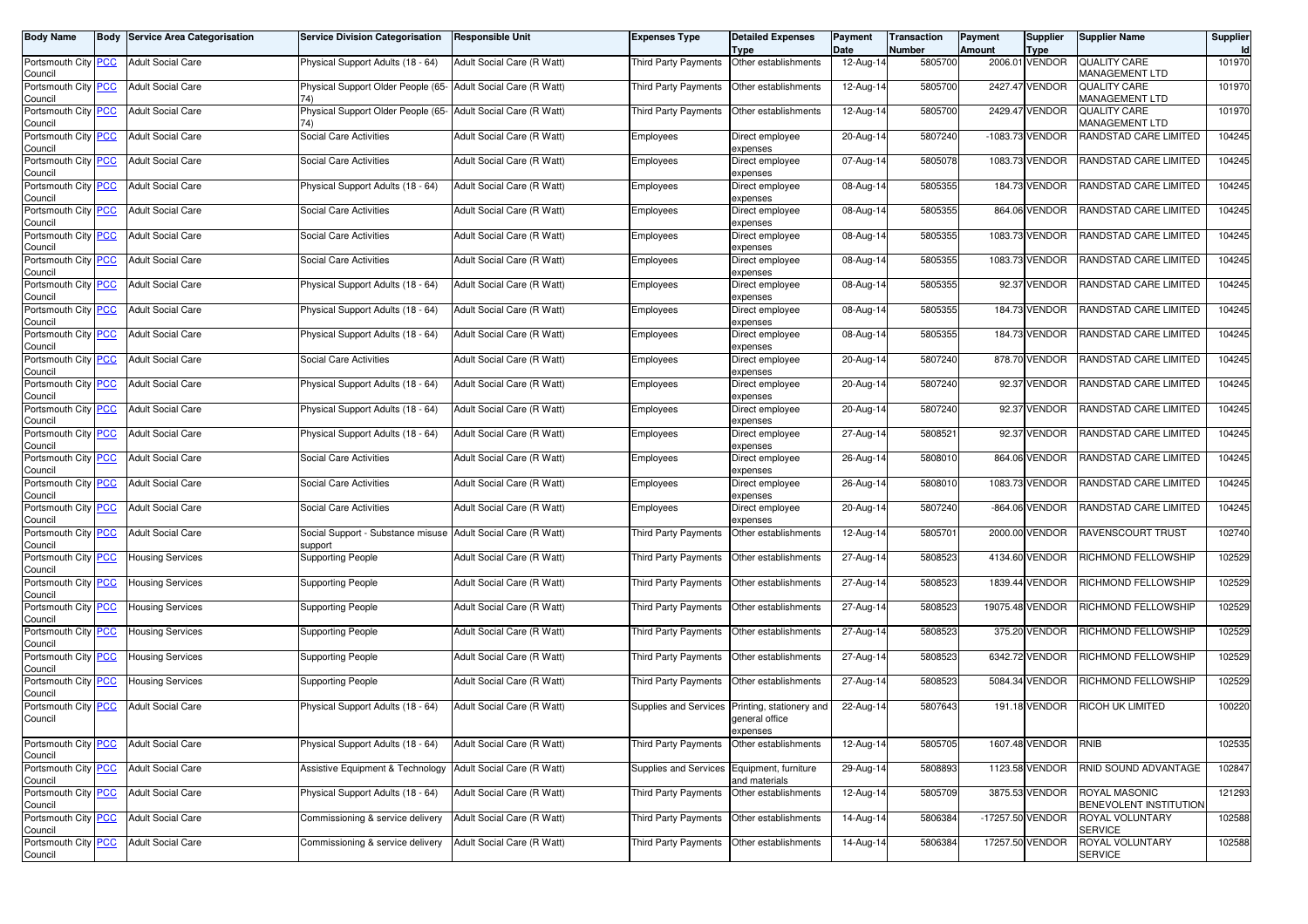| <b>Body Name</b>                      | <b>Body Service Area Categorisation</b> | <b>Service Division Categorisation</b> | <b>Responsible Unit</b>    | <b>Expenses Type</b>                        | <b>Detailed Expenses</b><br><b>Type</b> | Payment<br>Date | <b>Transaction</b><br>Number | Payment<br><b>Amount</b> | <b>Supplier</b><br><b>Type</b> | <b>Supplier Name</b>          | Supplier |
|---------------------------------------|-----------------------------------------|----------------------------------------|----------------------------|---------------------------------------------|-----------------------------------------|-----------------|------------------------------|--------------------------|--------------------------------|-------------------------------|----------|
| Portsmouth City PCC<br>Council        | <b>Adult Social Care</b>                | <b>Social Care Activities</b>          | Adult Social Care (R Watt) | <b>Third Party Payments</b>                 | Other establishments                    | 15-Aug-14       | 279613                       |                          | 409.00 VENDOR                  | SAFEGUARDING GP               | 137636   |
| Portsmouth City PCC<br>Council        | <b>Adult Social Care</b>                | Social Care Activities                 | Adult Social Care (R Watt) | Third Party Payments                        | Other establishments                    | 18-Aug-14       | 279623                       |                          | 1000.00 VENDOR                 | SAFEGUARDING GP               | 137636   |
| Portsmouth City PCC<br>Council        | <b>Adult Social Care</b>                | Social Care Activities                 | Adult Social Care (R Watt) | Third Party Payments                        | Other establishments                    | $15-Aug-14$     | 279613                       |                          | 208.90 VENDOR                  | SAFEGUARDING GP               | 137636   |
| Portsmouth City PCC<br>Council        | <b>Adult Social Care</b>                | Social Care Activities                 | Adult Social Care (R Watt) | <b>Third Party Payments</b>                 | Other establishments                    | 01-Aug-14       | 279371                       |                          | 200.00 VENDOR                  | SAFEGUARDING GP               | 137636   |
| Portsmouth City PCC<br>Council        | <b>Adult Social Care</b>                | Social Care Activities                 | Adult Social Care (R Watt) | Third Party Payments                        | Other establishments                    | 21-Aug-14       | 5807394                      |                          | 224.39 VENDOR                  | SAFEGUARDING GP               | 137636   |
| Portsmouth City PCC<br>Council        | <b>Adult Social Care</b>                | Social Care Activities                 | Adult Social Care (R Watt) | Third Party Payments                        | Other establishments                    | 21-Aug-14       | 279697                       |                          | 200.00 VENDOR                  | SAFEGUARDING GP               | 137636   |
| Portsmouth City PCC<br>Council        | <b>Adult Social Care</b>                | Social Care Activities                 | Adult Social Care (R Watt) | Third Party Payments                        | Other establishments                    | 21-Aug-14       | 5807394                      |                          | 222.21 VENDOR                  | SAFEGUARDING GP               | 137636   |
| Portsmouth City PCC<br>Council        | <b>Adult Social Care</b>                | Social Care Activities                 | Adult Social Care (R Watt) | Third Party Payments                        | Other establishments                    | 21-Aug-14       | 279696                       |                          | 187.39 VENDOR                  | SAFEGUARDING GP               | 137636   |
| Portsmouth City PCC<br>Council        | <b>Adult Social Care</b>                | Social Care Activities                 | Adult Social Care (R Watt) | Third Party Payments                        | Other establishments                    | 21-Aug-14       | 279696                       |                          | 192.51 VENDOR                  | SAFEGUARDING GP               | 137636   |
| Portsmouth City PCC<br>Council        | <b>Adult Social Care</b>                | Social Care Activities                 | Adult Social Care (R Watt) | Third Party Payments                        | Other establishments                    | 21-Aug-14       | 279697                       |                          | 200.00 VENDOR                  | SAFEGUARDING GP               | 137636   |
| Portsmouth City PCC<br>Council        | <b>Adult Social Care</b>                | Social Care Activities                 | Adult Social Care (R Watt) | Third Party Payments                        | Other establishments                    | 21-Aug-14       | 279697                       |                          | 205.40 VENDOR                  | SAFEGUARDING GP               | 137636   |
| Portsmouth City PCC<br>Council        | <b>Adult Social Care</b>                | Social Care Activities                 | Adult Social Care (R Watt) | Third Party Payments                        | Other establishments                    | 01-Aug-14       | 5804266                      |                          | 186.31 VENDOR                  | SAFEGUARDING GP               | 137636   |
| Portsmouth City PCC<br>Council        | <b>Adult Social Care</b>                | Social Care Activities                 | Adult Social Care (R Watt) | Third Party Payments                        | Other establishments                    | 01-Aug-14       | 5804266                      |                          | 186.31 VENDOR                  | SAFEGUARDING GP               | 137636   |
| Portsmouth City PCC<br>Council        | <b>Adult Social Care</b>                | Social Care Activities                 | Adult Social Care (R Watt) | Third Party Payments                        | Other establishments                    | 01-Aug-14       | 5804266                      |                          | 245.06 VENDOR                  | SAFEGUARDING GP               | 137636   |
| Portsmouth City PCC<br>Council        | <b>Adult Social Care</b>                | Social Care Activities                 | Adult Social Care (R Watt) | <b>Third Party Payments</b>                 | Other establishments                    | 01-Aug-14       | 5804266                      |                          | 186.31 VENDOR                  | SAFEGUARDING GP               | 137636   |
| Portsmouth City PCC<br>Council        | <b>Adult Social Care</b>                | Social Care Activities                 | Adult Social Care (R Watt) | Third Party Payments                        | Other establishments                    | 01-Aug-14       | 5804266                      |                          | 186.31 VENDOR                  | SAFEGUARDING GP               | 137636   |
| Portsmouth City PCC<br>Council        | <b>Adult Social Care</b>                | Social Care Activities                 | Adult Social Care (R Watt) | Third Party Payments                        | Other establishments                    | 18-Aug-14       | 279623                       |                          | 1000.00 VENDOR                 | SAFEGUARDING GP               | 137636   |
| Portsmouth City PCC<br>Council        | <b>Adult Social Care</b>                | Social Care Activities                 | Adult Social Care (R Watt) | Third Party Payments                        | Other establishments                    | 22-Aug-14       | 5807650                      |                          | 200.00 VENDOR                  | SAFEGUARDING GP               | 137636   |
| Portsmouth City PCC<br>Council        | <b>Adult Social Care</b>                | Social Care Activities                 | Adult Social Care (R Watt) | Third Party Payments                        | Other establishments                    | 22-Aug-14       | 5807650                      |                          | 200.00 VENDOR                  | SAFEGUARDING GP               | 137636   |
| Portsmouth City PCC<br>Council        | <b>Adult Social Care</b>                | Social Care Activities                 | Adult Social Care (R Watt) | Third Party Payments                        | Other establishments                    | 22-Aug-14       | 5807650                      |                          | 218.45 VENDOR                  | SAFEGUARDING GP               | 137636   |
| Portsmouth City PCC<br>Council        | <b>Adult Social Care</b>                | Social Care Activities                 | Adult Social Care (R Watt) | Third Party Payments                        | Other establishments                    | 01-Aug-14       | 279371                       |                          | 200.00 VENDOR                  | SAFEGUARDING GP               | 137636   |
| Portsmouth City <b>PCC</b><br>Council | <b>Adult Social Care</b>                | Social Care Activities                 | Adult Social Care (R Watt) | Third Party Payments                        | Other establishments                    | 01-Aug-14       | 279371                       |                          | 200.00 VENDOR                  | SAFEGUARDING GP               | 137636   |
| Portsmouth City PCC<br>Council        | <b>Adult Social Care</b>                | Social Care Activities                 | Adult Social Care (R Watt) | Third Party Payments                        | Other establishments                    | 01-Aug-14       | 5804266                      |                          | 245.06 VENDOR                  | SAFEGUARDING GP               | 137636   |
| Portsmouth City PCC<br>Council        | <b>Adult Social Care</b>                | Social Care Activities                 | Adult Social Care (R Watt) | Third Party Payments                        | Other establishments                    | 18-Aug-14       | 279623                       |                          | 1000.00 VENDOR                 | SAFEGUARDING GP               | 137636   |
| Portsmouth City PCC<br>Council        | <b>Adult Social Care</b>                | Social Care Activities                 | Adult Social Care (R Watt) | <b>Third Party Payments</b>                 | Other establishments                    | 21-Aug-14       | 5807394                      |                          | 225.48 VENDOR                  | SAFEGUARDING GP               | 137636   |
| Portsmouth City PCC<br>Council        | <b>Adult Social Care</b>                | Social Care Activities                 | Adult Social Care (R Watt) | <b>Third Party Payments</b>                 | Other establishments                    | 21-Aug-14       | 279696                       |                          | 193.59 VENDOR                  | SAFEGUARDING GP               | 137636   |
| Portsmouth City PCC<br>Council        | <b>Adult Social Care</b>                | Social Care Activities                 | Adult Social Care (R Watt) | Third Party Payments                        | Other establishments                    | 21-Aug-14       | 5807394                      |                          | 186.31 VENDOR                  | SAFEGUARDING GP               | 137636   |
| Portsmouth City   PCC<br>Council      | <b>Adult Social Care</b>                | Social Care Activities                 | Adult Social Care (R Watt) | Third Party Payments   Other establishments |                                         | 21-Aug-14       | 5807394                      |                          | 186.31 VENDOR                  | SAFEGUARDING GP               | 137636   |
| Portsmouth City PCC<br>Council        | <b>Adult Social Care</b>                | Physical Support Adults (18 - 64)      | Adult Social Care (R Watt) | <b>Third Party Payments</b>                 | Other establishments                    | $12-Aug-14$     | 5805712                      |                          | 2350.73 VENDOR                 | SAFFRONLAND<br>HOMES/BONHOMIE | 101882   |
| Portsmouth City PCC<br>Council        | <b>Adult Social Care</b>                | Physical Support Adults (18 - 64)      | Adult Social Care (R Watt) | Income                                      | Customer and client<br>receipts         | 12-Aug-14       | 5805712                      |                          | -548.70 VENDOR                 | SAFFRONLAND<br>HOMES/BONHOMIE | 101882   |
| Portsmouth City PCC<br>Council        | <b>Adult Social Care</b>                | Physical Support Adults (18 - 64)      | Adult Social Care (R Watt) | Third Party Payments                        | Other establishments                    | 18-Aug-14       | 5806732                      |                          | 230.30 VENDOR                  | SAGA HOMECARE                 | 137338   |
| Portsmouth City PCC<br>Council        | <b>Adult Social Care</b>                | Physical Support Adults (18 - 64)      | Adult Social Care (R Watt) | <b>Third Party Payments</b>                 | Other establishments                    | 18-Aug-14       | 5806732                      |                          | 59.22 VENDOR                   | SAGA HOMECARE                 | 137338   |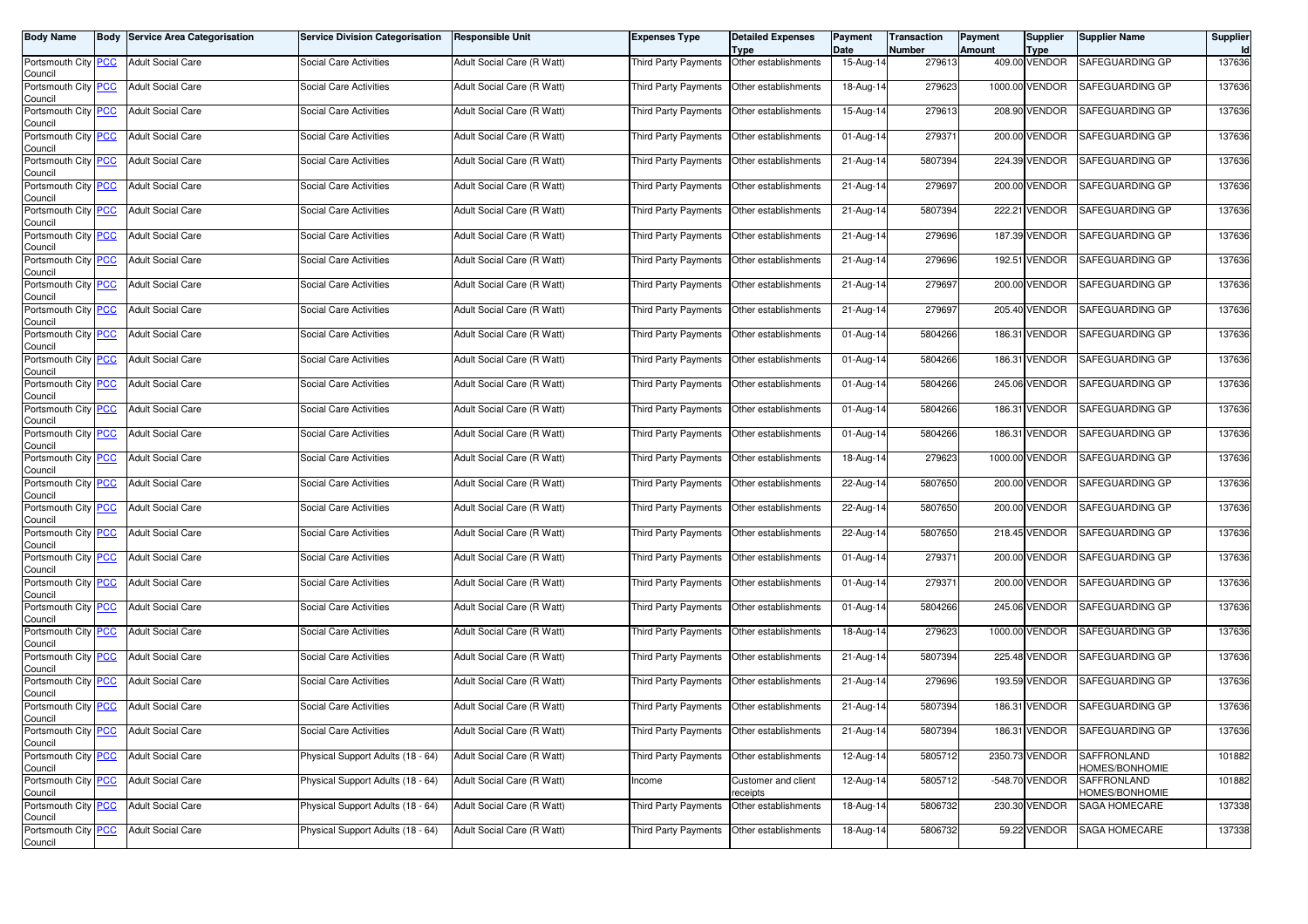| <b>Body Name</b>                      | <b>Body Service Area Categorisation</b> | <b>Service Division Categorisation</b>                               | <b>Responsible Unit</b>    | <b>Expenses Type</b>                       | <b>Detailed Expenses</b><br>Type      | Payment<br>Date         | <b>Transaction</b><br>Number | Payment<br>Amount | <b>Supplier</b><br><b>Type</b> | <b>Supplier Name</b>   | Supplier |
|---------------------------------------|-----------------------------------------|----------------------------------------------------------------------|----------------------------|--------------------------------------------|---------------------------------------|-------------------------|------------------------------|-------------------|--------------------------------|------------------------|----------|
| Portsmouth City PCC<br>Council        | <b>Adult Social Care</b>                | Physical Support Adults (18 - 64)                                    | Adult Social Care (R Watt) | <b>Third Party Payments</b>                | Other establishments                  | $\overline{18}$ -Aug-14 | 5806732                      |                   | 460.60 VENDOR                  | SAGA HOMECARE          | 137338   |
| Portsmouth City PCC<br>Council        | <b>Adult Social Care</b>                | Physical Support Adults (18 - 64)                                    | Adult Social Care (R Watt) | Third Party Payments                       | Other establishments                  | 18-Aug-14               | 5806732                      |                   | 78.96 VENDOR                   | SAGA HOMECARE          | 137338   |
| Portsmouth City PCC<br>Council        | <b>Adult Social Care</b>                | Physical Support Adults (18 - 64)                                    | Adult Social Care (R Watt) | <b>Third Party Payments</b>                | Other establishments                  | 18-Aug-14               | 5806732                      |                   | 276.36 VENDOR                  | SAGA HOMECARE          | 137338   |
| Portsmouth City PCC<br>Council        | <b>Adult Social Care</b>                | Physical Support Adults (18 - 64)                                    | Adult Social Care (R Watt) | Third Party Payments                       | Other establishments                  | 18-Aug-14               | 5806732                      |                   | 546.14 VENDOR                  | SAGA HOMECARE          | 137338   |
| Portsmouth City PCC<br>Council        | <b>Adult Social Care</b>                | Physical Support Adults (18 - 64)                                    | Adult Social Care (R Watt) | Third Party Payments                       | Other establishments                  | 18-Aug-14               | 5806732                      |                   | 172.13 VENDOR                  | SAGA HOMECARE          | 137338   |
| Portsmouth City PCC<br>Council        | <b>Adult Social Care</b>                | Social Support - Support for Carer                                   | Adult Social Care (R Watt) | <b>Third Party Payments</b>                | Other establishments                  | 18-Aug-14               | 5806732                      |                   | 507.36 VENDOR                  | SAGA HOMECARE          | 137338   |
| Portsmouth City PCC<br>Council        | <b>Adult Social Care</b>                | Physical Support Adults (18 - 64)                                    | Adult Social Care (R Watt) | Third Party Payments                       | Other establishments                  | 18-Aug-14               | 5806732                      |                   | 203.28 VENDOR                  | SAGA HOMECARE          | 137338   |
| Portsmouth City PCC<br>Council        | <b>Adult Social Care</b>                | Physical Support Adults (18 - 64)                                    | Adult Social Care (R Watt) | Third Party Payments                       | Other establishments                  | 18-Aug-14               | 5806732                      |                   | 72.38 VENDOR                   | SAGA HOMECARE          | 137338   |
| Portsmouth City PCC<br>Council        | <b>Adult Social Care</b>                | Physical Support Adults (18 - 64)                                    | Adult Social Care (R Watt) | Third Party Payments                       | Other establishments                  | 18-Aug-14               | 5806732                      |                   | 493.50 VENDOR                  | SAGA HOMECARE          | 137338   |
| Portsmouth City <b>PCC</b><br>Council | <b>Adult Social Care</b>                | Physical Support Adults (18 - 64)                                    | Adult Social Care (R Watt) | Third Party Payments                       | Other establishments                  | 18-Aug-14               | 5806732                      |                   | 289.52 VENDOR                  | SAGA HOMECARE          | 137338   |
| Portsmouth City PCC<br>Council        | <b>Adult Social Care</b>                | Physical Support Adults (18 - 64)                                    | Adult Social Care (R Watt) | Third Party Payments                       | Other establishments                  | 18-Aug-14               | 5806732                      |                   | 460.60 VENDOR                  | <b>SAGA HOMECARE</b>   | 137338   |
| Portsmouth City PCC<br>Council        | <b>Adult Social Care</b>                | Physical Support Adults (18 - 64)                                    | Adult Social Care (R Watt) | Third Party Payments                       | Other establishments                  | 18-Aug-14               | 5806732                      |                   | 177.66 VENDOR                  | SAGA HOMECARE          | 137338   |
| Portsmouth City PCC<br>Council        | <b>Adult Social Care</b>                | Physical Support Adults (18 - 64)                                    | Adult Social Care (R Watt) | Third Party Payments                       | Other establishments                  | 18-Aug-14               | 5806732                      |                   | 118.44 VENDOR                  | SAGA HOMECARE          | 137338   |
| Portsmouth City PCC<br>Council        | <b>Adult Social Care</b>                | Physical Support Adults (18 - 64)                                    | Adult Social Care (R Watt) | Third Party Payments                       | Other establishments                  | 18-Aug-14               | 5806732                      |                   | 184.24 VENDOR                  | SAGA HOMECARE          | 137338   |
| Portsmouth City PCC<br>Council        | <b>Adult Social Care</b>                | Physical Support Adults (18 - 64)                                    | Adult Social Care (R Watt) | Third Party Payments                       | Other establishments                  | 18-Aug-14               | 5806732                      |                   | 460.60 VENDOR                  | SAGA HOMECARE          | 137338   |
| Portsmouth City PCC<br>Council        | <b>Adult Social Care</b>                | Physical Support Adults (18 - 64)                                    | Adult Social Care (R Watt) | Third Party Payments                       | Other establishments                  | 18-Aug-14               | 5806732                      |                   | 276.36 VENDOR                  | SAGA HOMECARE          | 137338   |
| Portsmouth City PCC<br>Council        | <b>Adult Social Care</b>                | Physical Support Adults (18 - 64)                                    | Adult Social Care (R Watt) | Third Party Payments                       | Other establishments                  | 18-Aug-14               | 5806732                      |                   | 914.62 VENDOR                  | <b>SAGA HOMECARE</b>   | 137338   |
| Portsmouth City PCC<br>Council        | <b>Adult Social Care</b>                | Social Support - Support for Carer                                   | Adult Social Care (R Watt) | Third Party Payments                       | Other establishments                  | 18-Aug-14               | 5806732                      |                   | 118.44 VENDOR                  | SAGA HOMECARE          | 137338   |
| Portsmouth City PCC<br>Council        | <b>Adult Social Care</b>                | Physical Support Adults (18 - 64)                                    | Adult Social Care (R Watt) | Third Party Payments                       | Other establishments                  | 18-Aug-14               | 5806732                      |                   | 549.43 VENDOR                  | SAGA HOMECARE          | 137338   |
| Portsmouth City PCC<br>Council        | <b>Adult Social Care</b>                | Physical Support Adults (18 - 64)                                    | Adult Social Care (R Watt) | Third Party Payments                       | Other establishments                  | 18-Aug-14               | 5806732                      |                   | 52.64 VENDOR                   | SAGA HOMECARE          | 137338   |
| Portsmouth City PCC<br>Council        | <b>Adult Social Care</b>                | Social Support - Support for Carer                                   | Adult Social Care (R Watt) | Third Party Payments                       | Other establishments                  | 18-Aug-14               | 5806732                      |                   | 197.40 VENDOR                  | SAGA HOMECARE          | 137338   |
| Portsmouth City PCC<br>Council        | <b>Adult Social Care</b>                | Physical Support Adults (18 - 64)                                    | Adult Social Care (R Watt) | Third Party Payments                       | Other establishments                  | 18-Aug-14               | 5806732                      |                   | 190.82 VENDOR                  | SAGA HOMECARE          | 137338   |
| Portsmouth City PCC<br>Council        | <b>Adult Social Care</b>                | Physical Support Adults (18 - 64)                                    | Adult Social Care (R Watt) | Third Party Payments                       | Other establishments                  | 18-Aug-14               | 5806732                      |                   | 78.96 VENDOR                   | <b>SAGA HOMECARE</b>   | 137338   |
| Portsmouth City PCC<br>Council        | <b>Adult Social Care</b>                | Physical Support Adults (18 - 64)                                    | Adult Social Care (R Watt) | Third Party Payments                       | Other establishments                  | 18-Aug-14               | 5806732                      |                   | 65.80 VENDOR                   | SAGA HOMECARE          | 137338   |
| Portsmouth City PCC<br>Council        | <b>Adult Social Care</b>                | Assistive Equipment & Technology                                     | Adult Social Care (R Watt) | Supplies and Services Equipment, furniture | and materials                         | 06-Aug-14               | 5804917                      |                   | 570.60 VENDOR                  | SARABEC LIMITED        | 106768   |
| Portsmouth City PCC<br>Council        | <b>Adult Social Care</b>                | Assistive Equipment & Technology Adult Social Care (R Watt)          |                            | Supplies and Services                      | Equipment, furniture<br>and materials | 20-Aug-14               | 5807252                      |                   | 2545.50 VENDOR                 | <b>SARABEC LIMITED</b> | 106768   |
| Portsmouth City PCC<br>Council        | <b>Adult Social Care</b>                | Assistive Equipment & Technology                                     | Adult Social Care (R Watt) | Supplies and Services                      | Equipment, furniture<br>and materials | 22-Aug-14               | 5807652                      |                   | 847.80 VENDOR                  | SARABEC LIMITED        | 106768   |
| Portsmouth City PCC<br>Council        | <b>Adult Social Care</b>                | Commissioning & service delivery                                     | Adult Social Care (R Watt) | Third Party Payments Other establishments  |                                       | 08-Aug-14               | 5805379                      |                   | 18199.58 VENDOR SEAP           |                        | 123363   |
| Portsmouth City PCC<br>Council        | <b>Adult Social Care</b>                | Commissioning & service delivery Adult Social Care (R Watt)          |                            | Third Party Payments Other establishments  |                                       | 29-Aug-14               | 5808903                      |                   | 18199.58 VENDOR                | <b>SEAP</b>            | 123363   |
| Portsmouth City PCC<br>Council        | <b>Adult Social Care</b>                | Physical Support Older People (65- Adult Social Care (R Watt)<br>74) |                            | Third Party Payments                       | Other establishments                  | 12-Aug-14               | 5805717                      |                   | 1978.11 VENDOR                 | SERINCOURT LTD         | 101244   |
| Portsmouth City PCC<br>Council        | <b>Adult Social Care</b>                | Physical Support Adults (18 - 64)                                    | Adult Social Care (R Watt) | <b>Third Party Payments</b>                | Other establishments                  | 12-Aug-14               | 5805717                      |                   | 1711.51 VENDOR                 | SERINCOURT LTD         | 101244   |
| Portsmouth City PCC<br>Council        | <b>Adult Social Care</b>                | Physical Support Older People (65- Adult Social Care (R Watt)<br>74) |                            | Third Party Payments                       | Other establishments                  | 12-Aug-14               | 5805717                      |                   | 2086.30 VENDOR                 | SERINCOURT LTD         | 101244   |
|                                       |                                         |                                                                      |                            |                                            |                                       |                         |                              |                   |                                |                        |          |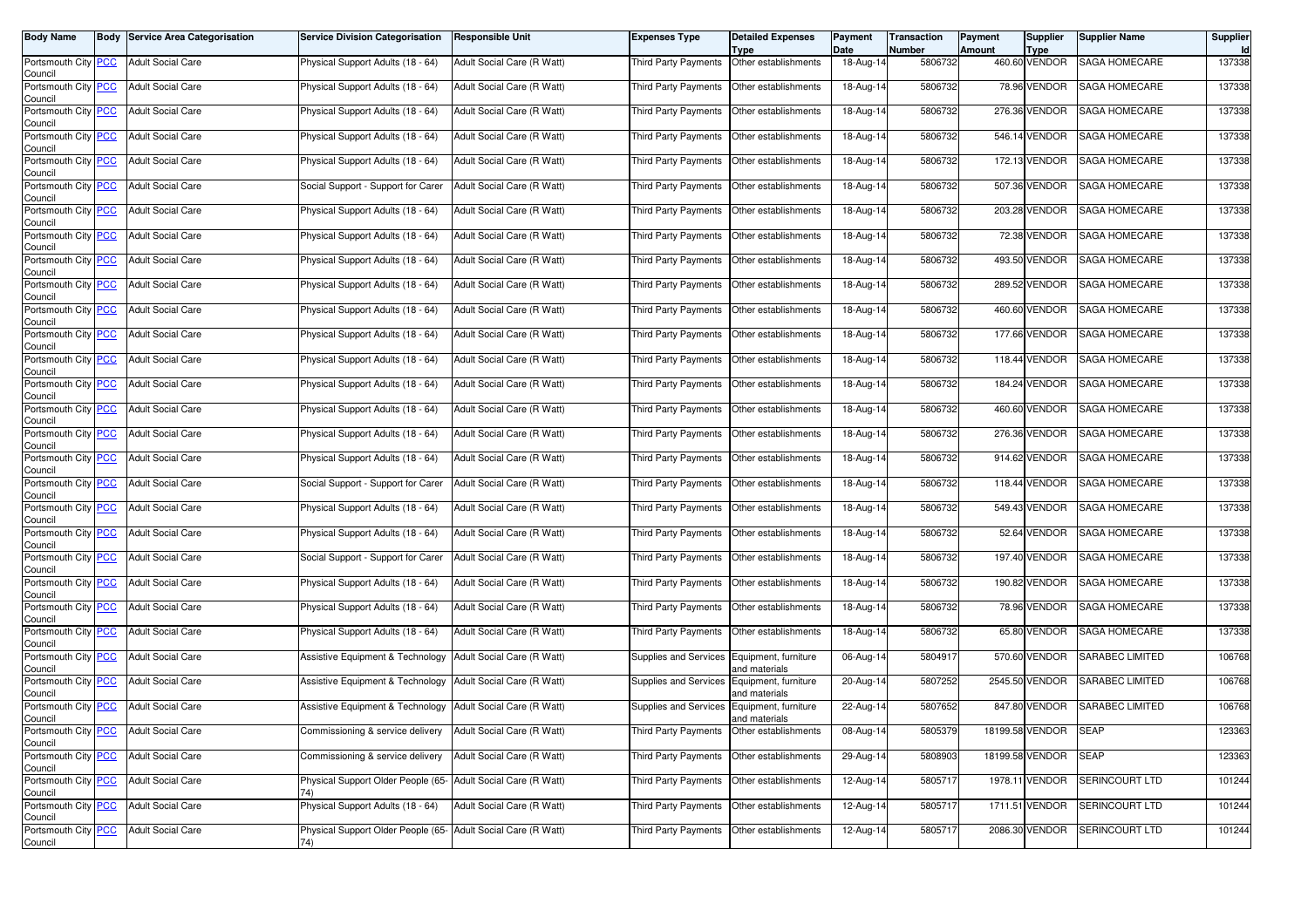| <b>Body Name</b>                              | <b>Body Service Area Categorisation</b> | <b>Service Division Categorisation</b> | <b>Responsible Unit</b>    | Expenses Type                               | <b>Detailed Expenses</b><br>Type | Payment<br>Date | <b>Transaction</b><br><b>Number</b> | Payment<br>Amount | <b>Supplier</b><br>Type | <b>Supplier Name</b>            | Supplier |
|-----------------------------------------------|-----------------------------------------|----------------------------------------|----------------------------|---------------------------------------------|----------------------------------|-----------------|-------------------------------------|-------------------|-------------------------|---------------------------------|----------|
| Portsmouth City PCC<br>Council                | <b>Adult Social Care</b>                | Physical Support Adults (18 - 64)      | Adult Social Care (R Watt) | <b>Third Party Payments</b>                 | Other establishments             | 12-Aug-14       | 5805717                             |                   | 2976.00 VENDOR          | <b>SERINCOURT LTD</b>           | 101244   |
| Portsmouth City PCC<br>Council                | <b>Adult Social Care</b>                | Physical Support Adults (18 - 64)      | Adult Social Care (R Watt) | Third Party Payments                        | Other establishments             | 06-Aug-14       | 5804924                             |                   | 243.00 VENDOR           | SEVACARE (UK) LTD               | 136163   |
| Portsmouth City PCC<br>Council                | <b>Adult Social Care</b>                | Physical Support Adults (18 - 64)      | Adult Social Care (R Watt) | Third Party Payments                        | Other establishments             | $06$ -Aug-14    | 5804924                             |                   | 76137.22 VENDOR         | SEVACARE (UK) LTD               | 136163   |
| Portsmouth City PCC<br>Council                | <b>Adult Social Care</b>                | Physical Support Adults (18 - 64)      | Adult Social Care (R Watt) | Third Party Payments                        | Other establishments             | 06-Aug-14       | 5804924                             |                   | 28683.96 VENDOR         | SEVACARE (UK) LTD               | 136163   |
| Portsmouth City PCC<br>Council                | <b>Adult Social Care</b>                | Physical Support Adults (18 - 64)      | Adult Social Care (R Watt) | Third Party Payments                        | Other establishments             | 14-Aug-14       | 5806386                             |                   | 168.75 VENDOR           | SEVACARE (UK) LTD               | 136163   |
| Portsmouth City PCC<br>Council                | <b>Adult Social Care</b>                | Physical Support Adults (18 - 64)      | Adult Social Care (R Watt) | Third Party Payments                        | Other establishments             | 14-Aug-14       | 5806386                             |                   | 108.00 VENDOR           | SEVACARE (UK) LTD               | 136163   |
| Portsmouth City PCC<br>Council                | <b>Adult Social Care</b>                | Physical Support Adults (18 - 64)      | Adult Social Care (R Watt) | Third Party Payments                        | Other establishments             | 14-Aug-14       | 5806386                             |                   | 81.00 VENDOR            | SEVACARE (UK) LTD               | 136163   |
| Portsmouth City PCC<br>Council                | <b>Adult Social Care</b>                | Physical Support Adults (18 - 64)      | Adult Social Care (R Watt) | Third Party Payments                        | Other establishments             | $14$ -Aug-14    | 5806386                             |                   | 189.00 VENDOR           | SEVACARE (UK) LTD               | 136163   |
| Portsmouth City PCC<br>Council                | <b>Adult Social Care</b>                | Physical Support Adults (18 - 64)      | Adult Social Care (R Watt) | <b>Third Party Payments</b>                 | Other establishments             | 14-Aug-14       | 5806386                             |                   | 289.92 VENDOR           | SEVACARE (UK) LTD               | 136163   |
| Portsmouth City PCC<br>Council                | <b>Adult Social Care</b>                | Physical Support Adults (18 - 64)      | Adult Social Care (R Watt) | Third Party Payments                        | Other establishments             | 14-Aug-14       | 5806386                             |                   | 506.25 VENDOR           | SEVACARE (UK) LTD               | 136163   |
| Portsmouth City PCC<br>Council                | <b>Adult Social Care</b>                | Physical Support Adults (18 - 64)      | Adult Social Care (R Watt) | Third Party Payments                        | Other establishments             | 14-Aug-14       | 5806386                             |                   | 283.50 VENDOR           | SEVACARE (UK) LTD               | 136163   |
| Portsmouth City PCC<br>Council                | <b>Adult Social Care</b>                | Physical Support Adults (18 - 64)      | Adult Social Care (R Watt) | Third Party Payments                        | Other establishments             | 14-Aug-14       | 5806386                             |                   | 432.00 VENDOR           | SEVACARE (UK) LTD               | 136163   |
| Portsmouth City PCC<br>Council                | <b>Adult Social Care</b>                | Physical Support Adults (18 - 64)      | Adult Social Care (R Watt) | Third Party Payments                        | Other establishments             | 14-Aug-14       | 5806386                             |                   | 283.50 VENDOR           | SEVACARE (UK) LTD               | 136163   |
| Portsmouth City PCC<br>Council                | <b>Adult Social Care</b>                | Physical Support Adults (18 - 64)      | Adult Social Care (R Watt) | Third Party Payments                        | Other establishments             | 14-Aug-14       | 5806386                             |                   | 283.50 VENDOR           | SEVACARE (UK) LTD               | 136163   |
| Portsmouth City PCC<br>Council                | <b>Adult Social Care</b>                | Physical Support Adults (18 - 64)      | Adult Social Care (R Watt) | Third Party Payments                        | Other establishments             | 14-Aug-14       | 5806386                             |                   | 567.00 VENDOR           | SEVACARE (UK) LTD               | 136163   |
| Portsmouth City PCC<br>Council                | <b>Adult Social Care</b>                | Social Support - Support for Carer     | Adult Social Care (R Watt) | Third Party Payments                        | Other establishments             | 14-Aug-14       | 5806386                             |                   | 72.48 VENDOR            | SEVACARE (UK) LTD               | 136163   |
| Portsmouth City PCC<br>Council                | <b>Adult Social Care</b>                | Physical Support Adults (18 - 64)      | Adult Social Care (R Watt) | Third Party Payments                        | Other establishments             | 14-Aug-14       | 5806386                             |                   | 283.50 VENDOR           | SEVACARE (UK) LTD               | 136163   |
| Portsmouth City PCC<br>Council                | <b>Adult Social Care</b>                | Physical Support Adults (18 - 64)      | Adult Social Care (R Watt) | Third Party Payments                        | Other establishments             | 14-Aug-14       | 5806386                             |                   | 283.50 VENDOR           | SEVACARE (UK) LTD               | 136163   |
| Portsmouth City PCC<br>Council                | <b>Adult Social Care</b>                | Physical Support Adults (18 - 64)      | Adult Social Care (R Watt) | Third Party Payments                        | Other establishments             | 14-Aug-14       | 5806386                             |                   | 3.33 VENDOR             | SEVACARE (UK) LTD               | 136163   |
| Portsmouth City PCC<br>Council                | <b>Adult Social Care</b>                | Physical Support Adults (18 - 64)      | Adult Social Care (R Watt) | Third Party Payments                        | Other establishments             | 14-Aug-14       | 5806386                             |                   | 27.05 VENDOR            | SEVACARE (UK) LTD               | 136163   |
| Portsmouth City PCC<br>Council                | <b>Adult Social Care</b>                | Physical Support Adults (18 - 64)      | Adult Social Care (R Watt) | Third Party Payments                        | Other establishments             | 14-Aug-14       | 5806386                             |                   | 114.75 VENDOR           | SEVACARE (UK) LTD               | 136163   |
| Portsmouth City PCC<br>Council                | <b>Adult Social Care</b>                | Physical Support Adults (18 - 64)      | Adult Social Care (R Watt) | Third Party Payments                        | Other establishments             | 14-Aug-14       | 5806386                             |                   | 87.75 VENDOR            | SEVACARE (UK) LTD               | 136163   |
| Portsmouth City PCC<br>Council                | <b>Adult Social Care</b>                | Physical Support Adults (18 - 64)      | Adult Social Care (R Watt) | <b>Third Party Payments</b>                 | Other establishments             | 14-Aug-14       | 5806386                             |                   | 27.00 VENDOR            | SEVACARE (UK) LTD               | 136163   |
| Portsmouth City PCC<br>Council                | <b>Adult Social Care</b>                | Physical Support Adults (18 - 64)      | Adult Social Care (R Watt) | Third Party Payments                        | Other establishments             | 14-Aug-14       | 5806386                             |                   | 280.13 VENDOR           | SEVACARE (UK) LTD               | 136163   |
| Portsmouth City PCC<br>Council                | <b>Adult Social Care</b>                | Social Support - Support for Carer     | Adult Social Care (R Watt) | Third Party Payments                        | Other establishments             | 14-Aug-14       | 5806386                             |                   | 289.92 VENDOR           | SEVACARE (UK) LTD               | 136163   |
| Portsmouth City PCC<br>Council                | <b>Adult Social Care</b>                | Physical Support Adults (18 - 64)      | Adult Social Care (R Watt) | Third Party Payments                        | Other establishments             | 14-Aug-14       | 5806386                             |                   | 283.50 VENDOR           | SEVACARE (UK) LTD               | 136163   |
| Portsmouth City PCC<br>Council                | <b>Adult Social Care</b>                | Physical Support Adults (18 - 64)      | Adult Social Care (R Watt) | Third Party Payments                        | Other establishments             | 14-Aug-14       | 5806386                             |                   | 189.00 VENDOR           | SEVACARE (UK) LTD               | 136163   |
| Portsmouth City <mark>  PCC</mark><br>Council | Adult Social Care                       | Physical Support Adults (18 - 64)      | Adult Social Care (R Watt) | Third Party Payments   Other establishments |                                  | 14-Aug-14       | 5806386                             |                   |                         | 378.00 VENDOR SEVACARE (UK) LTD | 136163   |
| Portsmouth City PCC<br>Council                | <b>Adult Social Care</b>                | Physical Support Adults (18 - 64)      | Adult Social Care (R Watt) | Third Party Payments                        | Other establishments             | 14-Aug-14       | 5806386                             |                   | 283.50 VENDOR           | SEVACARE (UK) LTD               | 136163   |
| Portsmouth City PCC<br>Council                | Adult Social Care                       | Physical Support Adults (18 - 64)      | Adult Social Care (R Watt) | Third Party Payments                        | Other establishments             | 14-Aug-14       | 5806386                             |                   | 1512.00 VENDOR          | SEVACARE (UK) LTD               | 136163   |
| Portsmouth City PCC<br>Council                | <b>Adult Social Care</b>                | Physical Support Adults (18 - 64)      | Adult Social Care (R Watt) | Third Party Payments                        | Other establishments             | 14-Aug-14       | 5806386                             |                   | 1599.75 VENDOR          | SEVACARE (UK) LTD               | 136163   |
| Portsmouth City PCC<br>Council                | <b>Adult Social Care</b>                | Physical Support Adults (18 - 64)      | Adult Social Care (R Watt) | Third Party Payments                        | Other establishments             | 14-Aug-14       | 5806386                             |                   | 182.25 VENDOR           | SEVACARE (UK) LTD               | 136163   |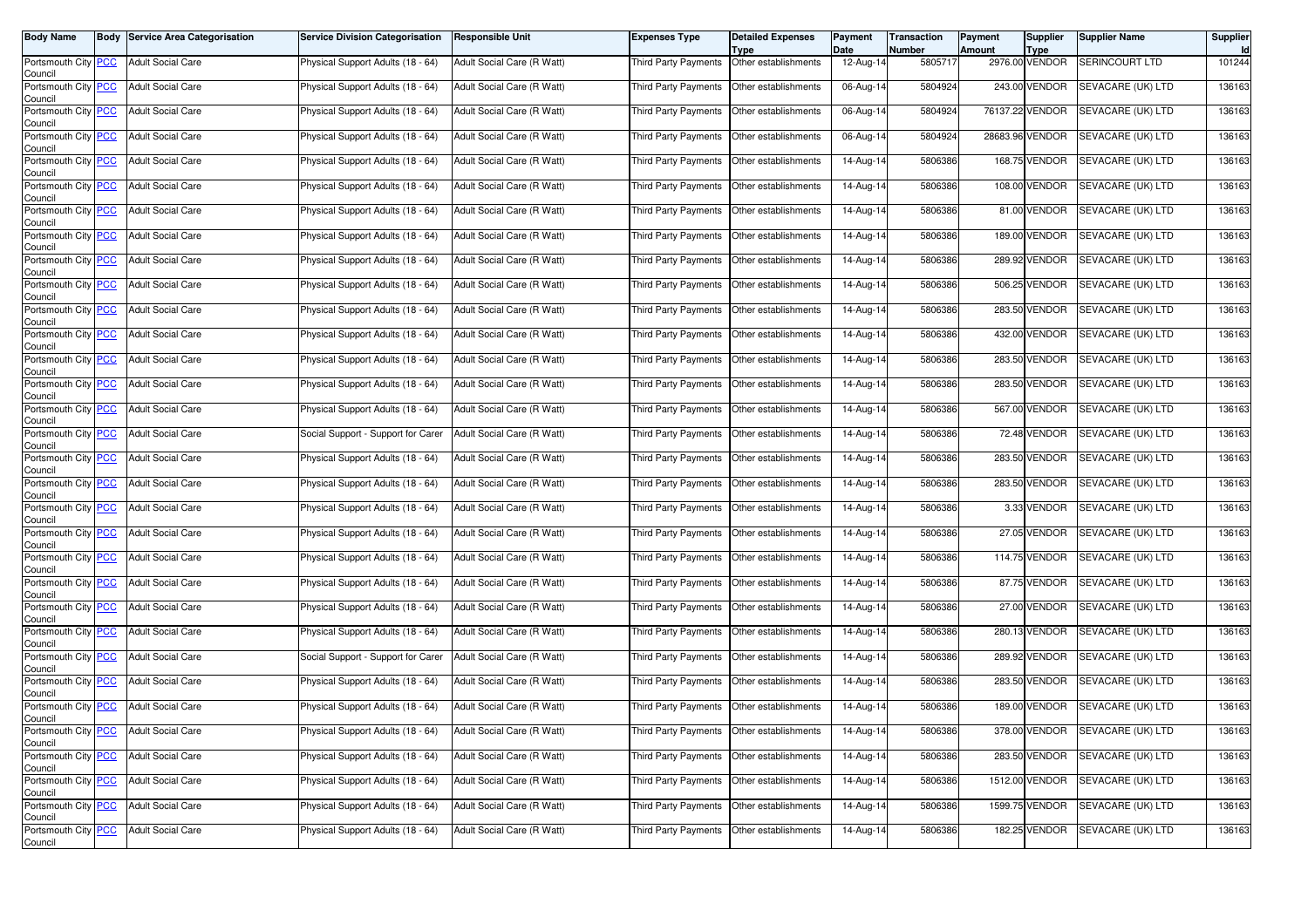| <b>Body Name</b>                              | <b>Body Service Area Categorisation</b> | <b>Service Division Categorisation</b> | <b>Responsible Unit</b>    | Expenses Type                               | <b>Detailed Expenses</b><br>Type | Payment<br>Date         | <b>Transaction</b><br><b>Number</b> | Payment<br>Amount | <b>Supplier</b><br>Type | <b>Supplier Name</b>            | Supplier |
|-----------------------------------------------|-----------------------------------------|----------------------------------------|----------------------------|---------------------------------------------|----------------------------------|-------------------------|-------------------------------------|-------------------|-------------------------|---------------------------------|----------|
| Portsmouth City PCC<br>Council                | <b>Adult Social Care</b>                | Physical Support Adults (18 - 64)      | Adult Social Care (R Watt) | <b>Third Party Payments</b>                 | Other establishments             | 14-Aug-14               | 5806386                             |                   | 378.00 VENDOR           | SEVACARE (UK) LTD               | 136163   |
| Portsmouth City PCC<br>Council                | <b>Adult Social Care</b>                | Physical Support Adults (18 - 64)      | Adult Social Care (R Watt) | Third Party Payments                        | Other establishments             | 14-Aug-14               | 5806386                             |                   | 189.00 VENDOR           | SEVACARE (UK) LTD               | 136163   |
| Portsmouth City <b>PCC</b><br>Council         | <b>Adult Social Care</b>                | Physical Support Adults (18 - 64)      | Adult Social Care (R Watt) | Third Party Payments                        | Other establishments             | 14-Aug-14               | 5806386                             |                   | 378.00 VENDOR           | <b>SEVACARE (UK) LTD</b>        | 136163   |
| Portsmouth City PCC<br>Council                | <b>Adult Social Care</b>                | Social Support - Support for Carer     | Adult Social Care (R Watt) | Third Party Payments                        | Other establishments             | 14-Aug-14               | 5806386                             |                   | 291.34 VENDOR           | SEVACARE (UK) LTD               | 136163   |
| Portsmouth City PCC<br>Council                | <b>Adult Social Care</b>                | Social Support - Support for Carer     | Adult Social Care (R Watt) | Third Party Payments                        | Other establishments             | 14-Aug-14               | 5806386                             |                   | 283.50 VENDOR           | SEVACARE (UK) LTD               | 136163   |
| Portsmouth City PCC<br>Council                | <b>Adult Social Care</b>                | Physical Support Adults (18 - 64)      | Adult Social Care (R Watt) | Third Party Payments                        | Other establishments             | 14-Aug-14               | 5806386                             | 1606.50           | VENDOR                  | SEVACARE (UK) LTD               | 136163   |
| Portsmouth City PCC<br>Council                | <b>Adult Social Care</b>                | Physical Support Adults (18 - 64)      | Adult Social Care (R Watt) | Third Party Payments                        | Other establishments             | 14-Aug-14               | 5806386                             |                   | 40.50 VENDOR            | SEVACARE (UK) LTD               | 136163   |
| Portsmouth City PCC<br>Council                | <b>Adult Social Care</b>                | Social Support - Support for Carer     | Adult Social Care (R Watt) | Third Party Payments                        | Other establishments             | $\overline{1}$ 4-Aug-14 | 5806386                             |                   | 289.92 VENDOR           | SEVACARE (UK) LTD               | 136163   |
| Portsmouth City PCC<br>Council                | <b>Adult Social Care</b>                | Physical Support Adults (18 - 64)      | Adult Social Care (R Watt) | <b>Third Party Payments</b>                 | Other establishments             | 14-Aug-14               | 5806386                             |                   | 86.68 VENDOR            | SEVACARE (UK) LTD               | 136163   |
| Portsmouth City PCC<br>Council                | <b>Adult Social Care</b>                | Physical Support Adults (18 - 64)      | Adult Social Care (R Watt) | Third Party Payments                        | Other establishments             | 14-Aug-14               | 5806386                             |                   | 135.00 VENDOR           | SEVACARE (UK) LTD               | 136163   |
| Portsmouth City PCC<br>Council                | <b>Adult Social Care</b>                | Physical Support Adults (18 - 64)      | Adult Social Care (R Watt) | Third Party Payments                        | Other establishments             | 14-Aug-14               | 5806386                             |                   | 57.38 VENDOR            | SEVACARE (UK) LTD               | 136163   |
| Portsmouth City PCC<br>Council                | <b>Adult Social Care</b>                | Physical Support Adults (18 - 64)      | Adult Social Care (R Watt) | Third Party Payments                        | Other establishments             | 14-Aug-14               | 5806386                             |                   | 263.25 VENDOR           | SEVACARE (UK) LTD               | 136163   |
| Portsmouth City PCC<br>Council                | <b>Adult Social Care</b>                | Physical Support Adults (18 - 64)      | Adult Social Care (R Watt) | Third Party Payments                        | Other establishments             | 14-Aug-14               | 5806386                             |                   | 273.38 VENDOR           | SEVACARE (UK) LTD               | 136163   |
| Portsmouth City PCC<br>Council                | <b>Adult Social Care</b>                | Physical Support Adults (18 - 64)      | Adult Social Care (R Watt) | Third Party Payments                        | Other establishments             | 14-Aug-14               | 5806386                             |                   | 172.13 VENDOR           | SEVACARE (UK) LTD               | 136163   |
| Portsmouth City PCC<br>Council                | <b>Adult Social Care</b>                | Physical Support Adults (18 - 64)      | Adult Social Care (R Watt) | Third Party Payments                        | Other establishments             | 14-Aug-14               | 5806386                             |                   | 162.00 VENDOR           | SEVACARE (UK) LTD               | 136163   |
| Portsmouth City PCC<br>Council                | <b>Adult Social Care</b>                | Physical Support Adults (18 - 64)      | Adult Social Care (R Watt) | Third Party Payments                        | Other establishments             | 14-Aug-14               | 5806386                             |                   | 94.50 VENDOR            | SEVACARE (UK) LTD               | 136163   |
| Portsmouth City <b>PCC</b><br>Council         | <b>Adult Social Care</b>                | Physical Support Adults (18 - 64)      | Adult Social Care (R Watt) | Third Party Payments                        | Other establishments             | 14-Aug-14               | 5806386                             |                   | 364.50 VENDOR           | SEVACARE (UK) LTD               | 136163   |
| Portsmouth City PCC<br>Council                | <b>Adult Social Care</b>                | Physical Support Adults (18 - 64)      | Adult Social Care (R Watt) | Third Party Payments                        | Other establishments             | 14-Aug-14               | 5806386                             |                   | 135.00 VENDOR           | SEVACARE (UK) LTD               | 136163   |
| Portsmouth City PCC<br>Council                | <b>Adult Social Care</b>                | Physical Support Adults (18 - 64)      | Adult Social Care (R Watt) | Third Party Payments                        | Other establishments             | 14-Aug-14               | 5806386                             |                   | 283.50 VENDOR           | SEVACARE (UK) LTD               | 136163   |
| Portsmouth City PCC<br>Council                | <b>Adult Social Care</b>                | Physical Support Adults (18 - 64)      | Adult Social Care (R Watt) | Third Party Payments                        | Other establishments             | 14-Aug-14               | 5806386                             | 162.00            | VENDOR                  | SEVACARE (UK) LTD               | 136163   |
| Portsmouth City PCC<br>Council                | <b>Adult Social Care</b>                | Physical Support Adults (18 - 64)      | Adult Social Care (R Watt) | Third Party Payments                        | Other establishments             | 14-Aug-14               | 5806386                             |                   | 1228.50 VENDOR          | SEVACARE (UK) LTD               | 136163   |
| Portsmouth City PCC<br>Council                | <b>Adult Social Care</b>                | Physical Support Adults (18 - 64)      | Adult Social Care (R Watt) | Third Party Payments                        | Other establishments             | 14-Aug-14               | 5806386                             |                   | 283.50 VENDOR           | SEVACARE (UK) LTD               | 136163   |
| Portsmouth City PCC<br>Council                | <b>Adult Social Care</b>                | Physical Support Adults (18 - 64)      | Adult Social Care (R Watt) | <b>Third Party Payments</b>                 | Other establishments             | 14-Aug-14               | 5806386                             |                   | 270.00 VENDOR           | SEVACARE (UK) LTD               | 136163   |
| Portsmouth City PCC<br>Council                | <b>Adult Social Care</b>                | Physical Support Adults (18 - 64)      | Adult Social Care (R Watt) | Third Party Payments                        | Other establishments             | 14-Aug-14               | 5806386                             |                   | 1701.00 VENDOR          | SEVACARE (UK) LTD               | 136163   |
| Portsmouth City PCC<br>Council                | <b>Adult Social Care</b>                | Physical Support Adults (18 - 64)      | Adult Social Care (R Watt) | Third Party Payments                        | Other establishments             | 14-Aug-14               | 5806386                             |                   | 1701.00 VENDOR          | SEVACARE (UK) LTD               | 136163   |
| Portsmouth City PCC<br>Council                | <b>Adult Social Care</b>                | Physical Support Adults (18 - 64)      | Adult Social Care (R Watt) | Third Party Payments                        | Other establishments             | 14-Aug-14               | 5806386                             |                   | 67.50 VENDOR            | SEVACARE (UK) LTD               | 136163   |
| Portsmouth City PCC<br>Council                | <b>Adult Social Care</b>                | Physical Support Adults (18 - 64)      | Adult Social Care (R Watt) | Third Party Payments                        | Other establishments             | 14-Aug-14               | 5806386                             |                   | 189.00 VENDOR           | SEVACARE (UK) LTD               | 136163   |
| Portsmouth City <mark>  PCC</mark><br>Council | Adult Social Care                       | Physical Support Adults (18 - 64)      | Adult Social Care (R Watt) | Third Party Payments   Other establishments |                                  | 14-Aug-14               | 5806386                             |                   |                         | 378.00 VENDOR SEVACARE (UK) LTD | 136163   |
| Portsmouth City PCC<br>Council                | <b>Adult Social Care</b>                | Social Support - Support for Carer     | Adult Social Care (R Watt) | Third Party Payments                        | Other establishments             | 14-Aug-14               | 5806386                             |                   | 289.92 VENDOR           | SEVACARE (UK) LTD               | 136163   |
| Portsmouth City PCC<br>Council                | Adult Social Care                       | Physical Support Adults (18 - 64)      | Adult Social Care (R Watt) | Third Party Payments                        | Other establishments             | 14-Aug-14               | 5806386                             |                   | 358.08 VENDOR           | SEVACARE (UK) LTD               | 136163   |
| Portsmouth City PCC<br>Council                | <b>Adult Social Care</b>                | Physical Support Adults (18 - 64)      | Adult Social Care (R Watt) | Third Party Payments                        | Other establishments             | 14-Aug-14               | 5806386                             |                   | 1701.00 VENDOR          | SEVACARE (UK) LTD               | 136163   |
| Portsmouth City PCC<br>Council                | <b>Adult Social Care</b>                | Physical Support Adults (18 - 64)      | Adult Social Care (R Watt) | Third Party Payments                        | Other establishments             | 14-Aug-14               | 5806386                             |                   | 310.50 VENDOR           | SEVACARE (UK) LTD               | 136163   |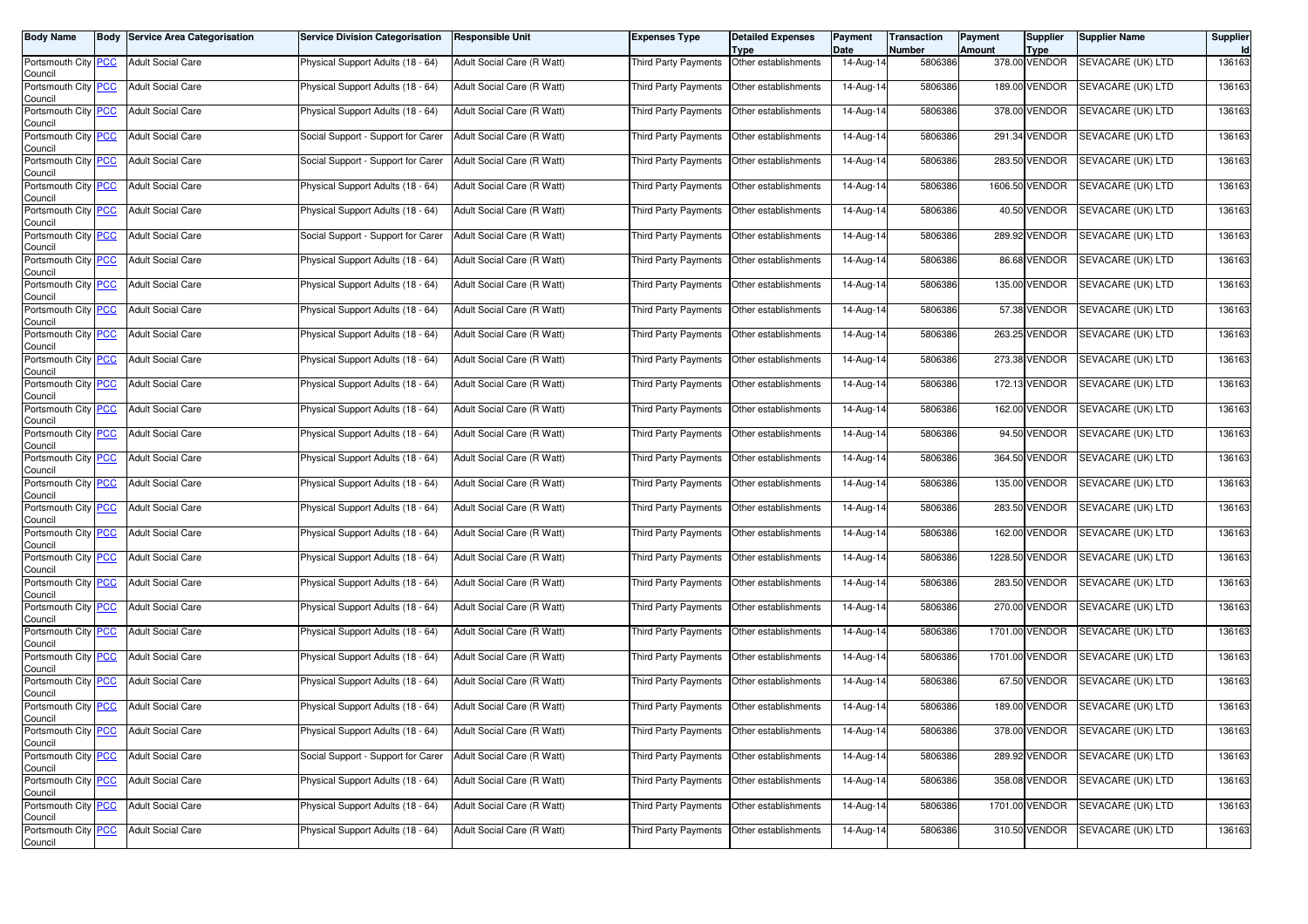| <b>Body Name</b>                              | <b>Body Service Area Categorisation</b> | <b>Service Division Categorisation</b> | <b>Responsible Unit</b>    | Expenses Type                               | <b>Detailed Expenses</b><br>Type | Payment<br>Date | <b>Transaction</b><br><b>Number</b> | Payment<br>Amount | <b>Supplier</b><br>Type | <b>Supplier Name</b>            | Supplier |
|-----------------------------------------------|-----------------------------------------|----------------------------------------|----------------------------|---------------------------------------------|----------------------------------|-----------------|-------------------------------------|-------------------|-------------------------|---------------------------------|----------|
| Portsmouth City PCC<br>Council                | <b>Adult Social Care</b>                | Physical Support Adults (18 - 64)      | Adult Social Care (R Watt) | <b>Third Party Payments</b>                 | Other establishments             | 14-Aug-14       | 5806386                             |                   | 378.00 VENDOR           | SEVACARE (UK) LTD               | 136163   |
| Portsmouth City PCC<br>Council                | <b>Adult Social Care</b>                | Physical Support Adults (18 - 64)      | Adult Social Care (R Watt) | Third Party Payments                        | Other establishments             | 14-Aug-14       | 5806386                             |                   | 600.75 VENDOR           | SEVACARE (UK) LTD               | 136163   |
| Portsmouth City PCC<br>Council                | <b>Adult Social Care</b>                | Physical Support Adults (18 - 64)      | Adult Social Care (R Watt) | Third Party Payments                        | Other establishments             | 14-Aug-14       | 5806386                             |                   | 266.63 VENDOR           | <b>SEVACARE (UK) LTD</b>        | 136163   |
| Portsmouth City PCC<br>Council                | <b>Adult Social Care</b>                | Physical Support Adults (18 - 64)      | Adult Social Care (R Watt) | Third Party Payments                        | Other establishments             | 14-Aug-14       | 5806386                             |                   | 81.00 VENDOR            | SEVACARE (UK) LTD               | 136163   |
| Portsmouth City PCC<br>Council                | <b>Adult Social Care</b>                | Physical Support Adults (18 - 64)      | Adult Social Care (R Watt) | Third Party Payments                        | Other establishments             | 14-Aug-14       | 5806386                             |                   | 283.50 VENDOR           | SEVACARE (UK) LTD               | 136163   |
| Portsmouth City PCC<br>Council                | <b>Adult Social Care</b>                | Physical Support Adults (18 - 64)      | Adult Social Care (R Watt) | Third Party Payments                        | Other establishments             | 14-Aug-14       | 5806386                             |                   | 236.25 VENDOR           | SEVACARE (UK) LTD               | 136163   |
| Portsmouth City PCC<br>Council                | <b>Adult Social Care</b>                | Physical Support Adults (18 - 64)      | Adult Social Care (R Watt) | Third Party Payments                        | Other establishments             | 14-Aug-14       | 5806386                             |                   | 77.63 VENDOR            | SEVACARE (UK) LTD               | 136163   |
| Portsmouth City PCC<br>Council                | <b>Adult Social Care</b>                | Physical Support Adults (18 - 64)      | Adult Social Care (R Watt) | Third Party Payments                        | Other establishments             | $14$ -Aug-14    | 5806386                             |                   | 378.00 VENDOR           | SEVACARE (UK) LTD               | 136163   |
| Portsmouth City PCC<br>Council                | <b>Adult Social Care</b>                | Physical Support Adults (18 - 64)      | Adult Social Care (R Watt) | <b>Third Party Payments</b>                 | Other establishments             | 14-Aug-14       | 5806386                             |                   | 1687.50 VENDOR          | SEVACARE (UK) LTD               | 136163   |
| Portsmouth City PCC<br>Council                | <b>Adult Social Care</b>                | Social Support - Support for Carer     | Adult Social Care (R Watt) | Third Party Payments                        | Other establishments             | 14-Aug-14       | 5806386                             |                   | 289.92 VENDOR           | SEVACARE (UK) LTD               | 136163   |
| Portsmouth City PCC<br>Council                | <b>Adult Social Care</b>                | Physical Support Adults (18 - 64)      | Adult Social Care (R Watt) | Third Party Payments                        | Other establishments             | 14-Aug-14       | 5806386                             |                   | 189.00 VENDOR           | SEVACARE (UK) LTD               | 136163   |
| Portsmouth City PCC<br>Council                | <b>Adult Social Care</b>                | Physical Support Adults (18 - 64)      | Adult Social Care (R Watt) | Third Party Payments                        | Other establishments             | 14-Aug-14       | 5806386                             |                   | 472.50 VENDOR           | SEVACARE (UK) LTD               | 136163   |
| Portsmouth City PCC<br>Council                | <b>Adult Social Care</b>                | Physical Support Adults (18 - 64)      | Adult Social Care (R Watt) | Third Party Payments                        | Other establishments             | 14-Aug-14       | 5806386                             |                   | 1512.00 VENDOR          | SEVACARE (UK) LTD               | 136163   |
| Portsmouth City PCC<br>Council                | <b>Adult Social Care</b>                | Physical Support Adults (18 - 64)      | Adult Social Care (R Watt) | Third Party Payments                        | Other establishments             | 14-Aug-14       | 5806386                             |                   | 168.75 VENDOR           | SEVACARE (UK) LTD               | 136163   |
| Portsmouth City PCC<br>Council                | <b>Adult Social Care</b>                | Physical Support Adults (18 - 64)      | Adult Social Care (R Watt) | Third Party Payments                        | Other establishments             | 14-Aug-14       | 5806386                             |                   | 283.50 VENDOR           | SEVACARE (UK) LTD               | 136163   |
| Portsmouth City PCC<br>Council                | <b>Adult Social Care</b>                | Physical Support Adults (18 - 64)      | Adult Social Care (R Watt) | Third Party Payments                        | Other establishments             | 14-Aug-14       | 5806386                             |                   | 141.75 VENDOR           | SEVACARE (UK) LTD               | 136163   |
| Portsmouth City PCC<br>Council                | <b>Adult Social Care</b>                | Physical Support Adults (18 - 64)      | Adult Social Care (R Watt) | Third Party Payments                        | Other establishments             | 14-Aug-14       | 5806386                             |                   | 141.75 VENDOR           | SEVACARE (UK) LTD               | 136163   |
| Portsmouth City PCC<br>Council                | <b>Adult Social Care</b>                | Physical Support Adults (18 - 64)      | Adult Social Care (R Watt) | Third Party Payments                        | Other establishments             | 14-Aug-14       | 5806386                             |                   | 81.00 VENDOR            | SEVACARE (UK) LTD               | 136163   |
| Portsmouth City PCC<br>Council                | <b>Adult Social Care</b>                | Physical Support Adults (18 - 64)      | Adult Social Care (R Watt) | Third Party Payments                        | Other establishments             | 14-Aug-14       | 5806386                             |                   | 546.75 VENDOR           | SEVACARE (UK) LTD               | 136163   |
| Portsmouth City PCC<br>Council                | <b>Adult Social Care</b>                | Physical Support Adults (18 - 64)      | Adult Social Care (R Watt) | Third Party Payments                        | Other establishments             | 14-Aug-14       | 5806386                             | 378.00            | VENDOR                  | SEVACARE (UK) LTD               | 136163   |
| Portsmouth City PCC<br>Council                | <b>Adult Social Care</b>                | Physical Support Adults (18 - 64)      | Adult Social Care (R Watt) | Third Party Payments                        | Other establishments             | 14-Aug-14       | 5806386                             |                   | 189.00 VENDOR           | SEVACARE (UK) LTD               | 136163   |
| Portsmouth City PCC<br>Council                | <b>Adult Social Care</b>                | Physical Support Adults (18 - 64)      | Adult Social Care (R Watt) | Third Party Payments                        | Other establishments             | 14-Aug-14       | 5806386                             |                   | 121.50 VENDOR           | SEVACARE (UK) LTD               | 136163   |
| Portsmouth City PCC<br>Council                | <b>Adult Social Care</b>                | Social Support - Support for Carer     | Adult Social Care (R Watt) | <b>Third Party Payments</b>                 | Other establishments             | 14-Aug-14       | 5806386                             |                   | 72.48 VENDOR            | SEVACARE (UK) LTD               | 136163   |
| Portsmouth City PCC<br>Council                | <b>Adult Social Care</b>                | Physical Support Adults (18 - 64)      | Adult Social Care (R Watt) | Third Party Payments                        | Other establishments             | 14-Aug-14       | 5806386                             |                   | 155.25 VENDOR           | SEVACARE (UK) LTD               | 136163   |
| Portsmouth City PCC<br>Council                | <b>Adult Social Care</b>                | Physical Support Adults (18 - 64)      | Adult Social Care (R Watt) | Third Party Payments                        | Other establishments             | 14-Aug-14       | 5806386                             |                   | 283.50 VENDOR           | SEVACARE (UK) LTD               | 136163   |
| Portsmouth City PCC<br>Council                | <b>Adult Social Care</b>                | Physical Support Adults (18 - 64)      | Adult Social Care (R Watt) | Third Party Payments                        | Other establishments             | 14-Aug-14       | 5806386                             |                   | 128.25 VENDOR           | SEVACARE (UK) LTD               | 136163   |
| Portsmouth City PCC<br>Council                | <b>Adult Social Care</b>                | Physical Support Adults (18 - 64)      | Adult Social Care (R Watt) | Third Party Payments                        | Other establishments             | 14-Aug-14       | 5806386                             |                   | 756.00 VENDOR           | SEVACARE (UK) LTD               | 136163   |
| Portsmouth City <mark>  PCC</mark><br>Council | Adult Social Care                       | Physical Support Adults (18 - 64)      | Adult Social Care (R Watt) | Third Party Payments   Other establishments |                                  | 14-Aug-14       | 5806386                             |                   |                         | 472.50 VENDOR SEVACARE (UK) LTD | 136163   |
| Portsmouth City PCC<br>Council                | <b>Adult Social Care</b>                | Physical Support Adults (18 - 64)      | Adult Social Care (R Watt) | Third Party Payments Other establishments   |                                  | 14-Aug-14       | 5806386                             |                   | 81.00 VENDOR            | SEVACARE (UK) LTD               | 136163   |
| Portsmouth City PCC<br>Council                | Adult Social Care                       | Physical Support Adults (18 - 64)      | Adult Social Care (R Watt) | Third Party Payments                        | Other establishments             | 14-Aug-14       | 5806386                             |                   | 189.00 VENDOR           | SEVACARE (UK) LTD               | 136163   |
| Portsmouth City PCC<br>Council                | <b>Adult Social Care</b>                | Physical Support Adults (18 - 64)      | Adult Social Care (R Watt) | Third Party Payments                        | Other establishments             | 14-Aug-14       | 5806386                             |                   | 283.50 VENDOR           | SEVACARE (UK) LTD               | 136163   |
| Portsmouth City PCC<br>Council                | <b>Adult Social Care</b>                | Social Support - Support for Carer     | Adult Social Care (R Watt) | Third Party Payments                        | Other establishments             | 14-Aug-14       | 5806386                             |                   | 54.00 VENDOR            | SEVACARE (UK) LTD               | 136163   |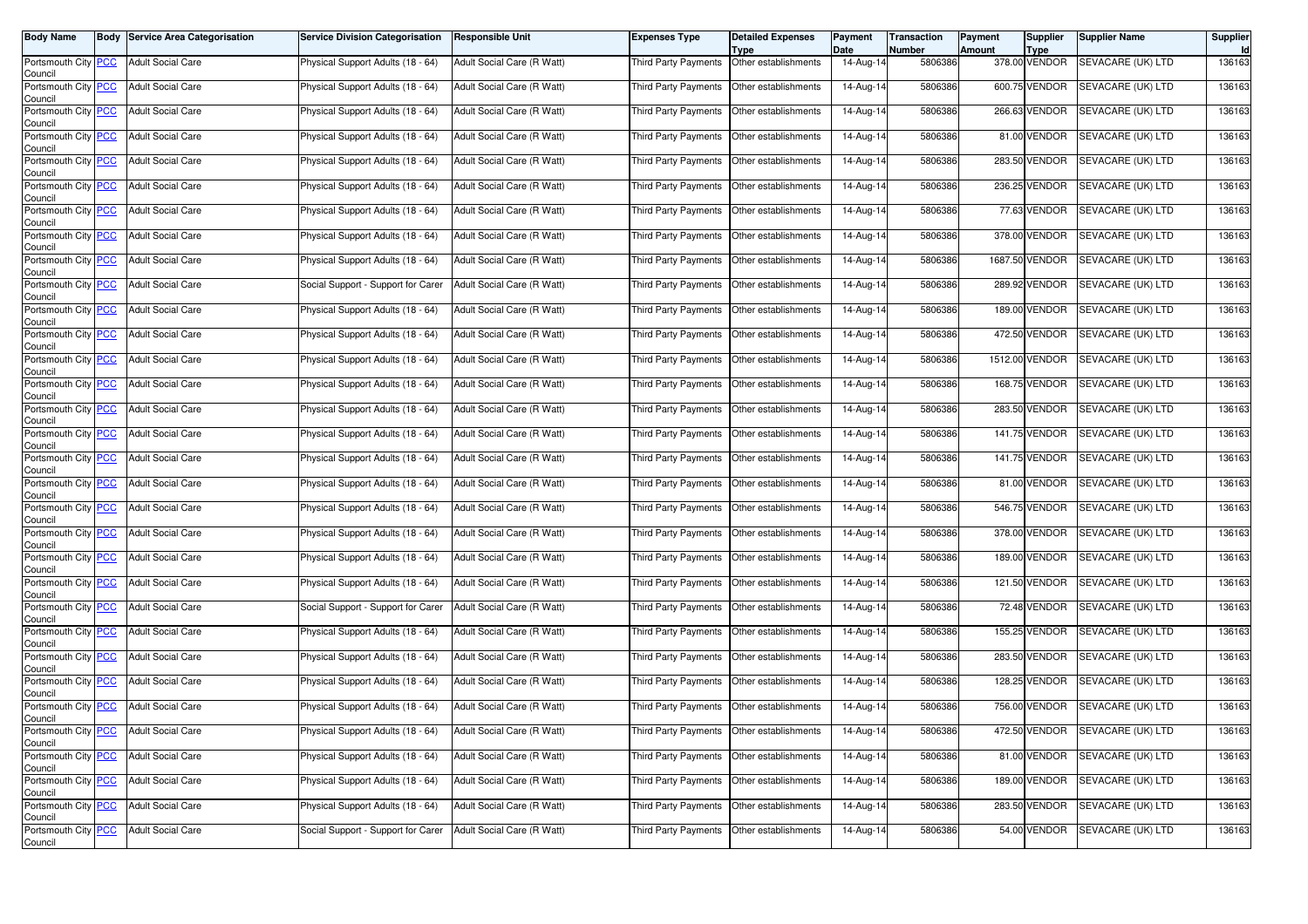| Body Name                                       |            | <b>Body Service Area Categorisation</b> | <b>Service Division Categorisation</b>                               | <b>Responsible Unit</b>    | Expenses Type                   | <b>Detailed Expenses</b><br><b>Type</b>      | Payment<br>Date         | <b>Transaction</b><br>Number | Payment<br>Amount | Supplier                     | <b>Supplier Name</b>                                 | <b>Supplier</b><br><b>Id</b> |
|-------------------------------------------------|------------|-----------------------------------------|----------------------------------------------------------------------|----------------------------|---------------------------------|----------------------------------------------|-------------------------|------------------------------|-------------------|------------------------------|------------------------------------------------------|------------------------------|
| Portsmouth City <b>PCC</b><br>Council           |            | <b>Adult Social Care</b>                | Physical Support Adults (18 - 64)                                    | Adult Social Care (R Watt) | <b>Third Party Payments</b>     | Other establishments                         | 14-Aug-14               | 5806386                      |                   | <b>Type</b><br>378.00 VENDOR | SEVACARE (UK) LTD                                    | 136163                       |
| Portsmouth City<br>Council                      | <b>PCC</b> | <b>Adult Social Care</b>                | Social Support - Support for Carer                                   | Adult Social Care (R Watt) | Third Party Payments            | Other establishments                         | 14-Aug-14               | 5806386                      |                   | 120.80 VENDOR                | SEVACARE (UK) LTD                                    | 136163                       |
| Portsmouth City <b>PCC</b><br>Council           |            | <b>Adult Social Care</b>                | Physical Support Adults (18 - 64)                                    | Adult Social Care (R Watt) | <b>Third Party Payments</b>     | Other establishments                         | 14-Aug-14               | 5806386                      |                   | 189.00 VENDOR                | SEVACARE (UK) LTD                                    | 136163                       |
| Portsmouth City PCC<br>Council                  |            | <b>Adult Social Care</b>                | Physical Support Adults (18 - 64)                                    | Adult Social Care (R Watt) | <b>Third Party Payments</b>     | Other establishments                         | $\overline{1}$ 4-Aug-14 | 5806386                      |                   | 627.75 VENDOR                | SEVACARE (UK) LTD                                    | 136163                       |
| Portsmouth City<br>Council                      | <b>PCC</b> | <b>Adult Social Care</b>                | Physical Support Adults (18 - 64)                                    | Adult Social Care (R Watt) | Third Party Payments            | Other establishments                         | 19-Aug-14               | 5806805                      |                   | 20.25 VENDOR                 | SEVACARE (UK) LTD                                    | 136163                       |
| Portsmouth City PCC<br>Council                  |            | <b>Adult Social Care</b>                | Physical Support Adults (18 - 64)                                    | Adult Social Care (R Watt) | Third Party Payments            | Other establishments                         | 14-Aug-14               | 5806386                      |                   | 189.00 VENDOR                | SEVACARE (UK) LTD                                    | 136163                       |
| Portsmouth City PCC<br>Council                  |            | <b>Adult Social Care</b>                | Physical Support Adults (18 - 64)                                    | Adult Social Care (R Watt) | Third Party Payments            | Other establishments                         | 14-Aug-14               | 5806386                      |                   | 594.00 VENDOR                | SEVACARE (UK) LTD                                    | 136163                       |
| Portsmouth City PCC<br>Council                  |            | <b>Adult Social Care</b>                | Physical Support Adults (18 - 64)                                    | Adult Social Care (R Watt) | Third Party Payments            | Other establishments                         | 29-Aug-14               | 5808906                      |                   | 72848.44 VENDOR              | SEVACARE (UK) LTD                                    | 136163                       |
| Portsmouth City PCC<br>Council                  |            | <b>Adult Social Care</b>                | Physical Support Adults (18 - 64)                                    | Adult Social Care (R Watt) | Third Party Payments            | Other establishments                         | 29-Aug-14               | 5808906                      |                   | 29206.42 VENDOR              | SEVACARE (UK) LTD                                    | 136163                       |
| Portsmouth City PCC<br>Council                  |            | <b>Adult Social Care</b>                | Physical Support Adults (18 - 64)                                    | Adult Social Care (R Watt) | Third Party Payments            | Other establishments                         | 28-Aug-14               | 5808645                      |                   | 111.54 VENDOR                | <b>SISTERLY CARE LTD</b>                             | 126324                       |
| Portsmouth City<br>Council                      | <u>PCC</u> | <b>Adult Social Care</b>                | Physical Support Adults (18 - 64)                                    | Adult Social Care (R Watt) | Third Party Payments            | Other establishments                         | 28-Aug-14               | 5808645                      |                   | 297.16 VENDOR                | <b>SISTERLY CARE LTD</b>                             | 126324                       |
| Portsmouth City PCC<br>Council                  |            | <b>Adult Social Care</b>                | Physical Support Adults (18 - 64)                                    | Adult Social Care (R Watt) | Third Party Payments            | Other establishments                         | 28-Aug-14               | 5808645                      |                   | 293.75 VENDOR                | SISTERLY CARE LTD                                    | 126324                       |
| Portsmouth City PCC<br>Council                  |            | <b>Adult Social Care</b>                | Social Care Activities                                               | Adult Social Care (R Watt) | Premises-Related<br>Expenditure | Cleaning and domestic<br>supplies            | 01-Aug-14               | 5804286                      |                   | 41.24 VENDOR                 | <b>SITA UK LTD</b>                                   | 102673                       |
| Portsmouth City<br>Council                      | <b>PCC</b> | <b>Adult Social Care</b>                | Social Care Activities                                               | Adult Social Care (R Watt) | Premises-Related<br>Expenditure | Cleaning and domestic<br>supplies            | 29-Aug-14               | 580891                       |                   | 41.24 VENDOR                 | <b>SITA UK LTD</b>                                   | 102673                       |
| Portsmouth City PCC<br>Council                  |            | <b>Adult Social Care</b>                | Physical Support Adults (18 - 64)                                    | Adult Social Care (R Watt) | Premises-Related<br>Expenditure | Cleaning and domestic<br>supplies            | 29-Aug-14               | 580891                       |                   | <b>144.77 VENDOR</b>         | <b>SITA UK LTD</b>                                   | 102673                       |
| Portsmouth City PCC<br>Council                  |            | <b>Adult Social Care</b>                | Physical Support Older People (65-<br>74)                            | Adult Social Care (R Watt) | Supplies and Services           | Catering                                     | 15-Aug-14               | 5806629                      |                   | 37.44 VENDOR                 | <b>SOLENT BUTCHERS</b><br>LIMITED                    | 103813                       |
| Portsmouth City PCC<br>Council                  |            | <b>Adult Social Care</b>                | Physical Support Older People (65- Adult Social Care (R Watt)        |                            | Supplies and Services           | Catering                                     | 15-Aug-14               | 5806629                      |                   | 179.73 VENDOR                | SOLENT BUTCHERS<br><b>LIMITED</b>                    | 103813                       |
| Portsmouth City PCC<br>Council                  |            | <b>Adult Social Care</b>                | Physical Support Older People (65- Adult Social Care (R Watt)<br>74) |                            | Supplies and Services           | Catering                                     | 15-Aug-14               | 5806629                      |                   | 188.07 VENDOR                | <b>SOLENT BUTCHERS</b><br><b>IMITED</b>              | 103813                       |
| Portsmouth City PCC<br>Council                  |            | <b>Adult Social Care</b>                | Physical Support Older People (65- Adult Social Care (R Watt)<br>74) |                            | Supplies and Services           | Catering                                     | 15-Aug-14               | 5806629                      |                   | 82.97 VENDOR                 | <b>SOLENT BUTCHERS</b><br>LIMITED                    | 103813                       |
| Portsmouth City PCC<br>Council                  |            | <b>Adult Social Care</b>                | Commissioning & service delivery                                     | Adult Social Care (R Watt) | Third Party Payments            | Other establishments                         | 08-Aug-14               | 5805396                      |                   | ENT DEPT                     | 931.00 GOVERNM SOLENT NHS TRUST                      | 107630                       |
| Portsmouth City PCC<br>Council                  |            | <b>Adult Social Care</b>                | Commissioning & service delivery                                     | Adult Social Care (R Watt) | Third Party Payments            | Other establishments                         | 28-Aug-14               | 5808647                      |                   | ENT DEPT                     | 600.00 GOVERNM SOLENT NHS TRUST                      | 107630                       |
| Portsmouth City PCC<br>Council                  |            | <b>Adult Social Care</b>                | Commissioning & service delivery                                     | Adult Social Care (R Watt) | Third Party Payments            | Other establishments                         | 28-Aug-14               | 5808647                      |                   | <b>ENT DEPT</b>              | 1163.75 GOVERNM SOLENT NHS TRUST                     | 107630                       |
| Portsmouth City PCC<br>Council                  |            | <b>Adult Social Care</b>                | Learning Disability Support Adults<br>(18 - 64)                      | Adult Social Care (R Watt) | Third Party Payments            | Other establishments                         | 19-Aug-14               | 5806807                      |                   | 4394.56 VENDOR               | SOUTH AFRICA LODGE                                   | 101841                       |
| Portsmouth City PCC<br>Council                  |            | <b>Adult Social Care</b>                | Physical Support Older People (65-<br>74)                            | Adult Social Care (R Watt) | Third Party Payments            | Other establishments                         | 19-Aug-14               | 5806807                      |                   | 3115.81 VENDOR               | SOUTH AFRICA LODGE                                   | 101841                       |
| Portsmouth City PCC<br>Council                  |            | <b>Adult Social Care</b>                | Physical Support Older People (65- Adult Social Care (R Watt)<br>74) |                            | <b>Third Party Payments</b>     | Other establishments                         | 19-Aug-14               | 5806807                      |                   | 1882.01 VENDOR               | <b>SOUTH AFRICA LODGE</b>                            | 101841                       |
| Portsmouth City PCC<br>Council                  |            | <b>Adult Social Care</b>                | Physical Support Older People (65- Adult Social Care (R Watt)        |                            | Third Party Payments            | Other establishments                         | 19-Aug-14               | 5806807                      |                   | -692.17 VENDOR               | SOUTH AFRICA LODGE                                   | 101841                       |
| Portsmouth City PCC<br>Council                  |            | <b>Adult Social Care</b>                | Physical Support Older People (65- Adult Social Care (R Watt)<br>74) |                            | Third Party Payments            | Other establishments                         | 19-Aug-14               | 5806807                      |                   | 2900.98 VENDOR               | SOUTH AFRICA LODGE                                   | 101841                       |
| Portsmouth City   <mark>PCC</mark>  <br>Council |            | <b>Adult Social Care</b>                | Physical Support Older People (65- Adult Social Care (R Watt)<br>74) |                            |                                 | I hird Party Payments   Other establishments | 27-Aug-14               | 5808531                      |                   | 1691.98 VENDOR               | SOUTH AFRICA LODGE                                   | 101841                       |
| Portsmouth City PCC<br>Council                  |            | <b>Adult Social Care</b>                | Physical Support Older People (65- Adult Social Care (R Watt)<br>74) |                            |                                 | Third Party Payments Other establishments    | 19-Aug-14               | 5806807                      |                   | 3300.26 VENDOR               | SOUTH AFRICA LODGE                                   | 101841                       |
| Portsmouth City PCC<br>Council                  |            | <b>Adult Social Care</b>                | Physical Support Older People (65- Adult Social Care (R Watt)<br>74) |                            |                                 | Third Party Payments Other establishments    | 12-Aug-14               | 5805722                      |                   | 2015.62 VENDOR               | SOUTH WEST CARE<br>LIMITED                           | 138534                       |
| Portsmouth City PCC<br>Council                  |            | <b>Adult Social Care</b>                | Physical Support Adults (18 - 64)                                    | Adult Social Care (R Watt) |                                 | Third Party Payments Other establishments    | 07-Aug-14               | 5805097                      |                   |                              | 738.49 COMPANY SOUTHERN AERIAL<br>COMMUNICATIONS LTD | 100357                       |
| Portsmouth City PCC<br>Council                  |            | <b>Adult Social Care</b>                | Physical Support Older People (65- Adult Social Care (R Watt)<br>74) |                            |                                 | Third Party Payments Other establishments    | 12-Aug-14               | 279518                       |                   | 2268.27 VENDOR               | SOUTHLANDS NURSING<br>HOME                           | 101219                       |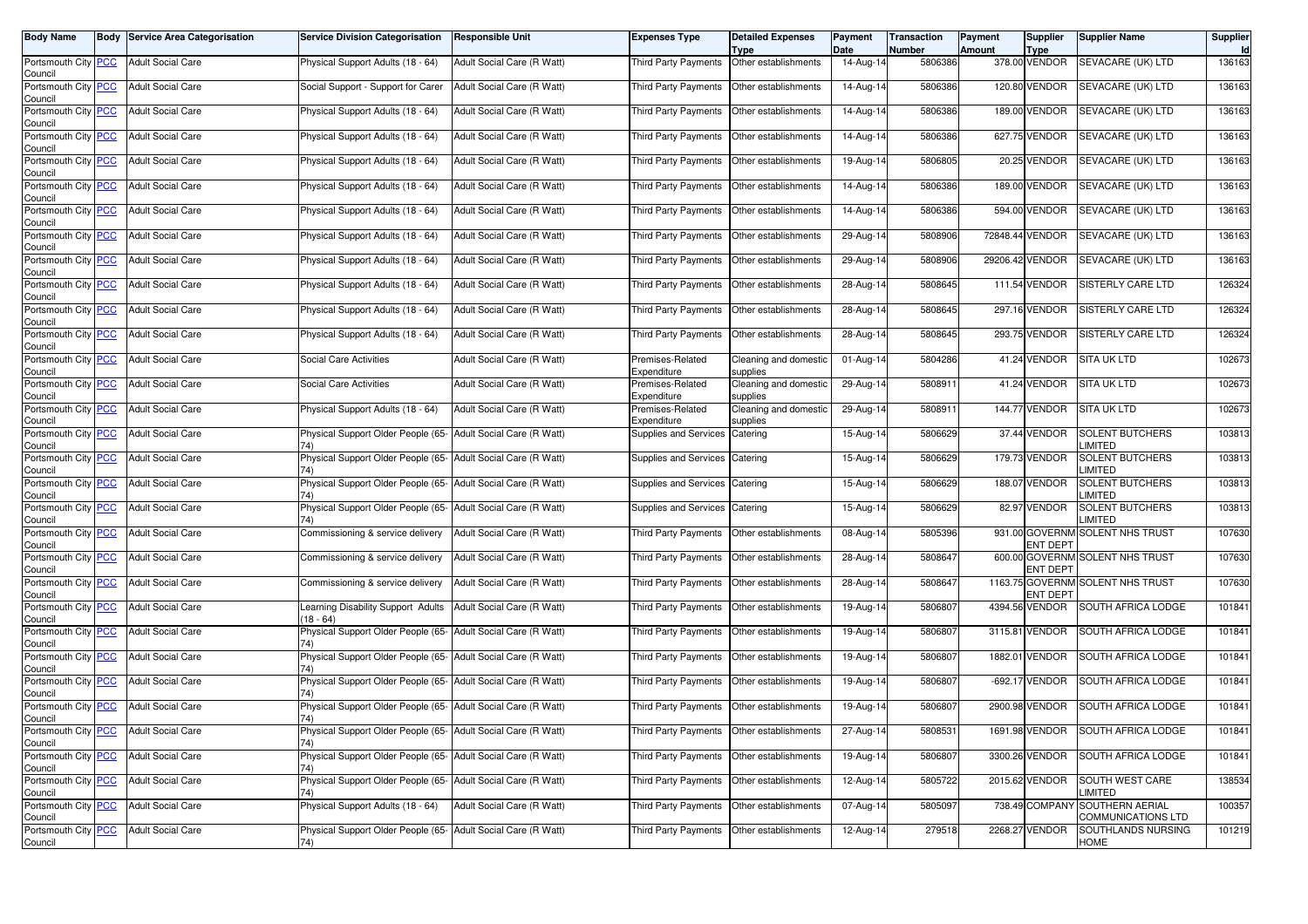| Body Name                                   |            | <b>Body Service Area Categorisation</b> | <b>Service Division Categorisation</b>                                       | Responsible Unit           | Expenses Type               | <b>Detailed Expenses</b><br>Type            | Payment<br>Date | <b>Transaction</b><br>Number | Payment<br>Amount | Supplier<br>Type | Supplier Name                                         | Supplier |
|---------------------------------------------|------------|-----------------------------------------|------------------------------------------------------------------------------|----------------------------|-----------------------------|---------------------------------------------|-----------------|------------------------------|-------------------|------------------|-------------------------------------------------------|----------|
| Portsmouth City PCC<br>Council              |            | <b>Adult Social Care</b>                | Commissioning & service delivery                                             | Adult Social Care (R Watt) | <b>Third Party Payments</b> | Other establishments                        | 13-Aug-14       | 5806222                      |                   | 2092.00 VENDOR   | SPECTRUM CENTRE FOR<br>INDEPENDENT LIVING LTD         | 139268   |
| Portsmouth City PCC<br>Council              |            | <b>Adult Social Care</b>                | Physical Support Older People (65- Adult Social Care (R Watt)                |                            | Third Party Payments        | Other establishments                        | 12-Aug-14       | 5805726                      |                   | 458.16 VENDOR    | SPRINGFIELD HEALTH<br><b>SERVICES LTD</b>             | 137279   |
| Portsmouth City<br>Council                  | PCC        | <b>Adult Social Care</b>                | Physical Support Older People (65- Adult Social Care (R Watt)                |                            | Third Party Payments        | Other establishments                        | 12-Aug-14       | 5805726                      |                   | 1982.70 VENDOR   | SPRINGFIELD HEALTH<br><b>SERVICES LTD</b>             | 137279   |
| Portsmouth City PCC<br>Council              |            | <b>Adult Social Care</b>                | Physical Support Older People (65- Adult Social Care (R Watt)                |                            | Third Party Payments        | Other establishments                        | 12-Aug-14       | 5805726                      |                   | 2506.95 VENDOR   | SPRINGFIELD HEALTH<br><b>SERVICES LTD</b>             | 137279   |
| Portsmouth City PCC<br>Council              |            | <b>Adult Social Care</b>                | Physical Support Older People (65- Adult Social Care (R Watt)<br>74)         |                            | Third Party Payments        | Other establishments                        | 12-Aug-14       | 5805726                      |                   | 2048.79 VENDOR   | SPRINGFIELD HEALTH<br>SERVICES LTD                    | 137279   |
| Portsmouth City<br>Council                  | <u>PCC</u> | <b>Adult Social Care</b>                | Physical Support Older People (65-                                           | Adult Social Care (R Watt) | Supplies and Services       | Equipment, furniture<br>and materials       | 19-Aug-14       | 5806809                      |                   | 620.74 VENDOR    | SRCL LTD                                              | 130344   |
| Portsmouth City PCC<br>Council              |            | <b>Adult Social Care</b>                | Physical Support Adults (18 - 64)                                            | Adult Social Care (R Watt) | Third Party Payments        | Other establishments                        | 12-Aug-14       | 5805728                      |                   | 2006.01 VENDOR   | ST RONANS NURSING AND<br>RESIDENTIAL CARE HOME        | 100125   |
| Portsmouth City PCC<br>Council              |            | <b>Adult Social Care</b>                | Physical Support Adults (18 - 64)                                            | Adult Social Care (R Watt) | Third Party Payments        | Other establishments                        | 12-Aug-14       | 5805728                      |                   | 2006.01 VENDOR   | ST RONANS NURSING AND<br>RESIDENTIAL CARE HOME        | 100125   |
| Portsmouth City PCC<br>Council              |            | <b>Adult Social Care</b>                | Physical Support Older People (65-                                           | Adult Social Care (R Watt) | <b>Third Party Payments</b> | Other establishments                        | 12-Aug-14       | 5805728                      |                   | 2429.47 VENDOR   | ST RONANS NURSING AND<br>RESIDENTIAL CARE HOME        | 100125   |
| Portsmouth City PCC<br>Council              |            | <b>Adult Social Care</b>                | Physical Support Older People (65- Adult Social Care (R Watt)<br>74)         |                            | Third Party Payments        | Other establishments                        | 12-Aug-14       | 5805728                      |                   | 1018.81 VENDOR   | ST RONANS NURSING AND<br>RESIDENTIAL CARE HOME        | 100125   |
| Portsmouth City PCC<br>Council              |            | <b>Adult Social Care</b>                | Physical Support Older People (65- Adult Social Care (R Watt)                |                            | Third Party Payments        | Other establishments                        | 12-Aug-14       | 5805728                      |                   | 2429.47 VENDOR   | ST RONANS NURSING AND<br>RESIDENTIAL CARE HOME        | 100125   |
| Portsmouth City PCC<br>Council              |            | <b>Adult Social Care</b>                | Physical Support Older People (65-                                           | Adult Social Care (R Watt) | Third Party Payments        | Other establishments                        | 12-Aug-14       | 5805728                      |                   | 0.47 VENDOR      | ST RONANS NURSING AND<br>RESIDENTIAL CARE HOME        | 100125   |
| Portsmouth City PCC<br>Council              |            | <b>Adult Social Care</b>                | Physical Support Adults (18 - 64)                                            | Adult Social Care (R Watt) | Third Party Payments        | Other establishments                        | 12-Aug-14       | 5805728                      |                   | 2006.01 VENDOR   | ST RONANS NURSING AND<br>RESIDENTIAL CARE HOME        | 100125   |
| Portsmouth City  <br>Council                | <b>PCC</b> | <b>Adult Social Care</b>                | Physical Support Adults (18 - 64)                                            | Adult Social Care (R Watt) | <b>Third Party Payments</b> | Other establishments                        | 12-Aug-14       | 5805728                      |                   | 2006.01 VENDOR   | ST RONANS NURSING AND<br>RESIDENTIAL CARE HOME        | 100125   |
| Portsmouth City PCC<br>Council              |            | <b>Adult Social Care</b>                | Physical Support Older People (65-                                           | Adult Social Care (R Watt) | Third Party Payments        | Other establishments                        | 12-Aug-14       | 5805728                      |                   | 2203.17 VENDOR   | ST RONANS NURSING AND<br>RESIDENTIAL CARE HOME        | 100125   |
| Portsmouth City PCC<br>Council              |            | <b>Adult Social Care</b>                | Physical Support Adults (18 - 64)                                            | Adult Social Care (R Watt) | Third Party Payments        | Other establishments                        | 12-Aug-14       | 5805728                      |                   | 1779.71 VENDOR   | ST RONANS NURSING AND<br>RESIDENTIAL CARE HOME        | 100125   |
| Portsmouth City<br>Council                  | <u>PCC</u> | <b>Adult Social Care</b>                | Physical Support Older People (65- Adult Social Care (R Watt)<br>74)         |                            | <b>Third Party Payments</b> | Other establishments                        | 12-Aug-14       | 5805728                      |                   | 409.80 VENDOR    | ST RONANS NURSING AND<br>RESIDENTIAL CARE HOME        | 100125   |
| Portsmouth City <mark>PCC</mark><br>Council |            | <b>Adult Social Care</b>                | Physical Support Older People (65- Adult Social Care (R Watt)                |                            | Third Party Payments        | Other establishments                        | 12-Aug-14       | 5805728                      |                   | 2006.01 VENDOR   | ST RONANS NURSING AND<br>RESIDENTIAL CARE HOME        | 100125   |
| Portsmouth City<br>Council                  | <b>PCC</b> | <b>Adult Social Care</b>                | Physical Support Older People (65- Adult Social Care (R Watt)                |                            | Third Party Payments        | Other establishments                        | 12-Aug-14       | 5805728                      |                   | 423.46 VENDOR    | ST RONANS NURSING AND<br>RESIDENTIAL CARE HOME        | 100125   |
| Portsmouth City  <br>Council                | <u>PCC</u> | <b>Adult Social Care</b>                | Physical Support Older People (65- Adult Social Care (R Watt)                |                            | <b>Third Party Payments</b> | Other establishments                        | 13-Aug-14       | 5806224                      |                   | 1365.39 VENDOR   | ST RONANS NURSING AND<br>RESIDENTIAL CARE HOME        | 100125   |
| Portsmouth City PCC<br>Council              |            | <b>Adult Social Care</b>                | Physical Support Older People (65- Adult Social Care (R Watt)                |                            | Third Party Payments        | Other establishments                        | 12-Aug-14       | 5805728                      |                   | 2203.17 VENDOR   | ST RONANS NURSING AND<br>RESIDENTIAL CARE HOME        | 100125   |
| Portsmouth City PCC<br>Council              |            | <b>Adult Social Care</b>                | Physical Support Adults (18 - 64)                                            | Adult Social Care (R Watt) | Third Party Payments        | Other establishments                        | 12-Aug-14       | 5805728                      |                   | 1779.71 VENDOR   | ST RONANS NURSING AND<br>RESIDENTIAL CARE HOME        | 100125   |
| Portsmouth City <mark>PCC</mark><br>Council |            | <b>Adult Social Care</b>                | Physical Support Adults (18 - 64)                                            | Adult Social Care (R Watt) | Third Party Payments        | Other establishments                        | 12-Aug-14       | 5805728                      |                   | 2181.58 VENDOR   | ST RONANS NURSING AND<br>RESIDENTIAL CARE HOME        | 100125   |
| Portsmouth City PCC<br>Council              |            | <b>Adult Social Care</b>                | Physical Support Adults (18 - 64)                                            | Adult Social Care (R Watt) | Third Party Payments        | Other establishments                        | 12-Aug-14       | 5805728                      |                   | 1779.71 VENDOR   | ST RONANS NURSING AND<br>RESIDENTIAL CARE HOME        | 100125   |
| Portsmouth City PCC<br>Council              |            | <b>Adult Social Care</b>                | Physical Support Older People (65- Adult Social Care (R Watt)                |                            | Third Party Payments        | Other establishments                        | 12-Aug-14       | 5805728                      |                   | 2429.47 VENDOR   | ST RONANS NURSING AND<br>RESIDENTIAL CARE HOME        | 100125   |
| Portsmouth City PCC<br>Council              |            | <b>Adult Social Care</b>                | Physical Support Older People (65- Adult Social Care (R Watt)                |                            | Third Party Payments        | Other establishments                        | 12-Aug-14       | 5805728                      |                   | 0.47 VENDOR      | ST RONANS NURSING AND<br>RESIDENTIAL CARE HOME        | 100125   |
| Portsmouth City <mark>PCC</mark><br>Council |            | <b>Adult Social Care</b>                | Learning Disability Support Adults<br>(18 - 64)                              | Adult Social Care (R Watt) | Third Party Payments        | Other establishments                        | 21-Aug-14       | 5807413                      |                   | 1622.04 VENDOR   | ST RONANS NURSING AND<br>RESIDENTIAL CARE HOME        | 100125   |
| Portsmouth City PCC<br>Council              |            | <b>Adult Social Care</b>                | Learning Disability Support Adults   Adult Social Care (R Watt)<br>$18 - 64$ |                            |                             | Third Party Payments   Other establishments | 21-Aug-14       | 5807413                      |                   | 128.58 VENDOR    | <b>ST RONANS NURSING AND</b><br>RESIDENTIAL CARE HOME | 100125   |
| Portsmouth City PCC<br>Council              |            | <b>Adult Social Care</b>                | Learning Disability Support Adults Adult Social Care (R Watt)<br>$18 - 64$   |                            |                             | Third Party Payments Other establishments   | 12-Aug-14       | 5805728                      |                   | 1992.99 VENDOR   | ST RONANS NURSING AND<br>RESIDENTIAL CARE HOME        | 100125   |
| Portsmouth City PCC<br>Council              |            | <b>Adult Social Care</b>                | Physical Support Older People (65- Adult Social Care (R Watt)<br>74)         |                            | <b>Third Party Payments</b> | Other establishments                        | 26-Aug-14       | 5808051                      |                   | 1580.46 VENDOR   | ST RONANS NURSING AND<br>RESIDENTIAL CARE HOME        | 100125   |
| Portsmouth City PCC<br>Council              |            | <b>Adult Social Care</b>                | Physical Support Older People (65- Adult Social Care (R Watt)<br>74)         |                            | Third Party Payments        | Other establishments                        | 26-Aug-14       | 5808051                      |                   | 3160.92 VENDOR   | ST RONANS NURSING AND<br>RESIDENTIAL CARE HOME        | 100125   |
| Portsmouth City PCC<br>Council              |            | <b>Adult Social Care</b>                | Physical Support Older People (65- Adult Social Care (R Watt)<br>74)         |                            | Third Party Payments        | Other establishments                        | 26-Aug-14       | 5808051                      |                   | 3499.59 VENDOR   | ST RONANS NURSING AND<br>RESIDENTIAL CARE HOME        | 100125   |
|                                             |            |                                         |                                                                              |                            |                             |                                             |                 |                              |                   |                  |                                                       |          |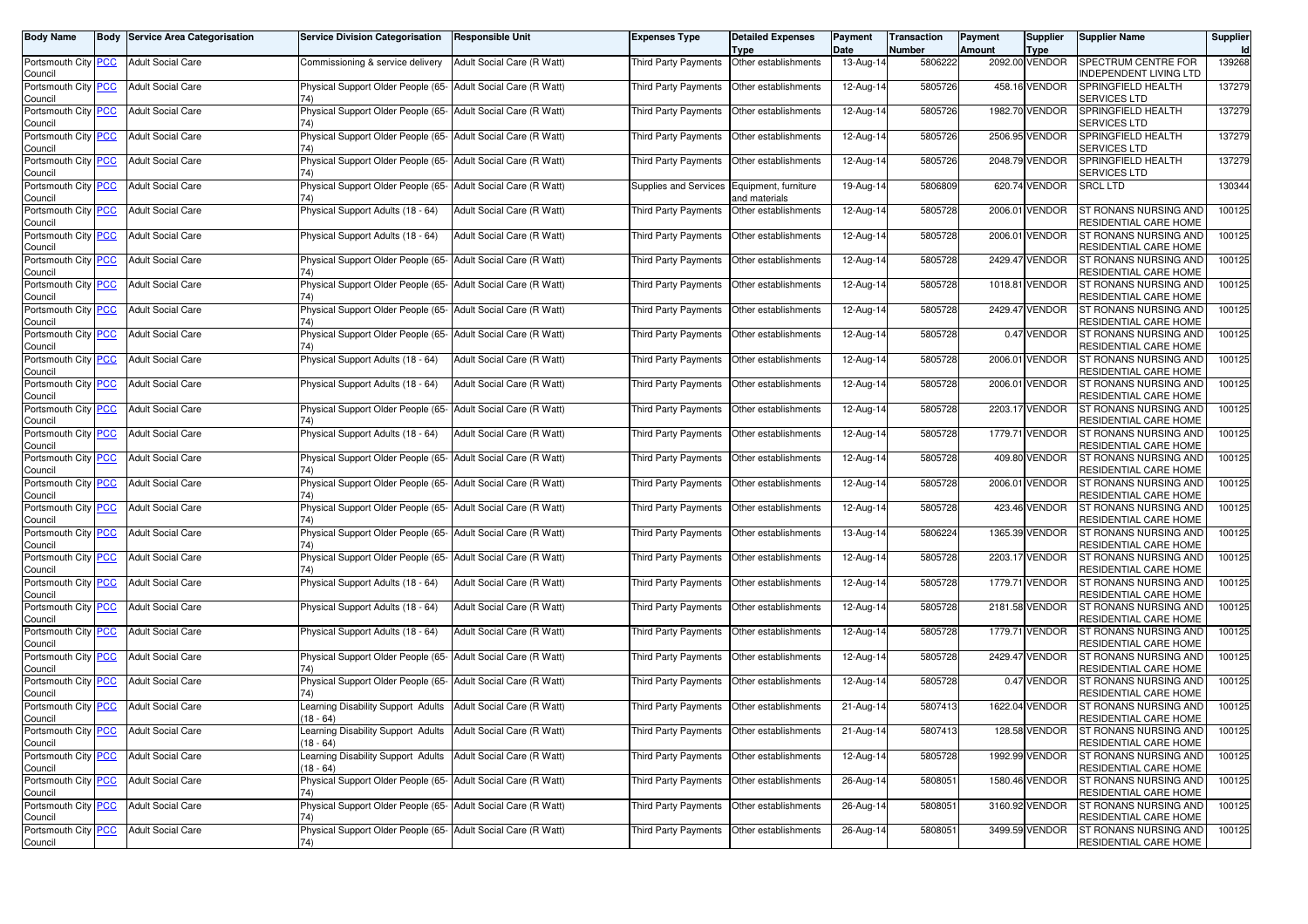| <b>Body Name</b>                            |             | <b>Body Service Area Categorisation</b> | <b>Service Division Categorisation</b>                               | Responsible Unit           | Expenses Type               | <b>Detailed Expenses</b><br>Type | Payment<br>Date | <b>Transaction</b><br>Number | Payment<br>Amount | Supplier<br>Type | Supplier Name                                  | Supplier |
|---------------------------------------------|-------------|-----------------------------------------|----------------------------------------------------------------------|----------------------------|-----------------------------|----------------------------------|-----------------|------------------------------|-------------------|------------------|------------------------------------------------|----------|
| Portsmouth City PCC<br>Council              |             | <b>Adult Social Care</b>                | Physical Support Older People (65- Adult Social Care (R Watt)<br>74) |                            | <b>Third Party Payments</b> | Other establishments             | 12-Aug-14       | 5805728                      |                   | 3255.93 VENDOR   | ST RONANS NURSING AND<br>RESIDENTIAL CARE HOME | 100125   |
| Portsmouth City  <br>Council                | <b>PCC</b>  | <b>Adult Social Care</b>                | Learning Disability Support Adults<br>$18 - 64$                      | Adult Social Care (R Watt) | Third Party Payments        | Other establishments             | 12-Aug-14       | 5805728                      |                   | 2429.47 VENDOR   | ST RONANS NURSING AND<br>RESIDENTIAL CARE HOME | 100125   |
| Portsmouth City<br>Council                  | PСC         | <b>Adult Social Care</b>                | Learning Disability Support Adults<br>18 - 64)                       | Adult Social Care (R Watt) | Third Party Payments        | Other establishments             | 12-Aug-14       | 5805728                      |                   | 0.47 VENDOR      | ST RONANS NURSING AND<br>RESIDENTIAL CARE HOME | 100125   |
| Portsmouth City PCC<br>Council              |             | <b>Adult Social Care</b>                | Physical Support Adults (18 - 64)                                    | Adult Social Care (R Watt) | Third Party Payments        | Other establishments             | 12-Aug-14       | 5805728                      |                   | 2006.01 VENDOR   | ST RONANS NURSING AND<br>RESIDENTIAL CARE HOME | 100125   |
| Portsmouth City  <br>Council                | <b>PCC</b>  | <b>Adult Social Care</b>                | Physical Support Older People (65- Adult Social Care (R Watt)<br>74) |                            | Third Party Payments        | Other establishments             | 21-Aug-14       | 5807413                      |                   | 2115.99 VENDOR   | ST RONANS NURSING AND<br>RESIDENTIAL CARE HOME | 100125   |
| Portsmouth City<br>Council                  | <u>PCC</u>  | <b>Adult Social Care</b>                | Physical Support Older People (65-                                   | Adult Social Care (R Watt) | <b>Third Party Payments</b> | Other establishments             | 12-Aug-14       | 5805728                      |                   | 2429.47 VENDOR   | ST RONANS NURSING AND<br>RESIDENTIAL CARE HOME | 100125   |
| Portsmouth City PCC<br>Council              |             | <b>Adult Social Care</b>                | Physical Support Older People (65- Adult Social Care (R Watt)<br>74) |                            | Third Party Payments        | Other establishments             | 12-Aug-14       | 5805728                      |                   | 0.47 VENDOR      | ST RONANS NURSING AND<br>RESIDENTIAL CARE HOME | 100125   |
| Portsmouth City<br>Council                  | <b>PCC</b>  | <b>Adult Social Care</b>                | Physical Support Adults (18 - 64)                                    | Adult Social Care (R Watt) | Third Party Payments        | Other establishments             | 12-Aug-14       | 5805728                      |                   | 1779.71 VENDOR   | ST RONANS NURSING AND<br>RESIDENTIAL CARE HOME | 100125   |
| Portsmouth City<br>Council                  | <b>PCC</b>  | <b>Adult Social Care</b>                | Physical Support Adults (18 - 64)                                    | Adult Social Care (R Watt) | <b>Third Party Payments</b> | Other establishments             | 12-Aug-14       | 5805728                      |                   | -0.29 VENDOR     | ST RONANS NURSING AND<br>RESIDENTIAL CARE HOME | 100125   |
| Portsmouth City PCC<br>Council              |             | <b>Adult Social Care</b>                | Physical Support Adults (18 - 64)                                    | Adult Social Care (R Watt) | Third Party Payments        | Other establishments             | 12-Aug-14       | 5805728                      |                   | 1229.49 VENDOR   | ST RONANS NURSING AND<br>RESIDENTIAL CARE HOME | 100125   |
| Portsmouth City  <br>Council                | <b>PCC</b>  | <b>Adult Social Care</b>                | Physical Support Older People (65-                                   | Adult Social Care (R Watt) | Third Party Payments        | Other establishments             | 12-Aug-14       | 5805728                      |                   | 2203.17 VENDOR   | ST RONANS NURSING AND<br>RESIDENTIAL CARE HOME | 100125   |
| Portsmouth City PCC<br>Council              |             | <b>Adult Social Care</b>                | Physical Support Adults (18 - 64)                                    | Adult Social Care (R Watt) | Third Party Payments        | Other establishments             | 12-Aug-14       | 5805728                      |                   | 2006.01 VENDOR   | ST RONANS NURSING AND<br>RESIDENTIAL CARE HOME | 100125   |
| Portsmouth City<br>Council                  | <u>PCC</u>  | <b>Adult Social Care</b>                | Physical Support Adults (18 - 64)                                    | Adult Social Care (R Watt) | Third Party Payments        | Other establishments             | 12-Aug-14       | 5805728                      |                   | 2006.01 VENDOR   | ST RONANS NURSING AND<br>RESIDENTIAL CARE HOME | 100125   |
| Portsmouth City<br>Council                  | <u>PCC</u>  | <b>Adult Social Care</b>                | Physical Support Older People (65-                                   | Adult Social Care (R Watt) | <b>Third Party Payments</b> | Other establishments             | 12-Aug-14       | 5805728                      |                   | 2429.47 VENDOR   | ST RONANS NURSING AND<br>RESIDENTIAL CARE HOME | 100125   |
| Portsmouth City PCC<br>Council              |             | <b>Adult Social Care</b>                | Physical Support Older People (65-                                   | Adult Social Care (R Watt) | Third Party Payments        | Other establishments             | 12-Aug-14       | 5805728                      |                   | 0.47 VENDOR      | ST RONANS NURSING AND<br>RESIDENTIAL CARE HOME | 100125   |
| Portsmouth City<br>Council                  | <b>PCC</b>  | <b>Adult Social Care</b>                | Physical Support Adults (18 - 64)                                    | Adult Social Care (R Watt) | Third Party Payments        | Other establishments             | 12-Aug-14       | 5805728                      |                   | 2006.01 VENDOR   | ST RONANS NURSING AND<br>RESIDENTIAL CARE HOME | 100125   |
| Portsmouth City<br>Council                  | <u>PCC</u>  | <b>Adult Social Care</b>                | Commissioning & service delivery                                     | Adult Social Care (R Watt) | Employees                   | Indirect employee<br>expenses    | 08-Aug-14       | 5805408                      |                   | 450.00 VENDOR    | ST THOMAS TRAINING LTD                         | 136248   |
| Portsmouth City <mark>PCC</mark><br>Council |             | <b>Adult Social Care</b>                | Commissioning & service delivery                                     | Adult Social Care (R Watt) | Employees                   | Indirect employee<br>expenses    | 14-Aug-14       | 5806393                      |                   | 600.00 VENDOR    | ST THOMAS TRAINING LTD                         | 136248   |
| Portsmouth City<br>Council                  | <u>PCC</u>  | <b>Adult Social Care</b>                | Physical Support Adults (18 - 64)                                    | Adult Social Care (R Watt) | Third Party Payments        | Other establishments             | 12-Aug-14       | 5805729                      |                   | 2006.01 VENDOR   | ST VINCENT CARE HOMES<br>.TD                   | 101774   |
| Portsmouth City<br>Council                  | <u> РСС</u> | <b>Adult Social Care</b>                | Physical Support Adults (18 - 64)                                    | Adult Social Care (R Watt) | <b>Third Party Payments</b> | Other establishments             | 12-Aug-14       | 5805729                      |                   | 2006.01 VENDOR   | ST VINCENT CARE HOMES<br>TD.                   | 101774   |
| Portsmouth City<br>Council                  | <b>PCC</b>  | <b>Adult Social Care</b>                | Physical Support Adults (18 - 64)                                    | Adult Social Care (R Watt) | Third Party Payments        | Other establishments             | 12-Aug-14       | 5805729                      |                   | 1779.71 VENDOR   | <b>ST VINCENT CARE HOMES</b><br>.TD            | 101774   |
| Portsmouth City PCC<br>Council              |             | <b>Adult Social Care</b>                | Physical Support Adults (18 - 64)                                    | Adult Social Care (R Watt) | Third Party Payments        | Other establishments             | 12-Aug-14       | 5805729                      |                   | 2314.15 VENDOR   | ST VINCENT CARE HOMES<br>TD.                   | 101774   |
| Portsmouth City PCC<br>Council              |             | <b>Adult Social Care</b>                | Physical Support Adults (18 - 64)                                    | Adult Social Care (R Watt) | <b>Third Party Payments</b> | Other establishments             | 12-Aug-14       | 5805729                      |                   | 1240.00 VENDOR   | ST VINCENT CARE HOMES<br>_TD                   | 101774   |
| Portsmouth City PCC<br>Council              |             | <b>Adult Social Care</b>                | Physical Support Adults (18 - 64)                                    | Adult Social Care (R Watt) | Third Party Payments        | Other establishments             | 12-Aug-14       | 5805729                      |                   | 1779.71 VENDOR   | ST VINCENT CARE HOMES<br>.TD                   | 101774   |
| Portsmouth City PCC<br>Council              |             | <b>Adult Social Care</b>                | Physical Support Adults (18 - 64)                                    | Adult Social Care (R Watt) | Third Party Payments        | Other establishments             | 12-Aug-14       | 5805729                      |                   | 3764.33 VENDOR   | ST VINCENT CARE HOMES<br>.TD                   | 101774   |
| Portsmouth City PCC<br>Council              |             | <b>Adult Social Care</b>                | Physical Support Adults (18 - 64)                                    | Adult Social Care (R Watt) | <b>Third Party Payments</b> | Other establishments             | 12-Aug-14       | 5805729                      |                   | 2006.01 VENDOR   | ST VINCENT CARE HOMES<br>_TD                   | 101774   |
| Portsmouth City <mark>PCC</mark><br>Council |             | <b>Adult Social Care</b>                | Physical Support Adults (18 - 64)                                    | Adult Social Care (R Watt) | Third Party Payments        | Other establishments             | 12-Aug-14       | 5805729                      |                   | 2006.01 VENDOR   | ST VINCENT CARE HOMES<br>_TD                   | 101774   |
| Portsmouth City PCC<br>Council              |             | <b>Adult Social Care</b>                | Physical Support Adults (18 - 64)                                    | Adult Social Care (R Watt) | Employees                   | Direct employee<br>expenses      | 13-Aug-14       | 5806225                      |                   | 240.36 VENDOR    | STAFF 2000 LIMITED                             | 116613   |
| Portsmouth City PCC<br>Council              |             | <b>Adult Social Care</b>                | Physical Support Adults (18 - 64)                                    | Adult Social Care (R Watt) | Employees                   | Direct employee<br>expenses      | 22-Aug-14       | 5807672                      |                   | 611.34 VENDOR    | STAFF 2000 LIMITED                             | 116613   |
| Portsmouth City PCC<br>Council              |             | <b>Adult Social Care</b>                | Physical Support Older People (65- Adult Social Care (R Watt)<br>74) |                            | Employees                   | Direct employee<br>expenses      | 08-Aug-14       | 5805409                      |                   | 393.71 VENDOR    | STAFF 2000 LIMITED                             | 116613   |
| Portsmouth City PCC<br>Council              |             | <b>Adult Social Care</b>                | Physical Support Adults (18 - 64)                                    | Adult Social Care (R Watt) | Employees                   | Direct employee<br>expenses      | 06-Aug-14       | 5804942                      |                   | 308.28 VENDOR    | STAFF 2000 LIMITED                             | 116613   |
| Portsmouth City PCC<br>Council              |             | <b>Adult Social Care</b>                | Physical Support Older People (65- Adult Social Care (R Watt)<br>74) |                            | Employees                   | Direct employee<br>expenses      | 06-Aug-14       | 5804942                      |                   | 2211.80 VENDOR   | STAFF 2000 LIMITED                             | 116613   |
|                                             |             |                                         |                                                                      |                            |                             |                                  |                 |                              |                   |                  |                                                |          |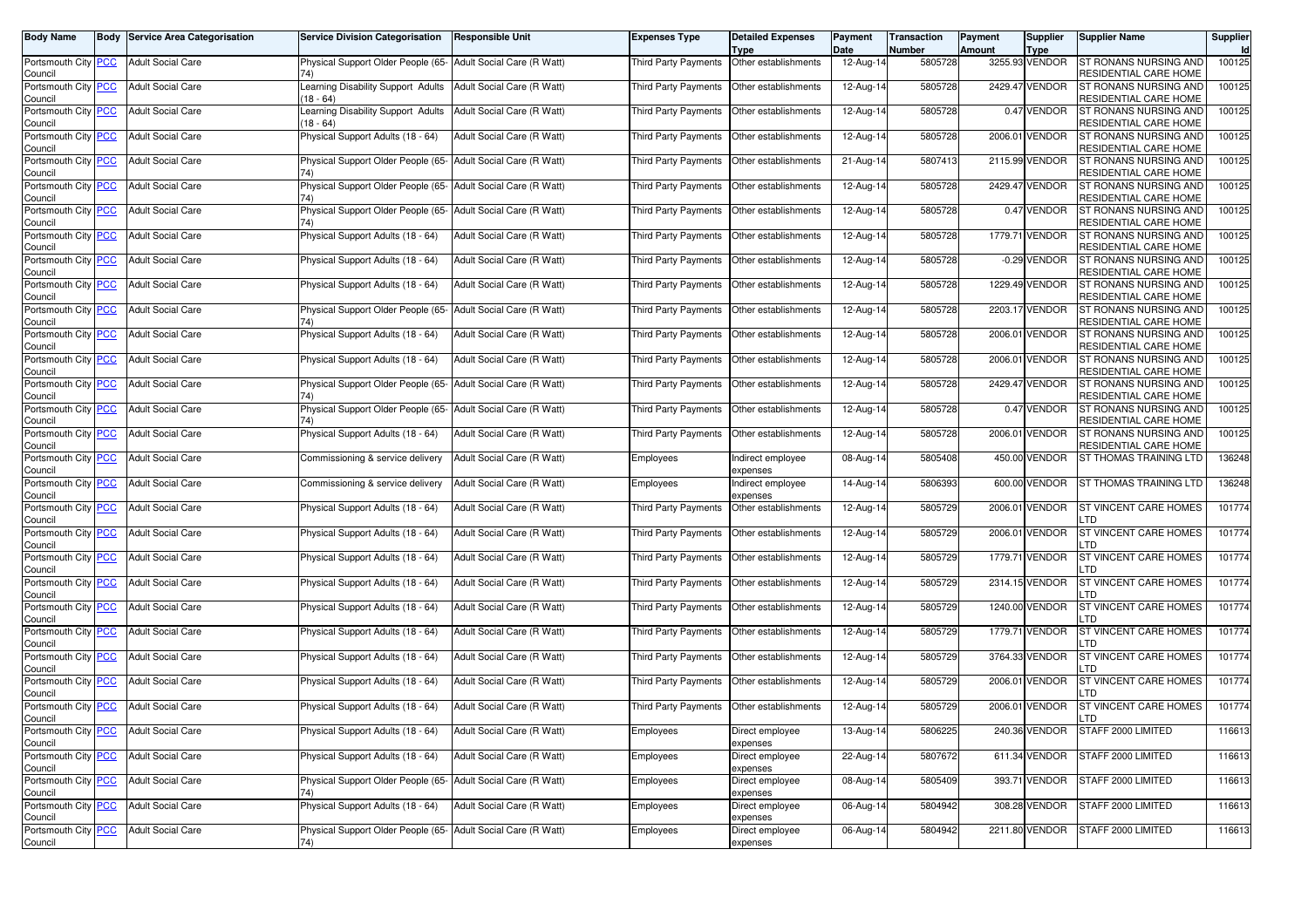| Body Name                             | Body | <b>Service Area Categorisation</b> | <b>Service Division Categorisation</b>    | <b>Responsible Unit</b>    | Expenses Type                   | <b>Detailed Expenses</b><br><b>Type</b>                | Payment<br>Date | <b>Transaction</b><br>Number | <b>Payment</b><br><b>Amount</b> | <b>Supplier</b><br><b>Type</b> | <b>Supplier Name</b>                       | Supplier<br>ld. |
|---------------------------------------|------|------------------------------------|-------------------------------------------|----------------------------|---------------------------------|--------------------------------------------------------|-----------------|------------------------------|---------------------------------|--------------------------------|--------------------------------------------|-----------------|
| Portsmouth City PCC<br>Council        |      | <b>Adult Social Care</b>           | Commissioning & service delivery          | Adult Social Care (R Watt) | Employees                       | Direct employee<br>expenses                            | 08-Aug-14       | 5805409                      |                                 | 221.33 VENDOR                  | STAFF 2000 LIMITED                         | 116613          |
| Portsmouth City PCC<br>Council        |      | <b>Adult Social Care</b>           | Physical Support Older People (65-<br>74) | Adult Social Care (R Watt) | Employees                       | Direct employee<br>expenses                            | 11-Aug-14       | 5805550                      |                                 | 347.40 VENDOR                  | STAFF 2000 LIMITED                         | 116613          |
| Portsmouth City <b>PCC</b><br>Council |      | <b>Adult Social Care</b>           | Physical Support Older People (65-        | Adult Social Care (R Watt) | Employees                       | Direct employee<br>expenses                            | 13-Aug-14       | 5806225                      |                                 | 1602.58 VENDOR                 | STAFF 2000 LIMITED                         | 116613          |
| Portsmouth City PCC<br>Council        |      | <b>Adult Social Care</b>           | Physical Support Adults (18 - 64)         | Adult Social Care (R Watt) | Employees                       | Direct employee<br>expenses                            | 13-Aug-14       | 5806225                      |                                 | 557.02 VENDOR                  | STAFF 2000 LIMITED                         | 116613          |
| Portsmouth City PCC<br>Council        |      | <b>Adult Social Care</b>           | Physical Support Adults (18 - 64)         | Adult Social Care (R Watt) | Employees                       | Direct employee<br>expenses                            | 20-Aug-14       | 5807268                      |                                 | 903.94 VENDOR                  | STAFF 2000 LIMITED                         | 116613          |
| Portsmouth City PCC<br>Council        |      | <b>Adult Social Care</b>           | Physical Support Adults (18 - 64)         | Adult Social Care (R Watt) | Employees                       | Direct employee<br>expenses                            | 13-Aug-14       | 5806225                      |                                 | 543.41 VENDOR                  | STAFF 2000 LIMITED                         | 116613          |
| Portsmouth City PCC<br>Council        |      | <b>Adult Social Care</b>           | Physical Support Adults (18 - 64)         | Adult Social Care (R Watt) | Employees                       | Direct employee<br>expenses                            | 22-Aug-14       | 5807672                      |                                 | 611.33 VENDOR                  | STAFF 2000 LIMITED                         | 116613          |
| Portsmouth City PCC<br>Council        |      | <b>Adult Social Care</b>           | Physical Support Older People (65-<br>74) | Adult Social Care (R Watt) | Employees                       | Direct employee<br>expenses                            | 20-Aug-14       | 5807268                      |                                 | 1190.43 VENDOR                 | STAFF 2000 LIMITED                         | 116613          |
| Portsmouth City PCC<br>Council        |      | <b>Adult Social Care</b>           | Physical Support Older People (65-        | Adult Social Care (R Watt) | Employees                       | Direct employee<br>expenses                            | 18-Aug-14       | 5806738                      |                                 | 575.87 VENDOR                  | STAFF 2000 LIMITED                         | 116613          |
| Portsmouth City <b>PCC</b><br>Council |      | <b>Adult Social Care</b>           | Physical Support Adults (18 - 64)         | Adult Social Care (R Watt) | Employees                       | Direct employee<br>expenses                            | 20-Aug-14       | 5807268                      |                                 | 2503.65 VENDOR                 | STAFF 2000 LIMITED                         | 116613          |
| Portsmouth City PCC<br>Council        |      | <b>Adult Social Care</b>           | Commissioning & service delivery          | Adult Social Care (R Watt) | Employees                       | Direct employee<br>expenses                            | 18-Aug-14       | 5806738                      |                                 | 74.43 VENDOR                   | STAFF 2000 LIMITED                         | 116613          |
| Portsmouth City PCC<br>Council        |      | <b>Adult Social Care</b>           | Physical Support Adults (18 - 64)         | Adult Social Care (R Watt) | Employees                       | Direct employee<br>expenses                            | 27-Aug-14       | 5808535                      |                                 | 67.93 VENDOR                   | STAFF 2000 LIMITED                         | 116613          |
| Portsmouth City PCC<br>Council        |      | <b>Adult Social Care</b>           | Physical Support Older People (65-<br>74  | Adult Social Care (R Watt) | Employees                       | Direct employee<br>expenses                            | 27-Aug-14       | 5808535                      |                                 | 2127.60 VENDOR                 | STAFF 2000 LIMITED                         | 116613          |
| Portsmouth City PCC<br>Council        |      | <b>Adult Social Care</b>           | Physical Support Adults (18 - 64)         | Adult Social Care (R Watt) | Employees                       | Direct employee<br>expenses                            | 27-Aug-14       | 5808535                      |                                 | 522.72 VENDOR                  | STAFF 2000 LIMITED                         | 116613          |
| Portsmouth City PCC<br>Council        |      | <b>Adult Social Care</b>           | Commissioning & service delivery          | Adult Social Care (R Watt) | Employees                       | Direct employee<br>expenses                            | 27-Aug-14       | 5808535                      |                                 | 57.48 VENDOR                   | STAFF 2000 LIMITED                         | 116613          |
| Portsmouth City PCC<br>Council        |      | <b>Adult Social Care</b>           | Physical Support Older People (65-<br>74  | Adult Social Care (R Watt) | Employees                       | Direct employee<br>expenses                            | 27-Aug-14       | 5808535                      |                                 | 396.16 VENDOR                  | STAFF 2000 LIMITED                         | 116613          |
| Portsmouth City PCC<br>Council        |      | <b>Adult Social Care</b>           | Physical Support Adults (18 - 64)         | Adult Social Care (R Watt) | Employees                       | Direct employee<br>expenses                            | 11-Aug-14       | 5805550                      |                                 | 188.11 VENDOR                  | STAFF 2000 LIMITED                         | 116613          |
| Portsmouth City PCC<br>Council        |      | <b>Adult Social Care</b>           | Physical Support Adults (18 - 64)         | Adult Social Care (R Watt) | Employees                       | Direct employee<br>expenses                            | 28-Aug-14       | 5808649                      |                                 | 543.40 VENDOR                  | STAFF 2000 LIMITED                         | 116613          |
| Portsmouth City PCC<br>Council        |      | <b>Adult Social Care</b>           | Physical Support Adults (18 - 64)         | Adult Social Care (R Watt) | Employees                       | Direct employee<br>expenses                            | 27-Aug-14       | 5808535                      |                                 | 407.56 VENDOR                  | STAFF 2000 LIMITED                         | 116613          |
| Portsmouth City PCC<br>Council        |      | <b>Adult Social Care</b>           | Physical Support Older People (65-<br>74) | Adult Social Care (R Watt) | Employees                       | Direct employee<br>expenses                            | 28-Aug-14       | 5808649                      |                                 | 1881.33 VENDOR                 | STAFF 2000 LIMITED                         | 116613          |
| Portsmouth City PCC<br>Council        |      | <b>Adult Social Care</b>           | Physical Support Older People (65-        | Adult Social Care (R Watt) | Employees                       | Direct employee<br>expenses                            | 01-Aug-14       | 5804303                      |                                 | 415.92 VENDOR                  | STAFF FINDER CATERING<br><b>AGENCY LTD</b> | 100064          |
| Portsmouth City PCC<br>Council        |      | <b>Adult Social Care</b>           | Physical Support Adults (18 - 64)         | Adult Social Care (R Watt) | Employees                       | Direct employee<br>expenses                            | 01-Aug-14       | 5804303                      |                                 | 161.40 VENDOR                  | STAFF FINDER CATERING<br><b>AGENCY LTD</b> | 100064          |
| Portsmouth City PCC<br>Council        |      | <b>Adult Social Care</b>           | Physical Support Adults (18 - 64)         | Adult Social Care (R Watt) | Premises-Related<br>Expenditure | Rents                                                  | 14-Aug-14       | 5806395                      |                                 | 1350.00 VENDOR                 | STAMSHAW & TIPNER<br>COMMUNITY CENTRE      | 108330          |
| Portsmouth City PCC<br>Council        |      | <b>Adult Social Care</b>           | Physical Support Adults (18 - 64)         | Adult Social Care (R Watt) | Premises-Related<br>Expenditure | Rents                                                  | 14-Aug-14       | 5806395                      |                                 | 75.00 VENDOR                   | STAMSHAW & TIPNER<br>COMMUNITY CENTRE      | 108330          |
| Portsmouth City PCC<br>Council        |      | <b>Adult Social Care</b>           | Physical Support Adults (18 - 64)         | Adult Social Care (R Watt) | Third Party Payments            | Other establishments                                   | 12-Aug-14       | 5805732                      |                                 | 1905.57 VENDOR                 | <b>SUMMERLANDS</b>                         | 101775          |
| Portsmouth City PCC<br>Council        |      | <b>Adult Social Care</b>           | Physical Support Adults (18 - 64)         | Adult Social Care (R Watt) | Third Party Payments            | Other establishments                                   | 12-Aug-14       | 5805732                      |                                 | 1926.03 VENDOR                 | <b>SUMMERLANDS</b>                         | 101775          |
| Portsmouth City PCC<br>Council        |      | <b>Adult Social Care</b>           | Physical Support Adults (18 - 64)         | Adult Social Care (R Watt) | Third Party Payments            | Other establishments                                   | 12-Aug-14       | 5805732                      |                                 | 1864.65 VENDOR                 | <b>SUMMERLANDS</b>                         | 101775          |
| Portsmouth City PCC<br>Council        |      | <b>Adult Social Care</b>           | Physical Support Adults (18 - 64)         | Adult Social Care (R Watt) | Income                          | Customer and client<br>receipts                        | 12-Aug-14       | 5805732                      |                                 | -548.70 VENDOR                 | SUMMERLANDS                                | 101775          |
| Portsmouth City PCC<br>Council        |      | <b>Adult Social Care</b>           | Physical Support Adults (18 - 64)         | Adult Social Care (R Watt) | Third Party Payments            | Other establishments                                   | 12-Aug-14       | 5805732                      |                                 | 2116.37 VENDOR                 | <b>SUMMERLANDS</b>                         | 101775          |
| Portsmouth City PCC<br>Council        |      | <b>Adult Social Care</b>           | Social Care Activities                    | Adult Social Care (R Watt) | Supplies and Services           | Printing, stationery and<br>general office<br>expenses | 05-Aug-14       | 5804479                      |                                 | 80.88 VENDOR                   | SUPPLIES TEAM LIMITED                      | 103101          |
| Portsmouth City PCC<br>Council        |      | <b>Adult Social Care</b>           | Social Care Activities                    | Adult Social Care (R Watt) | Supplies and Services           | Printing, stationery and<br>general office<br>expenses | 05-Aug-14       | 5804479                      |                                 | 367.10 VENDOR                  | SUPPLIES TEAM LIMITED                      | 103101          |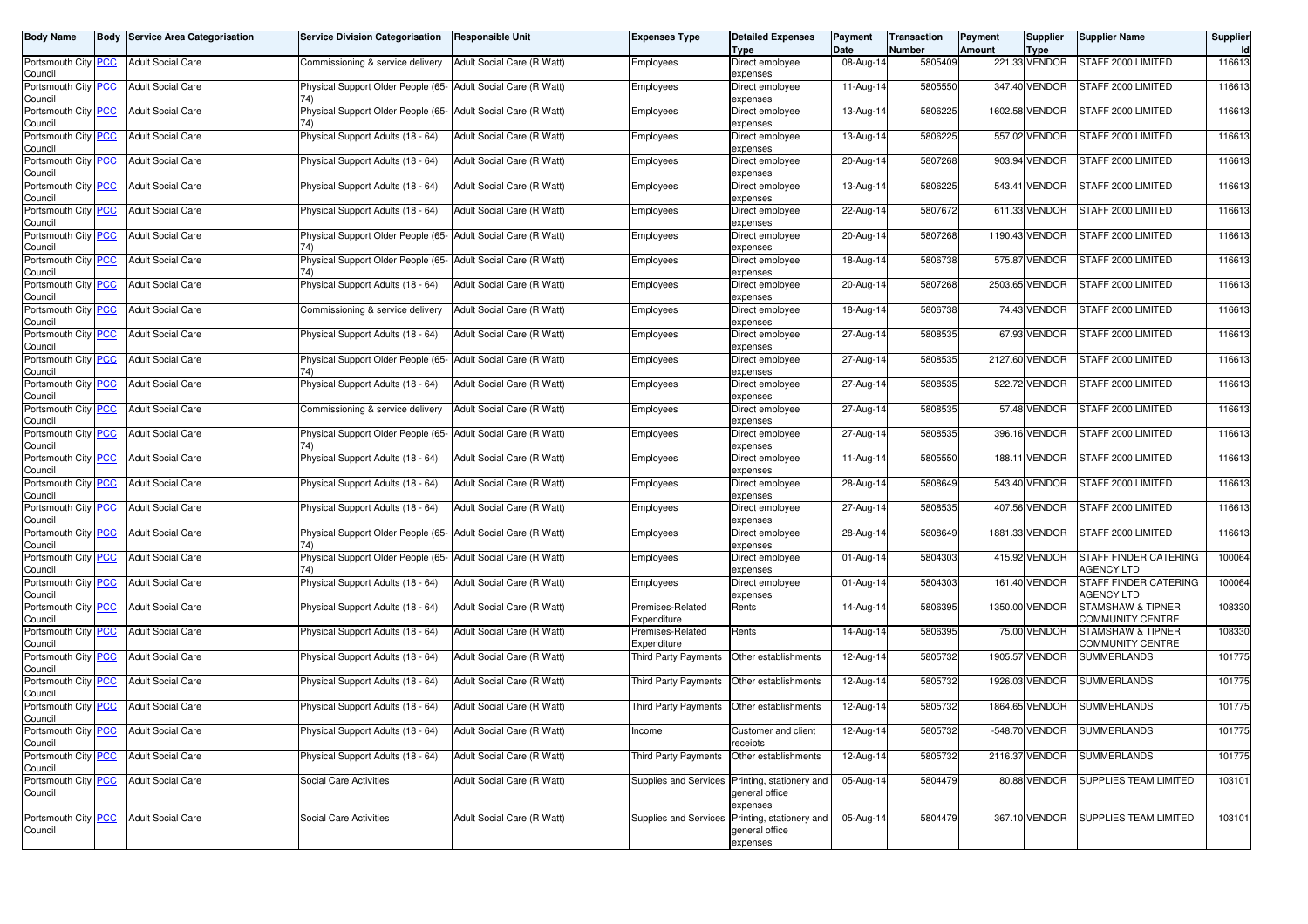| <b>Body Name</b>                              |            | <b>Body Service Area Categorisation</b> | <b>Service Division Categorisation</b>                               | <b>Responsible Unit</b>    | <b>Expenses Type</b>                     | <b>Detailed Expenses</b>                                                        | Payment<br>Date         | <b>Transaction</b><br><b>Number</b> | Payment<br><b>Amount</b> | <b>Supplier</b>       | <b>Supplier Name</b>                              | Supplier |
|-----------------------------------------------|------------|-----------------------------------------|----------------------------------------------------------------------|----------------------------|------------------------------------------|---------------------------------------------------------------------------------|-------------------------|-------------------------------------|--------------------------|-----------------------|---------------------------------------------------|----------|
| Portsmouth City<br>Council                    | <b>PCC</b> | <b>Adult Social Care</b>                | Social Care Activities                                               | Adult Social Care (R Watt) |                                          | <b>Type</b><br>Supplies and Services Printing, stationery and<br>general office | $\overline{05}$ -Aug-14 | 5804479                             |                          | Type<br>206.60 VENDOR | <b>SUPPLIES TEAM LIMITED</b>                      | 103101   |
| Portsmouth City PCC<br>Council                |            | <b>Adult Social Care</b>                | Physical Support Older People (65- Adult Social Care (R Watt)<br>74) |                            | Supplies and Services                    | expenses<br>Printing, stationery and<br>general office<br>expenses              | 22-Aug-14               | 5807679                             |                          | 1.54 VENDOR           | <b>SUPPLIES TEAM LIMITED</b>                      | 103101   |
| Portsmouth City<br>Council                    | <b>PCC</b> | <b>Adult Social Care</b>                | Physical Support Older People (65- Adult Social Care (R Watt)<br>74) |                            | Supplies and Services                    | Printing, stationery and<br>general office<br>expenses                          | 22-Aug-14               | 5807679                             |                          | 6.00 VENDOR           | <b>SUPPLIES TEAM LIMITED</b>                      | 103101   |
| Portsmouth City PCC<br>Council                |            | <b>Adult Social Care</b>                | Physical Support Older People (65- Adult Social Care (R Watt)<br>74) |                            | Supplies and Services                    | Printing, stationery and<br>general office<br>expenses                          | 22-Aug-14               | 5807679                             |                          | 4.24 VENDOR           | <b>SUPPLIES TEAM LIMITED</b>                      | 103101   |
| Portsmouth City PCC<br>Council                |            | <b>Adult Social Care</b>                | Physical Support Older People (65- Adult Social Care (R Watt)<br>74) |                            | Supplies and Services                    | Printing, stationery and<br>general office<br>expenses                          | $22-Aug-14$             | 5807679                             |                          | 29.37 VENDOR          | <b>SUPPLIES TEAM LIMITED</b>                      | 103101   |
| Portsmouth City<br>Council                    | <b>PCC</b> | <b>Adult Social Care</b>                | Physical Support Older People (65- Adult Social Care (R Watt)<br>74) |                            | Supplies and Services                    | Printing, stationery and<br>general office<br>expenses                          | 22-Aug-14               | 5807679                             |                          | 1.54 VENDOR           | <b>SUPPLIES TEAM LIMITED</b>                      | 103101   |
| Portsmouth City PCC<br>Council                |            | <b>Adult Social Care</b>                | Physical Support Older People (65- Adult Social Care (R Watt)<br>74) |                            | Supplies and Services                    | Printing, stationery and<br>general office<br>expenses                          | 22-Aug-14               | 5807679                             |                          | 6.76 VENDOR           | <b>SUPPLIES TEAM LIMITED</b>                      | 103101   |
| Portsmouth City PCC<br>Council                |            | <b>Adult Social Care</b>                | Physical Support Older People (65- Adult Social Care (R Watt)<br>74) |                            | Supplies and Services                    | Printing, stationery and<br>general office<br>expenses                          | $22-Aug-14$             | 5807679                             |                          | 11.12 VENDOR          | <b>SUPPLIES TEAM LIMITED</b>                      | 103101   |
| Portsmouth City<br>Council                    | <b>PCC</b> | <b>Adult Social Care</b>                | Physical Support Older People (65- Adult Social Care (R Watt)<br>74) |                            | Supplies and Services                    | Printing, stationery and<br>general office<br>expenses                          | 22-Aug-14               | 5807679                             |                          | 7.55 VENDOR           | SUPPLIES TEAM LIMITED                             | 103101   |
| Portsmouth City PCC<br>Council                |            | <b>Adult Social Care</b>                | Physical Support Older People (65- Adult Social Care (R Watt)<br>74) |                            | Supplies and Services                    | Printing, stationery and<br>general office<br>expenses                          | $22$ -Aug-14            | 5807679                             |                          | 16.72 VENDOR          | <b>SUPPLIES TEAM LIMITED</b>                      | 103101   |
| Portsmouth City PCC<br>Council                |            | <b>Adult Social Care</b>                | Physical Support Older People (65- Adult Social Care (R Watt)<br>74) |                            | Supplies and Services                    | Printing, stationery and<br>general office<br>expenses                          | 22-Aug-14               | 5807679                             |                          | 30.05 VENDOR          | <b>SUPPLIES TEAM LIMITED</b>                      | 103101   |
| Portsmouth City<br>Council                    | <b>PCC</b> | <b>Adult Social Care</b>                | Physical Support Older People (65- Adult Social Care (R Watt)<br>74) |                            | Supplies and Services                    | Printing, stationery and<br>general office<br>expenses                          | 22-Aug-14               | 5807679                             |                          | 10.00 VENDOR          | SUPPLIES TEAM LIMITED                             | 103101   |
| Portsmouth City PCC<br>Council                |            | <b>Adult Social Care</b>                | Physical Support Older People (65- Adult Social Care (R Watt)<br>74) |                            | Supplies and Services                    | Printing, stationery and<br>general office<br>expenses                          | 22-Aug-14               | 5807679                             |                          | 34.29 VENDOR          | SUPPLIES TEAM LIMITED                             | 103101   |
| Portsmouth City PCC<br>Council                |            | <b>Adult Social Care</b>                | Physical Support Older People (65- Adult Social Care (R Watt)<br>74) |                            |                                          | Supplies and Services Printing, stationery and<br>general office<br>expenses    | 22-Aug-14               | 5807679                             |                          | 0.98 VENDOR           | SUPPLIES TEAM LIMITED                             | 103101   |
| Portsmouth City PCC<br>Council                |            | <b>Adult Social Care</b>                | Physical Support Older People (65- Adult Social Care (R Watt)<br>74) |                            |                                          | Supplies and Services Printing, stationery and<br>general office<br>expenses    | 22-Aug-14               | 5807679                             |                          | 1.54 VENDOR           | SUPPLIES TEAM LIMITED                             | 103101   |
| Portsmouth City PCC<br>Council                |            | <b>Adult Social Care</b>                | Physical Support Older People (65- Adult Social Care (R Watt)<br>74) |                            | Supplies and Services                    | Printing, stationery and<br>general office<br>expenses                          | 22-Aug-14               | 5807679                             |                          | 1.68 VENDOR           | SUPPLIES TEAM LIMITED                             | 103101   |
| Portsmouth City PCC<br>Council                |            | <b>Adult Social Care</b>                | Physical Support Adults (18 - 64)                                    | Adult Social Care (R Watt) | <b>Third Party Payments</b>              | Other establishments                                                            | 12-Aug-14               | 5805738                             |                          | 2006.01 VENDOR        | <b>SUSSEX TRAINING</b><br><b>SERVICES LIMITED</b> | 118376   |
| Portsmouth City<br>Council                    | <u>PCC</u> | <b>Adult Social Care</b>                | Physical Support Adults (18 - 64)                                    | Adult Social Care (R Watt) | Supplies and Services Communications and | computing                                                                       | 08-Aug-14               | 5805417                             | 0.11                     | <b>VENDOR</b>         | T MOBILE (UK) LIMITED                             | 100085   |
| Portsmouth City PCC<br>Council                |            | <b>Adult Social Care</b>                | Social Care Activities                                               | Adult Social Care (R Watt) | Supplies and Services                    | Communications and<br>computing                                                 | 08-Aug-14               | 5805417                             |                          | 4.07 VENDOR           | T MOBILE (UK) LIMITED                             | 100085   |
| Portsmouth City   <mark>PCC</mark><br>Council |            | Adult Social Care                       | Physical Support Adults (18 - 64)                                    | Adult Social Care (R Watt) | Supplies and Services Communications and | computing                                                                       | 08-Aug-14               | 5805417                             |                          | 0.28 VENDOR           | <b>T MOBILE (UK) LIMITED</b>                      | 100085   |
| Portsmouth City PCC<br>Council                |            | <b>Adult Social Care</b>                | Physical Support Adults (18 - 64)                                    | Adult Social Care (R Watt) | Supplies and Services                    | Communications and<br>computing                                                 | 08-Aug-14               | 5805417                             |                          | 0.23 VENDOR           | T MOBILE (UK) LIMITED                             | 100085   |
| Portsmouth City PCC<br>Council                |            | <b>Adult Social Care</b>                | Social Support - Support for Carer                                   | Adult Social Care (R Watt) | Supplies and Services Communications and | computing                                                                       | 01-Aug-14               | 5804311                             |                          | 5.79 VENDOR           | T MOBILE (UK) LIMITED                             | 100085   |
| Portsmouth City PCC<br>Council                |            | <b>Adult Social Care</b>                | Physical Support Adults (18 - 64)                                    | Adult Social Care (R Watt) | Supplies and Services                    | Communications and<br>computing                                                 | 01-Aug-14               | 5804311                             |                          | 4.38 VENDOR           | T MOBILE (UK) LIMITED                             | 100085   |
| Portsmouth City<br>Council                    | <b>PCC</b> | <b>Adult Social Care</b>                | Social Care Activities                                               | Adult Social Care (R Watt) | Supplies and Services                    | Communications and<br>computing                                                 | 08-Aug-14               | 5805417                             |                          | 15.67 VENDOR          | T MOBILE (UK) LIMITED                             | 100085   |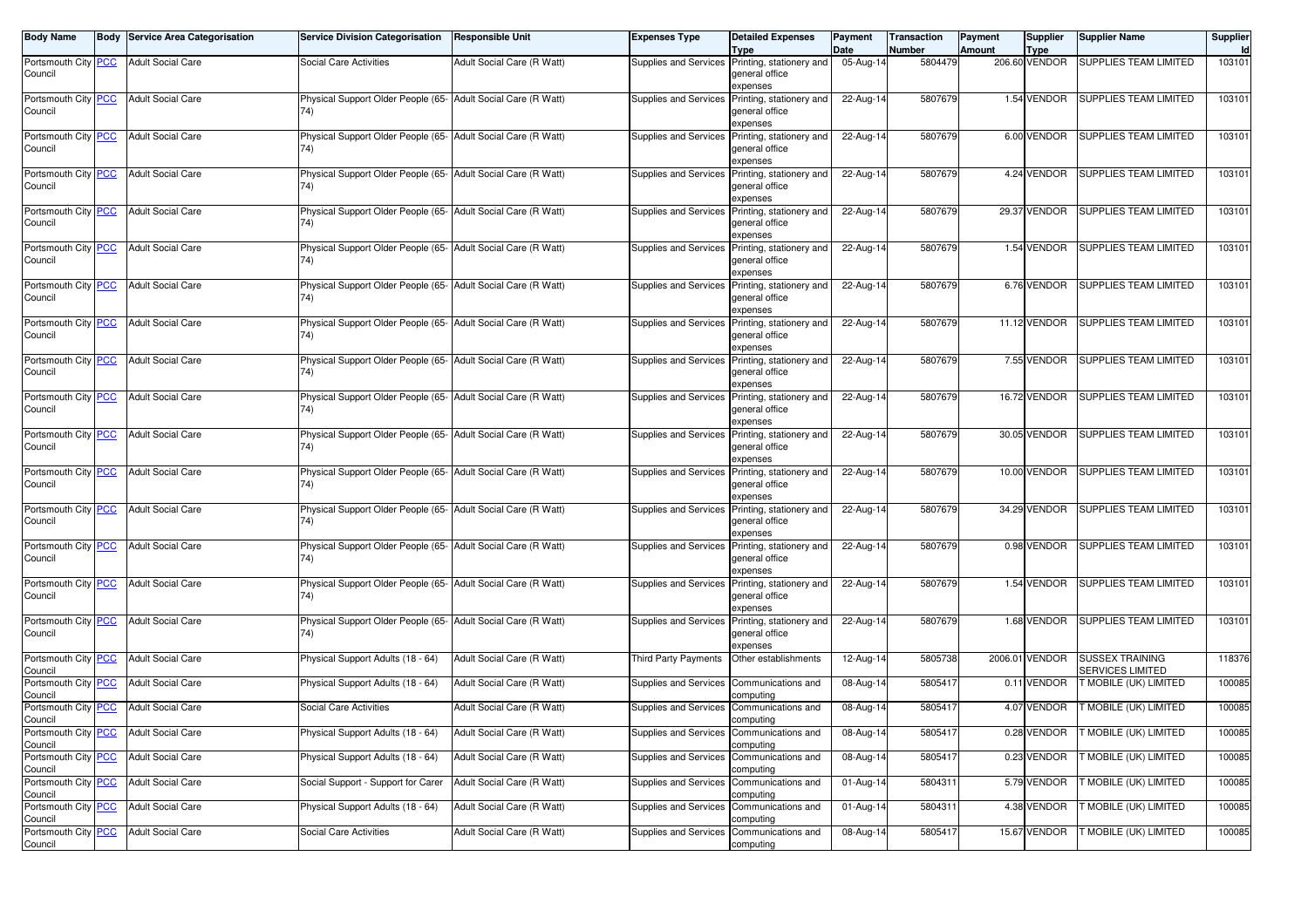| <b>Body Name</b>               |            | <b>Body Service Area Categorisation</b> | <b>Service Division Categorisation</b>                        | <b>Responsible Unit</b>    | <b>Expenses Type</b>                      | <b>Detailed Expenses</b><br><b>Type</b> | Payment<br>Date | <b>Transaction</b><br>Number | <b>Payment</b><br>Amount | <b>Supplier</b><br><b>Type</b> | <b>Supplier Name</b>                                                                                             | Supplier<br>Id |
|--------------------------------|------------|-----------------------------------------|---------------------------------------------------------------|----------------------------|-------------------------------------------|-----------------------------------------|-----------------|------------------------------|--------------------------|--------------------------------|------------------------------------------------------------------------------------------------------------------|----------------|
| Portsmouth City<br>Council     | PCC        | <b>Adult Social Care</b>                | Commissioning & service delivery                              | Adult Social Care (R Watt) | Supplies and Services                     | Communications and<br>computing         | 08-Aug-14       | 5805417                      |                          | 33.53 VENDOR                   | T MOBILE (UK) LIMITED                                                                                            | 100085         |
| Portsmouth City<br>Council     | PCC        | <b>Adult Social Care</b>                | Commissioning & service delivery                              | Adult Social Care (R Watt) | Supplies and Services                     | Communications and<br>computing         | 08-Aug-14       | 5805417                      |                          | 5.47 VENDOR                    | T MOBILE (UK) LIMITED                                                                                            | 100085         |
| Portsmouth City<br>Council     | <b>PCC</b> | <b>Adult Social Care</b>                | Physical Support Older People<br>$(85+)$                      | Adult Social Care (R Watt) | <b>Third Party Payments</b>               | Other establishments                    | 26-Aug-14       | 5808067                      |                          | 516.21 VENDOR                  | THE GRACE EYRE<br><b>FOUNDATION</b>                                                                              | 102175         |
| Portsmouth City<br>Council     | <b>PCC</b> | <b>Adult Social Care</b>                | Physical Support Adults (18 - 64)                             | Adult Social Care (R Watt) | <b>Third Party Payments</b>               | Other establishments                    | 12-Aug-14       | 5805742                      |                          | 2006.01 VENDOR                 | THE HAVEN REST HOME                                                                                              | 101874         |
| Portsmouth City<br>Council     | <b>PCC</b> | <b>Adult Social Care</b>                | Physical Support Adults (18 - 64)                             | Adult Social Care (R Watt) | Third Party Payments                      | Other establishments                    | 12-Aug-14       | 5805742                      |                          | 2006.01 VENDOR                 | THE HAVEN REST HOME                                                                                              | 101874         |
| Portsmouth City<br>Council     | <b>PCC</b> | <b>Adult Social Care</b>                | Physical Support Adults (18 - 64)                             | Adult Social Care (R Watt) | <b>Third Party Payments</b>               | Other establishments                    | 12-Aug-14       | 5805742                      |                          | 2006.01 VENDOR                 | THE HAVEN REST HOME                                                                                              | 101874         |
| Portsmouth City<br>Council     | PCC        | <b>Adult Social Care</b>                | Physical Support Adults (18 - 64)                             | Adult Social Care (R Watt) | Third Party Payments                      | Other establishments                    | 12-Aug-14       | 5805742                      |                          | 2143.34 VENDOR                 | THE HAVEN REST HOME                                                                                              | 101874         |
| Portsmouth City<br>Council     | <b>PCC</b> | <b>Adult Social Care</b>                | Physical Support Adults (18 - 64)                             | Adult Social Care (R Watt) | Third Party Payments                      | Other establishments                    | 12-Aug-14       | 5805742                      |                          | 2006.01 VENDOR                 | THE HAVEN REST HOME                                                                                              | 101874         |
| Portsmouth City<br>Council     | <u>PCC</u> | <b>Adult Social Care</b>                | Physical Support Adults (18 - 64)                             | Adult Social Care (R Watt) | Third Party Payments                      | Other establishments                    | 20-Aug-14       | 5807277                      |                          | 2557.50 VENDOR                 | THE MAYPOLE NURSING<br>CENTRE                                                                                    | 111507         |
| Portsmouth City<br>Council     | PCC        | <b>Adult Social Care</b>                | Physical Support Adults (18 - 64)                             | Adult Social Care (R Watt) | Third Party Payments                      | Other establishments                    | 07-Aug-14       | 5805111                      |                          | 81.12 VENDOR                   | THE PORTSMOUTH<br>SITTING SERVICE AND<br><b>COMMUNITY CARE</b><br>SERVICES LTD T/A<br>ASSURED CARE               | 100201         |
| Portsmouth City<br>Council     | <b>PCC</b> | <b>Adult Social Care</b>                | Physical Support Adults (18 - 64)                             | Adult Social Care (R Watt) | Third Party Payments                      | Other establishments                    | 07-Aug-14       | 5805111                      |                          | 317.72 VENDOR                  | THE PORTSMOUTH<br>SITTING SERVICE AND<br><b>COMMUNITY CARE</b><br>SERVICES LTD T/A<br><b>ASSURED CARE</b>        | 100201         |
| Portsmouth City PCC<br>Council |            | <b>Adult Social Care</b>                | Physical Support Adults (18 - 64)                             | Adult Social Care (R Watt) | Third Party Payments                      | Other establishments                    | 07-Aug-14       | 5805111                      |                          | 932.88 VENDOR                  | THE PORTSMOUTH<br>SITTING SERVICE AND<br><b>COMMUNITY CARE</b><br><b>SERVICES LTD T/A</b><br><b>ASSURED CARE</b> | 100201         |
| Portsmouth City<br>Council     | <u>PCC</u> | <b>Adult Social Care</b>                | Social Support - Support for Carer                            | Adult Social Care (R Watt) | Third Party Payments                      | Other establishments                    | 07-Aug-14       | 5805111                      |                          | 24.16 VENDOR                   | THE PORTSMOUTH<br>SITTING SERVICE AND<br><b>COMMUNITY CARE</b><br>SERVICES LTD T/A<br><b>ASSURED CARE</b>        | 100201         |
| Portsmouth City<br>Council     | <b>PCC</b> | <b>Adult Social Care</b>                | Social Support - Support for Carer                            | Adult Social Care (R Watt) | Third Party Payments                      | Other establishments                    | 07-Aug-14       | 5805111                      |                          | 24.16 VENDOR                   | THE PORTSMOUTH<br>SITTING SERVICE AND<br><b>COMMUNITY CARE</b><br>SERVICES LTD T/A<br><b>ASSURED CARE</b>        | 100201         |
| Portsmouth City PCC<br>Council |            | <b>Adult Social Care</b>                | Social Support - Support for Carer                            | Adult Social Care (R Watt) | Third Party Payments                      | Other establishments                    | 07-Aug-1        | 580511                       |                          | 24.16 VENDOR                   | THE PORTSMOUTH<br>SITTING SERVICE AND<br><b>COMMUNITY CARE</b><br>SERVICES LTD T/A<br><b>ASSURED CARE</b>        | 100201         |
| Portsmouth City<br>Council     | <b>PCC</b> | <b>Adult Social Care</b>                | Social Support - Support for Carer                            | Adult Social Care (R Watt) | Third Party Payments                      | Other establishments                    | 07-Aug-14       | 5805111                      |                          | 289.92 VENDOR                  | THE PORTSMOUTH<br>SITTING SERVICE AND<br><b>COMMUNITY CARE</b><br>SERVICES LTD T/A<br><b>ASSURED CARE</b>        | 100201         |
| Portsmouth City<br>Council     | <b>PCC</b> | <b>Adult Social Care</b>                | Social Support - Support for Carer Adult Social Care (R Watt) |                            | Third Party Payments Other establishments |                                         | 07-Aug-14       | 5805111                      |                          | 289.92 VENDOR                  | THE PORTSMOUTH<br>SITTING SERVICE AND<br><b>COMMUNITY CARE</b><br>SERVICES LTD T/A<br><b>ASSURED CARE</b>        | 100201         |
| Portsmouth City<br>Council     | <b>PCC</b> | <b>Adult Social Care</b>                | Physical Support Adults (18 - 64)                             | Adult Social Care (R Watt) | Third Party Payments Other establishments |                                         | 07-Aug-14       | 5805111                      |                          | 43.94 VENDOR                   | THE PORTSMOUTH<br>SITTING SERVICE AND<br><b>COMMUNITY CARE</b><br>SERVICES LTD T/A<br><b>ASSURED CARE</b>        | 100201         |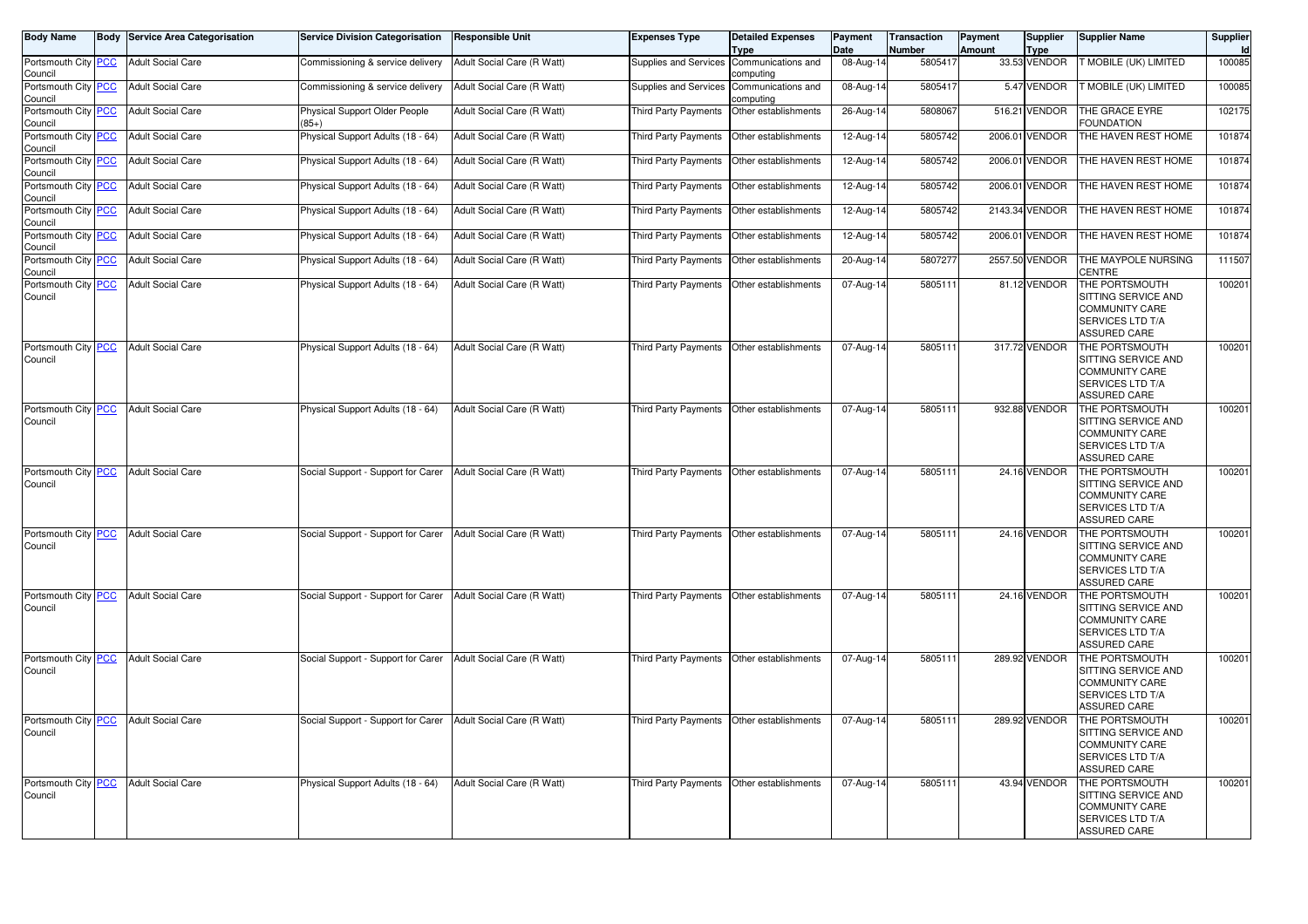| <b>Body Name</b>                 | Body | Service Area Categorisation           | <b>Service Division Categorisation</b> | <b>Responsible Unit</b>    | Expenses Type               | <b>Detailed Expenses</b><br>Type          | Payment<br>Date | ransaction<br>Number | Payment<br>Amount | <b>Supplier</b><br>Type | <b>Supplier Name</b>                                                                                      | Supplier |
|----------------------------------|------|---------------------------------------|----------------------------------------|----------------------------|-----------------------------|-------------------------------------------|-----------------|----------------------|-------------------|-------------------------|-----------------------------------------------------------------------------------------------------------|----------|
| Portsmouth City   PCC<br>Council |      | <b>Adult Social Care</b>              | Social Support - Support for Carer     | Adult Social Care (R Watt) | Third Party Payments        | Other establishments                      | 07-Aug-14       | 580511               |                   | 289.92 VENDOR           | THE PORTSMOUTH<br>SITTING SERVICE AND<br><b>COMMUNITY CARE</b><br>SERVICES LTD T/A<br>ASSURED CARE        | 10020    |
| Portsmouth City PCC<br>Council   |      | <b>Adult Social Care</b>              | Social Support - Support for Carer     | Adult Social Care (R Watt) |                             | Third Party Payments Other establishments | 07-Aug-14       | 580511               |                   | 193.28 VENDOR           | THE PORTSMOUTH<br>SITTING SERVICE AND<br><b>COMMUNITY CARE</b><br>SERVICES LTD T/A<br>ASSURED CARE        | 10020    |
| Portsmouth City PCC<br>Council   |      | <b>Adult Social Care</b>              | Physical Support Adults (18 - 64)      | Adult Social Care (R Watt) | <b>Third Party Payments</b> | Other establishments                      | 07-Aug-14       | 580511               |                   | 538.92 VENDOR           | THE PORTSMOUTH<br>SITTING SERVICE AND<br><b>COMMUNITY CARE</b><br>SERVICES LTD T/A<br>ASSURED CARE        | 10020    |
| Portsmouth City PCC<br>Council   |      | <b>Adult Social Care</b>              | Social Support - Support for Carer     | Adult Social Care (R Watt) | Third Party Payments        | Other establishments                      | 07-Aug-14       | 580511               |                   | 144.96 VENDOR           | THE PORTSMOUTH<br>SITTING SERVICE AND<br><b>COMMUNITY CARE</b><br>SERVICES LTD T/A<br>ASSURED CARE        | 10020    |
| Portsmouth City PCC<br>Council   |      | <b>Adult Social Care</b>              | Physical Support Adults (18 - 64)      | Adult Social Care (R Watt) | Third Party Payments        | Other establishments                      | 07-Aug-14       | 580511               |                   | 114.92 VENDOR           | THE PORTSMOUTH<br>SITTING SERVICE AND<br><b>COMMUNITY CARE</b><br>SERVICES LTD T/A<br><b>ASSURED CARE</b> | 10020    |
| Portsmouth City PCC<br>Council   |      | <b>Adult Social Care</b>              | Social Support - Support for Carer     | Adult Social Care (R Watt) | Third Party Payments        | Other establishments                      | 07-Aug-14       | 580511               |                   | 289.92 VENDOR           | THE PORTSMOUTH<br>SITTING SERVICE AND<br><b>COMMUNITY CARE</b><br>SERVICES LTD T/A<br>ASSURED CARE        | 10020    |
| Portsmouth City PCC<br>Council   |      | <b>Adult Social Care</b>              | Social Support - Support for Carer     | Adult Social Care (R Watt) | Third Party Payments        | Other establishments                      | 06-Aug-1        | 5804957              |                   | 217.44 VENDOR           | THE PORTSMOUTH<br>SITTING SERVICE AND<br>COMMUNITY CARE<br>SERVICES LTD T/A<br>ASSURED CARE               | 10020    |
| Portsmouth City PCC<br>Council   |      | <b>Adult Social Care</b>              | Physical Support Adults (18 - 64)      | Adult Social Care (R Watt) | Third Party Payments        | Other establishments                      | 06-Aug-14       | 5804957              |                   | 277.16 VENDOR           | THE PORTSMOUTH<br>SITTING SERVICE AND<br><b>COMMUNITY CARE</b><br>SERVICES LTD T/A<br>ASSURED CARE        | 10020    |
| Portsmouth City PCC<br>Council   |      | <b>Adult Social Care</b>              | Physical Support Adults (18 - 64)      | Adult Social Care (R Watt) | Third Party Payments        | Other establishments                      | 06-Aug-14       | 5804957              |                   | 368.42 VENDOR           | THE PORTSMOUTH<br>SITTING SERVICE AND<br><b>COMMUNITY CARE</b><br>SERVICES LTD T/A<br>ASSURED CARE        | 10020    |
| Portsmouth City PCC<br>Council   |      | <b>Adult Social Care</b>              | Physical Support Adults (18 - 64)      | Adult Social Care (R Watt) | Third Party Payments        | Other establishments                      | 06-Aug-14       | 5804957              |                   | 189.28 VENDOR           | THE PORTSMOUTH<br>SITTING SERVICE AND<br>COMMUNITY CARE<br>SERVICES LTD T/A<br><b>ASSURED CARE</b>        | 10020    |
| Portsmouth City PCC<br>Council   |      | <b>Adult Social Care</b>              | Social Support - Support for Carer     | Adult Social Care (R Watt) | Third Party Payments        | Other establishments                      | 06-Aug-14       | 5804957              |                   | 289.92 VENDOR           | THE PORTSMOUTH<br>SITTING SERVICE AND<br><b>COMMUNITY CARE</b><br>SERVICES LTD T/A<br><b>ASSURED CARE</b> | 10020    |
| Portsmouth City   PCC<br>Council |      | <b>Adult Social Care</b>              | Physical Support Adults (18 - 64)      | Adult Social Care (R Watt) |                             | Third Party Payments Other establishments | 06-Aug-14       | 5804957              |                   | 158.86 VENDOR           | THE PORTSMOUTH<br>SITTING SERVICE AND<br><b>COMMUNITY CARE</b><br>SERVICES LTD T/A<br>ASSURED CARE        | 10020    |
| Council                          |      | Portsmouth City PCC Adult Social Care | Physical Support Adults (18 - 64)      | Adult Social Care (R Watt) |                             | Third Party Payments Other establishments | 06-Aug-14       | 5804957              |                   | 289.92 VENDOR           | THE PORTSMOUTH<br>SITTING SERVICE AND<br>COMMUNITY CARE<br>SERVICES LTD T/A<br>ASSURED CARE               | 10020    |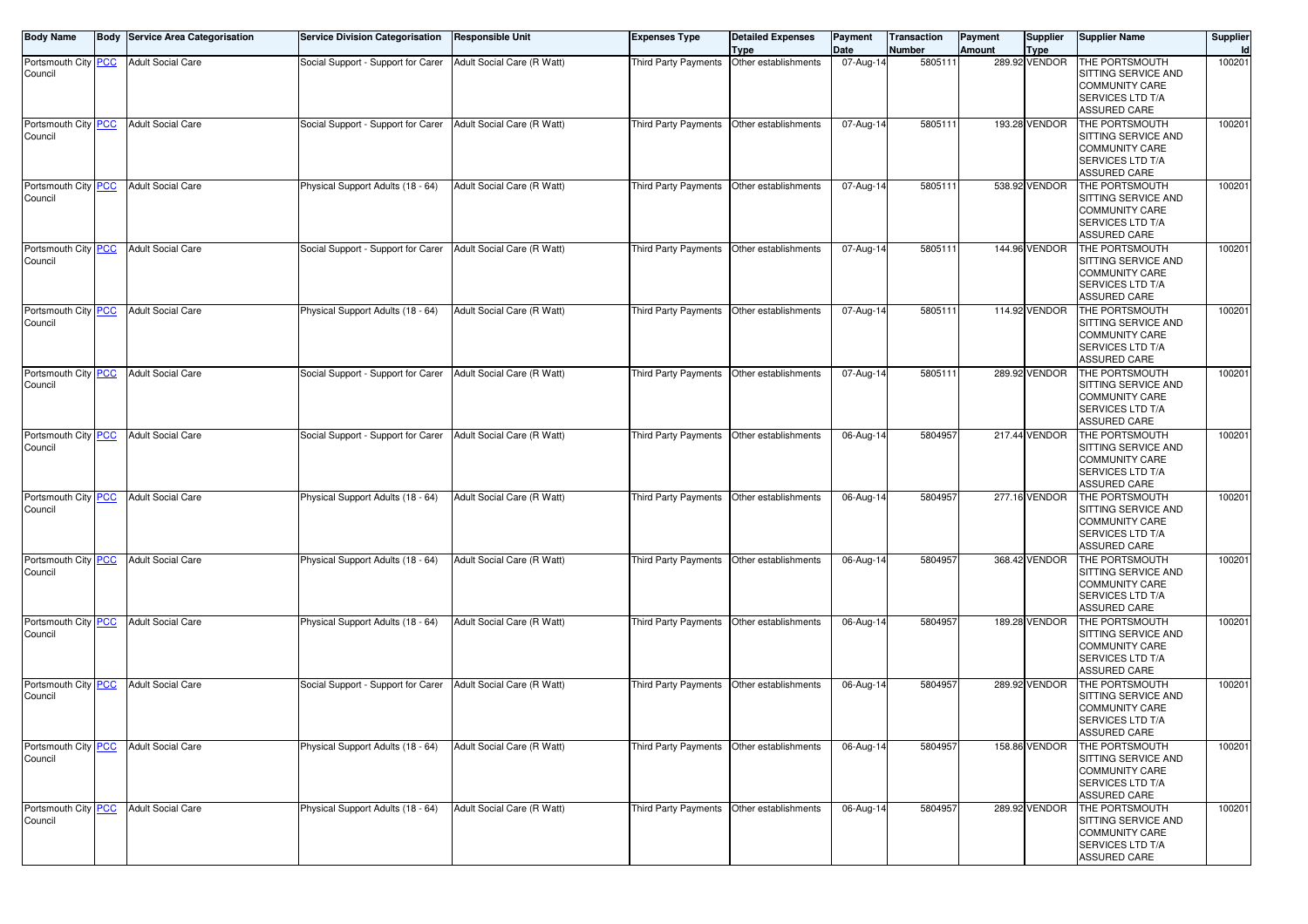| <b>Body Name</b>                 | Body | Service Area Categorisation           | <b>Service Division Categorisation</b>                        | Responsible Unit           | Expenses Type               | Detailed Expenses<br>Type                 | Payment<br>Date | ransaction<br>Number | Payment<br>Amount | <b>Supplier</b><br>Type | <b>Supplier Name</b>                                                                                      | Supplier |
|----------------------------------|------|---------------------------------------|---------------------------------------------------------------|----------------------------|-----------------------------|-------------------------------------------|-----------------|----------------------|-------------------|-------------------------|-----------------------------------------------------------------------------------------------------------|----------|
| Portsmouth City   PCC<br>Council |      | <b>Adult Social Care</b>              | Physical Support Adults (18 - 64)                             | Adult Social Care (R Watt) | Third Party Payments        | Other establishments                      | 06-Aug-14       | 5804957              |                   | 94.64 VENDOR            | THE PORTSMOUTH<br>SITTING SERVICE AND<br><b>COMMUNITY CARE</b><br>SERVICES LTD T/A<br>ASSURED CARE        | 10020    |
| Portsmouth City PCC<br>Council   |      | <b>Adult Social Care</b>              | Physical Support Adults (18 - 64)                             | Adult Social Care (R Watt) |                             | Third Party Payments Other establishments | 06-Aug-14       | 5804957              |                   | 378.56 VENDOR           | THE PORTSMOUTH<br>SITTING SERVICE AND<br><b>COMMUNITY CARE</b><br>SERVICES LTD T/A<br>ASSURED CARE        | 10020    |
| Portsmouth City PCC<br>Council   |      | <b>Adult Social Care</b>              | Physical Support Adults (18 - 64)                             | Adult Social Care (R Watt) | <b>Third Party Payments</b> | Other establishments                      | 07-Aug-14       | 580511               |                   | 87.88 VENDOR            | THE PORTSMOUTH<br>SITTING SERVICE AND<br><b>COMMUNITY CARE</b><br>SERVICES LTD T/A<br>ASSURED CARE        | 10020    |
| Portsmouth City PCC<br>Council   |      | <b>Adult Social Care</b>              | Physical Support Adults (18 - 64)                             | Adult Social Care (R Watt) | Third Party Payments        | Other establishments                      | 07-Aug-14       | 580511               |                   | 189.28 VENDOR           | THE PORTSMOUTH<br>SITTING SERVICE AND<br><b>COMMUNITY CARE</b><br>SERVICES LTD T/A<br>ASSURED CARE        | 10020    |
| Portsmouth City PCC<br>Council   |      | <b>Adult Social Care</b>              | Social Support - Support for Carer                            | Adult Social Care (R Watt) | Third Party Payments        | Other establishments                      | 07-Aug-14       | 580511               |                   | 253.68 VENDOR           | THE PORTSMOUTH<br>SITTING SERVICE AND<br><b>COMMUNITY CARE</b><br>SERVICES LTD T/A<br>ASSURED CARE        | 10020    |
| Portsmouth City PCC<br>Council   |      | <b>Adult Social Care</b>              | Social Support - Support for Carer                            | Adult Social Care (R Watt) | Third Party Payments        | Other establishments                      | 07-Aug-14       | 580511               |                   | 289.92 VENDOR           | THE PORTSMOUTH<br>SITTING SERVICE AND<br><b>COMMUNITY CARE</b><br>SERVICES LTD T/A<br>ASSURED CARE        | 10020    |
| Portsmouth City PCC<br>Council   |      | <b>Adult Social Care</b>              | Physical Support Adults (18 - 64)                             | Adult Social Care (R Watt) | Third Party Payments        | Other establishments                      | 07-Aug-14       | 580511               |                   | 283.92 VENDOR           | THE PORTSMOUTH<br>SITTING SERVICE AND<br>COMMUNITY CARE<br>SERVICES LTD T/A<br>ASSURED CARE               | 10020    |
| Portsmouth City PCC<br>Council   |      | <b>Adult Social Care</b>              | Social Support - Support for Carer                            | Adult Social Care (R Watt) | Third Party Payments        | Other establishments                      | 07-Aug-14       | 580511               |                   | 289.92 VENDOR           | THE PORTSMOUTH<br>SITTING SERVICE AND<br><b>COMMUNITY CARE</b><br>SERVICES LTD T/A<br>ASSURED CARE        | 10020    |
| Portsmouth City   PCC<br>Council |      | <b>Adult Social Care</b>              | Physical Support Adults (18 - 64)                             | Adult Social Care (R Watt) | Third Party Payments        | Other establishments                      | 07-Aug-14       | 580511               |                   | 476.58 VENDOR           | THE PORTSMOUTH<br>SITTING SERVICE AND<br><b>COMMUNITY CARE</b><br>SERVICES LTD T/A<br>ASSURED CARE        | 10020    |
| Portsmouth City PCC<br>Council   |      | <b>Adult Social Care</b>              | Physical Support Adults (18 - 64)                             | Adult Social Care (R Watt) | Third Party Payments        | Other establishments                      | 07-Aug-14       | 580511               |                   | 1487.20 VENDOR          | THE PORTSMOUTH<br>SITTING SERVICE AND<br>COMMUNITY CARE<br>SERVICES LTD T/A<br><b>ASSURED CARE</b>        | 10020    |
| Portsmouth City PCC<br>Council   |      | <b>Adult Social Care</b>              | Physical Support Adults (18 - 64)                             | Adult Social Care (R Watt) | Third Party Payments        | Other establishments                      | 07-Aug-14       | 580511               |                   | 283.92 VENDOR           | THE PORTSMOUTH<br>SITTING SERVICE AND<br><b>COMMUNITY CARE</b><br>SERVICES LTD T/A<br><b>ASSURED CARE</b> | 10020    |
| Portsmouth City   PCC<br>Council |      | <b>Adult Social Care</b>              | Physical Support Adults (18 - 64)                             | Adult Social Care (R Watt) |                             | Third Party Payments Other establishments | 07-Aug-14       | 580511               |                   | 189.28 VENDOR           | THE PORTSMOUTH<br>SITTING SERVICE AND<br><b>COMMUNITY CARE</b><br>SERVICES LTD T/A<br>ASSURED CARE        | 10020    |
| Council                          |      | Portsmouth City PCC Adult Social Care | Social Support - Support for Carer Adult Social Care (R Watt) |                            |                             | Third Party Payments Other establishments | 07-Aug-14       | 5805111              |                   | 144.96 VENDOR           | THE PORTSMOUTH<br>SITTING SERVICE AND<br>COMMUNITY CARE<br>SERVICES LTD T/A<br>ASSURED CARE               | 10020    |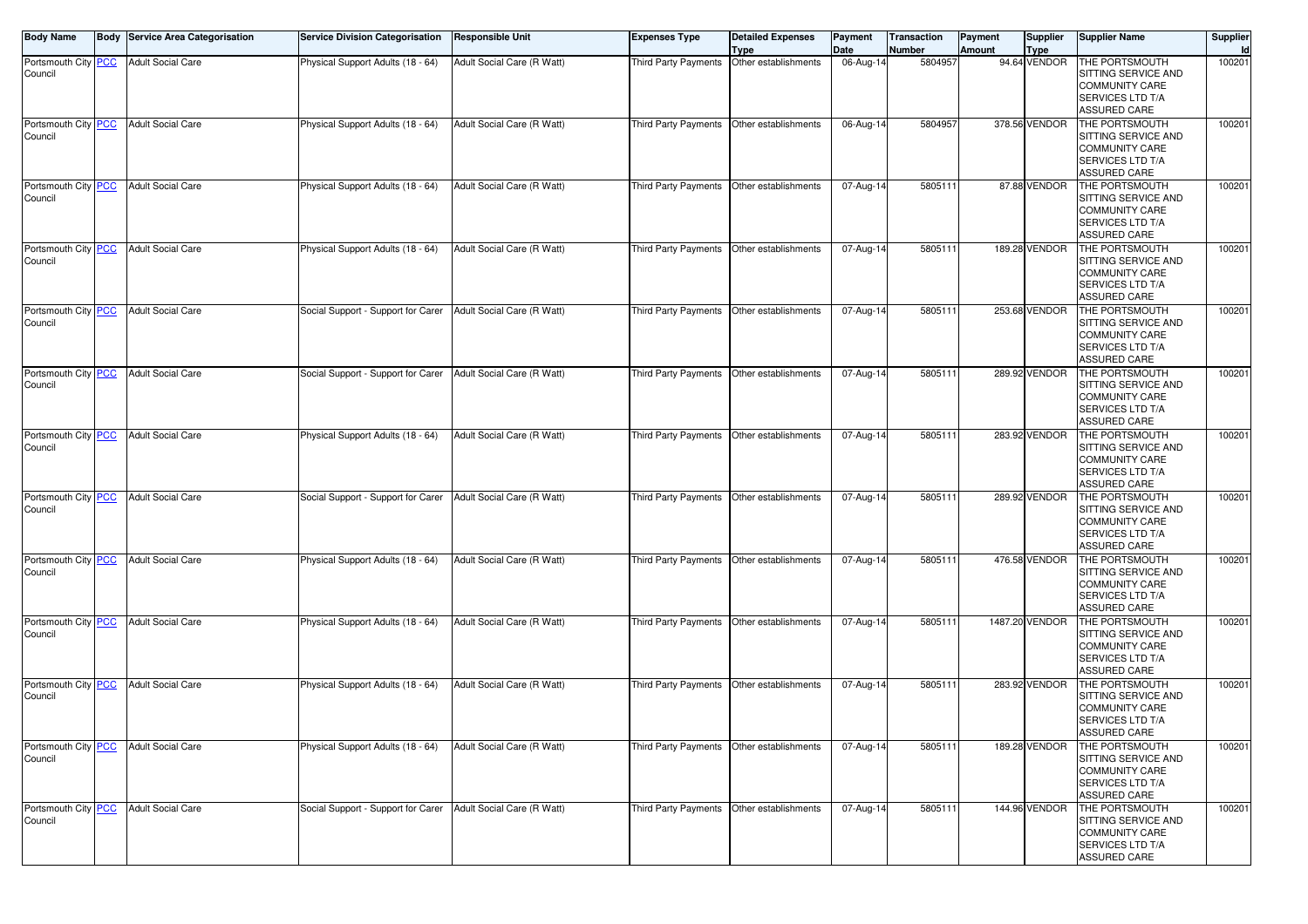| <b>Body Name</b>                 | <b>Body Service Area Categorisation</b> | <b>Service Division Categorisation</b>                        | <b>Responsible Unit</b>    | Expenses Type               | <b>Detailed Expenses</b><br>Type          | Payment<br>Date | ransaction<br>Number | Payment<br>Amount | <b>Supplier</b><br>Type | <b>Supplier Name</b>                                                                                      | Supplier |
|----------------------------------|-----------------------------------------|---------------------------------------------------------------|----------------------------|-----------------------------|-------------------------------------------|-----------------|----------------------|-------------------|-------------------------|-----------------------------------------------------------------------------------------------------------|----------|
| Portsmouth City   PCC<br>Council | <b>Adult Social Care</b>                | Social Support - Support for Carer                            | Adult Social Care (R Watt) | Third Party Payments        | Other establishments                      | 07-Aug-14       | 580511               |                   | 289.92 VENDOR           | THE PORTSMOUTH<br>SITTING SERVICE AND<br><b>COMMUNITY CARE</b><br>SERVICES LTD T/A<br>ASSURED CARE        | 10020    |
| Portsmouth City PCC<br>Council   | <b>Adult Social Care</b>                | Physical Support Adults (18 - 64)                             | Adult Social Care (R Watt) |                             | Third Party Payments Other establishments | 07-Aug-14       | 580511               |                   | 108.72 VENDOR           | THE PORTSMOUTH<br>SITTING SERVICE AND<br><b>COMMUNITY CARE</b><br>SERVICES LTD T/A<br>ASSURED CARE        | 10020    |
| Portsmouth City PCC<br>Council   | <b>Adult Social Care</b>                | Social Support - Support for Carer                            | Adult Social Care (R Watt) | <b>Third Party Payments</b> | Other establishments                      | 07-Aug-14       | 580511               |                   | 253.68 VENDOR           | THE PORTSMOUTH<br>SITTING SERVICE AND<br><b>COMMUNITY CARE</b><br>SERVICES LTD T/A<br>ASSURED CARE        | 10020    |
| Portsmouth City PCC<br>Council   | <b>Adult Social Care</b>                | Social Support - Support for Carer                            | Adult Social Care (R Watt) | Third Party Payments        | Other establishments                      | 07-Aug-14       | 580511               |                   | 36.24 VENDOR            | THE PORTSMOUTH<br>SITTING SERVICE AND<br><b>COMMUNITY CARE</b><br>SERVICES LTD T/A<br>ASSURED CARE        | 10020    |
| Portsmouth City PCC<br>Council   | <b>Adult Social Care</b>                | Physical Support Adults (18 - 64)                             | Adult Social Care (R Watt) | Third Party Payments        | Other establishments                      | 07-Aug-14       | 580511               |                   | 351.52 VENDOR           | THE PORTSMOUTH<br>SITTING SERVICE AND<br><b>COMMUNITY CARE</b><br>SERVICES LTD T/A<br>ASSURED CARE        | 10020    |
| Portsmouth City PCC<br>Council   | <b>Adult Social Care</b>                | Physical Support Adults (18 - 64)                             | Adult Social Care (R Watt) | Third Party Payments        | Other establishments                      | 07-Aug-14       | 580511               |                   | 757.12 VENDOR           | THE PORTSMOUTH<br>SITTING SERVICE AND<br><b>COMMUNITY CARE</b><br>SERVICES LTD T/A<br>ASSURED CARE        | 10020    |
| Portsmouth City PCC<br>Council   | <b>Adult Social Care</b>                | Social Support - Support for Carer                            | Adult Social Care (R Watt) | Third Party Payments        | Other establishments                      | 07-Aug-14       | 580511               |                   | 253.68 VENDOR           | THE PORTSMOUTH<br>SITTING SERVICE AND<br>COMMUNITY CARE<br>SERVICES LTD T/A<br>ASSURED CARE               | 10020    |
| Portsmouth City PCC<br>Council   | <b>Adult Social Care</b>                | Social Support - Support for Carer                            | Adult Social Care (R Watt) | Third Party Payments        | Other establishments                      | 07-Aug-14       | 580511               |                   | 193.28 VENDOR           | THE PORTSMOUTH<br>SITTING SERVICE AND<br><b>COMMUNITY CARE</b><br>SERVICES LTD T/A<br>ASSURED CARE        | 10020    |
| Portsmouth City PCC<br>Council   | <b>Adult Social Care</b>                | Social Support - Support for Carer                            | Adult Social Care (R Watt) | Third Party Payments        | Other establishments                      | 07-Aug-14       | 580511               |                   | 289.92 VENDOR           | THE PORTSMOUTH<br>SITTING SERVICE AND<br><b>COMMUNITY CARE</b><br>SERVICES LTD T/A<br>ASSURED CARE        | 10020    |
| Portsmouth City PCC<br>Council   | <b>Adult Social Care</b>                | Social Support - Support for Carer                            | Adult Social Care (R Watt) | Third Party Payments        | Other establishments                      | 07-Aug-14       | 580511               |                   | 241.60 VENDOR           | THE PORTSMOUTH<br>SITTING SERVICE AND<br>COMMUNITY CARE<br>SERVICES LTD T/A<br><b>ASSURED CARE</b>        | 10020    |
| Portsmouth City PCC<br>Council   | <b>Adult Social Care</b>                | Physical Support Adults (18 - 64)                             | Adult Social Care (R Watt) | Third Party Payments        | Other establishments                      | 07-Aug-14       | 580511               |                   | 283.92 VENDOR           | THE PORTSMOUTH<br>SITTING SERVICE AND<br><b>COMMUNITY CARE</b><br>SERVICES LTD T/A<br><b>ASSURED CARE</b> | 10020    |
| Portsmouth City   PCC<br>Council | <b>Adult Social Care</b>                | Physical Support Adults (18 - 64)                             | Adult Social Care (R Watt) |                             | Third Party Payments Other establishments | 07-Aug-14       | 5805111              |                   | 283.92 VENDOR           | THE PORTSMOUTH<br>SITTING SERVICE AND<br><b>COMMUNITY CARE</b><br>SERVICES LTD T/A<br>ASSURED CARE        | 10020    |
| Council                          | Portsmouth City PCC Adult Social Care   | Social Support - Support for Carer Adult Social Care (R Watt) |                            |                             | Third Party Payments Other establishments | 07-Aug-14       | 5805111              |                   | 301.44 VENDOR           | THE PORTSMOUTH<br>SITTING SERVICE AND<br>COMMUNITY CARE<br>SERVICES LTD T/A<br>ASSURED CARE               | 10020    |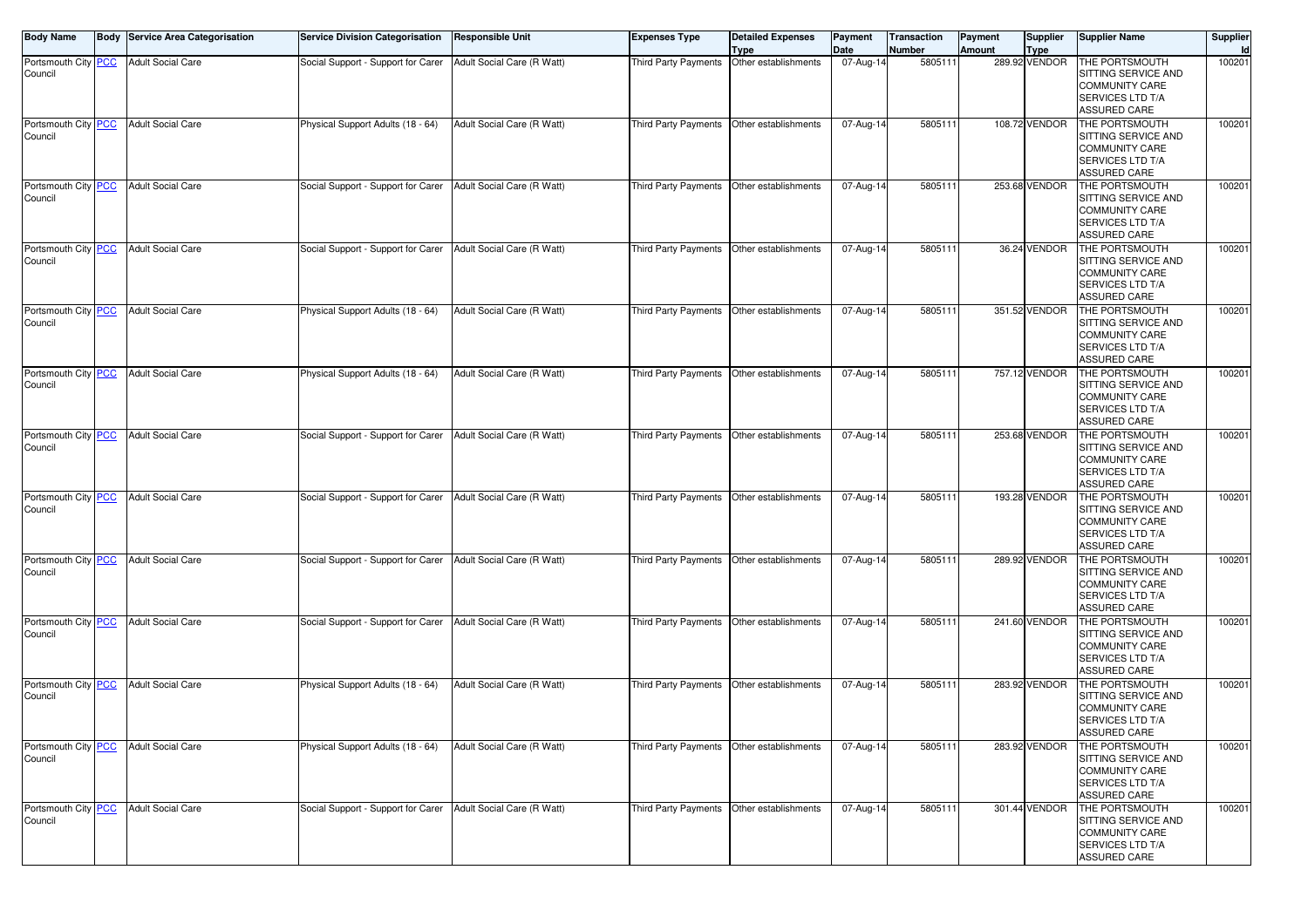| <b>Body Name</b>               | <b>Body Service Area Categorisation</b> | <b>Service Division Categorisation</b>                        | <b>Responsible Unit</b>    | <b>Expenses Type</b>        | <b>Detailed Expenses</b><br><b>Type</b>     | Payment<br>Date | <b>Transaction</b><br>Number | Payment<br>Amount | <b>Supplier</b><br><b>Type</b> | <b>Supplier Name</b>                                                                                      | Supplier<br>Id |
|--------------------------------|-----------------------------------------|---------------------------------------------------------------|----------------------------|-----------------------------|---------------------------------------------|-----------------|------------------------------|-------------------|--------------------------------|-----------------------------------------------------------------------------------------------------------|----------------|
| Portsmouth City PCC<br>Council | <b>Adult Social Care</b>                | Physical Support Adults (18 - 64)                             | Adult Social Care (R Watt) | Third Party Payments        | Other establishments                        | 07-Aug-14       | 5805111                      |                   | 60.84 VENDOR                   | THE PORTSMOUTH<br>SITTING SERVICE AND<br><b>COMMUNITY CARE</b><br>SERVICES LTD T/A<br>ASSURED CARE        | 100201         |
| Portsmouth City PCC<br>Council | <b>Adult Social Care</b>                | Social Support - Support for Carer                            | Adult Social Care (R Watt) |                             | Third Party Payments Other establishments   | 07-Aug-14       | 5805111                      |                   | 338.24 VENDOR                  | THE PORTSMOUTH<br>SITTING SERVICE AND<br><b>COMMUNITY CARE</b><br>SERVICES LTD T/A<br>ASSURED CARE        | 100201         |
| Portsmouth City PCC<br>Council | <b>Adult Social Care</b>                | Physical Support Adults (18 - 64)                             | Adult Social Care (R Watt) | <b>Third Party Payments</b> | Other establishments                        | 07-Aug-14       | 5805111                      |                   | 182.52 VENDOR                  | THE PORTSMOUTH<br>SITTING SERVICE AND<br><b>COMMUNITY CARE</b><br>SERVICES LTD T/A<br><b>ASSURED CARE</b> | 100201         |
| Portsmouth City PCC<br>Council | <b>Adult Social Care</b>                | Social Support - Support for Carer                            | Adult Social Care (R Watt) | Third Party Payments        | Other establishments                        | 07-Aug-14       | 5805111                      |                   | 289.92 VENDOR                  | THE PORTSMOUTH<br>SITTING SERVICE AND<br><b>COMMUNITY CARE</b><br>SERVICES LTD T/A<br>ASSURED CARE        | 100201         |
| Portsmouth City PCC<br>Council | <b>Adult Social Care</b>                | Physical Support Adults (18 - 64)                             | Adult Social Care (R Watt) | Third Party Payments        | Other establishments                        | 07-Aug-14       | 5805111                      |                   | 283.92 VENDOR                  | THE PORTSMOUTH<br>SITTING SERVICE AND<br><b>COMMUNITY CARE</b><br>SERVICES LTD T/A<br>ASSURED CARE        | 100201         |
| Portsmouth City PCC<br>Council | <b>Adult Social Care</b>                | Social Support - Support for Carer                            | Adult Social Care (R Watt) | Third Party Payments        | Other establishments                        | 07-Aug-14       | 5805111                      |                   | 289.92 VENDOR                  | THE PORTSMOUTH<br>SITTING SERVICE AND<br><b>COMMUNITY CARE</b><br>SERVICES LTD T/A<br>ASSURED CARE        | 100201         |
| Portsmouth City PCC<br>Council | <b>Adult Social Care</b>                | Social Support - Support for Carer                            | Adult Social Care (R Watt) | <b>Third Party Payments</b> | Other establishments                        | 07-Aug-14       | 5805111                      |                   | 144.96 VENDOR                  | THE PORTSMOUTH<br>SITTING SERVICE AND<br><b>COMMUNITY CARE</b><br>SERVICES LTD T/A<br>ASSURED CARE        | 100201         |
| Portsmouth City PCC<br>Council | <b>Adult Social Care</b>                | Physical Support Adults (18 - 64)                             | Adult Social Care (R Watt) | Third Party Payments        | Other establishments                        | 07-Aug-14       | 5805111                      |                   | 81.12 VENDOR                   | THE PORTSMOUTH<br>SITTING SERVICE AND<br><b>COMMUNITY CARE</b><br>SERVICES LTD T/A<br>ASSURED CARE        | 100201         |
| Portsmouth City PCC<br>Council | <b>Adult Social Care</b>                | Social Support - Support for Carer                            | Adult Social Care (R Watt) | <b>Third Party Payments</b> | Other establishments                        | 07-Aug-14       | 5805111                      |                   | 289.92 VENDOR                  | THE PORTSMOUTH<br>SITTING SERVICE AND<br><b>COMMUNITY CARE</b><br>SERVICES LTD T/A<br>ASSURED CARE        | 100201         |
| Portsmouth City PCC<br>Council | <b>Adult Social Care</b>                | Physical Support Adults (18 - 64)                             | Adult Social Care (R Watt) | Third Party Payments        | Other establishments                        | 07-Aug-14       | 5805111                      |                   | 250.12 VENDOR                  | THE PORTSMOUTH<br>SITTING SERVICE AND<br><b>COMMUNITY CARE</b><br>SERVICES LTD T/A<br>ASSURED CARE        | 100201         |
| Portsmouth City PCC<br>Council | <b>Adult Social Care</b>                | Social Support - Support for Carer Adult Social Care (R Watt) |                            |                             | Third Party Payments   Other establishments | 07-Aug-14       | 5805111                      |                   | 96.64 VENDOR                   | THE PORTSMOUTH<br>SITTING SERVICE AND<br><b>COMMUNITY CARE</b><br>SERVICES LTD T/A<br><b>ASSURED CARE</b> | 100201         |
| Portsmouth City PCC<br>Council | <b>Adult Social Care</b>                | Physical Support Adults (18 - 64)                             | Adult Social Care (R Watt) | Third Party Payments        | Other establishments                        | 07-Aug-14       | 5805111                      |                   | 189.28 VENDOR                  | THE PORTSMOUTH<br>SITTING SERVICE AND<br><b>COMMUNITY CARE</b><br>SERVICES LTD T/A<br>ASSURED CARE        | 100201         |
| Portsmouth City PCC<br>Council | <b>Adult Social Care</b>                | Physical Support Adults (18 - 64)                             | Adult Social Care (R Watt) | Third Party Payments        | Other establishments                        | 07-Aug-14       | 5805111                      |                   | 189.28 VENDOR                  | THE PORTSMOUTH<br>SITTING SERVICE AND<br><b>COMMUNITY CARE</b><br>SERVICES LTD T/A<br>ASSURED CARE        | 100201         |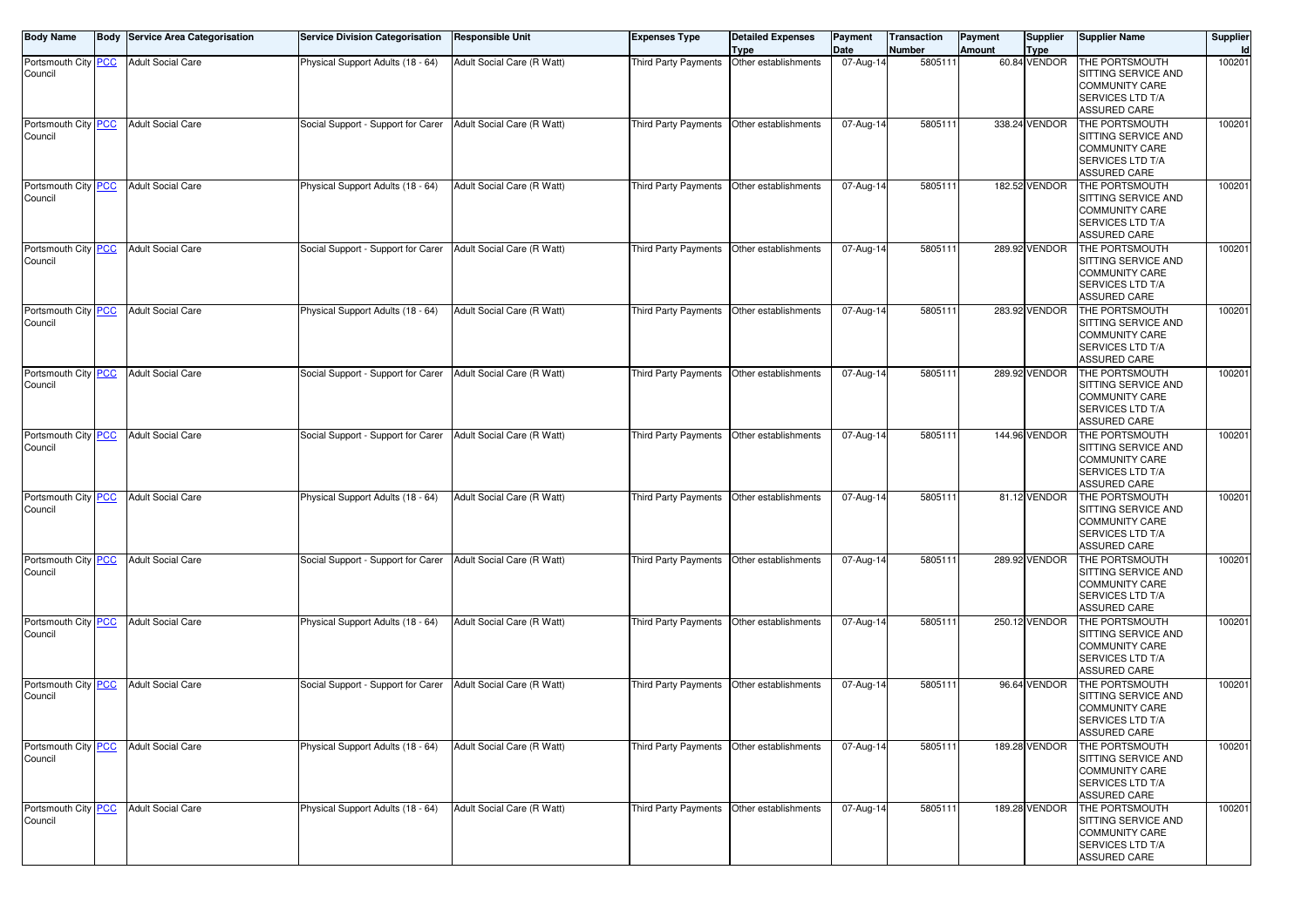|                                                                                                                                                                                                                                                                                                                                                                                                                                                                                                                                                                                                                                                                                                | <b>Service Division Categorisation</b>  | <b>Responsible Unit</b>    | <b>Expenses Type</b>                                          | <b>Detailed Expenses</b>      | Payment                                                                                                                                                          | <b>Transaction</b> | Payment                                                                                                                                                                                                                                                                                                                                                                              | Supplier                                                                                                                                                                                                                                                                                                                              | <b>Supplier Name</b>                                                                                                                                                                                                                                                                                                                                                                                                                                                                                                                                   | Supplier<br>Id                                                                                                                                                         |
|------------------------------------------------------------------------------------------------------------------------------------------------------------------------------------------------------------------------------------------------------------------------------------------------------------------------------------------------------------------------------------------------------------------------------------------------------------------------------------------------------------------------------------------------------------------------------------------------------------------------------------------------------------------------------------------------|-----------------------------------------|----------------------------|---------------------------------------------------------------|-------------------------------|------------------------------------------------------------------------------------------------------------------------------------------------------------------|--------------------|--------------------------------------------------------------------------------------------------------------------------------------------------------------------------------------------------------------------------------------------------------------------------------------------------------------------------------------------------------------------------------------|---------------------------------------------------------------------------------------------------------------------------------------------------------------------------------------------------------------------------------------------------------------------------------------------------------------------------------------|--------------------------------------------------------------------------------------------------------------------------------------------------------------------------------------------------------------------------------------------------------------------------------------------------------------------------------------------------------------------------------------------------------------------------------------------------------------------------------------------------------------------------------------------------------|------------------------------------------------------------------------------------------------------------------------------------------------------------------------|
| <b>Adult Social Care</b>                                                                                                                                                                                                                                                                                                                                                                                                                                                                                                                                                                                                                                                                       | Social Support - Support for Carer      | Adult Social Care (R Watt) | <b>Third Party Payments</b>                                   | Other establishments          | $07$ -Aug-14                                                                                                                                                     |                    |                                                                                                                                                                                                                                                                                                                                                                                      |                                                                                                                                                                                                                                                                                                                                       | THE PORTSMOUTH<br>SITTING SERVICE AND<br><b>COMMUNITY CARE</b><br>SERVICES LTD T/A<br>ASSURED CARE                                                                                                                                                                                                                                                                                                                                                                                                                                                     | 100201                                                                                                                                                                 |
| <b>Adult Social Care</b>                                                                                                                                                                                                                                                                                                                                                                                                                                                                                                                                                                                                                                                                       |                                         |                            |                                                               |                               |                                                                                                                                                                  |                    |                                                                                                                                                                                                                                                                                                                                                                                      |                                                                                                                                                                                                                                                                                                                                       | THE PORTSMOUTH<br>SITTING SERVICE AND<br><b>COMMUNITY CARE</b><br>SERVICES LTD T/A<br><b>ASSURED CARE</b>                                                                                                                                                                                                                                                                                                                                                                                                                                              | 100201                                                                                                                                                                 |
| <b>Adult Social Care</b>                                                                                                                                                                                                                                                                                                                                                                                                                                                                                                                                                                                                                                                                       | Commissioning & service delivery        | Adult Social Care (R Watt) | Employees                                                     | Indirect employee<br>expenses |                                                                                                                                                                  |                    |                                                                                                                                                                                                                                                                                                                                                                                      |                                                                                                                                                                                                                                                                                                                                       | THE PRESCRIPTION<br>TRAINING COMPANY                                                                                                                                                                                                                                                                                                                                                                                                                                                                                                                   | 125263                                                                                                                                                                 |
| <b>Adult Social Care</b>                                                                                                                                                                                                                                                                                                                                                                                                                                                                                                                                                                                                                                                                       | Commissioning & service delivery        | Adult Social Care (R Watt) | Employees                                                     | Indirect employee<br>expenses |                                                                                                                                                                  |                    |                                                                                                                                                                                                                                                                                                                                                                                      |                                                                                                                                                                                                                                                                                                                                       | THE PRESCRIPTION<br>TRAINING COMPANY                                                                                                                                                                                                                                                                                                                                                                                                                                                                                                                   | 125263                                                                                                                                                                 |
| <b>Adult Social Care</b>                                                                                                                                                                                                                                                                                                                                                                                                                                                                                                                                                                                                                                                                       | Commissioning & service delivery        | Adult Social Care (R Watt) | <b>Third Party Payments</b>                                   | Other establishments          |                                                                                                                                                                  |                    |                                                                                                                                                                                                                                                                                                                                                                                      |                                                                                                                                                                                                                                                                                                                                       | THE ROWANS HOSPICE                                                                                                                                                                                                                                                                                                                                                                                                                                                                                                                                     | 102723                                                                                                                                                                 |
| <b>Adult Social Care</b>                                                                                                                                                                                                                                                                                                                                                                                                                                                                                                                                                                                                                                                                       | Commissioning & service delivery        | Adult Social Care (R Watt) | Third Party Payments                                          | Other establishments          |                                                                                                                                                                  |                    |                                                                                                                                                                                                                                                                                                                                                                                      |                                                                                                                                                                                                                                                                                                                                       | THE ROWANS HOSPICE                                                                                                                                                                                                                                                                                                                                                                                                                                                                                                                                     | 102723                                                                                                                                                                 |
| <b>Housing Services</b>                                                                                                                                                                                                                                                                                                                                                                                                                                                                                                                                                                                                                                                                        | <b>Supporting People</b>                | Adult Social Care (R Watt) | Third Party Payments                                          | Other establishments          |                                                                                                                                                                  |                    |                                                                                                                                                                                                                                                                                                                                                                                      |                                                                                                                                                                                                                                                                                                                                       | THE SALVATION ARMY                                                                                                                                                                                                                                                                                                                                                                                                                                                                                                                                     | 103359                                                                                                                                                                 |
| <b>Housing Services</b>                                                                                                                                                                                                                                                                                                                                                                                                                                                                                                                                                                                                                                                                        | Supporting People                       | Adult Social Care (R Watt) | <b>Third Party Payments</b>                                   | Other establishments          |                                                                                                                                                                  |                    |                                                                                                                                                                                                                                                                                                                                                                                      |                                                                                                                                                                                                                                                                                                                                       | THE SALVATION ARMY                                                                                                                                                                                                                                                                                                                                                                                                                                                                                                                                     | 103359                                                                                                                                                                 |
| <b>Housing Services</b>                                                                                                                                                                                                                                                                                                                                                                                                                                                                                                                                                                                                                                                                        | Supporting People                       | Adult Social Care (R Watt) | Third Party Payments                                          | Other establishments          |                                                                                                                                                                  |                    |                                                                                                                                                                                                                                                                                                                                                                                      |                                                                                                                                                                                                                                                                                                                                       | THE SALVATION ARMY                                                                                                                                                                                                                                                                                                                                                                                                                                                                                                                                     | 103359                                                                                                                                                                 |
| <b>Housing Services</b>                                                                                                                                                                                                                                                                                                                                                                                                                                                                                                                                                                                                                                                                        | <b>Supporting People</b>                | Adult Social Care (R Watt) | Third Party Payments                                          | Other establishments          |                                                                                                                                                                  |                    |                                                                                                                                                                                                                                                                                                                                                                                      |                                                                                                                                                                                                                                                                                                                                       | THE SALVATION ARMY                                                                                                                                                                                                                                                                                                                                                                                                                                                                                                                                     | 103359                                                                                                                                                                 |
| <b>Housing Services</b>                                                                                                                                                                                                                                                                                                                                                                                                                                                                                                                                                                                                                                                                        | <b>Supporting People</b>                | Adult Social Care (R Watt) | <b>Third Party Payments</b>                                   | Other establishments          |                                                                                                                                                                  |                    |                                                                                                                                                                                                                                                                                                                                                                                      |                                                                                                                                                                                                                                                                                                                                       | THE SALVATION ARMY                                                                                                                                                                                                                                                                                                                                                                                                                                                                                                                                     | 103359                                                                                                                                                                 |
| <b>Housing Services</b>                                                                                                                                                                                                                                                                                                                                                                                                                                                                                                                                                                                                                                                                        | <b>Supporting People</b>                | Adult Social Care (R Watt) | Third Party Payments                                          | Other establishments          |                                                                                                                                                                  |                    |                                                                                                                                                                                                                                                                                                                                                                                      |                                                                                                                                                                                                                                                                                                                                       | THE SALVATION ARMY                                                                                                                                                                                                                                                                                                                                                                                                                                                                                                                                     | 103359                                                                                                                                                                 |
| <b>Housing Services</b>                                                                                                                                                                                                                                                                                                                                                                                                                                                                                                                                                                                                                                                                        | <b>Supporting People</b>                | Adult Social Care (R Watt) | Third Party Payments                                          | Other establishments          |                                                                                                                                                                  |                    |                                                                                                                                                                                                                                                                                                                                                                                      |                                                                                                                                                                                                                                                                                                                                       | THE SALVATION ARMY                                                                                                                                                                                                                                                                                                                                                                                                                                                                                                                                     | 103359                                                                                                                                                                 |
| <b>Housing Services</b>                                                                                                                                                                                                                                                                                                                                                                                                                                                                                                                                                                                                                                                                        | <b>Supporting People</b>                | Adult Social Care (R Watt) | <b>Third Party Payments</b>                                   | Other establishments          |                                                                                                                                                                  |                    |                                                                                                                                                                                                                                                                                                                                                                                      |                                                                                                                                                                                                                                                                                                                                       | THE SALVATION ARMY                                                                                                                                                                                                                                                                                                                                                                                                                                                                                                                                     | 103359                                                                                                                                                                 |
| <b>Adult Social Care</b>                                                                                                                                                                                                                                                                                                                                                                                                                                                                                                                                                                                                                                                                       | Information and Early Intervention      | Adult Social Care (R Watt) | <b>Third Party Payments</b>                                   | Other establishments          |                                                                                                                                                                  |                    |                                                                                                                                                                                                                                                                                                                                                                                      |                                                                                                                                                                                                                                                                                                                                       | THE SALVATION ARMY                                                                                                                                                                                                                                                                                                                                                                                                                                                                                                                                     | 103359                                                                                                                                                                 |
| <b>Adult Social Care</b>                                                                                                                                                                                                                                                                                                                                                                                                                                                                                                                                                                                                                                                                       | Physical Support Adults (18 - 64)       | Adult Social Care (R Watt) | Third Party Payments                                          | Other establishments          |                                                                                                                                                                  |                    |                                                                                                                                                                                                                                                                                                                                                                                      |                                                                                                                                                                                                                                                                                                                                       | THE SHELLEY                                                                                                                                                                                                                                                                                                                                                                                                                                                                                                                                            | 125598                                                                                                                                                                 |
| <b>Housing Services</b>                                                                                                                                                                                                                                                                                                                                                                                                                                                                                                                                                                                                                                                                        | <b>Supporting People</b>                | Adult Social Care (R Watt) | <b>Third Party Payments</b>                                   | Other establishments          |                                                                                                                                                                  |                    |                                                                                                                                                                                                                                                                                                                                                                                      |                                                                                                                                                                                                                                                                                                                                       | THE SOCIETY OF ST                                                                                                                                                                                                                                                                                                                                                                                                                                                                                                                                      | 101272                                                                                                                                                                 |
| <b>Housing Services</b>                                                                                                                                                                                                                                                                                                                                                                                                                                                                                                                                                                                                                                                                        | <b>Supporting People</b>                | Adult Social Care (R Watt) | Third Party Payments                                          | Other establishments          |                                                                                                                                                                  |                    |                                                                                                                                                                                                                                                                                                                                                                                      |                                                                                                                                                                                                                                                                                                                                       | THE SOCIETY OF ST                                                                                                                                                                                                                                                                                                                                                                                                                                                                                                                                      | 101272                                                                                                                                                                 |
| <b>Housing Services</b>                                                                                                                                                                                                                                                                                                                                                                                                                                                                                                                                                                                                                                                                        | Supporting People                       | Adult Social Care (R Watt) | Third Party Payments                                          | Other establishments          |                                                                                                                                                                  |                    |                                                                                                                                                                                                                                                                                                                                                                                      |                                                                                                                                                                                                                                                                                                                                       | THE SOCIETY OF ST                                                                                                                                                                                                                                                                                                                                                                                                                                                                                                                                      | 101272                                                                                                                                                                 |
| <b>Housing Services</b>                                                                                                                                                                                                                                                                                                                                                                                                                                                                                                                                                                                                                                                                        | <b>Supporting People</b>                | Adult Social Care (R Watt) | Third Party Payments                                          | Other establishments          |                                                                                                                                                                  |                    |                                                                                                                                                                                                                                                                                                                                                                                      |                                                                                                                                                                                                                                                                                                                                       | THE SOCIETY OF ST                                                                                                                                                                                                                                                                                                                                                                                                                                                                                                                                      | 101272                                                                                                                                                                 |
| <b>Housing Services</b>                                                                                                                                                                                                                                                                                                                                                                                                                                                                                                                                                                                                                                                                        | <b>Supporting People</b>                | Adult Social Care (R Watt) | Third Party Payments                                          | Other establishments          |                                                                                                                                                                  |                    |                                                                                                                                                                                                                                                                                                                                                                                      |                                                                                                                                                                                                                                                                                                                                       | THE SOCIETY OF ST                                                                                                                                                                                                                                                                                                                                                                                                                                                                                                                                      | 101272                                                                                                                                                                 |
| <b>Housing Services</b>                                                                                                                                                                                                                                                                                                                                                                                                                                                                                                                                                                                                                                                                        | <b>Supporting People</b>                | Adult Social Care (R Watt) | Third Party Payments                                          | Other establishments          |                                                                                                                                                                  |                    |                                                                                                                                                                                                                                                                                                                                                                                      |                                                                                                                                                                                                                                                                                                                                       | THE SOCIETY OF ST                                                                                                                                                                                                                                                                                                                                                                                                                                                                                                                                      | 101272                                                                                                                                                                 |
| <b>Housing Services</b>                                                                                                                                                                                                                                                                                                                                                                                                                                                                                                                                                                                                                                                                        | <b>Supporting People</b>                | Adult Social Care (R Watt) | Third Party Payments                                          | Other establishments          |                                                                                                                                                                  |                    |                                                                                                                                                                                                                                                                                                                                                                                      |                                                                                                                                                                                                                                                                                                                                       | THE SOCIETY OF ST                                                                                                                                                                                                                                                                                                                                                                                                                                                                                                                                      | 101272                                                                                                                                                                 |
| <b>Housing Services</b>                                                                                                                                                                                                                                                                                                                                                                                                                                                                                                                                                                                                                                                                        | <b>Supporting People</b>                | Adult Social Care (R Watt) | <b>Third Party Payments</b>                                   | Other establishments          |                                                                                                                                                                  |                    |                                                                                                                                                                                                                                                                                                                                                                                      |                                                                                                                                                                                                                                                                                                                                       | THE SOCIETY OF ST                                                                                                                                                                                                                                                                                                                                                                                                                                                                                                                                      | 101272                                                                                                                                                                 |
| <b>Housing Services</b>                                                                                                                                                                                                                                                                                                                                                                                                                                                                                                                                                                                                                                                                        | <b>Supporting People</b>                | Adult Social Care (R Watt) |                                                               |                               |                                                                                                                                                                  |                    |                                                                                                                                                                                                                                                                                                                                                                                      |                                                                                                                                                                                                                                                                                                                                       | <b>THE SOCIETY OF ST</b>                                                                                                                                                                                                                                                                                                                                                                                                                                                                                                                               | 101272                                                                                                                                                                 |
| <b>Adult Social Care</b>                                                                                                                                                                                                                                                                                                                                                                                                                                                                                                                                                                                                                                                                       | Physical Support Adults (18 - 64)       | Adult Social Care (R Watt) |                                                               |                               |                                                                                                                                                                  |                    |                                                                                                                                                                                                                                                                                                                                                                                      |                                                                                                                                                                                                                                                                                                                                       | THE WHITE HOUSE                                                                                                                                                                                                                                                                                                                                                                                                                                                                                                                                        | 131612                                                                                                                                                                 |
| <b>Adult Social Care</b>                                                                                                                                                                                                                                                                                                                                                                                                                                                                                                                                                                                                                                                                       | Physical Support Adults (18 - 64)       | Adult Social Care (R Watt) | <b>Third Party Payments</b>                                   | Other establishments          |                                                                                                                                                                  |                    |                                                                                                                                                                                                                                                                                                                                                                                      |                                                                                                                                                                                                                                                                                                                                       | THE YELLOW HOUSE                                                                                                                                                                                                                                                                                                                                                                                                                                                                                                                                       | 103746                                                                                                                                                                 |
| <b>Adult Social Care</b>                                                                                                                                                                                                                                                                                                                                                                                                                                                                                                                                                                                                                                                                       | Physical Support Adults (18 - 64)       | Adult Social Care (R Watt) | Income                                                        | Customer and client           |                                                                                                                                                                  |                    |                                                                                                                                                                                                                                                                                                                                                                                      |                                                                                                                                                                                                                                                                                                                                       | THE YELLOW HOUSE                                                                                                                                                                                                                                                                                                                                                                                                                                                                                                                                       | 103746                                                                                                                                                                 |
| <b>Housing Services</b>                                                                                                                                                                                                                                                                                                                                                                                                                                                                                                                                                                                                                                                                        | <b>Supporting People</b>                | Adult Social Care (R Watt) | Third Party Payments                                          | Other establishments          |                                                                                                                                                                  |                    |                                                                                                                                                                                                                                                                                                                                                                                      |                                                                                                                                                                                                                                                                                                                                       | THE YOU TRUST                                                                                                                                                                                                                                                                                                                                                                                                                                                                                                                                          | 101215                                                                                                                                                                 |
| Portsmouth City PCC<br>Portsmouth City PCC<br>Portsmouth City PCC<br>Portsmouth City PCC<br>Portsmouth City PCC<br>Portsmouth City PCC<br>Portsmouth City PCC<br>Portsmouth City PCC<br>Portsmouth City PCC<br>Portsmouth City PCC<br>Portsmouth City PCC<br>Portsmouth City PCC<br>Portsmouth City PCC<br>Portsmouth City PCC<br>Portsmouth City PCC<br>Portsmouth City PCC<br>Portsmouth City PCC<br>Portsmouth City PCC<br>Portsmouth City PCC<br>Portsmouth City PCC<br>Portsmouth City PCC<br>Portsmouth City PCC<br>Portsmouth City PCC<br>Portsmouth City PCC<br>Portsmouth City <b>PCC</b><br>Portsmouth City PCC<br>Portsmouth City PCC<br>Portsmouth City PCC<br>Portsmouth City PCC | <b>Body Service Area Categorisation</b> |                            | Social Support - Support for Carer Adult Social Care (R Watt) |                               | <b>Type</b><br>Third Party Payments Other establishments<br>Third Party Payments Other establishments<br>Third Party Payments   Other establishments<br>receipts | Date               | Number<br>07-Aug-14<br>08-Aug-14<br>08-Aug-14<br>20-Aug-14<br>29-Aug-14<br>27-Aug-14<br>27-Aug-14<br>27-Aug-14<br>$27-Aug-14$<br>27-Aug-14<br>27-Aug-14<br>27-Aug-14<br>27-Aug-14<br>07-Aug-14<br>04-Aug-14<br>27-Aug-14<br>27-Aug-14<br>27-Aug-14<br>27-Aug-14<br>27-Aug-14<br>27-Aug-14<br>27-Aug-14<br>27-Aug-14<br>27-Aug-14<br>12-Aug-14<br>15-Aug-14<br>15-Aug-14<br>27-Aug-14 | Amount<br>5805111<br>5805111<br>5805430<br>5805430<br>5807278<br>5808944<br>5808547<br>5808547<br>5808547<br>5808547<br>5808547<br>5808547<br>5808547<br>5808547<br>5805114<br>5804422<br>5808548<br>5808548<br>5808548<br>5808548<br>5808548<br>5808548<br>5808548<br>5808548<br>5808548<br>5805746<br>5806661<br>5806661<br>5808549 | <b>Type</b><br>144.96 VENDOR<br>289.92 VENDOR<br>14.50 VENDOR<br>1200.00 VENDOR<br>12021.00 VENDOR<br>15625.00 VENDOR<br>7934.64 VENDOR<br>9404.00 VENDOR<br>6981.72 VENDOR<br>2403.64 VENDOR<br>5802.24 VENDOR<br>1601.92 VENDOR<br>1006.08 VENDOR<br>16150.40 VENDOR<br>840.00 VENDOR<br>2210.30 VENDOR<br>4328.28 VENDOR<br>11672.40 VENDOR<br>1515.60 VENDOR<br>3566.32 VENDOR<br>1812.32 VENDOR<br>23560.76 VENDOR<br>7170.22 VENDOR<br>1925.00 VENDOR<br>7315.00 VENDOR<br>3985.98 VENDOR<br>2789.36 VENDOR<br>-495.60 VENDOR<br>12610.84 VENDOR | <b>WORTHING) LIMITED</b><br>JAMES<br>JAMES<br>JAMES<br>JAMES<br>JAMES<br>JAMES<br><b>AMES</b><br>JAMES<br>JAMES<br><b>CURDRIDGE) LIMITED</b><br>CARE HOME<br>CARE HOME |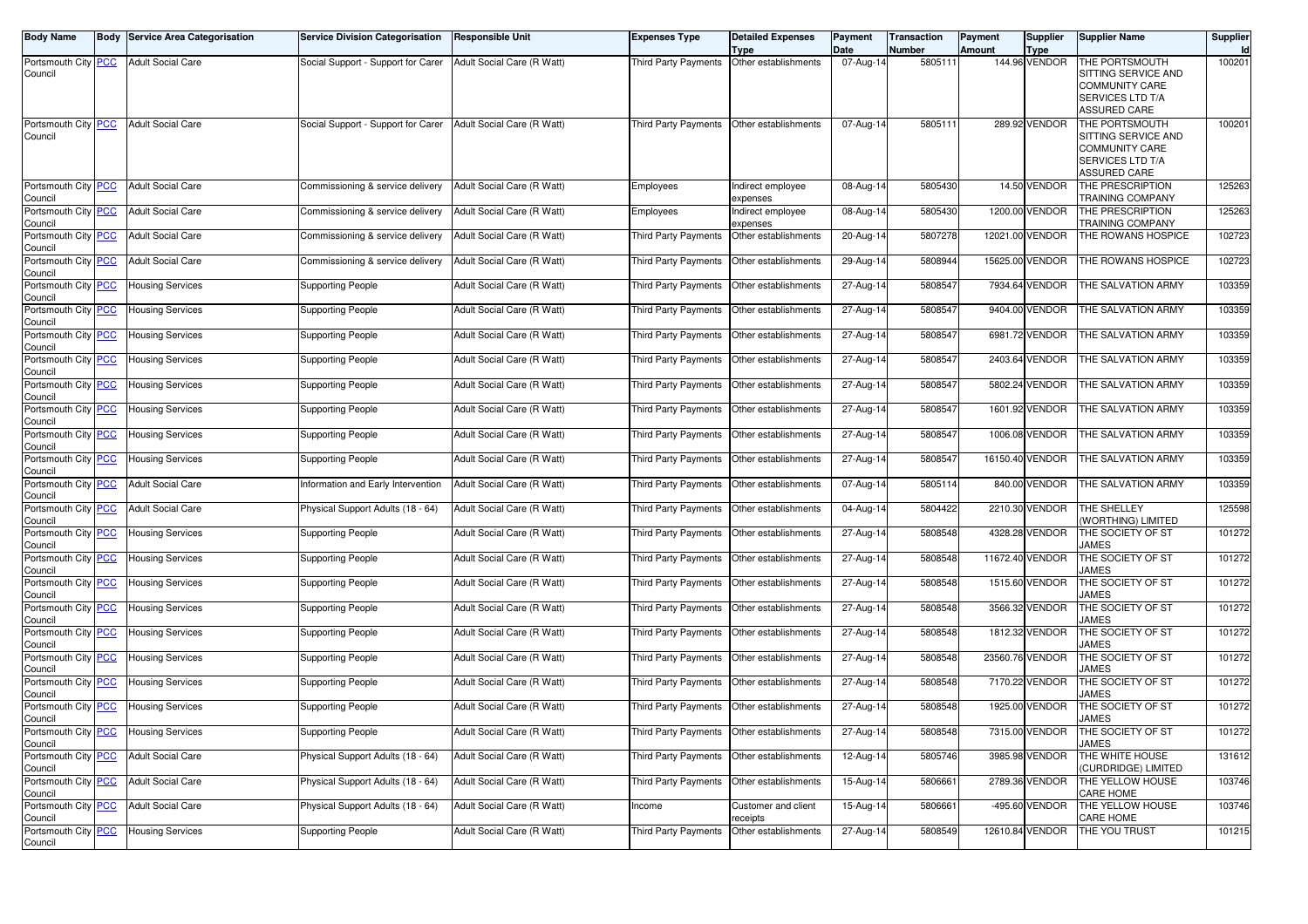| <b>Body Name</b>                                      | <b>Body Service Area Categorisation</b>              | <b>Service Division Categorisation</b>                                 | <b>Responsible Unit</b>                                  | <b>Expenses Type</b>                                | <b>Detailed Expenses</b>                     | Payment                | <b>Transaction</b> | Payment<br><b>Amount</b> | <b>Supplier</b>                | <b>Supplier Name</b>                         | Supplier         |
|-------------------------------------------------------|------------------------------------------------------|------------------------------------------------------------------------|----------------------------------------------------------|-----------------------------------------------------|----------------------------------------------|------------------------|--------------------|--------------------------|--------------------------------|----------------------------------------------|------------------|
| Portsmouth City PCC<br>Council                        | <b>Planning Services</b>                             | Community Development                                                  | Adult Social Care (R Watt)                               | Supplies and Services                               | Type<br>Grants and<br>subscriptions          | Date<br>01-Aug-14      | Number<br>5804323  |                          | <b>Type</b><br>25000.00 VENDOR | THE YOU TRUST                                | 101215           |
| Portsmouth City PCC<br>Council                        | Housing Services                                     | <b>Supporting People</b>                                               | Adult Social Care (R Watt)                               | <b>Third Party Payments</b>                         | Other establishments                         | 27-Aug-14              | 5808549            |                          | 11433.12 VENDOR                | THE YOU TRUST                                | 101215           |
| Portsmouth City PCC<br>Council                        | <b>Adult Social Care</b>                             | Commissioning & service delivery                                       | Adult Social Care (R Watt)                               | <b>Third Party Payments</b>                         | Other establishments                         | 27-Aug-14              | 5808550            |                          | 10251.50 VENDOR                | THE YOU TRUST                                | 101215           |
| Portsmouth City PCC<br>Council                        | Housing Services                                     | Supporting People                                                      | Adult Social Care (R Watt)                               | <b>Third Party Payments</b>                         | Other establishments                         | 27-Aug-14              | 5808554            |                          | 3832.39 VENDOR                 | TWO SAINTS LTD                               | 102584           |
| Portsmouth City PCC<br>Council                        | <b>Adult Social Care</b>                             | Mental Health Support Adults (18 -<br>64)                              | Adult Social Care (R Watt)                               | <b>Third Party Payments</b>                         | Other establishments                         | 12-Aug-14              | 5805751            |                          | 2234.04 VENDOR                 | VALEWOOD HOUSE CO<br>_TD                     | 134534           |
| Portsmouth City PCC<br>Council                        | <b>Adult Social Care</b>                             | Social Support - Support for Carer                                     | Adult Social Care (R Watt)                               | <b>Third Party Payments</b>                         | Other establishments                         | 26-Aug-14              | 5808084            |                          | $-11.52$ VENDOR                | WE CARE HOMECARE LTD                         | 138336           |
| Portsmouth City PCC<br>Council                        | <b>Adult Social Care</b>                             | Physical Support Adults (18 - 64)                                      | Adult Social Care (R Watt)                               | <b>Third Party Payments</b>                         | Other establishments                         | 26-Aug-14              | 5808084            |                          | 81.12 VENDOR                   | WE CARE HOMECARE LTD                         | 138336           |
| Portsmouth City PCC<br>Council                        | <b>Adult Social Care</b>                             | Physical Support Adults (18 - 64)                                      | Adult Social Care (R Watt)                               | <b>Third Party Payments</b>                         | Other establishments                         | 26-Aug-14              | 5808084            |                          | 875.42 VENDOR                  | WE CARE HOMECARE LTD                         | 138336           |
| Portsmouth City PCC<br>Council                        | <b>Adult Social Care</b>                             | Social Support - Support for Carer                                     | Adult Social Care (R Watt)                               | Third Party Payments                                | Other establishments                         | 26-Aug-14              | 5808084            |                          | 24.16 VENDOR                   | WE CARE HOMECARE LTD                         | 138336           |
| Portsmouth City PCC<br>Council                        | <b>Adult Social Care</b>                             | Social Support - Support for Carer                                     | Adult Social Care (R Watt)                               | <b>Third Party Payments</b>                         | Other establishments                         | 26-Aug-14              | 5808084            |                          | 72.48 VENDOR                   | WE CARE HOMECARE LTD                         | 138336           |
| Portsmouth City PCC<br>Council                        | <b>Adult Social Care</b>                             | Social Support - Support for Carer                                     | Adult Social Care (R Watt)                               | <b>Third Party Payments</b>                         | Other establishments                         | 26-Aug-14              | 5808084            |                          | 60.40 VENDOR                   | WE CARE HOMECARE LTD                         | 138336           |
| Portsmouth City PCC<br>Council                        | <b>Adult Social Care</b>                             | Physical Support Adults (18 - 64)                                      | Adult Social Care (R Watt)                               | Third Party Payments                                | Other establishments                         | 26-Aug-14              | 5808084            |                          | 750.36 VENDOR                  | WE CARE HOMECARE LTD                         | 138336           |
| Portsmouth City PCC<br>Council                        | <b>Adult Social Care</b>                             | Physical Support Adults (18 - 64)                                      | Adult Social Care (R Watt)                               | <b>Third Party Payments</b>                         | Other establishments                         | 26-Aug-14              | 5808084            |                          | 283.92 VENDOR                  | WE CARE HOMECARE LTD                         | 138336           |
| Portsmouth City PCC<br>Council                        | <b>Adult Social Care</b>                             | Physical Support Adults (18 - 64)                                      | Adult Social Care (R Watt)                               | <b>Third Party Payments</b>                         | Other establishments                         | 26-Aug-14              | 5808084            |                          | 283.92 VENDOR                  | WE CARE HOMECARE LTD                         | 138336           |
| Portsmouth City PCC<br>Council                        | <b>Adult Social Care</b><br><b>Adult Social Care</b> | Physical Support Adults (18 - 64)                                      | Adult Social Care (R Watt)                               | Third Party Payments                                | Other establishments                         | $26 - Aug-14$          | 5808084            |                          | 189.28 VENDOR<br>33.80 VENDOR  | WE CARE HOMECARE LTD<br>WE CARE HOMECARE LTD | 138336           |
| Portsmouth City PCC<br>Council                        |                                                      | Physical Support Adults (18 - 64)                                      | Adult Social Care (R Watt)<br>Adult Social Care (R Watt) | <b>Third Party Payments</b>                         | Other establishments                         | 26-Aug-14              | 5808084            |                          | 182.52 VENDOR                  | WE CARE HOMECARE LTD                         | 138336<br>138336 |
| Portsmouth City PCC<br>Council                        | <b>Adult Social Care</b>                             | Physical Support Adults (18 - 64)                                      |                                                          | <b>Third Party Payments</b>                         | Other establishments                         | 26-Aug-14<br>26-Aug-14 | 5808084<br>5808084 |                          | 784.16 VENDOR                  | WE CARE HOMECARE LTD                         | 138336           |
| Portsmouth City PCC<br>Council                        | <b>Adult Social Care</b>                             | Physical Support Adults (18 - 64)                                      | Adult Social Care (R Watt)                               | Third Party Payments                                | Other establishments                         |                        |                    |                          |                                | WE CARE HOMECARE LTD                         |                  |
| Portsmouth City PCC<br>Council                        | <b>Adult Social Care</b><br><b>Adult Social Care</b> | Physical Support Adults (18 - 64)<br>Physical Support Adults (18 - 64) | Adult Social Care (R Watt)                               | <b>Third Party Payments</b>                         | Other establishments                         | 26-Aug-14<br>26-Aug-14 | 5808084<br>5808084 |                          | 483.34 VENDOR<br>155.48 VENDOR | WE CARE HOMECARE LTD                         | 138336<br>138336 |
| Portsmouth City PCC<br>Council<br>Portsmouth City PCC | <b>Adult Social Care</b>                             | Physical Support Adults (18 - 64)                                      | Adult Social Care (R Watt)                               | <b>Third Party Payments</b><br>Third Party Payments | Other establishments                         |                        | 5808084            |                          | 283.92 VENDOR                  | WE CARE HOMECARE LTD                         | 138336           |
| Council<br>Portsmouth City PCC                        | <b>Adult Social Care</b>                             | Social Support - Support for Carer                                     | Adult Social Care (R Watt)<br>Adult Social Care (R Watt) | <b>Third Party Payments</b>                         | Other establishments<br>Other establishments | 26-Aug-14<br>26-Aug-14 | 5808084            |                          | 24.16 VENDOR                   | WE CARE HOMECARE LTD                         | 138336           |
| Council<br>Portsmouth City PCC                        | <b>Adult Social Care</b>                             | Physical Support Adults (18 - 64)                                      | Adult Social Care (R Watt)                               | <b>Third Party Payments</b>                         | Other establishments                         | 26-Aug-14              | 5808084            |                          | 1514.24 VENDOR                 | WE CARE HOMECARE LTD                         | 138336           |
| Council<br>Portsmouth City PCC                        | <b>Adult Social Care</b>                             | Social Support - Support for Carer                                     | Adult Social Care (R Watt)                               | Third Party Payments                                | Other establishments                         | 26-Aug-14              | 5808084            |                          | 326.16 VENDOR                  | WE CARE HOMECARE LTD                         | 138336           |
| Council<br>Portsmouth City PCC                        | <b>Adult Social Care</b>                             | Physical Support Adults (18 - 64)                                      | Adult Social Care (R Watt)                               | <b>Third Party Payments</b>                         | Other establishments                         | 26-Aug-14              | 5808084            |                          | 361.66 VENDOR                  | WE CARE HOMECARE LTD                         | 138336           |
| Council<br>Portsmouth City PCC                        | <b>Adult Social Care</b>                             | Physical Support Adults (18 - 64)                                      | Adult Social Care (R Watt)                               | Third Party Payments                                | Other establishments                         | 26-Aug-14              | 5808084            |                          | 567.84 VENDOR                  | WE CARE HOMECARE LTD                         | 138336           |
| Council<br>Portsmouth City PCC                        | <b>Adult Social Care</b>                             | Physical Support Adults (18 - 64)                                      | Adult Social Care (R Watt)                               | Third Party Payments                                | Other establishments                         | 26-Aug-14              | 5808084            |                          | 60.84 VENDOR                   | WE CARE HOMECARE LTD                         | 138336           |
| Council<br>Portsmouth City PCC                        | <b>Adult Social Care</b>                             | Physical Support Adults (18 - 64)                                      | Adult Social Care (R Watt)                               | Third Party Payments   Other establishments         |                                              |                        | 5808084            |                          | 283.92 VENDOR                  | WE CARE HOMECARE LTD                         | 138336           |
| Council<br>Portsmouth City PCC                        | <b>Adult Social Care</b>                             | Physical Support Adults (18 - 64)                                      | Adult Social Care (R Watt)                               | Third Party Payments                                | Other establishments                         | 26-Aug-14<br>26-Aug-14 | 5808084            |                          | 246.74 VENDOR                  | WE CARE HOMECARE LTD                         | 138336           |
| Council<br>Portsmouth City PCC                        | <b>Adult Social Care</b>                             | Physical Support Adults (18 - 64)                                      | Adult Social Care (R Watt)                               | <b>Third Party Payments</b>                         | Other establishments                         | 26-Aug-14              | 5808084            |                          | 196.04 VENDOR                  | WE CARE HOMECARE LTD                         | 138336           |
| Council<br>Portsmouth City PCC                        | <b>Adult Social Care</b>                             | Physical Support Adults (18 - 64)                                      | Adult Social Care (R Watt)                               | Third Party Payments                                | Other establishments                         | 26-Aug-14              | 5808084            |                          | 189.28 VENDOR                  | <b>WE CARE HOMECARE LTD</b>                  | 138336           |
| Council<br>Portsmouth City PCC                        | <b>Adult Social Care</b>                             | Physical Support Adults (18 - 64)                                      | Adult Social Care (R Watt)                               | Third Party Payments                                | Other establishments                         | 26-Aug-14              | 5808084            |                          | 216.32 VENDOR                  | WE CARE HOMECARE LTD                         | 138336           |
| Council                                               |                                                      |                                                                        |                                                          |                                                     |                                              |                        |                    |                          |                                |                                              |                  |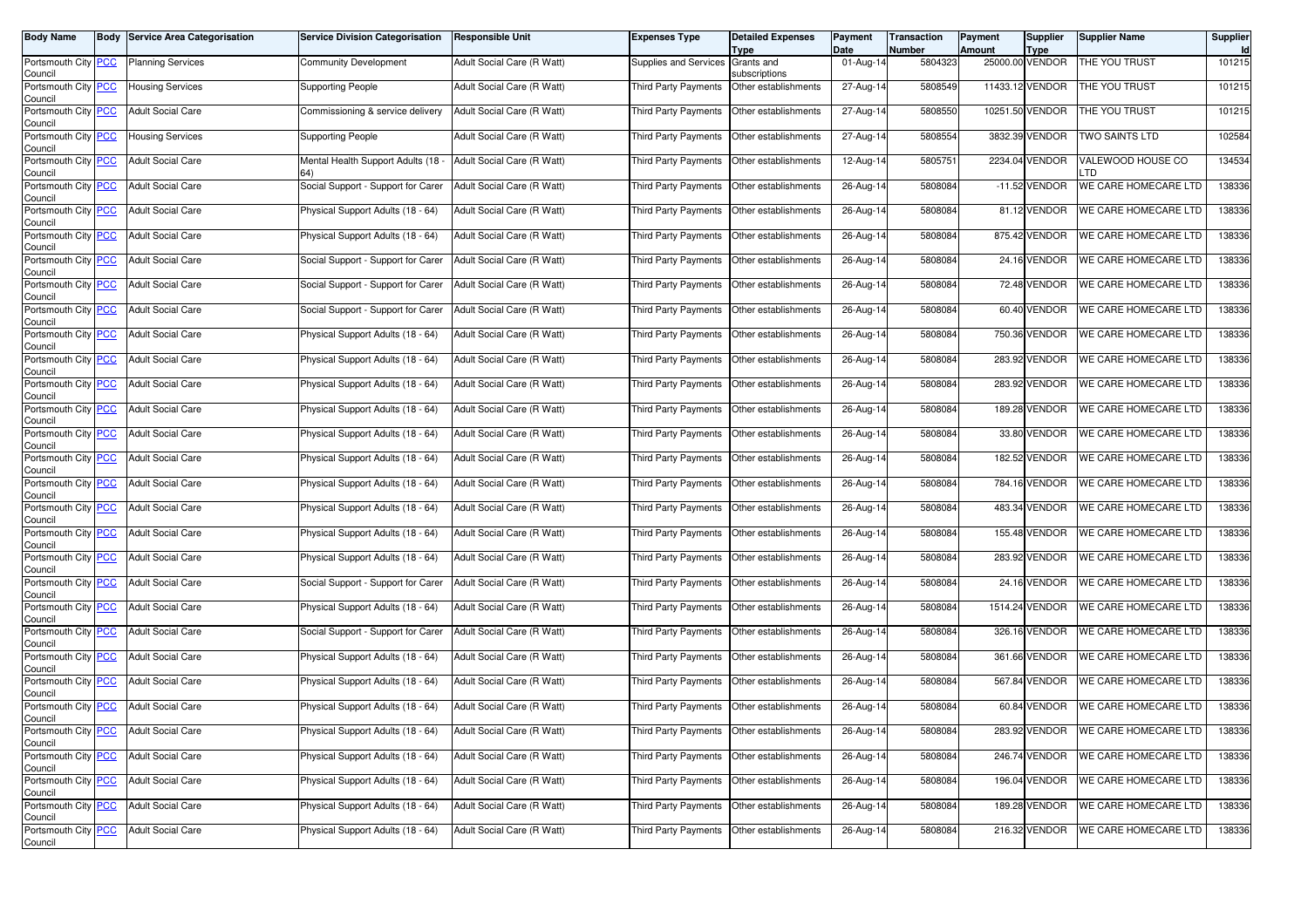| <b>Body Name</b>                              | <b>Body Service Area Categorisation</b> | <b>Service Division Categorisation</b> | <b>Responsible Unit</b>    | Expenses Type                               | <b>Detailed Expenses</b><br>Type | Payment<br>Date | <b>Transaction</b><br><b>Number</b> | Payment<br>Amount | <b>Supplier</b><br><b>Type</b> | <b>Supplier Name</b>        | Supplier |
|-----------------------------------------------|-----------------------------------------|----------------------------------------|----------------------------|---------------------------------------------|----------------------------------|-----------------|-------------------------------------|-------------------|--------------------------------|-----------------------------|----------|
| Portsmouth City PCC<br>Council                | <b>Adult Social Care</b>                | Physical Support Adults (18 - 64)      | Adult Social Care (R Watt) | Third Party Payments                        | Other establishments             | $26$ -Aug-14    | 5808084                             |                   | 378.56 VENDOR                  | <b>WE CARE HOMECARE LTD</b> | 138336   |
| Portsmouth City PCC<br>Council                | <b>Adult Social Care</b>                | Physical Support Adults (18 - 64)      | Adult Social Care (R Watt) | Third Party Payments                        | Other establishments             | 26-Aug-14       | 5808084                             |                   | 469.82 VENDOR                  | <b>WE CARE HOMECARE LTD</b> | 138336   |
| Portsmouth City <b>PCC</b><br>Council         | <b>Adult Social Care</b>                | Social Support - Support for Carer     | Adult Social Care (R Watt) | Third Party Payments                        | Other establishments             | 26-Aug-14       | 5808084                             |                   | 289.92 VENDOR                  | WE CARE HOMECARE LTD        | 138336   |
| Portsmouth City PCC<br>Council                | <b>Adult Social Care</b>                | Physical Support Adults (18 - 64)      | Adult Social Care (R Watt) | Third Party Payments                        | Other establishments             | 26-Aug-14       | 5808084                             |                   | 135.20 VENDOR                  | WE CARE HOMECARE LTD        | 138336   |
| Portsmouth City PCC<br>Council                | <b>Adult Social Care</b>                | Physical Support Adults (18 - 64)      | Adult Social Care (R Watt) | Third Party Payments                        | Other establishments             | 26-Aug-14       | 5808084                             |                   | 111.54 VENDOR                  | WE CARE HOMECARE LTD        | 138336   |
| Portsmouth City PCC<br>Council                | <b>Adult Social Care</b>                | Physical Support Adults (18 - 64)      | Adult Social Care (R Watt) | Third Party Payments                        | Other establishments             | 26-Aug-14       | 5808084                             |                   | 473.20 VENDOR                  | WE CARE HOMECARE LTD        | 138336   |
| Portsmouth City PCC<br>Council                | <b>Adult Social Care</b>                | Physical Support Adults (18 - 64)      | Adult Social Care (R Watt) | Third Party Payments                        | Other establishments             | 26-Aug-14       | 5808084                             |                   | 152.10 VENDOR                  | WE CARE HOMECARE LTD        | 138336   |
| Portsmouth City PCC<br>Council                | <b>Adult Social Care</b>                | Social Support - Support for Carer     | Adult Social Care (R Watt) | Third Party Payments                        | Other establishments             | $26$ -Aug-14    | 5808084                             |                   | 108.16 VENDOR                  | <b>WE CARE HOMECARE LTD</b> | 138336   |
| Portsmouth City PCC<br>Council                | <b>Adult Social Care</b>                | Physical Support Adults (18 - 64)      | Adult Social Care (R Watt) | <b>Third Party Payments</b>                 | Other establishments             | 26-Aug-14       | 5808084                             |                   | 148.72 VENDOR                  | WE CARE HOMECARE LTD        | 138336   |
| Portsmouth City PCC<br>Council                | <b>Adult Social Care</b>                | Physical Support Adults (18 - 64)      | Adult Social Care (R Watt) | Third Party Payments                        | Other establishments             | 26-Aug-14       | 5808084                             |                   | 338.00 VENDOR                  | WE CARE HOMECARE LTD        | 138336   |
| Portsmouth City PCC<br>Council                | <b>Adult Social Care</b>                | Physical Support Adults (18 - 64)      | Adult Social Care (R Watt) | Third Party Payments                        | Other establishments             | 26-Aug-14       | 5808084                             |                   | 784.16 VENDOR                  | <b>WE CARE HOMECARE LTD</b> | 138336   |
| Portsmouth City PCC<br>Council                | <b>Adult Social Care</b>                | Physical Support Adults (18 - 64)      | Adult Social Care (R Watt) | Third Party Payments                        | Other establishments             | 26-Aug-14       | 5808084                             |                   | 750.36 VENDOR                  | WE CARE HOMECARE LTD        | 138336   |
| Portsmouth City PCC<br>Council                | <b>Adult Social Care</b>                | Social Support - Support for Carer     | Adult Social Care (R Watt) | Third Party Payments                        | Other establishments             | 26-Aug-14       | 5808084                             |                   | 181.20 VENDOR                  | WE CARE HOMECARE LTD        | 138336   |
| Portsmouth City PCC<br>Council                | <b>Adult Social Care</b>                | Physical Support Adults (18 - 64)      | Adult Social Care (R Watt) | Third Party Payments                        | Other establishments             | 26-Aug-14       | 5808084                             |                   | 189.28 VENDOR                  | WE CARE HOMECARE LTD        | 138336   |
| Portsmouth City PCC<br>Council                | <b>Adult Social Care</b>                | Physical Support Adults (18 - 64)      | Adult Social Care (R Watt) | Third Party Payments                        | Other establishments             | 26-Aug-14       | 5808084                             |                   | 121.68 VENDOR                  | WE CARE HOMECARE LTD        | 138336   |
| Portsmouth City PCC<br>Council                | <b>Adult Social Care</b>                | Physical Support Adults (18 - 64)      | Adult Social Care (R Watt) | Third Party Payments                        | Other establishments             | 26-Aug-14       | 5808084                             |                   | 47.32 VENDOR                   | WE CARE HOMECARE LTD        | 138336   |
| Portsmouth City PCC<br>Council                | <b>Adult Social Care</b>                | Physical Support Adults (18 - 64)      | Adult Social Care (R Watt) | Third Party Payments                        | Other establishments             | 26-Aug-14       | 5808084                             |                   | 229.84 VENDOR                  | <b>WE CARE HOMECARE LTD</b> | 138336   |
| Portsmouth City PCC<br>Council                | <b>Adult Social Care</b>                | Physical Support Adults (18 - 64)      | Adult Social Care (R Watt) | Third Party Payments                        | Other establishments             | 26-Aug-14       | 5808084                             |                   | 557.70 VENDOR                  | <b>WE CARE HOMECARE LTD</b> | 138336   |
| Portsmouth City PCC<br>Council                | <b>Adult Social Care</b>                | Social Support - Support for Carer     | Adult Social Care (R Watt) | Third Party Payments                        | Other establishments             | 27-Aug-14       | 5808560                             |                   | 144.96 VENDOR                  | WE CARE HOMECARE LTD        | 138336   |
| Portsmouth City PCC<br>Council                | <b>Adult Social Care</b>                | Social Support - Support for Carer     | Adult Social Care (R Watt) | Third Party Payments                        | Other establishments             | 26-Aug-14       | 5808084                             |                   | 30.20 VENDOR                   | WE CARE HOMECARE LTD        | 138336   |
| Portsmouth City PCC<br>Council                | <b>Adult Social Care</b>                | Physical Support Adults (18 - 64)      | Adult Social Care (R Watt) | Third Party Payments                        | Other establishments             | 26-Aug-14       | 5808084                             |                   | 1514.24 VENDOR                 | WE CARE HOMECARE LTD        | 138336   |
| Portsmouth City PCC<br>Council                | <b>Adult Social Care</b>                | Physical Support Adults (18 - 64)      | Adult Social Care (R Watt) | Third Party Payments                        | Other establishments             | 26-Aug-14       | 5808084                             |                   | 277.16 VENDOR                  | WE CARE HOMECARE LTD        | 138336   |
| Portsmouth City PCC<br>Council                | <b>Adult Social Care</b>                | Physical Support Adults (18 - 64)      | Adult Social Care (R Watt) | Third Party Payments                        | Other establishments             | 26-Aug-14       | 5808084                             |                   | 550.94 VENDOR                  | <b>WE CARE HOMECARE LTD</b> | 138336   |
| Portsmouth City PCC<br>Council                | <b>Adult Social Care</b>                | Physical Support Adults (18 - 64)      | Adult Social Care (R Watt) | Third Party Payments                        | Other establishments             | 26-Aug-14       | 5808084                             |                   | 189.28 VENDOR                  | WE CARE HOMECARE LTD        | 138336   |
| Portsmouth City PCC<br>Council                | <b>Adult Social Care</b>                | Physical Support Adults (18 - 64)      | Adult Social Care (R Watt) | Third Party Payments                        | Other establishments             | 26-Aug-14       | 5808084                             |                   | 189.28 VENDOR                  | WE CARE HOMECARE LTD        | 138336   |
| Portsmouth City PCC<br>Council                | <b>Adult Social Care</b>                | Physical Support Adults (18 - 64)      | Adult Social Care (R Watt) | Third Party Payments                        | Other establishments             | 26-Aug-14       | 5808084                             |                   | 40.56 VENDOR                   | WE CARE HOMECARE LTD        | 138336   |
| Portsmouth City PCC<br>Council                | <b>Adult Social Care</b>                | Physical Support Adults (18 - 64)      | Adult Social Care (R Watt) | Third Party Payments                        | Other establishments             | 26-Aug-14       | 5808084                             |                   | 469.82 VENDOR                  | WE CARE HOMECARE LTD        | 138336   |
| Portsmouth City <mark>  PCC</mark><br>Council | Adult Social Care                       | Social Support - Support for Carer     | Adult Social Care (R Watt) | Third Party Payments   Other establishments |                                  | 26-Aug-14       | 5808084                             |                   | 138.92 VENDOR                  | WE CARE HOMECARE LTD        | 138336   |
| Portsmouth City PCC<br>Council                | <b>Adult Social Care</b>                | Social Support - Support for Carer     | Adult Social Care (R Watt) | Third Party Payments                        | Other establishments             | 26-Aug-14       | 5808084                             |                   | 24.16 VENDOR                   | WE CARE HOMECARE LTD        | 138336   |
| Portsmouth City PCC<br>Council                | Adult Social Care                       | Physical Support Adults (18 - 64)      | Adult Social Care (R Watt) | Third Party Payments                        | Other establishments             | 26-Aug-14       | 5808084                             |                   | 283.92 VENDOR                  | WE CARE HOMECARE LTD        | 138336   |
| Portsmouth City PCC<br>Council                | <b>Adult Social Care</b>                | Physical Support Adults (18 - 64)      | Adult Social Care (R Watt) | Third Party Payments                        | Other establishments             | 26-Aug-14       | 5808084                             |                   | 1379.04 VENDOR                 | WE CARE HOMECARE LTD        | 138336   |
| Portsmouth City PCC<br>Council                | <b>Adult Social Care</b>                | Physical Support Adults (18 - 64)      | Adult Social Care (R Watt) | Third Party Payments                        | Other establishments             | 26-Aug-14       | 5808084                             |                   | 135.20 VENDOR                  | <b>WE CARE HOMECARE LTD</b> | 138336   |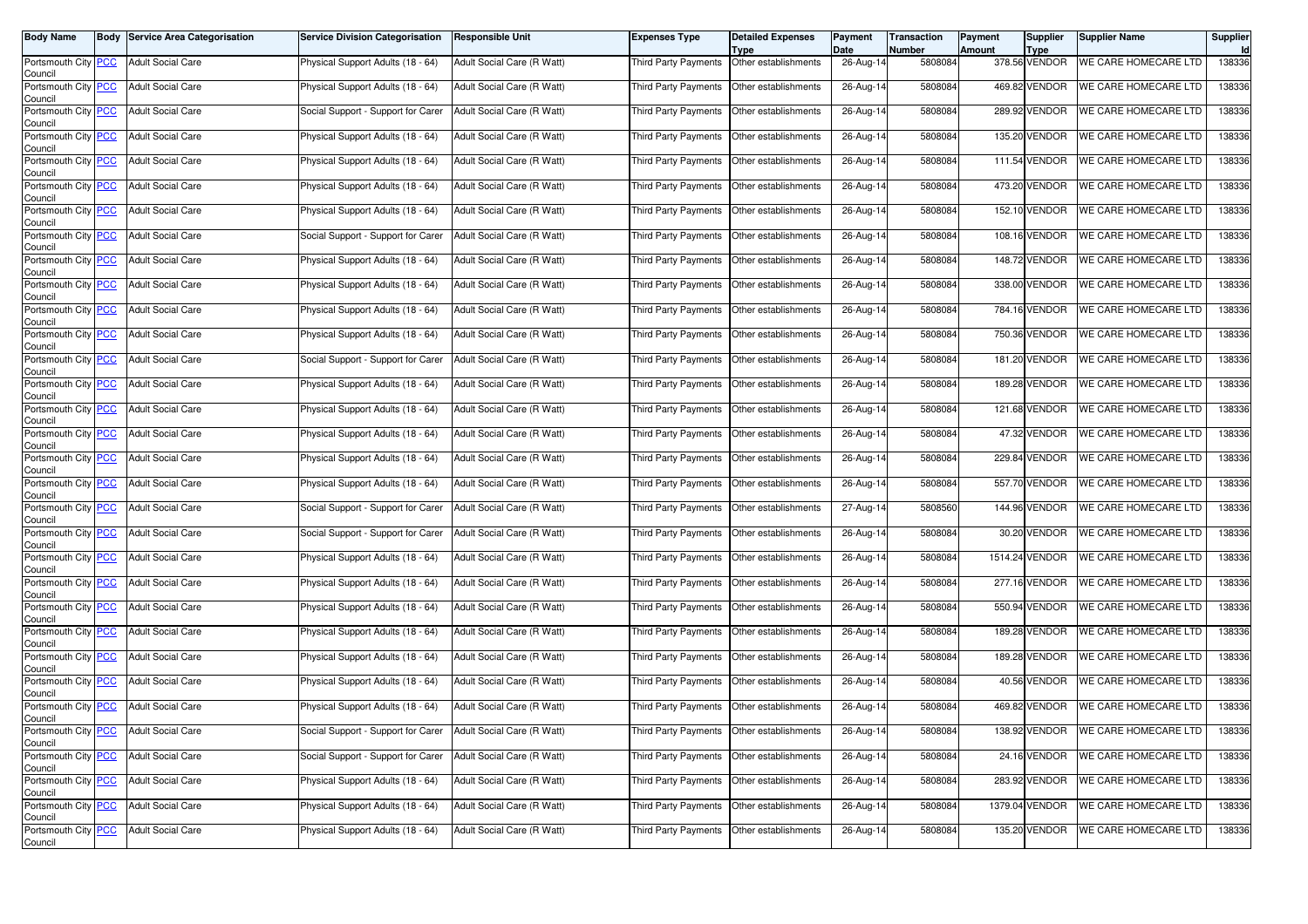| <b>Body Name</b>                              | <b>Body Service Area Categorisation</b> | <b>Service Division Categorisation</b> | <b>Responsible Unit</b>    | Expenses Type                               | <b>Detailed Expenses</b><br>Type | Payment<br>Date | <b>Transaction</b><br><b>Number</b> | <b>Payment</b><br>Amount | <b>Supplier</b><br><b>Type</b> | <b>Supplier Name</b>        | Supplier |
|-----------------------------------------------|-----------------------------------------|----------------------------------------|----------------------------|---------------------------------------------|----------------------------------|-----------------|-------------------------------------|--------------------------|--------------------------------|-----------------------------|----------|
| Portsmouth City PCC<br>Council                | <b>Adult Social Care</b>                | Physical Support Adults (18 - 64)      | Adult Social Care (R Watt) | Third Party Payments                        | Other establishments             | $26$ -Aug-14    | 5808084                             |                          | 260.26 VENDOR                  | <b>WE CARE HOMECARE LTD</b> | 138336   |
| Portsmouth City PCC<br>Council                | <b>Adult Social Care</b>                | Physical Support Adults (18 - 64)      | Adult Social Care (R Watt) | Third Party Payments                        | Other establishments             | 27-Aug-14       | 5808560                             |                          | 310.96 VENDOR                  | <b>WE CARE HOMECARE LTD</b> | 138336   |
| Portsmouth City PCC<br>Council                | <b>Adult Social Care</b>                | Social Support - Support for Carer     | Adult Social Care (R Watt) | Third Party Payments                        | Other establishments             | 26-Aug-14       | 5808084                             |                          | 241.60 VENDOR                  | WE CARE HOMECARE LTD        | 138336   |
| Portsmouth City PCC<br>Council                | <b>Adult Social Care</b>                | Physical Support Adults (18 - 64)      | Adult Social Care (R Watt) | Third Party Payments                        | Other establishments             | 26-Aug-14       | 5808084                             |                          | 378.56 VENDOR                  | WE CARE HOMECARE LTD        | 138336   |
| Portsmouth City PCC<br>Council                | <b>Adult Social Care</b>                | Physical Support Adults (18 - 64)      | Adult Social Care (R Watt) | Third Party Payments                        | Other establishments             | 26-Aug-14       | 5808084                             |                          | 567.84 VENDOR                  | WE CARE HOMECARE LTD        | 138336   |
| Portsmouth City PCC<br>Council                | <b>Adult Social Care</b>                | Physical Support Adults (18 - 64)      | Adult Social Care (R Watt) | Third Party Payments                        | Other establishments             | 26-Aug-14       | 5808084                             |                          | 33.80 VENDOR                   | WE CARE HOMECARE LTD        | 138336   |
| Portsmouth City PCC<br>Council                | <b>Adult Social Care</b>                | Physical Support Adults (18 - 64)      | Adult Social Care (R Watt) | Third Party Payments                        | Other establishments             | 26-Aug-14       | 5808084                             |                          | 283.92 VENDOR                  | WE CARE HOMECARE LTD        | 138336   |
| Portsmouth City PCC<br>Council                | <b>Adult Social Care</b>                | Physical Support Adults (18 - 64)      | Adult Social Care (R Watt) | Third Party Payments                        | Other establishments             | $26$ -Aug-14    | 5808084                             |                          | 351.52 VENDOR                  | <b>WE CARE HOMECARE LTD</b> | 138336   |
| Portsmouth City PCC<br>Council                | <b>Adult Social Care</b>                | Physical Support Adults (18 - 64)      | Adult Social Care (R Watt) | <b>Third Party Payments</b>                 | Other establishments             | 26-Aug-14       | 5808084                             |                          | 94.64 VENDOR                   | WE CARE HOMECARE LTD        | 138336   |
| Portsmouth City PCC<br>Council                | <b>Adult Social Care</b>                | Physical Support Adults (18 - 64)      | Adult Social Care (R Watt) | Third Party Payments                        | Other establishments             | 26-Aug-14       | 5808084                             |                          | 331.24 VENDOR                  | WE CARE HOMECARE LTD        | 138336   |
| Portsmouth City PCC<br>Council                | <b>Adult Social Care</b>                | Physical Support Adults (18 - 64)      | Adult Social Care (R Watt) | Third Party Payments                        | Other establishments             | 26-Aug-14       | 5808084                             |                          | 899.08 VENDOR                  | <b>WE CARE HOMECARE LTD</b> | 138336   |
| Portsmouth City PCC<br>Council                | <b>Adult Social Care</b>                | Social Support - Support for Carer     | Adult Social Care (R Watt) | Third Party Payments                        | Other establishments             | 26-Aug-14       | 5808084                             |                          | 289.92 VENDOR                  | WE CARE HOMECARE LTD        | 138336   |
| Portsmouth City PCC<br>Council                | <b>Adult Social Care</b>                | Physical Support Adults (18 - 64)      | Adult Social Care (R Watt) | Third Party Payments                        | Other establishments             | 26-Aug-14       | 5808084                             |                          | 567.84 VENDOR                  | WE CARE HOMECARE LTD        | 138336   |
| Portsmouth City PCC<br>Council                | <b>Adult Social Care</b>                | Social Support - Support for Carer     | Adult Social Care (R Watt) | Third Party Payments                        | Other establishments             | 26-Aug-14       | 5808084                             |                          | 144.96 VENDOR                  | WE CARE HOMECARE LTD        | 138336   |
| Portsmouth City PCC<br>Council                | <b>Adult Social Care</b>                | Physical Support Adults (18 - 64)      | Adult Social Care (R Watt) | Third Party Payments                        | Other establishments             | 26-Aug-14       | 5808084                             |                          | 378.56 VENDOR                  | WE CARE HOMECARE LTD        | 138336   |
| Portsmouth City PCC<br>Council                | <b>Adult Social Care</b>                | Physical Support Adults (18 - 64)      | Adult Social Care (R Watt) | Third Party Payments                        | Other establishments             | 26-Aug-14       | 5808084                             |                          | 1433.12 VENDOR                 | WE CARE HOMECARE LTD        | 138336   |
| Portsmouth City PCC<br>Council                | <b>Adult Social Care</b>                | Physical Support Adults (18 - 64)      | Adult Social Care (R Watt) | Third Party Payments                        | Other establishments             | 26-Aug-14       | 5808084                             |                          | 378.56 VENDOR                  | <b>WE CARE HOMECARE LTD</b> | 138336   |
| Portsmouth City PCC<br>Council                | <b>Adult Social Care</b>                | Physical Support Adults (18 - 64)      | Adult Social Care (R Watt) | Third Party Payments                        | Other establishments             | 26-Aug-14       | 5808084                             |                          | 121.68 VENDOR                  | <b>WE CARE HOMECARE LTD</b> | 138336   |
| Portsmouth City PCC<br>Council                | <b>Adult Social Care</b>                | Physical Support Adults (18 - 64)      | Adult Social Care (R Watt) | Third Party Payments                        | Other establishments             | 26-Aug-14       | 5808084                             |                          | 138.58 VENDOR                  | WE CARE HOMECARE LTD        | 138336   |
| Portsmouth City PCC<br>Council                | <b>Adult Social Care</b>                | Physical Support Adults (18 - 64)      | Adult Social Care (R Watt) | Third Party Payments                        | Other establishments             | 26-Aug-14       | 5808084                             |                          | 189.28 VENDOR                  | WE CARE HOMECARE LTD        | 138336   |
| Portsmouth City PCC<br>Council                | <b>Adult Social Care</b>                | Physical Support Adults (18 - 64)      | Adult Social Care (R Watt) | Third Party Payments                        | Other establishments             | 26-Aug-14       | 5808084                             |                          | 13.52 VENDOR                   | WE CARE HOMECARE LTD        | 138336   |
| Portsmouth City PCC<br>Council                | <b>Adult Social Care</b>                | Physical Support Adults (18 - 64)      | Adult Social Care (R Watt) | Third Party Payments                        | Other establishments             | 26-Aug-14       | 5808084                             |                          | 466.44 VENDOR                  | WE CARE HOMECARE LTD        | 138336   |
| Portsmouth City PCC<br>Council                | <b>Adult Social Care</b>                | Social Support - Support for Carer     | Adult Social Care (R Watt) | Third Party Payments                        | Other establishments             | 26-Aug-14       | 5808084                             |                          | 289.92 VENDOR                  | WE CARE HOMECARE LTD        | 138336   |
| Portsmouth City PCC<br>Council                | <b>Adult Social Care</b>                | Physical Support Adults (18 - 64)      | Adult Social Care (R Watt) | Third Party Payments                        | Other establishments             | 26-Aug-14       | 5808084                             |                          | 283.92 VENDOR                  | WE CARE HOMECARE LTD        | 138336   |
| Portsmouth City PCC<br>Council                | <b>Adult Social Care</b>                | Physical Support Adults (18 - 64)      | Adult Social Care (R Watt) | Third Party Payments                        | Other establishments             | 26-Aug-14       | 5808084                             |                          | 392.08 VENDOR                  | WE CARE HOMECARE LTD        | 138336   |
| Portsmouth City PCC<br>Council                | <b>Adult Social Care</b>                | Physical Support Adults (18 - 64)      | Adult Social Care (R Watt) | Third Party Payments                        | Other establishments             | 27-Aug-14       | 5808560                             |                          | 283.92 VENDOR                  | WE CARE HOMECARE LTD        | 138336   |
| Portsmouth City PCC<br>Council                | <b>Adult Social Care</b>                | Physical Support Adults (18 - 64)      | Adult Social Care (R Watt) | Third Party Payments                        | Other establishments             | 26-Aug-14       | 5808084                             |                          | 243.36 VENDOR                  | WE CARE HOMECARE LTD        | 138336   |
| Portsmouth City <mark>  PCC</mark><br>Council | Adult Social Care                       | Physical Support Adults (18 - 64)      | Adult Social Care (R Watt) | Third Party Payments   Other establishments |                                  | 26-Aug-14       | 5808084                             |                          | 60.84 VENDOR                   | WE CARE HOMECARE LTD        | 138336   |
| Portsmouth City PCC<br>Council                | <b>Adult Social Care</b>                | Social Support - Support for Carer     | Adult Social Care (R Watt) | Third Party Payments                        | Other establishments             | 26-Aug-14       | 5808084                             |                          | 181.20 VENDOR                  | WE CARE HOMECARE LTD        | 138336   |
| Portsmouth City PCC<br>Council                | Adult Social Care                       | Physical Support Adults (18 - 64)      | Adult Social Care (R Watt) | Third Party Payments                        | Other establishments             | 26-Aug-14       | 5808084                             |                          | 378.56 VENDOR                  | WE CARE HOMECARE LTD        | 138336   |
| Portsmouth City PCC<br>Council                | <b>Adult Social Care</b>                | Physical Support Adults (18 - 64)      | Adult Social Care (R Watt) | Third Party Payments                        | Other establishments             | 26-Aug-14       | 5808084                             |                          | 500.24 VENDOR                  | WE CARE HOMECARE LTD        | 138336   |
| Portsmouth City PCC<br>Council                | <b>Adult Social Care</b>                | Physical Support Adults (18 - 64)      | Adult Social Care (R Watt) | Third Party Payments                        | Other establishments             | 26-Aug-14       | 5808084                             |                          | 182.52 VENDOR                  | <b>WE CARE HOMECARE LTD</b> | 138336   |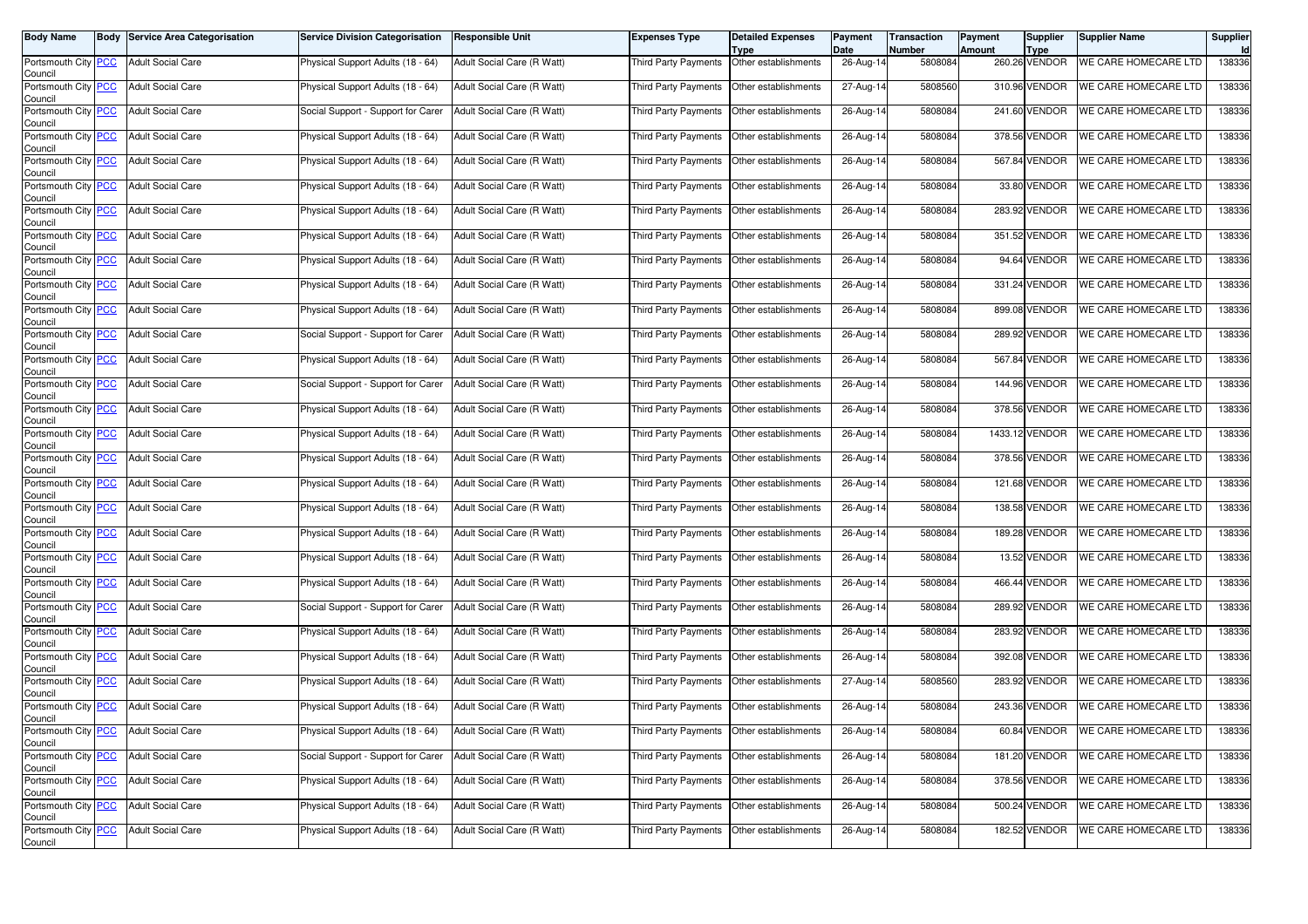| <b>Body Name</b>                              | <b>Body Service Area Categorisation</b> | <b>Service Division Categorisation</b> | <b>Responsible Unit</b>    | Expenses Type                               | <b>Detailed Expenses</b><br>Type | Payment<br>Date | <b>Transaction</b><br><b>Number</b> | Payment<br>Amount | <b>Supplier</b><br><b>Type</b> | <b>Supplier Name</b>        | Supplier |
|-----------------------------------------------|-----------------------------------------|----------------------------------------|----------------------------|---------------------------------------------|----------------------------------|-----------------|-------------------------------------|-------------------|--------------------------------|-----------------------------|----------|
| Portsmouth City PCC<br>Council                | <b>Adult Social Care</b>                | Physical Support Adults (18 - 64)      | Adult Social Care (R Watt) | Third Party Payments                        | Other establishments             | $26$ -Aug-14    | 5808084                             |                   | 77.74 VENDOR                   | <b>WE CARE HOMECARE LTD</b> | 138336   |
| Portsmouth City PCC<br>Council                | <b>Adult Social Care</b>                | Physical Support Adults (18 - 64)      | Adult Social Care (R Watt) | Third Party Payments                        | Other establishments             | 26-Aug-14       | 5808084                             |                   | 47.32 VENDOR                   | <b>WE CARE HOMECARE LTD</b> | 138336   |
| Portsmouth City PCC<br>Council                | <b>Adult Social Care</b>                | Physical Support Adults (18 - 64)      | Adult Social Care (R Watt) | Third Party Payments                        | Other establishments             | 26-Aug-14       | 5808084                             |                   | 94.64 VENDOR                   | WE CARE HOMECARE LTD        | 138336   |
| Portsmouth City PCC<br>Council                | <b>Adult Social Care</b>                | Physical Support Adults (18 - 64)      | Adult Social Care (R Watt) | Third Party Payments                        | Other establishments             | 26-Aug-14       | 5808084                             |                   | 371.80 VENDOR                  | WE CARE HOMECARE LTD        | 138336   |
| Portsmouth City PCC<br>Council                | <b>Adult Social Care</b>                | Physical Support Adults (18 - 64)      | Adult Social Care (R Watt) | Third Party Payments                        | Other establishments             | 26-Aug-14       | 5808084                             |                   | 750.36 VENDOR                  | WE CARE HOMECARE LTD        | 138336   |
| Portsmouth City PCC<br>Council                | <b>Adult Social Care</b>                | Physical Support Adults (18 - 64)      | Adult Social Care (R Watt) | Third Party Payments                        | Other establishments             | 26-Aug-14       | 5808084                             |                   | 243.36 VENDOR                  | WE CARE HOMECARE LTD        | 138336   |
| Portsmouth City PCC<br>Council                | <b>Adult Social Care</b>                | Physical Support Adults (18 - 64)      | Adult Social Care (R Watt) | Third Party Payments                        | Other establishments             | 26-Aug-14       | 5808084                             |                   | 459.68 VENDOR                  | WE CARE HOMECARE LTD        | 138336   |
| Portsmouth City PCC<br>Council                | <b>Adult Social Care</b>                | Physical Support Adults (18 - 64)      | Adult Social Care (R Watt) | Third Party Payments                        | Other establishments             | $26$ -Aug-14    | 5808084                             |                   | 378.56 VENDOR                  | <b>WE CARE HOMECARE LTD</b> | 138336   |
| Portsmouth City PCC<br>Council                | <b>Adult Social Care</b>                | Physical Support Adults (18 - 64)      | Adult Social Care (R Watt) | <b>Third Party Payments</b>                 | Other establishments             | 26-Aug-14       | 5808084                             |                   | 162.24 VENDOR                  | WE CARE HOMECARE LTD        | 138336   |
| Portsmouth City PCC<br>Council                | <b>Adult Social Care</b>                | Physical Support Adults (18 - 64)      | Adult Social Care (R Watt) | Third Party Payments                        | Other establishments             | 26-Aug-14       | 5808084                             |                   | 567.84 VENDOR                  | WE CARE HOMECARE LTD        | 138336   |
| Portsmouth City PCC<br>Council                | <b>Adult Social Care</b>                | Physical Support Adults (18 - 64)      | Adult Social Care (R Watt) | Third Party Payments                        | Other establishments             | 26-Aug-14       | 5808084                             |                   | 101.24 VENDOR                  | <b>WE CARE HOMECARE LTD</b> | 138336   |
| Portsmouth City PCC<br>Council                | <b>Adult Social Care</b>                | Physical Support Adults (18 - 64)      | Adult Social Care (R Watt) | Third Party Payments                        | Other establishments             | 26-Aug-14       | 5808084                             |                   | 378.56 VENDOR                  | WE CARE HOMECARE LTD        | 138336   |
| Portsmouth City PCC<br>Council                | <b>Adult Social Care</b>                | Social Support - Support for Carer     | Adult Social Care (R Watt) | Third Party Payments                        | Other establishments             | 26-Aug-14       | 5808084                             |                   | 289.92 VENDOR                  | WE CARE HOMECARE LTD        | 138336   |
| Portsmouth City PCC<br>Council                | <b>Adult Social Care</b>                | Physical Support Adults (18 - 64)      | Adult Social Care (R Watt) | Third Party Payments                        | Other establishments             | 26-Aug-14       | 5808084                             |                   | 162.24 VENDOR                  | WE CARE HOMECARE LTD        | 138336   |
| Portsmouth City PCC<br>Council                | <b>Adult Social Care</b>                | Physical Support Adults (18 - 64)      | Adult Social Care (R Watt) | Third Party Payments                        | Other establishments             | 26-Aug-14       | 5808084                             |                   | 229.84 VENDOR                  | WE CARE HOMECARE LTD        | 138336   |
| Portsmouth City PCC<br>Council                | <b>Adult Social Care</b>                | Physical Support Adults (18 - 64)      | Adult Social Care (R Watt) | Third Party Payments                        | Other establishments             | 26-Aug-14       | 5808084                             |                   | 47.32 VENDOR                   | WE CARE HOMECARE LTD        | 138336   |
| Portsmouth City <b>PCC</b><br>Council         | <b>Adult Social Care</b>                | Physical Support Adults (18 - 64)      | Adult Social Care (R Watt) | Third Party Payments                        | Other establishments             | 26-Aug-14       | 5808084                             |                   | 1324.96 VENDOR                 | <b>WE CARE HOMECARE LTD</b> | 138336   |
| Portsmouth City PCC<br>Council                | <b>Adult Social Care</b>                | Physical Support Adults (18 - 64)      | Adult Social Care (R Watt) | Third Party Payments                        | Other establishments             | 26-Aug-14       | 5808084                             |                   | 81.12 VENDOR                   | <b>WE CARE HOMECARE LTD</b> | 138336   |
| Portsmouth City PCC<br>Council                | <b>Adult Social Care</b>                | Physical Support Adults (18 - 64)      | Adult Social Care (R Watt) | Third Party Payments                        | Other establishments             | 26-Aug-14       | 5808084                             |                   | 1507.48 VENDOR                 | WE CARE HOMECARE LTD        | 138336   |
| Portsmouth City PCC<br>Council                | <b>Adult Social Care</b>                | Physical Support Adults (18 - 64)      | Adult Social Care (R Watt) | Third Party Payments                        | Other establishments             | 26-Aug-14       | 5808084                             |                   | 185.90 VENDOR                  | WE CARE HOMECARE LTD        | 138336   |
| Portsmouth City PCC<br>Council                | <b>Adult Social Care</b>                | Physical Support Adults (18 - 64)      | Adult Social Care (R Watt) | Third Party Payments                        | Other establishments             | 26-Aug-14       | 5808084                             |                   | 757.12 VENDOR                  | WE CARE HOMECARE LTD        | 138336   |
| Portsmouth City PCC<br>Council                | <b>Adult Social Care</b>                | Physical Support Adults (18 - 64)      | Adult Social Care (R Watt) | Third Party Payments                        | Other establishments             | 26-Aug-14       | 5808084                             |                   | 378.56 VENDOR                  | WE CARE HOMECARE LTD        | 138336   |
| Portsmouth City PCC<br>Council                | <b>Adult Social Care</b>                | Physical Support Adults (18 - 64)      | Adult Social Care (R Watt) | <b>Third Party Payments</b>                 | Other establishments             | 26-Aug-14       | 5808084                             |                   | 135.20 VENDOR                  | WE CARE HOMECARE LTD        | 138336   |
| Portsmouth City PCC<br>Council                | <b>Adult Social Care</b>                | Physical Support Adults (18 - 64)      | Adult Social Care (R Watt) | Third Party Payments                        | Other establishments             | 26-Aug-14       | 5808084                             |                   | 135.20 VENDOR                  | WE CARE HOMECARE LTD        | 138336   |
| Portsmouth City PCC<br>Council                | <b>Adult Social Care</b>                | Physical Support Adults (18 - 64)      | Adult Social Care (R Watt) | Third Party Payments                        | Other establishments             | 26-Aug-14       | 5808084                             |                   | 6.76 VENDOR                    | WE CARE HOMECARE LTD        | 138336   |
| Portsmouth City PCC<br>Council                | <b>Adult Social Care</b>                | Physical Support Adults (18 - 64)      | Adult Social Care (R Watt) | Third Party Payments                        | Other establishments             | 26-Aug-14       | 5808084                             |                   | 1399.32 VENDOR                 | WE CARE HOMECARE LTD        | 138336   |
| Portsmouth City PCC<br>Council                | <b>Adult Social Care</b>                | Physical Support Adults (18 - 64)      | Adult Social Care (R Watt) | Third Party Payments                        | Other establishments             | 26-Aug-14       | 5808084                             |                   | <b>189.28 VENDOR</b>           | WE CARE HOMECARE LTD        | 138336   |
| Portsmouth City <mark>  PCC</mark><br>Council | Adult Social Care                       | Physical Support Adults (18 - 64)      | Adult Social Care (R Watt) | Third Party Payments   Other establishments |                                  | 26-Aug-14       | 5808084                             |                   | 1554.80 VENDOR                 | WE CARE HOMECARE LTD        | 138336   |
| Portsmouth City PCC<br>Council                | <b>Adult Social Care</b>                | Physical Support Adults (18 - 64)      | Adult Social Care (R Watt) | Third Party Payments                        | Other establishments             | 26-Aug-14       | 5808084                             |                   | 104.78 VENDOR                  | WE CARE HOMECARE LTD        | 138336   |
| Portsmouth City PCC<br>Council                | Adult Social Care                       | Physical Support Adults (18 - 64)      | Adult Social Care (R Watt) | Third Party Payments                        | Other establishments             | 26-Aug-14       | 5808084                             |                   | 851.76 VENDOR                  | WE CARE HOMECARE LTD        | 138336   |
| Portsmouth City PCC<br>Council                | <b>Adult Social Care</b>                | Physical Support Adults (18 - 64)      | Adult Social Care (R Watt) | Third Party Payments                        | Other establishments             | 26-Aug-14       | 5808084                             |                   | 189.28 VENDOR                  | WE CARE HOMECARE LTD        | 138336   |
| Portsmouth City PCC<br>Council                | <b>Adult Social Care</b>                | Physical Support Adults (18 - 64)      | Adult Social Care (R Watt) | Third Party Payments                        | Other establishments             | 26-Aug-14       | 5808084                             |                   | 1703.52 VENDOR                 | <b>WE CARE HOMECARE LTD</b> | 138336   |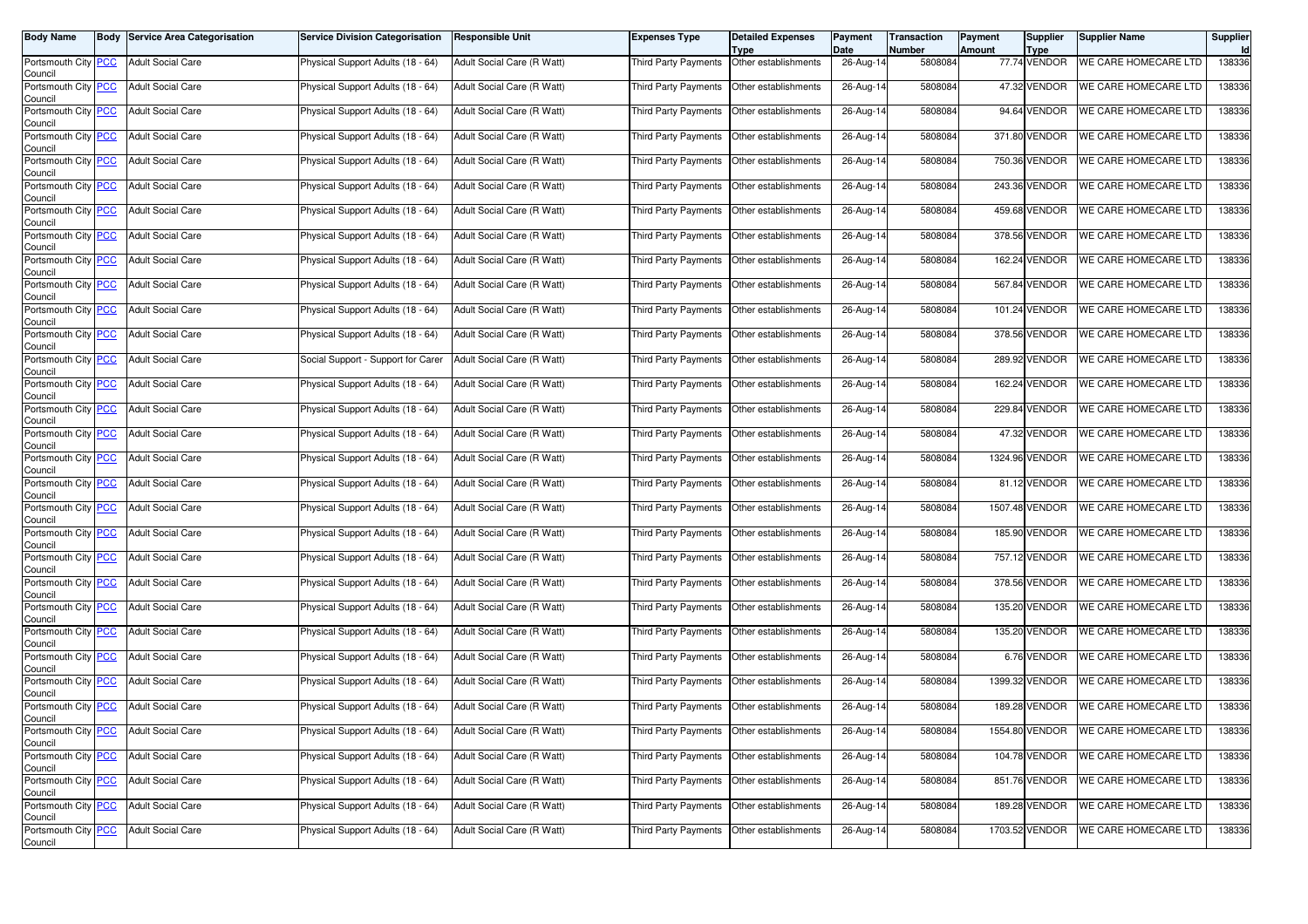| <b>Body Name</b>                              | <b>Body Service Area Categorisation</b> | <b>Service Division Categorisation</b> | <b>Responsible Unit</b>    | Expenses Type                               | <b>Detailed Expenses</b><br>Type | Payment<br>Date | <b>Transaction</b><br><b>Number</b> | Payment<br>Amount | <b>Supplier</b><br><b>Type</b> | <b>Supplier Name</b>        | Supplier |
|-----------------------------------------------|-----------------------------------------|----------------------------------------|----------------------------|---------------------------------------------|----------------------------------|-----------------|-------------------------------------|-------------------|--------------------------------|-----------------------------|----------|
| Portsmouth City PCC<br>Council                | <b>Adult Social Care</b>                | Physical Support Adults (18 - 64)      | Adult Social Care (R Watt) | Third Party Payments                        | Other establishments             | 27-Aug-14       | 5808560                             |                   | 94.64 VENDOR                   | <b>WE CARE HOMECARE LTD</b> | 138336   |
| Portsmouth City PCC<br>Council                | <b>Adult Social Care</b>                | Social Support - Support for Carer     | Adult Social Care (R Watt) | Third Party Payments                        | Other establishments             | 27-Aug-14       | 5808560                             |                   | 132.94 VENDOR                  | <b>WE CARE HOMECARE LTD</b> | 138336   |
| Portsmouth City PCC<br>Council                | <b>Adult Social Care</b>                | Physical Support Adults (18 - 64)      | Adult Social Care (R Watt) | Third Party Payments                        | Other establishments             | $27$ -Aug-14    | 5808560                             |                   | 378.56 VENDOR                  | WE CARE HOMECARE LTD        | 138336   |
| Portsmouth City PCC<br>Council                | <b>Adult Social Care</b>                | Physical Support Adults (18 - 64)      | Adult Social Care (R Watt) | Third Party Payments                        | Other establishments             | 27-Aug-14       | 5808560                             |                   | 270.40 VENDOR                  | WE CARE HOMECARE LTD        | 138336   |
| Portsmouth City PCC<br>Council                | <b>Adult Social Care</b>                | Physical Support Adults (18 - 64)      | Adult Social Care (R Watt) | Third Party Payments                        | Other establishments             | 27-Aug-14       | 5808560                             |                   | 283.92 VENDOR                  | WE CARE HOMECARE LTD        | 138336   |
| Portsmouth City PCC<br>Council                | <b>Adult Social Care</b>                | Physical Support Adults (18 - 64)      | Adult Social Care (R Watt) | Third Party Payments                        | Other establishments             | $27$ -Aug-14    | 5808560                             |                   | 246.74 VENDOR                  | WE CARE HOMECARE LTD        | 138336   |
| Portsmouth City PCC<br>Council                | <b>Adult Social Care</b>                | Physical Support Adults (18 - 64)      | Adult Social Care (R Watt) | Third Party Payments                        | Other establishments             | 27-Aug-14       | 5808560                             |                   | 175.76 VENDOR                  | WE CARE HOMECARE LTD        | 138336   |
| Portsmouth City PCC<br>Council                | <b>Adult Social Care</b>                | Physical Support Adults (18 - 64)      | Adult Social Care (R Watt) | Third Party Payments                        | Other establishments             | $27$ -Aug-14    | 5808560                             |                   | 40.56 VENDOR                   | <b>WE CARE HOMECARE LTD</b> | 138336   |
| Portsmouth City PCC<br>Council                | <b>Adult Social Care</b>                | Physical Support Adults (18 - 64)      | Adult Social Care (R Watt) | <b>Third Party Payments</b>                 | Other establishments             | 27-Aug-14       | 5808560                             |                   | 43.94 VENDOR                   | WE CARE HOMECARE LTD        | 138336   |
| Portsmouth City PCC<br>Council                | <b>Adult Social Care</b>                | Physical Support Adults (18 - 64)      | Adult Social Care (R Watt) | Third Party Payments                        | Other establishments             | 27-Aug-14       | 5808560                             |                   | 108.16 VENDOR                  | WE CARE HOMECARE LTD        | 138336   |
| Portsmouth City PCC<br>Council                | <b>Adult Social Care</b>                | Physical Support Adults (18 - 64)      | Adult Social Care (R Watt) | Third Party Payments                        | Other establishments             | 27-Aug-14       | 5808560                             |                   | 1385.80 VENDOR                 | <b>WE CARE HOMECARE LTD</b> | 138336   |
| Portsmouth City PCC<br>Council                | <b>Adult Social Care</b>                | Physical Support Adults (18 - 64)      | Adult Social Care (R Watt) | Third Party Payments                        | Other establishments             | 27-Aug-14       | 5808560                             |                   | 87.88 VENDOR                   | WE CARE HOMECARE LTD        | 138336   |
| Portsmouth City PCC<br>Council                | <b>Adult Social Care</b>                | Physical Support Adults (18 - 64)      | Adult Social Care (R Watt) | Third Party Payments                        | Other establishments             | 27-Aug-14       | 5808560                             |                   | 848.38 VENDOR                  | WE CARE HOMECARE LTD        | 138336   |
| Portsmouth City PCC<br>Council                | <b>Adult Social Care</b>                | Physical Support Adults (18 - 64)      | Adult Social Care (R Watt) | Third Party Payments                        | Other establishments             | 27-Aug-14       | 5808560                             | 1318.20           | VENDOR                         | WE CARE HOMECARE LTD        | 138336   |
| Portsmouth City PCC<br>Council                | <b>Adult Social Care</b>                | Social Support - Support for Carer     | Adult Social Care (R Watt) | Third Party Payments                        | Other establishments             | 27-Aug-14       | 5808560                             |                   | 30.20 VENDOR                   | WE CARE HOMECARE LTD        | 138336   |
| Portsmouth City PCC<br>Council                | <b>Adult Social Care</b>                | Physical Support Adults (18 - 64)      | Adult Social Care (R Watt) | Third Party Payments                        | Other establishments             | 27-Aug-14       | 5808560                             |                   | 283.92 VENDOR                  | WE CARE HOMECARE LTD        | 138336   |
| Portsmouth City PCC<br>Council                | <b>Adult Social Care</b>                | Physical Support Adults (18 - 64)      | Adult Social Care (R Watt) | Third Party Payments                        | Other establishments             | 27-Aug-14       | 5808560                             |                   | 189.28 VENDOR                  | <b>WE CARE HOMECARE LTD</b> | 138336   |
| Portsmouth City PCC<br>Council                | <b>Adult Social Care</b>                | Physical Support Adults (18 - 64)      | Adult Social Care (R Watt) | Third Party Payments                        | Other establishments             | 27-Aug-14       | 5808560                             |                   | 172.38 VENDOR                  | <b>WE CARE HOMECARE LTD</b> | 138336   |
| Portsmouth City PCC<br>Council                | <b>Adult Social Care</b>                | Social Support - Support for Carer     | Adult Social Care (R Watt) | Third Party Payments                        | Other establishments             | 27-Aug-14       | 5808560                             |                   | 144.96 VENDOR                  | WE CARE HOMECARE LTD        | 138336   |
| Portsmouth City PCC<br>Council                | <b>Adult Social Care</b>                | Physical Support Adults (18 - 64)      | Adult Social Care (R Watt) | Third Party Payments                        | Other establishments             | 27-Aug-14       | 5808560                             |                   | 74.36 VENDOR                   | WE CARE HOMECARE LTD        | 138336   |
| Portsmouth City PCC<br>Council                | <b>Adult Social Care</b>                | Physical Support Adults (18 - 64)      | Adult Social Care (R Watt) | Third Party Payments                        | Other establishments             | 27-Aug-14       | 5808560                             |                   | 189.28 VENDOR                  | WE CARE HOMECARE LTD        | 138336   |
| Portsmouth City PCC<br>Council                | <b>Adult Social Care</b>                | Physical Support Adults (18 - 64)      | Adult Social Care (R Watt) | Third Party Payments                        | Other establishments             | 27-Aug-14       | 5808560                             |                   | 297.44 VENDOR                  | WE CARE HOMECARE LTD        | 138336   |
| Portsmouth City PCC<br>Council                | <b>Adult Social Care</b>                | Physical Support Adults (18 - 64)      | Adult Social Care (R Watt) | Third Party Payments                        | Other establishments             | 27-Aug-14       | 5808560                             |                   | 175.76 VENDOR                  | <b>WE CARE HOMECARE LTD</b> | 138336   |
| Portsmouth City PCC<br>Council                | <b>Adult Social Care</b>                | Physical Support Adults (18 - 64)      | Adult Social Care (R Watt) | Third Party Payments                        | Other establishments             | 27-Aug-14       | 5808560                             |                   | 375.18 VENDOR                  | WE CARE HOMECARE LTD        | 138336   |
| Portsmouth City PCC<br>Council                | <b>Adult Social Care</b>                | Physical Support Adults (18 - 64)      | Adult Social Care (R Watt) | Third Party Payments                        | Other establishments             | 27-Aug-14       | 5808560                             |                   | 283.92 VENDOR                  | WE CARE HOMECARE LTD        | 138336   |
| Portsmouth City PCC<br>Council                | <b>Adult Social Care</b>                | Physical Support Adults (18 - 64)      | Adult Social Care (R Watt) | Third Party Payments                        | Other establishments             | 27-Aug-14       | 5808560                             |                   | 30.42 VENDOR                   | WE CARE HOMECARE LTD        | 138336   |
| Portsmouth City PCC<br>Council                | <b>Adult Social Care</b>                | Social Support - Support for Carer     | Adult Social Care (R Watt) | Third Party Payments                        | Other establishments             | 27-Aug-14       | 5808560                             |                   | 48.32 VENDOR                   | WE CARE HOMECARE LTD        | 138336   |
| Portsmouth City <mark>  PCC</mark><br>Council | Adult Social Care                       | Social Support - Support for Carer     | Adult Social Care (R Watt) | Third Party Payments   Other establishments |                                  | 27-Aug-14       | 5808560                             |                   | 36.24 VENDOR                   | WE CARE HOMECARE LTD        | 138336   |
| Portsmouth City PCC<br>Council                | <b>Adult Social Care</b>                | Social Support - Support for Carer     | Adult Social Care (R Watt) | Third Party Payments                        | Other establishments             | 27-Aug-14       | 5808560                             |                   | 36.24 VENDOR                   | WE CARE HOMECARE LTD        | 138336   |
| Portsmouth City PCC<br>Council                | Adult Social Care                       | Physical Support Adults (18 - 64)      | Adult Social Care (R Watt) | Third Party Payments                        | Other establishments             | 27-Aug-14       | 5808560                             |                   | 703.04 VENDOR                  | WE CARE HOMECARE LTD        | 138336   |
| Portsmouth City PCC<br>Council                | <b>Adult Social Care</b>                | Physical Support Adults (18 - 64)      | Adult Social Care (R Watt) | Third Party Payments                        | Other establishments             | 27-Aug-14       | 5808560                             |                   | 6.76 VENDOR                    | WE CARE HOMECARE LTD        | 138336   |
| Portsmouth City PCC<br>Council                | <b>Adult Social Care</b>                | Physical Support Adults (18 - 64)      | Adult Social Care (R Watt) | Third Party Payments                        | Other establishments             | 27-Aug-14       | 5808560                             |                   | 40.56 VENDOR                   | WE CARE HOMECARE LTD        | 138336   |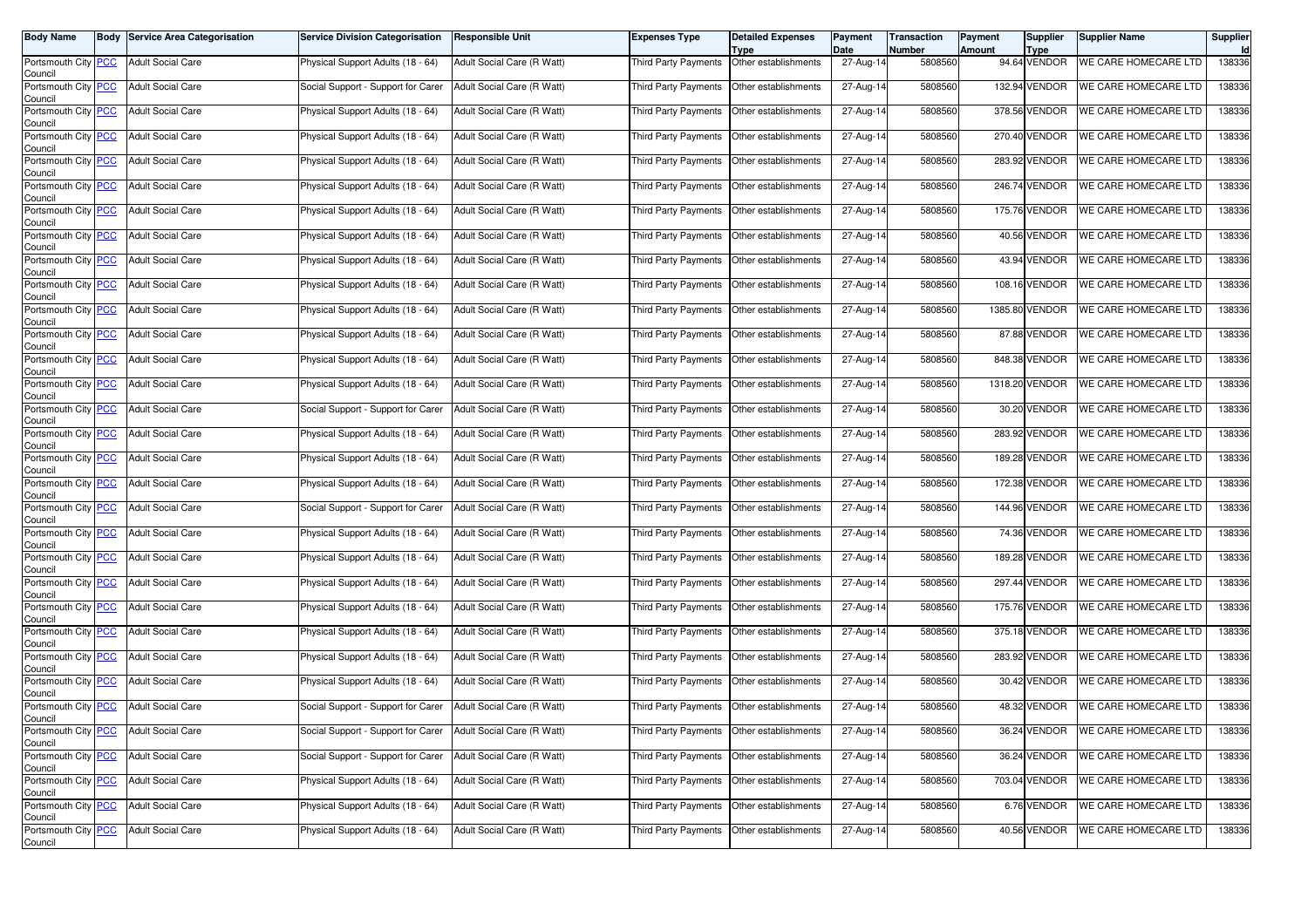| <b>Body Name</b>                              | <b>Body Service Area Categorisation</b> | <b>Service Division Categorisation</b> | <b>Responsible Unit</b>    | Expenses Type                               | <b>Detailed Expenses</b><br>Type | Payment<br>Date | <b>Transaction</b><br><b>Number</b> | <b>Payment</b><br>Amount | <b>Supplier</b><br><b>Type</b> | <b>Supplier Name</b>        | Supplier |
|-----------------------------------------------|-----------------------------------------|----------------------------------------|----------------------------|---------------------------------------------|----------------------------------|-----------------|-------------------------------------|--------------------------|--------------------------------|-----------------------------|----------|
| Portsmouth City PCC<br>Council                | <b>Adult Social Care</b>                | Physical Support Adults (18 - 64)      | Adult Social Care (R Watt) | Third Party Payments                        | Other establishments             | $27$ -Aug-14    | 5808560                             |                          | 199.42 VENDOR                  | <b>WE CARE HOMECARE LTD</b> | 138336   |
| Portsmouth City PCC<br>Council                | <b>Adult Social Care</b>                | Physical Support Adults (18 - 64)      | Adult Social Care (R Watt) | Third Party Payments                        | Other establishments             | 27-Aug-14       | 5808560                             |                          | 189.28 VENDOR                  | <b>WE CARE HOMECARE LTD</b> | 138336   |
| Portsmouth City PCC<br>Council                | <b>Adult Social Care</b>                | Physical Support Adults (18 - 64)      | Adult Social Care (R Watt) | Third Party Payments                        | Other establishments             | $27$ -Aug-14    | 5808560                             |                          | 162.24 VENDOR                  | WE CARE HOMECARE LTD        | 138336   |
| Portsmouth City PCC<br>Council                | <b>Adult Social Care</b>                | Social Support - Support for Carer     | Adult Social Care (R Watt) | Third Party Payments                        | Other establishments             | 27-Aug-14       | 5808560                             |                          | 193.28 VENDOR                  | WE CARE HOMECARE LTD        | 138336   |
| Portsmouth City PCC<br>Council                | <b>Adult Social Care</b>                | Physical Support Adults (18 - 64)      | Adult Social Care (R Watt) | Third Party Payments                        | Other establishments             | 27-Aug-14       | 5808560                             |                          | 665.86 VENDOR                  | WE CARE HOMECARE LTD        | 138336   |
| Portsmouth City PCC<br>Council                | <b>Adult Social Care</b>                | Physical Support Adults (18 - 64)      | Adult Social Care (R Watt) | Third Party Payments                        | Other establishments             | $27$ -Aug-14    | 5808560                             |                          | 567.84 VENDOR                  | WE CARE HOMECARE LTD        | 138336   |
| Portsmouth City PCC<br>Council                | <b>Adult Social Care</b>                | Physical Support Adults (18 - 64)      | Adult Social Care (R Watt) | Third Party Payments                        | Other establishments             | 27-Aug-14       | 5808560                             |                          | 392.08 VENDOR                  | WE CARE HOMECARE LTD        | 138336   |
| Portsmouth City PCC<br>Council                | <b>Adult Social Care</b>                | Physical Support Adults (18 - 64)      | Adult Social Care (R Watt) | Third Party Payments                        | Other establishments             | 27-Aug-14       | 5808560                             |                          | 283.92 VENDOR                  | <b>WE CARE HOMECARE LTD</b> | 138336   |
| Portsmouth City PCC<br>Council                | <b>Adult Social Care</b>                | Social Support - Support for Carer     | Adult Social Care (R Watt) | <b>Third Party Payments</b>                 | Other establishments             | 27-Aug-14       | 5808560                             |                          | 289.92 VENDOR                  | WE CARE HOMECARE LTD        | 138336   |
| Portsmouth City PCC<br>Council                | <b>Adult Social Care</b>                | Physical Support Adults (18 - 64)      | Adult Social Care (R Watt) | Third Party Payments                        | Other establishments             | 27-Aug-14       | 5808560                             |                          | 567.84 VENDOR                  | WE CARE HOMECARE LTD        | 138336   |
| Portsmouth City PCC<br>Council                | <b>Adult Social Care</b>                | Physical Support Adults (18 - 64)      | Adult Social Care (R Watt) | Third Party Payments                        | Other establishments             | 27-Aug-14       | 5808560                             |                          | 479.96 VENDOR                  | <b>WE CARE HOMECARE LTD</b> | 138336   |
| Portsmouth City PCC<br>Council                | <b>Adult Social Care</b>                | Physical Support Adults (18 - 64)      | Adult Social Care (R Watt) | Third Party Payments                        | Other establishments             | 27-Aug-14       | 5808560                             |                          | 283.92 VENDOR                  | WE CARE HOMECARE LTD        | 138336   |
| Portsmouth City PCC<br>Council                | <b>Adult Social Care</b>                | Physical Support Adults (18 - 64)      | Adult Social Care (R Watt) | Third Party Payments                        | Other establishments             | 27-Aug-14       | 5808560                             |                          | 158.86 VENDOR                  | WE CARE HOMECARE LTD        | 138336   |
| Portsmouth City PCC<br>Council                | <b>Adult Social Care</b>                | Physical Support Adults (18 - 64)      | Adult Social Care (R Watt) | Third Party Payments                        | Other establishments             | 27-Aug-14       | 5808560                             |                          | 297.44 VENDOR                  | WE CARE HOMECARE LTD        | 138336   |
| Portsmouth City PCC<br>Council                | <b>Adult Social Care</b>                | Social Support - Support for Carer     | Adult Social Care (R Watt) | Third Party Payments                        | Other establishments             | 27-Aug-14       | 5808560                             |                          | 72.48 VENDOR                   | WE CARE HOMECARE LTD        | 138336   |
| Portsmouth City PCC<br>Council                | <b>Adult Social Care</b>                | Physical Support Adults (18 - 64)      | Adult Social Care (R Watt) | Third Party Payments                        | Other establishments             | 27-Aug-14       | 5808560                             |                          | 169.00 VENDOR                  | WE CARE HOMECARE LTD        | 138336   |
| Portsmouth City PCC<br>Council                | <b>Adult Social Care</b>                | Physical Support Adults (18 - 64)      | Adult Social Care (R Watt) | Third Party Payments                        | Other establishments             | 27-Aug-14       | 5808560                             |                          | 476.58 VENDOR                  | <b>WE CARE HOMECARE LTD</b> | 138336   |
| Portsmouth City PCC<br>Council                | <b>Adult Social Care</b>                | Physical Support Adults (18 - 64)      | Adult Social Care (R Watt) | Third Party Payments                        | Other establishments             | 27-Aug-14       | 5808560                             |                          | 283.92 VENDOR                  | <b>WE CARE HOMECARE LTD</b> | 138336   |
| Portsmouth City PCC<br>Council                | <b>Adult Social Care</b>                | Physical Support Adults (18 - 64)      | Adult Social Care (R Watt) | Third Party Payments                        | Other establishments             | 27-Aug-14       | 5808560                             |                          | 662.48 VENDOR                  | WE CARE HOMECARE LTD        | 138336   |
| Portsmouth City PCC<br>Council                | <b>Adult Social Care</b>                | Social Support - Support for Carer     | Adult Social Care (R Watt) | Third Party Payments                        | Other establishments             | 27-Aug-14       | 5808560                             |                          | 211.35 VENDOR                  | WE CARE HOMECARE LTD        | 138336   |
| Portsmouth City PCC<br>Council                | <b>Adult Social Care</b>                | Physical Support Adults (18 - 64)      | Adult Social Care (R Watt) | Third Party Payments                        | Other establishments             | 27-Aug-14       | 5808560                             |                          | 730.08 VENDOR                  | WE CARE HOMECARE LTD        | 138336   |
| Portsmouth City PCC<br>Council                | <b>Adult Social Care</b>                | Physical Support Adults (18 - 64)      | Adult Social Care (R Watt) | Third Party Payments                        | Other establishments             | 27-Aug-14       | 5808560                             |                          | 283.92 VENDOR                  | WE CARE HOMECARE LTD        | 138336   |
| Portsmouth City PCC<br>Council                | <b>Adult Social Care</b>                | Social Support - Support for Carer     | Adult Social Care (R Watt) | Third Party Payments                        | Other establishments             | 27-Aug-14       | 5808560                             |                          | 42.28 VENDOR                   | <b>WE CARE HOMECARE LTD</b> | 138336   |
| Portsmouth City PCC<br>Council                | <b>Adult Social Care</b>                | Social Support - Support for Carer     | Adult Social Care (R Watt) | Third Party Payments                        | Other establishments             | 27-Aug-14       | 5808560                             |                          | 60.40 VENDOR                   | WE CARE HOMECARE LTD        | 138336   |
| Portsmouth City PCC<br>Council                | <b>Adult Social Care</b>                | Physical Support Adults (18 - 64)      | Adult Social Care (R Watt) | Third Party Payments                        | Other establishments             | 27-Aug-14       | 5808560                             |                          | 1027.52 VENDOR                 | WE CARE HOMECARE LTD        | 138336   |
| Portsmouth City PCC<br>Council                | <b>Adult Social Care</b>                | Physical Support Adults (18 - 64)      | Adult Social Care (R Watt) | Third Party Payments                        | Other establishments             | 27-Aug-14       | 5808560                             |                          | 378.56 VENDOR                  | WE CARE HOMECARE LTD        | 138336   |
| Portsmouth City PCC<br>Council                | <b>Adult Social Care</b>                | Social Support - Support for Carer     | Adult Social Care (R Watt) | Third Party Payments                        | Other establishments             | 27-Aug-14       | 5808560                             |                          | 36.24 VENDOR                   | WE CARE HOMECARE LTD        | 138336   |
| Portsmouth City <mark>  PCC</mark><br>Council | Adult Social Care                       | Physical Support Adults (18 - 64)      | Adult Social Care (R Watt) | Third Party Payments   Other establishments |                                  | 27-Aug-14       | 5808560                             |                          | 365.04 VENDOR                  | WE CARE HOMECARE LTD        | 138336   |
| Portsmouth City PCC<br>Council                | <b>Adult Social Care</b>                | Physical Support Adults (18 - 64)      | Adult Social Care (R Watt) | Third Party Payments                        | Other establishments             | 27-Aug-14       | 5808560                             |                          | 358.28 VENDOR                  | WE CARE HOMECARE LTD        | 138336   |
| Portsmouth City PCC<br>Council                | Adult Social Care                       | Physical Support Adults (18 - 64)      | Adult Social Care (R Watt) | Third Party Payments                        | Other establishments             | 27-Aug-14       | 5808560                             |                          | 40.56 VENDOR                   | WE CARE HOMECARE LTD        | 138336   |
| Portsmouth City PCC<br>Council                | <b>Adult Social Care</b>                | Physical Support Adults (18 - 64)      | Adult Social Care (R Watt) | Third Party Payments                        | Other establishments             | 27-Aug-14       | 5808560                             |                          | 94.64 VENDOR                   | WE CARE HOMECARE LTD        | 138336   |
| Portsmouth City PCC<br>Council                | <b>Adult Social Care</b>                | Physical Support Adults (18 - 64)      | Adult Social Care (R Watt) | Third Party Payments                        | Other establishments             | 27-Aug-14       | 5808560                             |                          | 152.10 VENDOR                  | WE CARE HOMECARE LTD        | 138336   |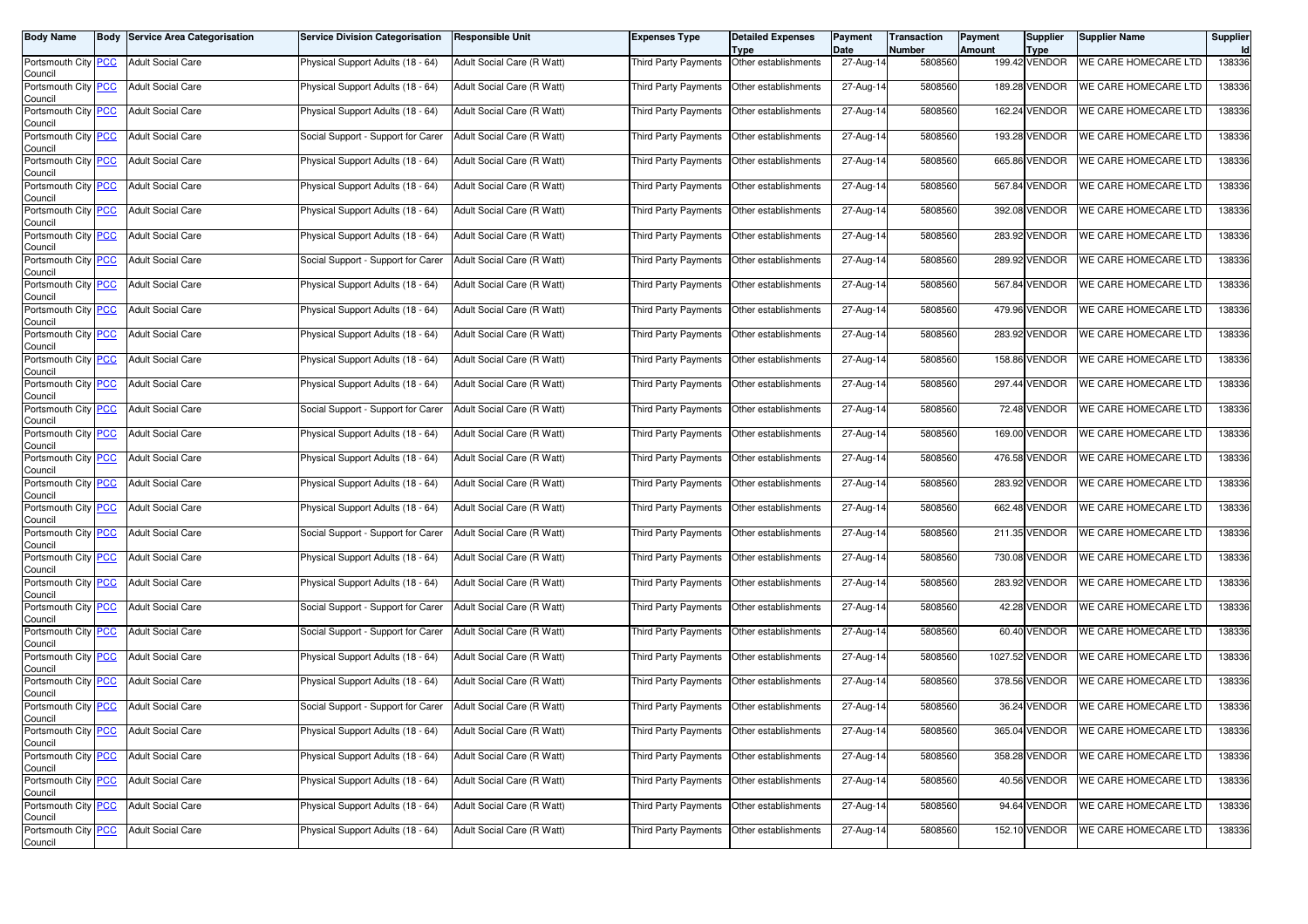| <b>Body Name</b>                      | <b>Body</b> | Service Area Categorisation              | <b>Service Division Categorisation</b>                        | <b>Responsible Unit</b>                                                                      | <b>Expenses Type</b>                | <b>Detailed Expenses</b><br><b>Type</b>    | Payment<br>Date         | <b>Transaction</b><br><b>Number</b> | Payment<br><b>Amount</b> | Supplier<br>Type             | <b>Supplier Name</b>                                                     | Supplier<br>Id |
|---------------------------------------|-------------|------------------------------------------|---------------------------------------------------------------|----------------------------------------------------------------------------------------------|-------------------------------------|--------------------------------------------|-------------------------|-------------------------------------|--------------------------|------------------------------|--------------------------------------------------------------------------|----------------|
| Portsmouth City PCC<br>Council        |             | <b>Adult Social Care</b>                 | Physical Support Adults (18 - 64)                             | Adult Social Care (R Watt)                                                                   | <b>Third Party Payments</b>         | Other establishments                       | 27-Aug-14               | 5808560                             |                          | 550.94 VENDOR                | WE CARE HOMECARE LTD                                                     | 138336         |
| Portsmouth City PCC<br>Council        |             | <b>Adult Social Care</b>                 | Physical Support Adults (18 - 64)                             | Adult Social Care (R Watt)                                                                   | Third Party Payments                | Other establishments                       | 27-Aug-14               | 5808560                             |                          | 419.12 VENDOR                | WE CARE HOMECARE LTD                                                     | 138336         |
| Portsmouth City PCC<br>Council        |             | <b>Adult Social Care</b>                 | Physical Support Adults (18 - 64)                             | Adult Social Care (R Watt)                                                                   | Third Party Payments                | Other establishments                       | 12-Aug-14               | 5805760                             |                          | 2174.03 VENDOR               | WINSCOMBE CARE HOME<br>.TD                                               | 134481         |
| Portsmouth City PCC<br>Council        |             | <b>Adult Social Care</b>                 | Physical Support Adults (18 - 64)                             | Adult Social Care (R Watt)                                                                   | Third Party Payments                | Other establishments                       | 12-Aug-14               | 5805760                             |                          | 2305.33 VENDOR               | WINSCOMBE CARE HOME<br>.TD                                               | 134481         |
| Portsmouth City PCC<br>Council        |             | <b>Adult Social Care</b>                 | Physical Support Adults (18 - 64)                             | Adult Social Care (R Watt)                                                                   | Third Party Payments                | Other establishments                       | 12-Aug-14               | 5805760                             |                          | 2236.96 VENDOR               | WINSCOMBE CARE HOME<br>.TD                                               | 134481         |
| Portsmouth City PCC<br>Council        |             | <b>Adult Social Care</b>                 | Physical Support Adults (18 - 64)                             | Adult Social Care (R Watt)                                                                   | Third Party Payments                | Other establishments                       | 12-Aug-14               | 5805760                             |                          | 2042.28 VENDOR               | WINSCOMBE CARE HOME<br>.TD                                               | 134481         |
| Portsmouth City PCC<br>Council        |             | <b>Adult Social Care</b>                 | Physical Support Adults (18 - 64)                             | Adult Social Care (R Watt)                                                                   | Third Party Payments                | Other establishments                       | 12-Aug-14               | 5805760                             |                          | 2669.10 VENDOR               | WINSCOMBE CARE HOME<br>.TD                                               | 134481         |
| Portsmouth City PCC<br>Council        |             | <b>Adult Social Care</b>                 | Physical Support Adults (18 - 64)                             | Adult Social Care (R Watt)                                                                   | Third Party Payments                | Other establishments                       | 12-Aug-14               | 5805760                             |                          | 2136.18 VENDOR               | WINSCOMBE CARE HOME<br>TD                                                | 134481         |
| Portsmouth City PCC<br>Council        |             | <b>Adult Social Care</b>                 | Physical Support Adults (18 - 64)                             | Adult Social Care (R Watt)                                                                   | Income                              | Customer and client<br>receipts            | $\overline{12}$ -Aug-14 | 5805760                             |                          | -357.60 VENDOR               | WINSCOMBE CARE HOME<br>.TD                                               | 134481         |
| Portsmouth City PCC<br>Council        |             | <b>Adult Social Care</b>                 | Physical Support Adults (18 - 64)                             | Adult Social Care (R Watt)                                                                   | Third Party Payments                | Other establishments                       | 12-Aug-14               | 5805760                             |                          | 2143.96 VENDOR               | WINSCOMBE CARE HOME<br>LTD                                               | 134481         |
| Portsmouth City PCC<br>Council        |             | <b>Adult Social Care</b>                 | Adults Aged Under 65 with<br>earning Disabilities             | Adult Social Care (R Watt)                                                                   | Third Party Payments Other agencies |                                            | 13/08/2014 Chaps        |                                     | 26270.37                 |                              | <b>Victory Support Services</b>                                          | Chaps          |
| Portsmouth City PCC<br>Council        |             | <b>Adult Social Care</b>                 | Other Adult Services                                          | Adult Social Care (R Watt)                                                                   | #N/A                                | #N/A                                       | 19/08/2014              | Chaps                               | 17300.00                 |                              | Large & Gibson                                                           | Chaps          |
| Portsmouth City PCC<br>Council        |             | <b>Adult Social Care</b>                 | Other Adult Services                                          | Adult Social Care (R Watt)                                                                   | #N/A                                | #N/A                                       | 21/08/2014              | Chaps                               | 15400.00                 |                              | arge & Gibson                                                            | Chaps          |
| Portsmouth City PCC<br>Council        |             | <b>Adult Social Care</b>                 | Older People (Aged 65 or Over)<br>ncluding Older Mentally III | Adult Social Care (R Watt)                                                                   |                                     | Third Party Payments Other establishements | 22/08/2014              | Chaps                               | 8127.00                  |                              | The Domiciliary Care Co<br>South Ltd                                     | Chaps          |
| Portsmouth City PCC<br>Council        |             | <b>Adult Social Care</b>                 | Other Adult Services                                          | Adult Social Care (R Watt)                                                                   | #N/A                                | #N/A                                       | 27/08/2014              | Chaps                               | 160396.00                |                              | Large & Gibson                                                           | Chaps          |
| Portsmouth City PCC<br>Council        |             | Corporate and Democratic Core            | Corporate Management                                          | Chief Executive (D Williams)                                                                 | Supplies and Services               | Communications and<br>computing            | 08-Aug-14               | 5805417                             |                          | 5.58 VENDOR                  | T MOBILE (UK) LIMITED                                                    | 100085         |
| Portsmouth City <b>PCC</b><br>Council |             | Children's and Education Services        | Children Looked After                                         | Children's social care and safeguarding<br>(S Kitchman)                                      | <b>Third Party Payments</b>         | Other establishments                       | 29-Aug-14               | 5808667                             |                          | -10628.64 VENDOR             | <b>ACTIVE8 CARE LTD</b>                                                  | 135663         |
| Portsmouth City PCC<br>Council        |             | Children's and Education Services        | Children Looked After                                         | Children's social care and safeguarding<br>(S Kitchman)                                      | Third Party Payments                | Other establishments                       | 29-Aug-14               | 5808667                             |                          | 13728.66 VENDOR              | <b>ACTIVE8 CARE LTD</b>                                                  | 135663         |
| Portsmouth City PCC<br>Council        |             | Children's and Education Services        | Other children looked after services                          | Children's social care and safeguarding<br>(S Kitchman)                                      | Third Party Payments                | Other establishments                       | 18-Aug-14               | 5806686                             |                          | 900.72 VENDOR                | APPLETREE SUPPORT LTD                                                    | 126285         |
| Portsmouth City PCC<br>Council        |             | Children's and Education Services        | Other children looked after services                          | Children's social care and safeguarding<br>'S Kitchman)                                      | Third Party Payments                | Other establishments                       | 18-Aug-14               | 5806686                             |                          | 208.20 VENDOR                | <b>APPLETREE SUPPORT LTD</b>                                             | 126285         |
| Portsmouth City PCC<br>Council        |             | Children's and Education Services        |                                                               | Other children looked after services Children's social care and safeguarding<br>(S Kitchman) | Third Party Payments                | Other establishments                       | 18-Aug-14               | 5806686                             |                          | 108.12 VENDOR                | <b>APPLETREE SUPPORT LTD</b>                                             | 126285         |
| Portsmouth City PCC<br>Council        |             | Children's and Education Services        | Other children looked after services                          | Children's social care and safeguarding<br>(S Kitchman)                                      | Third Party Payments                | Other establishments                       | 18-Aug-14               | 5806686                             |                          | 925.74 VENDOR                | APPLETREE SUPPORT LTD                                                    | 126285         |
| Portsmouth City PCC<br>Council        |             | Children's and Education Services        | Children Looked After                                         | Children's social care and safeguarding<br>(S Kitchman)                                      | Transport-Related<br>Expenditure    | Direct transport costs                     | 15-Aug-14               | 5806432                             |                          | 445.50 VENDOR                | <b>AQUA CARS LIMITED</b>                                                 | 100011         |
| Portsmouth City PCC<br>Council        |             | Children's and Education Services        | Children Looked After                                         | Children's social care and safeguarding<br>(S Kitchman)                                      | <b>Third Party Payments</b>         | Other establishments                       | 27-Aug-14               | 5808112                             |                          | 11671.34 VENDOR              | ARC CHILDREN'S HOMES<br>.TD                                              | 137069         |
| Portsmouth City PCC<br>Council        |             | <b>Children's and Education Services</b> | Children Looked After                                         | Children's social care and safeguarding<br>(S Kitchman)                                      | Third Party Payments                | Other establishments                       | 27-Aug-14               | 5808112                             |                          | 1870.00 VENDOR               | ARC CHILDREN'S HOMES<br>.TD                                              | 137069         |
| Portsmouth City PCC<br>Council        |             | Children's and Education Services        | Safequarding Children and Young<br>Peoples Services           | Children's social care and safeguarding<br>(S Kitchman)                                      | Transport-Related<br>Expenditure    | Public transport                           | 12-Aug-14               | 5805581                             |                          | 623.50 VENDOR                | <b>ATOC LTD</b>                                                          | 103839         |
| Portsmouth City PCC<br>Council        |             | Children's and Education Services        | Safeguarding Children and Young<br>Peoples Services           | Children's social care and safeguarding<br>(S Kitchman)                                      | Supplies and Services               | Services                                   | 01-Aug-14               | 279324                              |                          | 200.00 SOLETRA<br><b>DER</b> | Classified as 'personal data'<br>(under the Data Protection<br>Act 1998) | 114189         |
| Portsmouth City PCC<br>Council        |             | Children's and Education Services        | Safeguarding Children and Young<br>Peoples Services           | Children's social care and safeguarding<br>(S Kitchman)                                      | Supplies and Services Services      |                                            | 01-Aug-14               | 279324                              |                          | 200.00 SOLETRA<br><b>DER</b> | Classified as 'personal data'<br>(under the Data Protection<br>Act 1998) | 114189         |
| Portsmouth City PCC<br>Council        |             | Children's and Education Services        | Safeguarding Children and Young<br>Peoples Services           | Children's social care and safeguarding<br>(S Kitchman)                                      | Supplies and Services Services      |                                            | 01-Aug-14               | 279324                              |                          | 400.00 SOLETRA<br><b>DER</b> | Classified as 'personal data'<br>under the Data Protection<br>Act 1998)  | 114189         |
| Portsmouth City PCC<br>Council        |             | Children's and Education Services        | Safeguarding Children and Young<br>Peoples Services           | Children's social care and safeguarding<br>(S Kitchman)                                      | Supplies and Services Services      |                                            | 15-Aug-14               | 5806439                             |                          | 900.00 SOLETRA<br>DER        | Classified as 'personal data'<br>under the Data Protection<br>Act 1998)  | 139490         |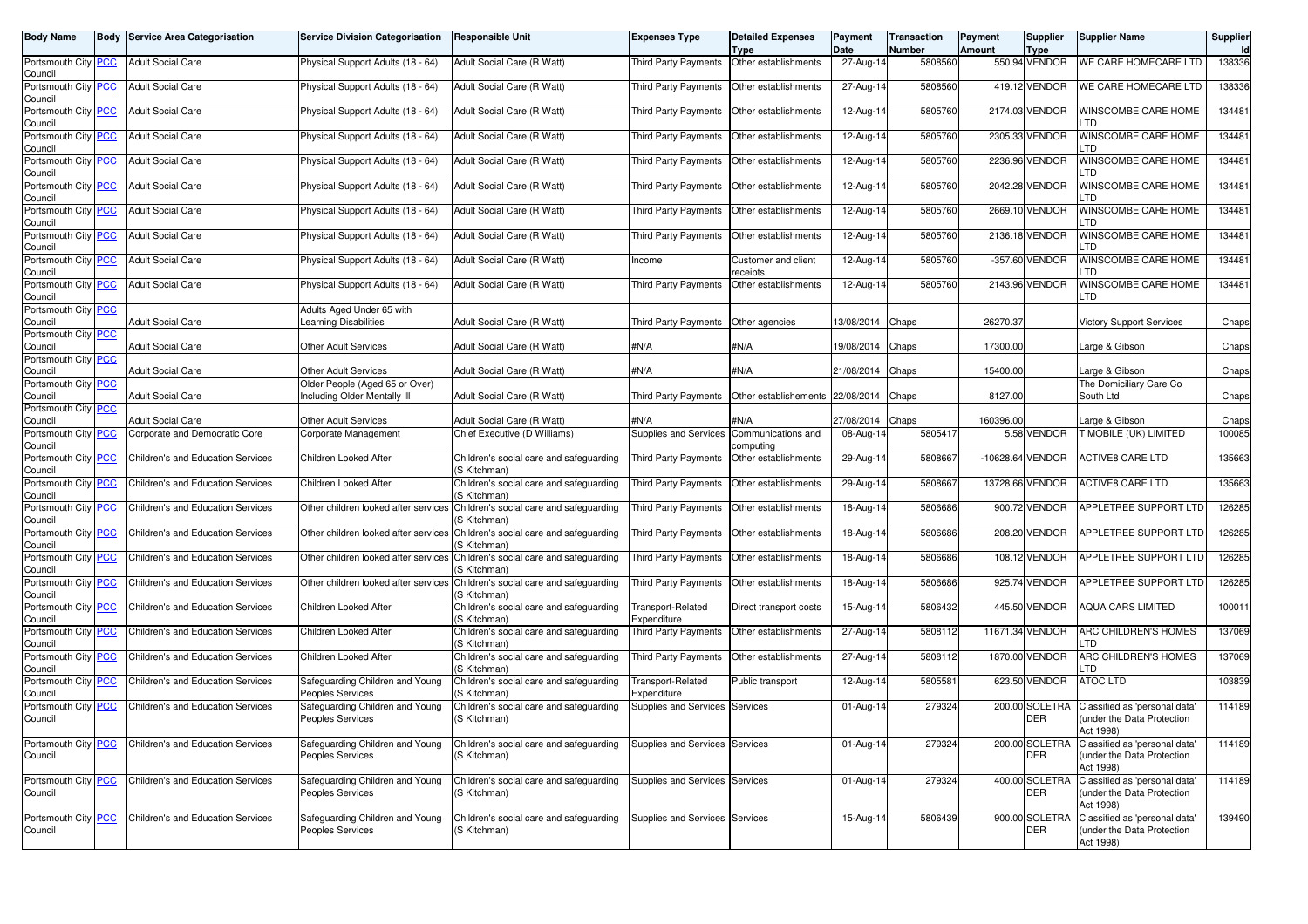| <b>Body Name</b>                      | <b>Body Service Area Categorisation</b>  | <b>Service Division Categorisation</b> | <b>Responsible Unit</b>                                                                       | <b>Expenses Type</b>                        | <b>Detailed Expenses</b><br><b>Type</b> | Payment<br>Date | <b>Transaction</b><br><b>Number</b> | Payment<br><b>Amount</b> | Supplier<br><b>Type</b> | <b>Supplier Name</b>                        | Supplier<br>Id |
|---------------------------------------|------------------------------------------|----------------------------------------|-----------------------------------------------------------------------------------------------|---------------------------------------------|-----------------------------------------|-----------------|-------------------------------------|--------------------------|-------------------------|---------------------------------------------|----------------|
| Portsmouth City <b>PCC</b><br>Council | <b>Children's and Education Services</b> | Children Looked After                  | Children's social care and safeguarding<br>(S Kitchman)                                       | Supplies and Services Communications and    | computing                               | $14$ -Aug-14    | 5806283                             |                          | 46.89 COMPANY BRITISH   | TELECOMMUNICATIONS<br>PLC                   | 100132         |
| Portsmouth City <b>PCC</b><br>Council | <b>Children's and Education Services</b> | Children Looked After                  | Children's social care and safeguarding<br>(S Kitchman)                                       | Supplies and Services Communications and    | computing                               | 14-Aug-14       | 5806283                             |                          | 13.50 COMPANY           | <b>BRITISH</b><br>TELECOMMUNICATIONS<br>PLC | 100132         |
| Portsmouth City PCC<br>Council        | Children's and Education Services        | Children Looked After                  | Children's social care and safeguarding<br>(S Kitchman)                                       | Supplies and Services Communications and    | computing                               | 14-Aug-14       | 5806283                             |                          | 13.50 COMPANY           | <b>BRITISH</b><br>TELECOMMUNICATIONS<br>PLC | 100132         |
| Portsmouth City <b>PCC</b><br>Council | <b>Children's and Education Services</b> | Children Looked After                  | Children's social care and safeguarding<br>(S Kitchman)                                       | Supplies and Services Communications and    | computing                               | 14-Aug-14       | 5806283                             |                          | 47.24 COMPANY           | <b>BRITISH</b><br>TELECOMMUNICATIONS<br>PLC | 100132         |
| Portsmouth City PCC<br>Council        | <b>Children's and Education Services</b> | Children Looked After                  | Children's social care and safeguarding<br>(S Kitchman)                                       | Supplies and Services Communications and    | computing                               | 14-Aug-14       | 5806283                             |                          | 912.09 COMPANY          | <b>BRITISH</b><br>TELECOMMUNICATIONS<br>PLC | 100132         |
| Portsmouth City <b>PCC</b><br>Council | <b>Children's and Education Services</b> | Children Looked After                  | Children's social care and safeguarding<br>(S Kitchman)                                       | Supplies and Services Communications and    | computing                               | 14-Aug-14       | 5806283                             |                          | 13.50 COMPANY           | <b>BRITISH</b><br>TELECOMMUNICATIONS<br>PLC | 100132         |
| Portsmouth City <b>PCC</b><br>Council | <b>Children's and Education Services</b> | Children Looked After                  | Children's social care and safeguarding<br>(S Kitchman)                                       | Supplies and Services Communications and    | computing                               | 14-Aug-14       | 5806283                             |                          | 46.89 COMPANY           | <b>BRITISH</b><br>TELECOMMUNICATIONS<br>PLC | 100132         |
| Portsmouth City PCC<br>Council        | <b>Children's and Education Services</b> | Children Looked After                  | Children's social care and safeguarding<br>(S Kitchman)                                       | Supplies and Services Communications and    | computing                               | 14-Aug-14       | 5806283                             |                          | 13.50 COMPANY           | <b>BRITISH</b><br>TELECOMMUNICATIONS<br>PLC | 100132         |
| Portsmouth City <b>PCC</b><br>Council | Children's and Education Services        | Children Looked After                  | Children's social care and safeguarding<br>(S Kitchman)                                       | <b>Third Party Payments</b>                 | Other establishments                    | 29-Aug-14       | 5808713                             |                          | 2518.41 VENDOR          | CARE FIRST SERVICES<br>.TD                  | 138431         |
| Portsmouth City PCC<br>Council        | Children's and Education Services        | Children Looked After                  | Children's social care and safeguarding<br>(S Kitchman)                                       | Third Party Payments                        | Other establishments                    | 28-Aug-14       | 5808577                             |                          | 1703.66 VENDOR          | CARE FIRST SERVICES<br>.TD                  | 138431         |
| Portsmouth City PCC<br>Council        | Children's and Education Services        |                                        | Other children looked after services Children's social care and safequarding<br>(S Kitchman)  | Third Party Payments                        | Other establishments                    | 01-Aug-14       | 5804057                             |                          | 60.16 VENDOR            | CARING FOR YOU LIMITED                      | 100116         |
| Portsmouth City PCC<br>Council        | <b>Children's and Education Services</b> | Other children looked after services   | Children's social care and safeguarding<br>(S Kitchman)                                       | <b>Third Party Payments</b>                 | Other establishments                    | 01-Aug-14       | 5804057                             |                          | 319.48 VENDOR           | CARING FOR YOU LIMITED                      | 100116         |
| Portsmouth City PCC<br>Council        | Children's and Education Services        | Other children looked after services   | Children's social care and safeguarding<br>(S Kitchman)                                       | Third Party Payments                        | Other establishments                    | 01-Aug-14       | 5804057                             |                          | 111.12 VENDOR           | CARING FOR YOU LIMITED                      | 100116         |
| Portsmouth City PCC<br>Council        | <b>Children's and Education Services</b> |                                        | Other children looked after services Children's social care and safeguarding<br>(S Kitchman)  | Third Party Payments                        | Other establishments                    | 01-Aug-14       | 5804057                             |                          | 120.32 VENDOR           | CARING FOR YOU LIMITED                      | 100116         |
| Portsmouth City PCC<br>Council        | <b>Children's and Education Services</b> |                                        | Other children looked after services Children's social care and safeguarding<br>(S Kitchman)  | Third Party Payments                        | Other establishments                    | 01-Aug-14       | 5804057                             |                          | 138.90 VENDOR           | CARING FOR YOU LIMITED                      | 100116         |
| Portsmouth City PCC<br>Council        | Children's and Education Services        | Other children looked after services   | Children's social care and safeguarding<br>(S Kitchman)                                       | Third Party Payments                        | Other establishments                    | 01-Aug-14       | 5804057                             |                          | 180.48 VENDOR           | CARING FOR YOU LIMITED                      | 100116         |
| Portsmouth City PCC<br>Council        | Children's and Education Services        | Children Looked After                  | Children's social care and safeguarding<br>(S Kitchman)                                       | Third Party Payments                        | Other establishments                    | 29-Aug-14       | 5808716                             |                          | 15942.99 VENDOR         | CHANNELS & CHOICES                          | 136940         |
| Portsmouth City PCC<br>Council        | Children's and Education Services        | Other children looked after services   | Children's social care and safeguarding<br>(S Kitchman)                                       | Third Party Payments                        | Other establishments                    | 07-Aug-14       | 5805005                             |                          | 135.20 VENDOR           | CHESHIRE HOMES                              | 100957         |
| Portsmouth City PCC<br>Council        | Children's and Education Services        | Other children looked after services   | Children's social care and safeguarding<br>(S Kitchman)                                       | Third Party Payments                        | Other establishments                    | 07-Aug-14       | 5805005                             |                          | 202.80 VENDOR           | CHESHIRE HOMES                              | 100957         |
| Portsmouth City PCC<br>Council        | Children's and Education Services        |                                        | Other children looked after services Children's social care and safequarding<br>(S Kitchman)  | Third Party Payments                        | Other establishments                    | 07-Aug-14       | 5805005                             |                          | 54.08 VENDOR            | CHESHIRE HOMES                              | 100957         |
| Portsmouth City PCC<br>Council        | <b>Children's and Education Services</b> | Other children looked after services   | Children's social care and safeguarding<br>(S Kitchman)                                       | Third Party Payments                        | Other establishments                    | 07-Aug-14       | 5805005                             |                          | 256.88 VENDOR           | <b>CHESHIRE HOMES</b>                       | 100957         |
| Portsmouth City PCC<br>Council        | Children's and Education Services        | Other children looked after services   | Children's social care and safeguarding<br>(S Kitchman)                                       | Third Party Payments                        | Other establishments                    | 07-Aug-14       | 5805005                             |                          | 486.72 VENDOR           | <b>CHESHIRE HOMES</b>                       | 100957         |
| Portsmouth City PCC<br>Council        | Children's and Education Services        |                                        | Other children looked after services Children's social care and safeguarding<br>(S Kitchman)  | Third Party Payments                        | Other establishments                    | 22-Aug-14       | 5807466                             |                          | 202.80 VENDOR           | CHESHIRE HOMES                              | 100957         |
| Portsmouth City <b>PCC</b><br>Council | Children's and Education Services        |                                        | Other children looked after services [Children's social care and safeguarding<br>(S Kitchman) | Third Party Payments   Other establishments |                                         | 22-Aug-14       | 5807466                             |                          | 270.40 VENDOR           | <b>CHESHIRE HOMES</b>                       | 100957         |
| Portsmouth City PCC<br>Council        | Children's and Education Services        |                                        | Other children looked after services Children's social care and safequarding<br>(S Kitchman)  | Third Party Payments Other establishments   |                                         | 22-Aug-14       | 5807466                             |                          | 270.40 VENDOR           | <b>CHESHIRE HOMES</b>                       | 100957         |
| Portsmouth City PCC<br>Council        | Children's and Education Services        |                                        | Other children looked after services Children's social care and safeguarding<br>(S Kitchman)  | Third Party Payments                        | Other establishments                    | 22-Aug-14       | 5807466                             |                          | 432.64 VENDOR           | <b>CHESHIRE HOMES</b>                       | 100957         |
| Portsmouth City PCC<br>Council        | Children's and Education Services        |                                        | Other children looked after services Children's social care and safeguarding<br>(S Kitchman)  | Third Party Payments                        | Other establishments                    | 22-Aug-14       | 5807466                             |                          | 162.24 VENDOR           | <b>CHESHIRE HOMES</b>                       | 100957         |
| Portsmouth City PCC<br>Council        | Children's and Education Services        | Children Looked After                  | Children's social care and safeguarding<br>(S Kitchman)                                       | Third Party Payments                        | Other establishments                    | 22-Aug-14       | 5807468                             |                          | 1800.00 VENDOR          | <b>CHILD FIRST</b>                          | 109352         |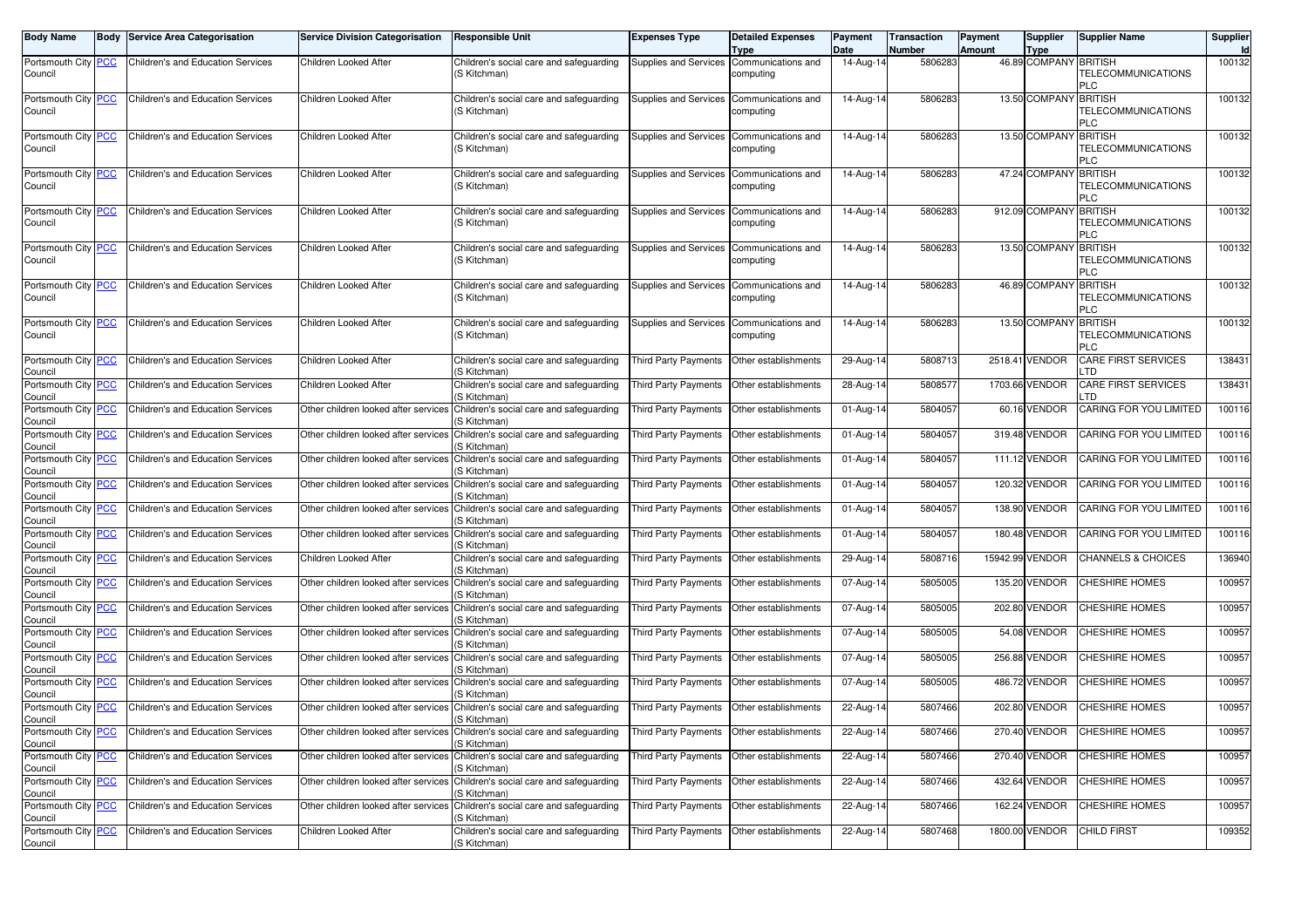| Body Name                      |            | <b>Body Service Area Categorisation</b>  | <b>Service Division Categorisation</b>                     | <b>Responsible Unit</b>                                                                      | <b>Expenses Type</b>                    | <b>Detailed Expenses</b><br><b>Type</b>                 | Payment<br>Date | <b>Transaction</b><br><b>Number</b> | Payment<br><b>Amount</b> | <b>Supplier</b><br><b>Type</b>            | <b>Supplier Name</b>                                                                    | Supplier |
|--------------------------------|------------|------------------------------------------|------------------------------------------------------------|----------------------------------------------------------------------------------------------|-----------------------------------------|---------------------------------------------------------|-----------------|-------------------------------------|--------------------------|-------------------------------------------|-----------------------------------------------------------------------------------------|----------|
| Portsmouth City<br>Council     | <b>PCC</b> | Children's and Education Services        | Children Looked After                                      | Children's social care and safeguarding<br>(S Kitchman)                                      | <b>Third Party Payments</b>             | Other establishments                                    | 22-Aug-14       | 5807468                             |                          | 13200.00 VENDOR                           | <b>CHILD FIRST</b>                                                                      | 109352   |
| Portsmouth City<br>Council     | <b>PCC</b> | Children's and Education Services        | Safeguarding Children and Young<br>Peoples Services        | Children's social care and safeguarding<br>(S Kitchman)                                      | Employees                               | Indirect employee<br>expenses                           | $21 - Aug-1$    | 5807309                             |                          | 1980.00 VENDOR                            | <b>CHILD TRAUMA</b><br><b>INTERVENTION SERVICES</b>                                     | 139027   |
| Portsmouth City PCC<br>Council |            | Children's and Education Services        |                                                            | Other children looked after services Children's social care and safequarding<br>(S Kitchman) | <b>Third Party Payments</b>             | Other establishments                                    | 11-Aug-14       | 5805488                             |                          | 714.56 VENDOR                             | <b>COMMUNITY ANGELS LTD</b>                                                             | 139111   |
| Portsmouth City<br>Council     | <b>PCC</b> | <b>Children's and Education Services</b> |                                                            | Other children looked after services Children's social care and safeguarding<br>(S Kitchman) | <b>Third Party Payments</b>             | Other establishments                                    | 01-Aug-14       | 5804105                             |                          | 20000.00 VENDOR                           | <b>DAYBREAK FAMILY</b><br><b>GROUP CONFERENCES</b>                                      | 106284   |
| Portsmouth City<br>Council     | <b>PCC</b> | Children's and Education Services        | Safeguarding Children and Young<br>Peoples Services        | Children's social care and safeguarding<br>(S Kitchman)                                      | Supplies and Services Services          |                                                         | 29-Aug-1        | 5808756                             |                          | 450.00 SOLETRA<br>DER                     | Classified as 'personal data'<br>under the Data Protection<br>Act 1998)                 | 137133   |
| Portsmouth City<br>Council     | <b>PCC</b> | Children's and Education Services        | Safeguarding Children and Young<br>Peoples Services        | Children's social care and safeguarding<br>(S Kitchman)                                      | Supplies and Services Services          |                                                         | 29-Aug-14       | 5808760                             |                          | 538.20 VENDOR                             | DR NIKKI DE TARANTO LTD                                                                 | 136482   |
| Portsmouth City PCC<br>Council |            | Children's and Education Services        |                                                            | Other children looked after services Children's social care and safeguarding<br>(S Kitchman) | Third Party Payments                    | Other establishments                                    | 26-Aug-14       | 5807828                             |                          | 1327.10 VENDOR                            | E C ROBERTS CENTRE                                                                      | 100474   |
| Portsmouth City<br>Council     | <b>PCC</b> | Children's and Education Services        |                                                            | Other children looked after services Children's social care and safequarding<br>(S Kitchman) | <b>Third Party Payments</b>             | Other establishments                                    | 29-Aug-14       | 5808772                             |                          | 45.00 VENDOR                              | <b>ENABLE ABILITY</b>                                                                   | 104288   |
| Portsmouth City<br>Council     | PCC        | Children's and Education Services        | Safeguarding Children and Young<br>Peoples Services        | Children's social care and safeguarding<br>(S Kitchman)                                      | Supplies and Services Services          |                                                         | 05-Aug-1        | 5804450                             |                          | 913.28 VENDOR                             | <b>GARY TAYLOR</b><br><b>ASSOCIATES LIMITED</b>                                         | 131593   |
| Portsmouth City<br>Council     | <b>PCC</b> | Children's and Education Services        | Safeguarding Children and Young<br>Peoples Services        | Children's social care and safeguarding<br>(S Kitchman)                                      | Supplies and Services Services          |                                                         | 26-Aug-14       | 5807853                             |                          | 750.00 SOLETRA<br><b>DER</b>              | Classified as 'personal data'<br>under the Data Protection<br>Act 1998)                 | 123858   |
| Portsmouth City<br>Council     | <b>PCC</b> | Children's and Education Services        | Safeguarding Children and Young<br>Peoples Services        | Children's social care and safeguarding<br>(S Kitchman)                                      | Employees                               | Indirect employee<br>expenses                           | 22-Aug-14       | 5807559                             |                          | 1260.00 OTHER<br>LOCAL<br><b>AUTHORIT</b> | <b>HAMPSHIRE COUNTY</b><br><b>COUNCIL</b>                                               | 100030   |
| Portsmouth City<br>Council     | <b>PCC</b> | Children's and Education Services        | Safeguarding Children and Young<br>Peoples Services        | Children's social care and safeguarding<br>(S Kitchman)                                      | Supplies and Services Services          |                                                         | 08-Aug-1        | 5805254                             |                          | 450.00 SOLETRA<br><b>DER</b>              | Classified as 'personal data'<br>under the Data Protection<br>Act 1998)                 | 107906   |
| Portsmouth City<br>Council     | PCC        | Children's and Education Services        | Children Looked After                                      | Children's social care and safeguarding<br>(S Kitchman)                                      | <b>Third Party Payments</b>             | Other establishments                                    | 29-Aug-1        | 5808807                             | 13285.71                 | <b>VENDOR</b>                             | HILLCREST CARE LTD                                                                      | 117913   |
| Portsmouth City PCC<br>Council |            | Children's and Education Services        | Children Looked After                                      | Children's social care and safeguarding<br>(S Kitchman)                                      | <b>Third Party Payments</b>             | Other establishments                                    | 29-Aug-14       | 5808807                             |                          | 15291.86 VENDOR                           | HILLCREST CARE LTD                                                                      | 117913   |
| Portsmouth City<br>Council     | <b>PCC</b> | Children's and Education Services        | Safeguarding Children and Young<br><b>Peoples Services</b> | Children's social care and safeguarding<br>(S Kitchman)                                      | Supplies and Services Services          |                                                         | 06-Aug-14       | 279443                              |                          | 2155.00 VENDOR                            | <b>HMCTS</b>                                                                            | 106292   |
| Portsmouth City<br>Council     | <b>PCC</b> | Children's and Education Services        | Safeguarding Children and Young<br>Peoples Services        | Children's social care and safeguarding<br>(S Kitchman)                                      | Supplies and Services Services          |                                                         | 06-Aug-1        | 279443                              |                          | 2155.00 VENDOR                            | <b>HMCTS</b>                                                                            | 106292   |
| Portsmouth City<br>Council     | <b>PCC</b> | Children's and Education Services        | Safeguarding Children and Young<br>Peoples Services        | Children's social care and safeguarding<br>(S Kitchman)                                      | Supplies and Services Services          |                                                         | 06-Aug-14       | 279443                              |                          | 2055.00 VENDOR                            | <b>HMCTS</b>                                                                            | 106292   |
| Portsmouth City PCC<br>Council |            | Children's and Education Services        | Safeguarding Children and Young<br><b>Peoples Services</b> | Children's social care and safeguarding<br>(S Kitchman)                                      | <b>Transport-Related</b><br>Expenditure | Public transport                                        | 20-Aug-14       | 5807191                             |                          | 35.00 VENDOR                              | HOVERTRAVEL LTD                                                                         | 105535   |
| Portsmouth City<br>Council     | <b>PCC</b> | Children's and Education Services        |                                                            | Other children looked after services Children's social care and safeguarding<br>(S Kitchman) | Transport-Related<br>Expenditure        | Public transport                                        | $20 - Aug - 1$  | 5807191                             |                          | 122.50 VENDOR                             | HOVERTRAVEL LTD                                                                         | 105535   |
| Portsmouth City<br>Council     | <b>PCC</b> | Children's and Education Services        |                                                            | Other children looked after services Children's social care and safeguarding<br>(S Kitchman) | Transport-Related<br>Expenditure        | Public transport                                        | 20-Aug-14       | 5807191                             |                          | 28.00 VENDOR                              | HOVERTRAVEL LTD                                                                         | 105535   |
| Portsmouth City PCC<br>Council |            | Children's and Education Services        |                                                            | Other children looked after services Children's social care and safeguarding<br>(S Kitchman) | Transport-Related<br>Expenditure        | Public transport                                        | 20-Aug-14       | 5807191                             |                          | 353.50 VENDOR                             | HOVERTRAVEL LTD                                                                         | 105535   |
| Portsmouth City<br>Council     | <b>PCC</b> | Children's and Education Services        |                                                            | Other children looked after services Children's social care and safequarding<br>(S Kitchman) | Transport-Related<br>Expenditure        | Public transport                                        | 20-Aug-1        | 5807191                             |                          | 233.40 VENDOR                             | <b>HOVERTRAVEL LTD</b>                                                                  | 105535   |
| Portsmouth City<br>Council     | <u>PCC</u> | Children's and Education Services        | Safeguarding Children and Young<br>Peoples Services        | Children's social care and safeguarding<br>(S Kitchman)                                      | Transport-Related<br>Expenditure        | Public transport                                        | 20-Aug-14       | 5807191                             |                          | 35.00 VENDOR                              | HOVERTRAVEL LTD                                                                         | 105535   |
| Portsmouth City PCC<br>Council |            | Children's and Education Services        | Safeguarding Children and Young<br>Peoples Services        | Children's social care and safequarding<br>(S Kitchman)                                      | Employees                               | Indirect employee<br>expenses                           | 01-Aug-14       | 5804169                             |                          | 850.00 VENDOR                             | IN TRAC TRAINING &<br><b>CONSULTANCY SERVICES</b>                                       | 102268   |
| Portsmouth City PCC<br>Council |            | Children's and Education Services        | Safeguarding Children and Young<br>eoples Services         | Children's social care and safeguarding<br>(S Kitchman)                                      | Employees                               | Indirect employee<br>expenses                           | 01-Aug-14       | 5804169                             |                          | 2650.00 VENDOR                            | IN TRAC TRAINING &<br>CONSULTANCY SERVICES                                              | 102268   |
| Portsmouth City PCC<br>Council |            | Children's and Education Services        | Safeguarding Children and Young<br>Peoples Services        | Children's social care and safeguarding<br>(S Kitchman)                                      | Employees                               | Indirect employee<br>expenses                           | 14-Aug-14       | 5806338                             |                          | 750.00 VENDOR                             | IN TRAC TRAINING &<br><b>CONSULTANCY SERVICES</b>                                       | 102268   |
| Portsmouth City PCC<br>Council |            | Children's and Education Services        | Safeguarding Children and Young<br>Peoples Services        | Children's social care and safeguarding<br>(S Kitchman)                                      | Supplies and Services Services          |                                                         | 29-Aug-14       | 5808826                             |                          | DER                                       | 500.00 SOLETRA Classified as 'personal data'<br>(under the Data Protection<br>Act 1998) | 138762   |
| Portsmouth City PCC<br>Council |            | Children's and Education Services        | Children Looked After                                      | Children's social care and safeguarding<br>(S Kitchman)                                      | <b>Third Party Payments</b>             | Other establishments                                    | 28-Aug-14       | 5808615                             |                          | 2820.00 VENDOR                            | <b>KEY2 FUTURES LTD</b>                                                                 | 138450   |
| Portsmouth City<br>Council     | <b>PCC</b> | Children's and Education Services        | Children Looked After                                      | Children's social care and safeguarding<br>(S Kitchman)                                      | Premises-Related<br>Expenditure         | Repairs, alterations<br>and maintenance of<br>buildings | 08-Aug-14       | 5805280                             |                          |                                           | 35.00 COMPANY KKA MAINTENANCE LTD                                                       | 135386   |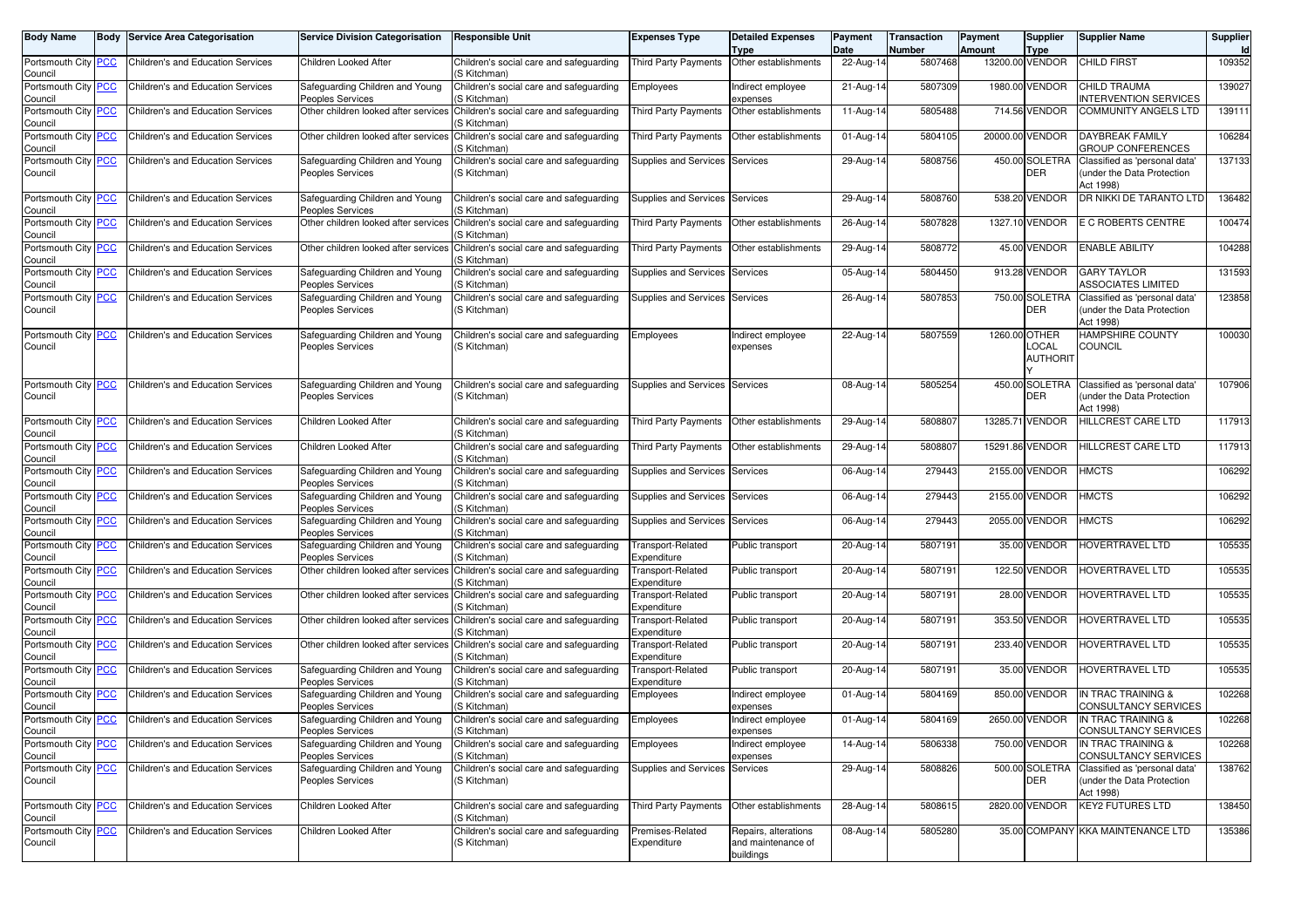| <b>Body Name</b>               | Body | <b>Service Area Categorisation</b>   | <b>Service Division Categorisation</b>                     | <b>Responsible Unit</b>                                                                           | <b>Expenses Type</b>            | <b>Detailed Expenses</b><br>Type                                             | Payment<br>Date | <b>Transaction</b><br>Number | Payment<br><b>Amount</b> | Supplier<br>Type              | <b>Supplier Name</b>                                                    | Supplier<br>Id |
|--------------------------------|------|--------------------------------------|------------------------------------------------------------|---------------------------------------------------------------------------------------------------|---------------------------------|------------------------------------------------------------------------------|-----------------|------------------------------|--------------------------|-------------------------------|-------------------------------------------------------------------------|----------------|
| Portsmouth City PCC<br>Council |      | Children's and Education Services    | Children Looked After                                      | Children's social care and safeguarding<br>(S Kitchman)                                           | Premises-Related<br>Expenditure | Repairs, alterations<br>and maintenance of<br>buildings                      | 08-Aug-14       | 5805280                      |                          |                               | 85.00 COMPANY KKA MAINTENANCE LTD                                       | 135386         |
| Portsmouth City PCC<br>Council |      | Children's and Education Services    | Children Looked After                                      | Children's social care and safeguarding<br>(S Kitchman)                                           | Premises-Related<br>Expenditure | Repairs, alterations<br>and maintenance of<br>buildings                      | 22-Aug-14       | 5807587                      |                          |                               | 35.00 COMPANY KKA MAINTENANCE LTD                                       | 135386         |
| Portsmouth City PCC<br>Council |      | Children's and Education Services    | Children Looked After                                      | Children's social care and safeguarding<br>(S Kitchman)                                           | Premises-Related<br>Expenditure | Repairs, alterations<br>and maintenance of<br>buildings                      | 22-Aug-14       | 5807587                      |                          |                               | 39.18 COMPANY KKA MAINTENANCE LTD                                       | 135386         |
| Portsmouth City PCC<br>Council |      | Children's and Education Services    | Safeguarding Children and Young<br>Peoples Services        | Children's social care and safeguarding<br>(S Kitchman)                                           | Employees                       | Indirect employee<br>expenses                                                | 21-Aug-14       | 5807376                      |                          | 1000.00 VENDOR                | <b>MORNING LANE</b><br><b>ASSOCIATES</b>                                | 137534         |
| Portsmouth City PCC<br>Council |      | Children's and Education Services    | Children Looked After                                      | Children's social care and safeguarding<br>(S Kitchman)                                           | Third Party Payments            | Other establishments                                                         | 28-Aug-14       | 5808625                      |                          | 6276.55 VENDOR                | <b>VEW HORIZON CENTRE</b><br>.TD                                        | 102099         |
| Portsmouth City PCC<br>Council |      | Children's and Education Services    | Children Looked After                                      | Children's social care and safeguarding<br>(S Kitchman)                                           | Premises-Related<br>Expenditure | Energy costs                                                                 | 01-Aug-14       | 5804211                      |                          | 429.19 VENDOR                 | <b>NPOWER</b>                                                           | 104871         |
| Portsmouth City PCC<br>Council |      | Children's and Education Services    | Safeguarding Children and Young<br><b>Peoples Services</b> | Children's social care and safeguarding<br>(S Kitchman)                                           | Supplies and Services Services  |                                                                              | 29-Aug-14       | 279877                       |                          | 1166.67 SOLETRA<br><b>DER</b> | Classified as 'personal data'<br>under the Data Protection<br>Act 1998) | 137416         |
| Portsmouth City PCC<br>Council |      | Children's and Education Services    | Safeguarding Children and Young<br><b>Peoples Services</b> | Children's social care and safeguarding<br>(S Kitchman)                                           | Supplies and Services Services  |                                                                              | 28-Aug-14       | 279826                       |                          | 455.00 SOLETRA<br><b>DER</b>  | Classified as 'personal data'<br>under the Data Protection<br>Act 1998) | 139062         |
| Portsmouth City PCC<br>Council |      | Children's and Education Services    | Safeguarding Children and Young<br><b>Peoples Services</b> | Children's social care and safeguarding<br>(S Kitchman)                                           | Supplies and Services Services  |                                                                              | 28-Aug-14       | 279826                       |                          | 140.00 SOLETRA<br><b>DER</b>  | Classified as 'personal data'<br>under the Data Protection<br>Act 1998) | 139062         |
| Portsmouth City PCC<br>Council |      | Children's and Education Services    | Safeguarding Children and Young<br>Peoples Services        | Children's social care and safeguarding<br>(S Kitchman)                                           | Supplies and Services Services  |                                                                              | 04-Aug-14       | 5804412                      |                          | 750.00 SOLETRA<br><b>DER</b>  | Classified as 'personal data'<br>under the Data Protection<br>Act 1998) | 138878         |
| Portsmouth City PCC<br>Council |      | Children's and Education Services    | Children Looked After                                      | Children's social care and safeguarding<br>(S Kitchman)                                           | Premises-Related<br>Expenditure | <b>Water Services</b>                                                        | 14-Aug-14       | 5806392                      |                          | 21.00 VENDOR                  | SOUTHERN WATER                                                          | 100254         |
| Portsmouth City PCC<br>Council |      | Children's and Education Services    | Safeguarding Children and Young<br><b>Peoples Services</b> | Children's social care and safeguarding<br>(S Kitchman)                                           | Supplies and Services           | Communications and<br>computing                                              | 08-Aug-14       | 5805417                      |                          | 6.16 VENDOR                   | T MOBILE (UK) LIMITED                                                   | 100085         |
| Portsmouth City PCC<br>Council |      | Children's and Education Services    | Other children looked after services                       | Children's social care and safeguarding<br>S Kitchman)                                            | Third Party Payments            | Other establishments                                                         | 05-Aug-14       | 5804481                      |                          | 2456.80 VENDOR                | <b>TEAM MEDICAL</b><br>SOUTHAMPTON LIMITED                              | 137769         |
| Portsmouth City PCC<br>Council |      | Children's and Education Services    |                                                            | Other children looked after services Children's social care and safequarding<br>(S Kitchman)      | <b>Third Party Payments</b>     | Other establishments                                                         | 08-Aug-14       | 5805422                      |                          | 1821.33 VENDOR                | <b>TEAM MEDICAL</b><br>SOUTHAMPTON LIMITED                              | 137769         |
| Portsmouth City PCC<br>Council |      | Children's and Education Services    | Other children looked after services                       | Children's social care and safeguarding<br>(S Kitchman)                                           | Third Party Payments            | Other establishments                                                         | 15-Aug-14       | 5806649                      |                          | 821.85 VENDOR                 | <b>TEAM MEDICAL</b><br>SOUTHAMPTON LIMITED                              | 137769         |
| Portsmouth City PCC<br>Council |      | Children's and Education Services    | Other children looked after services                       | Children's social care and safeguarding<br>(S Kitchman)                                           | Third Party Payments            | Other establishments                                                         | 22-Aug-14       | 5807683                      |                          | 1998.32 VENDOR                | <b>TEAM MEDICAL</b><br>SOUTHAMPTON LIMITED                              | 137769         |
| Portsmouth City PCC<br>Council |      | Children's and Education Services    | Youth Justice                                              | Children's social care and safeguarding<br>(S Kitchman)                                           | Third Party Payments            | Other establishments                                                         | 27-Aug-14       | 5808565                      |                          | 4740.00 VENDOR                | YOUTH JUSTICE BOARD<br>FOR ENGLAND AND<br>WALES                         | 108920         |
| Portsmouth City PCC<br>Council |      | Children's and Education Services    | Youth Justice                                              | Children's social care and safeguarding<br>(S Kitchman)                                           | Third Party Payments            | Other establishments                                                         | 27-Aug-14       | 5808565                      |                          | 158.00 VENDOR                 | YOUTH JUSTICE BOARD<br>FOR ENGLAND AND<br>WALES                         | 108920         |
| Portsmouth City PCC<br>Council |      | Children's and Education Services    | Youth Justice                                              | Children's social care and safeguarding<br>(S Kitchman)                                           | Third Party Payments            | Other establishments                                                         | 27-Aug-14       | 5808565                      |                          | 4740.00 VENDOR                | YOUTH JUSTICE BOARD<br>FOR ENGLAND AND<br>WALES                         | 108920         |
| Portsmouth City PCC<br>Council |      | Children's and Education Services    | Youth Justice                                              | Children's social care and safeguarding<br>(S Kitchman)                                           | Third Party Payments            | Other establishments                                                         | 27-Aug-14       | 5808565                      |                          | 790.00 VENDOR                 | YOUTH JUSTICE BOARD<br>FOR ENGLAND AND<br>WALES                         | 108920         |
| Portsmouth City PCC<br>Council |      | <b>Cultural and Related Services</b> | Culture and Heritage                                       | City Development and Cultural Services<br>(S Bailey)                                              | Third Party Payments            | Private contractors                                                          | 15-Aug-14       | 5806411                      |                          | 1065.00 VENDOR                | <b>2CL COMMUNICATIONS</b><br>LIMITED                                    | 108831         |
| Portsmouth City PCC<br>Council |      | Cultural and Related Services        | Culture and Heritage                                       | City Development and Cultural Services   Third Party Payments   Private contractors<br>(S Bailey) |                                 |                                                                              | 15-Aug-14       | 5806411                      |                          | 267.95 VENDOR                 | <b>2CL COMMUNICATIONS</b><br>LIMITED                                    | 108831         |
| Portsmouth City PCC<br>Council |      | <b>Cultural and Related Services</b> | Culture and Heritage                                       | City Development and Cultural Services<br>(S Bailey)                                              |                                 | Supplies and Services Printing, stationery and<br>general office<br>expenses | 20-Aug-14       | 5806817                      |                          | 58.00 VENDOR                  | ABLE ENGRAVING AND<br><b>DESIGN</b>                                     | 133779         |
| Portsmouth City PCC<br>Council |      | <b>Cultural and Related Services</b> | Culture and Heritage                                       | City Development and Cultural Services<br>(S Bailey)                                              |                                 | Supplies and Services Printing, stationery and<br>general office<br>expenses | 20-Aug-14       | 5806817                      |                          | 210.00 VENDOR                 | ABLE ENGRAVING AND<br>DESIGN                                            | 133779         |
| Portsmouth City PCC<br>Council |      | <b>Cultural and Related Services</b> | Culture and Heritage                                       | City Development and Cultural Services<br>(S Bailey)                                              |                                 | Supplies and Services Printing, stationery and<br>general office<br>expenses | 20-Aug-14       | 5806817                      |                          | 17.50 VENDOR                  | ABLE ENGRAVING AND<br>DESIGN                                            | 133779         |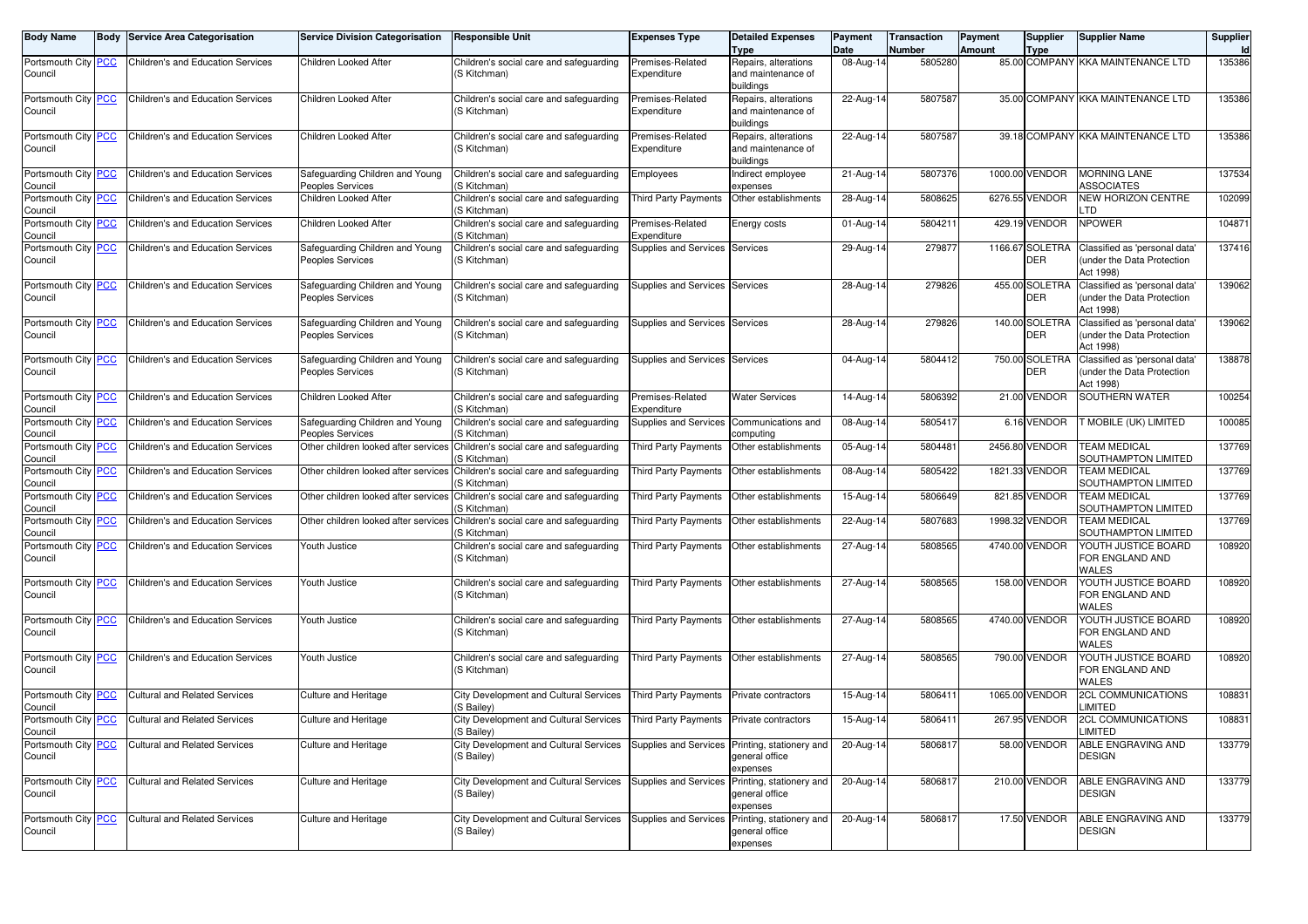| <b>Body Name</b>                      |            | <b>Body Service Area Categorisation</b> | <b>Service Division Categorisation</b> | <b>Responsible Unit</b>                              | <b>Expenses Type</b>                       | <b>Detailed Expenses</b><br><b>Type</b>                 | Payment<br>Date | <b>Transaction</b><br><b>Number</b> | Payment<br>Amount | <b>Supplier</b><br><b>Type</b> | <b>Supplier Name</b>                                                   | Supplier |
|---------------------------------------|------------|-----------------------------------------|----------------------------------------|------------------------------------------------------|--------------------------------------------|---------------------------------------------------------|-----------------|-------------------------------------|-------------------|--------------------------------|------------------------------------------------------------------------|----------|
| Portsmouth City<br>Council            | <b>PCC</b> | <b>Cultural and Related Services</b>    | Recreation and Sport                   | City Development and Cultural Services<br>(S Bailey) | Supplies and Services Equipment, furniture | and materials                                           | 29-Aug-14       | 5808666                             |                   | 28.05 VENDOR                   | <b>ACCESS LOCKSMITHS LTD</b><br>T/A ACCESS KEY AND<br>LOCK             | 100255   |
| Portsmouth City <b>PCC</b><br>Council |            | <b>Cultural and Related Services</b>    | Culture and Heritage                   | City Development and Cultural Services<br>(S Bailey) | Premises-Related<br>Expenditure            | Repairs, alterations<br>and maintenance of<br>buildings | 01-Aug-14       | 5804005                             |                   |                                | 566.76 COMPANY ADT FIRE AND SECURITY                                   | 100386   |
| Portsmouth City<br>Council            | <b>PCC</b> | <b>Cultural and Related Services</b>    | Culture and Heritage                   | City Development and Cultural Services<br>(S Bailey) | Premises-Related<br>Expenditure            | Repairs, alterations<br>and maintenance of<br>buildings | 01-Aug-14       | 5804005                             |                   |                                | 1387.00 COMPANY ADT FIRE AND SECURITY                                  | 100386   |
| Portsmouth City<br>Council            | <b>PCC</b> | <b>Cultural and Related Services</b>    | Culture and Heritage                   | City Development and Cultural Services<br>(S Bailey) | Supplies and Services                      | Equipment, furniture<br>and materials                   | 27-Aug-14       | 5808105                             |                   | 605.00 VENDOR                  | <b>ALISON GARDINER</b><br><b>DESIGNS LTD</b>                           | 112010   |
| Portsmouth City PCC<br>Council        |            | <b>Cultural and Related Services</b>    | Library Service                        | City Development and Cultural Services<br>(S Bailey) | Supplies and Services                      | Equipment, furniture<br>and materials                   | 22-Aug-14       | 5807437                             |                   | -7.05 VENDOR                   | <b>ASKEWS &amp; HOLTS</b><br><b>LIBRARY SERVICES</b><br>LIMITED        | 100128   |
| Portsmouth City<br>Council            | <b>PCC</b> | <b>Cultural and Related Services</b>    | ibrary Service                         | City Development and Cultural Services<br>(S Bailey) | Supplies and Services                      | Equipment, furniture<br>and materials                   | 22-Aug-14       | 5807437                             |                   | -4.79 VENDOR                   | <b>ASKEWS &amp; HOLTS</b><br><b>LIBRARY SERVICES</b><br>LIMITED        | 100128   |
| Portsmouth City<br>Council            | <b>PCC</b> | <b>Cultural and Related Services</b>    | Library Service                        | City Development and Cultural Services<br>(S Bailey) | Supplies and Services                      | Equipment, furniture<br>and materials                   | 28-Aug-14       | 5808572                             |                   | -11.06 VENDOR                  | <b>ASKEWS &amp; HOLTS</b><br><b>LIBRARY SERVICES</b><br>LIMITED        | 100128   |
| Portsmouth City<br>Council            | <b>PCC</b> | <b>Cultural and Related Services</b>    | ibrary Service                         | City Development and Cultural Services<br>(S Bailey) | Supplies and Services                      | Equipment, furniture<br>and materials                   | 06-Aug-14       | 5804504                             |                   | 555.46 VENDOR                  | <b>ASKEWS &amp; HOLTS</b><br><b>LIBRARY SERVICES</b><br>LIMITED        | 100128   |
| Portsmouth City<br>Council            | <b>PCC</b> | <b>Cultural and Related Services</b>    | Library Service                        | City Development and Cultural Services<br>(S Bailey) | Supplies and Services Equipment, furniture | and materials                                           | 07-Aug-14       | 5804990                             |                   | 176.71 VENDOR                  | <b>ASKEWS &amp; HOLTS</b><br><b>LIBRARY SERVICES</b><br>LIMITED        | 100128   |
| Portsmouth City PCC<br>Council        |            | <b>Cultural and Related Services</b>    | Library Service                        | City Development and Cultural Services<br>(S Bailey) | Supplies and Services Equipment, furniture | and materials                                           | 07-Aug-14       | 5804990                             |                   | 26.85 VENDOR                   | <b>ASKEWS &amp; HOLTS</b><br><b>LIBRARY SERVICES</b><br>LIMITED        | 100128   |
| Portsmouth City<br>Council            | <b>PCC</b> | <b>Cultural and Related Services</b>    | Library Service                        | City Development and Cultural Services<br>(S Bailey) | Supplies and Services                      | Equipment, furniture<br>and materials                   | 07-Aug-14       | 5804990                             |                   | 416.40 VENDOR                  | <b>ASKEWS &amp; HOLTS</b><br><b>LIBRARY SERVICES</b><br>LIMITED        | 100128   |
| Portsmouth City<br>Council            | <b>PCC</b> | <b>Cultural and Related Services</b>    | ibrary Service                         | City Development and Cultural Services<br>(S Bailey) | Supplies and Services                      | Equipment, furniture<br>and materials                   | 07-Aug-14       | 5804990                             |                   | 310.22 VENDOR                  | <b>ASKEWS &amp; HOLTS</b><br><b>LIBRARY SERVICES</b><br>LIMITED        | 100128   |
| Portsmouth City<br>Council            | <b>PCC</b> | <b>Cultural and Related Services</b>    | ibrary Service                         | City Development and Cultural Services<br>(S Bailey) | Supplies and Services                      | Equipment, furniture<br>and materials                   | 07-Aug-14       | 5804990                             |                   | 620.56 VENDOR                  | <b>ASKEWS &amp; HOLTS</b><br><b>LIBRARY SERVICES</b><br>LIMITED        | 100128   |
| Portsmouth City<br>Council            | <b>PCC</b> | <b>Cultural and Related Services</b>    | Library Service                        | City Development and Cultural Services<br>(S Bailey) | Supplies and Services Equipment, furniture | and materials                                           | 07-Aug-14       | 5804990                             |                   | 84.15 VENDOR                   | <b>ASKEWS &amp; HOLTS</b><br><b>LIBRARY SERVICES</b><br>LIMITED        | 100128   |
| Portsmouth City PCC<br>Council        |            | <b>Cultural and Related Services</b>    | Library Service                        | City Development and Cultural Services<br>(S Bailey) | Supplies and Services Equipment, furniture | and materials                                           | 07-Aug-14       | 5804990                             |                   | 13.52 VENDOR                   | <b>ASKEWS &amp; HOLTS</b><br><b>LIBRARY SERVICES</b><br>LIMITED        | 100128   |
| Portsmouth City<br>Council            | <b>PCC</b> | <b>Cultural and Related Services</b>    | ibrary Service                         | City Development and Cultural Services<br>(S Bailey) | Supplies and Services                      | Equipment, furniture<br>and materials                   | 07-Aug-14       | 5804990                             |                   | 369.91 VENDOR                  | <b>ASKEWS &amp; HOLTS</b><br><b>LIBRARY SERVICES</b><br><b>LIMITED</b> | 100128   |
| Portsmouth City<br>Council            | <b>PCC</b> | <b>Cultural and Related Services</b>    | ibrary Service                         | City Development and Cultural Services<br>(S Bailey) | Supplies and Services                      | Equipment, furniture<br>and materials                   | 07-Aug-14       | 5804990                             |                   | 126.23 VENDOR                  | <b>ASKEWS &amp; HOLTS</b><br><b>LIBRARY SERVICES</b><br><b>LIMITED</b> | 100128   |
| Portsmouth City<br>Council            | <b>PCC</b> | <b>Cultural and Related Services</b>    | Library Service                        | City Development and Cultural Services<br>(S Bailey) | Supplies and Services                      | Equipment, furniture<br>and materials                   | 07-Aug-14       | 5804990                             |                   | 366.23 VENDOR                  | <b>ASKEWS &amp; HOLTS</b><br><b>LIBRARY SERVICES</b><br>LIMITED        | 100128   |
| Portsmouth City PCC<br>Council        |            | <b>Cultural and Related Services</b>    | Library Service                        | City Development and Cultural Services<br>(S Bailey) | Supplies and Services Equipment, furniture | and materials                                           | 07-Aug-14       | 5804990                             |                   | 400.19 VENDOR                  | <b>ASKEWS &amp; HOLTS</b><br><b>LIBRARY SERVICES</b><br>LIMITED        | 100128   |
| Portsmouth City<br>Council            | <b>PCC</b> | <b>Cultural and Related Services</b>    | Library Service                        | City Development and Cultural Services<br>(S Bailey) | Supplies and Services Equipment, furniture | and materials                                           | 07-Aug-14       | 5804990                             |                   | 208.69 VENDOR                  | <b>ASKEWS &amp; HOLTS</b><br><b>LIBRARY SERVICES</b><br><b>LIMITED</b> | 100128   |
| Portsmouth City<br>Council            | <u>PCC</u> | <b>Cultural and Related Services</b>    | Library Service                        | City Development and Cultural Services<br>(S Bailey) | Supplies and Services Equipment, furniture | and materials                                           | 07-Aug-14       | 5804990                             |                   | 85.41 VENDOR                   | <b>ASKEWS &amp; HOLTS</b><br><b>LIBRARY SERVICES</b><br><b>LIMITED</b> | 100128   |
| Portsmouth City<br>Council            | <u>PCC</u> | <b>Cultural and Related Services</b>    | Library Service                        | City Development and Cultural Services<br>(S Bailey) | Supplies and Services Equipment, furniture | and materials                                           | 07-Aug-14       | 5804990                             |                   | 460.39 VENDOR                  | <b>ASKEWS &amp; HOLTS</b><br><b>LIBRARY SERVICES</b><br><b>LIMITED</b> | 100128   |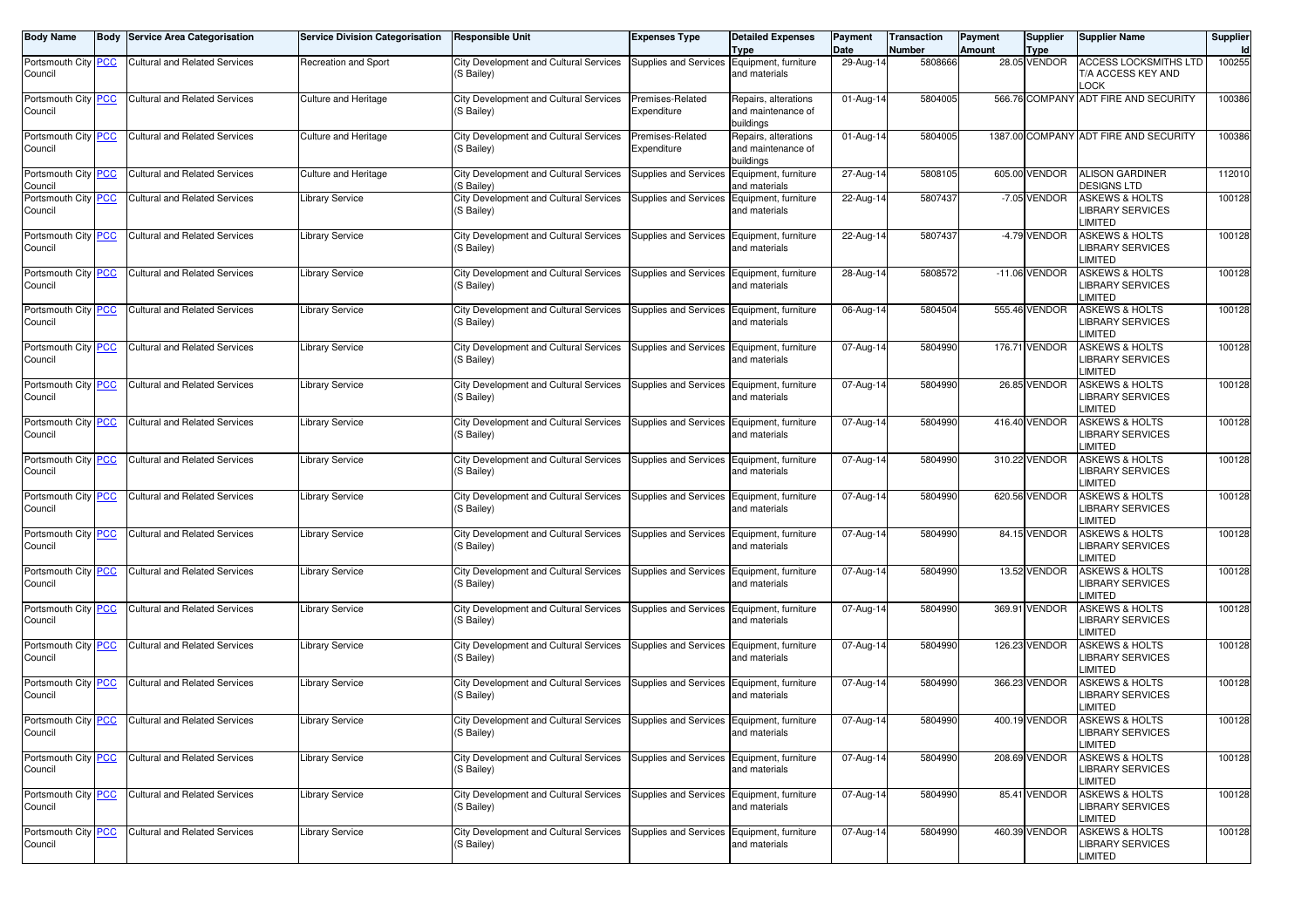| <b>Body Name</b>               | <b>Body</b> | <b>Service Area Categorisation</b>   | <b>Service Division Categorisation</b> | <b>Responsible Unit</b>                                     | <b>Expenses Type</b>                       | <b>Detailed Expenses</b><br><b>Type</b> | Payment<br>Date | <b>Transaction</b><br>Number | Payment<br><b>Amount</b> | Supplier<br><b>Type</b> | <b>Supplier Name</b>                                                  | Supplier<br>Id |
|--------------------------------|-------------|--------------------------------------|----------------------------------------|-------------------------------------------------------------|--------------------------------------------|-----------------------------------------|-----------------|------------------------------|--------------------------|-------------------------|-----------------------------------------------------------------------|----------------|
| Portsmouth City PCC<br>Council |             | <b>Cultural and Related Services</b> | <b>Library Service</b>                 | City Development and Cultural Services<br>(S Bailey)        | <b>Supplies and Services</b>               | Equipment, furniture<br>and materials   | 07-Aug-14       | 5804990                      |                          | 405.99 VENDOR           | <b>ASKEWS &amp; HOLTS</b><br>LIBRARY SERVICES<br><b>IMITED</b>        | 100128         |
| Portsmouth City PCC<br>Council |             | <b>Cultural and Related Services</b> | <b>Library Service</b>                 | City Development and Cultural Services<br>(S Bailey)        | Supplies and Services Equipment, furniture | and materials                           | 07-Aug-14       | 5804990                      |                          | 82.99 VENDOR            | <b>ASKEWS &amp; HOLTS</b><br>LIBRARY SERVICES<br><b>IMITED</b>        | 100128         |
| Portsmouth City PCC<br>Council |             | <b>Cultural and Related Services</b> | <b>Library Service</b>                 | <b>City Development and Cultural Services</b><br>(S Bailey) | <b>Supplies and Services</b>               | Equipment, furniture<br>and materials   | 07-Aug-14       | 5804990                      |                          | 92.76 VENDOR            | <b>ASKEWS &amp; HOLTS</b><br><b>IBRARY SERVICES</b><br><b>IMITED</b>  | 100128         |
| Portsmouth City PCC<br>Council |             | <b>Cultural and Related Services</b> | <b>Library Service</b>                 | City Development and Cultural Services<br>(S Bailey)        | Supplies and Services                      | Equipment, furniture<br>and materials   | 07-Aug-14       | 5804990                      |                          | 77.67 VENDOR            | <b>ASKEWS &amp; HOLTS</b><br><b>IBRARY SERVICES</b><br><b>IMITED</b>  | 100128         |
| Portsmouth City PCC<br>Council |             | <b>Cultural and Related Services</b> | <b>Library Service</b>                 | City Development and Cultural Services<br>(S Bailey)        | Supplies and Services                      | Equipment, furniture<br>and materials   | 07-Aug-14       | 5804990                      |                          | 304.92 VENDOR           | <b>ASKEWS &amp; HOLTS</b><br><b>IBRARY SERVICES</b><br><b>IMITED</b>  | 100128         |
| Portsmouth City PCC<br>Council |             | <b>Cultural and Related Services</b> | <b>Library Service</b>                 | City Development and Cultural Services<br>(S Bailey)        | <b>Supplies and Services</b>               | Equipment, furniture<br>and materials   | 06-Aug-14       | 5804504                      |                          | 42.93 VENDOR            | <b>ASKEWS &amp; HOLTS</b><br><b>IBRARY SERVICES</b><br><b>IMITED</b>  | 100128         |
| Portsmouth City PCC<br>Council |             | <b>Cultural and Related Services</b> | <b>Library Service</b>                 | City Development and Cultural Services<br>(S Bailey)        | Supplies and Services                      | Equipment, furniture<br>and materials   | 07-Aug-14       | 5804990                      |                          | 35.58 VENDOR            | <b>ASKEWS &amp; HOLTS</b><br><b>LIBRARY SERVICES</b><br><b>IMITED</b> | 100128         |
| Portsmouth City PCC<br>Council |             | <b>Cultural and Related Services</b> | <b>Library Service</b>                 | City Development and Cultural Services<br>(S Bailey)        | <b>Supplies and Services</b>               | Equipment, furniture<br>and materials   | 07-Aug-14       | 5804990                      |                          | 50.89 VENDOR            | <b>ASKEWS &amp; HOLTS</b><br><b>IBRARY SERVICES</b><br><b>IMITED</b>  | 100128         |
| Portsmouth City PCC<br>Council |             | <b>Cultural and Related Services</b> | <b>Library Service</b>                 | City Development and Cultural Services<br>(S Bailey)        | Supplies and Services Equipment, furniture | and materials                           | 07-Aug-14       | 5804990                      |                          | 16.42 VENDOR            | <b>ASKEWS &amp; HOLTS</b><br><b>LIBRARY SERVICES</b><br><b>IMITED</b> | 100128         |
| Portsmouth City PCC<br>Council |             | <b>Cultural and Related Services</b> | <b>Library Service</b>                 | City Development and Cultural Services<br>(S Bailey)        | Supplies and Services                      | Equipment, furniture<br>and materials   | 07-Aug-14       | 5804990                      |                          | 7.64 VENDOR             | <b>ASKEWS &amp; HOLTS</b><br>LIBRARY SERVICES<br><b>IMITED</b>        | 100128         |
| Portsmouth City PCC<br>Council |             | <b>Cultural and Related Services</b> | <b>Library Service</b>                 | City Development and Cultural Services<br>(S Bailey)        | Supplies and Services Equipment, furniture | and materials                           | 07-Aug-14       | 5804990                      |                          | 21.22 VENDOR            | <b>ASKEWS &amp; HOLTS</b><br>LIBRARY SERVICES<br><b>IMITED</b>        | 100128         |
| Portsmouth City PCC<br>Council |             | <b>Cultural and Related Services</b> | <b>Library Service</b>                 | City Development and Cultural Services<br>(S Bailey)        | Supplies and Services                      | Equipment, furniture<br>and materials   | 08-Aug-14       | 5805150                      |                          | 14.92 VENDOR            | <b>ASKEWS &amp; HOLTS</b><br>LIBRARY SERVICES<br><b>IMITED</b>        | 100128         |
| Portsmouth City PCC<br>Council |             | <b>Cultural and Related Services</b> | <b>Library Service</b>                 | City Development and Cultural Services<br>(S Bailey)        | Supplies and Services                      | Equipment, furniture<br>and materials   | 07-Aug-14       | 5804990                      |                          | 33.07 VENDOR            | <b>ASKEWS &amp; HOLTS</b><br>LIBRARY SERVICES<br><b>IMITED</b>        | 100128         |
| Portsmouth City PCC<br>Council |             | <b>Cultural and Related Services</b> | <b>Library Service</b>                 | City Development and Cultural Services<br>(S Bailey)        | Supplies and Services                      | Equipment, furniture<br>and materials   | 07-Aug-14       | 5804990                      |                          | 547.82 VENDOR           | <b>ASKEWS &amp; HOLTS</b><br>LIBRARY SERVICES<br><b>IMITED</b>        | 100128         |
| Portsmouth City PCC<br>Council |             | <b>Cultural and Related Services</b> | <b>Library Service</b>                 | City Development and Cultural Services<br>(S Bailey)        | Supplies and Services Equipment, furniture | and materials                           | 07-Aug-14       | 5804990                      |                          | 41.71 VENDOR            | <b>ASKEWS &amp; HOLTS</b><br>LIBRARY SERVICES<br><b>IMITED</b>        | 100128         |
| Portsmouth City PCC<br>Council |             | <b>Cultural and Related Services</b> | <b>Library Service</b>                 | City Development and Cultural Services<br>(S Bailey)        | Supplies and Services                      | Equipment, furniture<br>and materials   | 08-Aug-14       | 5805150                      |                          | 74.57 VENDOR            | <b>ASKEWS &amp; HOLTS</b><br>LIBRARY SERVICES<br><b>IMITED</b>        | 100128         |
| Portsmouth City PCC<br>Council |             | <b>Cultural and Related Services</b> | <b>Library Service</b>                 | City Development and Cultural Services<br>(S Bailey)        | <b>Supplies and Services</b>               | Equipment, furniture<br>and materials   | 08-Aug-14       | 5805150                      |                          | 269.44 VENDOR           | <b>ASKEWS &amp; HOLTS</b><br>LIBRARY SERVICES<br><b>IMITED</b>        | 100128         |
| Portsmouth City PCC<br>Council |             | <b>Cultural and Related Services</b> | <b>Library Service</b>                 | City Development and Cultural Services<br>(S Bailev)        | <b>Supplies and Services</b>               | Equipment, furniture<br>and materials   | 08-Aug-14       | 5805150                      |                          | 46.20 VENDOR            | <b>ASKEWS &amp; HOLTS</b><br><b>IBRARY SERVICES</b><br><b>IMITED</b>  | 100128         |
| Portsmouth City PCC<br>Council |             | <b>Cultural and Related Services</b> | <b>Library Service</b>                 | City Development and Cultural Services<br>(S Bailey)        | Supplies and Services Equipment, furniture | and materials                           | 08-Aug-14       | 5805150                      |                          | 92.62 VENDOR            | <b>ASKEWS &amp; HOLTS</b><br><b>IBRARY SERVICES</b><br><b>IMITED</b>  | 100128         |
| Portsmouth City PCC<br>Council |             | <b>Cultural and Related Services</b> | <b>Library Service</b>                 | City Development and Cultural Services<br>(S Bailey)        | <b>Supplies and Services</b>               | Equipment, furniture<br>and materials   | 07-Aug-14       | 5804990                      |                          | 10.38 VENDOR            | <b>ASKEWS &amp; HOLTS</b><br><b>IBRARY SERVICES</b><br><b>IMITED</b>  | 100128         |
| Portsmouth City PCC<br>Council |             | <b>Cultural and Related Services</b> | <b>Library Service</b>                 | City Development and Cultural Services<br>(S Bailey)        | <b>Supplies and Services</b>               | Equipment, furniture<br>and materials   | 08-Aug-14       | 5805150                      |                          | 123.98 VENDOR           | <b>ASKEWS &amp; HOLTS</b><br><b>IBRARY SERVICES</b><br>LIMITED        | 100128         |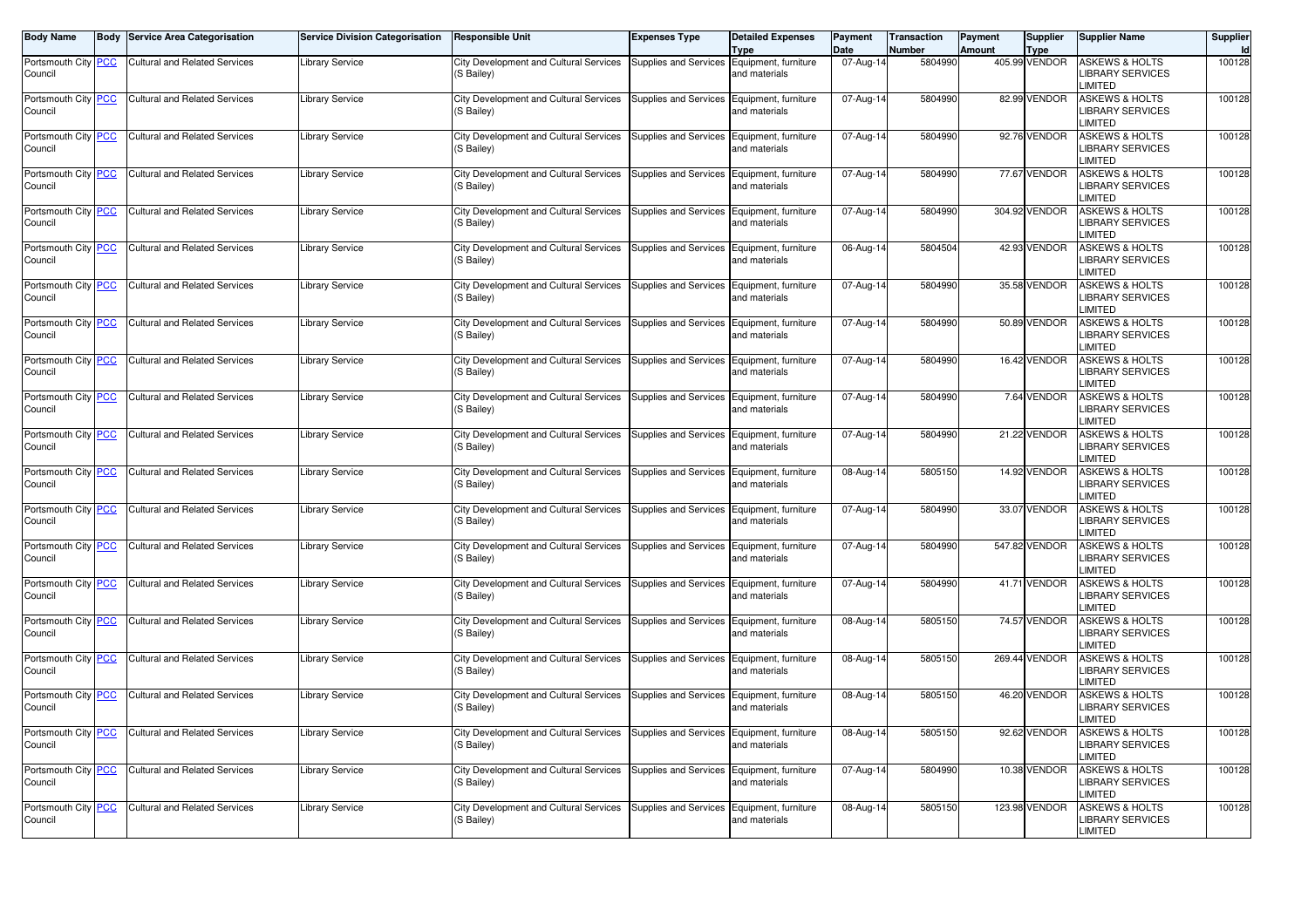| <b>Body Name</b>                      | <b>Body</b> | <b>Service Area Categorisation</b>   | <b>Service Division Categorisation</b> | <b>Responsible Unit</b>                              | <b>Expenses Type</b>                       | <b>Detailed Expenses</b><br><b>Type</b> | Payment<br>Date         | Transaction<br>Number | Payment<br><b>Amount</b> | Supplier<br><b>Type</b> | <b>Supplier Name</b>                                                  | Supplier<br>Id |
|---------------------------------------|-------------|--------------------------------------|----------------------------------------|------------------------------------------------------|--------------------------------------------|-----------------------------------------|-------------------------|-----------------------|--------------------------|-------------------------|-----------------------------------------------------------------------|----------------|
| Portsmouth City PCC<br>Council        |             | <b>Cultural and Related Services</b> | <b>Library Service</b>                 | City Development and Cultural Services<br>(S Bailey) | <b>Supplies and Services</b>               | Equipment, furniture<br>and materials   | 14-Aug-14               | 5806272               |                          | 8.21 VENDOR             | <b>ASKEWS &amp; HOLTS</b><br>LIBRARY SERVICES<br><b>IMITED</b>        | 100128         |
| Portsmouth City PCC<br>Council        |             | <b>Cultural and Related Services</b> | <b>Library Service</b>                 | City Development and Cultural Services<br>(S Bailey) | Supplies and Services Equipment, furniture | and materials                           | 14-Aug-14               | 5806272               |                          | 51.17 VENDOR            | <b>ASKEWS &amp; HOLTS</b><br>LIBRARY SERVICES<br><b>IMITED</b>        | 100128         |
| Portsmouth City <b>PCC</b><br>Council |             | <b>Cultural and Related Services</b> | <b>Library Service</b>                 | City Development and Cultural Services<br>(S Bailey) | Supplies and Services                      | Equipment, furniture<br>and materials   | 14-Aug-14               | 5806272               |                          | 432.09 VENDOR           | <b>ASKEWS &amp; HOLTS</b><br><b>IBRARY SERVICES</b><br><b>IMITED</b>  | 100128         |
| Portsmouth City PCC<br>Council        |             | <b>Cultural and Related Services</b> | <b>Library Service</b>                 | City Development and Cultural Services<br>(S Bailey) | Supplies and Services                      | Equipment, furniture<br>and materials   | 14-Aug-14               | 5806272               |                          | 82.63 VENDOR            | <b>ASKEWS &amp; HOLTS</b><br><b>IBRARY SERVICES</b><br><b>IMITED</b>  | 100128         |
| Portsmouth City PCC<br>Council        |             | <b>Cultural and Related Services</b> | <b>Library Service</b>                 | City Development and Cultural Services<br>(S Bailey) | <b>Supplies and Services</b>               | Equipment, furniture<br>and materials   | 14-Aug-14               | 5806272               |                          | 473.78 VENDOR           | <b>ASKEWS &amp; HOLTS</b><br><b>IBRARY SERVICES</b><br><b>IMITED</b>  | 100128         |
| Portsmouth City PCC<br>Council        |             | <b>Cultural and Related Services</b> | <b>Library Service</b>                 | City Development and Cultural Services<br>(S Bailey) | <b>Supplies and Services</b>               | Equipment, furniture<br>and materials   | 14-Aug-14               | 5806272               |                          | 371.21 VENDOR           | <b>ASKEWS &amp; HOLTS</b><br><b>IBRARY SERVICES</b><br><b>IMITED</b>  | 100128         |
| Portsmouth City PCC<br>Council        |             | <b>Cultural and Related Services</b> | <b>Library Service</b>                 | City Development and Cultural Services<br>(S Bailey) | Supplies and Services                      | Equipment, furniture<br>and materials   | 14-Aug-14               | 5806272               |                          | 12.87 VENDOR            | <b>ASKEWS &amp; HOLTS</b><br>LIBRARY SERVICES<br><b>IMITED</b>        | 100128         |
| Portsmouth City PCC<br>Council        |             | <b>Cultural and Related Services</b> | <b>Library Service</b>                 | City Development and Cultural Services<br>(S Bailey) | Supplies and Services                      | Equipment, furniture<br>and materials   | 14-Aug-14               | 5806272               |                          | 11.64 VENDOR            | <b>ASKEWS &amp; HOLTS</b><br>LIBRARY SERVICES<br><b>IMITED</b>        | 100128         |
| Portsmouth City PCC<br>Council        |             | <b>Cultural and Related Services</b> | <b>Library Service</b>                 | City Development and Cultural Services<br>(S Bailey) | Supplies and Services Equipment, furniture | and materials                           | 14-Aug-14               | 5806272               |                          | 33.41 VENDOR            | <b>ASKEWS &amp; HOLTS</b><br>LIBRARY SERVICES<br><b>IMITED</b>        | 100128         |
| Portsmouth City PCC<br>Council        |             | <b>Cultural and Related Services</b> | <b>Library Service</b>                 | City Development and Cultural Services<br>(S Bailey) | Supplies and Services                      | Equipment, furniture<br>and materials   | 14-Aug-14               | 5806272               |                          | 89.07 VENDOR            | <b>ASKEWS &amp; HOLTS</b><br><b>LIBRARY SERVICES</b><br><b>IMITED</b> | 100128         |
| Portsmouth City PCC<br>Council        |             | <b>Cultural and Related Services</b> | <b>Library Service</b>                 | City Development and Cultural Services<br>(S Bailey) | Supplies and Services Equipment, furniture | and materials                           | 15-Aug-14               | 5806434               |                          | 11.23 VENDOR            | <b>ASKEWS &amp; HOLTS</b><br><b>LIBRARY SERVICES</b><br><b>IMITED</b> | 100128         |
| Portsmouth City PCC<br>Council        |             | <b>Cultural and Related Services</b> | <b>Library Service</b>                 | City Development and Cultural Services<br>(S Bailey) | Supplies and Services                      | Equipment, furniture<br>and materials   | 15-Aug-14               | 5806434               |                          | 289.54 VENDOR           | <b>ASKEWS &amp; HOLTS</b><br>LIBRARY SERVICES<br><b>IMITED</b>        | 100128         |
| Portsmouth City PCC<br>Council        |             | <b>Cultural and Related Services</b> | <b>Library Service</b>                 | City Development and Cultural Services<br>(S Bailey) | Supplies and Services                      | Equipment, furniture<br>and materials   | 15-Aug-14               | 5806434               |                          | 24.87 VENDOR            | <b>ASKEWS &amp; HOLTS</b><br>LIBRARY SERVICES<br><b>IMITED</b>        | 100128         |
| Portsmouth City PCC<br>Council        |             | <b>Cultural and Related Services</b> | <b>Library Service</b>                 | City Development and Cultural Services<br>(S Bailey) | <b>Supplies and Services</b>               | Equipment, furniture<br>and materials   | 15-Aug-14               | 5806434               |                          | 579.18 VENDOR           | <b>ASKEWS &amp; HOLTS</b><br>LIBRARY SERVICES<br><b>IMITED</b>        | 100128         |
| Portsmouth City PCC<br>Council        |             | <b>Cultural and Related Services</b> | <b>Library Service</b>                 | City Development and Cultural Services<br>(S Bailey) | Supplies and Services Equipment, furniture | and materials                           | 15-Aug-14               | 5806434               |                          | 269.21 VENDOR           | <b>ASKEWS &amp; HOLTS</b><br>LIBRARY SERVICES<br><b>IMITED</b>        | 100128         |
| Portsmouth City PCC<br>Council        |             | <b>Cultural and Related Services</b> | <b>Library Service</b>                 | City Development and Cultural Services<br>(S Bailey) | <b>Supplies and Services</b>               | Equipment, furniture<br>and materials   | 15-Aug-14               | 5806434               |                          | 139.24 VENDOR           | <b>ASKEWS &amp; HOLTS</b><br><b>IBRARY SERVICES</b><br><b>IMITED</b>  | 100128         |
| Portsmouth City PCC<br>Council        |             | <b>Cultural and Related Services</b> | <b>Library Service</b>                 | City Development and Cultural Services<br>(S Bailey) | <b>Supplies and Services</b>               | Equipment, furniture<br>and materials   | 15-Aug-14               | 5806434               |                          | 10.74 VENDOR            | <b>ASKEWS &amp; HOLTS</b><br><b>IBRARY SERVICES</b><br><b>IMITED</b>  | 100128         |
| Portsmouth City PCC<br>Council        |             | <b>Cultural and Related Services</b> | <b>Library Service</b>                 | City Development and Cultural Services<br>(S Bailey) | Supplies and Services                      | Equipment, furniture<br>and materials   | 15-Aug-14               | 5806434               |                          | 200.71 VENDOR           | <b>ASKEWS &amp; HOLTS</b><br><b>IBRARY SERVICES</b><br><b>IMITED</b>  | 100128         |
| Portsmouth City PCC<br>Council        |             | <b>Cultural and Related Services</b> | <b>Library Service</b>                 | City Development and Cultural Services<br>(S Bailey) | <b>Supplies and Services</b>               | Equipment, furniture<br>and materials   | 21-Aug-14               | 5807300               |                          | 7.64 VENDOR             | <b>ASKEWS &amp; HOLTS</b><br><b>IBRARY SERVICES</b><br><b>IMITED</b>  | 100128         |
| Portsmouth City PCC<br>Council        |             | <b>Cultural and Related Services</b> | <b>Library Service</b>                 | City Development and Cultural Services<br>(S Bailey) | <b>Supplies and Services</b>               | Equipment, furniture<br>and materials   | $\overline{2}$ 1-Aug-14 | 5807300               |                          | 408.71 VENDOR           | <b>ASKEWS &amp; HOLTS</b><br><b>IBRARY SERVICES</b><br><b>IMITED</b>  | 100128         |
| Portsmouth City PCC<br>Council        |             | <b>Cultural and Related Services</b> | <b>Library Service</b>                 | City Development and Cultural Services<br>(S Bailey) | <b>Supplies and Services</b>               | Equipment, furniture<br>and materials   | 21-Aug-14               | 5807300               |                          | 11.63 VENDOR            | <b>ASKEWS &amp; HOLTS</b><br><b>IBRARY SERVICES</b><br>LIMITED        | 100128         |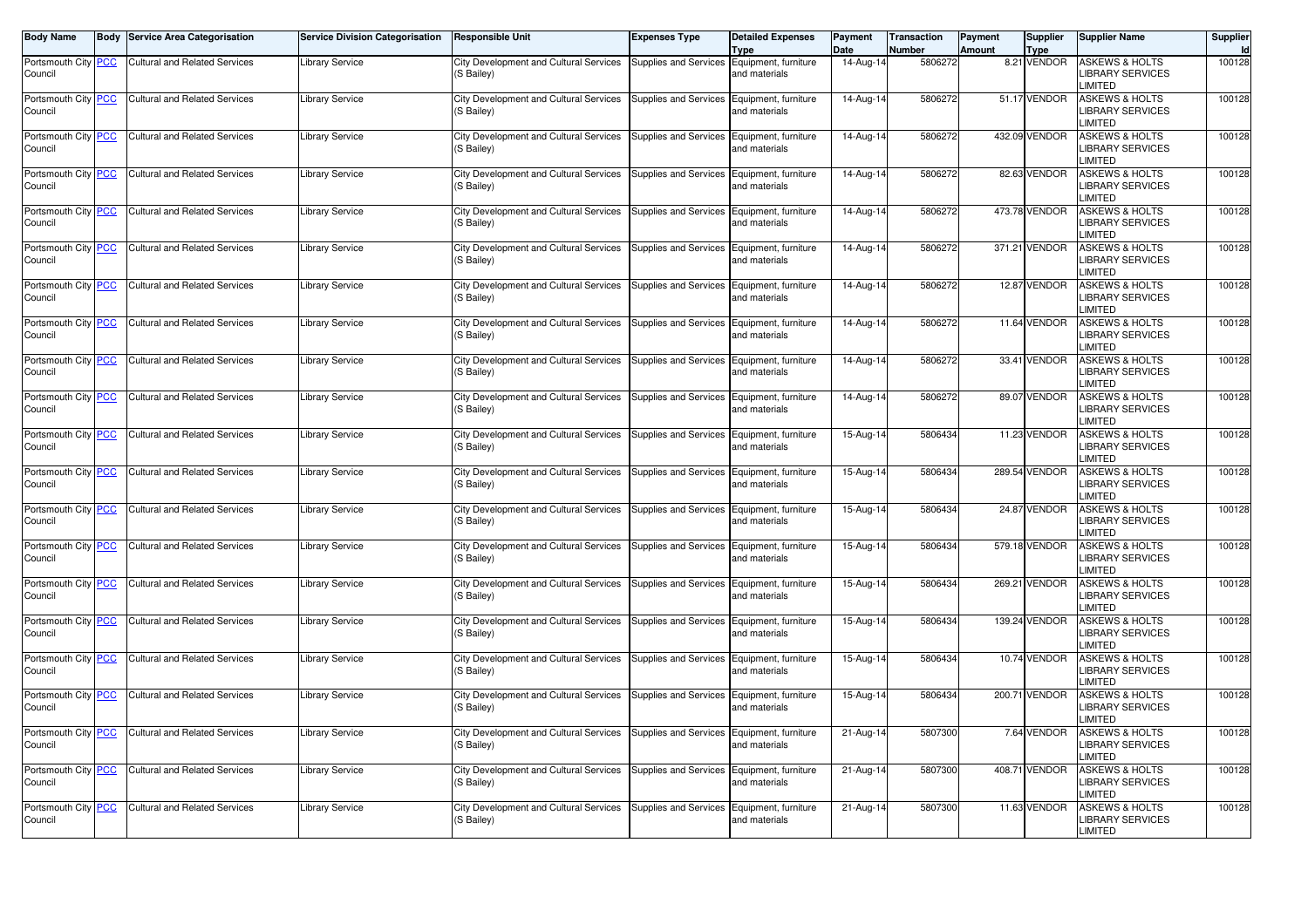| <b>Body Name</b>                      | <b>Body</b> | <b>Service Area Categorisation</b>   | <b>Service Division Categorisation</b> | <b>Responsible Unit</b>                              | <b>Expenses Type</b>                       | <b>Detailed Expenses</b><br><b>Type</b> | Payment<br>Date | Transaction<br>Number | Payment<br><b>Amount</b> | Supplier<br><b>Type</b> | <b>Supplier Name</b>                                                  | Supplier<br>Id |
|---------------------------------------|-------------|--------------------------------------|----------------------------------------|------------------------------------------------------|--------------------------------------------|-----------------------------------------|-----------------|-----------------------|--------------------------|-------------------------|-----------------------------------------------------------------------|----------------|
| Portsmouth City PCC<br>Council        |             | <b>Cultural and Related Services</b> | <b>Library Service</b>                 | City Development and Cultural Services<br>(S Bailey) | <b>Supplies and Services</b>               | Equipment, furniture<br>and materials   | $21$ -Aug-14    | 5807300               |                          | 178.94 VENDOR           | <b>ASKEWS &amp; HOLTS</b><br>LIBRARY SERVICES<br><b>IMITED</b>        | 100128         |
| Portsmouth City PCC<br>Council        |             | <b>Cultural and Related Services</b> | <b>Library Service</b>                 | City Development and Cultural Services<br>(S Bailey) | Supplies and Services Equipment, furniture | and materials                           | 21-Aug-14       | 5807300               |                          | 77.21 VENDOR            | <b>ASKEWS &amp; HOLTS</b><br>LIBRARY SERVICES<br><b>IMITED</b>        | 100128         |
| Portsmouth City <b>PCC</b><br>Council |             | <b>Cultural and Related Services</b> | <b>Library Service</b>                 | City Development and Cultural Services<br>(S Bailey) | Supplies and Services                      | Equipment, furniture<br>and materials   | 21-Aug-14       | 5807300               |                          | 440.22 VENDOR           | <b>ASKEWS &amp; HOLTS</b><br><b>IBRARY SERVICES</b><br><b>IMITED</b>  | 100128         |
| Portsmouth City PCC<br>Council        |             | <b>Cultural and Related Services</b> | <b>Library Service</b>                 | City Development and Cultural Services<br>(S Bailey) | Supplies and Services                      | Equipment, furniture<br>and materials   | 21-Aug-14       | 5807300               |                          | 245.88 VENDOR           | <b>ASKEWS &amp; HOLTS</b><br><b>IBRARY SERVICES</b><br><b>IMITED</b>  | 100128         |
| Portsmouth City PCC<br>Council        |             | <b>Cultural and Related Services</b> | <b>Library Service</b>                 | City Development and Cultural Services<br>(S Bailey) | <b>Supplies and Services</b>               | Equipment, furniture<br>and materials   | 21-Aug-14       | 5807300               |                          | 9.50 VENDOR             | <b>ASKEWS &amp; HOLTS</b><br><b>IBRARY SERVICES</b><br><b>IMITED</b>  | 100128         |
| Portsmouth City PCC<br>Council        |             | <b>Cultural and Related Services</b> | <b>Library Service</b>                 | City Development and Cultural Services<br>(S Bailey) | Supplies and Services                      | Equipment, furniture<br>and materials   | 22-Aug-14       | 5807437               |                          | 341.46 VENDOR           | <b>ASKEWS &amp; HOLTS</b><br><b>IBRARY SERVICES</b><br><b>IMITED</b>  | 100128         |
| Portsmouth City PCC<br>Council        |             | <b>Cultural and Related Services</b> | <b>Library Service</b>                 | City Development and Cultural Services<br>(S Bailey) | Supplies and Services                      | Equipment, furniture<br>and materials   | 21-Aug-14       | 5807300               |                          | 76.42 VENDOR            | <b>ASKEWS &amp; HOLTS</b><br>LIBRARY SERVICES<br><b>IMITED</b>        | 100128         |
| Portsmouth City PCC<br>Council        |             | <b>Cultural and Related Services</b> | <b>Library Service</b>                 | City Development and Cultural Services<br>(S Bailey) | Supplies and Services                      | Equipment, furniture<br>and materials   | 21-Aug-14       | 5807300               |                          | 50.37 VENDOR            | <b>ASKEWS &amp; HOLTS</b><br>LIBRARY SERVICES<br><b>IMITED</b>        | 100128         |
| Portsmouth City PCC<br>Council        |             | <b>Cultural and Related Services</b> | <b>Library Service</b>                 | City Development and Cultural Services<br>(S Bailey) | Supplies and Services Equipment, furniture | and materials                           | 21-Aug-14       | 5807300               |                          | 4.79 VENDOR             | <b>ASKEWS &amp; HOLTS</b><br>LIBRARY SERVICES<br><b>IMITED</b>        | 100128         |
| Portsmouth City PCC<br>Council        |             | <b>Cultural and Related Services</b> | <b>Library Service</b>                 | City Development and Cultural Services<br>(S Bailey) | Supplies and Services                      | Equipment, furniture<br>and materials   | 21-Aug-14       | 5807300               |                          | 9.58 VENDOR             | <b>ASKEWS &amp; HOLTS</b><br><b>LIBRARY SERVICES</b><br><b>IMITED</b> | 100128         |
| Portsmouth City PCC<br>Council        |             | <b>Cultural and Related Services</b> | <b>Library Service</b>                 | City Development and Cultural Services<br>(S Bailey) | Supplies and Services Equipment, furniture | and materials                           | 28-Aug-14       | 5808572               |                          | 56.48 VENDOR            | <b>ASKEWS &amp; HOLTS</b><br><b>LIBRARY SERVICES</b><br><b>IMITED</b> | 100128         |
| Portsmouth City PCC<br>Council        |             | <b>Cultural and Related Services</b> | <b>Library Service</b>                 | City Development and Cultural Services<br>(S Bailey) | Supplies and Services                      | Equipment, furniture<br>and materials   | 22-Aug-14       | 5807437               |                          | 63.31 VENDOR            | <b>ASKEWS &amp; HOLTS</b><br>LIBRARY SERVICES<br><b>IMITED</b>        | 100128         |
| Portsmouth City PCC<br>Council        |             | <b>Cultural and Related Services</b> | <b>Library Service</b>                 | City Development and Cultural Services<br>(S Bailey) | Supplies and Services                      | Equipment, furniture<br>and materials   | 22-Aug-14       | 5807437               |                          | 120.93 VENDOR           | <b>ASKEWS &amp; HOLTS</b><br>LIBRARY SERVICES<br><b>IMITED</b>        | 100128         |
| Portsmouth City PCC<br>Council        |             | <b>Cultural and Related Services</b> | <b>Library Service</b>                 | City Development and Cultural Services<br>(S Bailey) | <b>Supplies and Services</b>               | Equipment, furniture<br>and materials   | 22-Aug-14       | 5807437               |                          | 22.16 VENDOR            | <b>ASKEWS &amp; HOLTS</b><br>LIBRARY SERVICES<br><b>IMITED</b>        | 100128         |
| Portsmouth City PCC<br>Council        |             | <b>Cultural and Related Services</b> | <b>Library Service</b>                 | City Development and Cultural Services<br>(S Bailey) | Supplies and Services Equipment, furniture | and materials                           | 22-Aug-14       | 5807437               |                          | 22.44 VENDOR            | <b>ASKEWS &amp; HOLTS</b><br>LIBRARY SERVICES<br><b>IMITED</b>        | 100128         |
| Portsmouth City PCC<br>Council        |             | <b>Cultural and Related Services</b> | <b>Library Service</b>                 | City Development and Cultural Services<br>(S Bailey) | <b>Supplies and Services</b>               | Equipment, furniture<br>and materials   | 22-Aug-14       | 5807437               |                          | 102.30 VENDOR           | <b>ASKEWS &amp; HOLTS</b><br><b>IBRARY SERVICES</b><br><b>IMITED</b>  | 100128         |
| Portsmouth City PCC<br>Council        |             | <b>Cultural and Related Services</b> | <b>Library Service</b>                 | City Development and Cultural Services<br>(S Bailey) | <b>Supplies and Services</b>               | Equipment, furniture<br>and materials   | 22-Aug-14       | 5807437               |                          | 267.56 VENDOR           | <b>ASKEWS &amp; HOLTS</b><br><b>IBRARY SERVICES</b><br><b>IMITED</b>  | 100128         |
| Portsmouth City PCC<br>Council        |             | <b>Cultural and Related Services</b> | <b>Library Service</b>                 | City Development and Cultural Services<br>(S Bailey) | Supplies and Services                      | Equipment, furniture<br>and materials   | 21-Aug-14       | 5807300               |                          | 8.63 VENDOR             | <b>ASKEWS &amp; HOLTS</b><br><b>IBRARY SERVICES</b><br><b>IMITED</b>  | 100128         |
| Portsmouth City PCC<br>Council        |             | <b>Cultural and Related Services</b> | <b>Library Service</b>                 | City Development and Cultural Services<br>(S Bailey) | <b>Supplies and Services</b>               | Equipment, furniture<br>and materials   | 22-Aug-14       | 5807437               |                          | 183.64 VENDOR           | <b>ASKEWS &amp; HOLTS</b><br><b>IBRARY SERVICES</b><br><b>IMITED</b>  | 100128         |
| Portsmouth City PCC<br>Council        |             | <b>Cultural and Related Services</b> | <b>Library Service</b>                 | City Development and Cultural Services<br>(S Bailey) | <b>Supplies and Services</b>               | Equipment, furniture<br>and materials   | 28-Aug-14       | 5808572               |                          | 39.70 VENDOR            | <b>ASKEWS &amp; HOLTS</b><br><b>IBRARY SERVICES</b><br><b>IMITED</b>  | 100128         |
| Portsmouth City PCC<br>Council        |             | <b>Cultural and Related Services</b> | <b>Library Service</b>                 | City Development and Cultural Services<br>(S Bailey) | <b>Supplies and Services</b>               | Equipment, furniture<br>and materials   | 28-Aug-14       | 5808572               |                          | 508.11 VENDOR           | <b>ASKEWS &amp; HOLTS</b><br><b>IBRARY SERVICES</b><br>LIMITED        | 100128         |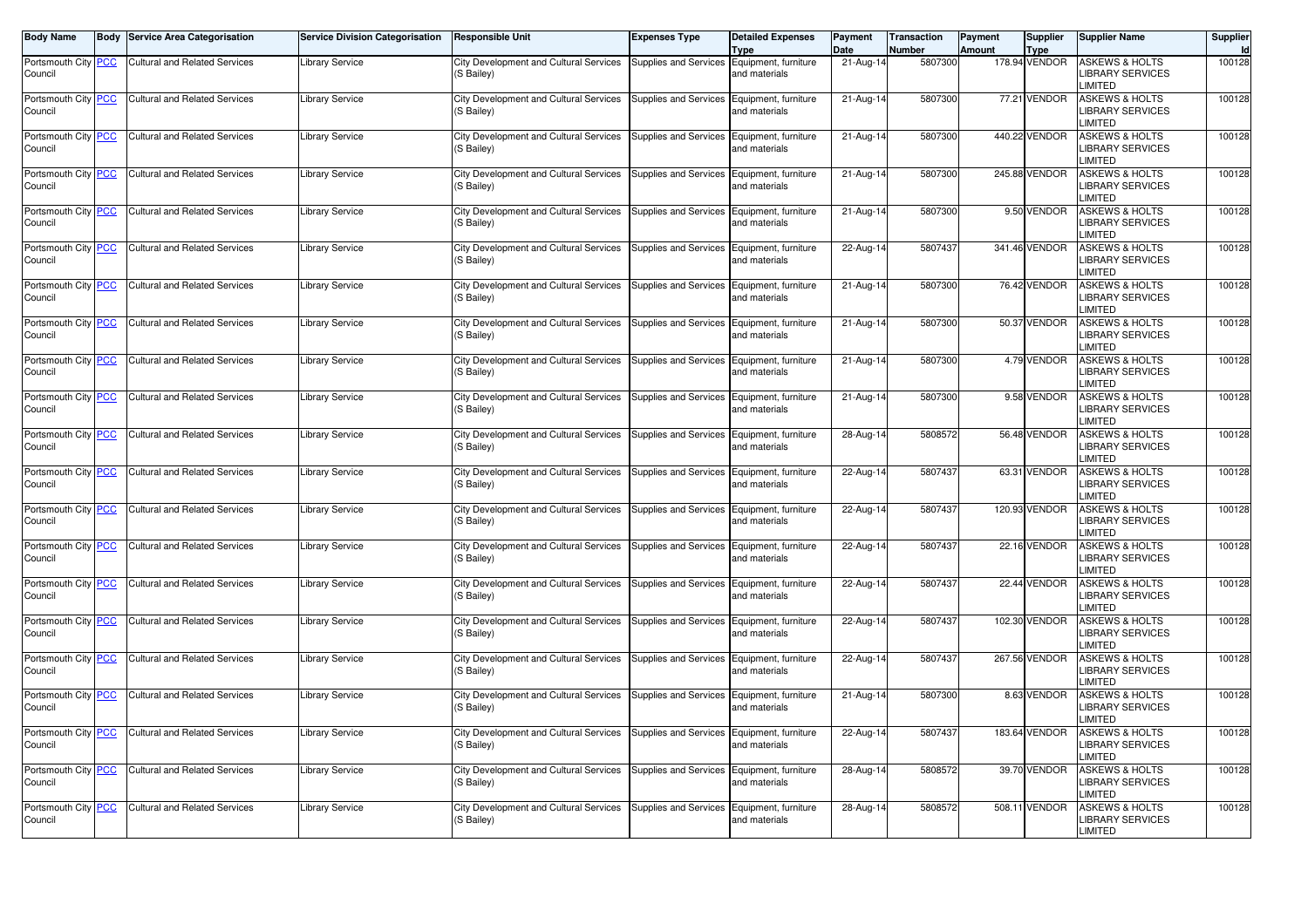| Body Name                      | <b>Body Service Area Categorisation</b> | <b>Service Division Categorisation</b> | <b>Responsible Unit</b>                                     | <b>Expenses Type</b>                       | <b>Detailed Expenses</b><br>Type                       | Payment<br>Date | <b>Transaction</b><br><b>Number</b> | Payment<br><b>Amount</b> | <b>Supplier</b><br><b>Type</b> | <b>Supplier Name</b>                                                   | Supplier<br>Id |
|--------------------------------|-----------------------------------------|----------------------------------------|-------------------------------------------------------------|--------------------------------------------|--------------------------------------------------------|-----------------|-------------------------------------|--------------------------|--------------------------------|------------------------------------------------------------------------|----------------|
| Portsmouth City PCC<br>Council | <b>Cultural and Related Services</b>    | <b>Library Service</b>                 | City Development and Cultural Services<br>(S Bailey)        | <b>Supplies and Services</b>               | Equipment, furniture<br>and materials                  | 28-Aug-14       | 5808572                             |                          | 299.84 VENDOR                  | <b>ASKEWS &amp; HOLTS</b><br>LIBRARY SERVICES<br><b>IMITED</b>         | 100128         |
| Portsmouth City PCC<br>Council | <b>Cultural and Related Services</b>    | <b>Library Service</b>                 | City Development and Cultural Services<br>(S Bailey)        | Supplies and Services                      | Equipment, furniture<br>and materials                  | 28-Aug-14       | 5808572                             |                          | 30.65 VENDOR                   | <b>ASKEWS &amp; HOLTS</b><br><b>LIBRARY SERVICES</b><br><b>LIMITED</b> | 100128         |
| Portsmouth City PCC<br>Council | <b>Cultural and Related Services</b>    | <b>Library Service</b>                 | City Development and Cultural Services<br>(S Bailey)        | Supplies and Services                      | Equipment, furniture<br>and materials                  | 28-Aug-14       | 5808572                             |                          | 282.80 VENDOR                  | <b>ASKEWS &amp; HOLTS</b><br><b>LIBRARY SERVICES</b><br>LIMITED        | 100128         |
| Portsmouth City PCC<br>Council | <b>Cultural and Related Services</b>    | <b>Library Service</b>                 | City Development and Cultural Services<br>(S Bailey)        | Supplies and Services                      | Equipment, furniture<br>and materials                  | 28-Aug-14       | 5808572                             |                          | 43.25 VENDOR                   | <b>ASKEWS &amp; HOLTS</b><br><b>LIBRARY SERVICES</b><br>LIMITED        | 100128         |
| Portsmouth City PCC<br>Council | <b>Cultural and Related Services</b>    | <b>Library Service</b>                 | City Development and Cultural Services<br>(S Bailey)        | Supplies and Services                      | Equipment, furniture<br>and materials                  | 22-Aug-14       | 5807437                             |                          | 42.50 VENDOR                   | <b>ASKEWS &amp; HOLTS</b><br><b>LIBRARY SERVICES</b><br><b>LIMITED</b> | 100128         |
| Portsmouth City PCC<br>Council | <b>Cultural and Related Services</b>    | <b>Library Service</b>                 | City Development and Cultural Services<br>(S Bailey)        | Supplies and Services                      | Equipment, furniture<br>and materials                  | 28-Aug-14       | 5808572                             |                          | 8.78 VENDOR                    | <b>ASKEWS &amp; HOLTS</b><br><b>LIBRARY SERVICES</b><br>LIMITED        | 100128         |
| Portsmouth City PCC<br>Council | <b>Cultural and Related Services</b>    | <b>Library Service</b>                 | City Development and Cultural Services<br>(S Bailey)        | Supplies and Services                      | Equipment, furniture<br>and materials                  | 28-Aug-14       | 5808572                             |                          | 39.34 VENDOR                   | <b>ASKEWS &amp; HOLTS</b><br><b>LIBRARY SERVICES</b><br><b>IMITED</b>  | 100128         |
| Portsmouth City PCC<br>Council | <b>Cultural and Related Services</b>    | <b>Library Service</b>                 | City Development and Cultural Services<br>(S Bailey)        | Supplies and Services                      | Equipment, furniture<br>and materials                  | 28-Aug-14       | 5808572                             |                          | 103.23 VENDOR                  | <b>ASKEWS &amp; HOLTS</b><br><b>LIBRARY SERVICES</b><br>LIMITED        | 100128         |
| Portsmouth City PCC<br>Council | <b>Cultural and Related Services</b>    | <b>Library Service</b>                 | City Development and Cultural Services<br>(S Bailey)        | <b>Supplies and Services</b>               | Equipment, furniture<br>and materials                  | 28-Aug-14       | 5808572                             |                          | 284.98 VENDOR                  | <b>ASKEWS &amp; HOLTS</b><br><b>LIBRARY SERVICES</b><br><b>IMITED</b>  | 100128         |
| Portsmouth City PCC<br>Council | <b>Cultural and Related Services</b>    | <b>Library Service</b>                 | City Development and Cultural Services<br>(S Bailey)        | Supplies and Services                      | Equipment, furniture<br>and materials                  | 28-Aug-14       | 5808572                             |                          | 126.47 VENDOR                  | <b>ASKEWS &amp; HOLTS</b><br><b>LIBRARY SERVICES</b><br>LIMITED        | 100128         |
| Portsmouth City PCC<br>Council | <b>Cultural and Related Services</b>    | <b>Library Service</b>                 | <b>City Development and Cultural Services</b><br>(S Bailey) | Supplies and Services                      | Equipment, furniture<br>and materials                  | 28-Aug-14       | 5808572                             |                          | 419.16 VENDOR                  | <b>ASKEWS &amp; HOLTS</b><br><b>LIBRARY SERVICES</b><br>LIMITED        | 100128         |
| Portsmouth City PCC<br>Council | <b>Cultural and Related Services</b>    | <b>Library Service</b>                 | City Development and Cultural Services<br>(S Bailey)        | <b>Supplies and Services</b>               | Equipment, furniture<br>and materials                  | 28-Aug-14       | 5808572                             |                          | 94.10 VENDOR                   | <b>ASKEWS &amp; HOLTS</b><br><b>LIBRARY SERVICES</b><br><b>IMITED</b>  | 100128         |
| Portsmouth City PCC<br>Council | <b>Cultural and Related Services</b>    | <b>Library Service</b>                 | City Development and Cultural Services<br>(S Bailey)        | Supplies and Services Equipment, furniture | and materials                                          | 06-Aug-14       | 5804504                             |                          | 440.64 VENDOR                  | <b>ASKEWS &amp; HOLTS</b><br><b>LIBRARY SERVICES</b><br><b>IMITED</b>  | 100128         |
| Portsmouth City PCC<br>Council | <b>Cultural and Related Services</b>    | <b>Library Service</b>                 | City Development and Cultural Services<br>(S Bailey)        | Supplies and Services Equipment, furniture | and materials                                          | 27-Aug-14       | 5808115                             |                          | 1448.63 VENDOR                 | <b>ASKEWS &amp; HOLTS</b><br>LIBRARY SERVICES<br>LIMITED               | 100128         |
| Portsmouth City PCC<br>Council | <b>Cultural and Related Services</b>    | Culture and Heritage                   | City Development and Cultural Services<br>(S Bailey)        | Supplies and Services                      | Equipment, furniture<br>and materials                  | 20-Aug-14       | 5806834                             |                          | 436.75 VENDOR                  | <b>ATMOSPHERE</b>                                                      | 109641         |
| Portsmouth City PCC<br>Council | <b>Cultural and Related Services</b>    | Recreation and Sport                   | City Development and Cultural Services<br>S Bailey)         | Premises-Related<br>Expenditure            | Grounds maintenance<br>costs                           | 15-Aug-14       | 5806438                             |                          |                                | 2000.96 COMPANY BARHILL PLANT LTD                                      | 100355         |
| Portsmouth City PCC<br>Council | <b>Cultural and Related Services</b>    | <b>Library Service</b>                 | City Development and Cultural Services<br>(S Bailey)        | <b>Supplies and Services</b>               | Printing, stationery and<br>general office<br>expenses | 14-Aug-14       | 5806278                             |                          | 435.12 VENDOR                  | <b>BIBLIOTHECA LTD</b>                                                 | 135238         |
| Portsmouth City PCC<br>Council | Other                                   | Suspense and Capital Schemes           | City Development and Cultural Services<br>(S Bailey)        | Third Party Payments                       | Private contractors                                    | 08-Aug-14       | 5805163                             |                          | 350.00 VENDOR                  | <b>BOND SECURITY</b><br>CONSULTANTS LTD T/A<br><b>BOND SECURITY</b>    | 134905         |
| Portsmouth City PCC<br>Council | Other                                   | Suspense and Capital Schemes           | City Development and Cultural Services<br>(S Bailey)        | Third Party Payments                       | Private contractors                                    | 08-Aug-14       | 5805163                             |                          | 50.00 VENDOR                   | <b>BOND SECURITY</b><br>CONSULTANTS LTD T/A<br><b>BOND SECURITY</b>    | 134905         |
| Portsmouth City PCC<br>Council | Other                                   | Suspense and Capital Schemes           | City Development and Cultural Services<br>(S Bailey)        | Third Party Payments                       | Private contractors                                    | 08-Aug-14       | 5805163                             |                          | 100.00 VENDOR                  | <b>BOND SECURITY</b><br>CONSULTANTS LTD T/A<br><b>BOND SECURITY</b>    | 134905         |
| Portsmouth City PCC<br>Council | <b>Planning Services</b>                | <b>Building Control</b>                | City Development and Cultural Services<br>(S Bailey)        | Employees                                  | Direct employee<br>expenses                            | 07-Aug-14       | 5804998                             |                          | 1400.00 VENDOR                 | BRG INTERIM SOLUTIONS<br>.TD                                           | 138478         |
| Portsmouth City PCC<br>Council | <b>Planning Services</b>                | <b>Building Control</b>                | City Development and Cultural Services<br>(S Bailey)        | Employees                                  | Direct employee<br>expenses                            | 07-Aug-14       | 5804998                             |                          | 75.60 VENDOR                   | <b>BRG INTERIM SOLUTIONS</b><br>TD.                                    | 138478         |
| Portsmouth City PCC<br>Council | <b>Planning Services</b>                | <b>Building Control</b>                | City Development and Cultural Services<br>(S Bailey)        | Employees                                  | Direct employee<br>expenses                            | 27-Aug-14       | 5808125                             |                          | 1400.00 VENDOR                 | BRG INTERIM SOLUTIONS<br>TD.                                           | 138478         |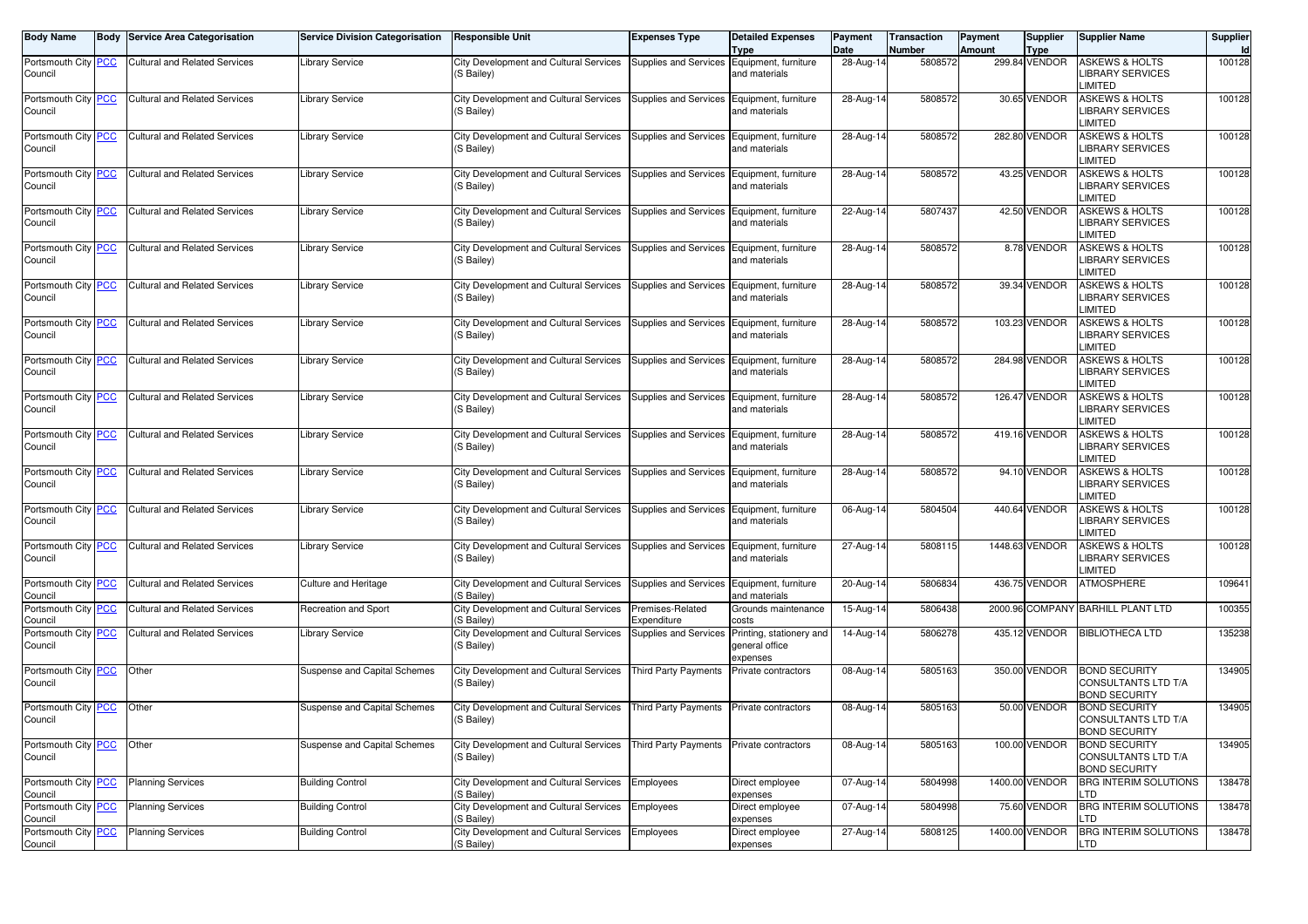| <b>Body Name</b>                               |            | <b>Body Service Area Categorisation</b> | <b>Service Division Categorisation</b> | <b>Responsible Unit</b>                              | <b>Expenses Type</b>                       | <b>Detailed Expenses</b>                                | Payment                 | <b>Transaction</b><br>Number | Payment<br>Amount | Supplier                      | <b>Supplier Name</b>                           | Supplier<br>Id |
|------------------------------------------------|------------|-----------------------------------------|----------------------------------------|------------------------------------------------------|--------------------------------------------|---------------------------------------------------------|-------------------------|------------------------------|-------------------|-------------------------------|------------------------------------------------|----------------|
| Portsmouth City PCC<br>Council                 |            | <b>Planning Services</b>                | <b>Building Control</b>                | City Development and Cultural Services<br>(S Bailey) | Employees                                  | <b>Type</b><br>Direct employee<br>expenses              | Date<br>27-Aug-14       | 5808125                      |                   | <b>Type</b><br>1400.00 VENDOR | <b>BRG INTERIM SOLUTIONS</b><br>.TD            | 138478         |
| Portsmouth City<br>Council                     | <b>PCC</b> | <b>Planning Services</b>                | <b>Building Control</b>                | City Development and Cultural Services<br>(S Bailey) | Employees                                  | Direct employee<br>expenses                             | 27-Aug-14               | 5808125                      |                   | 174.00 VENDOR                 | <b>BRG INTERIM SOLUTIONS</b><br>.TD            | 138478         |
| Portsmouth City PCC<br>Council                 |            | Other                                   | Suspense and Capital Schemes           | City Development and Cultural Services<br>(S Bailey) | Premises-Related<br>Expenditure            | Grounds maintenance<br>costs                            | 06-Aug-14               | 5804517                      |                   |                               | 15214.79 COMPANY BRIGHSTONE<br>LANDSCAPING LTD | 134206         |
| Portsmouth City<br>Council                     | <b>PCC</b> | <b>Cultural and Related Services</b>    | <b>Culture and Heritage</b>            | City Development and Cultural Services<br>(S Bailey) | Supplies and Services                      | Communications and<br>computing                         | 13-Aug-14               | 5805787                      |                   | 46.89 COMPANY BRITISH         | TELECOMMUNICATIONS<br>PLC                      | 100132         |
| Portsmouth City PCC<br>Council                 |            | <b>Cultural and Related Services</b>    | <b>Culture and Heritage</b>            | City Development and Cultural Services<br>(S Bailey) | Supplies and Services                      | Communications and<br>computing                         | 13-Aug-14               | 5805787                      |                   | 57.45 COMPANY BRITISH         | TELECOMMUNICATIONS<br>PLC                      | 100132         |
| Portsmouth City PCC<br>Council                 |            | <b>Cultural and Related Services</b>    | Culture and Heritage                   | City Development and Cultural Services<br>(S Bailey) | <b>Third Party Payments</b>                | Private contractors                                     | 08-Aug-14               | 5805181                      |                   | 3850.00 VENDOR                | <b>CASS PRODUCTIONS</b><br>LIMITED             | 117863         |
| Portsmouth City PCC<br>Council                 |            | <b>Cultural and Related Services</b>    | <b>Culture and Heritage</b>            | City Development and Cultural Services<br>(S Bailey) | Supplies and Services                      | Printing, stationery and<br>general office<br>expenses  | 27-Aug-14               | 5808139                      |                   | 296.00 VENDOR                 | CENTRIC SIGNS LIMITED                          | 138258         |
| Portsmouth City<br>Council                     | <b>PCC</b> | <b>Cultural and Related Services</b>    | <b>Culture and Heritage</b>            | City Development and Cultural Services<br>(S Bailey) | Supplies and Services                      | Printing, stationery and<br>general office<br>expenses  | 27-Aug-14               | 5808139                      |                   | 279.76 VENDOR                 | CENTRIC SIGNS LIMITED                          | 138258         |
| Portsmouth City<br>Council                     | <b>PCC</b> | <b>Cultural and Related Services</b>    | Culture and Heritage                   | City Development and Cultural Services<br>(S Bailey) | Supplies and Services                      | Printing, stationery and<br>general office<br>expenses  | 27-Aug-14               | 5808139                      |                   | 66.20 VENDOR                  | CENTRIC SIGNS LIMITED                          | 138258         |
| Portsmouth City<br>Council                     | <b>PCC</b> | <b>Cultural and Related Services</b>    | <b>Culture and Heritage</b>            | City Development and Cultural Services<br>(S Bailey) | <b>Third Party Payments</b>                | Private contractors                                     | 27-Aug-14               | 5808139                      |                   | 435.60 VENDOR                 | CENTRIC SIGNS LIMITED                          | 138258         |
| Portsmouth City PCC<br>Council                 |            | <b>Cultural and Related Services</b>    | Culture and Heritage                   | City Development and Cultural Services<br>(S Bailey) | Third Party Payments                       | Private contractors                                     | 27-Aug-14               | 5808139                      |                   | 124.61 VENDOR                 | CENTRIC SIGNS LIMITED                          | 138258         |
| Portsmouth City PCC<br>Council                 |            | <b>Cultural and Related Services</b>    | Culture and Heritage                   | City Development and Cultural Services<br>(S Bailey) | Supplies and Services                      | Printing, stationery and<br>general office<br>expenses  | $\overline{27}$ -Aug-14 | 5808139                      |                   | 77.38 VENDOR                  | CENTRIC SIGNS LIMITED                          | 138258         |
| Portsmouth City PCC<br>Council                 |            | <b>Cultural and Related Services</b>    | Culture and Heritage                   | City Development and Cultural Services<br>(S Bailey) | Supplies and Services                      | Printing, stationery and<br>general office<br>expenses  | $27$ -Aug-14            | 5808139                      |                   | 55.51 VENDOR                  | <b>CENTRIC SIGNS LIMITED</b>                   | 138258         |
| Portsmouth City <b>PCC</b><br>Council          |            | <b>Cultural and Related Services</b>    | Culture and Heritage                   | City Development and Cultural Services<br>(S Bailey) | Supplies and Services                      | Printing, stationery and<br>general office<br>expenses  | 27-Aug-14               | 5808139                      |                   | 59.31 VENDOR                  | CENTRIC SIGNS LIMITED                          | 138258         |
| Portsmouth City PCC<br>Council                 |            | <b>Cultural and Related Services</b>    | <b>Culture and Heritage</b>            | City Development and Cultural Services<br>(S Bailey) | <b>Third Party Payments</b>                | Private contractors                                     | 01-Aug-14               | 5804061                      |                   | 1050.00 VENDOR                | CHARD HOUSE MEDIA                              | 113573         |
| Portsmouth City<br>Council                     | <b>PCC</b> | <b>Cultural and Related Services</b>    | <b>Culture and Heritage</b>            | City Development and Cultural Services<br>(S Bailey) | Supplies and Services                      | Equipment, furniture<br>and materials                   | 20-Aug-14               | 5806859                      |                   | 59.14 VENDOR                  | <b>CJS PORTSMOUTH LTD</b>                      | 100139         |
| Portsmouth City PCC<br>Council                 |            | <b>Cultural and Related Services</b>    | Culture and Heritage                   | City Development and Cultural Services<br>(S Bailey) | Supplies and Services Equipment, furniture | and materials                                           | 20-Aug-14               | 5806859                      |                   | 101.52 VENDOR                 | CJS PORTSMOUTH LTD                             | 100139         |
| Portsmouth City PCC<br>Council                 |            | <b>Cultural and Related Services</b>    | Culture and Heritage                   | City Development and Cultural Services<br>(S Bailey) | Supplies and Services                      | Equipment, furniture<br>and materials                   | 29-Aug-14               | 5808723                      |                   | 88.71 VENDOR                  | CJS PORTSMOUTH LTD                             | 100139         |
| Portsmouth City<br>Council                     | <b>PCC</b> | <b>Cultural and Related Services</b>    | <b>Culture and Heritage</b>            | City Development and Cultural Services<br>(S Bailey) | Supplies and Services                      | Equipment, furniture<br>and materials                   | 22-Aug-14               | 5807474                      |                   | 4027.40 VENDOR                | <b>CLICK NETHERFIELD LTD</b>                   | 135427         |
| Portsmouth City PCC<br>Council                 |            | Cultural and Related Services           | Culture and Heritage                   | City Development and Cultural Services<br>(S Bailey) | Supplies and Services Equipment, furniture | and materials                                           | 22-Aug-14               | 5807474                      |                   | 4063.80 VENDOR                | <b>CLICK NETHERFIELD LTD</b>                   | 135427         |
| Portsmouth City PCC<br>Council                 |            | <b>Cultural and Related Services</b>    | Recreation and Sport                   | City Development and Cultural Services<br>(S Bailey) | Premises-Related<br>Expenditure            | Repairs, alterations<br>and maintenance of<br>buildings | 22-Aug-14               | 5807476                      |                   |                               | 328.99 COMPANY COLAS LTD                       | 100298         |
| Portsmouth City <b>PCC</b><br>Council          |            | <b>Cultural and Related Services</b>    | <b>Culture and Heritage</b>            | City Development and Cultural Services<br>(S Bailey) | Premises-Related<br>Expenditure            | Repairs, alterations<br>and maintenance of<br>buildings | 22-Aug-14               | 5807476                      |                   |                               | 2837.53 COMPANY COLAS LTD                      | 100298         |
| Portsmouth City <mark> PCC</mark> _<br>Council |            | Cultural and Related Services           | Recreation and Sport                   | City Development and Cultural Services<br>(S Bailey) | Premises-Related<br>Expenditure            | Repairs, alterations<br>and maintenance of<br>buildings | 22-Aug-14               | 5807476                      |                   |                               | 718.25 COMPANY COLAS LTD                       | 100298         |
| Portsmouth City PCC<br>Council                 |            | <b>Cultural and Related Services</b>    | Recreation and Sport                   | City Development and Cultural Services<br>(S Bailey) | Premises-Related<br>Expenditure            | Repairs, alterations<br>and maintenance of<br>buildings | 22-Aug-14               | 5807476                      |                   |                               | 295.61 COMPANY COLAS LTD                       | 100298         |
| Portsmouth City PCC<br>Council                 |            | <b>Cultural and Related Services</b>    | Recreation and Sport                   | City Development and Cultural Services<br>(S Bailey) | Premises-Related<br>Expenditure            | Repairs, alterations<br>and maintenance of<br>buildings | 22-Aug-14               | 5807476                      |                   |                               | 1315.96 COMPANY COLAS LTD                      | 100298         |
| Portsmouth City PCC<br>Council                 |            | <b>Planning Services</b>                | Economic Development                   | City Development and Cultural Services<br>(S Bailey) | Transport-Related<br>Expenditure           | Direct transport costs                                  | 08-Aug-14               | 5805191                      |                   | 475.00 VENDOR                 | <b>COLISEUM COACHES</b><br><b>LIMITED</b>      | 123489         |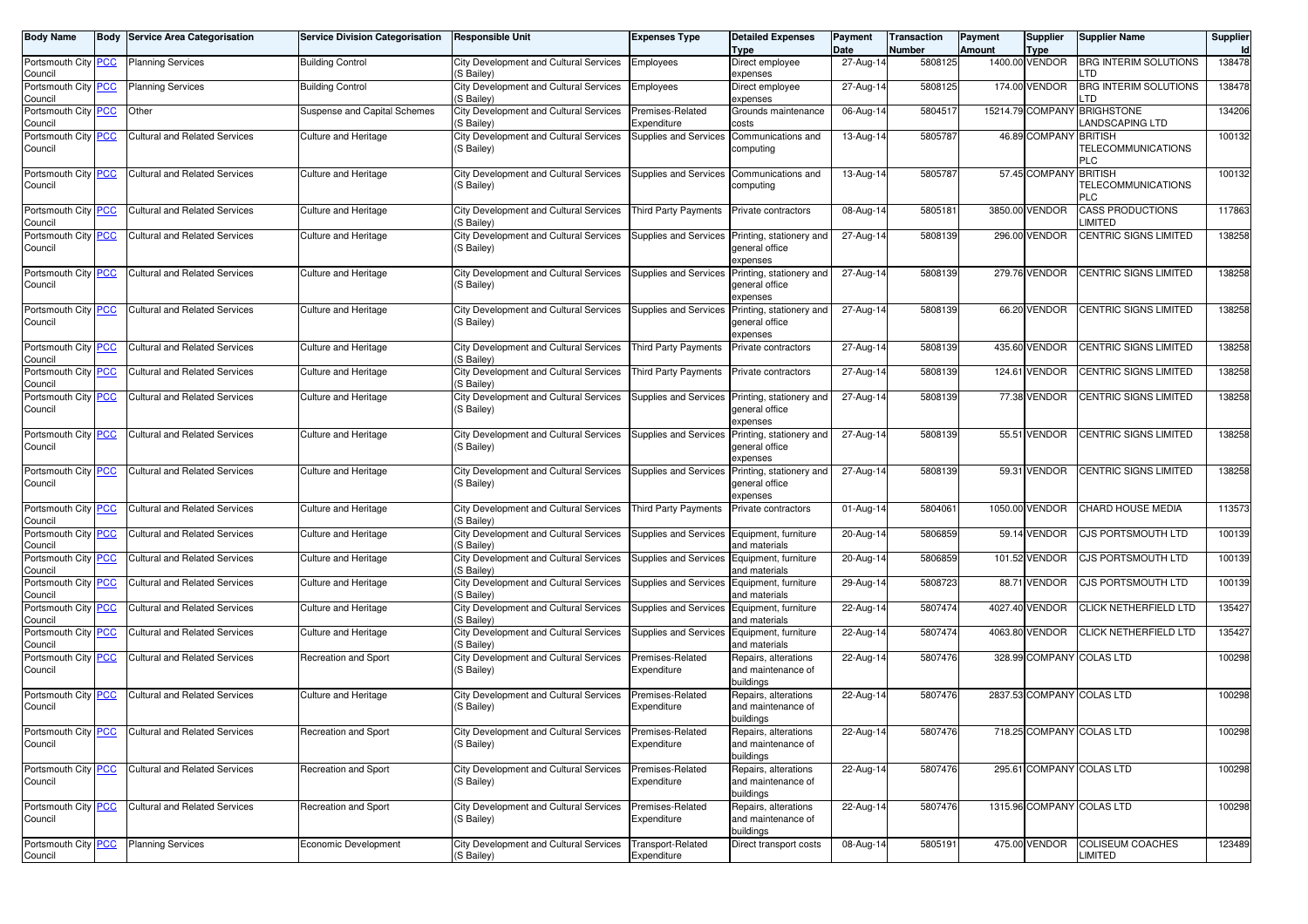| <b>Body Name</b>               | <b>Body</b> | <b>Service Area Categorisation</b>   | <b>Service Division Categorisation</b> | <b>Responsible Unit</b>                              | <b>Expenses Type</b>                           | <b>Detailed Expenses</b><br>Type                        | Payment<br>Date         | <b>Transaction</b><br><b>Number</b> | Payment<br><b>Amount</b> | <b>Supplier</b><br>Type                  | <b>Supplier Name</b>                                      | Supplier<br>Id |
|--------------------------------|-------------|--------------------------------------|----------------------------------------|------------------------------------------------------|------------------------------------------------|---------------------------------------------------------|-------------------------|-------------------------------------|--------------------------|------------------------------------------|-----------------------------------------------------------|----------------|
| Portsmouth City PCC<br>Council |             | <b>Planning Services</b>             | Economic Development                   | City Development and Cultural Services<br>(S Bailey) | <b>Transport-Related</b><br>Expenditure        | Direct transport costs                                  | 08-Aug-14               | 5805191                             |                          | 575.00 VENDOR                            | <b>COLISEUM COACHES</b><br><b>IMITED</b>                  | 123489         |
| Portsmouth City PCC<br>Council |             | <b>Planning Services</b>             | Economic Development                   | City Development and Cultural Services<br>(S Bailey) | Transport-Related<br>Expenditure               | Direct transport costs                                  | 08-Aug-14               | 580519                              |                          | 475.00 VENDOR                            | COLISEUM COACHES<br><b>IMITED</b>                         | 123489         |
| Portsmouth City PCC<br>Council |             | <b>Cultural and Related Services</b> | <b>Culture and Heritage</b>            | City Development and Cultural Services<br>(S Bailey) | <b>Third Party Payments</b>                    | Private contractors                                     | 22-Aug-14               | 5807478                             |                          | 864.00 VENDOR                            | <b>COMMISSION AIR LIMITED</b>                             | 106628         |
| Portsmouth City PCC<br>Council |             | <b>Cultural and Related Services</b> | Culture and Heritage                   | City Development and Cultural Services<br>(S Bailey) | Premises-Related<br>Expenditure                | Repairs, alterations<br>and maintenance of<br>buildings | 27-Aug-14               | 5808147                             |                          |                                          | 0.01 COMPANY CORRIGENDA LIMITED T/A<br><b>CHURCHES</b>    | 102100         |
| Portsmouth City PCC<br>Council |             | <b>Cultural and Related Services</b> | <b>Culture and Heritage</b>            | City Development and Cultural Services<br>(S Bailey) | Premises-Related<br>Expenditure                | Repairs, alterations<br>and maintenance of<br>buildings | $27$ -Aug-14            | 5808147                             |                          |                                          | 0.01 COMPANY CORRIGENDA LIMITED T/A<br><b>CHURCHES</b>    | 102100         |
| Portsmouth City PCC<br>Council |             | <b>Cultural and Related Services</b> | <b>Culture and Heritage</b>            | City Development and Cultural Services<br>(S Bailey) | Premises-Related<br>Expenditure                | Repairs, alterations<br>and maintenance of<br>buildings | 27-Aug-14               | 5808147                             |                          |                                          | 1106.98 COMPANY CORRIGENDA LIMITED T/A<br><b>CHURCHES</b> | 102100         |
| Portsmouth City PCC<br>Council |             | <b>Cultural and Related Services</b> | <b>Library Service</b>                 | City Development and Cultural Services<br>(S Bailey) | Premises-Related<br>Expenditure                | Fixtures and fittings                                   | $\overline{0}$ 1-Aug-14 | 5804127                             |                          |                                          | 60.00 COMPANY EIS LIMITED                                 | 100762         |
| Portsmouth City PCC<br>Council |             | <b>Cultural and Related Services</b> | <b>Culture and Heritage</b>            | City Development and Cultural Services<br>(S Bailey) | Supplies and Services                          | Equipment, furniture<br>and materials                   | 13-Aug-14               | 580583                              |                          | -20.00 VENDOR                            | <b>EMBLEM PRINT</b><br>PRODUCTS LTD                       | 10950          |
| Portsmouth City PCC<br>Council |             | <b>Cultural and Related Services</b> | <b>Culture and Heritage</b>            | City Development and Cultural Services<br>(S Bailey) | Supplies and Services                          | Equipment, furniture<br>and materials                   | 13-Aug-14               | 5805831                             |                          | 1730.93 VENDOR                           | <b>EMBLEM PRINT</b><br>PRODUCTS LTD                       | 109501         |
| Portsmouth City PCC<br>Council |             | <b>Cultural and Related Services</b> | Culture and Heritage                   | City Development and Cultural Services<br>(S Bailey) | Supplies and Services                          | Equipment, furniture<br>and materials                   | 13-Aug-14               | 5805831                             |                          | 304.92 VENDOR                            | <b>EMBLEM PRINT</b><br>PRODUCTS LTD                       | 109501         |
| Portsmouth City PCC<br>Council |             | Other                                | Suspense and Capital Schemes           | City Development and Cultural Services<br>(S Bailey) | Premises-Related<br>Expenditure                | Grounds maintenance<br>costs                            | 07-Aug-14               | 5805022                             |                          |                                          | 55399.44 COMPANY ENGLISH LANDSCAPES<br>LIMITED            | 106080         |
| Portsmouth City PCC<br>Council |             | Other                                | Suspense and Capital Schemes           | City Development and Cultural Services<br>(S Bailey) | Premises-Related<br>Expenditure                | Grounds maintenance<br>costs                            | 07-Aug-14               | 5805022                             |                          |                                          | 21037.23 COMPANY ENGLISH LANDSCAPES<br>LIMITED            | 106080         |
| Portsmouth City PCC<br>Council |             | Other                                | Suspense and Capital Schemes           | City Development and Cultural Services<br>(S Bailey) | Premises-Related<br>Expenditure                | Grounds maintenance<br>costs                            | 07-Aug-14               | 5805022                             |                          |                                          | 42823.24 COMPANY ENGLISH LANDSCAPES<br>LIMITED            | 106080         |
| Portsmouth City PCC<br>Council |             | <b>Planning Services</b>             | <b>Business support</b>                | City Development and Cultural Services<br>(S Bailey) | Premises-Related<br>Expenditure                | Cleaning and domestic<br>supplies                       | 22-Aug-14               | 5807548                             |                          |                                          | 2500.00 COMPANY ENSIGN HIGHWAYS LTD                       | 116063         |
| Portsmouth City PCC<br>Council |             | Other                                | Suspense and Capital Schemes           | City Development and Cultural Services<br>(S Bailey) | Premises-Related<br>Expenditure                | Repairs, alterations<br>and maintenance of<br>buildings | 28-Aug-14               | 580860                              |                          |                                          | 1572.06 COMPANY ETC SPORTS SERVICES<br>LTD                | 137396         |
| Portsmouth City PCC<br>Council |             | <b>Cultural and Related Services</b> | Tourism                                | City Development and Cultural Services<br>(S Bailey) | Supplies and Services                          | Miscellaneous<br>expenses                               | 08-Aug-14               | 5805229                             |                          | 21848.00 VENDOR                          | EXTERION MEDIA (UK)<br>LIMITED                            | 101462         |
| Portsmouth City PCC<br>Council |             | <b>Cultural and Related Services</b> | Tourism                                | City Development and Cultural Services<br>(S Bailey) | <b>Third Party Payments</b>                    | Private contractors                                     | 01-Aug-14               | 5804149                             |                          | 185.00 OTHER<br>LOCAL<br><b>AUTHORIT</b> | HAMPSHIRE COUNTY<br><b>COUNCIL</b>                        | 100030         |
| Portsmouth City PCC<br>Council |             | <b>Cultural and Related Services</b> | <b>Library Service</b>                 | City Development and Cultural Services<br>(S Bailey) | Supplies and Services Equipment, furniture     | and materials                                           | 08-Aug-14               | 5805252                             |                          | 2.74 OTHER<br>LOCAL<br>AUTHORIT          | <b>HAMPSHIRE COUNTY</b><br>COUNCIL                        | 100030         |
| Portsmouth City PCC<br>Council |             | <b>Cultural and Related Services</b> | <b>Library Service</b>                 | City Development and Cultural Services<br>(S Bailey) | Supplies and Services                          | Equipment, furniture<br>and materials                   | 08-Aug-14               | 5805252                             |                          | 0.20 OTHER<br>LOCAL<br><b>AUTHORIT</b>   | <b>HAMPSHIRE COUNTY</b><br>COUNCIL                        | 100030         |
| Portsmouth City PCC<br>Council |             | <b>Cultural and Related Services</b> | <b>Library Service</b>                 | City Development and Cultural Services<br>(S Bailey) | Supplies and Services Equipment, furniture     | and materials                                           | 08-Aug-14               | 5805252                             |                          | 0.76 OTHER<br>LOCAL<br><b>AUTHORIT</b>   | <b>HAMPSHIRE COUNTY</b><br><b>COUNCIL</b>                 | 100030         |
| Portsmouth City PCC<br>Council |             | <b>Cultural and Related Services</b> | <b>Library Service</b>                 | City Development and Cultural Services<br>(S Bailey) | Supplies and Services Equipment, furniture     | and materials                                           | 08-Aug-14               | 5805252                             |                          | 3.01 OTHER<br>LOCAL<br><b>AUTHORIT</b>   | <b>HAMPSHIRE COUNTY</b><br><b>COUNCIL</b>                 | 100030         |
| Portsmouth City PCC<br>Council |             | Cultural and Related Services        | <b>Library Service</b>                 | City Development and Cultural Services<br>(S Bailey) | Supplies and Services Equipment, furniture     | and materials                                           | 08-Aug-14               | 5805252                             |                          | 1.65 OTHER<br>LOCAL<br><b>AUTHORIT</b>   | <b>HAMPSHIRE COUNTY</b><br><b>COUNCIL</b>                 | 100030         |
| Portsmouth City PCC<br>Council |             | Cultural and Related Services        | <b>Library Service</b>                 | City Development and Cultural Services<br>(S Bailey) | Supplies and Services Printing, stationery and | general office<br>expenses                              | $\overline{0}$ 8-Aug-14 | 5805252                             |                          | 8.60 OTHER<br>LOCAL<br><b>AUTHORIT</b>   | <b>HAMPSHIRE COUNTY</b><br><b>COUNCIL</b>                 | 100030         |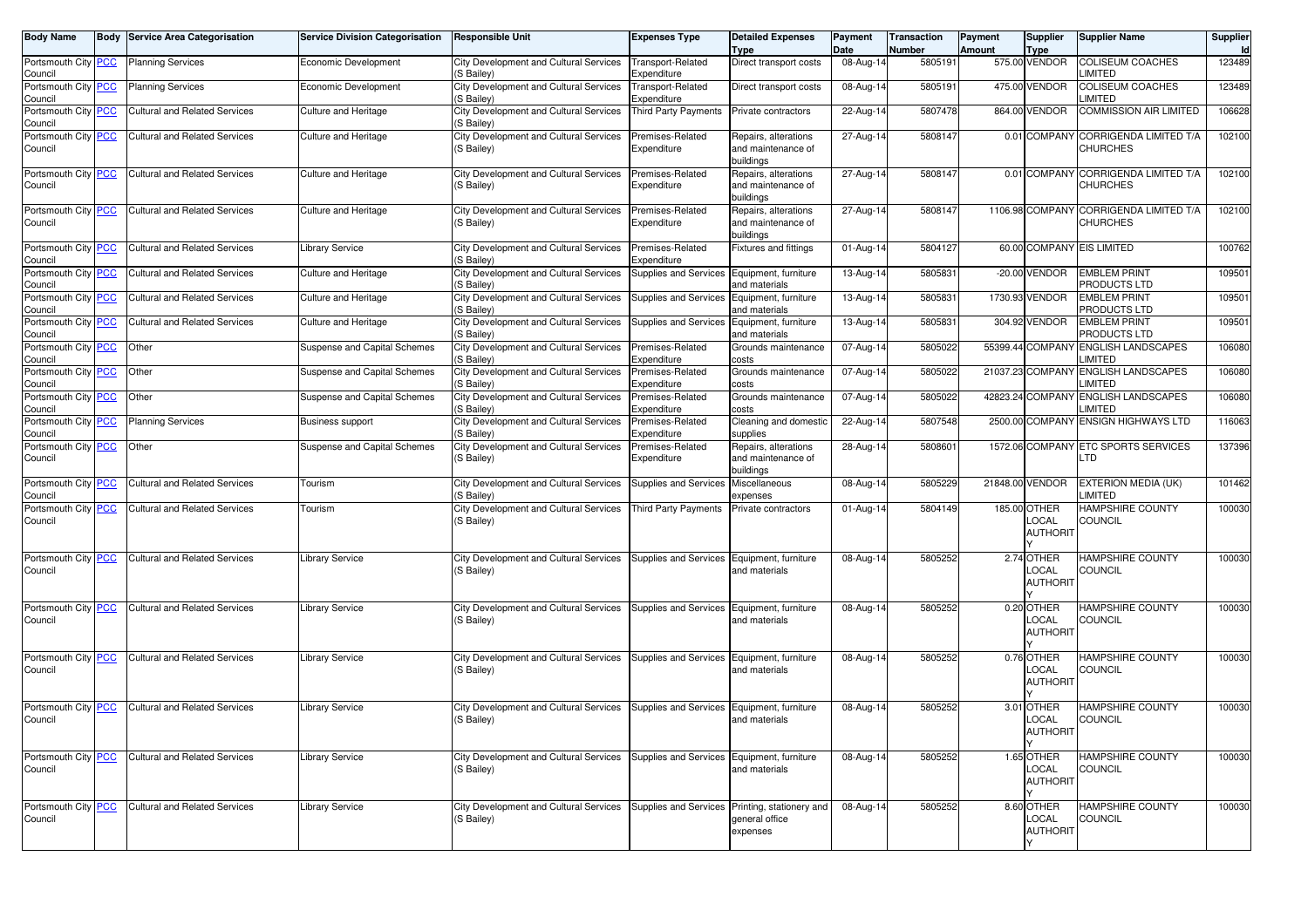| <b>Body Name</b>               |            | <b>Body Service Area Categorisation</b> | <b>Service Division Categorisation</b> | <b>Responsible Unit</b>                                     | <b>Expenses Type</b>            | <b>Detailed Expenses</b><br><b>Type</b>                 | Payment<br>Date | Transaction<br><b>Number</b> | Payment<br><b>Amount</b> | <b>Supplier</b><br>Type                  | <b>Supplier Name</b>                                 | Supplier<br>Id |
|--------------------------------|------------|-----------------------------------------|----------------------------------------|-------------------------------------------------------------|---------------------------------|---------------------------------------------------------|-----------------|------------------------------|--------------------------|------------------------------------------|------------------------------------------------------|----------------|
| Portsmouth City<br>Council     | <b>PCC</b> | <b>Cultural and Related Services</b>    | <b>Library Service</b>                 | City Development and Cultural Services<br>(S Bailey)        | Supplies and Services           | Printing, stationery and<br>general office<br>expenses  | 08-Aug-14       | 5805252                      |                          | 5.52 OTHER<br>LOCAL<br><b>AUTHORIT</b>   | <b>HAMPSHIRE COUNTY</b><br>COUNCIL                   | 100030         |
| Portsmouth City PCC<br>Council |            | Cultural and Related Services           | <b>Library Service</b>                 | <b>City Development and Cultural Services</b><br>(S Bailey) | Premises-Related<br>Expenditure | Cleaning and domestic<br>supplies                       | 08-Aug-14       | 5805252                      |                          | 34.64 OTHER<br>LOCAL<br><b>AUTHORIT</b>  | HAMPSHIRE COUNTY<br><b>COUNCIL</b>                   | 100030         |
| Portsmouth City PCC<br>Council |            | <b>Cultural and Related Services</b>    | <b>Library Service</b>                 | <b>City Development and Cultural Services</b><br>(S Bailey) | Premises-Related<br>Expenditure | Cleaning and domestic<br>supplies                       | 08-Aug-14       | 5805252                      |                          | 304.24 OTHER<br>LOCAL<br><b>AUTHORIT</b> | <b>HAMPSHIRE COUNTY</b><br><b>COUNCIL</b>            | 100030         |
| Portsmouth City PCC<br>Council |            | <b>Cultural and Related Services</b>    | <b>Library Service</b>                 | City Development and Cultural Services<br>(S Bailey)        | Premises-Related<br>Expenditure | Cleaning and domestic<br>supplies                       | 08-Aug-14       | 5805252                      |                          | 143.36 OTHER<br>LOCAL<br><b>AUTHORIT</b> | <b>HAMPSHIRE COUNTY</b><br>COUNCIL                   | 100030         |
| Portsmouth City PCC<br>Council |            | <b>Cultural and Related Services</b>    | <b>Library Service</b>                 | City Development and Cultural Services<br>(S Bailey)        | Premises-Related<br>Expenditure | Cleaning and domestic<br>supplies                       | 08-Aug-14       | 5805252                      |                          | 59.60 OTHER<br>LOCAL<br><b>AUTHORIT</b>  | HAMPSHIRE COUNTY<br><b>COUNCIL</b>                   | 100030         |
| Portsmouth City PCC<br>Council |            | <b>Cultural and Related Services</b>    | <b>Library Service</b>                 | City Development and Cultural Services<br>(S Bailey)        | Supplies and Services           | Equipment, furniture<br>and materials                   | 08-Aug-14       | 5805252                      |                          | 1.71 OTHER<br>LOCAL<br><b>AUTHORIT</b>   | <b>HAMPSHIRE COUNTY</b><br><b>COUNCIL</b>            | 100030         |
| Portsmouth City PCC<br>Council |            | <b>Cultural and Related Services</b>    | <b>Library Service</b>                 | City Development and Cultural Services<br>(S Bailey)        | Supplies and Services           | Printing, stationery and<br>general office<br>expenses  | 08-Aug-14       | 5805252                      |                          | 5.97 OTHER<br>LOCAL<br><b>AUTHORIT</b>   | <b>HAMPSHIRE COUNTY</b><br>COUNCIL                   | 100030         |
| Portsmouth City PCC<br>Council |            | <b>Cultural and Related Services</b>    | <b>Library Service</b>                 | City Development and Cultural Services<br>(S Bailey)        | Supplies and Services           | Printing, stationery and<br>general office<br>expenses  | 08-Aug-14       | 5805252                      |                          | 6.06 OTHER<br>LOCAL<br><b>AUTHORIT</b>   | <b>HAMPSHIRE COUNTY</b><br><b>COUNCIL</b>            | 100030         |
| Portsmouth City PCC<br>Council |            | <b>Cultural and Related Services</b>    | <b>Library Service</b>                 | City Development and Cultural Services<br>(S Bailey)        | Supplies and Services           | Printing, stationery and<br>general office<br>expenses  | 08-Aug-14       | 5805252                      |                          | 1.14 OTHER<br>LOCAL<br><b>AUTHORIT</b>   | <b>HAMPSHIRE COUNTY</b><br>COUNCIL                   | 100030         |
| Portsmouth City<br>Council     | <b>PCC</b> | <b>Cultural and Related Services</b>    | Library Service                        | City Development and Cultural Services<br>(S Bailey)        | Supplies and Services           | Equipment, furniture<br>and materials                   | 27-Aug-14       | 5808473                      |                          | 31.94 OTHER<br>LOCAL<br><b>AUTHORIT</b>  | <b>HAMPSHIRE COUNTY</b><br>COUNCIL                   | 100030         |
| Portsmouth City PCC<br>Council |            | <b>Cultural and Related Services</b>    | <b>Library Service</b>                 | City Development and Cultural Services<br>(S Bailey)        | Supplies and Services           | Equipment, furniture<br>and materials                   | 27-Aug-14       | 5808473                      |                          | 8.43 OTHER<br>LOCAL<br><b>AUTHORIT</b>   | <b>HAMPSHIRE COUNTY</b><br><b>COUNCIL</b>            | 100030         |
| Portsmouth City PCC<br>Council |            | <b>Cultural and Related Services</b>    | <b>Library Service</b>                 | City Development and Cultural Services<br>(S Bailey)        | Supplies and Services           | Equipment, furniture<br>and materials                   | 27-Aug-14       | 5808473                      |                          | 3.33 OTHER<br>LOCAL<br><b>AUTHORIT</b>   | <b>HAMPSHIRE COUNTY</b><br>COUNCIL                   | 100030         |
| Portsmouth City PCC<br>Council |            | <b>Cultural and Related Services</b>    | <b>Library Service</b>                 | City Development and Cultural Services<br>(S Bailey)        | Supplies and Services           | Printing, stationery and<br>general office<br>expenses  | 27-Aug-14       | 5808473                      |                          | 3.58 OTHER<br>LOCAL<br><b>AUTHORIT</b>   | <b>HAMPSHIRE COUNTY</b><br><b>COUNCIL</b>            | 100030         |
| Portsmouth City PCC<br>Council |            | <b>Cultural and Related Services</b>    | Recreation and Sport                   | City Development and Cultural Services<br>(S Bailey)        | Supplies and Services           | Grants and<br>subscriptions                             | 01-Aug-14       | 5804161                      |                          | 1625.00 VENDOR                           | HIGHBURY AREA<br><b>COMMUNITY</b><br>ASSOCIATION     | 104488         |
| Portsmouth City PCC<br>Council |            | <b>Cultural and Related Services</b>    | Culture and Heritage                   | City Development and Cultural Services<br>(S Bailey)        | Premises-Related<br>Expenditure | Repairs, alterations<br>and maintenance of<br>buildings | $22-Aug-14$     | 5807572                      |                          |                                          | 3248.58 COMPANY ICE ELECTRICAL<br><b>CONTRACTORS</b> | 122613         |
| Portsmouth City PCC<br>Council |            | <b>Planning Services</b>                | Development Control                    | City Development and Cultural Services<br>(S Bailey)        | Supplies and Services           | Communications and<br>computing                         | 22-Aug-14       | 5807573                      |                          | 1878.99 VENDOR                           | <b>IDOX SOFTWARE LTD</b>                             | 113608         |
| Portsmouth City PCC<br>Council |            | <b>Cultural and Related Services</b>    | Culture and Heritage                   | City Development and Cultural Services<br>(S Bailey)        | <b>Third Party Payments</b>     | Private contractors                                     | 29-Aug-14       | 279872                       |                          | 424.00 VENDOR                            | <b>IMPERIAL WAR MUSEUM</b>                           | 106709         |
| Portsmouth City<br>Council     | <b>PCC</b> | Other                                   | Suspense and Capital Schemes           | City Development and Cultural Services<br>(S Bailey)        | Premises-Related<br>Expenditure | Grounds maintenance<br>costs                            | 11-Aug-14       | 5805517                      |                          | 51399.65 COMPANY                         | <b>ISS FACILITY SERVICES</b><br>LANDSCAPING          | 134017         |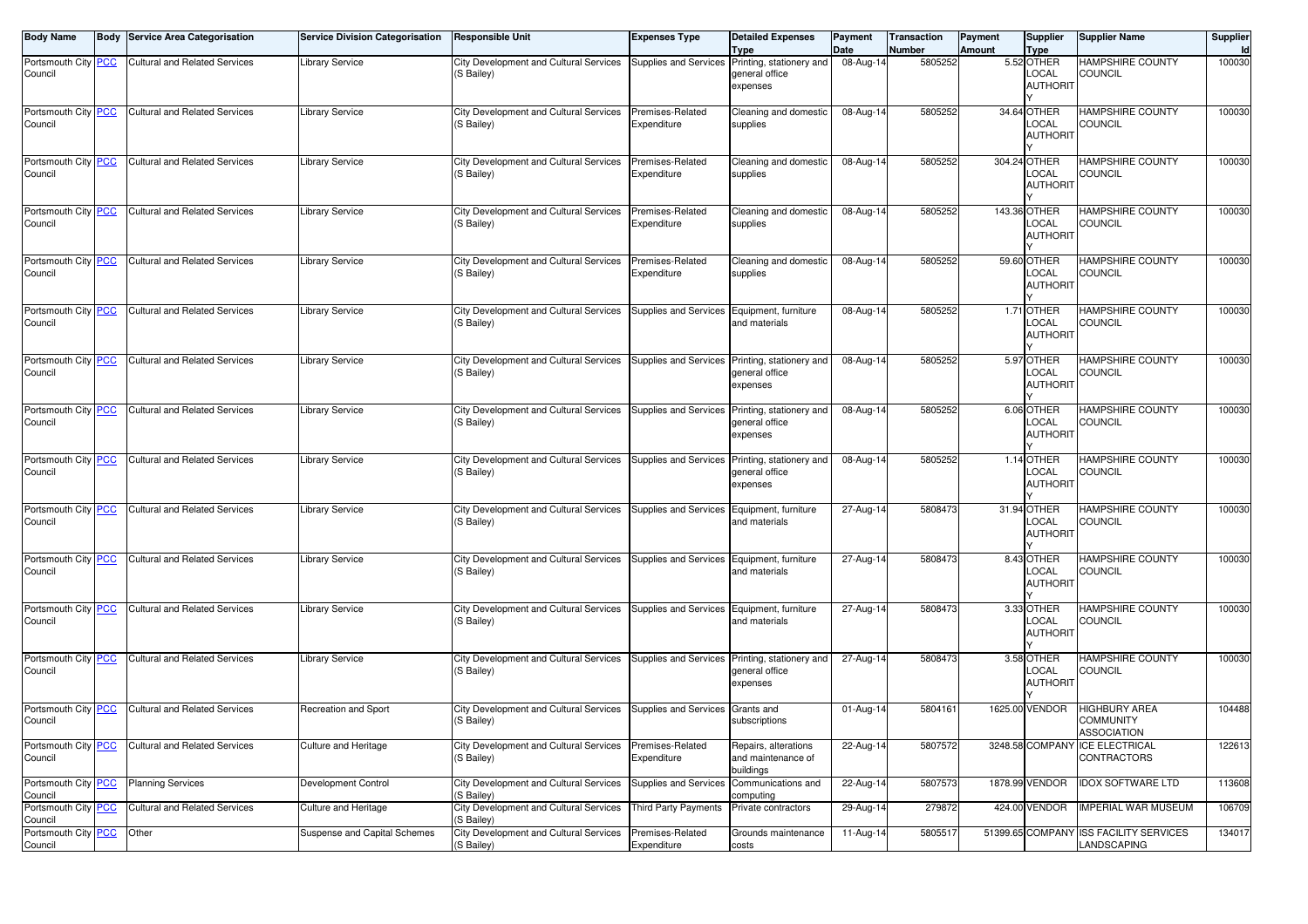| <b>Body Name</b>               | <b>Body Service Area Categorisation</b>                   | <b>Service Division Categorisation</b> | <b>Responsible Unit</b>                                                             | <b>Expenses Type</b>                | <b>Detailed Expenses</b><br><b>Type</b>                 | Payment<br>Date | <b>Transaction</b><br>Number | Payment<br><b>Amount</b> | Supplier<br><b>Type</b>                  | <b>Supplier Name</b>                                                    | Supplier<br>Id |
|--------------------------------|-----------------------------------------------------------|----------------------------------------|-------------------------------------------------------------------------------------|-------------------------------------|---------------------------------------------------------|-----------------|------------------------------|--------------------------|------------------------------------------|-------------------------------------------------------------------------|----------------|
| Portsmouth City PCC<br>Council | Other                                                     | Suspense and Capital Schemes           | City Development and Cultural Services<br>(S Bailey)                                | Premises-Related<br>Expenditure     | Grounds maintenance<br>costs                            | 11-Aug-14       | 5805517                      |                          |                                          | 11962.67 COMPANY ISS FACILITY SERVICES<br>LANDSCAPING                   | 134017         |
| Portsmouth City PCC<br>Council | <b>Cultural and Related Services</b>                      | <b>Culture and Heritage</b>            | City Development and Cultural Services<br>(S Bailey)                                | Supplies and Services               | Equipment, furniture<br>and materials                   | 21-Aug-14       | 5807369                      |                          | 1009.09 VENDOR                           | <b>J SALMON LTD</b>                                                     | 117577         |
| Portsmouth City PCC<br>Council | <b>Planning Services</b>                                  | <b>Business support</b>                | City Development and Cultural Services<br>(S Bailey)                                | Supplies and Services Miscellaneous | expenses                                                | $29-Aug-14$     | 5808819                      |                          | 220.00 SOLETRA<br><b>DER</b>             | Classified as 'personal data'<br>under the Data Protection<br>Act 1998) | 111657         |
| Portsmouth City PCC<br>Council | <b>Planning Services</b>                                  | Development Control                    | City Development and Cultural Services<br>(S Bailey)                                | Supplies and Services Miscellaneous | expenses                                                | 22-Aug-14       | 5807584                      |                          | 286.27 VENDOR                            | JOHNSTON PUBLISHING<br>.TD                                              | 100088         |
| Portsmouth City PCC<br>Council | <b>Planning Services</b>                                  | Development Control                    | City Development and Cultural Services<br>(S Bailey)                                | Supplies and Services               | Miscellaneous<br>expenses                               | 29-Aug-14       | 5808823                      |                          | 159.04 VENDOR                            | JOHNSTON PUBLISHING<br>.TD                                              | 100088         |
| Portsmouth City PCC<br>Council | Other                                                     | Suspense and Capital Schemes           | City Development and Cultural Services<br>(S Bailey)                                | Supplies and Services               | Miscellaneous<br>expenses                               | 22-Aug-14       | 5807583                      |                          | 286.27 VENDOR                            | JOHNSTON PUBLISHING<br>.TD                                              | 100088         |
| Portsmouth City PCC<br>Council | <b>Cultural and Related Services</b>                      | <b>Library Service</b>                 | City Development and Cultural Services<br>(S Bailey)                                | Premises-Related<br>Expenditure     | Energy costs                                            | 20-Aug-14       | 5807201                      |                          | 551.67 OTHER<br>LOCAL<br><b>AUTHORIT</b> | KENT COUNTY COUNCIL                                                     | 102309         |
| Portsmouth City PCC<br>Council | <b>Cultural and Related Services</b>                      | Recreation and Sport                   | City Development and Cultural Services<br>(S Bailey)                                | Premises-Related<br>Expenditure     | Repairs, alterations<br>and maintenance of<br>buildings | 08-Aug-14       | 5805280                      |                          |                                          | 35.00 COMPANY KKA MAINTENANCE LTD                                       | 135386         |
| Portsmouth City PCC<br>Council | <b>Cultural and Related Services</b>                      | Recreation and Sport                   | City Development and Cultural Services<br>(S Bailey)                                | Premises-Related<br>Expenditure     | Repairs, alterations<br>and maintenance of<br>buildings | 08-Aug-14       | 5805280                      |                          |                                          | 35.00 COMPANY KKA MAINTENANCE LTD                                       | 135386         |
| Portsmouth City PCC<br>Council | <b>Cultural and Related Services</b>                      | <b>Library Service</b>                 | City Development and Cultural Services<br>(S Bailey)                                | Premises-Related<br>Expenditure     | Repairs, alterations<br>and maintenance of<br>buildings | 08-Aug-14       | 5805280                      |                          |                                          | 126.59 COMPANY KKA MAINTENANCE LTD                                      | 135386         |
| Portsmouth City PCC<br>Council | <b>Cultural and Related Services</b>                      | <b>Library Service</b>                 | City Development and Cultural Services<br>(S Bailey)                                | Premises-Related<br>Expenditure     | Repairs, alterations<br>and maintenance of<br>buildings | 08-Aug-14       | 5805280                      |                          |                                          | 50.00 COMPANY KKA MAINTENANCE LTD                                       | 135386         |
| Portsmouth City PCC<br>Council | <b>Cultural and Related Services</b>                      | <b>Culture and Heritage</b>            | City Development and Cultural Services<br>(S Bailey)                                | Premises-Related<br>Expenditure     | Repairs, alterations<br>and maintenance of<br>buildings | 08-Aug-14       | 5805280                      |                          |                                          | 150.00 COMPANY KKA MAINTENANCE LTD                                      | 135386         |
| Portsmouth City PCC<br>Council | Cultural and Related Services                             | <b>Culture and Heritage</b>            | City Development and Cultural Services<br>(S Bailey)                                | Premises-Related<br>Expenditure     | Repairs, alterations<br>and maintenance of<br>buildings | 08-Aug-14       | 5805280                      |                          |                                          | 103.37 COMPANY KKA MAINTENANCE LTD                                      | 135386         |
| Portsmouth City PCC<br>Council | <b>Cultural and Related Services</b>                      | <b>Culture and Heritage</b>            | City Development and Cultural Services<br>(S Bailey)                                | Premises-Related<br>Expenditure     | Repairs, alterations<br>and maintenance of<br>buildings | 08-Aug-14       | 5805280                      |                          |                                          | 35.00 COMPANY KKA MAINTENANCE LTD                                       | 135386         |
| Portsmouth City PCC<br>Council | <b>Cultural and Related Services</b>                      | <b>Library Service</b>                 | City Development and Cultural Services<br>(S Bailey)                                | Premises-Related<br>Expenditure     | Repairs, alterations<br>and maintenance of<br>buildings | 22-Aug-14       | 5807587                      |                          |                                          | 35.00 COMPANY KKA MAINTENANCE LTD                                       | 135386         |
| Portsmouth City PCC<br>Council | <b>Cultural and Related Services</b>                      | <b>Library Service</b>                 | City Development and Cultural Services<br>(S Bailey)                                | Premises-Related<br>Expenditure     | Repairs, alterations<br>and maintenance of<br>buildings | 22-Aug-14       | 5807587                      |                          |                                          | 99.81 COMPANY KKA MAINTENANCE LTD                                       | 135386         |
| Portsmouth City PCC<br>Council | <b>Cultural and Related Services</b>                      | Culture and Heritage                   | City Development and Cultural Services<br>(S Bailey)                                | Premises-Related<br>Expenditure     | Repairs, alterations<br>and maintenance of<br>buildings | 22-Aug-14       | 5807587                      |                          |                                          | 35.00 COMPANY KKA MAINTENANCE LTD                                       | 135386         |
| Portsmouth City PCC<br>Council | <b>Cultural and Related Services</b>                      | Culture and Heritage                   | City Development and Cultural Services<br>(S Bailey)                                | Premises-Related<br>Expenditure     | Repairs, alterations<br>and maintenance of<br>buildings | 22-Aug-14       | 5807587                      |                          |                                          | 85.00 COMPANY KKA MAINTENANCE LTD                                       | 135386         |
| Portsmouth City PCC<br>Council | Environmental and Regulatory Services Regulatory Services |                                        | City Development and Cultural Services<br>(S Bailey)                                | <b>Third Party Payments</b>         | Private contractors                                     | 29-Aug-14       | 5808830                      |                          | 1890.00 VENDOR                           | <b>LAKE ENVIRONMENTAL</b><br>TD.                                        | 138354         |
| Portsmouth City PCC<br>Council | <b>Cultural and Related Services</b>                      | <b>Culture and Heritage</b>            | City Development and Cultural Services<br>(S Bailey)                                | Supplies and Services Services      |                                                         | 20-Aug-14       | 5807207                      |                          | 892.50 VENDOR                            | LINGLAND INTERPRETERS-<br><b>TRANSLATORS LTD</b>                        | 107675         |
| Portsmouth City PCC<br>Council | <b>Cultural and Related Services</b>                      | Culture and Heritage                   | City Development and Cultural Services Supplies and Services Expenses<br>(S Bailey) |                                     |                                                         | 20-Aug-14       | 5807207                      |                          | 220.00 VENDOR                            | LINGLAND INTERPRETERS-<br><b>TRANSLATORS LTD</b>                        | 107675         |
| Portsmouth City PCC<br>Council | Cultural and Related Services                             | Culture and Heritage                   | City Development and Cultural Services<br>(S Bailey)                                | Third Party Payments                | Private contractors                                     | 29-Aug-14       | 5808841                      |                          | 204.00 VENDOR                            | M G EVENT SERVICES                                                      | 127021         |
| Portsmouth City PCC<br>Council | Cultural and Related Services                             | Culture and Heritage                   | City Development and Cultural Services<br>(S Bailey)                                | <b>Third Party Payments</b>         | Private contractors                                     | 29-Aug-14       | 5808841                      |                          | 544.00 VENDOR                            | <b>M G EVENT SERVICES</b>                                               | 127021         |
| Portsmouth City PCC<br>Council | Cultural and Related Services                             | Culture and Heritage                   | City Development and Cultural Services<br>(S Bailey)                                | <b>Third Party Payments</b>         | Private contractors                                     | 29-Aug-14       | 5808841                      |                          | 544.00 VENDOR                            | <b>M G EVENT SERVICES</b>                                               | 127021         |
| Portsmouth City PCC<br>Council | <b>Cultural and Related Services</b>                      | Culture and Heritage                   | City Development and Cultural Services<br>(S Bailey)                                | <b>Third Party Payments</b>         | Private contractors                                     | 29-Aug-14       | 5808841                      |                          | 459.00 VENDOR                            | M G EVENT SERVICES                                                      | 127021         |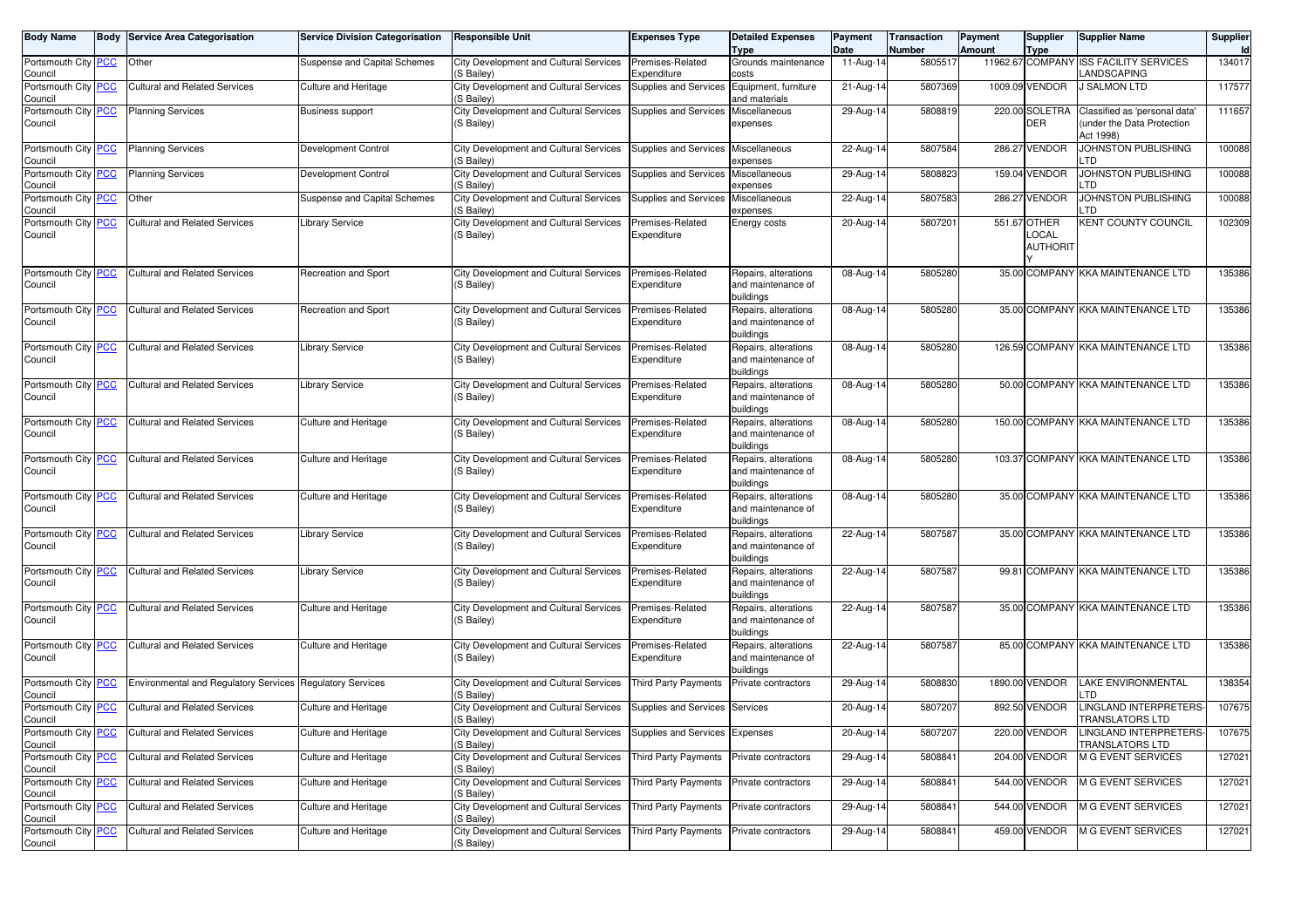| Body Name                             | Body       | <b>Service Area Categorisation</b>   | <b>Service Division Categorisation</b> | Responsible Unit                                            | <b>Expenses Type</b>                | <b>Detailed Expenses</b>              | Payment                 | <b>Transaction</b> | Payment | <b>Supplier</b>               | <b>Supplier Name</b>                                    | Supplier            |
|---------------------------------------|------------|--------------------------------------|----------------------------------------|-------------------------------------------------------------|-------------------------------------|---------------------------------------|-------------------------|--------------------|---------|-------------------------------|---------------------------------------------------------|---------------------|
| Portsmouth City PCC                   |            | <b>Planning Services</b>             | <b>Business support</b>                | City Development and Cultural Services                      | Supplies and Services               | <b>Type</b><br>Miscellaneous          | Date<br>22-Aug-14       | Number<br>5807598  | Amount  | <b>Type</b><br>1600.00 VENDOR | <b>M G SECURITY SERVICES</b>                            | <b>Id</b><br>100471 |
| Council                               |            |                                      |                                        | (S Bailey)                                                  |                                     | expenses                              |                         |                    |         |                               |                                                         |                     |
| Portsmouth City PCC<br>Council        |            | <b>Planning Services</b>             | Business support                       | City Development and Cultural Services<br>'S Bailey)        | Supplies and Services               | Miscellaneous<br>expenses             | 22-Aug-14               | 5807598            |         | 865.00 VENDOR                 | <b>M G SECURITY SERVICES</b>                            | 100471              |
| Portsmouth City<br>Council            | <b>PCC</b> | <b>Cultural and Related Services</b> | <b>Recreation and Sport</b>            | <b>City Development and Cultural Services</b><br>(S Bailey) | <b>Third Party Payments</b>         | Private contractors                   | 01-Aug-14               | 5804186            |         | 2142.00 VENDOR                | M G SECURITY SERVICES                                   | 100471              |
| Portsmouth City <b>PCC</b><br>Council |            | <b>Cultural and Related Services</b> | Recreation and Sport                   | City Development and Cultural Services<br>(S Bailey)        | <b>Third Party Payments</b>         | Private contractors                   | 06-Aug-14               | 5804869            |         | 2142.00 VENDOR                | <b>M G SECURITY SERVICES</b>                            | 100471              |
| Portsmouth City PCC<br>Council        |            | <b>Cultural and Related Services</b> | Recreation and Sport                   | City Development and Cultural Services<br>(S Bailey)        | <b>Third Party Payments</b>         | Private contractors                   | 13-Aug-14               | 5806164            |         | 2142.00 VENDOR                | <b>M G SECURITY SERVICES</b>                            | 100471              |
| Portsmouth City<br>Council            | <b>PCC</b> | <b>Cultural and Related Services</b> | <b>Recreation and Sport</b>            | City Development and Cultural Services<br>(S Bailey)        | <b>Third Party Payments</b>         | Private contractors                   | 20-Aug-14               | 5807211            |         | 2142.00 VENDOR                | <b>M G SECURITY SERVICES</b>                            | 100471              |
| Portsmouth City PCC<br>Council        |            | Cultural and Related Services        | Recreation and Sport                   | City Development and Cultural Services<br>(S Bailey)        | Third Party Payments                | Private contractors                   | 20-Aug-14               | 5807211            |         | 46.75 VENDOR                  | <b>M G SECURITY SERVICES</b>                            | 100471              |
| Portsmouth City<br>Council            | PСC        | <b>Cultural and Related Services</b> | Recreation and Sport                   | <b>City Development and Cultural Services</b><br>(S Bailey) | Third Party Payments                | Private contractors                   | 13-Aug-14               | 5806164            |         | 255.00 VENDOR                 | <b>M G SECURITY SERVICES</b>                            | 100471              |
| Portsmouth City PCC<br>Council        |            | <b>Cultural and Related Services</b> | Recreation and Sport                   | City Development and Cultural Services<br>(S Bailey)        | <b>Third Party Payments</b>         | Private contractors                   | 22-Aug-14               | 5807598            |         | 46.75 VENDOR                  | M G SECURITY SERVICES                                   | 100471              |
| Portsmouth City <b>PCC</b><br>Council |            | <b>Cultural and Related Services</b> | Recreation and Sport                   | City Development and Cultural Services<br>(S Bailey)        | <b>Third Party Payments</b>         | Private contractors                   | 27-Aug-14               | 5808499            |         | 2142.00 VENDOR                | <b>M G SECURITY SERVICES</b>                            | 100471              |
| Portsmouth City<br>Council            | <u>PCC</u> | <b>Cultural and Related Services</b> | <b>Recreation and Sport</b>            | City Development and Cultural Services<br>(S Bailey)        | Third Party Payments                | Private contractors                   | 06-Aug-14               | 5804869            |         | 51.00 VENDOR                  | <b>M G SECURITY SERVICES</b>                            | 100471              |
| Portsmouth City PCC<br>Council        |            | <b>Cultural and Related Services</b> | <b>Culture and Heritage</b>            | City Development and Cultural Services<br>(S Bailey)        | Supplies and Services               | Equipment, furniture<br>and materials | 13-Aug-14               | 5806168            |         | 635.52 VENDOR                 | <b>MARSTON BOOK SERVICE</b><br>TD                       | 102373              |
| Portsmouth City<br>Council            | <b>PCC</b> | <b>Cultural and Related Services</b> | Allocation of Management & Admin       | <b>City Development and Cultural Services</b><br>(S Bailey) | Supplies and Services               | Miscellaneous<br>expenses             | 06-Aug-14               | 5804882            |         | 3000.00 VENDOR                | <b>MEDIAOLOGY LIMITED</b>                               | 139275              |
| Portsmouth City<br>Council            | <b>PCC</b> | <b>Cultural and Related Services</b> | <b>Culture and Heritage</b>            | <b>City Development and Cultural Services</b><br>'S Bailey) | Supplies and Services               | Miscellaneous<br>expenses             | 06-Aug-14               | 5804882            |         | 1035.00 VENDOR                | MEDIAOLOGY LIMITED                                      | 139275              |
| Portsmouth City PCC<br>Council        |            | <b>Cultural and Related Services</b> | <b>Culture and Heritage</b>            | City Development and Cultural Services<br>(S Bailey)        | Supplies and Services Miscellaneous | expenses                              | 06-Aug-14               | 5804882            |         | 400.00 VENDOR                 | MEDIAOLOGY LIMITED                                      | 139275              |
| Portsmouth City PCC<br>Council        |            | <b>Cultural and Related Services</b> | Tourism                                | <b>City Development and Cultural Services</b><br>(S Bailey) | Supplies and Services               | Miscellaneous<br>expenses             | 26-Aug-14               | 5807959            |         | 5069.09 VENDOR                | <b>MEDIAOLOGY LIMITED</b>                               | 139275              |
| Portsmouth City PCC<br>Council        |            | <b>Cultural and Related Services</b> | Tourism                                | City Development and Cultural Services<br>(S Bailey)        | <b>Third Party Payments</b>         | Private contractors                   | 20-Aug-14               | 5807221            |         | 1200.00 VENDOR                | NEW MIND INTERNET<br>CONSULTANCY LTD                    | 125200              |
| Portsmouth City PCC<br>Council        |            | <b>Cultural and Related Services</b> | <b>Culture and Heritage</b>            | City Development and Cultural Services<br>(S Bailey)        | Third Party Payments                | Private contractors                   | 19-Aug-14               | 5806790            |         | 8000.00 VENDOR                | NEW THEATRE ROYAL<br><b>TRUSTEES</b><br>PORTSMOUTH) LTD | 101037              |
| Portsmouth City PCC<br>Council        |            | <b>Cultural and Related Services</b> | <b>Culture and Heritage</b>            | City Development and Cultural Services<br>(S Bailey)        | Premises-Related<br>Expenditure     | Energy costs                          | 01-Aug-14               | 5804211            |         | 1282.14 VENDOR                | NPOWER                                                  | 104871              |
| Portsmouth City PCC<br>Council        |            | <b>Cultural and Related Services</b> | <b>Library Service</b>                 | <b>City Development and Cultural Services</b><br>(S Bailey) | Premises-Related<br>Expenditure     | Energy costs                          | 01-Aug-14               | 5804211            |         | 967.96 VENDOR                 | <b>NPOWER</b>                                           | 104871              |
| Portsmouth City<br>Council            | <b>PCC</b> | <b>Cultural and Related Services</b> | Library Service                        | City Development and Cultural Services<br>S Bailey)         | Premises-Related<br>Expenditure     | Energy costs                          | 01-Aug-14               | 5804211            |         | 7379.99 VENDOR                | NPOWER                                                  | 104871              |
| Portsmouth City PCC<br>Council        |            | <b>Cultural and Related Services</b> | <b>Culture and Heritage</b>            | City Development and Cultural Services<br>S Bailey)         | Premises-Related<br>Expenditure     | Energy costs                          | 01-Aug-14               | 5804211            |         | 2.72 VENDOR                   | NPOWER                                                  | 104871              |
| Portsmouth City PCC<br>Council        |            | <b>Cultural and Related Services</b> | <b>Culture and Heritage</b>            | City Development and Cultural Services<br>(S Bailey)        | Premises-Related<br>Expenditure     | Energy costs                          | 01-Aug-14               | 5804211            |         | 869.96 VENDOR                 | <b>NPOWER</b>                                           | 104871              |
| Portsmouth City<br>Council            | <b>PCC</b> | <b>Cultural and Related Services</b> | <b>Culture and Heritage</b>            | City Development and Cultural Services<br>(S Bailey)        | Premises-Related<br>Expenditure     | Energy costs                          | 01-Aug-14               | 5804211            |         | 277.18 VENDOR                 | NPOWER                                                  | 104871              |
| Portsmouth City<br>Council            | <b>PCC</b> | <b>Cultural and Related Services</b> | <b>Library Service</b>                 | City Development and Cultural Services<br>(S Bailey)        | Premises-Related<br>Expenditure     | Energy costs                          | $\overline{0}$ 1-Aug-14 | 5804211            |         | 270.46 VENDOR                 | NPOWER                                                  | 104871              |
| Portsmouth City PCC<br>Council        |            | Cultural and Related Services        | Recreation and Sport                   | <b>City Development and Cultural Services</b><br>'S Bailey) | Premises-Related<br>Expenditure     | Energy costs                          | 01-Aug-14               | 5804211            |         | 276.17 VENDOR                 | <b>NPOWER</b>                                           | 104871              |
| Portsmouth City PCC<br>Council        |            | <b>Cultural and Related Services</b> | <b>Culture and Heritage</b>            | City Development and Cultural Services<br>(S Bailey)        | Premises-Related<br>Expenditure     | Energy costs                          | 01-Aug-14               | 5804211            |         | 1422.86 VENDOR                | <b>NPOWER</b>                                           | 104871              |
| Portsmouth City PCC<br>Council        |            | <b>Cultural and Related Services</b> | Recreation and Sport                   | City Development and Cultural Services<br>(S Bailey)        | Premises-Related<br>Expenditure     | Energy costs                          | 01-Aug-14               | 5804211            |         | 78.20 VENDOR                  | <b>NPOWER</b>                                           | 104871              |
| Portsmouth City PCC<br>Council        |            | <b>Cultural and Related Services</b> | <b>Library Service</b>                 | City Development and Cultural Services<br>(S Bailey)        | Premises-Related<br>Expenditure     | Cleaning and domestic<br>supplies     | 08-Aug-14               | 5805321            |         | 832.15 VENDOR                 | <b>NVIRO LTD</b>                                        | 124507              |
| Portsmouth City PCC<br>Council        |            | <b>Cultural and Related Services</b> | <b>Library Service</b>                 | City Development and Cultural Services<br>S Bailey)         | Premises-Related<br>Expenditure     | Cleaning and domestic<br>supplies     | 08-Aug-14               | 5805321            |         | 89.86 VENDOR                  | <b>NVIRO LTD</b>                                        | 124507              |
| Portsmouth City PCC<br>Council        |            | <b>Cultural and Related Services</b> | <b>Library Service</b>                 | City Development and Cultural Services<br>(S Bailey)        | Premises-Related<br>Expenditure     | Cleaning and domestic<br>supplies     | 08-Aug-14               | 5805321            |         | 212.61 VENDOR                 | NVIRO LTD                                               | 124507              |
| Portsmouth City PCC                   |            | <b>Cultural and Related Services</b> | <b>Library Service</b>                 | City Development and Cultural Services                      | Premises-Related                    | Cleaning and domestic                 | 08-Aug-14               | 5805321            |         | 254.68 VENDOR                 | <b>NVIRO LTD</b>                                        | 124507              |
| Council                               |            |                                      |                                        | (S Bailey)                                                  | Expenditure                         | supplies                              |                         |                    |         |                               |                                                         |                     |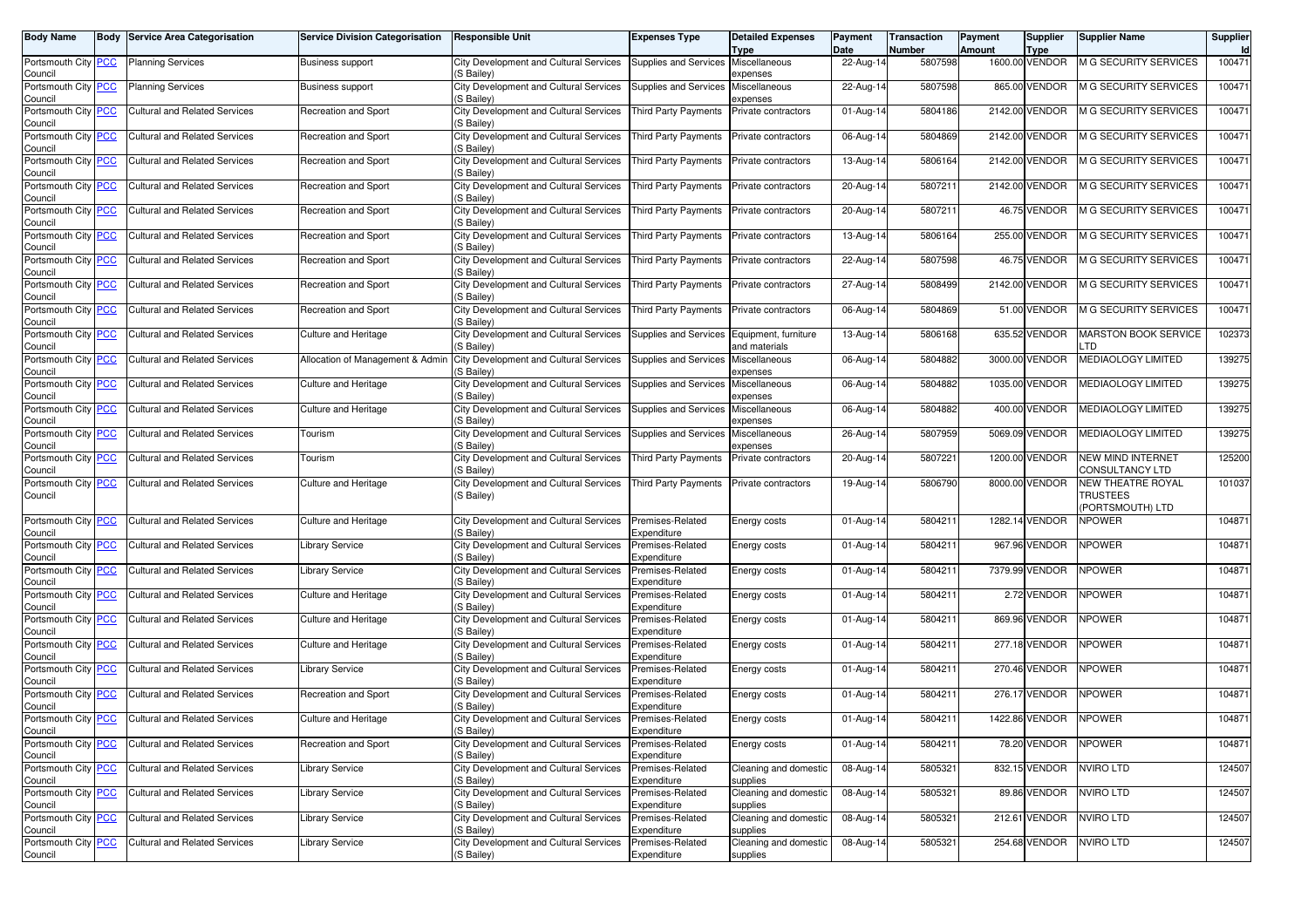| <b>Body Name</b>                      | <b>Body Service Area Categorisation</b> | <b>Service Division Categorisation</b> | <b>Responsible Unit</b>                                                 | Expenses Type                              | <b>Detailed Expenses</b><br>Type                       | Payment<br>Date | Transaction<br>Number | <b>Payment</b><br><b>Amount</b> | <b>Supplier</b><br><b>Type</b> | <b>Supplier Name</b>                                               | Supplier<br>Id |
|---------------------------------------|-----------------------------------------|----------------------------------------|-------------------------------------------------------------------------|--------------------------------------------|--------------------------------------------------------|-----------------|-----------------------|---------------------------------|--------------------------------|--------------------------------------------------------------------|----------------|
| Portsmouth City PCC<br>Council        | Cultural and Related Services           | <b>Library Service</b>                 | <b>City Development and Cultural Services</b><br>(S Bailey)             | Premises-Related<br>Expenditure            | Cleaning and domestic<br>supplies                      | 08-Aug-14       | 5805321               |                                 | 386.01 VENDOR                  | <b>NVIRO LTD</b>                                                   | 124507         |
| Portsmouth City PCC<br>Council        | <b>Cultural and Related Services</b>    | <b>Library Service</b>                 | City Development and Cultural Services<br>S Bailev)                     | Premises-Related<br>Expenditure            | Cleaning and domestic<br>supplies                      | 08-Aug-14       | 5805321               |                                 | 89.86 VENDOR                   | NVIRO LTD                                                          | 124507         |
| Portsmouth City <b>PCC</b><br>Council | <b>Cultural and Related Services</b>    | <b>Library Service</b>                 | City Development and Cultural Services<br>(S Bailey)                    | Premises-Related<br>Expenditure            | Cleaning and domestic<br>supplies                      | 08-Aug-14       | 5805321               |                                 | 254.72 VENDOR                  | <b>VVIRO LTD</b>                                                   | 124507         |
| Portsmouth City PCC<br>Council        | <b>Cultural and Related Services</b>    | <b>Library Service</b>                 | <b>City Development and Cultural Services</b><br>(S Bailey)             | Premises-Related<br>Expenditure            | Cleaning and domestic<br>supplies                      | 08-Aug-14       | 5805321               |                                 | 710.93 VENDOR                  | <b>NVIRO LTD</b>                                                   | 124507         |
| Portsmouth City PCC<br>Council        | <b>Cultural and Related Services</b>    | <b>Culture and Heritage</b>            | <b>City Development and Cultural Services</b><br>(S Bailey)             | Premises-Related<br>Expenditure            | Fixtures and fittings                                  | 11-Aug-14       | 5805531               |                                 | 1975.00 SOLETRA<br><b>DER</b>  | <b>PAINTLYNE</b>                                                   | 100171         |
| Portsmouth City PCC<br>Council        | <b>Cultural and Related Services</b>    | <b>Culture and Heritage</b>            | City Development and Cultural Services<br>(S Bailey)                    | <b>Supplies and Services</b>               | Miscellaneous<br>expenses                              | 08-Aug-14       | 5805324               |                                 | DER                            | 38.51 SOLETRA PAINTLYNE                                            | 100171         |
| Portsmouth City PCC<br>Council        | Other                                   | Suspense and Capital Schemes           | City Development and Cultural Services<br>(S Bailey)                    | Premises-Related<br>Expenditure            | Fixtures and fittings                                  | 13-Aug-14       | 5806177               |                                 | 875.00 SOLETRA<br>DER          | <b>PAINTLYNE</b>                                                   | 100171         |
| Portsmouth City PCC<br>Council        | Cultural and Related Services           | <b>Culture and Heritage</b>            | City Development and Cultural Services<br>(S Bailey)                    | Third Party Payments                       | Private contractors                                    | 29-Aug-14       | 5808862               |                                 |                                | 1260.00 COMPANY PARTRIDGE BUILDING<br>SERVICES                     | 135827         |
| Portsmouth City PCC<br>Council        | <b>Cultural and Related Services</b>    | Recreation and Sport                   | City Development and Cultural Services<br>(S Bailey)                    | <b>Third Party Payments</b>                | Private contractors                                    | 15-Aug-14       | 5806603               |                                 | 750.00 VENDOR                  | <b>PORTSMOUTH &amp;</b><br>SOUTHSEA VOLUNTARY<br><b>LIFEGUARDS</b> | 106200         |
| Portsmouth City PCC<br>Council        | <b>Cultural and Related Services</b>    | Tourism                                | <b>City Development and Cultural Services</b><br>(S Bailev)             | Supplies and Services Equipment, furniture | and materials                                          | 27-Aug-14       | 5808515               |                                 | 2744.21 VENDOR                 | PORTSMOUTH HISTORIC<br>DOCKYARD                                    | 100795         |
| Portsmouth City PCC<br>Council        | <b>Cultural and Related Services</b>    | Library Service                        | <b>City Development and Cultural Services</b><br>(S Bailey)             | Premises-Related<br>Expenditure            | <b>Water Services</b>                                  | 06-Aug-14       | 5804901               |                                 | 156.18 VENDOR                  | PORTSMOUTH WATER LTD                                               | 100253         |
| Portsmouth City PCC<br>Council        | <b>Cultural and Related Services</b>    | Recreation and Sport                   | City Development and Cultural Services<br>(S Bailey)                    | Premises-Related<br>Expenditure            | <b>Water Services</b>                                  | 04-Aug-14       | 5804404               |                                 | 518.87 VENDOR                  | PORTSMOUTH WATER LTD                                               | 100253         |
| Portsmouth City PCC<br>Council        | <b>Cultural and Related Services</b>    | Tourism                                | City Development and Cultural Services<br>(S Bailey)                    | Third Party Payments                       | Private contractors                                    | 01-Aug-14       | 5804236               |                                 | 3000.00 VENDOR                 | PR MATTERS                                                         | 138412         |
| Portsmouth City PCC<br>Council        | <b>Cultural and Related Services</b>    | <b>Library Service</b>                 | <b>City Development and Cultural Services</b><br>(S Bailey)             | Supplies and Services                      | Equipment, furniture<br>and materials                  | 01-Aug-14       | 5804244               |                                 | 4160.00 VENDOR                 | PROQUEST INFORMATION<br>AND LEARNING LIMITED                       | 107931         |
| Portsmouth City PCC<br>Council        | <b>Cultural and Related Services</b>    | Tourism                                | City Development and Cultural Services<br>(S Bailey)                    | Supplies and Services                      | Printing, stationery and<br>deneral office<br>expenses | 01-Aug-14       | 5804264               |                                 | 668.93 VENDOR                  | ROYAL MAIL                                                         | 100182         |
| Portsmouth City PCC<br>Council        | <b>Cultural and Related Services</b>    | Recreation and Sport                   | City Development and Cultural Services<br>(S Bailev)                    | <b>Third Party Payments</b>                | Private contractors                                    | 07-Aug-14       | 5805086               |                                 | 16666.00 VENDOR                | ROYAL NATIONAL<br><b>LIFEBOAT INSTITUTION</b>                      | 106202         |
| Portsmouth City <b>PCC</b><br>Council | <b>Cultural and Related Services</b>    | Recreation and Sport                   | City Development and Cultural Services<br>(S Bailey)                    | Premises-Related<br>Expenditure            | Energy costs                                           | 06-Aug-14       | 5804920               |                                 |                                | 244.63 COMPANY SCOTTISH AND<br>SOUTHERN ENERGY PLC                 | 100303         |
| Portsmouth City PCC<br>Council        | <b>Cultural and Related Services</b>    | Open Spaces                            | <b>City Development and Cultural Services</b><br>(S Bailey)             | Premises-Related<br>Expenditure            | Energy costs                                           | 06-Aug-14       | 5804920               |                                 |                                | 80.93 COMPANY SCOTTISH AND<br>SOUTHERN ENERGY PLC                  | 100303         |
| Portsmouth City <b>PCC</b><br>Council | <b>Cultural and Related Services</b>    | <b>Culture and Heritage</b>            | City Development and Cultural Services<br>(S Bailey)                    | Premises-Related<br>Expenditure            | Energy costs                                           | 06-Aug-14       | 5804920               |                                 | 225.43 COMPANY                 | <b>SCOTTISH AND</b><br>SOUTHERN ENERGY PLC                         | 100303         |
| Portsmouth City PCC<br>Council        | <b>Cultural and Related Services</b>    | <b>Culture and Heritage</b>            | City Development and Cultural Services<br>(S Bailey)                    | Premises-Related<br>Expenditure            | Energy costs                                           | 06-Aug-14       | 5804920               |                                 |                                | -173.57 COMPANY SCOTTISH AND<br>SOUTHERN ENERGY PLC                | 100303         |
| Portsmouth City PCC<br>Council        | <b>Cultural and Related Services</b>    | <b>Culture and Heritage</b>            | City Development and Cultural Services<br>(S Bailey)                    | Premises-Related<br>Expenditure            | Energy costs                                           | 06-Aug-14       | 5804920               |                                 | 75.50 COMPANY                  | <b>SCOTTISH AND</b><br>SOUTHERN ENERGY PLC                         | 100303         |
| Portsmouth City PCC<br>Council        | <b>Cultural and Related Services</b>    | <b>Culture and Heritage</b>            | City Development and Cultural Services<br>(S Bailey)                    | Premises-Related<br>Expenditure            | Energy costs                                           | 06-Aug-14       | 5804920               |                                 | 40.14 COMPANY                  | <b>SCOTTISH AND</b><br>SOUTHERN ENERGY PLC                         | 100303         |
| Portsmouth City PCC<br>Council        | <b>Cultural and Related Services</b>    | <b>Culture and Heritage</b>            | City Development and Cultural Services<br>(S Bailey)                    | <b>Supplies and Services</b>               | Equipment, furniture<br>and materials                  | 22-Aug-14       | 5807654               |                                 | 461.68 VENDOR                  | <b>SDL IMPORTS LTD</b>                                             | 101235         |
| Portsmouth City PCC<br>Council        | <b>Cultural and Related Services</b>    | Recreation and Sport                   | City Development and Cultural Services<br>(S Bailey)                    | Third Party Payments                       | Private contractors                                    | 11-Aug-14       | 5805546               |                                 | 1975.00 VENDOR                 | SILVERWAVES LTD T/A<br>SPORTS INSTINCT LTD                         | 139210         |
| Portsmouth City PCC<br>Council        | <b>Cultural and Related Services</b>    | Recreation and Sport                   | City Development and Cultural Services<br>S Bailey)                     | Premises-Related<br>Expenditure            | Cleaning and domestic<br>supplies                      | 06-Aug-14       | 5804930               |                                 | 58.64 VENDOR                   | <b>SITA UK LTD</b>                                                 | 102673         |
| Portsmouth City PCC<br>Council        | <b>Cultural and Related Services</b>    | <b>Culture and Heritage</b>            | City Development and Cultural Services<br>(S Bailey)                    | Premises-Related<br>Expenditure            | Cleaning and domestic<br>supplies                      | 01-Aug-14       | 5804286               |                                 | 134.37 VENDOR                  | SITA UK LTD                                                        | 102673         |
| Portsmouth City PCC<br>Council        | Cultural and Related Services           | Culture and Heritage                   | City Development and Cultural Services   Premises-Related<br>(S Bailey) | Expenditure                                | Cleaning and domestic<br>supplies                      | 01-Aug-14       | 5804286               |                                 |                                | 86.13 VENDOR SITA UK LTD                                           | 102673         |
| Portsmouth City PCC<br>Council        | <b>Cultural and Related Services</b>    | Recreation and Sport                   | City Development and Cultural Services<br>(S Bailey)                    | Third Party Payments                       | Private contractors                                    | 01-Aug-14       | 5804286               |                                 | 11.05 VENDOR                   | <b>SITA UK LTD</b>                                                 | 102673         |
| Portsmouth City PCC<br>Council        | Cultural and Related Services           | Recreation and Sport                   | City Development and Cultural Services<br>(S Bailey)                    | Third Party Payments                       | Private contractors                                    | 01-Aug-14       | 5804286               |                                 | 14.69 VENDOR                   | <b>SITA UK LTD</b>                                                 | 102673         |
| Portsmouth City PCC<br>Council        | Cultural and Related Services           | <b>Library Service</b>                 | City Development and Cultural Services<br>(S Bailey)                    | Premises-Related<br>Expenditure            | <b>Water Services</b>                                  | 22-Aug-14       | 5807668               |                                 | 489.72 VENDOR                  | SOUTHERN WATER                                                     | 100254         |
| Portsmouth City PCC<br>Council        | <b>Cultural and Related Services</b>    | Culture and Heritage                   | City Development and Cultural Services<br>(S Bailey)                    | Premises-Related<br>Expenditure            | <b>Water Services</b>                                  | 14-Aug-14       | 5806392               |                                 | 609.09 VENDOR                  | SOUTHERN WATER                                                     | 100254         |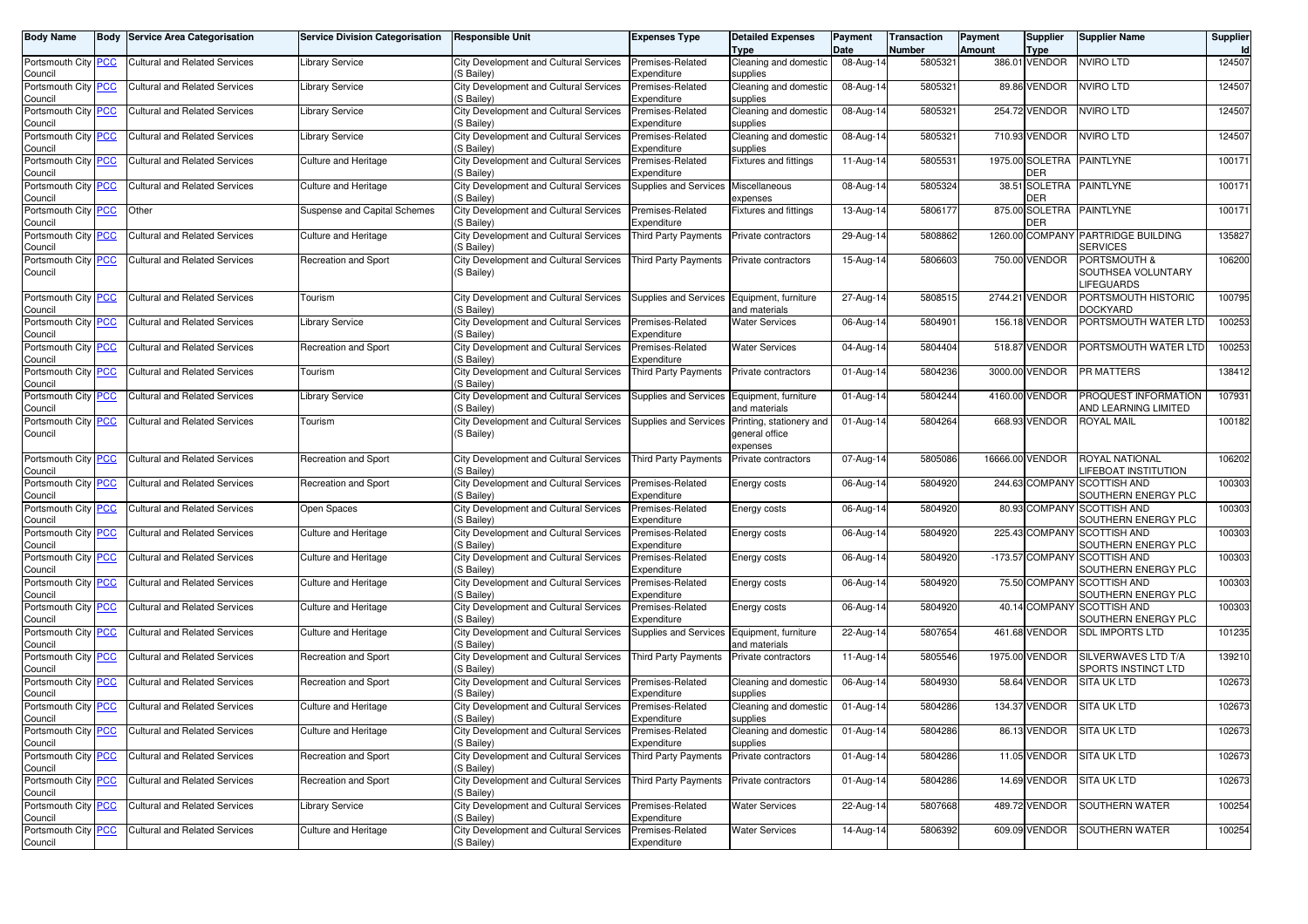| <b>Body Name</b>               | <b>Body Service Area Categorisation</b> | <b>Service Division Categorisation</b> | <b>Responsible Unit</b>                                     | Expenses Type                   | <b>Detailed Expenses</b><br><b>Type</b>                 | Payment<br>Date         | <b>Transaction</b><br>Number | Payment<br><b>Amount</b> | Supplier<br><b>Type</b> | Supplier Name                            | Supplier<br>Id |
|--------------------------------|-----------------------------------------|----------------------------------------|-------------------------------------------------------------|---------------------------------|---------------------------------------------------------|-------------------------|------------------------------|--------------------------|-------------------------|------------------------------------------|----------------|
| Portsmouth City PCC<br>Council | <b>Cultural and Related Services</b>    | <b>Culture and Heritage</b>            | City Development and Cultural Services<br>(S Bailey)        | Premises-Related<br>Expenditure | <b>Water Services</b>                                   | 14-Aug-14               | 5806392                      |                          | 127.73 VENDOR           | SOUTHERN WATER                           | 100254         |
| Portsmouth City PCC<br>Council | <b>Cultural and Related Services</b>    | <b>Library Service</b>                 | City Development and Cultural Services<br>(S Bailey)        | Premises-Related<br>Expenditure | <b>Water Services</b>                                   | 22-Aug-14               | 5807668                      |                          | 1937.75 VENDOR          | SOUTHERN WATER                           | 100254         |
| Portsmouth City PCC<br>Council | <b>Cultural and Related Services</b>    | Recreation and Sport                   | City Development and Cultural Services<br>(S Bailey)        | Supplies and Services           | Grants and<br>subscriptions                             | 07-Aug-14               | 5805103                      |                          | 1810.00 VENDOR          | STAMSHAW & TIPNER<br>COMMUNITY CENTRE    | 108330         |
| Portsmouth City PCC<br>Council | <b>Cultural and Related Services</b>    | Recreation and Sport                   | City Development and Cultural Services<br>(S Bailey)        | Supplies and Services           | Printing, stationery and<br>general office<br>expenses  | 11-Aug-14               | 5805552                      |                          | 26.85 VENDOR            | STRIDES AHEAD LTD T/A<br>WINNING WAYS    | 139213         |
| Portsmouth City PCC<br>Council | <b>Cultural and Related Services</b>    | Recreation and Sport                   | <b>City Development and Cultural Services</b><br>(S Bailey) | <b>Third Party Payments</b>     | Private contractors                                     | $\overline{1}$ 1-Aug-14 | 5805552                      |                          | 1125.00 VENDOR          | STRIDES AHEAD LTD T/A<br>WINNING WAYS    | 139213         |
| Portsmouth City PCC<br>Council | <b>Cultural and Related Services</b>    | <b>Culture and Heritage</b>            | City Development and Cultural Services<br>(S Bailey)        | <b>Supplies and Services</b>    | Equipment, furniture<br>and materials                   | 28-Aug-14               | 5808651                      |                          | 1181.28 VENDOR          | STRONG ISLAND LTD                        | 137315         |
| Portsmouth City PCC<br>Council | <b>Planning Services</b>                | Development Control                    | City Development and Cultural Services<br>(S Bailey)        | Supplies and Services           | Printing, stationery and<br>general office<br>expenses  | 22-Aug-14               | 5807679                      |                          | 30.74 VENDOR            | <b>SUPPLIES TEAM LIMITED</b>             | 103101         |
| Portsmouth City PCC<br>Council | <b>Cultural and Related Services</b>    | Allocation of Management & Admin       | City Development and Cultural Services<br>(S Bailey)        | Supplies and Services           | Printing, stationery and<br>general office<br>expenses  | 29-Aug-14               | 5808932                      |                          | 7.54 VENDOR             | SUPPLIES TEAM LIMITED                    | 103101         |
| Portsmouth City PCC<br>Council | <b>Cultural and Related Services</b>    | Allocation of Management & Admin       | City Development and Cultural Services<br>(S Bailey)        | Supplies and Services           | Printing, stationery and<br>general office<br>expenses  | 29-Aug-14               | 5808932                      |                          | 8.64 VENDOR             | SUPPLIES TEAM LIMITED                    | 103101         |
| Portsmouth City PCC<br>Council | <b>Cultural and Related Services</b>    | Allocation of Management & Admin       | City Development and Cultural Services<br>(S Bailey)        | <b>Supplies and Services</b>    | Printing, stationery and<br>general office<br>expenses  | 29-Aug-14               | 5808932                      |                          | 9.14 VENDOR             | SUPPLIES TEAM LIMITED                    | 103101         |
| Portsmouth City PCC<br>Council | <b>Cultural and Related Services</b>    | Recreation and Sport                   | City Development and Cultural Services<br>(S Bailey)        | Premises-Related<br>Expenditure | Grounds maintenance<br>costs                            | 22-Aug-14               | 5807680                      |                          |                         | 315.00 COMPANY T COLEBORN AND SON<br>TD  | 103986         |
| Portsmouth City PCC<br>Council | <b>Cultural and Related Services</b>    | Recreation and Sport                   | City Development and Cultural Services<br>(S Bailey)        | Premises-Related<br>Expenditure | Fixtures and fittings                                   | 22-Aug-14               | 5807680                      |                          |                         | 405.00 COMPANY T COLEBORN AND SON<br>.TD | 103986         |
| Portsmouth City PCC<br>Council | <b>Cultural and Related Services</b>    | Recreation and Sport                   | City Development and Cultural Services<br>(S Bailey)        | Premises-Related<br>Expenditure | Repairs, alterations<br>and maintenance of<br>buildings | 22-Aug-14               | 5807680                      |                          | 55.00 COMPANY           | <b><i>COLEBORN AND SON</i></b><br>TD.    | 103986         |
| Portsmouth City PCC<br>Council | Other                                   | Suspense and Capital Schemes           | City Development and Cultural Services<br>(S Bailey)        | Supplies and Services           | Communications and<br>computing                         | 08-Aug-14               | 5805417                      |                          | 149.55 VENDOR           | T MOBILE (UK) LIMITED                    | 100085         |
| Portsmouth City PCC<br>Council | <b>Cultural and Related Services</b>    | <b>Culture and Heritage</b>            | City Development and Cultural Services<br>(S Bailey)        | <b>Third Party Payments</b>     | Private contractors                                     | 20-Aug-14               | 5807274                      |                          | 9516.85 VENDOR          | <b>TECHNICAL SERVICES</b>                | 100067         |
| Portsmouth City PCC<br>Council | Other                                   | Suspense and Capital Schemes           | City Development and Cultural Services<br>(S Bailey)        | Premises-Related<br>Expenditure | Repairs, alterations<br>and maintenance of<br>buildings | 01-Aug-14               | 5804315                      |                          | 9.99 VENDOR             | THE ALARMING CO LTD                      | 101350         |
| Portsmouth City PCC<br>Council | Other                                   | Suspense and Capital Schemes           | City Development and Cultural Services<br>(S Bailey)        | Premises-Related<br>Expenditure | Repairs, alterations<br>and maintenance of<br>buildings | 01-Aug-14               | 5804315                      |                          | 519.30 VENDOR           | THE ALARMING CO LTD                      | 101350         |
| Portsmouth City PCC<br>Council | Other                                   | Suspense and Capital Schemes           | City Development and Cultural Services<br>(S Bailey)        | Premises-Related<br>Expenditure | Repairs, alterations<br>and maintenance of<br>buildings | 01-Aug-14               | 5804315                      |                          | -9.99 VENDOR            | THE ALARMING CO LTD                      | 101350         |
| Portsmouth City PCC<br>Council | <b>Cultural and Related Services</b>    | <b>Library Service</b>                 | City Development and Cultural Services<br>(S Bailey)        | Premises-Related<br>Expenditure | Fixtures and fittings                                   | 22-Aug-14               | 5807685                      |                          | 66.95 VENDOR            | THE ALARMING CO LTD                      | 101350         |
| Portsmouth City PCC<br>Council | <b>Cultural and Related Services</b>    | <b>Library Service</b>                 | City Development and Cultural Services<br>(S Bailey)        | Premises-Related<br>Expenditure | Fixtures and fittings                                   | 22-Aug-14               | 5807685                      |                          | 130.00 VENDOR           | THE ALARMING CO LTD                      | 101350         |
| Portsmouth City PCC<br>Council | <b>Cultural and Related Services</b>    | <b>Library Service</b>                 | City Development and Cultural Services<br>(S Bailey)        | Premises-Related<br>Expenditure | Fixtures and fittings                                   | 22-Aug-14               | 5807685                      |                          | 120.00 VENDOR           | THE ALARMING CO LTD                      | 101350         |
| Portsmouth City PCC<br>Council | <b>Cultural and Related Services</b>    | <b>Library Service</b>                 | City Development and Cultural Services<br>(S Bailey)        | Premises-Related<br>Expenditure | Fixtures and fittings                                   | 22-Aug-14               | 5807685                      |                          | 247.25 VENDOR           | THE ALARMING CO LTD                      | 101350         |
| Portsmouth City PCC<br>Council | <b>Cultural and Related Services</b>    | <b>Library Service</b>                 | City Development and Cultural Services<br>(S Bailey)        | Premises-Related<br>Expenditure | Fixtures and fittings                                   | 22-Aug-14               | 5807685                      |                          | 299.99 VENDOR           | THE ALARMING CO LTD                      | 101350         |
| Portsmouth City PCC<br>Council | <b>Cultural and Related Services</b>    | Culture and Heritage                   | City Development and Cultural Services<br>(S Bailey)        | Third Party Payments            | Private contractors                                     | 08-Aug-14               | 5805428                      |                          | 8000.00 VENDOR          | THE KITE SOCIETY                         | 135080         |
| Portsmouth City PCC<br>Council | Cultural and Related Services           | Tourism                                | <b>City Development and Cultural Services</b><br>(S Bailey) | <b>Supplies and Services</b>    | Equipment, furniture<br>and materials                   | 06-Aug-14               | 5804955                      |                          | 1507.95 VENDOR          | THE MAYFLOWER<br>THEATRE TRUST LTD       | 103840         |
| Portsmouth City PCC<br>Council | Cultural and Related Services           | Tourism                                | City Development and Cultural Services<br>(S Bailey)        | Third Party Payments            | Private contractors                                     | 08-Aug-14               | 5805436                      |                          | 800.00 VENDOR           | TOURISM SOUTH EAST                       | 106123         |
| Portsmouth City PCC<br>Council | Other                                   | Suspense and Capital Schemes           | City Development and Cultural Services<br>(S Bailey)        | Premises-Related<br>Expenditure | Repairs, alterations<br>and maintenance of<br>buildings | 11-Aug-14               | 5805557                      |                          | 52420.45 COMPANY        | <b>VEAR BUILDING SERVICES</b><br>LIMITED | 138351         |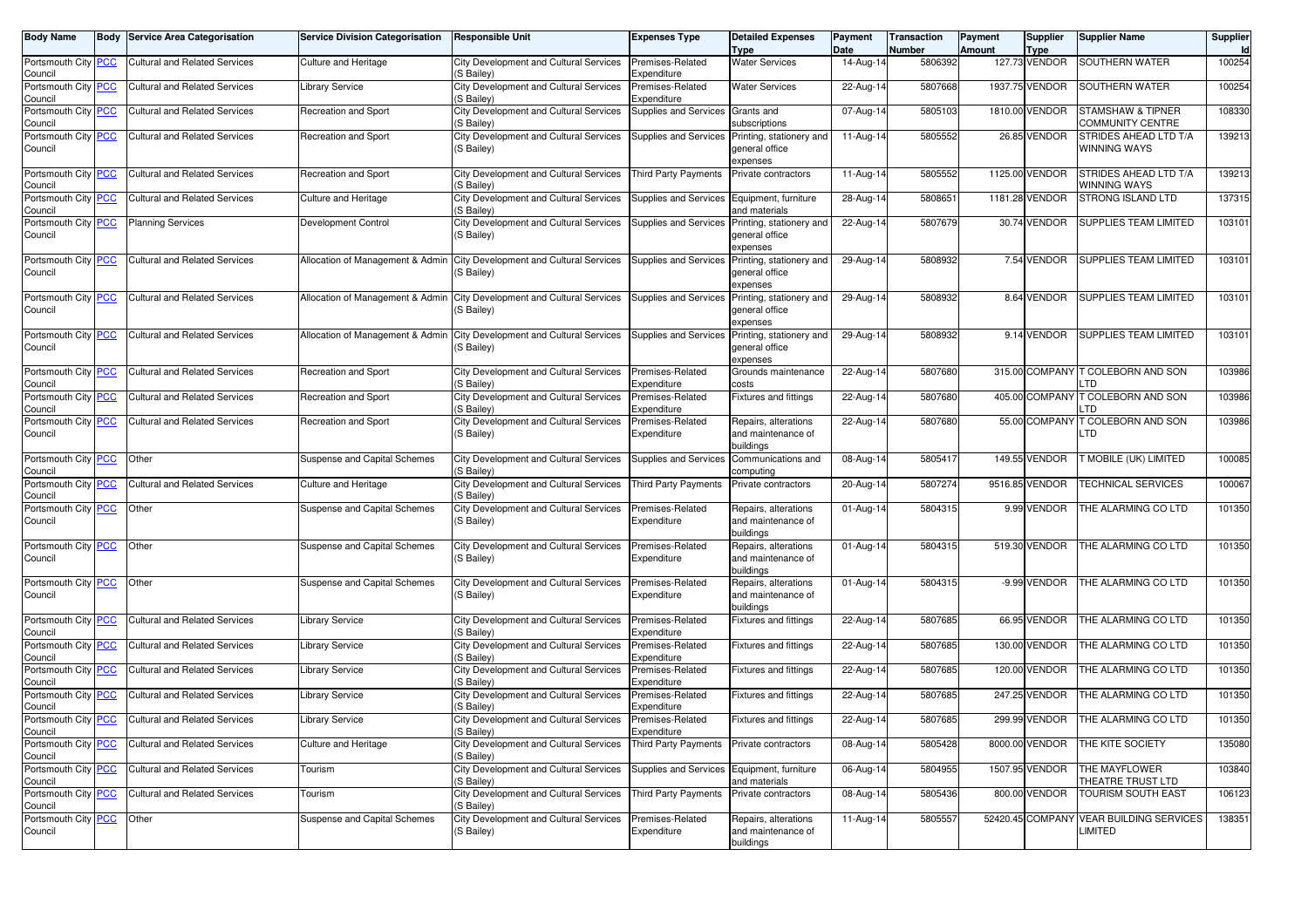| <b>Body Name</b>                      | <b>Body Service Area Categorisation</b> | <b>Service Division Categorisation</b> | <b>Responsible Unit</b>                                | <b>Expenses Type</b>                       | <b>Detailed Expenses</b>                   | Payment                 | <b>Transaction</b> | Payment | <b>Supplier</b>       | <b>Supplier Name</b>                           | Supplier |
|---------------------------------------|-----------------------------------------|----------------------------------------|--------------------------------------------------------|--------------------------------------------|--------------------------------------------|-------------------------|--------------------|---------|-----------------------|------------------------------------------------|----------|
|                                       |                                         |                                        |                                                        |                                            | <b>Type</b>                                | Date                    | Number             | Amount  | <b>Type</b>           | <b>VEAR BUILDING SERVICES</b>                  | 138351   |
| Portsmouth City PCC<br>Council        | Other                                   | Suspense and Capital Schemes           | City Development and Cultural Services<br>(S Bailey)   | Premises-Related<br>Expenditure            | Repairs, alterations<br>and maintenance of | 27-Aug-14               | 5808558            |         | 98361.20 COMPANY      | <b>IMITED</b>                                  |          |
|                                       |                                         |                                        |                                                        |                                            | buildings                                  |                         |                    |         |                       |                                                |          |
| Portsmouth City PCC                   | <b>Cultural and Related Services</b>    | Library Service                        | City Development and Cultural Services                 | Premises-Related                           | Cleaning and domestic                      | 15-Aug-14               | 5806669            |         |                       | 260.13 COMPANY VEOLIA ES LIMITED               | 102466   |
| Council                               |                                         |                                        | (S Bailey)                                             | Expenditure                                | supplies                                   |                         |                    |         |                       |                                                |          |
| Portsmouth City PCC                   | <b>Cultural and Related Services</b>    | <b>Library Service</b>                 | City Development and Cultural Services                 | Premises-Related                           | Cleaning and domestic                      | 15-Aug-14               | 5806669            |         |                       | 53.20 COMPANY VEOLIA ES LIMITED                | 102466   |
| Council                               |                                         |                                        | (S Bailey)                                             | Expenditure                                | supplies                                   |                         | 5806669            |         |                       | 180.09 COMPANY VEOLIA ES LIMITED               | 102466   |
| Portsmouth City <b>PCC</b><br>Council | <b>Cultural and Related Services</b>    | Library Service                        | City Development and Cultural Services<br>(S Bailey)   | Premises-Related<br>Expenditure            | Cleaning and domestic<br>supplies          | 15-Aug-14               |                    |         |                       |                                                |          |
| Portsmouth City PCC                   | <b>Cultural and Related Services</b>    | Recreation and Sport                   | City Development and Cultural Services                 | <b>Third Party Payments</b>                | Private contractors                        | 13-Aug-14               | 5806253            |         | 333.70 COMPANY        | <b>VEOLIA ES LIMITED</b>                       | 102466   |
| Council                               |                                         |                                        | (S Bailey)                                             |                                            |                                            |                         |                    |         |                       |                                                |          |
| Portsmouth City PCC                   | <b>Cultural and Related Services</b>    | <b>Culture and Heritage</b>            | City Development and Cultural Services                 | Supplies and Services                      | Communications and                         | 22-Aug-14               | 5807701            |         |                       | 2667.00 COMPANY VIRGIN MEDIA LIMITED           | 100224   |
| Council<br>Portsmouth City <b>PCC</b> | <b>Cultural and Related Services</b>    | Recreation and Sport                   | (S Bailey)<br>City Development and Cultural Services   | <b>Transport-Related</b>                   | computing<br>Contract hire and             | 26-Aug-14               | 5808078            |         | 545.00 VENDOR         | <b>VISION TRAVEL</b>                           | 101646   |
| Council                               |                                         |                                        | (S Bailey)                                             | Expenditure                                | operating leases                           |                         |                    |         |                       | NTERNATIONAL LTD                               |          |
| Portsmouth City PCC                   | <b>Cultural and Related Services</b>    | <b>Library Service</b>                 | City Development and Cultural Services                 | Supplies and Services                      | Equipment, furniture                       | 08-Aug-14               | 5805454            |         | 377.60 VENDOR         | W F HOWES LTD                                  | 101764   |
| Council                               |                                         |                                        | (S Bailey)                                             |                                            | and materials                              |                         |                    |         |                       |                                                |          |
| Portsmouth City PCC                   | <b>Cultural and Related Services</b>    | Library Service                        | City Development and Cultural Services                 | Supplies and Services                      | Equipment, furniture                       | 08-Aug-14               | 5805454            |         | 187.20 VENDOR         | W F HOWES LTD                                  | 101764   |
| Council<br>Portsmouth City PCC        | <b>Cultural and Related Services</b>    | <b>Library Service</b>                 | (S Bailey)<br>City Development and Cultural Services   | Supplies and Services Equipment, furniture | and materials                              | 08-Aug-14               | 5805454            |         | 215.20 VENDOR         | W F HOWES LTD                                  | 101764   |
| Council                               |                                         |                                        | (S Bailev)                                             |                                            | and materials                              |                         |                    |         |                       |                                                |          |
| Portsmouth City <b>PCC</b>            | <b>Cultural and Related Services</b>    | <b>Culture and Heritage</b>            | City Development and Cultural Services                 | Supplies and Services                      | Equipment, furniture                       | 06-Aug-14               | 5804969            |         | 208.20 VENDOR         | W J NIGH & SONS LTD                            | 118215   |
| Council                               |                                         |                                        | (S Bailey)                                             |                                            | and materials                              |                         |                    |         |                       |                                                |          |
| Portsmouth City PCC                   | <b>Cultural and Related Services</b>    | <b>Culture and Heritage</b>            | City Development and Cultural Services                 | Supplies and Services                      | Equipment, furniture                       | 06-Aug-14               | 5804969            |         | 153.65 VENDOR         | W J NIGH & SONS LTD                            | 118215   |
| Council<br>Portsmouth City PCC        | <b>Cultural and Related Services</b>    | <b>Culture and Heritage</b>            | (S Bailey)<br>City Development and Cultural Services   | Supplies and Services Equipment, furniture | and materials                              | 06-Aug-14               | 5804969            |         | 277.40 VENDOR         | W J NIGH & SONS LTD                            | 118215   |
| Council                               |                                         |                                        | (S Bailey)                                             |                                            | and materials                              |                         |                    |         |                       |                                                |          |
| Portsmouth City PCC                   | <b>Cultural and Related Services</b>    | <b>Culture and Heritage</b>            | City Development and Cultural Services                 | Supplies and Services                      | Equipment, furniture                       | 12-Aug-14               | 5805754            |         | 1029.37 VENDOR        | W J NIGH & SONS LTD                            | 118215   |
| Council                               |                                         |                                        | (S Bailey)                                             |                                            | and materials                              |                         |                    |         |                       |                                                |          |
| Portsmouth City PCC                   | <b>Cultural and Related Services</b>    | Recreation and Sport                   | City Development and Cultural Services                 | Premises-Related                           | Repairs, alterations                       | 22-Aug-14               | 5807425            |         | 75.00 VENDOR          | <b>X HAMPSHIRE PROBATION</b>                   | 134316   |
| Council                               |                                         |                                        | (S Bailey)                                             | Expenditure                                | and maintenance of<br>buildings            |                         |                    |         |                       | TRUST                                          |          |
| Portsmouth City PCC                   | <b>Cultural and Related Services</b>    | <b>Culture and Heritage</b>            | City Development and Cultural Services                 | Income                                     | Customer and client                        | 27-Aug-14               | 5808563            |         | 8730.63 VENDOR        | YELLOW KITE                                    | 131702   |
| Council                               |                                         |                                        | (S Bailev)                                             |                                            | eceipts                                    |                         |                    |         |                       |                                                |          |
| Portsmouth City <b>PCC</b>            | <b>Cultural and Related Services</b>    | <b>Culture and Heritage</b>            | City Development and Cultural Services                 | Supplies and Services Miscellaneous        |                                            | 27-Aug-14               | 5808563            |         | 637.50 VENDOR         | YELLOW KITE                                    | 131702   |
| Council<br>Portsmouth City PCC        | <b>Cultural and Related Services</b>    | Tourism                                | (S Bailey)<br>City Development and Cultural Services   | <b>Third Party Payments</b>                | expenses<br>Private contractors            | 27-Aug-14               | 5808563            |         | 375.00 VENDOR         | YELLOW KITE                                    | 131702   |
| Council                               |                                         |                                        | (S Bailey)                                             |                                            |                                            |                         |                    |         |                       |                                                |          |
| Portsmouth City PCC                   | <b>Cultural and Related Services</b>    | <b>Culture and Heritage</b>            | City Development and Cultural Services                 | Supplies and Services                      | Miscellaneous                              | 27-Aug-14               | 5808563            |         | 133.20 VENDOR         | YELLOW KITE                                    | 131702   |
| Council                               |                                         |                                        | (S Bailey)                                             |                                            | expenses                                   |                         |                    |         |                       |                                                |          |
| Portsmouth City PCC<br>Council        | <b>Cultural and Related Services</b>    | <b>Culture and Heritage</b>            | City Development and Cultural Services<br>(S Bailey)   | Supplies and Services Miscellaneous        | expenses                                   | 27-Aug-14               | 5808563            |         | 182.08 VENDOR         | YELLOW KITE                                    | 131702   |
| Portsmouth City PCC                   | Other                                   | Suspense and Capital Schemes           | Corporate Assets, Business and                         | Supplies and Services                      | Grants and                                 | 06-Aug-14               | 5804490            |         | 5564.68 PARTNER       | ABSOLUT INSTALLATION                           | 114522   |
| Council                               |                                         |                                        | Standards (A Cufley)                                   |                                            | subscriptions                              |                         |                    |         | <b>SHIP</b>           | AND MAINTENANCE                                |          |
| Portsmouth City PCC                   | <b>Housing Services</b>                 | Private Sector Housing Renewal         | Corporate Assets, Business and                         | Income                                     | Other grants                               | 06-Aug-14               | 5804490            |         | -496.85 PARTNER       | <b>ABSOLUT INSTALLATION</b>                    | 114522   |
| Council                               |                                         |                                        | Standards (A Cufley)                                   |                                            | reimbursements and                         |                         |                    |         | <b>SHIP</b>           | AND MAINTENANCE                                |          |
| Portsmouth City PCC                   | <b>Planning Services</b>                | <b>Business support</b>                | Corporate Assets, Business and                         | Supplies and Services                      | contributions<br>Equipment, furniture      | 08-Aug-14               | 5805141            |         | 12.00 VENDOR          | AMARI PLASTICS PLC                             | 108116   |
| Council                               |                                         |                                        | Standards (A Cufley)                                   |                                            | and materials                              |                         |                    |         |                       |                                                |          |
| Portsmouth City PCC                   | <b>Planning Services</b>                | <b>Business support</b>                | Corporate Assets, Business and                         | Supplies and Services                      | Equipment, furniture                       | 08-Aug-14               | 5805141            |         | 671.00 VENDOR         | AMARI PLASTICS PLC                             | 108116   |
| Council                               |                                         |                                        | Standards (A Cufley)                                   |                                            | and materials                              |                         |                    |         |                       |                                                |          |
| Portsmouth City PCC                   | <b>Planning Services</b>                | <b>Business support</b>                | Corporate Assets, Business and<br>Standards (A Cuflev) | Supplies and Services                      | Equipment, furniture                       | 08-Aug-14               | 5805141            |         | 440.75 VENDOR         | AMARI PLASTICS PLC                             | 108116   |
| Council<br>Portsmouth City PCC        | <b>Planning Services</b>                | <b>Business support</b>                | Corporate Assets, Business and                         | Supplies and Services Equipment, furniture | and materials                              | 08-Aug-14               | 5805141            |         | 18.50 VENDOR          | AMARI PLASTICS PLC                             | 108116   |
| Council                               |                                         |                                        | Standards (A Cufley)                                   |                                            | and materials                              |                         |                    |         |                       |                                                |          |
| Portsmouth City PCC                   | <b>Planning Services</b>                | <b>Business support</b>                | Corporate Assets, Business and                         | Supplies and Services Equipment, furniture |                                            | 07-Aug-14               | 5804988            |         | 177.00 VENDOR         | <b>ASD LTD</b>                                 | 104859   |
| Council                               |                                         |                                        | Standards (A Cufley)                                   |                                            | and materials                              |                         |                    |         |                       |                                                |          |
| Portsmouth City PCC                   | <b>Planning Services</b>                | <b>Business support</b>                | Corporate Assets, Business and<br>Standards (A Cufley) | Supplies and Services Equipment, furniture | and materials                              | 07-Aug-14               | 5804988            |         | 175.00 VENDOR ASD LTD |                                                | 104859   |
| Council<br>Portsmouth City PCC        | <b>Planning Services</b>                | <b>Business support</b>                | Corporate Assets, Business and                         | Supplies and Services Equipment, furniture |                                            | $\overline{0}$ 7-Aug-14 | 5804988            |         | 145.00 VENDOR         | <b>ASD LTD</b>                                 | 104859   |
| Council                               |                                         |                                        | Standards (A Cufley)                                   |                                            | and materials                              |                         |                    |         |                       |                                                |          |
| Portsmouth City PCC                   | <b>Planning Services</b>                | <b>Business support</b>                | Corporate Assets, Business and                         | Supplies and Services Equipment, furniture |                                            | 07-Aug-14               | 5804988            |         | 20.00 VENDOR          | <b>ASD LTD</b>                                 | 104859   |
| Council                               |                                         |                                        | Standards (A Cufley)                                   |                                            | and materials                              |                         |                    |         |                       |                                                |          |
| Portsmouth City PCC<br>Council        | Other                                   | Suspense and Capital Schemes           | Corporate Assets, Business and<br>Standards (A Cufley) | Supplies and Services Grants and           | subscriptions                              | 20-Aug-14               | 5806835            |         | <b>SHIP</b>           | 3616.00 PARTNER B AND D ROOFING<br>CONTRACTORS | 100567   |
|                                       |                                         |                                        |                                                        |                                            |                                            |                         |                    |         |                       |                                                |          |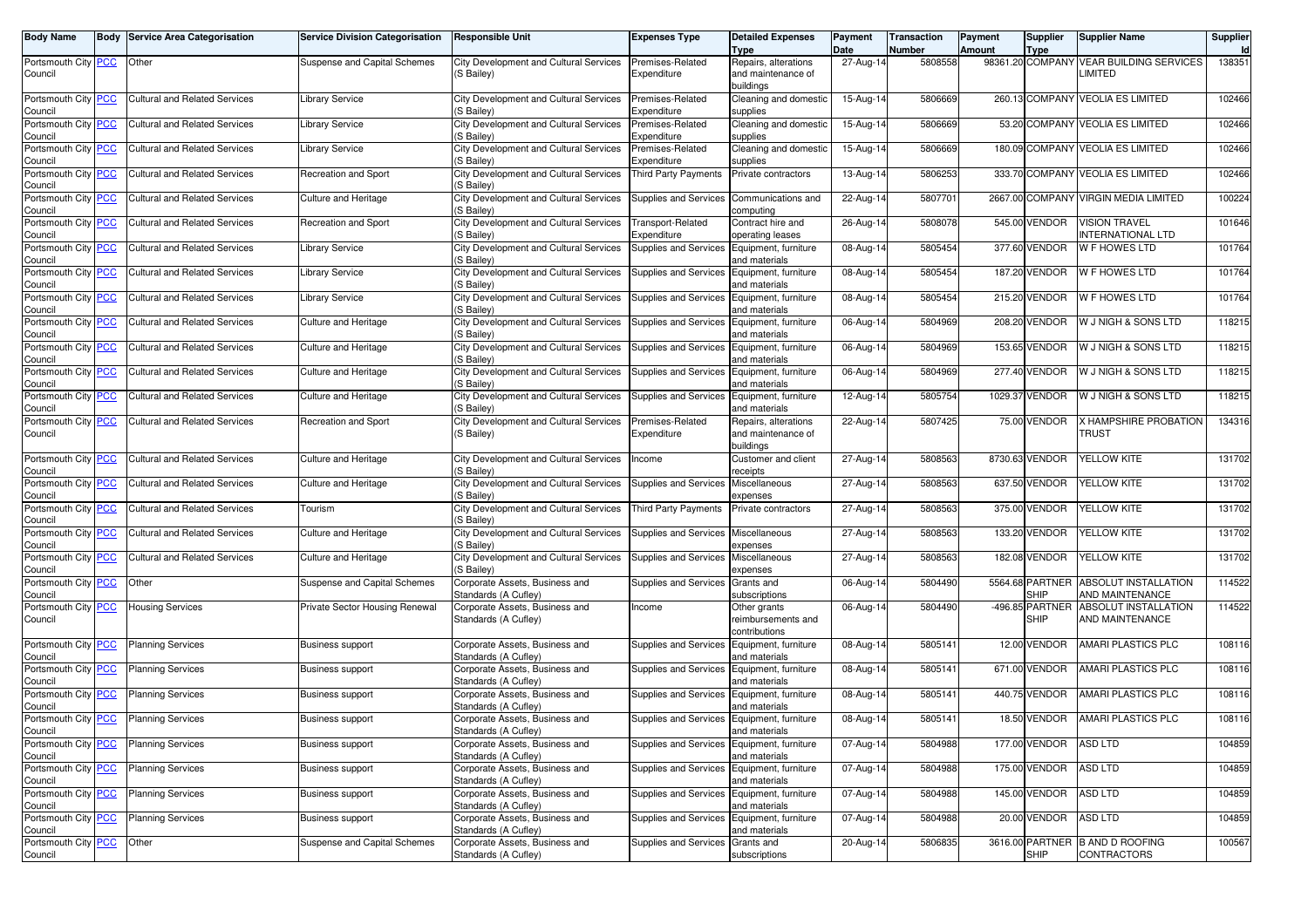| <b>Body Name</b>                      | <b>Body Service Area Categorisation</b>                   | <b>Service Division Categorisation</b>         | <b>Responsible Unit</b>                                | <b>Expenses Type</b>                         | <b>Detailed Expenses</b>                                | Payment           | <b>Transaction</b> | Payment       | Supplier                   | <b>Supplier Name</b>                                  | Supplier     |
|---------------------------------------|-----------------------------------------------------------|------------------------------------------------|--------------------------------------------------------|----------------------------------------------|---------------------------------------------------------|-------------------|--------------------|---------------|----------------------------|-------------------------------------------------------|--------------|
| Portsmouth City PCC<br>Council        | <b>Housing Services</b>                                   | Private Sector Housing Renewal                 | Corporate Assets, Business and<br>Standards (A Cufley) | ncome                                        | <b>Type</b><br>Other grants<br>reimbursements and       | Date<br>20-Aug-14 | Number<br>5806835  | <b>Amount</b> | <b>Type</b><br><b>SHIP</b> | -120.00 PARTNER B AND D ROOFING<br><b>CONTRACTORS</b> | Id<br>100567 |
|                                       |                                                           |                                                |                                                        |                                              | contributions                                           |                   |                    |               |                            |                                                       |              |
| Portsmouth City PCC<br>Council        | <b>Housing Services</b>                                   | Private Sector Housing Renewal                 | Corporate Assets, Business and<br>Standards (A Cufley) | Income                                       | Other grants<br>reimbursements and<br>contributions     | 20-Aug-14         | 5806835            |               | <b>SHIP</b>                | -310.00 PARTNER B AND D ROOFING<br>CONTRACTORS        | 100567       |
| Portsmouth City PCC<br>Council        | Costs below Net Cost of Services                          | <b>Other Operating Costs</b>                   | Corporate Assets, Business and<br>Standards (A Cufley) | Premises-Related<br>Expenditure              | Repairs, alterations<br>and maintenance of<br>buildings | 13-Aug-14         | 5805778            |               |                            | 2828.00 COMPANY BARHILL PLANT LTD                     | 100355       |
| Portsmouth City PCC<br>Council        | Other                                                     | Suspense and Capital Schemes                   | Corporate Assets, Business and<br>Standards (A Cufley) | <b>Supplies and Services</b>                 | Grants and<br>subscriptions                             | 13-Aug-14         | 5805780            |               | 1314.90 VENDOR             | <b>BENTLEY MOBILITY</b><br><b>SERVICES</b>            | 119883       |
| Portsmouth City PCC<br>Council        | <b>Housing Services</b>                                   | Private Sector Housing Renewal                 | Corporate Assets, Business and<br>Standards (A Cufley) | Income                                       | Other grants<br>reimbursements and<br>contributions     | 13-Aug-14         | 5805780            |               | -244.92 VENDOR             | <b>BENTLEY MOBILITY</b><br><b>SERVICES</b>            | 119883       |
| Portsmouth City PCC<br>Council        | Children's and Education Services                         | Other Education and Community<br><b>Budget</b> | Corporate Assets, Business and<br>Standards (A Cufley) | <b>Third Party Payments</b>                  | Private contractors                                     | 20-Aug-14         | 5806842            |               | 2323.20 VENDOR             | <b>BKSB LIMITED</b>                                   | 128692       |
| Portsmouth City PCC<br>Council        | Other                                                     | Suspense and Capital Schemes                   | Corporate Assets, Business and<br>Standards (A Cufley) | Third Party Payments                         | Private contractors                                     | 07-Aug-14         | 5804996            |               |                            | 4317.42 COMPANY BORRI LIMITED                         | 137025       |
| Portsmouth City PCC<br>Council        | Other                                                     | Suspense and Capital Schemes                   | Corporate Assets, Business and<br>Standards (A Cufley) | Third Party Payments                         | Private contractors                                     | 07-Aug-14         | 5804996            |               |                            | 16709.58 COMPANY BORRI LIMITED                        | 137025       |
| Portsmouth City PCC<br>Council        | <b>Housing Services</b>                                   | Private Sector Housing Renewal                 | Corporate Assets, Business and<br>Standards (A Cufley) | Supplies and Services                        | Grants and<br>subscriptions                             | 27-Aug-14         | 5808122            |               | 750.00 VENDOR              | <b>BOTH CREATIVE</b><br>PARTNERSHIP                   | 111670       |
| Portsmouth City PCC<br>Council        | Environmental and Regulatory Services Regulatory Services |                                                | Corporate Assets, Business and<br>Standards (A Cufley) | <b>Supplies and Services</b>                 | Communications and<br>computing                         | 26-Aug-14         | 5807749            |               | 46.89 COMPANY BRITISH      | <b>TELECOMMUNICATIONS</b><br>PLC                      | 100132       |
| Portsmouth City PCC<br>Council        | <b>Planning Services</b>                                  | <b>Business support</b>                        | Corporate Assets, Business and<br>Standards (A Cufley) | Supplies and Services                        | Communications and<br>computing                         | 15-Aug-14         | 5806452            |               | 488.48 COMPANY BRITISH     | <b>TELECOMMUNICATIONS</b><br><b>PLC</b>               | 100132       |
| Portsmouth City PCC<br>Council        | <b>Planning Services</b>                                  | <b>Business support</b>                        | Corporate Assets, Business and<br>Standards (A Cufley) | Supplies and Services                        | Communications and<br>computing                         | 15-Aug-14         | 5806452            |               | 9.00 COMPANY BRITISH       | <b>TELECOMMUNICATIONS</b><br>PLC                      | 100132       |
| Portsmouth City PCC<br>Council        | <b>Planning Services</b>                                  | <b>Business support</b>                        | Corporate Assets, Business and<br>Standards (A Cufley) | Supplies and Services                        | Communications and<br>computing                         | 15-Aug-14         | 5806452            |               | 456.03 COMPANY BRITISH     | <b>TELECOMMUNICATIONS</b><br>PLC                      | 100132       |
| Portsmouth City PCC<br>Council        | <b>Planning Services</b>                                  | <b>Business support</b>                        | Corporate Assets, Business and<br>Standards (A Cufley) | Premises-Related<br>Expenditure              | Repairs, alterations<br>and maintenance of<br>buildings | 15-Aug-14         | 5806460            |               |                            | 600.00 COMPANY CHARTWELL DOORS<br>LIMITED             | 135820       |
| Portsmouth City PCC<br>Council        | Costs below Net Cost of Services                          | <b>Other Operating Costs</b>                   | Corporate Assets, Business and<br>Standards (A Cufley) | Premises-Related<br>Expenditure              | Repairs, alterations<br>and maintenance of<br>buildings | 15-Aug-14         | 5806464            |               | 14.31 VENDOR               | CHRISTIE INTRUDER<br>ALARMS LIMITED (CIA)             | 100068       |
| Portsmouth City PCC<br>Council        | <b>Housing Services</b>                                   | <b>Housing Strategy</b>                        | Corporate Assets, Business and<br>Standards (A Cufley) | Supplies and Services                        | Equipment, furniture<br>and materials                   | 06-Aug-14         | 5804529            |               |                            | 1159.00 COMPANY CHUBB SYSTEMS LIMITED                 | 100363       |
| Portsmouth City PCC<br>Council        | <b>Housing Services</b>                                   | <b>Housing Strategy</b>                        | Corporate Assets, Business and<br>Standards (A Cufley) | <b>Supplies and Services</b>                 | Equipment, furniture<br>and materials                   | 06-Aug-14         | 5804529            |               | 132.00 COMPANY             | CHUBB SYSTEMS LIMITED                                 | 100363       |
| Portsmouth City PCC<br>Council        | <b>Housing Services</b>                                   | <b>Housing Strategy</b>                        | Corporate Assets, Business and<br>Standards (A Cufley) | <b>Supplies and Services</b>                 | Equipment, furniture<br>and materials                   | 06-Aug-14         | 5804529            |               |                            | 200.00 COMPANY CHUBB SYSTEMS LIMITED                  | 100363       |
| Portsmouth City PCC<br>Council        | <b>Housing Services</b>                                   | <b>Housing Strategy</b>                        | Corporate Assets, Business and<br>Standards (A Cufley) | Supplies and Services Equipment, furniture   | and materials                                           | 06-Aug-14         | 5804529            |               |                            | 1595.00 COMPANY CHUBB SYSTEMS LIMITED                 | 100363       |
| Portsmouth City PCC<br>Council        | <b>Housing Services</b>                                   | <b>Housing Strategy</b>                        | Corporate Assets, Business and<br>Standards (A Cufley) | <b>Supplies and Services</b>                 | Equipment, furniture<br>and materials                   | 15-Aug-14         | 5806465            |               |                            | 1100.00 COMPANY CHUBB SYSTEMS LIMITED                 | 100363       |
| Portsmouth City PCC<br>Council        | <b>Housing Services</b>                                   | <b>Housing Strategy</b>                        | Corporate Assets, Business and<br>Standards (A Cufley) | <b>Supplies and Services</b>                 | Equipment, furniture<br>and materials                   | 15-Aug-14         | 5806465            |               |                            | 330.00 COMPANY CHUBB SYSTEMS LIMITED                  | 100363       |
| Portsmouth City PCC<br>Council        | <b>Housing Services</b>                                   | <b>Housing Strategy</b>                        | Corporate Assets, Business and<br>Standards (A Cufley) | Supplies and Services                        | Equipment, furniture<br>and materials                   | 15-Aug-14         | 5806465            |               |                            | 414.00 COMPANY CHUBB SYSTEMS LIMITED                  | 100363       |
| Portsmouth City <b>PCC</b><br>Council | <b>Housing Services</b>                                   | <b>Housing Strategy</b>                        | Corporate Assets, Business and<br>Standards (A Cufley) | Supplies and Services   Equipment, furniture | and materials                                           | 15-Aug-14         | 5806465            |               |                            | 70.00 COMPANY CHUBB SYSTEMS LIMITED                   | 100363       |
| Portsmouth City PCC<br>Council        | <b>Housing Services</b>                                   | <b>Housing Strategy</b>                        | Corporate Assets, Business and<br>Standards (A Cufley) | Supplies and Services                        | Equipment, furniture<br>and materials                   | 15-Aug-14         | 5806465            |               |                            | 654.00 COMPANY CHUBB SYSTEMS LIMITED                  | 100363       |
| Portsmouth City PCC<br>Council        | <b>Housing Services</b>                                   | <b>Housing Strategy</b>                        | Corporate Assets, Business and<br>Standards (A Cufley) | Supplies and Services Equipment, furniture   | and materials                                           | 15-Aug-14         | 5806465            |               |                            | 636.00 COMPANY CHUBB SYSTEMS LIMITED                  | 100363       |
| Portsmouth City PCC<br>Council        | <b>Housing Services</b>                                   | <b>Housing Strategy</b>                        | Corporate Assets, Business and<br>Standards (A Cufley) | Supplies and Services Equipment, furniture   | and materials                                           | 15-Aug-14         | 5806465            |               |                            | 236.00 COMPANY CHUBB SYSTEMS LIMITED                  | 100363       |
| Portsmouth City PCC<br>Council        | <b>Housing Services</b>                                   | <b>Housing Strategy</b>                        | Corporate Assets, Business and<br>Standards (A Cufley) | Supplies and Services                        | Equipment, furniture<br>and materials                   | 15-Aug-14         | 5806465            |               |                            | 1185.60 COMPANY CHUBB SYSTEMS LIMITED                 | 100363       |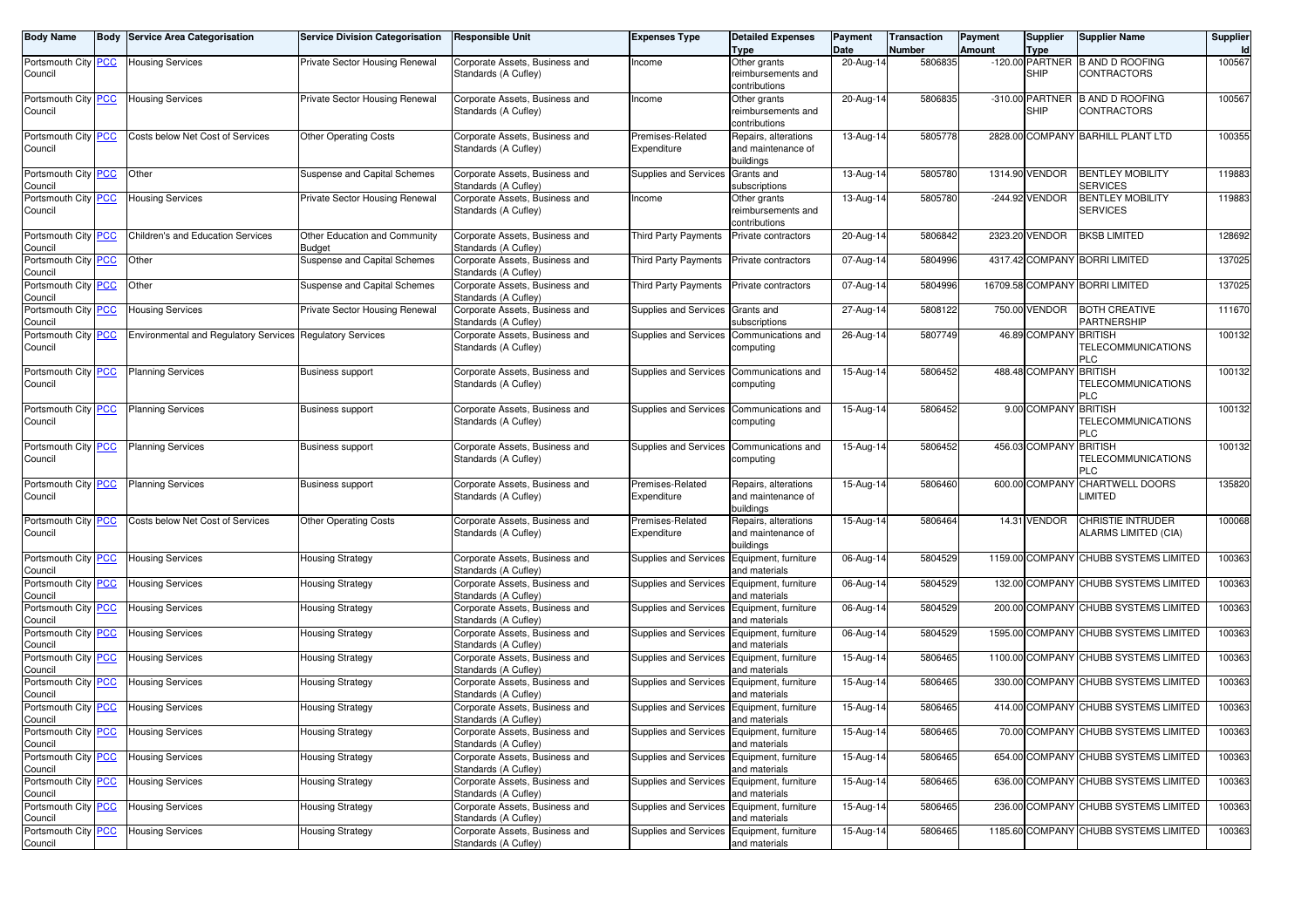| <b>Body Name</b>               |            | <b>Body Service Area Categorisation</b> | <b>Service Division Categorisation</b>  | <b>Responsible Unit</b>                                | <b>Expenses Type</b>             | <b>Detailed Expenses</b><br><b>Type</b>                 | Payment<br>Date | <b>Transaction</b><br>Number | Payment<br>Amount | <b>Supplier</b><br><b>Type</b> | <b>Supplier Name</b>                                               | Supplier |
|--------------------------------|------------|-----------------------------------------|-----------------------------------------|--------------------------------------------------------|----------------------------------|---------------------------------------------------------|-----------------|------------------------------|-------------------|--------------------------------|--------------------------------------------------------------------|----------|
| Portsmouth City<br>Council     | <b>PCC</b> | <b>Planning Services</b>                | <b>Business support</b>                 | Corporate Assets, Business and<br>Standards (A Cufley) | Premises-Related<br>Expenditure  | Cleaning and domestic<br>supplies                       | 07-Aug-14       | 5805008                      |                   | 95.70 VENDOR                   | <b>CJS PORTSMOUTH LTD</b>                                          | 100139   |
| Portsmouth City<br>Council     | <b>PCC</b> | <b>Planning Services</b>                | <b>Business support</b>                 | Corporate Assets, Business and<br>Standards (A Cufley) | Premises-Related<br>Expenditure  | Cleaning and domestic<br>supplies                       | 22-Aug-1        | 5807472                      |                   | 66.92 VENDOR                   | <b>CJS PORTSMOUTH LTD</b>                                          | 100139   |
| Portsmouth City<br>Council     | <u>PCC</u> | Costs below Net Cost of Services        | <b>Other Operating Costs</b>            | Corporate Assets, Business and<br>Standards (A Cufley) | Premises-Related<br>Expenditure  | Repairs, alterations<br>and maintenance of<br>buildings | 15-Aug-14       | 5806470                      |                   | 430.00 VENDOR                  | <b>CLOUDS ENVIRONMENTAL</b><br><b>CONSULTANCY LTD</b>              | 123247   |
| Portsmouth City<br>Council     | <b>PCC</b> | Children's and Education Services       | Other Education and Community<br>Budget | Corporate Assets, Business and<br>Standards (A Cufley) | Supplies and Services            | Communications and<br>computing                         | 01-Aug-14       | 5804070                      |                   | 140.00 VENDOR                  | <b>COMMUNICATIONS SOUTH</b><br>.TD                                 | 100016   |
| Portsmouth City PCC<br>Council |            | Costs below Net Cost of Services        | <b>Other Operating Costs</b>            | Corporate Assets, Business and<br>Standards (A Cufley) | Premises-Related<br>Expenditure  | Repairs, alterations<br>and maintenance of<br>buildings | 20-Aug-14       | 5806866                      |                   |                                | 59.23 COMPANY COMPREHENSIVE<br><b>ELEVATOR SERVICES</b><br>LIMITED | 134354   |
| Portsmouth City PCC<br>Council |            | Costs below Net Cost of Services        | <b>Other Operating Costs</b>            | Corporate Assets, Business and<br>Standards (A Cufley) | Premises-Related<br>Expenditure  | Repairs, alterations<br>and maintenance of<br>buildings | 20-Aug-14       | 5806866                      |                   |                                | 59.23 COMPANY COMPREHENSIVE<br><b>ELEVATOR SERVICES</b><br>LIMITED | 134354   |
| Portsmouth City PCC<br>Council |            | Costs below Net Cost of Services        | <b>Other Operating Costs</b>            | Corporate Assets, Business and<br>Standards (A Cufley) | Premises-Related<br>Expenditure  | Repairs, alterations<br>and maintenance of<br>buildings | 20-Aug-14       | 5806866                      |                   |                                | 5.92 COMPANY COMPREHENSIVE<br><b>ELEVATOR SERVICES</b><br>LIMITED  | 134354   |
| Portsmouth City PCC<br>Council |            | Costs below Net Cost of Services        | <b>Other Operating Costs</b>            | Corporate Assets, Business and<br>Standards (A Cufley) | Premises-Related<br>Expenditure  | Repairs, alterations<br>and maintenance of<br>buildings | 20-Aug-14       | 5806866                      |                   |                                | 5.92 COMPANY COMPREHENSIVE<br><b>ELEVATOR SERVICES</b><br>LIMITED  | 134354   |
| Portsmouth City PCC<br>Council |            | Other                                   | Suspense and Capital Schemes            | Corporate Assets, Business and<br>Standards (A Cufley) | <b>Supplies and Services</b>     | Communications and<br>computing                         | 14-Aug-14       | 5806295                      |                   | 12425.00 VENDOR                | <b>CONCERTO SUPPORT</b><br>SERVICES LTD                            | 129010   |
| Portsmouth City PCC<br>Council |            | Other                                   | Suspense and Capital Schemes            | Corporate Assets, Business and<br>Standards (A Cufley) | Premises-Related<br>Expenditure  | Repairs, alterations<br>and maintenance of<br>buildings | 20-Aug-14       | 5806868                      |                   | 2500.00 COMPANY                | <b>CORRIGENDA LIMITED T/A</b><br><b>CHURCHES</b>                   | 102100   |
| Portsmouth City PCC<br>Council |            | Other                                   | Suspense and Capital Schemes            | Corporate Assets, Business and<br>Standards (A Cufley) | Premises-Related<br>Expenditure  | Repairs, alterations<br>and maintenance of<br>buildings | 20-Aug-14       | 5806868                      |                   |                                | 0.01 COMPANY CORRIGENDA LIMITED T/A<br><b>CHURCHES</b>             | 102100   |
| Portsmouth City<br>Council     | <b>PCC</b> | Other                                   | Suspense and Capital Schemes            | Corporate Assets, Business and<br>Standards (A Cufley) | Premises-Related<br>Expenditure  | Repairs, alterations<br>and maintenance of<br>buildings | 20-Aug-14       | 5806868                      |                   |                                | 30545.95 COMPANY CORRIGENDA LIMITED T/A<br><b>CHURCHES</b>         | 102100   |
| Portsmouth City<br>Council     | <b>PCC</b> | <b>Planning Services</b>                | <b>Business support</b>                 | Corporate Assets, Business and<br>Standards (A Cufley) | Premises-Related<br>Expenditure  | Repairs, alterations<br>and maintenance of<br>buildings | 20-Aug-14       | 5806875                      |                   |                                | 644.00 COMPANY D & J MEADEN LIMITED                                | 130022   |
| Portsmouth City<br>Council     | <b>PCC</b> | <b>Planning Services</b>                | <b>Business support</b>                 | Corporate Assets, Business and<br>Standards (A Cufley) | Premises-Related<br>Expenditure  | Repairs, alterations<br>and maintenance of<br>buildings | 20-Aug-14       | 5806875                      |                   |                                | 698.00 COMPANY D & J MEADEN LIMITED                                | 130022   |
| Portsmouth City<br>Council     | <b>PCC</b> | <b>Planning Services</b>                | <b>Business support</b>                 | Corporate Assets, Business and<br>Standards (A Cufley) | Premises-Related<br>Expenditure  | Repairs, alterations<br>and maintenance of<br>buildings | 20-Aug-14       | 5806875                      |                   |                                | 53.00 COMPANY D & J MEADEN LIMITED                                 | 130022   |
| Portsmouth City PCC<br>Council |            | <b>Planning Services</b>                | <b>Business support</b>                 | Corporate Assets, Business and<br>Standards (A Cufley) | Premises-Related<br>Expenditure  | Repairs, alterations<br>and maintenance of<br>buildings | 20-Aug-14       | 5806875                      |                   |                                | 671.00 COMPANY D & J MEADEN LIMITED                                | 130022   |
| Portsmouth City<br>Council     | <b>PCC</b> | <b>Planning Services</b>                | <b>Business support</b>                 | Corporate Assets, Business and<br>Standards (A Cufley) | Premises-Related<br>Expenditure  | Repairs, alterations<br>and maintenance of<br>buildings | 20-Aug-14       | 5806875                      |                   |                                | 695.00 COMPANY D & J MEADEN LIMITED                                | 130022   |
| Portsmouth City<br>Council     | <b>PCC</b> | Costs below Net Cost of Services        | <b>Other Operating Costs</b>            | Corporate Assets, Business and<br>Standards (A Cufley) | <b>Third Party Payments</b>      | Private contractors                                     | 01-Aug-14       | 5804108                      |                   | 1060.50 VENDOR                 | <b>DEFENCE ESTATES</b><br>SOUTHWEST                                | 111693   |
| Portsmouth City PCC<br>Council |            | Other                                   | Suspense and Capital Schemes            | Corporate Assets, Business and<br>Standards (A Cufley) | Supplies and Services            | Grants and<br>subscriptions                             | 20-Aug-14       | 5806881                      |                   |                                | 838.88 COMPANY DOLPHIN MOBILITY LTD                                | 135682   |
| Portsmouth City<br>Council     | <b>PCC</b> | <b>Housing Services</b>                 | Private Sector Housing Renewal          | Corporate Assets, Business and<br>Standards (A Cufley) | Income                           | Other grants<br>reimbursements and<br>contributions     | 20-Aug-14       | 5806881                      |                   |                                | -74.90 COMPANY DOLPHIN MOBILITY LTD                                | 135682   |
| Portsmouth City PCC<br>Council |            | Other                                   | Suspense and Capital Schemes            | Corporate Assets, Business and<br>Standards (A Cufley) | Supplies and Services Grants and | subscriptions                                           | 20-Aug-14       | 5806881                      |                   |                                | 4995.00 COMPANY DOLPHIN MOBILITY LTD                               | 135682   |
| Portsmouth City PCC<br>Council |            | Other                                   | Suspense and Capital Schemes            | Corporate Assets, Business and<br>Standards (A Cufley) | Supplies and Services            | Grants and<br>subscriptions                             | 13-Aug-14       | 5805822                      |                   |                                | 838.88 COMPANY DOLPHIN MOBILITY LTD                                | 135682   |
| Portsmouth City PCC<br>Council |            | <b>Housing Services</b>                 | Private Sector Housing Renewal          | Corporate Assets, Business and<br>Standards (A Cufley) | Income                           | Other grants<br>reimbursements and<br>contributions     | 13-Aug-14       | 5805822                      |                   |                                | -74.90 COMPANY DOLPHIN MOBILITY LTD                                | 135682   |
| Portsmouth City PCC<br>Council |            | Costs below Net Cost of Services        | <b>Other Operating Costs</b>            | Corporate Assets, Business and<br>Standards (A Cufley) | Supplies and Services Services   |                                                         | 21-Aug-14       | 5807347                      |                   | 7380.86 VENDOR                 | DTZ DEBENHAM TIE<br><b>LEUNG</b>                                   | 106150   |
| Portsmouth City PCC<br>Council |            | Costs below Net Cost of Services        | Other Operating Costs                   | Corporate Assets, Business and<br>Standards (A Cufley) | Supplies and Services Services   |                                                         | 29-Aug-14       | 5808762                      |                   | 7129.38 VENDOR                 | DTZ DEBENHAM TIE<br><b>LEUNG</b>                                   | 106150   |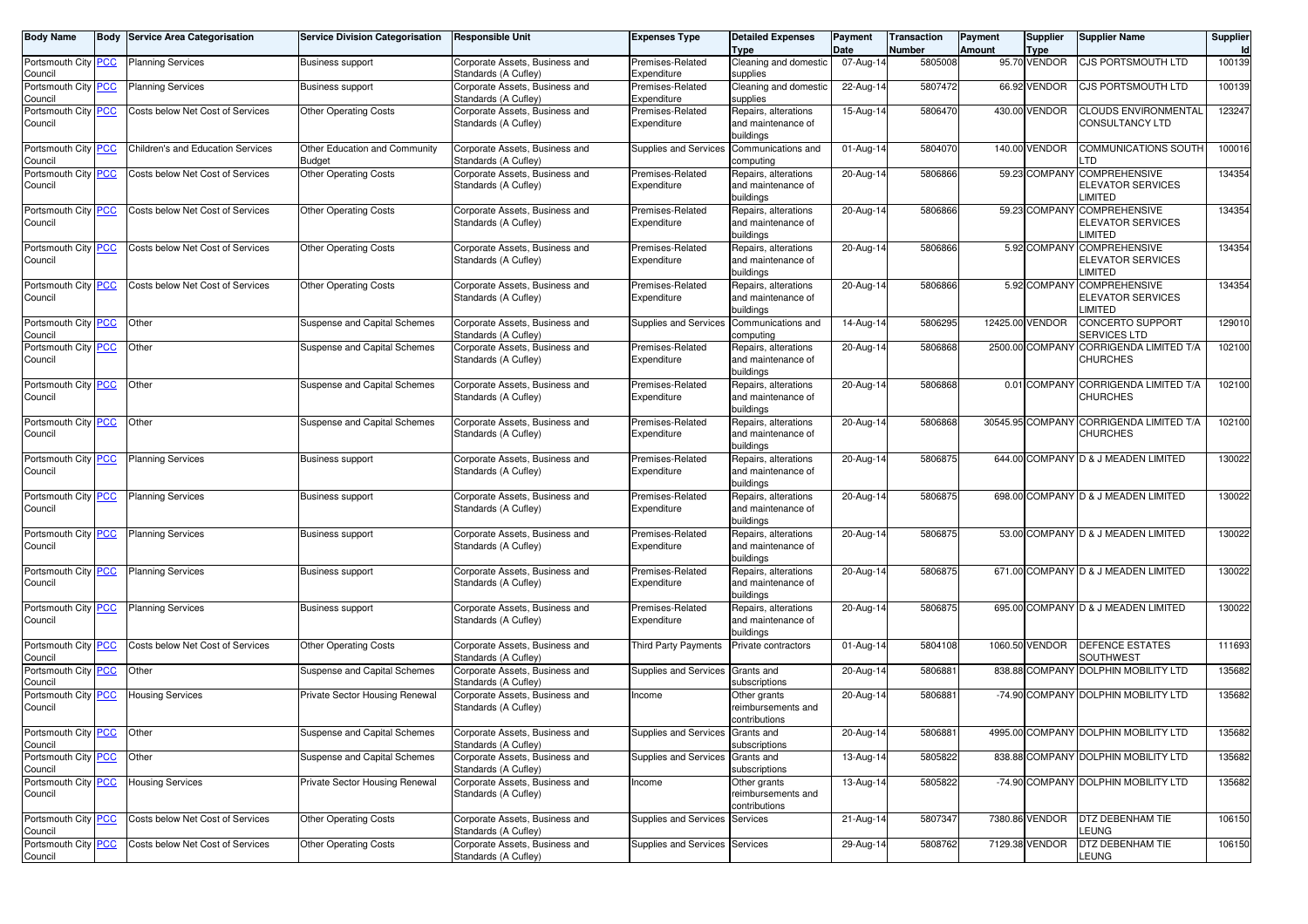| <b>Body Name</b>               | Body | <b>Service Area Categorisation</b>                        | <b>Service Division Categorisation</b> | <b>Responsible Unit</b>                                | <b>Expenses Type</b>                       | <b>Detailed Expenses</b><br>Type                        | Payment<br>Date | <b>Transaction</b><br>Number | Payment<br><b>Amount</b> | Supplier<br><b>Type</b>                         | <b>Supplier Name</b>                                                    | Supplier<br>ld. |
|--------------------------------|------|-----------------------------------------------------------|----------------------------------------|--------------------------------------------------------|--------------------------------------------|---------------------------------------------------------|-----------------|------------------------------|--------------------------|-------------------------------------------------|-------------------------------------------------------------------------|-----------------|
| Portsmouth City PCC<br>Council |      | Costs below Net Cost of Services                          | <b>Other Operating Costs</b>           | Corporate Assets, Business and<br>Standards (A Cufley) | Premises-Related<br>Expenditure            | Repairs, alterations<br>and maintenance of              | 22-Aug-14       | 5807548                      |                          |                                                 | 206.00 COMPANY ENSIGN HIGHWAYS LTD                                      | 116063          |
| Portsmouth City PCC<br>Council |      | Costs below Net Cost of Services                          | <b>Other Operating Costs</b>           | Corporate Assets, Business and<br>Standards (A Cufley) | Premises-Related<br>Expenditure            | buildings<br>Grounds maintenance<br>costs               | 22-Aug-14       | 5807548                      |                          | 265.99 COMPANY                                  | <b>ENSIGN HIGHWAYS LTD</b>                                              | 116063          |
| Portsmouth City PCC<br>Council |      | Costs below Net Cost of Services                          | <b>Other Operating Costs</b>           | Corporate Assets, Business and<br>Standards (A Cufley) | Premises-Related<br>Expenditure            | Repairs, alterations<br>and maintenance of              | 22-Aug-14       | 5807548                      |                          |                                                 | 164.40 COMPANY ENSIGN HIGHWAYS LTD                                      | 116063          |
| Portsmouth City PCC<br>Council |      | Costs below Net Cost of Services                          | <b>Other Operating Costs</b>           | Corporate Assets, Business and<br>Standards (A Cufley) | <b>Supplies and Services</b>               | buildings<br>Miscellaneous<br>expenses                  | 26-Aug-14       | 5807832                      |                          |                                                 | 298.99 COMPANY ENSIGN HIGHWAYS LTD                                      | 116063          |
| Portsmouth City PCC<br>Council |      | <b>Environmental and Regulatory Services</b>              | <b>Regulatory Services</b>             | Corporate Assets, Business and<br>Standards (A Cufley) | Third Party Payments                       | Other agencies                                          | 27-Aug-14       | 5808184                      |                          | 970.00 VENDOR                                   | <b>FOREMOST</b><br><b>TREESURGEONS LIMITED</b>                          | 128311          |
| Portsmouth City PCC<br>Council |      | <b>Environmental and Regulatory Services</b>              | <b>Regulatory Services</b>             | Corporate Assets, Business and<br>Standards (A Cufley) | Supplies and Services Services             |                                                         | 04-Aug-14       | 5804385                      |                          | 1000.00 SOLETRA<br><b>DER</b>                   | Classified as 'personal data'<br>under the Data Protection<br>Act 1998) | 109015          |
| Portsmouth City PCC<br>Council |      | <b>Environmental and Requlatory Services</b>              | <b>Regulatory Services</b>             | Corporate Assets, Business and<br>Standards (A Cufley) | Supplies and Services Equipment, furniture | and materials                                           | 14-Aug-14       | 5806326                      |                          | 221.90 VENDOR                                   | <b>GRADKO INTERNATIONAL</b><br>.TD                                      | 106049          |
| Portsmouth City PCC<br>Council |      | Environmental and Regulatory Services                     | <b>Regulatory Services</b>             | Corporate Assets, Business and<br>Standards (A Cufley) | <b>Supplies and Services</b>               | Equipment, furniture<br>and materials                   | 14-Aug-14       | 5806326                      |                          | 221.90 VENDOR                                   | <b>GRADKO INTERNATIONAL</b><br>.TD                                      | 106049          |
| Portsmouth City PCC<br>Council |      | <b>Planning Services</b>                                  | <b>Business support</b>                | Corporate Assets, Business and<br>Standards (A Cufley) | Premises-Related<br>Expenditure            | Repairs, alterations<br>and maintenance of<br>buildings | 07-Aug-14       | 5805035                      |                          | 1904.25 VENDOR                                  | <b>GRISTWOOD &amp; TOMS</b><br>TREE CONTRACTORS)<br>.TD)                | 100831          |
| Portsmouth City PCC<br>Council |      | Costs below Net Cost of Services                          | <b>Other Operating Costs</b>           | Corporate Assets, Business and<br>Standards (A Cufley) | Premises-Related<br>Expenditure            | Repairs, alterations<br>and maintenance of<br>buildings | 07-Aug-14       | 5805035                      |                          | 1425.56 VENDOR                                  | <b>GRISTWOOD &amp; TOMS</b><br>TREE CONTRACTORS)<br>TD).                | 100831          |
| Portsmouth City PCC<br>Council |      | Costs below Net Cost of Services                          | <b>Other Operating Costs</b>           | Corporate Assets, Business and<br>Standards (A Cufley) | Premises-Related<br>Expenditure            | Grounds maintenance<br>costs                            | 07-Aug-14       | 5805035                      |                          | 392.37 VENDOR                                   | <b>GRISTWOOD &amp; TOMS</b><br>TREE CONTRACTORS)<br>TD).                | 100831          |
| Portsmouth City PCC<br>Council |      | Costs below Net Cost of Services                          | <b>Other Operating Costs</b>           | Corporate Assets, Business and<br>Standards (A Cufley) | Premises-Related<br>Expenditure            | Grounds maintenance<br>costs                            | 15-Aug-14       | 5806523                      |                          | 955.92 VENDOR                                   | <b>GRISTWOOD &amp; TOMS</b><br>TREE CONTRACTORS)<br>.TD)                | 100831          |
| Portsmouth City PCC<br>Council |      | <b>Environmental and Regulatory Services</b>              | <b>Regulatory Services</b>             | Corporate Assets, Business and<br>Standards (A Cufley) | Third Party Payments                       | Other agencies                                          | 27-Aug-14       | 5808473                      |                          | 663.00 OTHER<br><b>OCAL</b><br><b>AUTHORIT</b>  | HAMPSHIRE COUNTY<br>COUNCIL                                             | 100030          |
| Portsmouth City PCC<br>Council |      | Environmental and Regulatory Services Regulatory Services |                                        | Corporate Assets, Business and<br>Standards (A Cufley) | Third Party Payments                       | Other agencies                                          | 27-Aug-14       | 5808473                      |                          | 385.00 OTHER<br><b>LOCAL</b><br><b>AUTHORIT</b> | HAMPSHIRE COUNTY<br>COUNCIL                                             | 100030          |
| Portsmouth City PCC<br>Council |      | <b>Planning Services</b>                                  | <b>Business support</b>                | Corporate Assets, Business and<br>Standards (A Cufley) | Supplies and Services Miscellaneous        | expenses                                                | 04-Aug-14       | 5804389                      |                          | 2673.00 VENDOR                                  | HIBU UK LIMITED                                                         | 102781          |
| Portsmouth City PCC<br>Council |      | Other                                                     | Suspense and Capital Schemes           | Corporate Assets, Business and<br>Standards (A Cufley) | <b>Supplies and Services</b>               | Grants and<br>subscriptions                             | 13-Aug-14       | 5806134                      |                          | 5976.00 VENDOR                                  | HIGHBURY FIRST CLASS<br>GLAZING                                         | 100870          |
| Portsmouth City PCC<br>Council |      | <b>Planning Services</b>                                  | <b>Business support</b>                | Corporate Assets, Business and<br>Standards (A Cufley) | Supplies and Services                      | Miscellaneous<br>expenses                               | 14-Aug-14       | 279592                       |                          | 650.00 VENDOR                                   | A M IMPORTS LIMITED                                                     | 135443          |
| Portsmouth City PCC<br>Council |      | <b>Planning Services</b>                                  | <b>Business support</b>                | Corporate Assets, Business and<br>Standards (A Cufley) | Supplies and Services Equipment, furniture | and materials                                           | 29-Aug-14       | 5808813                      |                          | 60.00 VENDOR                                    | IN 2 EVENTS LIMITED                                                     | 127383          |
| Portsmouth City PCC<br>Council |      | <b>Planning Services</b>                                  | <b>Business support</b>                | Corporate Assets, Business and<br>Standards (A Cufley) | <b>Supplies and Services</b>               | Equipment, furniture<br>and materials                   | 29-Aug-14       | 5808813                      |                          | 102.00 VENDOR                                   | IN 2 EVENTS LIMITED                                                     | 127383          |
| Portsmouth City PCC<br>Council |      | <b>Planning Services</b>                                  | <b>Business support</b>                | Corporate Assets, Business and<br>Standards (A Cufley) | Supplies and Services                      | Equipment, furniture<br>and materials                   | 29-Aug-14       | 5808813                      |                          | 70.00 VENDOR                                    | IN 2 EVENTS LIMITED                                                     | 127383          |
| Portsmouth City PCC<br>Council |      | <b>Planning Services</b>                                  | <b>Business support</b>                | Corporate Assets, Business and<br>Standards (A Cufley) | Supplies and Services Equipment, furniture | and materials                                           | 29-Aug-14       | 5808813                      |                          | 85.00 VENDOR                                    | IN 2 EVENTS LIMITED                                                     | 127383          |
| Portsmouth City PCC<br>Council |      | <b>Planning Services</b>                                  | <b>Business support</b>                | Corporate Assets, Business and<br>Standards (A Cufley) | Supplies and Services Equipment, furniture | and materials                                           | 29-Aug-14       | 5808813                      |                          | 145.00 VENDOR                                   | IN 2 EVENTS LIMITED                                                     | 127383          |
| Portsmouth City PCC<br>Council |      | <b>Planning Services</b>                                  | <b>Business support</b>                | Corporate Assets, Business and<br>Standards (A Cufley) | Supplies and Services                      | Equipment, furniture<br>and materials                   | 29-Aug-14       | 5808813                      |                          | 160.00 VENDOR                                   | IN 2 EVENTS LIMITED                                                     | 127383          |
| Portsmouth City PCC<br>Council |      | <b>Planning Services</b>                                  | <b>Business support</b>                | Corporate Assets, Business and<br>Standards (A Cufley) | Supplies and Services Equipment, furniture | and materials                                           | 29-Aug-14       | 5808813                      |                          | 160.00 VENDOR                                   | IN 2 EVENTS LIMITED                                                     | 127383          |
| Portsmouth City PCC<br>Council |      | <b>Planning Services</b>                                  | <b>Business support</b>                | Corporate Assets, Business and<br>Standards (A Cufley) | Supplies and Services Miscellaneous        | expenses                                                | 29-Aug-14       | 5808819                      |                          | 440.00 SOLETRA<br>DER                           | Classified as 'personal data'<br>under the Data Protection<br>Act 1998) | 111657          |
| Portsmouth City PCC<br>Council |      | Other                                                     | Suspense and Capital Schemes           | Corporate Assets, Business and<br>Standards (A Cufley) | Premises-Related<br>Expenditure            | Repairs, alterations<br>and maintenance of<br>buildings | 15-Aug-14       | 5806546                      |                          | 3693.05 VENDOR                                  | <b>KCS CONSULTING LIMITED</b>                                           | 135779          |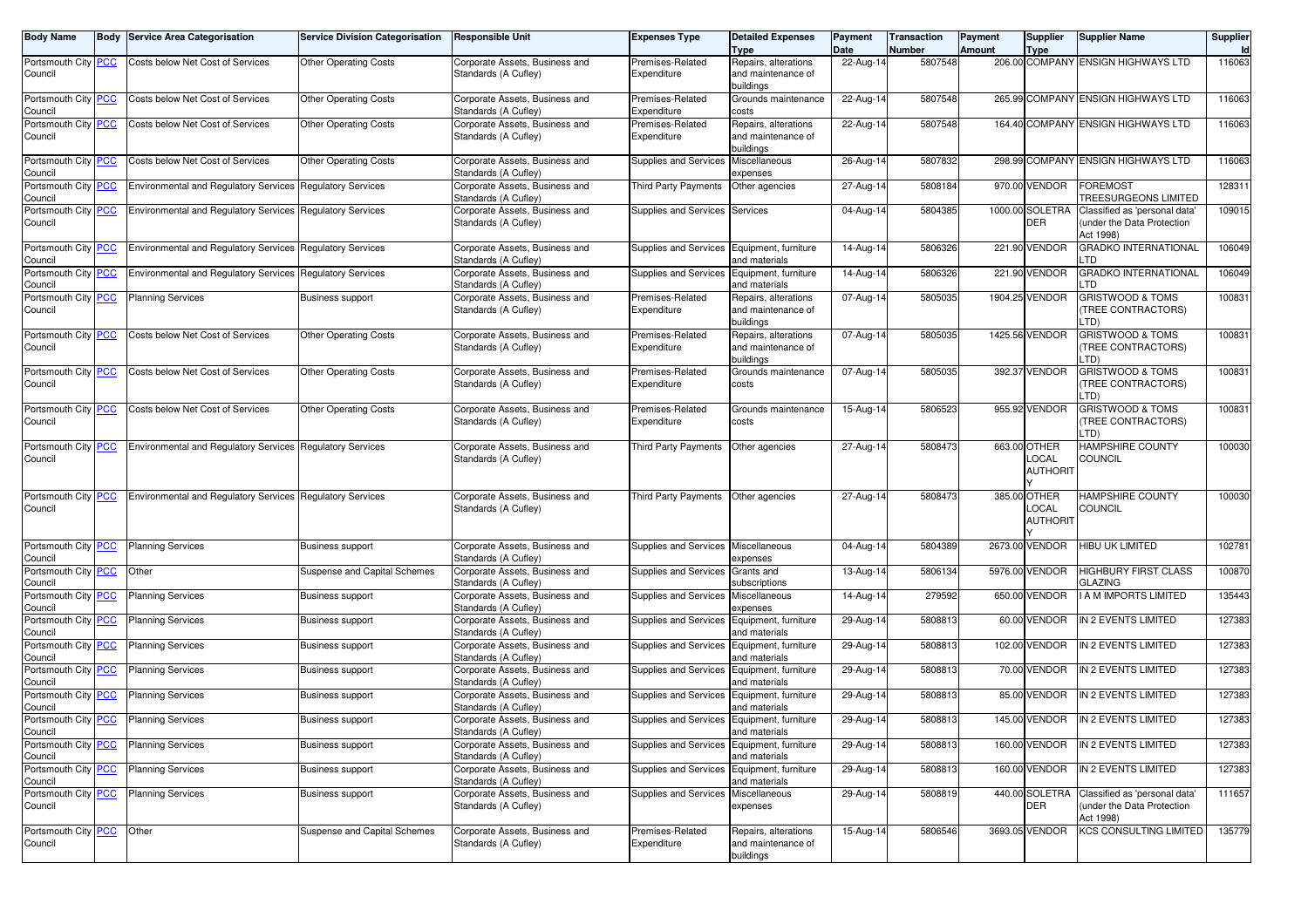| <b>KCS CONSULTING LIMITED</b><br>135779<br>Portsmouth City PCC<br>Other<br>Corporate Assets, Business and<br>Premises-Related<br>15-Aug-14<br>5806546<br>2066.95 VENDOR<br>Suspense and Capital Schemes<br>Repairs, alterations<br>Standards (A Cufley)<br>Expenditure<br>and maintenance of<br>Council<br>buildings<br><b>KEMP BUILDERS</b><br>Private Sector Housing Renewal<br>Supplies and Services<br>Grants and<br>06-Aug-14<br>580486<br>1994.61 VENDOR<br>135362<br>Portsmouth City PCC<br><b>Housing Services</b><br>Corporate Assets, Business and<br>Standards (A Cufley)<br>subscriptions<br>Council<br>Portsmouth City PCC<br>Other<br>5804861<br>1778.28 VENDOR<br><b>KEMP BUILDERS</b><br>135362<br>Suspense and Capital Schemes<br>Corporate Assets, Business and<br>06-Aug-14<br>Supplies and Services<br>Grants and<br>Standards (A Cufley)<br>subscriptions<br>Council<br>Portsmouth City PCC<br>5804861<br>3507.60 VENDOR<br>KEMP BUILDERS<br>135362<br>Other<br>Suspense and Capital Schemes<br>Corporate Assets, Business and<br>Supplies and Services<br>06-Aug-14<br>Grants and<br>Standards (A Cufley)<br>subscriptions<br>Council<br>5808492<br>Portsmouth City PCC<br>Other<br>Corporate Assets, Business and<br>27-Aug-14<br>6006.54 VENDOR<br><b>KEMP BUILDERS</b><br>135362<br>Suspense and Capital Schemes<br>Supplies and Services<br>Grants and<br>Standards (A Cufley)<br>subscriptions<br>Council<br>Portsmouth City PCC<br>5808492<br><b>KEMP BUILDERS</b><br>135362<br><b>Housing Services</b><br>Corporate Assets, Business and<br>-630.06 VENDOR<br>Private Sector Housing Renewal<br>ncome<br>Other grants<br>27-Aug-14<br>Council<br>Standards (A Cufley)<br>reimbursements and<br>contributions<br>Portsmouth City PCC<br>5808492<br>3641.98 VENDOR<br><b>KEMP BUILDERS</b><br>135362<br>Other<br>Suspense and Capital Schemes<br>Corporate Assets, Business and<br><b>Supplies and Services</b><br>27-Aug-14<br>Grants and<br>Council<br>Standards (A Cufley)<br>subscriptions<br>5808492<br>-325.18 VENDOR<br>KEMP BUILDERS<br>135362<br>Portsmouth City PCC<br>Private Sector Housing Renewal<br>Corporate Assets, Business and<br>27-Aug-14<br><b>Housing Services</b><br>ncome<br>Other grants<br>Council<br>Standards (A Cufley)<br>reimbursements and<br>contributions<br>5806344<br>990.00 VENDOR<br><b>KIDSROME</b><br>Portsmouth City<br><b>PCC</b><br><b>Planning Services</b><br>Corporate Assets, Business and<br>Supplies and Services<br>Miscellaneous<br>14-Aug-14<br>110149<br><b>Business support</b><br>Standards (A Cufley)<br>Council<br>expenses<br>5807203<br>113590<br>Portsmouth City PCC<br>Private Sector Housing Renewal<br>Corporate Assets, Business and<br>Grants and<br>20-Aug-14<br>-40.00 SOLETRA<br><b>KJS PLUMBING</b><br><b>Housing Services</b><br>Supplies and Services<br>Standards (A Cufley)<br>DER<br>subscriptions<br>Council<br>5807203<br>1500.00 SOLETRA<br><b>KJS PLUMBING</b><br>113590<br><u>PCC</u><br><b>Housing Services</b><br>Corporate Assets, Business and<br>Portsmouth City<br>Private Sector Housing Renewal<br>Supplies and Services<br>Grants and<br>20-Aug-14<br>DER<br>Council<br>Standards (A Cufley)<br>subscriptions<br>Portsmouth City PCC<br>5807203<br>4416.64 SOLETRA<br><b>KJS PLUMBING</b><br>113590<br>Other<br>Suspense and Capital Schemes<br>Corporate Assets, Business and<br>Grants and<br>20-Aug-14<br>Supplies and Services<br>DER<br>Standards (A Cufley)<br>subscriptions<br>Council<br>5807203<br>-524.70 SOLETRA<br><b>KJS PLUMBING</b><br>113590<br>Portsmouth City PCC<br><b>Housing Services</b><br>Private Sector Housing Renewal<br>Corporate Assets, Business and<br>20-Aug-14<br>Other grants<br>ncome<br>DER<br>Council<br>Standards (A Cufley)<br>reimbursements and<br>contributions<br>5806150<br><b>KJS PLUMBING</b><br>Portsmouth City PCC<br>Other<br>Suspense and Capital Schemes<br>Supplies and Services<br>13-Aug-14<br>4183.20 SOLETRA<br>113590<br>Corporate Assets, Business and<br>Grants and<br>DER<br>Standards (A Cufley)<br>Council<br>subscriptions<br>5806150<br>-373.50 SOLETRA KJS PLUMBING<br>113590<br>Portsmouth City PCC<br><b>Housing Services</b><br>Corporate Assets, Business and<br>13-Aug-14<br>Private Sector Housing Renewal<br>Other grants<br>Income<br>DER<br>Council<br>Standards (A Cufley)<br>reimbursements and<br>contributions<br>5000.00 COMPANY KKA MAINTENANCE LTD<br>135386<br>Portsmouth City PCC<br>Premises-Related<br>5807370<br>Costs below Net Cost of Services<br><b>Other Operating Costs</b><br>Corporate Assets, Business and<br>Repairs, alterations<br>21-Aug-14<br>Council<br>Standards (A Cufley)<br>Expenditure<br>and maintenance of<br>buildings<br><b>PCC</b><br>5807370<br>3051.20 COMPANY KKA MAINTENANCE LTD<br>135386<br>Portsmouth City<br>Costs below Net Cost of Services<br><b>Other Operating Costs</b><br>Corporate Assets, Business and<br>Premises-Related<br>Repairs, alterations<br>21-Aug-14<br>Council<br>Standards (A Cufley)<br>Expenditure<br>and maintenance of<br>buildings<br>4103.24 COMPANY KKA MAINTENANCE LTD<br><b>PCC</b><br>Costs below Net Cost of Services<br>5804178<br>135386<br>Portsmouth City<br><b>Other Operating Costs</b><br>Corporate Assets, Business and<br>Premises-Related<br>Repairs, alterations<br>01-Aug-14<br>Council<br>Standards (A Cufley)<br>Expenditure<br>and maintenance of<br>buildings<br>50.00 COMPANY KKA MAINTENANCE LTD<br>135386<br>Portsmouth City PCC<br>5804178<br>Costs below Net Cost of Services<br><b>Other Operating Costs</b><br>Corporate Assets, Business and<br>Premises-Related<br>Repairs, alterations<br>01-Aug-14<br>Council<br>Standards (A Cufley)<br>Expenditure<br>and maintenance of<br>buildings<br><b>PCC</b><br>5804178<br>500.00 COMPANY KKA MAINTENANCE LTD<br>135386<br>Portsmouth City<br>Costs below Net Cost of Services<br><b>Other Operating Costs</b><br>Corporate Assets, Business and<br>Premises-Related<br>Repairs, alterations<br>01-Aug-14<br>Council<br>Standards (A Cufley)<br>Expenditure<br>and maintenance of<br>buildings<br>150.00 COMPANY KKA MAINTENANCE LTD<br><b>PCC</b><br>5805053<br>135386<br>Portsmouth City<br>Costs below Net Cost of Services<br><b>Other Operating Costs</b><br>Corporate Assets, Business and<br>Premises-Related<br>07-Aug-14<br>Repairs, alterations<br>Council<br>Standards (A Cufley)<br>Expenditure<br>and maintenance of<br>buildings<br>Portsmouth City PCC<br>5805523<br>628.50 COMPANY KKA MAINTENANCE LTD<br>135386<br>Costs below Net Cost of Services<br><b>Other Operating Costs</b><br>Corporate Assets, Business and<br>Premises-Related<br>Repairs, alterations<br>11-Aug-14<br>Council<br>Standards (A Cufley)<br>Expenditure<br>and maintenance of<br>buildings<br>5805280<br>35.00 COMPANY KKA MAINTENANCE LTD<br>135386<br><u>PCC</u><br>Children's and Education Services<br>Other Education and Community<br>Corporate Assets, Business and<br>Premises-Related<br>Repairs, alterations<br>08-Aug-14<br>Standards (A Cufley)<br>Expenditure<br>and maintenance of<br>Council<br><b>Budget</b><br>buildings<br>5807370<br>50.00 COMPANY KKA MAINTENANCE LTD<br><u>PCC</u><br>Costs below Net Cost of Services<br><b>Other Operating Costs</b><br>Corporate Assets, Business and<br>Premises-Related<br>Repairs, alterations<br>21-Aug-14<br>135386<br>Portsmouth City<br>Standards (A Cufley)<br>Expenditure<br>and maintenance of<br>Council<br>buildings<br>Other Education and Community<br>5807587<br>120.00 COMPANY KKA MAINTENANCE LTD<br><u>PCC</u><br>Children's and Education Services<br>Corporate Assets, Business and<br>Premises-Related<br>Repairs, alterations<br>22-Aug-14<br>135386<br>Standards (A Cufley)<br>Expenditure<br>and maintenance of<br>Council<br><b>Budget</b><br>buildings | <b>Body Name</b> | <b>Body Service Area Categorisation</b> | <b>Service Division Categorisation</b> | <b>Responsible Unit</b> | Expenses Type | <b>Detailed Expenses</b> | Payment | <b>Transaction</b> | Payment | <b>Supplier</b> | <b>Supplier Name</b> | Supplier |
|------------------------------------------------------------------------------------------------------------------------------------------------------------------------------------------------------------------------------------------------------------------------------------------------------------------------------------------------------------------------------------------------------------------------------------------------------------------------------------------------------------------------------------------------------------------------------------------------------------------------------------------------------------------------------------------------------------------------------------------------------------------------------------------------------------------------------------------------------------------------------------------------------------------------------------------------------------------------------------------------------------------------------------------------------------------------------------------------------------------------------------------------------------------------------------------------------------------------------------------------------------------------------------------------------------------------------------------------------------------------------------------------------------------------------------------------------------------------------------------------------------------------------------------------------------------------------------------------------------------------------------------------------------------------------------------------------------------------------------------------------------------------------------------------------------------------------------------------------------------------------------------------------------------------------------------------------------------------------------------------------------------------------------------------------------------------------------------------------------------------------------------------------------------------------------------------------------------------------------------------------------------------------------------------------------------------------------------------------------------------------------------------------------------------------------------------------------------------------------------------------------------------------------------------------------------------------------------------------------------------------------------------------------------------------------------------------------------------------------------------------------------------------------------------------------------------------------------------------------------------------------------------------------------------------------------------------------------------------------------------------------------------------------------------------------------------------------------------------------------------------------------------------------------------------------------------------------------------------------------------------------------------------------------------------------------------------------------------------------------------------------------------------------------------------------------------------------------------------------------------------------------------------------------------------------------------------------------------------------------------------------------------------------------------------------------------------------------------------------------------------------------------------------------------------------------------------------------------------------------------------------------------------------------------------------------------------------------------------------------------------------------------------------------------------------------------------------------------------------------------------------------------------------------------------------------------------------------------------------------------------------------------------------------------------------------------------------------------------------------------------------------------------------------------------------------------------------------------------------------------------------------------------------------------------------------------------------------------------------------------------------------------------------------------------------------------------------------------------------------------------------------------------------------------------------------------------------------------------------------------------------------------------------------------------------------------------------------------------------------------------------------------------------------------------------------------------------------------------------------------------------------------------------------------------------------------------------------------------------------------------------------------------------------------------------------------------------------------------------------------------------------------------------------------------------------------------------------------------------------------------------------------------------------------------------------------------------------------------------------------------------------------------------------------------------------------------------------------------------------------------------------------------------------------------------------------------------------------------------------------------------------------------------------------------------------------------------------------------------------------------------------------------------------------------------------------------------------------------------------------------------------------------------------------------------------------------------------------------------------------------------------------------------------------------------------------------------------------------------------------------------------------------------------------------------------------------------------------------------------------------------------------------------------------------------------------------------------------------------------------------------------------------------------------------------------------------------------------------------------------------------------------------------------------------------------------------------------------------------------------------------------------------------------------------------------------------------------------------------------------------------------------------------------------------------------------------------------------------------------------------------------------------------------------------------------------------------------------------------------------------------------------------------------------------------------------------------------------------------------------------------------------------------------------------------------------------------------------------------------------------------------------------------------------------------------------------------------------------------------------------------------------------------------------------------------------------------------------------------------------------------------------------------------------------------------------------------------------------------------------------------|------------------|-----------------------------------------|----------------------------------------|-------------------------|---------------|--------------------------|---------|--------------------|---------|-----------------|----------------------|----------|
|                                                                                                                                                                                                                                                                                                                                                                                                                                                                                                                                                                                                                                                                                                                                                                                                                                                                                                                                                                                                                                                                                                                                                                                                                                                                                                                                                                                                                                                                                                                                                                                                                                                                                                                                                                                                                                                                                                                                                                                                                                                                                                                                                                                                                                                                                                                                                                                                                                                                                                                                                                                                                                                                                                                                                                                                                                                                                                                                                                                                                                                                                                                                                                                                                                                                                                                                                                                                                                                                                                                                                                                                                                                                                                                                                                                                                                                                                                                                                                                                                                                                                                                                                                                                                                                                                                                                                                                                                                                                                                                                                                                                                                                                                                                                                                                                                                                                                                                                                                                                                                                                                                                                                                                                                                                                                                                                                                                                                                                                                                                                                                                                                                                                                                                                                                                                                                                                                                                                                                                                                                                                                                                                                                                                                                                                                                                                                                                                                                                                                                                                                                                                                                                                                                                                                                                                                                                                                                                                                                                                                                                                                                                                                                                                                                                                                                                                                                                                                                                                                                                                                                                                                                                                                                                                                                                                                                                                                    |                  |                                         |                                        |                         |               | Type                     | Date    | Number             | Amount  | <b>Type</b>     |                      |          |
|                                                                                                                                                                                                                                                                                                                                                                                                                                                                                                                                                                                                                                                                                                                                                                                                                                                                                                                                                                                                                                                                                                                                                                                                                                                                                                                                                                                                                                                                                                                                                                                                                                                                                                                                                                                                                                                                                                                                                                                                                                                                                                                                                                                                                                                                                                                                                                                                                                                                                                                                                                                                                                                                                                                                                                                                                                                                                                                                                                                                                                                                                                                                                                                                                                                                                                                                                                                                                                                                                                                                                                                                                                                                                                                                                                                                                                                                                                                                                                                                                                                                                                                                                                                                                                                                                                                                                                                                                                                                                                                                                                                                                                                                                                                                                                                                                                                                                                                                                                                                                                                                                                                                                                                                                                                                                                                                                                                                                                                                                                                                                                                                                                                                                                                                                                                                                                                                                                                                                                                                                                                                                                                                                                                                                                                                                                                                                                                                                                                                                                                                                                                                                                                                                                                                                                                                                                                                                                                                                                                                                                                                                                                                                                                                                                                                                                                                                                                                                                                                                                                                                                                                                                                                                                                                                                                                                                                                                    |                  |                                         |                                        |                         |               |                          |         |                    |         |                 |                      |          |
|                                                                                                                                                                                                                                                                                                                                                                                                                                                                                                                                                                                                                                                                                                                                                                                                                                                                                                                                                                                                                                                                                                                                                                                                                                                                                                                                                                                                                                                                                                                                                                                                                                                                                                                                                                                                                                                                                                                                                                                                                                                                                                                                                                                                                                                                                                                                                                                                                                                                                                                                                                                                                                                                                                                                                                                                                                                                                                                                                                                                                                                                                                                                                                                                                                                                                                                                                                                                                                                                                                                                                                                                                                                                                                                                                                                                                                                                                                                                                                                                                                                                                                                                                                                                                                                                                                                                                                                                                                                                                                                                                                                                                                                                                                                                                                                                                                                                                                                                                                                                                                                                                                                                                                                                                                                                                                                                                                                                                                                                                                                                                                                                                                                                                                                                                                                                                                                                                                                                                                                                                                                                                                                                                                                                                                                                                                                                                                                                                                                                                                                                                                                                                                                                                                                                                                                                                                                                                                                                                                                                                                                                                                                                                                                                                                                                                                                                                                                                                                                                                                                                                                                                                                                                                                                                                                                                                                                                                    |                  |                                         |                                        |                         |               |                          |         |                    |         |                 |                      |          |
|                                                                                                                                                                                                                                                                                                                                                                                                                                                                                                                                                                                                                                                                                                                                                                                                                                                                                                                                                                                                                                                                                                                                                                                                                                                                                                                                                                                                                                                                                                                                                                                                                                                                                                                                                                                                                                                                                                                                                                                                                                                                                                                                                                                                                                                                                                                                                                                                                                                                                                                                                                                                                                                                                                                                                                                                                                                                                                                                                                                                                                                                                                                                                                                                                                                                                                                                                                                                                                                                                                                                                                                                                                                                                                                                                                                                                                                                                                                                                                                                                                                                                                                                                                                                                                                                                                                                                                                                                                                                                                                                                                                                                                                                                                                                                                                                                                                                                                                                                                                                                                                                                                                                                                                                                                                                                                                                                                                                                                                                                                                                                                                                                                                                                                                                                                                                                                                                                                                                                                                                                                                                                                                                                                                                                                                                                                                                                                                                                                                                                                                                                                                                                                                                                                                                                                                                                                                                                                                                                                                                                                                                                                                                                                                                                                                                                                                                                                                                                                                                                                                                                                                                                                                                                                                                                                                                                                                                                    |                  |                                         |                                        |                         |               |                          |         |                    |         |                 |                      |          |
|                                                                                                                                                                                                                                                                                                                                                                                                                                                                                                                                                                                                                                                                                                                                                                                                                                                                                                                                                                                                                                                                                                                                                                                                                                                                                                                                                                                                                                                                                                                                                                                                                                                                                                                                                                                                                                                                                                                                                                                                                                                                                                                                                                                                                                                                                                                                                                                                                                                                                                                                                                                                                                                                                                                                                                                                                                                                                                                                                                                                                                                                                                                                                                                                                                                                                                                                                                                                                                                                                                                                                                                                                                                                                                                                                                                                                                                                                                                                                                                                                                                                                                                                                                                                                                                                                                                                                                                                                                                                                                                                                                                                                                                                                                                                                                                                                                                                                                                                                                                                                                                                                                                                                                                                                                                                                                                                                                                                                                                                                                                                                                                                                                                                                                                                                                                                                                                                                                                                                                                                                                                                                                                                                                                                                                                                                                                                                                                                                                                                                                                                                                                                                                                                                                                                                                                                                                                                                                                                                                                                                                                                                                                                                                                                                                                                                                                                                                                                                                                                                                                                                                                                                                                                                                                                                                                                                                                                                    |                  |                                         |                                        |                         |               |                          |         |                    |         |                 |                      |          |
|                                                                                                                                                                                                                                                                                                                                                                                                                                                                                                                                                                                                                                                                                                                                                                                                                                                                                                                                                                                                                                                                                                                                                                                                                                                                                                                                                                                                                                                                                                                                                                                                                                                                                                                                                                                                                                                                                                                                                                                                                                                                                                                                                                                                                                                                                                                                                                                                                                                                                                                                                                                                                                                                                                                                                                                                                                                                                                                                                                                                                                                                                                                                                                                                                                                                                                                                                                                                                                                                                                                                                                                                                                                                                                                                                                                                                                                                                                                                                                                                                                                                                                                                                                                                                                                                                                                                                                                                                                                                                                                                                                                                                                                                                                                                                                                                                                                                                                                                                                                                                                                                                                                                                                                                                                                                                                                                                                                                                                                                                                                                                                                                                                                                                                                                                                                                                                                                                                                                                                                                                                                                                                                                                                                                                                                                                                                                                                                                                                                                                                                                                                                                                                                                                                                                                                                                                                                                                                                                                                                                                                                                                                                                                                                                                                                                                                                                                                                                                                                                                                                                                                                                                                                                                                                                                                                                                                                                                    |                  |                                         |                                        |                         |               |                          |         |                    |         |                 |                      |          |
|                                                                                                                                                                                                                                                                                                                                                                                                                                                                                                                                                                                                                                                                                                                                                                                                                                                                                                                                                                                                                                                                                                                                                                                                                                                                                                                                                                                                                                                                                                                                                                                                                                                                                                                                                                                                                                                                                                                                                                                                                                                                                                                                                                                                                                                                                                                                                                                                                                                                                                                                                                                                                                                                                                                                                                                                                                                                                                                                                                                                                                                                                                                                                                                                                                                                                                                                                                                                                                                                                                                                                                                                                                                                                                                                                                                                                                                                                                                                                                                                                                                                                                                                                                                                                                                                                                                                                                                                                                                                                                                                                                                                                                                                                                                                                                                                                                                                                                                                                                                                                                                                                                                                                                                                                                                                                                                                                                                                                                                                                                                                                                                                                                                                                                                                                                                                                                                                                                                                                                                                                                                                                                                                                                                                                                                                                                                                                                                                                                                                                                                                                                                                                                                                                                                                                                                                                                                                                                                                                                                                                                                                                                                                                                                                                                                                                                                                                                                                                                                                                                                                                                                                                                                                                                                                                                                                                                                                                    |                  |                                         |                                        |                         |               |                          |         |                    |         |                 |                      |          |
|                                                                                                                                                                                                                                                                                                                                                                                                                                                                                                                                                                                                                                                                                                                                                                                                                                                                                                                                                                                                                                                                                                                                                                                                                                                                                                                                                                                                                                                                                                                                                                                                                                                                                                                                                                                                                                                                                                                                                                                                                                                                                                                                                                                                                                                                                                                                                                                                                                                                                                                                                                                                                                                                                                                                                                                                                                                                                                                                                                                                                                                                                                                                                                                                                                                                                                                                                                                                                                                                                                                                                                                                                                                                                                                                                                                                                                                                                                                                                                                                                                                                                                                                                                                                                                                                                                                                                                                                                                                                                                                                                                                                                                                                                                                                                                                                                                                                                                                                                                                                                                                                                                                                                                                                                                                                                                                                                                                                                                                                                                                                                                                                                                                                                                                                                                                                                                                                                                                                                                                                                                                                                                                                                                                                                                                                                                                                                                                                                                                                                                                                                                                                                                                                                                                                                                                                                                                                                                                                                                                                                                                                                                                                                                                                                                                                                                                                                                                                                                                                                                                                                                                                                                                                                                                                                                                                                                                                                    |                  |                                         |                                        |                         |               |                          |         |                    |         |                 |                      |          |
|                                                                                                                                                                                                                                                                                                                                                                                                                                                                                                                                                                                                                                                                                                                                                                                                                                                                                                                                                                                                                                                                                                                                                                                                                                                                                                                                                                                                                                                                                                                                                                                                                                                                                                                                                                                                                                                                                                                                                                                                                                                                                                                                                                                                                                                                                                                                                                                                                                                                                                                                                                                                                                                                                                                                                                                                                                                                                                                                                                                                                                                                                                                                                                                                                                                                                                                                                                                                                                                                                                                                                                                                                                                                                                                                                                                                                                                                                                                                                                                                                                                                                                                                                                                                                                                                                                                                                                                                                                                                                                                                                                                                                                                                                                                                                                                                                                                                                                                                                                                                                                                                                                                                                                                                                                                                                                                                                                                                                                                                                                                                                                                                                                                                                                                                                                                                                                                                                                                                                                                                                                                                                                                                                                                                                                                                                                                                                                                                                                                                                                                                                                                                                                                                                                                                                                                                                                                                                                                                                                                                                                                                                                                                                                                                                                                                                                                                                                                                                                                                                                                                                                                                                                                                                                                                                                                                                                                                                    |                  |                                         |                                        |                         |               |                          |         |                    |         |                 |                      |          |
|                                                                                                                                                                                                                                                                                                                                                                                                                                                                                                                                                                                                                                                                                                                                                                                                                                                                                                                                                                                                                                                                                                                                                                                                                                                                                                                                                                                                                                                                                                                                                                                                                                                                                                                                                                                                                                                                                                                                                                                                                                                                                                                                                                                                                                                                                                                                                                                                                                                                                                                                                                                                                                                                                                                                                                                                                                                                                                                                                                                                                                                                                                                                                                                                                                                                                                                                                                                                                                                                                                                                                                                                                                                                                                                                                                                                                                                                                                                                                                                                                                                                                                                                                                                                                                                                                                                                                                                                                                                                                                                                                                                                                                                                                                                                                                                                                                                                                                                                                                                                                                                                                                                                                                                                                                                                                                                                                                                                                                                                                                                                                                                                                                                                                                                                                                                                                                                                                                                                                                                                                                                                                                                                                                                                                                                                                                                                                                                                                                                                                                                                                                                                                                                                                                                                                                                                                                                                                                                                                                                                                                                                                                                                                                                                                                                                                                                                                                                                                                                                                                                                                                                                                                                                                                                                                                                                                                                                                    |                  |                                         |                                        |                         |               |                          |         |                    |         |                 |                      |          |
|                                                                                                                                                                                                                                                                                                                                                                                                                                                                                                                                                                                                                                                                                                                                                                                                                                                                                                                                                                                                                                                                                                                                                                                                                                                                                                                                                                                                                                                                                                                                                                                                                                                                                                                                                                                                                                                                                                                                                                                                                                                                                                                                                                                                                                                                                                                                                                                                                                                                                                                                                                                                                                                                                                                                                                                                                                                                                                                                                                                                                                                                                                                                                                                                                                                                                                                                                                                                                                                                                                                                                                                                                                                                                                                                                                                                                                                                                                                                                                                                                                                                                                                                                                                                                                                                                                                                                                                                                                                                                                                                                                                                                                                                                                                                                                                                                                                                                                                                                                                                                                                                                                                                                                                                                                                                                                                                                                                                                                                                                                                                                                                                                                                                                                                                                                                                                                                                                                                                                                                                                                                                                                                                                                                                                                                                                                                                                                                                                                                                                                                                                                                                                                                                                                                                                                                                                                                                                                                                                                                                                                                                                                                                                                                                                                                                                                                                                                                                                                                                                                                                                                                                                                                                                                                                                                                                                                                                                    |                  |                                         |                                        |                         |               |                          |         |                    |         |                 |                      |          |
|                                                                                                                                                                                                                                                                                                                                                                                                                                                                                                                                                                                                                                                                                                                                                                                                                                                                                                                                                                                                                                                                                                                                                                                                                                                                                                                                                                                                                                                                                                                                                                                                                                                                                                                                                                                                                                                                                                                                                                                                                                                                                                                                                                                                                                                                                                                                                                                                                                                                                                                                                                                                                                                                                                                                                                                                                                                                                                                                                                                                                                                                                                                                                                                                                                                                                                                                                                                                                                                                                                                                                                                                                                                                                                                                                                                                                                                                                                                                                                                                                                                                                                                                                                                                                                                                                                                                                                                                                                                                                                                                                                                                                                                                                                                                                                                                                                                                                                                                                                                                                                                                                                                                                                                                                                                                                                                                                                                                                                                                                                                                                                                                                                                                                                                                                                                                                                                                                                                                                                                                                                                                                                                                                                                                                                                                                                                                                                                                                                                                                                                                                                                                                                                                                                                                                                                                                                                                                                                                                                                                                                                                                                                                                                                                                                                                                                                                                                                                                                                                                                                                                                                                                                                                                                                                                                                                                                                                                    |                  |                                         |                                        |                         |               |                          |         |                    |         |                 |                      |          |
|                                                                                                                                                                                                                                                                                                                                                                                                                                                                                                                                                                                                                                                                                                                                                                                                                                                                                                                                                                                                                                                                                                                                                                                                                                                                                                                                                                                                                                                                                                                                                                                                                                                                                                                                                                                                                                                                                                                                                                                                                                                                                                                                                                                                                                                                                                                                                                                                                                                                                                                                                                                                                                                                                                                                                                                                                                                                                                                                                                                                                                                                                                                                                                                                                                                                                                                                                                                                                                                                                                                                                                                                                                                                                                                                                                                                                                                                                                                                                                                                                                                                                                                                                                                                                                                                                                                                                                                                                                                                                                                                                                                                                                                                                                                                                                                                                                                                                                                                                                                                                                                                                                                                                                                                                                                                                                                                                                                                                                                                                                                                                                                                                                                                                                                                                                                                                                                                                                                                                                                                                                                                                                                                                                                                                                                                                                                                                                                                                                                                                                                                                                                                                                                                                                                                                                                                                                                                                                                                                                                                                                                                                                                                                                                                                                                                                                                                                                                                                                                                                                                                                                                                                                                                                                                                                                                                                                                                                    |                  |                                         |                                        |                         |               |                          |         |                    |         |                 |                      |          |
|                                                                                                                                                                                                                                                                                                                                                                                                                                                                                                                                                                                                                                                                                                                                                                                                                                                                                                                                                                                                                                                                                                                                                                                                                                                                                                                                                                                                                                                                                                                                                                                                                                                                                                                                                                                                                                                                                                                                                                                                                                                                                                                                                                                                                                                                                                                                                                                                                                                                                                                                                                                                                                                                                                                                                                                                                                                                                                                                                                                                                                                                                                                                                                                                                                                                                                                                                                                                                                                                                                                                                                                                                                                                                                                                                                                                                                                                                                                                                                                                                                                                                                                                                                                                                                                                                                                                                                                                                                                                                                                                                                                                                                                                                                                                                                                                                                                                                                                                                                                                                                                                                                                                                                                                                                                                                                                                                                                                                                                                                                                                                                                                                                                                                                                                                                                                                                                                                                                                                                                                                                                                                                                                                                                                                                                                                                                                                                                                                                                                                                                                                                                                                                                                                                                                                                                                                                                                                                                                                                                                                                                                                                                                                                                                                                                                                                                                                                                                                                                                                                                                                                                                                                                                                                                                                                                                                                                                                    |                  |                                         |                                        |                         |               |                          |         |                    |         |                 |                      |          |
|                                                                                                                                                                                                                                                                                                                                                                                                                                                                                                                                                                                                                                                                                                                                                                                                                                                                                                                                                                                                                                                                                                                                                                                                                                                                                                                                                                                                                                                                                                                                                                                                                                                                                                                                                                                                                                                                                                                                                                                                                                                                                                                                                                                                                                                                                                                                                                                                                                                                                                                                                                                                                                                                                                                                                                                                                                                                                                                                                                                                                                                                                                                                                                                                                                                                                                                                                                                                                                                                                                                                                                                                                                                                                                                                                                                                                                                                                                                                                                                                                                                                                                                                                                                                                                                                                                                                                                                                                                                                                                                                                                                                                                                                                                                                                                                                                                                                                                                                                                                                                                                                                                                                                                                                                                                                                                                                                                                                                                                                                                                                                                                                                                                                                                                                                                                                                                                                                                                                                                                                                                                                                                                                                                                                                                                                                                                                                                                                                                                                                                                                                                                                                                                                                                                                                                                                                                                                                                                                                                                                                                                                                                                                                                                                                                                                                                                                                                                                                                                                                                                                                                                                                                                                                                                                                                                                                                                                                    |                  |                                         |                                        |                         |               |                          |         |                    |         |                 |                      |          |
|                                                                                                                                                                                                                                                                                                                                                                                                                                                                                                                                                                                                                                                                                                                                                                                                                                                                                                                                                                                                                                                                                                                                                                                                                                                                                                                                                                                                                                                                                                                                                                                                                                                                                                                                                                                                                                                                                                                                                                                                                                                                                                                                                                                                                                                                                                                                                                                                                                                                                                                                                                                                                                                                                                                                                                                                                                                                                                                                                                                                                                                                                                                                                                                                                                                                                                                                                                                                                                                                                                                                                                                                                                                                                                                                                                                                                                                                                                                                                                                                                                                                                                                                                                                                                                                                                                                                                                                                                                                                                                                                                                                                                                                                                                                                                                                                                                                                                                                                                                                                                                                                                                                                                                                                                                                                                                                                                                                                                                                                                                                                                                                                                                                                                                                                                                                                                                                                                                                                                                                                                                                                                                                                                                                                                                                                                                                                                                                                                                                                                                                                                                                                                                                                                                                                                                                                                                                                                                                                                                                                                                                                                                                                                                                                                                                                                                                                                                                                                                                                                                                                                                                                                                                                                                                                                                                                                                                                                    |                  |                                         |                                        |                         |               |                          |         |                    |         |                 |                      |          |
|                                                                                                                                                                                                                                                                                                                                                                                                                                                                                                                                                                                                                                                                                                                                                                                                                                                                                                                                                                                                                                                                                                                                                                                                                                                                                                                                                                                                                                                                                                                                                                                                                                                                                                                                                                                                                                                                                                                                                                                                                                                                                                                                                                                                                                                                                                                                                                                                                                                                                                                                                                                                                                                                                                                                                                                                                                                                                                                                                                                                                                                                                                                                                                                                                                                                                                                                                                                                                                                                                                                                                                                                                                                                                                                                                                                                                                                                                                                                                                                                                                                                                                                                                                                                                                                                                                                                                                                                                                                                                                                                                                                                                                                                                                                                                                                                                                                                                                                                                                                                                                                                                                                                                                                                                                                                                                                                                                                                                                                                                                                                                                                                                                                                                                                                                                                                                                                                                                                                                                                                                                                                                                                                                                                                                                                                                                                                                                                                                                                                                                                                                                                                                                                                                                                                                                                                                                                                                                                                                                                                                                                                                                                                                                                                                                                                                                                                                                                                                                                                                                                                                                                                                                                                                                                                                                                                                                                                                    |                  |                                         |                                        |                         |               |                          |         |                    |         |                 |                      |          |
|                                                                                                                                                                                                                                                                                                                                                                                                                                                                                                                                                                                                                                                                                                                                                                                                                                                                                                                                                                                                                                                                                                                                                                                                                                                                                                                                                                                                                                                                                                                                                                                                                                                                                                                                                                                                                                                                                                                                                                                                                                                                                                                                                                                                                                                                                                                                                                                                                                                                                                                                                                                                                                                                                                                                                                                                                                                                                                                                                                                                                                                                                                                                                                                                                                                                                                                                                                                                                                                                                                                                                                                                                                                                                                                                                                                                                                                                                                                                                                                                                                                                                                                                                                                                                                                                                                                                                                                                                                                                                                                                                                                                                                                                                                                                                                                                                                                                                                                                                                                                                                                                                                                                                                                                                                                                                                                                                                                                                                                                                                                                                                                                                                                                                                                                                                                                                                                                                                                                                                                                                                                                                                                                                                                                                                                                                                                                                                                                                                                                                                                                                                                                                                                                                                                                                                                                                                                                                                                                                                                                                                                                                                                                                                                                                                                                                                                                                                                                                                                                                                                                                                                                                                                                                                                                                                                                                                                                                    |                  |                                         |                                        |                         |               |                          |         |                    |         |                 |                      |          |
|                                                                                                                                                                                                                                                                                                                                                                                                                                                                                                                                                                                                                                                                                                                                                                                                                                                                                                                                                                                                                                                                                                                                                                                                                                                                                                                                                                                                                                                                                                                                                                                                                                                                                                                                                                                                                                                                                                                                                                                                                                                                                                                                                                                                                                                                                                                                                                                                                                                                                                                                                                                                                                                                                                                                                                                                                                                                                                                                                                                                                                                                                                                                                                                                                                                                                                                                                                                                                                                                                                                                                                                                                                                                                                                                                                                                                                                                                                                                                                                                                                                                                                                                                                                                                                                                                                                                                                                                                                                                                                                                                                                                                                                                                                                                                                                                                                                                                                                                                                                                                                                                                                                                                                                                                                                                                                                                                                                                                                                                                                                                                                                                                                                                                                                                                                                                                                                                                                                                                                                                                                                                                                                                                                                                                                                                                                                                                                                                                                                                                                                                                                                                                                                                                                                                                                                                                                                                                                                                                                                                                                                                                                                                                                                                                                                                                                                                                                                                                                                                                                                                                                                                                                                                                                                                                                                                                                                                                    |                  |                                         |                                        |                         |               |                          |         |                    |         |                 |                      |          |
|                                                                                                                                                                                                                                                                                                                                                                                                                                                                                                                                                                                                                                                                                                                                                                                                                                                                                                                                                                                                                                                                                                                                                                                                                                                                                                                                                                                                                                                                                                                                                                                                                                                                                                                                                                                                                                                                                                                                                                                                                                                                                                                                                                                                                                                                                                                                                                                                                                                                                                                                                                                                                                                                                                                                                                                                                                                                                                                                                                                                                                                                                                                                                                                                                                                                                                                                                                                                                                                                                                                                                                                                                                                                                                                                                                                                                                                                                                                                                                                                                                                                                                                                                                                                                                                                                                                                                                                                                                                                                                                                                                                                                                                                                                                                                                                                                                                                                                                                                                                                                                                                                                                                                                                                                                                                                                                                                                                                                                                                                                                                                                                                                                                                                                                                                                                                                                                                                                                                                                                                                                                                                                                                                                                                                                                                                                                                                                                                                                                                                                                                                                                                                                                                                                                                                                                                                                                                                                                                                                                                                                                                                                                                                                                                                                                                                                                                                                                                                                                                                                                                                                                                                                                                                                                                                                                                                                                                                    |                  |                                         |                                        |                         |               |                          |         |                    |         |                 |                      |          |
|                                                                                                                                                                                                                                                                                                                                                                                                                                                                                                                                                                                                                                                                                                                                                                                                                                                                                                                                                                                                                                                                                                                                                                                                                                                                                                                                                                                                                                                                                                                                                                                                                                                                                                                                                                                                                                                                                                                                                                                                                                                                                                                                                                                                                                                                                                                                                                                                                                                                                                                                                                                                                                                                                                                                                                                                                                                                                                                                                                                                                                                                                                                                                                                                                                                                                                                                                                                                                                                                                                                                                                                                                                                                                                                                                                                                                                                                                                                                                                                                                                                                                                                                                                                                                                                                                                                                                                                                                                                                                                                                                                                                                                                                                                                                                                                                                                                                                                                                                                                                                                                                                                                                                                                                                                                                                                                                                                                                                                                                                                                                                                                                                                                                                                                                                                                                                                                                                                                                                                                                                                                                                                                                                                                                                                                                                                                                                                                                                                                                                                                                                                                                                                                                                                                                                                                                                                                                                                                                                                                                                                                                                                                                                                                                                                                                                                                                                                                                                                                                                                                                                                                                                                                                                                                                                                                                                                                                                    |                  |                                         |                                        |                         |               |                          |         |                    |         |                 |                      |          |
|                                                                                                                                                                                                                                                                                                                                                                                                                                                                                                                                                                                                                                                                                                                                                                                                                                                                                                                                                                                                                                                                                                                                                                                                                                                                                                                                                                                                                                                                                                                                                                                                                                                                                                                                                                                                                                                                                                                                                                                                                                                                                                                                                                                                                                                                                                                                                                                                                                                                                                                                                                                                                                                                                                                                                                                                                                                                                                                                                                                                                                                                                                                                                                                                                                                                                                                                                                                                                                                                                                                                                                                                                                                                                                                                                                                                                                                                                                                                                                                                                                                                                                                                                                                                                                                                                                                                                                                                                                                                                                                                                                                                                                                                                                                                                                                                                                                                                                                                                                                                                                                                                                                                                                                                                                                                                                                                                                                                                                                                                                                                                                                                                                                                                                                                                                                                                                                                                                                                                                                                                                                                                                                                                                                                                                                                                                                                                                                                                                                                                                                                                                                                                                                                                                                                                                                                                                                                                                                                                                                                                                                                                                                                                                                                                                                                                                                                                                                                                                                                                                                                                                                                                                                                                                                                                                                                                                                                                    |                  |                                         |                                        |                         |               |                          |         |                    |         |                 |                      |          |
|                                                                                                                                                                                                                                                                                                                                                                                                                                                                                                                                                                                                                                                                                                                                                                                                                                                                                                                                                                                                                                                                                                                                                                                                                                                                                                                                                                                                                                                                                                                                                                                                                                                                                                                                                                                                                                                                                                                                                                                                                                                                                                                                                                                                                                                                                                                                                                                                                                                                                                                                                                                                                                                                                                                                                                                                                                                                                                                                                                                                                                                                                                                                                                                                                                                                                                                                                                                                                                                                                                                                                                                                                                                                                                                                                                                                                                                                                                                                                                                                                                                                                                                                                                                                                                                                                                                                                                                                                                                                                                                                                                                                                                                                                                                                                                                                                                                                                                                                                                                                                                                                                                                                                                                                                                                                                                                                                                                                                                                                                                                                                                                                                                                                                                                                                                                                                                                                                                                                                                                                                                                                                                                                                                                                                                                                                                                                                                                                                                                                                                                                                                                                                                                                                                                                                                                                                                                                                                                                                                                                                                                                                                                                                                                                                                                                                                                                                                                                                                                                                                                                                                                                                                                                                                                                                                                                                                                                                    |                  |                                         |                                        |                         |               |                          |         |                    |         |                 |                      |          |
|                                                                                                                                                                                                                                                                                                                                                                                                                                                                                                                                                                                                                                                                                                                                                                                                                                                                                                                                                                                                                                                                                                                                                                                                                                                                                                                                                                                                                                                                                                                                                                                                                                                                                                                                                                                                                                                                                                                                                                                                                                                                                                                                                                                                                                                                                                                                                                                                                                                                                                                                                                                                                                                                                                                                                                                                                                                                                                                                                                                                                                                                                                                                                                                                                                                                                                                                                                                                                                                                                                                                                                                                                                                                                                                                                                                                                                                                                                                                                                                                                                                                                                                                                                                                                                                                                                                                                                                                                                                                                                                                                                                                                                                                                                                                                                                                                                                                                                                                                                                                                                                                                                                                                                                                                                                                                                                                                                                                                                                                                                                                                                                                                                                                                                                                                                                                                                                                                                                                                                                                                                                                                                                                                                                                                                                                                                                                                                                                                                                                                                                                                                                                                                                                                                                                                                                                                                                                                                                                                                                                                                                                                                                                                                                                                                                                                                                                                                                                                                                                                                                                                                                                                                                                                                                                                                                                                                                                                    |                  |                                         |                                        |                         |               |                          |         |                    |         |                 |                      |          |
|                                                                                                                                                                                                                                                                                                                                                                                                                                                                                                                                                                                                                                                                                                                                                                                                                                                                                                                                                                                                                                                                                                                                                                                                                                                                                                                                                                                                                                                                                                                                                                                                                                                                                                                                                                                                                                                                                                                                                                                                                                                                                                                                                                                                                                                                                                                                                                                                                                                                                                                                                                                                                                                                                                                                                                                                                                                                                                                                                                                                                                                                                                                                                                                                                                                                                                                                                                                                                                                                                                                                                                                                                                                                                                                                                                                                                                                                                                                                                                                                                                                                                                                                                                                                                                                                                                                                                                                                                                                                                                                                                                                                                                                                                                                                                                                                                                                                                                                                                                                                                                                                                                                                                                                                                                                                                                                                                                                                                                                                                                                                                                                                                                                                                                                                                                                                                                                                                                                                                                                                                                                                                                                                                                                                                                                                                                                                                                                                                                                                                                                                                                                                                                                                                                                                                                                                                                                                                                                                                                                                                                                                                                                                                                                                                                                                                                                                                                                                                                                                                                                                                                                                                                                                                                                                                                                                                                                                                    |                  |                                         |                                        |                         |               |                          |         |                    |         |                 |                      |          |
|                                                                                                                                                                                                                                                                                                                                                                                                                                                                                                                                                                                                                                                                                                                                                                                                                                                                                                                                                                                                                                                                                                                                                                                                                                                                                                                                                                                                                                                                                                                                                                                                                                                                                                                                                                                                                                                                                                                                                                                                                                                                                                                                                                                                                                                                                                                                                                                                                                                                                                                                                                                                                                                                                                                                                                                                                                                                                                                                                                                                                                                                                                                                                                                                                                                                                                                                                                                                                                                                                                                                                                                                                                                                                                                                                                                                                                                                                                                                                                                                                                                                                                                                                                                                                                                                                                                                                                                                                                                                                                                                                                                                                                                                                                                                                                                                                                                                                                                                                                                                                                                                                                                                                                                                                                                                                                                                                                                                                                                                                                                                                                                                                                                                                                                                                                                                                                                                                                                                                                                                                                                                                                                                                                                                                                                                                                                                                                                                                                                                                                                                                                                                                                                                                                                                                                                                                                                                                                                                                                                                                                                                                                                                                                                                                                                                                                                                                                                                                                                                                                                                                                                                                                                                                                                                                                                                                                                                                    |                  |                                         |                                        |                         |               |                          |         |                    |         |                 |                      |          |
|                                                                                                                                                                                                                                                                                                                                                                                                                                                                                                                                                                                                                                                                                                                                                                                                                                                                                                                                                                                                                                                                                                                                                                                                                                                                                                                                                                                                                                                                                                                                                                                                                                                                                                                                                                                                                                                                                                                                                                                                                                                                                                                                                                                                                                                                                                                                                                                                                                                                                                                                                                                                                                                                                                                                                                                                                                                                                                                                                                                                                                                                                                                                                                                                                                                                                                                                                                                                                                                                                                                                                                                                                                                                                                                                                                                                                                                                                                                                                                                                                                                                                                                                                                                                                                                                                                                                                                                                                                                                                                                                                                                                                                                                                                                                                                                                                                                                                                                                                                                                                                                                                                                                                                                                                                                                                                                                                                                                                                                                                                                                                                                                                                                                                                                                                                                                                                                                                                                                                                                                                                                                                                                                                                                                                                                                                                                                                                                                                                                                                                                                                                                                                                                                                                                                                                                                                                                                                                                                                                                                                                                                                                                                                                                                                                                                                                                                                                                                                                                                                                                                                                                                                                                                                                                                                                                                                                                                                    |                  |                                         |                                        |                         |               |                          |         |                    |         |                 |                      |          |
|                                                                                                                                                                                                                                                                                                                                                                                                                                                                                                                                                                                                                                                                                                                                                                                                                                                                                                                                                                                                                                                                                                                                                                                                                                                                                                                                                                                                                                                                                                                                                                                                                                                                                                                                                                                                                                                                                                                                                                                                                                                                                                                                                                                                                                                                                                                                                                                                                                                                                                                                                                                                                                                                                                                                                                                                                                                                                                                                                                                                                                                                                                                                                                                                                                                                                                                                                                                                                                                                                                                                                                                                                                                                                                                                                                                                                                                                                                                                                                                                                                                                                                                                                                                                                                                                                                                                                                                                                                                                                                                                                                                                                                                                                                                                                                                                                                                                                                                                                                                                                                                                                                                                                                                                                                                                                                                                                                                                                                                                                                                                                                                                                                                                                                                                                                                                                                                                                                                                                                                                                                                                                                                                                                                                                                                                                                                                                                                                                                                                                                                                                                                                                                                                                                                                                                                                                                                                                                                                                                                                                                                                                                                                                                                                                                                                                                                                                                                                                                                                                                                                                                                                                                                                                                                                                                                                                                                                                    |                  |                                         |                                        |                         |               |                          |         |                    |         |                 |                      |          |
|                                                                                                                                                                                                                                                                                                                                                                                                                                                                                                                                                                                                                                                                                                                                                                                                                                                                                                                                                                                                                                                                                                                                                                                                                                                                                                                                                                                                                                                                                                                                                                                                                                                                                                                                                                                                                                                                                                                                                                                                                                                                                                                                                                                                                                                                                                                                                                                                                                                                                                                                                                                                                                                                                                                                                                                                                                                                                                                                                                                                                                                                                                                                                                                                                                                                                                                                                                                                                                                                                                                                                                                                                                                                                                                                                                                                                                                                                                                                                                                                                                                                                                                                                                                                                                                                                                                                                                                                                                                                                                                                                                                                                                                                                                                                                                                                                                                                                                                                                                                                                                                                                                                                                                                                                                                                                                                                                                                                                                                                                                                                                                                                                                                                                                                                                                                                                                                                                                                                                                                                                                                                                                                                                                                                                                                                                                                                                                                                                                                                                                                                                                                                                                                                                                                                                                                                                                                                                                                                                                                                                                                                                                                                                                                                                                                                                                                                                                                                                                                                                                                                                                                                                                                                                                                                                                                                                                                                                    |                  |                                         |                                        |                         |               |                          |         |                    |         |                 |                      |          |
|                                                                                                                                                                                                                                                                                                                                                                                                                                                                                                                                                                                                                                                                                                                                                                                                                                                                                                                                                                                                                                                                                                                                                                                                                                                                                                                                                                                                                                                                                                                                                                                                                                                                                                                                                                                                                                                                                                                                                                                                                                                                                                                                                                                                                                                                                                                                                                                                                                                                                                                                                                                                                                                                                                                                                                                                                                                                                                                                                                                                                                                                                                                                                                                                                                                                                                                                                                                                                                                                                                                                                                                                                                                                                                                                                                                                                                                                                                                                                                                                                                                                                                                                                                                                                                                                                                                                                                                                                                                                                                                                                                                                                                                                                                                                                                                                                                                                                                                                                                                                                                                                                                                                                                                                                                                                                                                                                                                                                                                                                                                                                                                                                                                                                                                                                                                                                                                                                                                                                                                                                                                                                                                                                                                                                                                                                                                                                                                                                                                                                                                                                                                                                                                                                                                                                                                                                                                                                                                                                                                                                                                                                                                                                                                                                                                                                                                                                                                                                                                                                                                                                                                                                                                                                                                                                                                                                                                                                    |                  |                                         |                                        |                         |               |                          |         |                    |         |                 |                      |          |
|                                                                                                                                                                                                                                                                                                                                                                                                                                                                                                                                                                                                                                                                                                                                                                                                                                                                                                                                                                                                                                                                                                                                                                                                                                                                                                                                                                                                                                                                                                                                                                                                                                                                                                                                                                                                                                                                                                                                                                                                                                                                                                                                                                                                                                                                                                                                                                                                                                                                                                                                                                                                                                                                                                                                                                                                                                                                                                                                                                                                                                                                                                                                                                                                                                                                                                                                                                                                                                                                                                                                                                                                                                                                                                                                                                                                                                                                                                                                                                                                                                                                                                                                                                                                                                                                                                                                                                                                                                                                                                                                                                                                                                                                                                                                                                                                                                                                                                                                                                                                                                                                                                                                                                                                                                                                                                                                                                                                                                                                                                                                                                                                                                                                                                                                                                                                                                                                                                                                                                                                                                                                                                                                                                                                                                                                                                                                                                                                                                                                                                                                                                                                                                                                                                                                                                                                                                                                                                                                                                                                                                                                                                                                                                                                                                                                                                                                                                                                                                                                                                                                                                                                                                                                                                                                                                                                                                                                                    |                  |                                         |                                        |                         |               |                          |         |                    |         |                 |                      |          |
|                                                                                                                                                                                                                                                                                                                                                                                                                                                                                                                                                                                                                                                                                                                                                                                                                                                                                                                                                                                                                                                                                                                                                                                                                                                                                                                                                                                                                                                                                                                                                                                                                                                                                                                                                                                                                                                                                                                                                                                                                                                                                                                                                                                                                                                                                                                                                                                                                                                                                                                                                                                                                                                                                                                                                                                                                                                                                                                                                                                                                                                                                                                                                                                                                                                                                                                                                                                                                                                                                                                                                                                                                                                                                                                                                                                                                                                                                                                                                                                                                                                                                                                                                                                                                                                                                                                                                                                                                                                                                                                                                                                                                                                                                                                                                                                                                                                                                                                                                                                                                                                                                                                                                                                                                                                                                                                                                                                                                                                                                                                                                                                                                                                                                                                                                                                                                                                                                                                                                                                                                                                                                                                                                                                                                                                                                                                                                                                                                                                                                                                                                                                                                                                                                                                                                                                                                                                                                                                                                                                                                                                                                                                                                                                                                                                                                                                                                                                                                                                                                                                                                                                                                                                                                                                                                                                                                                                                                    |                  |                                         |                                        |                         |               |                          |         |                    |         |                 |                      |          |
|                                                                                                                                                                                                                                                                                                                                                                                                                                                                                                                                                                                                                                                                                                                                                                                                                                                                                                                                                                                                                                                                                                                                                                                                                                                                                                                                                                                                                                                                                                                                                                                                                                                                                                                                                                                                                                                                                                                                                                                                                                                                                                                                                                                                                                                                                                                                                                                                                                                                                                                                                                                                                                                                                                                                                                                                                                                                                                                                                                                                                                                                                                                                                                                                                                                                                                                                                                                                                                                                                                                                                                                                                                                                                                                                                                                                                                                                                                                                                                                                                                                                                                                                                                                                                                                                                                                                                                                                                                                                                                                                                                                                                                                                                                                                                                                                                                                                                                                                                                                                                                                                                                                                                                                                                                                                                                                                                                                                                                                                                                                                                                                                                                                                                                                                                                                                                                                                                                                                                                                                                                                                                                                                                                                                                                                                                                                                                                                                                                                                                                                                                                                                                                                                                                                                                                                                                                                                                                                                                                                                                                                                                                                                                                                                                                                                                                                                                                                                                                                                                                                                                                                                                                                                                                                                                                                                                                                                                    |                  |                                         |                                        |                         |               |                          |         |                    |         |                 |                      |          |
|                                                                                                                                                                                                                                                                                                                                                                                                                                                                                                                                                                                                                                                                                                                                                                                                                                                                                                                                                                                                                                                                                                                                                                                                                                                                                                                                                                                                                                                                                                                                                                                                                                                                                                                                                                                                                                                                                                                                                                                                                                                                                                                                                                                                                                                                                                                                                                                                                                                                                                                                                                                                                                                                                                                                                                                                                                                                                                                                                                                                                                                                                                                                                                                                                                                                                                                                                                                                                                                                                                                                                                                                                                                                                                                                                                                                                                                                                                                                                                                                                                                                                                                                                                                                                                                                                                                                                                                                                                                                                                                                                                                                                                                                                                                                                                                                                                                                                                                                                                                                                                                                                                                                                                                                                                                                                                                                                                                                                                                                                                                                                                                                                                                                                                                                                                                                                                                                                                                                                                                                                                                                                                                                                                                                                                                                                                                                                                                                                                                                                                                                                                                                                                                                                                                                                                                                                                                                                                                                                                                                                                                                                                                                                                                                                                                                                                                                                                                                                                                                                                                                                                                                                                                                                                                                                                                                                                                                                    |                  |                                         |                                        |                         |               |                          |         |                    |         |                 |                      |          |
|                                                                                                                                                                                                                                                                                                                                                                                                                                                                                                                                                                                                                                                                                                                                                                                                                                                                                                                                                                                                                                                                                                                                                                                                                                                                                                                                                                                                                                                                                                                                                                                                                                                                                                                                                                                                                                                                                                                                                                                                                                                                                                                                                                                                                                                                                                                                                                                                                                                                                                                                                                                                                                                                                                                                                                                                                                                                                                                                                                                                                                                                                                                                                                                                                                                                                                                                                                                                                                                                                                                                                                                                                                                                                                                                                                                                                                                                                                                                                                                                                                                                                                                                                                                                                                                                                                                                                                                                                                                                                                                                                                                                                                                                                                                                                                                                                                                                                                                                                                                                                                                                                                                                                                                                                                                                                                                                                                                                                                                                                                                                                                                                                                                                                                                                                                                                                                                                                                                                                                                                                                                                                                                                                                                                                                                                                                                                                                                                                                                                                                                                                                                                                                                                                                                                                                                                                                                                                                                                                                                                                                                                                                                                                                                                                                                                                                                                                                                                                                                                                                                                                                                                                                                                                                                                                                                                                                                                                    |                  |                                         |                                        |                         |               |                          |         |                    |         |                 |                      |          |
|                                                                                                                                                                                                                                                                                                                                                                                                                                                                                                                                                                                                                                                                                                                                                                                                                                                                                                                                                                                                                                                                                                                                                                                                                                                                                                                                                                                                                                                                                                                                                                                                                                                                                                                                                                                                                                                                                                                                                                                                                                                                                                                                                                                                                                                                                                                                                                                                                                                                                                                                                                                                                                                                                                                                                                                                                                                                                                                                                                                                                                                                                                                                                                                                                                                                                                                                                                                                                                                                                                                                                                                                                                                                                                                                                                                                                                                                                                                                                                                                                                                                                                                                                                                                                                                                                                                                                                                                                                                                                                                                                                                                                                                                                                                                                                                                                                                                                                                                                                                                                                                                                                                                                                                                                                                                                                                                                                                                                                                                                                                                                                                                                                                                                                                                                                                                                                                                                                                                                                                                                                                                                                                                                                                                                                                                                                                                                                                                                                                                                                                                                                                                                                                                                                                                                                                                                                                                                                                                                                                                                                                                                                                                                                                                                                                                                                                                                                                                                                                                                                                                                                                                                                                                                                                                                                                                                                                                                    |                  |                                         |                                        |                         |               |                          |         |                    |         |                 |                      |          |
|                                                                                                                                                                                                                                                                                                                                                                                                                                                                                                                                                                                                                                                                                                                                                                                                                                                                                                                                                                                                                                                                                                                                                                                                                                                                                                                                                                                                                                                                                                                                                                                                                                                                                                                                                                                                                                                                                                                                                                                                                                                                                                                                                                                                                                                                                                                                                                                                                                                                                                                                                                                                                                                                                                                                                                                                                                                                                                                                                                                                                                                                                                                                                                                                                                                                                                                                                                                                                                                                                                                                                                                                                                                                                                                                                                                                                                                                                                                                                                                                                                                                                                                                                                                                                                                                                                                                                                                                                                                                                                                                                                                                                                                                                                                                                                                                                                                                                                                                                                                                                                                                                                                                                                                                                                                                                                                                                                                                                                                                                                                                                                                                                                                                                                                                                                                                                                                                                                                                                                                                                                                                                                                                                                                                                                                                                                                                                                                                                                                                                                                                                                                                                                                                                                                                                                                                                                                                                                                                                                                                                                                                                                                                                                                                                                                                                                                                                                                                                                                                                                                                                                                                                                                                                                                                                                                                                                                                                    |                  |                                         |                                        |                         |               |                          |         |                    |         |                 |                      |          |
|                                                                                                                                                                                                                                                                                                                                                                                                                                                                                                                                                                                                                                                                                                                                                                                                                                                                                                                                                                                                                                                                                                                                                                                                                                                                                                                                                                                                                                                                                                                                                                                                                                                                                                                                                                                                                                                                                                                                                                                                                                                                                                                                                                                                                                                                                                                                                                                                                                                                                                                                                                                                                                                                                                                                                                                                                                                                                                                                                                                                                                                                                                                                                                                                                                                                                                                                                                                                                                                                                                                                                                                                                                                                                                                                                                                                                                                                                                                                                                                                                                                                                                                                                                                                                                                                                                                                                                                                                                                                                                                                                                                                                                                                                                                                                                                                                                                                                                                                                                                                                                                                                                                                                                                                                                                                                                                                                                                                                                                                                                                                                                                                                                                                                                                                                                                                                                                                                                                                                                                                                                                                                                                                                                                                                                                                                                                                                                                                                                                                                                                                                                                                                                                                                                                                                                                                                                                                                                                                                                                                                                                                                                                                                                                                                                                                                                                                                                                                                                                                                                                                                                                                                                                                                                                                                                                                                                                                                    |                  |                                         |                                        |                         |               |                          |         |                    |         |                 |                      |          |
|                                                                                                                                                                                                                                                                                                                                                                                                                                                                                                                                                                                                                                                                                                                                                                                                                                                                                                                                                                                                                                                                                                                                                                                                                                                                                                                                                                                                                                                                                                                                                                                                                                                                                                                                                                                                                                                                                                                                                                                                                                                                                                                                                                                                                                                                                                                                                                                                                                                                                                                                                                                                                                                                                                                                                                                                                                                                                                                                                                                                                                                                                                                                                                                                                                                                                                                                                                                                                                                                                                                                                                                                                                                                                                                                                                                                                                                                                                                                                                                                                                                                                                                                                                                                                                                                                                                                                                                                                                                                                                                                                                                                                                                                                                                                                                                                                                                                                                                                                                                                                                                                                                                                                                                                                                                                                                                                                                                                                                                                                                                                                                                                                                                                                                                                                                                                                                                                                                                                                                                                                                                                                                                                                                                                                                                                                                                                                                                                                                                                                                                                                                                                                                                                                                                                                                                                                                                                                                                                                                                                                                                                                                                                                                                                                                                                                                                                                                                                                                                                                                                                                                                                                                                                                                                                                                                                                                                                                    |                  |                                         |                                        |                         |               |                          |         |                    |         |                 |                      |          |
|                                                                                                                                                                                                                                                                                                                                                                                                                                                                                                                                                                                                                                                                                                                                                                                                                                                                                                                                                                                                                                                                                                                                                                                                                                                                                                                                                                                                                                                                                                                                                                                                                                                                                                                                                                                                                                                                                                                                                                                                                                                                                                                                                                                                                                                                                                                                                                                                                                                                                                                                                                                                                                                                                                                                                                                                                                                                                                                                                                                                                                                                                                                                                                                                                                                                                                                                                                                                                                                                                                                                                                                                                                                                                                                                                                                                                                                                                                                                                                                                                                                                                                                                                                                                                                                                                                                                                                                                                                                                                                                                                                                                                                                                                                                                                                                                                                                                                                                                                                                                                                                                                                                                                                                                                                                                                                                                                                                                                                                                                                                                                                                                                                                                                                                                                                                                                                                                                                                                                                                                                                                                                                                                                                                                                                                                                                                                                                                                                                                                                                                                                                                                                                                                                                                                                                                                                                                                                                                                                                                                                                                                                                                                                                                                                                                                                                                                                                                                                                                                                                                                                                                                                                                                                                                                                                                                                                                                                    |                  |                                         |                                        |                         |               |                          |         |                    |         |                 |                      |          |
|                                                                                                                                                                                                                                                                                                                                                                                                                                                                                                                                                                                                                                                                                                                                                                                                                                                                                                                                                                                                                                                                                                                                                                                                                                                                                                                                                                                                                                                                                                                                                                                                                                                                                                                                                                                                                                                                                                                                                                                                                                                                                                                                                                                                                                                                                                                                                                                                                                                                                                                                                                                                                                                                                                                                                                                                                                                                                                                                                                                                                                                                                                                                                                                                                                                                                                                                                                                                                                                                                                                                                                                                                                                                                                                                                                                                                                                                                                                                                                                                                                                                                                                                                                                                                                                                                                                                                                                                                                                                                                                                                                                                                                                                                                                                                                                                                                                                                                                                                                                                                                                                                                                                                                                                                                                                                                                                                                                                                                                                                                                                                                                                                                                                                                                                                                                                                                                                                                                                                                                                                                                                                                                                                                                                                                                                                                                                                                                                                                                                                                                                                                                                                                                                                                                                                                                                                                                                                                                                                                                                                                                                                                                                                                                                                                                                                                                                                                                                                                                                                                                                                                                                                                                                                                                                                                                                                                                                                    |                  |                                         |                                        |                         |               |                          |         |                    |         |                 |                      |          |
|                                                                                                                                                                                                                                                                                                                                                                                                                                                                                                                                                                                                                                                                                                                                                                                                                                                                                                                                                                                                                                                                                                                                                                                                                                                                                                                                                                                                                                                                                                                                                                                                                                                                                                                                                                                                                                                                                                                                                                                                                                                                                                                                                                                                                                                                                                                                                                                                                                                                                                                                                                                                                                                                                                                                                                                                                                                                                                                                                                                                                                                                                                                                                                                                                                                                                                                                                                                                                                                                                                                                                                                                                                                                                                                                                                                                                                                                                                                                                                                                                                                                                                                                                                                                                                                                                                                                                                                                                                                                                                                                                                                                                                                                                                                                                                                                                                                                                                                                                                                                                                                                                                                                                                                                                                                                                                                                                                                                                                                                                                                                                                                                                                                                                                                                                                                                                                                                                                                                                                                                                                                                                                                                                                                                                                                                                                                                                                                                                                                                                                                                                                                                                                                                                                                                                                                                                                                                                                                                                                                                                                                                                                                                                                                                                                                                                                                                                                                                                                                                                                                                                                                                                                                                                                                                                                                                                                                                                    |                  |                                         |                                        |                         |               |                          |         |                    |         |                 |                      |          |
|                                                                                                                                                                                                                                                                                                                                                                                                                                                                                                                                                                                                                                                                                                                                                                                                                                                                                                                                                                                                                                                                                                                                                                                                                                                                                                                                                                                                                                                                                                                                                                                                                                                                                                                                                                                                                                                                                                                                                                                                                                                                                                                                                                                                                                                                                                                                                                                                                                                                                                                                                                                                                                                                                                                                                                                                                                                                                                                                                                                                                                                                                                                                                                                                                                                                                                                                                                                                                                                                                                                                                                                                                                                                                                                                                                                                                                                                                                                                                                                                                                                                                                                                                                                                                                                                                                                                                                                                                                                                                                                                                                                                                                                                                                                                                                                                                                                                                                                                                                                                                                                                                                                                                                                                                                                                                                                                                                                                                                                                                                                                                                                                                                                                                                                                                                                                                                                                                                                                                                                                                                                                                                                                                                                                                                                                                                                                                                                                                                                                                                                                                                                                                                                                                                                                                                                                                                                                                                                                                                                                                                                                                                                                                                                                                                                                                                                                                                                                                                                                                                                                                                                                                                                                                                                                                                                                                                                                                    |                  |                                         |                                        |                         |               |                          |         |                    |         |                 |                      |          |
|                                                                                                                                                                                                                                                                                                                                                                                                                                                                                                                                                                                                                                                                                                                                                                                                                                                                                                                                                                                                                                                                                                                                                                                                                                                                                                                                                                                                                                                                                                                                                                                                                                                                                                                                                                                                                                                                                                                                                                                                                                                                                                                                                                                                                                                                                                                                                                                                                                                                                                                                                                                                                                                                                                                                                                                                                                                                                                                                                                                                                                                                                                                                                                                                                                                                                                                                                                                                                                                                                                                                                                                                                                                                                                                                                                                                                                                                                                                                                                                                                                                                                                                                                                                                                                                                                                                                                                                                                                                                                                                                                                                                                                                                                                                                                                                                                                                                                                                                                                                                                                                                                                                                                                                                                                                                                                                                                                                                                                                                                                                                                                                                                                                                                                                                                                                                                                                                                                                                                                                                                                                                                                                                                                                                                                                                                                                                                                                                                                                                                                                                                                                                                                                                                                                                                                                                                                                                                                                                                                                                                                                                                                                                                                                                                                                                                                                                                                                                                                                                                                                                                                                                                                                                                                                                                                                                                                                                                    |                  |                                         |                                        |                         |               |                          |         |                    |         |                 |                      |          |
|                                                                                                                                                                                                                                                                                                                                                                                                                                                                                                                                                                                                                                                                                                                                                                                                                                                                                                                                                                                                                                                                                                                                                                                                                                                                                                                                                                                                                                                                                                                                                                                                                                                                                                                                                                                                                                                                                                                                                                                                                                                                                                                                                                                                                                                                                                                                                                                                                                                                                                                                                                                                                                                                                                                                                                                                                                                                                                                                                                                                                                                                                                                                                                                                                                                                                                                                                                                                                                                                                                                                                                                                                                                                                                                                                                                                                                                                                                                                                                                                                                                                                                                                                                                                                                                                                                                                                                                                                                                                                                                                                                                                                                                                                                                                                                                                                                                                                                                                                                                                                                                                                                                                                                                                                                                                                                                                                                                                                                                                                                                                                                                                                                                                                                                                                                                                                                                                                                                                                                                                                                                                                                                                                                                                                                                                                                                                                                                                                                                                                                                                                                                                                                                                                                                                                                                                                                                                                                                                                                                                                                                                                                                                                                                                                                                                                                                                                                                                                                                                                                                                                                                                                                                                                                                                                                                                                                                                                    |                  |                                         |                                        |                         |               |                          |         |                    |         |                 |                      |          |
|                                                                                                                                                                                                                                                                                                                                                                                                                                                                                                                                                                                                                                                                                                                                                                                                                                                                                                                                                                                                                                                                                                                                                                                                                                                                                                                                                                                                                                                                                                                                                                                                                                                                                                                                                                                                                                                                                                                                                                                                                                                                                                                                                                                                                                                                                                                                                                                                                                                                                                                                                                                                                                                                                                                                                                                                                                                                                                                                                                                                                                                                                                                                                                                                                                                                                                                                                                                                                                                                                                                                                                                                                                                                                                                                                                                                                                                                                                                                                                                                                                                                                                                                                                                                                                                                                                                                                                                                                                                                                                                                                                                                                                                                                                                                                                                                                                                                                                                                                                                                                                                                                                                                                                                                                                                                                                                                                                                                                                                                                                                                                                                                                                                                                                                                                                                                                                                                                                                                                                                                                                                                                                                                                                                                                                                                                                                                                                                                                                                                                                                                                                                                                                                                                                                                                                                                                                                                                                                                                                                                                                                                                                                                                                                                                                                                                                                                                                                                                                                                                                                                                                                                                                                                                                                                                                                                                                                                                    | Portsmouth City  |                                         |                                        |                         |               |                          |         |                    |         |                 |                      |          |
|                                                                                                                                                                                                                                                                                                                                                                                                                                                                                                                                                                                                                                                                                                                                                                                                                                                                                                                                                                                                                                                                                                                                                                                                                                                                                                                                                                                                                                                                                                                                                                                                                                                                                                                                                                                                                                                                                                                                                                                                                                                                                                                                                                                                                                                                                                                                                                                                                                                                                                                                                                                                                                                                                                                                                                                                                                                                                                                                                                                                                                                                                                                                                                                                                                                                                                                                                                                                                                                                                                                                                                                                                                                                                                                                                                                                                                                                                                                                                                                                                                                                                                                                                                                                                                                                                                                                                                                                                                                                                                                                                                                                                                                                                                                                                                                                                                                                                                                                                                                                                                                                                                                                                                                                                                                                                                                                                                                                                                                                                                                                                                                                                                                                                                                                                                                                                                                                                                                                                                                                                                                                                                                                                                                                                                                                                                                                                                                                                                                                                                                                                                                                                                                                                                                                                                                                                                                                                                                                                                                                                                                                                                                                                                                                                                                                                                                                                                                                                                                                                                                                                                                                                                                                                                                                                                                                                                                                                    |                  |                                         |                                        |                         |               |                          |         |                    |         |                 |                      |          |
|                                                                                                                                                                                                                                                                                                                                                                                                                                                                                                                                                                                                                                                                                                                                                                                                                                                                                                                                                                                                                                                                                                                                                                                                                                                                                                                                                                                                                                                                                                                                                                                                                                                                                                                                                                                                                                                                                                                                                                                                                                                                                                                                                                                                                                                                                                                                                                                                                                                                                                                                                                                                                                                                                                                                                                                                                                                                                                                                                                                                                                                                                                                                                                                                                                                                                                                                                                                                                                                                                                                                                                                                                                                                                                                                                                                                                                                                                                                                                                                                                                                                                                                                                                                                                                                                                                                                                                                                                                                                                                                                                                                                                                                                                                                                                                                                                                                                                                                                                                                                                                                                                                                                                                                                                                                                                                                                                                                                                                                                                                                                                                                                                                                                                                                                                                                                                                                                                                                                                                                                                                                                                                                                                                                                                                                                                                                                                                                                                                                                                                                                                                                                                                                                                                                                                                                                                                                                                                                                                                                                                                                                                                                                                                                                                                                                                                                                                                                                                                                                                                                                                                                                                                                                                                                                                                                                                                                                                    |                  |                                         |                                        |                         |               |                          |         |                    |         |                 |                      |          |
|                                                                                                                                                                                                                                                                                                                                                                                                                                                                                                                                                                                                                                                                                                                                                                                                                                                                                                                                                                                                                                                                                                                                                                                                                                                                                                                                                                                                                                                                                                                                                                                                                                                                                                                                                                                                                                                                                                                                                                                                                                                                                                                                                                                                                                                                                                                                                                                                                                                                                                                                                                                                                                                                                                                                                                                                                                                                                                                                                                                                                                                                                                                                                                                                                                                                                                                                                                                                                                                                                                                                                                                                                                                                                                                                                                                                                                                                                                                                                                                                                                                                                                                                                                                                                                                                                                                                                                                                                                                                                                                                                                                                                                                                                                                                                                                                                                                                                                                                                                                                                                                                                                                                                                                                                                                                                                                                                                                                                                                                                                                                                                                                                                                                                                                                                                                                                                                                                                                                                                                                                                                                                                                                                                                                                                                                                                                                                                                                                                                                                                                                                                                                                                                                                                                                                                                                                                                                                                                                                                                                                                                                                                                                                                                                                                                                                                                                                                                                                                                                                                                                                                                                                                                                                                                                                                                                                                                                                    |                  |                                         |                                        |                         |               |                          |         |                    |         |                 |                      |          |
|                                                                                                                                                                                                                                                                                                                                                                                                                                                                                                                                                                                                                                                                                                                                                                                                                                                                                                                                                                                                                                                                                                                                                                                                                                                                                                                                                                                                                                                                                                                                                                                                                                                                                                                                                                                                                                                                                                                                                                                                                                                                                                                                                                                                                                                                                                                                                                                                                                                                                                                                                                                                                                                                                                                                                                                                                                                                                                                                                                                                                                                                                                                                                                                                                                                                                                                                                                                                                                                                                                                                                                                                                                                                                                                                                                                                                                                                                                                                                                                                                                                                                                                                                                                                                                                                                                                                                                                                                                                                                                                                                                                                                                                                                                                                                                                                                                                                                                                                                                                                                                                                                                                                                                                                                                                                                                                                                                                                                                                                                                                                                                                                                                                                                                                                                                                                                                                                                                                                                                                                                                                                                                                                                                                                                                                                                                                                                                                                                                                                                                                                                                                                                                                                                                                                                                                                                                                                                                                                                                                                                                                                                                                                                                                                                                                                                                                                                                                                                                                                                                                                                                                                                                                                                                                                                                                                                                                                                    |                  |                                         |                                        |                         |               |                          |         |                    |         |                 |                      |          |
|                                                                                                                                                                                                                                                                                                                                                                                                                                                                                                                                                                                                                                                                                                                                                                                                                                                                                                                                                                                                                                                                                                                                                                                                                                                                                                                                                                                                                                                                                                                                                                                                                                                                                                                                                                                                                                                                                                                                                                                                                                                                                                                                                                                                                                                                                                                                                                                                                                                                                                                                                                                                                                                                                                                                                                                                                                                                                                                                                                                                                                                                                                                                                                                                                                                                                                                                                                                                                                                                                                                                                                                                                                                                                                                                                                                                                                                                                                                                                                                                                                                                                                                                                                                                                                                                                                                                                                                                                                                                                                                                                                                                                                                                                                                                                                                                                                                                                                                                                                                                                                                                                                                                                                                                                                                                                                                                                                                                                                                                                                                                                                                                                                                                                                                                                                                                                                                                                                                                                                                                                                                                                                                                                                                                                                                                                                                                                                                                                                                                                                                                                                                                                                                                                                                                                                                                                                                                                                                                                                                                                                                                                                                                                                                                                                                                                                                                                                                                                                                                                                                                                                                                                                                                                                                                                                                                                                                                                    | Portsmouth City  |                                         |                                        |                         |               |                          |         |                    |         |                 |                      |          |
|                                                                                                                                                                                                                                                                                                                                                                                                                                                                                                                                                                                                                                                                                                                                                                                                                                                                                                                                                                                                                                                                                                                                                                                                                                                                                                                                                                                                                                                                                                                                                                                                                                                                                                                                                                                                                                                                                                                                                                                                                                                                                                                                                                                                                                                                                                                                                                                                                                                                                                                                                                                                                                                                                                                                                                                                                                                                                                                                                                                                                                                                                                                                                                                                                                                                                                                                                                                                                                                                                                                                                                                                                                                                                                                                                                                                                                                                                                                                                                                                                                                                                                                                                                                                                                                                                                                                                                                                                                                                                                                                                                                                                                                                                                                                                                                                                                                                                                                                                                                                                                                                                                                                                                                                                                                                                                                                                                                                                                                                                                                                                                                                                                                                                                                                                                                                                                                                                                                                                                                                                                                                                                                                                                                                                                                                                                                                                                                                                                                                                                                                                                                                                                                                                                                                                                                                                                                                                                                                                                                                                                                                                                                                                                                                                                                                                                                                                                                                                                                                                                                                                                                                                                                                                                                                                                                                                                                                                    |                  |                                         |                                        |                         |               |                          |         |                    |         |                 |                      |          |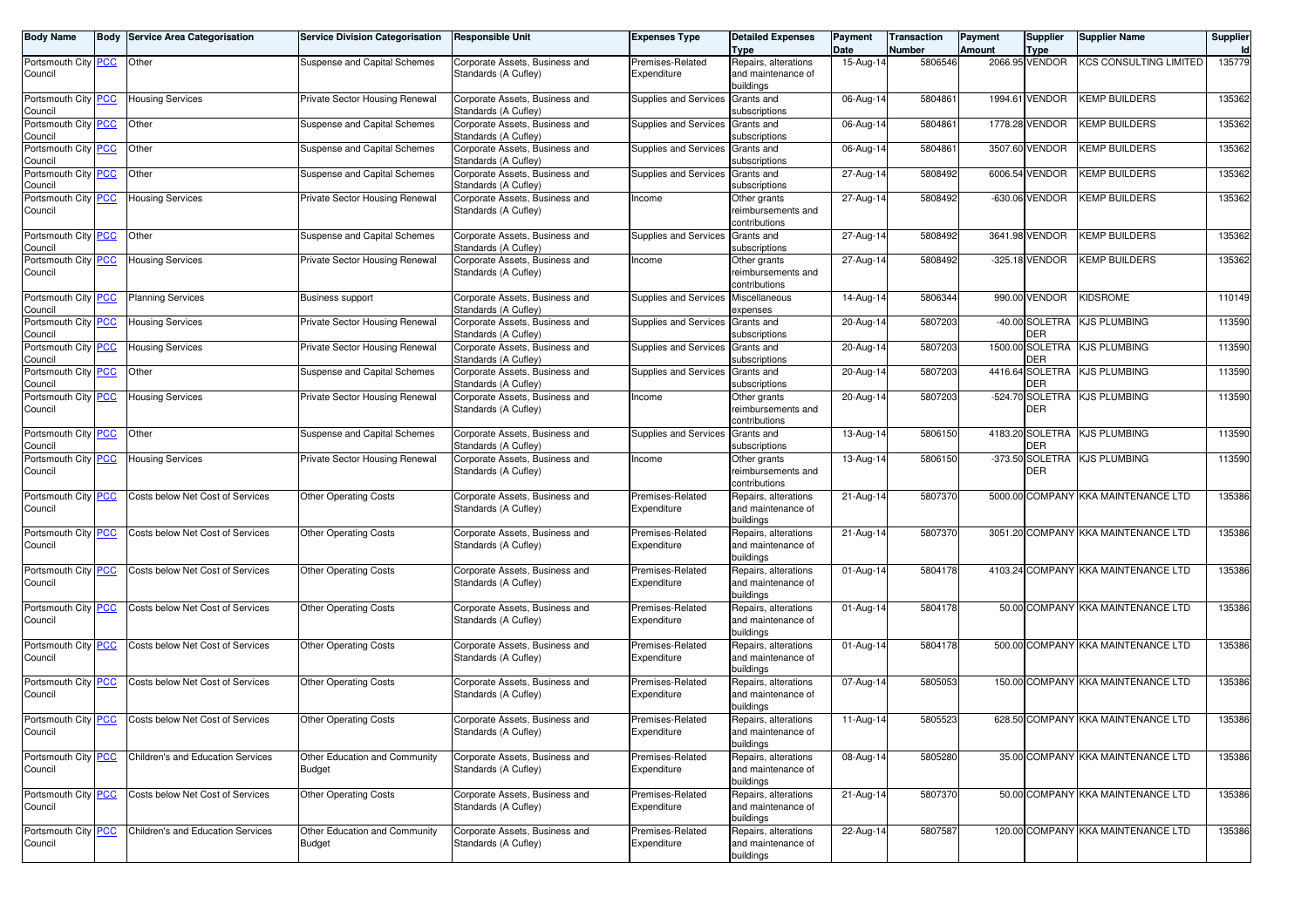| <b>Body Name</b>               |            | <b>Body Service Area Categorisation</b> | <b>Service Division Categorisation</b>         | <b>Responsible Unit</b>                                | <b>Expenses Type</b>             | <b>Detailed Expenses</b>                                | Payment           | <b>Transaction</b> | Payment       | Supplier                      | <b>Supplier Name</b>                                    | Supplier     |
|--------------------------------|------------|-----------------------------------------|------------------------------------------------|--------------------------------------------------------|----------------------------------|---------------------------------------------------------|-------------------|--------------------|---------------|-------------------------------|---------------------------------------------------------|--------------|
| Portsmouth City <b>PCC</b>     |            | Other                                   | Suspense and Capital Schemes                   | Corporate Assets, Business and                         | Supplies and Services            | <b>Type</b><br>Grants and                               | Date<br>13-Aug-14 | Number<br>5806153  | <b>Amount</b> | <b>Type</b>                   | 6000.00 COMPANY L DEVINE AND CO LIMITED                 | Id<br>111002 |
| Council                        |            |                                         |                                                | Standards (A Cufley)                                   |                                  | subscriptions                                           |                   |                    |               |                               |                                                         |              |
| Portsmouth City<br>Council     | <b>PCC</b> | Other                                   | Suspense and Capital Schemes                   | Corporate Assets, Business and<br>Standards (A Cufley) | Supplies and Services            | Grants and<br>subscriptions                             | 13-Aug-14         | 5806153            |               | 2355.14 COMPANY               | L DEVINE AND CO LIMITED                                 | 111002       |
| Portsmouth City PCC<br>Council |            | <b>Housing Services</b>                 | Private Sector Housing Renewal                 | Corporate Assets, Business and<br>Standards (A Cufley) | Income                           | Other grants<br>reimbursements and<br>contributions     | 13-Aug-14         | 5806153            |               |                               | -210.28 COMPANY L DEVINE AND CO LIMITED                 | 111002       |
| Portsmouth City PCC<br>Council |            | Other                                   | Suspense and Capital Schemes                   | Corporate Assets, Business and<br>Standards (A Cufley) | Supplies and Services            | Grants and<br>subscriptions                             | 27-Aug-14         | 5808497            |               |                               | 1816.64 COMPANY LIFTECH SYSTEMS (SE)<br>LIMITED         | 116761       |
| Portsmouth City PCC<br>Council |            | <b>Housing Services</b>                 | Private Sector Housing Renewal                 | Corporate Assets, Business and<br>Standards (A Cufley) | Income                           | Other grants<br>reimbursements and<br>contributions     | 27-Aug-14         | 5808497            |               |                               | -162.20 COMPANY LIFTECH SYSTEMS (SE)<br>LIMITED         | 116761       |
| Portsmouth City PCC<br>Council |            | Other                                   | Suspense and Capital Schemes                   | Corporate Assets, Business and<br>Standards (A Cufley) | Supplies and Services            | Grants and<br>subscriptions                             | 13-Aug-14         | 5806159            |               |                               | 1651.12 COMPANY LIFTECH SYSTEMS (SE)<br>LIMITED         | 116761       |
| Portsmouth City PCC<br>Council |            | <b>Housing Services</b>                 | Private Sector Housing Renewal                 | Corporate Assets, Business and<br>Standards (A Cufley) | Income                           | Other grants<br>reimbursements and<br>contributions     | 13-Aug-14         | 5806159            |               | -455.10 COMPANY               | LIFTECH SYSTEMS (SE)<br>LIMITED                         | 116761       |
| Portsmouth City<br>Council     | <b>PCC</b> | Other                                   | Suspense and Capital Schemes                   | Corporate Assets, Business and<br>Standards (A Cufley) | Supplies and Services            | Grants and<br>subscriptions                             | 27-Aug-14         | 5808497            |               |                               | 1584.00 COMPANY LIFTECH SYSTEMS (SE)<br>LIMITED         | 116761       |
| Portsmouth City PCC<br>Council |            | Other                                   | Suspense and Capital Schemes                   | Corporate Assets, Business and<br>Standards (A Cufley) | Supplies and Services Grants and | subscriptions                                           | 27-Aug-14         | 5808497            |               |                               | 1818.88 COMPANY LIFTECH SYSTEMS (SE)<br><b>IMITED</b>   | 116761       |
| Portsmouth City PCC<br>Council |            | <b>Housing Services</b>                 | Private Sector Housing Renewal                 | Corporate Assets, Business and<br>Standards (A Cufley) | Income                           | Other grants<br>reimbursements and<br>contributions     | 27-Aug-14         | 5808497            |               |                               | -162.40 COMPANY LIFTECH SYSTEMS (SE)<br>LIMITED         | 116761       |
| Portsmouth City PCC<br>Council |            | <b>Planning Services</b>                | <b>Business support</b>                        | Corporate Assets, Business and<br>Standards (A Cufley) | Premises-Related<br>Expenditure  | Repairs, alterations<br>and maintenance of<br>buildings | 22-Aug-14         | 5807599            |               | 560.00 SOLETRA<br><b>DER</b>  | M J RITCHIE DECOR AND<br><b>GUTTERING SERVICES</b>      | 126505       |
| Portsmouth City<br>Council     | <b>PCC</b> | <b>Planning Services</b>                | <b>Business support</b>                        | Corporate Assets, Business and<br>Standards (A Cufley) | Premises-Related<br>Expenditure  | Repairs, alterations<br>and maintenance of<br>buildings | 22-Aug-14         | 5807599            |               | 100.00 SOLETRA<br><b>DER</b>  | M J RITCHIE DECOR AND<br><b>GUTTERING SERVICES</b>      | 126505       |
| Portsmouth City PCC<br>Council |            | <b>Planning Services</b>                | <b>Business support</b>                        | Corporate Assets, Business and<br>Standards (A Cufley) | Premises-Related<br>Expenditure  | Repairs, alterations<br>and maintenance of<br>buildings | 13-Aug-14         | 5806165            |               | 1070.00 SOLETRA<br><b>DER</b> | M J RITCHIE DECOR AND<br><b>GUTTERING SERVICES</b>      | 126505       |
| Portsmouth City PCC<br>Council |            | <b>Planning Services</b>                | <b>Business support</b>                        | Corporate Assets, Business and<br>Standards (A Cufley) | Premises-Related<br>Expenditure  | Repairs, alterations<br>and maintenance of<br>buildings | 13-Aug-14         | 5806165            |               | 250.00 SOLETRA<br><b>DER</b>  | M J RITCHIE DECOR AND<br><b>GUTTERING SERVICES</b>      | 126505       |
| Portsmouth City PCC<br>Council |            | <b>Housing Services</b>                 | Private Sector Housing Renewal                 | Corporate Assets, Business and<br>Standards (A Cufley) | Supplies and Services            | Grants and<br>subscriptions                             | 12-Aug-14         | 5805683            |               |                               | -700.00 COMPANY MUSSON SERVICES<br><b>BUILDERS LTD</b>  | 110933       |
| Portsmouth City<br>Council     | <u>PCC</u> | <b>Housing Services</b>                 | Private Sector Housing Renewal                 | Corporate Assets, Business and<br>Standards (A Cufley) | Supplies and Services            | Grants and<br>subscriptions                             | 12-Aug-14         | 5805683            |               |                               | -592.00 COMPANY MUSSON SERVICES<br><b>BUILDERS LTD</b>  | 110933       |
| Portsmouth City PCC<br>Council |            | <b>Housing Services</b>                 | Private Sector Housing Renewal                 | Corporate Assets, Business and<br>Standards (A Cufley) | Supplies and Services Grants and | subscriptions                                           | 12-Aug-14         | 5805683            |               |                               | 12109.20 COMPANY MUSSON SERVICES<br><b>BUILDERS LTD</b> | 110933       |
| Portsmouth City PCC<br>Council |            | <b>Housing Services</b>                 | Private Sector Housing Renewal                 | Corporate Assets, Business and<br>Standards (A Cufley) | Income                           | Other grants<br>reimbursements and<br>contributions     | 12-Aug-14         | 5805683            |               |                               | -3582.00 COMPANY MUSSON SERVICES<br><b>BUILDERS LTD</b> | 110933       |
| Portsmouth City PCC<br>Council |            | Costs below Net Cost of Services        | <b>Other Operating Costs</b>                   | Corporate Assets, Business and<br>Standards (A Cufley) | Supplies and Services            | Services                                                | 04-Aug-14         | 5804397            |               | 1677.50 VENDOR                | NABARRO LLP                                             | 112129       |
| Portsmouth City<br>Council     | <b>PCC</b> | Children's and Education Services       | Other Education and Community<br><b>Budget</b> | Corporate Assets, Business and<br>Standards (A Cufley) | Premises-Related<br>Expenditure  | Energy costs                                            | 01-Aug-14         | 5804211            |               | -227.76 VENDOR                | NPOWER                                                  | 104871       |
| Portsmouth City PCC<br>Council |            | Children's and Education Services       | Other Education and Community<br><b>Budget</b> | Corporate Assets, Business and<br>Standards (A Cufley) | Premises-Related<br>Expenditure  | Energy costs                                            | 01-Aug-14         | 5804211            |               | -201.75 VENDOR                | <b>NPOWER</b>                                           | 104871       |
| Portsmouth City PCC<br>Council |            | Children's and Education Services       | Other Education and Community<br><b>Budget</b> | Corporate Assets, Business and<br>Standards (A Cufley) | Premises-Related<br>Expenditure  | Energy costs                                            | 01-Aug-14         | 5804211            |               | -196.43 VENDOR                | <b>NPOWER</b>                                           | 104871       |
| Portsmouth City PCC<br>Council |            | Children's and Education Services       | Other Education and Community<br>Budget        | Corporate Assets, Business and<br>Standards (A Cufley) | Premises-Related<br>Expenditure  | Energy costs                                            | 01-Aug-14         | 5804211            |               | -202.98 VENDOR                | <b>NPOWER</b>                                           | 104871       |
| Portsmouth City PCC<br>Council |            | <b>Planning Services</b>                | Business support                               | Corporate Assets, Business and<br>Standards (A Cufley) | Premises-Related<br>Expenditure  | Energy costs                                            | 01-Aug-14         | 5804211            |               | 2449.86 VENDOR                | <b>NPOWER</b>                                           | 104871       |
| Portsmouth City PCC<br>Council |            | <b>Planning Services</b>                | <b>Business support</b>                        | Corporate Assets, Business and<br>Standards (A Cufley) | Premises-Related<br>Expenditure  | Energy costs                                            | 01-Aug-14         | 5804211            |               | 2564.70 VENDOR                | <b>NPOWER</b>                                           | 104871       |
| Portsmouth City PCC<br>Council |            | Children's and Education Services       | Other Education and Community<br><b>Budget</b> | Corporate Assets, Business and<br>Standards (A Cufley) | Premises-Related<br>Expenditure  | Energy costs                                            | 01-Aug-14         | 5804211            |               | 332.23 VENDOR                 | <b>NPOWER</b>                                           | 104871       |
| Portsmouth City PCC<br>Council |            | Children's and Education Services       | Other Education and Community<br><b>Budget</b> | Corporate Assets, Business and<br>Standards (A Cufley) | Premises-Related<br>Expenditure  | Energy costs                                            | 01-Aug-14         | 5804211            |               | 303.08 VENDOR                 | <b>NPOWER</b>                                           | 104871       |
| Portsmouth City PCC            |            | Children's and Education Services       | Other Education and Community                  | Corporate Assets, Business and<br>Standards (A Cufley) | Premises-Related                 | Energy costs                                            | 01-Aug-14         | 5804211            |               | 295.04 VENDOR                 | <b>NPOWER</b>                                           | 104871       |
| Council                        |            |                                         | <b>Budget</b>                                  |                                                        | Expenditure                      |                                                         |                   |                    |               |                               |                                                         |              |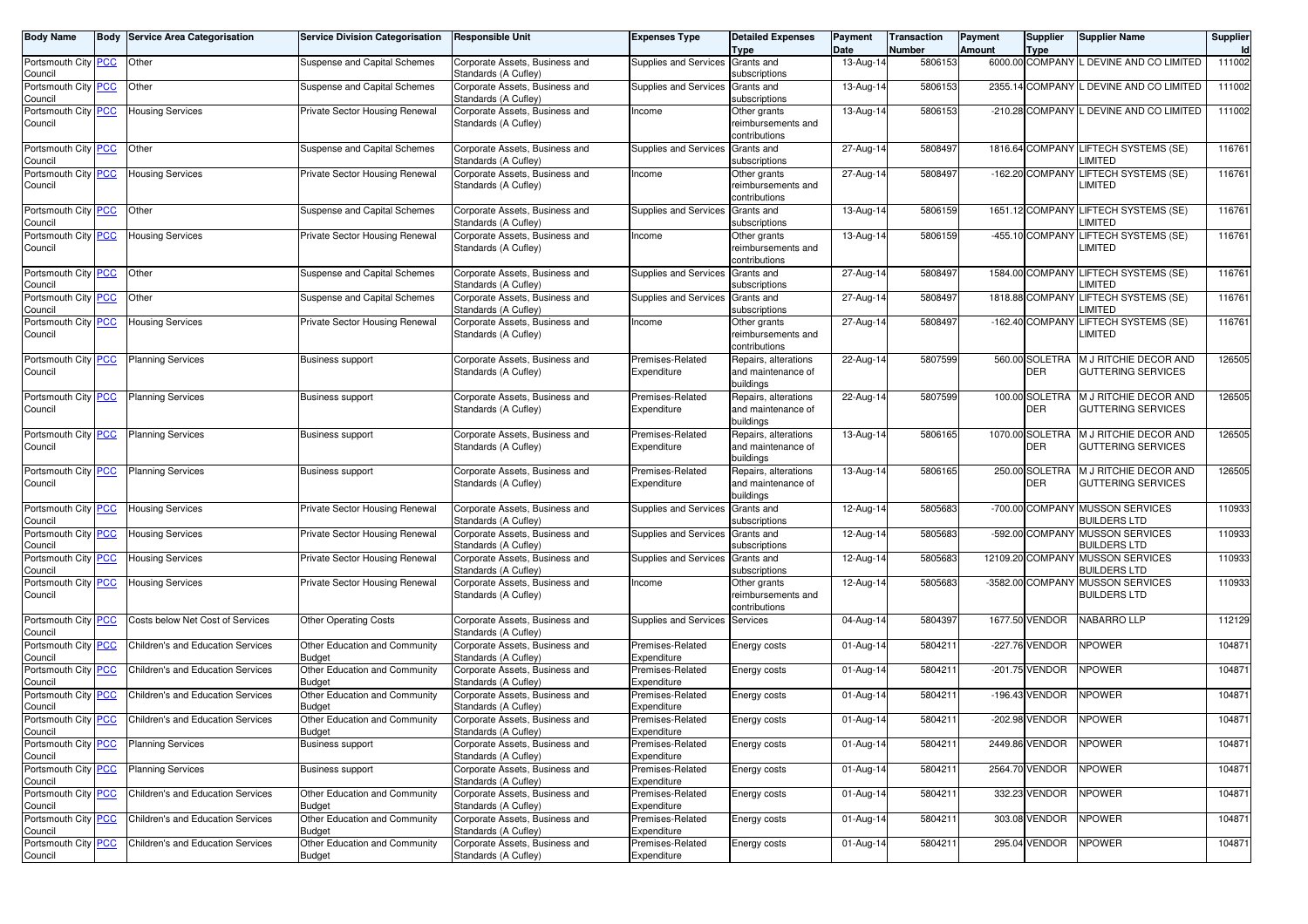| <b>Body Name</b>                             |            | <b>Body Service Area Categorisation</b>                   | <b>Service Division Categorisation</b>         | <b>Responsible Unit</b>                                | <b>Expenses Type</b>                   | <b>Detailed Expenses</b><br><b>Type</b>                 | Payment<br>Date         | <b>Transaction</b><br>Number | Payment<br>Amount | <b>Supplier</b><br><b>Type</b> | <b>Supplier Name</b>                               | Supplier<br><b>Id</b> |
|----------------------------------------------|------------|-----------------------------------------------------------|------------------------------------------------|--------------------------------------------------------|----------------------------------------|---------------------------------------------------------|-------------------------|------------------------------|-------------------|--------------------------------|----------------------------------------------------|-----------------------|
| Portsmouth City PCC<br>Council               |            | Children's and Education Services                         | Other Education and Community<br><b>Budget</b> | Corporate Assets, Business and<br>Standards (A Cufley) | Premises-Related<br>Expenditure        | Energy costs                                            | 01-Aug-14               | 5804211                      |                   | 304.84 VENDOR                  | <b>NPOWER</b>                                      | 104871                |
| Portsmouth City PCC<br>Council               |            | Costs below Net Cost of Services                          | <b>Other Operating Costs</b>                   | Corporate Assets, Business and<br>Standards (A Cufley) | Premises-Related<br>Expenditure        | Energy costs                                            | 01-Aug-14               | 5804211                      |                   | 451.16 VENDOR                  | <b>NPOWER</b>                                      | 104871                |
| Portsmouth City<br>Council                   | <b>PCC</b> | <b>Children's and Education Services</b>                  | Other Education and Community<br>Budget        | Corporate Assets, Business and<br>Standards (A Cufley) | Premises-Related<br>Expenditure        | Energy costs                                            | 01-Aug-14               | 5804211                      |                   | 295.04 VENDOR                  | <b>NPOWER</b>                                      | 104871                |
| Portsmouth City PCC<br>Council               |            | Costs below Net Cost of Services                          | <b>Other Operating Costs</b>                   | Corporate Assets, Business and<br>Standards (A Cufley) | Premises-Related<br>Expenditure        | Energy costs                                            | $\overline{0}$ 1-Aug-14 | 5804211                      |                   | 165.01 VENDOR                  | <b>NPOWER</b>                                      | 104871                |
| Portsmouth City PCC<br>Council               |            | <b>Planning Services</b>                                  | <b>Business support</b>                        | Corporate Assets, Business and<br>Standards (A Cufley) | Premises-Related<br>Expenditure        | Energy costs                                            | 01-Aug-14               | 5804211                      |                   | 527.89 VENDOR                  | <b>NPOWER</b>                                      | 104871                |
| Portsmouth City<br>Council                   | <b>PCC</b> | <b>Planning Services</b>                                  | <b>Business support</b>                        | Corporate Assets, Business and<br>Standards (A Cufley) | Premises-Related<br>Expenditure        | Energy costs                                            | 01-Aug-14               | 5804211                      |                   | 857.23 VENDOR                  | <b>NPOWER</b>                                      | 104871                |
| Portsmouth City PCC<br>Council               |            | Children's and Education Services                         | Other Education and Community<br><b>Budget</b> | Corporate Assets, Business and<br>Standards (A Cufley) | Premises-Related<br>Expenditure        | Cleaning and domestic<br>supplies                       | 08-Aug-14               | 5805321                      |                   | 632.92 VENDOR                  | <b>NVIRO LTD</b>                                   | 124507                |
| Portsmouth City PCC<br>Council               |            | Other                                                     | Suspense and Capital Schemes                   | Corporate Assets, Business and<br>Standards (A Cufley) | Premises-Related<br>Expenditure        | Repairs, alterations<br>and maintenance of<br>buildings | 27-Aug-14               | 5808507                      |                   | 825.00 VENDOR                  | OFFIX LIMITED                                      | 109475                |
| Portsmouth City<br>Council                   | <b>PCC</b> | Costs below Net Cost of Services                          | <b>Other Operating Costs</b>                   | Corporate Assets, Business and<br>Standards (A Cufley) | Supplies and Services                  | Services                                                | $22$ -Aug-14            | 5807627                      |                   | 2500.00 VENDOR                 | PETER BRETT<br><b>ASSOCIATES LLP</b>               | 124000                |
| Portsmouth City PCC<br>Council               |            | Other                                                     | Suspense and Capital Schemes                   | Corporate Assets, Business and<br>Standards (A Cufley) | Supplies and Services                  | Equipment, furniture<br>and materials                   | 06-Aug-14               | 5804896                      |                   | 1750.44 VENDOR                 | PORTSDOWN OFFICE LTD                               | 100059                |
| Portsmouth City PCC<br>Council               |            | Other                                                     | Suspense and Capital Schemes                   | Corporate Assets, Business and<br>Standards (A Cufley) | Supplies and Services                  | Equipment, furniture<br>and materials                   | 06-Aug-14               | 5804896                      |                   | 10732.68 VENDOR                | PORTSDOWN OFFICE LTD                               | 100059                |
| Portsmouth City<br>Council                   | <b>PCC</b> | <b>Planning Services</b>                                  | <b>Business support</b>                        | Corporate Assets, Business and<br>Standards (A Cufley) | <b>Supplies and Services</b>           | Equipment, furniture<br>and materials                   | 15-Aug-14               | 5806602                      |                   | 3500.88 VENDOR                 | PORTSDOWN OFFICE LTD                               | 100059                |
| Portsmouth City PCC<br>Council               |            | Other                                                     | Suspense and Capital Schemes                   | Corporate Assets, Business and<br>Standards (A Cufley) | Supplies and Services                  | Equipment, furniture<br>and materials                   | 27-Aug-14               | 5808513                      |                   | 7784.40 VENDOR                 | PORTSDOWN OFFICE LTD                               | 100059                |
| Portsmouth City PCC<br>Council               |            | Other                                                     | Suspense and Capital Schemes                   | Corporate Assets, Business and<br>Standards (A Cufley) | Supplies and Services                  | Services                                                | 13-Aug-14               | 5806187                      |                   | 2435.41 VENDOR                 | PORTSMOUTH AREA<br>REGENERATION TRUST              | 108034                |
| Portsmouth City<br>Council                   | <b>PCC</b> | <b>Planning Services</b>                                  | <b>Business support</b>                        | Corporate Assets, Business and<br>Standards (A Cufley) | Supplies and Services                  | Miscellaneous<br>expenses                               | 15-Aug-14               | 580661                       |                   | 2750.00 VENDOR                 | PRODUCT EXPECTATIONS<br>.TD                        | 117455                |
| Portsmouth City PCC<br>Council               |            | <b>Planning Services</b>                                  | <b>Business support</b>                        | Corporate Assets, Business and<br>Standards (A Cufley) | Supplies and Services Miscellaneous    | expenses                                                | 11-Aug-14               | 5805537                      |                   | 2000.00 VENDOR                 | R VAN CREVELD T/A<br>COMMUNITY CHEF                | 129294                |
| Portsmouth City PCC<br>Council               |            | <b>Planning Services</b>                                  | <b>Business support</b>                        | Corporate Assets, Business and<br>Standards (A Cufley) | Premises-Related<br>Expenditure        | Repairs, alterations<br>and maintenance of<br>buildings | 20-Aug-14               | 5807239                      |                   | 1189.09 VENDOR                 | <b>RAINBOW CARPETS</b>                             | 101124                |
| Portsmouth City PCC<br>Council               |            | Costs below Net Cost of Services                          | <b>Other Operating Costs</b>                   | Corporate Assets, Business and<br>Standards (A Cufley) | Supplies and Services                  | Services                                                | 01-Aug-14               | 5804251                      |                   | 1360.00 VENDOR                 | RBA ARCHITECTS LIMITED                             | 137811                |
| Portsmouth City<br>Council                   | <b>PCC</b> | Costs below Net Cost of Services                          | <b>Other Operating Costs</b>                   | Corporate Assets, Business and<br>Standards (A Cufley) | Supplies and Services                  | Services                                                | 01-Aug-14               | 5804251                      |                   | 875.00 VENDOR                  | RBA ARCHITECTS LIMITED                             | 137811                |
| Portsmouth City PCC<br>Council               |            | Support Service / Transparency Costs<br>Unallocated       | AMS                                            | Corporate Assets, Business and<br>Standards (A Cufley) | Employees                              | Indirect employee<br>expenses                           | 08-Aug-14               | 5805360                      |                   | 2140.00 VENDOR                 | REED BUSINESS<br><b>INFORMATION LTD</b>            | 101712                |
| Portsmouth City PCC<br>Council               |            | Children's and Education Services                         | Other Education and Community<br><b>Budget</b> | Corporate Assets, Business and<br>Standards (A Cufley) | <b>Third Party Payments</b>            | Private contractors                                     | 29-Aug-14               | 5808891                      |                   | 1494.00 VENDOR                 | REMOTE LEARNER UK LTD                              | 135787                |
| Portsmouth City<br>Council                   | <u>PCC</u> | <b>Planning Services</b>                                  | <b>Business support</b>                        | Corporate Assets, Business and<br>Standards (A Cufley) | Premises-Related<br>Expenditure        | Energy costs                                            | 06-Aug-14               | 5804920                      |                   | 22.06 COMPANY                  | <b>SCOTTISH AND</b><br>SOUTHERN ENERGY PLC         | 100303                |
| Portsmouth City PCC<br>Council               |            | <b>Planning Services</b>                                  | <b>Business support</b>                        | Corporate Assets, Business and<br>Standards (A Cufley) | Premises-Related<br>Expenditure        | Energy costs                                            | 06-Aug-14               | 5804920                      |                   |                                | 21.78 COMPANY SCOTTISH AND<br>SOUTHERN ENERGY PLC  | 100303                |
| Portsmouth City PCC<br>Council               |            | Environmental and Regulatory Services Regulatory Services |                                                | Corporate Assets, Business and<br>Standards (A Cufley) | <b>Premises-Related</b><br>Expenditure | Energy costs                                            | 06-Aug-14               | 5804920                      |                   |                                | 271.44 COMPANY SCOTTISH AND<br>SOUTHERN ENERGY PLC | 100303                |
| Portsmouth City<br>Council                   | <b>PCC</b> | Costs below Net Cost of Services                          | <b>Other Operating Costs</b>                   | Corporate Assets, Business and<br>Standards (A Cufley) | Premises-Related<br>Expenditure        | Energy costs                                            | 06-Aug-14               | 5804920                      |                   |                                | 25.36 COMPANY SCOTTISH AND<br>SOUTHERN ENERGY PLC  | 100303                |
| Portsmouth City PCC<br>Council               |            | Costs below Net Cost of Services                          | <b>Other Operating Costs</b>                   | Corporate Assets, Business and<br>Standards (A Cufley) | Premises-Related<br>Expenditure        | Energy costs                                            | 06-Aug-14               | 5804920                      |                   | 487.99 COMPANY                 | <b>SCOTTISH AND</b><br>SOUTHERN ENERGY PLC         | 100303                |
| Portsmouth City <mark> PCC</mark><br>Council |            | Costs below Net Cost of Services                          | <b>Other Operating Costs</b>                   | Corporate Assets, Business and<br>Standards (A Cufley) | Premises-Related<br>Expenditure        | Energy costs                                            | 06-Aug-14               | 5804920                      |                   |                                | 280.07 COMPANY SCOTTISH AND<br>SOUTHERN ENERGY PLC | 100303                |
| Portsmouth City PCC<br>Council               |            | Costs below Net Cost of Services                          | <b>Other Operating Costs</b>                   | Corporate Assets, Business and<br>Standards (A Cufley) | Premises-Related<br>Expenditure        | Energy costs                                            | 06-Aug-14               | 5804920                      |                   |                                | 66.95 COMPANY SCOTTISH AND<br>SOUTHERN ENERGY PLC  | 100303                |
| Portsmouth City PCC<br>Council               |            | Costs below Net Cost of Services                          | <b>Other Operating Costs</b>                   | Corporate Assets, Business and<br>Standards (A Cufley) | Premises-Related<br>Expenditure        | Energy costs                                            | 06-Aug-14               | 5804920                      |                   |                                | 25.36 COMPANY SCOTTISH AND<br>SOUTHERN ENERGY PLC  | 100303                |
| Portsmouth City PCC<br>Council               |            | Costs below Net Cost of Services                          | <b>Other Operating Costs</b>                   | Corporate Assets, Business and<br>Standards (A Cufley) | Premises-Related<br>Expenditure        | Energy costs                                            | 06-Aug-14               | 5804920                      |                   |                                | 548.04 COMPANY SCOTTISH AND<br>SOUTHERN ENERGY PLC | 100303                |
| Portsmouth City PCC<br>Council               |            | Costs below Net Cost of Services                          | <b>Other Operating Costs</b>                   | Corporate Assets, Business and<br>Standards (A Cufley) | Premises-Related<br>Expenditure        | Energy costs                                            | 06-Aug-14               | 5804920                      |                   |                                | 402.96 COMPANY SCOTTISH AND<br>SOUTHERN ENERGY PLC | 100303                |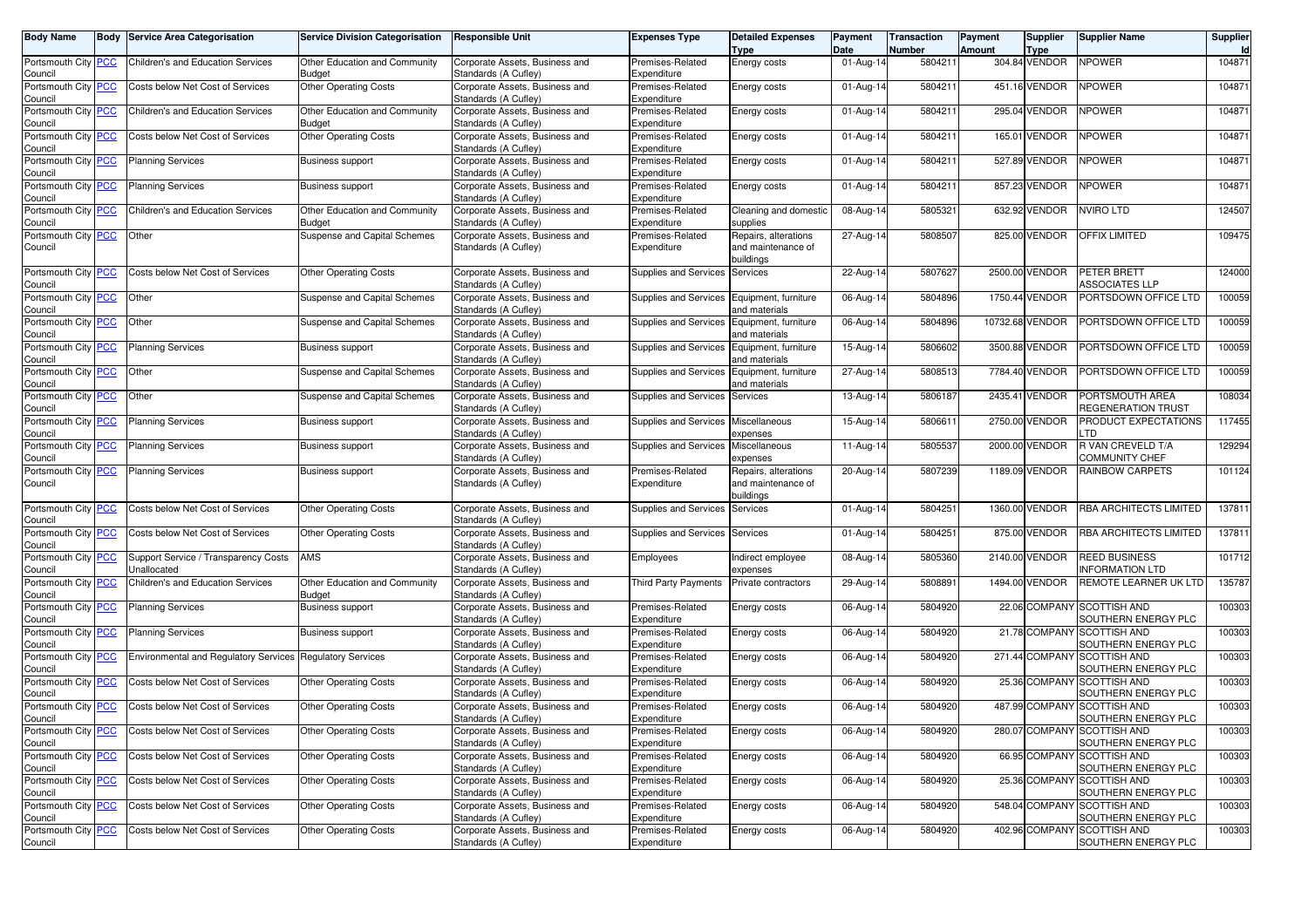| <b>Body Name</b>                      |            | <b>Body Service Area Categorisation</b>                   | <b>Service Division Categorisation</b>         | <b>Responsible Unit</b>                                | <b>Expenses Type</b>                       | <b>Detailed Expenses</b><br><b>Type</b>                 | Payment<br>Date         | Transaction<br>Number | Payment<br>Amount | <b>Supplier</b><br><b>Type</b>                  | <b>Supplier Name</b>                                      | Supplier<br>Id |
|---------------------------------------|------------|-----------------------------------------------------------|------------------------------------------------|--------------------------------------------------------|--------------------------------------------|---------------------------------------------------------|-------------------------|-----------------------|-------------------|-------------------------------------------------|-----------------------------------------------------------|----------------|
| Portsmouth City PCC<br>Council        |            | Environmental and Regulatory Services Regulatory Services |                                                | Corporate Assets, Business and<br>Standards (A Cufley) | Supplies and Services                      | Services                                                | 07-Aug-14               | 5805090               |                   | 2540.05 VENDOR                                  | <b>SECURITAS SECURITY</b><br><b>SERVICES LIMITED</b>      | 101733         |
| Portsmouth City PCC<br>Council        |            | <b>Planning Services</b>                                  | <b>Business support</b>                        | Corporate Assets, Business and<br>Standards (A Cufley) | Third Party Payments                       | Private contractors                                     | 06-Aug-14               | 5804926               |                   | 868.33 VENDOR                                   | SHAW TRUST TRAINING                                       | 101197         |
| Portsmouth City<br>Council            | <b>PCC</b> | <b>Children's and Education Services</b>                  | Other Education and Community<br>Budget        | Corporate Assets, Business and<br>Standards (A Cufley) | Premises-Related<br>Expenditure            | Cleaning and domestic<br>supplies                       | 07-Aug-14               | 5805096               |                   | 58.64 VENDOR                                    | SITA UK LTD                                               | 102673         |
| Portsmouth City PCC<br>Council        |            | Children's and Education Services                         | Other Education and Community<br><b>Budget</b> | Corporate Assets, Business and<br>Standards (A Cufley) | Premises-Related<br>Expenditure            | Cleaning and domestic<br>supplies                       | 07-Aug-14               | 5805096               |                   | 27.49 VENDOR                                    | <b>SITA UK LTD</b>                                        | 102673         |
| Portsmouth City PCC<br>Council        |            | <b>Planning Services</b>                                  | Business support                               | Corporate Assets, Business and<br>Standards (A Cufley) | Third Party Payments                       | Private contractors                                     | 13-Aug-14               | 5806213               |                   | 289.53 VENDOR                                   | <b>SITA UK LTD</b>                                        | 102673         |
| Portsmouth City<br>Council            | <b>PCC</b> | <b>Planning Services</b>                                  | <b>Business support</b>                        | Corporate Assets, Business and<br>Standards (A Cufley) | Premises-Related<br>Expenditure            | Cleaning and domestic<br>supplies                       | 06-Aug-14               | 5804930               |                   | 1758.33 VENDOR                                  | SITA UK LTD                                               | 102673         |
| Portsmouth City PCC<br>Council        |            | <b>Planning Services</b>                                  | <b>Business support</b>                        | Corporate Assets, Business and<br>Standards (A Cufley) | Premises-Related<br>Expenditure            | Cleaning and domestic<br>supplies                       | 06-Aug-14               | 5804930               |                   | 219.94 VENDOR                                   | <b>SITA UK LTD</b>                                        | 102673         |
| Portsmouth City<br>Council            | <u>PCC</u> | <b>Planning Services</b>                                  | <b>Business support</b>                        | Corporate Assets, Business and<br>Standards (A Cufley) | Premises-Related<br>Expenditure            | Cleaning and domestic<br>supplies                       | 08-Aug-14               | 5805390               |                   | 578.80 VENDOR                                   | <b>SITA UK LTD</b>                                        | 102673         |
| Portsmouth City PCC<br>Council        |            | Costs below Net Cost of Services                          | <b>Other Operating Costs</b>                   | Corporate Assets, Business and<br>Standards (A Cufley) | Premises-Related<br>Expenditure            | Repairs, alterations<br>and maintenance of<br>buildings | 05-Aug-14               | 5804475               |                   | 18.36 VENDOR                                    | SIX DEGREES UNIFIED<br>COMMS (KAM) LIMITED                | 137034         |
| Portsmouth City <b>PCC</b><br>Council |            | <b>Housing Services</b>                                   | <b>Housing Strategy</b>                        | Corporate Assets, Business and<br>Standards (A Cufley) | Third Party Payments                       | Private contractors                                     | 14-Aug-14               | 5806391               |                   | 7144.80 OTHER<br><b>OCAL</b><br><b>AUTHORIT</b> | SOUTHAMPTON CITY<br>COUNCIL                               | 100422         |
| Portsmouth City<br>Council            | PСC        | Costs below Net Cost of Services                          | <b>Other Operating Costs</b>                   | Corporate Assets, Business and<br>Standards (A Cufley) | Premises-Related<br>Expenditure            | <b>Water Services</b>                                   | 07-Aug-14               | 5805099               |                   | 276.87 VENDOR                                   | SOUTHERN WATER                                            | 100254         |
| Portsmouth City PCC<br>Council        |            | Costs below Net Cost of Services                          | <b>Other Operating Costs</b>                   | Corporate Assets, Business and<br>Standards (A Cuflev) | Premises-Related<br>Expenditure            | <b>Water Services</b>                                   | 07-Aug-14               | 5805099               |                   | 117.59 VENDOR                                   | SOUTHERN WATER                                            | 100254         |
| Portsmouth City PCC<br>Council        |            | Costs below Net Cost of Services                          | <b>Other Operating Costs</b>                   | Corporate Assets, Business and<br>Standards (A Cufley) | Premises-Related<br>Expenditure            | <b>Water Services</b>                                   | 29-Aug-14               | 5808920               |                   | 919.48 VENDOR                                   | SOUTHERN WATER                                            | 100254         |
| Portsmouth City<br>Council            | <b>PCC</b> | <b>Planning Services</b>                                  | <b>Business support</b>                        | Corporate Assets, Business and<br>Standards (A Cufley) | Supplies and Services                      | Equipment, furniture<br>and materials                   | 08-Aug-14               | 5805403               |                   | 1.39 VENDOR                                     | SPANDEX LIMITED                                           | 100163         |
| Portsmouth City PCC<br>Council        |            | <b>Planning Services</b>                                  | <b>Business support</b>                        | Corporate Assets, Business and<br>Standards (A Cufley) | Supplies and Services Equipment, furniture | and materials                                           | 08-Aug-14               | 5805403               |                   | 158.45 VENDOR                                   | SPANDEX LIMITED                                           | 100163         |
| Portsmouth City PCC<br>Council        |            | <b>Planning Services</b>                                  | <b>Business support</b>                        | Corporate Assets, Business and<br>Standards (A Cufley) | Supplies and Services                      | Equipment, furniture<br>and materials                   | 08-Aug-14               | 5805403               |                   | 158.45 VENDOR                                   | <b>SPANDEX LIMITED</b>                                    | 100163         |
| Portsmouth City<br>Council            | <b>PCC</b> | <b>Planning Services</b>                                  | <b>Business support</b>                        | Corporate Assets, Business and<br>Standards (A Cufley) | Supplies and Services                      | Equipment, furniture<br>and materials                   | 08-Aug-14               | 5805403               |                   | 158.45 VENDOR                                   | <b>SPANDEX LIMITED</b>                                    | 100163         |
| Portsmouth City PCC<br>Council        |            | Planning Services                                         | <b>Business support</b>                        | Corporate Assets, Business and<br>Standards (A Cufley) | Supplies and Services Equipment, furniture | and materials                                           | 08-Aug-14               | 5805403               |                   | 158.45 VENDOR                                   | SPANDEX LIMITED                                           | 100163         |
| Portsmouth City PCC<br>Council        |            | <b>Planning Services</b>                                  | <b>Business support</b>                        | Corporate Assets, Business and<br>Standards (A Cufley) | Supplies and Services                      | Equipment, furniture<br>and materials                   | 29-Aug-14               | 5808923               |                   | 149.60 VENDOR                                   | <b>SPANDEX LIMITED</b>                                    | 100163         |
| Portsmouth City<br>Council            | <b>PCC</b> | <b>Planning Services</b>                                  | <b>Business support</b>                        | Corporate Assets, Business and<br>Standards (A Cufley) | Supplies and Services                      | Equipment, furniture<br>and materials                   | 29-Aug-14               | 5808923               |                   | 1.39 VENDOR                                     | <b>SPANDEX LIMITED</b>                                    | 100163         |
| Portsmouth City PCC<br>Council        |            | <b>Planning Services</b>                                  | <b>Business support</b>                        | Corporate Assets, Business and<br>Standards (A Cufley) | Supplies and Services                      | Equipment, furniture<br>and materials                   | 29-Aug-14               | 5808923               |                   | 424.44 VENDOR                                   | SPANDEX LIMITED                                           | 100163         |
| Portsmouth City PCC<br>Council        |            | <b>Planning Services</b>                                  | <b>Business support</b>                        | Corporate Assets, Business and<br>Standards (A Cufley) | Supplies and Services                      | Equipment, furniture<br>and materials                   | 29-Aug-14               | 5808923               |                   | 141.48 VENDOR                                   | SPANDEX LIMITED                                           | 100163         |
| Portsmouth City<br>Council            | <u>PCC</u> | <b>Planning Services</b>                                  | <b>Business support</b>                        | Corporate Assets, Business and<br>Standards (A Cufley) | <b>Supplies and Services</b>               | Equipment, furniture<br>and materials                   | 29-Aug-14               | 5808923               |                   | 212.22 VENDOR                                   | <b>SPANDEX LIMITED</b>                                    | 100163         |
| Portsmouth City PCC<br>Council        |            | <b>Planning Services</b>                                  | <b>Business support</b>                        | Corporate Assets, Business and<br>Standards (A Cufley) | Supplies and Services Equipment, furniture | and materials                                           | $\overline{29}$ -Aug-14 | 5808923               |                   | 24.56 VENDOR                                    | SPANDEX LIMITED                                           | 100163         |
| Portsmouth City <b>PCC</b><br>Council |            | Other                                                     | Suspense and Capital Schemes                   | Corporate Assets, Business and<br>Standards (A Cufley) | Supplies and Services                      | Grants and<br>subscriptions                             | 12-Aug-14               | 5805727               |                   | <b>SHIP</b>                                     | 1325.40 PARTNER SQUARE DEAL WINDOWS<br>AND CONSERVATORIES | 101256         |
| Portsmouth City PCC<br>Council        |            | <b>Housing Services</b>                                   | Private Sector Housing Renewal                 | Corporate Assets, Business and<br>Standards (A Cufley) | Income                                     | Other grants<br>reimbursements and<br>contributions     | 12-Aug-14               | 5805727               |                   | <b>SHIP</b>                                     | -120.00 PARTNER SQUARE DEAL WINDOWS<br>AND CONSERVATORIES | 101256         |
| Portsmouth City PCC<br>Council        |            | <b>Housing Services</b>                                   | Private Sector Housing Renewal                 | Corporate Assets, Business and<br>Standards (A Cufley) | Income                                     | Other grants<br>reimbursements and<br>contributions     | 12-Aug-14               | 5805727               |                   | <b>SHIP</b>                                     | -89.50 PARTNER SQUARE DEAL WINDOWS<br>AND CONSERVATORIES  | 101256         |
| Portsmouth City PCC<br>Council        |            | Children's and Education Services                         | Other Education and Community<br><b>Budget</b> | Corporate Assets, Business and<br>Standards (A Cufley) | Third Party Payments                       | Private contractors                                     | 29-Aug-14               | 5808926               |                   | 2000.00 VENDOR                                  | <b>ST VINCENT COLLEGE</b>                                 | 101179         |
| Portsmouth City PCC<br>Council        |            | Children's and Education Services                         | Other Education and Community<br><b>Budget</b> | Corporate Assets, Business and<br>Standards (A Cufley) | Third Party Payments                       | Private contractors                                     | 29-Aug-14               | 5808926               |                   | 3000.00 VENDOR                                  | ST VINCENT COLLEGE                                        | 101179         |
| Portsmouth City PCC<br>Council        |            | Children's and Education Services                         | Other Education and Community<br><b>Budget</b> | Corporate Assets, Business and<br>Standards (A Cufley) | Third Party Payments                       | Private contractors                                     | 29-Aug-14               | 5808926               |                   | 1000.00 VENDOR                                  | <b>ST VINCENT COLLEGE</b>                                 | 101179         |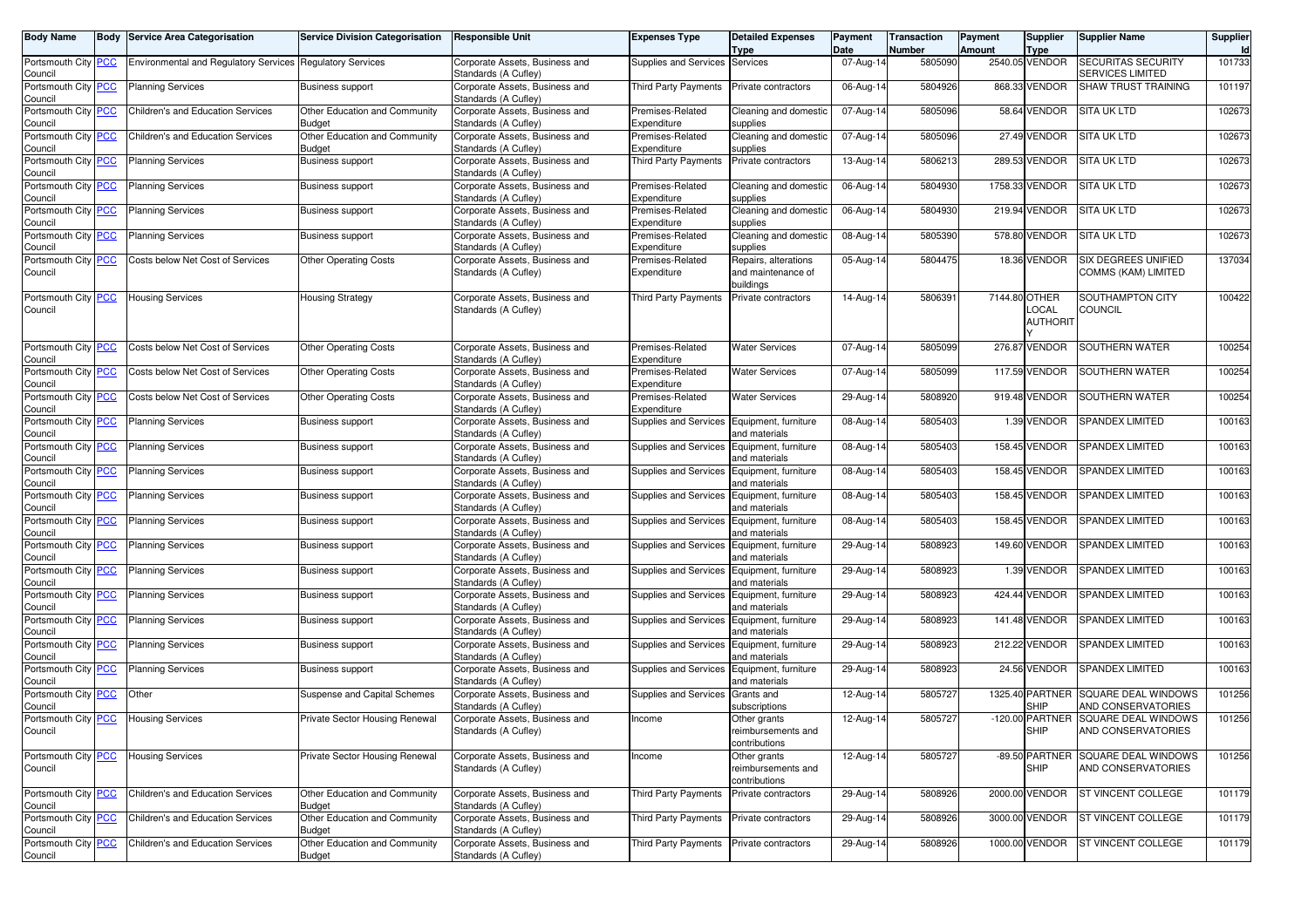| Body Name                      | Body           | <b>Service Area Categorisation</b>                        | <b>Service Division Categorisation</b> | Responsible Unit                                       | Expenses Type                              | <b>Detailed Expenses</b>              | Payment     | <b>Transaction</b> | Payment | <b>Supplier</b> | <b>Supplier Name</b>              | Supplier |
|--------------------------------|----------------|-----------------------------------------------------------|----------------------------------------|--------------------------------------------------------|--------------------------------------------|---------------------------------------|-------------|--------------------|---------|-----------------|-----------------------------------|----------|
|                                |                | Other                                                     | Suspense and Capital Schemes           |                                                        |                                            | <b>Type</b>                           | Date        | Number             | Amount  | Type            |                                   | 100696   |
| Portsmouth City PCC<br>Council |                |                                                           |                                        | Corporate Assets, Business and<br>Standards (A Cufley) | Supplies and Services Grants and           | subscriptions                         | 27-Aug-14   | 5808536            |         |                 | 4723.31 COMPANY STANNAH LIFTS LTD |          |
| Portsmouth City                | <b>PCC</b>     | <b>Housing Services</b>                                   | Private Sector Housing Renewal         | Corporate Assets, Business and                         | Income                                     | Other grants                          | 27-Aug-14   | 5808536            |         |                 | -758.59 COMPANY STANNAH LIFTS LTD | 100696   |
| Council                        |                |                                                           |                                        | Standards (A Cufley)                                   |                                            | reimbursements and                    |             |                    |         |                 |                                   |          |
|                                |                |                                                           |                                        |                                                        |                                            | contributions                         |             |                    |         |                 |                                   |          |
| Portsmouth City                | <b>PCC</b>     | Other                                                     | Suspense and Capital Schemes           | Corporate Assets, Business and                         | <b>Supplies and Services</b>               | Grants and                            | 20-Aug-14   | 5807269            |         |                 | 3106.56 COMPANY STANNAH LIFTS LTD | 100696   |
| Council<br>Portsmouth City PCC |                | <b>Housing Services</b>                                   | Private Sector Housing Renewal         | Standards (A Cufley)<br>Corporate Assets, Business and | Income                                     | subscriptions<br>Other grants         | $20-Aug-14$ | 5807269            |         |                 | -608.80 COMPANY STANNAH LIFTS LTD | 100696   |
| Council                        |                |                                                           |                                        | Standards (A Cufley)                                   |                                            | reimbursements and                    |             |                    |         |                 |                                   |          |
|                                |                |                                                           |                                        |                                                        |                                            | contributions                         |             |                    |         |                 |                                   |          |
| Portsmouth City PCC            |                | Other                                                     | Suspense and Capital Schemes           | Corporate Assets, Business and                         | Supplies and Services Grants and           |                                       | 06-Aug-14   | 5804943            |         |                 | 3821.44 COMPANY STANNAH LIFTS LTD | 100696   |
| Council                        |                |                                                           |                                        | Standards (A Cufley)                                   |                                            | subscriptions                         |             |                    |         |                 |                                   |          |
| Portsmouth City PCC            |                | <b>Housing Services</b>                                   | Private Sector Housing Renewal         | Corporate Assets, Business and                         | Income                                     | Other grants                          | 06-Aug-14   | 5804943            |         |                 | -341.20 COMPANY STANNAH LIFTS LTD | 100696   |
| Council                        |                |                                                           |                                        | Standards (A Cufley)                                   |                                            | reimbursements and<br>contributions   |             |                    |         |                 |                                   |          |
| Portsmouth City PCC            |                | <b>Planning Services</b>                                  | <b>Business support</b>                | Corporate Assets, Business and                         | Supplies and Services Equipment, furniture |                                       | 18-Aug-14   | 5806739            |         | 310.85 VENDOR   | <b>STOCK DISPLAYS LIMITED</b>     | 126936   |
| Council                        |                |                                                           |                                        | Standards (A Cufley)                                   |                                            | and materials                         |             |                    |         |                 |                                   |          |
| Portsmouth City PCC            |                | <b>Planning Services</b>                                  | <b>Business support</b>                | Corporate Assets, Business and                         | Supplies and Services                      | Equipment, furniture                  | 18-Aug-14   | 5806739            |         | 9.50 VENDOR     | STOCK DISPLAYS LIMITED            | 126936   |
| Council                        |                |                                                           |                                        | Standards (A Cufley)                                   |                                            | and materials                         |             | 5806739            |         | 111.25 VENDOR   | <b>STOCK DISPLAYS LIMITED</b>     |          |
| Portsmouth City<br>Council     | <u>PCC</u>     | <b>Planning Services</b>                                  | <b>Business support</b>                | Corporate Assets, Business and<br>Standards (A Cufley) | Supplies and Services                      | Equipment, furniture<br>and materials | 18-Aug-14   |                    |         |                 |                                   | 126936   |
| Portsmouth City PCC            |                | <b>Planning Services</b>                                  | <b>Business support</b>                | Corporate Assets, Business and                         | Supplies and Services                      | Equipment, furniture                  | 18-Aug-14   | 5806739            |         | 9.50 VENDOR     | STOCK DISPLAYS LIMITED            | 126936   |
| Council                        |                |                                                           |                                        | Standards (A Cufley)                                   |                                            | and materials                         |             |                    |         |                 |                                   |          |
| Portsmouth City                | <u>PCC</u>     | Support Service / Transparency Costs                      | <b>AMS</b>                             | Corporate Assets, Business and                         | Employees                                  | Indirect employee                     | 15-Aug-14   | 5806643            |         | 575.00 VENDOR   | <b>SUNDAY PUBLISHING LTD</b>      | 133874   |
| Council                        |                | Unallocated                                               |                                        | Standards (A Cufley)                                   |                                            | expenses                              |             |                    |         |                 |                                   |          |
| Portsmouth City PCC<br>Council |                | <b>Planning Services</b>                                  | <b>Business support</b>                | Corporate Assets, Business and<br>Standards (A Cufley) | Supplies and Services                      | Communications and<br>computing       | 08-Aug-14   | 5805417            |         | 0.07 VENDOR     | <b>T MOBILE (UK) LIMITED</b>      | 100085   |
| Portsmouth City                | <b>PCC</b>     | <b>Housing Services</b>                                   | <b>Housing Strategy</b>                | Corporate Assets, Business and                         | <b>Supplies and Services</b>               | Communications and                    | 08-Aug-14   | 5805417            |         | 46.31 VENDOR    | <b>F MOBILE (UK) LIMITED</b>      | 100085   |
| Council                        |                |                                                           |                                        | Standards (A Cufley)                                   |                                            | computing                             |             |                    |         |                 |                                   |          |
| Portsmouth City                | <u>PCC</u>     | <b>Planning Services</b>                                  | <b>Business support</b>                | Corporate Assets, Business and                         | <b>Supplies and Services</b>               | Communications and                    | 08-Aug-14   | 580541             |         | 0.35 VENDOR     | T MOBILE (UK) LIMITED             | 100085   |
| Council                        |                |                                                           |                                        | Standards (A Cufley)                                   |                                            | computing                             |             |                    |         |                 |                                   |          |
| Portsmouth City PCC<br>Council |                | <b>Planning Services</b>                                  | <b>Business support</b>                | Corporate Assets, Business and<br>Standards (A Cufley) | Supplies and Services                      | Communications and                    | 08-Aug-14   | 5805417            |         | 0.71 VENDOR     | <b>F MOBILE (UK) LIMITED</b>      | 100085   |
| Portsmouth City                | <b>PCC</b>     | <b>Planning Services</b>                                  | <b>Business support</b>                | Corporate Assets, Business and                         | Supplies and Services                      | computing<br>Communications and       | 08-Aug-14   | 5805417            |         | 0.13 VENDOR     | <b>F MOBILE (UK) LIMITED</b>      | 100085   |
| Council                        |                |                                                           |                                        | Standards (A Cufley)                                   |                                            | computing                             |             |                    |         |                 |                                   |          |
| Portsmouth City                | <b>PCC</b>     | <b>Planning Services</b>                                  | <b>Business support</b>                | Corporate Assets, Business and                         | Supplies and Services                      | Communications and                    | 08-Aug-14   | 580541             |         | 19.67 VENDOR    | <b>FMOBILE (UK) LIMITED</b>       | 100085   |
| Council                        |                |                                                           |                                        | Standards (A Cufley)                                   |                                            | computing                             |             |                    |         |                 |                                   |          |
| Portsmouth City PCC            |                | <b>Planning Services</b>                                  | <b>Business support</b>                | Corporate Assets, Business and                         | Supplies and Services                      | Communications and                    | 08-Aug-14   | 580541             |         | 0.71 VENDOR     | MOBILE (UK) LIMITED               | 100085   |
| Council<br>Portsmouth City     | <b>PCC</b>     | <b>Planning Services</b>                                  | <b>Business support</b>                | Standards (A Cufley)<br>Corporate Assets, Business and | Supplies and Services                      | computing<br>Communications and       | 08-Aug-14   | 5805417            |         | 10.41 VENDOR    | <b>T MOBILE (UK) LIMITED</b>      | 100085   |
| Council                        |                |                                                           |                                        | Standards (A Cufley)                                   |                                            | computing                             |             |                    |         |                 |                                   |          |
| Portsmouth City                | PСC            | <b>Planning Services</b>                                  | <b>Business support</b>                | Corporate Assets, Business and                         | <b>Supplies and Services</b>               | Communications and                    | 08-Aug-14   | 5805417            |         | 67.02 VENDOR    | T MOBILE (UK) LIMITED             | 100085   |
| Council                        |                |                                                           |                                        | Standards (A Cufley)                                   |                                            | computing                             |             |                    |         |                 |                                   |          |
| Portsmouth City PCC            |                | <b>Planning Services</b>                                  | <b>Business support</b>                | Corporate Assets, Business and                         | Supplies and Services                      | Communications and                    | 08-Aug-14   | 5805417            |         | 0.69 VENDOR     | <b>T MOBILE (UK) LIMITED</b>      | 100085   |
| Council<br>Portsmouth City     | <b>PCC</b>     | <b>Planning Services</b>                                  | Business support                       | Standards (A Cufley)<br>Corporate Assets, Business and | Supplies and Services                      | computing<br>Communications and       | 08-Aug-14   | 5805417            |         | 5.84 VENDOR     | <b>T MOBILE (UK) LIMITED</b>      | 100085   |
| Council                        |                |                                                           |                                        | Standards (A Cufley)                                   |                                            | computing                             |             |                    |         |                 |                                   |          |
| Portsmouth City                | <b>CC</b>      | <b>Environmental and Regulatory Services</b>              | <b>Regulatory Services</b>             | Corporate Assets, Business and                         | <b>Supplies and Services</b>               | Communications and                    | 01-Aug-14   | 5804311            |         | 44.26 VENDOR    | <b>F MOBILE (UK) LIMITED</b>      | 100085   |
| Council                        |                |                                                           |                                        | Standards (A Cufley)                                   |                                            | computing                             |             |                    |         |                 |                                   |          |
| Portsmouth City                | <b>PCC</b>     | Support Service / Transparency Costs                      | <b>AMS</b>                             | Corporate Assets, Business and                         | Supplies and Services                      | Communications and                    | 06-Aug-14   | 5804950            |         | 59.78 VENDOR    | MOBILE (UK) LIMITED               | 100085   |
| Council<br>Portsmouth City PCC |                | Unallocated<br><b>Planning Services</b>                   | <b>Business support</b>                | Standards (A Cufley)<br>Corporate Assets, Business and | Supplies and Services                      | computing<br>Equipment, furniture     | 18-Aug-14   | 5806743            |         | 2250.00 VENDOR  | THINK AMBIENT LIMITED             | 139074   |
| Council                        |                |                                                           |                                        | Standards (A Cufley)                                   |                                            | and materials                         |             |                    |         |                 |                                   |          |
| Portsmouth City PCC            |                | Environmental and Regulatory Services Regulatory Services |                                        | Corporate Assets, Business and                         | Third Party Payments                       | Private contractors                   | 21-Aug-14   | 5807419            |         | 275.00 VENDOR   | TUV PRODUCT SERVICES              | 127083   |
| Council                        |                |                                                           |                                        | Standards (A Cufley)                                   |                                            |                                       |             |                    |         |                 | LTD                               |          |
| Portsmouth City PCC            |                | Environmental and Regulatory Services Regulatory Services |                                        | Corporate Assets, Business and                         | Third Party Payments                       | Private contractors                   | 21-Aug-14   | 5807419            |         | 550.00 VENDOR   | TUV PRODUCT SERVICES              | 127083   |
| Council                        |                |                                                           |                                        | Standards (A Cufley)<br>Corporate Assets, Business and |                                            |                                       |             |                    |         | 1237.50 VENDOR  | LTD<br>ULTIMA DISPLAYS LIMITED    |          |
| Portsmouth City PCC<br>Council |                | <b>Planning Services</b>                                  | <b>Business support</b>                | Standards (A Cufley)                                   | Supplies and Services Equipment, furniture | and materials                         | 07-Aug-14   | 5805120            |         |                 |                                   | 139207   |
| Portsmouth City PCC            |                | <b>Planning Services</b>                                  | <b>Business support</b>                | Corporate Assets, Business and                         | Supplies and Services Equipment, furniture |                                       | 07-Aug-14   | 5805120            |         | 47.00 VENDOR    | ULTIMA DISPLAYS LIMITED           | 139207   |
| Council                        |                |                                                           |                                        | Standards (A Cufley)                                   |                                            | and materials                         |             |                    |         |                 |                                   |          |
| Portsmouth City                | <b>PCC</b>     | <b>Planning Services</b>                                  | Business support                       | Corporate Assets, Business and                         | Supplies and Services Equipment, furniture |                                       | 07-Aug-14   | 5805127            |         | 90.00 VENDOR    | WESTERN SIGN SYSTEMS              | 121415   |
| Council                        |                |                                                           |                                        | Standards (A Cufley)                                   |                                            | and materials                         |             |                    |         |                 | TD.                               |          |
| Portsmouth City<br>Council     | $\overline{C}$ | <b>Planning Services</b>                                  | Business support                       | Corporate Assets, Business and<br>Standards (A Cufley) | Supplies and Services Equipment, furniture | and materials                         | 07-Aug-14   | 5805127            |         | 185.55 VENDOR   | WESTERN SIGN SYSTEMS<br>LTD       | 121415   |
|                                |                |                                                           |                                        |                                                        |                                            |                                       |             |                    |         |                 |                                   |          |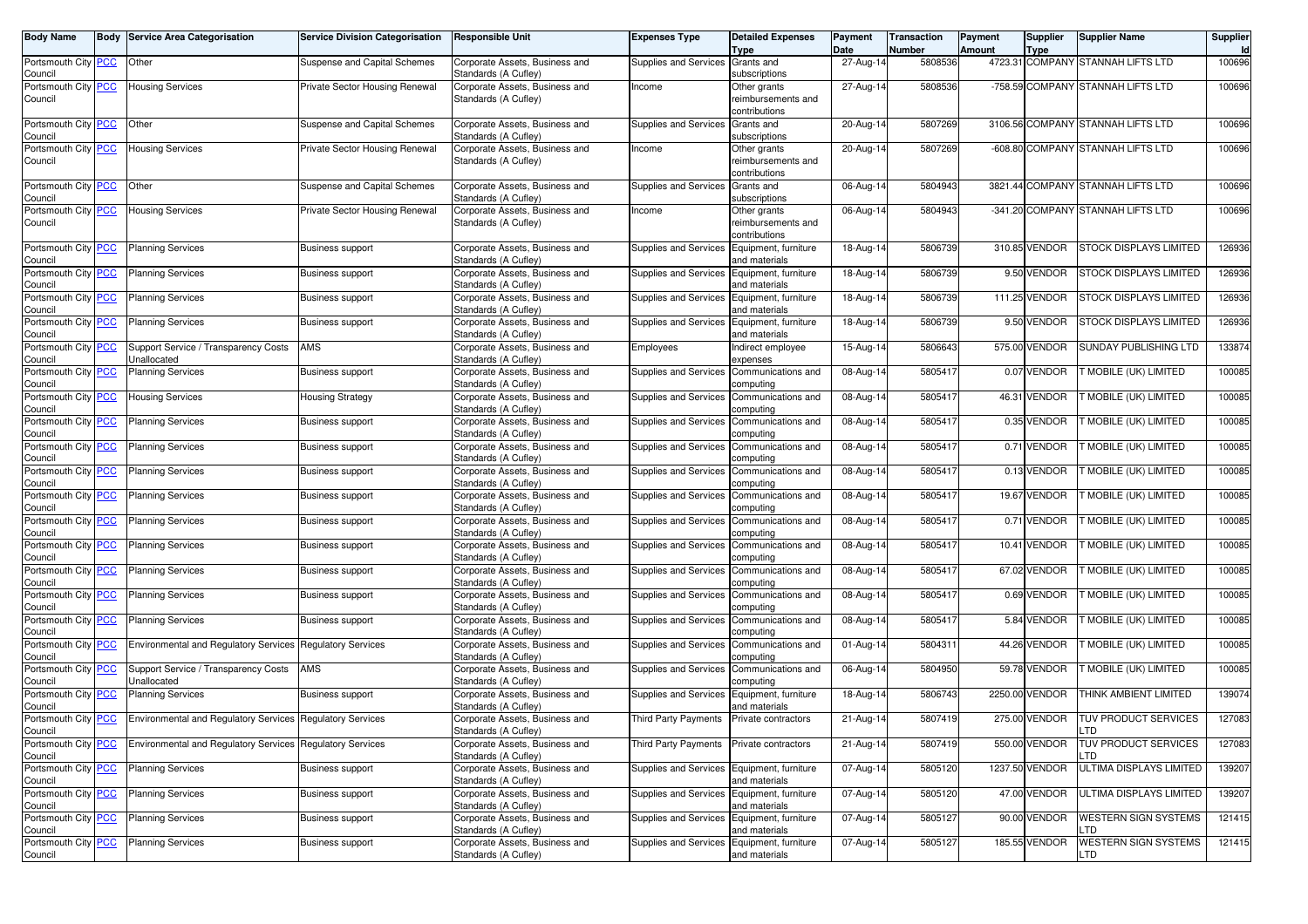| <b>Body Name</b>               | Body | <b>Service Area Categorisation</b> | <b>Service Division Categorisation</b>      | <b>Responsible Unit</b>                                    | Expenses Type                              | <b>Detailed Expenses</b><br>Type                        | Payment<br>Date | <b>Transaction</b><br>Number | <b>Payment</b><br>Amount | Supplier<br><b>Type</b>       | <b>Supplier Name</b>                                            | Supplier<br>Id |
|--------------------------------|------|------------------------------------|---------------------------------------------|------------------------------------------------------------|--------------------------------------------|---------------------------------------------------------|-----------------|------------------------------|--------------------------|-------------------------------|-----------------------------------------------------------------|----------------|
| Portsmouth City PCC<br>Council |      | <b>Planning Services</b>           | <b>Business support</b>                     | Corporate Assets, Business and<br>Standards (A Cufley)     | Supplies and Services Equipment, furniture | and materials                                           | 07-Aug-14       | 5805127                      |                          | 316.21 VENDOR                 | <b>WESTERN SIGN SYSTEMS</b><br>.TD                              | 121415         |
| Portsmouth City PCC<br>Council |      | <b>Planning Services</b>           | <b>Business support</b>                     | Corporate Assets, Business and<br>Standards (A Cufley)     | <b>Supplies and Services</b>               | Equipment, furniture<br>and materials                   | 07-Aug-14       | 5805127                      |                          | 418.04 VENDOR                 | <b>WESTERN SIGN SYSTEMS</b><br>TD                               | 121415         |
| Portsmouth City PCC<br>Council |      | <b>Planning Services</b>           | <b>Business support</b>                     | Corporate Assets, Business and<br>Standards (A Cufley)     | Supplies and Services                      | Equipment, furniture<br>and materials                   | 07-Aug-14       | 5805127                      |                          | 54.00 VENDOR                  | <b>WESTERN SIGN SYSTEMS</b><br>.TD                              | 121415         |
| Portsmouth City PCC<br>Council |      | <b>Planning Services</b>           | <b>Business support</b>                     | Corporate Assets, Business and<br>Standards (A Cufley)     | Premises-Related<br>Expenditure            | Repairs, alterations<br>and maintenance of<br>buildings | 29-Aug-14       | 5808986                      |                          | 680.00 SOLETRA<br><b>DER</b>  | <b>WILKINSON ELECTRICAL</b><br><b>CONTRACTORS</b>               | 133464         |
| Portsmouth City PCC<br>Council |      | <b>Planning Services</b>           | <b>Business support</b>                     | Corporate Assets, Business and<br>Standards (A Cufley)     | Premises-Related<br>Expenditure            | Repairs, alterations<br>and maintenance of<br>buildings | 29-Aug-14       | 5808986                      |                          | 4950.00 SOLETRA<br><b>DER</b> | <b>WILKINSON ELECTRICAL</b><br><b>CONTRACTORS</b>               | 133464         |
| Portsmouth City PCC<br>Council |      | Costs below Net Cost of Services   | <b>Other Operating Costs</b>                | Corporate Assets, Business and<br>Standards (A Cufley)     | Premises-Related<br>Expenditure            | Cleaning and domestic<br>supplies                       | 22-Aug-14       | 5807425                      |                          | 600.00 VENDOR                 | X HAMPSHIRE PROBATION<br>TRUST                                  | 134316         |
| Portsmouth City PCC<br>Council |      | <b>Planning Services</b>           | <b>Business support</b>                     | Corporate Assets, Business and<br>Standards (A Cufley)     | <b>Supplies and Services</b>               | Communications and<br>computing                         | 13-Aug-14       | 5806261                      |                          | 2234.75 VENDOR                | <b>XMA LTD</b>                                                  | 100009         |
| Portsmouth City PCC<br>Council |      | <b>Planning Services</b>           | <b>Business support</b>                     | Corporate Assets, Business and<br>Standards (A Cufley)     | <b>Supplies and Services</b>               | Communications and<br>computing                         | 13-Aug-14       | 5806261                      |                          | 491.15 VENDOR                 | XMA LTD                                                         | 100009         |
| Portsmouth City PCC<br>Council |      | Other                              | Suspense and Capital Schemes                | Corporate Assets, Business and<br>Standards (A Cufley)     | Supplies and Services                      | Grants and<br>subscriptions                             | 20-Aug-14       | 5807291                      |                          |                               | 7800.00 COMPANY YOUNG AND YOUNG<br><b>BUILDING SERVICES LTD</b> | 104996         |
| Portsmouth City PCC<br>Council |      | Corporate and Democratic Core      | Corporate Management                        | Customer, Community and Democratic<br>Services (L Wilders) | Supplies and Services                      | Printing, stationery and<br>general office<br>expenses  | 20-Aug-14       | 5806817                      |                          | 58.00 VENDOR                  | ABLE ENGRAVING AND<br>DESIGN                                    | 133779         |
| Portsmouth City PCC<br>Council |      | Corporate and Democratic Core      | Corporate Management                        | Customer, Community and Democratic<br>Services (L Wilders) | Supplies and Services                      | Printing, stationery and<br>general office<br>expenses  | 20-Aug-14       | 5806817                      |                          | 98.00 VENDOR                  | ABLE ENGRAVING AND<br>DESIGN                                    | 133779         |
| Portsmouth City PCC<br>Council |      | Corporate and Democratic Core      | Corporate Management                        | Customer, Community and Democratic<br>Services (L Wilders) | <b>Supplies and Services</b>               | Printing, stationery and<br>general office<br>expenses  | 20-Aug-14       | 5806817                      |                          | 17.50 VENDOR                  | ABLE ENGRAVING AND<br>DESIGN                                    | 133779         |
| Portsmouth City PCC<br>Council |      | Corporate and Democratic Core      | Democratic Representation and<br>Management | Customer, Community and Democratic<br>Services (L Wilders) | <b>Transport-Related</b><br>Expenditure    | Public transport                                        | 01-Aug-14       | 5804016                      |                          | 68.70 VENDOR                  | <b>AQUA CARS LIMITED</b>                                        | 100011         |
| Portsmouth City PCC<br>Council |      | Corporate and Democratic Core      | Corporate Management                        | Customer, Community and Democratic<br>Services (L Wilders) | Supplies and Services                      | Catering                                                | 01-Aug-14       | 5804036                      |                          | 171.69 VENDOR                 | BFS GROUP LTD T/A 3663                                          | 100106         |
| Portsmouth City PCC<br>Council |      | Corporate and Democratic Core      | Corporate Management                        | Customer, Community and Democratic<br>Services (L Wilders) | Supplies and Services Catering             |                                                         | 08-Aug-14       | 5805160                      |                          | 232.06 VENDOR                 | BFS GROUP LTD T/A 3663                                          | 100106         |
| Portsmouth City PCC<br>Council |      | Corporate and Democratic Core      | Corporate Management                        | Customer, Community and Democratic<br>Services (L Wilders) | Supplies and Services                      | Catering                                                | 01-Aug-14       | 5804036                      |                          | $-24.41$ VENDOR               | BFS GROUP LTD T/A 3663                                          | 100106         |
| Portsmouth City PCC<br>Council |      | Corporate and Democratic Core      | Corporate Management                        | Customer, Community and Democratic<br>Services (L Wilders) | Supplies and Services Catering             |                                                         | 13-Aug-14       | 5805783                      |                          | 308.76 VENDOR                 | <b>BIOPAC UK LTD</b>                                            | 134576         |
| Portsmouth City PCC<br>Council |      | Corporate and Democratic Core      | Corporate Management                        | Customer, Community and Democratic<br>Services (L Wilders) | Supplies and Services Catering             |                                                         | 13-Aug-14       | 5805783                      |                          | 312.41 VENDOR                 | <b>BIOPAC UK LTD</b>                                            | 134576         |
| Portsmouth City PCC<br>Council |      | Corporate and Democratic Core      | Corporate Management                        | Customer, Community and Democratic<br>Services (L Wilders) | Supplies and Services                      | Catering                                                | 13-Aug-14       | 5805783                      |                          | 84.01 VENDOR                  | <b>BIOPAC UK LTD</b>                                            | 134576         |
| Portsmouth City PCC<br>Council |      | Corporate and Democratic Core      | Corporate Management                        | Customer, Community and Democratic<br>Services (L Wilders) | Supplies and Services                      | Catering                                                | 13-Aug-14       | 5805783                      |                          | 311.59 VENDOR                 | <b>BIOPAC UK LTD</b>                                            | 134576         |
| Portsmouth City PCC<br>Council |      | Corporate and Democratic Core      | Corporate Management                        | Customer, Community and Democratic<br>Services (L Wilders) | Premises-Related<br>Expenditure            | Repairs, alterations<br>and maintenance of<br>buildings | 14-Aug-14       | 5806296                      |                          |                               | 565.00 COMPANY CORRIGENDA LIMITED T/A<br><b>CHURCHES</b>        | 102100         |
| Portsmouth City PCC<br>Council |      | Corporate and Democratic Core      | Corporate Management                        | Customer, Community and Democratic<br>Services (L Wilders) | Premises-Related<br>Expenditure            | Repairs, alterations<br>and maintenance of<br>buildings | 22-Aug-14       | 5807482                      |                          |                               | 93.00 COMPANY CORRIGENDA LIMITED T/A<br><b>CHURCHES</b>         | 102100         |
| Portsmouth City PCC<br>Council |      | Corporate and Democratic Core      | Corporate Management                        | Customer, Community and Democratic<br>Services (L Wilders) | Supplies and Services                      | Equipment, furniture<br>and materials                   | 22-Aug-14       | 5807482                      |                          |                               | 55.00 COMPANY CORRIGENDA LIMITED T/A<br>CHURCHES                | 102100         |
| Portsmouth City PCC<br>Council |      | Corporate and Democratic Core      | Corporate Management                        | Customer, Community and Democratic<br>Services (L Wilders) | Premises-Related<br>Expenditure            | Repairs, alterations<br>and maintenance of<br>buildings | 26-Aug-14       | 5807777                      |                          |                               | 225.00 COMPANY CORRIGENDA LIMITED T/A<br><b>CHURCHES</b>        | 102100         |
| Portsmouth City PCC<br>Council |      | Corporate and Democratic Core      | Corporate Management                        | Customer, Community and Democratic<br>Services (L Wilders) | Premises-Related<br>Expenditure            | Repairs, alterations<br>and maintenance of<br>buildings | 29-Aug-14       | 5808733                      |                          | 154.95 COMPANY                | CORRIGENDA LIMITED T/A<br><b>CHURCHES</b>                       | 102100         |
| Portsmouth City PCC<br>Council |      | Corporate and Democratic Core      | Democratic Representation and<br>Management | Customer, Community and Democratic<br>Services (L Wilders) | <b>Transport-Related</b><br>Expenditure    | Contract hire and<br>operating leases                   | 01-Aug-14       | 5804115                      |                          | 890.00 VENDOR                 | <b>DISTINGUISHED</b><br><b>CARRIAGES</b>                        | 132943         |
| Portsmouth City PCC<br>Council |      | Corporate and Democratic Core      | Corporate Management                        | Customer, Community and Democratic<br>Services (L Wilders) | Supplies and Services Miscellaneous        | expenses                                                | 13-Aug-14       | 5806126                      |                          | 4104.90 VENDOR                | <b>GLOBAL RADIO SERVICES</b><br><b>LIMITED</b>                  | 105043         |
| Portsmouth City PCC<br>Council |      | Corporate and Democratic Core      | Democratic Representation and<br>Management | Customer, Community and Democratic<br>Services (L Wilders) | Supplies and Services Equipment, furniture | and materials                                           | 27-Aug-14       | 5808470                      |                          | 3350.70 VENDOR                | <b>GROSVENOR</b><br><b>FABRICATIONS LTD</b>                     | 139552         |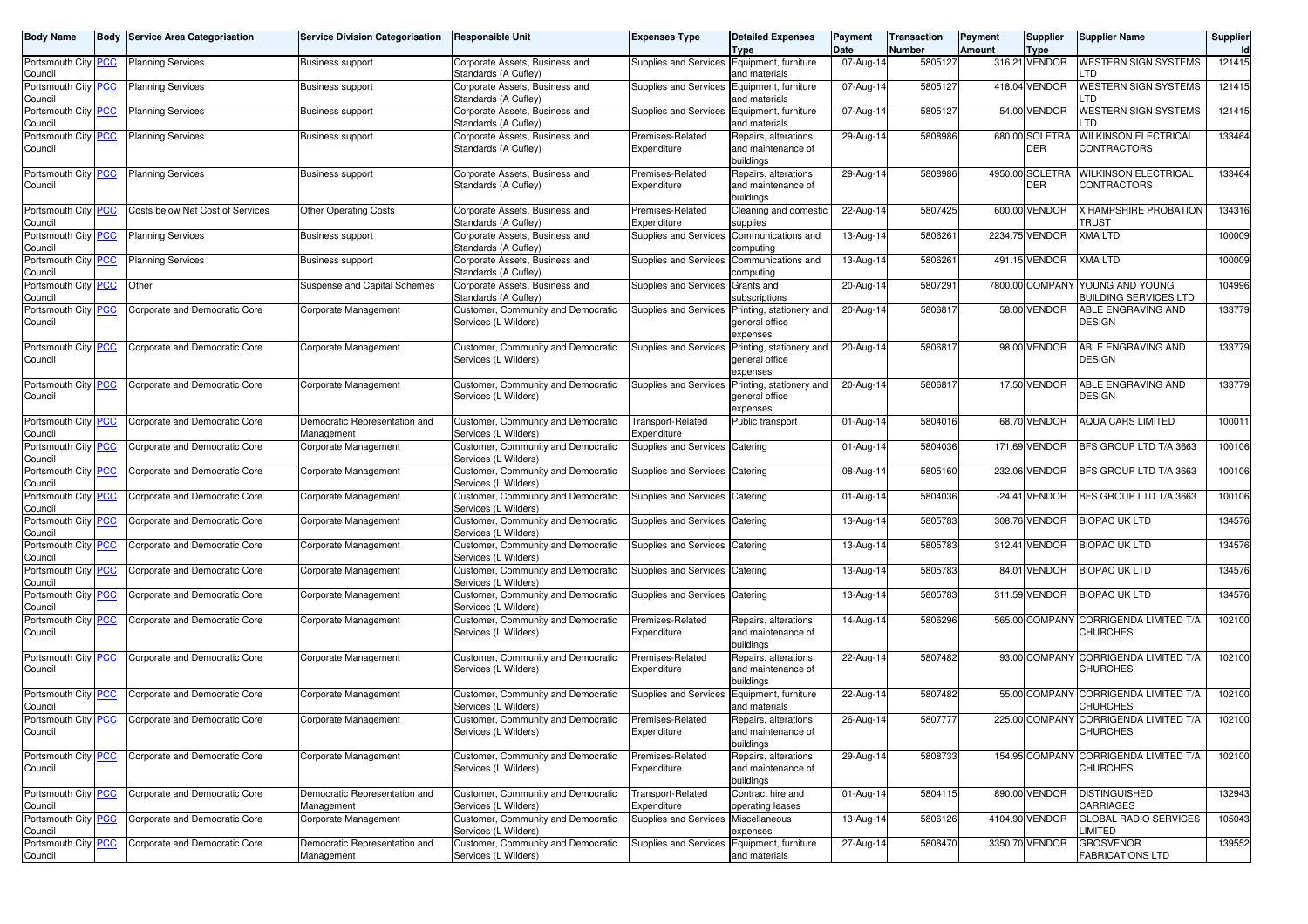| <b>Body Name</b>               | <b>Body Service Area Categorisation</b>  | <b>Service Division Categorisation</b>          | <b>Responsible Unit</b>                                    | Expenses Type                           | <b>Detailed Expenses</b><br>Type                        | Payment<br>Date | Transaction<br>Number | <b>Payment</b><br><b>Amount</b> | <b>Supplier</b><br><b>Type</b> | <b>Supplier Name</b>                        | Supplier<br>Id |
|--------------------------------|------------------------------------------|-------------------------------------------------|------------------------------------------------------------|-----------------------------------------|---------------------------------------------------------|-----------------|-----------------------|---------------------------------|--------------------------------|---------------------------------------------|----------------|
| Portsmouth City PCC<br>Council | Corporate and Democratic Core            | Democratic Representation and<br>Management     | Customer, Community and Democratic<br>Services (L Wilders) | <b>Supplies and Services</b>            | Equipment, furniture<br>and materials                   | 27-Aug-14       | 5808470               |                                 | 100.00 VENDOR                  | <b>GROSVENOR</b><br><b>FABRICATIONS LTD</b> | 139552         |
| Portsmouth City PCC<br>Council | Corporate and Democratic Core            | Democratic Representation and<br>Management     | Customer, Community and Democratic<br>Services (L Wilders) | <b>Supplies and Services</b>            | Printing, stationery and<br>general office<br>expenses  | 27-Aug-14       | 5808470               |                                 | 147.00 VENDOR                  | <b>GROSVENOR</b><br>FABRICATIONS LTD        | 139552         |
| Portsmouth City PCC<br>Council | Corporate and Democratic Core            | Corporate Management                            | Customer, Community and Democratic<br>Services (L Wilders) | <b>Supplies and Services</b>            | Printing, stationery and<br>general office<br>expenses  | 20-Aug-14       | 5807189               |                                 | 13160.00 VENDOR                | HOLBROOKS PRINTERS<br>TD.                   | 100893         |
| Portsmouth City PCC<br>Council | <b>Central Services</b>                  | Registration of Births, Deaths and<br>Marriages | Customer, Community and Democratic<br>Services (L Wilders) | Premises-Related<br>Expenditure         | Repairs, alterations<br>and maintenance of<br>buildings | 08-Aug-14       | 5805280               |                                 |                                | 35.00 COMPANY KKA MAINTENANCE LTD           | 135386         |
| Portsmouth City PCC<br>Council | <b>Central Services</b>                  | Elections                                       | Customer, Community and Democratic<br>Services (L Wilders) | <b>Supplies and Services</b>            | Equipment, furniture<br>and materials                   | 06-Aug-14       | 5804864               |                                 | 863.00 VENDOR                  | <b>LEXIS NEXIS</b><br><b>BUTTERWORTHS</b>   | 100109         |
| Portsmouth City PCC<br>Council | Corporate and Democratic Core            | Democratic Representation and<br>Management     | Customer, Community and Democratic<br>Services (L Wilders) | <b>Employees</b>                        | Indirect employee<br>expenses                           | 01-Aug-14       | 5804180               |                                 | 45.84 VENDOR                   | <b>GFUTURES</b>                             | 128814         |
| Portsmouth City PCC<br>Council | Corporate and Democratic Core            | Democratic Representation and<br>Management     | Customer, Community and Democratic<br>Services (L Wilders) | Employees                               | Indirect employee<br>expenses                           | 01-Aug-14       | 5804180               |                                 | 995.00 VENDOR                  | <b>GFUTURES</b>                             | 128814         |
| Portsmouth City PCC<br>Council | <b>Central Services</b>                  | Registration of Births, Deaths and<br>Marriages | Customer, Community and Democratic<br>Services (L Wilders) | Premises-Related<br>Expenditure         | Energy costs                                            | 01-Aug-14       | 5804211               |                                 | 329.40 VENDOR                  | <b>NPOWER</b>                               | 104871         |
| Portsmouth City PCC<br>Council | <b>Central Services</b>                  | Elections                                       | Customer, Community and Democratic<br>Services (L Wilders) | Third Party Payments                    | Private contractors                                     | 04-Aug-14       | 5804403               |                                 | 426.00 VENDOR                  | PORTSMOUTH CULTURAL<br>TRUST                | 134492         |
| Portsmouth City PCC<br>Council | Other                                    | Suspense and Capital Schemes                    | Customer, Community and Democratic<br>Services (L Wilders) | <b>Third Party Payments</b>             | Private contractors                                     | 04-Aug-14       | 5804403               |                                 | 232.00 VENDOR                  | PORTSMOUTH CULTURAL<br>Trust                | 134492         |
| Portsmouth City PCC<br>Council | Other                                    | Suspense and Capital Schemes                    | Customer, Community and Democratic<br>Services (L Wilders) | <b>Third Party Payments</b>             | Private contractors                                     | 04-Aug-14       | 5804403               |                                 | 426.00 VENDOR                  | PORTSMOUTH CULTURAL<br>TRUST                | 134492         |
| Portsmouth City PCC<br>Council | Corporate and Democratic Core            | Corporate Management                            | Customer, Community and Democratic<br>Services (L Wilders) | Supplies and Services                   | Printing, stationery and<br>general office<br>expenses  | 26-Aug-14       | 5808005               |                                 | 7134.09 VENDOR                 | PRODUCT DEVELOPMENT<br>CORPORATION          | 134173         |
| Portsmouth City PCC<br>Council | Corporate and Democratic Core            | Corporate Management                            | Customer, Community and Democratic<br>Services (L Wilders) | <b>Supplies and Services</b>            | Communications and<br>computing                         | 06-Aug-14       | 5804904               |                                 | 447.50 VENDOR                  | Q-NOMY LTD                                  | 137451         |
| Portsmouth City PCC<br>Council | <b>Planning Services</b>                 | <b>Community Development</b>                    | Customer, Community and Democratic<br>Services (L Wilders) | Supplies and Services                   | Printing, stationery and<br>general office<br>expenses  | 06-Aug-14       | 5804912               |                                 | 90.00 VENDOR                   | ROYAL MAIL                                  | 100182         |
| Portsmouth City PCC<br>Council | Other                                    | Suspense and Capital Schemes                    | Customer, Community and Democratic<br>Services (L Wilders) | Supplies and Services                   | Printing, stationery and<br>general office<br>expenses  | 20-Aug-14       | 5807250               |                                 | -104.00 VENDOR                 | <b>ROYAL MAIL</b>                           | 100182         |
| Portsmouth City PCC<br>Council | <b>Central Services</b>                  | Elections                                       | Customer, Community and Democratic<br>Services (L Wilders) | Supplies and Services                   | Printing, stationery and<br>general office<br>expenses  | 20-Aug-14       | 5807250               |                                 | 32.55 VENDOR                   | <b>ROYAL MAIL</b>                           | 100182         |
| Portsmouth City PCC<br>Council | Other                                    | Suspense and Capital Schemes                    | Customer, Community and Democratic<br>Services (L Wilders) | <b>Third Party Payments</b>             | Private contractors                                     | 01-Aug-14       | 5804301               |                                 | 566.00 VENDOR                  | <b>SPENCE &amp; PUTTOCK</b><br>LIMITED      | 107211         |
| Portsmouth City PCC<br>Council | Corporate and Democratic Core            | Democratic Representation and<br>Management     | Customer, Community and Democratic<br>Services (L Wilders) | Supplies and Services                   | Communications and<br>computing                         | 01-Aug-14       | 5804311               |                                 | 117.33 VENDOR                  | T MOBILE (UK) LIMITED                       | 100085         |
| Portsmouth City PCC<br>Council | Corporate and Democratic Core            | Democratic Representation and<br>Management     | Customer, Community and Democratic<br>Services (L Wilders) | Supplies and Services                   | Communications and<br>computing                         | 04-Aug-14       | 5804419               |                                 | 3.13 VENDOR                    | <b>T MOBILE (UK) LIMITED</b>                | 100085         |
| Portsmouth City PCC<br>Council | Other                                    | Suspense and Capital Schemes                    | Customer, Community and Democratic<br>Services (L Wilders) | ncome                                   | Other grants<br>reimbursements and<br>contributions     | 01-Aug-14       | 279376                |                                 | 1920.00 VENDOR                 | WARNER GOODMAN LLP                          | 108714         |
| Portsmouth City PCC<br>Council | Children's and Education Services        | Management and Support Services                 | Education and Strategic Commissioning<br>J Kramer)         | Supplies and Services                   | Services                                                | 26-Aug-14       | 5807720               |                                 | 775.50 VENDOR                  | <b>ALEX KELLY LIMITED</b>                   | 128748         |
| Portsmouth City PCC<br>Council | Children's and Education Services        | Other children looked after services            | Education and Strategic Commissioning<br>(J Kramer)        | Premises-Related<br>Expenditure         | Repairs, alterations<br>and maintenance of<br>buildings | 07-Aug-14       | 5804980               |                                 | 114738.00 COMPANY              | AMIRI CONSTRUCTION<br>_TD                   | 138873         |
| Portsmouth City PCC<br>Council | Children's and Education Services        | Sure Start and Early Years                      | Education and Strategic Commissioning<br>(J Kramer)        | <b>Transport-Related</b><br>Expenditure | Direct transport costs                                  | 01-Aug-14       | 5804016               |                                 | 8.60 VENDOR                    | <b>AQUA CARS LIMITED</b>                    | 100011         |
| Portsmouth City PCC<br>Council | Children's and Education Services        | Sure Start and Early Years                      | Education and Strategic Commissioning<br>(J Kramer)        | Transport-Related<br>Expenditure        | Direct transport costs                                  | 01-Aug-14       | 5804016               |                                 | 49.80 VENDOR                   | <b>AQUA CARS LIMITED</b>                    | 100011         |
| Portsmouth City PCC<br>Council | Children's and Education Services        | Early Years                                     | Education and Strategic Commissioning<br>(J Kramer)        | Third Party Payments                    | Other establishments                                    | 29-Aug-14       | 5808690               |                                 | 31435.00 VENDOR                | <b>ARK SCHOOLS</b>                          | 130178         |
| Portsmouth City PCC<br>Council | <b>Children's and Education Services</b> | Management and Support Services                 | Education and Strategic Commissioning<br>J Kramer)         | Third Party Payments                    | Other establishments                                    | 28-Aug-14       | 5808571               |                                 | 5834.28 VENDOR                 | <b>ARK SCHOOLS</b>                          | 130178         |
| Portsmouth City PCC<br>Council | Children's and Education Services        | Services for Young People                       | Education and Strategic Commissioning<br>(J Kramer)        | Supplies and Services                   | Communications and<br>computing                         | 27-Aug-14       | 5808127               |                                 | 126.63 COMPANY BRITISH         | <b>TELECOMMUNICATIONS</b><br>PLC            | 100132         |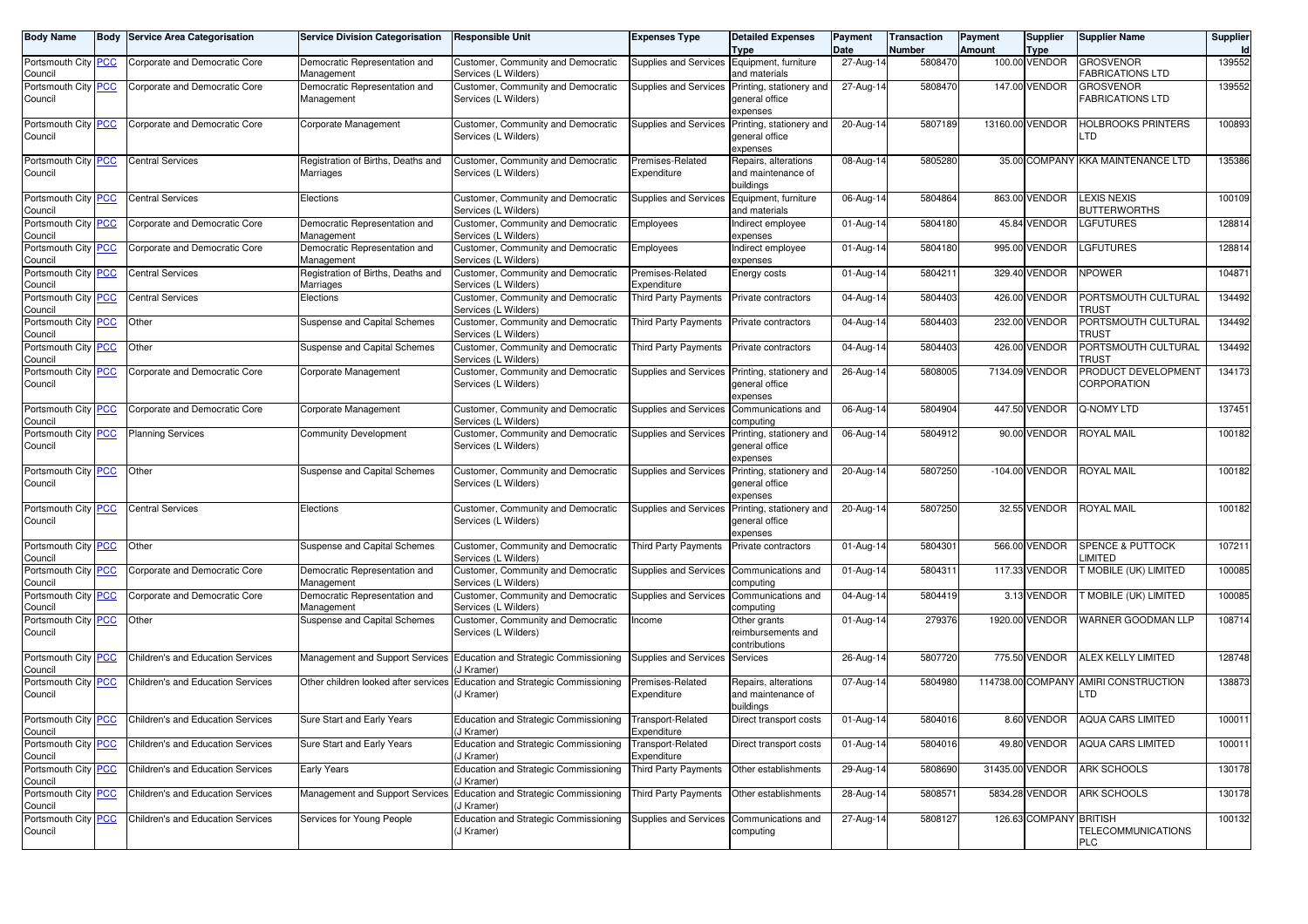| <b>Body Name</b>                      | Body | <b>Service Area Categorisation</b>       | <b>Service Division Categorisation</b> | <b>Responsible Unit</b>                                                                  | <b>Expenses Type</b>            | <b>Detailed Expenses</b><br>Type                        | Payment<br>Date | <b>Transaction</b><br>Number | Payment<br>Amount | <b>Supplier</b><br><b>Type</b> | <b>Supplier Name</b>                                       | Supplier |
|---------------------------------------|------|------------------------------------------|----------------------------------------|------------------------------------------------------------------------------------------|---------------------------------|---------------------------------------------------------|-----------------|------------------------------|-------------------|--------------------------------|------------------------------------------------------------|----------|
| Portsmouth City PCC<br>Council        |      | <b>Children's and Education Services</b> | Services for Young People              | Education and Strategic Commissioning<br>(J Kramer)                                      | Supplies and Services           | Communications and<br>computing                         | 26-Aug-14       | 5807749                      |                   | 15.63 COMPANY                  | <b>BRITISH</b><br>TELECOMMUNICATIONS<br><b>PLC</b>         | 100132   |
| Portsmouth City PCC<br>Council        |      | Children's and Education Services        | Sure Start and Early Years             | Education and Strategic Commissioning<br>(J Kramer)                                      | Supplies and Services           | Communications and<br>computing                         | 15-Aug-14       | 5806452                      |                   | 33.15 COMPANY                  | <b>BRITISH</b><br>TELECOMMUNICATIONS<br>PLC.               | 100132   |
| Portsmouth City <b>PCC</b><br>Council |      | <b>Children's and Education Services</b> | Management and Support Services        | Education and Strategic Commissioning<br>(J Kramer                                       | Supplies and Services           | Grants and<br>subscriptions                             | 13-Aug-14       | 5805800                      |                   | 2472.54 VENDOR                 | <b>CLEAPSS SCHOOL</b><br><b>SCIENCE SERVICE</b>            | 100674   |
| Portsmouth City PCC<br>Council        |      | Children's and Education Services        | Services for Young People              | Education and Strategic Commissioning<br>(J Kramer)                                      | Supplies and Services           | Communications and<br>computing                         | 01-Aug-14       | 5804070                      |                   | 137.00 VENDOR                  | COMMUNICATIONS SOUTH<br>.TD                                | 100016   |
| Portsmouth City PCC<br>Council        |      | <b>Children's and Education Services</b> | Sure Start and Early Years             | Education and Strategic Commissioning<br>(J Kramer)                                      | Supplies and Services           | Communications and<br>computing                         | 18-Aug-14       | 5806699                      |                   | 37.77 VENDOR                   | <b>COMMUNICATIONS SOUTH</b><br>TD.                         | 100016   |
| Portsmouth City PCC<br>Council        |      | <b>Children's and Education Services</b> | Sure Start and Early Years             | Education and Strategic Commissioning<br>(J Kramer                                       | Supplies and Services           | Communications and<br>computing                         | 18-Aug-14       | 5806699                      |                   | 29.27 VENDOR                   | COMMUNICATIONS SOUTH<br>_TD                                | 100016   |
| Portsmouth City PCC<br>Council        |      | Children's and Education Services        | Sure Start and Early Years             | Education and Strategic Commissioning<br>(J Kramer)                                      | Supplies and Services           | Communications and<br>computing                         | 15-Aug-14       | 5806473                      |                   | 14.34 VENDOR                   | COMMUNICATIONS SOUTH<br>NETWORK SERVICES                   | 137179   |
| Portsmouth City PCC<br>Council        |      | Children's and Education Services        | Sure Start and Early Years             | Education and Strategic Commissioning<br>(J Kramer                                       | Supplies and Services           | Communications and<br>computing                         | 15-Aug-14       | 5806473                      |                   | 8.22 VENDOR                    | <b>COMMUNICATIONS SOUTH</b><br>NETWORK SERVICES            | 137179   |
| Portsmouth City PCC<br>Council        |      | Children's and Education Services        | Sure Start and Early Years             | Education and Strategic Commissioning<br>(J Kramer                                       | Supplies and Services           | Communications and<br>computing                         | 14-Aug-14       | 5806294                      |                   | 113.18 VENDOR                  | COMMUNICATIONS SOUTH<br>NETWORK SERVICES                   | 137179   |
| Portsmouth City PCC<br>Council        |      | <b>Children's and Education Services</b> | Other children looked after services   | Education and Strategic Commissioning<br>'J Kramer)                                      | Supplies and Services           | Services                                                | 29-Aug-14       | 5808730                      |                   | 1532.50 COMPANY                | <b>CONSTRUCTIVE</b><br><b>EVALUATION LTD</b>               | 100632   |
| Portsmouth City PCC<br>Council        |      | Children's and Education Services        | Other children looked after services   | Education and Strategic Commissioning<br>(J Kramer)                                      | Premises-Related<br>Expenditure | Repairs, alterations<br>and maintenance of<br>buildings | 29-Aug-14       | 5808733                      |                   | 0.01 COMPANY                   | <b>CORRIGENDA LIMITED T/A</b><br><b>CHURCHES</b>           | 102100   |
| Portsmouth City PCC<br>Council        |      | Children's and Education Services        | Other children looked after services   | Education and Strategic Commissioning<br>(J Kramer)                                      | Premises-Related<br>Expenditure | Repairs, alterations<br>and maintenance of<br>buildings | 29-Aug-14       | 5808733                      |                   |                                | 687.54 COMPANY CORRIGENDA LIMITED T/A<br><b>CHURCHES</b>   | 102100   |
| Portsmouth City PCC<br>Council        |      | Children's and Education Services        | Other children looked after services   | Education and Strategic Commissioning<br>(J Kramer)                                      | Premises-Related<br>Expenditure | Repairs, alterations<br>and maintenance of<br>buildings | 29-Aug-14       | 5808733                      |                   |                                | 6877.00 COMPANY CORRIGENDA LIMITED T/A<br><b>CHURCHES</b>  | 102100   |
| Portsmouth City PCC<br>Council        |      | Children's and Education Services        | Other children looked after services   | Education and Strategic Commissioning<br>(J Kramer)                                      | Premises-Related<br>Expenditure | Repairs, alterations<br>and maintenance of<br>buildings | 29-Aug-14       | 5808733                      |                   |                                | 2530.00 COMPANY CORRIGENDA LIMITED T/A<br><b>CHURCHES</b>  | 102100   |
| Portsmouth City PCC<br>Council        |      | Children's and Education Services        | Other children looked after services   | Education and Strategic Commissioning<br>(J Kramer)                                      | Premises-Related<br>Expenditure | Repairs, alterations<br>and maintenance of<br>buildings | 29-Aug-14       | 5808734                      |                   |                                | 0.01 COMPANY CORRIGENDA LIMITED T/A<br><b>CHURCHES</b>     | 102100   |
| Portsmouth City PCC<br>Council        |      | <b>Children's and Education Services</b> |                                        | Other children looked after services Education and Strategic Commissioning<br>(J Kramer) | Premises-Related<br>Expenditure | Repairs, alterations<br>and maintenance of<br>buildings | 29-Aug-14       | 5808734                      |                   |                                | 8118.99 COMPANY CORRIGENDA LIMITED T/A<br><b>CHURCHES</b>  | 102100   |
| Portsmouth City PCC<br>Council        |      | <b>Children's and Education Services</b> |                                        | Other children looked after services Education and Strategic Commissioning<br>(J Kramer) | Premises-Related<br>Expenditure | Repairs, alterations<br>and maintenance of<br>buildings | 29-Aug-14       | 5808734                      |                   |                                | 2156.25 COMPANY CORRIGENDA LIMITED T/A<br><b>CHURCHES</b>  | 102100   |
| Portsmouth City PCC<br>Council        |      | <b>Children's and Education Services</b> |                                        | Other children looked after services Education and Strategic Commissioning<br>(J Kramer) | Premises-Related<br>Expenditure | Repairs, alterations<br>and maintenance of<br>buildings | 29-Aug-14       | 5808733                      |                   |                                | 12483.25 COMPANY CORRIGENDA LIMITED T/A<br><b>CHURCHES</b> | 102100   |
| Portsmouth City PCC<br>Council        |      | <b>Children's and Education Services</b> |                                        | Other children looked after services Education and Strategic Commissioning<br>(J Kramer) | Premises-Related<br>Expenditure | Repairs, alterations<br>and maintenance of<br>buildings | 29-Aug-14       | 5808733                      |                   |                                | 2380.50 COMPANY CORRIGENDA LIMITED T/A<br><b>CHURCHES</b>  | 102100   |
| Portsmouth City PCC<br>Council        |      | <b>Children's and Education Services</b> |                                        | Other children looked after services Education and Strategic Commissioning<br>(J Kramer) | Premises-Related<br>Expenditure | Repairs, alterations<br>and maintenance of<br>buildings | 29-Aug-14       | 5808733                      |                   |                                | 3714.50 COMPANY CORRIGENDA LIMITED T/A<br><b>CHURCHES</b>  | 102100   |
| Portsmouth City PCC<br>Council        |      | Children's and Education Services        |                                        | Other children looked after services Education and Strategic Commissioning<br>(J Kramer) | Premises-Related<br>Expenditure | Repairs, alterations<br>and maintenance of<br>buildings | 08-Aug-14       | 5805200                      |                   |                                | 44760.89 COMPANY CORRIGENDA LIMITED T/A<br><b>CHURCHES</b> | 102100   |
| Portsmouth City PCC<br>Council        |      | Children's and Education Services        |                                        | Other children looked after services Education and Strategic Commissioning<br>(J Kramer) | <b>Third Party Payments</b>     | Private contractors                                     | $12-Aug-14$     | 5805620                      |                   |                                | 61705.82 COMPANY CORRIGENDA LIMITED T/A<br>CHURCHES        | 102100   |
| Portsmouth City PCC<br>Council        |      | Children's and Education Services        | Other children looked after services   | Education and Strategic Commissioning<br>(J Kramer)                                      | Premises-Related<br>Expenditure | Repairs, alterations<br>and maintenance of<br>buildings | 06-Aug-14       | 5804541                      |                   |                                | 67043.00 COMPANY D M HABENS (THE<br><b>BUILDER) LTD</b>    | 100718   |
| Portsmouth City PCC<br>Council        |      | <b>Children's and Education Services</b> | Other children looked after services   | Education and Strategic Commissioning<br>(J Kramer)                                      | <b>Third Party Payments</b>     | Private contractors                                     | 06-Aug-14       | 5804541                      |                   |                                | -5818.00 COMPANY D M HABENS (THE<br><b>BUILDER) LTD</b>    | 100718   |
| Portsmouth City PCC<br>Council        |      | <b>Children's and Education Services</b> | Management and Support Services        | Education and Strategic Commissioning<br>(J Kramer)                                      | <b>Third Party Payments</b>     | Other establishments                                    | 19-Aug-14       | 5806769                      |                   | 8096.00 VENDOR                 | <b>DISCLOSURE AND</b><br><b>BARRING SERVICE</b>            | 100755   |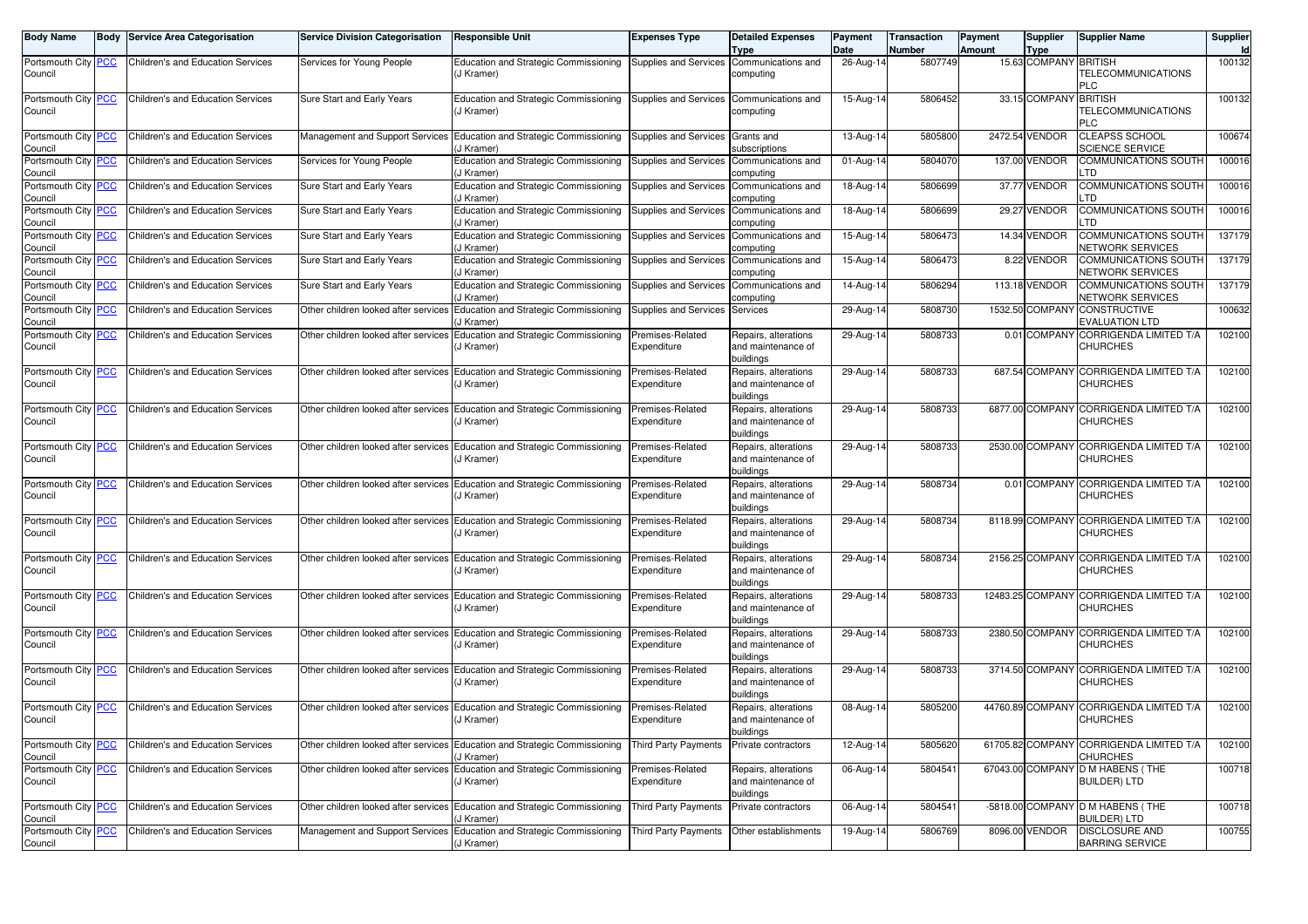| <b>Body Name</b>                      | Body | Service Area Categorisation              | <b>Service Division Categorisation</b> | <b>Responsible Unit</b>                                                                  | <b>Expenses Type</b>            | <b>Detailed Expenses</b><br>Type                        | Payment<br>Date | <b>Transaction</b><br>Number | Payment<br>Amount | Supplier<br>Type | <b>Supplier Name</b>                                    | Supplier |
|---------------------------------------|------|------------------------------------------|----------------------------------------|------------------------------------------------------------------------------------------|---------------------------------|---------------------------------------------------------|-----------------|------------------------------|-------------------|------------------|---------------------------------------------------------|----------|
| Portsmouth City PCC<br>Council        |      | Children's and Education Services        | Services for Young People              | Education and Strategic Commissioning<br>(J Kramer)                                      | Premises-Related<br>Expenditure | Repairs, alterations<br>and maintenance of<br>buildings | 22-Aug-14       | 5807543                      |                   | 4570.00 VENDOR   | <b>EARTHWORKS</b><br><b>FOUNDATION LTD</b>              | 106172   |
| Portsmouth City PCC<br>Council        |      | <b>Children's and Education Services</b> | Sure Start and Early Years             | Education and Strategic Commissioning<br>(J Kramer)                                      | Premises-Related<br>Expenditure | Rents                                                   | 01-Aug-14       | 5804154                      |                   | 333.00 VENDOR    | HAVELOCK COMMUNITY<br>CENTRE                            | 101913   |
| Portsmouth City PCC<br>Council        |      | <b>Children's and Education Services</b> | Sure Start and Early Years             | Education and Strategic Commissioning<br>(J Kramer)                                      | Premises-Related<br>Expenditure | Rents                                                   | 01-Aug-14       | 5804154                      |                   | 3405.00 VENDOR   | <b>HAVELOCK COMMUNITY</b><br>CENTRE                     | 101913   |
| Portsmouth City PCC<br>Council        |      | <b>Children's and Education Services</b> | Sure Start and Early Years             | Education and Strategic Commissioning<br>(J Kramer)                                      | Premises-Related<br>Expenditure | Rents                                                   | 15-Aug-14       | 5806535                      |                   | 2252.00 VENDOR   | <b>HIGHBURY AREA</b><br><b>COMMUNITY</b><br>ASSOCIATION | 104488   |
| Portsmouth City PCC<br>Council        |      | <b>Children's and Education Services</b> | <b>Special Schools</b>                 | Education and Strategic Commissioning<br>'J Kramer)                                      | Third Party Payments            | Private contractors                                     | 26-Aug-14       | 5807895                      |                   | 1481.36 VENDOR   | HILLCREST CARE LTD                                      | 117913   |
| Portsmouth City PCC<br>Council        |      | <b>Children's and Education Services</b> | <b>Special Schools</b>                 | Education and Strategic Commissioning<br>'J Kramer)                                      | <b>Third Party Payments</b>     | Private contractors                                     | 19-Aug-14       | 5806782                      |                   | -1021.35 VENDOR  | HORIZON CARE AND<br>EDUCATION GROUP                     | 138535   |
| Portsmouth City PCC<br>Council        |      | Children's and Education Services        | <b>Special Schools</b>                 | Education and Strategic Commissioning<br>(J Kramer)                                      | Third Party Payments            | Private contractors                                     | 19-Aug-14       | 5806782                      |                   | 16141.71 VENDOR  | HORIZON CARE AND<br>EDUCATION GROUP                     | 138535   |
| Portsmouth City PCC<br>Council        |      | <b>Children's and Education Services</b> | Management and Support Services        | Education and Strategic Commissioning<br>'J Kramer)                                      | Supplies and Services           | Catering                                                | 07-Aug-14       | 5805047                      |                   | 172340.69 VENDOR | <b>SS FACILITY SERVICES</b><br>EDUCATION                | 101899   |
| Portsmouth City PCC<br>Council        |      | <b>Children's and Education Services</b> | <b>Management and Support Services</b> | Education and Strategic Commissioning<br>(J Kramer)                                      | Supplies and Services           | Catering                                                | 27-Aug-14       | 5808489                      |                   | 142486.19 VENDOR | <b>ISS FACILITY SERVICES</b><br><b>EDUCATION</b>        | 101899   |
| Portsmouth City <b>PCC</b><br>Council |      | <b>Children's and Education Services</b> | Other children looked after services   | Education and Strategic Commissioning<br>(J Kramer)                                      | Supplies and Services           | Catering                                                | 29-Aug-14       | 5808816                      |                   | 29706.81 VENDOR  | <b>ISS FACILITY SERVICES</b><br>EDUCATION               | 101899   |
| Portsmouth City PCC<br>Council        |      | <b>Children's and Education Services</b> | Sure Start and Early Years             | Education and Strategic Commissioning<br>'J Kramer)                                      | Premises-Related<br>Expenditure | Rents                                                   | 20-Aug-14       | 5807197                      |                   | 576.00 VENDOR    | JOHN POUNDS<br>COMMUNITY TRUST                          | 117193   |
| Portsmouth City PCC<br>Council        |      | <b>Children's and Education Services</b> | Sure Start and Early Years             | Education and Strategic Commissioning<br>(J Kramer)                                      | Premises-Related<br>Expenditure | Rents                                                   | 29-Aug-14       | 5808828                      |                   | 510.00 VENDOR    | KINGS CHURCH                                            | 107786   |
| Portsmouth City PCC<br>Council        |      | Children's and Education Services        | Sure Start and Early Years             | Education and Strategic Commissioning<br>(J Kramer)                                      | Premises-Related<br>Expenditure | Rents                                                   | 29-Aug-14       | 5808828                      |                   | 340.00 VENDOR    | KINGS CHURCH                                            | 107786   |
| Portsmouth City PCC<br>Council        |      | <b>Children's and Education Services</b> | Sure Start and Early Years             | Education and Strategic Commissioning<br>(J Kramer)                                      | Premises-Related<br>Expenditure | Repairs, alterations<br>and maintenance of<br>buildings | 01-Aug-14       | 5804178                      |                   | 104.00 COMPANY   | <b>KKA MAINTENANCE LTD</b>                              | 135386   |
| Portsmouth City PCC<br>Council        |      | Children's and Education Services        | Sure Start and Early Years             | Education and Strategic Commissioning<br>(J Kramer)                                      | Premises-Related<br>Expenditure | Repairs, alterations<br>and maintenance of<br>buildings | 07-Aug-14       | 5805053                      |                   | 520.00 COMPANY   | KKA MAINTENANCE LTD                                     | 135386   |
| Portsmouth City PCC<br>Council        |      | <b>Children's and Education Services</b> | Other children looked after services   | Education and Strategic Commissioning<br>(J Kramer)                                      | Premises-Related<br>Expenditure | Repairs, alterations<br>and maintenance of<br>buildings | 15-Aug-14       | 5806552                      |                   |                  | 110.00 COMPANY KKA MAINTENANCE LTD                      | 135386   |
| Portsmouth City PCC<br>Council        |      | Children's and Education Services        | Other children looked after services   | Education and Strategic Commissioning<br>(J Kramer)                                      | Premises-Related<br>Expenditure | Repairs, alterations<br>and maintenance of<br>buildings | 15-Aug-14       | 5806552                      |                   |                  | 260.00 COMPANY KKA MAINTENANCE LTD                      | 135386   |
| Portsmouth City PCC<br>Council        |      | Children's and Education Services        | Services for Young People              | Education and Strategic Commissioning<br>(J Kramer)                                      | Premises-Related<br>Expenditure | Repairs, alterations<br>and maintenance of<br>buildings | 22-Aug-14       | 5807587                      |                   |                  | 35.00 COMPANY KKA MAINTENANCE LTD                       | 135386   |
| Portsmouth City PCC<br>Council        |      | <b>Children's and Education Services</b> | Other children looked after services   | Education and Strategic Commissioning<br>(J Kramer)                                      | Premises-Related<br>Expenditure | Repairs, alterations<br>and maintenance of<br>buildings | 29-Aug-14       | 5808829                      |                   |                  | 4000.00 COMPANY KKA MAINTENANCE LTD                     | 135386   |
| Portsmouth City PCC<br>Council        |      | Children's and Education Services        | Other children looked after services   | Education and Strategic Commissioning<br>(J Kramer)                                      | Premises-Related<br>Expenditure | Repairs, alterations<br>and maintenance of<br>buildings | 29-Aug-14       | 5808829                      |                   |                  | 847.57 COMPANY KKA MAINTENANCE LTD                      | 135386   |
| Portsmouth City PCC<br>Council        |      | Children's and Education Services        | Other children looked after services   | Education and Strategic Commissioning<br>(J Kramer)                                      | Premises-Related<br>Expenditure | Repairs, alterations<br>and maintenance of<br>buildings | 29-Aug-14       | 5808829                      |                   |                  | 3176.36 COMPANY KKA MAINTENANCE LTD                     | 135386   |
| Portsmouth City PCC<br>Council        |      | Children's and Education Services        | Other children looked after services   | Education and Strategic Commissioning<br>(J Kramer)                                      | Premises-Related<br>Expenditure | Repairs, alterations<br>and maintenance of<br>buildings | 22-Aug-14       | 5807587                      |                   |                  | 2010.00 COMPANY KKA MAINTENANCE LTD                     | 135386   |
| Portsmouth City PCC<br>Council        |      | <b>Children's and Education Services</b> |                                        | Other children looked after services Education and Strategic Commissioning<br>(J Kramer) | Premises-Related<br>Expenditure | Repairs, alterations<br>and maintenance of<br>buildings | 22-Aug-14       | 5807587                      |                   |                  | 100.00 COMPANY KKA MAINTENANCE LTD                      | 135386   |
| Portsmouth City PCC<br>Council        |      | Children's and Education Services        |                                        | Other children looked after services Education and Strategic Commissioning<br>J Kramer)  | Supplies and Services           | Catering                                                | 29-Aug-14       | 5808829                      |                   |                  | 16096.92 COMPANY KKA MAINTENANCE LTD                    | 135386   |
| Portsmouth City <b>PCC</b><br>Council |      | Children's and Education Services        |                                        | Other children looked after services Education and Strategic Commissioning<br>(J Kramer) | Premises-Related<br>Expenditure | Repairs, alterations<br>and maintenance of<br>buildings | 29-Aug-14       | 5808829                      |                   |                  | 4937.78 COMPANY KKA MAINTENANCE LTD                     | 135386   |
| Portsmouth City PCC<br>Council        |      | Children's and Education Services        |                                        | Other children looked after services Education and Strategic Commissioning<br>(J Kramer) | Third Party Payments            | Private contractors                                     | 29-Aug-14       | 5808829                      |                   |                  | 33500.00 COMPANY KKA MAINTENANCE LTD                    | 135386   |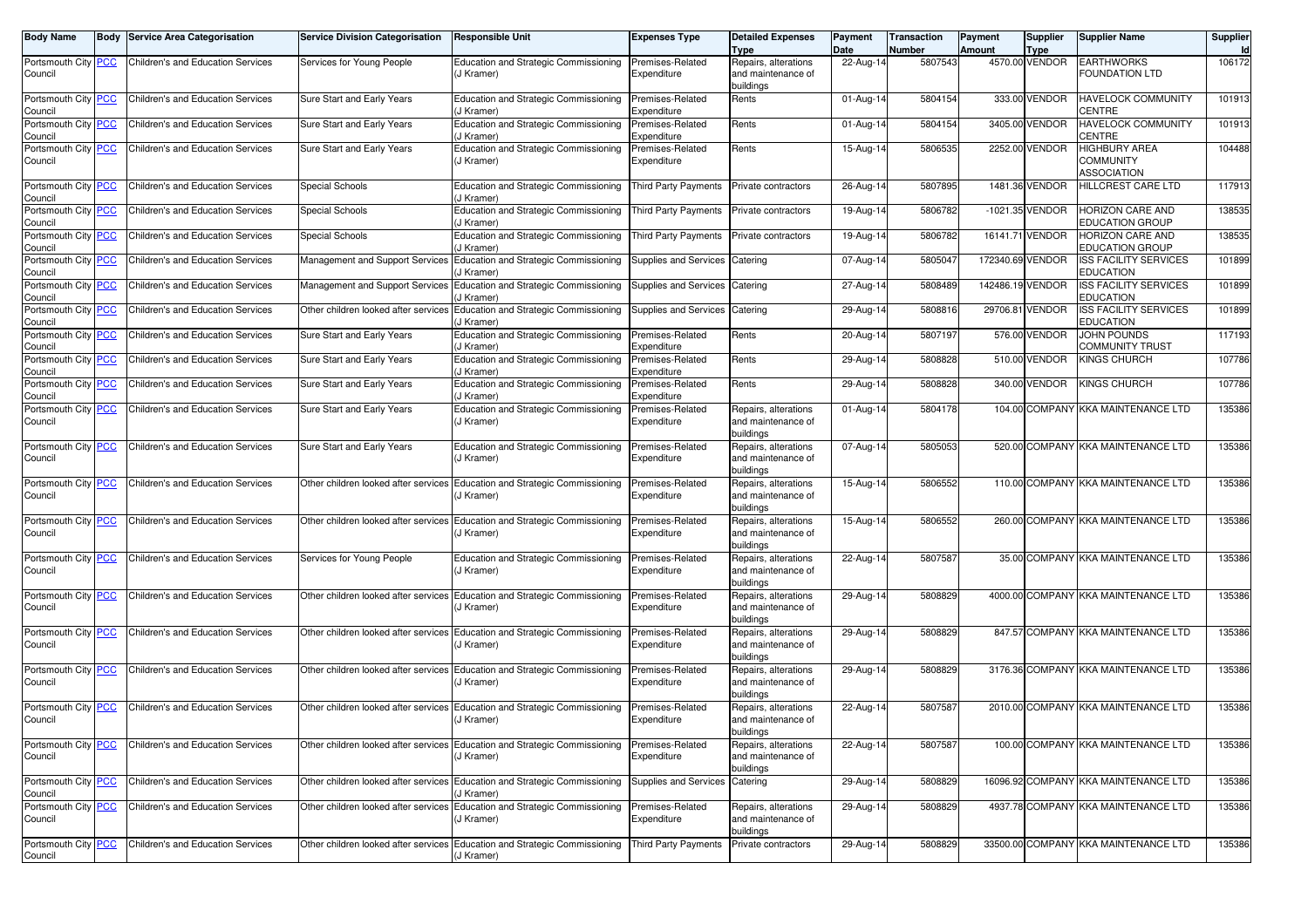| Body Name                      | Body       | <b>Service Area Categorisation</b>       | <b>Service Division Categorisation</b> | <b>Responsible Unit</b>                                                                            | <b>Expenses Type</b>            | <b>Detailed Expenses</b><br>Type                        | Payment<br>Date | Transaction<br>Number | Payment<br>Amount | <b>Supplier</b><br>Type | <b>Supplier Name</b>                               | Supplier |
|--------------------------------|------------|------------------------------------------|----------------------------------------|----------------------------------------------------------------------------------------------------|---------------------------------|---------------------------------------------------------|-----------------|-----------------------|-------------------|-------------------------|----------------------------------------------------|----------|
| Portsmouth City<br>Council     | <b>PCC</b> | Children's and Education Services        |                                        | Management and Support Services   Education and Strategic Commissioning<br>(J Kramer)              | <b>Third Party Payments</b>     | Other establishments                                    | 28-Aug-14       | 5808622               |                   | 1333.75 VENDOR          | <b>LYNDHURST JUNIOR</b><br>SCHOOL (ACADEMY)        | 137821   |
| Portsmouth City<br>Council     | <b>PCC</b> | <b>Children's and Education Services</b> | Special Schools                        | Education and Strategic Commissioning<br>(J Kramer)                                                | <b>Third Party Payments</b>     | Private contractors                                     | $15$ -Aug-1     | 580657                |                   | 11672.08 VENDOR         | <b>MOOR HOUSE SCHOOL</b>                           | 125394   |
| Portsmouth City<br>Council     | <b>PCC</b> | Children's and Education Services        | Services for Young People              | Education and Strategic Commissioning<br>(J Kramer)                                                | <b>Third Party Payments</b>     | Other establishments                                    | 27-Aug-1        | 279819                |                   | 15833.33 VENDOR         | MOTIVE8 SOUTH                                      | 101638   |
| Portsmouth City PCC<br>Council |            | <b>Children's and Education Services</b> | Services for Young People              | Education and Strategic Commissioning<br>(J Kramer)                                                | <b>Third Party Payments</b>     | Other establishments                                    | 15-Aug-14       | 5806574               |                   | 15833.33 VENDOR         | <b>MOTIVE8 SOUTH</b>                               | 101638   |
| Portsmouth City<br>Council     | <b>PCC</b> | Children's and Education Services        | Sure Start and Early Years             | Education and Strategic Commissioning<br>(J Kramer)                                                | Premises-Related<br>Expenditure | Energy costs                                            | 01-Aug-14       | 5804211               |                   | 305.92 VENDOR           | <b>NPOWER</b>                                      | 104871   |
| Portsmouth City<br>Council     | <b>PCC</b> | <b>Children's and Education Services</b> | Sure Start and Early Years             | Education and Strategic Commissioning<br>(J Kramer)                                                | Premises-Related<br>Expenditure | Energy costs                                            | 01-Aug-14       | 5804211               |                   | 41.09 VENDOR            | <b>NPOWER</b>                                      | 104871   |
| Portsmouth City<br>Council     | <b>PCC</b> | Children's and Education Services        | Services for Young People              | Education and Strategic Commissioning<br>(J Kramer)                                                | Premises-Related<br>Expenditure | Cleaning and domestic<br>supplies                       | 04-Aug-14       | 5804400               |                   | 410.39 VENDOR           | <b>NVIRO LTD</b>                                   | 124507   |
| Portsmouth City<br>Council     | <b>PCC</b> | Children's and Education Services        | Sure Start and Early Years             | <b>Education and Strategic Commissioning</b><br>(J Kramer)                                         | Premises-Related<br>Expenditure | Repairs, alterations<br>and maintenance of<br>buildings | 28-Aug-1        | 5808632               |                   | DER                     | 685.00 SOLETRA PAINTLYNE                           | 100171   |
| Portsmouth City<br>Council     | <b>PCC</b> | <b>Children's and Education Services</b> |                                        | Other children looked after services Education and Strategic Commissioning<br>(J Kramer)           | Supplies and Services           | Services                                                | 29-Aug-1        | 5808870               |                   | 500.00 VENDOR           | POPE CONSULTING LTD                                | 125780   |
| Portsmouth City PCC<br>Council |            | Children's and Education Services        |                                        | Other children looked after services Education and Strategic Commissioning<br>(J Kramer)           | Supplies and Services Services  |                                                         | 29-Aug-14       | 5808870               |                   | -1568.00 VENDOR         | POPE CONSULTING LTD                                | 125780   |
| Portsmouth City<br>Council     | <b>PCC</b> | <b>Children's and Education Services</b> | Sure Start and Early Years             | Education and Strategic Commissioning<br>(J Kramer)                                                | Premises-Related<br>Expenditure | <b>Water Services</b>                                   | 06-Aug-14       | 5804901               |                   | 203.71 VENDOR           | PORTSMOUTH WATER LTD                               | 100253   |
| Portsmouth City<br>Council     | <b>PCC</b> | Children's and Education Services        | Management and Support Services        | Education and Strategic Commissioning<br>J Kramer)                                                 | <b>Third Party Payments</b>     | <b>Private contractors</b>                              | 07-Aug-1        | 279463                |                   | 600.00 VENDOR           | PUPIL PREMIUM FUNDING                              | 137525   |
| Portsmouth City<br>Council     | <b>PCC</b> | <b>Children's and Education Services</b> |                                        | Management and Support Services Education and Strategic Commissioning<br>J Kramer)                 | <b>Third Party Payments</b>     | Private contractors                                     | 27-Aug-14       | 279822                |                   | 600.00 VENDOR           | PUPIL PREMIUM FUNDING                              | 137525   |
| Portsmouth City<br>Council     | <b>PCC</b> | <b>Children's and Education Services</b> |                                        | Management and Support Services   Education and Strategic Commissioning<br>J Kramer)               | <b>Third Party Payments</b>     | Other establishments                                    | 29-Aug-1        | 279878                |                   | 900.00 VENDOR           | PUPIL PREMIUM FUNDING                              | 137525   |
| Portsmouth City<br>Council     | PCC        | Children's and Education Services        | <b>Management and Support Services</b> | Education and Strategic Commissioning<br>J Kramer)                                                 | <b>Third Party Payments</b>     | Other establishments                                    | 29-Aug-1        | 279878                |                   | 900.00 VENDOR           | PUPIL PREMIUM FUNDING                              | 137525   |
| Portsmouth City PCC<br>Council |            | <b>Children's and Education Services</b> |                                        | Management and Support Services Education and Strategic Commissioning<br>J Kramer)                 | <b>Third Party Payments</b>     | Other establishments                                    | 29-Aug-14       | 279878                |                   | -900.00 VENDOR          | PUPIL PREMIUM FUNDING                              | 137525   |
| Portsmouth City<br>Council     | <b>PCC</b> | <b>Children's and Education Services</b> |                                        | Management and Support Services Education and Strategic Commissioning<br>J Kramer)                 | <b>Third Party Payments</b>     | Other establishments                                    | 01-Aug-14       | 5804245               |                   | 300.00 VENDOR           | PUPIL PREMIUM FUNDING                              | 137525   |
| Portsmouth City<br>Council     | <b>PCC</b> | Children's and Education Services        |                                        | Management and Support Services Education and Strategic Commissioning<br>(J Kramer)                | <b>Third Party Payments</b>     | Other establishments                                    | $01$ -Aug-1     | 5804245               |                   | 300.00 VENDOR           | PUPIL PREMIUM FUNDING                              | 137525   |
| Portsmouth City PCC<br>Council |            | Children's and Education Services        |                                        | Management and Support Services   Education and Strategic Commissioning<br>J Kramer)               | <b>Third Party Payments</b>     | Other establishments                                    | 01-Aug-14       | 5804245               |                   | 900.00 VENDOR           | PUPIL PREMIUM FUNDING                              | 137525   |
| Portsmouth City<br>Council     | <b>PCC</b> | <b>Children's and Education Services</b> |                                        | Management and Support Services Education and Strategic Commissioning<br>(J Kramer)                | Employees                       | Indirect employee<br>expenses                           | 21-Aug-14       | 5807391               |                   | 512.00 VENDOR           | <b>RIGHT MANAGEMENT</b><br>CONSULTANTS LTD         | 122070   |
| Portsmouth City<br>Council     | <u>PCC</u> | Children's and Education Services        |                                        | Other children looked after services Education and Strategic Commissioning<br>(J Kramer)           | Premises-Related<br>Expenditure | Repairs, alterations<br>and maintenance of<br>buildings | 29-Aug-1        | 580890                |                   |                         | 838.76 COMPANY SCOTTISH AND<br>SOUTHERN ENERGY PLC | 100303   |
| Portsmouth City<br>Council     | <u>PCC</u> | Children's and Education Services        |                                        | Other children looked after services Education and Strategic Commissioning<br>(J Kramer)           | Premises-Related<br>Expenditure | Repairs, alterations<br>and maintenance of<br>buildings | 29-Aug-1        | 580890                |                   |                         | 167.75 COMPANY SCOTTISH AND<br>SOUTHERN ENERGY PLC | 100303   |
| Portsmouth City<br>Council     | <b>PCC</b> | Children's and Education Services        |                                        | Other children looked after services Education and Strategic Commissioning<br>(J Kramer)           | Premises-Related<br>Expenditure | Repairs, alterations<br>and maintenance of<br>buildings | $18$ -Aug-1     | 5806735               |                   |                         | 50805.00 COMPANY SERVACCOMM REDHALL<br>LIMITED     | 138928   |
| Portsmouth City<br>Council     | <b>PCC</b> | Children's and Education Services        | Sure Start and Early Years             | Education and Strategic Commissioning<br>(J Kramer)                                                | Supplies and Services           | Printing, stationery and<br>general office<br>expenses  | 07-Aug-1        | 5805094               |                   | 90.89 VENDOR            | <b>SHARP BUSINESS</b><br><b>SYSTEMS UK PLC</b>     | 127472   |
| Portsmouth City PCC<br>Council |            | Children's and Education Services        | Sure Start and Early Years             | Education and Strategic Commissioning Supplies and Services Printing, stationery and<br>(J Kramer) |                                 | general office<br>expenses                              | 07-Aug-14       | 5805094               |                   | 487.84 VENDOR           | <b>SHARP BUSINESS</b><br>SYSTEMS UK PLC            | 127472   |
| Portsmouth City<br>Council     | <u>PCC</u> | Children's and Education Services        | Sure Start and Early Years             | Education and Strategic Commissioning<br>(J Kramer)                                                | Supplies and Services           | Printing, stationery and<br>general office<br>expenses  | 07-Aug-14       | 5805094               |                   | 82.37 VENDOR            | <b>SHARP BUSINESS</b><br><b>SYSTEMS UK PLC</b>     | 127472   |
| Portsmouth City<br>Council     | <b>PCC</b> | Children's and Education Services        |                                        | Management and Support Services Education and Strategic Commissioning<br>(J Kramer)                | Supplies and Services Services  |                                                         | 21-Aug-14       | 5807401               |                   | 2873.05 VENDOR          | SHARPE PRITCHARD LLP                               | 123650   |
| Portsmouth City PCC<br>Council |            | Children's and Education Services        | Sure Start and Early Years             | Education and Strategic Commissioning<br>(J Kramer)                                                | Premises-Related<br>Expenditure | Cleaning and domestic<br>supplies                       | 29-Aug-14       | 5808911               |                   | 144.77 VENDOR           | <b>SITA UK LTD</b>                                 | 102673   |
| Portsmouth City PCC            |            | Children's and Education Services        | Sure Start and Early Years             | Education and Strategic Commissioning                                                              | Premises-Related                | Cleaning and domestic                                   | 29-Aug-14       | 5808911               |                   | 71.64 VENDOR            | <b>SITA UK LTD</b>                                 | 102673   |
| Council                        |            |                                          |                                        | (J Kramer)                                                                                         | Expenditure                     | supplies                                                |                 |                       |                   |                         |                                                    |          |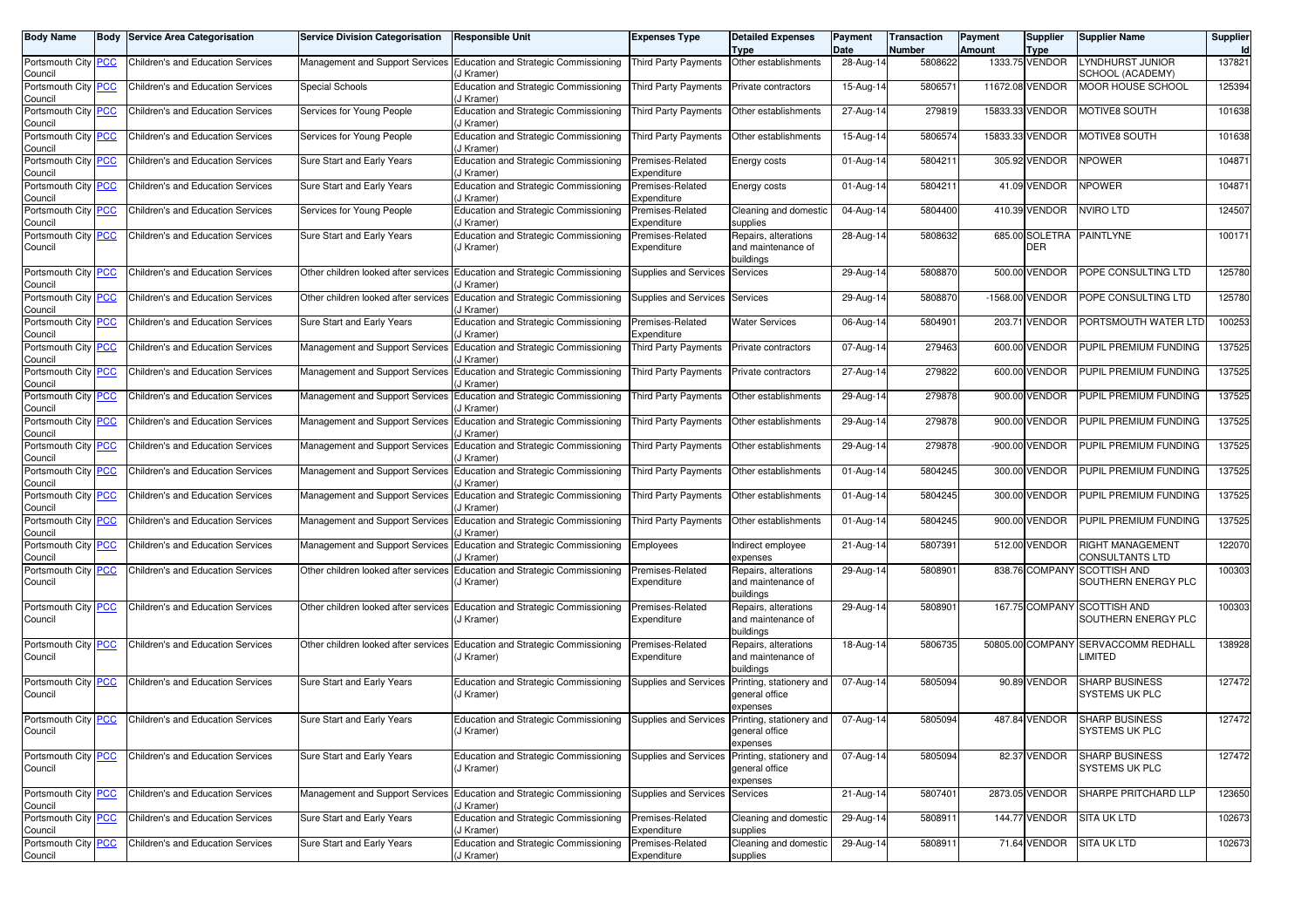| <b>Body Name</b>                      | <b>Body Service Area Categorisation</b>             | <b>Service Division Categorisation</b> | <b>Responsible Unit</b>                                                            | Expenses Type                              | <b>Detailed Expenses</b><br>Type                        | Payment<br>Date         | Transaction<br>Number | Payment<br><b>Amount</b> | <b>Supplier</b><br><b>Type</b> | <b>Supplier Name</b>                                                   | Supplier<br><b>Id</b> |
|---------------------------------------|-----------------------------------------------------|----------------------------------------|------------------------------------------------------------------------------------|--------------------------------------------|---------------------------------------------------------|-------------------------|-----------------------|--------------------------|--------------------------------|------------------------------------------------------------------------|-----------------------|
| Portsmouth City PCC<br>Council        | Children's and Education Services                   | Sure Start and Early Years             | <b>Education and Strategic Commissioning</b><br>J Kramer)                          | Premises-Related<br>Expenditure            | Cleaning and domestic<br>supplies                       | 29-Aug-14               | 5808911               |                          | 144.77 VENDOR                  | <b>SITA UK LTD</b>                                                     | 102673                |
| Portsmouth City PCC<br>Council        | Children's and Education Services                   | Sure Start and Early Years             | <b>Education and Strategic Commissioning</b><br>J Kramer)                          | Third Party Payments                       | Private contractors                                     | 08-Aug-14               | 5805393               |                          | 675.00 VENDOR                  | <b>SOFFEEN LTD</b>                                                     | 136294                |
| Portsmouth City <b>PCC</b><br>Council | <b>Children's and Education Services</b>            | Management and Support Services        | Education and Strategic Commissioning<br>J Kramer)                                 | <b>Third Party Payments</b>                | Other establishments                                    | 01-Aug-14               | 5804289               |                          | 6108.00 VENDOR                 | <b>SOLENT ACADEMIES</b><br>TRUST                                       | 138071                |
| Portsmouth City PCC<br>Council        | Children's and Education Services                   | <b>Special Schools</b>                 | Education and Strategic Commissioning<br>J Kramer)                                 | Third Party Payments                       | Other establishments                                    | $\overline{0}$ 1-Aug-14 | 5804288               |                          | 55644.00 VENDOR                | SOLENT ACADEMIES<br>Trust                                              | 138071                |
| Portsmouth City PCC<br>Council        | Children's and Education Services                   | <b>Special Schools</b>                 | Education and Strategic Commissioning<br>J Kramer)                                 | Third Party Payments                       | Other establishments                                    | 01-Aug-14               | 5804289               |                          | 5472.00 VENDOR                 | SOLENT ACADEMIES<br>TRUST                                              | 138071                |
| Portsmouth City PCC<br>Council        | <b>Children's and Education Services</b>            | Special Schools                        | <b>Education and Strategic Commissioning</b><br>J Kramer)                          | <b>Third Party Payments</b>                | Other establishments                                    | 01-Aug-14               | 5804288               |                          | 5700.00 VENDOR                 | SOLENT ACADEMIES<br>TRUST                                              | 138071                |
| Portsmouth City PCC<br>Council        | Children's and Education Services                   | Special Schools                        | Education and Strategic Commissioning<br>J Kramer)                                 | Third Party Payments                       | Other establishments                                    | 01-Aug-14               | 5804289               |                          | 102490.00 VENDOR               | SOLENT ACADEMIES<br>Trust                                              | 138071                |
| Portsmouth City PCC<br>Council        | Children's and Education Services                   | Other children looked after services   | Education and Strategic Commissioning<br>(J Kramer)                                | Premises-Related<br>Expenditure            | Repairs, alterations<br>and maintenance of<br>buildings | 13-Aug-14               | 5806217               |                          | 1563.90 VENDOR                 | SOUTHERN FIRE ALARMS<br>TD.                                            | 125910                |
| Portsmouth City PCC<br>Council        | Children's and Education Services                   | Other children looked after services   | <b>Education and Strategic Commissioning</b><br>(J Kramer)                         | Premises-Related<br>Expenditure            | Repairs, alterations<br>and maintenance of<br>buildings | 29-Aug-14               | 5808919               |                          | 8075.00 COMPANY                | SOUTHERN FLAT AND<br>PITCHED ROOFING<br>LIMITED                        | 100332                |
| Portsmouth City PCC<br>Council        | Children's and Education Services                   | Sure Start and Early Years             | <b>Education and Strategic Commissioning</b><br>J Kramer)                          | Premises-Related<br>Expenditure            | <b>Water Services</b>                                   | 28-Aug-14               | 5808648               |                          | 622.10 VENDOR                  | SOUTHERN WATER                                                         | 100254                |
| Portsmouth City PCC<br>Council        | <b>Children's and Education Services</b>            |                                        | Management and Support Services Education and Strategic Commissioning<br>J Kramer) | Supplies and Services                      | Communications and<br>computing                         | 06-Aug-14               | 5804950               |                          | 0.05 VENDOR                    | <b>T MOBILE (UK) LIMITED</b>                                           | 100085                |
| Portsmouth City <b>PCC</b><br>Council | Children's and Education Services                   | Special Schools                        | <b>Education and Strategic Commissioning</b><br>J Kramer)                          | Supplies and Services                      | Communications and<br>computing                         | 06-Aug-14               | 5804950               |                          | 58.34 VENDOR                   | T MOBILE (UK) LIMITED                                                  | 100085                |
| Portsmouth City PCC<br>Council        | Children's and Education Services                   | Management and Support Services        | Education and Strategic Commissioning<br>(J Kramer)                                | Third Party Payments                       | Other establishments                                    | 28-Aug-14               | 5808655               |                          | 9277.64 VENDOR                 | THE SALTERNS ACADEMY<br><b>FRUST T/A ADMIRAL LORD</b><br>NELSON SCHOOL | 139204                |
| Portsmouth City PCC<br>Council        | Children's and Education Services                   | Special Schools                        | <b>Education and Strategic Commissioning</b><br>J Kramer)                          | Third Party Payments                       | Private contractors                                     | 08-Aug-14               | 5805431               |                          | 22329.00 VENDOR                | THE SERENDIPITY<br>CENTRE LTD                                          | 139002                |
| Portsmouth City PCC<br>Council        | <b>Children's and Education Services</b>            | Management and Support Services        | Education and Strategic Commissioning<br>J Kramer)                                 | Third Party Payments                       | Other establishments                                    | 28-Aug-14               | 5808657               |                          | 2533.80 VENDOR                 | THE THINKING SCHOOLS<br>TRUST                                          | 138464                |
| Portsmouth City PCC<br>Council        | Children's and Education Services                   | Sure Start and Early Years             | <b>Education and Strategic Commissioning</b><br>J Kramer)                          | Supplies and Services Equipment, furniture | and materials                                           | 06-Aug-14               | 5804961               |                          | 99.95 VENDOR                   | TTS GROUP LTD                                                          | 104903                |
| Portsmouth City PCC<br>Council        | <b>Children's and Education Services</b>            | Sure Start and Early Years             | Education and Strategic Commissioning<br>J Kramer)                                 | Supplies and Services                      | Equipment, furniture<br>and materials                   | 06-Aug-14               | 5804961               |                          | 99.95 VENDOR                   | TTS GROUP LTD                                                          | 104903                |
| Portsmouth City PCC<br>Council        | Children's and Education Services                   | Management and Support Services        | Education and Strategic Commissioning<br>J Kramer)                                 | Third Party Payments                       | Other establishments                                    | 28-Aug-14               | 5808659               |                          | 1000.38 VENDOR                 | JNITED LEARNING TRUST                                                  | 137910                |
| Portsmouth City PCC<br>Council        | Children's and Education Services                   | Management and Support Services        | Education and Strategic Commissioning<br>J Kramer)                                 | Third Party Payments                       | Other establishments                                    | 28-Aug-14               | 5808660               |                          | 667.00 VENDOR                  | <b>JNITED LEARNING TRUST</b>                                           | 137910                |
| Portsmouth City PCC<br>Council        | Children's and Education Services                   | Management and Support Services        | <b>Education and Strategic Commissioning</b><br>J Kramer)                          | Third Party Payments                       | Other establishments                                    | 28-Aug-14               | 5808661               |                          | 6646.68 VENDOR                 | JNIVERSITY OF<br>CHICHESTER ACADEMY<br><b>TRUST</b>                    | 138859                |
| Portsmouth City PCC<br>Council        | Children's and Education Services                   | Other children looked after services   | Education and Strategic Commissioning<br>(J Kramer)                                | Premises-Related<br>Expenditure            | Repairs, alterations<br>and maintenance of<br>buildings | 29-Aug-14               | 5808985               |                          | 190000.00 COMPANY              | <b>WILDING BUTLER</b><br>CONSTRUCTION LTD                              | 137015                |
| Portsmouth City PCC<br>Council        | Children's and Education Services                   | Special Schools                        | <b>Education and Strategic Commissioning</b><br>J Kramer)                          | <b>Third Party Payments</b>                | Private contractors                                     | 20-Aug-14               | 5807290               |                          | 4159.51 VENDOR                 | <b>WYKEHAM HOUSE</b><br>SCHOOL                                         | 104727                |
| Portsmouth City PCC<br>Council        | Support Service / Transparency Costs<br>Unallocated | <b>Financial Services</b>              | Finance (C Ward)                                                                   | Supplies and Services                      | Services                                                | 15-Aug-14               | 5806429               |                          | 2750.00 VENDOR                 | <b>AON HEWITT LIMITED</b>                                              | 138556                |
| Portsmouth City PCC<br>Council        | Support Service / Transparency Costs<br>Unallocated | <b>Financial Services</b>              | Finance (C Ward)                                                                   | Employees                                  | Direct employee<br>expenses                             | 21-Aug-14               | 5807297               |                          | 6750.00 VENDOR                 | APPS IT LIMITED                                                        | 138735                |
| Portsmouth City PCC<br>Council        | Support Service / Transparency Costs<br>Unallocated | <b>Financial Services</b>              | Finance (C Ward)                                                                   | Supplies and Services                      | Communications and<br>computing                         | 29-Aug-14               | 5808708               |                          | 123.00 COMPANY BRITISH         | TELECOMMUNICATIONS<br>PLC                                              | 100132                |
| Portsmouth City PCC<br>Council        | Support Service / Transparency Costs<br>Unallocated | <b>Financial Services</b>              | Finance (C Ward)                                                                   | Supplies and Services                      | Communications and<br>computing                         | 29-Aug-14               | 5808708               |                          | 78.00 COMPANY BRITISH          | TELECOMMUNICATIONS<br><b>PLC</b>                                       | 100132                |
| Portsmouth City PCC<br>Council        | Other                                               | Suspense and Capital Schemes           | Finance (C Ward)                                                                   | Premises-Related<br>Expenditure            | Repairs, alterations<br>and maintenance of<br>buildings | 13-Aug-14               | 5805796               |                          |                                | 6633.36 COMPANY CHICHESTER<br><b>STONEWORKS LTD</b>                    | 139274                |
| Portsmouth City PCC<br>Council        | Other                                               | Suspense and Capital Schemes           | Finance (C Ward)                                                                   | Premises-Related<br>Expenditure            | Repairs, alterations<br>and maintenance of<br>buildings | 13-Aug-14               | 5805796               |                          |                                | 1798.36 COMPANY CHICHESTER<br><b>STONEWORKS LTD</b>                    | 139274                |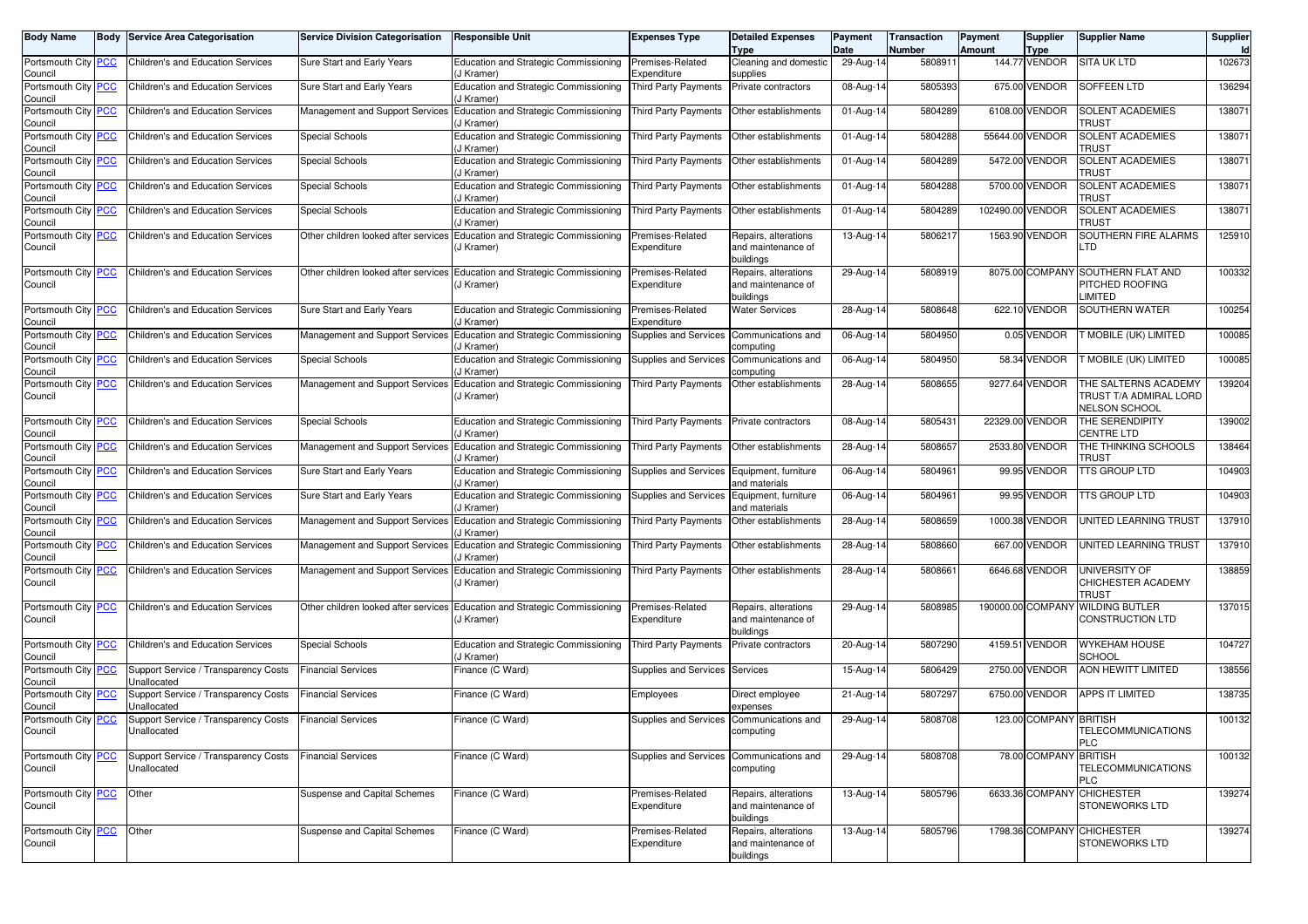| <b>Body Name</b>               | <b>Body Service Area Categorisation</b> | <b>Service Division Categorisation</b> | <b>Responsible Unit</b> | <b>Expenses Type</b>           | <b>Detailed Expenses</b><br><b>Type</b>          | Payment<br>Date | <b>Transaction</b><br><b>Number</b> | Payment<br><b>Amount</b> | Supplier<br>Type | <b>Supplier Name</b>                    | Supplier<br>Id |
|--------------------------------|-----------------------------------------|----------------------------------------|-------------------------|--------------------------------|--------------------------------------------------|-----------------|-------------------------------------|--------------------------|------------------|-----------------------------------------|----------------|
| Portsmouth City PCC            | Other                                   | <b>Suspense and Capital Schemes</b>    | Finance (C Ward)        | Premises-Related               | Repairs, alterations                             | 13-Aug-14       | 5805796                             |                          |                  | 316.48 COMPANY CHICHESTER               | 139274         |
| Council                        |                                         |                                        |                         | Expenditure                    | and maintenance of                               |                 |                                     |                          |                  | <b>STONEWORKS LTD</b>                   |                |
|                                |                                         |                                        |                         |                                | buildings                                        |                 |                                     |                          |                  |                                         |                |
| Portsmouth City   PCC          | Other                                   | <b>Suspense and Capital Schemes</b>    | Finance (C Ward)        | Premises-Related               | Repairs, alterations                             | 13-Aug-14       | 5805796                             |                          |                  | 1798.36 COMPANY CHICHESTER              | 139274         |
| Council                        |                                         |                                        |                         | Expenditure                    | and maintenance of                               |                 |                                     |                          |                  | <b>STONEWORKS LTD</b>                   |                |
|                                |                                         |                                        |                         |                                | buildings                                        |                 |                                     |                          |                  |                                         |                |
| Portsmouth City   PCC          | Other                                   | <b>Suspense and Capital Schemes</b>    | Finance (C Ward)        | Premises-Related               | Repairs, alterations                             | 13-Aug-14       | 5805796                             |                          |                  | 2696.18 COMPANY CHICHESTER              | 139274         |
| Council                        |                                         |                                        |                         | Expenditure                    | and maintenance of                               |                 |                                     |                          |                  | <b>STONEWORKS LTD</b>                   |                |
|                                |                                         |                                        |                         |                                | buildings                                        |                 |                                     |                          |                  |                                         |                |
| Portsmouth City PCC            | Other                                   | <b>Suspense and Capital Schemes</b>    | Finance (C Ward)        | Premises-Related               | Repairs, alterations                             | 01-Aug-14       | 5804062                             |                          |                  | 3866.18 COMPANY CHICHESTER              | 139274         |
| Council                        |                                         |                                        |                         | Expenditure                    | and maintenance of                               |                 |                                     |                          |                  | <b>STONEWORKS LTD</b>                   |                |
|                                |                                         |                                        |                         |                                | buildings                                        |                 |                                     |                          |                  |                                         |                |
| Portsmouth City   PCC          | Support Service / Transparency Costs    | <b>Financial Services</b>              | Finance (C Ward)        | Supplies and Services          | Communications and                               | 27-Aug-14       | 5808140                             |                          | 552.50 VENDOR    | <b>CIVICA UK LTD</b>                    | 104001         |
| Council                        | Unallocated                             |                                        |                         |                                | computing                                        |                 |                                     |                          |                  |                                         |                |
| Portsmouth City PCC            | Support Service / Transparency Costs    | <b>Financial Services</b>              | Finance (C Ward)        | <b>Supplies and Services</b>   | Communications and                               | 27-Aug-14       | 5808140                             |                          | 80.00 VENDOR     | <b>CIVICA UK LTD</b>                    | 104001         |
| Council                        | Unallocated                             |                                        |                         |                                | computing                                        |                 |                                     |                          |                  |                                         |                |
| Portsmouth City PCC            | Other                                   | Suspense and Capital Schemes           | Finance (C Ward)        | Supplies and Services          |                                                  |                 | 5808140                             |                          | 5171.40 VENDOR   | <b>CIVICA UK LTD</b>                    | 104001         |
| Council                        |                                         |                                        |                         |                                | Communications and<br>computing                  | 27-Aug-14       |                                     |                          |                  |                                         |                |
| Portsmouth City PCC            | Other                                   | <b>Suspense and Capital Schemes</b>    | Finance (C Ward)        | Supplies and Services          | Communications and                               | 27-Aug-14       | 5808140                             |                          | 748.80 VENDOR    | <b>CIVICA UK LTD</b>                    | 104001         |
| Council                        |                                         |                                        |                         |                                | computing                                        |                 |                                     |                          |                  |                                         |                |
|                                | Support Service / Transparency Costs    | <b>Financial Services</b>              | Finance (C Ward)        |                                |                                                  | 29-Aug-14       | 5808725                             |                          | 8050.00 VENDOR   | <b>CMA FINANCIAL</b>                    | 101372         |
| Portsmouth City PCC<br>Council | Unallocated                             |                                        |                         | Employees                      | Direct employee<br>expenses                      |                 |                                     |                          |                  | RECRUITMENT LTD                         |                |
| Portsmouth City PCC            | Support Service / Transparency Costs    | <b>Financial Services</b>              | Finance (C Ward)        |                                |                                                  | 29-Aug-14       | 5808725                             |                          | 470.03 VENDOR    | <b>CMA FINANCIAL</b>                    | 101372         |
| Council                        | Jnallocated                             |                                        |                         | Employees                      | Direct employee                                  |                 |                                     |                          |                  | <b>RECRUITMENT LTD</b>                  |                |
|                                |                                         |                                        | Finance (C Ward)        |                                | expenses                                         |                 |                                     |                          | 5990.25 VENDOR   | <b>CMA FINANCIAL</b>                    | 101372         |
| Portsmouth City PCC            | Support Service / Transparency Costs    | <b>Financial Services</b>              |                         | Employees                      | Direct employee                                  | 29-Aug-14       | 5808725                             |                          |                  |                                         |                |
| Council                        | Unallocated                             |                                        |                         |                                | expenses                                         |                 |                                     |                          |                  | RECRUITMENT LTD                         |                |
| Portsmouth City PCC            | Support Service / Transparency Costs    | <b>Financial Services</b>              | Finance (C Ward)        | Income                         | Customer and client                              | 29-Aug-14       | 5808789                             |                          | -22.77 VENDOR    | <b>GMB NATIONAL</b>                     | 107070         |
| Council                        | Jnallocated                             |                                        |                         |                                | receipts                                         |                 |                                     |                          |                  | ADMINISTRATION UNIT<br>PDL FABRICATIONS |                |
| Portsmouth City PCC            | <b>Other Services</b>                   | <b>Other Services</b>                  | Finance (C Ward)        | Premises-Related               | Repairs, alterations                             | 08-Aug-14       | 5805334                             |                          | 3282.00 COMPANY  |                                         | 127803         |
| Council                        |                                         |                                        |                         | Expenditure                    | and maintenance of                               |                 |                                     |                          |                  | <b>LIMITED</b>                          |                |
|                                |                                         |                                        |                         |                                | buildings                                        |                 |                                     |                          |                  |                                         |                |
| Portsmouth City PCC            | <b>Other Services</b>                   | <b>Other Services</b>                  | Finance (C Ward)        | Premises-Related               | Repairs, alterations                             | 08-Aug-14       | 5805334                             |                          | 0.40 COMPANY     | PDL FABRICATIONS                        | 127803         |
| Council                        |                                         |                                        |                         | Expenditure                    | and maintenance of                               |                 |                                     |                          |                  | <b>LIMITED</b>                          |                |
|                                |                                         |                                        |                         |                                | buildings                                        |                 |                                     |                          |                  |                                         |                |
| Portsmouth City PCC            | Support Service / Transparency Costs    | <b>Financial Services</b>              | Finance (C Ward)        | Supplies and Services          | Services                                         | 18-Aug-14       | 5806731                             |                          | 243.20 VENDOR    | ROSS & ROBERTS LIMITED                  | 120552         |
| Council                        | Jnallocated                             |                                        |                         |                                |                                                  |                 |                                     |                          |                  |                                         |                |
| Portsmouth City PCC            | Support Service / Transparency Costs    | <b>Financial Services</b>              | Finance (C Ward)        | Supplies and Services Services |                                                  | 18-Aug-14       | 5806731                             |                          | 18.00 VENDOR     | ROSS & ROBERTS LIMITED                  | 120552         |
| Council                        | Unallocated                             |                                        |                         |                                |                                                  |                 |                                     |                          |                  |                                         |                |
| Portsmouth City PCC            | Support Service / Transparency Costs    | <b>Financial Services</b>              | Finance (C Ward)        | Supplies and Services          | Services                                         | 18-Aug-14       | 5806731                             |                          | 49.85 VENDOR     | ROSS & ROBERTS LIMITED                  | 120552         |
| Council                        | Jnallocated                             |                                        |                         |                                |                                                  |                 |                                     |                          |                  |                                         |                |
| Portsmouth City PCC            | Support Service / Transparency Costs    | <b>Financial Services</b>              | Finance (C Ward)        | Supplies and Services          | Services                                         | 18-Aug-14       | 5806731                             |                          | 29.50 VENDOR     | ROSS & ROBERTS LIMITED                  | 120552         |
| Council                        | Jnallocated                             |                                        |                         |                                |                                                  |                 |                                     |                          |                  |                                         |                |
| Portsmouth City PCC            | Support Service / Transparency Costs    | <b>Financial Services</b>              | Finance (C Ward)        | Supplies and Services Services |                                                  | 18-Aug-14       | 5806731                             |                          | 20.00 VENDOR     | ROSS & ROBERTS LIMITED                  | 120552         |
| Council                        | Unallocated                             |                                        |                         |                                |                                                  |                 |                                     |                          |                  |                                         |                |
| Portsmouth City PCC            | Support Service / Transparency Costs    | <b>Financial Services</b>              | Finance (C Ward)        | Supplies and Services          | Services                                         | 18-Aug-14       | 5806731                             |                          | 13.70 VENDOR     | ROSS & ROBERTS LIMITED                  | 120552         |
| Council                        | Jnallocated                             |                                        |                         |                                |                                                  |                 |                                     |                          |                  |                                         |                |
| Portsmouth City PCC            | Support Service / Transparency Costs    | <b>Financial Services</b>              | Finance (C Ward)        | Supplies and Services          | Services                                         | 18-Aug-14       | 5806731                             |                          | 105.80 VENDOR    | ROSS & ROBERTS LIMITED                  | 120552         |
| Council                        | Unallocated                             |                                        |                         |                                |                                                  |                 |                                     |                          |                  |                                         |                |
| Portsmouth City PCC            | Support Service / Transparency Costs    | <b>Financial Services</b>              | Finance (C Ward)        | Supplies and Services Services |                                                  | 18-Aug-14       | 5806731                             |                          | 5.31 VENDOR      | <b>ROSS &amp; ROBERTS LIMITED</b>       | 120552         |
| Council                        | Unallocated                             |                                        |                         |                                |                                                  |                 |                                     |                          |                  |                                         |                |
| Portsmouth City PCC            | Support Service / Transparency Costs    | <b>Financial Services</b>              | Finance (C Ward)        | Supplies and Services          | Services                                         | 18-Aug-14       | 5806731                             |                          | -169.70 VENDOR   | <b>ROSS &amp; ROBERTS LIMITED</b>       | 120552         |
| Council                        | Jnallocated                             |                                        |                         |                                |                                                  |                 |                                     |                          |                  |                                         |                |
| Portsmouth City PCC            | Support Service / Transparency Costs    | <b>Financial Services</b>              | Finance (C Ward)        | Supplies and Services          | Services                                         | 18-Aug-14       | 5806731                             |                          | -315.56 VENDOR   | ROSS & ROBERTS LIMITED                  | 120552         |
| Council                        | Unallocated                             |                                        |                         |                                |                                                  |                 |                                     |                          |                  |                                         |                |
| Portsmouth City <b>PCC</b>     | Support Service / Transparency Costs    | <b>Financial Services</b>              | Finance (C Ward)        |                                | Supplies and Services Printing, stationery and I | 05-Aug-14       | 5804471                             |                          | 799.75 VENDOR    | <b>ROYAL MAIL</b>                       | 100182         |
| Council                        | Unallocated                             |                                        |                         |                                | general office                                   |                 |                                     |                          |                  |                                         |                |
|                                |                                         |                                        |                         |                                | expenses                                         |                 |                                     |                          |                  |                                         |                |
| Portsmouth City PCC            | <b>Planning Services</b>                | Economic Development                   | Finance (C Ward)        | Supplies and Services Services |                                                  | 21-Aug-14       | 5807407                             | 35932.00 OTHER           |                  | SOUTHAMPTON CITY                        | 100422         |
| Council                        |                                         |                                        |                         |                                |                                                  |                 |                                     |                          | LOCAL            | <b>COUNCIL</b>                          |                |
|                                |                                         |                                        |                         |                                |                                                  |                 |                                     |                          | <b>AUTHORIT</b>  |                                         |                |
|                                |                                         |                                        |                         |                                |                                                  |                 |                                     |                          |                  |                                         |                |
| Portsmouth City PCC            | <b>Other Services</b>                   | Other Services                         | Finance (C Ward)        | Premises-Related               | Cleaning and domestic                            | 13-Aug-14       | 5806237                             |                          | 4305.00 VENDOR   | THE ABSEILERS LIMITED                   | 137714         |
| Council                        |                                         |                                        |                         | Expenditure                    | supplies                                         |                 |                                     |                          |                  |                                         |                |
| Portsmouth City PCC            | <b>Other Services</b>                   | <b>Other Services</b>                  | Finance (C Ward)        | Premises-Related               | Cleaning and domestic                            | 22-Aug-14       | 5807684                             |                          | 1435.00 VENDOR   | THE ABSEILERS LIMITED                   | 137714         |
| Council                        |                                         |                                        |                         | Expenditure                    | supplies                                         |                 |                                     |                          |                  |                                         |                |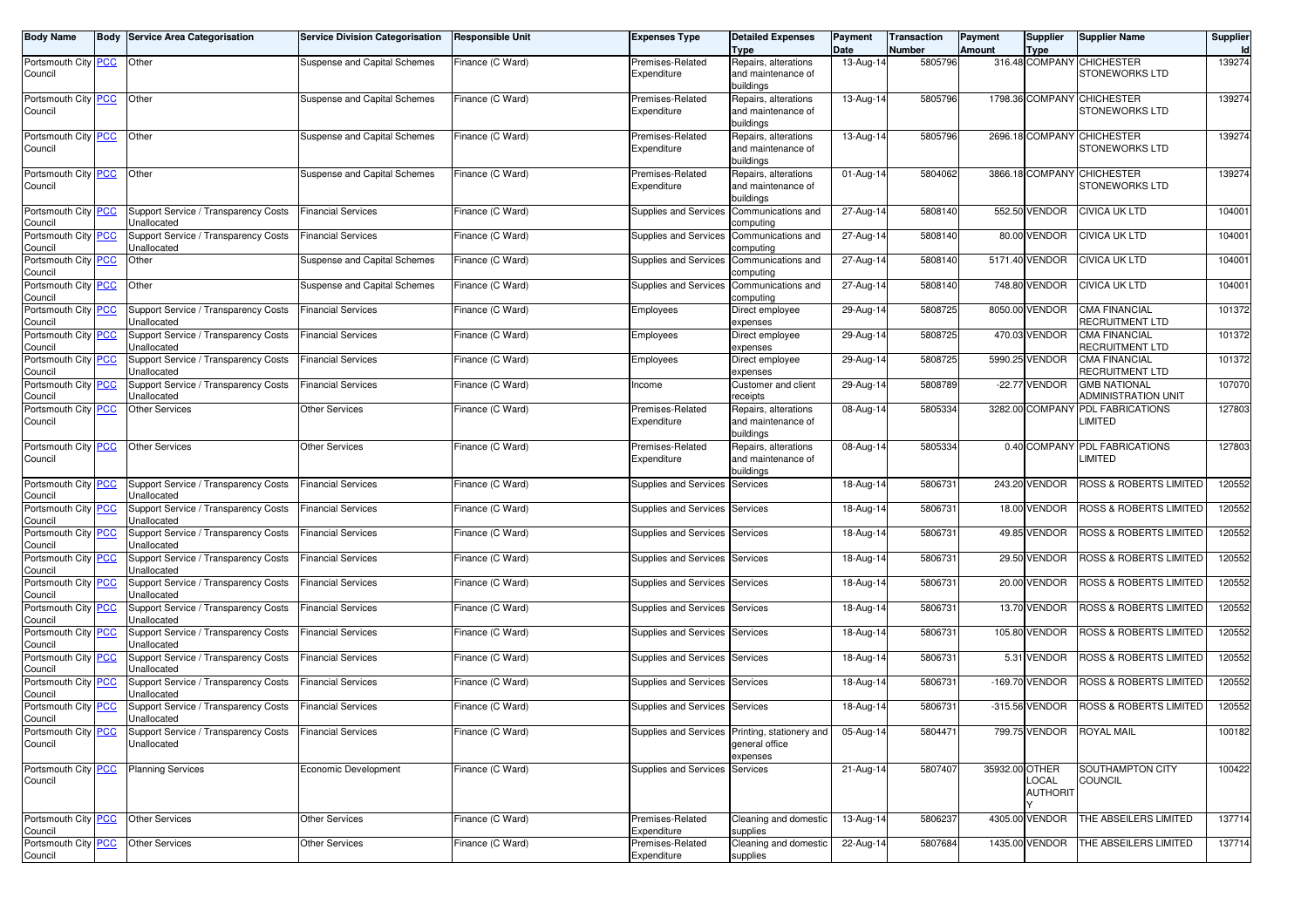| <b>Body Name</b>                      | <b>Body Service Area Categorisation</b>                          | <b>Service Division Categorisation</b> | Responsible Unit                       | Expenses Type                            | <b>Detailed Expenses</b><br>Type       | Payment<br>Date | <b>Transaction</b><br><b>Number</b> | Payment<br>Amount | Supplier<br><b>Type</b> | <b>Supplier Name</b>                              | Supplier |
|---------------------------------------|------------------------------------------------------------------|----------------------------------------|----------------------------------------|------------------------------------------|----------------------------------------|-----------------|-------------------------------------|-------------------|-------------------------|---------------------------------------------------|----------|
| Portsmouth City   PCC<br>Council      | Support Service / Transparency Costs<br>Unallocated              | <b>Financial Services</b>              | Finance (C Ward)                       | Supplies and Services                    | Grants and<br>subscriptions            | 29-Aug-14       | 5808946                             |                   | 855.00 VENDOR           | THE UK ORACLE USER<br><b>GROUP LTD</b>            | 104965   |
| Portsmouth City PCC<br>Council        | Support Service / Transparency Costs<br>Unallocated              | <b>Financial Services</b>              | Finance (C Ward)                       | ncome                                    | Customer and client<br>receipts        | 29-Aug-14       | 5808950                             |                   | -118.45 VENDOR          | TRANSPORT AND<br>GENERAL WORKERS<br>UNION         | 100072   |
| Portsmouth City PCC<br>Council        | Support Service / Transparency Costs<br>Unallocated              | <b>Financial Services</b>              | Finance (C Ward)                       | ncome                                    | <b>Customer and client</b><br>receipts | 29-Aug-14       | 5808963                             |                   | -146.27 VENDOR          | <b>UNISON</b>                                     | 100210   |
| Portsmouth City PCC<br>Council        | Support Service / Transparency Costs<br>Jnallocated              | <b>Financial Services</b>              | Finance (C Ward)                       | ncome                                    | Customer and client<br>receipts        | 29-Aug-14       | 5808968                             |                   | -148.13 VENDOR          | <b>UNISON</b>                                     | 100210   |
| Portsmouth City PCC<br>Council        | Support Service / Transparency Costs<br>Unallocated              | <b>Financial Services</b>              | Finance (C Ward)                       | ncome                                    | Customer and client<br>receipts        | 29-Aug-14       | 5808970                             |                   | $-11.88$ VENDOR         | <b>UNISON</b>                                     | 100210   |
| Portsmouth City PCC<br>Council        | Environmental and Regulatory Services Regulatory Services        |                                        | Health, Safety and Licensing (R Dalby) | <b>Third Party Payments</b>              | Private contractors                    | 15-Aug-14       | 5806417                             |                   | 573.50 VENDOR           | <b>ADAMS MOREY LTD</b>                            | 100446   |
| Portsmouth City PCC<br>Council        | <b>Environmental and Regulatory Services Regulatory Services</b> |                                        | Health, Safety and Licensing (R Dalby) | <b>Third Party Payments</b>              | Private contractors                    | 15-Aug-14       | 5806417                             |                   | 1232.00 VENDOR          | ADAMS MOREY LTD                                   | 100446   |
| Portsmouth City PCC<br>Council        | <b>Environmental and Regulatory Services Regulatory Services</b> |                                        | Health, Safety and Licensing (R Dalby) | <b>Third Party Payments</b>              | Private contractors                    | 22-Aug-14       | 5807432                             |                   | 257.50 VENDOR           | ADAMS MOREY LTD                                   | 100446   |
| Portsmouth City <b>PCC</b><br>Council | <b>Environmental and Regulatory Services Regulatory Services</b> |                                        | Health, Safety and Licensing (R Dalby) | <b>Third Party Payments</b>              | Private contractors                    | 22-Aug-14       | 5807432                             |                   | 1188.00 VENDOR          | ADAMS MOREY LTD                                   | 100446   |
| Portsmouth City PCC<br>Council        | <b>Environmental and Regulatory Services Regulatory Services</b> |                                        | Health, Safety and Licensing (R Dalby) | Third Party Payments                     | Private contractors                    | 29-Aug-14       | 5808668                             |                   | 257.50 VENDOR           | <b>ADAMS MOREY LTD</b>                            | 100446   |
| Portsmouth City PCC<br>Council        | <b>Environmental and Regulatory Services Regulatory Services</b> |                                        | Health, Safety and Licensing (R Dalby) | <b>Third Party Payments</b>              | Private contractors                    | 29-Aug-14       | 5808668                             |                   | 836.00 VENDOR           | <b>ADAMS MOREY LTD</b>                            | 100446   |
| Portsmouth City PCC<br>Council        | <b>Public Health</b>                                             | Substance Misuse                       | Health, Safety and Licensing (R Dalby) | Supplies and Services                    | Miscellaneous<br>expenses              | 21-Aug-14       | 5807312                             |                   |                         | 1999.97 COMPANY CLEAR CHANNEL UK LTD              | 104057   |
| Portsmouth City PCC<br>Council        | <b>Environmental and Regulatory Services Regulatory Services</b> |                                        | Health, Safety and Licensing (R Dalby) | <b>Third Party Payments</b>              | Private contractors                    | 15-Aug-14       | 5806492                             |                   | 1496.00 VENDOR          | DISCLOSURE AND<br><b>BARRING SERVICE</b>          | 100755   |
| Portsmouth City PCC<br>Council        | Environmental and Regulatory Services Community Safety (CCTV)    |                                        | Health, Safety and Licensing (R Dalby) | <b>Third Party Payments</b>              | Private contractors                    | 13-Aug-14       | 5805836                             |                   |                         | 979.16 COMPANY FCF PLC T/A T M<br><b>SECURITY</b> | 136113   |
| Portsmouth City PCC<br>Council        | Environmental and Regulatory Services Community Safety (CCTV)    |                                        | Health, Safety and Licensing (R Dalby) | Third Party Payments                     | Private contractors                    | 13-Aug-14       | 5805836                             |                   |                         | 4227.08 COMPANY FCF PLC T/A T M<br>SECURITY       | 136113   |
| Portsmouth City PCC<br>Council        | Environmental and Regulatory Services Community Safety (CCTV)    |                                        | Health, Safety and Licensing (R Dalby) | <b>Third Party Payments</b>              | Private contractors                    | 15-Aug-14       | 5806509                             |                   |                         | 2813.00 COMPANY FCF PLC T/A T M<br>SECURITY       | 136113   |
| Portsmouth City PCC<br>Council        | Environmental and Regulatory Services Community Safety (CCTV)    |                                        | Health, Safety and Licensing (R Dalby) | Third Party Payments                     | Private contractors                    | 15-Aug-14       | 5806509                             |                   |                         | 1360.50 COMPANY FCF PLC T/A T M<br>SECURITY       | 136113   |
| Portsmouth City   PCC<br>Council      | Environmental and Regulatory Services Community Safety (CCTV)    |                                        | Health, Safety and Licensing (R Dalby) | Third Party Payments                     | Private contractors                    | 14-Aug-14       | 580632                              |                   |                         | 501.00 COMPANY FCF PLC T/A T M<br>SECURITY        | 136113   |
| Portsmouth City PCC<br>Council        | Environmental and Regulatory Services Community Safety (CCTV)    |                                        | Health, Safety and Licensing (R Dalby) | Third Party Payments                     | Private contractors                    | 15-Aug-14       | 5806509                             |                   |                         | 281.25 COMPANY FCF PLC T/A T M<br>SECURITY        | 136113   |
| Portsmouth City PCC<br>Council        | Environmental and Regulatory Services Community Safety (CCTV)    |                                        | Health, Safety and Licensing (R Dalby) | <b>Third Party Payments</b>              | Private contractors                    | 15-Aug-14       | 5806509                             |                   |                         | 1585.20 COMPANY FCF PLC T/A T M<br>SECURITY       | 136113   |
| Portsmouth City PCC<br>Council        | Environmental and Regulatory Services Community Safety (CCTV)    |                                        | Health, Safety and Licensing (R Dalby) | Third Party Payments                     | Private contractors                    | 15-Aug-14       | 5806509                             |                   |                         | 56.25 COMPANY FCF PLC T/A T M<br>SECURITY         | 136113   |
| Portsmouth City PCC<br>Council        | Environmental and Regulatory Services Community Safety (CCTV)    |                                        | Health, Safety and Licensing (R Dalby) | Third Party Payments                     | Private contractors                    | 15-Aug-14       | 5806509                             |                   |                         | 56.25 COMPANY FCF PLC T/A T M<br>SECURITY         | 136113   |
| Portsmouth City PCC<br>Council        | Environmental and Regulatory Services Community Safety (CCTV)    |                                        | Health, Safety and Licensing (R Dalby) | <b>Third Party Payments</b>              | Private contractors                    | 15-Aug-14       | 5806509                             |                   |                         | 56.25 COMPANY FCF PLC T/A T M<br><b>SECURITY</b>  | 136113   |
| Portsmouth City PCC<br>Council        | Environmental and Regulatory Services Community Safety (CCTV)    |                                        | Health, Safety and Licensing (R Dalby) | Third Party Payments                     | Private contractors                    | 15-Aug-14       | 5806509                             |                   |                         | 1012.50 COMPANY FCF PLC T/A T M<br>SECURITY       | 136113   |
| Portsmouth City PCC<br>Council        | Environmental and Regulatory Services Community Safety (CCTV)    |                                        | Health, Safety and Licensing (R Dalby) | <b>Third Party Payments</b>              | Private contractors                    | 15-Aug-14       | 5806509                             |                   |                         | 56.25 COMPANY FCF PLC T/A T M<br><b>SECURITY</b>  | 136113   |
| Portsmouth City PCC<br>Council        | Environmental and Regulatory Services Community Safety (CCTV)    |                                        | Health, Safety and Licensing (R Dalby) | <b>Third Party Payments</b>              | Private contractors                    | 15-Aug-14       | 5806509                             |                   |                         | 56.25 COMPANY FCF PLC T/A T M<br>SECURITY         | 136113   |
| Portsmouth City PCC<br>Council        | Environmental and Regulatory Services Community Safety (CCTV)    |                                        | Health, Safety and Licensing (R Dalby) | Third Party Payments Private contractors |                                        | 15-Aug-14       | 5806509                             |                   |                         | 56.25 COMPANY FCF PLC T/A T M<br>SECURITY         | 136113   |
| Portsmouth City PCC<br>Council        | Public Health                                                    | Miscellaneous Public Services          | Health, Safety and Licensing (R Dalby) | Premises-Related<br>Expenditure          | Rents                                  | 26-Aug-14       | 279783                              |                   | 200.00 VENDOR           | <b>GUINESS HERMITAGE</b>                          | 128538   |
| Portsmouth City PCC<br>Council        | Public Health                                                    | Miscellaneous Public Services          | Health, Safety and Licensing (R Dalby) | Premises-Related<br>Expenditure          | Rents                                  | 26-Aug-14       | 279783                              |                   | 452.00 VENDOR           | <b>GUINESS HERMITAGE</b>                          | 128538   |
| Portsmouth City PCC<br>Council        | Public Health                                                    | Miscellaneous Public Services          | Health, Safety and Licensing (R Dalby) | Premises-Related<br>Expenditure          | Rents                                  | 26-Aug-14       | 279783                              |                   | 9.92 VENDOR             | <b>GUINESS HERMITAGE</b>                          | 128538   |
| Portsmouth City PCC<br>Council        | Environmental and Regulatory Services Regulatory Services        |                                        | Health, Safety and Licensing (R Dalby) | <b>Supplies and Services</b>             | Communications and<br>computing        | 22-Aug-14       | 5807573                             |                   | 589.76 VENDOR           | <b>DOX SOFTWARE LTD</b>                           | 113608   |
| Portsmouth City PCC<br>Council        | Environmental and Regulatory Services Community Safety (CCTV)    |                                        | Health, Safety and Licensing (R Dalby) | <b>Third Party Payments</b>              | Private contractors                    | 13-Aug-14       | 5806148                             |                   | 18118.12 VENDOR         | <b>KEYLINE CHARTERED</b><br><b>SECURITY</b>       | 138243   |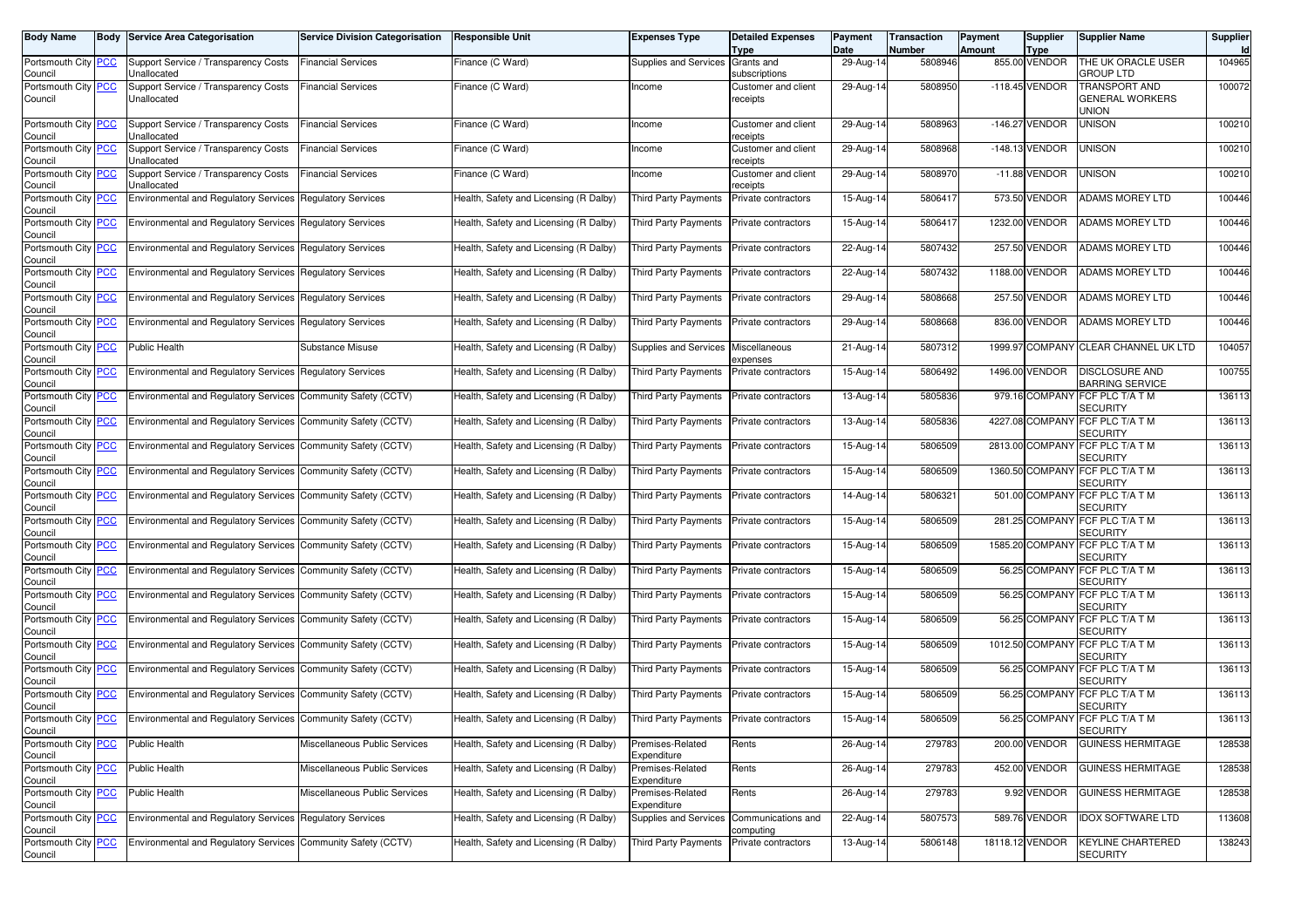| Body Name                             |            | <b>Body Service Area Categorisation</b>             | <b>Service Division Categorisation</b> | Responsible Unit                              | <b>Expenses Type</b>            | <b>Detailed Expenses</b><br>Type                        | Payment<br>Date | Transaction<br>Number | <b>Payment</b><br>Amount | <b>Supplier</b><br><b>Type</b> | <b>Supplier Name</b>                                       | Supplier<br><b>Id</b> |
|---------------------------------------|------------|-----------------------------------------------------|----------------------------------------|-----------------------------------------------|---------------------------------|---------------------------------------------------------|-----------------|-----------------------|--------------------------|--------------------------------|------------------------------------------------------------|-----------------------|
| Portsmouth City<br>Council            | <b>PCC</b> | <b>Environmental and Regulatory Services</b>        | Community Safety (Crime<br>Reduction)  | Health, Safety and Licensing (R Dalby)        | Supplies and Services           | Services                                                | 19-Aug-14       | 5806786               |                          | 482.90 VENDOR                  | LANGUAGE LINE LTD                                          | 100368                |
| Portsmouth City<br>Council            | <b>PCC</b> | <b>Environmental and Regulatory Services</b>        | Community Safety (Crime<br>Reduction)  | Health, Safety and Licensing (R Dalby)        | Supplies and Services           | Communications and<br>computing                         | 19-Aug-14       | 5806786               |                          | 335.50 VENDOR                  | LANGUAGE LINE LTD                                          | 100368                |
| Portsmouth City<br>Council            | <b>PCC</b> | Public Health                                       | Substance Misuse                       | Health, Safety and Licensing (R Dalby)        | Third Party Payments            | Private contractors                                     | 28-Aug-14       | 5808638               | 81249.99 HEALTH          |                                | PORTSMOUTH HOSPITALS<br><b>AUTHORIT NHS TRUST</b>          | 100690                |
| Portsmouth City PCC<br>Council        |            | Public Health                                       | Substance Misuse                       | Health, Safety and Licensing (R Dalby)        | Third Party Payments            | Private contractors                                     | 01-Aug-14       | 5804293               |                          | 4141.74 VENDOR                 | SOUTH CENTRAL<br><b>AMBULANCE SERVICES</b>                 | 100843                |
| Portsmouth City PCC<br>Council        |            | <b>Central Services</b>                             | <b>Emergency Planning</b>              | Health, Safety and Licensing (R Dalby)        | Supplies and Services           | Communications and<br>computing                         | 08-Aug-14       | 5805417               |                          | 6.42 VENDOR                    | T MOBILE (UK) LIMITED                                      | 100085                |
| Portsmouth City PCC<br>Council        |            | <b>Central Services</b>                             | <b>Emergency Planning</b>              | Health, Safety and Licensing (R Dalby)        | Supplies and Services           | Communications and<br>computing                         | 08-Aug-14       | 5805417               |                          | 10.77 VENDOR                   | T MOBILE (UK) LIMITED                                      | 100085                |
| Portsmouth City<br>Council            | <b>PCC</b> | <b>Environmental and Regulatory Services</b>        | Community Safety (Safety<br>Services)  | Health, Safety and Licensing (R Dalby)        | Supplies and Services           | Communications and<br>computing                         | 08-Aug-14       | 5805417               |                          | 1.86 VENDOR                    | <b>T MOBILE (UK) LIMITED</b>                               | 100085                |
| Portsmouth City PCC<br>Council        |            | <b>Public Health</b>                                | Miscellaneous Public Services          | Health, Safety and Licensing (R Dalby)        | Supplies and Services           | Communications and<br>computing                         | 01-Aug-14       | 5804311               |                          | 41.78 VENDOR                   | T MOBILE (UK) LIMITED                                      | 100085                |
| Portsmouth City PCC<br>Council        |            | Support Service / Transparency Costs<br>Unallocated | AMS                                    | Housing and Property Services (O<br>Buckwell) | Premises-Related<br>Expenditure | Cleaning and domestic<br>supplies                       | 27-Aug-14       | 5808101               |                          | 988.00 VENDOR                  | 1ST CHOICE HIGH LEVEL<br>CLEANING &<br>MAINTENANCE LIMITED | 101385                |
| Portsmouth City<br>Council            | <b>PCC</b> | Housing Revenue Account                             | Repairs and Maintenance                | Housing and Property Services (O<br>Buckwell) | Premises-Related<br>Expenditure | Repairs, alterations<br>and maintenance of<br>buildings | 04-Aug-14       | 5804346               |                          | 2167.35 COMPANY                | A PURKISS BUILDING AND<br>DECORATING LTD                   | 100338                |
| Portsmouth City PCC<br>Council        |            | Housing Revenue Account                             | Repairs and Maintenance                | Housing and Property Services (O<br>Buckwell) | Premises-Related<br>Expenditure | Repairs, alterations<br>and maintenance of<br>buildings | 13-Aug-14       | 5805763               |                          | 701.29 COMPANY                 | A PURKISS BUILDING AND<br>DECORATING LTD                   | 100338                |
| Portsmouth City PCC<br>Council        |            | <b>Housing Services</b>                             | Homelessness                           | Housing and Property Services (O<br>Buckwell) | <b>Third Party Payments</b>     | Private contractors                                     | 22-Aug-14       | 5807428               |                          | 250.00 VENDOR                  | A VAN PORTSMOUTH<br>_IMITED                                | 138694                |
| Portsmouth City PCC<br>Council        |            | <b>Housing Services</b>                             | Homelessness                           | Housing and Property Services (O<br>Buckwell) | Third Party Payments            | Private contractors                                     | 22-Aug-14       | 5807428               |                          | 225.00 VENDOR                  | A VAN PORTSMOUTH<br><b>IMITED</b>                          | 138694                |
| Portsmouth City PCC<br>Council        |            | Housing Revenue Account                             | Supervision and Management             | Housing and Property Services (O<br>Buckwell) | <b>Third Party Payments</b>     | Private contractors                                     | 22-Aug-14       | 5807428               |                          | 150.00 VENDOR                  | A VAN PORTSMOUTH<br>LIMITED                                | 138694                |
| Portsmouth City<br>Council            | <u>PCC</u> | Housing Revenue Account                             | Supervision and Management             | Housing and Property Services (O<br>Buckwell) | <b>Third Party Payments</b>     | Private contractors                                     | 22-Aug-14       | 5807428               |                          | 175.00 VENDOR                  | A VAN PORTSMOUTH<br><b>IMITED</b>                          | 138694                |
| Portsmouth City PCC<br>Council        |            | <b>Housing Services</b>                             | Homelessness                           | Housing and Property Services (O<br>Buckwell) | Third Party Payments            | Private contractors                                     | 22-Aug-14       | 5807428               |                          | 75.00 VENDOR                   | A VAN PORTSMOUTH<br><b>IMITED</b>                          | 138694                |
| Portsmouth City<br>Council            | <b>PCC</b> | Housing Revenue Account                             | Repairs and Maintenance                | Housing and Property Services (O<br>Buckwell) | Premises-Related<br>Expenditure | Repairs, alterations<br>and maintenance of<br>buildings | 08-Aug-14       | 5805131               |                          | 130.00 VENDOR                  | <b>ACTION PUMPS LTD</b>                                    | 111474                |
| Portsmouth City PCC<br>Council        |            | Housing Revenue Account                             | Repairs and Maintenance                | Housing and Property Services (O<br>Buckwell) | Premises-Related<br>Expenditure | Repairs, alterations<br>and maintenance of<br>buildings | 08-Aug-14       | 5805131               |                          | 907.58 VENDOR                  | <b>ACTION PUMPS LTD</b>                                    | 111474                |
| Portsmouth City PCC<br>Council        |            | <b>Housing Revenue Account</b>                      | Other                                  | Housing and Property Services (O<br>Buckwell) | Supplies and Services           | Communications and<br>computing                         | 08-Aug-14       | 5805132               |                          | 1000.00 VENDOR                 | <b>ADRIS LTD</b>                                           | 106525                |
| Portsmouth City<br>Council            | <b>PCC</b> | Housing Revenue Account                             | Other                                  | Housing and Property Services (O<br>Buckwell) | Supplies and Services           | Communications and<br>computing                         | 08-Aug-14       | 5805132               |                          | 170.00 VENDOR                  | <b>ADRIS LTD</b>                                           | 106525                |
| Portsmouth City PCC<br>Council        |            | <b>Housing Revenue Account</b>                      | Repairs and Maintenance                | Housing and Property Services (O<br>Buckwell) | Premises-Related<br>Expenditure | Repairs, alterations<br>and maintenance of<br>buildings | 15-Aug-14       | 5806421               |                          |                                | 268.44 COMPANY ADT FIRE AND SECURITY                       | 100386                |
| Portsmouth City PCC<br>Council        |            | <b>Housing Revenue Account</b>                      | Repairs and Maintenance                | Housing and Property Services (O<br>Buckwell) | Premises-Related<br>Expenditure | Repairs, alterations<br>and maintenance of<br>buildings | 15-Aug-14       | 5806421               |                          |                                | 204.02 COMPANY ADT FIRE AND SECURITY                       | 100386                |
| Portsmouth City PCC<br>Council        |            | <b>Housing Revenue Account</b>                      | Repairs and Maintenance                | Housing and Property Services (O<br>Buckwell) | Premises-Related<br>Expenditure | Repairs, alterations<br>and maintenance of<br>buildings | 06-Aug-14       | 5804493               |                          | 870.00 VENDOR                  | ADVANCED CONTROL<br>SYSTEMS (UK) LTD                       | 108313                |
| Portsmouth City PCC<br>Council        |            | <b>Housing Revenue Account</b>                      | Repairs and Maintenance                | Housing and Property Services (O<br>Buckwell) | Premises-Related<br>Expenditure | Repairs, alterations<br>and maintenance of<br>buildings | 13-Aug-14       | 5805765               |                          | 156.30 VENDOR                  | ADVANCED CONTROL<br>SYSTEMS (UK) LTD                       | 108313                |
| Portsmouth City <b>PCC</b><br>Council |            | Housing Revenue Account                             | Repairs and Maintenance                | Housing and Property Services (O<br>Buckwell) | Premises-Related<br>Expenditure | Repairs, alterations<br>and maintenance of<br>buildings | 13-Aug-14       | 5805765               |                          | 3901.04 VENDOR                 | ADVANCED CONTROL<br>SYSTEMS (UK) LTD                       | 108313                |
| Portsmouth City <b>PCC</b><br>Council |            | Housing Revenue Account                             | Other                                  | Housing and Property Services (O<br>Buckwell) | Premises-Related<br>Expenditure | Repairs, alterations<br>and maintenance of<br>buildings | 29-Aug-14       | 5808671               |                          | 2513.33 VENDOR                 | ADVANCED CONTROL<br>SYSTEMS (UK) LTD                       | 108313                |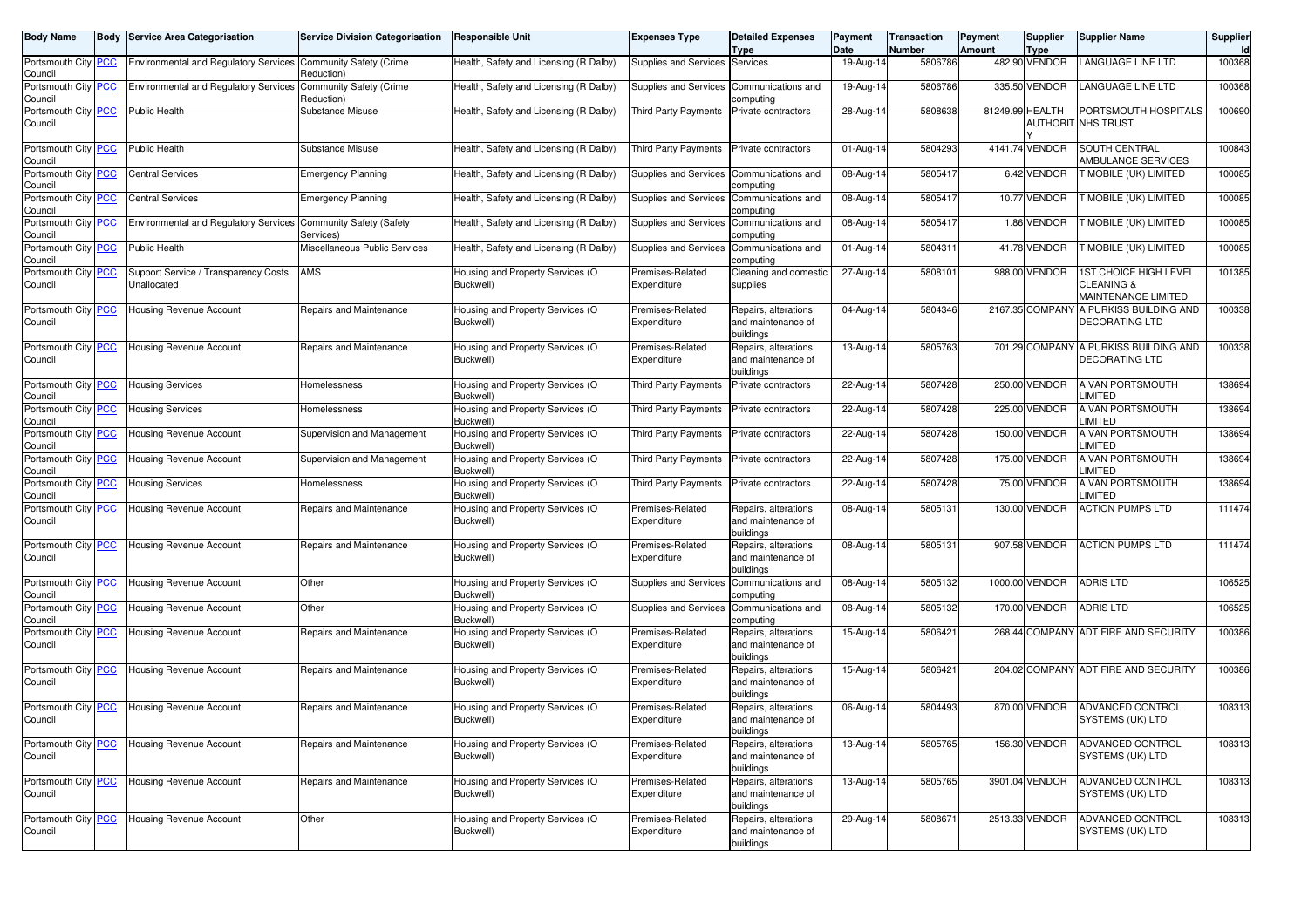| <b>Body Name</b>                 | <b>Body Service Area Categorisation</b> | <b>Service Division Categorisation</b> | <b>Responsible Unit</b>                       | Expenses Type                   | <b>Detailed Expenses</b><br><b>Type</b>                 | Payment<br>Date | <b>Transaction</b><br>Number | Payment<br><b>Amount</b> | Supplier<br><b>Type</b> | <b>Supplier Name</b>                         | Supplier<br>Id |
|----------------------------------|-----------------------------------------|----------------------------------------|-----------------------------------------------|---------------------------------|---------------------------------------------------------|-----------------|------------------------------|--------------------------|-------------------------|----------------------------------------------|----------------|
| Portsmouth City PCC<br>Council   | Housing Revenue Account                 | Repairs and Maintenance                | lousing and Property Services (O<br>Buckwell) | Premises-Related<br>Expenditure | Repairs, alterations<br>and maintenance of<br>buildings | 28-Aug-14       | 5808567                      |                          | 231.60 VENDOR           | ADVANCED CONTROL<br>SYSTEMS (UK) LTD         | 108313         |
| Portsmouth City PCC<br>Council   | Housing Revenue Account                 | Repairs and Maintenance                | lousing and Property Services (O<br>Buckwell) | Premises-Related<br>Expenditure | Repairs, alterations<br>and maintenance of<br>buildings | 28-Aug-14       | 5808567                      |                          | 3860.14 VENDOR          | ADVANCED CONTROL<br>SYSTEMS (UK) LTD         | 108313         |
| Portsmouth City PCC<br>Council   | Housing Revenue Account                 | Other                                  | Housing and Property Services (O<br>Buckwell) | Premises-Related<br>Expenditure | Repairs, alterations<br>and maintenance of<br>buildings | 08-Aug-14       | 5805137                      |                          |                         | 88.00 COMPANY ALLSOP AND FRANCIS<br>LIMITED  | 118132         |
| Portsmouth City PCC<br>Council   | Housing Revenue Account                 | Repairs and Maintenance                | Housing and Property Services (O<br>Buckwell) | Premises-Related<br>Expenditure | Repairs, alterations<br>and maintenance of<br>buildings | 08-Aug-14       | 5805137                      |                          |                         | 100.00 COMPANY ALLSOP AND FRANCIS<br>LIMITED | 118132         |
| Portsmouth City PCC<br>Council   | Housing Revenue Account                 | Repairs and Maintenance                | Housing and Property Services (O<br>Buckwell) | Premises-Related<br>Expenditure | Repairs, alterations<br>and maintenance of<br>buildings | 08-Aug-14       | 5805137                      |                          |                         | 117.86 COMPANY ALLSOP AND FRANCIS<br>LIMITED | 118132         |
| Portsmouth City PCC<br>Council   | <b>Housing Revenue Account</b>          | Repairs and Maintenance                | Housing and Property Services (O<br>Buckwell) | Premises-Related<br>Expenditure | Repairs, alterations<br>and maintenance of<br>buildings | 08-Aug-14       | 5805137                      |                          |                         | 100.00 COMPANY ALLSOP AND FRANCIS<br>LIMITED | 118132         |
| Portsmouth City PCC<br>Council   | Housing Revenue Account                 | Other                                  | Housing and Property Services (O<br>Buckwell) | Premises-Related<br>Expenditure | Repairs, alterations<br>and maintenance of<br>buildings | 08-Aug-14       | 5805137                      |                          |                         | 88.00 COMPANY ALLSOP AND FRANCIS<br>LIMITED  | 118132         |
| Portsmouth City PCC<br>Council   | <b>Housing Revenue Account</b>          | Repairs and Maintenance                | Housing and Property Services (O<br>Buckwell) | Premises-Related<br>Expenditure | Repairs, alterations<br>and maintenance of<br>buildings | 08-Aug-14       | 5805137                      |                          |                         | 100.00 COMPANY ALLSOP AND FRANCIS<br>LIMITED | 118132         |
| Portsmouth City PCC<br>Council   | <b>Housing Revenue Account</b>          | Other                                  | Housing and Property Services (O<br>Buckwell) | Premises-Related<br>Expenditure | Repairs, alterations<br>and maintenance of<br>buildings | 13-Aug-14       | 5805768                      |                          |                         | 88.00 COMPANY ALLSOP AND FRANCIS<br>LIMITED  | 118132         |
| Portsmouth City PCC<br>Council   | Housing Revenue Account                 | Repairs and Maintenance                | Housing and Property Services (O<br>Buckwell) | Premises-Related<br>Expenditure | Repairs, alterations<br>and maintenance of<br>buildings | 13-Aug-14       | 5805768                      |                          |                         | 395.00 COMPANY ALLSOP AND FRANCIS<br>LIMITED | 118132         |
| Portsmouth City PCC<br>Council   | <b>Housing Revenue Account</b>          | Repairs and Maintenance                | Housing and Property Services (O<br>Buckwell) | Premises-Related<br>Expenditure | Repairs, alterations<br>and maintenance of<br>buildings | 13-Aug-14       | 5805768                      |                          |                         | 137.50 COMPANY ALLSOP AND FRANCIS<br>LIMITED | 118132         |
| Portsmouth City PCC<br>Council   | <b>Housing Revenue Account</b>          | Repairs and Maintenance                | Housing and Property Services (O<br>Buckwell) | Premises-Related<br>Expenditure | Repairs, alterations<br>and maintenance of<br>buildings | 27-Aug-14       | 5808106                      |                          |                         | 274.76 COMPANY ALLSOP AND FRANCIS<br>LIMITED | 118132         |
| Portsmouth City PCC<br>Council   | <b>Housing Revenue Account</b>          | Repairs and Maintenance                | Housing and Property Services (O<br>Buckwell) | Premises-Related<br>Expenditure | Repairs, alterations<br>and maintenance of<br>buildings | 27-Aug-14       | 5808106                      |                          |                         | 50.00 COMPANY ALLSOP AND FRANCIS<br>LIMITED  | 118132         |
| Portsmouth City PCC<br>Council   | Housing Revenue Account                 | Repairs and Maintenance                | Housing and Property Services (O<br>Buckwell) | Premises-Related<br>Expenditure | Repairs, alterations<br>and maintenance of<br>buildings | 27-Aug-14       | 5808106                      |                          |                         | 100.00 COMPANY ALLSOP AND FRANCIS<br>LIMITED | 118132         |
| Portsmouth City PCC<br>Council   | Housing Revenue Account                 | Repairs and Maintenance                | Housing and Property Services (O<br>Buckwell) | Premises-Related<br>Expenditure | Repairs, alterations<br>and maintenance of<br>buildings | 29-Aug-14       | 5808677                      |                          |                         | 442.32 COMPANY ALLSOP AND FRANCIS<br>LIMITED | 118132         |
| Portsmouth City PCC<br>Council   | <b>Housing Revenue Account</b>          | Repairs and Maintenance                | Housing and Property Services (O<br>Buckwell) | Premises-Related<br>Expenditure | Repairs, alterations<br>and maintenance of<br>buildings | 29-Aug-14       | 5808677                      |                          |                         | 266.00 COMPANY ALLSOP AND FRANCIS<br>LIMITED | 118132         |
| Portsmouth City PCC<br>Council   | Housing Revenue Account                 | <b>Special Services</b>                | Housing and Property Services (O<br>Buckwell) | <b>Supplies and Services</b>    | Catering                                                | 01-Aug-14       | 5804013                      |                          | 183.48 VENDOR           | <b>APETITO LTD</b>                           | 100127         |
| Portsmouth City PCC<br>Council   | Housing Revenue Account                 | <b>Special Services</b>                | Housing and Property Services (O<br>Buckwell) | Supplies and Services           | Catering                                                | 01-Aug-14       | 5804013                      |                          | 7.67 VENDOR             | <b>APETITO LTD</b>                           | 100127         |
| Portsmouth City PCC<br>Council   | Housing Revenue Account                 | <b>Special Services</b>                | Housing and Property Services (O<br>Buckwell) | Supplies and Services Catering  |                                                         | 01-Aug-14       | 5804013                      |                          | 7.67 VENDOR             | <b>APETITO LTD</b>                           | 100127         |
| Portsmouth City   PCC<br>Council | Housing Revenue Account                 | <b>Special Services</b>                | Housing and Property Services (O<br>Buckwell) | Supplies and Services Catering  |                                                         | 01-Aug-14       | 5804013                      |                          |                         | 7.67 VENDOR APETITO LTD                      | 100127         |
| Portsmouth City PCC<br>Council   | Housing Revenue Account                 | <b>Special Services</b>                | Housing and Property Services (O<br>Buckwell) | Supplies and Services Catering  |                                                         | $01-Aug-14$     | 5804013                      |                          | 7.67 VENDOR             | <b>APETITO LTD</b>                           | 100127         |
| Portsmouth City PCC<br>Council   | Housing Revenue Account                 | <b>Special Services</b>                | Housing and Property Services (O<br>Buckwell) | Supplies and Services Catering  |                                                         | 01-Aug-14       | 5804013                      |                          | 7.67 VENDOR             | <b>APETITO LTD</b>                           | 100127         |
| Portsmouth City PCC<br>Council   | Housing Revenue Account                 | <b>Special Services</b>                | Housing and Property Services (O<br>Buckwell) | Supplies and Services Catering  |                                                         | 01-Aug-14       | 5804013                      |                          | 8.53 VENDOR             | APETITO LTD                                  | 100127         |
| Portsmouth City PCC<br>Council   | Housing Revenue Account                 | <b>Special Services</b>                | Housing and Property Services (O<br>Buckwell) | Supplies and Services Catering  |                                                         | 01-Aug-14       | 5804013                      |                          | 7.67 VENDOR             | APETITO LTD                                  | 100127         |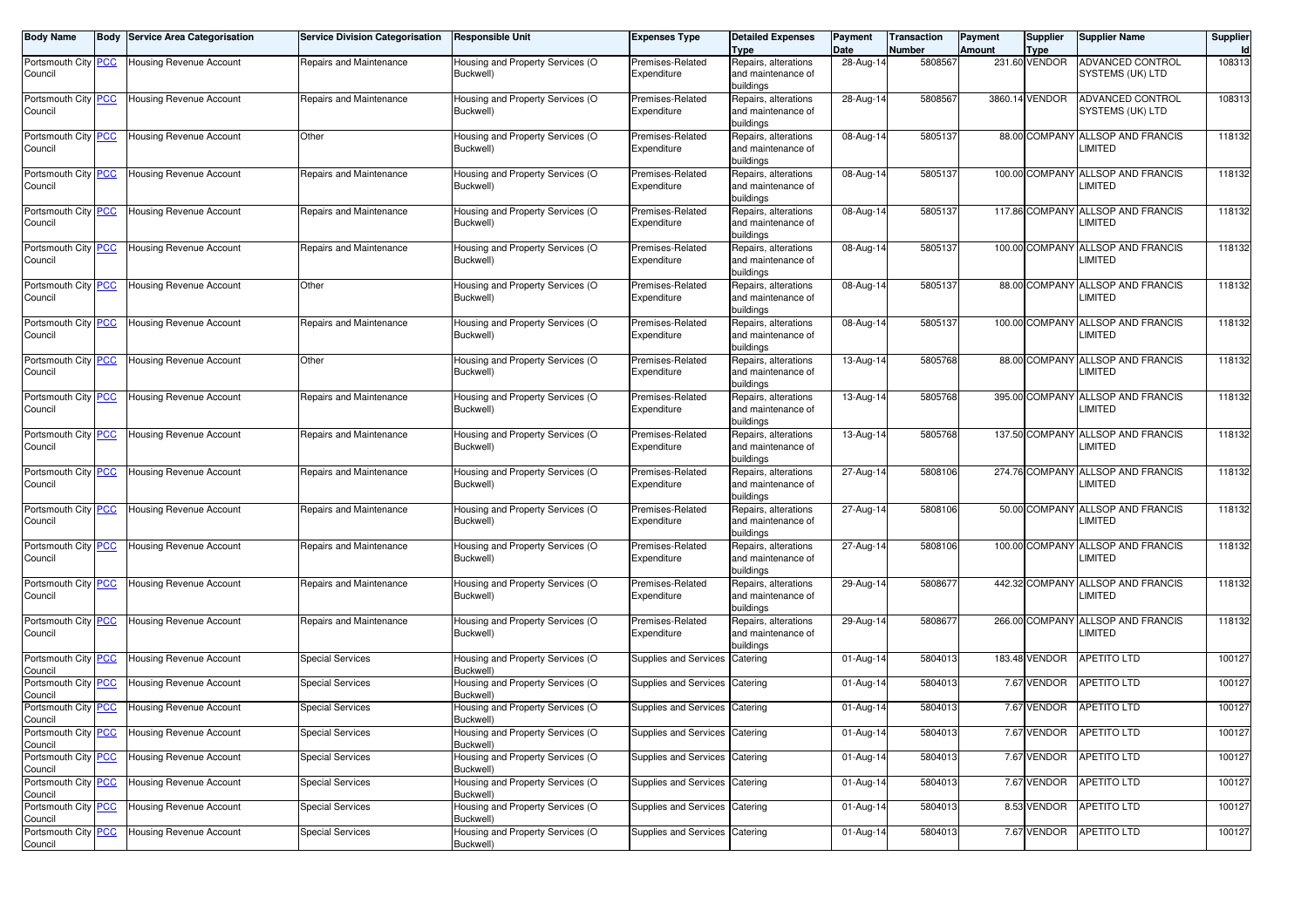| <b>Body Name</b>                      | <b>Body Service Area Categorisation</b> | <b>Service Division Categorisation</b> | <b>Responsible Unit</b>                       | <b>Expenses Type</b>           | <b>Detailed Expenses</b><br><b>Type</b> | Payment<br>Date | <b>Transaction</b><br><b>Number</b> | Payment<br>Amount | Supplier<br><b>Type</b> | <b>Supplier Name</b>     | Supplier<br>Id |
|---------------------------------------|-----------------------------------------|----------------------------------------|-----------------------------------------------|--------------------------------|-----------------------------------------|-----------------|-------------------------------------|-------------------|-------------------------|--------------------------|----------------|
| Portsmouth City PCC<br>Council        | <b>Housing Revenue Account</b>          | <b>Special Services</b>                | Housing and Property Services (O<br>Buckwell) | Supplies and Services Catering |                                         | 01-Aug-14       | 5804013                             |                   | 10.99 VENDOR            | <b>APETITO LTD</b>       | 100127         |
| Portsmouth City PCC<br>Council        | <b>Housing Revenue Account</b>          | <b>Special Services</b>                | Housing and Property Services (O<br>Buckwell) | Supplies and Services          | Catering                                | 01-Aug-14       | 5804013                             |                   | 10.99 VENDOR            | APETITO LTD              | 100127         |
| Portsmouth City PCC<br>Council        | Housing Revenue Account                 | <b>Special Services</b>                | Housing and Property Services (O<br>Buckwell) | Supplies and Services Catering |                                         | 01-Aug-14       | 5804013                             |                   | 27.56 VENDOR            | APETITO LTD              | 100127         |
| Portsmouth City PCC<br>Council        | Housing Revenue Account                 | <b>Special Services</b>                | Housing and Property Services (O<br>Buckwell) | Supplies and Services Catering |                                         | 01-Aug-14       | 5804013                             |                   | 27.56 VENDOR            | APETITO LTD              | 100127         |
| Portsmouth City PCC<br>Council        | <b>Housing Revenue Account</b>          | <b>Special Services</b>                | Housing and Property Services (O<br>Buckwell) | Supplies and Services          | Catering                                | 01-Aug-14       | 5804013                             |                   | 26.11 VENDOR            | APETITO LTD              | 100127         |
| Portsmouth City PCC<br>Council        | <b>Housing Revenue Account</b>          | <b>Special Services</b>                | Housing and Property Services (O<br>Buckwell) | Supplies and Services          | Catering                                | 01-Aug-14       | 5804013                             |                   | 23.05 VENDOR            | APETITO LTD              | 100127         |
| Portsmouth City PCC<br>Council        | Housing Revenue Account                 | Special Services                       | Housing and Property Services (O<br>Buckwell) | Supplies and Services Catering |                                         | 01-Aug-14       | 5804013                             |                   | 26.11 VENDOR            | APETITO LTD              | 100127         |
| Portsmouth City PCC<br>Council        | <b>Housing Revenue Account</b>          | <b>Special Services</b>                | Housing and Property Services (O<br>Buckwell) | Supplies and Services          | Catering                                | 01-Aug-14       | 5804013                             |                   | 37.03 VENDOR            | APETITO LTD              | 100127         |
| Portsmouth City PCC<br>Council        | Housing Revenue Account                 | <b>Special Services</b>                | Housing and Property Services (O<br>Buckwell) | Supplies and Services Catering |                                         | 01-Aug-14       | 5804013                             |                   | 22.15 VENDOR            | APETITO LTD              | 100127         |
| Portsmouth City PCC<br>Council        | Housing Revenue Account                 | <b>Special Services</b>                | Housing and Property Services (O<br>Buckwell) | Supplies and Services Catering |                                         | 01-Aug-14       | 5804013                             |                   | 22.08 VENDOR            | <b>APETITO LTD</b>       | 100127         |
| Portsmouth City PCC<br>Council        | <b>Housing Revenue Account</b>          | <b>Special Services</b>                | Housing and Property Services (O<br>Buckwell) | Supplies and Services          | Catering                                | 01-Aug-14       | 5804013                             |                   | 19.43 VENDOR            | APETITO LTD              | 100127         |
| Portsmouth City PCC<br>Council        | Housing Revenue Account                 | <b>Special Services</b>                | Housing and Property Services (O<br>Buckwell) | Supplies and Services          | Catering                                | 01-Aug-14       | 5804013                             |                   | 30.80 VENDOR            | APETITO LTD              | 100127         |
| Portsmouth City PCC<br>Council        | <b>Housing Revenue Account</b>          | <b>Special Services</b>                | Housing and Property Services (O<br>Buckwell) | Supplies and Services Catering |                                         | 01-Aug-14       | 5804013                             |                   | 26.98 VENDOR            | <b>APETITO LTD</b>       | 100127         |
| Portsmouth City PCC<br>Council        | Housing Revenue Account                 | <b>Special Services</b>                | Housing and Property Services (O<br>Buckwell) | Supplies and Services Catering |                                         | 01-Aug-14       | 5804013                             |                   | 7.79 VENDOR             | <b>APETITO LTD</b>       | 100127         |
| Portsmouth City PCC<br>Council        | <b>Housing Revenue Account</b>          | <b>Special Services</b>                | Housing and Property Services (O<br>Buckwell) | Supplies and Services          | Catering                                | 01-Aug-14       | 5804013                             |                   | 7.13 VENDOR             | <b>APETITO LTD</b>       | 100127         |
| Portsmouth City PCC<br>Council        | <b>Housing Revenue Account</b>          | <b>Special Services</b>                | Housing and Property Services (O<br>Buckwell) | Supplies and Services Catering |                                         | 01-Aug-14       | 5804013                             |                   | 7.67 VENDOR             | APETITO LTD              | 100127         |
| Portsmouth City PCC<br>Council        | <b>Housing Revenue Account</b>          | <b>Special Services</b>                | Housing and Property Services (O<br>Buckwell) | Supplies and Services Catering |                                         | 01-Aug-14       | 5804013                             |                   | 7.67 VENDOR             | APETITO LTD              | 100127         |
| Portsmouth City PCC<br>Council        | <b>Housing Revenue Account</b>          | <b>Special Services</b>                | Housing and Property Services (O<br>Buckwell) | Supplies and Services Catering |                                         | 01-Aug-14       | 5804013                             |                   | 7.67 VENDOR             | <b>APETITO LTD</b>       | 100127         |
| Portsmouth City PCC<br>Council        | Housing Revenue Account                 | <b>Special Services</b>                | Housing and Property Services (O<br>Buckwell) | Supplies and Services Catering |                                         | 01-Aug-14       | 5804013                             |                   | 10.56 VENDOR            | APETITO LTD              | 100127         |
| Portsmouth City PCC<br>Council        | <b>Housing Revenue Account</b>          | <b>Special Services</b>                | Housing and Property Services (O<br>Buckwell) | Supplies and Services Catering |                                         | 01-Aug-14       | 5804013                             |                   | 7.67 VENDOR             | APETITO LTD              | 100127         |
| Portsmouth City PCC<br>Council        | <b>Housing Revenue Account</b>          | <b>Special Services</b>                | Housing and Property Services (O<br>Buckwell) | Supplies and Services          | Catering                                | 01-Aug-14       | 5804013                             |                   | 7.67 VENDOR             | <b>APETITO LTD</b>       | 100127         |
| Portsmouth City PCC<br>Council        | <b>Housing Revenue Account</b>          | <b>Special Services</b>                | Housing and Property Services (O<br>Buckwell) | Supplies and Services Catering |                                         | 01-Aug-14       | 5804013                             |                   | 27.02 VENDOR            | <b>APETITO LTD</b>       | 100127         |
| Portsmouth City PCC<br>Council        | <b>Housing Revenue Account</b>          | <b>Special Services</b>                | Housing and Property Services (O<br>Buckwell) | Supplies and Services          | Catering                                | 01-Aug-14       | 5804013                             |                   | 30.67 VENDOR            | <b>APETITO LTD</b>       | 100127         |
| Portsmouth City PCC<br>Council        | Housing Revenue Account                 | <b>Special Services</b>                | Housing and Property Services (O<br>Buckwell) | Supplies and Services          | Catering                                | 01-Aug-14       | 5804013                             |                   | 23.05 VENDOR            | APETITO LTD              | 100127         |
| Portsmouth City PCC<br>Council        | <b>Housing Revenue Account</b>          | <b>Special Services</b>                | Housing and Property Services (O<br>Buckwell) | Supplies and Services Catering |                                         | 01-Aug-14       | 5804013                             |                   | 22.44 VENDOR            | <b>APETITO LTD</b>       | 100127         |
| Portsmouth City PCC<br>Council        | <b>Housing Revenue Account</b>          | <b>Special Services</b>                | Housing and Property Services (O<br>Buckwell) | Supplies and Services          | Catering                                | 01-Aug-14       | 5804013                             |                   | 24.29 VENDOR            | <b>APETITO LTD</b>       | 100127         |
| Portsmouth City PCC<br>Council        | <b>Housing Revenue Account</b>          | <b>Special Services</b>                | Housing and Property Services (O<br>Buckwell) | Supplies and Services          | Catering                                | 01-Aug-14       | 5804013                             |                   | 38.50 VENDOR            | <b>APETITO LTD</b>       | 100127         |
| Portsmouth City <b>PCC</b><br>Council | <b>Housing Revenue Account</b>          | Special Services                       | Housing and Property Services (O<br>Buckwell) | Supplies and Services Catering |                                         | 01-Aug-14       | 5804013                             |                   |                         | 28.22 VENDOR APETITO LTD | 100127         |
| Portsmouth City PCC<br>Council        | <b>Housing Revenue Account</b>          | <b>Special Services</b>                | Housing and Property Services (O<br>Buckwell) | Supplies and Services Catering |                                         | 01-Aug-14       | 5804013                             |                   | 23.87 VENDOR            | <b>APETITO LTD</b>       | 100127         |
| Portsmouth City PCC<br>Council        | Housing Revenue Account                 | <b>Special Services</b>                | Housing and Property Services (O<br>Buckwell) | Supplies and Services Catering |                                         | 01-Aug-14       | 5804013                             |                   | 29.52 VENDOR            | APETITO LTD              | 100127         |
| Portsmouth City PCC<br>Council        | Housing Revenue Account                 | <b>Special Services</b>                | Housing and Property Services (O<br>Buckwell) | Supplies and Services Catering |                                         | 01-Aug-14       | 5804013                             |                   | 7.67 VENDOR             | APETITO LTD              | 100127         |
| Portsmouth City PCC<br>Council        | Housing Revenue Account                 | <b>Special Services</b>                | Housing and Property Services (O<br>Buckwell) | Supplies and Services Catering |                                         | 01-Aug-14       | 5804013                             |                   | 7.67 VENDOR             | APETITO LTD              | 100127         |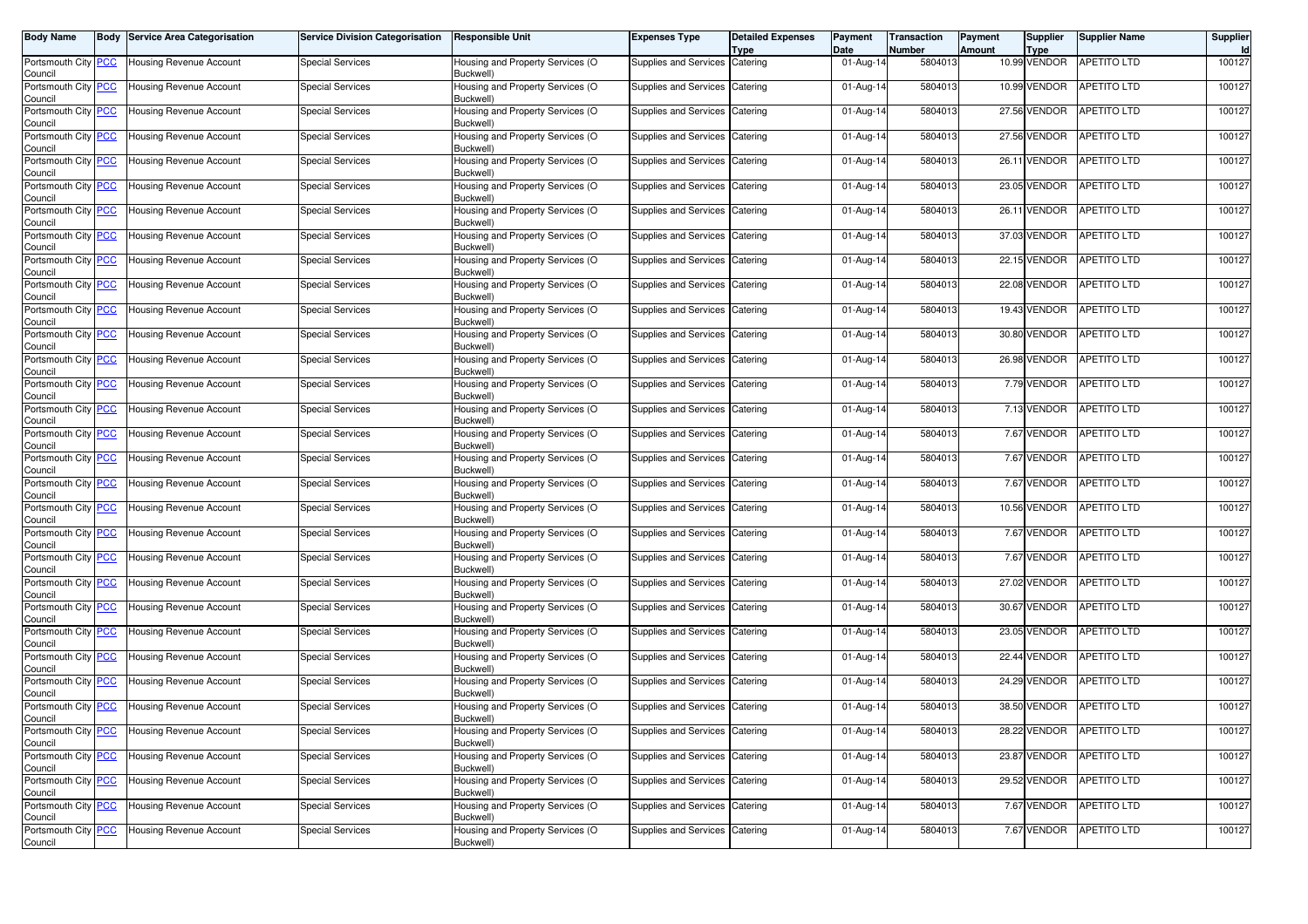| <b>Body Name</b>                      | <b>Body Service Area Categorisation</b> | <b>Service Division Categorisation</b> | <b>Responsible Unit</b>                       | Expenses Type                  | <b>Detailed Expenses</b><br>Type | Payment<br>Date         | <b>Transaction</b><br><b>Number</b> | Payment<br>Amount | Supplier<br><b>Type</b> | <b>Supplier Name</b>     | Supplier<br>Id |
|---------------------------------------|-----------------------------------------|----------------------------------------|-----------------------------------------------|--------------------------------|----------------------------------|-------------------------|-------------------------------------|-------------------|-------------------------|--------------------------|----------------|
| Portsmouth City PCC<br>Council        | Housing Revenue Account                 | <b>Special Services</b>                | Housing and Property Services (O<br>Buckwell) | Supplies and Services          | Catering                         | 01-Aug-14               | 5804013                             |                   | 9.60 VENDOR             | <b>APETITO LTD</b>       | 100127         |
| Portsmouth City PCC<br>Council        | Housing Revenue Account                 | <b>Special Services</b>                | Housing and Property Services (O<br>Buckwell) | Supplies and Services          | Catering                         | 01-Aug-14               | 5804013                             |                   | 24.24 VENDOR            | APETITO LTD              | 100127         |
| Portsmouth City PCC<br>Council        | Housing Revenue Account                 | <b>Special Services</b>                | Housing and Property Services (O<br>Buckwell) | Supplies and Services          | Catering                         | 01-Aug-14               | 5804013                             |                   | 23.67 VENDOR            | APETITO LTD              | 100127         |
| Portsmouth City PCC<br>Council        | Housing Revenue Account                 | <b>Special Services</b>                | Housing and Property Services (O<br>Buckwell) | Supplies and Services Catering |                                  | 01-Aug-14               | 5804013                             |                   | 19.13 VENDOR            | <b>APETITO LTD</b>       | 100127         |
| Portsmouth City PCC<br>Council        | Housing Revenue Account                 | <b>Special Services</b>                | Housing and Property Services (O<br>Buckwell) | Supplies and Services Catering |                                  | 01-Aug-14               | 5804013                             |                   | 26.11 VENDOR            | <b>APETITO LTD</b>       | 100127         |
| Portsmouth City PCC<br>Council        | Housing Revenue Account                 | <b>Special Services</b>                | Housing and Property Services (O<br>Buckwell) | Supplies and Services          | Catering                         | 01-Aug-14               | 5804013                             |                   | 25.81 VENDOR            | <b>APETITO LTD</b>       | 100127         |
| Portsmouth City PCC<br>Council        | Housing Revenue Account                 | <b>Special Services</b>                | Housing and Property Services (O<br>Buckwell) | Supplies and Services Catering |                                  | 01-Aug-14               | 5804013                             |                   | 25.82 VENDOR            | <b>APETITO LTD</b>       | 100127         |
| Portsmouth City PCC<br>Council        | Housing Revenue Account                 | <b>Special Services</b>                | Housing and Property Services (O<br>Buckwell) | Supplies and Services          | Catering                         | 01-Aug-14               | 5804013                             |                   | 19.43 VENDOR            | <b>APETITO LTD</b>       | 100127         |
| Portsmouth City PCC<br>Council        | Housing Revenue Account                 | <b>Special Services</b>                | Housing and Property Services (O<br>Buckwell) | Supplies and Services          | Catering                         | 01-Aug-14               | 5804013                             |                   | 29.26 VENDOR            | APETITO LTD              | 100127         |
| Portsmouth City PCC<br>Council        | Housing Revenue Account                 | <b>Special Services</b>                | Housing and Property Services (O<br>Buckwell) | Supplies and Services Catering |                                  | 01-Aug-14               | 5804013                             |                   | 7.79 VENDOR             | <b>APETITO LTD</b>       | 100127         |
| Portsmouth City PCC<br>Council        | Housing Revenue Account                 | <b>Special Services</b>                | Housing and Property Services (O<br>Buckwell) | Supplies and Services          | Catering                         | 01-Aug-14               | 5804013                             |                   | 6.73 VENDOR             | <b>APETITO LTD</b>       | 100127         |
| Portsmouth City PCC<br>Council        | <b>Housing Revenue Account</b>          | <b>Special Services</b>                | Housing and Property Services (O<br>Buckwell) | Supplies and Services Catering |                                  | 01-Aug-14               | 5804013                             |                   | 13.04 VENDOR            | APETITO LTD              | 100127         |
| Portsmouth City PCC<br>Council        | Housing Revenue Account                 | <b>Special Services</b>                | Housing and Property Services (O<br>Buckwell) | Supplies and Services Catering |                                  | $01-Aug-14$             | 5804013                             |                   | 7.67 VENDOR             | <b>APETITO LTD</b>       | 100127         |
| Portsmouth City PCC<br>Council        | <b>Housing Revenue Account</b>          | <b>Special Services</b>                | Housing and Property Services (O<br>Buckwell) | Supplies and Services          | Catering                         | 01-Aug-14               | 5804013                             |                   | 7.67 VENDOR             | <b>APETITO LTD</b>       | 100127         |
| Portsmouth City PCC<br>Council        | Housing Revenue Account                 | <b>Special Services</b>                | Housing and Property Services (O<br>Buckwell) | Supplies and Services Catering |                                  | 01-Aug-14               | 5804013                             |                   | 7.67 VENDOR             | APETITO LTD              | 100127         |
| Portsmouth City PCC<br>Council        | Housing Revenue Account                 | <b>Special Services</b>                | Housing and Property Services (O<br>Buckwell) | Supplies and Services Catering |                                  | 01-Aug-14               | 5804013                             |                   | 7.67 VENDOR             | <b>APETITO LTD</b>       | 100127         |
| Portsmouth City PCC<br>Council        | <b>Housing Revenue Account</b>          | <b>Special Services</b>                | Housing and Property Services (O<br>Buckwell) | Supplies and Services          | Catering                         | 01-Aug-14               | 5804013                             |                   | 7.67 VENDOR             | <b>APETITO LTD</b>       | 100127         |
| Portsmouth City PCC<br>Council        | Housing Revenue Account                 | <b>Special Services</b>                | Housing and Property Services (O<br>Buckwell) | Supplies and Services Catering |                                  | 01-Aug-14               | 5804013                             |                   | 10.56 VENDOR            | APETITO LTD              | 100127         |
| Portsmouth City PCC<br>Council        | Housing Revenue Account                 | <b>Special Services</b>                | Housing and Property Services (O<br>Buckwell) | Supplies and Services Catering |                                  | 01-Aug-14               | 5804013                             |                   | 7.67 VENDOR             | <b>APETITO LTD</b>       | 100127         |
| Portsmouth City PCC<br>Council        | Housing Revenue Account                 | <b>Special Services</b>                | Housing and Property Services (O<br>Buckwell) | Supplies and Services          | Catering                         | 01-Aug-14               | 5804013                             |                   | 27.02 VENDOR            | <b>APETITO LTD</b>       | 100127         |
| Portsmouth City PCC<br>Council        | Housing Revenue Account                 | <b>Special Services</b>                | Housing and Property Services (O<br>Buckwell) | Supplies and Services Catering |                                  | 01-Aug-14               | 5804013                             |                   | 30.67 VENDOR            | APETITO LTD              | 100127         |
| Portsmouth City PCC<br>Council        | Housing Revenue Account                 | <b>Special Services</b>                | Housing and Property Services (O<br>Buckwell) | Supplies and Services Catering |                                  | $\overline{0}$ 1-Aug-14 | 5804013                             |                   | 23.05 VENDOR            | <b>APETITO LTD</b>       | 100127         |
| Portsmouth City PCC<br>Council        | Housing Revenue Account                 | <b>Special Services</b>                | Housing and Property Services (O<br>Buckwell) | Supplies and Services          | Catering                         | 01-Aug-14               | 5804013                             |                   | 25.80 VENDOR            | <b>APETITO LTD</b>       | 100127         |
| Portsmouth City PCC<br>Council        | Housing Revenue Account                 | <b>Special Services</b>                | Housing and Property Services (O<br>Buckwell) | Supplies and Services          | Catering                         | 01-Aug-14               | 5804013                             |                   | 29.77 VENDOR            | <b>APETITO LTD</b>       | 100127         |
| Portsmouth City PCC<br>Council        | Housing Revenue Account                 | <b>Special Services</b>                | Housing and Property Services (O<br>Buckwell) | Supplies and Services          | Catering                         | 01-Aug-14               | 5804013                             |                   | 22.44 VENDOR            | APETITO LTD              | 100127         |
| Portsmouth City PCC<br>Council        | Housing Revenue Account                 | <b>Special Services</b>                | Housing and Property Services (O<br>Buckwell) | Supplies and Services          | Catering                         | 01-Aug-14               | 5804013                             |                   | 37.03 VENDOR            | <b>APETITO LTD</b>       | 100127         |
| Portsmouth City PCC<br>Council        | Housing Revenue Account                 | <b>Special Services</b>                | Housing and Property Services (O<br>Buckwell) | Supplies and Services Catering |                                  | 01-Aug-14               | 5804013                             |                   | 22.15 VENDOR            | <b>APETITO LTD</b>       | 100127         |
| Portsmouth City <b>PCC</b><br>Council | Housing Revenue Account                 | <b>Special Services</b>                | Housing and Property Services (O<br>Buckwell) | Supplies and Services Catering |                                  | 01-Aug-14               | 5804013                             |                   |                         | 22.08 VENDOR APETITO LTD | 100127         |
| Portsmouth City PCC<br>Council        | <b>Housing Revenue Account</b>          | <b>Special Services</b>                | Housing and Property Services (O<br>Buckwell) | Supplies and Services Catering |                                  | 01-Aug-14               | 5804013                             |                   | 26.98 VENDOR            | <b>APETITO LTD</b>       | 100127         |
| Portsmouth City PCC<br>Council        | Housing Revenue Account                 | <b>Special Services</b>                | Housing and Property Services (O<br>Buckwell) | Supplies and Services Catering |                                  | 01-Aug-14               | 5804013                             |                   | 7.67 VENDOR             | APETITO LTD              | 100127         |
| Portsmouth City PCC<br>Council        | Housing Revenue Account                 | <b>Special Services</b>                | Housing and Property Services (O<br>Buckwell) | Supplies and Services Catering |                                  | 01-Aug-14               | 5804013                             |                   | 7.67 VENDOR             | <b>APETITO LTD</b>       | 100127         |
| Portsmouth City PCC<br>Council        | Housing Revenue Account                 | <b>Special Services</b>                | Housing and Property Services (O<br>Buckwell) | Supplies and Services Catering |                                  | 01-Aug-14               | 5804013                             |                   | 7.67 VENDOR             | APETITO LTD              | 100127         |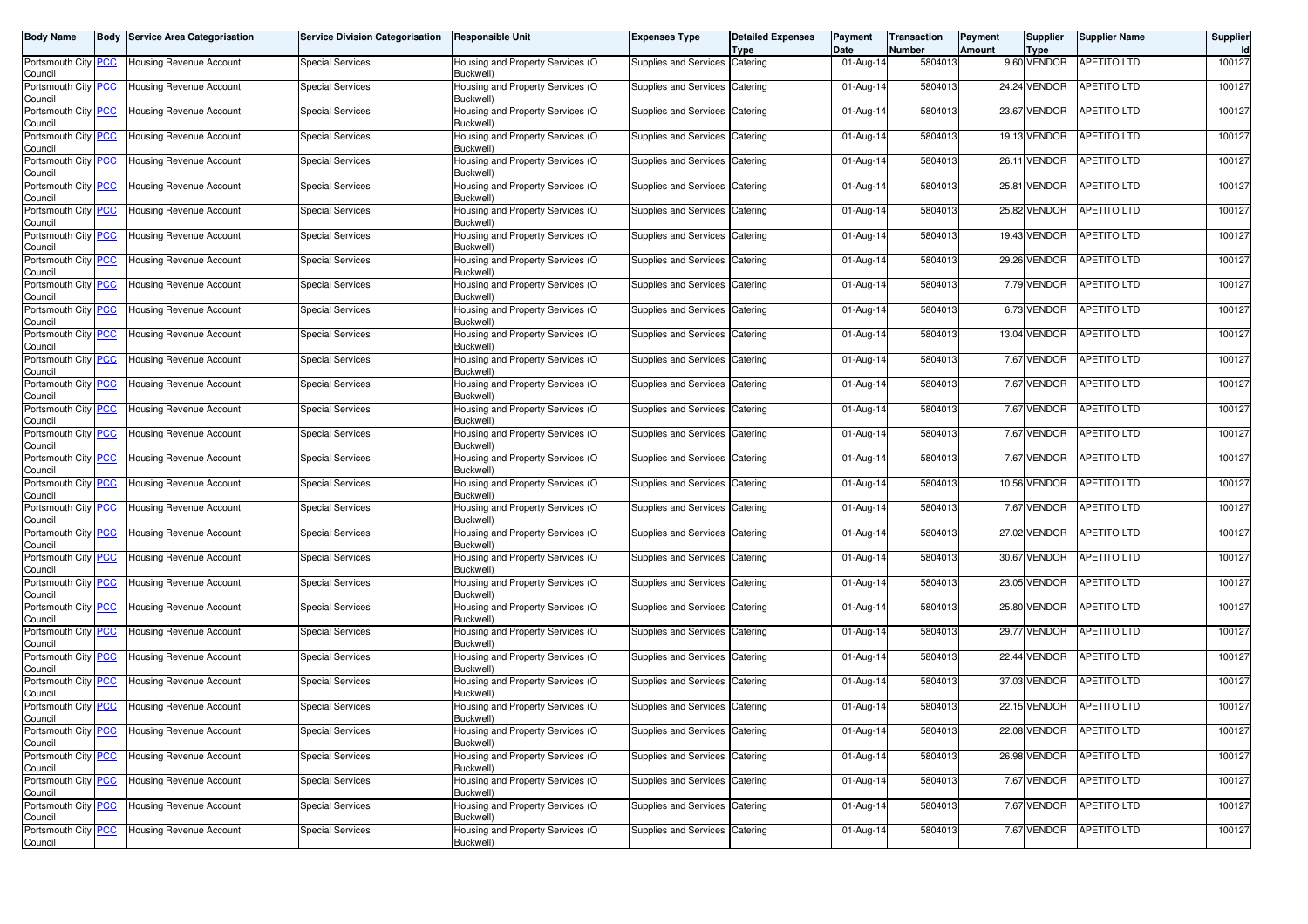| <b>Body Name</b>                      | <b>Body Service Area Categorisation</b> | <b>Service Division Categorisation</b> | <b>Responsible Unit</b>                       | Expenses Type                    | <b>Detailed Expenses</b><br>Type | Payment<br>Date | <b>Transaction</b><br>Number | <b>Payment</b><br>Amount | Supplier<br><b>Type</b> | <b>Supplier Name</b>    | Supplier<br>Id |
|---------------------------------------|-----------------------------------------|----------------------------------------|-----------------------------------------------|----------------------------------|----------------------------------|-----------------|------------------------------|--------------------------|-------------------------|-------------------------|----------------|
| Portsmouth City PCC<br>Council        | <b>Housing Revenue Account</b>          | <b>Special Services</b>                | Housing and Property Services (O<br>Buckwell) | Supplies and Services Catering   |                                  | 01-Aug-14       | 5804013                      |                          | 7.67 VENDOR             | <b>APETITO LTD</b>      | 100127         |
| Portsmouth City PCC<br>Council        | <b>Housing Revenue Account</b>          | <b>Special Services</b>                | Housing and Property Services (O<br>Buckwell) | Supplies and Services            | Catering                         | 01-Aug-14       | 5804013                      |                          | 7.67 VENDOR             | APETITO LTD             | 100127         |
| Portsmouth City PCC<br>Council        | <b>Housing Revenue Account</b>          | <b>Special Services</b>                | Housing and Property Services (O<br>Buckwell) | Supplies and Services            | Catering                         | 01-Aug-14       | 5804013                      |                          | 8.53 VENDOR             | <b>APETITO LTD</b>      | 100127         |
| Portsmouth City PCC<br>Council        | Housing Revenue Account                 | <b>Special Services</b>                | Housing and Property Services (O<br>Buckwell) | Supplies and Services Catering   |                                  | 01-Aug-14       | 5804013                      |                          | 27.02 VENDOR            | <b>APETITO LTD</b>      | 100127         |
| Portsmouth City PCC<br>Council        | Housing Revenue Account                 | <b>Special Services</b>                | Housing and Property Services (O<br>Buckwell) | Supplies and Services Catering   |                                  | 01-Aug-14       | 5804013                      |                          | 26.11 VENDOR            | APETITO LTD             | 100127         |
| Portsmouth City PCC<br>Council        | <b>Housing Revenue Account</b>          | <b>Special Services</b>                | Housing and Property Services (O<br>Buckwell) | Supplies and Services            | Catering                         | 01-Aug-14       | 5804013                      |                          | 23.05 VENDOR            | <b>APETITO LTD</b>      | 100127         |
| Portsmouth City PCC<br>Council        | <b>Housing Revenue Account</b>          | <b>Special Services</b>                | Housing and Property Services (O<br>Buckwell) | Supplies and Services Catering   |                                  | 01-Aug-14       | 5804013                      |                          | 25.34 VENDOR            | APETITO LTD             | 100127         |
| Portsmouth City PCC<br>Council        | <b>Housing Revenue Account</b>          | Special Services                       | Housing and Property Services (O<br>Buckwell) | Supplies and Services            | Catering                         | 01-Aug-14       | 5804013                      |                          | 20.95 VENDOR            | APETITO LTD             | 100127         |
| Portsmouth City PCC<br>Council        | <b>Housing Revenue Account</b>          | <b>Special Services</b>                | Housing and Property Services (O<br>Buckwell) | Supplies and Services            | Catering                         | 01-Aug-14       | 5804013                      |                          | 33.41 VENDOR            | APETITO LTD             | 100127         |
| Portsmouth City PCC<br>Council        | Housing Revenue Account                 | Special Services                       | Housing and Property Services (O<br>Buckwell) | Supplies and Services Catering   |                                  | 01-Aug-14       | 5804013                      |                          | 24.89 VENDOR            | APETITO LTD             | 100127         |
| Portsmouth City PCC<br>Council        | <b>Housing Revenue Account</b>          | <b>Special Services</b>                | Housing and Property Services (O<br>Buckwell) | Supplies and Services            | Catering                         | 01-Aug-14       | 5804013                      |                          | 22.15 VENDOR            | APETITO LTD             | 100127         |
| Portsmouth City PCC<br>Council        | <b>Housing Revenue Account</b>          | <b>Special Services</b>                | Housing and Property Services (O<br>Buckwell) | Supplies and Services Catering   |                                  | 01-Aug-14       | 5804013                      |                          | 37.03 VENDOR            | APETITO LTD             | 100127         |
| Portsmouth City PCC<br>Council        | Housing Revenue Account                 | <b>Special Services</b>                | Housing and Property Services (O<br>Buckwell) | Supplies and Services Catering   |                                  | 01-Aug-14       | 5804013                      |                          | 23.87 VENDOR            | APETITO LTD             | 100127         |
| Portsmouth City PCC<br>Council        | <b>Housing Revenue Account</b>          | <b>Special Services</b>                | Housing and Property Services (O<br>Buckwell) | Supplies and Services            | Catering                         | 01-Aug-14       | 5804013                      |                          | 7.79 VENDOR             | APETITO LTD             | 100127         |
| Portsmouth City PCC<br>Council        | <b>Housing Revenue Account</b>          | <b>Special Services</b>                | Housing and Property Services (O<br>Buckwell) | Supplies and Services Catering   |                                  | 01-Aug-14       | 5804013                      |                          | 6.73 VENDOR             | APETITO LTD             | 100127         |
| Portsmouth City PCC<br>Council        | Housing Revenue Account                 | Special Services                       | Housing and Property Services (O<br>Buckwell) | Supplies and Services Catering   |                                  | 01-Aug-14       | 5804013                      |                          | 13.04 VENDOR            | APETITO LTD             | 100127         |
| Portsmouth City PCC<br>Council        | <b>Housing Revenue Account</b>          | <b>Special Services</b>                | Housing and Property Services (O<br>Buckwell) | Supplies and Services            | Catering                         | 01-Aug-14       | 5804013                      |                          | 14.04 VENDOR            | <b>APETITO LTD</b>      | 100127         |
| Portsmouth City PCC<br>Council        | <b>Housing Revenue Account</b>          | <b>Special Services</b>                | Housing and Property Services (O<br>Buckwell) | Supplies and Services Catering   |                                  | 01-Aug-14       | 5804013                      |                          | 7.67 VENDOR             | APETITO LTD             | 100127         |
| Portsmouth City PCC<br>Council        | Housing Revenue Account                 | Special Services                       | Housing and Property Services (O<br>Buckwell) | Supplies and Services Catering   |                                  | 01-Aug-14       | 5804013                      |                          | 7.67 VENDOR             | APETITO LTD             | 100127         |
| Portsmouth City PCC<br>Council        | <b>Housing Revenue Account</b>          | <b>Special Services</b>                | Housing and Property Services (O<br>Buckwell) | Supplies and Services            | Catering                         | 01-Aug-14       | 5804013                      |                          | 7.67 VENDOR             | APETITO LTD             | 100127         |
| Portsmouth City PCC<br>Council        | Housing Revenue Account                 | <b>Special Services</b>                | Housing and Property Services (O<br>Buckwell) | Supplies and Services Catering   |                                  | 01-Aug-14       | 5804013                      |                          | 8.53 VENDOR             | APETITO LTD             | 100127         |
| Portsmouth City PCC<br>Council        | Housing Revenue Account                 | <b>Special Services</b>                | Housing and Property Services (O<br>Buckwell) | Supplies and Services Catering   |                                  | 01-Aug-14       | 5804013                      |                          | 19.13 VENDOR            | <b>APETITO LTD</b>      | 100127         |
| Portsmouth City PCC<br>Council        | <b>Housing Revenue Account</b>          | <b>Special Services</b>                | Housing and Property Services (O<br>Buckwell) | Supplies and Services            | Catering                         | 01-Aug-14       | 5804013                      |                          | 25.34 VENDOR            | <b>APETITO LTD</b>      | 100127         |
| Portsmouth City PCC<br>Council        | <b>Housing Revenue Account</b>          | <b>Special Services</b>                | Housing and Property Services (O<br>Buckwell) | Supplies and Services            | Catering                         | 01-Aug-14       | 5804013                      |                          | 20.95 VENDOR            | <b>APETITO LTD</b>      | 100127         |
| Portsmouth City PCC<br>Council        | <b>Housing Revenue Account</b>          | <b>Special Services</b>                | Housing and Property Services (O<br>Buckwell) | Supplies and Services Catering   |                                  | 01-Aug-14       | 5804013                      |                          | 24.29 VENDOR            | <b>APETITO LTD</b>      | 100127         |
| Portsmouth City PCC<br>Council        | <b>Housing Revenue Account</b>          | <b>Special Services</b>                | Housing and Property Services (O<br>Buckwell) | Supplies and Services Catering   |                                  | 01-Aug-14       | 5804013                      |                          | 30.80 VENDOR            | <b>APETITO LTD</b>      | 100127         |
| Portsmouth City PCC<br>Council        | <b>Housing Revenue Account</b>          | <b>Special Services</b>                | Housing and Property Services (O<br>Buckwell) | Supplies and Services Catering   |                                  | 01-Aug-14       | 5804013                      |                          | 7.79 VENDOR             | <b>APETITO LTD</b>      | 100127         |
| Portsmouth City <b>PCC</b><br>Council | <b>Housing Revenue Account</b>          | Special Services                       | Housing and Property Services (O<br>Buckwell) | Supplies and Services   Catering |                                  | 01-Aug-14       | 5804013                      |                          |                         | 6.73 VENDOR APETITO LTD | 100127         |
| Portsmouth City PCC<br>Council        | <b>Housing Revenue Account</b>          | <b>Special Services</b>                | Housing and Property Services (O<br>Buckwell) | Supplies and Services Catering   |                                  | 01-Aug-14       | 5804013                      |                          | 13.04 VENDOR            | <b>APETITO LTD</b>      | 100127         |
| Portsmouth City PCC<br>Council        | <b>Housing Revenue Account</b>          | <b>Special Services</b>                | Housing and Property Services (O<br>Buckwell) | Supplies and Services Catering   |                                  | 01-Aug-14       | 5804013                      |                          | 7.52 VENDOR             | APETITO LTD             | 100127         |
| Portsmouth City PCC<br>Council        | Housing Revenue Account                 | <b>Special Services</b>                | Housing and Property Services (O<br>Buckwell) | Supplies and Services Catering   |                                  | 01-Aug-14       | 5804013                      |                          | 5.16 VENDOR             | <b>APETITO LTD</b>      | 100127         |
| Portsmouth City PCC<br>Council        | <b>Housing Revenue Account</b>          | <b>Special Services</b>                | Housing and Property Services (O<br>Buckwell) | Supplies and Services Catering   |                                  | 01-Aug-14       | 5804013                      |                          | 7.67 VENDOR             | APETITO LTD             | 100127         |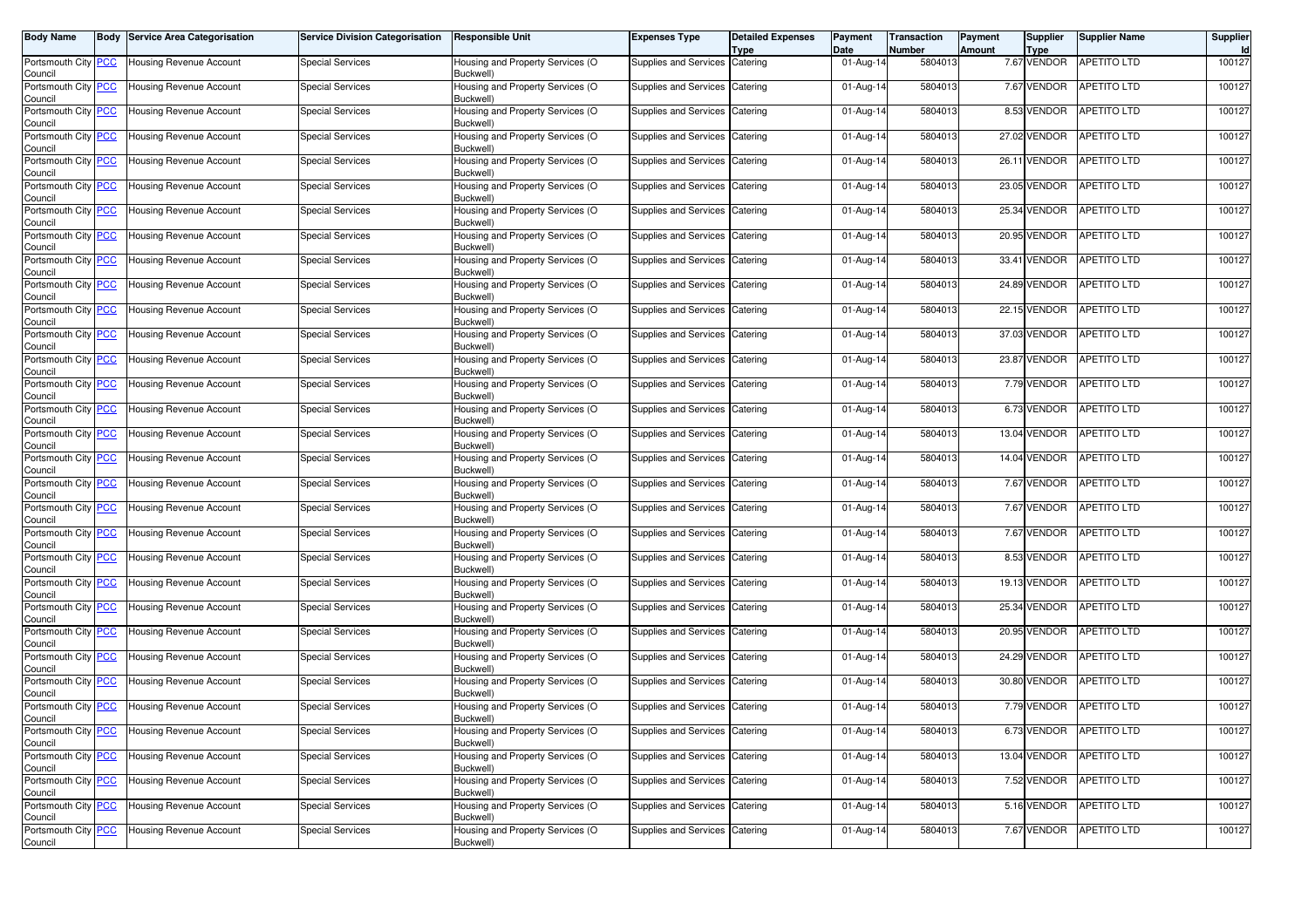| <b>Body Name</b>                      | <b>Body Service Area Categorisation</b> | <b>Service Division Categorisation</b> | <b>Responsible Unit</b>                       | Expenses Type                  | <b>Detailed Expenses</b><br>Type | Payment<br>Date         | <b>Transaction</b><br><b>Number</b> | Payment<br>Amount | Supplier<br><b>Type</b> | <b>Supplier Name</b>     | Supplier<br>Id |
|---------------------------------------|-----------------------------------------|----------------------------------------|-----------------------------------------------|--------------------------------|----------------------------------|-------------------------|-------------------------------------|-------------------|-------------------------|--------------------------|----------------|
| Portsmouth City PCC<br>Council        | Housing Revenue Account                 | <b>Special Services</b>                | Housing and Property Services (O<br>Buckwell) | Supplies and Services          | Catering                         | 01-Aug-14               | 5804013                             |                   | 7.67 VENDOR             | <b>APETITO LTD</b>       | 100127         |
| Portsmouth City PCC<br>Council        | Housing Revenue Account                 | <b>Special Services</b>                | Housing and Property Services (O<br>Buckwell) | Supplies and Services          | Catering                         | 01-Aug-14               | 5804013                             |                   | 3.85 VENDOR             | APETITO LTD              | 100127         |
| Portsmouth City PCC<br>Council        | Housing Revenue Account                 | <b>Special Services</b>                | Housing and Property Services (O<br>Buckwell) | Supplies and Services          | Catering                         | 01-Aug-14               | 5804013                             |                   | 3.85 VENDOR             | APETITO LTD              | 100127         |
| Portsmouth City PCC<br>Council        | Housing Revenue Account                 | <b>Special Services</b>                | Housing and Property Services (O<br>Buckwell) | Supplies and Services Catering |                                  | 01-Aug-14               | 5804013                             |                   | 3.85 VENDOR             | <b>APETITO LTD</b>       | 100127         |
| Portsmouth City PCC<br>Council        | Housing Revenue Account                 | <b>Special Services</b>                | Housing and Property Services (O<br>Buckwell) | Supplies and Services Catering |                                  | 01-Aug-14               | 5804013                             |                   | 7.70 VENDOR             | <b>APETITO LTD</b>       | 100127         |
| Portsmouth City PCC<br>Council        | Housing Revenue Account                 | <b>Special Services</b>                | Housing and Property Services (O<br>Buckwell) | Supplies and Services          | Catering                         | 01-Aug-14               | 5804013                             |                   | 24.24 VENDOR            | <b>APETITO LTD</b>       | 100127         |
| Portsmouth City PCC<br>Council        | Housing Revenue Account                 | <b>Special Services</b>                | Housing and Property Services (O<br>Buckwell) | Supplies and Services Catering |                                  | 01-Aug-14               | 5804013                             |                   | 10.99 VENDOR            | <b>APETITO LTD</b>       | 100127         |
| Portsmouth City PCC<br>Council        | Housing Revenue Account                 | <b>Special Services</b>                | Housing and Property Services (O<br>Buckwell) | Supplies and Services          | Catering                         | 01-Aug-14               | 5804013                             |                   | 30.67 VENDOR            | <b>APETITO LTD</b>       | 100127         |
| Portsmouth City PCC<br>Council        | Housing Revenue Account                 | <b>Special Services</b>                | Housing and Property Services (O<br>Buckwell) | Supplies and Services          | Catering                         | 01-Aug-14               | 5804013                             |                   | 29.77 VENDOR            | APETITO LTD              | 100127         |
| Portsmouth City PCC<br>Council        | Housing Revenue Account                 | <b>Special Services</b>                | Housing and Property Services (O<br>Buckwell) | Supplies and Services Catering |                                  | $01-Aug-14$             | 5804013                             |                   | 26.71 VENDOR            | <b>APETITO LTD</b>       | 100127         |
| Portsmouth City PCC<br>Council        | Housing Revenue Account                 | <b>Special Services</b>                | Housing and Property Services (O<br>Buckwell) | Supplies and Services          | Catering                         | 01-Aug-14               | 5804013                             |                   | 28.55 VENDOR            | <b>APETITO LTD</b>       | 100127         |
| Portsmouth City PCC<br>Council        | <b>Housing Revenue Account</b>          | <b>Special Services</b>                | Housing and Property Services (O<br>Buckwell) | Supplies and Services Catering |                                  | 01-Aug-14               | 5804013                             |                   | 6.73 VENDOR             | <b>APETITO LTD</b>       | 100127         |
| Portsmouth City PCC<br>Council        | Housing Revenue Account                 | <b>Special Services</b>                | Housing and Property Services (O<br>Buckwell) | Supplies and Services Catering |                                  | $01-Aug-14$             | 5804013                             |                   | 7.13 VENDOR             | <b>APETITO LTD</b>       | 100127         |
| Portsmouth City PCC<br>Council        | <b>Housing Revenue Account</b>          | <b>Special Services</b>                | Housing and Property Services (O<br>Buckwell) | Supplies and Services          | Catering                         | 01-Aug-14               | 5804013                             |                   | 13.04 VENDOR            | <b>APETITO LTD</b>       | 100127         |
| Portsmouth City PCC<br>Council        | Housing Revenue Account                 | <b>Special Services</b>                | Housing and Property Services (O<br>Buckwell) | Supplies and Services Catering |                                  | 01-Aug-14               | 5804013                             |                   | 7.67 VENDOR             | APETITO LTD              | 100127         |
| Portsmouth City PCC<br>Council        | Housing Revenue Account                 | <b>Special Services</b>                | Housing and Property Services (O<br>Buckwell) | Supplies and Services Catering |                                  | 01-Aug-14               | 5804013                             |                   | 7.67 VENDOR             | <b>APETITO LTD</b>       | 100127         |
| Portsmouth City PCC<br>Council        | <b>Housing Revenue Account</b>          | <b>Special Services</b>                | Housing and Property Services (O<br>Buckwell) | Supplies and Services          | Catering                         | 01-Aug-14               | 5804013                             |                   | 7.67 VENDOR             | <b>APETITO LTD</b>       | 100127         |
| Portsmouth City PCC<br>Council        | Housing Revenue Account                 | <b>Special Services</b>                | Housing and Property Services (O<br>Buckwell) | Supplies and Services Catering |                                  | 01-Aug-14               | 5804013                             |                   | 7.67 VENDOR             | APETITO LTD              | 100127         |
| Portsmouth City PCC<br>Council        | Housing Revenue Account                 | <b>Special Services</b>                | Housing and Property Services (O<br>Buckwell) | Supplies and Services Catering |                                  | 01-Aug-14               | 5804013                             |                   | 7.67 VENDOR             | <b>APETITO LTD</b>       | 100127         |
| Portsmouth City PCC<br>Council        | Housing Revenue Account                 | <b>Special Services</b>                | Housing and Property Services (O<br>Buckwell) | Supplies and Services          | Catering                         | 01-Aug-14               | 5804013                             |                   | 8.53 VENDOR             | <b>APETITO LTD</b>       | 100127         |
| Portsmouth City PCC<br>Council        | Housing Revenue Account                 | <b>Special Services</b>                | Housing and Property Services (O<br>Buckwell) | Supplies and Services Catering |                                  | 01-Aug-14               | 5804013                             |                   | 24.24 VENDOR            | APETITO LTD              | 100127         |
| Portsmouth City PCC<br>Council        | Housing Revenue Account                 | <b>Special Services</b>                | Housing and Property Services (O<br>Buckwell) | Supplies and Services Catering |                                  | $\overline{0}$ 1-Aug-14 | 5804013                             |                   | 24.24 VENDOR            | <b>APETITO LTD</b>       | 100127         |
| Portsmouth City PCC<br>Council        | Housing Revenue Account                 | <b>Special Services</b>                | Housing and Property Services (O<br>Buckwell) | Supplies and Services          | Catering                         | 01-Aug-14               | 5804013                             |                   | 24.24 VENDOR            | <b>APETITO LTD</b>       | 100127         |
| Portsmouth City PCC<br>Council        | Housing Revenue Account                 | <b>Special Services</b>                | Housing and Property Services (O<br>Buckwell) | Supplies and Services          | Catering                         | 01-Aug-14               | 5804013                             |                   | 10.99 VENDOR            | <b>APETITO LTD</b>       | 100127         |
| Portsmouth City PCC<br>Council        | Housing Revenue Account                 | <b>Special Services</b>                | Housing and Property Services (O<br>Buckwell) | Supplies and Services          | Catering                         | 01-Aug-14               | 5804013                             |                   | 27.02 VENDOR            | APETITO LTD              | 100127         |
| Portsmouth City PCC<br>Council        | Housing Revenue Account                 | <b>Special Services</b>                | Housing and Property Services (O<br>Buckwell) | Supplies and Services          | Catering                         | 01-Aug-14               | 5804013                             |                   | 26.11 VENDOR            | <b>APETITO LTD</b>       | 100127         |
| Portsmouth City PCC<br>Council        | Housing Revenue Account                 | <b>Special Services</b>                | Housing and Property Services (O<br>Buckwell) | Supplies and Services Catering |                                  | 01-Aug-14               | 5804013                             |                   | 23.67 VENDOR            | <b>APETITO LTD</b>       | 100127         |
| Portsmouth City <b>PCC</b><br>Council | Housing Revenue Account                 | <b>Special Services</b>                | Housing and Property Services (O<br>Buckwell) | Supplies and Services Catering |                                  | 01-Aug-14               | 5804013                             |                   |                         | 26.12 VENDOR APETITO LTD | 100127         |
| Portsmouth City PCC<br>Council        | <b>Housing Revenue Account</b>          | <b>Special Services</b>                | Housing and Property Services (O<br>Buckwell) | Supplies and Services Catering |                                  | 01-Aug-14               | 5804013                             |                   | 22.44 VENDOR            | <b>APETITO LTD</b>       | 100127         |
| Portsmouth City PCC<br>Council        | Housing Revenue Account                 | <b>Special Services</b>                | Housing and Property Services (O<br>Buckwell) | Supplies and Services Catering |                                  | 01-Aug-14               | 5804013                             |                   | 26.11 VENDOR            | <b>APETITO LTD</b>       | 100127         |
| Portsmouth City PCC<br>Council        | Housing Revenue Account                 | <b>Special Services</b>                | Housing and Property Services (O<br>Buckwell) | Supplies and Services Catering |                                  | 01-Aug-14               | 5804013                             |                   | 21.86 VENDOR            | <b>APETITO LTD</b>       | 100127         |
| Portsmouth City PCC<br>Council        | Housing Revenue Account                 | <b>Special Services</b>                | Housing and Property Services (O<br>Buckwell) | Supplies and Services Catering |                                  | 01-Aug-14               | 5804013                             |                   | 28.74 VENDOR            | APETITO LTD              | 100127         |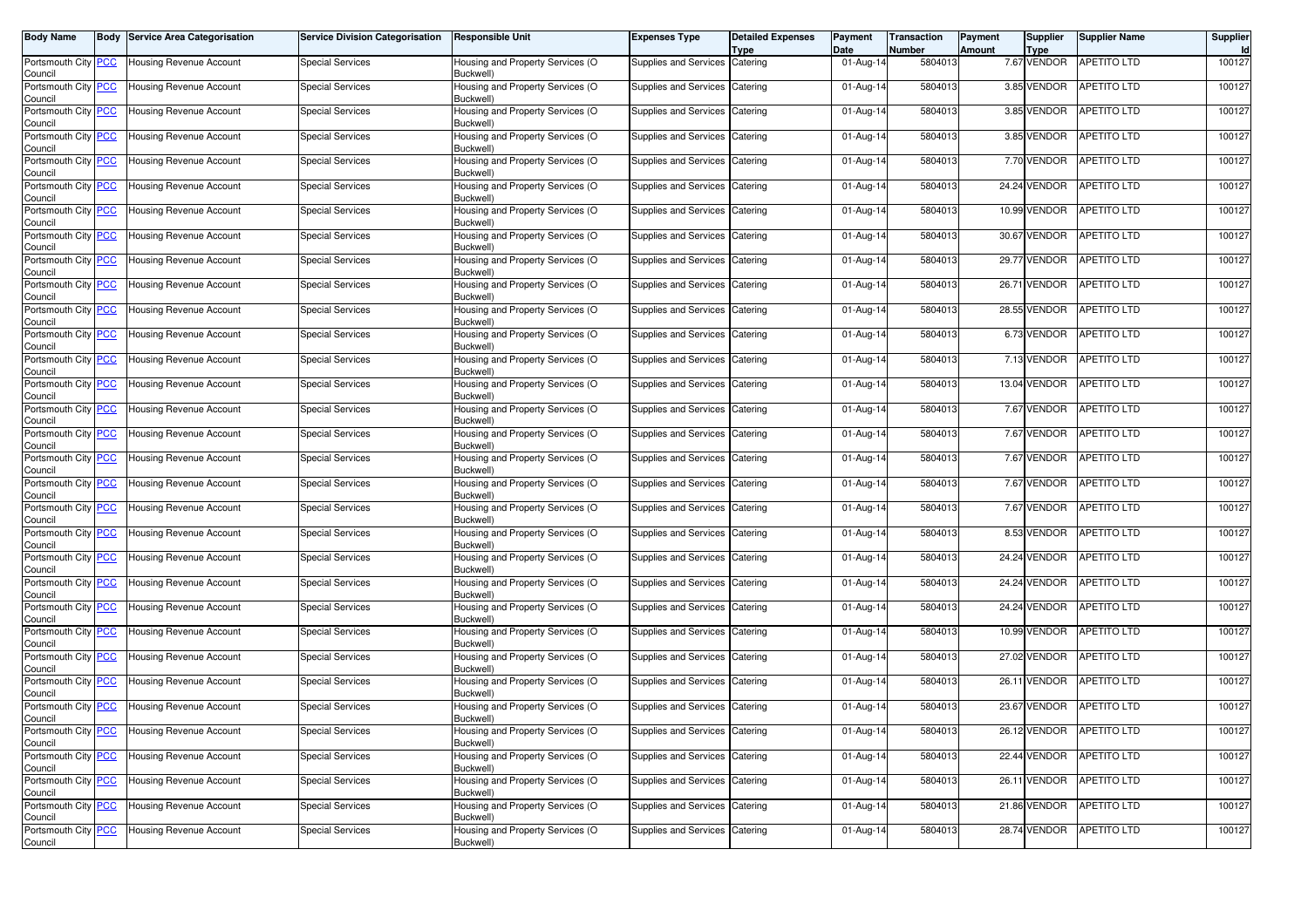| <b>Body Name</b>                      | <b>Body Service Area Categorisation</b> | <b>Service Division Categorisation</b> | <b>Responsible Unit</b>                       | <b>Expenses Type</b>           | <b>Detailed Expenses</b><br><b>Type</b> | Payment<br>Date | <b>Transaction</b><br><b>Number</b> | Payment<br>Amount | Supplier<br><b>Type</b> | <b>Supplier Name</b>    | Supplier<br>Id |
|---------------------------------------|-----------------------------------------|----------------------------------------|-----------------------------------------------|--------------------------------|-----------------------------------------|-----------------|-------------------------------------|-------------------|-------------------------|-------------------------|----------------|
| Portsmouth City PCC<br>Council        | <b>Housing Revenue Account</b>          | <b>Special Services</b>                | Housing and Property Services (O<br>Buckwell) | Supplies and Services Catering |                                         | 01-Aug-14       | 5804013                             |                   | 26.71 VENDOR            | <b>APETITO LTD</b>      | 100127         |
| Portsmouth City PCC<br>Council        | <b>Housing Revenue Account</b>          | <b>Special Services</b>                | Housing and Property Services (O<br>Buckwell) | Supplies and Services          | Catering                                | 01-Aug-14       | 5804013                             |                   | 23.67 VENDOR            | <b>APETITO LTD</b>      | 100127         |
| Portsmouth City PCC<br>Council        | <b>Housing Revenue Account</b>          | <b>Special Services</b>                | Housing and Property Services (O<br>Buckwell) | Supplies and Services Catering |                                         | 01-Aug-14       | 5804013                             |                   | 30.80 VENDOR            | APETITO LTD             | 100127         |
| Portsmouth City PCC<br>Council        | Housing Revenue Account                 | <b>Special Services</b>                | Housing and Property Services (O<br>Buckwell) | Supplies and Services Catering |                                         | 01-Aug-14       | 5804013                             |                   | 7.29 VENDOR             | <b>APETITO LTD</b>      | 100127         |
| Portsmouth City PCC<br>Council        | <b>Housing Revenue Account</b>          | <b>Special Services</b>                | Housing and Property Services (O<br>Buckwell) | Supplies and Services          | Catering                                | 01-Aug-14       | 5804013                             |                   | 8.65 VENDOR             | APETITO LTD             | 100127         |
| Portsmouth City PCC<br>Council        | <b>Housing Revenue Account</b>          | <b>Special Services</b>                | Housing and Property Services (O<br>Buckwell) | Supplies and Services          | Catering                                | 01-Aug-14       | 5804013                             |                   | 12.01 VENDOR            | APETITO LTD             | 100127         |
| Portsmouth City PCC<br>Council        | Housing Revenue Account                 | Special Services                       | Housing and Property Services (O<br>Buckwell) | Supplies and Services Catering |                                         | 01-Aug-14       | 5804013                             |                   | 15.58 VENDOR            | <b>APETITO LTD</b>      | 100127         |
| Portsmouth City PCC<br>Council        | <b>Housing Revenue Account</b>          | <b>Special Services</b>                | Housing and Property Services (O<br>Buckwell) | Supplies and Services          | Catering                                | 01-Aug-14       | 5804013                             |                   | 14.79 VENDOR            | <b>APETITO LTD</b>      | 100127         |
| Portsmouth City PCC<br>Council        | <b>Housing Revenue Account</b>          | <b>Special Services</b>                | Housing and Property Services (O<br>Buckwell) | Supplies and Services Catering |                                         | 01-Aug-14       | 5804013                             |                   | 13.04 VENDOR            | APETITO LTD             | 100127         |
| Portsmouth City PCC<br>Council        | Housing Revenue Account                 | <b>Special Services</b>                | Housing and Property Services (O<br>Buckwell) | Supplies and Services Catering |                                         | 01-Aug-14       | 5804013                             |                   | 7.67 VENDOR             | <b>APETITO LTD</b>      | 100127         |
| Portsmouth City PCC<br>Council        | <b>Housing Revenue Account</b>          | <b>Special Services</b>                | Housing and Property Services (O<br>Buckwell) | Supplies and Services          | Catering                                | 01-Aug-14       | 5804013                             |                   | 7.67 VENDOR             | <b>APETITO LTD</b>      | 100127         |
| Portsmouth City PCC<br>Council        | <b>Housing Revenue Account</b>          | <b>Special Services</b>                | Housing and Property Services (O<br>Buckwell) | <b>Supplies and Services</b>   | Catering                                | 01-Aug-14       | 5804013                             |                   | 7.67 VENDOR             | APETITO LTD             | 100127         |
| Portsmouth City PCC<br>Council        | <b>Housing Revenue Account</b>          | <b>Special Services</b>                | Housing and Property Services (O<br>Buckwell) | Supplies and Services Catering |                                         | 01-Aug-14       | 5804013                             |                   | 7.67 VENDOR             | <b>APETITO LTD</b>      | 100127         |
| Portsmouth City PCC<br>Council        | Housing Revenue Account                 | <b>Special Services</b>                | Housing and Property Services (O<br>Buckwell) | Supplies and Services Catering |                                         | 01-Aug-14       | 5804013                             |                   | 24.24 VENDOR            | <b>APETITO LTD</b>      | 100127         |
| Portsmouth City PCC<br>Council        | <b>Housing Revenue Account</b>          | <b>Special Services</b>                | Housing and Property Services (O<br>Buckwell) | Supplies and Services          | Catering                                | 01-Aug-14       | 5804013                             |                   | 10.99 VENDOR            | <b>APETITO LTD</b>      | 100127         |
| Portsmouth City PCC<br>Council        | <b>Housing Revenue Account</b>          | <b>Special Services</b>                | Housing and Property Services (O<br>Buckwell) | Supplies and Services Catering |                                         | 01-Aug-14       | 5804013                             |                   | 27.02 VENDOR            | <b>APETITO LTD</b>      | 100127         |
| Portsmouth City PCC<br>Council        | <b>Housing Revenue Account</b>          | <b>Special Services</b>                | Housing and Property Services (O<br>Buckwell) | Supplies and Services Catering |                                         | 01-Aug-14       | 5804013                             |                   | 30.67 VENDOR            | <b>APETITO LTD</b>      | 100127         |
| Portsmouth City PCC<br>Council        | <b>Housing Revenue Account</b>          | <b>Special Services</b>                | Housing and Property Services (O<br>Buckwell) | Supplies and Services Catering |                                         | 01-Aug-14       | 5804013                             |                   | 37.03 VENDOR            | <b>APETITO LTD</b>      | 100127         |
| Portsmouth City PCC<br>Council        | Housing Revenue Account                 | <b>Special Services</b>                | Housing and Property Services (O<br>Buckwell) | Supplies and Services Catering |                                         | 01-Aug-14       | 5804013                             |                   | 38.50 VENDOR            | <b>APETITO LTD</b>      | 100127         |
| Portsmouth City PCC<br>Council        | <b>Housing Revenue Account</b>          | <b>Special Services</b>                | Housing and Property Services (O<br>Buckwell) | Supplies and Services Catering |                                         | 01-Aug-14       | 5804013                             |                   | 39.57 VENDOR            | <b>APETITO LTD</b>      | 100127         |
| Portsmouth City PCC<br>Council        | <b>Housing Revenue Account</b>          | <b>Special Services</b>                | Housing and Property Services (O<br>Buckwell) | Supplies and Services          | Catering                                | 01-Aug-14       | 5804013                             |                   | 6.73 VENDOR             | <b>APETITO LTD</b>      | 100127         |
| Portsmouth City PCC<br>Council        | <b>Housing Revenue Account</b>          | <b>Special Services</b>                | Housing and Property Services (O<br>Buckwell) | Supplies and Services Catering |                                         | 01-Aug-14       | 5804013                             |                   | 14.79 VENDOR            | <b>APETITO LTD</b>      | 100127         |
| Portsmouth City PCC<br>Council        | <b>Housing Revenue Account</b>          | <b>Special Services</b>                | Housing and Property Services (O<br>Buckwell) | Supplies and Services          | Catering                                | 01-Aug-14       | 5804013                             |                   | 7.52 VENDOR             | <b>APETITO LTD</b>      | 100127         |
| Portsmouth City PCC<br>Council        | Housing Revenue Account                 | <b>Special Services</b>                | Housing and Property Services (O<br>Buckwell) | Supplies and Services          | Catering                                | 01-Aug-14       | 5804013                             |                   | 29.52 VENDOR            | APETITO LTD             | 100127         |
| Portsmouth City PCC<br>Council        | Housing Revenue Account                 | <b>Special Services</b>                | Housing and Property Services (O<br>Buckwell) | Supplies and Services Catering |                                         | 01-Aug-14       | 5804013                             |                   | 7.67 VENDOR             | <b>APETITO LTD</b>      | 100127         |
| Portsmouth City PCC<br>Council        | <b>Housing Revenue Account</b>          | <b>Special Services</b>                | Housing and Property Services (O<br>Buckwell) | Supplies and Services          | Catering                                | 01-Aug-14       | 5804013                             |                   | 7.67 VENDOR             | <b>APETITO LTD</b>      | 100127         |
| Portsmouth City PCC<br>Council        | <b>Housing Revenue Account</b>          | <b>Special Services</b>                | Housing and Property Services (O<br>Buckwell) | Supplies and Services          | Catering                                | 01-Aug-14       | 5804013                             |                   | 7.67 VENDOR             | <b>APETITO LTD</b>      | 100127         |
| Portsmouth City <b>PCC</b><br>Council | <b>Housing Revenue Account</b>          | Special Services                       | Housing and Property Services (O<br>Buckwell) | Supplies and Services Catering |                                         | 01-Aug-14       | 5804013                             |                   |                         | 7.67 VENDOR APETITO LTD | 100127         |
| Portsmouth City PCC<br>Council        | <b>Housing Revenue Account</b>          | <b>Special Services</b>                | Housing and Property Services (O<br>Buckwell) | Supplies and Services Catering |                                         | 01-Aug-14       | 5804013                             |                   | 24.24 VENDOR            | <b>APETITO LTD</b>      | 100127         |
| Portsmouth City PCC<br>Council        | Housing Revenue Account                 | <b>Special Services</b>                | Housing and Property Services (O<br>Buckwell) | Supplies and Services Catering |                                         | 01-Aug-14       | 5804013                             |                   | 10.99 VENDOR            | APETITO LTD             | 100127         |
| Portsmouth City PCC<br>Council        | Housing Revenue Account                 | <b>Special Services</b>                | Housing and Property Services (O<br>Buckwell) | Supplies and Services Catering |                                         | 01-Aug-14       | 5804013                             |                   | 10.99 VENDOR            | <b>APETITO LTD</b>      | 100127         |
| Portsmouth City PCC<br>Council        | Housing Revenue Account                 | <b>Special Services</b>                | Housing and Property Services (O<br>Buckwell) | Supplies and Services Catering |                                         | 01-Aug-14       | 5804013                             |                   | 27.56 VENDOR            | APETITO LTD             | 100127         |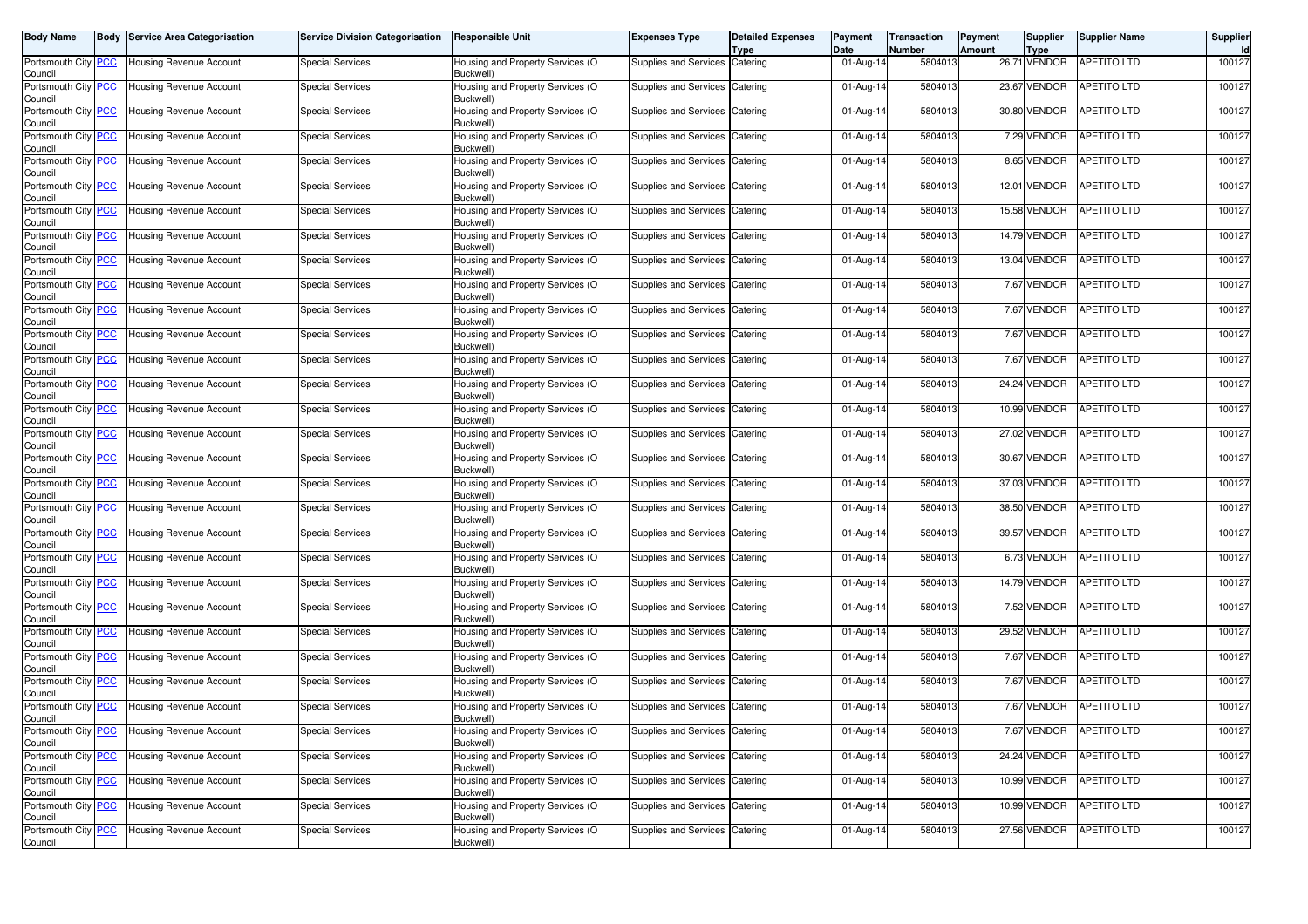| <b>Body Name</b>                      | <b>Body Service Area Categorisation</b> | <b>Service Division Categorisation</b> | <b>Responsible Unit</b>                       | <b>Expenses Type</b>             | <b>Detailed Expenses</b><br><b>Type</b> | Payment<br>Date | <b>Transaction</b><br><b>Number</b> | Payment<br>Amount | Supplier<br><b>Type</b> | <b>Supplier Name</b>    | Supplier<br>Id |
|---------------------------------------|-----------------------------------------|----------------------------------------|-----------------------------------------------|----------------------------------|-----------------------------------------|-----------------|-------------------------------------|-------------------|-------------------------|-------------------------|----------------|
| Portsmouth City PCC<br>Council        | Housing Revenue Account                 | <b>Special Services</b>                | Housing and Property Services (O<br>Buckwell) | Supplies and Services Catering   |                                         | 01-Aug-14       | 5804013                             |                   | 27.02 VENDOR            | <b>APETITO LTD</b>      | 100127         |
| Portsmouth City PCC<br>Council        | <b>Housing Revenue Account</b>          | <b>Special Services</b>                | Housing and Property Services (O<br>Buckwell) | Supplies and Services            | Catering                                | 01-Aug-14       | 5804013                             |                   | 25.80 VENDOR            | APETITO LTD             | 100127         |
| Portsmouth City PCC<br>Council        | Housing Revenue Account                 | <b>Special Services</b>                | Housing and Property Services (O<br>Buckwell) | Supplies and Services            | Catering                                | 01-Aug-14       | 5804013                             |                   | 25.81 VENDOR            | <b>APETITO LTD</b>      | 100127         |
| Portsmouth City PCC<br>Council        | Housing Revenue Account                 | <b>Special Services</b>                | Housing and Property Services (O<br>Buckwell) | Supplies and Services            | Catering                                | 01-Aug-14       | 5804013                             |                   | 28.52 VENDOR            | APETITO LTD             | 100127         |
| Portsmouth City PCC<br>Council        | Housing Revenue Account                 | <b>Special Services</b>                | Housing and Property Services (O<br>Buckwell) | Supplies and Services            | Catering                                | 01-Aug-14       | 5804013                             |                   | 26.72 VENDOR            | APETITO LTD             | 100127         |
| Portsmouth City PCC<br>Council        | Housing Revenue Account                 | <b>Special Services</b>                | Housing and Property Services (O<br>Buckwell) | Supplies and Services            | Catering                                | 01-Aug-14       | 5804013                             |                   | 38.50 VENDOR            | <b>APETITO LTD</b>      | 100127         |
| Portsmouth City PCC<br>Council        | Housing Revenue Account                 | <b>Special Services</b>                | Housing and Property Services (O<br>Buckwell) | Supplies and Services Catering   |                                         | 01-Aug-14       | 5804013                             |                   | 23.67 VENDOR            | APETITO LTD             | 100127         |
| Portsmouth City PCC<br>Council        | <b>Housing Revenue Account</b>          | <b>Special Services</b>                | Housing and Property Services (O<br>Buckwell) | Supplies and Services            | Catering                                | 01-Aug-14       | 5804013                             |                   | 39.57 VENDOR            | <b>APETITO LTD</b>      | 100127         |
| Portsmouth City PCC<br>Council        | Housing Revenue Account                 | <b>Special Services</b>                | Housing and Property Services (O<br>Buckwell) | Supplies and Services            | Catering                                | 01-Aug-14       | 5804013                             |                   | 7.29 VENDOR             | APETITO LTD             | 100127         |
| Portsmouth City PCC<br>Council        | Housing Revenue Account                 | <b>Special Services</b>                | Housing and Property Services (O<br>Buckwell) | Supplies and Services            | Catering                                | 01-Aug-14       | 5804013                             |                   | 9.07 VENDOR             | <b>APETITO LTD</b>      | 100127         |
| Portsmouth City PCC<br>Council        | <b>Housing Revenue Account</b>          | <b>Special Services</b>                | Housing and Property Services (O<br>Buckwell) | Supplies and Services            | Catering                                | 01-Aug-14       | 5804013                             |                   | 7.79 VENDOR             | <b>APETITO LTD</b>      | 100127         |
| Portsmouth City PCC<br>Council        | Housing Revenue Account                 | <b>Special Services</b>                | Housing and Property Services (O<br>Buckwell) | Supplies and Services            | Catering                                | 01-Aug-14       | 5804013                             |                   | 7.13 VENDOR             | <b>APETITO LTD</b>      | 100127         |
| Portsmouth City PCC<br>Council        | Housing Revenue Account                 | <b>Special Services</b>                | Housing and Property Services (O<br>Buckwell) | Supplies and Services Catering   |                                         | 01-Aug-14       | 5804013                             |                   | 14.79 VENDOR            | <b>APETITO LTD</b>      | 100127         |
| Portsmouth City PCC<br>Council        | <b>Housing Revenue Account</b>          | <b>Special Services</b>                | Housing and Property Services (O<br>Buckwell) | Premises-Related<br>Expenditure  | Cleaning and domestic<br>supplies       | 01-Aug-14       | 5804013                             |                   | 7.67 VENDOR             | <b>APETITO LTD</b>      | 100127         |
| Portsmouth City PCC<br>Council        | Housing Revenue Account                 | <b>Special Services</b>                | Housing and Property Services (O<br>Buckwell) | Premises-Related<br>Expenditure  | Cleaning and domestic<br>supplies       | 01-Aug-14       | 5804013                             |                   | 7.67 VENDOR             | APETITO LTD             | 100127         |
| Portsmouth City PCC<br>Council        | Housing Revenue Account                 | <b>Special Services</b>                | Housing and Property Services (O<br>Buckwell) | Premises-Related<br>Expenditure  | Cleaning and domestic<br>supplies       | 01-Aug-14       | 5804013                             |                   | 26.11 VENDOR            | <b>APETITO LTD</b>      | 100127         |
| Portsmouth City PCC<br>Council        | <b>Housing Revenue Account</b>          | <b>Special Services</b>                | Housing and Property Services (O<br>Buckwell) | Premises-Related<br>Expenditure  | Cleaning and domestic<br>supplies       | 01-Aug-14       | 5804013                             |                   | 23.05 VENDOR            | <b>APETITO LTD</b>      | 100127         |
| Portsmouth City PCC<br>Council        | Housing Revenue Account                 | <b>Special Services</b>                | Housing and Property Services (O<br>Buckwell) | Premises-Related<br>Expenditure  | Cleaning and domestic<br>supplies       | 01-Aug-14       | 5804013                             |                   | 20.95 VENDOR            | APETITO LTD             | 100127         |
| Portsmouth City PCC<br>Council        | Housing Revenue Account                 | <b>Special Services</b>                | Housing and Property Services (O<br>Buckwell) | Premises-Related<br>Expenditure  | Cleaning and domestic<br>supplies       | 01-Aug-14       | 5804013                             |                   | 37.03 VENDOR            | APETITO LTD             | 100127         |
| Portsmouth City PCC<br>Council        | <b>Housing Revenue Account</b>          | <b>Special Services</b>                | Housing and Property Services (O<br>Buckwell) | Premises-Related<br>Expenditure  | Cleaning and domestic<br>supplies       | 01-Aug-14       | 5804013                             |                   | 22.08 VENDOR            | <b>APETITO LTD</b>      | 100127         |
| Portsmouth City PCC<br>Council        | Housing Revenue Account                 | <b>Special Services</b>                | Housing and Property Services (O<br>Buckwell) | Premises-Related<br>Expenditure  | Cleaning and domestic<br>supplies       | 01-Aug-14       | 5804013                             |                   | 28.22 VENDOR            | APETITO LTD             | 100127         |
| Portsmouth City <b>PCC</b><br>Council | Housing Revenue Account                 | <b>Special Services</b>                | Housing and Property Services (O<br>Buckwell) | Premises-Related<br>Expenditure  | Cleaning and domestic<br>supplies       | 01-Aug-14       | 5804013                             |                   | 39.57 VENDOR            | <b>APETITO LTD</b>      | 100127         |
| Portsmouth City PCC<br>Council        | <b>Housing Revenue Account</b>          | <b>Special Services</b>                | Housing and Property Services (O<br>Buckwell) | Premises-Related<br>Expenditure  | Cleaning and domestic<br>supplies       | 01-Aug-14       | 5804013                             |                   | 7.13 VENDOR             | APETITO LTD             | 100127         |
| Portsmouth City PCC<br>Council        | Housing Revenue Account                 | <b>Special Services</b>                | Housing and Property Services (O<br>Buckwell) | Premises-Related<br>Expenditure  | Cleaning and domestic<br>supplies       | 01-Aug-14       | 5804013                             |                   | 7.52 VENDOR             | APETITO LTD             | 100127         |
| Portsmouth City PCC<br>Council        | Housing Revenue Account                 | <b>Special Services</b>                | Housing and Property Services (O<br>Buckwell) | Supplies and Services            | Catering                                | 01-Aug-14       | 5804013                             |                   | 7.67 VENDOR             | <b>APETITO LTD</b>      | 100127         |
| Portsmouth City PCC<br>Council        | <b>Housing Revenue Account</b>          | <b>Special Services</b>                | Housing and Property Services (O<br>Buckwell) | Supplies and Services            | Catering                                | 01-Aug-14       | 5804013                             |                   | 7.67 VENDOR             | <b>APETITO LTD</b>      | 100127         |
| Portsmouth City PCC<br>Council        | <b>Housing Revenue Account</b>          | <b>Special Services</b>                | Housing and Property Services (O<br>Buckwell) | Supplies and Services            | Catering                                | 01-Aug-14       | 5804013                             |                   | 7.67 VENDOR             | <b>APETITO LTD</b>      | 100127         |
| Portsmouth City RCC<br>Council        | Housing Revenue Account                 | Special Services                       | Housing and Property Services (O<br>Buckwell) | Supplies and Services   Catering |                                         | 01-Aug-14       | 5804013                             |                   |                         | 7.67 VENDOR APETITO LTD | 100127         |
| Portsmouth City PCC<br>Council        | Housing Revenue Account                 | <b>Special Services</b>                | Housing and Property Services (O<br>Buckwell) | Supplies and Services Catering   |                                         | 01-Aug-14       | 5804013                             |                   | 7.67 VENDOR             | <b>APETITO LTD</b>      | 100127         |
| Portsmouth City PCC<br>Council        | Housing Revenue Account                 | <b>Special Services</b>                | Housing and Property Services (O<br>Buckwell) | Supplies and Services Catering   |                                         | 01-Aug-14       | 5804013                             |                   | 24.24 VENDOR            | APETITO LTD             | 100127         |
| Portsmouth City PCC<br>Council        | Housing Revenue Account                 | <b>Special Services</b>                | Housing and Property Services (O<br>Buckwell) | Supplies and Services Catering   |                                         | 01-Aug-14       | 5804013                             |                   | 10.99 VENDOR            | <b>APETITO LTD</b>      | 100127         |
| Portsmouth City PCC<br>Council        | Housing Revenue Account                 | <b>Special Services</b>                | Housing and Property Services (O<br>Buckwell) | Supplies and Services Catering   |                                         | 01-Aug-14       | 5804013                             |                   | 30.67 VENDOR            | APETITO LTD             | 100127         |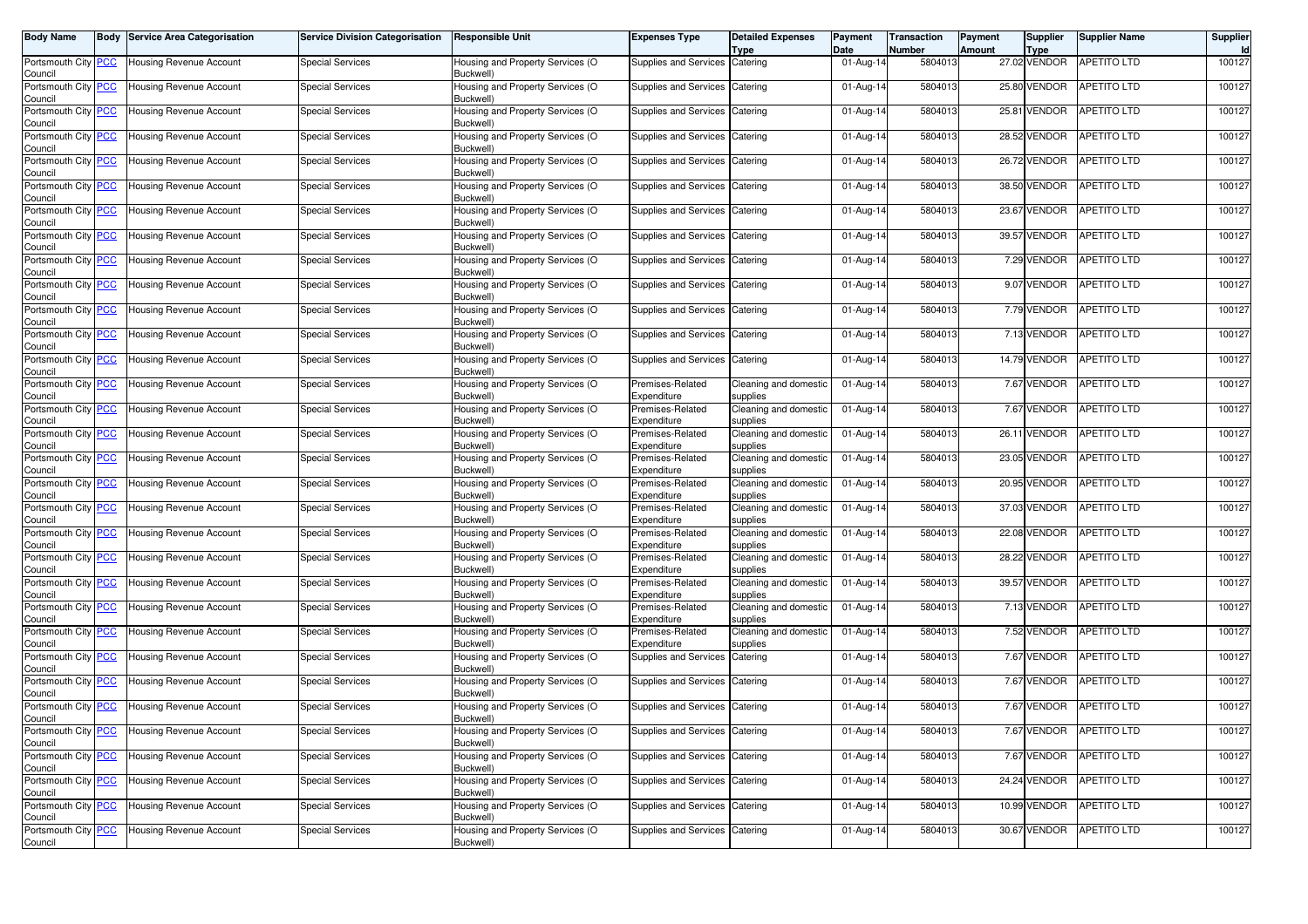| <b>Body Name</b>                      | <b>Body Service Area Categorisation</b> | <b>Service Division Categorisation</b> | <b>Responsible Unit</b>                       | Expenses Type                    | <b>Detailed Expenses</b><br>Type | Payment<br>Date | <b>Transaction</b><br>Number | Payment<br>Amount | Supplier<br><b>Type</b> | <b>Supplier Name</b>     | Supplier<br>Id |
|---------------------------------------|-----------------------------------------|----------------------------------------|-----------------------------------------------|----------------------------------|----------------------------------|-----------------|------------------------------|-------------------|-------------------------|--------------------------|----------------|
| Portsmouth City PCC<br>Council        | <b>Housing Revenue Account</b>          | <b>Special Services</b>                | Housing and Property Services (O<br>Buckwell) | Supplies and Services Catering   |                                  | 01-Aug-14       | 5804013                      |                   | 19.13 VENDOR            | <b>APETITO LTD</b>       | 100127         |
| Portsmouth City PCC<br>Council        | <b>Housing Revenue Account</b>          | <b>Special Services</b>                | Housing and Property Services (O<br>Buckwell) | Supplies and Services            | Catering                         | 01-Aug-14       | 5804013                      |                   | 25.80 VENDOR            | <b>APETITO LTD</b>       | 100127         |
| Portsmouth City PCC<br>Council        | <b>Housing Revenue Account</b>          | <b>Special Services</b>                | Housing and Property Services (O<br>Buckwell) | Supplies and Services            | Catering                         | 01-Aug-14       | 5804013                      |                   | 19.13 VENDOR            | <b>APETITO LTD</b>       | 100127         |
| Portsmouth City PCC<br>Council        | Housing Revenue Account                 | Special Services                       | Housing and Property Services (O<br>Buckwell) | Supplies and Services Catering   |                                  | 01-Aug-14       | 5804013                      |                   | 28.22 VENDOR            | <b>APETITO LTD</b>       | 100127         |
| Portsmouth City PCC<br>Council        | <b>Housing Revenue Account</b>          | <b>Special Services</b>                | Housing and Property Services (O<br>Buckwell) | Supplies and Services Catering   |                                  | 01-Aug-14       | 5804013                      |                   | 25.82 VENDOR            | <b>APETITO LTD</b>       | 100127         |
| Portsmouth City PCC<br>Council        | <b>Housing Revenue Account</b>          | <b>Special Services</b>                | Housing and Property Services (O<br>Buckwell) | Supplies and Services            | Catering                         | 01-Aug-14       | 5804013                      |                   | 39.57 VENDOR            | <b>APETITO LTD</b>       | 100127         |
| Portsmouth City PCC<br>Council        | <b>Housing Revenue Account</b>          | <b>Special Services</b>                | Housing and Property Services (O<br>Buckwell) | Supplies and Services Catering   |                                  | 01-Aug-14       | 5804013                      |                   | 29.26 VENDOR            | <b>APETITO LTD</b>       | 100127         |
| Portsmouth City PCC<br>Council        | <b>Housing Revenue Account</b>          | Special Services                       | Housing and Property Services (O<br>Buckwell) | Supplies and Services            | Catering                         | 01-Aug-14       | 5804013                      |                   | 23.87 VENDOR            | <b>APETITO LTD</b>       | 100127         |
| Portsmouth City PCC<br>Council        | <b>Housing Revenue Account</b>          | <b>Special Services</b>                | Housing and Property Services (O<br>Buckwell) | Supplies and Services            | Catering                         | 01-Aug-14       | 5804013                      |                   | 15.58 VENDOR            | APETITO LTD              | 100127         |
| Portsmouth City PCC<br>Council        | Housing Revenue Account                 | Special Services                       | Housing and Property Services (O<br>Buckwell) | Supplies and Services Catering   |                                  | 08-Aug-14       | 5805146                      |                   | 7.67 VENDOR             | <b>APETITO LTD</b>       | 100127         |
| Portsmouth City PCC<br>Council        | <b>Housing Revenue Account</b>          | <b>Special Services</b>                | Housing and Property Services (O<br>Buckwell) | Supplies and Services            | Catering                         | 08-Aug-14       | 5805146                      |                   | 7.67 VENDOR             | <b>APETITO LTD</b>       | 100127         |
| Portsmouth City PCC<br>Council        | <b>Housing Revenue Account</b>          | <b>Special Services</b>                | Housing and Property Services (O<br>Buckwell) | Supplies and Services Catering   |                                  | 08-Aug-14       | 5805146                      |                   | 7.67 VENDOR             | APETITO LTD              | 100127         |
| Portsmouth City PCC<br>Council        | <b>Housing Revenue Account</b>          | <b>Special Services</b>                | Housing and Property Services (O<br>Buckwell) | Supplies and Services Catering   |                                  | 08-Aug-14       | 5805146                      |                   | 7.67 VENDOR             | APETITO LTD              | 100127         |
| Portsmouth City PCC<br>Council        | <b>Housing Revenue Account</b>          | <b>Special Services</b>                | Housing and Property Services (O<br>Buckwell) | Supplies and Services            | Catering                         | 08-Aug-14       | 5805146                      |                   | 7.67 VENDOR             | APETITO LTD              | 100127         |
| Portsmouth City PCC<br>Council        | <b>Housing Revenue Account</b>          | <b>Special Services</b>                | Housing and Property Services (O<br>Buckwell) | Supplies and Services Catering   |                                  | 08-Aug-14       | 5805146                      |                   | 25.80 VENDOR            | APETITO LTD              | 100127         |
| Portsmouth City PCC<br>Council        | <b>Housing Revenue Account</b>          | Special Services                       | Housing and Property Services (O<br>Buckwell) | Supplies and Services Catering   |                                  | 08-Aug-14       | 5805146                      |                   | 19.13 VENDOR            | APETITO LTD              | 100127         |
| Portsmouth City PCC<br>Council        | <b>Housing Revenue Account</b>          | <b>Special Services</b>                | Housing and Property Services (O<br>Buckwell) | Supplies and Services            | Catering                         | 08-Aug-14       | 5805146                      |                   | 26.12 VENDOR            | <b>APETITO LTD</b>       | 100127         |
| Portsmouth City PCC<br>Council        | <b>Housing Revenue Account</b>          | <b>Special Services</b>                | Housing and Property Services (O<br>Buckwell) | Supplies and Services Catering   |                                  | 08-Aug-14       | 5805146                      |                   | 39.57 VENDOR            | APETITO LTD              | 100127         |
| Portsmouth City PCC<br>Council        | <b>Housing Revenue Account</b>          | Special Services                       | Housing and Property Services (O<br>Buckwell) | Supplies and Services Catering   |                                  | 08-Aug-14       | 5805146                      |                   | 7.67 VENDOR             | APETITO LTD              | 100127         |
| Portsmouth City PCC<br>Council        | <b>Housing Revenue Account</b>          | <b>Special Services</b>                | Housing and Property Services (O<br>Buckwell) | Supplies and Services            | Catering                         | 08-Aug-14       | 5805146                      |                   | 7.67 VENDOR             | APETITO LTD              | 100127         |
| Portsmouth City PCC<br>Council        | <b>Housing Revenue Account</b>          | <b>Special Services</b>                | Housing and Property Services (O<br>Buckwell) | Supplies and Services Catering   |                                  | 08-Aug-14       | 5805146                      |                   | 7.67 VENDOR             | APETITO LTD              | 100127         |
| Portsmouth City PCC<br>Council        | Housing Revenue Account                 | <b>Special Services</b>                | Housing and Property Services (O<br>Buckwell) | Supplies and Services Catering   |                                  | 08-Aug-14       | 5805146                      |                   | 7.67 VENDOR             | <b>APETITO LTD</b>       | 100127         |
| Portsmouth City PCC<br>Council        | <b>Housing Revenue Account</b>          | <b>Special Services</b>                | Housing and Property Services (O<br>Buckwell) | Supplies and Services            | Catering                         | 08-Aug-14       | 5805146                      |                   | 7.67 VENDOR             | <b>APETITO LTD</b>       | 100127         |
| Portsmouth City PCC<br>Council        | <b>Housing Revenue Account</b>          | <b>Special Services</b>                | Housing and Property Services (O<br>Buckwell) | Supplies and Services            | Catering                         | 08-Aug-14       | 5805146                      |                   | 7.67 VENDOR             | <b>APETITO LTD</b>       | 100127         |
| Portsmouth City PCC<br>Council        | <b>Housing Revenue Account</b>          | <b>Special Services</b>                | Housing and Property Services (O<br>Buckwell) | Supplies and Services Catering   |                                  | 08-Aug-14       | 5805146                      |                   | 10.99 VENDOR            | <b>APETITO LTD</b>       | 100127         |
| Portsmouth City PCC<br>Council        | <b>Housing Revenue Account</b>          | <b>Special Services</b>                | Housing and Property Services (O<br>Buckwell) | Supplies and Services Catering   |                                  | 08-Aug-14       | 5805146                      |                   | 26.11 VENDOR            | APETITO LTD              | 100127         |
| Portsmouth City PCC<br>Council        | <b>Housing Revenue Account</b>          | <b>Special Services</b>                | Housing and Property Services (O<br>Buckwell) | Supplies and Services Catering   |                                  | 08-Aug-14       | 5805146                      |                   | 25.80 VENDOR            | APETITO LTD              | 100127         |
| Portsmouth City <b>PCC</b><br>Council | <b>Housing Revenue Account</b>          | Special Services                       | Housing and Property Services (O<br>Buckwell) | Supplies and Services   Catering |                                  | 08-Aug-14       | 5805146                      |                   |                         | 26.88 VENDOR APETITO LTD | 100127         |
| Portsmouth City PCC<br>Council        | <b>Housing Revenue Account</b>          | <b>Special Services</b>                | Housing and Property Services (O<br>Buckwell) | Supplies and Services Catering   |                                  | 08-Aug-14       | 5805146                      |                   | 36.30 VENDOR            | <b>APETITO LTD</b>       | 100127         |
| Portsmouth City PCC<br>Council        | <b>Housing Revenue Account</b>          | <b>Special Services</b>                | Housing and Property Services (O<br>Buckwell) | Supplies and Services Catering   |                                  | 08-Aug-14       | 5805146                      |                   | 22.15 VENDOR            | APETITO LTD              | 100127         |
| Portsmouth City PCC<br>Council        | Housing Revenue Account                 | <b>Special Services</b>                | Housing and Property Services (O<br>Buckwell) | Supplies and Services Catering   |                                  | 08-Aug-14       | 5805146                      |                   | 28.74 VENDOR            | APETITO LTD              | 100127         |
| Portsmouth City PCC<br>Council        | <b>Housing Revenue Account</b>          | <b>Special Services</b>                | Housing and Property Services (O<br>Buckwell) | Supplies and Services Catering   |                                  | 08-Aug-14       | 5805146                      |                   | 28.55 VENDOR            | APETITO LTD              | 100127         |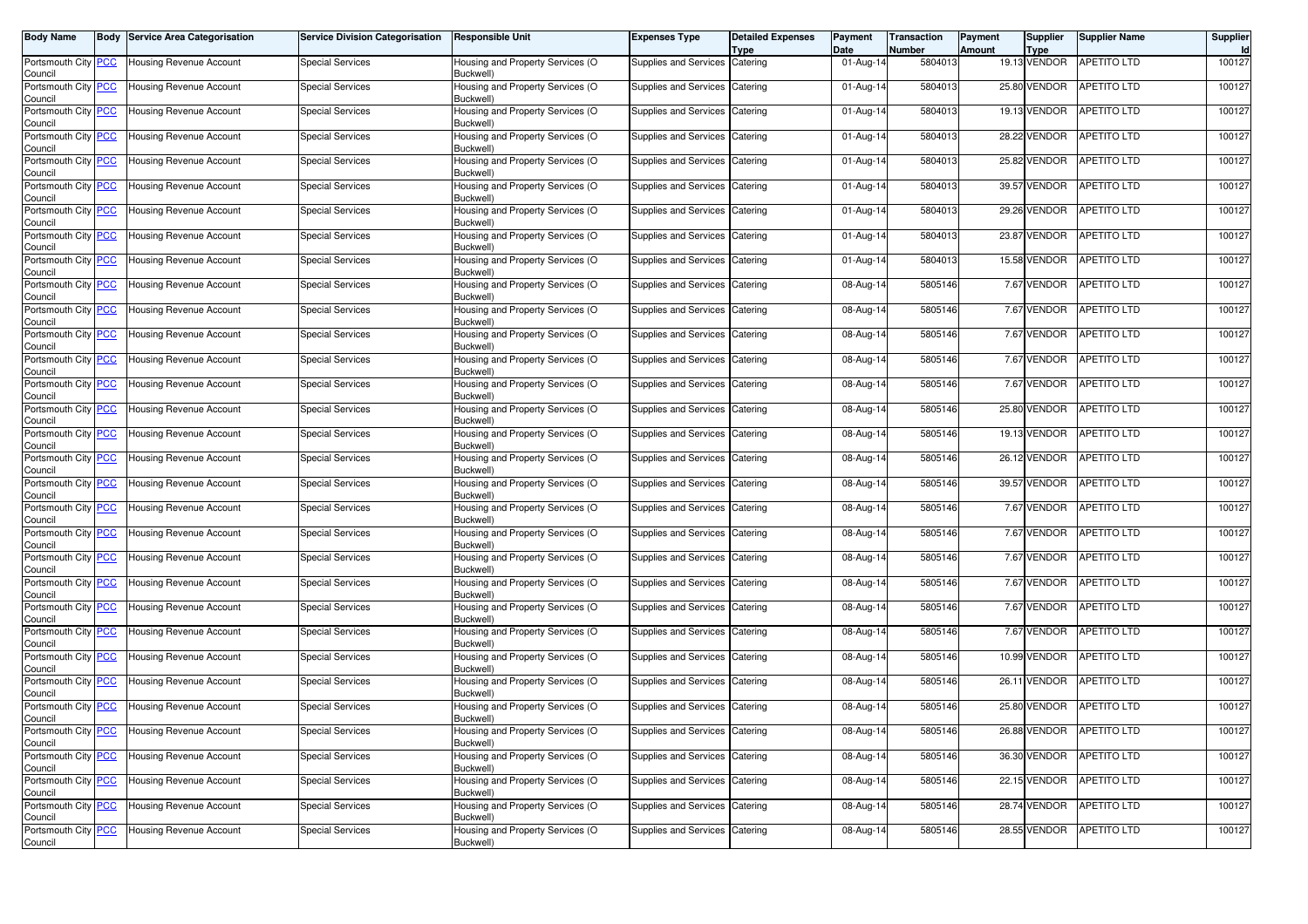| <b>Body Name</b>                      | <b>Body Service Area Categorisation</b> | <b>Service Division Categorisation</b> | <b>Responsible Unit</b>                       | Expenses Type                  | <b>Detailed Expenses</b><br>Type | Payment<br>Date | <b>Transaction</b><br><b>Number</b> | Payment<br>Amount | <b>Supplier</b><br><b>Type</b> | <b>Supplier Name</b>    | Supplier<br>Id |
|---------------------------------------|-----------------------------------------|----------------------------------------|-----------------------------------------------|--------------------------------|----------------------------------|-----------------|-------------------------------------|-------------------|--------------------------------|-------------------------|----------------|
| Portsmouth City PCC<br>Council        | Housing Revenue Account                 | <b>Special Services</b>                | Housing and Property Services (O<br>Buckwell) | Supplies and Services          | Catering                         | 08-Aug-14       | 5805146                             |                   | 7.79 VENDOR                    | <b>APETITO LTD</b>      | 100127         |
| Portsmouth City PCC<br>Council        | Housing Revenue Account                 | <b>Special Services</b>                | Housing and Property Services (O<br>Buckwell) | Supplies and Services          | Catering                         | 08-Aug-14       | 5805146                             |                   | 7.13 VENDOR                    | APETITO LTD             | 100127         |
| Portsmouth City PCC<br>Council        | Housing Revenue Account                 | <b>Special Services</b>                | Housing and Property Services (O<br>Buckwell) | Supplies and Services          | Catering                         | 08-Aug-14       | 5805146                             |                   | 7.67 VENDOR                    | APETITO LTD             | 100127         |
| Portsmouth City PCC<br>Council        | Housing Revenue Account                 | <b>Special Services</b>                | Housing and Property Services (O<br>Buckwell) | Supplies and Services Catering |                                  | 08-Aug-14       | 5805146                             |                   | 7.67 VENDOR                    | <b>APETITO LTD</b>      | 100127         |
| Portsmouth City PCC<br>Council        | Housing Revenue Account                 | <b>Special Services</b>                | Housing and Property Services (O<br>Buckwell) | Supplies and Services Catering |                                  | 08-Aug-14       | 5805146                             |                   | 7.67 VENDOR                    | <b>APETITO LTD</b>      | 100127         |
| Portsmouth City PCC<br>Council        | Housing Revenue Account                 | <b>Special Services</b>                | Housing and Property Services (O<br>Buckwell) | Supplies and Services          | Catering                         | 08-Aug-14       | 5805146                             |                   | 7.67 VENDOR                    | <b>APETITO LTD</b>      | 100127         |
| Portsmouth City PCC<br>Council        | Housing Revenue Account                 | <b>Special Services</b>                | Housing and Property Services (O<br>Buckwell) | Supplies and Services Catering |                                  | 08-Aug-14       | 5805146                             |                   | 7.67 VENDOR                    | <b>APETITO LTD</b>      | 100127         |
| Portsmouth City PCC<br>Council        | Housing Revenue Account                 | <b>Special Services</b>                | Housing and Property Services (O<br>Buckwell) | Supplies and Services          | Catering                         | 08-Aug-14       | 5805146                             |                   | 7.67 VENDOR                    | <b>APETITO LTD</b>      | 100127         |
| Portsmouth City PCC<br>Council        | Housing Revenue Account                 | <b>Special Services</b>                | Housing and Property Services (O<br>Buckwell) | Supplies and Services          | Catering                         | 08-Aug-14       | 5805146                             |                   | 7.67 VENDOR                    | APETITO LTD             | 100127         |
| Portsmouth City PCC<br>Council        | Housing Revenue Account                 | <b>Special Services</b>                | Housing and Property Services (O<br>Buckwell) | Supplies and Services Catering |                                  | 08-Aug-14       | 5805146                             |                   | 7.67 VENDOR                    | <b>APETITO LTD</b>      | 100127         |
| Portsmouth City PCC<br>Council        | Housing Revenue Account                 | <b>Special Services</b>                | Housing and Property Services (O<br>Buckwell) | Supplies and Services          | Catering                         | 08-Aug-14       | 5805146                             |                   | 8.05 VENDOR                    | <b>APETITO LTD</b>      | 100127         |
| Portsmouth City PCC<br>Council        | <b>Housing Revenue Account</b>          | <b>Special Services</b>                | Housing and Property Services (O<br>Buckwell) | Supplies and Services Catering |                                  | 08-Aug-14       | 5805146                             |                   | 7.67 VENDOR                    | <b>APETITO LTD</b>      | 100127         |
| Portsmouth City PCC<br>Council        | Housing Revenue Account                 | <b>Special Services</b>                | Housing and Property Services (O<br>Buckwell) | Supplies and Services Catering |                                  | 08-Aug-14       | 5805146                             |                   | 7.67 VENDOR                    | <b>APETITO LTD</b>      | 100127         |
| Portsmouth City PCC<br>Council        | <b>Housing Revenue Account</b>          | <b>Special Services</b>                | Housing and Property Services (O<br>Buckwell) | Supplies and Services          | Catering                         | 08-Aug-14       | 5805146                             |                   | 8.53 VENDOR                    | <b>APETITO LTD</b>      | 100127         |
| Portsmouth City PCC<br>Council        | Housing Revenue Account                 | <b>Special Services</b>                | Housing and Property Services (O<br>Buckwell) | Supplies and Services Catering |                                  | 08-Aug-14       | 5805146                             |                   | 24.24 VENDOR                   | APETITO LTD             | 100127         |
| Portsmouth City PCC<br>Council        | Housing Revenue Account                 | <b>Special Services</b>                | Housing and Property Services (O<br>Buckwell) | Supplies and Services Catering |                                  | 08-Aug-14       | 5805146                             |                   | 26.11 VENDOR                   | <b>APETITO LTD</b>      | 100127         |
| Portsmouth City PCC<br>Council        | <b>Housing Revenue Account</b>          | <b>Special Services</b>                | Housing and Property Services (O<br>Buckwell) | Supplies and Services          | Catering                         | 08-Aug-14       | 5805146                             |                   | 19.13 VENDOR                   | <b>APETITO LTD</b>      | 100127         |
| Portsmouth City PCC<br>Council        | Housing Revenue Account                 | <b>Special Services</b>                | Housing and Property Services (O<br>Buckwell) | Supplies and Services Catering |                                  | 08-Aug-14       | 5805146                             |                   | 29.77 VENDOR                   | APETITO LTD             | 100127         |
| Portsmouth City PCC<br>Council        | Housing Revenue Account                 | <b>Special Services</b>                | Housing and Property Services (O<br>Buckwell) | Supplies and Services Catering |                                  | 08-Aug-14       | 5805146                             |                   | 26.12 VENDOR                   | <b>APETITO LTD</b>      | 100127         |
| Portsmouth City PCC<br>Council        | Housing Revenue Account                 | <b>Special Services</b>                | Housing and Property Services (O<br>Buckwell) | Supplies and Services          | Catering                         | 08-Aug-14       | 5805146                             |                   | 22.44 VENDOR                   | <b>APETITO LTD</b>      | 100127         |
| Portsmouth City PCC<br>Council        | Housing Revenue Account                 | <b>Special Services</b>                | Housing and Property Services (O<br>Buckwell) | Supplies and Services Catering |                                  | 08-Aug-14       | 5805146                             |                   | 24.29 VENDOR                   | APETITO LTD             | 100127         |
| Portsmouth City PCC<br>Council        | Housing Revenue Account                 | <b>Special Services</b>                | Housing and Property Services (O<br>Buckwell) | Supplies and Services Catering |                                  | 08-Aug-14       | 5805146                             |                   | 36.30 VENDOR                   | <b>APETITO LTD</b>      | 100127         |
| Portsmouth City PCC<br>Council        | Housing Revenue Account                 | <b>Special Services</b>                | Housing and Property Services (O<br>Buckwell) | Supplies and Services          | Catering                         | 08-Aug-14       | 5805146                             |                   | 37.03 VENDOR                   | <b>APETITO LTD</b>      | 100127         |
| Portsmouth City PCC<br>Council        | Housing Revenue Account                 | <b>Special Services</b>                | Housing and Property Services (O<br>Buckwell) | Supplies and Services          | Catering                         | 08-Aug-14       | 5805146                             |                   | 23.27 VENDOR                   | <b>APETITO LTD</b>      | 100127         |
| Portsmouth City PCC<br>Council        | Housing Revenue Account                 | <b>Special Services</b>                | Housing and Property Services (O<br>Buckwell) | Supplies and Services          | Catering                         | 08-Aug-14       | 5805146                             |                   | 19.43 VENDOR                   | APETITO LTD             | 100127         |
| Portsmouth City PCC<br>Council        | Housing Revenue Account                 | <b>Special Services</b>                | Housing and Property Services (O<br>Buckwell) | Supplies and Services          | Catering                         | 08-Aug-14       | 5805146                             |                   | 28.55 VENDOR                   | <b>APETITO LTD</b>      | 100127         |
| Portsmouth City PCC<br>Council        | Housing Revenue Account                 | <b>Special Services</b>                | Housing and Property Services (O<br>Buckwell) | Supplies and Services Catering |                                  | 08-Aug-14       | 5805146                             |                   | 7.52 VENDOR                    | <b>APETITO LTD</b>      | 100127         |
| Portsmouth City <b>PCC</b><br>Council | Housing Revenue Account                 | <b>Special Services</b>                | Housing and Property Services (O<br>Buckwell) | Supplies and Services Catering |                                  | 08-Aug-14       | 5805146                             |                   |                                | 7.67 VENDOR APETITO LTD | 100127         |
| Portsmouth City PCC<br>Council        | <b>Housing Revenue Account</b>          | <b>Special Services</b>                | Housing and Property Services (O<br>Buckwell) | Supplies and Services Catering |                                  | 08-Aug-14       | 5805146                             |                   | 7.67 VENDOR                    | <b>APETITO LTD</b>      | 100127         |
| Portsmouth City PCC<br>Council        | Housing Revenue Account                 | <b>Special Services</b>                | Housing and Property Services (O<br>Buckwell) | Supplies and Services Catering |                                  | 08-Aug-14       | 5805146                             |                   | 8.53 VENDOR                    | <b>APETITO LTD</b>      | 100127         |
| Portsmouth City PCC<br>Council        | Housing Revenue Account                 | <b>Special Services</b>                | Housing and Property Services (O<br>Buckwell) | Supplies and Services Catering |                                  | 08-Aug-14       | 5805146                             |                   | 27.02 VENDOR                   | <b>APETITO LTD</b>      | 100127         |
| Portsmouth City PCC<br>Council        | Housing Revenue Account                 | <b>Special Services</b>                | Housing and Property Services (O<br>Buckwell) | Supplies and Services Catering |                                  | 08-Aug-14       | 5805146                             |                   | 19.13 VENDOR                   | APETITO LTD             | 100127         |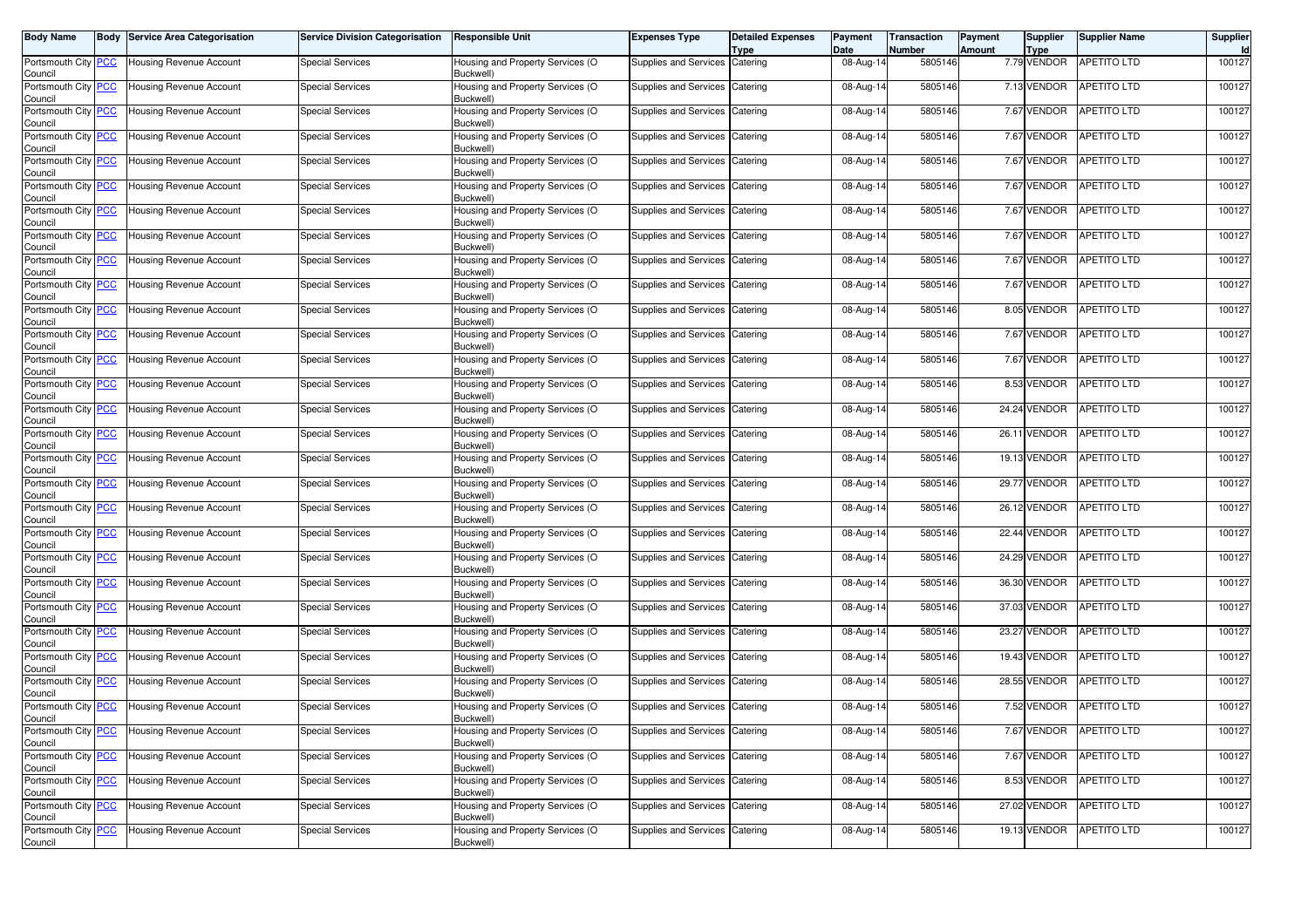| <b>Body Name</b>                      | <b>Body Service Area Categorisation</b> | <b>Service Division Categorisation</b> | <b>Responsible Unit</b>                       | <b>Expenses Type</b>             | <b>Detailed Expenses</b><br><b>Type</b> | Payment<br>Date | <b>Transaction</b><br><b>Number</b> | Payment<br>Amount | Supplier<br><b>Type</b> | <b>Supplier Name</b>    | Supplier<br>Id |
|---------------------------------------|-----------------------------------------|----------------------------------------|-----------------------------------------------|----------------------------------|-----------------------------------------|-----------------|-------------------------------------|-------------------|-------------------------|-------------------------|----------------|
| Portsmouth City PCC<br>Council        | Housing Revenue Account                 | <b>Special Services</b>                | Housing and Property Services (O<br>Buckwell) | Supplies and Services Catering   |                                         | 08-Aug-14       | 5805146                             |                   | 26.12 VENDOR            | <b>APETITO LTD</b>      | 100127         |
| Portsmouth City PCC<br>Council        | Housing Revenue Account                 | <b>Special Services</b>                | Housing and Property Services (O<br>Buckwell) | Supplies and Services            | Catering                                | 08-Aug-14       | 5805146                             |                   | 26.61 VENDOR            | <b>APETITO LTD</b>      | 100127         |
| Portsmouth City PCC<br>Council        | Housing Revenue Account                 | <b>Special Services</b>                | Housing and Property Services (O<br>Buckwell) | Supplies and Services Catering   |                                         | 08-Aug-14       | 5805146                             |                   | 36.30 VENDOR            | <b>APETITO LTD</b>      | 100127         |
| Portsmouth City PCC<br>Council        | Housing Revenue Account                 | <b>Special Services</b>                | Housing and Property Services (O<br>Buckwell) | Supplies and Services Catering   |                                         | 08-Aug-14       | 5805146                             |                   | 20.95 VENDOR            | APETITO LTD             | 100127         |
| Portsmouth City PCC<br>Council        | Housing Revenue Account                 | <b>Special Services</b>                | Housing and Property Services (O<br>Buckwell) | Supplies and Services            | Catering                                | 08-Aug-14       | 5805146                             |                   | 28.52 VENDOR            | APETITO LTD             | 100127         |
| Portsmouth City PCC<br>Council        | <b>Housing Revenue Account</b>          | <b>Special Services</b>                | Housing and Property Services (O<br>Buckwell) | Supplies and Services Catering   |                                         | 08-Aug-14       | 5805146                             |                   | 23.27 VENDOR            | <b>APETITO LTD</b>      | 100127         |
| Portsmouth City PCC<br>Council        | Housing Revenue Account                 | <b>Special Services</b>                | Housing and Property Services (O<br>Buckwell) | Supplies and Services Catering   |                                         | 08-Aug-14       | 5805146                             |                   | 26.98 VENDOR            | <b>APETITO LTD</b>      | 100127         |
| Portsmouth City PCC<br>Council        | Housing Revenue Account                 | <b>Special Services</b>                | Housing and Property Services (O<br>Buckwell) | Supplies and Services Catering   |                                         | 08-Aug-14       | 5805146                             |                   | 6.73 VENDOR             | <b>APETITO LTD</b>      | 100127         |
| Portsmouth City PCC<br>Council        | Housing Revenue Account                 | <b>Special Services</b>                | Housing and Property Services (O<br>Buckwell) | Supplies and Services Catering   |                                         | 08-Aug-14       | 5805146                             |                   | 13.04 VENDOR            | APETITO LTD             | 100127         |
| Portsmouth City PCC<br>Council        | Housing Revenue Account                 | <b>Special Services</b>                | Housing and Property Services (O<br>Buckwell) | Supplies and Services Catering   |                                         | 08-Aug-14       | 5805146                             |                   | 7.52 VENDOR             | <b>APETITO LTD</b>      | 100127         |
| Portsmouth City PCC<br>Council        | Housing Revenue Account                 | <b>Special Services</b>                | Housing and Property Services (O<br>Buckwell) | Supplies and Services            | Catering                                | 08-Aug-14       | 5805146                             |                   | 7.67 VENDOR             | <b>APETITO LTD</b>      | 100127         |
| Portsmouth City PCC<br>Council        | Housing Revenue Account                 | <b>Special Services</b>                | Housing and Property Services (O<br>Buckwell) | Supplies and Services            | Catering                                | 08-Aug-14       | 5805146                             |                   | 7.67 VENDOR             | APETITO LTD             | 100127         |
| Portsmouth City PCC<br>Council        | Housing Revenue Account                 | <b>Special Services</b>                | Housing and Property Services (O<br>Buckwell) | Supplies and Services Catering   |                                         | 08-Aug-14       | 5805146                             |                   | 27.02 VENDOR            | <b>APETITO LTD</b>      | 100127         |
| Portsmouth City PCC<br>Council        | Housing Revenue Account                 | <b>Special Services</b>                | Housing and Property Services (O<br>Buckwell) | Supplies and Services Catering   |                                         | 08-Aug-14       | 5805146                             |                   | 25.67 VENDOR            | <b>APETITO LTD</b>      | 100127         |
| Portsmouth City PCC<br>Council        | <b>Housing Revenue Account</b>          | <b>Special Services</b>                | Housing and Property Services (O<br>Buckwell) | Supplies and Services Catering   |                                         | 08-Aug-14       | 5805146                             |                   | 25.34 VENDOR            | <b>APETITO LTD</b>      | 100127         |
| Portsmouth City PCC<br>Council        | Housing Revenue Account                 | <b>Special Services</b>                | Housing and Property Services (O<br>Buckwell) | Supplies and Services Catering   |                                         | 08-Aug-14       | 5805146                             |                   | 25.81 VENDOR            | <b>APETITO LTD</b>      | 100127         |
| Portsmouth City PCC<br>Council        | Housing Revenue Account                 | <b>Special Services</b>                | Housing and Property Services (O<br>Buckwell) | Supplies and Services Catering   |                                         | 08-Aug-14       | 5805146                             |                   | 33.41 VENDOR            | <b>APETITO LTD</b>      | 100127         |
| Portsmouth City PCC<br>Council        | Housing Revenue Account                 | <b>Special Services</b>                | Housing and Property Services (O<br>Buckwell) | Supplies and Services Catering   |                                         | 08-Aug-14       | 5805146                             |                   | 38.50 VENDOR            | <b>APETITO LTD</b>      | 100127         |
| Portsmouth City PCC<br>Council        | Housing Revenue Account                 | <b>Special Services</b>                | Housing and Property Services (O<br>Buckwell) | Supplies and Services Catering   |                                         | 08-Aug-14       | 5805146                             |                   | 26.71 VENDOR            | <b>APETITO LTD</b>      | 100127         |
| Portsmouth City PCC<br>Council        | Housing Revenue Account                 | <b>Special Services</b>                | Housing and Property Services (O<br>Buckwell) | Supplies and Services Catering   |                                         | 08-Aug-14       | 5805146                             |                   | 26.98 VENDOR            | <b>APETITO LTD</b>      | 100127         |
| Portsmouth City PCC<br>Council        | Housing Revenue Account                 | <b>Special Services</b>                | Housing and Property Services (O<br>Buckwell) | Supplies and Services Catering   |                                         | 08-Aug-14       | 5805146                             |                   | 15.58 VENDOR            | APETITO LTD             | 100127         |
| Portsmouth City <b>PCC</b><br>Council | Housing Revenue Account                 | <b>Special Services</b>                | Housing and Property Services (O<br>Buckwell) | Supplies and Services Catering   |                                         | $08-Aug-14$     | 5805146                             |                   | 6.73 VENDOR             | <b>APETITO LTD</b>      | 100127         |
| Portsmouth City PCC<br>Council        | Housing Revenue Account                 | <b>Special Services</b>                | Housing and Property Services (O<br>Buckwell) | Supplies and Services Catering   |                                         | 08-Aug-14       | 5805146                             |                   | 7.13 VENDOR             | APETITO LTD             | 100127         |
| Portsmouth City PCC<br>Council        | Housing Revenue Account                 | <b>Special Services</b>                | Housing and Property Services (O<br>Buckwell) | Supplies and Services            | Catering                                | 08-Aug-14       | 5805146                             |                   | 3.62 VENDOR             | APETITO LTD             | 100127         |
| Portsmouth City PCC<br>Council        | Housing Revenue Account                 | <b>Special Services</b>                | Housing and Property Services (O<br>Buckwell) | Supplies and Services Catering   |                                         | 08-Aug-14       | 5805146                             |                   | 7.67 VENDOR             | <b>APETITO LTD</b>      | 100127         |
| Portsmouth City PCC<br>Council        | Housing Revenue Account                 | <b>Special Services</b>                | Housing and Property Services (O<br>Buckwell) | Supplies and Services            | Catering                                | 08-Aug-14       | 5805146                             |                   | 7.67 VENDOR             | <b>APETITO LTD</b>      | 100127         |
| Portsmouth City PCC<br>Council        | Housing Revenue Account                 | <b>Special Services</b>                | Housing and Property Services (O<br>Buckwell) | Supplies and Services Catering   |                                         | 08-Aug-14       | 5805146                             |                   | 3.85 VENDOR             | <b>APETITO LTD</b>      | 100127         |
| Portsmouth City RCC<br>Council        | <b>Housing Revenue Account</b>          | Special Services                       | Housing and Property Services (O<br>Buckwell) | Supplies and Services   Catering |                                         | 08-Aug-14       | 5805146                             |                   |                         | 7.70 VENDOR APETITO LTD | 100127         |
| Portsmouth City PCC<br>Council        | Housing Revenue Account                 | <b>Special Services</b>                | Housing and Property Services (O<br>Buckwell) | Supplies and Services Catering   |                                         | 08-Aug-14       | 5805146                             |                   | 3.85 VENDOR             | <b>APETITO LTD</b>      | 100127         |
| Portsmouth City PCC<br>Council        | Housing Revenue Account                 | <b>Special Services</b>                | Housing and Property Services (O<br>Buckwell) | Supplies and Services Catering   |                                         | 08-Aug-14       | 5805146                             |                   | 24.24 VENDOR            | APETITO LTD             | 100127         |
| Portsmouth City PCC<br>Council        | Housing Revenue Account                 | <b>Special Services</b>                | Housing and Property Services (O<br>Buckwell) | Supplies and Services Catering   |                                         | 08-Aug-14       | 5805146                             |                   | 27.02 VENDOR            | <b>APETITO LTD</b>      | 100127         |
| Portsmouth City PCC<br>Council        | <b>Housing Revenue Account</b>          | <b>Special Services</b>                | Housing and Property Services (O<br>Buckwell) | Supplies and Services Catering   |                                         | 08-Aug-14       | 5805146                             |                   | 19.13 VENDOR            | APETITO LTD             | 100127         |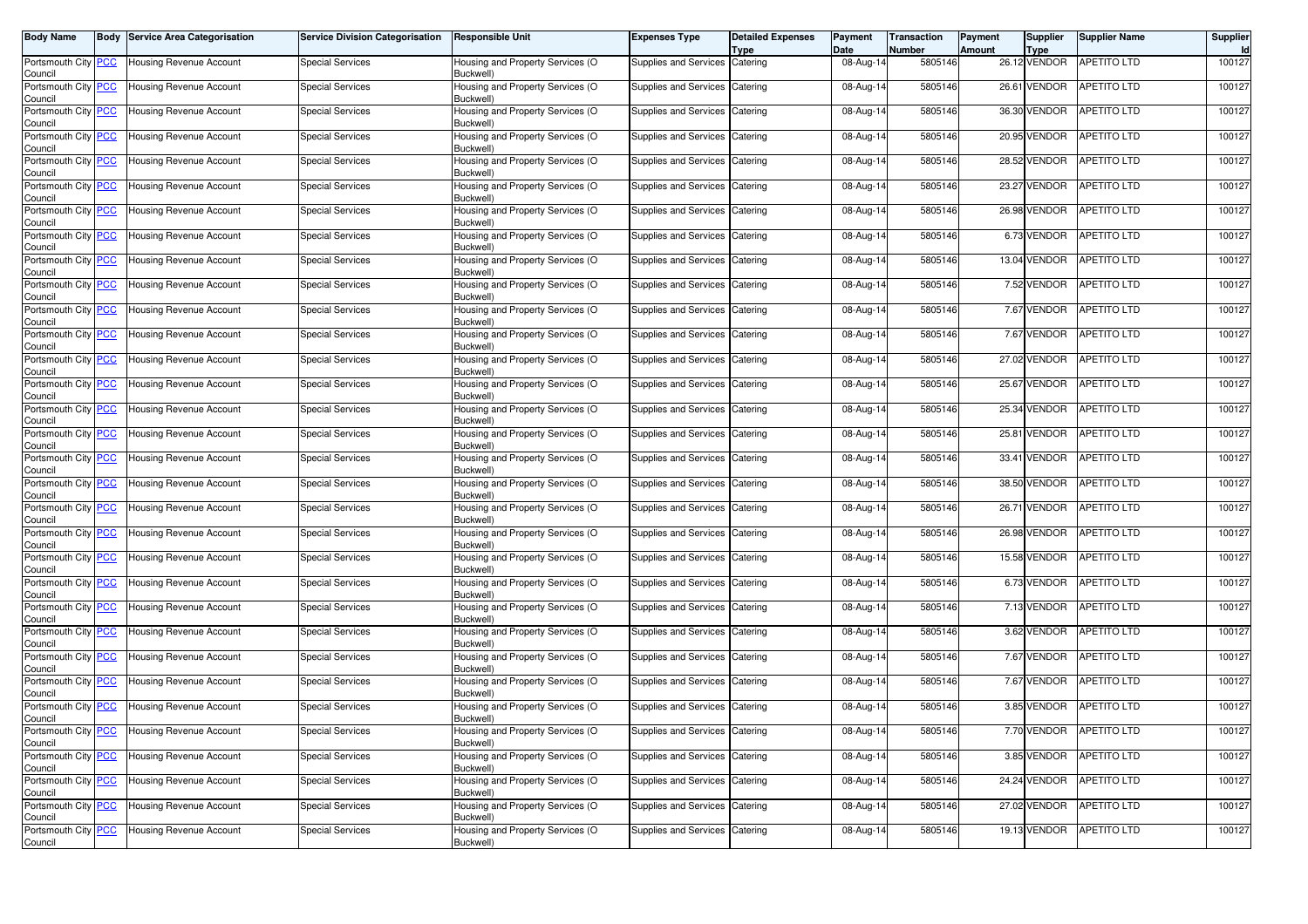| <b>Body Name</b>                      | <b>Body Service Area Categorisation</b> | <b>Service Division Categorisation</b> | <b>Responsible Unit</b>                       | <b>Expenses Type</b>           | <b>Detailed Expenses</b><br><b>Type</b> | Payment<br>Date | <b>Transaction</b><br><b>Number</b> | Payment<br>Amount | Supplier<br><b>Type</b> | <b>Supplier Name</b>     | Supplier<br>Id |
|---------------------------------------|-----------------------------------------|----------------------------------------|-----------------------------------------------|--------------------------------|-----------------------------------------|-----------------|-------------------------------------|-------------------|-------------------------|--------------------------|----------------|
| Portsmouth City PCC<br>Council        | Housing Revenue Account                 | <b>Special Services</b>                | Housing and Property Services (O<br>Buckwell) | Supplies and Services Catering |                                         | 08-Aug-14       | 5805146                             |                   | 25.34 VENDOR            | <b>APETITO LTD</b>       | 100127         |
| Portsmouth City PCC<br>Council        | Housing Revenue Account                 | <b>Special Services</b>                | Housing and Property Services (O<br>Buckwell) | Supplies and Services          | Catering                                | 08-Aug-14       | 5805146                             |                   | 25.81 VENDOR            | <b>APETITO LTD</b>       | 100127         |
| Portsmouth City PCC<br>Council        | Housing Revenue Account                 | <b>Special Services</b>                | Housing and Property Services (O<br>Buckwell) | Supplies and Services Catering |                                         | 08-Aug-14       | 5805146                             |                   | 33.09 VENDOR            | <b>APETITO LTD</b>       | 100127         |
| Portsmouth City PCC<br>Council        | Housing Revenue Account                 | <b>Special Services</b>                | Housing and Property Services (O<br>Buckwell) | Supplies and Services Catering |                                         | 08-Aug-14       | 5805146                             |                   | 12.80 VENDOR            | <b>APETITO LTD</b>       | 100127         |
| Portsmouth City PCC<br>Council        | Housing Revenue Account                 | <b>Special Services</b>                | Housing and Property Services (O<br>Buckwell) | Supplies and Services          | Catering                                | 08-Aug-14       | 5805146                             |                   | 6.73 VENDOR             | APETITO LTD              | 100127         |
| Portsmouth City PCC<br>Council        | Housing Revenue Account                 | <b>Special Services</b>                | Housing and Property Services (O<br>Buckwell) | Supplies and Services Catering |                                         | 15-Aug-14       | 5806430                             |                   | 7.67 VENDOR             | <b>APETITO LTD</b>       | 100127         |
| Portsmouth City PCC<br>Council        | Housing Revenue Account                 | <b>Special Services</b>                | Housing and Property Services (O<br>Buckwell) | Supplies and Services Catering |                                         | 15-Aug-14       | 5806430                             |                   | 7.67 VENDOR             | <b>APETITO LTD</b>       | 100127         |
| Portsmouth City PCC<br>Council        | Housing Revenue Account                 | <b>Special Services</b>                | Housing and Property Services (O<br>Buckwell) | Supplies and Services Catering |                                         | 15-Aug-14       | 5806430                             |                   | 7.67 VENDOR             | <b>APETITO LTD</b>       | 100127         |
| Portsmouth City PCC<br>Council        | Housing Revenue Account                 | <b>Special Services</b>                | Housing and Property Services (O<br>Buckwell) | Supplies and Services Catering |                                         | 15-Aug-14       | 5806430                             |                   | 7.67 VENDOR             | APETITO LTD              | 100127         |
| Portsmouth City PCC<br>Council        | Housing Revenue Account                 | <b>Special Services</b>                | Housing and Property Services (O<br>Buckwell) | Supplies and Services Catering |                                         | 15-Aug-14       | 5806430                             |                   | 7.67 VENDOR             | <b>APETITO LTD</b>       | 100127         |
| Portsmouth City PCC<br>Council        | Housing Revenue Account                 | <b>Special Services</b>                | Housing and Property Services (O<br>Buckwell) | Supplies and Services          | Catering                                | 15-Aug-14       | 5806430                             |                   | 7.67 VENDOR             | <b>APETITO LTD</b>       | 100127         |
| Portsmouth City PCC<br>Council        | Housing Revenue Account                 | <b>Special Services</b>                | Housing and Property Services (O<br>Buckwell) | Supplies and Services          | Catering                                | 15-Aug-14       | 5806430                             |                   | 27.02 VENDOR            | APETITO LTD              | 100127         |
| Portsmouth City PCC<br>Council        | Housing Revenue Account                 | <b>Special Services</b>                | Housing and Property Services (O<br>Buckwell) | Supplies and Services Catering |                                         | 15-Aug-14       | 5806430                             |                   | 19.13 VENDOR            | <b>APETITO LTD</b>       | 100127         |
| Portsmouth City PCC<br>Council        | Housing Revenue Account                 | <b>Special Services</b>                | Housing and Property Services (O<br>Buckwell) | Supplies and Services Catering |                                         | 15-Aug-14       | 5806430                             |                   | 20.95 VENDOR            | <b>APETITO LTD</b>       | 100127         |
| Portsmouth City PCC<br>Council        | <b>Housing Revenue Account</b>          | <b>Special Services</b>                | Housing and Property Services (O<br>Buckwell) | Supplies and Services Catering |                                         | 15-Aug-14       | 5806430                             |                   | 22.15 VENDOR            | <b>APETITO LTD</b>       | 100127         |
| Portsmouth City PCC<br>Council        | Housing Revenue Account                 | <b>Special Services</b>                | Housing and Property Services (O<br>Buckwell) | Supplies and Services Catering |                                         | 15-Aug-14       | 5806430                             |                   | 21.86 VENDOR            | <b>APETITO LTD</b>       | 100127         |
| Portsmouth City PCC<br>Council        | Housing Revenue Account                 | <b>Special Services</b>                | Housing and Property Services (O<br>Buckwell) | Supplies and Services Catering |                                         | 15-Aug-14       | 5806430                             |                   | 13.04 VENDOR            | <b>APETITO LTD</b>       | 100127         |
| Portsmouth City PCC<br>Council        | Housing Revenue Account                 | <b>Special Services</b>                | Housing and Property Services (O<br>Buckwell) | Supplies and Services Catering |                                         | 15-Aug-14       | 5806430                             |                   | 7.67 VENDOR             | <b>APETITO LTD</b>       | 100127         |
| Portsmouth City PCC<br>Council        | Housing Revenue Account                 | <b>Special Services</b>                | Housing and Property Services (O<br>Buckwell) | Supplies and Services Catering |                                         | 15-Aug-14       | 5806430                             |                   | 7.67 VENDOR             | <b>APETITO LTD</b>       | 100127         |
| Portsmouth City PCC<br>Council        | Housing Revenue Account                 | <b>Special Services</b>                | Housing and Property Services (O<br>Buckwell) | Supplies and Services Catering |                                         | 15-Aug-14       | 5806430                             |                   | 8.05 VENDOR             | <b>APETITO LTD</b>       | 100127         |
| Portsmouth City PCC<br>Council        | Housing Revenue Account                 | <b>Special Services</b>                | Housing and Property Services (O<br>Buckwell) | Supplies and Services Catering |                                         | 15-Aug-14       | 5806430                             |                   | 7.67 VENDOR             | APETITO LTD              | 100127         |
| Portsmouth City <b>PCC</b><br>Council | Housing Revenue Account                 | <b>Special Services</b>                | Housing and Property Services (O<br>Buckwell) | Supplies and Services Catering |                                         | 15-Aug-14       | 5806430                             |                   | 10.99 VENDOR            | <b>APETITO LTD</b>       | 100127         |
| Portsmouth City PCC<br>Council        | Housing Revenue Account                 | <b>Special Services</b>                | Housing and Property Services (O<br>Buckwell) | Supplies and Services Catering |                                         | 15-Aug-14       | 5806430                             |                   | 27.02 VENDOR            | APETITO LTD              | 100127         |
| Portsmouth City PCC<br>Council        | Housing Revenue Account                 | <b>Special Services</b>                | Housing and Property Services (O<br>Buckwell) | Supplies and Services          | Catering                                | 15-Aug-14       | 5806430                             |                   | 30.67 VENDOR            | APETITO LTD              | 100127         |
| Portsmouth City <b>PCC</b><br>Council | Housing Revenue Account                 | <b>Special Services</b>                | Housing and Property Services (O<br>Buckwell) | Supplies and Services Catering |                                         | 15-Aug-14       | 5806430                             |                   | 26.12 VENDOR            | <b>APETITO LTD</b>       | 100127         |
| Portsmouth City PCC<br>Council        | Housing Revenue Account                 | <b>Special Services</b>                | Housing and Property Services (O<br>Buckwell) | Supplies and Services          | Catering                                | 15-Aug-14       | 5806430                             |                   | 37.03 VENDOR            | APETITO LTD              | 100127         |
| Portsmouth City PCC<br>Council        | Housing Revenue Account                 | <b>Special Services</b>                | Housing and Property Services (O<br>Buckwell) | Supplies and Services Catering |                                         | 15-Aug-14       | 5806430                             |                   | 21.86 VENDOR            | <b>APETITO LTD</b>       | 100127         |
| Portsmouth City RCC<br>Council        | <b>Housing Revenue Account</b>          | Special Services                       | Housing and Property Services (O<br>Buckwell) | Supplies and Services Catering |                                         | 15-Aug-14       | 5806430                             |                   |                         | 38.50 VENDOR APETITO LTD | 100127         |
| Portsmouth City PCC<br>Council        | Housing Revenue Account                 | <b>Special Services</b>                | Housing and Property Services (O<br>Buckwell) | Supplies and Services Catering |                                         | 15-Aug-14       | 5806430                             |                   | 39.57 VENDOR            | <b>APETITO LTD</b>       | 100127         |
| Portsmouth City PCC<br>Council        | Housing Revenue Account                 | <b>Special Services</b>                | Housing and Property Services (O<br>Buckwell) | Supplies and Services Catering |                                         | 15-Aug-14       | 5806430                             |                   | 6.73 VENDOR             | APETITO LTD              | 100127         |
| Portsmouth City PCC<br>Council        | Housing Revenue Account                 | <b>Special Services</b>                | Housing and Property Services (O<br>Buckwell) | Supplies and Services Catering |                                         | 15-Aug-14       | 5806430                             |                   | 12.80 VENDOR            | <b>APETITO LTD</b>       | 100127         |
| Portsmouth City PCC<br>Council        | <b>Housing Revenue Account</b>          | <b>Special Services</b>                | Housing and Property Services (O<br>Buckwell) | Supplies and Services Catering |                                         | 15-Aug-14       | 5806430                             |                   | 13.04 VENDOR            | APETITO LTD              | 100127         |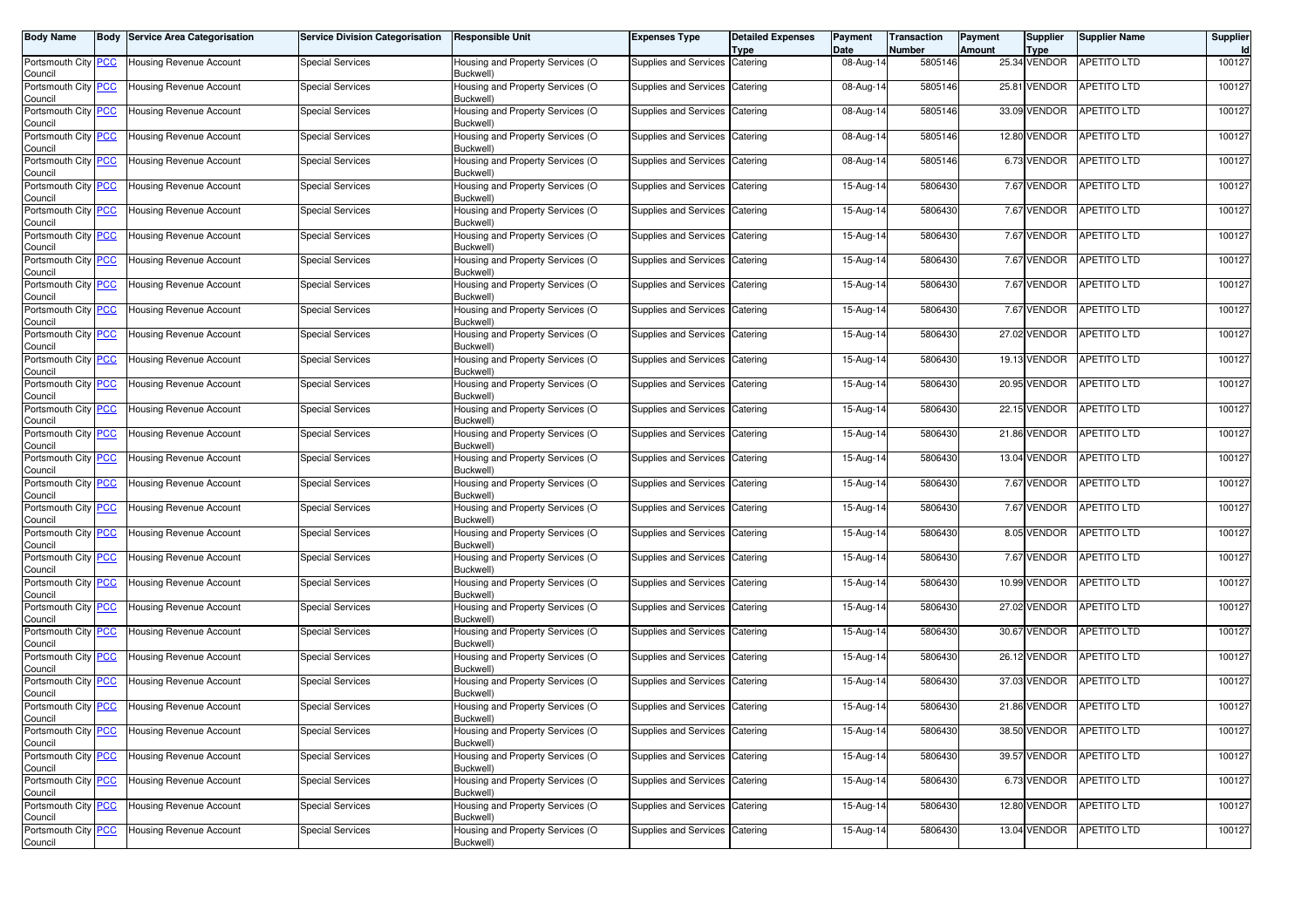| <b>Body Name</b>                      | <b>Body Service Area Categorisation</b> | <b>Service Division Categorisation</b> | <b>Responsible Unit</b>                       | <b>Expenses Type</b>           | <b>Detailed Expenses</b><br><b>Type</b> | Payment<br>Date | <b>Transaction</b><br><b>Number</b> | Payment<br>Amount | Supplier<br><b>Type</b> | <b>Supplier Name</b>    | Supplier<br>Id |
|---------------------------------------|-----------------------------------------|----------------------------------------|-----------------------------------------------|--------------------------------|-----------------------------------------|-----------------|-------------------------------------|-------------------|-------------------------|-------------------------|----------------|
| Portsmouth City PCC<br>Council        | <b>Housing Revenue Account</b>          | <b>Special Services</b>                | Housing and Property Services (O<br>Buckwell) | Supplies and Services Catering |                                         | 15-Aug-14       | 5806430                             |                   | 7.52 VENDOR             | <b>APETITO LTD</b>      | 100127         |
| Portsmouth City PCC<br>Council        | <b>Housing Revenue Account</b>          | <b>Special Services</b>                | Housing and Property Services (O<br>Buckwell) | Supplies and Services          | Catering                                | 15-Aug-14       | 5806430                             |                   | 7.67 VENDOR             | APETITO LTD             | 100127         |
| Portsmouth City PCC<br>Council        | <b>Housing Revenue Account</b>          | <b>Special Services</b>                | Housing and Property Services (O<br>Buckwell) | Supplies and Services Catering |                                         | 15-Aug-14       | 5806430                             |                   | 7.67 VENDOR             | APETITO LTD             | 100127         |
| Portsmouth City PCC<br>Council        | Housing Revenue Account                 | <b>Special Services</b>                | Housing and Property Services (O<br>Buckwell) | Supplies and Services Catering |                                         | 15-Aug-14       | 5806430                             |                   | 7.67 VENDOR             | <b>APETITO LTD</b>      | 100127         |
| Portsmouth City PCC<br>Council        | <b>Housing Revenue Account</b>          | <b>Special Services</b>                | Housing and Property Services (O<br>Buckwell) | Supplies and Services          | Catering                                | 15-Aug-14       | 5806430                             |                   | 7.67 VENDOR             | APETITO LTD             | 100127         |
| Portsmouth City PCC<br>Council        | <b>Housing Revenue Account</b>          | <b>Special Services</b>                | Housing and Property Services (O<br>Buckwell) | Supplies and Services          | Catering                                | 15-Aug-14       | 5806430                             |                   | 8.05 VENDOR             | APETITO LTD             | 100127         |
| Portsmouth City PCC<br>Council        | Housing Revenue Account                 | Special Services                       | Housing and Property Services (O<br>Buckwell) | Supplies and Services Catering |                                         | 15-Aug-14       | 5806430                             |                   | 7.67 VENDOR             | APETITO LTD             | 100127         |
| Portsmouth City PCC<br>Council        | <b>Housing Revenue Account</b>          | <b>Special Services</b>                | Housing and Property Services (O<br>Buckwell) | Supplies and Services          | Catering                                | 15-Aug-14       | 5806430                             |                   | 7.67 VENDOR             | APETITO LTD             | 100127         |
| Portsmouth City PCC<br>Council        | <b>Housing Revenue Account</b>          | <b>Special Services</b>                | Housing and Property Services (O<br>Buckwell) | Supplies and Services Catering |                                         | 15-Aug-14       | 5806430                             |                   | 27.02 VENDOR            | APETITO LTD             | 100127         |
| Portsmouth City PCC<br>Council        | Housing Revenue Account                 | <b>Special Services</b>                | Housing and Property Services (O<br>Buckwell) | Supplies and Services Catering |                                         | 15-Aug-14       | 5806430                             |                   | 30.67 VENDOR            | <b>APETITO LTD</b>      | 100127         |
| Portsmouth City PCC<br>Council        | <b>Housing Revenue Account</b>          | <b>Special Services</b>                | Housing and Property Services (O<br>Buckwell) | Supplies and Services          | Catering                                | 15-Aug-14       | 5806430                             |                   | 23.05 VENDOR            | APETITO LTD             | 100127         |
| Portsmouth City PCC<br>Council        | <b>Housing Revenue Account</b>          | <b>Special Services</b>                | Housing and Property Services (O<br>Buckwell) | <b>Supplies and Services</b>   | Catering                                | 15-Aug-14       | 5806430                             |                   | 19.13 VENDOR            | APETITO LTD             | 100127         |
| Portsmouth City PCC<br>Council        | <b>Housing Revenue Account</b>          | <b>Special Services</b>                | Housing and Property Services (O<br>Buckwell) | Supplies and Services Catering |                                         | 15-Aug-14       | 5806430                             |                   | 28.77 VENDOR            | <b>APETITO LTD</b>      | 100127         |
| Portsmouth City PCC<br>Council        | Housing Revenue Account                 | <b>Special Services</b>                | Housing and Property Services (O<br>Buckwell) | Supplies and Services Catering |                                         | 15-Aug-14       | 5806430                             |                   | 33.41 VENDOR            | <b>APETITO LTD</b>      | 100127         |
| Portsmouth City PCC<br>Council        | <b>Housing Revenue Account</b>          | <b>Special Services</b>                | Housing and Property Services (O<br>Buckwell) | Supplies and Services          | Catering                                | 15-Aug-14       | 5806430                             |                   | 24.89 VENDOR            | <b>APETITO LTD</b>      | 100127         |
| Portsmouth City PCC<br>Council        | <b>Housing Revenue Account</b>          | <b>Special Services</b>                | Housing and Property Services (O<br>Buckwell) | Supplies and Services Catering |                                         | 15-Aug-14       | 5806430                             |                   | 28.52 VENDOR            | APETITO LTD             | 100127         |
| Portsmouth City PCC<br>Council        | <b>Housing Revenue Account</b>          | <b>Special Services</b>                | Housing and Property Services (O<br>Buckwell) | Supplies and Services Catering |                                         | 15-Aug-14       | 5806430                             |                   | 38.50 VENDOR            | <b>APETITO LTD</b>      | 100127         |
| Portsmouth City PCC<br>Council        | <b>Housing Revenue Account</b>          | <b>Special Services</b>                | Housing and Property Services (O<br>Buckwell) | Supplies and Services Catering |                                         | 15-Aug-14       | 5806430                             |                   | 33.09 VENDOR            | <b>APETITO LTD</b>      | 100127         |
| Portsmouth City PCC<br>Council        | <b>Housing Revenue Account</b>          | <b>Special Services</b>                | Housing and Property Services (O<br>Buckwell) | Supplies and Services Catering |                                         | 15-Aug-14       | 5806430                             |                   | 39.57 VENDOR            | APETITO LTD             | 100127         |
| Portsmouth City PCC<br>Council        | <b>Housing Revenue Account</b>          | <b>Special Services</b>                | Housing and Property Services (O<br>Buckwell) | Supplies and Services Catering |                                         | 15-Aug-14       | 5806430                             |                   | 23.87 VENDOR            | <b>APETITO LTD</b>      | 100127         |
| Portsmouth City PCC<br>Council        | <b>Housing Revenue Account</b>          | <b>Special Services</b>                | Housing and Property Services (O<br>Buckwell) | Supplies and Services          | Catering                                | 15-Aug-14       | 5806430                             |                   | 12.80 VENDOR            | <b>APETITO LTD</b>      | 100127         |
| Portsmouth City PCC<br>Council        | <b>Housing Revenue Account</b>          | <b>Special Services</b>                | Housing and Property Services (O<br>Buckwell) | Supplies and Services Catering |                                         | 15-Aug-14       | 5806430                             |                   | 15.58 VENDOR            | <b>APETITO LTD</b>      | 100127         |
| Portsmouth City PCC<br>Council        | <b>Housing Revenue Account</b>          | <b>Special Services</b>                | Housing and Property Services (O<br>Buckwell) | Supplies and Services          | Catering                                | 15-Aug-14       | 5806430                             |                   | 6.73 VENDOR             | <b>APETITO LTD</b>      | 100127         |
| Portsmouth City PCC<br>Council        | Housing Revenue Account                 | <b>Special Services</b>                | Housing and Property Services (O<br>Buckwell) | Supplies and Services          | Catering                                | 15-Aug-14       | 5806430                             |                   | 7.13 VENDOR             | APETITO LTD             | 100127         |
| Portsmouth City PCC<br>Council        | <b>Housing Revenue Account</b>          | <b>Special Services</b>                | Housing and Property Services (O<br>Buckwell) | Supplies and Services Catering |                                         | 15-Aug-14       | 5806430                             |                   | 14.79 VENDOR            | <b>APETITO LTD</b>      | 100127         |
| Portsmouth City PCC<br>Council        | <b>Housing Revenue Account</b>          | <b>Special Services</b>                | Housing and Property Services (O<br>Buckwell) | Supplies and Services          | Catering                                | 15-Aug-14       | 5806430                             |                   | 13.04 VENDOR            | <b>APETITO LTD</b>      | 100127         |
| Portsmouth City PCC<br>Council        | <b>Housing Revenue Account</b>          | <b>Special Services</b>                | Housing and Property Services (O<br>Buckwell) | Supplies and Services          | Catering                                | 15-Aug-14       | 5806430                             |                   | 7.52 VENDOR             | <b>APETITO LTD</b>      | 100127         |
| Portsmouth City <b>PCC</b><br>Council | <b>Housing Revenue Account</b>          | Special Services                       | Housing and Property Services (O<br>Buckwell) | Supplies and Services Catering |                                         | 15-Aug-14       | 5806430                             |                   |                         | 7.67 VENDOR APETITO LTD | 100127         |
| Portsmouth City PCC<br>Council        | <b>Housing Revenue Account</b>          | <b>Special Services</b>                | Housing and Property Services (O<br>Buckwell) | Supplies and Services Catering |                                         | 15-Aug-14       | 5806430                             |                   | 7.67 VENDOR             | <b>APETITO LTD</b>      | 100127         |
| Portsmouth City PCC<br>Council        | <b>Housing Revenue Account</b>          | <b>Special Services</b>                | Housing and Property Services (O<br>Buckwell) | Supplies and Services Catering |                                         | 15-Aug-14       | 5806430                             |                   | 7.67 VENDOR             | APETITO LTD             | 100127         |
| Portsmouth City PCC<br>Council        | Housing Revenue Account                 | <b>Special Services</b>                | Housing and Property Services (O<br>Buckwell) | Supplies and Services Catering |                                         | 15-Aug-14       | 5806430                             |                   | 22.44 VENDOR            | APETITO LTD             | 100127         |
| Portsmouth City PCC<br>Council        | <b>Housing Revenue Account</b>          | <b>Special Services</b>                | Housing and Property Services (O<br>Buckwell) | Supplies and Services Catering |                                         | 15-Aug-14       | 5806430                             |                   | 38.50 VENDOR            | APETITO LTD             | 100127         |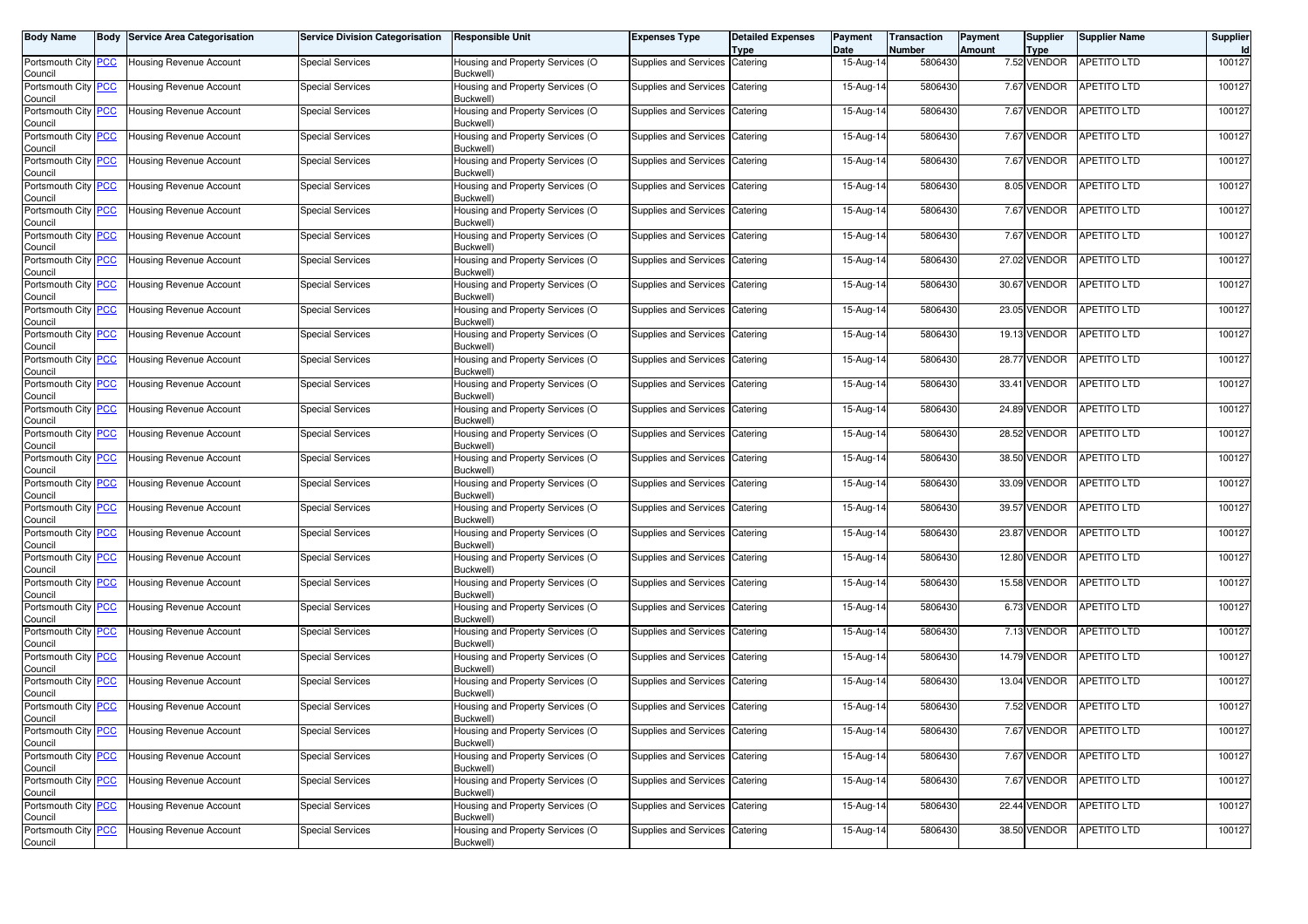| <b>Body Name</b>                      | <b>Body Service Area Categorisation</b> | <b>Service Division Categorisation</b> | <b>Responsible Unit</b>                       | <b>Expenses Type</b>           | <b>Detailed Expenses</b><br><b>Type</b> | Payment<br>Date | <b>Transaction</b><br><b>Number</b> | Payment<br>Amount | Supplier<br><b>Type</b> | <b>Supplier Name</b>    | Supplier<br>Id |
|---------------------------------------|-----------------------------------------|----------------------------------------|-----------------------------------------------|--------------------------------|-----------------------------------------|-----------------|-------------------------------------|-------------------|-------------------------|-------------------------|----------------|
| Portsmouth City PCC<br>Council        | <b>Housing Revenue Account</b>          | <b>Special Services</b>                | Housing and Property Services (O<br>Buckwell) | Supplies and Services Catering |                                         | 15-Aug-14       | 5806430                             |                   | 29.26 VENDOR            | <b>APETITO LTD</b>      | 100127         |
| Portsmouth City PCC<br>Council        | <b>Housing Revenue Account</b>          | <b>Special Services</b>                | Housing and Property Services (O<br>Buckwell) | Supplies and Services          | Catering                                | 15-Aug-14       | 5806430                             |                   | 7.13 VENDOR             | APETITO LTD             | 100127         |
| Portsmouth City PCC<br>Council        | <b>Housing Revenue Account</b>          | <b>Special Services</b>                | Housing and Property Services (O<br>Buckwell) | Supplies and Services Catering |                                         | 15-Aug-14       | 5806430                             |                   | 7.52 VENDOR             | APETITO LTD             | 100127         |
| Portsmouth City PCC<br>Council        | <b>Housing Revenue Account</b>          | <b>Special Services</b>                | Housing and Property Services (O<br>Buckwell) | Supplies and Services Catering |                                         | 15-Aug-14       | 5806430                             |                   | 29.52 VENDOR            | <b>APETITO LTD</b>      | 100127         |
| Portsmouth City PCC<br>Council        | <b>Housing Revenue Account</b>          | <b>Special Services</b>                | Housing and Property Services (O<br>Buckwell) | Supplies and Services          | Catering                                | 15-Aug-14       | 5806430                             |                   | 7.67 VENDOR             | APETITO LTD             | 100127         |
| Portsmouth City PCC<br>Council        | <b>Housing Revenue Account</b>          | <b>Special Services</b>                | Housing and Property Services (O<br>Buckwell) | Supplies and Services          | Catering                                | 15-Aug-14       | 5806430                             |                   | 7.67 VENDOR             | APETITO LTD             | 100127         |
| Portsmouth City PCC<br>Council        | <b>Housing Revenue Account</b>          | Special Services                       | Housing and Property Services (O<br>Buckwell) | Supplies and Services Catering |                                         | 15-Aug-14       | 5806430                             |                   | 7.67 VENDOR             | APETITO LTD             | 100127         |
| Portsmouth City PCC<br>Council        | <b>Housing Revenue Account</b>          | <b>Special Services</b>                | Housing and Property Services (O<br>Buckwell) | Supplies and Services          | Catering                                | 15-Aug-14       | 5806430                             |                   | 7.67 VENDOR             | APETITO LTD             | 100127         |
| Portsmouth City PCC<br>Council        | <b>Housing Revenue Account</b>          | <b>Special Services</b>                | Housing and Property Services (O<br>Buckwell) | Supplies and Services Catering |                                         | 15-Aug-14       | 5806430                             |                   | 7.70 VENDOR             | APETITO LTD             | 100127         |
| Portsmouth City PCC<br>Council        | <b>Housing Revenue Account</b>          | <b>Special Services</b>                | Housing and Property Services (O<br>Buckwell) | Supplies and Services Catering |                                         | 15-Aug-14       | 5806430                             |                   | 7.70 VENDOR             | <b>APETITO LTD</b>      | 100127         |
| Portsmouth City PCC<br>Council        | <b>Housing Revenue Account</b>          | <b>Special Services</b>                | Housing and Property Services (O<br>Buckwell) | Supplies and Services          | Catering                                | 15-Aug-14       | 5806430                             |                   | 7.70 VENDOR             | APETITO LTD             | 100127         |
| Portsmouth City PCC<br>Council        | <b>Housing Revenue Account</b>          | <b>Special Services</b>                | Housing and Property Services (O<br>Buckwell) | <b>Supplies and Services</b>   | Catering                                | 15-Aug-14       | 5806430                             |                   | 10.99 VENDOR            | APETITO LTD             | 100127         |
| Portsmouth City PCC<br>Council        | <b>Housing Revenue Account</b>          | <b>Special Services</b>                | Housing and Property Services (O<br>Buckwell) | Supplies and Services Catering |                                         | 15-Aug-14       | 5806430                             |                   | 10.99 VENDOR            | <b>APETITO LTD</b>      | 100127         |
| Portsmouth City PCC<br>Council        | <b>Housing Revenue Account</b>          | <b>Special Services</b>                | Housing and Property Services (O<br>Buckwell) | Supplies and Services Catering |                                         | 15-Aug-14       | 5806430                             |                   | 23.67 VENDOR            | <b>APETITO LTD</b>      | 100127         |
| Portsmouth City PCC<br>Council        | <b>Housing Revenue Account</b>          | <b>Special Services</b>                | Housing and Property Services (O<br>Buckwell) | Supplies and Services          | Catering                                | 15-Aug-14       | 5806430                             |                   | 23.05 VENDOR            | <b>APETITO LTD</b>      | 100127         |
| Portsmouth City PCC<br>Council        | <b>Housing Revenue Account</b>          | <b>Special Services</b>                | Housing and Property Services (O<br>Buckwell) | Supplies and Services Catering |                                         | 15-Aug-14       | 5806430                             |                   | 28.77 VENDOR            | <b>APETITO LTD</b>      | 100127         |
| Portsmouth City PCC<br>Council        | <b>Housing Revenue Account</b>          | <b>Special Services</b>                | Housing and Property Services (O<br>Buckwell) | Supplies and Services Catering |                                         | 15-Aug-14       | 5806430                             |                   | 28.85 VENDOR            | <b>APETITO LTD</b>      | 100127         |
| Portsmouth City PCC<br>Council        | <b>Housing Revenue Account</b>          | <b>Special Services</b>                | Housing and Property Services (O<br>Buckwell) | Supplies and Services Catering |                                         | 15-Aug-14       | 5806430                             |                   | 26.11 VENDOR            | <b>APETITO LTD</b>      | 100127         |
| Portsmouth City PCC<br>Council        | <b>Housing Revenue Account</b>          | <b>Special Services</b>                | Housing and Property Services (O<br>Buckwell) | Supplies and Services Catering |                                         | 15-Aug-14       | 5806430                             |                   | 37.03 VENDOR            | APETITO LTD             | 100127         |
| Portsmouth City PCC<br>Council        | <b>Housing Revenue Account</b>          | <b>Special Services</b>                | Housing and Property Services (O<br>Buckwell) | Supplies and Services Catering |                                         | 15-Aug-14       | 5806430                             |                   | 22.15 VENDOR            | APETITO LTD             | 100127         |
| Portsmouth City PCC<br>Council        | <b>Housing Revenue Account</b>          | <b>Special Services</b>                | Housing and Property Services (O<br>Buckwell) | Supplies and Services          | Catering                                | 15-Aug-14       | 5806430                             |                   | 28.52 VENDOR            | <b>APETITO LTD</b>      | 100127         |
| Portsmouth City PCC<br>Council        | <b>Housing Revenue Account</b>          | <b>Special Services</b>                | Housing and Property Services (O<br>Buckwell) | Supplies and Services Catering |                                         | 15-Aug-14       | 5806430                             |                   | 26.72 VENDOR            | <b>APETITO LTD</b>      | 100127         |
| Portsmouth City PCC<br>Council        | <b>Housing Revenue Account</b>          | <b>Special Services</b>                | Housing and Property Services (O<br>Buckwell) | Supplies and Services          | Catering                                | 15-Aug-14       | 5806430                             |                   | 6.73 VENDOR             | <b>APETITO LTD</b>      | 100127         |
| Portsmouth City PCC<br>Council        | Housing Revenue Account                 | <b>Special Services</b>                | Housing and Property Services (O<br>Buckwell) | Supplies and Services          | Catering                                | 15-Aug-14       | 5806430                             |                   | 7.13 VENDOR             | APETITO LTD             | 100127         |
| Portsmouth City PCC<br>Council        | <b>Housing Revenue Account</b>          | <b>Special Services</b>                | Housing and Property Services (O<br>Buckwell) | Supplies and Services Catering |                                         | 15-Aug-14       | 5806430                             |                   | 13.04 VENDOR            | <b>APETITO LTD</b>      | 100127         |
| Portsmouth City PCC<br>Council        | <b>Housing Revenue Account</b>          | <b>Special Services</b>                | Housing and Property Services (O<br>Buckwell) | Supplies and Services          | Catering                                | 22-Aug-14       | 5807436                             |                   | 7.67 VENDOR             | <b>APETITO LTD</b>      | 100127         |
| Portsmouth City PCC<br>Council        | <b>Housing Revenue Account</b>          | <b>Special Services</b>                | Housing and Property Services (O<br>Buckwell) | Supplies and Services          | Catering                                | 22-Aug-14       | 5807436                             |                   | 7.67 VENDOR             | <b>APETITO LTD</b>      | 100127         |
| Portsmouth City <b>PCC</b><br>Council | <b>Housing Revenue Account</b>          | Special Services                       | Housing and Property Services (O<br>Buckwell) | Supplies and Services Catering |                                         | 22-Aug-14       | 5807436                             |                   |                         | 7.76 VENDOR APETITO LTD | 100127         |
| Portsmouth City PCC<br>Council        | <b>Housing Revenue Account</b>          | <b>Special Services</b>                | Housing and Property Services (O<br>Buckwell) | Supplies and Services Catering |                                         | 22-Aug-14       | 5807436                             |                   | 7.67 VENDOR             | <b>APETITO LTD</b>      | 100127         |
| Portsmouth City PCC<br>Council        | <b>Housing Revenue Account</b>          | <b>Special Services</b>                | Housing and Property Services (O<br>Buckwell) | Supplies and Services Catering |                                         | 22-Aug-14       | 5807436                             |                   | 24.24 VENDOR            | APETITO LTD             | 100127         |
| Portsmouth City PCC<br>Council        | Housing Revenue Account                 | <b>Special Services</b>                | Housing and Property Services (O<br>Buckwell) | Supplies and Services Catering |                                         | 22-Aug-14       | 5807436                             |                   | 10.99 VENDOR            | APETITO LTD             | 100127         |
| Portsmouth City PCC<br>Council        | <b>Housing Revenue Account</b>          | <b>Special Services</b>                | Housing and Property Services (O<br>Buckwell) | Supplies and Services Catering |                                         | 22-Aug-14       | 5807436                             |                   | 25.67 VENDOR            | APETITO LTD             | 100127         |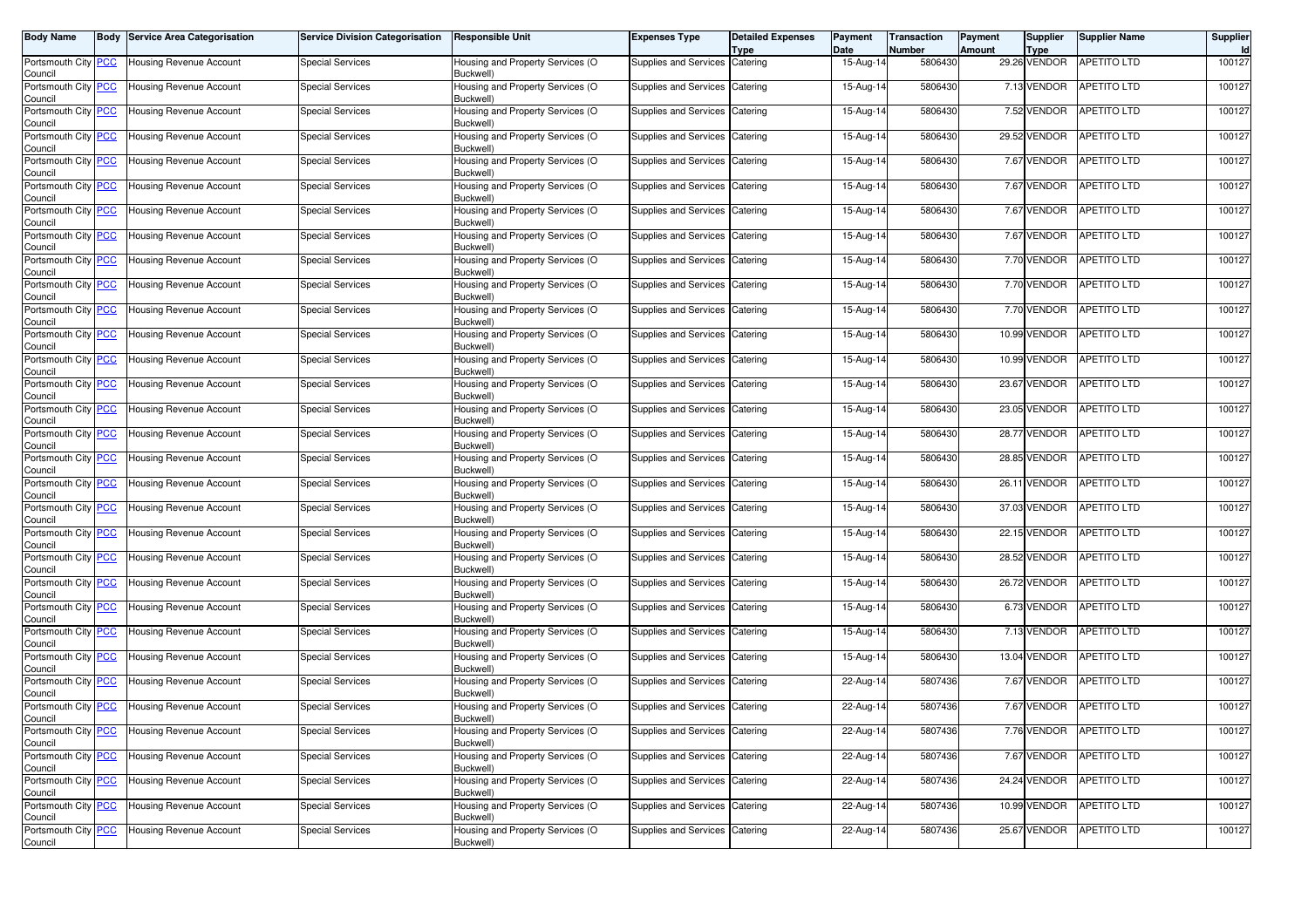| <b>Body Name</b>                      | <b>Body Service Area Categorisation</b> | Service Division Categorisation | <b>Responsible Unit</b>                       | <b>Expenses Type</b>           | <b>Detailed Expenses</b><br><b>Type</b> | Payment<br>Date | <b>Transaction</b><br><b>Number</b> | Payment<br>Amount | Supplier<br><b>Type</b> | <b>Supplier Name</b>     | Supplier<br>Id |
|---------------------------------------|-----------------------------------------|---------------------------------|-----------------------------------------------|--------------------------------|-----------------------------------------|-----------------|-------------------------------------|-------------------|-------------------------|--------------------------|----------------|
| Portsmouth City PCC<br>Council        | <b>Housing Revenue Account</b>          | <b>Special Services</b>         | Housing and Property Services (O<br>Buckwell) | Supplies and Services Catering |                                         | 22-Aug-14       | 5807436                             |                   | 25.34 VENDOR            | <b>APETITO LTD</b>       | 100127         |
| Portsmouth City PCC<br>Council        | <b>Housing Revenue Account</b>          | <b>Special Services</b>         | Housing and Property Services (O<br>Buckwell) | Supplies and Services          | Catering                                | 22-Aug-14       | 5807436                             |                   | 37.03 VENDOR            | APETITO LTD              | 100127         |
| Portsmouth City PCC<br>Council        | <b>Housing Revenue Account</b>          | <b>Special Services</b>         | Housing and Property Services (O<br>Buckwell) | Supplies and Services Catering |                                         | 22-Aug-14       | 5807436                             |                   | 28.52 VENDOR            | APETITO LTD              | 100127         |
| Portsmouth City PCC<br>Council        | <b>Housing Revenue Account</b>          | <b>Special Services</b>         | Housing and Property Services (O<br>Buckwell) | Supplies and Services Catering |                                         | 22-Aug-14       | 5807436                             |                   | 26.98 VENDOR            | <b>APETITO LTD</b>       | 100127         |
| Portsmouth City PCC<br>Council        | <b>Housing Revenue Account</b>          | <b>Special Services</b>         | Housing and Property Services (O<br>Buckwell) | Supplies and Services          | Catering                                | 22-Aug-14       | 5807436                             |                   | 28.55 VENDOR            | APETITO LTD              | 100127         |
| Portsmouth City PCC<br>Council        | <b>Housing Revenue Account</b>          | <b>Special Services</b>         | Housing and Property Services (O<br>Buckwell) | Supplies and Services          | Catering                                | 22-Aug-14       | 5807436                             |                   | 7.79 VENDOR             | APETITO LTD              | 100127         |
| Portsmouth City PCC<br>Council        | <b>Housing Revenue Account</b>          | Special Services                | Housing and Property Services (O<br>Buckwell) | Supplies and Services Catering |                                         | 22-Aug-14       | 5807436                             |                   | 7.67 VENDOR             | APETITO LTD              | 100127         |
| Portsmouth City PCC<br>Council        | <b>Housing Revenue Account</b>          | <b>Special Services</b>         | Housing and Property Services (O<br>Buckwell) | Supplies and Services          | Catering                                | 22-Aug-14       | 5807436                             |                   | 7.67 VENDOR             | APETITO LTD              | 100127         |
| Portsmouth City PCC<br>Council        | <b>Housing Revenue Account</b>          | <b>Special Services</b>         | Housing and Property Services (O<br>Buckwell) | Supplies and Services Catering |                                         | 22-Aug-14       | 5807436                             |                   | 7.67 VENDOR             | APETITO LTD              | 100127         |
| Portsmouth City PCC<br>Council        | Housing Revenue Account                 | <b>Special Services</b>         | Housing and Property Services (O<br>Buckwell) | Supplies and Services Catering |                                         | 22-Aug-14       | 5807436                             |                   | 7.67 VENDOR             | <b>APETITO LTD</b>       | 100127         |
| Portsmouth City PCC<br>Council        | <b>Housing Revenue Account</b>          | <b>Special Services</b>         | Housing and Property Services (O<br>Buckwell) | Supplies and Services          | Catering                                | 22-Aug-14       | 5807436                             |                   | 10.99 VENDOR            | APETITO LTD              | 100127         |
| Portsmouth City PCC<br>Council        | <b>Housing Revenue Account</b>          | <b>Special Services</b>         | Housing and Property Services (O<br>Buckwell) | Supplies and Services          | Catering                                | 22-Aug-14       | 5807436                             |                   | 23.67 VENDOR            | APETITO LTD              | 100127         |
| Portsmouth City PCC<br>Council        | <b>Housing Revenue Account</b>          | <b>Special Services</b>         | Housing and Property Services (O<br>Buckwell) | Supplies and Services Catering |                                         | 22-Aug-14       | 5807436                             |                   | 23.05 VENDOR            | <b>APETITO LTD</b>       | 100127         |
| Portsmouth City PCC<br>Council        | Housing Revenue Account                 | <b>Special Services</b>         | Housing and Property Services (O<br>Buckwell) | Supplies and Services Catering |                                         | 22-Aug-14       | 5807436                             |                   | 19.13 VENDOR            | <b>APETITO LTD</b>       | 100127         |
| Portsmouth City PCC<br>Council        | <b>Housing Revenue Account</b>          | <b>Special Services</b>         | Housing and Property Services (O<br>Buckwell) | Supplies and Services          | Catering                                | 22-Aug-14       | 5807436                             |                   | 24.29 VENDOR            | <b>APETITO LTD</b>       | 100127         |
| Portsmouth City PCC<br>Council        | <b>Housing Revenue Account</b>          | <b>Special Services</b>         | Housing and Property Services (O<br>Buckwell) | Supplies and Services Catering |                                         | 22-Aug-14       | 5807436                             |                   | 22.15 VENDOR            | <b>APETITO LTD</b>       | 100127         |
| Portsmouth City PCC<br>Council        | <b>Housing Revenue Account</b>          | <b>Special Services</b>         | Housing and Property Services (O<br>Buckwell) | Supplies and Services Catering |                                         | 22-Aug-14       | 5807436                             |                   | 28.52 VENDOR            | <b>APETITO LTD</b>       | 100127         |
| Portsmouth City PCC<br>Council        | <b>Housing Revenue Account</b>          | <b>Special Services</b>         | Housing and Property Services (O<br>Buckwell) | Supplies and Services Catering |                                         | 22-Aug-14       | 5807436                             |                   | 7.67 VENDOR             | <b>APETITO LTD</b>       | 100127         |
| Portsmouth City PCC<br>Council        | Housing Revenue Account                 | <b>Special Services</b>         | Housing and Property Services (O<br>Buckwell) | Supplies and Services Catering |                                         | 22-Aug-14       | 5807436                             |                   | 7.67 VENDOR             | APETITO LTD              | 100127         |
| Portsmouth City PCC<br>Council        | Housing Revenue Account                 | <b>Special Services</b>         | Housing and Property Services (O<br>Buckwell) | Supplies and Services Catering |                                         | 22-Aug-14       | 5807436                             |                   | 7.67 VENDOR             | APETITO LTD              | 100127         |
| Portsmouth City PCC<br>Council        | <b>Housing Revenue Account</b>          | <b>Special Services</b>         | Housing and Property Services (O<br>Buckwell) | Supplies and Services          | Catering                                | 22-Aug-14       | 5807436                             |                   | 7.67 VENDOR             | <b>APETITO LTD</b>       | 100127         |
| Portsmouth City PCC<br>Council        | <b>Housing Revenue Account</b>          | <b>Special Services</b>         | Housing and Property Services (O<br>Buckwell) | Supplies and Services Catering |                                         | 22-Aug-14       | 5807436                             |                   | 7.67 VENDOR             | <b>APETITO LTD</b>       | 100127         |
| Portsmouth City PCC<br>Council        | <b>Housing Revenue Account</b>          | <b>Special Services</b>         | Housing and Property Services (O<br>Buckwell) | Supplies and Services          | Catering                                | 22-Aug-14       | 5807436                             |                   | 7.67 VENDOR             | <b>APETITO LTD</b>       | 100127         |
| Portsmouth City PCC<br>Council        | Housing Revenue Account                 | <b>Special Services</b>         | Housing and Property Services (O<br>Buckwell) | Supplies and Services          | Catering                                | 22-Aug-14       | 5807436                             |                   | 7.67 VENDOR             | APETITO LTD              | 100127         |
| Portsmouth City PCC<br>Council        | <b>Housing Revenue Account</b>          | <b>Special Services</b>         | Housing and Property Services (O<br>Buckwell) | Supplies and Services Catering |                                         | 22-Aug-14       | 5807436                             |                   | 7.67 VENDOR             | <b>APETITO LTD</b>       | 100127         |
| Portsmouth City PCC<br>Council        | <b>Housing Revenue Account</b>          | <b>Special Services</b>         | Housing and Property Services (O<br>Buckwell) | Supplies and Services          | Catering                                | 22-Aug-14       | 5807436                             |                   | 7.67 VENDOR             | <b>APETITO LTD</b>       | 100127         |
| Portsmouth City PCC<br>Council        | <b>Housing Revenue Account</b>          | <b>Special Services</b>         | Housing and Property Services (O<br>Buckwell) | Supplies and Services          | Catering                                | 22-Aug-14       | 5807436                             |                   | 7.67 VENDOR             | <b>APETITO LTD</b>       | 100127         |
| Portsmouth City <b>PCC</b><br>Council | <b>Housing Revenue Account</b>          | Special Services                | Housing and Property Services (O<br>Buckwell) | Supplies and Services Catering |                                         | 22-Aug-14       | 5807436                             |                   |                         | 26.11 VENDOR APETITO LTD | 100127         |
| Portsmouth City PCC<br>Council        | <b>Housing Revenue Account</b>          | <b>Special Services</b>         | Housing and Property Services (O<br>Buckwell) | Supplies and Services Catering |                                         | 22-Aug-14       | 5807436                             |                   | 25.80 VENDOR            | <b>APETITO LTD</b>       | 100127         |
| Portsmouth City PCC<br>Council        | Housing Revenue Account                 | <b>Special Services</b>         | Housing and Property Services (O<br>Buckwell) | Supplies and Services Catering |                                         | 22-Aug-14       | 5807436                             |                   | 28.77 VENDOR            | APETITO LTD              | 100127         |
| Portsmouth City PCC<br>Council        | Housing Revenue Account                 | <b>Special Services</b>         | Housing and Property Services (O<br>Buckwell) | Supplies and Services Catering |                                         | 22-Aug-14       | 5807436                             |                   | 22.44 VENDOR            | APETITO LTD              | 100127         |
| Portsmouth City PCC<br>Council        | Housing Revenue Account                 | <b>Special Services</b>         | Housing and Property Services (O<br>Buckwell) | Supplies and Services Catering |                                         | 22-Aug-14       | 5807436                             |                   | 20.95 VENDOR            | APETITO LTD              | 100127         |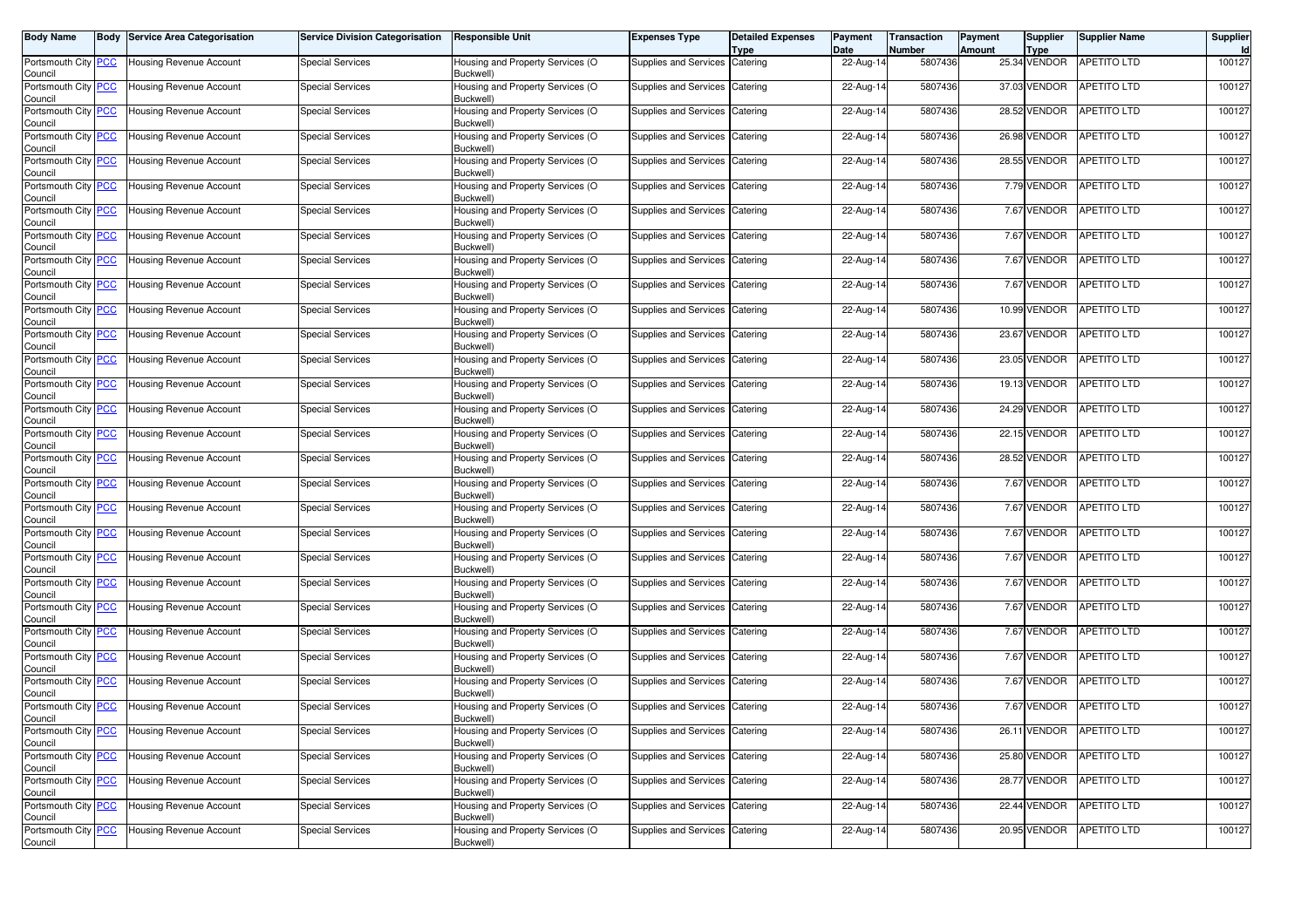| <b>Body Name</b>                      | <b>Body Service Area Categorisation</b> | <b>Service Division Categorisation</b> | <b>Responsible Unit</b>                       | <b>Expenses Type</b>           | <b>Detailed Expenses</b><br><b>Type</b> | Payment<br>Date | <b>Transaction</b><br><b>Number</b> | Payment<br>Amount | Supplier<br><b>Type</b> | <b>Supplier Name</b>     | Supplier<br>Id |
|---------------------------------------|-----------------------------------------|----------------------------------------|-----------------------------------------------|--------------------------------|-----------------------------------------|-----------------|-------------------------------------|-------------------|-------------------------|--------------------------|----------------|
| Portsmouth City PCC<br>Council        | Housing Revenue Account                 | <b>Special Services</b>                | Housing and Property Services (O<br>Buckwell) | Supplies and Services Catering |                                         | 22-Aug-14       | 5807436                             |                   | 37.03 VENDOR            | <b>APETITO LTD</b>       | 100127         |
| Portsmouth City PCC<br>Council        | Housing Revenue Account                 | <b>Special Services</b>                | Housing and Property Services (O<br>Buckwell) | Supplies and Services          | Catering                                | 22-Aug-14       | 5807436                             |                   | 22.15 VENDOR            | <b>APETITO LTD</b>       | 100127         |
| Portsmouth City PCC<br>Council        | Housing Revenue Account                 | <b>Special Services</b>                | Housing and Property Services (O<br>Buckwell) | Supplies and Services Catering |                                         | 22-Aug-14       | 5807436                             |                   | 23.27 VENDOR            | <b>APETITO LTD</b>       | 100127         |
| Portsmouth City PCC<br>Council        | Housing Revenue Account                 | <b>Special Services</b>                | Housing and Property Services (O<br>Buckwell) | Supplies and Services Catering |                                         | 22-Aug-14       | 5807436                             |                   | 19.43 VENDOR            | <b>APETITO LTD</b>       | 100127         |
| Portsmouth City PCC<br>Council        | Housing Revenue Account                 | <b>Special Services</b>                | Housing and Property Services (O<br>Buckwell) | Supplies and Services          | Catering                                | 22-Aug-14       | 5807436                             |                   | 29.26 VENDOR            | <b>APETITO LTD</b>       | 100127         |
| Portsmouth City PCC<br>Council        | Housing Revenue Account                 | <b>Special Services</b>                | Housing and Property Services (O<br>Buckwell) | Supplies and Services Catering |                                         | 22-Aug-14       | 5807436                             |                   | 24.29 VENDOR            | <b>APETITO LTD</b>       | 100127         |
| Portsmouth City PCC<br>Council        | Housing Revenue Account                 | <b>Special Services</b>                | Housing and Property Services (O<br>Buckwell) | Supplies and Services Catering |                                         | 22-Aug-14       | 5807436                             |                   | 26.98 VENDOR            | <b>APETITO LTD</b>       | 100127         |
| Portsmouth City PCC<br>Council        | Housing Revenue Account                 | <b>Special Services</b>                | Housing and Property Services (O<br>Buckwell) | Supplies and Services Catering |                                         | 22-Aug-14       | 5807436                             |                   | 8.66 VENDOR             | <b>APETITO LTD</b>       | 100127         |
| Portsmouth City PCC<br>Council        | Housing Revenue Account                 | <b>Special Services</b>                | Housing and Property Services (O<br>Buckwell) | Supplies and Services Catering |                                         | 22-Aug-14       | 5807436                             |                   | 6.73 VENDOR             | APETITO LTD              | 100127         |
| Portsmouth City PCC<br>Council        | Housing Revenue Account                 | <b>Special Services</b>                | Housing and Property Services (O<br>Buckwell) | Supplies and Services Catering |                                         | 22-Aug-14       | 5807436                             |                   | 7.13 VENDOR             | <b>APETITO LTD</b>       | 100127         |
| Portsmouth City PCC<br>Council        | Housing Revenue Account                 | <b>Special Services</b>                | Housing and Property Services (O<br>Buckwell) | Supplies and Services          | Catering                                | 22-Aug-14       | 5807436                             |                   | 7.52 VENDOR             | <b>APETITO LTD</b>       | 100127         |
| Portsmouth City PCC<br>Council        | Housing Revenue Account                 | <b>Special Services</b>                | Housing and Property Services (O<br>Buckwell) | Supplies and Services          | Catering                                | 22-Aug-14       | 5807436                             |                   | 7.52 VENDOR             | APETITO LTD              | 100127         |
| Portsmouth City PCC<br>Council        | Housing Revenue Account                 | <b>Special Services</b>                | Housing and Property Services (O<br>Buckwell) | Supplies and Services Catering |                                         | 22-Aug-14       | 5807436                             |                   | 7.67 VENDOR             | <b>APETITO LTD</b>       | 100127         |
| Portsmouth City PCC<br>Council        | Housing Revenue Account                 | <b>Special Services</b>                | Housing and Property Services (O<br>Buckwell) | Supplies and Services Catering |                                         | 22-Aug-14       | 5807436                             |                   | 7.67 VENDOR             | <b>APETITO LTD</b>       | 100127         |
| Portsmouth City PCC<br>Council        | <b>Housing Revenue Account</b>          | <b>Special Services</b>                | Housing and Property Services (O<br>Buckwell) | Supplies and Services Catering |                                         | 22-Aug-14       | 5807436                             |                   | 27.02 VENDOR            | <b>APETITO LTD</b>       | 100127         |
| Portsmouth City PCC<br>Council        | Housing Revenue Account                 | <b>Special Services</b>                | Housing and Property Services (O<br>Buckwell) | Supplies and Services Catering |                                         | 22-Aug-14       | 5807436                             |                   | 25.80 VENDOR            | <b>APETITO LTD</b>       | 100127         |
| Portsmouth City PCC<br>Council        | Housing Revenue Account                 | <b>Special Services</b>                | Housing and Property Services (O<br>Buckwell) | Supplies and Services Catering |                                         | 22-Aug-14       | 5807436                             |                   | 19.13 VENDOR            | <b>APETITO LTD</b>       | 100127         |
| Portsmouth City PCC<br>Council        | Housing Revenue Account                 | <b>Special Services</b>                | Housing and Property Services (O<br>Buckwell) | Supplies and Services Catering |                                         | 22-Aug-14       | 5807436                             |                   | 37.03 VENDOR            | <b>APETITO LTD</b>       | 100127         |
| Portsmouth City PCC<br>Council        | Housing Revenue Account                 | <b>Special Services</b>                | Housing and Property Services (O<br>Buckwell) | Supplies and Services Catering |                                         | 22-Aug-14       | 5807436                             |                   | 39.57 VENDOR            | <b>APETITO LTD</b>       | 100127         |
| Portsmouth City PCC<br>Council        | Housing Revenue Account                 | <b>Special Services</b>                | Housing and Property Services (O<br>Buckwell) | Supplies and Services Catering |                                         | 22-Aug-14       | 5807436                             |                   | 6.73 VENDOR             | <b>APETITO LTD</b>       | 100127         |
| Portsmouth City PCC<br>Council        | Housing Revenue Account                 | <b>Special Services</b>                | Housing and Property Services (O<br>Buckwell) | Supplies and Services Catering |                                         | 22-Aug-14       | 5807436                             |                   | 7.13 VENDOR             | APETITO LTD              | 100127         |
| Portsmouth City <b>PCC</b><br>Council | Housing Revenue Account                 | <b>Special Services</b>                | Housing and Property Services (O<br>Buckwell) | Supplies and Services Catering |                                         | 22-Aug-14       | 5807436                             |                   | 12.80 VENDOR            | <b>APETITO LTD</b>       | 100127         |
| Portsmouth City PCC<br>Council        | Housing Revenue Account                 | <b>Special Services</b>                | Housing and Property Services (O<br>Buckwell) | Supplies and Services Catering |                                         | 22-Aug-14       | 5807436                             |                   | 7.67 VENDOR             | APETITO LTD              | 100127         |
| Portsmouth City PCC<br>Council        | Housing Revenue Account                 | <b>Special Services</b>                | Housing and Property Services (O<br>Buckwell) | Supplies and Services          | Catering                                | 22-Aug-14       | 5807436                             |                   | 7.67 VENDOR             | APETITO LTD              | 100127         |
| Portsmouth City PCC<br>Council        | Housing Revenue Account                 | <b>Special Services</b>                | Housing and Property Services (O<br>Buckwell) | Supplies and Services Catering |                                         | 22-Aug-14       | 5807436                             |                   | 10.99 VENDOR            | <b>APETITO LTD</b>       | 100127         |
| Portsmouth City PCC<br>Council        | Housing Revenue Account                 | <b>Special Services</b>                | Housing and Property Services (O<br>Buckwell) | Supplies and Services          | Catering                                | 22-Aug-14       | 5807436                             |                   | 25.67 VENDOR            | <b>APETITO LTD</b>       | 100127         |
| Portsmouth City PCC<br>Council        | Housing Revenue Account                 | <b>Special Services</b>                | Housing and Property Services (O<br>Buckwell) | Supplies and Services Catering |                                         | 22-Aug-14       | 5807436                             |                   | 19.13 VENDOR            | <b>APETITO LTD</b>       | 100127         |
| Portsmouth City RCC<br>Council        | <b>Housing Revenue Account</b>          | Special Services                       | Housing and Property Services (O<br>Buckwell) | Supplies and Services Catering |                                         | 22-Aug-14       | 5807436                             |                   |                         | 26.12 VENDOR APETITO LTD | 100127         |
| Portsmouth City PCC<br>Council        | Housing Revenue Account                 | <b>Special Services</b>                | Housing and Property Services (O<br>Buckwell) | Supplies and Services Catering |                                         | 22-Aug-14       | 5807436                             |                   | 26.61 VENDOR            | <b>APETITO LTD</b>       | 100127         |
| Portsmouth City PCC<br>Council        | Housing Revenue Account                 | <b>Special Services</b>                | Housing and Property Services (O<br>Buckwell) | Supplies and Services Catering |                                         | 22-Aug-14       | 5807436                             |                   | 37.03 VENDOR            | APETITO LTD              | 100127         |
| Portsmouth City PCC<br>Council        | Housing Revenue Account                 | <b>Special Services</b>                | Housing and Property Services (O<br>Buckwell) | Supplies and Services Catering |                                         | 22-Aug-14       | 5807436                             |                   | 26.71 VENDOR            | <b>APETITO LTD</b>       | 100127         |
| Portsmouth City PCC<br>Council        | <b>Housing Revenue Account</b>          | <b>Special Services</b>                | Housing and Property Services (O<br>Buckwell) | Supplies and Services Catering |                                         | 22-Aug-14       | 5807436                             |                   | 39.57 VENDOR            | APETITO LTD              | 100127         |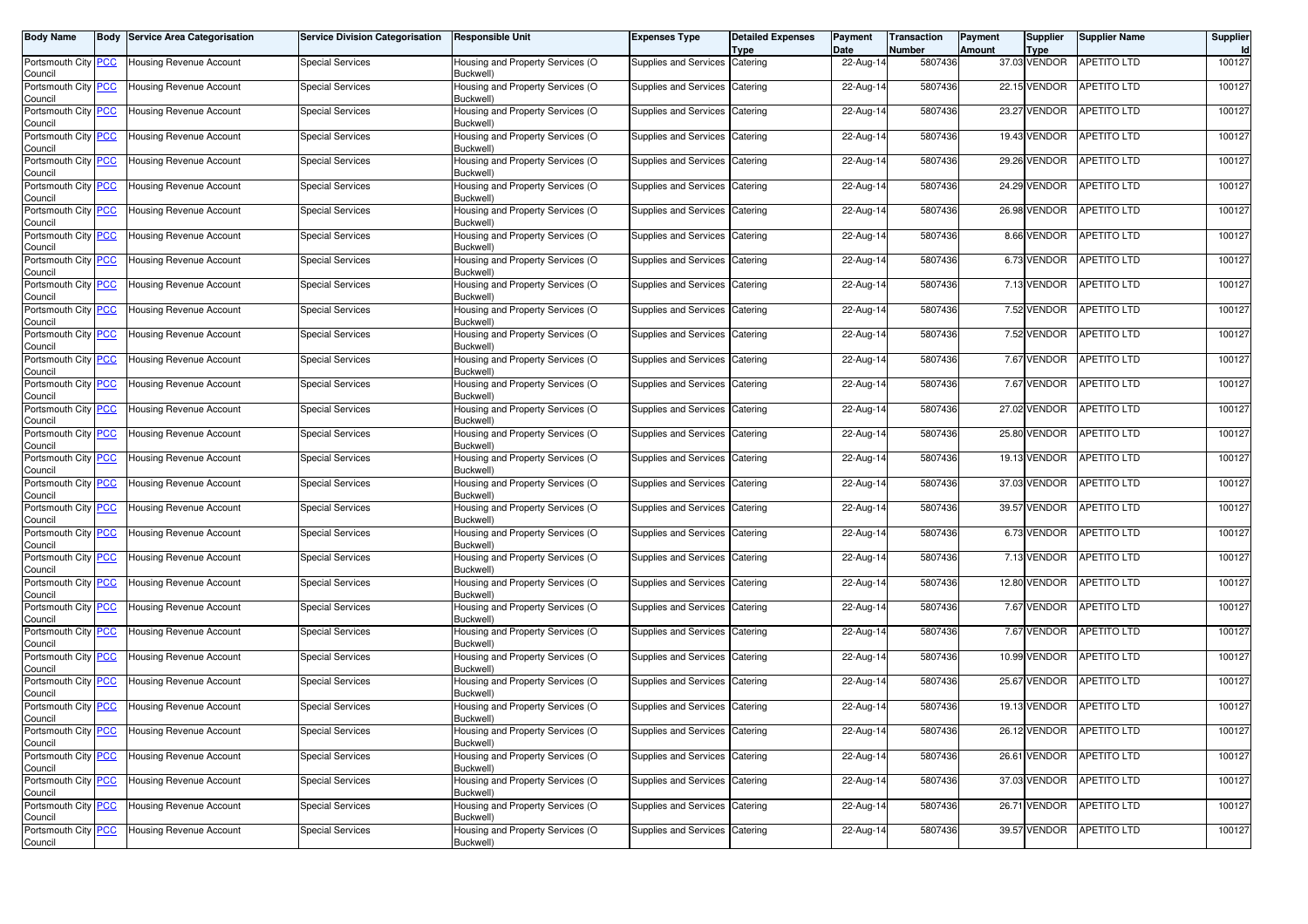| <b>Body Name</b>                      | <b>Body Service Area Categorisation</b> | Service Division Categorisation | <b>Responsible Unit</b>                       | <b>Expenses Type</b>           | <b>Detailed Expenses</b><br><b>Type</b> | Payment<br>Date | <b>Transaction</b><br><b>Number</b> | Payment<br>Amount | Supplier<br><b>Type</b> | <b>Supplier Name</b>    | Supplier<br>Id |
|---------------------------------------|-----------------------------------------|---------------------------------|-----------------------------------------------|--------------------------------|-----------------------------------------|-----------------|-------------------------------------|-------------------|-------------------------|-------------------------|----------------|
| Portsmouth City PCC<br>Council        | <b>Housing Revenue Account</b>          | <b>Special Services</b>         | Housing and Property Services (O<br>Buckwell) | Supplies and Services Catering |                                         | 22-Aug-14       | 5807436                             |                   | 23.87 VENDOR            | <b>APETITO LTD</b>      | 100127         |
| Portsmouth City PCC<br>Council        | <b>Housing Revenue Account</b>          | <b>Special Services</b>         | Housing and Property Services (O<br>Buckwell) | Supplies and Services          | Catering                                | 22-Aug-14       | 5807436                             |                   | 6.73 VENDOR             | APETITO LTD             | 100127         |
| Portsmouth City PCC<br>Council        | <b>Housing Revenue Account</b>          | <b>Special Services</b>         | Housing and Property Services (O<br>Buckwell) | Supplies and Services Catering |                                         | 22-Aug-14       | 5807436                             |                   | 14.79 VENDOR            | APETITO LTD             | 100127         |
| Portsmouth City PCC<br>Council        | Housing Revenue Account                 | <b>Special Services</b>         | Housing and Property Services (O<br>Buckwell) | Supplies and Services Catering |                                         | 22-Aug-14       | 5807436                             |                   | 7.52 VENDOR             | <b>APETITO LTD</b>      | 100127         |
| Portsmouth City PCC<br>Council        | <b>Housing Revenue Account</b>          | <b>Special Services</b>         | Housing and Property Services (O<br>Buckwell) | Supplies and Services          | Catering                                | 22-Aug-14       | 5807436                             |                   | 7.67 VENDOR             | APETITO LTD             | 100127         |
| Portsmouth City PCC<br>Council        | <b>Housing Revenue Account</b>          | <b>Special Services</b>         | Housing and Property Services (O<br>Buckwell) | Supplies and Services          | Catering                                | 22-Aug-14       | 5807436                             |                   | 7.67 VENDOR             | APETITO LTD             | 100127         |
| Portsmouth City PCC<br>Council        | Housing Revenue Account                 | Special Services                | Housing and Property Services (O<br>Buckwell) | Supplies and Services Catering |                                         | 22-Aug-14       | 5807436                             |                   | 7.67 VENDOR             | APETITO LTD             | 100127         |
| Portsmouth City PCC<br>Council        | <b>Housing Revenue Account</b>          | <b>Special Services</b>         | Housing and Property Services (O<br>Buckwell) | Supplies and Services          | Catering                                | 22-Aug-14       | 5807436                             |                   | 7.67 VENDOR             | APETITO LTD             | 100127         |
| Portsmouth City PCC<br>Council        | <b>Housing Revenue Account</b>          | <b>Special Services</b>         | Housing and Property Services (O<br>Buckwell) | Supplies and Services Catering |                                         | 22-Aug-14       | 5807436                             |                   | 7.67 VENDOR             | APETITO LTD             | 100127         |
| Portsmouth City PCC<br>Council        | Housing Revenue Account                 | <b>Special Services</b>         | Housing and Property Services (O<br>Buckwell) | Supplies and Services Catering |                                         | 22-Aug-14       | 5807436                             |                   | 29.26 VENDOR            | <b>APETITO LTD</b>      | 100127         |
| Portsmouth City PCC<br>Council        | <b>Housing Revenue Account</b>          | <b>Special Services</b>         | Housing and Property Services (O<br>Buckwell) | Supplies and Services          | Catering                                | 22-Aug-14       | 5807436                             |                   | 15.58 VENDOR            | APETITO LTD             | 100127         |
| Portsmouth City PCC<br>Council        | <b>Housing Revenue Account</b>          | <b>Special Services</b>         | Housing and Property Services (O<br>Buckwell) | Supplies and Services          | Catering                                | 22-Aug-14       | 5807436                             |                   | 13.46 VENDOR            | APETITO LTD             | 100127         |
| Portsmouth City PCC<br>Council        | <b>Housing Revenue Account</b>          | <b>Special Services</b>         | Housing and Property Services (O<br>Buckwell) | Supplies and Services Catering |                                         | 22-Aug-14       | 5807436                             |                   | 14.26 VENDOR            | <b>APETITO LTD</b>      | 100127         |
| Portsmouth City PCC<br>Council        | Housing Revenue Account                 | <b>Special Services</b>         | Housing and Property Services (O<br>Buckwell) | Supplies and Services Catering |                                         | 29-Aug-14       | 5808682                             |                   | 7.67 VENDOR             | <b>APETITO LTD</b>      | 100127         |
| Portsmouth City PCC<br>Council        | <b>Housing Revenue Account</b>          | <b>Special Services</b>         | Housing and Property Services (O<br>Buckwell) | Supplies and Services          | Catering                                | 29-Aug-14       | 5808682                             |                   | 7.67 VENDOR             | <b>APETITO LTD</b>      | 100127         |
| Portsmouth City PCC<br>Council        | <b>Housing Revenue Account</b>          | <b>Special Services</b>         | Housing and Property Services (O<br>Buckwell) | Supplies and Services Catering |                                         | 29-Aug-14       | 5808682                             |                   | 7.67 VENDOR             | APETITO LTD             | 100127         |
| Portsmouth City PCC<br>Council        | <b>Housing Revenue Account</b>          | <b>Special Services</b>         | Housing and Property Services (O<br>Buckwell) | Supplies and Services Catering |                                         | 29-Aug-14       | 5808682                             |                   | 7.67 VENDOR             | APETITO LTD             | 100127         |
| Portsmouth City PCC<br>Council        | <b>Housing Revenue Account</b>          | <b>Special Services</b>         | Housing and Property Services (O<br>Buckwell) | Supplies and Services Catering |                                         | 29-Aug-14       | 5808682                             |                   | 7.67 VENDOR             | <b>APETITO LTD</b>      | 100127         |
| Portsmouth City PCC<br>Council        | Housing Revenue Account                 | <b>Special Services</b>         | Housing and Property Services (O<br>Buckwell) | Supplies and Services Catering |                                         | 29-Aug-14       | 5808682                             |                   | 7.67 VENDOR             | APETITO LTD             | 100127         |
| Portsmouth City PCC<br>Council        | <b>Housing Revenue Account</b>          | <b>Special Services</b>         | Housing and Property Services (O<br>Buckwell) | Supplies and Services Catering |                                         | 29-Aug-14       | 5808682                             |                   | 10.99 VENDOR            | <b>APETITO LTD</b>      | 100127         |
| Portsmouth City PCC<br>Council        | <b>Housing Revenue Account</b>          | <b>Special Services</b>         | Housing and Property Services (O<br>Buckwell) | Supplies and Services          | Catering                                | 29-Aug-14       | 5808682                             |                   | 23.67 VENDOR            | <b>APETITO LTD</b>      | 100127         |
| Portsmouth City PCC<br>Council        | <b>Housing Revenue Account</b>          | <b>Special Services</b>         | Housing and Property Services (O<br>Buckwell) | Supplies and Services Catering |                                         | 29-Aug-14       | 5808682                             |                   | 19.13 VENDOR            | <b>APETITO LTD</b>      | 100127         |
| Portsmouth City PCC<br>Council        | <b>Housing Revenue Account</b>          | <b>Special Services</b>         | Housing and Property Services (O<br>Buckwell) | Supplies and Services          | Catering                                | 29-Aug-14       | 5808682                             |                   | 22.44 VENDOR            | <b>APETITO LTD</b>      | 100127         |
| Portsmouth City PCC<br>Council        | Housing Revenue Account                 | <b>Special Services</b>         | Housing and Property Services (O<br>Buckwell) | Supplies and Services          | Catering                                | 29-Aug-14       | 5808682                             |                   | 26.11 VENDOR            | APETITO LTD             | 100127         |
| Portsmouth City PCC<br>Council        | Housing Revenue Account                 | <b>Special Services</b>         | Housing and Property Services (O<br>Buckwell) | Supplies and Services Catering |                                         | 29-Aug-14       | 5808682                             |                   | 26.72 VENDOR            | APETITO LTD             | 100127         |
| Portsmouth City PCC<br>Council        | <b>Housing Revenue Account</b>          | <b>Special Services</b>         | Housing and Property Services (O<br>Buckwell) | Supplies and Services          | Catering                                | 29-Aug-14       | 5808682                             |                   | 19.43 VENDOR            | <b>APETITO LTD</b>      | 100127         |
| Portsmouth City PCC<br>Council        | <b>Housing Revenue Account</b>          | <b>Special Services</b>         | Housing and Property Services (O<br>Buckwell) | Supplies and Services          | Catering                                | 29-Aug-14       | 5808682                             |                   | 24.29 VENDOR            | <b>APETITO LTD</b>      | 100127         |
| Portsmouth City <b>PCC</b><br>Council | <b>Housing Revenue Account</b>          | Special Services                | Housing and Property Services (O<br>Buckwell) | Supplies and Services Catering |                                         | 29-Aug-14       | 5808682                             |                   |                         | 6.73 VENDOR APETITO LTD | 100127         |
| Portsmouth City PCC<br>Council        | <b>Housing Revenue Account</b>          | <b>Special Services</b>         | Housing and Property Services (O<br>Buckwell) | Supplies and Services Catering |                                         | 29-Aug-14       | 5808682                             |                   | 7.52 VENDOR             | <b>APETITO LTD</b>      | 100127         |
| Portsmouth City PCC<br>Council        | Housing Revenue Account                 | <b>Special Services</b>         | Housing and Property Services (O<br>Buckwell) | Supplies and Services Catering |                                         | 29-Aug-14       | 5808682                             |                   | 7.67 VENDOR             | APETITO LTD             | 100127         |
| Portsmouth City PCC<br>Council        | Housing Revenue Account                 | <b>Special Services</b>         | Housing and Property Services (O<br>Buckwell) | Supplies and Services Catering |                                         | 29-Aug-14       | 5808682                             |                   | 7.67 VENDOR             | <b>APETITO LTD</b>      | 100127         |
| Portsmouth City PCC<br>Council        | Housing Revenue Account                 | <b>Special Services</b>         | Housing and Property Services (O<br>Buckwell) | Supplies and Services Catering |                                         | 29-Aug-14       | 5808682                             |                   | 24.24 VENDOR            | APETITO LTD             | 100127         |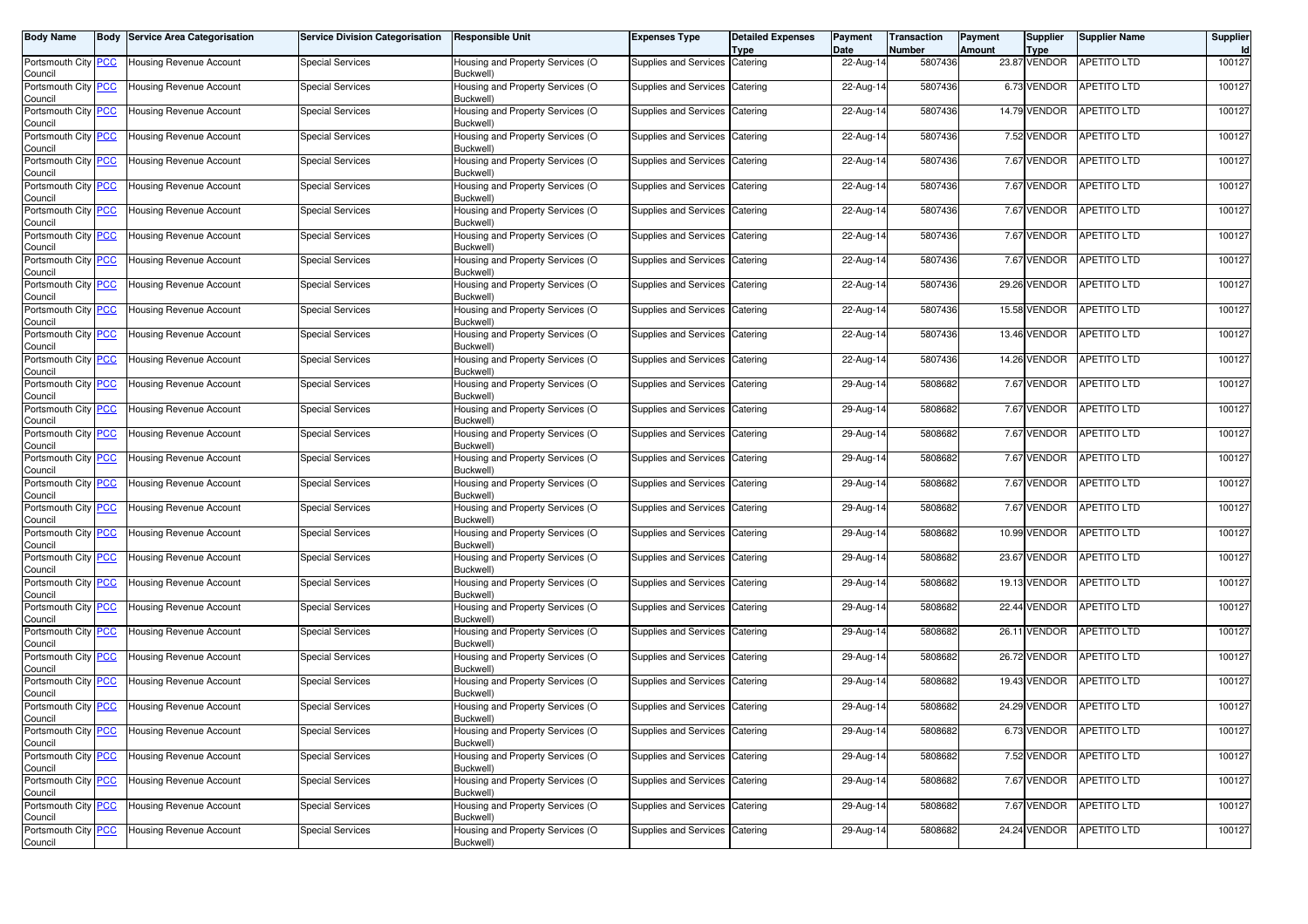| <b>Body Name</b>                      | <b>Body Service Area Categorisation</b> | Service Division Categorisation | <b>Responsible Unit</b>                       | <b>Expenses Type</b>           | <b>Detailed Expenses</b><br><b>Type</b> | Payment<br>Date | <b>Transaction</b><br><b>Number</b> | Payment<br><b>Amount</b> | Supplier<br><b>Type</b> | <b>Supplier Name</b>     | Supplier<br>Id |
|---------------------------------------|-----------------------------------------|---------------------------------|-----------------------------------------------|--------------------------------|-----------------------------------------|-----------------|-------------------------------------|--------------------------|-------------------------|--------------------------|----------------|
| Portsmouth City PCC<br>Council        | <b>Housing Revenue Account</b>          | <b>Special Services</b>         | Housing and Property Services (O<br>Buckwell) | Supplies and Services Catering |                                         | 29-Aug-14       | 5808682                             |                          | 26.61 VENDOR            | <b>APETITO LTD</b>       | 100127         |
| Portsmouth City PCC<br>Council        | <b>Housing Revenue Account</b>          | <b>Special Services</b>         | Housing and Property Services (O<br>Buckwell) | Supplies and Services          | Catering                                | 29-Aug-14       | 5808682                             |                          | 26.11 VENDOR            | APETITO LTD              | 100127         |
| Portsmouth City PCC<br>Council        | <b>Housing Revenue Account</b>          | <b>Special Services</b>         | Housing and Property Services (O<br>Buckwell) | Supplies and Services Catering |                                         | 29-Aug-14       | 5808682                             |                          | 37.03 VENDOR            | APETITO LTD              | 100127         |
| Portsmouth City PCC<br>Council        | Housing Revenue Account                 | <b>Special Services</b>         | Housing and Property Services (O<br>Buckwell) | Supplies and Services Catering |                                         | 29-Aug-14       | 5808682                             |                          | 23.67 VENDOR            | <b>APETITO LTD</b>       | 100127         |
| Portsmouth City PCC<br>Council        | <b>Housing Revenue Account</b>          | <b>Special Services</b>         | Housing and Property Services (O<br>Buckwell) | Supplies and Services          | Catering                                | 29-Aug-14       | 5808682                             |                          | 19.43 VENDOR            | APETITO LTD              | 100127         |
| Portsmouth City PCC<br>Council        | <b>Housing Revenue Account</b>          | <b>Special Services</b>         | Housing and Property Services (O<br>Buckwell) | Supplies and Services Catering |                                         | 29-Aug-14       | 5808682                             |                          | 24.29 VENDOR            | <b>APETITO LTD</b>       | 100127         |
| Portsmouth City PCC<br>Council        | Housing Revenue Account                 | Special Services                | Housing and Property Services (O<br>Buckwell) | Supplies and Services Catering |                                         | 29-Aug-14       | 5808682                             |                          | 30.80 VENDOR            | APETITO LTD              | 100127         |
| Portsmouth City PCC<br>Council        | <b>Housing Revenue Account</b>          | <b>Special Services</b>         | Housing and Property Services (O<br>Buckwell) | Supplies and Services          | Catering                                | 29-Aug-14       | 5808682                             |                          | 7.79 VENDOR             | APETITO LTD              | 100127         |
| Portsmouth City PCC<br>Council        | Housing Revenue Account                 | <b>Special Services</b>         | Housing and Property Services (O<br>Buckwell) | Supplies and Services Catering |                                         | 29-Aug-14       | 5808682                             |                          | 7.13 VENDOR             | APETITO LTD              | 100127         |
| Portsmouth City PCC<br>Council        | Housing Revenue Account                 | <b>Special Services</b>         | Housing and Property Services (O<br>Buckwell) | Supplies and Services Catering |                                         | 29-Aug-14       | 5808682                             |                          | 13.04 VENDOR            | <b>APETITO LTD</b>       | 100127         |
| Portsmouth City PCC<br>Council        | <b>Housing Revenue Account</b>          | <b>Special Services</b>         | Housing and Property Services (O<br>Buckwell) | Supplies and Services          | Catering                                | 29-Aug-14       | 5808682                             |                          | 7.67 VENDOR             | APETITO LTD              | 100127         |
| Portsmouth City PCC<br>Council        | Housing Revenue Account                 | <b>Special Services</b>         | Housing and Property Services (O<br>Buckwell) | Supplies and Services Catering |                                         | 29-Aug-14       | 5808682                             |                          | 15.34 VENDOR            | APETITO LTD              | 100127         |
| Portsmouth City PCC<br>Council        | <b>Housing Revenue Account</b>          | <b>Special Services</b>         | Housing and Property Services (O<br>Buckwell) | Supplies and Services Catering |                                         | 29-Aug-14       | 5808682                             |                          | 7.67 VENDOR             | <b>APETITO LTD</b>       | 100127         |
| Portsmouth City PCC<br>Council        | Housing Revenue Account                 | <b>Special Services</b>         | Housing and Property Services (O<br>Buckwell) | Supplies and Services Catering |                                         | 29-Aug-14       | 5808682                             |                          | 7.67 VENDOR             | <b>APETITO LTD</b>       | 100127         |
| Portsmouth City PCC<br>Council        | <b>Housing Revenue Account</b>          | <b>Special Services</b>         | Housing and Property Services (O<br>Buckwell) | Supplies and Services          | Catering                                | 29-Aug-14       | 5808682                             |                          | 7.67 VENDOR             | <b>APETITO LTD</b>       | 100127         |
| Portsmouth City PCC<br>Council        | <b>Housing Revenue Account</b>          | <b>Special Services</b>         | Housing and Property Services (O<br>Buckwell) | Supplies and Services Catering |                                         | 29-Aug-14       | 5808682                             |                          | 7.67 VENDOR             | APETITO LTD              | 100127         |
| Portsmouth City PCC<br>Council        | <b>Housing Revenue Account</b>          | <b>Special Services</b>         | Housing and Property Services (O<br>Buckwell) | Supplies and Services Catering |                                         | 29-Aug-14       | 5808682                             |                          | 8.05 VENDOR             | APETITO LTD              | 100127         |
| Portsmouth City PCC<br>Council        | <b>Housing Revenue Account</b>          | <b>Special Services</b>         | Housing and Property Services (O<br>Buckwell) | Supplies and Services Catering |                                         | 29-Aug-14       | 5808682                             |                          | 7.67 VENDOR             | <b>APETITO LTD</b>       | 100127         |
| Portsmouth City PCC<br>Council        | Housing Revenue Account                 | <b>Special Services</b>         | Housing and Property Services (O<br>Buckwell) | Supplies and Services Catering |                                         | 29-Aug-14       | 5808682                             |                          | 9.60 VENDOR             | APETITO LTD              | 100127         |
| Portsmouth City PCC<br>Council        | <b>Housing Revenue Account</b>          | <b>Special Services</b>         | Housing and Property Services (O<br>Buckwell) | Supplies and Services Catering |                                         | 29-Aug-14       | 5808682                             |                          | 10.99 VENDOR            | <b>APETITO LTD</b>       | 100127         |
| Portsmouth City PCC<br>Council        | <b>Housing Revenue Account</b>          | <b>Special Services</b>         | Housing and Property Services (O<br>Buckwell) | Supplies and Services          | Catering                                | 29-Aug-14       | 5808682                             |                          | 27.02 VENDOR            | <b>APETITO LTD</b>       | 100127         |
| Portsmouth City PCC<br>Council        | <b>Housing Revenue Account</b>          | <b>Special Services</b>         | Housing and Property Services (O<br>Buckwell) | Supplies and Services Catering |                                         | 29-Aug-14       | 5808682                             |                          | 25.67 VENDOR            | <b>APETITO LTD</b>       | 100127         |
| Portsmouth City PCC<br>Council        | <b>Housing Revenue Account</b>          | <b>Special Services</b>         | Housing and Property Services (O<br>Buckwell) | Supplies and Services          | Catering                                | 29-Aug-14       | 5808682                             |                          | 25.80 VENDOR            | <b>APETITO LTD</b>       | 100127         |
| Portsmouth City PCC<br>Council        | Housing Revenue Account                 | <b>Special Services</b>         | Housing and Property Services (O<br>Buckwell) | Supplies and Services          | Catering                                | 29-Aug-14       | 5808682                             |                          | 26.61 VENDOR            | APETITO LTD              | 100127         |
| Portsmouth City PCC<br>Council        | Housing Revenue Account                 | <b>Special Services</b>         | Housing and Property Services (O<br>Buckwell) | Supplies and Services Catering |                                         | 29-Aug-14       | 5808682                             |                          | 25.34 VENDOR            | <b>APETITO LTD</b>       | 100127         |
| Portsmouth City PCC<br>Council        | <b>Housing Revenue Account</b>          | <b>Special Services</b>         | Housing and Property Services (O<br>Buckwell) | Supplies and Services          | Catering                                | 29-Aug-14       | 5808682                             |                          | 24.29 VENDOR            | <b>APETITO LTD</b>       | 100127         |
| Portsmouth City PCC<br>Council        | <b>Housing Revenue Account</b>          | <b>Special Services</b>         | Housing and Property Services (O<br>Buckwell) | Supplies and Services          | Catering                                | 29-Aug-14       | 5808682                             |                          | 20.95 VENDOR            | <b>APETITO LTD</b>       | 100127         |
| Portsmouth City <b>PCC</b><br>Council | <b>Housing Revenue Account</b>          | Special Services                | Housing and Property Services (O<br>Buckwell) | Supplies and Services Catering |                                         | 29-Aug-14       | 5808682                             |                          |                         | 25.81 VENDOR APETITO LTD | 100127         |
| Portsmouth City PCC<br>Council        | <b>Housing Revenue Account</b>          | <b>Special Services</b>         | Housing and Property Services (O<br>Buckwell) | Supplies and Services Catering |                                         | 29-Aug-14       | 5808682                             |                          | 22.08 VENDOR            | <b>APETITO LTD</b>       | 100127         |
| Portsmouth City PCC<br>Council        | Housing Revenue Account                 | <b>Special Services</b>         | Housing and Property Services (O<br>Buckwell) | Supplies and Services Catering |                                         | 29-Aug-14       | 5808682                             |                          | 37.03 VENDOR            | APETITO LTD              | 100127         |
| Portsmouth City PCC<br>Council        | Housing Revenue Account                 | <b>Special Services</b>         | Housing and Property Services (O<br>Buckwell) | Supplies and Services Catering |                                         | 29-Aug-14       | 5808682                             |                          | 26.72 VENDOR            | <b>APETITO LTD</b>       | 100127         |
| Portsmouth City PCC<br>Council        | Housing Revenue Account                 | <b>Special Services</b>         | Housing and Property Services (O<br>Buckwell) | Supplies and Services Catering |                                         | 29-Aug-14       | 5808682                             |                          | 39.57 VENDOR            | APETITO LTD              | 100127         |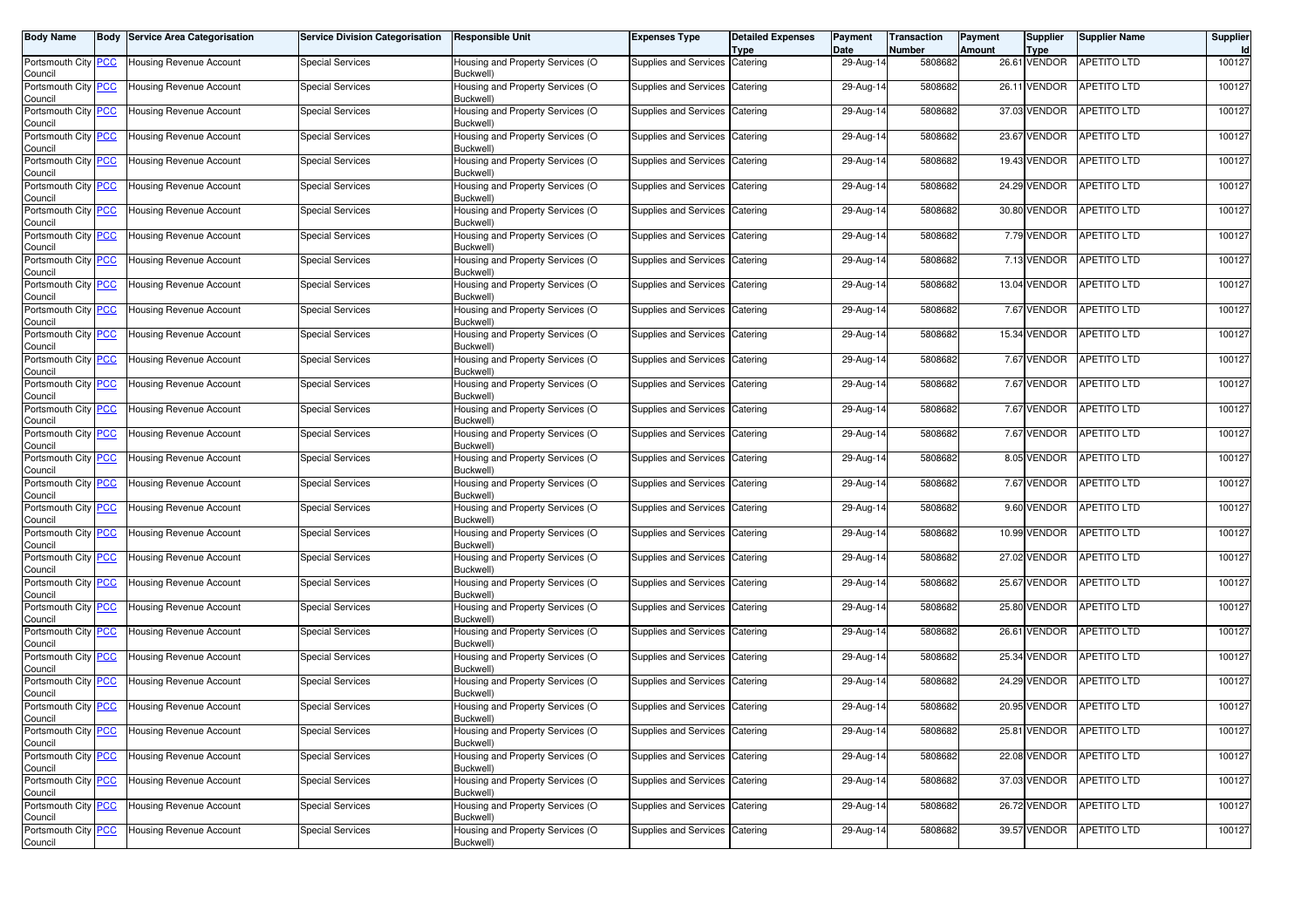| <b>Body Name</b>                      | <b>Body Service Area Categorisation</b> | <b>Service Division Categorisation</b> | <b>Responsible Unit</b>                       | <b>Expenses Type</b>           | <b>Detailed Expenses</b><br><b>Type</b> | Payment<br>Date | <b>Transaction</b><br><b>Number</b> | Payment<br>Amount | Supplier<br><b>Type</b> | <b>Supplier Name</b>    | Supplier<br>Id |
|---------------------------------------|-----------------------------------------|----------------------------------------|-----------------------------------------------|--------------------------------|-----------------------------------------|-----------------|-------------------------------------|-------------------|-------------------------|-------------------------|----------------|
| Portsmouth City PCC<br>Council        | Housing Revenue Account                 | <b>Special Services</b>                | Housing and Property Services (O<br>Buckwell) | Supplies and Services Catering |                                         | 29-Aug-14       | 5808682                             |                   | 29.26 VENDOR            | <b>APETITO LTD</b>      | 100127         |
| Portsmouth City PCC<br>Council        | Housing Revenue Account                 | <b>Special Services</b>                | Housing and Property Services (O<br>Buckwell) | Supplies and Services          | Catering                                | 29-Aug-14       | 5808682                             |                   | 15.58 VENDOR            | <b>APETITO LTD</b>      | 100127         |
| Portsmouth City PCC<br>Council        | Housing Revenue Account                 | <b>Special Services</b>                | Housing and Property Services (O<br>Buckwell) | Supplies and Services Catering |                                         | 29-Aug-14       | 5808682                             |                   | 13.04 VENDOR            | <b>APETITO LTD</b>      | 100127         |
| Portsmouth City PCC<br>Council        | Housing Revenue Account                 | <b>Special Services</b>                | Housing and Property Services (O<br>Buckwell) | Supplies and Services Catering |                                         | 29-Aug-14       | 5808682                             |                   | <b>14.04 VENDOR</b>     | <b>APETITO LTD</b>      | 100127         |
| Portsmouth City PCC<br>Council        | Housing Revenue Account                 | <b>Special Services</b>                | Housing and Property Services (O<br>Buckwell) | Supplies and Services          | Catering                                | 29-Aug-14       | 5808682                             |                   | 14.79 VENDOR            | APETITO LTD             | 100127         |
| Portsmouth City PCC<br>Council        | Housing Revenue Account                 | <b>Special Services</b>                | Housing and Property Services (O<br>Buckwell) | Supplies and Services Catering |                                         | 29-Aug-14       | 5808682                             |                   | 27.02 VENDOR            | <b>APETITO LTD</b>      | 100127         |
| Portsmouth City PCC<br>Council        | Housing Revenue Account                 | <b>Special Services</b>                | Housing and Property Services (O<br>Buckwell) | Supplies and Services Catering |                                         | 29-Aug-14       | 5808682                             |                   | 30.67 VENDOR            | <b>APETITO LTD</b>      | 100127         |
| Portsmouth City PCC<br>Council        | <b>Housing Revenue Account</b>          | <b>Special Services</b>                | Housing and Property Services (O<br>Buckwell) | Supplies and Services Catering |                                         | 29-Aug-14       | 5808682                             |                   | 23.05 VENDOR            | <b>APETITO LTD</b>      | 100127         |
| Portsmouth City PCC<br>Council        | Housing Revenue Account                 | <b>Special Services</b>                | Housing and Property Services (O<br>Buckwell) | Supplies and Services Catering |                                         | 29-Aug-14       | 5808682                             |                   | 26.12 VENDOR            | APETITO LTD             | 100127         |
| Portsmouth City PCC<br>Council        | Housing Revenue Account                 | <b>Special Services</b>                | Housing and Property Services (O<br>Buckwell) | Supplies and Services Catering |                                         | 29-Aug-14       | 5808682                             |                   | 24.29 VENDOR            | <b>APETITO LTD</b>      | 100127         |
| Portsmouth City PCC<br>Council        | Housing Revenue Account                 | <b>Special Services</b>                | Housing and Property Services (O<br>Buckwell) | Supplies and Services          | Catering                                | 29-Aug-14       | 5808682                             |                   | 36.30 VENDOR            | <b>APETITO LTD</b>      | 100127         |
| Portsmouth City PCC<br>Council        | Housing Revenue Account                 | <b>Special Services</b>                | Housing and Property Services (O<br>Buckwell) | Supplies and Services          | Catering                                | 29-Aug-14       | 5808682                             |                   | 29.26 VENDOR            | APETITO LTD             | 100127         |
| Portsmouth City PCC<br>Council        | Housing Revenue Account                 | <b>Special Services</b>                | Housing and Property Services (O<br>Buckwell) | Supplies and Services Catering |                                         | 29-Aug-14       | 5808682                             |                   | 7.67 VENDOR             | <b>APETITO LTD</b>      | 100127         |
| Portsmouth City PCC<br>Council        | Housing Revenue Account                 | <b>Special Services</b>                | Housing and Property Services (O<br>Buckwell) | Supplies and Services Catering |                                         | 29-Aug-14       | 5808682                             |                   | 7.67 VENDOR             | <b>APETITO LTD</b>      | 100127         |
| Portsmouth City PCC<br>Council        | <b>Housing Revenue Account</b>          | <b>Special Services</b>                | Housing and Property Services (O<br>Buckwell) | Supplies and Services Catering |                                         | 29-Aug-14       | 5808682                             |                   | 7.67 VENDOR             | <b>APETITO LTD</b>      | 100127         |
| Portsmouth City PCC<br>Council        | Housing Revenue Account                 | <b>Special Services</b>                | Housing and Property Services (O<br>Buckwell) | Supplies and Services Catering |                                         | 29-Aug-14       | 5808682                             |                   | 7.67 VENDOR             | <b>APETITO LTD</b>      | 100127         |
| Portsmouth City PCC<br>Council        | Housing Revenue Account                 | <b>Special Services</b>                | Housing and Property Services (O<br>Buckwell) | Supplies and Services Catering |                                         | 29-Aug-14       | 5808682                             |                   | 7.67 VENDOR             | <b>APETITO LTD</b>      | 100127         |
| Portsmouth City PCC<br>Council        | Housing Revenue Account                 | <b>Special Services</b>                | Housing and Property Services (O<br>Buckwell) | Supplies and Services Catering |                                         | 29-Aug-14       | 5808682                             |                   | 26.11 VENDOR            | <b>APETITO LTD</b>      | 100127         |
| Portsmouth City PCC<br>Council        | Housing Revenue Account                 | <b>Special Services</b>                | Housing and Property Services (O<br>Buckwell) | Supplies and Services Catering |                                         | 29-Aug-14       | 5808682                             |                   | 19.13 VENDOR            | <b>APETITO LTD</b>      | 100127         |
| Portsmouth City PCC<br>Council        | Housing Revenue Account                 | <b>Special Services</b>                | Housing and Property Services (O<br>Buckwell) | Supplies and Services Catering |                                         | 29-Aug-14       | 5808682                             |                   | 26.72 VENDOR            | <b>APETITO LTD</b>      | 100127         |
| Portsmouth City PCC<br>Council        | Housing Revenue Account                 | <b>Special Services</b>                | Housing and Property Services (O<br>Buckwell) | Supplies and Services Catering |                                         | 29-Aug-14       | 5808682                             |                   | 30.80 VENDOR            | APETITO LTD             | 100127         |
| Portsmouth City <b>PCC</b><br>Council | Housing Revenue Account                 | <b>Special Services</b>                | Housing and Property Services (O<br>Buckwell) | Supplies and Services Catering |                                         | $29$ -Aug-14    | 5808682                             |                   | 7.79 VENDOR             | <b>APETITO LTD</b>      | 100127         |
| Portsmouth City PCC<br>Council        | Housing Revenue Account                 | <b>Special Services</b>                | Housing and Property Services (O<br>Buckwell) | Supplies and Services Catering |                                         | 29-Aug-14       | 5808682                             |                   | 7.13 VENDOR             | APETITO LTD             | 100127         |
| Portsmouth City PCC<br>Council        | Housing Revenue Account                 | <b>Special Services</b>                | Housing and Property Services (O<br>Buckwell) | Supplies and Services          | Catering                                | 29-Aug-14       | 5808682                             |                   | 13.04 VENDOR            | APETITO LTD             | 100127         |
| Portsmouth City PCC<br>Council        | Housing Revenue Account                 | <b>Special Services</b>                | Housing and Property Services (O<br>Buckwell) | Supplies and Services Catering |                                         | 29-Aug-14       | 5808682                             |                   | 7.52 VENDOR             | <b>APETITO LTD</b>      | 100127         |
| Portsmouth City PCC<br>Council        | Housing Revenue Account                 | <b>Special Services</b>                | Housing and Property Services (O<br>Buckwell) | Supplies and Services          | Catering                                | 29-Aug-14       | 5808682                             |                   | 7.67 VENDOR             | <b>APETITO LTD</b>      | 100127         |
| Portsmouth City PCC<br>Council        | Housing Revenue Account                 | <b>Special Services</b>                | Housing and Property Services (O<br>Buckwell) | Supplies and Services Catering |                                         | 29-Aug-14       | 5808682                             |                   | 7.67 VENDOR             | <b>APETITO LTD</b>      | 100127         |
| Portsmouth City RCC<br>Council        | <b>Housing Revenue Account</b>          | Special Services                       | Housing and Property Services (O<br>Buckwell) | Supplies and Services Catering |                                         | 29-Aug-14       | 5808682                             |                   |                         | 7.67 VENDOR APETITO LTD | 100127         |
| Portsmouth City PCC<br>Council        | Housing Revenue Account                 | <b>Special Services</b>                | Housing and Property Services (O<br>Buckwell) | Supplies and Services Catering |                                         | 29-Aug-14       | 5808682                             |                   | 7.67 VENDOR             | <b>APETITO LTD</b>      | 100127         |
| Portsmouth City PCC<br>Council        | Housing Revenue Account                 | <b>Special Services</b>                | Housing and Property Services (O<br>Buckwell) | Supplies and Services Catering |                                         | 29-Aug-14       | 5808682                             |                   | 10.56 VENDOR            | APETITO LTD             | 100127         |
| Portsmouth City PCC<br>Council        | Housing Revenue Account                 | <b>Special Services</b>                | Housing and Property Services (O<br>Buckwell) | Supplies and Services Catering |                                         | 29-Aug-14       | 5808682                             |                   | 8.53 VENDOR             | <b>APETITO LTD</b>      | 100127         |
| Portsmouth City PCC<br>Council        | <b>Housing Revenue Account</b>          | <b>Special Services</b>                | Housing and Property Services (O<br>Buckwell) | Supplies and Services Catering |                                         | 29-Aug-14       | 5808682                             |                   | 10.99 VENDOR            | APETITO LTD             | 100127         |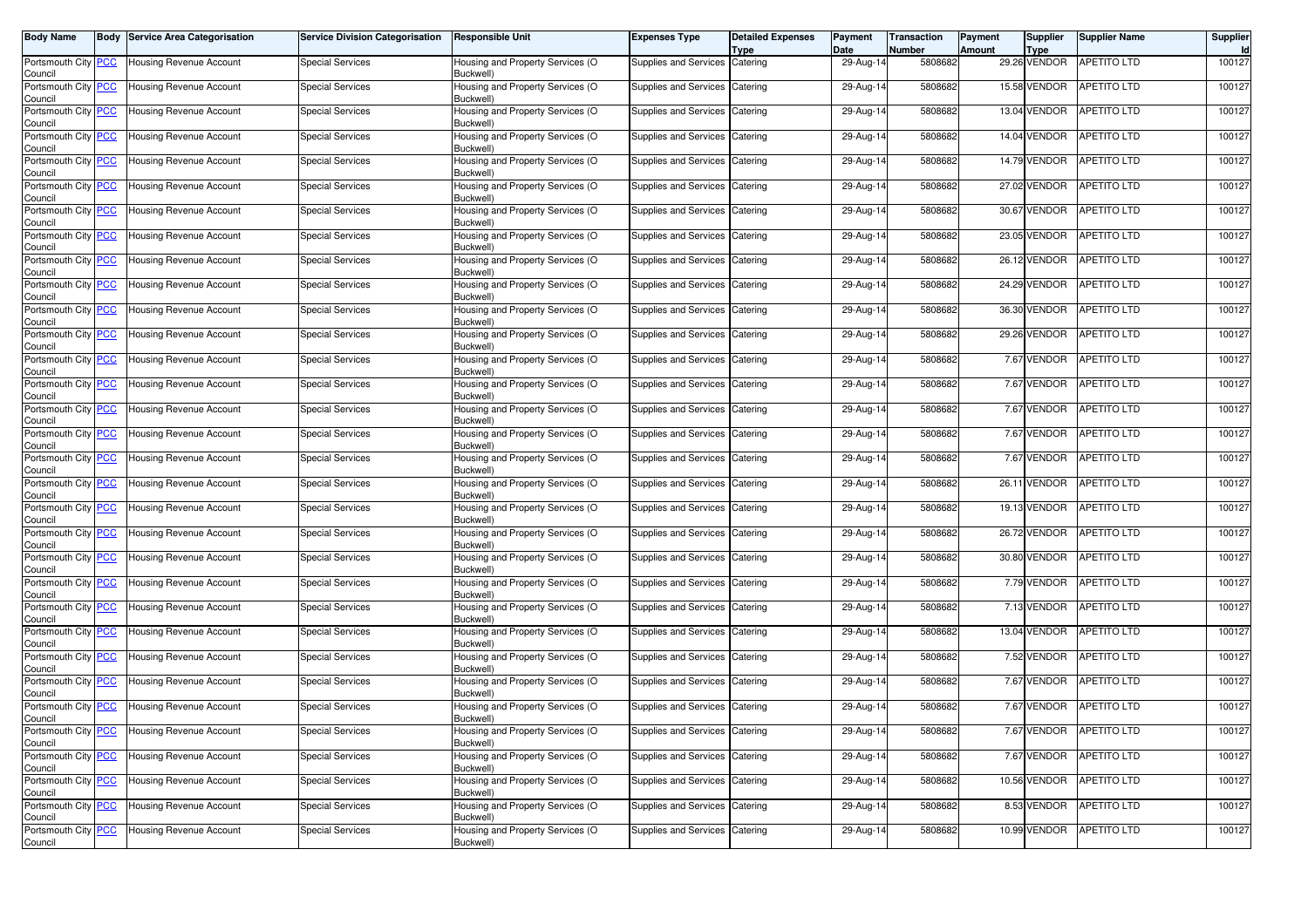| <b>Body Name</b>                      | <b>Body Service Area Categorisation</b> | Service Division Categorisation | <b>Responsible Unit</b>                       | <b>Expenses Type</b>           | <b>Detailed Expenses</b><br><b>Type</b> | Payment<br>Date | <b>Transaction</b><br><b>Number</b> | Payment<br><b>Amount</b> | Supplier<br><b>Type</b> | <b>Supplier Name</b>     | Supplier<br>Id |
|---------------------------------------|-----------------------------------------|---------------------------------|-----------------------------------------------|--------------------------------|-----------------------------------------|-----------------|-------------------------------------|--------------------------|-------------------------|--------------------------|----------------|
| Portsmouth City PCC<br>Council        | <b>Housing Revenue Account</b>          | <b>Special Services</b>         | Housing and Property Services (O<br>Buckwell) | Supplies and Services Catering |                                         | 29-Aug-14       | 5808682                             |                          | 10.99 VENDOR            | <b>APETITO LTD</b>       | 100127         |
| Portsmouth City PCC<br>Council        | <b>Housing Revenue Account</b>          | <b>Special Services</b>         | Housing and Property Services (O<br>Buckwell) | Supplies and Services          | Catering                                | 29-Aug-14       | 5808682                             |                          | 27.02 VENDOR            | APETITO LTD              | 100127         |
| Portsmouth City PCC<br>Council        | <b>Housing Revenue Account</b>          | <b>Special Services</b>         | Housing and Property Services (O<br>Buckwell) | Supplies and Services Catering |                                         | 29-Aug-14       | 5808682                             |                          | 19.13 VENDOR            | APETITO LTD              | 100127         |
| Portsmouth City PCC<br>Council        | Housing Revenue Account                 | <b>Special Services</b>         | Housing and Property Services (O<br>Buckwell) | Supplies and Services Catering |                                         | 29-Aug-14       | 5808682                             |                          | 19.13 VENDOR            | <b>APETITO LTD</b>       | 100127         |
| Portsmouth City PCC<br>Council        | <b>Housing Revenue Account</b>          | <b>Special Services</b>         | Housing and Property Services (O<br>Buckwell) | Supplies and Services          | Catering                                | 29-Aug-14       | 5808682                             |                          | 20.95 VENDOR            | APETITO LTD              | 100127         |
| Portsmouth City PCC<br>Council        | <b>Housing Revenue Account</b>          | <b>Special Services</b>         | Housing and Property Services (O<br>Buckwell) | Supplies and Services          | Catering                                | 29-Aug-14       | 5808682                             |                          | 33.35 VENDOR            | APETITO LTD              | 100127         |
| Portsmouth City PCC<br>Council        | Housing Revenue Account                 | Special Services                | Housing and Property Services (O<br>Buckwell) | Supplies and Services Catering |                                         | 29-Aug-14       | 5808682                             |                          | 29.26 VENDOR            | APETITO LTD              | 100127         |
| Portsmouth City PCC<br>Council        | <b>Housing Revenue Account</b>          | <b>Special Services</b>         | Housing and Property Services (O<br>Buckwell) | Supplies and Services          | Catering                                | 29-Aug-14       | 5808682                             |                          | 23.87 VENDOR            | APETITO LTD              | 100127         |
| Portsmouth City PCC<br>Council        | <b>Housing Revenue Account</b>          | <b>Special Services</b>         | Housing and Property Services (O<br>Buckwell) | Supplies and Services Catering |                                         | 29-Aug-14       | 5808682                             |                          | 12.80 VENDOR            | APETITO LTD              | 100127         |
| Portsmouth City PCC<br>Council        | Housing Revenue Account                 | <b>Special Services</b>         | Housing and Property Services (O<br>Buckwell) | Supplies and Services Catering |                                         | 29-Aug-14       | 5808682                             |                          | 6.73 VENDOR             | <b>APETITO LTD</b>       | 100127         |
| Portsmouth City PCC<br>Council        | <b>Housing Revenue Account</b>          | <b>Special Services</b>         | Housing and Property Services (O<br>Buckwell) | Supplies and Services          | Catering                                | 29-Aug-14       | 5808682                             |                          | 14.79 VENDOR            | APETITO LTD              | 100127         |
| Portsmouth City PCC<br>Council        | <b>Housing Revenue Account</b>          | <b>Special Services</b>         | Housing and Property Services (O<br>Buckwell) | Supplies and Services          | Catering                                | 29-Aug-14       | 5808682                             |                          | 10.08 VENDOR            | APETITO LTD              | 100127         |
| Portsmouth City PCC<br>Council        | <b>Housing Revenue Account</b>          | <b>Special Services</b>         | Housing and Property Services (O<br>Buckwell) | Supplies and Services Catering |                                         | 29-Aug-14       | 5808682                             |                          | 7.67 VENDOR             | <b>APETITO LTD</b>       | 100127         |
| Portsmouth City PCC<br>Council        | Housing Revenue Account                 | <b>Special Services</b>         | Housing and Property Services (O<br>Buckwell) | Supplies and Services Catering |                                         | 29-Aug-14       | 5808682                             |                          | 7.67 VENDOR             | <b>APETITO LTD</b>       | 100127         |
| Portsmouth City PCC<br>Council        | <b>Housing Revenue Account</b>          | <b>Special Services</b>         | Housing and Property Services (O<br>Buckwell) | Supplies and Services          | Catering                                | 29-Aug-14       | 5808682                             |                          | 26.11 VENDOR            | <b>APETITO LTD</b>       | 100127         |
| Portsmouth City PCC<br>Council        | <b>Housing Revenue Account</b>          | <b>Special Services</b>         | Housing and Property Services (O<br>Buckwell) | Supplies and Services Catering |                                         | 29-Aug-14       | 5808682                             |                          | 26.71 VENDOR            | <b>APETITO LTD</b>       | 100127         |
| Portsmouth City PCC<br>Council        | <b>Housing Revenue Account</b>          | <b>Special Services</b>         | Housing and Property Services (O<br>Buckwell) | Supplies and Services Catering |                                         | 29-Aug-14       | 5808682                             |                          | 7.79 VENDOR             | <b>APETITO LTD</b>       | 100127         |
| Portsmouth City PCC<br>Council        | <b>Housing Revenue Account</b>          | <b>Special Services</b>         | Housing and Property Services (O<br>Buckwell) | Supplies and Services Catering |                                         | 29-Aug-14       | 5808682                             |                          | 7.67 VENDOR             | <b>APETITO LTD</b>       | 100127         |
| Portsmouth City PCC<br>Council        | Housing Revenue Account                 | <b>Special Services</b>         | Housing and Property Services (O<br>Buckwell) | Supplies and Services Catering |                                         | 29-Aug-14       | 5808682                             |                          | 7.67 VENDOR             | APETITO LTD              | 100127         |
| Portsmouth City PCC<br>Council        | <b>Housing Revenue Account</b>          | <b>Special Services</b>         | Housing and Property Services (O<br>Buckwell) | Supplies and Services Catering |                                         | 29-Aug-14       | 5808682                             |                          | 7.67 VENDOR             | APETITO LTD              | 100127         |
| Portsmouth City PCC<br>Council        | <b>Housing Revenue Account</b>          | <b>Special Services</b>         | Housing and Property Services (O<br>Buckwell) | Supplies and Services          | Catering                                | 29-Aug-14       | 5808682                             |                          | 24.24 VENDOR            | <b>APETITO LTD</b>       | 100127         |
| Portsmouth City PCC<br>Council        | <b>Housing Revenue Account</b>          | <b>Special Services</b>         | Housing and Property Services (O<br>Buckwell) | Supplies and Services Catering |                                         | 29-Aug-14       | 5808682                             |                          | 25.80 VENDOR            | <b>APETITO LTD</b>       | 100127         |
| Portsmouth City PCC<br>Council        | <b>Housing Revenue Account</b>          | <b>Special Services</b>         | Housing and Property Services (O<br>Buckwell) | Supplies and Services          | Catering                                | 29-Aug-14       | 5808682                             |                          | 22.15 VENDOR            | <b>APETITO LTD</b>       | 100127         |
| Portsmouth City PCC<br>Council        | Housing Revenue Account                 | <b>Special Services</b>         | Housing and Property Services (O<br>Buckwell) | Supplies and Services          | Catering                                | 29-Aug-14       | 5808682                             |                          | 28.52 VENDOR            | APETITO LTD              | 100127         |
| Portsmouth City PCC<br>Council        | Housing Revenue Account                 | <b>Special Services</b>         | Housing and Property Services (O<br>Buckwell) | Supplies and Services Catering |                                         | 29-Aug-14       | 5808682                             |                          | 28.74 VENDOR            | <b>APETITO LTD</b>       | 100127         |
| Portsmouth City PCC<br>Council        | <b>Housing Revenue Account</b>          | <b>Special Services</b>         | Housing and Property Services (O<br>Buckwell) | Supplies and Services          | Catering                                | 29-Aug-14       | 5808682                             |                          | 26.71 VENDOR            | <b>APETITO LTD</b>       | 100127         |
| Portsmouth City PCC<br>Council        | <b>Housing Revenue Account</b>          | <b>Special Services</b>         | Housing and Property Services (O<br>Buckwell) | Supplies and Services          | Catering                                | 29-Aug-14       | 5808682                             |                          | 25.82 VENDOR            | <b>APETITO LTD</b>       | 100127         |
| Portsmouth City <b>PCC</b><br>Council | <b>Housing Revenue Account</b>          | Special Services                | Housing and Property Services (O<br>Buckwell) | Supplies and Services Catering |                                         | 29-Aug-14       | 5808682                             |                          |                         | 19.43 VENDOR APETITO LTD | 100127         |
| Portsmouth City PCC<br>Council        | <b>Housing Revenue Account</b>          | <b>Special Services</b>         | Housing and Property Services (O<br>Buckwell) | Supplies and Services Catering |                                         | 29-Aug-14       | 5808682                             |                          | 29.26 VENDOR            | <b>APETITO LTD</b>       | 100127         |
| Portsmouth City PCC<br>Council        | Housing Revenue Account                 | <b>Special Services</b>         | Housing and Property Services (O<br>Buckwell) | Supplies and Services Catering |                                         | 29-Aug-14       | 5808682                             |                          | 12.80 VENDOR            | APETITO LTD              | 100127         |
| Portsmouth City PCC<br>Council        | Housing Revenue Account                 | <b>Special Services</b>         | Housing and Property Services (O<br>Buckwell) | Supplies and Services Catering |                                         | 29-Aug-14       | 5808682                             |                          | 10.46 VENDOR            | <b>APETITO LTD</b>       | 100127         |
| Portsmouth City PCC<br>Council        | Housing Revenue Account                 | <b>Special Services</b>         | Housing and Property Services (O<br>Buckwell) | Supplies and Services Catering |                                         | 29-Aug-14       | 5808682                             |                          | 13.04 VENDOR            | APETITO LTD              | 100127         |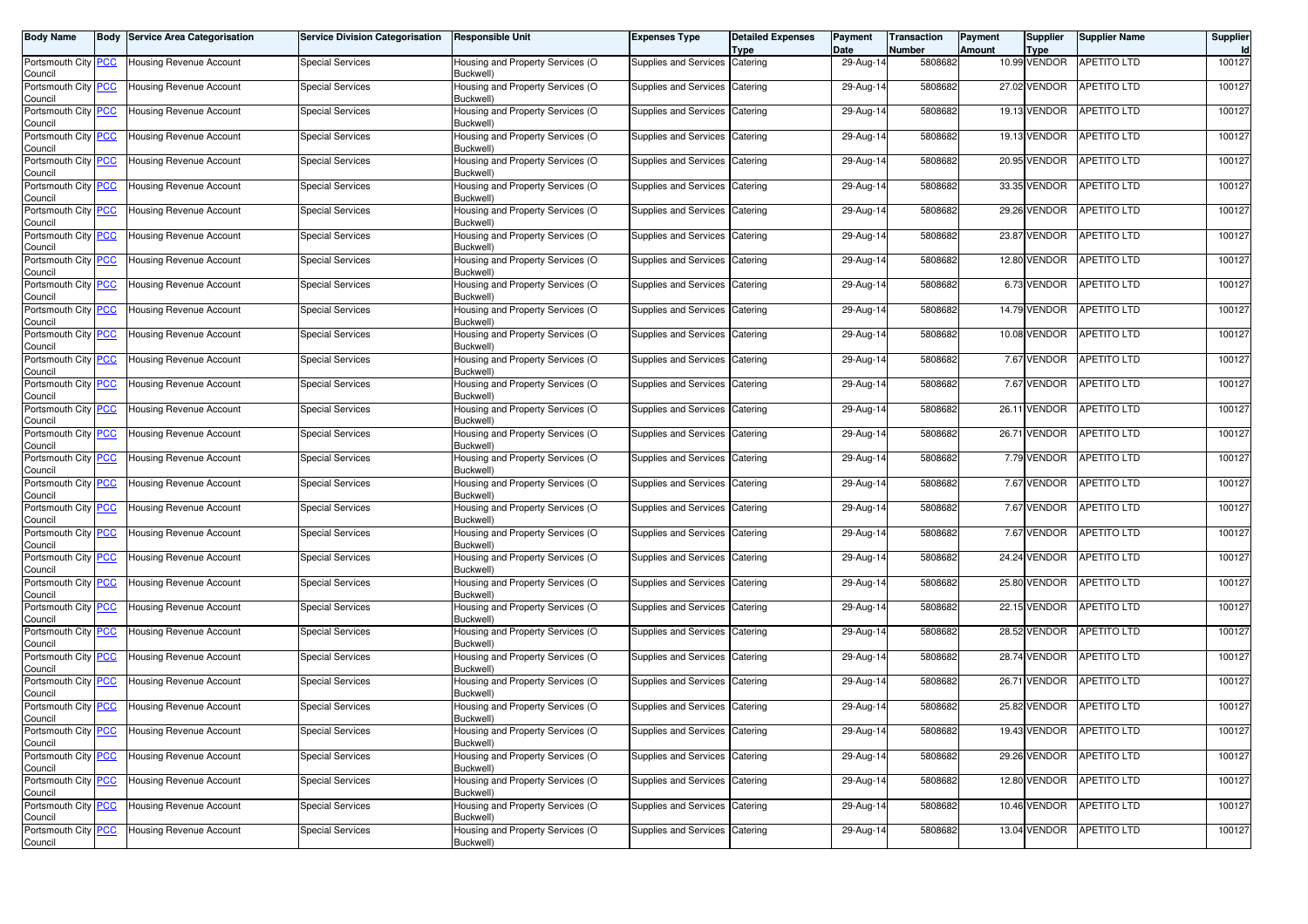| <b>Body Name</b>               | <b>Body Service Area Categorisation</b> | <b>Service Division Categorisation</b> | <b>Responsible Unit</b>                       | <b>Expenses Type</b>             | <b>Detailed Expenses</b><br>Type                        | Payment<br>Date | <b>Transaction</b><br><b>Number</b> | Payment<br>Amount | <b>Supplier</b><br><b>Type</b> | <b>Supplier Name</b>                                    | Supplier |
|--------------------------------|-----------------------------------------|----------------------------------------|-----------------------------------------------|----------------------------------|---------------------------------------------------------|-----------------|-------------------------------------|-------------------|--------------------------------|---------------------------------------------------------|----------|
| Portsmouth City PCC<br>Council | Housing Revenue Account                 | Special Services                       | Housing and Property Services (O<br>Buckwell) | Supplies and Services Catering   |                                                         | 29-Aug-14       | 5808682                             |                   | 14.79 VENDOR                   | <b>APETITO LTD</b>                                      | 100127   |
| Portsmouth City PCC<br>Council | <b>Housing Revenue Account</b>          | <b>Special Services</b>                | Housing and Property Services (O<br>Buckwell) | Supplies and Services            | Catering                                                | 29-Aug-14       | 5808682                             |                   | 5.12 VENDOR                    | APETITO LTD                                             | 100127   |
| Portsmouth City PCC<br>Council | Housing Revenue Account                 | <b>Special Services</b>                | Housing and Property Services (O<br>Buckwell) | Transport-Related<br>Expenditure | Direct transport costs                                  | 01-Aug-14       | 5804016                             |                   | 4.70 VENDOR                    | <b>AQUA CARS LIMITED</b>                                | 100011   |
| Portsmouth City PCC<br>Council | Housing Revenue Account                 | Supervision and Management             | Housing and Property Services (O<br>Buckwell) | Fransport-Related<br>Expenditure | Direct transport costs                                  | 01-Aug-14       | 5804016                             |                   | 4.70 VENDOR                    | <b>AQUA CARS LIMITED</b>                                | 100011   |
| Portsmouth City PCC<br>Council | Housing Revenue Account                 | Supervision and Management             | Housing and Property Services (O<br>Buckwell) | Third Party Payments             | Private contractors                                     | 01-Aug-14       | 5804018                             |                   | 77.34 VENDOR                   | <b>AQUALICITY LTD</b>                                   | 119038   |
| Portsmouth City PCC<br>Council | <b>Housing Revenue Account</b>          | <b>Special Services</b>                | Housing and Property Services (O<br>Buckwell) | Third Party Payments             | Private contractors                                     | 01-Aug-14       | 5804018                             |                   | 84.51 VENDOR                   | <b>AQUALICITY LTD</b>                                   | 119038   |
| Portsmouth City PCC<br>Council | Housing Revenue Account                 | Supervision and Management             | Housing and Property Services (O<br>Buckwell) | <b>Third Party Payments</b>      | Private contractors                                     | 01-Aug-14       | 5804018                             |                   | 360.00 VENDOR                  | <b>AQUALICITY LTD</b>                                   | 119038   |
| Portsmouth City PCC<br>Council | Housing Revenue Account                 | Supervision and Management             | Housing and Property Services (O<br>Buckwell) | Third Party Payments             | <b>Private contractors</b>                              | 01-Aug-14       | 5804018                             |                   | 360.00 VENDOR                  | <b>AQUALICITY LTD</b>                                   | 119038   |
| Portsmouth City PCC<br>Council | Housing Revenue Account                 | <b>Special Services</b>                | Housing and Property Services (O<br>Buckwell) | Third Party Payments             | Private contractors                                     | 01-Aug-14       | 5804018                             |                   | 120.00 VENDOR                  | <b>AQUALICITY LTD</b>                                   | 119038   |
| Portsmouth City PCC<br>Council | Housing Revenue Account                 | <b>Special Services</b>                | Housing and Property Services (O<br>Buckwell) | Third Party Payments             | Private contractors                                     | 01-Aug-14       | 5804018                             |                   | 240.00 VENDOR                  | <b>AQUALICITY LTD</b>                                   | 119038   |
| Portsmouth City PCC<br>Council | Housing Revenue Account                 | Supervision and Management             | Housing and Property Services (O<br>Buckwell) | <b>Third Party Payments</b>      | Private contractors                                     | 01-Aug-14       | 5804018                             |                   | 240.00 VENDOR                  | <b>AQUALICITY LTD</b>                                   | 119038   |
| Portsmouth City PCC<br>Council | Housing Revenue Account                 | <b>Special Services</b>                | Housing and Property Services (O<br>Buckwell) | Third Party Payments             | Private contractors                                     | 01-Aug-14       | 5804018                             |                   | 120.00 VENDOR                  | <b>AQUALICITY LTD</b>                                   | 119038   |
| Portsmouth City PCC<br>Council | Housing Revenue Account                 | Supervision and Management             | Housing and Property Services (O<br>Buckwell) | Third Party Payments             | Private contractors                                     | 01-Aug-14       | 5804018                             |                   | 360.00 VENDOR                  | <b>AQUALICITY LTD</b>                                   | 119038   |
| Portsmouth City PCC<br>Council | Housing Revenue Account                 | Supervision and Management             | Housing and Property Services (O<br>Buckwell) | Third Party Payments             | Private contractors                                     | 01-Aug-14       | 5804018                             |                   | 120.00 VENDOR                  | <b>AQUALICITY LTD</b>                                   | 119038   |
| Portsmouth City PCC<br>Council | Housing Revenue Account                 | Supervision and Management             | Housing and Property Services (O<br>Buckwell) | Third Party Payments             | Private contractors                                     | 01-Aug-14       | 5804018                             |                   | 120.00 VENDOR                  | <b>AQUALICITY LTD</b>                                   | 119038   |
| Portsmouth City PCC<br>Council | Housing Revenue Account                 | <b>Special Services</b>                | Housing and Property Services (O<br>Buckwell) | Third Party Payments             | <b>Private contractors</b>                              | 06-Aug-14       | 5804501                             |                   | 53.94 VENDOR                   | <b>AQUALICITY LTD</b>                                   | 119038   |
| Portsmouth City PCC<br>Council | <b>Housing Revenue Account</b>          | <b>Special Services</b>                | Housing and Property Services (O<br>Buckwell) | Third Party Payments             | Private contractors                                     | 06-Aug-14       | 5804501                             |                   | 53.94 VENDOR                   | <b>AQUALICITY LTD</b>                                   | 119038   |
| Portsmouth City PCC<br>Council | Housing Revenue Account                 | Repairs and Maintenance                | Housing and Property Services (O<br>Buckwell) | Premises-Related<br>Expenditure  | Repairs, alterations<br>and maintenance of<br>buildings | $07$ -Aug-14    | 5804986                             |                   |                                | 43604.91 COMPANY ARCHITECTURAL<br><b>DECORATORS LTD</b> | 137126   |
| Portsmouth City PCC<br>Council | Housing Revenue Account                 | Other                                  | Housing and Property Services (O<br>Buckwell) | Premises-Related<br>Expenditure  | Repairs, alterations<br>and maintenance of<br>buildings | 01-Aug-14       | 5804019                             |                   |                                | 320.00 COMPANY ARJOHUNTLEIGH                            | 101045   |
| Portsmouth City PCC<br>Council | <b>Housing Revenue Account</b>          | Repairs and Maintenance                | Housing and Property Services (O<br>Buckwell) | Premises-Related<br>Expenditure  | Repairs, alterations<br>and maintenance of<br>buildings | 27-Aug-14       | 5808116                             |                   |                                | 51.54 COMPANY AXIS ELEVATORS LTD                        | 131244   |
| Portsmouth City PCC<br>Council | <b>Housing Revenue Account</b>          | Repairs and Maintenance                | Housing and Property Services (O<br>Buckwell) | Premises-Related<br>Expenditure  | Repairs, alterations<br>and maintenance of<br>buildings | $27 - Aug-14$   | 5808116                             |                   |                                | 1554.97 COMPANY AXIS ELEVATORS LTD                      | 131244   |
| Portsmouth City PCC<br>Council | <b>Housing Revenue Account</b>          | Repairs and Maintenance                | Housing and Property Services (O<br>Buckwell) | Premises-Related<br>Expenditure  | Repairs, alterations<br>and maintenance of<br>buildings | 27-Aug-14       | 5808116                             |                   |                                | 41.23 COMPANY AXIS ELEVATORS LTD                        | 131244   |
| Portsmouth City PCC<br>Council | Housing Revenue Account                 | Repairs and Maintenance                | Housing and Property Services (O<br>Buckwell) | Premises-Related<br>Expenditure  | Repairs, alterations<br>and maintenance of<br>buildings | $27$ -Aug-14    | 5808116                             |                   |                                | 41.23 COMPANY AXIS ELEVATORS LTD                        | 131244   |
| Portsmouth City PCC<br>Council | <b>Housing Revenue Account</b>          | Repairs and Maintenance                | Housing and Property Services (O<br>Buckwell) | Premises-Related<br>Expenditure  | Repairs, alterations<br>and maintenance of<br>buildings | 27-Aug-14       | 5808116                             |                   |                                | 61.85 COMPANY AXIS ELEVATORS LTD                        | 131244   |
| Portsmouth City PCC<br>Council | Housing Revenue Account                 | Repairs and Maintenance                | Housing and Property Services (O<br>Buckwell) | Premises-Related<br>Expenditure  | Repairs, alterations<br>and maintenance of<br>buildings | $27 - Aug-14$   | 5808116                             |                   |                                | 103.08 COMPANY AXIS ELEVATORS LTD                       | 131244   |
| Portsmouth City PCC<br>Council | <b>Housing Revenue Account</b>          | Repairs and Maintenance                | Housing and Property Services (O<br>Buckwell) | Premises-Related<br>Expenditure  | Repairs, alterations<br>and maintenance of<br>buildings | 27-Aug-14       | 5808116                             |                   |                                | 82.46 COMPANY AXIS ELEVATORS LTD                        | 131244   |
| Portsmouth City PCC<br>Council | Housing Revenue Account                 | Repairs and Maintenance                | Housing and Property Services (O<br>Buckwell) | Premises-Related<br>Expenditure  | Repairs, alterations<br>and maintenance of<br>buildings | 27-Aug-14       | 5808116                             |                   |                                | 61.85 COMPANY AXIS ELEVATORS LTD                        | 131244   |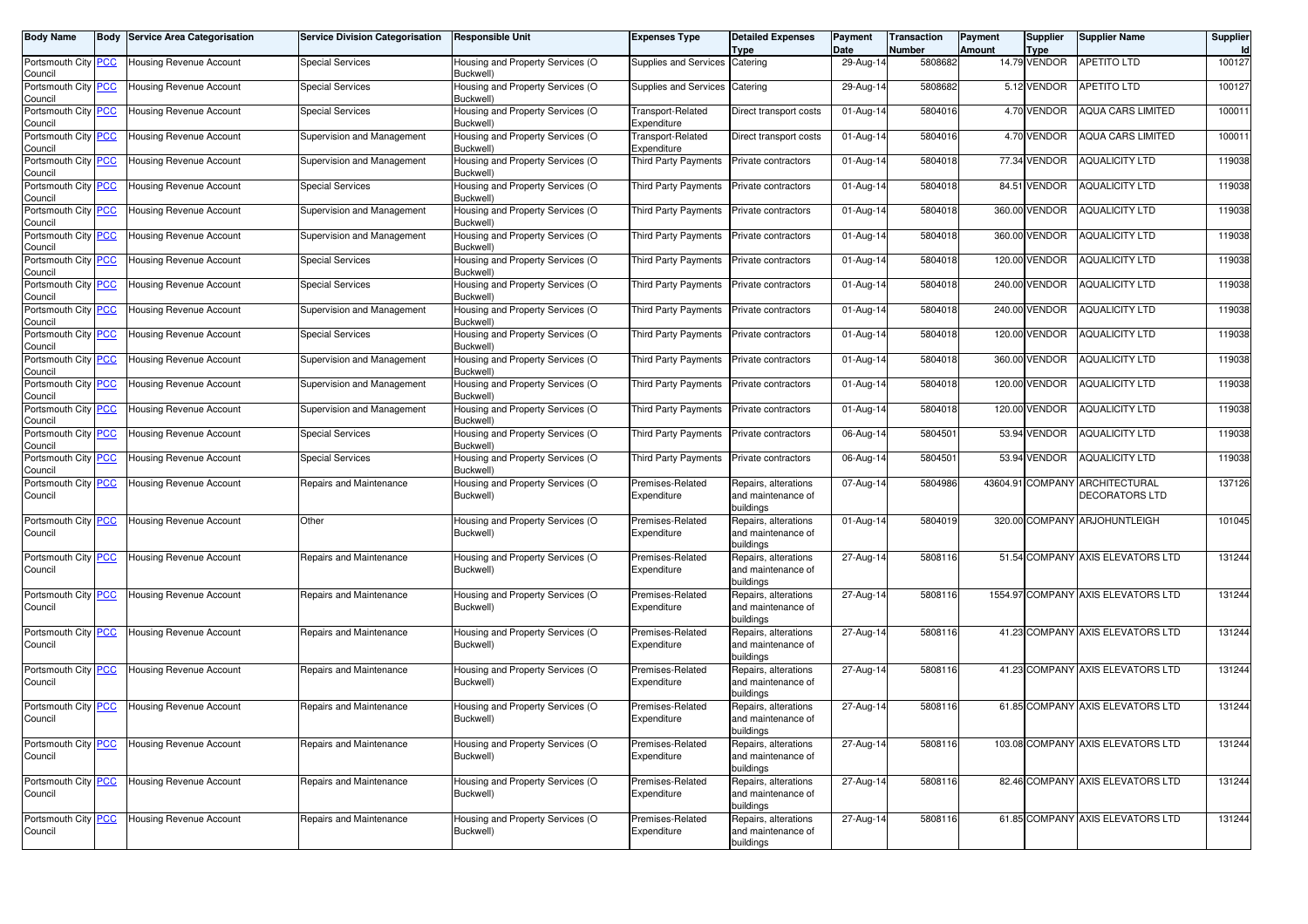| <b>Body Name</b>                      |                           | <b>Body Service Area Categorisation</b>             | <b>Service Division Categorisation</b> | <b>Responsible Unit</b>                       | <b>Expenses Type</b>            | <b>Detailed Expenses</b><br><b>Type</b>                              | Payment<br>Date | <b>Transaction</b><br>Number | Payment<br>Amount | Supplier<br>Type | <b>Supplier Name</b>               | Supplier |
|---------------------------------------|---------------------------|-----------------------------------------------------|----------------------------------------|-----------------------------------------------|---------------------------------|----------------------------------------------------------------------|-----------------|------------------------------|-------------------|------------------|------------------------------------|----------|
| Portsmouth City<br>Council            | <b>PCC</b>                | <b>Housing Revenue Account</b>                      | Repairs and Maintenance                | Housing and Property Services (O<br>Buckwell) | Premises-Related<br>Expenditure | Repairs, alterations<br>and maintenance of                           | 27-Aug-14       | 5808116                      |                   |                  | 103.08 COMPANY AXIS ELEVATORS LTD  | 131244   |
|                                       |                           |                                                     |                                        |                                               |                                 | buildings                                                            |                 |                              |                   |                  |                                    |          |
| Portsmouth City<br>Council            | <b>PCC</b>                | Support Service / Transparency Costs<br>Unallocated | <b>AMS</b>                             | Housing and Property Services (O<br>Buckwell) | Premises-Related<br>Expenditure | Repairs, alterations<br>and maintenance of<br>buildings              | 27-Aug-14       | 5808116                      |                   |                  | 88.29 COMPANY AXIS ELEVATORS LTD   | 131244   |
| Portsmouth City<br>Council            | <b>PCC</b>                | Support Service / Transparency Costs<br>Unallocated | AMS                                    | Housing and Property Services (O<br>Buckwell) | Premises-Related<br>Expenditure | Repairs, alterations<br>and maintenance of                           | 27-Aug-14       | 5808116                      |                   |                  | 397.84 COMPANY AXIS ELEVATORS LTD  | 131244   |
| Portsmouth City <b>PCC</b><br>Council |                           | Housing Revenue Account                             | Repairs and Maintenance                | Housing and Property Services (O<br>Buckwell) | Premises-Related<br>Expenditure | buildings<br>Repairs, alterations<br>and maintenance of              | 28-Aug-14       | 5808573                      |                   |                  | 225.30 COMPANY AXIS ELEVATORS LTD  | 131244   |
| Portsmouth City<br>Council            | <b>PCC</b>                | <b>Housing Revenue Account</b>                      | Repairs and Maintenance                | Housing and Property Services (O<br>Buckwell) | Premises-Related<br>Expenditure | buildings<br>Repairs, alterations<br>and maintenance of<br>buildings | 28-Aug-14       | 5808573                      |                   |                  | 95.65 COMPANY AXIS ELEVATORS LTD   | 131244   |
| Portsmouth City<br>Council            | <u>PCC</u>                | <b>Housing Revenue Account</b>                      | Repairs and Maintenance                | Housing and Property Services (O<br>Buckwell) | Premises-Related<br>Expenditure | Repairs, alterations<br>and maintenance of<br>buildings              | 27-Aug-14       | 5808116                      |                   |                  | 1924.99 COMPANY AXIS ELEVATORS LTD | 131244   |
| Portsmouth City<br>Council            | <b>PCC</b>                | <b>Housing Revenue Account</b>                      | Repairs and Maintenance                | Housing and Property Services (O<br>Buckwell) | Premises-Related<br>Expenditure | Repairs, alterations<br>and maintenance of<br>buildings              | 27-Aug-14       | 5808116                      |                   |                  | 3975.99 COMPANY AXIS ELEVATORS LTD | 131244   |
| Portsmouth City<br>Council            | <b>PCC</b>                | Housing Revenue Account                             | Repairs and Maintenance                | Housing and Property Services (O<br>Buckwell) | Premises-Related<br>Expenditure | Repairs, alterations<br>and maintenance of<br>buildings              | 27-Aug-14       | 5808116                      |                   |                  | 2992.57 COMPANY AXIS ELEVATORS LTD | 131244   |
| Portsmouth City<br>Council            | <b>PCC</b>                | <b>Housing Revenue Account</b>                      | Repairs and Maintenance                | Housing and Property Services (O<br>Buckwell) | <b>Third Party Payments</b>     | Private contractors                                                  | 27-Aug-14       | 5808116                      |                   |                  | 547.34 COMPANY AXIS ELEVATORS LTD  | 131244   |
| Portsmouth City PCC<br>Council        |                           | Housing Revenue Account                             | Repairs and Maintenance                | Housing and Property Services (O<br>Buckwell) | Premises-Related<br>Expenditure | Repairs, alterations<br>and maintenance of<br>buildings              | 28-Aug-14       | 5808573                      |                   |                  | 63.81 COMPANY AXIS ELEVATORS LTD   | 131244   |
| Portsmouth City<br>Council            | $\overline{\mathsf{PCC}}$ | Housing Revenue Account                             | Repairs and Maintenance                | Housing and Property Services (O<br>Buckwell) | Premises-Related<br>Expenditure | Repairs, alterations<br>and maintenance of<br>buildings              | 28-Aug-14       | 5808573                      |                   |                  | 42.54 COMPANY AXIS ELEVATORS LTD   | 131244   |
| Portsmouth City<br>Council            | <b>PCC</b>                | Housing Revenue Account                             | Repairs and Maintenance                | Housing and Property Services (O<br>Buckwell) | Premises-Related<br>Expenditure | Repairs, alterations<br>and maintenance of<br>buildings              | 28-Aug-14       | 5808573                      |                   |                  | 42.54 COMPANY AXIS ELEVATORS LTD   | 131244   |
| Portsmouth City<br>Council            | <b>PCC</b>                | Housing Revenue Account                             | Repairs and Maintenance                | Housing and Property Services (O<br>Buckwell) | Premises-Related<br>Expenditure | Repairs, alterations<br>and maintenance of<br>buildings              | 28-Aug-14       | 5808573                      |                   |                  | 527.27 COMPANY AXIS ELEVATORS LTD  | 131244   |
| Portsmouth City<br>Council            | $\overline{\mathsf{PCC}}$ | Housing Revenue Account                             | Repairs and Maintenance                | Housing and Property Services (O<br>Buckwell) | Premises-Related<br>Expenditure | Repairs, alterations<br>and maintenance of<br>buildings              | 28-Aug-14       | 5808573                      |                   |                  | 42.54 COMPANY AXIS ELEVATORS LTD   | 131244   |
| Portsmouth City<br>Council            | <b>PCC</b>                | Housing Revenue Account                             | Repairs and Maintenance                | Housing and Property Services (O<br>Buckwell) | Premises-Related<br>Expenditure | Repairs, alterations<br>and maintenance of<br>buildings              | 28-Aug-14       | 5808573                      |                   |                  | 106.35 COMPANY AXIS ELEVATORS LTD  | 131244   |
| Portsmouth City<br>Council            | $\overline{\mathsf{PCC}}$ | Housing Revenue Account                             | Repairs and Maintenance                | Housing and Property Services (O<br>Buckwell) | Premises-Related<br>Expenditure | Repairs, alterations<br>and maintenance of<br>buildings              | 28-Aug-14       | 5808573                      |                   |                  | 42.54 COMPANY AXIS ELEVATORS LTD   | 131244   |
| Portsmouth City<br>Council            | $\overline{\mathsf{PCC}}$ | Housing Revenue Account                             | Repairs and Maintenance                | Housing and Property Services (O<br>Buckwell) | Premises-Related<br>Expenditure | Repairs, alterations<br>and maintenance of<br>buildings              | 28-Aug-14       | 5808573                      |                   |                  | 85.08 COMPANY AXIS ELEVATORS LTD   | 131244   |
| Portsmouth City<br>Council            | <u>PCC</u>                | <b>Housing Revenue Account</b>                      | Repairs and Maintenance                | Housing and Property Services (O<br>Buckwell) | Third Party Payments            | Private contractors                                                  | 28-Aug-14       | 5808573                      |                   |                  | 546.62 COMPANY AXIS ELEVATORS LTD  | 131244   |
| Portsmouth City <b>PCC</b><br>Council |                           | Housing Revenue Account                             | Repairs and Maintenance                | Housing and Property Services (O<br>Buckwell) | Premises-Related<br>Expenditure | Repairs, alterations<br>and maintenance of<br>buildings              | 27-Aug-14       | 5808116                      |                   |                  | 42.54 COMPANY AXIS ELEVATORS LTD   | 131244   |
| Portsmouth City PCC<br>Council        |                           | Housing Revenue Account                             | Repairs and Maintenance                | Housing and Property Services (O<br>Buckwell) | Premises-Related<br>Expenditure | Repairs, alterations<br>and maintenance of<br>buildings              | 27-Aug-14       | 5808116                      |                   |                  | 384.36 COMPANY AXIS ELEVATORS LTD  | 131244   |
| Portsmouth City PCC<br>Council        |                           | <b>Housing Revenue Account</b>                      | Repairs and Maintenance                | Housing and Property Services (O<br>Buckwell) | Premises-Related<br>Expenditure | Repairs, alterations<br>and maintenance of<br>buildings              | 27-Aug-14       | 5808116                      |                   |                  | 159.53 COMPANY AXIS ELEVATORS LTD  | 131244   |
| Portsmouth City PCC<br>Council        |                           | Housing Revenue Account                             | Repairs and Maintenance                | Housing and Property Services (O<br>Buckwell) | Premises-Related<br>Expenditure | Repairs, alterations<br>and maintenance of<br>buildings              | 27-Aug-14       | 5808116                      |                   |                  | 85.08 COMPANY AXIS ELEVATORS LTD   | 131244   |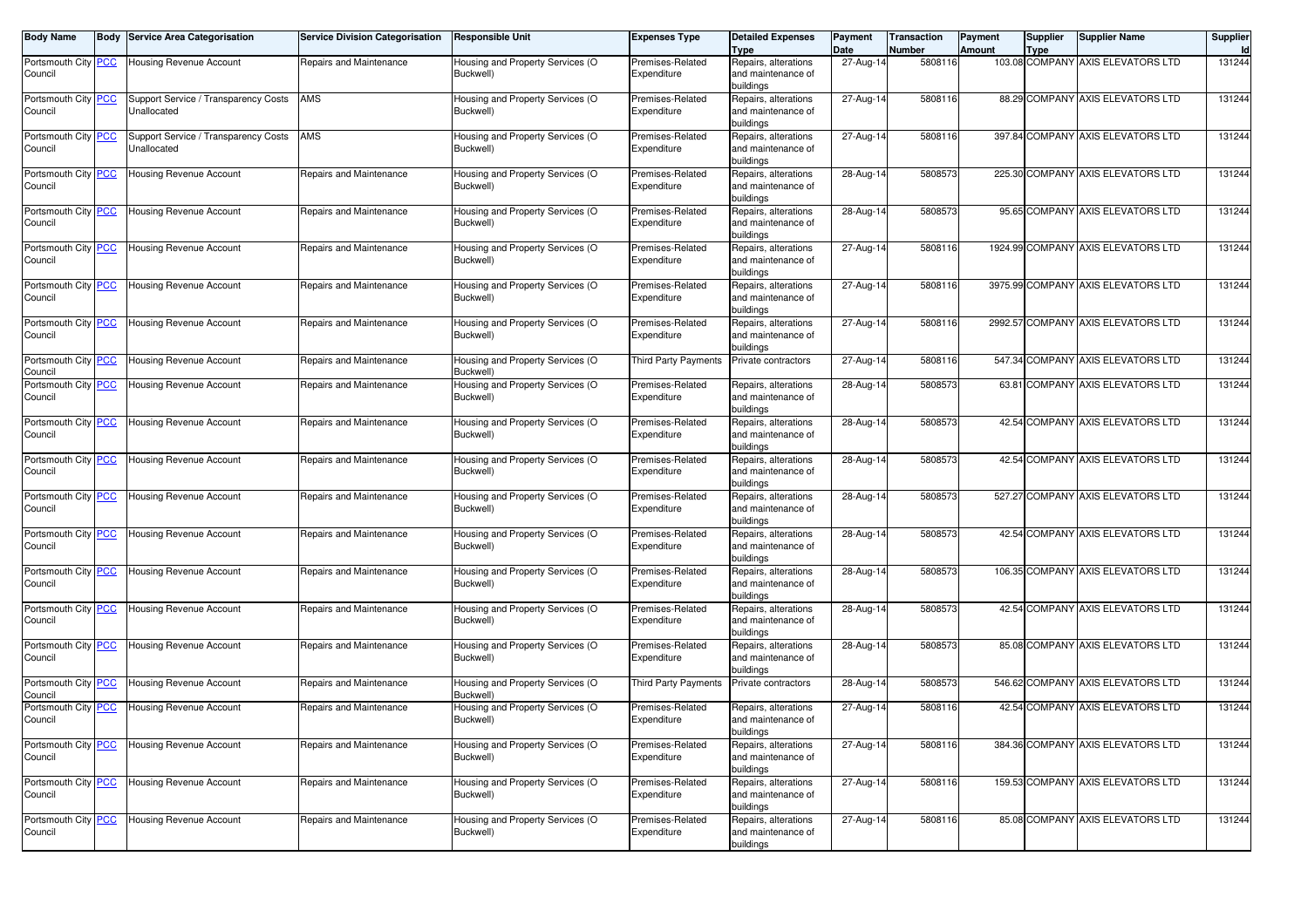| <b>Body Name</b>               | Body | Service Area Categorisation    | <b>Service Division Categorisation</b> | <b>Responsible Unit</b>                       | <b>Expenses Type</b>            | <b>Detailed Expenses</b><br><b>Type</b>    | Payment<br>Date         | <b>Transaction</b><br>Number | Payment<br>Amount | <b>Supplier</b><br>Type | <b>Supplier Name</b>              | Supplier |
|--------------------------------|------|--------------------------------|----------------------------------------|-----------------------------------------------|---------------------------------|--------------------------------------------|-------------------------|------------------------------|-------------------|-------------------------|-----------------------------------|----------|
| Portsmouth City PCC<br>Council |      | <b>Housing Revenue Account</b> | Repairs and Maintenance                | Housing and Property Services (O<br>Buckwell) | Premises-Related<br>Expenditure | Repairs, alterations<br>and maintenance of | 27-Aug-14               | 5808116                      |                   |                         | 63.81 COMPANY AXIS ELEVATORS LTD  | 131244   |
|                                |      |                                |                                        |                                               |                                 | buildings                                  |                         |                              |                   |                         |                                   |          |
| Portsmouth City PCC            |      | <b>Housing Revenue Account</b> | Repairs and Maintenance                | Housing and Property Services (O              | Premises-Related                | Repairs, alterations                       | 27-Aug-14               | 5808116                      |                   |                         | 42.54 COMPANY AXIS ELEVATORS LTD  | 131244   |
| Council                        |      |                                |                                        | Buckwell)                                     | Expenditure                     | and maintenance of<br>buildings            |                         |                              |                   |                         |                                   |          |
| Portsmouth City PCC            |      | <b>Housing Revenue Account</b> | Repairs and Maintenance                | Housing and Property Services (O              | Premises-Related                | Repairs, alterations                       | 27-Aug-14               | 5808116                      |                   |                         | 53.18 COMPANY AXIS ELEVATORS LTD  | 131244   |
| Council                        |      |                                |                                        | Buckwell)                                     | Expenditure                     | and maintenance of<br>puildings            |                         |                              |                   |                         |                                   |          |
| Portsmouth City PCC            |      | Housing Revenue Account        | Repairs and Maintenance                | Housing and Property Services (O              | Premises-Related                | Repairs, alterations                       | 27-Aug-14               | 5808116                      |                   |                         | 42.54 COMPANY AXIS ELEVATORS LTD  | 131244   |
| Council                        |      |                                |                                        | Buckwell)                                     | Expenditure                     | and maintenance of<br>buildings            |                         |                              |                   |                         |                                   |          |
| Portsmouth City PCC            |      | Housing Revenue Account        | Repairs and Maintenance                | Housing and Property Services (O              | Premises-Related                | Repairs, alterations                       | 08-Aug-14               | 5805151                      |                   |                         | 42.54 COMPANY AXIS ELEVATORS LTD  | 131244   |
| Council                        |      |                                |                                        | Buckwell)                                     | Expenditure                     | and maintenance of<br>buildings            |                         |                              |                   |                         |                                   |          |
| Portsmouth City PCC            |      | <b>Housing Revenue Account</b> | Repairs and Maintenance                | Housing and Property Services (O              | Premises-Related                | Repairs, alterations                       | 08-Aug-14               | 5805151                      |                   |                         | 53.17 COMPANY AXIS ELEVATORS LTD  | 131244   |
| Council                        |      |                                |                                        | Buckwell)                                     | Expenditure                     | and maintenance of<br>buildings            |                         |                              |                   |                         |                                   |          |
| Portsmouth City PCC            |      | Housing Revenue Account        | Repairs and Maintenance                | Housing and Property Services (O              | Premises-Related                | Repairs, alterations                       | 08-Aug-14               | 5805151                      |                   |                         | 170.16 COMPANY AXIS ELEVATORS LTD | 131244   |
| Council                        |      |                                |                                        | Buckwell)                                     | Expenditure                     | and maintenance of<br>buildings            |                         |                              |                   |                         |                                   |          |
| Portsmouth City PCC            |      | <b>Housing Revenue Account</b> | Repairs and Maintenance                | Housing and Property Services (O              | Premises-Related                | Repairs, alterations                       | $\overline{0}$ 8-Aug-14 | 5805151                      |                   |                         | 42.54 COMPANY AXIS ELEVATORS LTD  | 131244   |
| Council                        |      |                                |                                        | Buckwell)                                     | Expenditure                     | and maintenance of<br>buildings            |                         |                              |                   |                         |                                   |          |
| Portsmouth City PCC            |      | <b>Housing Revenue Account</b> | Repairs and Maintenance                | Housing and Property Services (O              | Premises-Related                | Repairs, alterations                       | 08-Aug-14               | 5805151                      |                   |                         | 51.54 COMPANY AXIS ELEVATORS LTD  | 131244   |
| Council                        |      |                                |                                        | Buckwell)                                     | Expenditure                     | and maintenance of<br>buildings            |                         |                              |                   |                         |                                   |          |
| Portsmouth City PCC            |      | <b>Housing Revenue Account</b> | Repairs and Maintenance                | Housing and Property Services (O              | Premises-Related                | Repairs, alterations                       | 08-Aug-14               | 5805151                      |                   |                         | 53.17 COMPANY AXIS ELEVATORS LTD  | 131244   |
| Council                        |      |                                |                                        | Buckwell)                                     | Expenditure                     | and maintenance of<br>buildings            |                         |                              |                   |                         |                                   |          |
| Portsmouth City PCC            |      | Housing Revenue Account        | Repairs and Maintenance                | Housing and Property Services (O              | Premises-Related                | Repairs, alterations                       | 08-Aug-14               | 5805151                      |                   |                         | 170.16 COMPANY AXIS ELEVATORS LTD | 131244   |
| Council                        |      |                                |                                        | Buckwell)                                     | Expenditure                     | and maintenance of<br>buildings            |                         |                              |                   |                         |                                   |          |
| Portsmouth City PCC            |      | Housing Revenue Account        | Repairs and Maintenance                | Housing and Property Services (O              | Premises-Related                | Repairs, alterations                       | 08-Aug-14               | 5805151                      |                   |                         | 42.54 COMPANY AXIS ELEVATORS LTD  | 131244   |
| Council                        |      |                                |                                        | Buckwell)                                     | Expenditure                     | and maintenance of<br>buildings            |                         |                              |                   |                         |                                   |          |
| Portsmouth City PCC            |      | Housing Revenue Account        | Repairs and Maintenance                | lousing and Property Services (O              | Premises-Related                | Repairs, alterations                       | 08-Aug-14               | 5805151                      |                   |                         | 159.51 COMPANY AXIS ELEVATORS LTD | 131244   |
| Council                        |      |                                |                                        | Buckwell)                                     | Expenditure                     | and maintenance of<br>buildings            |                         |                              |                   |                         |                                   |          |
| Portsmouth City PCC            |      | <b>Housing Revenue Account</b> | Repairs and Maintenance                | Housing and Property Services (O              | Premises-Related                | Repairs, alterations                       | 08-Aug-14               | 5805151                      |                   |                         | 42.54 COMPANY AXIS ELEVATORS LTD  | 131244   |
| Council                        |      |                                |                                        | Buckwell)                                     | Expenditure                     | and maintenance of<br>buildings            |                         |                              |                   |                         |                                   |          |
| Portsmouth City PCC            |      | <b>Housing Revenue Account</b> | Repairs and Maintenance                | Housing and Property Services (O              | Premises-Related                | Repairs, alterations                       | 08-Aug-14               | 5805151                      |                   |                         | 85.08 COMPANY AXIS ELEVATORS LTD  | 131244   |
| Council                        |      |                                |                                        | Buckwell)                                     | Expenditure                     | and maintenance of<br>buildings            |                         |                              |                   |                         |                                   |          |
| Portsmouth City PCC            |      | <b>Housing Revenue Account</b> | Repairs and Maintenance                | Housing and Property Services (O              | Premises-Related                | Repairs, alterations                       | 08-Aug-14               | 5805151                      |                   |                         | 42.54 COMPANY AXIS ELEVATORS LTD  | 131244   |
| Council                        |      |                                |                                        | Buckwell)                                     | Expenditure                     | and maintenance of<br>puildings            |                         |                              |                   |                         |                                   |          |
| Portsmouth City PCC            |      | <b>Housing Revenue Account</b> | Repairs and Maintenance                | Housing and Property Services (O              | Premises-Related                | Repairs, alterations                       | 08-Aug-14               | 5805151                      |                   |                         | 53.17 COMPANY AXIS ELEVATORS LTD  | 131244   |
| Council                        |      |                                |                                        | Buckwell)                                     | Expenditure                     | and maintenance of<br>buildings            |                         |                              |                   |                         |                                   |          |
| Portsmouth City PCC            |      | <b>Housing Revenue Account</b> | Repairs and Maintenance                | Housing and Property Services (O              | Premises-Related                | Repairs, alterations                       | 08-Aug-14               | 5805151                      |                   |                         | 170.16 COMPANY AXIS ELEVATORS LTD | 131244   |
| Council                        |      |                                |                                        | Buckwell)                                     | Expenditure                     | and maintenance of<br>buildings            |                         |                              |                   |                         |                                   |          |
| Portsmouth City PCC            |      | <b>Housing Revenue Account</b> | Repairs and Maintenance                | Housing and Property Services (O              | Premises-Related                | Repairs, alterations                       | 08-Aug-14               | 5805151                      |                   |                         | 106.34 COMPANY AXIS ELEVATORS LTD | 131244   |
| Council                        |      |                                |                                        | Buckwell)                                     | Expenditure                     | and maintenance of<br>buildings            |                         |                              |                   |                         |                                   |          |
| Portsmouth City PCC            |      | Housing Revenue Account        | Repairs and Maintenance                | Housing and Property Services (O              | Premises-Related                | Repairs, alterations                       | 08-Aug-14               | 5805151                      |                   |                         | 170.16 COMPANY AXIS ELEVATORS LTD | 131244   |
| Council                        |      |                                |                                        | Buckwell)                                     | Expenditure                     | and maintenance of<br>buildings            |                         |                              |                   |                         |                                   |          |
| Portsmouth City PCC            |      | <b>Housing Revenue Account</b> | Repairs and Maintenance                | Housing and Property Services (O              | Premises-Related                | Repairs, alterations                       | 08-Aug-14               | 5805151                      |                   |                         | 53.17 COMPANY AXIS ELEVATORS LTD  | 131244   |
| Council                        |      |                                |                                        | Buckwell)                                     | Expenditure                     | and maintenance of<br>buildings            |                         |                              |                   |                         |                                   |          |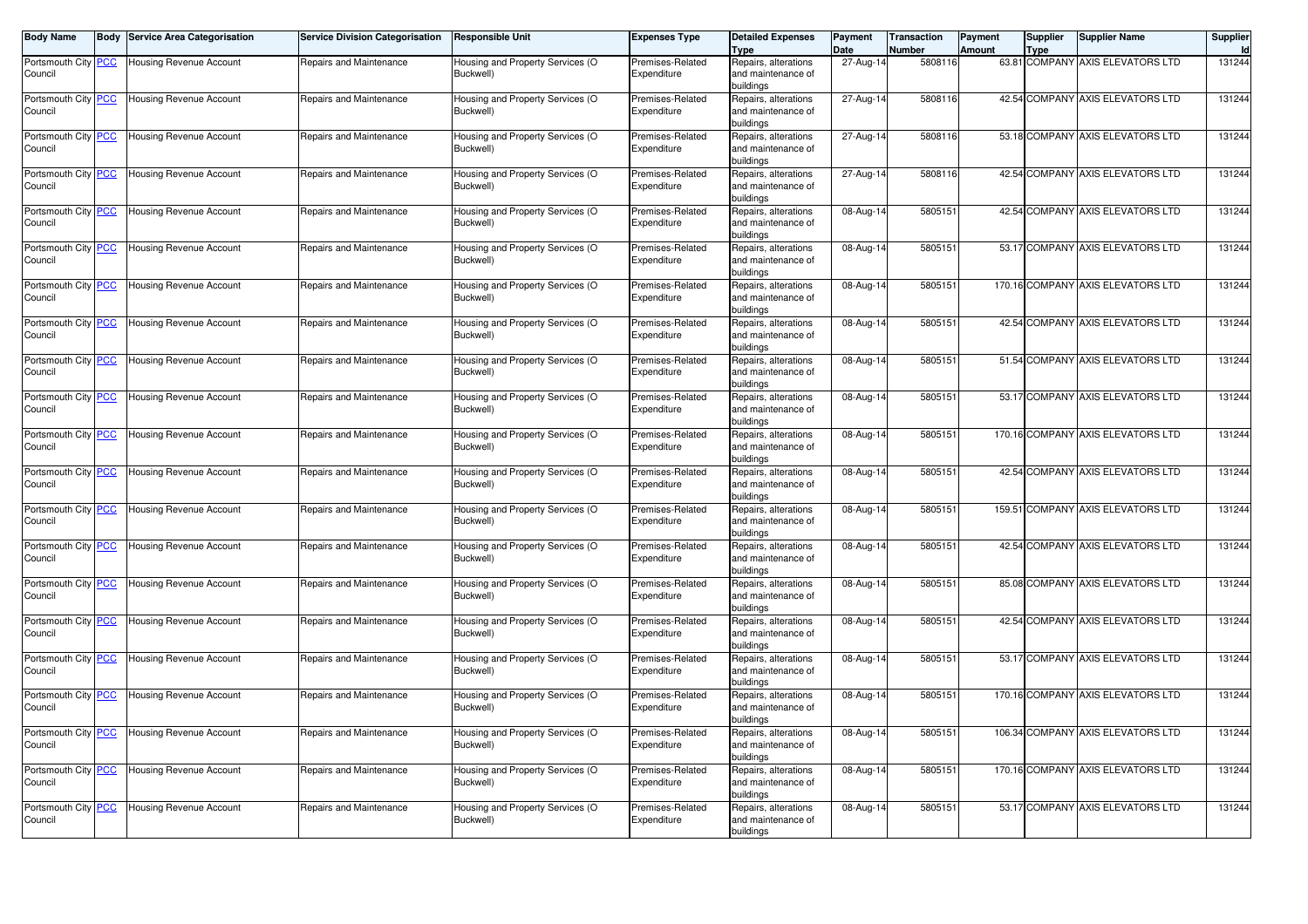| <b>Body Name</b>               | <b>Body</b> | <b>Service Area Categorisation</b> | <b>Service Division Categorisation</b> | <b>Responsible Unit</b>                       | <b>Expenses Type</b>            | <b>Detailed Expenses</b><br><b>Type</b>                 | Payment<br>Date         | <b>Transaction</b><br><b>Number</b> | Payment<br>Amount | <b>Supplier</b><br>Type | <b>Supplier Name</b>              | Supplier |
|--------------------------------|-------------|------------------------------------|----------------------------------------|-----------------------------------------------|---------------------------------|---------------------------------------------------------|-------------------------|-------------------------------------|-------------------|-------------------------|-----------------------------------|----------|
| Portsmouth City PCC<br>Council |             | Housing Revenue Account            | Repairs and Maintenance                | Housing and Property Services (O<br>Buckwell) | Premises-Related<br>Expenditure | Repairs, alterations<br>and maintenance of<br>buildings | 08-Aug-14               | 5805151                             |                   |                         | 191.42 COMPANY AXIS ELEVATORS LTD | 131244   |
| Portsmouth City PCC<br>Council |             | <b>Housing Revenue Account</b>     | Repairs and Maintenance                | Housing and Property Services (O<br>Buckwell) | Premises-Related<br>Expenditure | Repairs, alterations<br>and maintenance of<br>buildings | 08-Aug-14               | 5805151                             |                   |                         | 265.85 COMPANY AXIS ELEVATORS LTD | 131244   |
| Portsmouth City PCC<br>Council |             | <b>Housing Revenue Account</b>     | Repairs and Maintenance                | Housing and Property Services (O<br>Buckwell) | Premises-Related<br>Expenditure | Repairs, alterations<br>and maintenance of<br>puildings | 08-Aug-14               | 5805151                             |                   |                         | 106.34 COMPANY AXIS ELEVATORS LTD | 131244   |
| Portsmouth City PCC<br>Council |             | <b>Housing Revenue Account</b>     | Repairs and Maintenance                | Housing and Property Services (O<br>Buckwell) | Premises-Related<br>Expenditure | Repairs, alterations<br>and maintenance of<br>buildings | 08-Aug-14               | 5805151                             |                   |                         | 170.16 COMPANY AXIS ELEVATORS LTD | 131244   |
| Portsmouth City PCC<br>Council |             | <b>Housing Revenue Account</b>     | Repairs and Maintenance                | Housing and Property Services (O<br>Buckwell) | Premises-Related<br>Expenditure | Repairs, alterations<br>and maintenance of<br>buildings | 08-Aug-14               | 5805151                             |                   |                         | 170.16 COMPANY AXIS ELEVATORS LTD | 131244   |
| Portsmouth City PCC<br>Council |             | <b>Housing Revenue Account</b>     | Repairs and Maintenance                | Housing and Property Services (O<br>Buckwell) | Premises-Related<br>Expenditure | Repairs, alterations<br>and maintenance of<br>buildings | 08-Aug-14               | 5805151                             |                   |                         | 53.17 COMPANY AXIS ELEVATORS LTD  | 131244   |
| Portsmouth City PCC<br>Council |             | <b>Housing Revenue Account</b>     | Repairs and Maintenance                | Housing and Property Services (O<br>Buckwell) | Premises-Related<br>Expenditure | Repairs, alterations<br>and maintenance of<br>buildings | 08-Aug-14               | 5805151                             |                   |                         | 106.34 COMPANY AXIS ELEVATORS LTD | 131244   |
| Portsmouth City PCC<br>Council |             | Housing Revenue Account            | Repairs and Maintenance                | Housing and Property Services (O<br>Buckwell) | Premises-Related<br>Expenditure | Repairs, alterations<br>and maintenance of<br>buildings | 08-Aug-14               | 5805151                             |                   |                         | 170.16 COMPANY AXIS ELEVATORS LTD | 131244   |
| Portsmouth City PCC<br>Council |             | Housing Revenue Account            | Repairs and Maintenance                | Housing and Property Services (O<br>Buckwell) | Premises-Related<br>Expenditure | Repairs, alterations<br>and maintenance of<br>buildings | 08-Aug-14               | 5805151                             |                   |                         | 106.34 COMPANY AXIS ELEVATORS LTD | 131244   |
| Portsmouth City PCC<br>Council |             | Housing Revenue Account            | Repairs and Maintenance                | Housing and Property Services (O<br>Buckwell) | Premises-Related<br>Expenditure | Repairs, alterations<br>and maintenance of<br>buildings | 08-Aug-14               | 5805151                             |                   |                         | 85.08 COMPANY AXIS ELEVATORS LTD  | 131244   |
| Portsmouth City PCC<br>Council |             | <b>Housing Revenue Account</b>     | Repairs and Maintenance                | Housing and Property Services (O<br>Buckwell) | Premises-Related<br>Expenditure | Repairs, alterations<br>and maintenance of<br>buildings | 08-Aug-14               | 5805151                             |                   |                         | 42.54 COMPANY AXIS ELEVATORS LTD  | 131244   |
| Portsmouth City PCC<br>Council |             | Housing Revenue Account            | Repairs and Maintenance                | Housing and Property Services (O<br>Buckwell) | Premises-Related<br>Expenditure | Repairs, alterations<br>and maintenance of<br>buildings | 08-Aug-14               | 5805151                             |                   |                         | 42.54 COMPANY AXIS ELEVATORS LTD  | 131244   |
| Portsmouth City PCC<br>Council |             | Housing Revenue Account            | Repairs and Maintenance                | Housing and Property Services (O<br>Buckwell) | Premises-Related<br>Expenditure | Repairs, alterations<br>and maintenance of<br>buildings | 08-Aug-14               | 5805151                             |                   |                         | 42.54 COMPANY AXIS ELEVATORS LTD  | 131244   |
| Portsmouth City PCC<br>Council |             | <b>Housing Revenue Account</b>     | Repairs and Maintenance                | Housing and Property Services (O<br>Buckwell) | Premises-Related<br>Expenditure | Repairs, alterations<br>and maintenance of<br>buildings | 08-Aug-14               | 5805151                             |                   |                         | 42.54 COMPANY AXIS ELEVATORS LTD  | 131244   |
| Portsmouth City PCC<br>Council |             | <b>Housing Revenue Account</b>     | Repairs and Maintenance                | Housing and Property Services (O<br>Buckwell) | Premises-Related<br>Expenditure | Repairs, alterations<br>and maintenance of<br>buildings | 08-Aug-14               | 5805151                             |                   |                         | 42.54 COMPANY AXIS ELEVATORS LTD  | 131244   |
| Portsmouth City PCC<br>Council |             | Housing Revenue Account            | Repairs and Maintenance                | Housing and Property Services (O<br>Buckwell) | Premises-Related<br>Expenditure | Repairs, alterations<br>and maintenance of<br>buildings | 08-Aug-14               | 5805151                             |                   |                         | 85.08 COMPANY AXIS ELEVATORS LTD  | 131244   |
| Portsmouth City PCC<br>Council |             | Housing Revenue Account            | Repairs and Maintenance                | Housing and Property Services (O<br>Buckwell) | Premises-Related<br>Expenditure | Repairs, alterations<br>and maintenance of<br>buildings | 08-Aug-14               | 5805151                             |                   |                         | 42.54 COMPANY AXIS ELEVATORS LTD  | 131244   |
| Portsmouth City PCC<br>Council |             | <b>Housing Revenue Account</b>     | Repairs and Maintenance                | Housing and Property Services (O<br>Buckwell) | Premises-Related<br>Expenditure | Repairs, alterations<br>and maintenance of<br>buildings | 08-Aug-14               | 5805151                             |                   |                         | 42.54 COMPANY AXIS ELEVATORS LTD  | 131244   |
| Portsmouth City PCC<br>Council |             | Housing Revenue Account            | Repairs and Maintenance                | Housing and Property Services (O<br>Buckwell) | Premises-Related<br>Expenditure | Repairs, alterations<br>and maintenance of<br>buildings | 08-Aug-14               | 5805151                             |                   |                         | 308.53 COMPANY AXIS ELEVATORS LTD | 131244   |
| Portsmouth City PCC<br>Council |             | <b>Housing Revenue Account</b>     | Repairs and Maintenance                | Housing and Property Services (O<br>Buckwell) | Premises-Related<br>Expenditure | Repairs, alterations<br>and maintenance of<br>buildings | $\overline{0}$ 8-Aug-14 | 5805151                             |                   |                         | 106.34 COMPANY AXIS ELEVATORS LTD | 131244   |
| Portsmouth City PCC<br>Council |             | <b>Housing Revenue Account</b>     | Repairs and Maintenance                | Housing and Property Services (O<br>Buckwell) | Premises-Related<br>Expenditure | Repairs, alterations<br>and maintenance of<br>buildings | 08-Aug-14               | 5805151                             |                   |                         | 106.34 COMPANY AXIS ELEVATORS LTD | 131244   |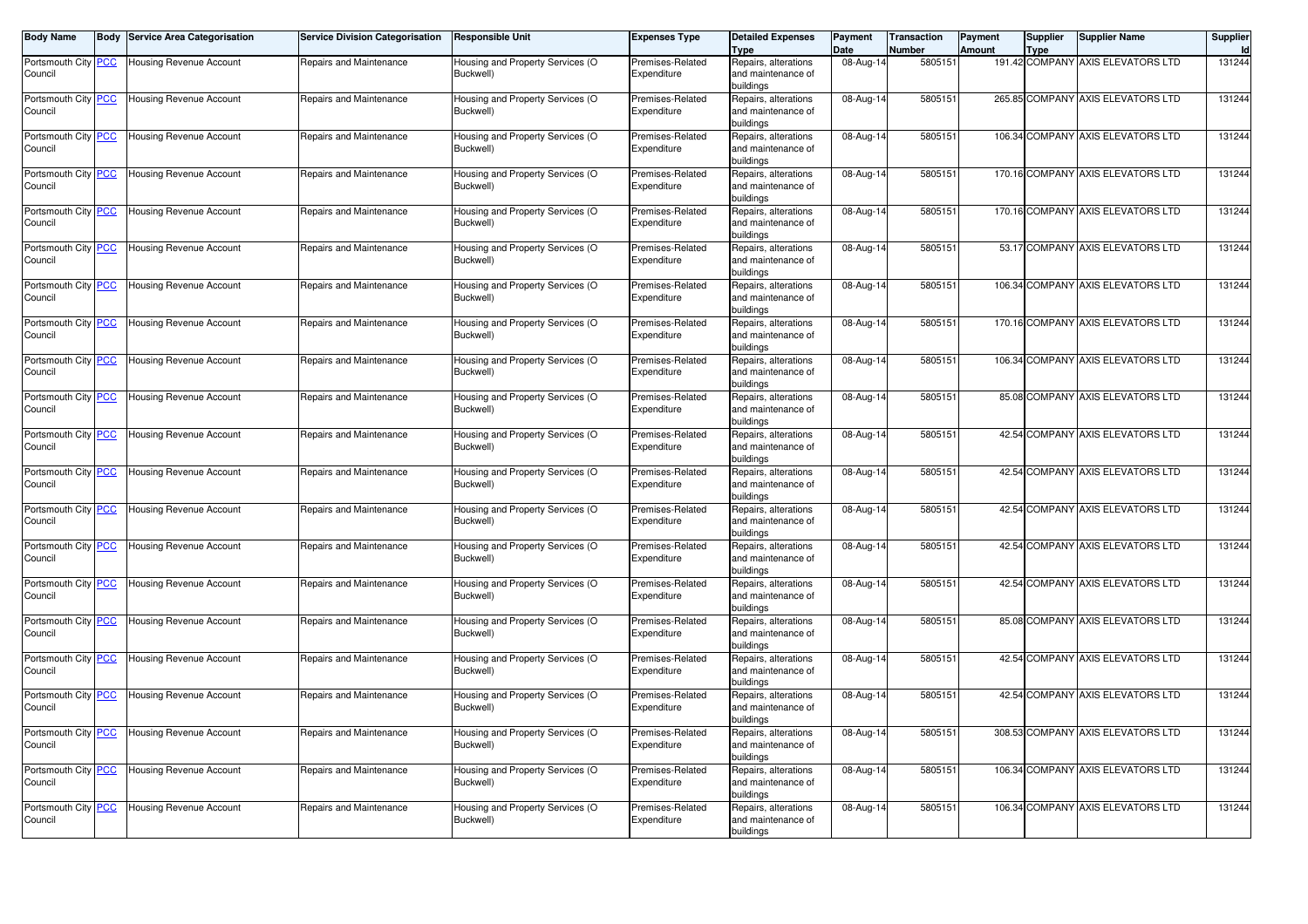| <b>Body Name</b>                      | <b>Body Service Area Categorisation</b> | <b>Service Division Categorisation</b> | <b>Responsible Unit</b>                       | <b>Expenses Type</b>            | <b>Detailed Expenses</b><br><b>Type</b>                              | Payment<br>Date | <b>Transaction</b><br>Number | Payment<br>Amount | <b>Supplier</b><br><b>Type</b> | <b>Supplier Name</b>              | Supplier |
|---------------------------------------|-----------------------------------------|----------------------------------------|-----------------------------------------------|---------------------------------|----------------------------------------------------------------------|-----------------|------------------------------|-------------------|--------------------------------|-----------------------------------|----------|
| Portsmouth City <b>PCC</b><br>Council | Housing Revenue Account                 | Repairs and Maintenance                | Housing and Property Services (O<br>Buckwell) | Premises-Related<br>Expenditure | Repairs, alterations<br>and maintenance of                           | 08-Aug-14       | 5805151                      |                   |                                | 170.16 COMPANY AXIS ELEVATORS LTD | 131244   |
| Portsmouth City <b>PCC</b><br>Council | Housing Revenue Account                 | Repairs and Maintenance                | Housing and Property Services (O<br>Buckwell) | Premises-Related<br>Expenditure | buildings<br>Repairs, alterations<br>and maintenance of<br>buildings | 08-Aug-14       | 5805151                      |                   |                                | 170.16 COMPANY AXIS ELEVATORS LTD | 131244   |
| Portsmouth City PCC<br>Council        | Housing Revenue Account                 | Repairs and Maintenance                | Housing and Property Services (O<br>Buckwell) | Premises-Related<br>Expenditure | Repairs, alterations<br>and maintenance of<br>buildings              | 08-Aug-14       | 5805151                      |                   |                                | 191.42 COMPANY AXIS ELEVATORS LTD | 131244   |
| Portsmouth City PCC<br>Council        | <b>Housing Revenue Account</b>          | Repairs and Maintenance                | Housing and Property Services (O<br>Buckwell) | Premises-Related<br>Expenditure | Repairs, alterations<br>and maintenance of<br>buildings              | 08-Aug-14       | 5805151                      |                   |                                | 53.17 COMPANY AXIS ELEVATORS LTD  | 131244   |
| Portsmouth City PCC<br>Council        | Housing Revenue Account                 | Repairs and Maintenance                | Housing and Property Services (O<br>Buckwell) | Premises-Related<br>Expenditure | Repairs, alterations<br>and maintenance of<br>buildings              | 08-Aug-14       | 5805151                      |                   |                                | 42.54 COMPANY AXIS ELEVATORS LTD  | 131244   |
| Portsmouth City PCC<br>Council        | Housing Revenue Account                 | Repairs and Maintenance                | Housing and Property Services (O<br>Buckwell) | Premises-Related<br>Expenditure | Repairs, alterations<br>and maintenance of<br>buildings              | 08-Aug-14       | 5805151                      |                   |                                | 53.17 COMPANY AXIS ELEVATORS LTD  | 131244   |
| Portsmouth City PCC<br>Council        | Housing Revenue Account                 | Repairs and Maintenance                | Housing and Property Services (O<br>Buckwell) | Premises-Related<br>Expenditure | Repairs, alterations<br>and maintenance of<br>buildings              | 08-Aug-14       | 5805151                      |                   |                                | 42.54 COMPANY AXIS ELEVATORS LTD  | 131244   |
| Portsmouth City PCC<br>Council        | Housing Revenue Account                 | Repairs and Maintenance                | Housing and Property Services (O<br>Buckwell) | Premises-Related<br>Expenditure | Repairs, alterations<br>and maintenance of<br>buildings              | 08-Aug-14       | 5805151                      |                   |                                | 202.05 COMPANY AXIS ELEVATORS LTD | 131244   |
| Portsmouth City PCC<br>Council        | Housing Revenue Account                 | Repairs and Maintenance                | Housing and Property Services (O<br>Buckwell) | Premises-Related<br>Expenditure | Repairs, alterations<br>and maintenance of<br>buildings              | 08-Aug-14       | 5805151                      |                   |                                | 42.54 COMPANY AXIS ELEVATORS LTD  | 131244   |
| Portsmouth City PCC<br>Council        | <b>Housing Revenue Account</b>          | Repairs and Maintenance                | Housing and Property Services (O<br>Buckwell) | Premises-Related<br>Expenditure | Repairs, alterations<br>and maintenance of<br>buildings              | 08-Aug-14       | 5805151                      |                   |                                | 106.34 COMPANY AXIS ELEVATORS LTD | 131244   |
| Portsmouth City PCC<br>Council        | <b>Housing Revenue Account</b>          | Repairs and Maintenance                | Housing and Property Services (O<br>Buckwell) | Premises-Related<br>Expenditure | Repairs, alterations<br>and maintenance of<br>buildings              | 08-Aug-14       | 5805151                      |                   |                                | 212.68 COMPANY AXIS ELEVATORS LTD | 131244   |
| Portsmouth City PCC<br>Council        | <b>Housing Revenue Account</b>          | Repairs and Maintenance                | Housing and Property Services (O<br>Buckwell) | Premises-Related<br>Expenditure | Repairs, alterations<br>and maintenance of<br>buildings              | 08-Aug-14       | 5805151                      |                   |                                | 106.34 COMPANY AXIS ELEVATORS LTD | 131244   |
| Portsmouth City PCC<br>Council        | Housing Revenue Account                 | Repairs and Maintenance                | Housing and Property Services (O<br>Buckwell) | Premises-Related<br>Expenditure | Repairs, alterations<br>and maintenance of<br>buildings              | 08-Aug-14       | 5805151                      |                   |                                | 170.16 COMPANY AXIS ELEVATORS LTD | 131244   |
| Portsmouth City PCC<br>Council        | Housing Revenue Account                 | Repairs and Maintenance                | Housing and Property Services (O<br>Buckwell) | Premises-Related<br>Expenditure | Repairs, alterations<br>and maintenance of<br>buildings              | 08-Aug-14       | 5805151                      |                   |                                | 53.17 COMPANY AXIS ELEVATORS LTD  | 131244   |
| Portsmouth City PCC<br>Council        | Housing Revenue Account                 | Repairs and Maintenance                | Housing and Property Services (O<br>Buckwell) | Premises-Related<br>Expenditure | Repairs, alterations<br>and maintenance of<br>buildings              | 08-Aug-14       | 5805151                      |                   |                                | 42.54 COMPANY AXIS ELEVATORS LTD  | 131244   |
| Portsmouth City PCC<br>Council        | Housing Revenue Account                 | Repairs and Maintenance                | Housing and Property Services (O<br>Buckwell) | Premises-Related<br>Expenditure | Repairs, alterations<br>and maintenance of<br>buildings              | 08-Aug-14       | 5805151                      |                   |                                | 106.34 COMPANY AXIS ELEVATORS LTD | 131244   |
| Portsmouth City PCC<br>Council        | <b>Housing Revenue Account</b>          | Repairs and Maintenance                | Housing and Property Services (O<br>Buckwell) | Premises-Related<br>Expenditure | Repairs, alterations<br>and maintenance of<br>buildings              | 08-Aug-14       | 5805151                      |                   |                                | 53.17 COMPANY AXIS ELEVATORS LTD  | 131244   |
| Portsmouth City PCC<br>Council        | Housing Revenue Account                 | Repairs and Maintenance                | Housing and Property Services (O<br>Buckwell) | <b>Third Party Payments</b>     | Private contractors                                                  | 22-Aug-14       | 5807442                      |                   |                                | 565.60 COMPANY AXIS ELEVATORS LTD | 131244   |
| Portsmouth City PCC<br>Council        | <b>Housing Revenue Account</b>          | Repairs and Maintenance                | Housing and Property Services (O<br>Buckwell) | Premises-Related<br>Expenditure | Repairs, alterations<br>and maintenance of<br>buildings              | 14-Aug-14       | 5806275                      |                   |                                | 31.91 COMPANY AXIS ELEVATORS LTD  | 131244   |
| Portsmouth City PCC<br>Council        | <b>Housing Revenue Account</b>          | Repairs and Maintenance                | Housing and Property Services (O<br>Buckwell) | Premises-Related<br>Expenditure | Repairs, alterations<br>and maintenance of<br>buildings              | 14-Aug-14       | 5806275                      |                   |                                | 42.54 COMPANY AXIS ELEVATORS LTD  | 131244   |
| Portsmouth City PCC<br>Council        | <b>Housing Revenue Account</b>          | Repairs and Maintenance                | Housing and Property Services (O<br>Buckwell) | Premises-Related<br>Expenditure | Repairs, alterations<br>and maintenance of<br>buildings              | $27$ -Aug-14    | 5808116                      |                   |                                | 42.54 COMPANY AXIS ELEVATORS LTD  | 131244   |
| Portsmouth City PCC<br>Council        | <b>Housing Revenue Account</b>          | Repairs and Maintenance                | Housing and Property Services (O<br>Buckwell) | Premises-Related<br>Expenditure | Repairs, alterations<br>and maintenance of<br>buildings              | $27$ -Aug-14    | 5808116                      |                   |                                | -11.14 COMPANY AXIS ELEVATORS LTD | 131244   |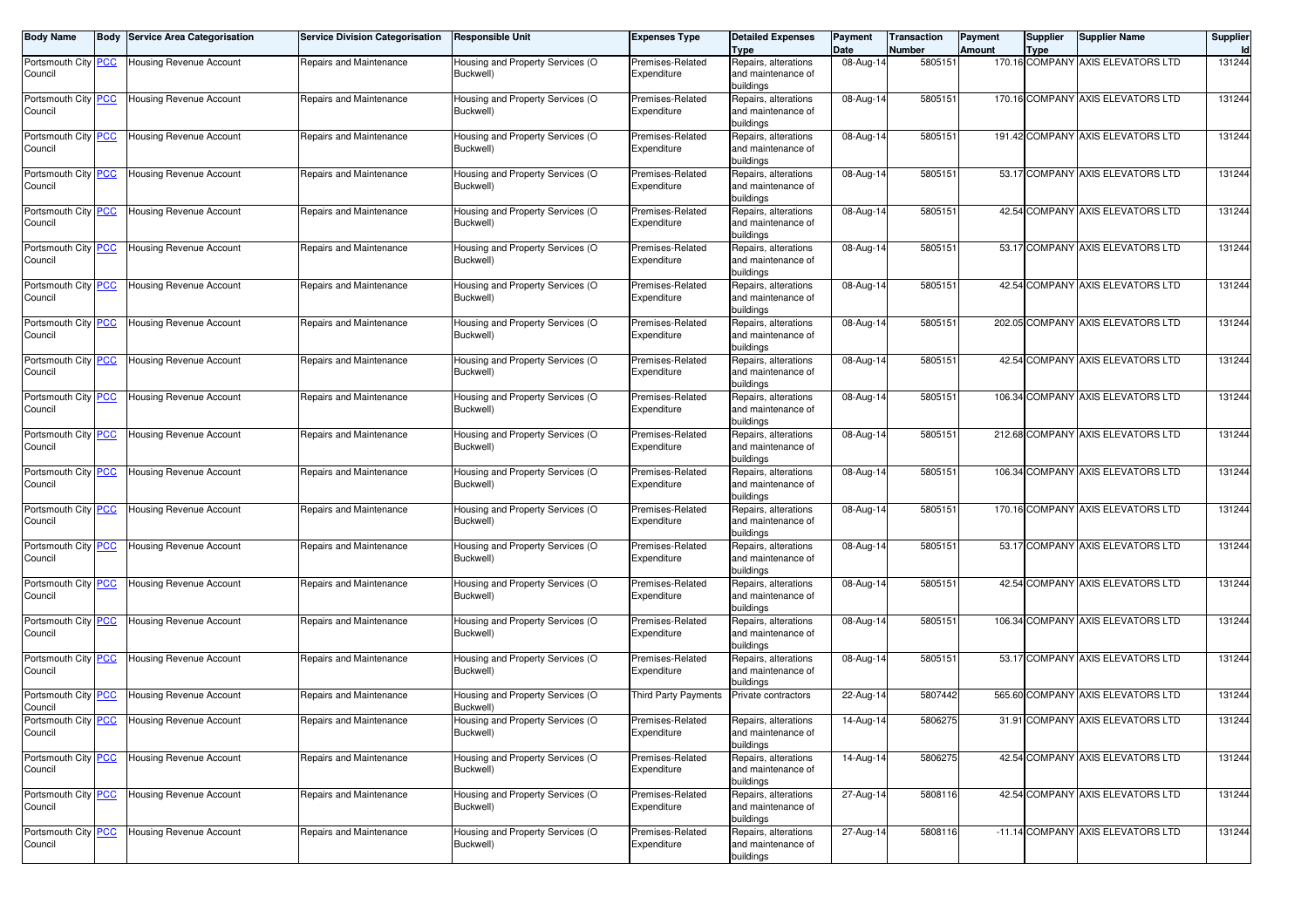| <b>Body Name</b>               | <b>Body Service Area Categorisation</b>             | <b>Service Division Categorisation</b>   | <b>Responsible Unit</b>                       | <b>Expenses Type</b>            | <b>Detailed Expenses</b><br>Type                        | Payment<br>Date         | <b>Transaction</b><br>Number | Payment<br>Amount | <b>Supplier</b><br>Type | <b>Supplier Name</b>                                     | Supplier<br>ld |
|--------------------------------|-----------------------------------------------------|------------------------------------------|-----------------------------------------------|---------------------------------|---------------------------------------------------------|-------------------------|------------------------------|-------------------|-------------------------|----------------------------------------------------------|----------------|
| Portsmouth City PCC<br>Council | <b>Housing Revenue Account</b>                      | Repairs and Maintenance                  | Housing and Property Services (O<br>Buckwell) | Premises-Related<br>Expenditure | Repairs, alterations<br>and maintenance of              | 27-Aug-14               | 5808116                      |                   |                         | 223.84 COMPANY AXIS ELEVATORS LTD                        | 131244         |
|                                |                                                     |                                          |                                               |                                 | buildings                                               |                         |                              |                   |                         |                                                          |                |
| Portsmouth City PCC<br>Council | Housing Revenue Account                             | Repairs and Maintenance                  | Housing and Property Services (O<br>Buckwell) | Premises-Related<br>Expenditure | Repairs, alterations<br>and maintenance of<br>buildings | 27-Aug-14               | 5808116                      |                   |                         | 31.91 COMPANY AXIS ELEVATORS LTD                         | 131244         |
| Portsmouth City PCC<br>Council | Housing Revenue Account                             | Repairs and Maintenance                  | Housing and Property Services (O<br>Buckwell) | Premises-Related<br>Expenditure | Repairs, alterations<br>and maintenance of<br>buildings | 14-Aug-14               | 5806275                      |                   |                         | 595.56 COMPANY AXIS ELEVATORS LTD                        | 131244         |
| Portsmouth City PCC<br>Council | Housing Revenue Account                             | Repairs and Maintenance                  | Housing and Property Services (O<br>Buckwell) | Premises-Related<br>Expenditure | Repairs, alterations<br>and maintenance of<br>buildings | 14-Aug-14               | 5806275                      |                   |                         | 21.27 COMPANY AXIS ELEVATORS LTD                         | 131244         |
| Portsmouth City PCC<br>Council | Housing Revenue Account                             | Repairs and Maintenance                  | Housing and Property Services (O<br>Buckwell) | Premises-Related<br>Expenditure | Repairs, alterations<br>and maintenance of<br>buildings | 27-Aug-14               | 5808116                      |                   |                         | -42.54 COMPANY AXIS ELEVATORS LTD                        | 131244         |
| Portsmouth City PCC<br>Council | Housing Revenue Account                             | Repairs and Maintenance                  | Housing and Property Services (O<br>Buckwell) | Premises-Related<br>Expenditure | Repairs, alterations<br>and maintenance of<br>buildings | 27-Aug-14               | 5808116                      |                   |                         | -212.70 COMPANY AXIS ELEVATORS LTD                       | 131244         |
| Portsmouth City PCC<br>Council | Housing Revenue Account                             | Repairs and Maintenance                  | Housing and Property Services (O<br>Buckwell) | Premises-Related<br>Expenditure | Repairs, alterations<br>and maintenance of<br>buildings | 27-Aug-14               | 5808116                      |                   |                         | -31.91 COMPANY AXIS ELEVATORS LTD                        | 131244         |
| Portsmouth City PCC<br>Council | Housing Revenue Account                             | Other                                    | Housing and Property Services (O<br>Buckwell) | Supplies and Services           | Catering                                                | 29-Aug-14               | 5808699                      |                   | 3207.98 VENDOR          | <b>BAXTER STOREY LTD</b>                                 | 139508         |
| Portsmouth City PCC<br>Council | Housing Revenue Account                             | Other                                    | Housing and Property Services (O<br>Buckwell) | Supplies and Services           | Equipment, furniture<br>and materials                   | 29-Aug-14               | 5808699                      |                   | 9886.23 VENDOR          | <b>BAXTER STOREY LTD</b>                                 | 139508         |
| Portsmouth City PCC<br>Council | <b>Housing Revenue Account</b>                      | Other                                    | Housing and Property Services (O<br>Buckwell) | Supplies and Services           | Equipment, furniture<br>and materials                   | 29-Aug-14               | 5808699                      |                   | 4500.00 VENDOR          | BAXTER STOREY LTD                                        | 139508         |
| Portsmouth City PCC<br>Council | Housing Revenue Account                             | Other                                    | Housing and Property Services (O<br>Buckwell) | Supplies and Services           | Equipment, furniture<br>and materials                   | 26-Aug-14               | 5807734                      |                   | 4209.00 VENDOR          | <b>BAXTER STOREY LTD</b>                                 | 139508         |
| Portsmouth City PCC<br>Council | <b>Housing Revenue Account</b>                      | Repairs and Maintenance                  | Housing and Property Services (O<br>Buckwell) | Premises-Related<br>Expenditure | Repairs, alterations<br>and maintenance of<br>buildings | 22-Aug-14               | 5807446                      |                   |                         | 22933.71 COMPANY BELL DECORATING<br><b>GROUP LIMITED</b> | 136897         |
| Portsmouth City PCC<br>Council | Support Service / Transparency Costs<br>Unallocated | <b>AMS</b>                               | Housing and Property Services (O<br>Buckwell) | Premises-Related<br>Expenditure | Repairs, alterations<br>and maintenance of<br>buildings | 29-Aug-14               | 5808705                      |                   | 460.00 VENDOR           | <b>BONWYKE LTD</b>                                       | 102008         |
| Portsmouth City PCC<br>Council | Housing Revenue Account                             | Rents, Rates, Taxes and Other<br>Charges | Housing and Property Services (O<br>Buckwell) | Premises-Related<br>Expenditure | Energy costs                                            | 05-Aug-14               | 5804438                      |                   |                         | 794.47 COMPANY BRITISH GAS ENERGY<br>SERVICES LTD        | 100475         |
| Portsmouth City PCC<br>Council | <b>Housing Revenue Account</b>                      | Supervision and Management               | Housing and Property Services (O<br>Buckwell) | Supplies and Services           | Communications and<br>computing                         | 11-Aug-14               | 5805480                      |                   | 94.80 COMPANY BRITISH   | TELECOMMUNICATIONS<br>PLC                                | 100132         |
| Portsmouth City PCC<br>Council | Housing Revenue Account                             | Repairs and Maintenance                  | Housing and Property Services (O<br>Buckwell) | Supplies and Services           | Communications and<br>computing                         | 11-Aug-14               | 5805480                      |                   | 94.80 COMPANY BRITISH   | TELECOMMUNICATIONS<br>PLC                                | 100132         |
| Portsmouth City PCC<br>Council | <b>Housing Revenue Account</b>                      | <b>Special Services</b>                  | Housing and Property Services (O<br>Buckwell) | Supplies and Services           | Communications and<br>computing                         | 13-Aug-14               | 5805787                      |                   | 94.80 COMPANY BRITISH   | TELECOMMUNICATIONS<br>PLC                                | 100132         |
| Portsmouth City PCC<br>Council | Housing Revenue Account                             | <b>Special Services</b>                  | Housing and Property Services (O<br>Buckwell) | Supplies and Services           | Communications and<br>computing                         | 13-Aug-14               | 5805787                      |                   | 295.50 COMPANY BRITISH  | TELECOMMUNICATIONS<br>PLC                                | 100132         |
| Portsmouth City PCC<br>Council | <b>Housing Revenue Account</b>                      | <b>Special Services</b>                  | Housing and Property Services (O<br>Buckwell) | Supplies and Services           | Communications and<br>computing                         | 08-Aug-14               | 5805170                      |                   | 94.80 COMPANY BRITISH   | TELECOMMUNICATIONS<br>PLC                                | 100132         |
| Portsmouth City PCC<br>Council | <b>Housing Revenue Account</b>                      | <b>Special Services</b>                  | Housing and Property Services (O<br>Buckwell) | Supplies and Services           | Communications and<br>computing                         | 13-Aug-14               | 5805787                      |                   | 56.57 COMPANY           | <b>BRITISH</b><br>TELECOMMUNICATIONS<br>PLC              | 100132         |
| Portsmouth City PCC<br>Council | Housing Revenue Account                             | Repairs and Maintenance                  | Housing and Property Services (O<br>Buckwell) | Supplies and Services           | Communications and<br>computing                         | $\overline{13}$ -Aug-14 | 5805787                      |                   | 94.80 COMPANY BRITISH   | TELECOMMUNICATIONS<br><b>PLC</b>                         | 100132         |
| Portsmouth City PCC<br>Council | <b>Housing Revenue Account</b>                      | Supervision and Management               | Housing and Property Services (O<br>Buckwell) | Supplies and Services           | Communications and<br>computing                         | 11-Aug-14               | 5805480                      |                   | 97.37 COMPANY BRITISH   | TELECOMMUNICATIONS<br><b>PLC</b>                         | 100132         |
| Portsmouth City PCC<br>Council | <b>Housing Revenue Account</b>                      | Repairs and Maintenance                  | Housing and Property Services (O<br>Buckwell) | Supplies and Services           | Communications and<br>computing                         | 11-Aug-14               | 5805480                      |                   | 94.80 COMPANY BRITISH   | TELECOMMUNICATIONS<br><b>PLC</b>                         | 100132         |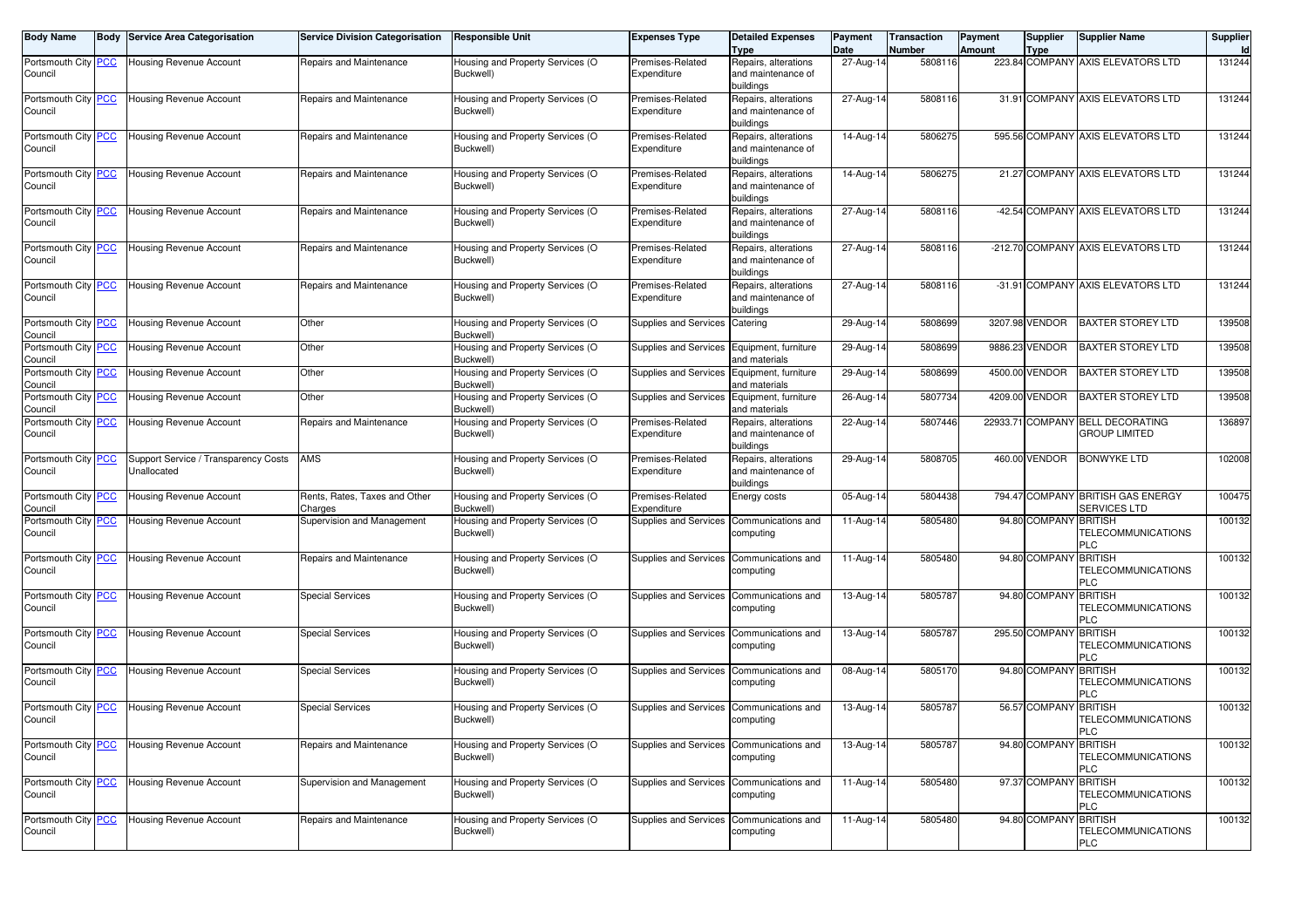| <b>Body Name</b>                      | <b>Body</b> | <b>Service Area Categorisation</b> | <b>Service Division Categorisation</b> | <b>Responsible Unit</b>                       | <b>Expenses Type</b>                     | <b>Detailed Expenses</b><br>Type | Payment<br>Date | Transaction<br>Number | Payment<br><b>Amount</b> | <b>Supplier</b><br><b>Type</b> | <b>Supplier Name</b>                                      | Supplier<br>Id |
|---------------------------------------|-------------|------------------------------------|----------------------------------------|-----------------------------------------------|------------------------------------------|----------------------------------|-----------------|-----------------------|--------------------------|--------------------------------|-----------------------------------------------------------|----------------|
| Portsmouth City PCC<br>Council        |             | <b>Housing Revenue Account</b>     | Repairs and Maintenance                | Housing and Property Services (O<br>Buckwell) | Supplies and Services                    | Communications and<br>computing  | 11-Aug-14       | 5805480               |                          | 94.80 COMPANY BRITISH          | TELECOMMUNICATIONS<br>PLC                                 | 100132         |
| Portsmouth City PCC<br>Council        |             | <b>Housing Revenue Account</b>     | Repairs and Maintenance                | Housing and Property Services (O<br>Buckwell) | Supplies and Services Communications and | computing                        | 11-Aug-14       | 5805480               |                          | 94.80 COMPANY BRITISH          | TELECOMMUNICATIONS<br>PLC                                 | 100132         |
| Portsmouth City PCC<br>Council        |             | <b>Housing Revenue Account</b>     | <b>Special Services</b>                | Housing and Property Services (O<br>Buckwell) | Supplies and Services                    | Communications and<br>computing  | 27-Aug-14       | 5808127               |                          | 47.82 COMPANY BRITISH          | TELECOMMUNICATIONS<br>PLC                                 | 100132         |
| Portsmouth City <b>PCC</b><br>Council |             | <b>Housing Revenue Account</b>     | Supervision and Management             | Housing and Property Services (O<br>Buckwell) | Supplies and Services                    | Communications and<br>computing  | 29-Aug-14       | 5808708               |                          | 553.50 COMPANY                 | <b>BRITISH</b><br>TELECOMMUNICATIONS<br>PLC               | 100132         |
| Portsmouth City PCC<br>Council        |             | Housing Revenue Account            | <b>Special Services</b>                | Housing and Property Services (O<br>Buckwell) | <b>Supplies and Services</b>             | Communications and<br>computing  | 13-Aug-14       | 5805787               |                          | 111.90 COMPANY                 | <b>BRITISH</b><br><b>TELECOMMUNICATIONS</b><br>PLC        | 100132         |
| Portsmouth City PCC<br>Council        |             | <b>Housing Revenue Account</b>     | Supervision and Management             | Housing and Property Services (O<br>Buckwell) | <b>Supplies and Services</b>             | Communications and<br>computing  | 13-Aug-14       | 5805787               |                          | 111.90 COMPANY                 | <b>BRITISH</b><br>TELECOMMUNICATIONS<br>PLC               | 100132         |
| Portsmouth City PCC<br>Council        |             | Housing Revenue Account            | <b>Special Services</b>                | Housing and Property Services (O<br>Buckwell) | Supplies and Services                    | Communications and<br>computing  | 29-Aug-14       | 5808708               |                          | 111.90 COMPANY BRITISH         | TELECOMMUNICATIONS<br>PLC                                 | 100132         |
| Portsmouth City PCC<br>Council        |             | <b>Housing Revenue Account</b>     | Supervision and Management             | Housing and Property Services (O<br>Buckwell) | <b>Supplies and Services</b>             | Communications and<br>computing  | $26$ -Aug-14    | 5807749               |                          | 111.90 COMPANY                 | <b>BRITISH</b><br><b>TELECOMMUNICATIONS</b><br>PLC        | 100132         |
| Portsmouth City PCC<br>Council        |             | <b>Housing Revenue Account</b>     | <b>Special Services</b>                | Housing and Property Services (O<br>Buckwell) | Supplies and Services Communications and | computing                        | 13-Aug-14       | 5805787               |                          | 111.90 COMPANY BRITISH         | TELECOMMUNICATIONS<br>PLC                                 | 100132         |
| Portsmouth City PCC<br>Council        |             | <b>Housing Revenue Account</b>     | Supervision and Management             | Housing and Property Services (O<br>Buckwell) | <b>Supplies and Services</b>             | Communications and<br>computing  | 29-Aug-14       | 5808708               |                          | 123.00 COMPANY                 | <b>BRITISH</b><br>TELECOMMUNICATIONS<br>PLC               | 100132         |
| Portsmouth City PCC<br>Council        |             | Housing Revenue Account            | Supervision and Management             | Housing and Property Services (O<br>Buckwell) | Supplies and Services                    | Communications and<br>computing  | 13-Aug-14       | 5805787               |                          | 78.00 COMPANY BRITISH          | TELECOMMUNICATIONS<br>PLC                                 | 100132         |
| Portsmouth City PCC<br>Council        |             | <b>Housing Revenue Account</b>     | Supervision and Management             | Housing and Property Services (O<br>Buckwell) | Supplies and Services                    | Communications and<br>computing  | 26-Aug-14       | 5807749               |                          | 3576.50 COMPANY                | <b>BRITISH</b><br><b>TELECOMMUNICATIONS</b><br>PLC        | 100132         |
| Portsmouth City PCC<br>Council        |             | Housing Revenue Account            | Supervision and Management             | Housing and Property Services (O<br>Buckwell) | Supplies and Services                    | Communications and<br>computing  | 14-Aug-14       | 5806283               |                          | 608.85 COMPANY                 | <b>BRITISH</b><br>TELECOMMUNICATIONS<br>PLC               | 100132         |
| Portsmouth City PCC<br>Council        |             | <b>Housing Revenue Account</b>     | Supervision and Management             | Housing and Property Services (O<br>Buckwell) | Supplies and Services                    | Communications and<br>computing  | 14-Aug-14       | 5806283               |                          | 608.85 COMPANY                 | <b>BRITISH</b><br>TELECOMMUNICATIONS<br>PLC.              | 100132         |
| Portsmouth City PCC<br>Council        |             | <b>Housing Revenue Account</b>     | Supervision and Management             | Housing and Property Services (O<br>Buckwell) | Supplies and Services Communications and | computing                        | 14-Aug-14       | 5806283               |                          | 1323.86 COMPANY                | <b>BRITISH</b><br>TELECOMMUNICATIONS<br>PLC               | 100132         |
| Portsmouth City PCC<br>Council        |             | <b>Housing Revenue Account</b>     | Supervision and Management             | Housing and Property Services (O<br>Buckwell) | Supplies and Services                    | Communications and<br>computing  | 28-Aug-14       | 5808575               |                          | 1323.86 COMPANY BRITISH        | <b>TELECOMMUNICATIONS</b><br>PLC                          | 100132         |
| Portsmouth City PCC<br>Council        |             | <b>Housing Revenue Account</b>     | Supervision and Management             | Housing and Property Services (O<br>Buckwell) | Supplies and Services                    | Communications and<br>computing  | 26-Aug-14       | 5807749               |                          | 254.14 COMPANY                 | <b>BRITISH</b><br>TELECOMMUNICATIONS<br>PLC               | 100132         |
| Portsmouth City PCC<br>Council        |             | <b>Housing Revenue Account</b>     | <b>Special Services</b>                | Housing and Property Services (O<br>Buckwell) | Supplies and Services                    | Communications and<br>computing  | 26-Aug-14       | 5807749               |                          | 60.49 COMPANY                  | <b>BRITISH</b><br>TELECOMMUNICATIONS<br>PLC               | 100132         |
| Portsmouth City PCC<br>Council        |             | <b>Housing Revenue Account</b>     | Supervision and Management             | Housing and Property Services (O<br>Buckwell) | Supplies and Services Communications and | computing                        | 08-Aug-14       | 5805170               |                          | 51.57 COMPANY                  | BRITISH<br>TELECOMMUNICATIONS<br>PLC                      | 100132         |
| Portsmouth City PCC<br>Council        |             | <b>Housing Revenue Account</b>     | <b>Special Services</b>                | Housing and Property Services (O<br>Buckwell) | <b>Supplies and Services</b>             | Communications and<br>computing  | 13-Aug-14       | 5805787               |                          | 64.29 COMPANY                  | <b>BRITISH</b><br>TELECOMMUNICATIONS<br>PLC               | 100132         |
| Portsmouth City PCC<br>Council        |             | <b>Housing Revenue Account</b>     | Special Services                       | Housing and Property Services (O<br>Buckwell) | Supplies and Services                    | Communications and<br>computing  | 29-Aug-14       | 5808708               |                          | 46.89 COMPANY                  | <b>BRITISH</b><br><b>TELECOMMUNICATIONS</b><br><b>PLC</b> | 100132         |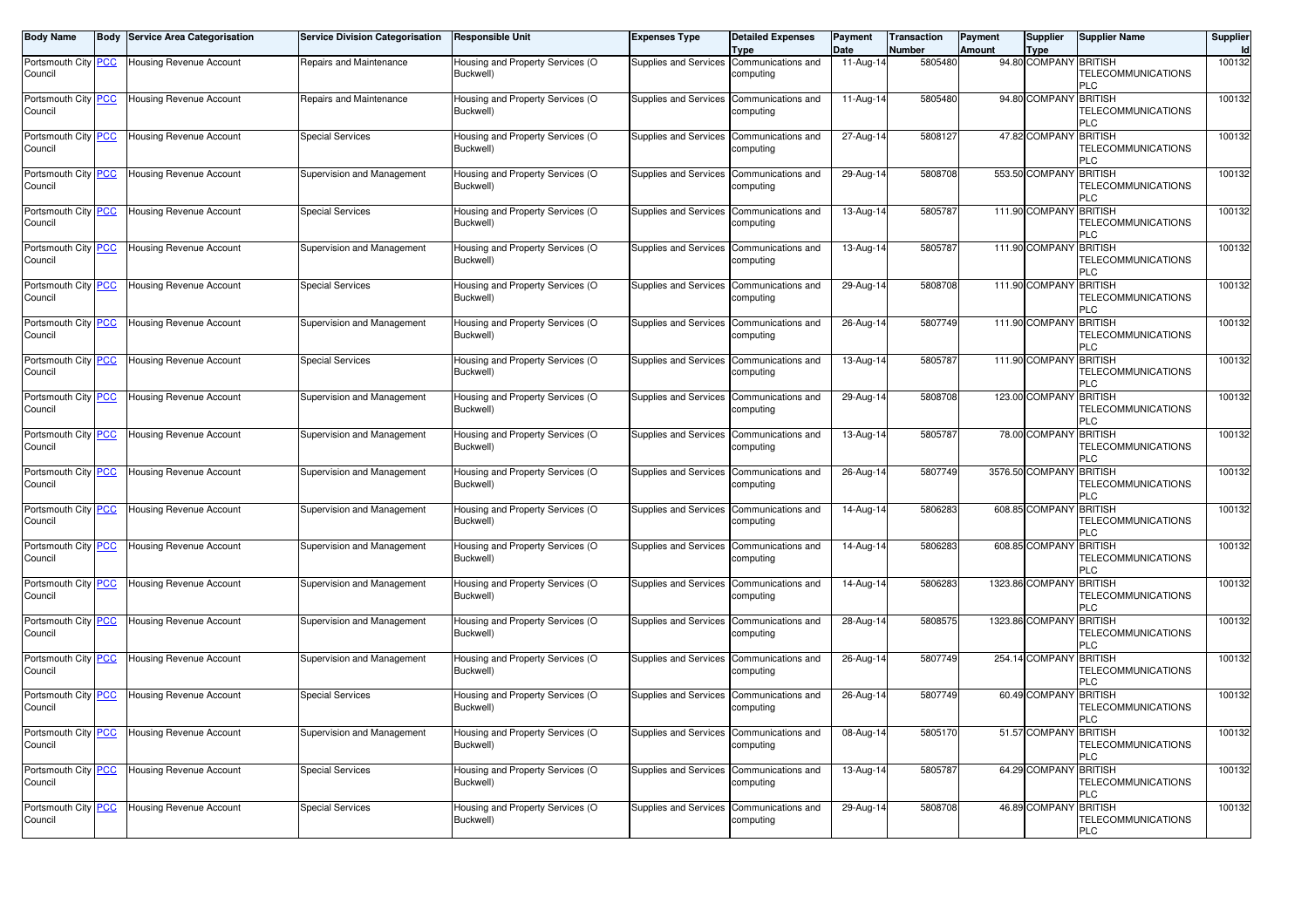| <b>Body Name</b>               | <b>Body</b> | <b>Service Area Categorisation</b> | <b>Service Division Categorisation</b> | <b>Responsible Unit</b>                       | <b>Expenses Type</b>                     | <b>Detailed Expenses</b><br>Type | Payment<br>Date | Transaction<br>Number | Payment<br><b>Amount</b> | <b>Supplier</b><br><b>Type</b> | <b>Supplier Name</b>                                      | Supplier<br>Id |
|--------------------------------|-------------|------------------------------------|----------------------------------------|-----------------------------------------------|------------------------------------------|----------------------------------|-----------------|-----------------------|--------------------------|--------------------------------|-----------------------------------------------------------|----------------|
| Portsmouth City PCC<br>Council |             | <b>Housing Revenue Account</b>     | <b>Special Services</b>                | Housing and Property Services (O<br>Buckwell) | Supplies and Services                    | Communications and<br>computing  | 26-Aug-14       | 5807749               |                          | 115.31 COMPANY BRITISH         | TELECOMMUNICATIONS<br>PLC                                 | 100132         |
| Portsmouth City PCC<br>Council |             | <b>Housing Revenue Account</b>     | <b>Special Services</b>                | Housing and Property Services (O<br>Buckwell) | Supplies and Services Communications and | computing                        | 08-Aug-14       | 5805170               |                          | 46.89 COMPANY BRITISH          | TELECOMMUNICATIONS<br>PLC                                 | 100132         |
| Portsmouth City PCC<br>Council |             | <b>Housing Revenue Account</b>     | Special Services                       | Housing and Property Services (O<br>Buckwell) | Supplies and Services                    | Communications and<br>computing  | 27-Aug-14       | 5808127               |                          | 46.89 COMPANY BRITISH          | TELECOMMUNICATIONS<br>PLC                                 | 100132         |
| Portsmouth City PCC<br>Council |             | <b>Housing Revenue Account</b>     | Special Services                       | Housing and Property Services (O<br>Buckwell) | Supplies and Services                    | Communications and<br>computing  | 14-Aug-14       | 5806283               |                          | 46.89 COMPANY BRITISH          | <b>TELECOMMUNICATIONS</b><br>PLC                          | 100132         |
| Portsmouth City PCC<br>Council |             | Housing Revenue Account            | <b>Special Services</b>                | Housing and Property Services (O<br>Buckwell) | <b>Supplies and Services</b>             | Communications and<br>computing  | 26-Aug-14       | 5807749               |                          | 46.89 COMPANY                  | <b>BRITISH</b><br><b>TELECOMMUNICATIONS</b><br>PLC        | 100132         |
| Portsmouth City PCC<br>Council |             | <b>Housing Revenue Account</b>     | <b>Special Services</b>                | Housing and Property Services (O<br>Buckwell) | Supplies and Services                    | Communications and<br>computing  | 08-Aug-14       | 5805170               |                          | 46.89 COMPANY                  | <b>BRITISH</b><br>TELECOMMUNICATIONS<br>PLC               | 100132         |
| Portsmouth City PCC<br>Council |             | Housing Revenue Account            | Repairs and Maintenance                | Housing and Property Services (O<br>Buckwell) | Supplies and Services                    | Communications and<br>computing  | 08-Aug-14       | 5805170               |                          | 46.89 COMPANY BRITISH          | TELECOMMUNICATIONS<br>PLC                                 | 100132         |
| Portsmouth City PCC<br>Council |             | <b>Housing Revenue Account</b>     | <b>Special Services</b>                | Housing and Property Services (O<br>Buckwell) | <b>Supplies and Services</b>             | Communications and<br>computing  | 14-Aug-14       | 5806283               |                          | 46.94 COMPANY                  | <b>BRITISH</b><br><b>TELECOMMUNICATIONS</b><br>PLC        | 100132         |
| Portsmouth City PCC<br>Council |             | <b>Housing Revenue Account</b>     | Supervision and Management             | Housing and Property Services (O<br>Buckwell) | Supplies and Services Communications and | computing                        | 14-Aug-14       | 5806283               |                          | 46.89 COMPANY BRITISH          | TELECOMMUNICATIONS<br>PLC                                 | 100132         |
| Portsmouth City PCC<br>Council |             | <b>Housing Revenue Account</b>     | <b>Special Services</b>                | Housing and Property Services (O<br>Buckwell) | <b>Supplies and Services</b>             | Communications and<br>computing  | 26-Aug-14       | 5807749               |                          | 46.89 COMPANY                  | <b>BRITISH</b><br>TELECOMMUNICATIONS<br>PLC               | 100132         |
| Portsmouth City PCC<br>Council |             | <b>Housing Revenue Account</b>     | <b>Special Services</b>                | Housing and Property Services (O<br>Buckwell) | Supplies and Services                    | Communications and<br>computing  | 08-Aug-14       | 5805170               |                          | 47.85 COMPANY BRITISH          | TELECOMMUNICATIONS<br>PLC                                 | 100132         |
| Portsmouth City PCC<br>Council |             | <b>Housing Revenue Account</b>     | <b>Special Services</b>                | Housing and Property Services (O<br>Buckwell) | Supplies and Services                    | Communications and<br>computing  | 14-Aug-14       | 5806283               |                          | 46.89 COMPANY                  | <b>BRITISH</b><br>TELECOMMUNICATIONS<br>PLC               | 100132         |
| Portsmouth City PCC<br>Council |             | Housing Revenue Account            | Repairs and Maintenance                | Housing and Property Services (O<br>Buckwell) | Supplies and Services                    | Communications and<br>computing  | 13-Aug-14       | 5805787               |                          | 46.89 COMPANY                  | <b>BRITISH</b><br>TELECOMMUNICATIONS<br>PLC               | 100132         |
| Portsmouth City PCC<br>Council |             | <b>Housing Revenue Account</b>     | <b>Special Services</b>                | Housing and Property Services (O<br>Buckwell) | Supplies and Services                    | Communications and<br>computing  | 14-Aug-14       | 5806283               |                          | 59.37 COMPANY                  | <b>BRITISH</b><br>TELECOMMUNICATIONS<br>PLC               | 100132         |
| Portsmouth City PCC<br>Council |             | <b>Housing Revenue Account</b>     | Supervision and Management             | Housing and Property Services (O<br>Buckwell) | Supplies and Services Communications and | computing                        | 14-Aug-14       | 5806283               |                          | 46.89 COMPANY BRITISH          | <b>TELECOMMUNICATIONS</b><br>PLC                          | 100132         |
| Portsmouth City PCC<br>Council |             | <b>Housing Revenue Account</b>     | Supervision and Management             | Housing and Property Services (O<br>Buckwell) | Supplies and Services                    | Communications and<br>computing  | 15-Aug-14       | 5806452               |                          | 47.09 COMPANY BRITISH          | <b>TELECOMMUNICATIONS</b><br>PLC                          | 100132         |
| Portsmouth City PCC<br>Council |             | <b>Housing Revenue Account</b>     | <b>Special Services</b>                | Housing and Property Services (O<br>Buckwell) | Supplies and Services                    | Communications and<br>computing  | 08-Aug-14       | 5805170               |                          | 58.94 COMPANY                  | <b>BRITISH</b><br>TELECOMMUNICATIONS<br>PLC               | 100132         |
| Portsmouth City PCC<br>Council |             | Housing Revenue Account            | <b>Special Services</b>                | Housing and Property Services (O<br>Buckwell) | Supplies and Services                    | Communications and<br>computing  | 08-Aug-14       | 5805170               |                          | 57.29 COMPANY BRITISH          | TELECOMMUNICATIONS<br>PLC                                 | 100132         |
| Portsmouth City PCC<br>Council |             | <b>Housing Revenue Account</b>     | Special Services                       | Housing and Property Services (O<br>Buckwell) | Supplies and Services Communications and | computing                        | 29-Aug-14       | 5808708               |                          | 61.31 COMPANY BRITISH          | TELECOMMUNICATIONS<br>PLC                                 | 100132         |
| Portsmouth City PCC<br>Council |             | <b>Housing Revenue Account</b>     | <b>Special Services</b>                | Housing and Property Services (O<br>Buckwell) | <b>Supplies and Services</b>             | Communications and<br>computing  | 26-Aug-14       | 5807749               |                          | 61.56 COMPANY                  | <b>BRITISH</b><br>TELECOMMUNICATIONS<br>PLC               | 100132         |
| Portsmouth City PCC<br>Council |             | <b>Housing Revenue Account</b>     | Special Services                       | Housing and Property Services (O<br>Buckwell) | Supplies and Services                    | Communications and<br>computing  | 29-Aug-14       | 5808708               |                          | 58.92 COMPANY                  | <b>BRITISH</b><br><b>TELECOMMUNICATIONS</b><br><b>PLC</b> | 100132         |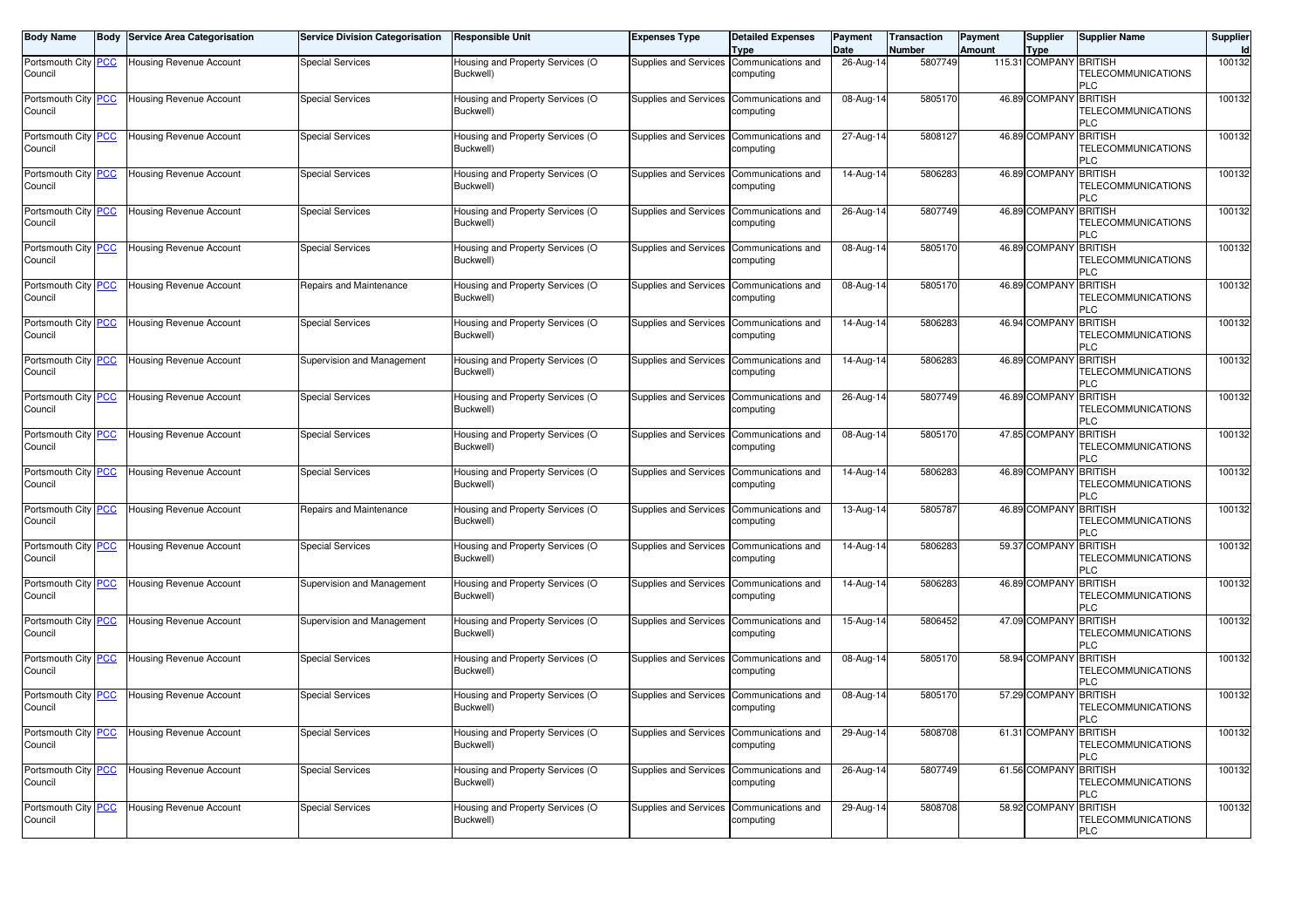| <b>Body Name</b>               | <b>Body Service Area Categorisation</b>             | <b>Service Division Categorisation</b> | <b>Responsible Unit</b>                       | <b>Expenses Type</b>         | <b>Detailed Expenses</b><br>Type | Payment<br>Date         | <b>Transaction</b><br>Number | <b>Payment</b><br><b>Amount</b> | <b>Supplier</b><br><b>Type</b> | <b>Supplier Name</b>                                      | Supplier<br>Id |
|--------------------------------|-----------------------------------------------------|----------------------------------------|-----------------------------------------------|------------------------------|----------------------------------|-------------------------|------------------------------|---------------------------------|--------------------------------|-----------------------------------------------------------|----------------|
| Portsmouth City PCC<br>Council | Support Service / Transparency Costs<br>Unallocated | <b>LLM</b>                             | Housing and Property Services (O<br>Buckwell) | <b>Supplies and Services</b> | Communications and<br>computing  | 08-Aug-14               | 5805170                      |                                 | 55.34 COMPANY                  | <b>BRITISH</b><br>TELECOMMUNICATIONS<br>PLC               | 100132         |
| Portsmouth City PCC<br>Council | Support Service / Transparency Costs<br>Unallocated | <b>LLM</b>                             | Housing and Property Services (O<br>Buckwell) | <b>Supplies and Services</b> | Communications and<br>computing  | 08-Aug-14               | 5805170                      |                                 | 44.90 COMPANY                  | <b>BRITISH</b><br>TELECOMMUNICATIONS<br>PLC               | 100132         |
| Portsmouth City PCC<br>Council | Support Service / Transparency Costs<br>Unallocated | <b>LLM</b>                             | Housing and Property Services (O<br>Buckwell) | <b>Supplies and Services</b> | Communications and<br>computing  | 08-Aug-14               | 5805170                      |                                 | 49.57 COMPANY BRITISH          | <b>TELECOMMUNICATIONS</b><br>ገር                           | 100132         |
| Portsmouth City PCC<br>Council | Support Service / Transparency Costs<br>Unallocated | <b>LLM</b>                             | Housing and Property Services (O<br>Buckwell) | Supplies and Services        | Communications and<br>computing  | 08-Aug-14               | 5805170                      |                                 | 44.14 COMPANY BRITISH          | <b>TELECOMMUNICATIONS</b><br>PLC                          | 100132         |
| Portsmouth City PCC<br>Council | Support Service / Transparency Costs<br>Unallocated | <b>LLM</b>                             | Housing and Property Services (O<br>Buckwell) | <b>Supplies and Services</b> | Communications and<br>computing  | 08-Aug-14               | 5805170                      |                                 | 47.37 COMPANY BRITISH          | <b>TELECOMMUNICATIONS</b><br>PLC                          | 100132         |
| Portsmouth City PCC<br>Council | Support Service / Transparency Costs<br>Unallocated | <b>LLM</b>                             | Housing and Property Services (O<br>Buckwell) | <b>Supplies and Services</b> | Communications and<br>computing  | 08-Aug-14               | 5805170                      |                                 | 55.14 COMPANY BRITISH          | <b>TELECOMMUNICATIONS</b><br>PLC                          | 100132         |
| Portsmouth City PCC<br>Council | Support Service / Transparency Costs<br>Unallocated | <b>LLM</b>                             | Housing and Property Services (O<br>Buckwell) | <b>Supplies and Services</b> | Communications and<br>computing  | 08-Aug-14               | 5805170                      |                                 | 47.46 COMPANY BRITISH          | <b>TELECOMMUNICATIONS</b><br>PLC                          | 100132         |
| Portsmouth City PCC<br>Council | Support Service / Transparency Costs<br>Unallocated | <b>LLM</b>                             | Housing and Property Services (O<br>Buckwell) | <b>Supplies and Services</b> | Communications and<br>computing  | 08-Aug-14               | 5805170                      |                                 | 46.71 COMPANY                  | <b>BRITISH</b><br>TELECOMMUNICATIONS<br>PLC               | 100132         |
| Portsmouth City PCC<br>Council | Support Service / Transparency Costs<br>Unallocated | <b>LLM</b>                             | Housing and Property Services (O<br>Buckwell) | Supplies and Services        | Communications and<br>computing  | 08-Aug-14               | 5805170                      |                                 | 50.02 COMPANY                  | <b>BRITISH</b><br>TELECOMMUNICATIONS<br>PLC               | 100132         |
| Portsmouth City PCC<br>Council | Support Service / Transparency Costs<br>Unallocated | <b>LLM</b>                             | Housing and Property Services (O<br>Buckwell) | <b>Supplies and Services</b> | Communications and<br>computing  | 08-Aug-14               | 5805170                      |                                 | 70.47 COMPANY                  | <b>BRITISH</b><br>TELECOMMUNICATIONS<br>PLC               | 100132         |
| Portsmouth City PCC<br>Council | Support Service / Transparency Costs<br>Unallocated | LLM                                    | Housing and Property Services (O<br>Buckwell) | Supplies and Services        | Communications and<br>computing  | 08-Aug-14               | 5805170                      |                                 | 45.92 COMPANY BRITISH          | TELECOMMUNICATIONS<br>PLC                                 | 100132         |
| Portsmouth City PCC<br>Council | Support Service / Transparency Costs<br>Unallocated | <b>LLM</b>                             | Housing and Property Services (O<br>Buckwell) | <b>Supplies and Services</b> | Communications and<br>computing  | 08-Aug-14               | 580517                       |                                 | 45.20 COMPANY                  | <b>BRITISH</b><br><b>TELECOMMUNICATIONS</b><br>PLC        | 100132         |
| Portsmouth City PCC<br>Council | Support Service / Transparency Costs<br>Unallocated | <b>LLM</b>                             | Housing and Property Services (O<br>Buckwell) | <b>Supplies and Services</b> | Communications and<br>computing  | 08-Aug-14               | 5805170                      |                                 | 57.35 COMPANY                  | <b>BRITISH</b><br>TELECOMMUNICATIONS<br>PLC               | 100132         |
| Portsmouth City PCC<br>Council | Support Service / Transparency Costs<br>Jnallocated | <b>LLM</b>                             | Housing and Property Services (O<br>Buckwell) | <b>Supplies and Services</b> | Communications and<br>computing  | 08-Aug-14               | 5805170                      |                                 | 43.37 COMPANY                  | <b>BRITISH</b><br>TELECOMMUNICATIONS<br>PLC               | 100132         |
| Portsmouth City PCC<br>Council | Support Service / Transparency Costs<br>Unallocated | <b>LLM</b>                             | Housing and Property Services (O<br>Buckwell) | Supplies and Services        | Communications and<br>computing  | $\overline{0}$ 8-Aug-14 | 5805170                      |                                 | 38.82 COMPANY BRITISH          | TELECOMMUNICATIONS<br>PLC                                 | 100132         |
| Portsmouth City PCC<br>Council | Support Service / Transparency Costs<br>Unallocated | <b>LLM</b>                             | Housing and Property Services (O<br>Buckwell) | <b>Supplies and Services</b> | Communications and<br>computing  | 08-Aug-14               | 5805170                      |                                 | 51.63 COMPANY BRITISH          | <b>TELECOMMUNICATIONS</b><br>PLC                          | 100132         |
| Portsmouth City PCC<br>Council | Support Service / Transparency Costs<br>Unallocated | <b>LLM</b>                             | Housing and Property Services (O<br>Buckwell) | <b>Supplies and Services</b> | Communications and<br>computing  | 08-Aug-14               | 5805170                      |                                 | 45.86 COMPANY BRITISH          | TELECOMMUNICATIONS<br>PLC                                 | 100132         |
| Portsmouth City PCC<br>Council | Support Service / Transparency Costs<br>Jnallocated | <b>LLM</b>                             | Housing and Property Services (O<br>Buckwell) | <b>Supplies and Services</b> | Communications and<br>computing  | 08-Aug-14               | 5805170                      |                                 | 37.89 COMPANY BRITISH          | TELECOMMUNICATIONS<br>PLC                                 | 100132         |
| Portsmouth City PCC<br>Council | Support Service / Transparency Costs<br>Unallocated | LLM                                    | Housing and Property Services (O<br>Buckwell) | <b>Supplies and Services</b> | Communications and<br>computing  | 08-Aug-14               | 5805170                      |                                 | 44.07 COMPANY BRITISH          | <b>TELECOMMUNICATIONS</b><br>PLC                          | 100132         |
| Portsmouth City PCC<br>Council | Support Service / Transparency Costs<br>Unallocated | <b>LLM</b>                             | Housing and Property Services (O<br>Buckwell) | <b>Supplies and Services</b> | Communications and<br>computing  | 08-Aug-14               | 5805170                      |                                 | 44.97 COMPANY BRITISH          | <b>TELECOMMUNICATIONS</b><br>PLC                          | 100132         |
| Portsmouth City PCC<br>Council | Support Service / Transparency Costs<br>Unallocated | LLM                                    | Housing and Property Services (O<br>Buckwell) | Supplies and Services        | Communications and<br>computing  | 08-Aug-14               | 5805170                      |                                 | 39.01 COMPANY                  | <b>BRITISH</b><br><b>TELECOMMUNICATIONS</b><br><b>PLC</b> | 100132         |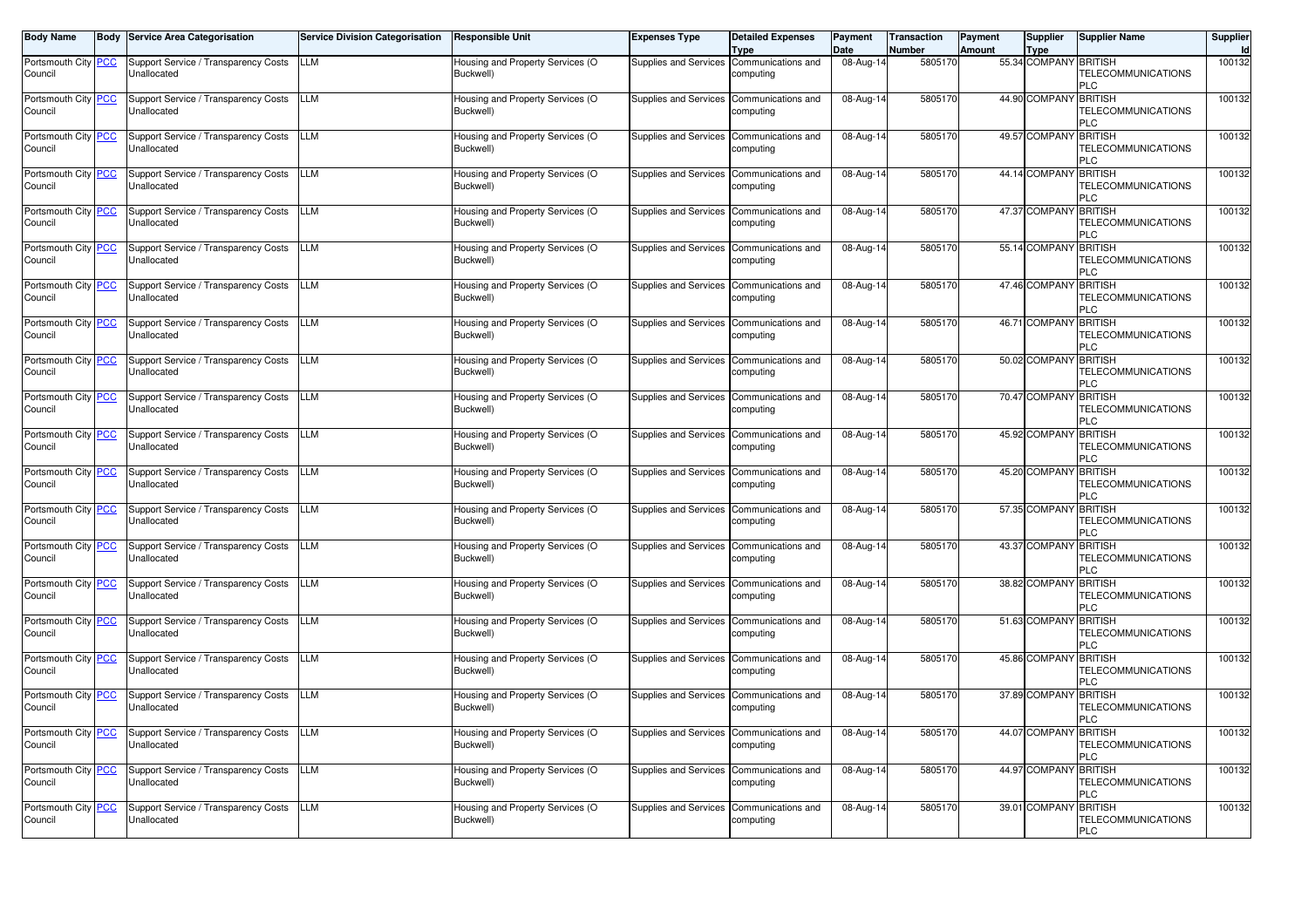| <b>Body Name</b>                      | <b>Body Service Area Categorisation</b>             | <b>Service Division Categorisation</b> | <b>Responsible Unit</b>                       | Expenses Type                   | <b>Detailed Expenses</b><br><b>Type</b>    | Payment<br>Date         | <b>Transaction</b><br>Number | Payment<br><b>Amount</b> | Supplier<br><b>Type</b> | <b>Supplier Name</b>                             | Supplier<br>Id |
|---------------------------------------|-----------------------------------------------------|----------------------------------------|-----------------------------------------------|---------------------------------|--------------------------------------------|-------------------------|------------------------------|--------------------------|-------------------------|--------------------------------------------------|----------------|
| Portsmouth City PCC                   | Support Service / Transparency Costs                | LLM                                    | Housing and Property Services (O              | Supplies and Services           | Communications and                         | 08-Aug-14               | 5805170                      |                          | 60.28 COMPANY BRITISH   |                                                  | 100132         |
| Council                               | Unallocated                                         |                                        | Buckwell)                                     |                                 | computing                                  |                         |                              |                          |                         | <b>TELECOMMUNICATIONS</b><br>PLC                 |                |
| Portsmouth City PCC                   | Support Service / Transparency Costs                | LLM                                    | Housing and Property Services (O              | Supplies and Services           | Communications and                         | 08-Aug-14               | 5805170                      |                          | 43.37 COMPANY BRITISH   |                                                  | 100132         |
| Council                               | Unallocated                                         |                                        | Buckwell)                                     |                                 | computing                                  |                         |                              |                          |                         | TELECOMMUNICATIONS<br>PLC                        |                |
| Portsmouth City PCC                   | Support Service / Transparency Costs                | LLM                                    | Housing and Property Services (O              | <b>Supplies and Services</b>    | Communications and                         | $\overline{08}$ -Aug-14 | 5805170                      |                          | 43.43 COMPANY           | <b>BRITISH</b>                                   | 100132         |
| Council                               | Unallocated                                         |                                        | Buckwell)                                     |                                 | computing                                  |                         |                              |                          |                         | TELECOMMUNICATIONS<br>PLC                        |                |
| Portsmouth City PCC                   | Support Service / Transparency Costs                | LLM                                    | Housing and Property Services (O              | Supplies and Services           | Communications and                         | 08-Aug-14               | 5805170                      |                          | 49.60 COMPANY BRITISH   |                                                  | 100132         |
| Council                               | Unallocated                                         |                                        | Buckwell)                                     |                                 | computing                                  |                         |                              |                          |                         | <b>TELECOMMUNICATIONS</b><br>PLC                 |                |
| Portsmouth City PCC                   | Support Service / Transparency Costs                | LLM                                    | Housing and Property Services (O              | Supplies and Services           | Communications and                         | 08-Aug-14               | 5805170                      |                          | 37.89 COMPANY           | <b>BRITISH</b>                                   | 100132         |
| Council                               | Unallocated                                         |                                        | Buckwell)                                     |                                 | computing                                  |                         |                              |                          |                         | TELECOMMUNICATIONS<br>PLC                        |                |
| Portsmouth City PCC                   | Other                                               | Suspense and Capital Schemes           | Housing and Property Services (O              | Supplies and Services           | Communications and                         | $\overline{08}$ -Aug-14 | 5805170                      |                          | 49.25 COMPANY           | <b>BRITISH</b>                                   | 100132         |
| Council                               |                                                     |                                        | Buckwell)                                     |                                 | computing                                  |                         |                              |                          |                         | TELECOMMUNICATIONS<br>PLC                        |                |
| Portsmouth City PCC                   | Other                                               | Suspense and Capital Schemes           | Housing and Property Services (O              | Supplies and Services           | Communications and                         | 08-Aug-14               | 5805170                      |                          | 48.31 COMPANY BRITISH   |                                                  | 100132         |
| Council                               |                                                     |                                        | Buckwell)                                     |                                 | computing                                  |                         |                              |                          |                         | <b>TELECOMMUNICATIONS</b><br>PLC                 |                |
| Portsmouth City PCC                   | Other                                               | Suspense and Capital Schemes           | Housing and Property Services (O              | <b>Supplies and Services</b>    | Communications and                         | 08-Aug-14               | 5805170                      |                          | 53.92 COMPANY           | <b>BRITISH</b>                                   | 100132         |
| Council                               |                                                     |                                        | Buckwell)                                     |                                 | computing                                  |                         |                              |                          |                         | <b>TELECOMMUNICATIONS</b><br>PLC                 |                |
| Portsmouth City PCC                   | Other                                               | Suspense and Capital Schemes           | Housing and Property Services (O              | Supplies and Services           | Communications and                         | $\overline{08}$ -Aug-14 | 5805170                      |                          | 47.06 COMPANY           | <b>BRITISH</b>                                   | 100132         |
| Council                               |                                                     |                                        | Buckwell)                                     |                                 | computing                                  |                         |                              |                          |                         | <b>TELECOMMUNICATIONS</b><br>PLC                 |                |
| Portsmouth City PCC                   | Housing Revenue Account                             | Supervision and Management             | Housing and Property Services (O              | Supplies and Services           | Communications and                         | 14-Aug-14               | 5806283                      |                          | 108.36 COMPANY BRITISH  |                                                  | 100132         |
| Council                               |                                                     |                                        | Buckwell)                                     |                                 | computing                                  |                         |                              |                          |                         | TELECOMMUNICATIONS<br>PLC                        |                |
| Portsmouth City PCC                   | <b>Housing Revenue Account</b>                      | Supervision and Management             | Housing and Property Services (O              | <b>Supplies and Services</b>    | Communications and                         | $29$ -Aug-14            | 5808708                      |                          | 1067.60 COMPANY         | <b>BRITISH</b>                                   | 100132         |
| Council                               |                                                     |                                        | Buckwell)                                     |                                 | computing                                  |                         |                              |                          |                         | TELECOMMUNICATIONS<br>PLC                        |                |
| Portsmouth City PCC                   | Housing Revenue Account                             | Supervision and Management             | Housing and Property Services (O              | Supplies and Services           | Communications and                         | 29-Aug-14               | 5808708                      |                          | 290.64 COMPANY          | <b>BRITISH</b>                                   | 100132         |
| Council                               |                                                     |                                        | Buckwell)                                     |                                 | computing                                  |                         |                              |                          |                         | <b>TELECOMMUNICATIONS</b><br>PLC                 |                |
| Portsmouth City PCC                   | Housing Revenue Account                             | Supervision and Management             | Housing and Property Services (O              | Supplies and Services           | Expenses                                   | 28-Aug-14               | 5808576                      |                          | 350.00 VENDOR           | <b>CAPITA BUSINESS</b>                           | 100205         |
| Council                               |                                                     |                                        | Buckwell)                                     |                                 |                                            |                         |                              |                          |                         | <b>SERVICES LIMITED</b>                          |                |
| Portsmouth City PCC                   | Support Service / Transparency Costs                | AMS                                    | Housing and Property Services (O              | Employees                       | Direct employee                            | 06-Aug-14               | 5804521                      |                          | 1277.06 VENDOR          | <b>CAPITA BUSINESS</b>                           | 100205         |
| Council                               | Unallocated                                         |                                        | Buckwell)                                     |                                 | expenses                                   |                         |                              |                          |                         | <b>SERVICES LIMITED</b>                          |                |
| Portsmouth City <b>PCC</b><br>Council | Support Service / Transparency Costs<br>Unallocated | AMS                                    | Housing and Property Services (O<br>Buckwell) | Employees                       | Direct employee<br>expenses                | 20-Aug-14               | 5806849                      |                          | 1294.44 VENDOR          | <b>CAPITA BUSINESS</b><br>SERVICES LIMITED       | 100205         |
| Portsmouth City PCC                   | Support Service / Transparency Costs                | AMS                                    | Housing and Property Services (O              | Employees                       | Direct employee                            | 20-Aug-14               | 5806849                      |                          | 1372.63 VENDOR          | <b>CAPITA BUSINESS</b>                           | 100205         |
| Council                               | Unallocated                                         |                                        | Buckwell)                                     |                                 | expenses                                   |                         |                              |                          |                         | <b>SERVICES LIMITED</b>                          |                |
| Portsmouth City PCC<br>Council        | Support Service / Transparency Costs<br>Unallocated | AMS                                    | Housing and Property Services (O<br>Buckwell) | Employees                       | Direct employee<br>expenses                | 27-Aug-14               | 5808131                      |                          | 1488.34 VENDOR          | CAPITA BUSINESS<br><b>SERVICES LIMITED</b>       | 100205         |
| Portsmouth City PCC<br>Council        | Housing Revenue Account                             | <b>Special Services</b>                | Housing and Property Services (O<br>Buckwell) | Third Party Payments            | Private contractors                        | 26-Aug-14               | 5807758                      |                          | 1914.68 VENDOR          | CARING FOR YOU LIMITED                           | 100116         |
| Portsmouth City PCC<br>Council        | Housing Revenue Account                             | <b>Special Services</b>                | Housing and Property Services (O<br>Buckwell) | Premises-Related<br>Expenditure | Cleaning and domestic<br>supplies          | 27-Aug-14               | 5808137                      |                          | 147.90 VENDOR           | <b>CARTER &amp; FARADAY</b><br><b>ASSOCIATES</b> | 132083         |
| Portsmouth City PCC<br>Council        | Housing Revenue Account                             | <b>Special Services</b>                | Housing and Property Services (O<br>Buckwell) | Premises-Related<br>Expenditure | Cleaning and domestic<br>supplies          | 27-Aug-14               | 5808137                      |                          | 19.72 VENDOR            | <b>CARTER &amp; FARADAY</b><br><b>ASSOCIATES</b> | 132083         |
| Portsmouth City PCC<br>Council        | Housing Revenue Account                             | <b>Special Services</b>                | Housing and Property Services (O<br>Buckwell) | Premises-Related<br>Expenditure | Cleaning and domestic<br>supplies          | 27-Aug-14               | 5808137                      |                          | 246.50 VENDOR           | <b>CARTER &amp; FARADAY</b><br><b>ASSOCIATES</b> | 132083         |
| Portsmouth City <b>PCC</b><br>Council | Housing Revenue Account                             | <b>Special Services</b>                | Housing and Property Services (O<br>Buckwell) | Premises-Related<br>Expenditure | Cleaning and domestic<br>supplies          | 27-Aug-14               | 5808137                      |                          | 108.46 VENDOR           | CARTER & FARADAY<br><b>ASSOCIATES</b>            | 132083         |
| Portsmouth City PCC                   | Housing Revenue Account                             | <b>Special Services</b>                | Housing and Property Services (O              | Premises-Related                | Cleaning and domestic                      | $27$ -Aug-14            | 5808137                      |                          | 177.48 VENDOR           | <b>CARTER &amp; FARADAY</b>                      | 132083         |
| Council<br>Portsmouth City PCC        | Housing Revenue Account                             | <b>Special Services</b>                | Buckwell)<br>Housing and Property Services (O | Expenditure<br>Premises-Related | supplies<br>Cleaning and domestic          | 27-Aug-14               | 5808137                      |                          | 364.82 VENDOR           | <b>ASSOCIATES</b><br>CARTER & FARADAY            | 132083         |
| Council                               |                                                     |                                        | Buckwell)                                     | Expenditure                     | supplies                                   |                         |                              |                          |                         | <b>ASSOCIATES</b>                                |                |
| Portsmouth City PCC<br>Council        | Housing Revenue Account                             | Repairs and Maintenance                | Housing and Property Services (O<br>Buckwell) | Premises-Related<br>Expenditure | Repairs, alterations<br>and maintenance of | 15-Aug-14               | 5806464                      |                          | 297.55 VENDOR           | <b>CHRISTIE INTRUDER</b><br>ALARMS LIMITED (CIA) | 100068         |
| Portsmouth City PCC                   | Housing Revenue Account                             | Supervision and Management             | Housing and Property Services (O              | <b>Third Party Payments</b>     | buildings<br>Private contractors           | 15-Aug-14               | 5806464                      |                          | 60.00 VENDOR            | <b>CHRISTIE INTRUDER</b>                         | 100068         |
| Council                               |                                                     |                                        | Buckwell)                                     |                                 |                                            |                         |                              |                          |                         | ALARMS LIMITED (CIA)                             |                |
|                                       |                                                     |                                        |                                               |                                 |                                            |                         |                              |                          |                         |                                                  |                |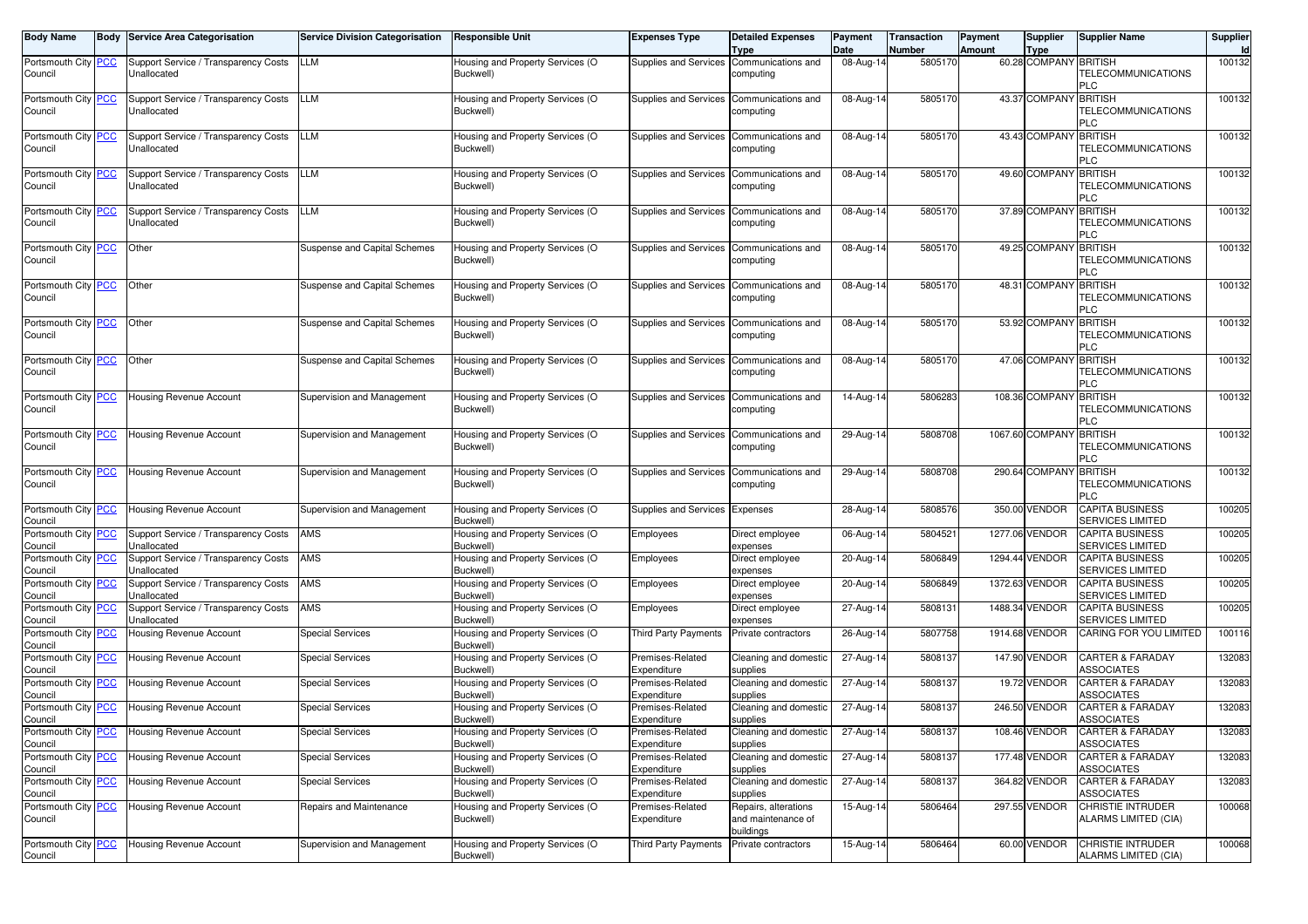| <b>Body Name</b>               | <b>Body Service Area Categorisation</b>             | <b>Service Division Categorisation</b> | <b>Responsible Unit</b>                       | <b>Expenses Type</b>            | <b>Detailed Expenses</b>                   | Payment                 | <b>Transaction</b> | Payment       | Supplier              | <b>Supplier Name</b>      | Supplier     |
|--------------------------------|-----------------------------------------------------|----------------------------------------|-----------------------------------------------|---------------------------------|--------------------------------------------|-------------------------|--------------------|---------------|-----------------------|---------------------------|--------------|
|                                | Housing Revenue Account                             | Repairs and Maintenance                | Housing and Property Services (O              | Premises-Related                | Type                                       | Date                    | Number<br>5806464  | <b>Amount</b> | Type<br>333.35 VENDOR | CHRISTIE INTRUDER         | Id<br>100068 |
| Portsmouth City PCC<br>Council |                                                     |                                        | Buckwell)                                     | Expenditure                     | Repairs, alterations<br>and maintenance of | 15-Aug-14               |                    |               |                       | ALARMS LIMITED (CIA)      |              |
|                                |                                                     |                                        |                                               |                                 | buildings                                  |                         |                    |               |                       |                           |              |
| Portsmouth City PCC            | <b>Housing Revenue Account</b>                      | Repairs and Maintenance                | Housing and Property Services (O              | Premises-Related                | Repairs, alterations                       | 15-Aug-14               | 5806464            |               | 333.35 VENDOR         | <b>CHRISTIE INTRUDER</b>  | 100068       |
| Council                        |                                                     |                                        | Buckwell)                                     | Expenditure                     | and maintenance of                         |                         |                    |               |                       | ALARMS LIMITED (CIA)      |              |
|                                |                                                     |                                        |                                               |                                 | buildings                                  |                         |                    |               |                       |                           |              |
| Portsmouth City PCC            | Housing Revenue Account                             | Repairs and Maintenance                | Housing and Property Services (O              | Premises-Related                | Repairs, alterations                       | 13-Aug-14               | 5805798            |               | 769.46 VENDOR         | <b>CHRISTIE INTRUDER</b>  | 100068       |
| Council                        |                                                     |                                        | Buckwell)                                     | Expenditure                     | and maintenance of                         |                         |                    |               |                       | ALARMS LIMITED (CIA)      |              |
|                                |                                                     |                                        |                                               |                                 | buildings                                  |                         |                    |               |                       |                           |              |
| Portsmouth City PCC            | Housing Revenue Account                             | Repairs and Maintenance                | Housing and Property Services (O              | Premises-Related                | Repairs, alterations                       | 13-Aug-14               | 5805798            |               | 578.28 VENDOR         | <b>CHRISTIE INTRUDER</b>  | 100068       |
| Council                        |                                                     |                                        | Buckwell)                                     | Expenditure                     | and maintenance of                         |                         |                    |               |                       | ALARMS LIMITED (CIA)      |              |
|                                |                                                     |                                        |                                               |                                 | buildings                                  |                         |                    |               |                       |                           |              |
| Portsmouth City PCC            | Support Service / Transparency Costs                | AMS                                    | Housing and Property Services (O              | Premises-Related                | Repairs, alterations                       | 15-Aug-14               | 5806464            |               | 1264.00 VENDOR        | <b>CHRISTIE INTRUDER</b>  | 100068       |
| Council                        | Unallocated                                         |                                        | Buckwell)                                     | Expenditure                     | and maintenance of                         |                         |                    |               |                       | ALARMS LIMITED (CIA)      |              |
| Portsmouth City   PCC          |                                                     | AMS                                    | Housing and Property Services (O              | Premises-Related                | buildings<br>Repairs, alterations          |                         | 5804065            |               | 807.00 VENDOR         | <b>CITY ELECTRICAL</b>    | 102079       |
| Council                        | Support Service / Transparency Costs<br>Unallocated |                                        | Buckwell)                                     | Expenditure                     | and maintenance of                         | 01-Aug-14               |                    |               |                       | <b>FACTORS LTD</b>        |              |
|                                |                                                     |                                        |                                               |                                 | buildings                                  |                         |                    |               |                       |                           |              |
| Portsmouth City PCC            | Support Service / Transparency Costs                | AMS                                    | Housing and Property Services (O              | Premises-Related                | Repairs, alterations                       | 01-Aug-14               | 5804065            |               | 1.00 VENDOR           | <b>CITY ELECTRICAL</b>    | 102079       |
| Council                        | Unallocated                                         |                                        | Buckwell)                                     | Expenditure                     | and maintenance of                         |                         |                    |               |                       | <b>FACTORS LTD</b>        |              |
|                                |                                                     |                                        |                                               |                                 | buildings                                  |                         |                    |               |                       |                           |              |
| Portsmouth City PCC            | Housing Revenue Account                             | Other                                  | Housing and Property Services (O              | Supplies and Services           | Communications and                         | 28-Aug-14               | 5808581            |               | 124.20 VENDOR         | CIVICA SERVICES LIMITED   | 101225       |
| Council                        |                                                     |                                        | Buckwell)                                     |                                 | computing                                  |                         |                    |               |                       |                           |              |
| Portsmouth City PCC            | Housing Revenue Account                             | Other                                  | Housing and Property Services (O              | Supplies and Services           | Communications and                         | 28-Aug-14               | 5808581            |               | 124.20 VENDOR         | CIVICA SERVICES LIMITED   | 101225       |
| Council                        |                                                     |                                        | Buckwell)                                     |                                 | computing                                  |                         |                    |               |                       |                           |              |
| Portsmouth City PCC            | <b>Housing Revenue Account</b>                      | <b>Housing Strategy</b>                | Housing and Property Services (O              | Supplies and Services           | Communications and                         | 27-Aug-14               | 5808140            |               | 5326.10 VENDOR        | CIVICA UK LTD             | 104001       |
| Council                        |                                                     |                                        | Buckwell)                                     |                                 | computing                                  |                         |                    |               |                       |                           |              |
| Portsmouth City PCC            | Housing Revenue Account                             | <b>Housing Strategy</b>                | Housing and Property Services (O              | Supplies and Services           | Communications and                         | 27-Aug-14               | 5808140            |               | 771.20 VENDOR         | <b>CIVICA UK LTD</b>      | 104001       |
| Council                        |                                                     |                                        | Buckwell)                                     |                                 | computing<br>Cleaning and domestic         |                         | 5805187            |               | 159.60 VENDOR         | <b>CJS PORTSMOUTH LTD</b> | 100139       |
| Portsmouth City PCC<br>Council | <b>Housing Revenue Account</b>                      | <b>Special Services</b>                | Housing and Property Services (O<br>Buckwell) | Premises-Related<br>Expenditure | supplies                                   | 08-Aug-14               |                    |               |                       |                           |              |
| Portsmouth City PCC            | <b>Housing Revenue Account</b>                      | <b>Special Services</b>                | Housing and Property Services (O              | Premises-Related                | Cleaning and domestic                      | $\overline{08}$ -Aug-14 | 5805187            |               | 0.94 VENDOR           | CJS PORTSMOUTH LTD        | 100139       |
| Council                        |                                                     |                                        | Buckwell)                                     | Expenditure                     | supplies                                   |                         |                    |               |                       |                           |              |
| Portsmouth City PCC            | <b>Housing Revenue Account</b>                      | Special Services                       | Housing and Property Services (O              | Premises-Related                | Cleaning and domestic                      | 08-Aug-14               | 5805187            |               | 149.60 VENDOR         | CJS PORTSMOUTH LTD        | 100139       |
| Council                        |                                                     |                                        | Buckwell)                                     | Expenditure                     | supplies                                   |                         |                    |               |                       |                           |              |
| Portsmouth City PCC            | Housing Revenue Account                             | <b>Special Services</b>                | Housing and Property Services (O              | Premises-Related                | Cleaning and domestic                      | 08-Aug-14               | 5805187            |               | 72.90 VENDOR          | CJS PORTSMOUTH LTD        | 100139       |
| Council                        |                                                     |                                        | Buckwell)                                     | Expenditure                     | supplies                                   |                         |                    |               |                       |                           |              |
| Portsmouth City PCC            | Housing Revenue Account                             | <b>Special Services</b>                | Housing and Property Services (O              | Premises-Related                | Cleaning and domestic                      | 08-Aug-14               | 5805187            |               | 8.16 VENDOR           | CJS PORTSMOUTH LTD        | 100139       |
| Council                        |                                                     |                                        | Buckwell)                                     | Expenditure                     | supplies                                   |                         |                    |               |                       |                           |              |
| Portsmouth City PCC            | Housing Revenue Account                             | Special Services                       | Housing and Property Services (O              | Premises-Related                | Cleaning and domestic                      | 08-Aug-14               | 5805187            |               | 11.50 VENDOR          | CJS PORTSMOUTH LTD        | 100139       |
| Council                        |                                                     |                                        | Buckwell)                                     | Expenditure                     | supplies                                   |                         |                    |               |                       |                           |              |
| Portsmouth City PCC            | <b>Housing Revenue Account</b>                      | <b>Special Services</b>                | Housing and Property Services (O              | Premises-Related                | Cleaning and domestic                      | 08-Aug-14               | 5805187            |               | 16.02 VENDOR          | CJS PORTSMOUTH LTD        | 100139       |
| Council<br>Portsmouth City PCC | Housing Revenue Account                             | <b>Special Services</b>                | Buckwell)<br>Housing and Property Services (O | Expenditure<br>Premises-Related | supplies<br>Cleaning and domestic          | 15-Aug-14               | 5806467            |               | 16.00 VENDOR          | CJS PORTSMOUTH LTD        | 100139       |
| Council                        |                                                     |                                        | Buckwell)                                     | Expenditure                     | supplies                                   |                         |                    |               |                       |                           |              |
| Portsmouth City PCC            | <b>Housing Revenue Account</b>                      | <b>Special Services</b>                | Housing and Property Services (O              | Premises-Related                | Cleaning and domestic                      | 15-Aug-14               | 5806467            |               | 33.10 VENDOR          | <b>CJS PORTSMOUTH LTD</b> | 100139       |
| Council                        |                                                     |                                        | Buckwell)                                     | Expenditure                     | supplies                                   |                         |                    |               |                       |                           |              |
| Portsmouth City PCC            | <b>Housing Revenue Account</b>                      | <b>Special Services</b>                | Housing and Property Services (O              | Premises-Related                | Cleaning and domestic                      | 15-Aug-14               | 5806467            |               | 26.70 VENDOR          | CJS PORTSMOUTH LTD        | 100139       |
| Council                        |                                                     |                                        | Buckwell)                                     | Expenditure                     | supplies                                   |                         |                    |               |                       |                           |              |
| Portsmouth City PCC            | Housing Revenue Account                             | <b>Special Services</b>                | Housing and Property Services (O              | Premises-Related                | Cleaning and domestic                      | 15-Aug-14               | 5806467            |               | 11.20 VENDOR          | CJS PORTSMOUTH LTD        | 100139       |
| Council                        |                                                     |                                        | Buckwell)                                     | Expenditure                     | supplies                                   |                         |                    |               |                       |                           |              |
| Portsmouth City PCC            | <b>Housing Revenue Account</b>                      | <b>Special Services</b>                | Housing and Property Services (O              | Premises-Related                | Cleaning and domestic                      | 15-Aug-14               | 5806467            |               | 13.10 VENDOR          | <b>CJS PORTSMOUTH LTD</b> | 100139       |
| Council                        |                                                     |                                        | Buckwell)                                     | Expenditure                     | supplies                                   |                         |                    |               |                       |                           |              |
| Portsmouth City PCC            | Housing Revenue Account                             | <b>Special Services</b>                | Housing and Property Services (O              | Premises-Related                | Cleaning and domestic                      | 15-Aug-14               | 5806467            |               | 25.70 VENDOR          | <b>CJS PORTSMOUTH LTD</b> | 100139       |
| Council                        |                                                     |                                        | Buckwell)                                     | Expenaiture                     | supplies                                   |                         |                    |               |                       |                           |              |
| Portsmouth City PCC            | Housing Revenue Account                             | <b>Special Services</b>                | Housing and Property Services (O              | Premises-Related                | Cleaning and domestic                      | $15$ -Aug-14            | 5806467            |               | 46.80 VENDOR          | CJS PORTSMOUTH LTD        | 100139       |
| Council<br>Portsmouth City PCC | Housing Revenue Account                             | <b>Special Services</b>                | Buckwell)<br>Housing and Property Services (O | Expenditure<br>Premises-Related | supplies<br>Cleaning and domestic          | 15-Aug-14               | 5806467            |               | 11.19 VENDOR          | <b>CJS PORTSMOUTH LTD</b> | 100139       |
| Council                        |                                                     |                                        | Buckwell)                                     | Expenditure                     | supplies                                   |                         |                    |               |                       |                           |              |
| Portsmouth City PCC            | <b>Housing Revenue Account</b>                      | <b>Special Services</b>                | Housing and Property Services (O              | Premises-Related                | Cleaning and domestic                      | 15-Aug-14               | 5806467            |               | 2.77 VENDOR           | CJS PORTSMOUTH LTD        | 100139       |
| Council                        |                                                     |                                        | Buckwell)                                     | Expenditure                     | supplies                                   |                         |                    |               |                       |                           |              |
| Portsmouth City PCC            | Housing Revenue Account                             | <b>Special Services</b>                | Housing and Property Services (O              | Premises-Related                | Cleaning and domestic                      | 15-Aug-14               | 5806467            |               | 2.77 VENDOR           | CJS PORTSMOUTH LTD        | 100139       |
| Council                        |                                                     |                                        | Buckwell)                                     | Expenditure                     | supplies                                   |                         |                    |               |                       |                           |              |
| Portsmouth City PCC            | Housing Revenue Account                             | <b>Special Services</b>                | Housing and Property Services (O              | Premises-Related                | Cleaning and domestic                      | 15-Aug-14               | 5806467            |               | 4.89 VENDOR           | <b>CJS PORTSMOUTH LTD</b> | 100139       |
| Council                        |                                                     |                                        | Buckwell)                                     | Expenditure                     | supplies                                   |                         |                    |               |                       |                           |              |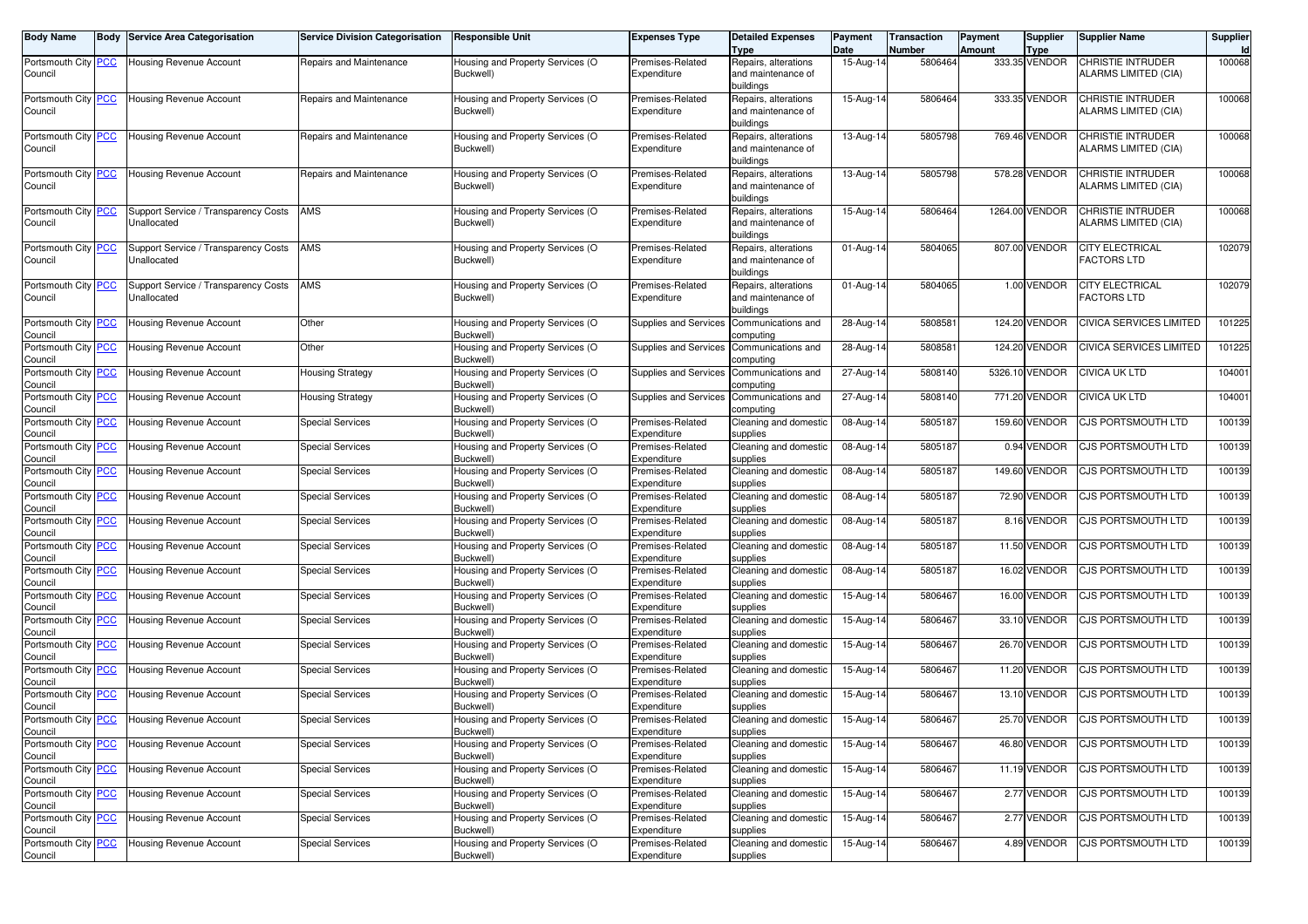| <b>Body Name</b>                      | Body | <b>Service Area Categorisation</b> | <b>Service Division Categorisation</b> | <b>Responsible Unit</b>                       | Expenses Type                   | <b>Detailed Expenses</b><br>Type  | Payment<br>Date | <b>Transaction</b><br>Number | Payment<br>Amount | <b>Supplier</b><br>Type | <b>Supplier Name</b>      | <b>Supplier</b><br><b>Id</b> |
|---------------------------------------|------|------------------------------------|----------------------------------------|-----------------------------------------------|---------------------------------|-----------------------------------|-----------------|------------------------------|-------------------|-------------------------|---------------------------|------------------------------|
| Portsmouth City PCC<br>Council        |      | Housing Revenue Account            | <b>Special Services</b>                | Housing and Property Services (O<br>Buckwell) | Premises-Related<br>Expenditure | Cleaning and domestic<br>supplies | 15-Aug-14       | 5806467                      |                   | 6.10 VENDOR             | CJS PORTSMOUTH LTD        | 100139                       |
| Portsmouth City PCC<br>Council        |      | Housing Revenue Account            | <b>Special Services</b>                | Housing and Property Services (O<br>Buckwell) | Premises-Related<br>Expenditure | Cleaning and domestic<br>supplies | 15-Aug-14       | 5806467                      |                   | 6.10 VENDOR             | CJS PORTSMOUTH LTD        | 100139                       |
| Portsmouth City <b>PCC</b><br>Council |      | <b>Housing Revenue Account</b>     | <b>Special Services</b>                | Housing and Property Services (O<br>Buckwell) | Premises-Related<br>Expenditure | Cleaning and domestic<br>supplies | 15-Aug-14       | 5806467                      | 23.00             | /ENDOR                  | CJS PORTSMOUTH LTD        | 100139                       |
| Portsmouth City PCC<br>Council        |      | <b>Housing Revenue Account</b>     | <b>Special Services</b>                | Housing and Property Services (O<br>Buckwell) | Premises-Related<br>Expenditure | Cleaning and domestic<br>supplies | 15-Aug-14       | 5806467                      |                   | 24.86 VENDOR            | CJS PORTSMOUTH LTD        | 100139                       |
| Portsmouth City PCC<br>Council        |      | Housing Revenue Account            | <b>Special Services</b>                | Housing and Property Services (O<br>Buckwell) | Premises-Related<br>Expenditure | Cleaning and domestic<br>supplies | 15-Aug-14       | 5806467                      |                   | 42.20 VENDOR            | <b>CJS PORTSMOUTH LTD</b> | 100139                       |
| Portsmouth City PCC<br>Council        |      | Housing Revenue Account            | <b>Special Services</b>                | Housing and Property Services (O<br>Buckwell) | Premises-Related<br>Expenditure | Cleaning and domestic<br>supplies | 15-Aug-14       | 5806467                      |                   | 17.48 VENDOR            | <b>CJS PORTSMOUTH LTD</b> | 100139                       |
| Portsmouth City PCC<br>Council        |      | <b>Housing Revenue Account</b>     | <b>Special Services</b>                | Housing and Property Services (O<br>Buckwell) | Premises-Related<br>Expenditure | Cleaning and domestic<br>supplies | 15-Aug-14       | 5806467                      |                   | 51.40 VENDOR            | CJS PORTSMOUTH LTD        | 100139                       |
| Portsmouth City PCC<br>Council        |      | <b>Housing Revenue Account</b>     | <b>Special Services</b>                | Housing and Property Services (O<br>Buckwell) | Premises-Related<br>Expenditure | Cleaning and domestic<br>supplies | 15-Aug-14       | 5806467                      |                   | 13.10 VENDOR            | <b>CJS PORTSMOUTH LTD</b> | 100139                       |
| Portsmouth City PCC<br>Council        |      | Housing Revenue Account            | <b>Special Services</b>                | Housing and Property Services (O<br>Buckwell) | Premises-Related<br>Expenditure | Cleaning and domestic<br>supplies | 15-Aug-14       | 5806467                      |                   | $-13.10$ VENDOR         | CJS PORTSMOUTH LTD        | 100139                       |
| Portsmouth City PCC<br>Council        |      | <b>Housing Revenue Account</b>     | <b>Special Services</b>                | Housing and Property Services (O<br>Buckwell) | Premises-Related<br>Expenditure | Cleaning and domestic<br>supplies | 15-Aug-14       | 5806467                      |                   | 13.10 VENDOR            | CJS PORTSMOUTH LTD        | 100139                       |
| Portsmouth City PCC<br>Council        |      | Housing Revenue Account            | <b>Special Services</b>                | Housing and Property Services (O<br>Buckwell) | Premises-Related<br>Expenditure | Cleaning and domestic<br>supplies | 15-Aug-14       | 5806467                      | 17.60             | VENDOR                  | CJS PORTSMOUTH LTD        | 100139                       |
| Portsmouth City PCC<br>Council        |      | <b>Housing Revenue Account</b>     | <b>Special Services</b>                | Housing and Property Services (O<br>Buckwell) | Premises-Related<br>Expenditure | Cleaning and domestic<br>supplies | 15-Aug-14       | 5806467                      | $-17.60$          | VENDOR                  | <b>CJS PORTSMOUTH LTD</b> | 100139                       |
| Portsmouth City PCC<br>Council        |      | <b>Housing Revenue Account</b>     | <b>Special Services</b>                | Housing and Property Services (O<br>Buckwell) | Premises-Related<br>Expenditure | Cleaning and domestic<br>supplies | 15-Aug-14       | 5806467                      | 17.60             | VENDOR                  | CJS PORTSMOUTH LTD        | 100139                       |
| Portsmouth City PCC<br>Council        |      | <b>Housing Revenue Account</b>     | <b>Special Services</b>                | Housing and Property Services (O<br>Buckwell) | Premises-Related<br>Expenditure | Cleaning and domestic<br>supplies | 15-Aug-14       | 5806467                      | 15.39             | VENDOR                  | <b>CJS PORTSMOUTH LTD</b> | 100139                       |
| Portsmouth City PCC<br>Council        |      | Housing Revenue Account            | <b>Special Services</b>                | Housing and Property Services (O<br>Buckwell) | Premises-Related<br>Expenditure | Cleaning and domestic<br>supplies | 28-Aug-14       | 5808582                      |                   | 105.23 VENDOR           | CJS PORTSMOUTH LTD        | 100139                       |
| Portsmouth City PCC<br>Council        |      | Housing Revenue Account            | <b>Special Services</b>                | Housing and Property Services (O<br>Buckwell) | Premises-Related<br>Expenditure | Cleaning and domestic<br>supplies | 22-Aug-14       | 5807472                      |                   | 11.40 VENDOR            | CJS PORTSMOUTH LTD        | 100139                       |
| Portsmouth City <b>PCC</b><br>Council |      | Housing Revenue Account            | <b>Special Services</b>                | Housing and Property Services (O<br>Buckwell) | Premises-Related<br>Expenditure | Cleaning and domestic<br>supplies | 22-Aug-14       | 5807472                      |                   | 41.00 VENDOR            | <b>CJS PORTSMOUTH LTD</b> | 100139                       |
| Portsmouth City PCC<br>Council        |      | Housing Revenue Account            | <b>Special Services</b>                | Housing and Property Services (O<br>Buckwell) | Premises-Related<br>Expenditure | Cleaning and domestic<br>supplies | 22-Aug-14       | 5807472                      |                   | 20.68 VENDOR            | CJS PORTSMOUTH LTD        | 100139                       |
| Portsmouth City PCC<br>Council        |      | Housing Revenue Account            | <b>Special Services</b>                | Housing and Property Services (O<br>Buckwell) | Premises-Related<br>Expenditure | Cleaning and domestic<br>supplies | 22-Aug-14       | 5807472                      |                   | 46.10 VENDOR            | CJS PORTSMOUTH LTD        | 100139                       |
| Portsmouth City PCC<br>Council        |      | Housing Revenue Account            | <b>Special Services</b>                | Housing and Property Services (O<br>Buckwell) | Premises-Related<br>Expenditure | Cleaning and domestic<br>supplies | 22-Aug-14       | 5807472                      | 29.40             | /ENDOR                  | <b>CJS PORTSMOUTH LTD</b> | 100139                       |
| Portsmouth City PCC<br>Council        |      | Housing Revenue Account            | <b>Special Services</b>                | Housing and Property Services (O<br>Buckwell) | Premises-Related<br>Expenditure | Cleaning and domestic<br>supplies | 22-Aug-14       | 5807472                      |                   | 28.92 VENDOR            | CJS PORTSMOUTH LTD        | 100139                       |
| Portsmouth City PCC<br>Council        |      | Housing Revenue Account            | <b>Special Services</b>                | Housing and Property Services (O<br>Buckwell) | Premises-Related<br>Expenditure | Cleaning and domestic<br>supplies | 22-Aug-14       | 5807472                      |                   | 39.92 VENDOR            | <b>CJS PORTSMOUTH LTD</b> | 100139                       |
| Portsmouth City PCC<br>Council        |      | Housing Revenue Account            | <b>Special Services</b>                | Housing and Property Services (O<br>Buckwell) | Premises-Related<br>Expenditure | Cleaning and domestic<br>supplies | 22-Aug-14       | 5807472                      |                   | 39.44 VENDOR            | CJS PORTSMOUTH LTD        | 100139                       |
| Portsmouth City PCC<br>Council        |      | Housing Revenue Account            | <b>Special Services</b>                | Housing and Property Services (O<br>Buckwell) | Premises-Related<br>Expenditure | Cleaning and domestic<br>supplies | 22-Aug-14       | 5807472                      |                   | 39.00 VENDOR            | CJS PORTSMOUTH LTD        | 100139                       |
| Portsmouth City PCC<br>Council        |      | <b>Housing Revenue Account</b>     | <b>Special Services</b>                | Housing and Property Services (O<br>Buckwell) | Premises-Related<br>Expenditure | Cleaning and domestic<br>supplies | 22-Aug-14       | 5807472                      |                   | 71.00 VENDOR            | CJS PORTSMOUTH LTD        | 100139                       |
| Portsmouth City PCC<br>Council        |      | <b>Housing Revenue Account</b>     | <b>Special Services</b>                | Housing and Property Services (O<br>Buckwell) | Premises-Related<br>Expenditure | Cleaning and domestic<br>supplies | 22-Aug-14       | 5807472                      |                   | 26.60 VENDOR            | CJS PORTSMOUTH LTD        | 100139                       |
| Portsmouth City PCC<br>Council        |      | <b>Housing Revenue Account</b>     | <b>Special Services</b>                | Housing and Property Services (O<br>Buckwell) | Premises-Related<br>Expenditure | Cleaning and domestic<br>supplies | 22-Aug-14       | 5807472                      |                   | 34.75 VENDOR            | CJS PORTSMOUTH LTD        | 100139                       |
| Portsmouth City PCC<br>Council        |      | Housing Revenue Account            | Special Services                       | Housing and Property Services (O<br>Buckwell) | Premises-Related<br>Expenditure | Cleaning and domestic<br>supplies | 22-Aug-14       | 5807472                      |                   | 6.95 VENDOR             | <b>CJS PORTSMOUTH LTD</b> | 100139                       |
| Portsmouth City PCC<br>Council        |      | <b>Housing Revenue Account</b>     | <b>Special Services</b>                | Housing and Property Services (O<br>Buckwell) | Premises-Related<br>Expenditure | Cleaning and domestic<br>supplies | 22-Aug-14       | 5807472                      |                   | 22.02 VENDOR            | <b>CJS PORTSMOUTH LTD</b> | 100139                       |
| Portsmouth City PCC<br>Council        |      | Housing Revenue Account            | <b>Special Services</b>                | Housing and Property Services (O<br>Buckwell) | Premises-Related<br>Expenditure | Cleaning and domestic<br>supplies | 22-Aug-14       | 5807472                      |                   | 4.20 VENDOR             | CJS PORTSMOUTH LTD        | 100139                       |
| Portsmouth City PCC<br>Council        |      | Housing Revenue Account            | <b>Special Services</b>                | Housing and Property Services (O<br>Buckwell) | Premises-Related<br>Expenditure | Cleaning and domestic<br>supplies | 22-Aug-14       | 5807472                      |                   | 2.10 VENDOR             | <b>CJS PORTSMOUTH LTD</b> | 100139                       |
| Portsmouth City PCC<br>Council        |      | Housing Revenue Account            | <b>Special Services</b>                | Housing and Property Services (O<br>Buckwell) | Premises-Related<br>Expenditure | Cleaning and domestic<br>supplies | 22-Aug-14       | 5807472                      |                   | 2.10 VENDOR             | CJS PORTSMOUTH LTD        | 100139                       |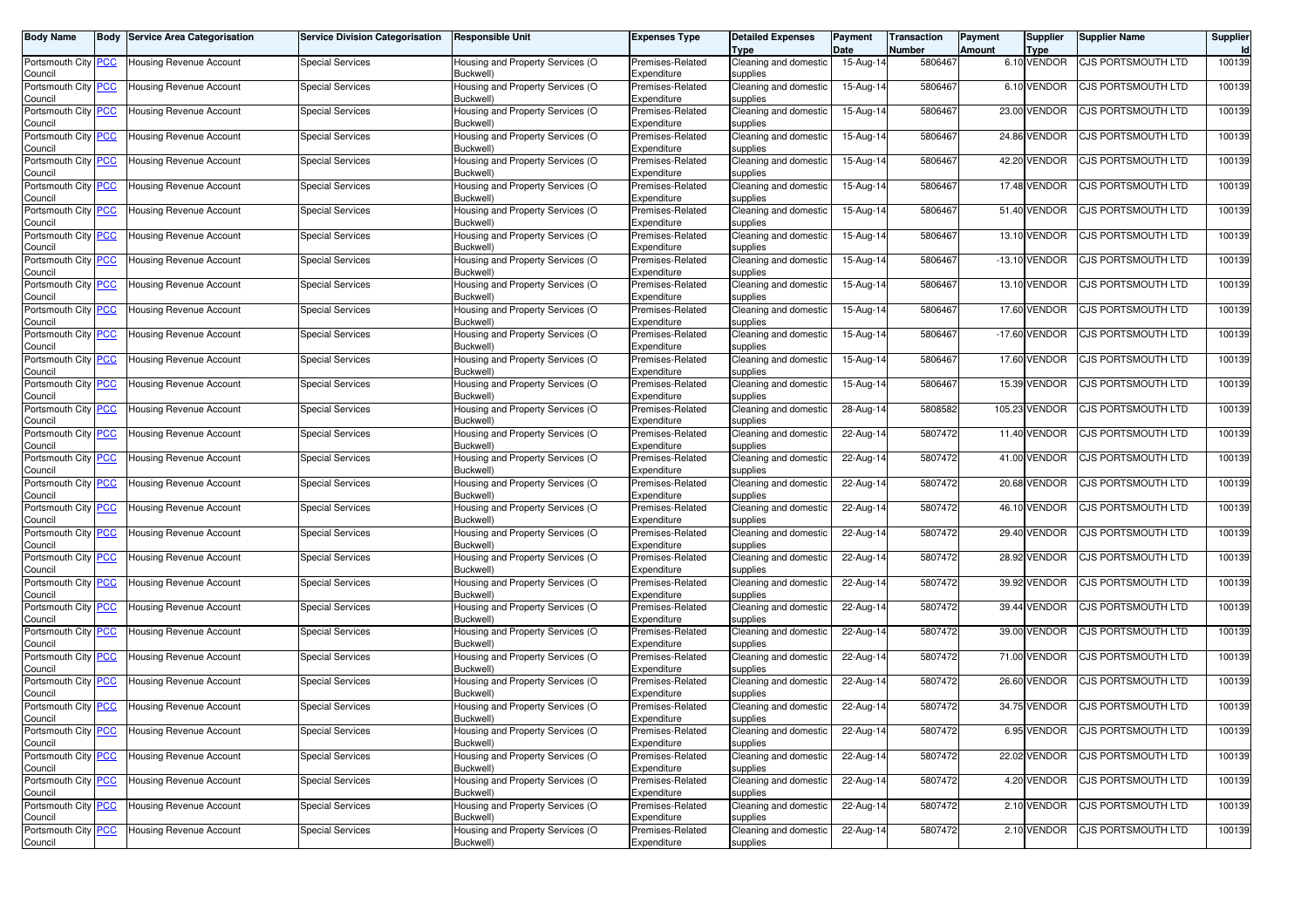| <b>Body Name</b>                      | Body | Service Area Categorisation    | <b>Service Division Categorisation</b> | <b>Responsible Unit</b>                       | Expenses Type                   | <b>Detailed Expenses</b><br>Type  | Payment<br>Date | Transaction<br>Number | Payment<br>Amount | <b>Supplier</b><br><b>Type</b> | <b>Supplier Name</b>      | Supplier<br>ld. |
|---------------------------------------|------|--------------------------------|----------------------------------------|-----------------------------------------------|---------------------------------|-----------------------------------|-----------------|-----------------------|-------------------|--------------------------------|---------------------------|-----------------|
| Portsmouth City PCC<br>Council        |      | <b>Housing Revenue Account</b> | Special Services                       | Housing and Property Services (O<br>Buckwell) | Premises-Related<br>Expenditure | Cleaning and domestic<br>supplies | 22-Aug-14       | 5807472               |                   | 2.10 VENDOR                    | CJS PORTSMOUTH LTD        | 100139          |
| Portsmouth City PCC<br>Council        |      | <b>Housing Revenue Account</b> | Special Services                       | Housing and Property Services (O<br>Buckwell) | Premises-Related<br>Expenditure | Cleaning and domestic<br>supplies | 22-Aug-14       | 5807472               |                   | 165.60 VENDOR                  | CJS PORTSMOUTH LTD        | 100139          |
| Portsmouth City PCC<br>Council        |      | Housing Revenue Account        | <b>Special Services</b>                | Housing and Property Services (O<br>Buckwell) | Premises-Related<br>Expenditure | Cleaning and domestic<br>supplies | 22-Aug-14       | 5807472               |                   | 41.00 VENDOR                   | CJS PORTSMOUTH LTD        | 100139          |
| Portsmouth City PCC<br>Council        |      | <b>Housing Revenue Account</b> | <b>Special Services</b>                | Housing and Property Services (O<br>Buckwell) | Premises-Related<br>Expenditure | Cleaning and domestic<br>supplies | 22-Aug-14       | 5807472               |                   | <b>20.76 VENDOR</b>            | CJS PORTSMOUTH LTD        | 100139          |
| Portsmouth City PCC<br>Council        |      | <b>Housing Revenue Account</b> | <b>Special Services</b>                | Housing and Property Services (O<br>Buckwell) | Premises-Related<br>Expenditure | Cleaning and domestic<br>supplies | 22-Aug-14       | 5807472               |                   | 21.98 VENDOR                   | <b>CJS PORTSMOUTH LTD</b> | 100139          |
| Portsmouth City PCC<br>Council        |      | Jousing Revenue Account        | <b>Special Services</b>                | Housing and Property Services (O<br>Buckwell) | Premises-Related<br>Expenditure | Cleaning and domestic<br>supplies | 22-Aug-14       | 5807472               |                   | 26.91 VENDOR                   | CJS PORTSMOUTH LTD        | 100139          |
| Portsmouth City PCC<br>Council        |      | Housing Revenue Account        | Special Services                       | Housing and Property Services (O<br>Buckwell) | Premises-Related<br>Expenditure | Cleaning and domestic<br>supplies | 22-Aug-14       | 5807472               |                   | 29.02 VENDOR                   | CJS PORTSMOUTH LTD        | 100139          |
| Portsmouth City PCC<br>Council        |      | Housing Revenue Account        | Special Services                       | Housing and Property Services (O<br>Buckwell) | Premises-Related<br>Expenditure | Cleaning and domestic<br>supplies | 22-Aug-14       | 5807472               |                   | 59.85 VENDOR                   | CJS PORTSMOUTH LTD        | 100139          |
| Portsmouth City PCC<br>Council        |      | Housing Revenue Account        | <b>Special Services</b>                | Housing and Property Services (O<br>Buckwell) | Premises-Related<br>Expenditure | Cleaning and domestic<br>supplies | 22-Aug-14       | 5807472               |                   | 46.20 VENDOR                   | CJS PORTSMOUTH LTD        | 100139          |
| Portsmouth City <b>PCC</b><br>Council |      | <b>Housing Revenue Account</b> | Special Services                       | Housing and Property Services (O<br>Buckwell) | Premises-Related<br>Expenditure | Cleaning and domestic<br>supplies | 22-Aug-14       | 5807472               |                   | 10.20 VENDOR                   | CJS PORTSMOUTH LTD        | 100139          |
| Portsmouth City PCC<br>Council        |      | Housing Revenue Account        | <b>Special Services</b>                | Housing and Property Services (O<br>Buckwell) | Premises-Related<br>Expenditure | Cleaning and domestic<br>supplies | 22-Aug-14       | 5807472               |                   | 63.41 VENDOR                   | CJS PORTSMOUTH LTD        | 100139          |
| Portsmouth City PCC<br>Council        |      | Housing Revenue Account        | <b>Special Services</b>                | Housing and Property Services (O<br>Buckwell) | Premises-Related<br>Expenditure | Cleaning and domestic<br>supplies | 22-Aug-14       | 5807472               |                   | 7.80 VENDOR                    | CJS PORTSMOUTH LTD        | 100139          |
| Portsmouth City PCC<br>Council        |      | <b>Housing Revenue Account</b> | Special Services                       | Housing and Property Services (O<br>Buckwell) | Premises-Related<br>Expenditure | Cleaning and domestic<br>supplies | 22-Aug-14       | 5807472               |                   | 8.31 VENDOR                    | CJS PORTSMOUTH LTD        | 100139          |
| Portsmouth City PCC<br>Council        |      | Housing Revenue Account        | <b>Special Services</b>                | Housing and Property Services (O<br>Buckwell) | Premises-Related<br>Expenditure | Cleaning and domestic<br>supplies | 22-Aug-14       | 5807472               |                   | 10.20 VENDOR                   | CJS PORTSMOUTH LTD        | 100139          |
| Portsmouth City PCC<br>Council        |      | Housing Revenue Account        | Special Services                       | Housing and Property Services (O<br>Buckwell) | Premises-Related<br>Expenditure | Cleaning and domestic<br>supplies | 22-Aug-14       | 5807472               |                   | 14.50 VENDOR                   | CJS PORTSMOUTH LTD        | 100139          |
| Portsmouth City PCC<br>Council        |      | <b>Housing Revenue Account</b> | <b>Special Services</b>                | Housing and Property Services (O<br>Buckwell) | Premises-Related<br>Expenditure | Cleaning and domestic<br>supplies | 22-Aug-14       | 5807472               |                   | 66.80 VENDOR                   | CJS PORTSMOUTH LTD        | 100139          |
| Portsmouth City PCC<br>Council        |      | Housing Revenue Account        | <b>Special Services</b>                | Housing and Property Services (O<br>Buckwell) | Premises-Related<br>Expenditure | Cleaning and domestic<br>supplies | 22-Aug-14       | 5807472               |                   | 31.41 VENDOR                   | CJS PORTSMOUTH LTD        | 100139          |
| Portsmouth City PCC<br>Council        |      | Housing Revenue Account        | Special Services                       | Housing and Property Services (O<br>Buckwell) | Premises-Related<br>Expenditure | Cleaning and domestic<br>supplies | 22-Aug-14       | 5807472               |                   | 27.92 VENDOR                   | CJS PORTSMOUTH LTD        | 100139          |
| Portsmouth City PCC<br>Council        |      | <b>Housing Revenue Account</b> | Special Services                       | Housing and Property Services (O<br>Buckwell) | Premises-Related<br>Expenditure | Cleaning and domestic<br>supplies | 22-Aug-14       | 5807472               |                   | 66.74 VENDOR                   | CJS PORTSMOUTH LTD        | 100139          |
| Portsmouth City PCC<br>Council        |      | Housing Revenue Account        | <b>Special Services</b>                | Housing and Property Services (O<br>Buckwell) | Premises-Related<br>Expenditure | Cleaning and domestic<br>supplies | 22-Aug-14       | 5807472               |                   | 20.91 VENDOR                   | CJS PORTSMOUTH LTD        | 100139          |
| Portsmouth City PCC<br>Council        |      | Housing Revenue Account        | <b>Special Services</b>                | Housing and Property Services (O<br>Buckwell) | Premises-Related<br>Expenditure | Cleaning and domestic<br>supplies | 22-Aug-14       | 5807472               |                   | 117.80 VENDOR                  | CJS PORTSMOUTH LTD        | 100139          |
| Portsmouth City PCC<br>Council        |      | <b>Housing Revenue Account</b> | <b>Special Services</b>                | Housing and Property Services (O<br>Buckwell) | Premises-Related<br>Expenditure | Cleaning and domestic<br>supplies | 22-Aug-14       | 5807472               |                   | 43.40 VENDOR                   | CJS PORTSMOUTH LTD        | 100139          |
| Portsmouth City PCC<br>Council        |      | Housing Revenue Account        | <b>Special Services</b>                | Housing and Property Services (O<br>Buckwell) | Premises-Related<br>Expenditure | Cleaning and domestic<br>supplies | 22-Aug-14       | 5807472               |                   | 9.76 VENDOR                    | CJS PORTSMOUTH LTD        | 100139          |
| Portsmouth City PCC<br>Council        |      | Housing Revenue Account        | <b>Special Services</b>                | Housing and Property Services (O<br>Buckwell) | Premises-Related<br>Expenditure | Cleaning and domestic<br>supplies | 22-Aug-14       | 5807472               |                   | 10.50 VENDOR                   | CJS PORTSMOUTH LTD        | 100139          |
| Portsmouth City PCC<br>Council        |      | Housing Revenue Account        | <b>Special Services</b>                | Housing and Property Services (O<br>Buckwell) | Premises-Related<br>Expenditure | Cleaning and domestic<br>supplies | 22-Aug-14       | 5807472               |                   | 33.30 VENDOR                   | CJS PORTSMOUTH LTD        | 100139          |
| Portsmouth City PCC<br>Council        |      | <b>Housing Revenue Account</b> | <b>Special Services</b>                | Housing and Property Services (O<br>Buckwell) | Premises-Related<br>Expenditure | Cleaning and domestic<br>supplies | 22-Aug-14       | 5807472               |                   | 15.60 VENDOR                   | <b>CJS PORTSMOUTH LTD</b> | 100139          |
| Portsmouth City PCC<br>Council        |      | <b>Housing Revenue Account</b> | Special Services                       | Housing and Property Services (O<br>Buckwell) | Premises-Related<br>Expenditure | Cleaning and domestic<br>supplies | $22$ -Aug-14    | 5807472               |                   | 15.84 VENDOR                   | CJS PORTSMOUTH LTD        | 100139          |
| Portsmouth City <b>PCC</b><br>Council |      | Housing Revenue Account        | Special Services                       | Housing and Property Services (O<br>Buckwell) | Premises-Related<br>Expenditure | Cleaning and domestic<br>supplies | 22-Aug-14       | 5807472               |                   | 32.52 VENDOR                   | <b>CJS PORTSMOUTH LTD</b> | 100139          |
| Portsmouth City PCC<br>Council        |      | <b>Housing Revenue Account</b> | <b>Special Services</b>                | Housing and Property Services (O<br>Buckwell) | Premises-Related<br>Expenditure | Cleaning and domestic<br>supplies | 22-Aug-14       | 5807472               |                   | 6.44 VENDOR                    | CJS PORTSMOUTH LTD        | 100139          |
| Portsmouth City PCC<br>Council        |      | <b>Housing Revenue Account</b> | <b>Special Services</b>                | Housing and Property Services (O<br>Buckwell) | Premises-Related<br>Expenditure | Cleaning and domestic<br>supplies | 22-Aug-14       | 5807472               |                   | 9.73 VENDOR                    | CJS PORTSMOUTH LTD        | 100139          |
| Portsmouth City PCC<br>Council        |      | Housing Revenue Account        | <b>Special Services</b>                | Housing and Property Services (O<br>Buckwell) | Premises-Related<br>Expenditure | Cleaning and domestic<br>supplies | 22-Aug-14       | 5807472               |                   | 3.60 VENDOR                    | CJS PORTSMOUTH LTD        | 100139          |
| Portsmouth City PCC<br>Council        |      | <b>Housing Revenue Account</b> | <b>Special Services</b>                | Housing and Property Services (O<br>Buckwell) | Premises-Related<br>Expenditure | Cleaning and domestic<br>supplies | 22-Aug-14       | 5807472               |                   | 21.70 VENDOR                   | <b>CJS PORTSMOUTH LTD</b> | 100139          |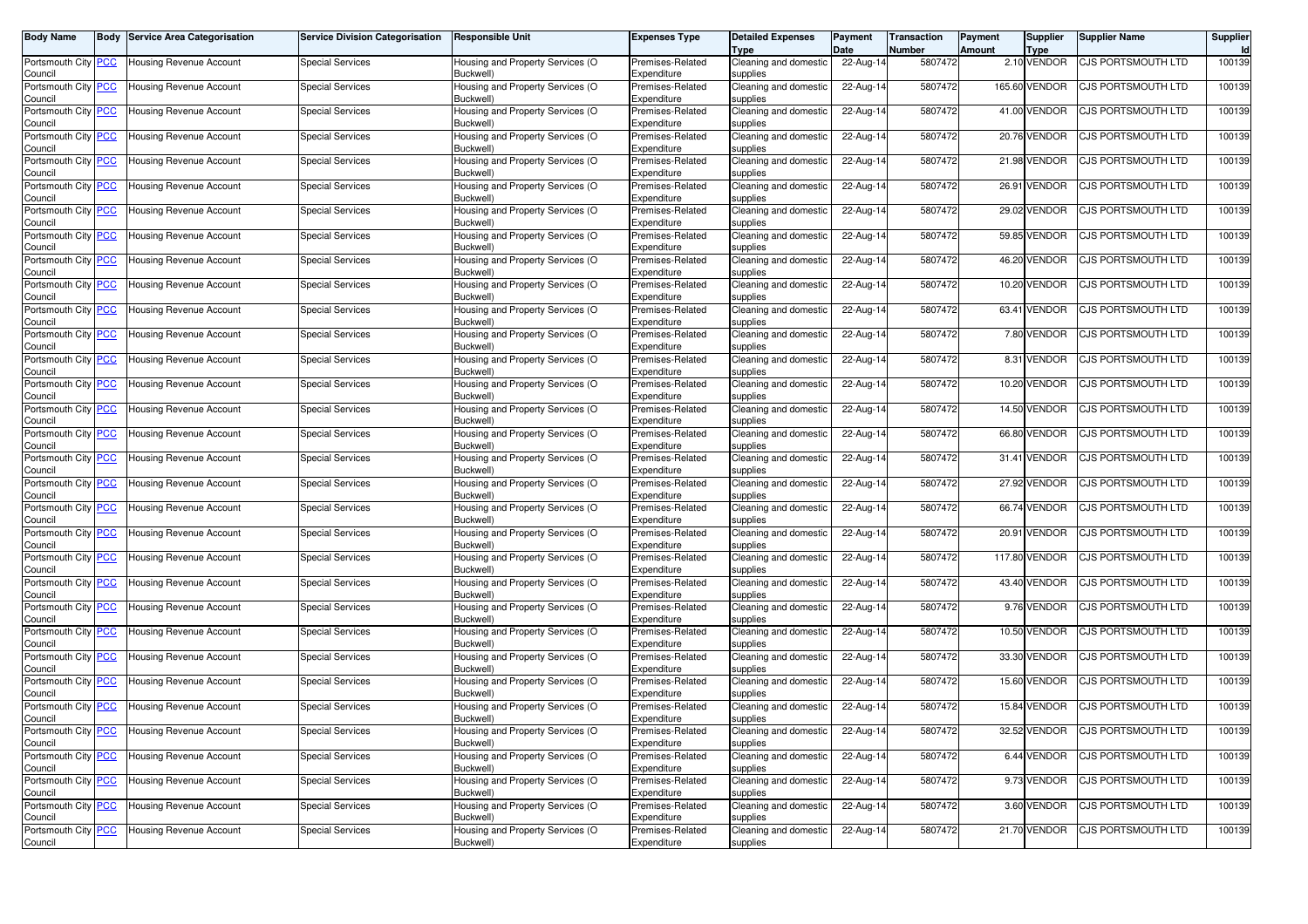| <b>Body Name</b>                      | <b>Body</b> | <b>Service Area Categorisation</b>                  | <b>Service Division Categorisation</b> | <b>Responsible Unit</b>                       | <b>Expenses Type</b>            | <b>Detailed Expenses</b><br><b>Type</b>                 | Payment<br>Date         | <b>Transaction</b><br>Number | Payment<br><b>Amount</b> | <b>Supplier</b><br><b>Type</b> | <b>Supplier Name</b>                                              | Supplier<br>Id |
|---------------------------------------|-------------|-----------------------------------------------------|----------------------------------------|-----------------------------------------------|---------------------------------|---------------------------------------------------------|-------------------------|------------------------------|--------------------------|--------------------------------|-------------------------------------------------------------------|----------------|
| Portsmouth City <b>PCC</b><br>Council |             | Housing Revenue Account                             | <b>Special Services</b>                | Housing and Property Services (O<br>Buckwell) | Premises-Related<br>Expenditure | Cleaning and domestic<br>supplies                       | 22-Aug-14               | 5807472                      |                          | 4.08 VENDOR                    | CJS PORTSMOUTH LTD                                                | 100139         |
| Portsmouth City PCC<br>Council        |             | Housing Revenue Account                             | Special Services                       | Housing and Property Services (O<br>Buckwell) | Premises-Related<br>Expenditure | Cleaning and domestic<br>supplies                       | 22-Aug-14               | 5807472                      |                          | 51.48 VENDOR                   | <b>CJS PORTSMOUTH LTD</b>                                         | 100139         |
| Portsmouth City PCC<br>Council        |             | Housing Revenue Account                             | <b>Special Services</b>                | Housing and Property Services (O<br>Buckwell) | Premises-Related<br>Expenditure | Cleaning and domestic<br>supplies                       | $22-Aug-14$             | 5807472                      |                          | 2.70 VENDOR                    | CJS PORTSMOUTH LTD                                                | 100139         |
| Portsmouth City PCC<br>Council        |             | <b>Housing Revenue Account</b>                      | <b>Special Services</b>                | Housing and Property Services (O<br>Buckwell) | Supplies and Services           | Catering                                                | 29-Aug-14               | 5808723                      |                          | 26.76 VENDOR                   | CJS PORTSMOUTH LTD                                                | 100139         |
| Portsmouth City PCC<br>Council        |             | Housing Revenue Account                             | <b>Special Services</b>                | Housing and Property Services (O<br>Buckwell) | Premises-Related<br>Expenditure | Cleaning and domestic<br>supplies                       | 29-Aug-14               | 5808723                      |                          | 186.00 VENDOR                  | CJS PORTSMOUTH LTD                                                | 100139         |
| Portsmouth City PCC<br>Council        |             | Jousing Revenue Account                             | <b>Special Services</b>                | Housing and Property Services (O<br>Buckwell) | Premises-Related<br>Expenditure | Cleaning and domestic<br>supplies                       | 29-Aug-14               | 5808723                      |                          | 16.26 VENDOR                   | CJS PORTSMOUTH LTD                                                | 100139         |
| Portsmouth City PCC<br>Council        |             | <b>Housing Revenue Account</b>                      | <b>Special Services</b>                | Housing and Property Services (O<br>Buckwell) | Premises-Related<br>Expenditure | Cleaning and domestic<br>supplies                       | 29-Aug-14               | 5808723                      |                          | 2.55 VENDOR                    | CJS PORTSMOUTH LTD                                                | 100139         |
| Portsmouth City PCC<br>Council        |             | <b>Housing Revenue Account</b>                      | <b>Special Services</b>                | Housing and Property Services (O<br>Buckwell) | Premises-Related<br>Expenditure | Cleaning and domestic<br>supplies                       | 29-Aug-14               | 5808723                      |                          | 104.72 VENDOR                  | <b>CJS PORTSMOUTH LTD</b>                                         | 100139         |
| Portsmouth City PCC<br>Council        |             | Jousing Revenue Account                             | <b>Special Services</b>                | Housing and Property Services (O<br>Buckwell) | Premises-Related<br>Expenditure | Cleaning and domestic<br>supplies                       | 29-Aug-14               | 5808723                      |                          | 3.73 VENDOR                    | CJS PORTSMOUTH LTD                                                | 100139         |
| Portsmouth City PCC<br>Council        |             | <b>Housing Revenue Account</b>                      | <b>Special Services</b>                | Housing and Property Services (O<br>Buckwell) | <b>Supplies and Services</b>    | Equipment, furniture<br>and materials                   | 29-Aug-14               | 5808723                      |                          | 232.56 VENDOR                  | CJS PORTSMOUTH LTD                                                | 100139         |
| Portsmouth City PCC<br>Council        |             | <b>Housing Revenue Account</b>                      | <b>Special Services</b>                | Housing and Property Services (O<br>Buckwell) | Premises-Related<br>Expenditure | Cleaning and domestic<br>supplies                       | 15-Aug-14               | 5806467                      |                          | -3.42 VENDOR                   | <b>CJS PORTSMOUTH LTD</b>                                         | 100139         |
| Portsmouth City PCC<br>Council        |             | Housing Revenue Account                             | <b>Special Services</b>                | Housing and Property Services (O<br>Buckwell) | Premises-Related<br>Expenditure | Cleaning and domestic<br>supplies                       | 01-Aug-14               | 5804067                      |                          | 174.80 VENDOR                  | CJS PORTSMOUTH LTD                                                | 100139         |
| Portsmouth City PCC<br>Council        |             | <b>Housing Revenue Account</b>                      | <b>Special Services</b>                | Housing and Property Services (O<br>Buckwell) | Premises-Related<br>Expenditure | Cleaning and domestic<br>supplies                       | 01-Aug-14               | 5804067                      |                          | 96.96 VENDOR                   | CJS PORTSMOUTH LTD                                                | 100139         |
| Portsmouth City<br>Council            | <b>PCC</b>  | <b>Housing Revenue Account</b>                      | <b>Special Services</b>                | Housing and Property Services (O<br>Buckwell) | Premises-Related<br>Expenditure | Cleaning and domestic<br>supplies                       | 01-Aug-14               | 5804067                      |                          | 16.55 VENDOR                   | CJS PORTSMOUTH LTD                                                | 100139         |
| Portsmouth City PCC<br>Council        |             | <b>Housing Revenue Account</b>                      | <b>Special Services</b>                | Housing and Property Services (O<br>Buckwell) | Premises-Related<br>Expenditure | Cleaning and domestic<br>supplies                       | 01-Aug-14               | 5804067                      |                          | 3.74 VENDOR                    | CJS PORTSMOUTH LTD                                                | 100139         |
| Portsmouth City<br>Council            | <b>PCC</b>  | Housing Revenue Account                             | <b>Special Services</b>                | Housing and Property Services (O<br>Buckwell) | Premises-Related<br>Expenditure | Cleaning and domestic<br>supplies                       | 01-Aug-14               | 5804067                      |                          | 22.62 VENDOR                   | CJS PORTSMOUTH LTD                                                | 100139         |
| Portsmouth City PCC<br>Council        |             | <b>Housing Revenue Account</b>                      | <b>Special Services</b>                | Housing and Property Services (O<br>Buckwell) | Premises-Related<br>Expenditure | Cleaning and domestic<br>supplies                       | 01-Aug-14               | 5804067                      |                          | 22.62 VENDOR                   | CJS PORTSMOUTH LTD                                                | 100139         |
| Portsmouth City PCC<br>Council        |             | <b>Housing Revenue Account</b>                      | <b>Special Services</b>                | Housing and Property Services (O<br>Buckwell) | Premises-Related<br>Expenditure | Cleaning and domestic<br>supplies                       | $\overline{01}$ -Aug-14 | 5804067                      |                          | 3.77 VENDOR                    | <b>CJS PORTSMOUTH LTD</b>                                         | 100139         |
| Portsmouth City PCC<br>Council        |             | Jousing Revenue Account                             | <b>Special Services</b>                | Housing and Property Services (O<br>Buckwell) | Premises-Related<br>Expenditure | Cleaning and domestic<br>supplies                       | 01-Aug-14               | 5804067                      |                          | 18.41 VENDOR                   | CJS PORTSMOUTH LTD                                                | 100139         |
| Portsmouth City PCC<br>Council        |             | Housing Revenue Account                             | <b>Special Services</b>                | Housing and Property Services (O<br>Buckwell) | Premises-Related<br>Expenditure | Cleaning and domestic<br>supplies                       | 01-Aug-14               | 5804067                      |                          | 70.60 VENDOR                   | CJS PORTSMOUTH LTD                                                | 100139         |
| Portsmouth City PCC<br>Council        |             | <b>Housing Revenue Account</b>                      | Repairs and Maintenance                | Housing and Property Services (O<br>Buckwell) | Premises-Related<br>Expenditure | Repairs, alterations<br>and maintenance of<br>buildings | 21-Aug-14               | 5807314                      |                          |                                | 507.97 COMPANY COMMERCIAL FACILITIES<br><b>ENGINEERS LTD</b>      | 137673         |
| Portsmouth City PCC<br>Council        |             | <b>Housing Revenue Account</b>                      | Repairs and Maintenance                | Housing and Property Services (O<br>Buckwell) | Premises-Related<br>Expenditure | Repairs, alterations<br>and maintenance of<br>buildings | 21-Aug-14               | 580731                       |                          | 137.65 COMPANY                 | <b>COMMERCIAL FACILITIES</b><br><b>ENGINEERS LTD</b>              | 137673         |
| Portsmouth City PCC<br>Council        |             | Housing Revenue Account                             | Housing Strategy                       | Housing and Property Services (O<br>Buckwell) | <b>Supplies and Services</b>    | Communications and<br>computing                         | 15-Aug-14               | 5806473                      |                          | 36.35 VENDOR                   | COMMUNICATIONS SOUTH<br><b>JETWORK SERVICES</b>                   | 137179         |
| Portsmouth City PCC<br>Council        |             | Support Service / Transparency Costs<br>Unallocated | LLM                                    | Housing and Property Services (O<br>Buckwell) | Premises-Related<br>Expenditure | Repairs, alterations<br>and maintenance of<br>buildings | 26-Aug-14               | 5807772                      |                          | 98.12 COMPANY                  | <b>COMPREHENSIVE</b><br>ELEVATOR SERVICES<br><b>IMITED</b>        | 134354         |
| Portsmouth City PCC<br>Council        |             | Support Service / Transparency Costs<br>Unallocated | <b>LLM</b>                             | Housing and Property Services (O<br>Buckwell) | Premises-Related<br>Expenditure | Repairs, alterations<br>and maintenance of<br>buildings | 29-Aug-14               | 5808728                      |                          | 57.41 COMPANY                  | <b>COMPREHENSIVE</b><br>ELEVATOR SERVICES<br><b>IMITED</b>        | 134354         |
| Portsmouth City PCC<br>Council        |             | Support Service / Transparency Costs<br>Unallocated | <b>LLM</b>                             | Housing and Property Services (O<br>Buckwell) | Premises-Related<br>Expenditure | Repairs, alterations<br>and maintenance of<br>buildings | 29-Aug-14               | 5808728                      |                          | 57.41 COMPANY                  | <b>COMPREHENSIVE</b><br><b>ELEVATOR SERVICES</b><br><b>IMITED</b> | 134354         |
| Portsmouth City PCC<br>Council        |             | Support Service / Transparency Costs<br>Unallocated | LLM                                    | Housing and Property Services (O<br>Buckwell) | Premises-Related<br>Expenditure | Repairs, alterations<br>and maintenance of<br>buildings | 29-Aug-14               | 5808728                      |                          | 65.24 COMPANY                  | <b>COMPREHENSIVE</b><br><b>ELEVATOR SERVICES</b><br><b>IMITED</b> | 134354         |
| Portsmouth City PCC<br>Council        |             | Support Service / Transparency Costs<br>Unallocated | LLM                                    | Housing and Property Services (O<br>Buckwell) | Premises-Related<br>Expenditure | Repairs, alterations<br>and maintenance of<br>buildings | 29-Aug-14               | 5808728                      |                          | 326.20 COMPANY                 | <b>COMPREHENSIVE</b><br><b>ELEVATOR SERVICES</b><br>LIMITED       | 134354         |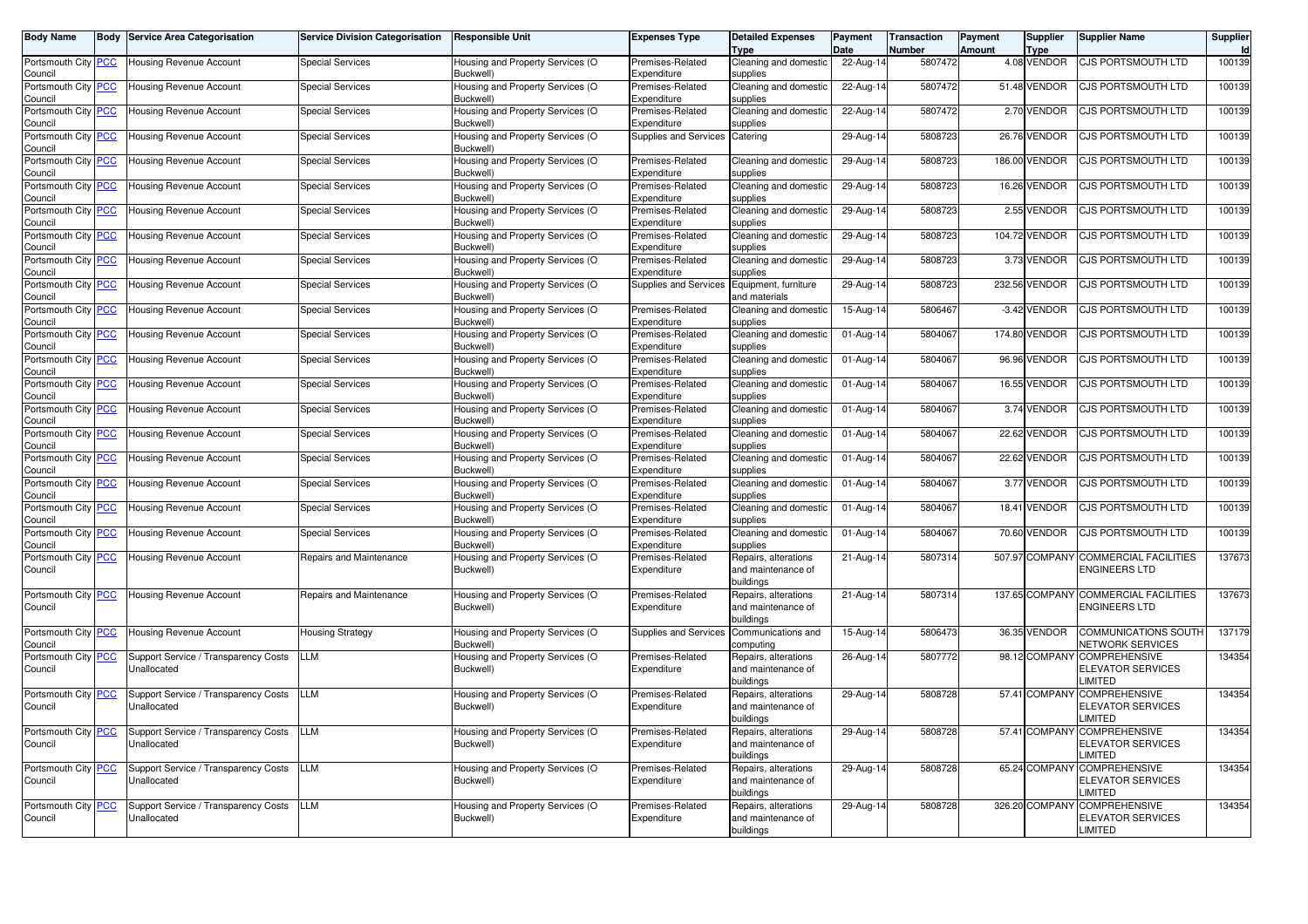| <b>Body Name</b>               | <b>Body</b> | <b>Service Area Categorisation</b>                  | <b>Service Division Categorisation</b> | <b>Responsible Unit</b>                       | <b>Expenses Type</b>            | <b>Detailed Expenses</b><br>Type                        | Payment<br>Date | Transaction<br><b>Number</b> | Payment<br><b>Amount</b> | <b>Supplier</b><br><b>Type</b> | <b>Supplier Name</b>                                                | Supplier |
|--------------------------------|-------------|-----------------------------------------------------|----------------------------------------|-----------------------------------------------|---------------------------------|---------------------------------------------------------|-----------------|------------------------------|--------------------------|--------------------------------|---------------------------------------------------------------------|----------|
| Portsmouth City PCC<br>Council |             | Support Service / Transparency Costs<br>Unallocated | LLM                                    | Housing and Property Services (O<br>Buckwell) | Premises-Related<br>Expenditure | Repairs, alterations<br>and maintenance of<br>buildings | 29-Aug-14       | 5808728                      |                          | 326.20 COMPANY                 | <b>COMPREHENSIVE</b><br><b>ELEVATOR SERVICES</b><br>LIMITED         | 134354   |
| Portsmouth City PCC<br>Council |             | Support Service / Transparency Costs<br>Jnallocated | LLM                                    | Housing and Property Services (O<br>Buckwell) | Premises-Related<br>Expenditure | Repairs, alterations<br>and maintenance of<br>buildings | 29-Aug-14       | 5808728                      |                          | 114.82 COMPANY                 | <b>COMPREHENSIVE</b><br><b>ELEVATOR SERVICES</b><br>LIMITED         | 134354   |
| Portsmouth City PCC<br>Council |             | Support Service / Transparency Costs<br>Jnallocated | LLM                                    | Housing and Property Services (O<br>Buckwell) | Premises-Related<br>Expenditure | Repairs, alterations<br>and maintenance of<br>buildings | 29-Aug-14       | 5808728                      |                          | 49.58 COMPANY                  | <b>COMPREHENSIVE</b><br><b>ELEVATOR SERVICES</b><br>LIMITED         | 134354   |
| Portsmouth City PCC<br>Council |             | Support Service / Transparency Costs<br>Jnallocated | LLM                                    | Housing and Property Services (O<br>Buckwell) | Premises-Related<br>Expenditure | Repairs, alterations<br>and maintenance of<br>buildings | 29-Aug-14       | 5808728                      |                          | 310.54 COMPANY                 | <b>COMPREHENSIVE</b><br><b>ELEVATOR SERVICES</b><br>LIMITED         | 134354   |
| Portsmouth City PCC<br>Council |             | Support Service / Transparency Costs<br>Jnallocated | LLM                                    | Housing and Property Services (O<br>Buckwell) | Premises-Related<br>Expenditure | Repairs, alterations<br>and maintenance of<br>buildings | 29-Aug-14       | 5808728                      |                          | 57.41 COMPANY                  | <b>COMPREHENSIVE</b><br><b>ELEVATOR SERVICES</b><br>LIMITED         | 134354   |
| Portsmouth City PCC<br>Council |             | Support Service / Transparency Costs<br>Jnallocated | LLM                                    | Housing and Property Services (O<br>Buckwell) | Premises-Related<br>Expenditure | Repairs, alterations<br>and maintenance of<br>buildinas | 29-Aug-14       | 5808728                      |                          | 114.82 COMPANY                 | <b>COMPREHENSIVE</b><br><b>ELEVATOR SERVICES</b><br>LIMITED         | 134354   |
| Portsmouth City PCC<br>Council |             | Support Service / Transparency Costs<br>Jnallocated | LLM                                    | Housing and Property Services (O<br>Buckwell) | Premises-Related<br>Expenditure | Repairs, alterations<br>and maintenance of<br>buildinas | 29-Aug-14       | 5808728                      |                          | 65.24 COMPANY                  | <b>COMPREHENSIVE</b><br><b>ELEVATOR SERVICES</b><br>LIMITED         | 134354   |
| Portsmouth City PCC<br>Council |             | Support Service / Transparency Costs<br>Jnallocated | LLM                                    | Housing and Property Services (O<br>Buckwell) | Premises-Related<br>Expenditure | Repairs, alterations<br>and maintenance of<br>buildinas | 29-Aug-14       | 5808728                      |                          | 57.41 COMPANY                  | <b>COMPREHENSIVE</b><br><b>ELEVATOR SERVICES</b><br>LIMITED         | 134354   |
| Portsmouth City PCC<br>Council |             | Support Service / Transparency Costs<br>Jnallocated | LLM                                    | Housing and Property Services (O<br>Buckwell) | Premises-Related<br>Expenditure | Repairs, alterations<br>and maintenance of<br>buildinas | 29-Aug-14       | 5808728                      |                          | 49.58 COMPANY                  | <b>COMPREHENSIVE</b><br><b>ELEVATOR SERVICES</b><br>LIMITED         | 134354   |
| Portsmouth City PCC<br>Council |             | Support Service / Transparency Costs<br>Jnallocated | LLM                                    | Housing and Property Services (O<br>Buckwell) | Premises-Related<br>Expenditure | Repairs, alterations<br>and maintenance of<br>buildings | 29-Aug-14       | 5808728                      |                          | 57.41 COMPANY                  | <b>COMPREHENSIVE</b><br><b>ELEVATOR SERVICES</b><br>LIMITED         | 134354   |
| Portsmouth City PCC<br>Council |             | Support Service / Transparency Costs<br>Unallocated | LLM                                    | Housing and Property Services (O<br>Buckwell) | Premises-Related<br>Expenditure | Repairs, alterations<br>and maintenance of<br>buildings | 29-Aug-14       | 5808728                      |                          | 130.48 COMPANY                 | <b>COMPREHENSIVE</b><br><b>ELEVATOR SERVICES</b><br>LIMITED         | 134354   |
| Portsmouth City PCC<br>Council |             | Other                                               | Suspense and Capital Schemes           | Housing and Property Services (O<br>Buckwell) | Premises-Related<br>Expenditure | Repairs, alterations<br>and maintenance of<br>buildings | 29-Aug-14       | 5808728                      |                          | 114.82 COMPANY                 | <b>COMPREHENSIVE</b><br><b>ELEVATOR SERVICES</b><br>LIMITED         | 134354   |
| Portsmouth City PCC<br>Council |             | <b>Housing Revenue Account</b>                      | Repairs and Maintenance                | Housing and Property Services (O<br>Buckwell) | Premises-Related<br>Expenditure | Repairs, alterations<br>and maintenance of<br>buildinas | 29-Aug-14       | 5808728                      |                          | 57.41 COMPANY                  | <b>COMPREHENSIVE</b><br><b>ELEVATOR SERVICES</b><br>LIMITED         | 134354   |
| Portsmouth City PCC<br>Council |             | Support Service / Transparency Costs<br>Jnallocated | LM.                                    | Housing and Property Services (O<br>Buckwell) | Premises-Related<br>Expenditure | Repairs, alterations<br>and maintenance of<br>buildinas | 20-Aug-14       | 5806866                      |                          | 67.31 COMPANY                  | <b>COMPREHENSIVE</b><br><b>ELEVATOR SERVICES</b><br>LIMITED         | 134354   |
| Portsmouth City PCC<br>Council |             | Support Service / Transparency Costs<br>Jnallocated | LM.                                    | Housing and Property Services (O<br>Buckwell) | Premises-Related<br>Expenditure | Repairs, alterations<br>and maintenance of<br>buildinas | 20-Aug-14       | 5806866                      |                          | 573.47 COMPANY                 | <b>COMPREHENSIVE</b><br><b>ELEVATOR SERVICES</b><br>LIMITED         | 134354   |
| Portsmouth City PCC<br>Council |             | Support Service / Transparency Costs<br>Jnallocated | LM.                                    | Housing and Property Services (O<br>Buckwell) | Premises-Related<br>Expenditure | Repairs, alterations<br>and maintenance of<br>buildinas | 20-Aug-14       | 5806866                      |                          | 336.53 COMPANY                 | <b>COMPREHENSIVE</b><br><b>ELEVATOR SERVICES</b><br>LIMITED         | 134354   |
| Portsmouth City PCC<br>Council |             | Support Service / Transparency Costs<br>Jnallocated | LM.                                    | Housing and Property Services (O<br>Buckwell) | Premises-Related<br>Expenditure | Repairs, alterations<br>and maintenance of<br>buildinas | 20-Aug-14       | 5806866                      |                          | 59.23 COMPANY                  | <b>COMPREHENSIVE</b><br>ELEVATOR SERVICES<br>LIMITED                | 134354   |
| Portsmouth City PCC<br>Council |             | Support Service / Transparency Costs<br>Unallocated | LM.                                    | Housing and Property Services (O<br>Buckwell) | Premises-Related<br>Expenditure | Repairs, alterations<br>and maintenance of<br>buildings | $20 - Aug-1$    | 5806866                      |                          | 59.23 COMPANY                  | <b>COMPREHENSIVE</b><br><b>ELEVATOR SERVICES</b><br>LIMITED         | 134354   |
| Portsmouth City PCC<br>Council |             | Support Service / Transparency Costs<br>Unallocated | <b>LLM</b>                             | Housing and Property Services (O<br>Buckwell) | Premises-Related<br>Expenditure | Repairs, alterations<br>and maintenance of<br>buildings | 20-Aug-14       | 5806866                      |                          |                                | 269.24 COMPANY COMPREHENSIVE<br><b>ELEVATOR SERVICES</b><br>LIMITED | 134354   |
| Portsmouth City PCC<br>Council |             | Support Service / Transparency Costs<br>Unallocated | LLM                                    | Housing and Property Services (O<br>Buckwell) | Premises-Related<br>Expenditure | Repairs, alterations<br>and maintenance of<br>buildings | 20-Aug-14       | 5806866                      |                          | 51.16 COMPANY                  | <b>COMPREHENSIVE</b><br><b>ELEVATOR SERVICES</b><br>LIMITED         | 134354   |
| Portsmouth City PCC<br>Council |             | Support Service / Transparency Costs<br>Unallocated | LLM                                    | Housing and Property Services (O<br>Buckwell) | Premises-Related<br>Expenditure | Repairs, alterations<br>and maintenance of<br>buildings | 20-Aug-14       | 5806866                      |                          | 51.16 COMPANY                  | <b>COMPREHENSIVE</b><br><b>ELEVATOR SERVICES</b><br>LIMITED         | 134354   |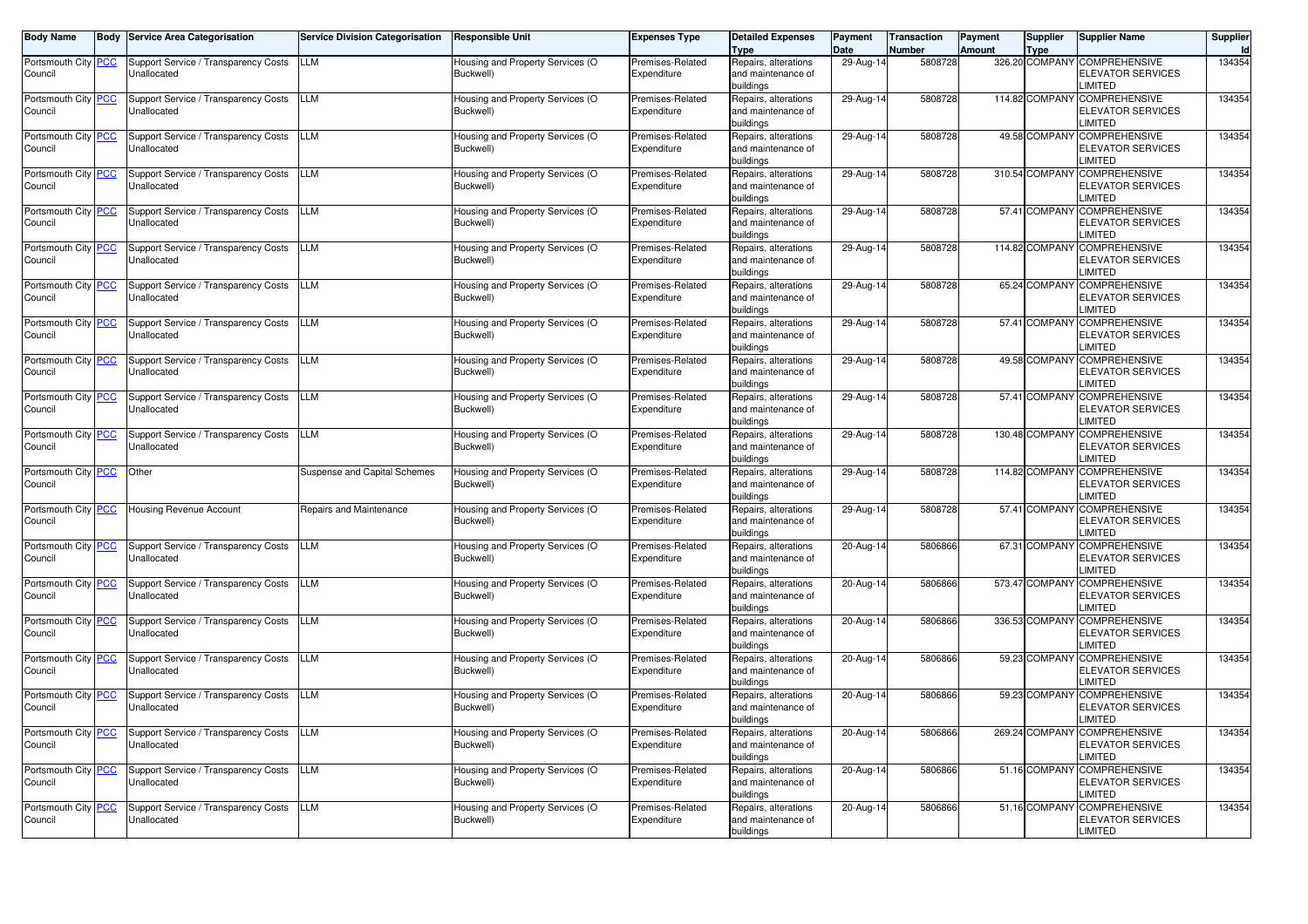| <b>Body Name</b>               | <b>Body</b> | <b>Service Area Categorisation</b>                  | <b>Service Division Categorisation</b> | <b>Responsible Unit</b>                       | <b>Expenses Type</b>            | <b>Detailed Expenses</b><br>Type                        | Payment<br>Date | Transaction<br><b>Number</b> | Payment<br>Amount | <b>Supplier</b><br><b>Type</b> | <b>Supplier Name</b>                                               | Supplier |
|--------------------------------|-------------|-----------------------------------------------------|----------------------------------------|-----------------------------------------------|---------------------------------|---------------------------------------------------------|-----------------|------------------------------|-------------------|--------------------------------|--------------------------------------------------------------------|----------|
| Portsmouth City PCC<br>Council |             | Support Service / Transparency Costs<br>Unallocated | LLM                                    | Housing and Property Services (O<br>Buckwell) | Premises-Related<br>Expenditure | Repairs, alterations<br>and maintenance of<br>buildings | 20-Aug-14       | 5806866                      |                   | 67.31 COMPANY                  | <b>COMPREHENSIVE</b><br><b>ELEVATOR SERVICES</b><br>LIMITED        | 134354   |
| Portsmouth City PCC<br>Council |             | Support Service / Transparency Costs<br>Jnallocated | LLM                                    | Housing and Property Services (O<br>Buckwell) | Premises-Related<br>Expenditure | Repairs, alterations<br>and maintenance of<br>buildings | 20-Aug-14       | 5806866                      |                   | 134.62 COMPANY                 | <b>COMPREHENSIVE</b><br><b>ELEVATOR SERVICES</b><br>LIMITED        | 134354   |
| Portsmouth City PCC<br>Council |             | Support Service / Transparency Costs<br>Jnallocated | LLM                                    | Housing and Property Services (O<br>Buckwell) | Premises-Related<br>Expenditure | Repairs, alterations<br>and maintenance of<br>buildings | 20-Aug-14       | 5806866                      |                   | 59.23 COMPANY                  | <b>COMPREHENSIVE</b><br><b>ELEVATOR SERVICES</b><br>LIMITED        | 134354   |
| Portsmouth City PCC<br>Council |             | Support Service / Transparency Costs<br>Jnallocated | LLM                                    | Housing and Property Services (O<br>Buckwell) | Premises-Related<br>Expenditure | Repairs, alterations<br>and maintenance of<br>buildings | 20-Aug-14       | 5806866                      |                   | 118.46 COMPANY                 | <b>COMPREHENSIVE</b><br><b>ELEVATOR SERVICES</b><br>LIMITED        | 134354   |
| Portsmouth City PCC<br>Council |             | Support Service / Transparency Costs<br>Unallocated | LLM                                    | Housing and Property Services (O<br>Buckwell) | Premises-Related<br>Expenditure | Repairs, alterations<br>and maintenance of<br>buildings | 20-Aug-14       | 5806866                      |                   | 59.23 COMPANY                  | <b>COMPREHENSIVE</b><br><b>ELEVATOR SERVICES</b><br>LIMITED        | 134354   |
| Portsmouth City PCC<br>Council |             | Support Service / Transparency Costs<br>Unallocated | LLM                                    | Housing and Property Services (O<br>Buckwell) | Premises-Related<br>Expenditure | Repairs, alterations<br>and maintenance of<br>buildinas | 20-Aug-14       | 5806866                      |                   | 59.23 COMPANY                  | <b>COMPREHENSIVE</b><br><b>ELEVATOR SERVICES</b><br>LIMITED        | 134354   |
| Portsmouth City PCC<br>Council |             | Other                                               | Suspense and Capital Schemes           | Housing and Property Services (O<br>Buckwell) | Premises-Related<br>Expenditure | Repairs, alterations<br>and maintenance of<br>buildinas | 20-Aug-14       | 5806866                      |                   | 59.23 COMPANY                  | <b>COMPREHENSIVE</b><br><b>ELEVATOR SERVICES</b><br>LIMITED        | 134354   |
| Portsmouth City PCC<br>Council |             | Support Service / Transparency Costs<br>Jnallocated | LLM                                    | Housing and Property Services (O<br>Buckwell) | Premises-Related<br>Expenditure | Repairs, alterations<br>and maintenance of<br>buildinas | 20-Aug-14       | 5806866                      |                   | 6.73 COMPANY                   | <b>COMPREHENSIVE</b><br><b>ELEVATOR SERVICES</b><br>LIMITED        | 134354   |
| Portsmouth City PCC<br>Council |             | Support Service / Transparency Costs<br>Jnallocated | LLM                                    | Housing and Property Services (O<br>Buckwell) | Premises-Related<br>Expenditure | Repairs, alterations<br>and maintenance of<br>buildinas | 20-Aug-14       | 5806866                      |                   | 57.33 COMPANY                  | <b>COMPREHENSIVE</b><br><b>ELEVATOR SERVICES</b><br>LIMITED        | 134354   |
| Portsmouth City PCC<br>Council |             | Support Service / Transparency Costs<br>Jnallocated | LLM                                    | Housing and Property Services (O<br>Buckwell) | Premises-Related<br>Expenditure | Repairs, alterations<br>and maintenance of<br>buildinas | 20-Aug-14       | 5806866                      |                   | 33.68 COMPANY                  | <b>COMPREHENSIVE</b><br><b>ELEVATOR SERVICES</b><br>LIMITED        | 134354   |
| Portsmouth City PCC<br>Council |             | Support Service / Transparency Costs<br>Jnallocated | LLM                                    | Housing and Property Services (O<br>Buckwell) | Premises-Related<br>Expenditure | Repairs, alterations<br>and maintenance of<br>buildinas | 20-Aug-14       | 5806866                      |                   | 5.92 COMPANY                   | <b>COMPREHENSIVE</b><br><b>ELEVATOR SERVICES</b><br>LIMITED        | 134354   |
| Portsmouth City PCC<br>Council |             | Support Service / Transparency Costs<br>Jnallocated | LLM                                    | Housing and Property Services (O<br>Buckwell) | Premises-Related<br>Expenditure | Repairs, alterations<br>and maintenance of<br>buildinas | 20-Aug-14       | 5806866                      |                   | 5.92 COMPANY                   | <b>COMPREHENSIVE</b><br><b>ELEVATOR SERVICES</b><br>LIMITED        | 134354   |
| Portsmouth City PCC<br>Council |             | Support Service / Transparency Costs<br>Jnallocated | LM.                                    | Housing and Property Services (O<br>Buckwell) | Premises-Related<br>Expenditure | Repairs, alterations<br>and maintenance of<br>buildinas | 20-Aug-14       | 5806866                      |                   | 26.92 COMPANY                  | <b>COMPREHENSIVE</b><br><b>ELEVATOR SERVICES</b><br>LIMITED        | 134354   |
| Portsmouth City PCC<br>Council |             | Support Service / Transparency Costs<br>Jnallocated | LM.                                    | Housing and Property Services (O<br>Buckwell) | Premises-Related<br>Expenditure | Repairs, alterations<br>and maintenance of<br>buildinas | 20-Aug-14       | 5806866                      |                   | 5.12 COMPANY                   | <b>COMPREHENSIVE</b><br><b>ELEVATOR SERVICES</b><br>LIMITED        | 134354   |
| Portsmouth City PCC<br>Council |             | Support Service / Transparency Costs<br>Jnallocated | LM.                                    | Housing and Property Services (O<br>Buckwell) | Premises-Related<br>Expenditure | Repairs, alterations<br>and maintenance of<br>buildinas | 20-Aug-14       | 5806866                      |                   | 5.12 COMPANY                   | <b>COMPREHENSIVE</b><br><b>ELEVATOR SERVICES</b><br>LIMITED        | 134354   |
| Portsmouth City PCC<br>Council |             | Support Service / Transparency Costs<br>Jnallocated | LM.                                    | Housing and Property Services (O<br>Buckwell) | Premises-Related<br>Expenditure | Repairs, alterations<br>and maintenance of<br>buildinas | 20-Aug-14       | 5806866                      |                   | 6.73 COMPANY                   | <b>COMPREHENSIVE</b><br><b>ELEVATOR SERVICES</b><br>LIMITED        | 134354   |
| Portsmouth City PCC<br>Council |             | Support Service / Transparency Costs<br>Jnallocated | LM.                                    | Housing and Property Services (O<br>Buckwell) | Premises-Related<br>Expenditure | Repairs, alterations<br>and maintenance of<br>buildinas | 20-Aug-14       | 5806866                      |                   | 13.46 COMPANY                  | <b>COMPREHENSIVE</b><br><b>ELEVATOR SERVICES</b><br>LIMITED        | 134354   |
| Portsmouth City PCC<br>Council |             | Support Service / Transparency Costs<br>Unallocated | LM.                                    | Housing and Property Services (O<br>Buckwell) | Premises-Related<br>Expenditure | Repairs, alterations<br>and maintenance of<br>buildings | $20 - Aug-1$    | 5806866                      |                   | 5.92 COMPANY                   | <b>COMPREHENSIVE</b><br><b>ELEVATOR SERVICES</b><br>LIMITED        | 134354   |
| Portsmouth City PCC<br>Council |             | Support Service / Transparency Costs<br>Unallocated | <b>LLM</b>                             | Housing and Property Services (O<br>Buckwell) | Premises-Related<br>Expenditure | Repairs, alterations<br>and maintenance of<br>buildings | 20-Aug-14       | 5806866                      |                   |                                | 11.84 COMPANY COMPREHENSIVE<br><b>ELEVATOR SERVICES</b><br>LIMITED | 134354   |
| Portsmouth City PCC<br>Council |             | Support Service / Transparency Costs<br>Unallocated | LLM                                    | Housing and Property Services (O<br>Buckwell) | Premises-Related<br>Expenditure | Repairs, alterations<br>and maintenance of<br>buildings | 20-Aug-14       | 5806866                      |                   |                                | 5.92 COMPANY COMPREHENSIVE<br><b>ELEVATOR SERVICES</b><br>LIMITED  | 134354   |
| Portsmouth City PCC<br>Council |             | Support Service / Transparency Costs<br>Unallocated | LLM                                    | Housing and Property Services (O<br>Buckwell) | Premises-Related<br>Expenditure | Repairs, alterations<br>and maintenance of<br>buildings | 20-Aug-14       | 5806866                      |                   | 5.92 COMPANY                   | <b>COMPREHENSIVE</b><br><b>ELEVATOR SERVICES</b><br>LIMITED        | 134354   |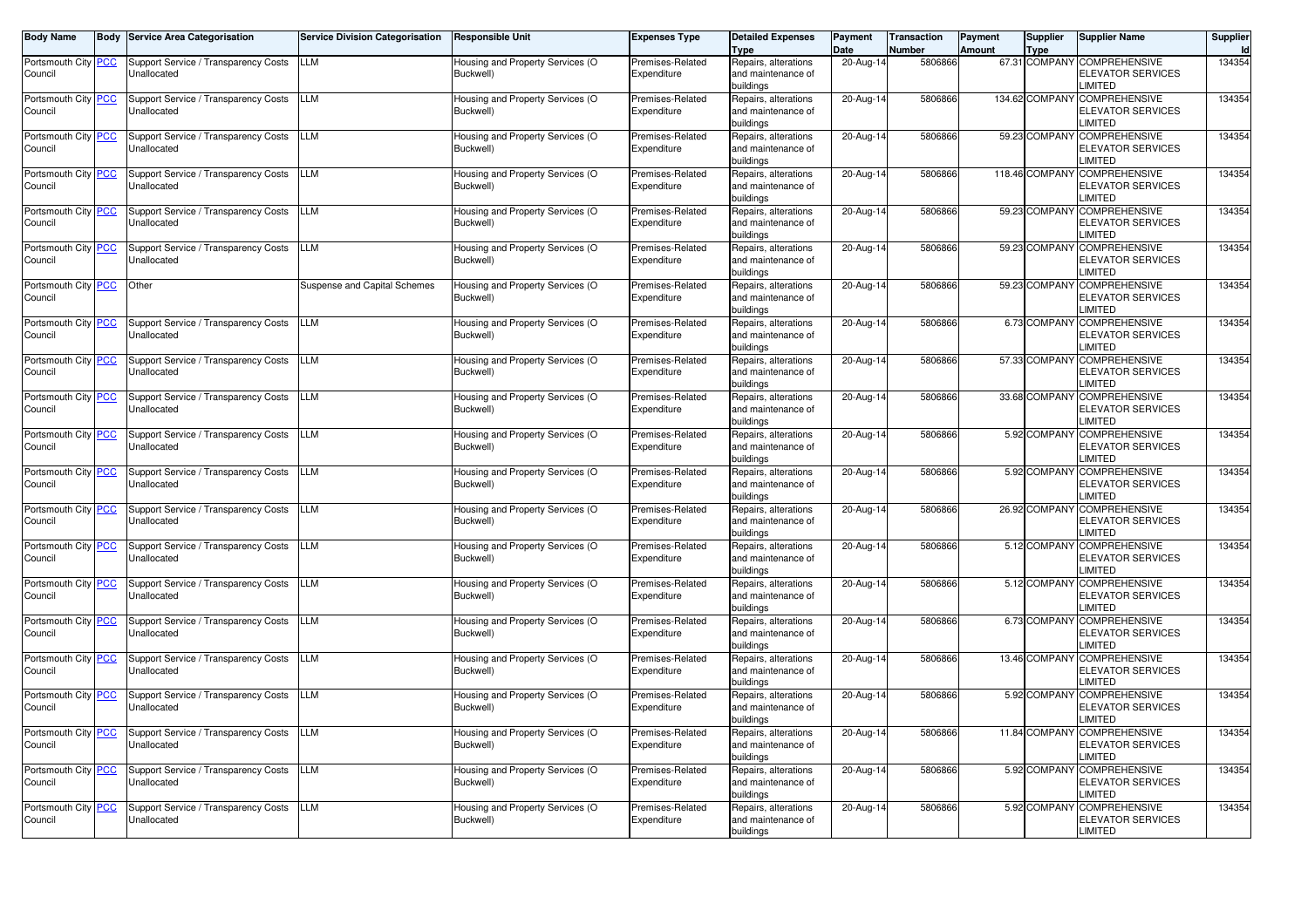| <b>Body Name</b>               | <b>Body Service Area Categorisation</b>             | <b>Service Division Categorisation</b> | <b>Responsible Unit</b>                       | <b>Expenses Type</b>            | <b>Detailed Expenses</b><br><b>Type</b>                 | Payment<br>Date | <b>Transaction</b><br>Number | Payment<br><b>Amount</b> | Supplier<br><b>Type</b> | <b>Supplier Name</b>                                                      | Supplier<br>$\mathsf{Id}$ |
|--------------------------------|-----------------------------------------------------|----------------------------------------|-----------------------------------------------|---------------------------------|---------------------------------------------------------|-----------------|------------------------------|--------------------------|-------------------------|---------------------------------------------------------------------------|---------------------------|
| Portsmouth City PCC<br>Council | Other                                               | Suspense and Capital Schemes           | Housing and Property Services (O<br>Buckwell) | Premises-Related<br>Expenditure | Repairs, alterations<br>and maintenance of<br>buildings | 20-Aug-14       | 5806866                      |                          | 5.92 COMPANY            | <b>COMPREHENSIVE</b><br><b>ELEVATOR SERVICES</b><br><b>IMITED</b>         | 134354                    |
| Portsmouth City PCC<br>Council | Support Service / Transparency Costs<br>Unallocated | LLM                                    | lousing and Property Services (O<br>Buckwell) | Premises-Related<br>Expenditure | Repairs, alterations<br>and maintenance of<br>buildings | 26-Aug-14       | 5807772                      |                          |                         | 103.97 COMPANY COMPREHENSIVE<br><b>ELEVATOR SERVICES</b><br><b>IMITED</b> | 134354                    |
| Portsmouth City PCC<br>Council | Support Service / Transparency Costs<br>Unallocated | LLM                                    | Housing and Property Services (O<br>Buckwell) | Premises-Related<br>Expenditure | Repairs, alterations<br>and maintenance of<br>buildinas | 26-Aug-14       | 5807772                      |                          |                         | 61.33 COMPANY COMPREHENSIVE<br><b>ELEVATOR SERVICES</b><br><b>IMITED</b>  | 134354                    |
| Portsmouth City PCC<br>Council | Support Service / Transparency Costs<br>Unallocated | <b>LLM</b>                             | Housing and Property Services (O<br>Buckwell) | Premises-Related<br>Expenditure | Repairs, alterations<br>and maintenance of<br>buildings | 26-Aug-14       | 5807772                      |                          |                         | 98.12 COMPANY COMPREHENSIVE<br><b>ELEVATOR SERVICES</b><br><b>IMITED</b>  | 134354                    |
| Portsmouth City PCC<br>Council | Support Service / Transparency Costs<br>Unallocated | <b>LLM</b>                             | Housing and Property Services (O<br>Buckwell) | Premises-Related<br>Expenditure | Repairs, alterations<br>and maintenance of<br>buildings | 26-Aug-14       | 5807772                      |                          | 122.65 COMPANY          | <b>COMPREHENSIVE</b><br>ELEVATOR SERVICES<br>LIMITED                      | 134354                    |
| Portsmouth City PCC<br>Council | Other                                               | Suspense and Capital Schemes           | Housing and Property Services (O<br>Buckwell) | Premises-Related<br>Expenditure | Repairs, alterations<br>and maintenance of<br>buildings | 26-Aug-14       | 5807772                      |                          | 265.16 COMPANY          | <b>COMPREHENSIVE</b><br>ELEVATOR SERVICES<br><b>IMITED</b>                | 134354                    |
| Portsmouth City PCC<br>Council | Support Service / Transparency Costs<br>Unallocated | <b>LLM</b>                             | Housing and Property Services (O<br>Buckwell) | Premises-Related<br>Expenditure | Repairs, alterations<br>and maintenance of<br>buildings | 20-Aug-14       | 5806866                      |                          | 50.62 COMPANY           | <b>COMPREHENSIVE</b><br><b>ELEVATOR SERVICES</b><br><b>IMITED</b>         | 134354                    |
| Portsmouth City PCC<br>Council | Support Service / Transparency Costs<br>Unallocated | <b>LLM</b>                             | Housing and Property Services (O<br>Buckwell) | Premises-Related<br>Expenditure | Repairs, alterations<br>and maintenance of<br>buildings | 20-Aug-14       | 5806866                      |                          | 75.93 COMPANY           | <b>COMPREHENSIVE</b><br>ELEVATOR SERVICES<br><b>IMITED</b>                | 134354                    |
| Portsmouth City PCC<br>Council | Support Service / Transparency Costs<br>Unallocated | <b>LLM</b>                             | Housing and Property Services (O<br>Buckwell) | Premises-Related<br>Expenditure | Repairs, alterations<br>and maintenance of<br>buildings | 20-Aug-14       | 5806866                      |                          |                         | 151.86 COMPANY COMPREHENSIVE<br><b>ELEVATOR SERVICES</b><br><b>IMITED</b> | 134354                    |
| Portsmouth City PCC<br>Council | Support Service / Transparency Costs<br>Unallocated | <b>LLM</b>                             | Housing and Property Services (O<br>Buckwell) | Premises-Related<br>Expenditure | Repairs, alterations<br>and maintenance of<br>buildings | $20 - Aug-14$   | 5806866                      |                          | 50.62 COMPANY           | <b>COMPREHENSIVE</b><br>ELEVATOR SERVICES<br><b>IMITED</b>                | 134354                    |
| Portsmouth City PCC<br>Council | Support Service / Transparency Costs<br>Unallocated | LLM                                    | Housing and Property Services (O<br>Buckwell) | Premises-Related<br>Expenditure | Repairs, alterations<br>and maintenance of<br>buildings | 20-Aug-14       | 5806866                      |                          | 75.93 COMPANY           | <b>COMPREHENSIVE</b><br>ELEVATOR SERVICES<br><b>IMITED</b>                | 134354                    |
| Portsmouth City PCC<br>Council | Support Service / Transparency Costs<br>Unallocated | AMS                                    | Housing and Property Services (O<br>Buckwell) | Supplies and Services           | Communications and<br>computing                         | $15-Aug-14$     | 5806476                      |                          | 495.00 VENDOR           | <b>COMPUTER SERVICES</b><br>CONSULTANTS (UK)<br><b>IMITED</b>             | 106416                    |
| Portsmouth City PCC<br>Council | Support Service / Transparency Costs<br>Unallocated | AMS                                    | Housing and Property Services (O<br>Buckwell) | Supplies and Services           | Communications and<br>computing                         | 15-Aug-14       | 5806476                      |                          | 410.00 VENDOR           | COMPUTER SERVICES<br>CONSULTANTS (UK)<br><b>IMITED</b>                    | 106416                    |
| Portsmouth City PCC<br>Council | Support Service / Transparency Costs<br>Unallocated | AMS                                    | Housing and Property Services (O<br>Buckwell) | <b>Supplies and Services</b>    | Communications and<br>computing                         | 15-Aug-14       | 5806476                      |                          | 643.00 VENDOR           | <b>COMPUTER SERVICES</b><br>CONSULTANTS (UK)<br><b>IMITED</b>             | 106416                    |
| Portsmouth City PCC<br>Council | <b>Housing Revenue Account</b>                      | Repairs and Maintenance                | Housing and Property Services (O<br>Buckwell) | Premises-Related<br>Expenditure | Repairs, alterations<br>and maintenance of<br>buildings | 28-Aug-14       | 5808586                      |                          |                         | 959911.93 COMPANY COMSERV (UK) LIMITED                                    | 120542                    |
| Portsmouth City PCC<br>Council | Housing Revenue Account                             | Other                                  | Housing and Property Services (O<br>Buckwell) | Premises-Related<br>Expenditure | Repairs, alterations<br>and maintenance of<br>buildings | 26-Aug-14       | 5807773                      |                          |                         | 0.01 COMPANY CONCRETE REPAIRS<br><b>IMITED</b>                            | 117272                    |
| Portsmouth City PCC<br>Council | Housing Revenue Account                             | Other                                  | Housing and Property Services (O<br>Buckwell) | Premises-Related<br>Expenditure | Repairs, alterations<br>and maintenance of<br>buildings | 26-Aug-14       | 5807773                      |                          |                         | 13299.99 COMPANY CONCRETE REPAIRS<br><b>IMITED</b>                        | 117272                    |
| Portsmouth City PCC<br>Council | <b>Housing Revenue Account</b>                      | Other                                  | Housing and Property Services (O<br>Buckwell) | Premises-Related<br>Expenditure | Repairs, alterations<br>and maintenance of<br>buildings | 29-Aug-14       | 5808729                      |                          |                         | 15675.00 COMPANY CONCRETE REPAIRS<br><b>IMITED</b>                        | 117272                    |
| Portsmouth City PCC<br>Council | Support Service / Transparency Costs<br>Unallocated | <b>LLM</b>                             | Housing and Property Services (O<br>Buckwell) | Premises-Related<br>Expenditure | Repairs, alterations<br>and maintenance of<br>buildings | 01-Aug-14       | 5804076                      |                          |                         | 3861.59 COMPANY CORRIGENDA LIMITED T/A<br>CHURCHES                        | 102100                    |
| Portsmouth City PCC<br>Council | Support Service / Transparency Costs<br>Unallocated | <b>LLM</b>                             | Housing and Property Services (O<br>Buckwell) | Premises-Related<br>Expenditure | Repairs, alterations<br>and maintenance of<br>buildings | 01-Aug-14       | 5804076                      |                          | 5118.00 COMPANY         | CORRIGENDA LIMITED T/A<br><b>CHURCHES</b>                                 | 102100                    |
| Portsmouth City PCC<br>Council | Support Service / Transparency Costs<br>Unallocated | <b>LLM</b>                             | Housing and Property Services (O<br>Buckwell) | Premises-Related<br>Expenditure | Repairs, alterations<br>and maintenance of<br>buildings | 01-Aug-14       | 5804076                      |                          | 1.00 COMPANY            | CORRIGENDA LIMITED T/A<br><b>CHURCHES</b>                                 | 102100                    |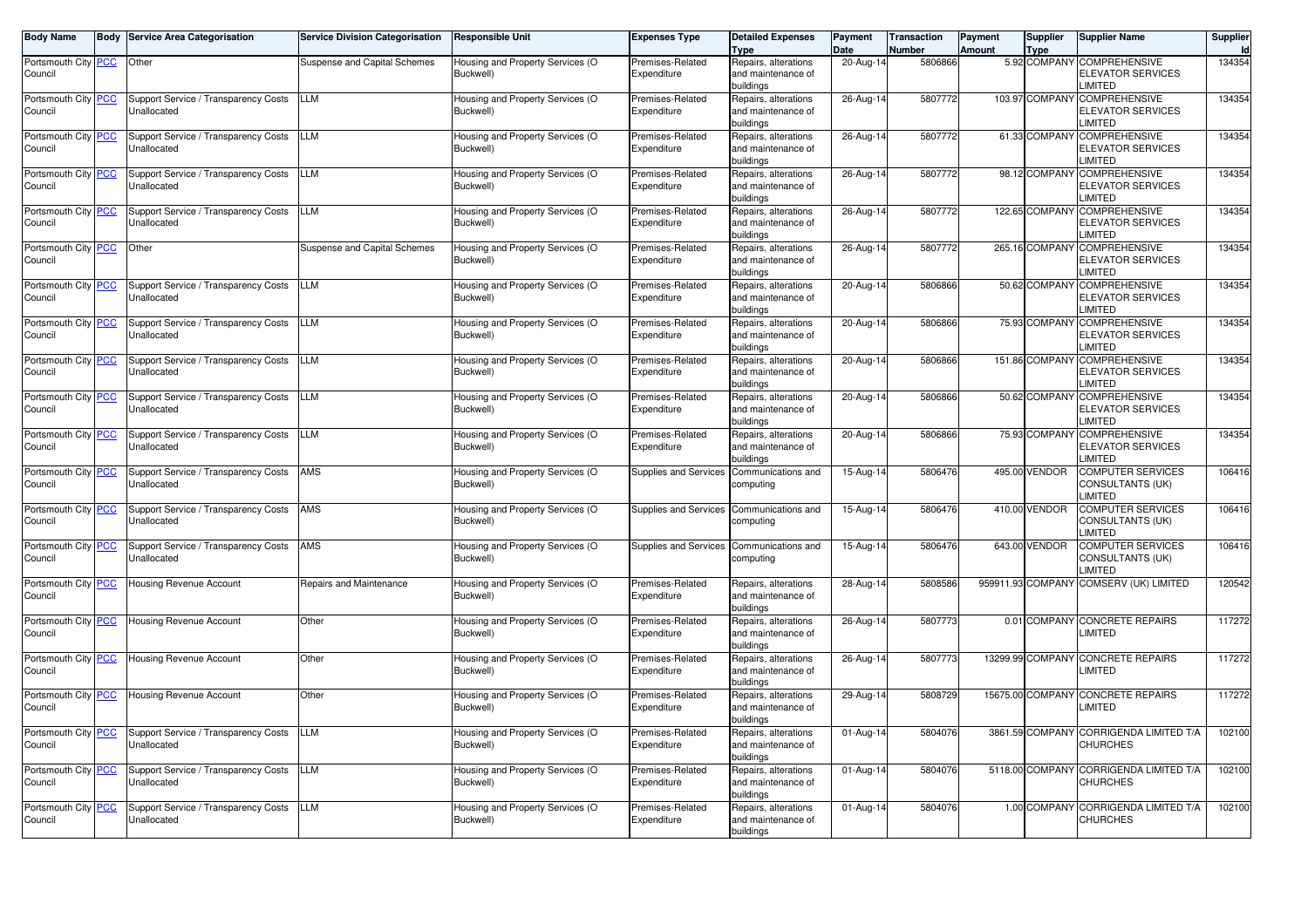| <b>Body Name</b>               | <b>Body</b> | <b>Service Area Categorisation</b>                  | <b>Service Division Categorisation</b> | <b>Responsible Unit</b>                       | <b>Expenses Type</b>            | <b>Detailed Expenses</b><br>Type                        | Payment<br>Date | Transaction<br><b>Number</b> | Payment<br>Amount | <b>Supplier</b><br><b>Type</b> | <b>Supplier Name</b>                                       | Supplier |
|--------------------------------|-------------|-----------------------------------------------------|----------------------------------------|-----------------------------------------------|---------------------------------|---------------------------------------------------------|-----------------|------------------------------|-------------------|--------------------------------|------------------------------------------------------------|----------|
| Portsmouth City PCC<br>Council |             | Support Service / Transparency Costs<br>Unallocated | LLM                                    | Housing and Property Services (O<br>Buckwell) | Premises-Related<br>Expenditure | Repairs, alterations<br>and maintenance of<br>buildings | 01-Aug-14       | 5804076                      |                   | 431.96 COMPANY                 | <b>CORRIGENDA LIMITED T/A</b><br><b>CHURCHES</b>           | 102100   |
| Portsmouth City PCC<br>Council |             | Support Service / Transparency Costs<br>Unallocated | LLM                                    | Housing and Property Services (O<br>Buckwell) | Premises-Related<br>Expenditure | Repairs, alterations<br>and maintenance of<br>buildings | 01-Aug-14       | 5804076                      |                   |                                | 53.99 COMPANY CORRIGENDA LIMITED T/A<br><b>CHURCHES</b>    | 102100   |
| Portsmouth City PCC<br>Council |             | Support Service / Transparency Costs<br>Unallocated | LLM                                    | Housing and Property Services (O<br>Buckwell) | Premises-Related<br>Expenditure | Repairs, alterations<br>and maintenance of<br>buildings | 01-Aug-14       | 5804076                      |                   |                                | 18.00 COMPANY CORRIGENDA LIMITED T/A<br><b>CHURCHES</b>    | 102100   |
| Portsmouth City PCC<br>Council |             | Support Service / Transparency Costs<br>Unallocated | LLM                                    | Housing and Property Services (O<br>Buckwell) | Premises-Related<br>Expenditure | Repairs, alterations<br>and maintenance of<br>buildings | 01-Aug-14       | 5804076                      |                   |                                | 7.71 COMPANY CORRIGENDA LIMITED T/A<br><b>CHURCHES</b>     | 102100   |
| Portsmouth City PCC<br>Council |             | Other                                               | Suspense and Capital Schemes           | Housing and Property Services (O<br>Buckwell) | Premises-Related<br>Expenditure | Repairs, alterations<br>and maintenance of<br>buildings | 14-Aug-14       | 5806296                      |                   |                                | 414.00 COMPANY CORRIGENDA LIMITED T/A<br><b>CHURCHES</b>   | 102100   |
| Portsmouth City PCC<br>Council |             | Support Service / Transparency Costs<br>Unallocated | LLM                                    | Housing and Property Services (O<br>Buckwell) | Premises-Related<br>Expenditure | Repairs, alterations<br>and maintenance of<br>buildings | 04-Aug-14       | 5804361                      |                   |                                | 368.01 COMPANY CORRIGENDA LIMITED T/A<br><b>CHURCHES</b>   | 102100   |
| Portsmouth City PCC<br>Council |             | Support Service / Transparency Costs<br>Unallocated | LLM                                    | Housing and Property Services (O<br>Buckwell) | Premises-Related<br>Expenditure | Repairs, alterations<br>and maintenance of<br>buildings | 04-Aug-14       | 5804361                      |                   |                                | 368.00 COMPANY CORRIGENDA LIMITED T/A<br><b>CHURCHES</b>   | 102100   |
| Portsmouth City PCC<br>Council |             | Support Service / Transparency Costs<br>Jnallocated | LLM                                    | Housing and Property Services (O<br>Buckwell) | Premises-Related<br>Expenditure | Repairs, alterations<br>and maintenance of<br>buildings | 01-Aug-14       | 5804076                      |                   |                                | -3861.59 COMPANY CORRIGENDA LIMITED T/A<br><b>CHURCHES</b> | 102100   |
| Portsmouth City PCC<br>Council |             | Support Service / Transparency Costs<br>Jnallocated | LLM                                    | Housing and Property Services (O<br>Buckwell) | Premises-Related<br>Expenditure | Repairs, alterations<br>and maintenance of<br>buildings | 01-Aug-14       | 5804076                      |                   |                                | 3861.59 COMPANY CORRIGENDA LIMITED T/A<br><b>CHURCHES</b>  | 102100   |
| Portsmouth City PCC<br>Council |             | Support Service / Transparency Costs<br>Jnallocated | LLM                                    | Housing and Property Services (O<br>Buckwell) | Premises-Related<br>Expenditure | Repairs, alterations<br>and maintenance of<br>buildings | 01-Aug-14       | 5804076                      |                   |                                | 373.75 COMPANY CORRIGENDA LIMITED T/A<br><b>CHURCHES</b>   | 102100   |
| Portsmouth City PCC<br>Council |             | Support Service / Transparency Costs<br>Jnallocated | LLM                                    | Housing and Property Services (O<br>Buckwell) | Premises-Related<br>Expenditure | Repairs, alterations<br>and maintenance of<br>buildings | 01-Aug-14       | 5804076                      |                   |                                | 425.50 COMPANY CORRIGENDA LIMITED T/A<br><b>CHURCHES</b>   | 102100   |
| Portsmouth City PCC<br>Council |             | Support Service / Transparency Costs<br>Jnallocated | LLM                                    | Housing and Property Services (O<br>Buckwell) | Premises-Related<br>Expenditure | Repairs, alterations<br>and maintenance of<br>buildings | 06-Aug-14       | 5804537                      |                   |                                | 877.00 COMPANY CORRIGENDA LIMITED T/A<br><b>CHURCHES</b>   | 102100   |
| Portsmouth City PCC<br>Council |             | Support Service / Transparency Costs<br>Jnallocated | LM.                                    | Housing and Property Services (O<br>Buckwell) | Premises-Related<br>Expenditure | Repairs, alterations<br>and maintenance of<br>buildings | 06-Aug-14       | 5804537                      |                   | 2000.00 COMPANY                | CORRIGENDA LIMITED T/A<br><b>CHURCHES</b>                  | 102100   |
| Portsmouth City PCC<br>Council |             | Support Service / Transparency Costs<br>Jnallocated | LM.                                    | Housing and Property Services (O<br>Buckwell) | Premises-Related<br>Expenditure | Repairs, alterations<br>and maintenance of<br>buildings | 06-Aug-14       | 5804537                      |                   | 414.00 COMPANY                 | CORRIGENDA LIMITED T/A<br><b>CHURCHES</b>                  | 102100   |
| Portsmouth City PCC<br>Council |             | Support Service / Transparency Costs<br>Jnallocated | LM.                                    | Housing and Property Services (O<br>Buckwell) | Premises-Related<br>Expenditure | Repairs, alterations<br>and maintenance of<br>buildings | 07-Aug-14       | 5805011                      |                   | 1684.73 COMPANY                | <b>CORRIGENDA LIMITED T/A</b><br><b>CHURCHES</b>           | 102100   |
| Portsmouth City PCC<br>Council |             | Support Service / Transparency Costs<br>Jnallocated | LM.                                    | Housing and Property Services (O<br>Buckwell) | Premises-Related<br>Expenditure | Repairs, alterations<br>and maintenance of<br>buildings | 15-Aug-14       | 5806481                      |                   | 61.25 COMPANY                  | <b>CORRIGENDA LIMITED T/A</b><br><b>CHURCHES</b>           | 102100   |
| Portsmouth City PCC<br>Council |             | Support Service / Transparency Costs<br>Jnallocated | LM.                                    | Housing and Property Services (O<br>Buckwell) | Premises-Related<br>Expenditure | Repairs, alterations<br>and maintenance of<br>buildings | 08-Aug-14       | 5805201                      |                   | 6145.76 COMPANY                | <b>CORRIGENDA LIMITED T/A</b><br><b>CHURCHES</b>           | 102100   |
| Portsmouth City PCC<br>Council |             | Support Service / Transparency Costs<br>Unallocated | LM.                                    | Housing and Property Services (O<br>Buckwell) | Premises-Related<br>Expenditure | Repairs, alterations<br>and maintenance of<br>buildings | $08$ -Aug-1     | 5805201                      |                   | 49.50 COMPANY                  | <b>CORRIGENDA LIMITED T/A</b><br><b>CHURCHES</b>           | 102100   |
| Portsmouth City PCC<br>Council |             | Support Service / Transparency Costs<br>Unallocated | <b>LLM</b>                             | Housing and Property Services (O<br>Buckwell) | Premises-Related<br>Expenditure | Repairs, alterations<br>and maintenance of<br>buildings | 08-Aug-14       | 5805201                      |                   |                                | 35.00 COMPANY CORRIGENDA LIMITED T/A<br><b>CHURCHES</b>    | 102100   |
| Portsmouth City PCC<br>Council |             | Support Service / Transparency Costs<br>Unallocated | LLM                                    | Housing and Property Services (O<br>Buckwell) | Premises-Related<br>Expenditure | Repairs, alterations<br>and maintenance of<br>buildings | 08-Aug-14       | 5805201                      |                   |                                | 662.00 COMPANY CORRIGENDA LIMITED T/A<br><b>CHURCHES</b>   | 102100   |
| Portsmouth City PCC<br>Council |             | Support Service / Transparency Costs<br>Unallocated | LLM                                    | Housing and Property Services (O<br>Buckwell) | Premises-Related<br>Expenditure | Repairs, alterations<br>and maintenance of<br>buildings | 13-Aug-14       | 5805804                      |                   |                                | 611.77 COMPANY CORRIGENDA LIMITED T/A<br><b>CHURCHES</b>   | 102100   |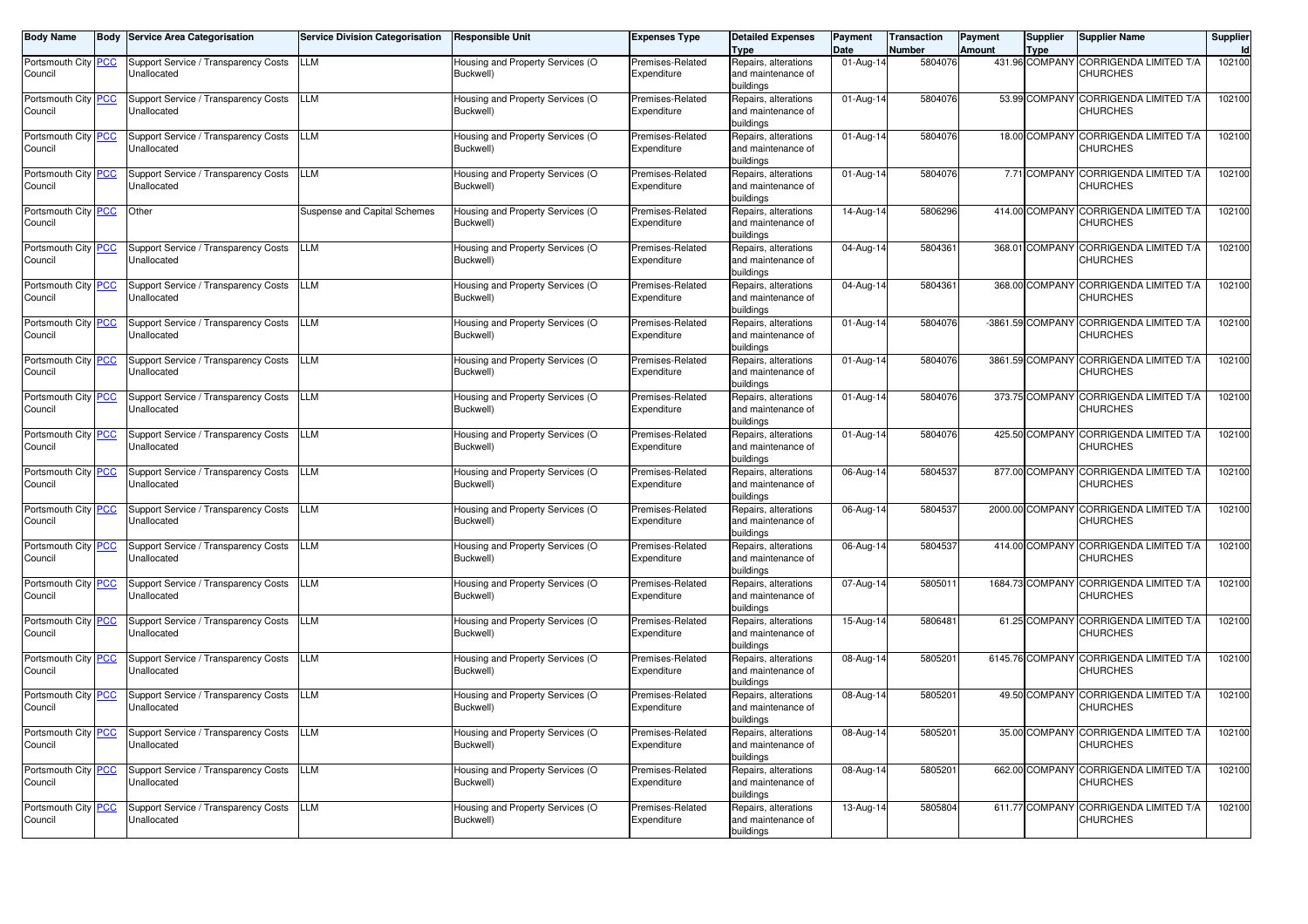| <b>Body Name</b>               | Body | <b>Service Area Categorisation</b>                         | <b>Service Division Categorisation</b> | <b>Responsible Unit</b>                       | <b>Expenses Type</b>            | <b>Detailed Expenses</b>                   | Payment           | Transaction       | Payment | <b>Supplier</b> | <b>Supplier Name</b>                                    | Supplier |
|--------------------------------|------|------------------------------------------------------------|----------------------------------------|-----------------------------------------------|---------------------------------|--------------------------------------------|-------------------|-------------------|---------|-----------------|---------------------------------------------------------|----------|
| Portsmouth City PCC            |      | Support Service / Transparency Costs                       | LLM                                    | Housing and Property Services (O              | Premises-Related                | <b>Type</b><br>Repairs, alterations        | Date<br>13-Aug-14 | Number<br>5805804 | Amount  | <b>Type</b>     | 1168.21 COMPANY CORRIGENDA LIMITED T/A                  | 102100   |
| Council                        |      | Unallocated                                                |                                        | Buckwell)                                     | Expenditure                     | and maintenance of                         |                   |                   |         |                 | <b>CHURCHES</b>                                         |          |
|                                |      |                                                            |                                        |                                               |                                 | buildings                                  |                   |                   |         |                 |                                                         |          |
| Portsmouth City PCC            |      | Support Service / Transparency Costs                       | LLM                                    | Housing and Property Services (O              | Premises-Related                | Repairs, alterations                       | 13-Aug-14         | 5805804           |         |                 | 1476.00 COMPANY CORRIGENDA LIMITED T/A                  | 102100   |
| Council                        |      | Unallocated                                                |                                        | Buckwell)                                     | Expenditure                     | and maintenance of<br>buildings            |                   |                   |         |                 | <b>CHURCHES</b>                                         |          |
| Portsmouth City PCC            |      | Corporate and Democratic Core                              | Corporate Management                   | Housing and Property Services (O              | Premises-Related                | Repairs, alterations                       | 13-Aug-14         | 5805804           |         |                 | 763.80 COMPANY CORRIGENDA LIMITED T/A                   | 102100   |
| Council                        |      |                                                            |                                        | Buckwell)                                     | Expenditure                     | and maintenance of                         |                   |                   |         |                 | <b>CHURCHES</b>                                         |          |
|                                |      |                                                            |                                        |                                               |                                 | buildings                                  |                   |                   |         |                 |                                                         |          |
| Portsmouth City <b>PCC</b>     |      | Support Service / Transparency Costs<br>Unallocated        | LLM                                    | Housing and Property Services (O<br>Buckwell) | Premises-Related<br>Expenditure | Fixtures and fittings                      | 14-Aug-14         | 5806296           |         |                 | 93.25 COMPANY CORRIGENDA LIMITED T/A<br><b>CHURCHES</b> | 102100   |
| Council<br>Portsmouth City PCC |      | Support Service / Transparency Costs                       | LLM                                    | Housing and Property Services (O              | Premises-Related                | <b>Fixtures and fittings</b>               | 14-Aug-14         | 5806296           |         | 128.25 COMPANY  | <b>CORRIGENDA LIMITED T/A</b>                           | 102100   |
| Council                        |      | Unallocated                                                |                                        | Buckwell)                                     | Expenditure                     |                                            |                   |                   |         |                 | CHURCHES                                                |          |
| Portsmouth City PCC            |      | Support Service / Transparency Costs                       | LLM                                    | Housing and Property Services (O              | Premises-Related                | <b>Fixtures and fittings</b>               | 14-Aug-14         | 5806296           |         |                 | 164.76 COMPANY CORRIGENDA LIMITED T/A                   | 102100   |
| Council                        |      | Jnallocated                                                |                                        | Buckwell)                                     | Expenditure                     |                                            |                   |                   |         |                 | <b>CHURCHES</b>                                         |          |
| Portsmouth City PCC<br>Council |      | Support Service / Transparency Costs<br>Unallocated        | LLM                                    | Housing and Property Services (O<br>Buckwell) | Premises-Related<br>Expenditure | <b>Fixtures and fittings</b>               | 14-Aug-14         | 5806296           |         |                 | 156.79 COMPANY CORRIGENDA LIMITED T/A<br>CHURCHES       | 102100   |
| Portsmouth City PCC            |      | Support Service / Transparency Costs                       | LLM                                    | Housing and Property Services (O              | Premises-Related                | <b>Fixtures and fittings</b>               | 14-Aug-14         | 5806296           |         | 220.98 COMPANY  | <b>CORRIGENDA LIMITED T/A</b>                           | 102100   |
| Council                        |      | Unallocated                                                |                                        | Buckwell)                                     | Expenditure                     |                                            |                   |                   |         |                 | CHURCHES                                                |          |
| Portsmouth City PCC            |      | Support Service / Transparency Costs                       | LLM                                    | Housing and Property Services (O              | Premises-Related                | Repairs, alterations                       | 15-Aug-14         | 5806481           |         | -61.25 COMPANY  | <b>CORRIGENDA LIMITED T/A</b>                           | 102100   |
| Council                        |      | Unallocated                                                |                                        | Buckwell)                                     | Expenditure                     | and maintenance of<br>buildings            |                   |                   |         |                 | <b>CHURCHES</b>                                         |          |
| Portsmouth City PCC            |      | Support Service / Transparency Costs                       | LLM                                    | Housing and Property Services (O              | Premises-Related                | Repairs, alterations                       | 15-Aug-14         | 5806481           |         | -61.25 COMPANY  | <b>CORRIGENDA LIMITED T/A</b>                           | 102100   |
| Council                        |      | Unallocated                                                |                                        | Buckwell)                                     | Expenditure                     | and maintenance of                         |                   |                   |         |                 | <b>CHURCHES</b>                                         |          |
|                                |      |                                                            |                                        |                                               |                                 | buildings                                  |                   |                   |         |                 |                                                         |          |
| Portsmouth City PCC<br>Council |      | Support Service / Transparency Costs<br>Unallocated        | LLM                                    | Housing and Property Services (O<br>Buckwell) | Premises-Related<br>Expenditure | Repairs, alterations<br>and maintenance of | 15-Aug-14         | 5806481           |         | 6178.70 COMPANY | <b>CORRIGENDA LIMITED T/A</b><br><b>CHURCHES</b>        | 102100   |
|                                |      |                                                            |                                        |                                               |                                 | buildings                                  |                   |                   |         |                 |                                                         |          |
| Portsmouth City PCC            |      | Other                                                      | <b>Suspense and Capital Schemes</b>    | Housing and Property Services (O              | Premises-Related                | Repairs, alterations                       | 22-Aug-14         | 5807482           |         | 105.45 COMPANY  | <b>CORRIGENDA LIMITED T/A</b>                           | 102100   |
| Council                        |      |                                                            |                                        | Buckwell)                                     | Expenditure                     | and maintenance of                         |                   |                   |         |                 | <b>CHURCHES</b>                                         |          |
| Portsmouth City PCC            |      | Support Service / Transparency Costs                       | LLM                                    | Housing and Property Services (O              | Premises-Related                | buildings<br><b>Fixtures and fittings</b>  | 22-Aug-14         | 5807482           |         |                 | 87.80 COMPANY CORRIGENDA LIMITED T/A                    | 102100   |
| Council                        |      | Jnallocated                                                |                                        | Buckwell)                                     | Expenditure                     |                                            |                   |                   |         |                 | CHURCHES                                                |          |
| Portsmouth City PCC            |      | Support Service / Transparency Costs                       | LLM                                    | Housing and Property Services (O              | Premises-Related                | <b>Fixtures and fittings</b>               | 22-Aug-14         | 5807482           |         |                 | 84.50 COMPANY CORRIGENDA LIMITED T/A                    | 102100   |
| Council                        |      | Unallocated                                                |                                        | Buckwell)                                     | Expenditure                     |                                            |                   |                   |         |                 | CHURCHES                                                |          |
| Portsmouth City PCC<br>Council |      | Support Service / Transparency Costs<br>Unallocated        | LLM                                    | Housing and Property Services (O<br>Buckwell) | Premises-Related<br>Expenditure | <b>Fixtures and fittings</b>               | 22-Aug-1          | 5807482           |         | 93.25 COMPAN    | CORRIGENDA LIMITED T/A<br>CHURCHES                      | 102100   |
| Portsmouth City PCC            |      | Support Service / Transparency Costs                       | LLM                                    | Housing and Property Services (O              | Premises-Related                | <b>Fixtures and fittings</b>               | 22-Aug-14         | 5807482           |         |                 | 84.50 COMPANY CORRIGENDA LIMITED T/A                    | 102100   |
| Council                        |      | Jnallocated                                                |                                        | Buckwell)                                     | Expenditure                     |                                            |                   |                   |         |                 | CHURCHES                                                |          |
| Portsmouth City PCC            |      | Support Service / Transparency Costs                       | LLM                                    | Housing and Property Services (O              | Premises-Related                | <b>Fixtures and fittings</b>               | 22-Aug-14         | 5807482           |         |                 | 49.50 COMPANY CORRIGENDA LIMITED T/A                    | 102100   |
| Council<br>Portsmouth City PCC |      | Unallocated<br>Support Service / Transparency Costs        | LLM                                    | Buckwell)<br>Housing and Property Services (O | Expenditure<br>Premises-Related | <b>Fixtures and fittings</b>               | $22$ -Aug-1       | 5807482           |         | 59.85 COMPANY   | CHURCHES<br><b>CORRIGENDA LIMITED T/A</b>               | 102100   |
| Council                        |      | Unallocated                                                |                                        | Buckwell)                                     | Expenditure                     |                                            |                   |                   |         |                 | CHURCHES                                                |          |
| Portsmouth City PCC            |      | Support Service / Transparency Costs                       | LLM                                    | Housing and Property Services (O              | Premises-Related                | Repairs, alterations                       | 26-Aug-14         | 5807777           |         |                 | 49.50 COMPANY CORRIGENDA LIMITED T/A                    | 102100   |
| Council                        |      | Unallocated                                                |                                        | Buckwell)                                     | Expenditure                     | and maintenance of                         |                   |                   |         |                 | <b>CHURCHES</b>                                         |          |
| Portsmouth City PCC            |      | Support Service / Transparency Costs                       | LLM                                    | Housing and Property Services (O              | Premises-Related                | buildings<br>Repairs, alterations          | 26-Aug-14         | 5807777           |         | 410.67 COMPANY  | <b>CORRIGENDA LIMITED T/A</b>                           | 102100   |
| Council                        |      | Unallocated                                                |                                        | Buckwell)                                     | Expenditure                     | and maintenance of                         |                   |                   |         |                 | <b>CHURCHES</b>                                         |          |
|                                |      |                                                            |                                        |                                               |                                 | buildings                                  |                   |                   |         |                 |                                                         |          |
| Portsmouth City PCC            |      | Support Service / Transparency Costs                       | LLM                                    | Housing and Property Services (O              | Premises-Related                | Repairs, alterations                       | 26-Aug-14         | 5807777           |         | 599.00 COMPANY  | <b>CORRIGENDA LIMITED T/A</b>                           | 102100   |
| Council                        |      | Unallocated                                                |                                        | Buckwell)                                     | Expenditure                     | and maintenance of<br>buildings            |                   |                   |         |                 | <b>CHURCHES</b>                                         |          |
| Portsmouth City PCC            |      | Other                                                      | Suspense and Capital Schemes           | Housing and Property Services (O              | Premises-Related                | Repairs, alterations                       | 26-Aug-14         | 5807777           |         |                 | 49.50 COMPANY CORRIGENDA LIMITED T/A                    | 102100   |
| Council                        |      |                                                            |                                        | Buckwell)                                     | Expenditure                     | and maintenance of                         |                   |                   |         |                 | <b>CHURCHES</b>                                         |          |
|                                |      |                                                            |                                        |                                               |                                 | buildings                                  |                   |                   |         |                 |                                                         |          |
| Portsmouth City PCC<br>Council |      | Support Service / Transparency Costs<br><b>Unallocated</b> | LLM                                    | Housing and Property Services (O<br>Buckwell) | Premises-Related<br>Expenditure | <b>Fixtures and fittings</b>               | 26-Aug-14         | 5807777           |         |                 | 49.50 COMPANY CORRIGENDA LIMITED T/A<br>CHURCHES        | 102100   |
| Portsmouth City PCC            |      | Support Service / Transparency Costs                       | LLM                                    | Housing and Property Services (O              | Premises-Related                | Fixtures and fittings                      | 26-Aug-14         | 5807777           |         |                 | 190.00 COMPANY CORRIGENDA LIMITED T/A                   | 102100   |
| Council                        |      | Unallocated                                                |                                        | Buckwell)                                     | Expenditure                     |                                            |                   |                   |         |                 | CHURCHES                                                |          |
| Portsmouth City PCC            |      | Support Service / Transparency Costs                       | LLM                                    | Housing and Property Services (O              | Premises-Related                | Fixtures and fittings                      | 26-Aug-14         | 5807777           |         |                 | 49.50 COMPANY CORRIGENDA LIMITED T/A                    | 102100   |
| Council<br>Portsmouth City PCC |      | Unallocated<br>Support Service / Transparency Costs        | <b>LLM</b>                             | Buckwell)<br>Housing and Property Services (O | Expenditure<br>Premises-Related | <b>Fixtures and fittings</b>               | 26-Aug-14         | 5807777           |         |                 | <b>CHURCHES</b><br>84.50 COMPANY CORRIGENDA LIMITED T/A | 102100   |
| Council                        |      | Unallocated                                                |                                        | Buckwell)                                     | Expenditure                     |                                            |                   |                   |         |                 | <b>CHURCHES</b>                                         |          |
| Portsmouth City   PCC          |      | Support Service / Transparency Costs                       | LLM                                    | Housing and Property Services (O              | Premises-Related                | Fixtures and fittings                      | 26-Aug-14         | 5807777           |         |                 | 75.75 COMPANY CORRIGENDA LIMITED T/A                    | 102100   |
| Council                        |      | Unallocated                                                |                                        | Buckwell)                                     | Expenditure                     |                                            |                   |                   |         |                 | <b>CHURCHES</b>                                         |          |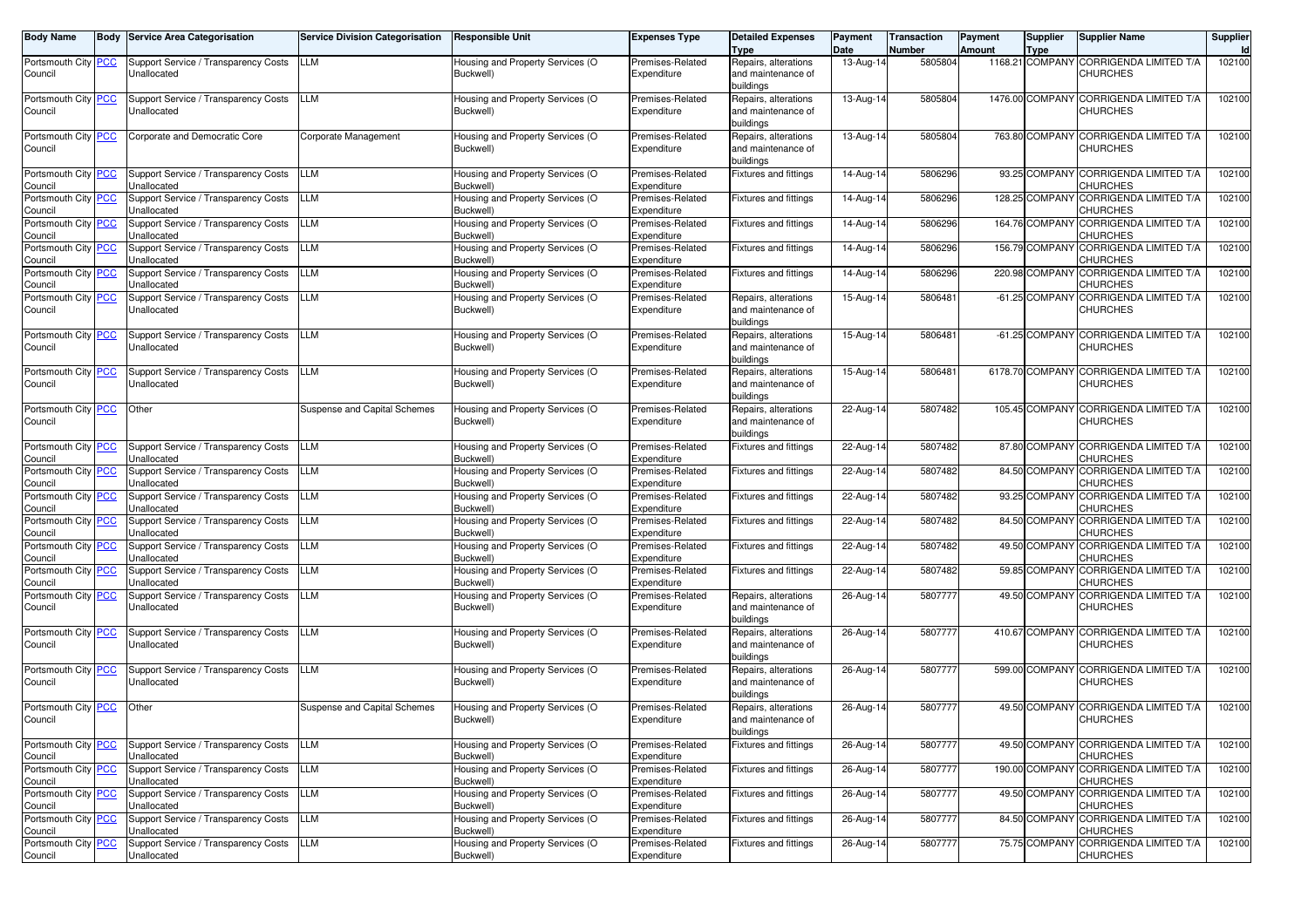| <b>Body Name</b>               | <b>Body Service Area Categorisation</b>             | <b>Service Division Categorisation</b> | <b>Responsible Unit</b>                       | <b>Expenses Type</b>            | <b>Detailed Expenses</b><br><b>Type</b>                 | Payment<br>Date | <b>Transaction</b><br><b>Number</b> | Payment<br><b>Amount</b> | <b>Supplier</b><br><b>Type</b> | <b>Supplier Name</b>                                      | Supplier |
|--------------------------------|-----------------------------------------------------|----------------------------------------|-----------------------------------------------|---------------------------------|---------------------------------------------------------|-----------------|-------------------------------------|--------------------------|--------------------------------|-----------------------------------------------------------|----------|
| Portsmouth City PCC<br>Council | Other                                               | Suspense and Capital Schemes           | Housing and Property Services (O<br>Buckwell) | Premises-Related<br>Expenditure | Fixtures and fittings                                   | 26-Aug-14       | 5807777                             |                          |                                | 58.25 COMPANY CORRIGENDA LIMITED T/A<br>CHURCHES          | 102100   |
| Portsmouth City PCC<br>Council | Support Service / Transparency Costs<br>Unallocated | <b>LLM</b>                             | Housing and Property Services (O<br>Buckwell) | Premises-Related<br>Expenditure | Repairs, alterations<br>and maintenance of<br>buildings | 26-Aug-1        | 5807777                             |                          |                                | 277.51 COMPANY CORRIGENDA LIMITED T/A<br><b>CHURCHES</b>  | 102100   |
| Portsmouth City PCC<br>Council | Support Service / Transparency Costs<br>Unallocated | <b>LLM</b>                             | Housing and Property Services (O<br>Buckwell) | Premises-Related<br>Expenditure | Repairs, alterations<br>and maintenance of<br>buildings | 26-Aug-14       | 5807777                             |                          |                                | 2999.94 COMPANY CORRIGENDA LIMITED T/A<br><b>CHURCHES</b> | 102100   |
| Portsmouth City PCC<br>Council | Support Service / Transparency Costs<br>Unallocated | <b>LLM</b>                             | Housing and Property Services (O<br>Buckwell) | Premises-Related<br>Expenditure | Repairs, alterations<br>and maintenance of<br>buildings | 26-Aug-14       | 5807777                             |                          |                                | 0.01 COMPANY CORRIGENDA LIMITED T/A<br><b>CHURCHES</b>    | 102100   |
| Portsmouth City PCC<br>Council | Support Service / Transparency Costs<br>Unallocated | <b>LLM</b>                             | Housing and Property Services (O<br>Buckwell) | Premises-Related<br>Expenditure | Repairs, alterations<br>and maintenance of<br>buildings | 26-Aug-14       | 5807777                             |                          |                                | 0.01 COMPANY CORRIGENDA LIMITED T/A<br><b>CHURCHES</b>    | 102100   |
| Portsmouth City PCC<br>Council | Support Service / Transparency Costs<br>Unallocated | <b>LLM</b>                             | Housing and Property Services (O<br>Buckwell) | Premises-Related<br>Expenditure | Repairs, alterations<br>and maintenance of<br>buildings | 26-Aug-14       | 5807777                             |                          |                                | 0.01 COMPANY CORRIGENDA LIMITED T/A<br><b>CHURCHES</b>    | 102100   |
| Portsmouth City PCC<br>Council | Support Service / Transparency Costs<br>Unallocated | <b>LLM</b>                             | Housing and Property Services (O<br>Buckwell) | Premises-Related<br>Expenditure | Repairs, alterations<br>and maintenance of<br>buildings | 26-Aug-14       | 5807777                             |                          |                                | 0.01 COMPANY CORRIGENDA LIMITED T/A<br><b>CHURCHES</b>    | 102100   |
| Portsmouth City PCC<br>Council | Support Service / Transparency Costs<br>Unallocated | <b>LLM</b>                             | Housing and Property Services (O<br>Buckwell) | Premises-Related<br>Expenditure | Repairs, alterations<br>and maintenance of<br>buildings | 26-Aug-14       | 5807777                             |                          |                                | 0.01 COMPANY CORRIGENDA LIMITED T/A<br><b>CHURCHES</b>    | 102100   |
| Portsmouth City PCC<br>Council | Support Service / Transparency Costs<br>Unallocated | <b>LLM</b>                             | Housing and Property Services (O<br>Buckwell) | Premises-Related<br>Expenditure | Repairs, alterations<br>and maintenance of<br>buildings | 22-Aug-14       | 5807482                             |                          |                                | 49.50 COMPANY CORRIGENDA LIMITED T/A<br><b>CHURCHES</b>   | 102100   |
| Portsmouth City PCC<br>Council | Support Service / Transparency Costs<br>Unallocated | <b>LLM</b>                             | Housing and Property Services (O<br>Buckwell) | Premises-Related<br>Expenditure | Repairs, alterations<br>and maintenance of<br>buildings | 22-Aug-14       | 5807482                             |                          |                                | 49.50 COMPANY CORRIGENDA LIMITED T/A<br><b>CHURCHES</b>   | 102100   |
| Portsmouth City PCC<br>Council | Support Service / Transparency Costs<br>Unallocated | <b>LLM</b>                             | Housing and Property Services (O<br>Buckwell) | Premises-Related<br>Expenditure | Repairs, alterations<br>and maintenance of<br>buildings | 22-Aug-14       | 5807482                             |                          |                                | 271.35 COMPANY CORRIGENDA LIMITED T/A<br><b>CHURCHES</b>  | 102100   |
| Portsmouth City PCC<br>Council | Support Service / Transparency Costs<br>Unallocated | <b>LLM</b>                             | Housing and Property Services (O<br>Buckwell) | Premises-Related<br>Expenditure | Repairs, alterations<br>and maintenance of<br>buildings | 22-Aug-14       | 5807482                             |                          |                                | 49.50 COMPANY CORRIGENDA LIMITED T/A<br><b>CHURCHES</b>   | 102100   |
| Portsmouth City PCC<br>Council | Support Service / Transparency Costs<br>Unallocated | <b>LLM</b>                             | Housing and Property Services (O<br>Buckwell) | Premises-Related<br>Expenditure | Repairs, alterations<br>and maintenance of<br>buildings | 22-Aug-14       | 5807482                             |                          |                                | 365.00 COMPANY CORRIGENDA LIMITED T/A<br><b>CHURCHES</b>  | 102100   |
| Portsmouth City PCC<br>Council | Support Service / Transparency Costs<br>Unallocated | <b>LLM</b>                             | Housing and Property Services (O<br>Buckwell) | Premises-Related<br>Expenditure | Repairs, alterations<br>and maintenance of<br>buildings | 22-Aug-14       | 5807482                             |                          |                                | 174.86 COMPANY CORRIGENDA LIMITED T/A<br><b>CHURCHES</b>  | 102100   |
| Portsmouth City PCC<br>Council | Support Service / Transparency Costs<br>Unallocated | <b>LLM</b>                             | Housing and Property Services (O<br>Buckwell) | Premises-Related<br>Expenditure | Repairs, alterations<br>and maintenance of<br>buildings | 22-Aug-14       | 5807482                             |                          |                                | 93.25 COMPANY CORRIGENDA LIMITED T/A<br><b>CHURCHES</b>   | 102100   |
| Portsmouth City PCC<br>Council | Support Service / Transparency Costs<br>Unallocated | <b>LLM</b>                             | Housing and Property Services (O<br>Buckwell) | Premises-Related<br>Expenditure | Repairs, alterations<br>and maintenance of<br>buildings | 22-Aug-14       | 5807482                             |                          |                                | 61.70 COMPANY CORRIGENDA LIMITED T/A<br><b>CHURCHES</b>   | 102100   |
| Portsmouth City PCC<br>Council | Other                                               | Suspense and Capital Schemes           | Housing and Property Services (O<br>Buckwell) | Premises-Related<br>Expenditure | Fixtures and fittings                                   | 22-Aug-14       | 5807482                             |                          |                                | 49.50 COMPANY CORRIGENDA LIMITED T/A<br>CHURCHES          | 102100   |
| Portsmouth City PCC<br>Council | Support Service / Transparency Costs<br>Unallocated | <b>LLM</b>                             | Housing and Property Services (O<br>Buckwell) | Premises-Related<br>Expenditure | Repairs, alterations<br>and maintenance of<br>buildings | 27-Aug-14       | 5808147                             |                          |                                | 70.00 COMPANY CORRIGENDA LIMITED T/A<br><b>CHURCHES</b>   | 102100   |
| Portsmouth City PCC<br>Council | Support Service / Transparency Costs<br>Unallocated | <b>LLM</b>                             | Housing and Property Services (O<br>Buckwell) | Premises-Related<br>Expenditure | Repairs, alterations<br>and maintenance of<br>buildings | 27-Aug-14       | 5808147                             |                          |                                | 78.50 COMPANY CORRIGENDA LIMITED T/A<br><b>CHURCHES</b>   | 102100   |
| Portsmouth City PCC<br>Council | Support Service / Transparency Costs<br>Unallocated | <b>LLM</b>                             | Housing and Property Services (O<br>Buckwell) | Premises-Related<br>Expenditure | Repairs, alterations<br>and maintenance of<br>buildings | 27-Aug-14       | 5808147                             |                          |                                | 162.54 COMPANY CORRIGENDA LIMITED T/A<br><b>CHURCHES</b>  | 102100   |
| Portsmouth City PCC<br>Council | Support Service / Transparency Costs<br>Unallocated | LLM                                    | Housing and Property Services (O<br>Buckwell) | Premises-Related<br>Expenditure | Repairs, alterations<br>and maintenance of<br>buildings | 27-Aug-14       | 5808147                             |                          |                                | 308.82 COMPANY CORRIGENDA LIMITED T/A<br><b>CHURCHES</b>  | 102100   |
| Portsmouth City PCC<br>Council | Support Service / Transparency Costs<br>Unallocated | LLM                                    | Housing and Property Services (O<br>Buckwell) | Premises-Related<br>Expenditure | Repairs, alterations<br>and maintenance of<br>buildings | 27-Aug-14       | 5808147                             |                          |                                | 35.00 COMPANY CORRIGENDA LIMITED T/A<br><b>CHURCHES</b>   | 102100   |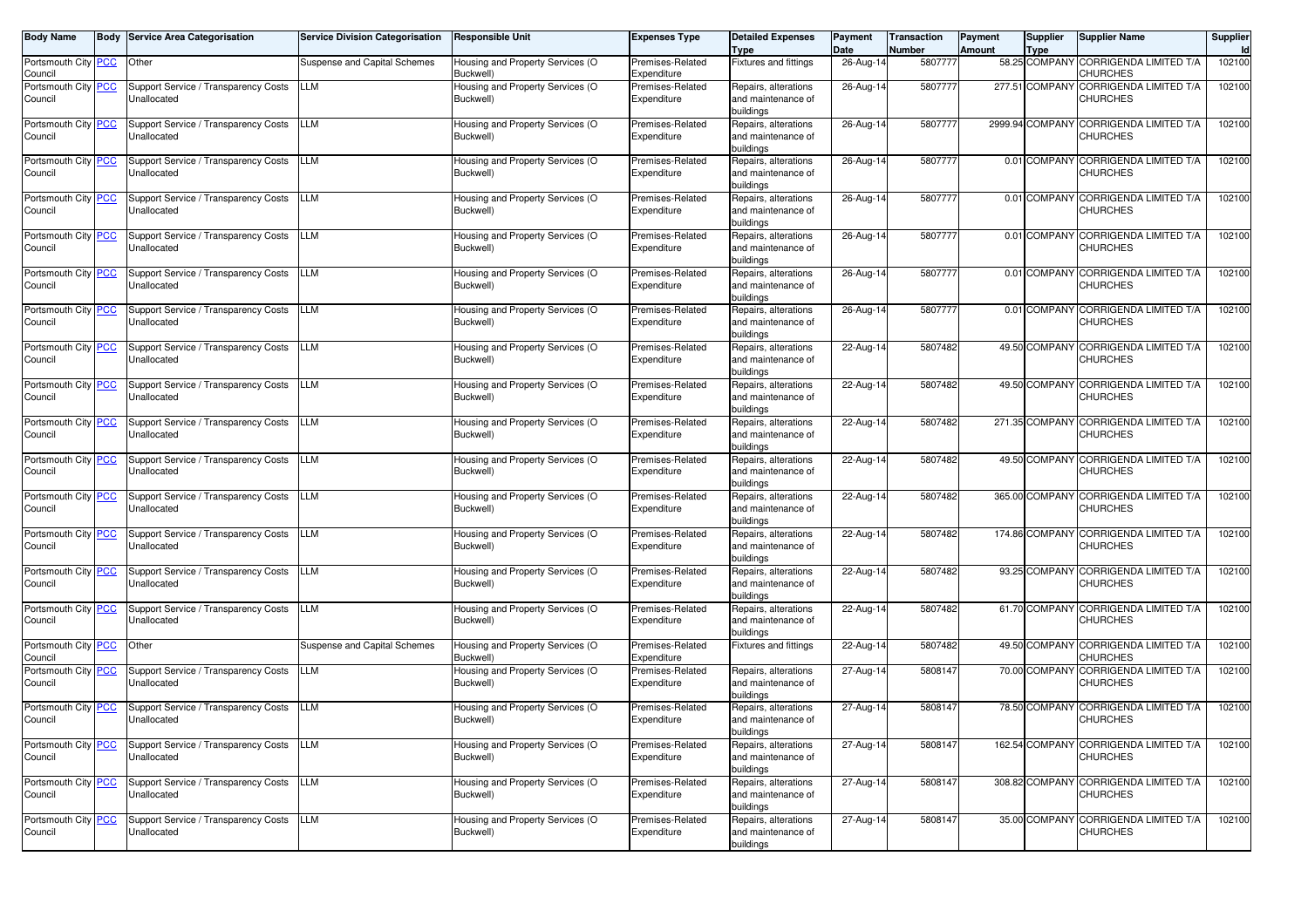| <b>Body Name</b>                            | Body | <b>Service Area Categorisation</b>                                                          | <b>Service Division Categorisation</b> | <b>Responsible Unit</b>                       | <b>Expenses Type</b>            | <b>Detailed Expenses</b><br>Type                        | Payment<br>Date | <b>Transaction</b><br>Number | Payment<br>Amount | <b>Supplier</b><br><b>Type</b> | <b>Supplier Name</b>                                                       | Supplier |
|---------------------------------------------|------|---------------------------------------------------------------------------------------------|----------------------------------------|-----------------------------------------------|---------------------------------|---------------------------------------------------------|-----------------|------------------------------|-------------------|--------------------------------|----------------------------------------------------------------------------|----------|
| Portsmouth City PCC<br>Council              |      | Support Service / Transparency Costs<br>Unallocated                                         | LLM                                    | Housing and Property Services (O<br>Buckwell) | Premises-Related<br>Expenditure | Repairs, alterations<br>and maintenance of<br>buildings | 27-Aug-14       | 5808147                      |                   |                                | 164.65 COMPANY CORRIGENDA LIMITED T/A<br><b>CHURCHES</b>                   | 102100   |
| Portsmouth City PCC<br>Council              |      | Support Service / Transparency Costs<br>Unallocated                                         | LLM                                    | Housing and Property Services (O<br>Buckwell) | Premises-Related<br>Expenditure | Repairs, alterations<br>and maintenance of<br>buildings | $27$ -Aug-14    | 5808147                      |                   |                                | 75.75 COMPANY CORRIGENDA LIMITED T/A<br><b>CHURCHES</b>                    | 102100   |
| Portsmouth City PCC<br>Council              |      | Other                                                                                       | Suspense and Capital Schemes           | Housing and Property Services (O<br>Buckwell) | Premises-Related<br>Expenditure | Repairs, alterations<br>and maintenance of<br>buildings | 27-Aug-14       | 5808147                      |                   |                                | 2008.64 COMPANY CORRIGENDA LIMITED T/A<br><b>CHURCHES</b>                  | 102100   |
| Portsmouth City PCC<br>Council              |      | Support Service / Transparency Costs<br>Unallocated                                         | LLM                                    | Housing and Property Services (O<br>Buckwell) | Premises-Related<br>Expenditure | Repairs, alterations<br>and maintenance of<br>buildings | 29-Aug-14       | 5808733                      |                   |                                | 148.95 COMPANY CORRIGENDA LIMITED T/A<br><b>CHURCHES</b>                   | 102100   |
| Portsmouth City PCC<br>Council              |      | Support Service / Transparency Costs<br>Jnallocated                                         | LLM                                    | Housing and Property Services (O<br>Buckwell) | Premises-Related<br>Expenditure | Fixtures and fittings                                   | 29-Aug-14       | 5808733                      |                   |                                | 49.50 COMPANY CORRIGENDA LIMITED T/A<br>CHURCHES                           | 102100   |
| Portsmouth City PCC<br>Council              |      | Support Service / Transparency Costs<br>Jnallocated                                         | LLM                                    | Housing and Property Services (O<br>Buckwell) | Premises-Related<br>Expenditure | <b>Fixtures and fittings</b>                            | 29-Aug-14       | 5808733                      |                   | 49.50 COMPANY                  | <b>CORRIGENDA LIMITED T/A</b><br>CHURCHES                                  | 102100   |
| Portsmouth City PCC<br>Council              |      | Support Service / Transparency Costs<br>Jnallocated                                         | LLM                                    | Housing and Property Services (O<br>Buckwell) | Premises-Related<br>Expenditure | Fixtures and fittings                                   | 29-Aug-14       | 5808733                      |                   | 211.50 COMPANY                 | CORRIGENDA LIMITED T/A<br>CHURCHES                                         | 102100   |
| Portsmouth City PCC<br>Council              |      | Support Service / Transparency Costs<br>Jnallocated                                         | LLM                                    | Housing and Property Services (O<br>Buckwell) | Premises-Related<br>Expenditure | Fixtures and fittings                                   | 29-Aug-14       | 5808733                      |                   |                                | 67.00 COMPANY CORRIGENDA LIMITED T/A<br>CHURCHES                           | 102100   |
| Portsmouth City <mark>PCC</mark><br>Council |      | Support Service / Transparency Costs<br>Jnallocated                                         | LLM                                    | Housing and Property Services (O<br>Buckwell) | Premises-Related<br>Expenditure | <b>Fixtures and fittings</b>                            | 29-Aug-14       | 5808733                      |                   | 121.62 COMPANY                 | <b>CORRIGENDA LIMITED T/A</b><br>CHURCHES                                  | 102100   |
| Portsmouth City PCC<br>Council              |      | Support Service / Transparency Costs<br>Jnallocated                                         | LLM                                    | Housing and Property Services (O<br>Buckwell) | Premises-Related<br>Expenditure | <b>Fixtures and fittings</b>                            | 29-Aug-14       | 5808733                      |                   | 78.14 COMPANY                  | CORRIGENDA LIMITED T/A<br>CHURCHES<br>49.50 COMPANY CORRIGENDA LIMITED T/A | 102100   |
| Portsmouth City PCC<br>Council              |      | Support Service / Transparency Costs<br>Jnallocated<br>Support Service / Transparency Costs | LLM                                    | Housing and Property Services (O<br>Buckwell) | Premises-Related<br>Expenditure | Fixtures and fittings                                   | 29-Aug-14       | 5808733                      |                   | 198.00 COMPANY                 | CHURCHES<br>CORRIGENDA LIMITED T/A                                         | 102100   |
| Portsmouth City <b>PCC</b><br>Council       |      | Jnallocated                                                                                 | LLM                                    | Housing and Property Services (O<br>Buckwell) | Premises-Related<br>Expenditure | <b>Fixtures and fittings</b>                            | 29-Aug-14       | 5808733                      |                   |                                | CHURCHES<br><b>CORRIGENDA LIMITED T/A</b>                                  | 102100   |
| Portsmouth City PCC<br>Council              |      | <b>Support Service / Transparency Costs</b><br>Unallocated                                  | LLM                                    | Housing and Property Services (O<br>Buckwell) | Premises-Related<br>Expenditure | Repairs, alterations<br>and maintenance of<br>buildings | 29-Aug-14       | 5808733                      |                   | 140.23 COMPANY                 | <b>CHURCHES</b>                                                            | 102100   |
| Portsmouth City PCC<br>Council              |      | <b>Support Service / Transparency Costs</b><br>Unallocated                                  | LLM                                    | Housing and Property Services (O<br>Buckwell) | Premises-Related<br>Expenditure | Repairs, alterations<br>and maintenance of<br>buildings | 29-Aug-14       | 5808733                      |                   | 54.54 COMPANY                  | <b>CORRIGENDA LIMITED T/A</b><br><b>CHURCHES</b>                           | 102100   |
| Portsmouth City PCC<br>Council              |      | Support Service / Transparency Costs<br>Unallocated                                         | LLM                                    | Housing and Property Services (O<br>Buckwell) | Premises-Related<br>Expenditure | Repairs, alterations<br>and maintenance of<br>buildings | 29-Aug-14       | 5808733                      |                   | 389.54 COMPANY                 | <b>CORRIGENDA LIMITED T/A</b><br><b>CHURCHES</b>                           | 102100   |
| Portsmouth City PCC<br>Council              |      | Support Service / Transparency Costs<br>Unallocated                                         | LLM                                    | Housing and Property Services (O<br>Buckwell) | Premises-Related<br>Expenditure | Repairs, alterations<br>and maintenance of<br>buildings | 29-Aug-14       | 5808733                      |                   | 15.58 COMPANY                  | <b>CORRIGENDA LIMITED T/A</b><br><b>CHURCHES</b>                           | 102100   |
| Portsmouth City PCC<br>Council              |      | Support Service / Transparency Costs<br>Unallocated                                         | LLM                                    | Housing and Property Services (O<br>Buckwell) | Premises-Related<br>Expenditure | Repairs, alterations<br>and maintenance of<br>buildings | 29-Aug-14       | 5808733                      |                   | 114.26 COMPANY                 | <b>CORRIGENDA LIMITED T/A</b><br><b>CHURCHES</b>                           | 102100   |
| Portsmouth City PCC<br>Council              |      | Support Service / Transparency Costs<br>Unallocated                                         | LLM                                    | Housing and Property Services (O<br>Buckwell) | Premises-Related<br>Expenditure | Repairs, alterations<br>and maintenance of<br>buildings | 29-Aug-14       | 5808733                      |                   | 186.98 COMPANY                 | <b>CORRIGENDA LIMITED T/A</b><br><b>CHURCHES</b>                           | 102100   |
| Portsmouth City PCC<br>Council              |      | Support Service / Transparency Costs<br>Unallocated                                         | LLM                                    | Housing and Property Services (O<br>Buckwell) | Premises-Related<br>Expenditure | Repairs, alterations<br>and maintenance of<br>buildings | 29-Aug-14       | 5808733                      |                   | 46.74 COMPANY                  | <b>CORRIGENDA LIMITED T/A</b><br><b>CHURCHES</b>                           | 102100   |
| Portsmouth City PCC<br>Council              |      | Support Service / Transparency Costs<br>Unallocated                                         | LLM                                    | Housing and Property Services (O<br>Buckwell) | Premises-Related<br>Expenditure | Repairs, alterations<br>and maintenance of<br>buildings | 29-Aug-14       | 5808733                      |                   |                                | 54.54 COMPANY CORRIGENDA LIMITED T/A<br><b>CHURCHES</b>                    | 102100   |
| Portsmouth City PCC<br>Council              |      | Support Service / Transparency Costs<br>Unallocated                                         | LLM                                    | Housing and Property Services (O<br>Buckwell) | Premises-Related<br>Expenditure | Repairs, alterations<br>and maintenance of<br>buildings | 29-Aug-14       | 5808733                      |                   |                                | 249.31 COMPANY CORRIGENDA LIMITED T/A<br><b>CHURCHES</b>                   | 102100   |
| Portsmouth City PCC<br>Council              |      | Support Service / Transparency Costs<br>Unallocated                                         | LLM                                    | Housing and Property Services (O<br>Buckwell) | Premises-Related<br>Expenditure | Repairs, alterations<br>and maintenance of<br>buildings | 29-Aug-14       | 5808733                      |                   |                                | 12.99 COMPANY CORRIGENDA LIMITED T/A<br><b>CHURCHES</b>                    | 102100   |
| Portsmouth City PCC<br>Council              |      | Support Service / Transparency Costs<br>Unallocated                                         | LLM                                    | Housing and Property Services (O<br>Buckwell) | Premises-Related<br>Expenditure | Repairs, alterations<br>and maintenance of<br>buildings | $29-Aug-14$     | 5808733                      |                   |                                | 123.35 COMPANY CORRIGENDA LIMITED T/A<br><b>CHURCHES</b>                   | 102100   |
| Portsmouth City PCC<br>Council              |      | Support Service / Transparency Costs<br>Unallocated                                         | LLM                                    | Housing and Property Services (O<br>Buckwell) | Premises-Related<br>Expenditure | Repairs, alterations<br>and maintenance of<br>buildings | 29-Aug-14       | 5808733                      |                   |                                | 77.91 COMPANY CORRIGENDA LIMITED T/A<br><b>CHURCHES</b>                    | 102100   |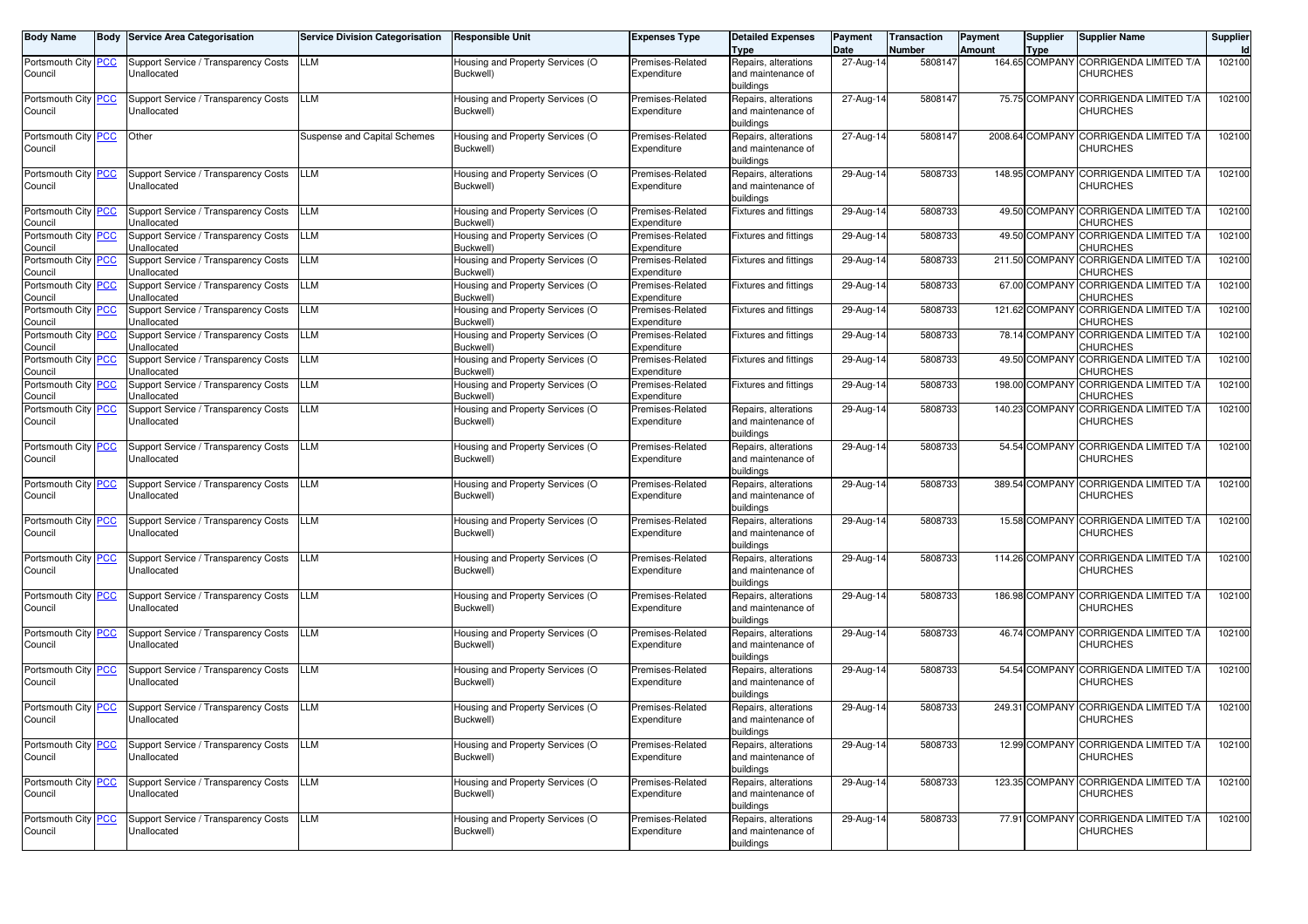| <b>Body Name</b>               | <b>Body</b> | <b>Service Area Categorisation</b>                  | <b>Service Division Categorisation</b> | <b>Responsible Unit</b>                       | <b>Expenses Type</b>            | <b>Detailed Expenses</b><br>Type                        | Payment<br>Date | Transaction<br><b>Number</b> | Payment<br>Amount | <b>Supplier</b><br><b>Type</b> | <b>Supplier Name</b>                                     | Supplier |
|--------------------------------|-------------|-----------------------------------------------------|----------------------------------------|-----------------------------------------------|---------------------------------|---------------------------------------------------------|-----------------|------------------------------|-------------------|--------------------------------|----------------------------------------------------------|----------|
| Portsmouth City PCC<br>Council |             | Support Service / Transparency Costs<br>Unallocated | LLM                                    | Housing and Property Services (O<br>Buckwell) | Premises-Related<br>Expenditure | Repairs, alterations<br>and maintenance of<br>buildings | 29-Aug-14       | 5808733                      |                   | 140.23 COMPANY                 | <b>CORRIGENDA LIMITED T/A</b><br><b>CHURCHES</b>         | 102100   |
| Portsmouth City PCC<br>Council |             | Support Service / Transparency Costs<br>Unallocated | LLM                                    | Housing and Property Services (O<br>Buckwell) | Premises-Related<br>Expenditure | Repairs, alterations<br>and maintenance of<br>buildings | 29-Aug-14       | 5808733                      |                   |                                | 54.54 COMPANY CORRIGENDA LIMITED T/A<br><b>CHURCHES</b>  | 102100   |
| Portsmouth City PCC<br>Council |             | Support Service / Transparency Costs<br>Unallocated | LLM                                    | Housing and Property Services (O<br>Buckwell) | Premises-Related<br>Expenditure | Repairs, alterations<br>and maintenance of<br>buildings | 29-Aug-14       | 5808733                      |                   | 97.38 COMPANY                  | <b>CORRIGENDA LIMITED T/A</b><br><b>CHURCHES</b>         | 102100   |
| Portsmouth City PCC<br>Council |             | Support Service / Transparency Costs<br>Unallocated | LLM                                    | Housing and Property Services (O<br>Buckwell) | Premises-Related<br>Expenditure | Repairs, alterations<br>and maintenance of<br>buildings | 29-Aug-14       | 5808733                      |                   |                                | 7.79 COMPANY CORRIGENDA LIMITED T/A<br><b>CHURCHES</b>   | 102100   |
| Portsmouth City PCC<br>Council |             | Support Service / Transparency Costs<br>Unallocated | LLM                                    | Housing and Property Services (O<br>Buckwell) | Premises-Related<br>Expenditure | Repairs, alterations<br>and maintenance of<br>buildings | 29-Aug-14       | 5808733                      |                   |                                | 148.02 COMPANY CORRIGENDA LIMITED T/A<br><b>CHURCHES</b> | 102100   |
| Portsmouth City PCC<br>Council |             | Support Service / Transparency Costs<br>Unallocated | LLM                                    | Housing and Property Services (O<br>Buckwell) | Premises-Related<br>Expenditure | Repairs, alterations<br>and maintenance of<br>buildings | 29-Aug-14       | 5808733                      |                   |                                | 155.82 COMPANY CORRIGENDA LIMITED T/A<br><b>CHURCHES</b> | 102100   |
| Portsmouth City PCC<br>Council |             | Support Service / Transparency Costs<br>Unallocated | LLM                                    | Housing and Property Services (O<br>Buckwell) | Premises-Related<br>Expenditure | Repairs, alterations<br>and maintenance of<br>buildinas | 29-Aug-14       | 5808733                      |                   |                                | 140.23 COMPANY CORRIGENDA LIMITED T/A<br><b>CHURCHES</b> | 102100   |
| Portsmouth City PCC<br>Council |             | Support Service / Transparency Costs<br>Jnallocated | LLM                                    | Housing and Property Services (O<br>Buckwell) | Premises-Related<br>Expenditure | Repairs, alterations<br>and maintenance of<br>buildinas | 29-Aug-14       | 5808733                      |                   |                                | 54.54 COMPANY CORRIGENDA LIMITED T/A<br><b>CHURCHES</b>  | 102100   |
| Portsmouth City PCC<br>Council |             | Support Service / Transparency Costs<br>Jnallocated | LLM                                    | Housing and Property Services (O<br>Buckwell) | Premises-Related<br>Expenditure | Repairs, alterations<br>and maintenance of<br>buildinas | 29-Aug-14       | 5808733                      |                   |                                | 62.33 COMPANY CORRIGENDA LIMITED T/A<br><b>CHURCHES</b>  | 102100   |
| Portsmouth City PCC<br>Council |             | Support Service / Transparency Costs<br>Jnallocated | LLM                                    | Housing and Property Services (O<br>Buckwell) | Premises-Related<br>Expenditure | Repairs, alterations<br>and maintenance of<br>buildings | 29-Aug-14       | 5808733                      |                   |                                | 15.58 COMPANY CORRIGENDA LIMITED T/A<br><b>CHURCHES</b>  | 102100   |
| Portsmouth City PCC<br>Council |             | Support Service / Transparency Costs<br>Jnallocated | LLM                                    | Housing and Property Services (O<br>Buckwell) | Premises-Related<br>Expenditure | Repairs, alterations<br>and maintenance of<br>buildings | 29-Aug-14       | 5808733                      |                   | 225.93 COMPANY                 | CORRIGENDA LIMITED T/A<br><b>CHURCHES</b>                | 102100   |
| Portsmouth City PCC<br>Council |             | Support Service / Transparency Costs<br>Jnallocated | LLM                                    | Housing and Property Services (O<br>Buckwell) | Premises-Related<br>Expenditure | Repairs, alterations<br>and maintenance of<br>buildings | 29-Aug-14       | 5808733                      |                   | 133.74 COMPANY                 | CORRIGENDA LIMITED T/A<br><b>CHURCHES</b>                | 102100   |
| Portsmouth City PCC<br>Council |             | Support Service / Transparency Costs<br>Jnallocated | LM.                                    | Housing and Property Services (O<br>Buckwell) | Premises-Related<br>Expenditure | Repairs, alterations<br>and maintenance of<br>buildinas | 29-Aug-14       | 5808733                      |                   | 109.07 COMPANY                 | <b>CORRIGENDA LIMITED T/A</b><br><b>CHURCHES</b>         | 102100   |
| Portsmouth City PCC<br>Council |             | Support Service / Transparency Costs<br>Jnallocated | LM.                                    | Housing and Property Services (O<br>Buckwell) | Premises-Related<br>Expenditure | Repairs, alterations<br>and maintenance of<br>buildinas | 29-Aug-14       | 5808733                      |                   | 296.05 COMPANY                 | <b>CORRIGENDA LIMITED T/A</b><br><b>CHURCHES</b>         | 102100   |
| Portsmouth City PCC<br>Council |             | Support Service / Transparency Costs<br>Jnallocated | LM.                                    | Housing and Property Services (O<br>Buckwell) | Premises-Related<br>Expenditure | Repairs, alterations<br>and maintenance of<br>buildings | 29-Aug-14       | 5808733                      |                   | 93.49 COMPANY                  | <b>CORRIGENDA LIMITED T/A</b><br><b>CHURCHES</b>         | 102100   |
| Portsmouth City PCC<br>Council |             | Support Service / Transparency Costs<br>Jnallocated | LM.                                    | Housing and Property Services (O<br>Buckwell) | Premises-Related<br>Expenditure | Repairs, alterations<br>and maintenance of<br>buildings | 29-Aug-14       | 5808733                      |                   | 116.86 COMPANY                 | <b>CORRIGENDA LIMITED T/A</b><br><b>CHURCHES</b>         | 102100   |
| Portsmouth City PCC<br>Council |             | Support Service / Transparency Costs<br>Jnallocated | LM.                                    | Housing and Property Services (O<br>Buckwell) | Premises-Related<br>Expenditure | Repairs, alterations<br>and maintenance of<br>buildings | 29-Aug-14       | 5808733                      |                   | 15.58 COMPANY                  | <b>CORRIGENDA LIMITED T/A</b><br><b>CHURCHES</b>         | 102100   |
| Portsmouth City PCC<br>Council |             | Support Service / Transparency Costs<br>Unallocated | LM.                                    | Housing and Property Services (O<br>Buckwell) | Premises-Related<br>Expenditure | Repairs, alterations<br>and maintenance of<br>buildings | 29-Aug-1        | 5808733                      |                   | 15.58 COMPANY                  | <b>CORRIGENDA LIMITED T/A</b><br><b>CHURCHES</b>         | 102100   |
| Portsmouth City PCC<br>Council |             | Support Service / Transparency Costs<br>Unallocated | <b>LLM</b>                             | Housing and Property Services (O<br>Buckwell) | Premises-Related<br>Expenditure | Repairs, alterations<br>and maintenance of<br>buildings | 29-Aug-14       | 5808733                      |                   |                                | 115.55 COMPANY CORRIGENDA LIMITED T/A<br><b>CHURCHES</b> | 102100   |
| Portsmouth City PCC<br>Council |             | Support Service / Transparency Costs<br>Unallocated | LLM                                    | Housing and Property Services (O<br>Buckwell) | Premises-Related<br>Expenditure | Repairs, alterations<br>and maintenance of<br>buildings | 29-Aug-14       | 5808733                      |                   |                                | 54.54 COMPANY CORRIGENDA LIMITED T/A<br><b>CHURCHES</b>  | 102100   |
| Portsmouth City PCC<br>Council |             | Support Service / Transparency Costs<br>Unallocated | LLM                                    | Housing and Property Services (O<br>Buckwell) | Premises-Related<br>Expenditure | Repairs, alterations<br>and maintenance of<br>buildings | 29-Aug-14       | 5808733                      |                   |                                | 414.00 COMPANY CORRIGENDA LIMITED T/A<br><b>CHURCHES</b> | 102100   |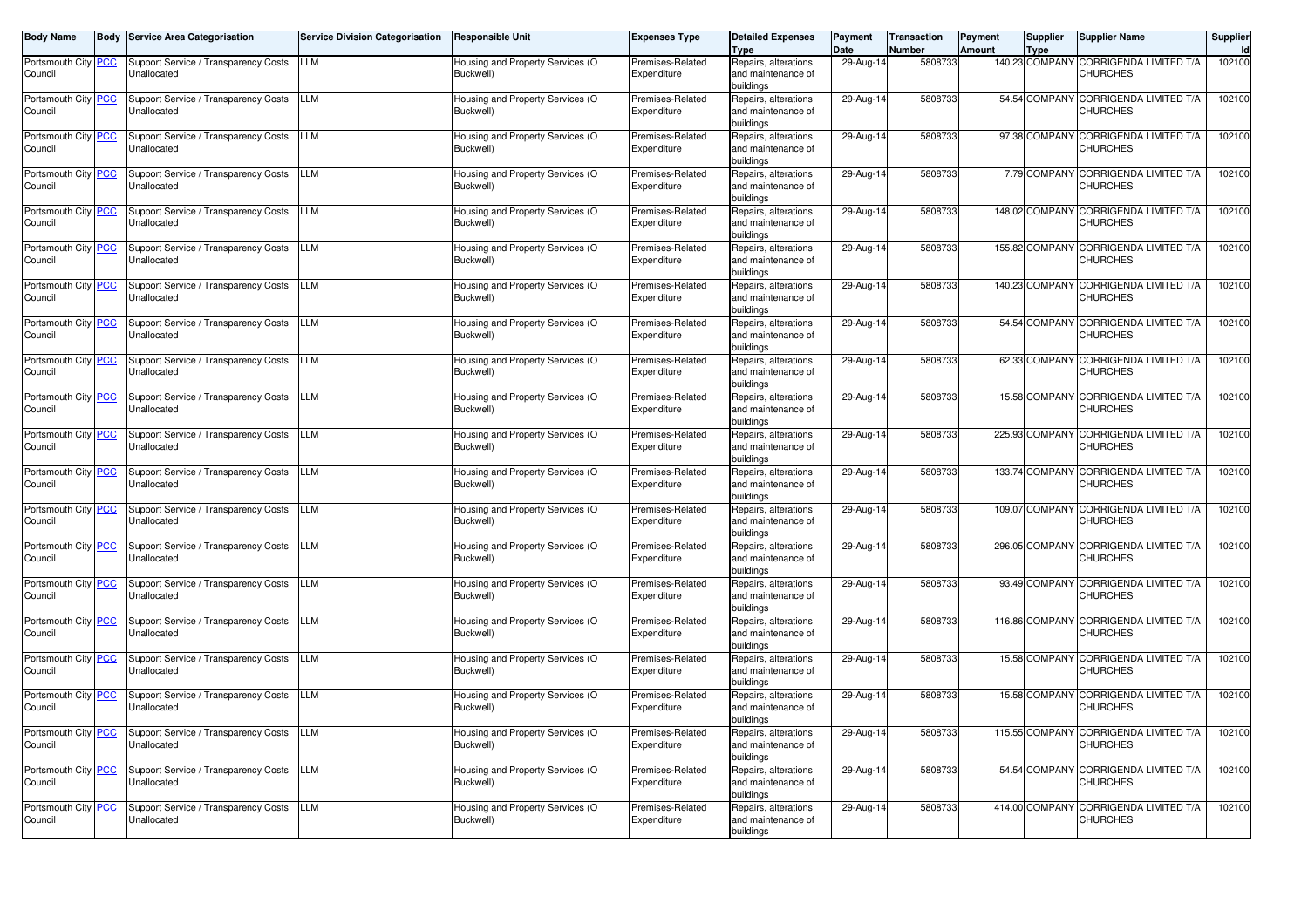| <b>Body Name</b>               | <b>Body</b> | <b>Service Area Categorisation</b>                  | <b>Service Division Categorisation</b> | <b>Responsible Unit</b>                       | <b>Expenses Type</b>            | <b>Detailed Expenses</b><br>Type                        | Payment<br>Date | Transaction<br><b>Number</b> | Payment<br>Amount | <b>Supplier</b><br><b>Type</b> | <b>Supplier Name</b>                                     | Supplier |
|--------------------------------|-------------|-----------------------------------------------------|----------------------------------------|-----------------------------------------------|---------------------------------|---------------------------------------------------------|-----------------|------------------------------|-------------------|--------------------------------|----------------------------------------------------------|----------|
| Portsmouth City PCC<br>Council |             | Support Service / Transparency Costs<br>Unallocated | LLM                                    | Housing and Property Services (O<br>Buckwell) | Premises-Related<br>Expenditure | Repairs, alterations<br>and maintenance of<br>buildings | 29-Aug-14       | 5808733                      |                   | 186.98 COMPANY                 | <b>CORRIGENDA LIMITED T/A</b><br><b>CHURCHES</b>         | 102100   |
| Portsmouth City PCC<br>Council |             | Support Service / Transparency Costs<br>Unallocated | LLM                                    | Housing and Property Services (O<br>Buckwell) | Premises-Related<br>Expenditure | Repairs, alterations<br>and maintenance of<br>buildings | 29-Aug-14       | 5808733                      |                   |                                | 54.54 COMPANY CORRIGENDA LIMITED T/A<br><b>CHURCHES</b>  | 102100   |
| Portsmouth City PCC<br>Council |             | Support Service / Transparency Costs<br>Unallocated | LLM                                    | Housing and Property Services (O<br>Buckwell) | Premises-Related<br>Expenditure | Repairs, alterations<br>and maintenance of<br>buildings | 29-Aug-14       | 5808733                      |                   | 54.54 COMPANY                  | <b>CORRIGENDA LIMITED T/A</b><br><b>CHURCHES</b>         | 102100   |
| Portsmouth City PCC<br>Council |             | Support Service / Transparency Costs<br>Unallocated | LLM                                    | Housing and Property Services (O<br>Buckwell) | Premises-Related<br>Expenditure | Repairs, alterations<br>and maintenance of<br>buildings | 29-Aug-14       | 5808733                      |                   |                                | 5.19 COMPANY CORRIGENDA LIMITED T/A<br><b>CHURCHES</b>   | 102100   |
| Portsmouth City PCC<br>Council |             | Support Service / Transparency Costs<br>Unallocated | LLM                                    | Housing and Property Services (O<br>Buckwell) | Premises-Related<br>Expenditure | Repairs, alterations<br>and maintenance of<br>buildings | 29-Aug-14       | 5808733                      |                   |                                | 84.40 COMPANY CORRIGENDA LIMITED T/A<br><b>CHURCHES</b>  | 102100   |
| Portsmouth City PCC<br>Council |             | Support Service / Transparency Costs<br>Unallocated | LLM                                    | Housing and Property Services (O<br>Buckwell) | Premises-Related<br>Expenditure | Repairs, alterations<br>and maintenance of<br>buildings | 29-Aug-14       | 5808733                      |                   |                                | 62.33 COMPANY CORRIGENDA LIMITED T/A<br><b>CHURCHES</b>  | 102100   |
| Portsmouth City PCC<br>Council |             | Support Service / Transparency Costs<br>Unallocated | LLM                                    | Housing and Property Services (O<br>Buckwell) | Premises-Related<br>Expenditure | Repairs, alterations<br>and maintenance of<br>buildinas | 29-Aug-14       | 5808733                      |                   |                                | 46.74 COMPANY CORRIGENDA LIMITED T/A<br><b>CHURCHES</b>  | 102100   |
| Portsmouth City PCC<br>Council |             | Support Service / Transparency Costs<br>Jnallocated | LLM                                    | Housing and Property Services (O<br>Buckwell) | Premises-Related<br>Expenditure | Repairs, alterations<br>and maintenance of<br>buildinas | 29-Aug-14       | 5808733                      |                   |                                | 54.54 COMPANY CORRIGENDA LIMITED T/A<br><b>CHURCHES</b>  | 102100   |
| Portsmouth City PCC<br>Council |             | Support Service / Transparency Costs<br>Jnallocated | LLM                                    | Housing and Property Services (O<br>Buckwell) | Premises-Related<br>Expenditure | Repairs, alterations<br>and maintenance of<br>buildinas | 29-Aug-14       | 5808733                      |                   |                                | 62.32 COMPANY CORRIGENDA LIMITED T/A<br><b>CHURCHES</b>  | 102100   |
| Portsmouth City PCC<br>Council |             | Support Service / Transparency Costs<br>Jnallocated | LLM                                    | Housing and Property Services (O<br>Buckwell) | Premises-Related<br>Expenditure | Repairs, alterations<br>and maintenance of<br>buildings | 29-Aug-14       | 5808733                      |                   |                                | 46.74 COMPANY CORRIGENDA LIMITED T/A<br><b>CHURCHES</b>  | 102100   |
| Portsmouth City PCC<br>Council |             | Support Service / Transparency Costs<br>Jnallocated | LLM                                    | Housing and Property Services (O<br>Buckwell) | Premises-Related<br>Expenditure | Repairs, alterations<br>and maintenance of<br>buildings | 29-Aug-14       | 5808733                      |                   | 46.74 COMPANY                  | CORRIGENDA LIMITED T/A<br><b>CHURCHES</b>                | 102100   |
| Portsmouth City PCC<br>Council |             | Support Service / Transparency Costs<br>Jnallocated | LLM                                    | Housing and Property Services (O<br>Buckwell) | Premises-Related<br>Expenditure | Repairs, alterations<br>and maintenance of<br>buildinas | 29-Aug-14       | 5808733                      |                   | 54.54 COMPANY                  | CORRIGENDA LIMITED T/A<br><b>CHURCHES</b>                | 102100   |
| Portsmouth City PCC<br>Council |             | Support Service / Transparency Costs<br>Jnallocated | LM.                                    | Housing and Property Services (O<br>Buckwell) | Premises-Related<br>Expenditure | Repairs, alterations<br>and maintenance of<br>buildinas | 29-Aug-14       | 5808733                      |                   | 62.33 COMPANY                  | <b>CORRIGENDA LIMITED T/A</b><br><b>CHURCHES</b>         | 102100   |
| Portsmouth City PCC<br>Council |             | Support Service / Transparency Costs<br>Jnallocated | LM.                                    | Housing and Property Services (O<br>Buckwell) | Premises-Related<br>Expenditure | Repairs, alterations<br>and maintenance of<br>buildinas | 29-Aug-14       | 5808733                      |                   | 5.19 COMPANY                   | CORRIGENDA LIMITED T/A<br><b>CHURCHES</b>                | 102100   |
| Portsmouth City PCC<br>Council |             | Support Service / Transparency Costs<br>Jnallocated | LM.                                    | Housing and Property Services (O<br>Buckwell) | Premises-Related<br>Expenditure | Repairs, alterations<br>and maintenance of<br>buildinas | 29-Aug-14       | 5808733                      |                   | 74.01 COMPANY                  | <b>CORRIGENDA LIMITED T/A</b><br><b>CHURCHES</b>         | 102100   |
| Portsmouth City PCC<br>Council |             | Support Service / Transparency Costs<br>Jnallocated | LM.                                    | Housing and Property Services (O<br>Buckwell) | Premises-Related<br>Expenditure | Repairs, alterations<br>and maintenance of<br>buildings | 29-Aug-14       | 5808733                      |                   | 140.23 COMPANY                 | <b>CORRIGENDA LIMITED T/A</b><br><b>CHURCHES</b>         | 102100   |
| Portsmouth City PCC<br>Council |             | Support Service / Transparency Costs<br>Jnallocated | LM.                                    | Housing and Property Services (O<br>Buckwell) | Premises-Related<br>Expenditure | Repairs, alterations<br>and maintenance of<br>buildings | 29-Aug-14       | 5808733                      |                   | 54.54 COMPANY                  | <b>CORRIGENDA LIMITED T/A</b><br><b>CHURCHES</b>         | 102100   |
| Portsmouth City PCC<br>Council |             | Support Service / Transparency Costs<br>Unallocated | LM.                                    | Housing and Property Services (O<br>Buckwell) | Premises-Related<br>Expenditure | Repairs, alterations<br>and maintenance of<br>buildings | 29-Aug-1        | 5808733                      |                   | 25.97 COMPANY                  | CORRIGENDA LIMITED T/A<br><b>CHURCHES</b>                | 102100   |
| Portsmouth City PCC<br>Council |             | Support Service / Transparency Costs<br>Unallocated | <b>LLM</b>                             | Housing and Property Services (O<br>Buckwell) | Premises-Related<br>Expenditure | Repairs, alterations<br>and maintenance of<br>buildings | 29-Aug-14       | 5808733                      |                   |                                | 132.44 COMPANY CORRIGENDA LIMITED T/A<br><b>CHURCHES</b> | 102100   |
| Portsmouth City PCC<br>Council |             | Support Service / Transparency Costs<br>Unallocated | LLM                                    | Housing and Property Services (O<br>Buckwell) | Premises-Related<br>Expenditure | Repairs, alterations<br>and maintenance of<br>buildings | 29-Aug-14       | 5808733                      |                   |                                | 77.91 COMPANY CORRIGENDA LIMITED T/A<br><b>CHURCHES</b>  | 102100   |
| Portsmouth City PCC<br>Council |             | Support Service / Transparency Costs<br>Unallocated | LLM                                    | Housing and Property Services (O<br>Buckwell) | Premises-Related<br>Expenditure | Repairs, alterations<br>and maintenance of<br>buildings | 29-Aug-14       | 5808733                      |                   |                                | 175.29 COMPANY CORRIGENDA LIMITED T/A<br><b>CHURCHES</b> | 102100   |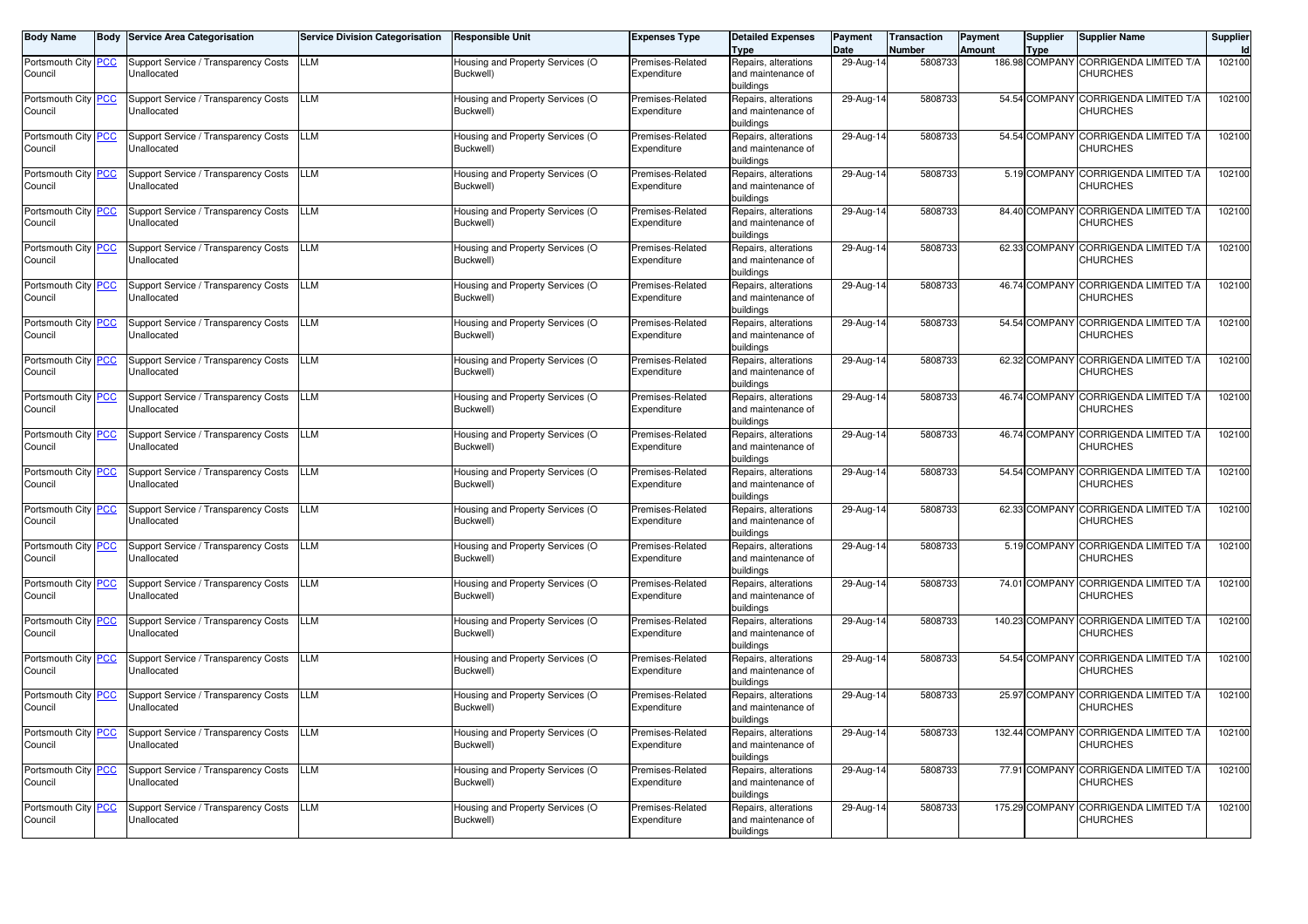| <b>Body Name</b>               | <b>Body</b> | <b>Service Area Categorisation</b>                  | <b>Service Division Categorisation</b> | <b>Responsible Unit</b>                       | <b>Expenses Type</b>            | <b>Detailed Expenses</b><br>Type                        | Payment<br>Date | Transaction<br><b>Number</b> | Payment<br>Amount | <b>Supplier</b><br><b>Type</b> | <b>Supplier Name</b>                                     | Supplier |
|--------------------------------|-------------|-----------------------------------------------------|----------------------------------------|-----------------------------------------------|---------------------------------|---------------------------------------------------------|-----------------|------------------------------|-------------------|--------------------------------|----------------------------------------------------------|----------|
| Portsmouth City PCC<br>Council |             | Support Service / Transparency Costs<br>Unallocated | LLM                                    | Housing and Property Services (O<br>Buckwell) | Premises-Related<br>Expenditure | Repairs, alterations<br>and maintenance of<br>buildings | 29-Aug-14       | 5808733                      |                   | 54.54 COMPANY                  | <b>CORRIGENDA LIMITED T/A</b><br><b>CHURCHES</b>         | 102100   |
| Portsmouth City PCC<br>Council |             | Support Service / Transparency Costs<br>Unallocated | LLM                                    | Housing and Property Services (O<br>Buckwell) | Premises-Related<br>Expenditure | Repairs, alterations<br>and maintenance of<br>buildings | 29-Aug-14       | 5808733                      |                   |                                | 31.16 COMPANY CORRIGENDA LIMITED T/A<br><b>CHURCHES</b>  | 102100   |
| Portsmouth City PCC<br>Council |             | Support Service / Transparency Costs<br>Unallocated | LLM                                    | Housing and Property Services (O<br>Buckwell) | Premises-Related<br>Expenditure | Repairs, alterations<br>and maintenance of<br>buildings | 29-Aug-14       | 5808733                      |                   | 25.97 COMPANY                  | <b>CORRIGENDA LIMITED T/A</b><br><b>CHURCHES</b>         | 102100   |
| Portsmouth City PCC<br>Council |             | Support Service / Transparency Costs<br>Unallocated | LLM                                    | Housing and Property Services (O<br>Buckwell) | Premises-Related<br>Expenditure | Repairs, alterations<br>and maintenance of<br>buildings | 29-Aug-14       | 5808733                      |                   |                                | 158.41 COMPANY CORRIGENDA LIMITED T/A<br><b>CHURCHES</b> | 102100   |
| Portsmouth City PCC<br>Council |             | Support Service / Transparency Costs<br>Unallocated | LLM                                    | Housing and Property Services (O<br>Buckwell) | Premises-Related<br>Expenditure | Repairs, alterations<br>and maintenance of<br>buildings | 29-Aug-14       | 5808733                      |                   | 296.05 COMPANY                 | CORRIGENDA LIMITED T/A<br><b>CHURCHES</b>                | 102100   |
| Portsmouth City PCC<br>Council |             | Support Service / Transparency Costs<br>Unallocated | LLM                                    | Housing and Property Services (O<br>Buckwell) | Premises-Related<br>Expenditure | Repairs, alterations<br>and maintenance of<br>buildings | 29-Aug-14       | 5808733                      |                   |                                | 62.33 COMPANY CORRIGENDA LIMITED T/A<br><b>CHURCHES</b>  | 102100   |
| Portsmouth City PCC<br>Council |             | Support Service / Transparency Costs<br>Unallocated | LLM                                    | Housing and Property Services (O<br>Buckwell) | Premises-Related<br>Expenditure | Repairs, alterations<br>and maintenance of<br>buildinas | 29-Aug-14       | 5808733                      |                   |                                | 414.00 COMPANY CORRIGENDA LIMITED T/A<br><b>CHURCHES</b> | 102100   |
| Portsmouth City PCC<br>Council |             | Support Service / Transparency Costs<br>Jnallocated | LLM                                    | Housing and Property Services (O<br>Buckwell) | Premises-Related<br>Expenditure | Repairs, alterations<br>and maintenance of<br>buildinas | 29-Aug-14       | 5808733                      |                   |                                | 233.72 COMPANY CORRIGENDA LIMITED T/A<br><b>CHURCHES</b> | 102100   |
| Portsmouth City PCC<br>Council |             | Support Service / Transparency Costs<br>Jnallocated | LLM                                    | Housing and Property Services (O<br>Buckwell) | Premises-Related<br>Expenditure | Repairs, alterations<br>and maintenance of<br>buildinas | 29-Aug-14       | 5808733                      |                   |                                | 54.54 COMPANY CORRIGENDA LIMITED T/A<br><b>CHURCHES</b>  | 102100   |
| Portsmouth City PCC<br>Council |             | Support Service / Transparency Costs<br>Jnallocated | LLM                                    | Housing and Property Services (O<br>Buckwell) | Premises-Related<br>Expenditure | Repairs, alterations<br>and maintenance of<br>buildings | 29-Aug-14       | 5808733                      |                   | 140.24 COMPANY                 | CORRIGENDA LIMITED T/A<br><b>CHURCHES</b>                | 102100   |
| Portsmouth City PCC<br>Council |             | Support Service / Transparency Costs<br>Jnallocated | LLM                                    | Housing and Property Services (O<br>Buckwell) | Premises-Related<br>Expenditure | Repairs, alterations<br>and maintenance of<br>buildings | 29-Aug-14       | 5808733                      |                   | 33.76 COMPANY                  | CORRIGENDA LIMITED T/A<br><b>CHURCHES</b>                | 102100   |
| Portsmouth City PCC<br>Council |             | Support Service / Transparency Costs<br>Jnallocated | LLM                                    | Housing and Property Services (O<br>Buckwell) | Premises-Related<br>Expenditure | Repairs, alterations<br>and maintenance of<br>buildings | 29-Aug-14       | 5808733                      |                   | 284.35 COMPANY                 | CORRIGENDA LIMITED T/A<br><b>CHURCHES</b>                | 102100   |
| Portsmouth City PCC<br>Council |             | Support Service / Transparency Costs<br>Jnallocated | LM.                                    | Housing and Property Services (O<br>Buckwell) | Premises-Related<br>Expenditure | Repairs, alterations<br>and maintenance of<br>buildinas | 29-Aug-14       | 5808733                      |                   | 280.47 COMPANY                 | <b>CORRIGENDA LIMITED T/A</b><br><b>CHURCHES</b>         | 102100   |
| Portsmouth City PCC<br>Council |             | Support Service / Transparency Costs<br>Jnallocated | LM.                                    | Housing and Property Services (O<br>Buckwell) | Premises-Related<br>Expenditure | Repairs, alterations<br>and maintenance of<br>buildinas | 29-Aug-14       | 5808733                      |                   | 31.16 COMPANY                  | <b>CORRIGENDA LIMITED T/A</b><br><b>CHURCHES</b>         | 102100   |
| Portsmouth City PCC<br>Council |             | Support Service / Transparency Costs<br>Jnallocated | LM.                                    | Housing and Property Services (O<br>Buckwell) | Premises-Related<br>Expenditure | Repairs, alterations<br>and maintenance of<br>buildings | 29-Aug-14       | 5808733                      |                   | 93.49 COMPANY                  | <b>CORRIGENDA LIMITED T/A</b><br><b>CHURCHES</b>         | 102100   |
| Portsmouth City PCC<br>Council |             | Support Service / Transparency Costs<br>Jnallocated | LM.                                    | Housing and Property Services (O<br>Buckwell) | Premises-Related<br>Expenditure | Repairs, alterations<br>and maintenance of<br>buildings | 29-Aug-14       | 5808733                      |                   | 54.54 COMPANY                  | <b>CORRIGENDA LIMITED T/A</b><br><b>CHURCHES</b>         | 102100   |
| Portsmouth City PCC<br>Council |             | Support Service / Transparency Costs<br>Jnallocated | LM.                                    | Housing and Property Services (O<br>Buckwell) | Premises-Related<br>Expenditure | Repairs, alterations<br>and maintenance of<br>buildings | 29-Aug-14       | 5808733                      |                   | 264.89 COMPANY                 | <b>CORRIGENDA LIMITED T/A</b><br><b>CHURCHES</b>         | 102100   |
| Portsmouth City PCC<br>Council |             | Support Service / Transparency Costs<br>Unallocated | LM.                                    | Housing and Property Services (O<br>Buckwell) | Premises-Related<br>Expenditure | Repairs, alterations<br>and maintenance of<br>buildings | 29-Aug-1        | 5808733                      |                   | 12.98 COMPANY                  | <b>CORRIGENDA LIMITED T/A</b><br><b>CHURCHES</b>         | 102100   |
| Portsmouth City PCC<br>Council |             | Support Service / Transparency Costs<br>Unallocated | <b>LLM</b>                             | Housing and Property Services (O<br>Buckwell) | Premises-Related<br>Expenditure | Repairs, alterations<br>and maintenance of<br>buildings | 29-Aug-14       | 5808733                      |                   |                                | 102.58 COMPANY CORRIGENDA LIMITED T/A<br><b>CHURCHES</b> | 102100   |
| Portsmouth City PCC<br>Council |             | Support Service / Transparency Costs<br>Unallocated | LLM                                    | Housing and Property Services (O<br>Buckwell) | Premises-Related<br>Expenditure | Repairs, alterations<br>and maintenance of<br>buildings | 29-Aug-14       | 5808733                      |                   |                                | 77.91 COMPANY CORRIGENDA LIMITED T/A<br><b>CHURCHES</b>  | 102100   |
| Portsmouth City PCC<br>Council |             | Support Service / Transparency Costs<br>Unallocated | LLM                                    | Housing and Property Services (O<br>Buckwell) | Premises-Related<br>Expenditure | Repairs, alterations<br>and maintenance of<br>buildings | 29-Aug-14       | 5808733                      |                   |                                | 46.74 COMPANY CORRIGENDA LIMITED T/A<br><b>CHURCHES</b>  | 102100   |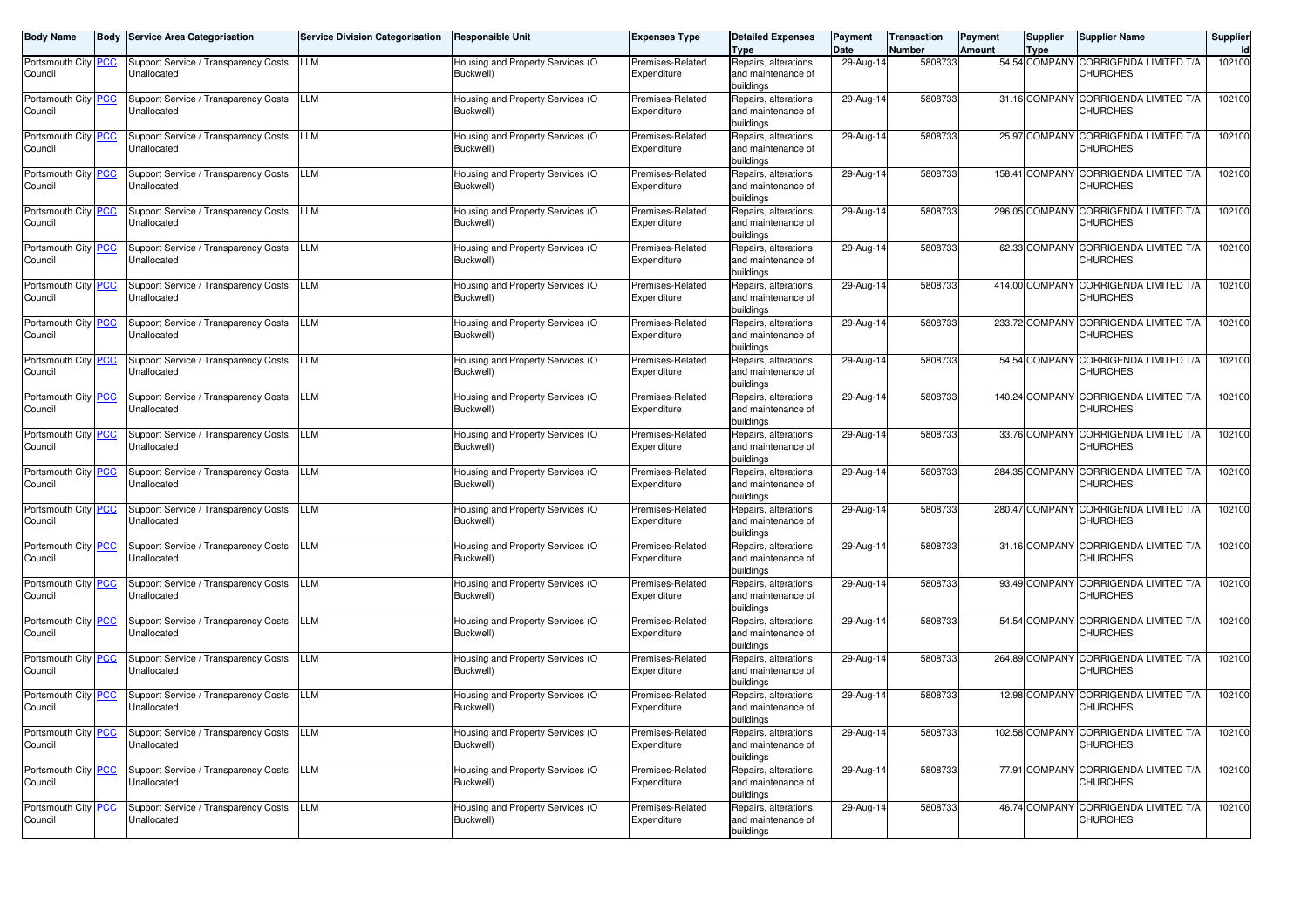| <b>Body Name</b>               | <b>Body</b> | <b>Service Area Categorisation</b>                  | <b>Service Division Categorisation</b> | <b>Responsible Unit</b>                       | <b>Expenses Type</b>            | <b>Detailed Expenses</b><br>Type                        | Payment<br>Date | Transaction<br><b>Number</b> | Payment<br>Amount | <b>Supplier</b><br><b>Type</b> | <b>Supplier Name</b>                                     | Supplier |
|--------------------------------|-------------|-----------------------------------------------------|----------------------------------------|-----------------------------------------------|---------------------------------|---------------------------------------------------------|-----------------|------------------------------|-------------------|--------------------------------|----------------------------------------------------------|----------|
| Portsmouth City PCC<br>Council |             | Support Service / Transparency Costs<br>Unallocated | LLM                                    | Housing and Property Services (O<br>Buckwell) | Premises-Related<br>Expenditure | Repairs, alterations<br>and maintenance of<br>buildings | 29-Aug-14       | 5808733                      |                   | 54.54 COMPANY                  | <b>CORRIGENDA LIMITED T/A</b><br><b>CHURCHES</b>         | 102100   |
| Portsmouth City PCC<br>Council |             | Support Service / Transparency Costs<br>Unallocated | LLM                                    | Housing and Property Services (O<br>Buckwell) | Premises-Related<br>Expenditure | Repairs, alterations<br>and maintenance of<br>buildings | 29-Aug-14       | 5808733                      |                   |                                | 62.32 COMPANY CORRIGENDA LIMITED T/A<br><b>CHURCHES</b>  | 102100   |
| Portsmouth City PCC<br>Council |             | Support Service / Transparency Costs<br>Unallocated | LLM                                    | Housing and Property Services (O<br>Buckwell) | Premises-Related<br>Expenditure | Repairs, alterations<br>and maintenance of<br>buildings | 29-Aug-14       | 5808733                      |                   |                                | 77.91 COMPANY CORRIGENDA LIMITED T/A<br><b>CHURCHES</b>  | 102100   |
| Portsmouth City PCC<br>Council |             | Support Service / Transparency Costs<br>Unallocated | LLM                                    | Housing and Property Services (O<br>Buckwell) | Premises-Related<br>Expenditure | Repairs, alterations<br>and maintenance of<br>buildings | 29-Aug-14       | 5808733                      |                   | 233.72 COMPANY                 | CORRIGENDA LIMITED T/A<br><b>CHURCHES</b>                | 102100   |
| Portsmouth City PCC<br>Council |             | Support Service / Transparency Costs<br>Unallocated | LLM                                    | Housing and Property Services (O<br>Buckwell) | Premises-Related<br>Expenditure | Repairs, alterations<br>and maintenance of<br>buildings | 29-Aug-14       | 5808733                      |                   |                                | 218.14 COMPANY CORRIGENDA LIMITED T/A<br><b>CHURCHES</b> | 102100   |
| Portsmouth City PCC<br>Council |             | Support Service / Transparency Costs<br>Unallocated | LLM                                    | Housing and Property Services (O<br>Buckwell) | Premises-Related<br>Expenditure | Repairs, alterations<br>and maintenance of<br>buildings | 29-Aug-14       | 5808733                      |                   |                                | 171.40 COMPANY CORRIGENDA LIMITED T/A<br><b>CHURCHES</b> | 102100   |
| Portsmouth City PCC<br>Council |             | Support Service / Transparency Costs<br>Unallocated | LLM                                    | Housing and Property Services (O<br>Buckwell) | Premises-Related<br>Expenditure | Repairs, alterations<br>and maintenance of<br>buildings | 29-Aug-14       | 5808733                      |                   |                                | 20.78 COMPANY CORRIGENDA LIMITED T/A<br><b>CHURCHES</b>  | 102100   |
| Portsmouth City PCC<br>Council |             | Support Service / Transparency Costs<br>Jnallocated | LLM                                    | Housing and Property Services (O<br>Buckwell) | Premises-Related<br>Expenditure | Repairs, alterations<br>and maintenance of<br>buildings | 29-Aug-14       | 5808733                      |                   |                                | 174.00 COMPANY CORRIGENDA LIMITED T/A<br><b>CHURCHES</b> | 102100   |
| Portsmouth City PCC<br>Council |             | Support Service / Transparency Costs<br>Jnallocated | LLM                                    | Housing and Property Services (O<br>Buckwell) | Premises-Related<br>Expenditure | Repairs, alterations<br>and maintenance of<br>buildings | 29-Aug-14       | 5808733                      |                   |                                | 31.16 COMPANY CORRIGENDA LIMITED T/A<br><b>CHURCHES</b>  | 102100   |
| Portsmouth City PCC<br>Council |             | Support Service / Transparency Costs<br>Jnallocated | LLM                                    | Housing and Property Services (O<br>Buckwell) | Premises-Related<br>Expenditure | Repairs, alterations<br>and maintenance of<br>buildings | 29-Aug-14       | 5808733                      |                   |                                | 155.82 COMPANY CORRIGENDA LIMITED T/A<br><b>CHURCHES</b> | 102100   |
| Portsmouth City PCC<br>Council |             | Support Service / Transparency Costs<br>Jnallocated | LLM                                    | Housing and Property Services (O<br>Buckwell) | Premises-Related<br>Expenditure | Repairs, alterations<br>and maintenance of<br>buildings | 29-Aug-14       | 5808733                      |                   |                                | 218.14 COMPANY CORRIGENDA LIMITED T/A<br><b>CHURCHES</b> | 102100   |
| Portsmouth City PCC<br>Council |             | Support Service / Transparency Costs<br>Jnallocated | LLM                                    | Housing and Property Services (O<br>Buckwell) | Premises-Related<br>Expenditure | Repairs, alterations<br>and maintenance of<br>buildings | 29-Aug-14       | 5808733                      |                   | 292.15 COMPANY                 | CORRIGENDA LIMITED T/A<br><b>CHURCHES</b>                | 102100   |
| Portsmouth City PCC<br>Council |             | Support Service / Transparency Costs<br>Jnallocated | LM.                                    | Housing and Property Services (O<br>Buckwell) | Premises-Related<br>Expenditure | Repairs, alterations<br>and maintenance of<br>buildinas | 29-Aug-14       | 5808733                      |                   | 218.14 COMPANY                 | CORRIGENDA LIMITED T/A<br><b>CHURCHES</b>                | 102100   |
| Portsmouth City PCC<br>Council |             | Support Service / Transparency Costs<br>Jnallocated | LM.                                    | Housing and Property Services (O<br>Buckwell) | Premises-Related<br>Expenditure | Repairs, alterations<br>and maintenance of<br>buildings | 29-Aug-14       | 5808733                      |                   | 179.19 COMPANY                 | <b>CORRIGENDA LIMITED T/A</b><br><b>CHURCHES</b>         | 102100   |
| Portsmouth City PCC<br>Council |             | Support Service / Transparency Costs<br>Jnallocated | LM.                                    | Housing and Property Services (O<br>Buckwell) | Premises-Related<br>Expenditure | Repairs, alterations<br>and maintenance of<br>buildings | 29-Aug-14       | 5808733                      |                   | 20.78 COMPANY                  | <b>CORRIGENDA LIMITED T/A</b><br><b>CHURCHES</b>         | 102100   |
| Portsmouth City PCC<br>Council |             | Support Service / Transparency Costs<br>Jnallocated | LM.                                    | Housing and Property Services (O<br>Buckwell) | Premises-Related<br>Expenditure | Repairs, alterations<br>and maintenance of<br>buildings | 29-Aug-14       | 5808733                      |                   | 289.56 COMPANY                 | <b>CORRIGENDA LIMITED T/A</b><br><b>CHURCHES</b>         | 102100   |
| Portsmouth City PCC<br>Council |             | Support Service / Transparency Costs<br>Jnallocated | LM.                                    | Housing and Property Services (O<br>Buckwell) | Premises-Related<br>Expenditure | Repairs, alterations<br>and maintenance of<br>buildings | 29-Aug-14       | 5808733                      |                   | 186.98 COMPANY                 | <b>CORRIGENDA LIMITED T/A</b><br><b>CHURCHES</b>         | 102100   |
| Portsmouth City PCC<br>Council |             | Support Service / Transparency Costs<br>Unallocated | LM.                                    | Housing and Property Services (O<br>Buckwell) | Premises-Related<br>Expenditure | Repairs, alterations<br>and maintenance of<br>buildings | 29-Aug-1        | 5808733                      |                   | 124.65 COMPANY                 | <b>CORRIGENDA LIMITED T/A</b><br><b>CHURCHES</b>         | 102100   |
| Portsmouth City PCC<br>Council |             | Support Service / Transparency Costs<br>Unallocated | <b>LLM</b>                             | Housing and Property Services (O<br>Buckwell) | Premises-Related<br>Expenditure | Repairs, alterations<br>and maintenance of<br>buildings | 29-Aug-14       | 5808733                      |                   |                                | 46.74 COMPANY CORRIGENDA LIMITED T/A<br><b>CHURCHES</b>  | 102100   |
| Portsmouth City PCC<br>Council |             | Support Service / Transparency Costs<br>Unallocated | LLM                                    | Housing and Property Services (O<br>Buckwell) | Premises-Related<br>Expenditure | Repairs, alterations<br>and maintenance of<br>buildings | 29-Aug-14       | 5808733                      |                   |                                | 54.54 COMPANY CORRIGENDA LIMITED T/A<br><b>CHURCHES</b>  | 102100   |
| Portsmouth City PCC<br>Council |             | Support Service / Transparency Costs<br>Unallocated | LLM                                    | Housing and Property Services (O<br>Buckwell) | Premises-Related<br>Expenditure | Repairs, alterations<br>and maintenance of<br>buildings | 29-Aug-14       | 5808733                      |                   |                                | 31.16 COMPANY CORRIGENDA LIMITED T/A<br><b>CHURCHES</b>  | 102100   |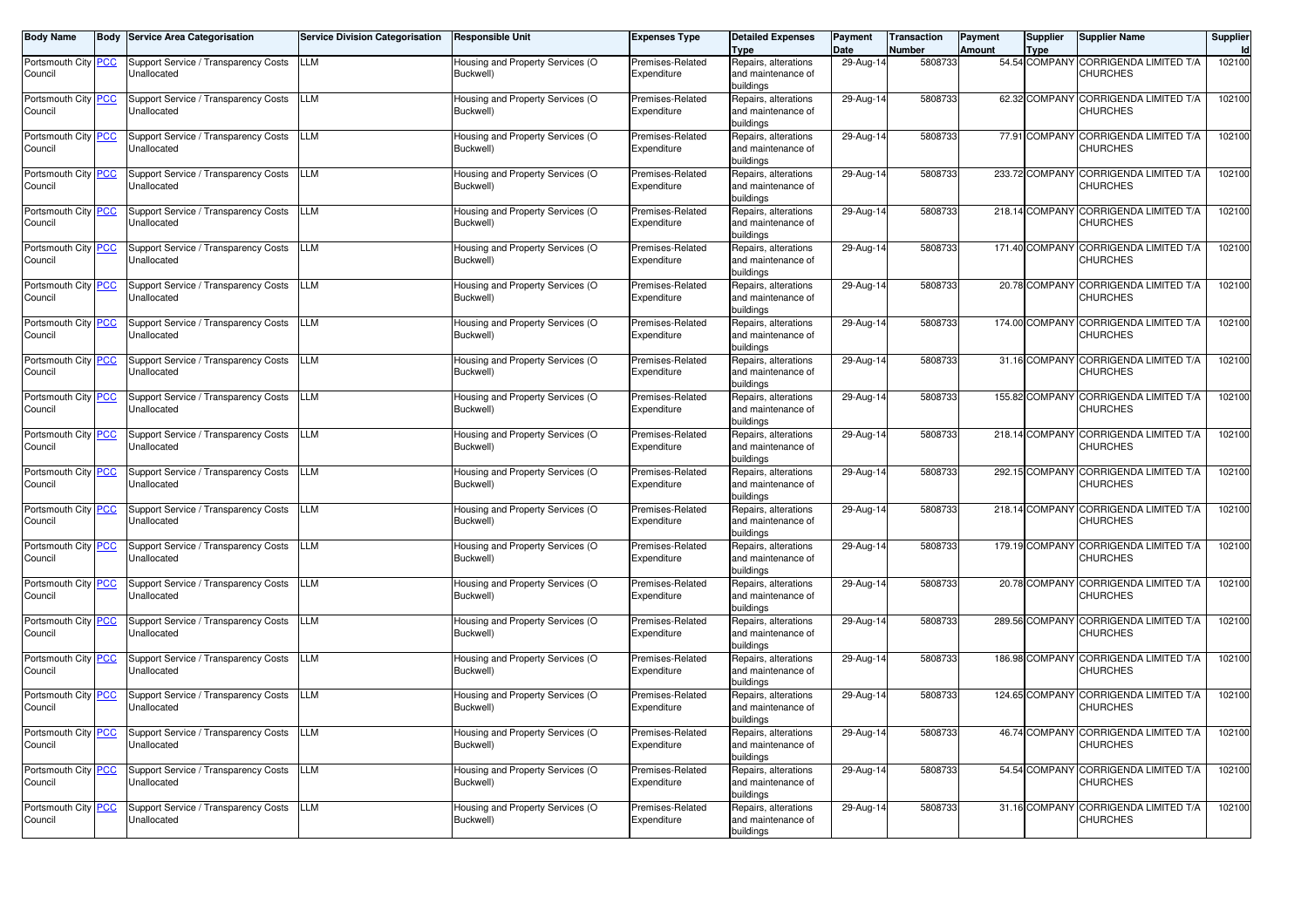| <b>Body Name</b>               | <b>Body Service Area Categorisation</b>             | <b>Service Division Categorisation</b> | <b>Responsible Unit</b>                       | <b>Expenses Type</b>            | <b>Detailed Expenses</b><br><b>Type</b>                 | Payment<br>Date | <b>Transaction</b><br>Number | Payment<br>Amount | <b>Supplier</b><br><b>Type</b> | <b>Supplier Name</b>                                      | Supplier<br>Id |
|--------------------------------|-----------------------------------------------------|----------------------------------------|-----------------------------------------------|---------------------------------|---------------------------------------------------------|-----------------|------------------------------|-------------------|--------------------------------|-----------------------------------------------------------|----------------|
| Portsmouth City PCC<br>Council | Support Service / Transparency Costs<br>Unallocated | LLM                                    | Housing and Property Services (O<br>Buckwell) | Premises-Related<br>Expenditure | Repairs, alterations<br>and maintenance of              | 29-Aug-14       | 5808733                      |                   |                                | 15.58 COMPANY CORRIGENDA LIMITED T/A<br><b>CHURCHES</b>   | 102100         |
|                                |                                                     |                                        |                                               |                                 | buildings                                               |                 |                              |                   |                                | 20.78 COMPANY CORRIGENDA LIMITED T/A                      |                |
| Portsmouth City PCC<br>Council | Support Service / Transparency Costs<br>Unallocated | LLM                                    | Housing and Property Services (O<br>Buckwell) | Premises-Related<br>Expenditure | Repairs, alterations<br>and maintenance of<br>buildings | 29-Aug-14       | 5808733                      |                   |                                | <b>CHURCHES</b>                                           | 102100         |
| Portsmouth City PCC<br>Council | Support Service / Transparency Costs<br>Unallocated | LLM                                    | Housing and Property Services (O<br>Buckwell) | Premises-Related<br>Expenditure | Repairs, alterations<br>and maintenance of<br>buildings | 29-Aug-14       | 5808733                      |                   |                                | 150.63 COMPANY CORRIGENDA LIMITED T/A<br><b>CHURCHES</b>  | 102100         |
| Portsmouth City PCC<br>Council | Support Service / Transparency Costs<br>Unallocated | LLM                                    | Housing and Property Services (O<br>Buckwell) | Premises-Related<br>Expenditure | Repairs, alterations<br>and maintenance of<br>buildings | 29-Aug-14       | 5808733                      |                   |                                | 140.23 COMPANY CORRIGENDA LIMITED T/A<br><b>CHURCHES</b>  | 102100         |
| Portsmouth City PCC<br>Council | Support Service / Transparency Costs<br>Unallocated | LLM                                    | Housing and Property Services (O<br>Buckwell) | Premises-Related<br>Expenditure | Repairs, alterations<br>and maintenance of<br>buildings | 29-Aug-14       | 5808733                      |                   |                                | 124.65 COMPANY CORRIGENDA LIMITED T/A<br><b>CHURCHES</b>  | 102100         |
| Portsmouth City PCC<br>Council | Support Service / Transparency Costs<br>Unallocated | LLM                                    | Housing and Property Services (O<br>Buckwell) | Premises-Related<br>Expenditure | Repairs, alterations<br>and maintenance of<br>buildings | 29-Aug-14       | 5808733                      |                   |                                | 46.74 COMPANY CORRIGENDA LIMITED T/A<br><b>CHURCHES</b>   | 102100         |
| Portsmouth City PCC<br>Council | Support Service / Transparency Costs<br>Unallocated | LLM                                    | Housing and Property Services (O<br>Buckwell) | Premises-Related<br>Expenditure | Repairs, alterations<br>and maintenance of<br>buildings | 29-Aug-14       | 5808733                      |                   |                                | 54.54 COMPANY CORRIGENDA LIMITED T/A<br><b>CHURCHES</b>   | 102100         |
| Portsmouth City PCC<br>Council | Support Service / Transparency Costs<br>Unallocated | LLM                                    | Housing and Property Services (O<br>Buckwell) | Premises-Related<br>Expenditure | Repairs, alterations<br>and maintenance of<br>buildings | 29-Aug-14       | 5808733                      |                   |                                | 7.79 COMPANY CORRIGENDA LIMITED T/A<br><b>CHURCHES</b>    | 102100         |
| Portsmouth City PCC<br>Council | Support Service / Transparency Costs<br>Unallocated | LLM                                    | Housing and Property Services (O<br>Buckwell) | Premises-Related<br>Expenditure | Repairs, alterations<br>and maintenance of<br>buildings | 29-Aug-14       | 5808733                      |                   |                                | 103.88 COMPANY CORRIGENDA LIMITED T/A<br><b>CHURCHES</b>  | 102100         |
| Portsmouth City PCC<br>Council | Support Service / Transparency Costs<br>Unallocated | LLM                                    | Housing and Property Services (O<br>Buckwell) | Premises-Related<br>Expenditure | Repairs, alterations<br>and maintenance of<br>buildings | 29-Aug-14       | 5808733                      |                   |                                | 93.49 COMPANY CORRIGENDA LIMITED T/A<br><b>CHURCHES</b>   | 102100         |
| Portsmouth City PCC<br>Council | Support Service / Transparency Costs<br>Unallocated | LLM                                    | Housing and Property Services (O<br>Buckwell) | Premises-Related<br>Expenditure | Repairs, alterations<br>and maintenance of<br>buildings | 29-Aug-14       | 5808733                      |                   |                                | 62.33 COMPANY CORRIGENDA LIMITED T/A<br><b>CHURCHES</b>   | 102100         |
| Portsmouth City PCC<br>Council | Support Service / Transparency Costs<br>Unallocated | LLM                                    | Housing and Property Services (O<br>Buckwell) | Premises-Related<br>Expenditure | Repairs, alterations<br>and maintenance of<br>buildings | 29-Aug-14       | 5808733                      |                   |                                | 414.00 COMPANY CORRIGENDA LIMITED T/A<br><b>CHURCHES</b>  | 102100         |
| Portsmouth City PCC<br>Council | Support Service / Transparency Costs<br>Unallocated | LLM                                    | Housing and Property Services (O<br>Buckwell) | Premises-Related<br>Expenditure | Repairs, alterations<br>and maintenance of<br>buildings | 15-Aug-14       | 5806481                      |                   |                                | 61.25 COMPANY CORRIGENDA LIMITED T/A<br><b>CHURCHES</b>   | 102100         |
| Portsmouth City PCC<br>Council | Other                                               | Suspense and Capital Schemes           | Housing and Property Services (O<br>Buckwell) | Premises-Related<br>Expenditure | Repairs, alterations<br>and maintenance of<br>buildings | 29-Aug-14       | 5808734                      |                   |                                | -414.00 COMPANY CORRIGENDA LIMITED T/A<br><b>CHURCHES</b> | 102100         |
| Portsmouth City PCC<br>Council | Support Service / Transparency Costs<br>Unallocated | AMS                                    | Housing and Property Services (O<br>Buckwell) | Supplies and Services           | Equipment, furniture<br>and materials                   | 14-Aug-14       | 5806314                      |                   | 2953.25 VENDOR                 | <b>CUSTOM BLINDS LTD</b>                                  | 113446         |
| Portsmouth City PCC<br>Council | Support Service / Transparency Costs<br>Unallocated | AMS                                    | Housing and Property Services (O<br>Buckwell) | <b>Supplies and Services</b>    | Equipment, furniture<br>and materials                   | 22-Aug-14       | 5807533                      |                   | 2016.00 VENDOR                 | <b>CUSTOM BLINDS LTD</b>                                  | 113446         |
| Portsmouth City PCC<br>Council | Support Service / Transparency Costs<br>Unallocated | AMS                                    | Housing and Property Services (O<br>Buckwell) | Supplies and Services           | Equipment, furniture<br>and materials                   | 29-Aug-14       | 5808749                      |                   | 1268.04 VENDOR                 | <b>CUSTOM BLINDS LTD</b>                                  | 113446         |
| Portsmouth City PCC<br>Council | Support Service / Transparency Costs<br>Unallocated | AMS                                    | Housing and Property Services (O<br>Buckwell) | Premises-Related<br>Expenditure | Repairs, alterations<br>and maintenance of<br>buildings | 20-Aug-14       | 5806877                      |                   |                                | 1547.76 COMPANY D KELLEHER FLOORING<br>LTD                | 100717         |
| Portsmouth City PCC<br>Council | Support Service / Transparency Costs<br>Unallocated | AMS                                    | Housing and Property Services (O<br>Buckwell) | Premises-Related<br>Expenditure | Repairs, alterations<br>and maintenance of<br>buildings | 20-Aug-14       | 5806877                      |                   |                                | 59.84 COMPANY D KELLEHER FLOORING<br>LTD                  | 100717         |
| Portsmouth City PCC<br>Council | Support Service / Transparency Costs<br>Unallocated | AMS                                    | Housing and Property Services (O<br>Buckwell) | Premises-Related<br>Expenditure | Repairs, alterations<br>and maintenance of<br>buildings | 22-Aug-14       | 5807537                      |                   |                                | 2437.82 COMPANY D KELLEHER FLOORING<br><b>LTD</b>         | 100717         |
| Portsmouth City PCC<br>Council | Housing Revenue Account                             | Other                                  | Housing and Property Services (O<br>Buckwell) | Supplies and Services           | Grants and<br>subscriptions                             | 19-Aug-14       | 5806768                      |                   |                                | 12929.38 COMPANY D M HABENS (THE<br><b>BUILDER) LTD</b>   | 100718         |
| Portsmouth City PCC<br>Council | Housing Revenue Account                             | Repairs and Maintenance                | Housing and Property Services (O<br>Buckwell) | Premises-Related<br>Expenditure | Repairs, alterations<br>and maintenance of<br>buildings | 07-Aug-14       | 5805016                      |                   |                                | 25916.95 COMPANY D M HABENS (THE<br><b>BUILDER) LTD</b>   | 100718         |
| Portsmouth City PCC<br>Council | Housing Revenue Account                             | Other                                  | Housing and Property Services (O<br>Buckwell) | Supplies and Services           | Grants and<br>subscriptions                             | 29-Aug-14       | 5808752                      |                   |                                | 561.68 COMPANY D M HABENS (THE<br><b>BUILDER) LTD</b>     | 100718         |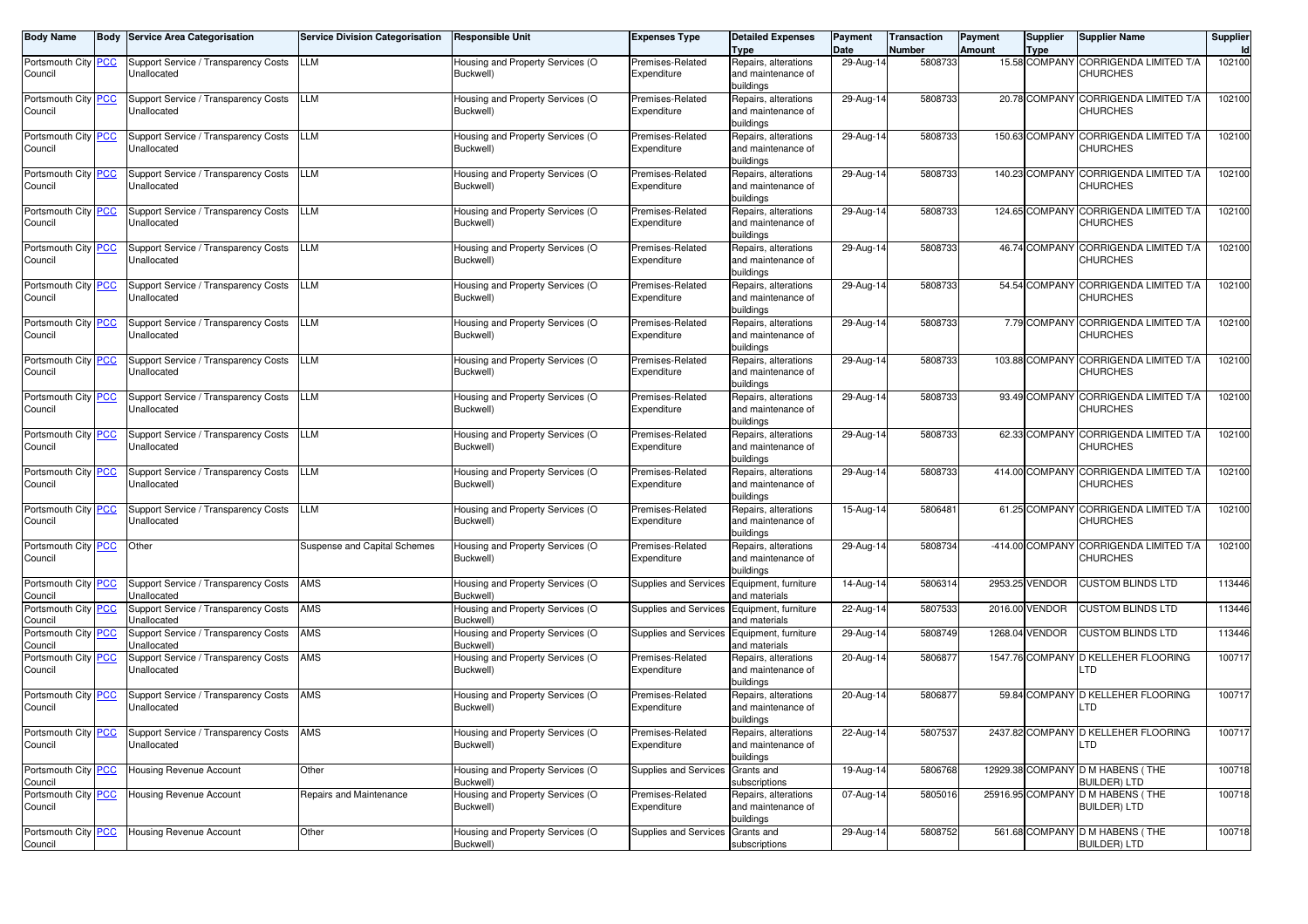| <b>Body Name</b>               |                | <b>Body Service Area Categorisation</b>             | <b>Service Division Categorisation</b> | <b>Responsible Unit</b>                       | <b>Expenses Type</b>            | <b>Detailed Expenses</b><br><b>Type</b>                 | Payment<br>Date | <b>Transaction</b><br>Number | Payment<br><b>Amount</b> | Supplier<br><b>Type</b>       | <b>Supplier Name</b>                                                    | Supplier<br>Id |
|--------------------------------|----------------|-----------------------------------------------------|----------------------------------------|-----------------------------------------------|---------------------------------|---------------------------------------------------------|-----------------|------------------------------|--------------------------|-------------------------------|-------------------------------------------------------------------------|----------------|
| Portsmouth City<br>Council     | <b>PCC</b>     | Other                                               | Suspense and Capital Schemes           | Housing and Property Services (O<br>Buckwell) | Premises-Related<br>Expenditure | Rents                                                   | 28-Aug-1        | 5808595                      |                          | 2066.67 SOLETRA<br><b>DER</b> | Classified as 'personal data'<br>under the Data Protection<br>Act 1998) | 134470         |
| Portsmouth City PCC<br>Council |                | Housing Revenue Account                             | Other                                  | Housing and Property Services (O<br>Buckwell) | Supplies and Services           | Grants and<br>subscriptions                             | 08-Aug-14       | 5805209                      |                          |                               | 2243.00 COMPANY DEESAND LTD                                             | 100348         |
| Portsmouth City PCC<br>Council |                | Housing Revenue Account                             | Repairs and Maintenance                | Housing and Property Services (O<br>Buckwell) | Premises-Related<br>Expenditure | Repairs, alterations<br>and maintenance of<br>buildings | 20-Aug-14       | 5806880                      |                          | 882.00 VENDOR                 | DETECT FIRE AND<br><b>SECURITY LTD</b>                                  | 126216         |
| Portsmouth City PCC<br>Council |                | Support Service / Transparency Costs<br>Unallocated | AMS                                    | Housing and Property Services (O<br>Buckwell) | Employees                       | Indirect employee<br>expenses                           | 21-Aug-14       | 5807345                      |                          | 1501.00 VENDOR                | <b>DEVELOP TRAINING</b><br><b>IMITED</b>                                | 136108         |
| Portsmouth City<br>Council     | <b>PCC</b>     | Support Service / Transparency Costs<br>Unallocated | AMS                                    | Housing and Property Services (O<br>Buckwell) | Employees                       | Indirect employee<br>expenses                           | 21-Aug-14       | 5807345                      |                          | 300.20 VENDOR                 | <b>DEVELOP TRAINING</b><br><b>IMITED</b>                                | 136108         |
| Portsmouth City<br>Council     | $\overline{C}$ | <b>Housing Services</b>                             | Homelessness                           | Housing and Property Services (O<br>Buckwell) | <b>Transfer Payments</b>        | Other                                                   | 19-Aug-14       | 5806770                      |                          | 24961.82 VENDOR               | E C ROBERTS CENTRE                                                      | 100474         |
| Portsmouth City PCC<br>Council |                | Housing Revenue Account                             | Other                                  | Housing and Property Services (O<br>Buckwell) | Third Party Payments            | Private contractors                                     | 26-Aug-14       | 5807829                      |                          | 10060.54 VENDOR               | <b>ECD ARCHITECTS LTD</b>                                               | 136285         |
| Portsmouth City PCC<br>Council |                | Housing Revenue Account                             | Other                                  | Housing and Property Services (O<br>Buckwell) | Premises-Related<br>Expenditure | Energy costs                                            | 18-Aug-14       | 5806708                      |                          | 983.68 VENDOR                 | <b>EDF ENERGY CUSTOMERS</b><br>PLC                                      | 120330         |
| Portsmouth City<br>Council     | <b>PCC</b>     | Housing Revenue Account                             | Other                                  | Housing and Property Services (O<br>Buckwell) | Premises-Related<br>Expenditure | Energy costs                                            | 18-Aug-14       | 5806708                      |                          | -384.80 VENDOR                | EDF ENERGY CUSTOMERS<br>PLC                                             | 120330         |
| Portsmouth City<br>Council     | <b>PCC</b>     | Housing Revenue Account                             | Other                                  | Housing and Property Services (O<br>Buckwell) | Premises-Related<br>Expenditure | Energy costs                                            | 18-Aug-14       | 5806708                      |                          | 924.42 VENDOR                 | EDF ENERGY CUSTOMERS<br>ח ו                                             | 120330         |
| Portsmouth City PCC<br>Council |                | Housing Revenue Account                             | Other                                  | Housing and Property Services (O<br>Buckwell) | Premises-Related<br>Expenditure | Energy costs                                            | 18-Aug-14       | 5806708                      |                          | -384.79 VENDOR                | EDF ENERGY CUSTOMERS<br>PLC                                             | 120330         |
| Portsmouth City PCC<br>Council |                | Housing Revenue Account                             | <b>Special Services</b>                | Housing and Property Services (O<br>Buckwell) | Premises-Related<br>Expenditure | Repairs, alterations<br>and maintenance of<br>buildings | 06-Aug-14       | 5804548                      |                          |                               | 428.01 COMPANY ENSIGN HIGHWAYS LTD                                      | 116063         |
| Portsmouth City<br>Council     | <b>PCC</b>     | Housing Revenue Account                             | <b>Special Services</b>                | Housing and Property Services (O<br>Buckwell) | Premises-Related<br>Expenditure | Repairs, alterations<br>and maintenance of<br>buildings | 06-Aug-14       | 5804548                      |                          |                               | 49.94 COMPANY ENSIGN HIGHWAYS LTD                                       | 116063         |
| Portsmouth City<br>Council     | $\overline{C}$ | Housing Revenue Account                             | <b>Special Services</b>                | Housing and Property Services (O<br>Buckwell) | Premises-Related<br>Expenditure | Repairs, alterations<br>and maintenance of<br>buildings | 06-Aug-14       | 5804548                      |                          |                               | 693.16 COMPANY ENSIGN HIGHWAYS LTD                                      | 116063         |
| Portsmouth City<br>Council     | <b>PCC</b>     | Housing Revenue Account                             | <b>Special Services</b>                | Housing and Property Services (O<br>Buckwell) | Premises-Related<br>Expenditure | Repairs, alterations<br>and maintenance of<br>buildings | 27-Aug-14       | 5808173                      |                          |                               | 274.70 COMPANY ENSIGN HIGHWAYS LTD                                      | 116063         |
| Portsmouth City PCC<br>Council |                | <b>Housing Revenue Account</b>                      | <b>Special Services</b>                | Housing and Property Services (O<br>Buckwell) | Premises-Related<br>Expenditure | Repairs, alterations<br>and maintenance of<br>buildings | 27-Aug-14       | 5808173                      |                          |                               | 856.05 COMPANY ENSIGN HIGHWAYS LTD                                      | 116063         |
| Portsmouth City PCC<br>Council |                | Housing Revenue Account                             | <b>Special Services</b>                | Housing and Property Services (O<br>Buckwell) | Premises-Related<br>Expenditure | Repairs, alterations<br>and maintenance of<br>buildings | $27$ -Aug-14    | 5808173                      |                          |                               | 158.37 COMPANY ENSIGN HIGHWAYS LTD                                      | 116063         |
| Portsmouth City PCC<br>Council |                | Support Service / Transparency Costs<br>Unallocated | LLM                                    | Housing and Property Services (O<br>Buckwell) | Premises-Related<br>Expenditure | Repairs, alterations<br>and maintenance of<br>buildings | 26-Aug-14       | 5807832                      |                          |                               | 999.86 COMPANY ENSIGN HIGHWAYS LTD                                      | 116063         |
| Portsmouth City PCC<br>Council |                | Housing Revenue Account                             | Other                                  | Housing and Property Services (O<br>Buckwell) | Premises-Related<br>Expenditure | Repairs, alterations<br>and maintenance of<br>buildings | 01-Aug-14       | 5804132                      |                          | 1800.00 VENDOR                | ENVIROCHEM ANALYTICAL<br><b>LABORATORIES LTD</b>                        | 112265         |
| Portsmouth City PCC<br>Council |                | Housing Revenue Account                             | Other                                  | Housing and Property Services (O<br>Buckwell) | Premises-Related<br>Expenditure | Repairs, alterations<br>and maintenance of<br>buildings | 01-Aug-14       | 5804132                      |                          | 550.00 VENDOR                 | ENVIROCHEM ANALYTICAL<br><b>LABORATORIES LTD</b>                        | 112265         |
| Portsmouth City PCC<br>Council |                | Housing Revenue Account                             | Other                                  | Housing and Property Services (O<br>Buckwell) | Premises-Related<br>Expenditure | Repairs, alterations<br>and maintenance of<br>buildings | 01-Aug-14       | 5804132                      |                          | 550.00 VENDOR                 | ENVIROCHEM ANALYTICAL<br>LABORATORIES LTD                               | 112265         |
| Portsmouth City<br>Council     | <b>PCC</b>     | Support Service / Transparency Costs<br>Unallocated | <b>LLM</b>                             | Housing and Property Services (O<br>Buckwell) | Premises-Related<br>Expenditure | Repairs, alterations<br>and maintenance of<br>buildings | 01-Aug-14       | 5804132                      |                          | 25.00 VENDOR                  | ENVIROCHEM ANALYTICAL<br><b>ABORATORIES LTD</b>                         | 112265         |
| Portsmouth City PCC<br>Council |                | Housing Revenue Account                             | Repairs and Maintenance                | Housing and Property Services (O<br>Buckwell) | Premises-Related<br>Expenditure | Repairs, alterations<br>and maintenance of<br>buildings | 12-Aug-14       | 5805640                      |                          | 170.00 COMPANY                | <b>ENVIRO-MECH SYSTEMS</b><br>TD <sub>-</sub>                           | 100768         |
| Portsmouth City PCC<br>Council |                | Housing Revenue Account                             | Repairs and Maintenance                | Housing and Property Services (O<br>Buckwell) | Premises-Related<br>Expenditure | Repairs, alterations<br>and maintenance of<br>buildings | 12-Aug-14       | 5805640                      |                          |                               | 175.00 COMPANY ENVIRO-MECH SYSTEMS<br>LTD                               | 100768         |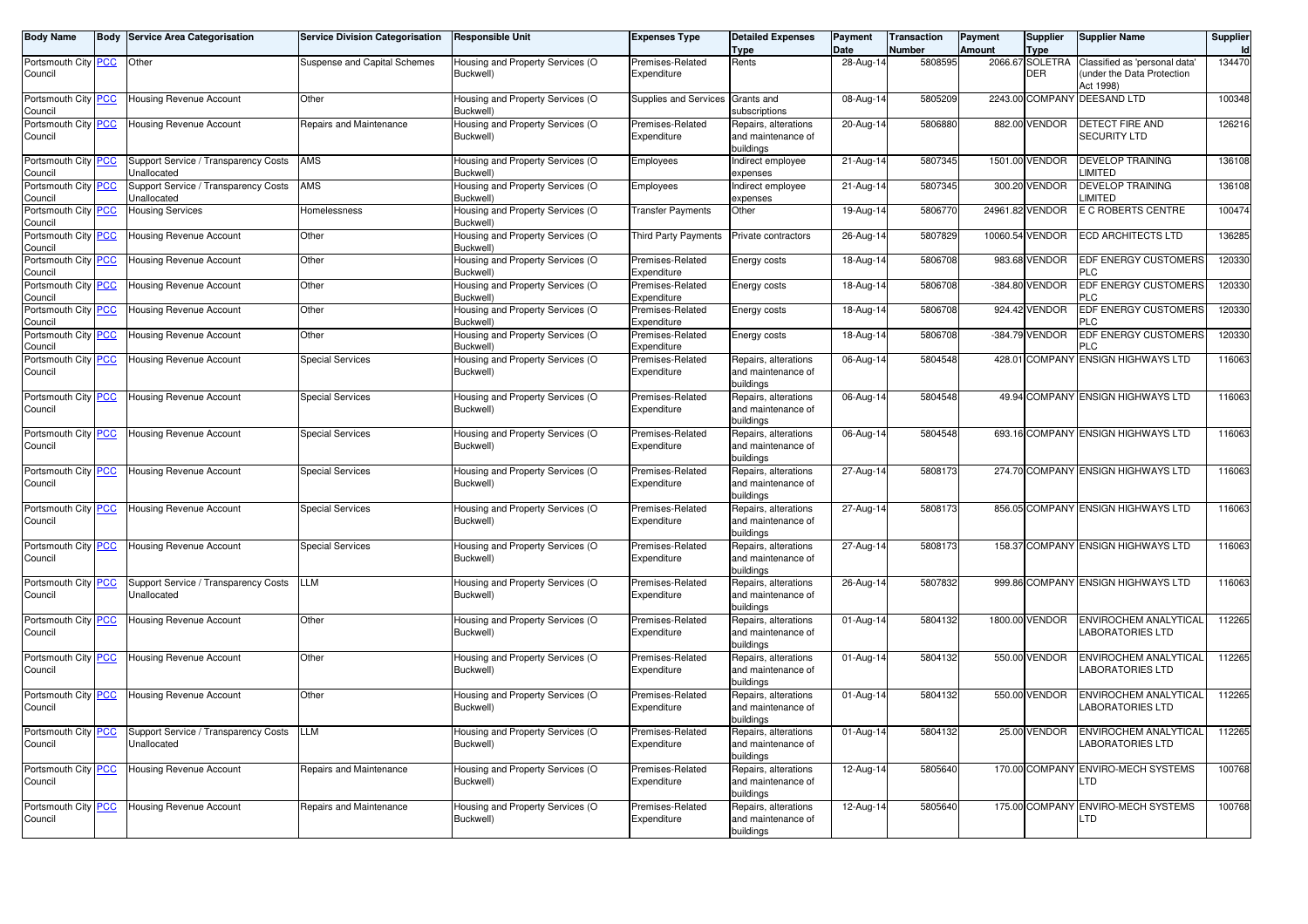| <b>Body Name</b>               | <b>Body Service Area Categorisation</b> | <b>Service Division Categorisation</b> | <b>Responsible Unit</b>                       | <b>Expenses Type</b>            | <b>Detailed Expenses</b><br><b>Type</b>                 | Payment<br>Date         | <b>Transaction</b><br><b>Number</b> | Payment<br><b>Amount</b> | Supplier<br>Type             | <b>Supplier Name</b>                                       | Supplier<br>Id |
|--------------------------------|-----------------------------------------|----------------------------------------|-----------------------------------------------|---------------------------------|---------------------------------------------------------|-------------------------|-------------------------------------|--------------------------|------------------------------|------------------------------------------------------------|----------------|
| Portsmouth City   PCC          | <b>Housing Revenue Account</b>          | Repairs and Maintenance                | Housing and Property Services (O              | Premises-Related                | Repairs, alterations                                    | 12-Aug-14               | 5805640                             |                          |                              | 1201.92 COMPANY ENVIRO-MECH SYSTEMS                        | 100768         |
| Council                        |                                         |                                        | Buckwell)                                     | Expenditure                     | and maintenance of<br>buildings                         |                         |                                     |                          |                              | LTD                                                        |                |
| Portsmouth City   PCC          | Housing Revenue Account                 | Repairs and Maintenance                | Housing and Property Services (O              | Premises-Related                | Repairs, alterations                                    | 12-Aug-14               | 5805640                             |                          |                              | 1201.92 COMPANY ENVIRO-MECH SYSTEMS                        | 100768         |
| Council                        |                                         |                                        | Buckwell)                                     | Expenditure                     | and maintenance of<br>buildings                         |                         |                                     |                          |                              | LTD                                                        |                |
| Portsmouth City   PCC          | <b>Housing Revenue Account</b>          | Repairs and Maintenance                | Housing and Property Services (O              | Premises-Related                | Repairs, alterations                                    | 12-Aug-14               | 5805640                             |                          |                              | 1201.92 COMPANY ENVIRO-MECH SYSTEMS                        | 100768         |
| Council                        |                                         |                                        | Buckwell)                                     | Expenditure                     | and maintenance of<br>buildings                         |                         |                                     |                          |                              | LTD                                                        |                |
| Portsmouth City   PCC          | Housing Revenue Account                 | Repairs and Maintenance                | Housing and Property Services (O              | Premises-Related                | Repairs, alterations                                    | 20-Aug-14               | 5806888                             |                          |                              | 1201.92 COMPANY ENVIRO-MECH SYSTEMS                        | 100768         |
| Council                        |                                         |                                        | Buckwell)                                     | Expenditure                     | and maintenance of<br>buildings                         |                         |                                     |                          |                              | LTD                                                        |                |
| Portsmouth City PCC            | Housing Revenue Account                 | Repairs and Maintenance                | Housing and Property Services (O              | Premises-Related                | Repairs, alterations                                    | 12-Aug-14               | 5805640                             |                          |                              | 1201.92 COMPANY ENVIRO-MECH SYSTEMS                        | 100768         |
| Council                        |                                         |                                        | Buckwell)                                     | Expenditure                     | and maintenance of<br>buildings                         |                         |                                     |                          |                              | LTD                                                        |                |
| Portsmouth City PCC<br>Council | Housing Revenue Account                 | Repairs and Maintenance                | Housing and Property Services (O<br>Buckwell) | Employees                       | Direct employee<br>expenses                             | 08-Aug-14               | 5805232                             |                          |                              | 3095.50 COMPANY FCF PLC T/A T M<br><b>SECURITY</b>         | 136113         |
| Portsmouth City PCC            | <b>Housing Services</b>                 | Homelessness                           | Housing and Property Services (O              | Third Party Payments            | Private contractors                                     | 19-Aug-14               | 5806775                             |                          | 493.00 SOLETRA               | Classified as 'personal data'                              | 116607         |
| Council                        |                                         |                                        | Buckwell)                                     |                                 |                                                         |                         |                                     |                          | DER                          | under the Data Protection<br>Act 1998)                     |                |
| Portsmouth City PCC            | <b>Housing Services</b>                 | Homelessness                           | Housing and Property Services (O<br>Buckwell) | Third Party Payments            | Private contractors                                     | 19-Aug-14               | 5806775                             |                          | 406.00 SOLETRA<br><b>DER</b> | Classified as 'personal data'<br>under the Data Protection | 116607         |
| Council                        |                                         |                                        |                                               |                                 | Private contractors                                     |                         |                                     |                          | 783.00 SOLETRA               | Act 1998)                                                  |                |
| Portsmouth City PCC<br>Council | <b>Housing Services</b>                 | Homelessness                           | Housing and Property Services (O<br>Buckwell) | Third Party Payments            |                                                         | 19-Aug-14               | 5806775                             |                          | DER                          | Classified as 'personal data'<br>under the Data Protection | 116607         |
|                                |                                         |                                        |                                               |                                 |                                                         |                         |                                     |                          |                              | Act 1998)                                                  |                |
| Portsmouth City PCC            | <b>Housing Services</b>                 | Homelessness                           | Housing and Property Services (O              | Third Party Payments            | Private contractors                                     | 19-Aug-14               | 5806775                             |                          | 270.00 SOLETRA               | Classified as 'personal data'                              | 116607         |
| Council                        |                                         |                                        | Buckwell)                                     |                                 |                                                         |                         |                                     |                          | <b>DER</b>                   | under the Data Protection<br>Act 1998)                     |                |
| Portsmouth City PCC            | <b>Housing Services</b>                 | Homelessness                           | Housing and Property Services (O              | Third Party Payments            | Private contractors                                     | 19-Aug-14               | 5806775                             |                          | 232.00 SOLETRA               | Classified as 'personal data'                              | 116607         |
| Council                        |                                         |                                        | Buckwell)                                     |                                 |                                                         |                         |                                     |                          | DER                          | under the Data Protection<br>Act 1998)                     |                |
| Portsmouth City PCC            | <b>Housing Services</b>                 | Homelessness                           | Housing and Property Services (O              | Third Party Payments            | Private contractors                                     | 19-Aug-14               | 5806775                             |                          | 29.00 SOLETRA                | Classified as 'personal data'                              | 116607         |
| Council                        |                                         |                                        | Buckwell)                                     |                                 |                                                         |                         |                                     |                          | <b>DER</b>                   | under the Data Protection<br>Act 1998)                     |                |
| Portsmouth City PCC            | <b>Housing Services</b>                 | Homelessness                           | Housing and Property Services (O              | Third Party Payments            | Private contractors                                     | 19-Aug-14               | 5806775                             |                          | 493.00 SOLETRA               | Classified as 'personal data'                              | 116607         |
| Council                        |                                         |                                        | Buckwell)                                     |                                 |                                                         |                         |                                     |                          | <b>DER</b>                   | under the Data Protection<br>Act 1998)                     |                |
| Portsmouth City PCC<br>Council | <b>Housing Services</b>                 | Homelessness                           | Housing and Property Services (O<br>Buckwell) | Third Party Payments            | Private contractors                                     | 19-Aug-14               | 5806775                             |                          | 203.00 SOLETRA<br><b>DER</b> | Classified as 'personal data'<br>under the Data Protection | 116607         |
|                                |                                         |                                        |                                               |                                 |                                                         |                         |                                     |                          |                              | Act 1998)                                                  |                |
| Portsmouth City PCC            | <b>Housing Services</b>                 | Homelessness                           | Housing and Property Services (O              | Third Party Payments            | Private contractors                                     | 19-Aug-14               | 5806775                             |                          | 450.00 SOLETRA               | Classified as 'personal data'                              | 116607         |
| Council                        |                                         |                                        | Buckwell)                                     |                                 |                                                         |                         |                                     |                          | <b>DER</b>                   | under the Data Protection<br>Act 1998)                     |                |
| Portsmouth City PCC            | <b>Housing Revenue Account</b>          | Other                                  | Housing and Property Services (O              | Premises-Related                | Repairs, alterations                                    | 13-Aug-14               | 5806125                             |                          | 4578.46 COMPANY              | <b>FUTUREMOST LTD</b>                                      | 100337         |
| Council                        |                                         |                                        | Buckwell)                                     | Expenditure                     | and maintenance of                                      |                         |                                     |                          |                              |                                                            |                |
|                                | <b>Housing Revenue Account</b>          |                                        |                                               |                                 | buildings                                               |                         |                                     |                          |                              | 1881.56 COMPANY FUTUREMOST LTD                             |                |
| Portsmouth City PCC<br>Council |                                         | Other                                  | Housing and Property Services (O<br>Buckwell) | Premises-Related<br>Expenditure | Repairs, alterations<br>and maintenance of<br>buildings | 13-Aug-14               | 5806125                             |                          |                              |                                                            | 100337         |
| Portsmouth City PCC            | <b>Housing Revenue Account</b>          | <b>Special Services</b>                | Housing and Property Services (O              | Premises-Related                | Grounds maintenance                                     | $\overline{07}$ -Aug-14 | 5805035                             |                          | 524.90 VENDOR                | <b>GRISTWOOD &amp; TOMS</b>                                | 100831         |
| Council                        |                                         |                                        | Buckwell)                                     | Expenditure                     | costs                                                   |                         |                                     |                          |                              | <b>TREE CONTRACTORS)</b><br>_TD)                           |                |
| Portsmouth City PCC            | <b>Housing Revenue Account</b>          | <b>Special Services</b>                | Housing and Property Services (O              | Premises-Related                | Grounds maintenance                                     | 07-Aug-14               | 5805035                             |                          | 262.45 VENDOR                | <b>GRISTWOOD &amp; TOMS</b>                                | 100831         |
| Council                        |                                         |                                        | Buckwell)                                     | Expenditure                     | costs                                                   |                         |                                     |                          |                              | TREE CONTRACTORS)<br>LTD)                                  |                |
| Portsmouth City PCC            | <b>Housing Revenue Account</b>          | <b>Special Services</b>                | Housing and Property Services (O              | Premises-Related                | Grounds maintenance                                     | 07-Aug-14               | 5805035                             |                          | 262.45 VENDOR                | <b>GRISTWOOD &amp; TOMS</b>                                | 100831         |
| Council                        |                                         |                                        | Buckwell)                                     | Expenditure                     | costs                                                   |                         |                                     |                          |                              | (TREE CONTRACTORS)<br>.TD)                                 |                |
| Portsmouth City PCC            | <b>Housing Revenue Account</b>          | <b>Special Services</b>                | Housing and Property Services (O              | Premises-Related                | Grounds maintenance                                     | 07-Aug-14               | 5805035                             |                          | 262.45 VENDOR                | <b>GRISTWOOD &amp; TOMS</b>                                | 100831         |
| Council                        |                                         |                                        | Buckwell)                                     | Expenditure                     | costs                                                   |                         |                                     |                          |                              | (TREE CONTRACTORS)<br>.TD)                                 |                |
| Portsmouth City PCC            | <b>Housing Revenue Account</b>          | <b>Special Services</b>                | Housing and Property Services (O              | Premises-Related                | Grounds maintenance                                     | 07-Aug-14               | 5805035                             |                          | 262.45 VENDOR                | <b>GRISTWOOD &amp; TOMS</b>                                | 100831         |
| Council                        |                                         |                                        | Buckwell)                                     | Expenditure                     | costs                                                   |                         |                                     |                          |                              | <b>TREE CONTRACTORS)</b><br>TD).                           |                |
|                                |                                         |                                        |                                               |                                 |                                                         |                         |                                     |                          |                              |                                                            |                |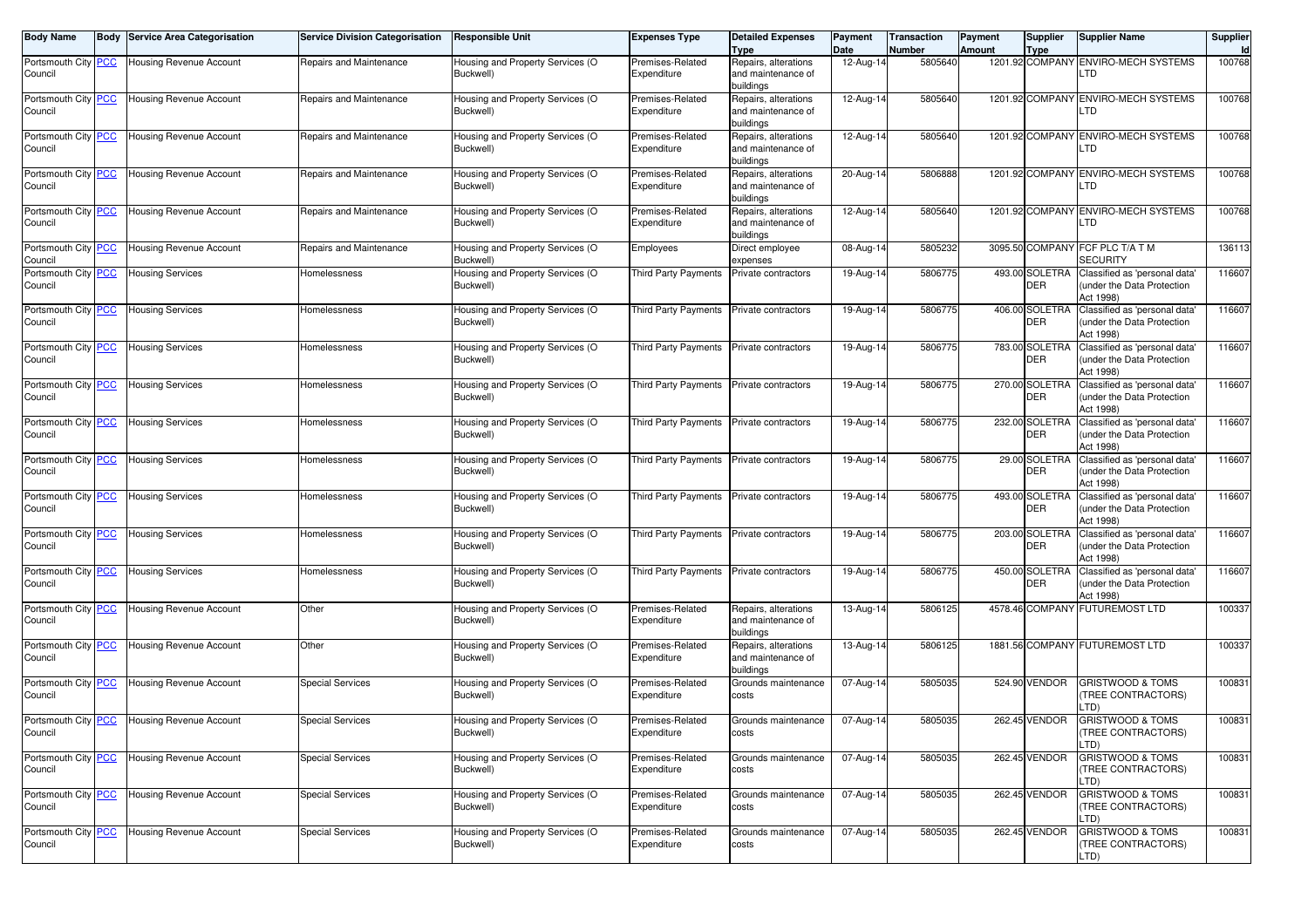| <b>Body Name</b>               | <b>Body</b> | <b>Service Area Categorisation</b> | <b>Service Division Categorisation</b> | <b>Responsible Unit</b>                       | <b>Expenses Type</b>            | <b>Detailed Expenses</b><br><b>Type</b>                 | Payment<br>Date | Transaction<br>Number | Payment<br><b>Amount</b> | <b>Supplier</b><br><b>Type</b>                 | <b>Supplier Name</b>                                            | Supplier<br>Id |
|--------------------------------|-------------|------------------------------------|----------------------------------------|-----------------------------------------------|---------------------------------|---------------------------------------------------------|-----------------|-----------------------|--------------------------|------------------------------------------------|-----------------------------------------------------------------|----------------|
| Portsmouth City PCC<br>Council |             | Housing Revenue Account            | <b>Special Services</b>                | Housing and Property Services (O<br>Buckwell) | Premises-Related<br>Expenditure | Grounds maintenance<br>costs                            | 07-Aug-14       | 5805035               |                          | 813.32 VENDOR                                  | <b>GRISTWOOD &amp; TOMS</b><br>TREE CONTRACTORS)<br>TD)         | 100831         |
| Portsmouth City PCC<br>Council |             | <b>Housing Revenue Account</b>     | <b>Special Services</b>                | Housing and Property Services (O<br>Buckwell) | Premises-Related<br>Expenditure | Grounds maintenance<br>costs                            | 07-Aug-14       | 5805035               |                          | 262.45 VENDOR                                  | <b>GRISTWOOD &amp; TOMS</b><br>TREE CONTRACTORS)<br>TD)         | 100831         |
| Portsmouth City PCC<br>Council |             | <b>Housing Revenue Account</b>     | <b>Special Services</b>                | Housing and Property Services (O<br>Buckwell) | Premises-Related<br>Expenditure | Grounds maintenance<br>costs                            | 07-Aug-14       | 5805035               |                          | 4727.55 VENDOR                                 | <b>GRISTWOOD &amp; TOMS</b><br>TREE CONTRACTORS)<br>TD)         | 100831         |
| Portsmouth City PCC<br>Council |             | <b>Housing Revenue Account</b>     | <b>Special Services</b>                | Housing and Property Services (O<br>Buckwell) | Premises-Related<br>Expenditure | Grounds maintenance<br>costs                            | 15-Aug-14       | 5806523               |                          | 910.76 VENDOR                                  | <b>GRISTWOOD &amp; TOMS</b><br>TREE CONTRACTORS)<br>TD)         | 100831         |
| Portsmouth City PCC<br>Council |             | Housing Revenue Account            | <b>Special Services</b>                | Housing and Property Services (O<br>Buckwell) | Premises-Related<br>Expenditure | Grounds maintenance<br>costs                            | 15-Aug-14       | 5806523               |                          | 455.38 VENDOR                                  | <b>GRISTWOOD &amp; TOMS</b><br>TREE CONTRACTORS)<br>.TD)        | 100831         |
| Portsmouth City PCC<br>Council |             | Housing Revenue Account            | <b>Special Services</b>                | Housing and Property Services (O<br>Buckwell) | Premises-Related<br>Expenditure | Grounds maintenance<br>costs                            | 15-Aug-14       | 5806523               |                          | 455.38 VENDOR                                  | <b>GRISTWOOD &amp; TOMS</b><br>TREE CONTRACTORS)<br>TD)         | 100831         |
| Portsmouth City PCC<br>Council |             | Housing Revenue Account            | <b>Special Services</b>                | Housing and Property Services (O<br>Buckwell) | Premises-Related<br>Expenditure | Grounds maintenance<br>costs                            | $15-Aug-14$     | 5806523               |                          | 235.42 VENDOR                                  | <b>GRISTWOOD &amp; TOMS</b><br>TREE CONTRACTORS)<br>TD)         | 100831         |
| Portsmouth City PCC<br>Council |             | <b>Housing Revenue Account</b>     | <b>Special Services</b>                | Housing and Property Services (O<br>Buckwell) | Premises-Related<br>Expenditure | Grounds maintenance<br>costs                            | 15-Aug-14       | 5806523               |                          | 455.38 VENDOR                                  | <b>GRISTWOOD &amp; TOMS</b><br>TREE CONTRACTORS)<br>TD)         | 100831         |
| Portsmouth City PCC<br>Council |             | Housing Revenue Account            | <b>Special Services</b>                | Housing and Property Services (O<br>Buckwell) | Premises-Related<br>Expenditure | Grounds maintenance<br>costs                            | $15-Aug-14$     | 5806523               |                          | 235.42 VENDOR                                  | <b>GRISTWOOD &amp; TOMS</b><br>TREE CONTRACTORS)<br>TD)         | 100831         |
| Portsmouth City PCC<br>Council |             | Housing Revenue Account            | <b>Special Services</b>                | Housing and Property Services (O<br>Buckwell) | Premises-Related<br>Expenditure | Grounds maintenance<br>costs                            | 15-Aug-14       | 5806523               |                          | 455.38 VENDOR                                  | <b>GRISTWOOD &amp; TOMS</b><br>TREE CONTRACTORS)<br>.TD)        | 100831         |
| Portsmouth City PCC<br>Council |             | Housing Revenue Account            | <b>Special Services</b>                | Housing and Property Services (O<br>Buckwell) | Premises-Related<br>Expenditure | Grounds maintenance<br>costs                            | 15-Aug-14       | 5806523               |                          | 622.25 VENDOR                                  | <b>GRISTWOOD &amp; TOMS</b><br><b>TREE CONTRACTORS)</b><br>TD). | 100831         |
| Portsmouth City PCC<br>Council |             | Housing Revenue Account            | <b>Special Services</b>                | Housing and Property Services (O<br>Buckwell) | Premises-Related<br>Expenditure | Grounds maintenance<br>costs                            | 15-Aug-14       | 5806523               |                          | 455.40 VENDOR                                  | <b>GRISTWOOD &amp; TOMS</b><br>TREE CONTRACTORS)<br>.TD)        | 100831         |
| Portsmouth City PCC<br>Council |             | Housing Revenue Account            | <b>Special Services</b>                | Housing and Property Services (O<br>Buckwell) | Premises-Related<br>Expenditure | Grounds maintenance<br>costs                            | 15-Aug-14       | 5806523               |                          | 3961.40 VENDOR                                 | GRISTWOOD & TOMS<br>TREE CONTRACTORS)<br>TD).                   | 100831         |
| Portsmouth City PCC<br>Council |             | <b>Housing Revenue Account</b>     | Repairs and Maintenance                | Housing and Property Services (O<br>Buckwell) | Premises-Related<br>Expenditure | Repairs, alterations<br>and maintenance of<br>buildings | 08-Aug-14       | 5805247               |                          | 3690.00 COMPANY                                | <b>GSB FABRICATIONS</b><br><b>IMITED</b>                        | 100832         |
| Portsmouth City PCC<br>Council |             | <b>Housing Revenue Account</b>     | Repairs and Maintenance                | Housing and Property Services (O<br>Buckwell) | Premises-Related<br>Expenditure | Repairs, alterations<br>and maintenance of<br>buildings | 29-Aug-14       | 5808793               |                          | 1100.00 VENDOR                                 | <b>GULLY HOWARD</b><br><b>TECHNICAL LIMITED</b>                 | 116127         |
| Portsmouth City PCC<br>Council |             | <b>Housing Revenue Account</b>     | <b>Special Services</b>                | Housing and Property Services (O<br>Buckwell) | Third Party Payments            | Private contractors                                     | 15-Aug-14       | 5806529               |                          | 1934.82 VENDOR                                 | HANDLE WITH CARE<br>PORTSMOUTH) LTD                             | 100504         |
| Portsmouth City PCC<br>Council |             | Housing Revenue Account            | <b>Special Services</b>                | Housing and Property Services (O<br>Buckwell) | Third Party Payments            | Private contractors                                     | 14-Aug-14       | 5806333               |                          | 2590.83 VENDOR                                 | HANDLE WITH CARE<br>PORTSMOUTH) LTD                             | 100504         |
| Portsmouth City PCC<br>Council |             | Housing Revenue Account            | <b>Special Services</b>                | Housing and Property Services (O<br>Buckwell) | <b>Third Party Payments</b>     | Private contractors                                     | 14-Aug-14       | 5806333               |                          | 2546.26 VENDOR                                 | <b>HANDLE WITH CARE</b><br>PORTSMOUTH) LTD                      | 100504         |
| Portsmouth City PCC<br>Council |             | Housing Revenue Account            | Supervision and Management             | Housing and Property Services (O<br>Buckwell) | Premises-Related<br>Expenditure | Rates                                                   | 27-Aug-14       | 5808478               |                          | 1048.00 OTHER<br>LOCAL<br><b>AUTHORIT</b>      | HAVANT BOROUGH<br>COUNCIL                                       | 100219         |
| Portsmouth City PCC<br>Council |             | Housing Revenue Account            | Supervision and Management             | Housing and Property Services (O<br>Buckwell) | Premises-Related<br>Expenditure | Rates                                                   | 27-Aug-14       | 5808478               |                          | 2988.00 OTHER<br>LOCAL<br><b>AUTHORIT</b>      | <b>HAVANT BOROUGH</b><br>COUNCIL                                | 100219         |
| Portsmouth City PCC<br>Council |             | <b>Housing Revenue Account</b>     | <b>Special Services</b>                | Housing and Property Services (O<br>Buckwell) | Premises-Related<br>Expenditure | Rates                                                   | 27-Aug-14       | 5808478               |                          | 279.00 OTHER<br>LOCAL<br><b>AUTHORIT</b><br>Iv | HAVANT BOROUGH<br>COUNCIL                                       | 100219         |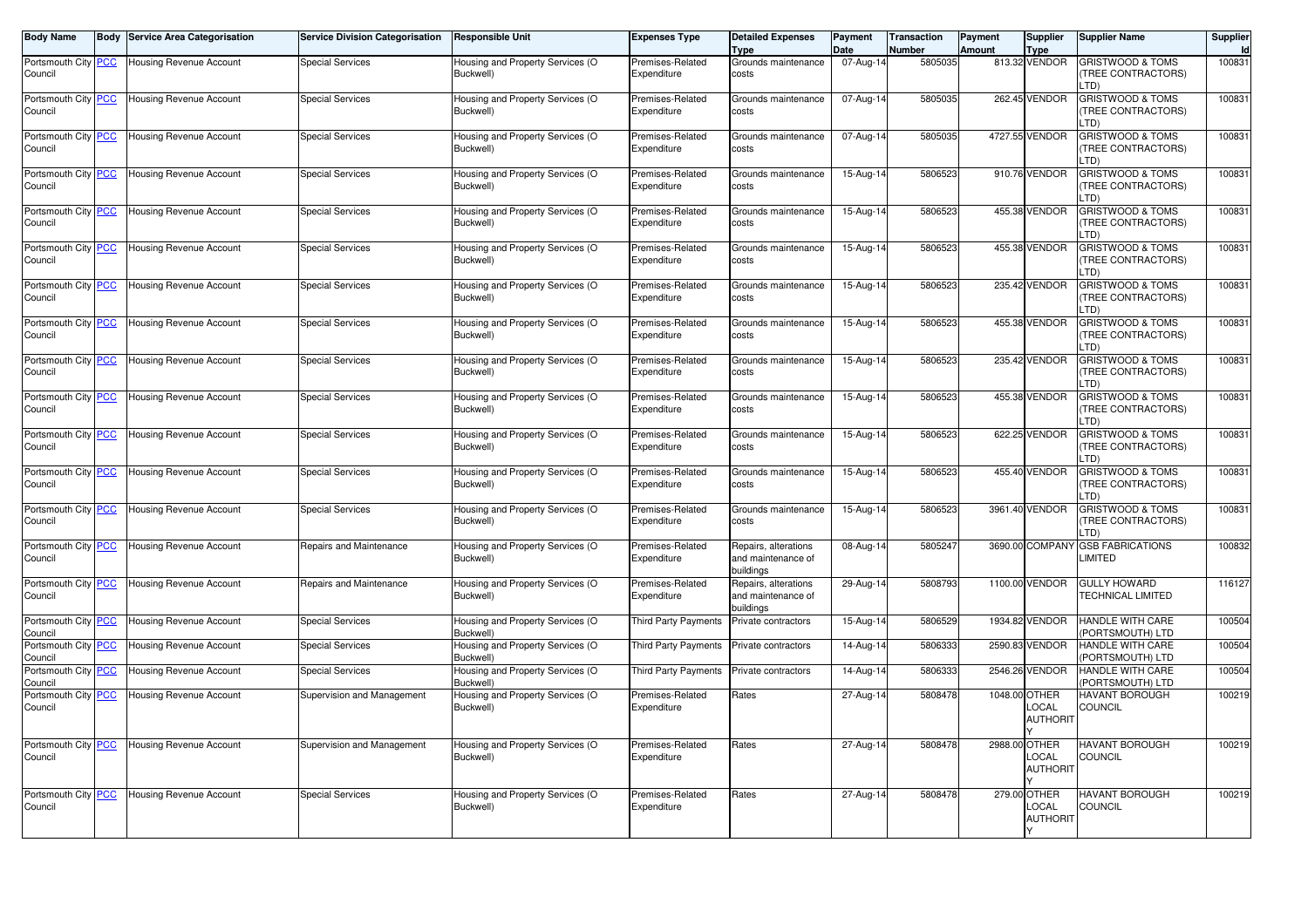| <b>Body Name</b>               | <b>Body Service Area Categorisation</b> | <b>Service Division Categorisation</b>   | <b>Responsible Unit</b>                       | <b>Expenses Type</b>            | <b>Detailed Expenses</b><br><b>Type</b> | Payment<br>Date | <b>Transaction</b><br><b>Number</b> | Payment<br>Amount | Supplier<br>Type                        | <b>Supplier Name</b>                    | Supplier<br>Id |
|--------------------------------|-----------------------------------------|------------------------------------------|-----------------------------------------------|---------------------------------|-----------------------------------------|-----------------|-------------------------------------|-------------------|-----------------------------------------|-----------------------------------------|----------------|
| Portsmouth City PCC<br>Council | Housing Revenue Account                 | Rents, Rates, Taxes and Other<br>Charges | Housing and Property Services (O<br>Buckwell) | Premises-Related<br>Expenditure | Rates                                   | 27-Aug-14       | 5808478                             |                   | 81.84 OTHER<br>LOCAL<br><b>AUTHORIT</b> | <b>HAVANT BOROUGH</b><br><b>COUNCIL</b> | 100219         |
| Portsmouth City PCC<br>Council | Housing Revenue Account                 | Rents, Rates, Taxes and Other<br>Charges | Housing and Property Services (O<br>Buckwell) | Premises-Related<br>Expenditure | Rates                                   | 27-Aug-14       | 5808478                             |                   | 81.53 OTHER<br>LOCAL<br><b>AUTHORIT</b> | <b>HAVANT BOROUGH</b><br><b>COUNCIL</b> | 100219         |
| Portsmouth City PCC<br>Council | <b>Housing Revenue Account</b>          | Rents, Rates, Taxes and Other<br>Charges | Housing and Property Services (O<br>Buckwell) | Premises-Related<br>Expenditure | Rates                                   | 27-Aug-14       | 5808478                             |                   | 81.53 OTHER<br>LOCAL<br><b>AUTHORIT</b> | <b>HAVANT BOROUGH</b><br><b>COUNCIL</b> | 100219         |
| Portsmouth City PCC<br>Council | Housing Revenue Account                 | Rents, Rates, Taxes and Other<br>Charges | Housing and Property Services (O<br>Buckwell) | Premises-Related<br>Expenditure | Rates                                   | 27-Aug-14       | 5808478                             |                   | 81.53 OTHER<br>LOCAL<br><b>AUTHORIT</b> | <b>HAVANT BOROUGH</b><br>COUNCIL        | 100219         |
| Portsmouth City PCC<br>Council | Housing Revenue Account                 | Rents, Rates, Taxes and Other<br>Charges | lousing and Property Services (O<br>Buckwell) | Premises-Related<br>Expenditure | Rates                                   | 27-Aug-14       | 5808478                             |                   | 110.95 OTHER<br>LOCAL<br>AUTHORIT       | <b>HAVANT BOROUGH</b><br><b>COUNCIL</b> | 100219         |
| Portsmouth City PCC<br>Council | <b>Housing Revenue Account</b>          | Rents, Rates, Taxes and Other<br>Charges | Housing and Property Services (O<br>Buckwell) | Premises-Related<br>Expenditure | Rates                                   | 27-Aug-14       | 5808478                             |                   | 60.76 OTHER<br>LOCAL<br><b>AUTHORIT</b> | <b>HAVANT BOROUGH</b><br><b>COUNCIL</b> | 100219         |
| Portsmouth City PCC<br>Council | Housing Revenue Account                 | Rents, Rates, Taxes and Other<br>Charges | Housing and Property Services (O<br>Buckwell) | Premises-Related<br>Expenditure | Rates                                   | 27-Aug-14       | 5808478                             |                   | 81.84 OTHER<br>LOCAL<br><b>AUTHORIT</b> | <b>HAVANT BOROUGH</b><br>COUNCIL        | 100219         |
| Portsmouth City PCC<br>Council | Housing Revenue Account                 | Rents, Rates, Taxes and Other<br>Charges | Housing and Property Services (O<br>Buckwell) | Premises-Related<br>Expenditure | Rates                                   | 27-Aug-14       | 5808478                             |                   | 50.19 OTHER<br>LOCAL<br><b>AUTHORIT</b> | <b>HAVANT BOROUGH</b><br><b>COUNCIL</b> | 100219         |
| Portsmouth City PCC<br>Council | <b>Housing Revenue Account</b>          | Rents, Rates, Taxes and Other<br>Charges | Housing and Property Services (O<br>Buckwell) | Premises-Related<br>Expenditure | Rates                                   | 27-Aug-14       | 5808478                             |                   | 81.53 OTHER<br>LOCAL<br><b>AUTHORIT</b> | <b>HAVANT BOROUGH</b><br><b>COUNCIL</b> | 100219         |
| Portsmouth City PCC<br>Council | Housing Revenue Account                 | Rents, Rates, Taxes and Other<br>Charges | Housing and Property Services (O<br>Buckwell) | Premises-Related<br>Expenditure | Rates                                   | 27-Aug-14       | 5808478                             |                   | 58.12 OTHER<br>LOCAL<br><b>AUTHORIT</b> | <b>HAVANT BOROUGH</b><br>COUNCIL        | 100219         |
| Portsmouth City PCC<br>Council | Housing Revenue Account                 | Rents, Rates, Taxes and Other<br>Charges | Housing and Property Services (O<br>Buckwell) | Premises-Related<br>Expenditure | Rates                                   | 27-Aug-14       | 5808478                             |                   | 81.84 OTHER<br>LOCAL<br><b>AUTHORIT</b> | <b>HAVANT BOROUGH</b><br><b>COUNCIL</b> | 100219         |
| Portsmouth City PCC<br>Council | <b>Housing Revenue Account</b>          | Rents, Rates, Taxes and Other<br>Charges | Housing and Property Services (O<br>Buckwell) | Premises-Related<br>Expenditure | Rates                                   | 27-Aug-14       | 5808478                             |                   | 76.61 OTHER<br>LOCAL<br><b>AUTHORIT</b> | <b>HAVANT BOROUGH</b><br>COUNCIL        | 100219         |
| Portsmouth City PCC<br>Council | Housing Revenue Account                 | Rents, Rates, Taxes and Other<br>Charges | Housing and Property Services (O<br>Buckwell) | Premises-Related<br>Expenditure | Rates                                   | 29-Aug-14       | 5808801                             |                   | 39.62 OTHER<br>LOCAL<br><b>AUTHORIT</b> | <b>HAVANT BOROUGH</b><br><b>COUNCIL</b> | 100219         |
| Portsmouth City PCC<br>Council | <b>Housing Revenue Account</b>          | Rents, Rates, Taxes and Other<br>Charges | Housing and Property Services (O<br>Buckwell) | Premises-Related<br>Expenditure | Rates                                   | 27-Aug-14       | 5808478                             |                   | 36.98 OTHER<br>LOCAL<br><b>AUTHORIT</b> | <b>HAVANT BOROUGH</b><br><b>COUNCIL</b> | 100219         |
| Portsmouth City PCC<br>Council | <b>Housing Revenue Account</b>          | Rents, Rates, Taxes and Other<br>Charges | Housing and Property Services (O<br>Buckwell) | Premises-Related<br>Expenditure | Rates                                   | 27-Aug-14       | 5808478                             |                   | 50.19 OTHER<br>LOCAL<br><b>AUTHORIT</b> | <b>HAVANT BOROUGH</b><br><b>COUNCIL</b> | 100219         |
| Portsmouth City PCC<br>Council | Housing Revenue Account                 | Rents, Rates, Taxes and Other<br>Charges | Housing and Property Services (O<br>Buckwell) | Premises-Related<br>Expenditure | Rates                                   | 27-Aug-14       | 5808478                             |                   | 21.12 OTHER<br>LOCAL<br><b>AUTHORIT</b> | <b>HAVANT BOROUGH</b><br>COUNCIL        | 100219         |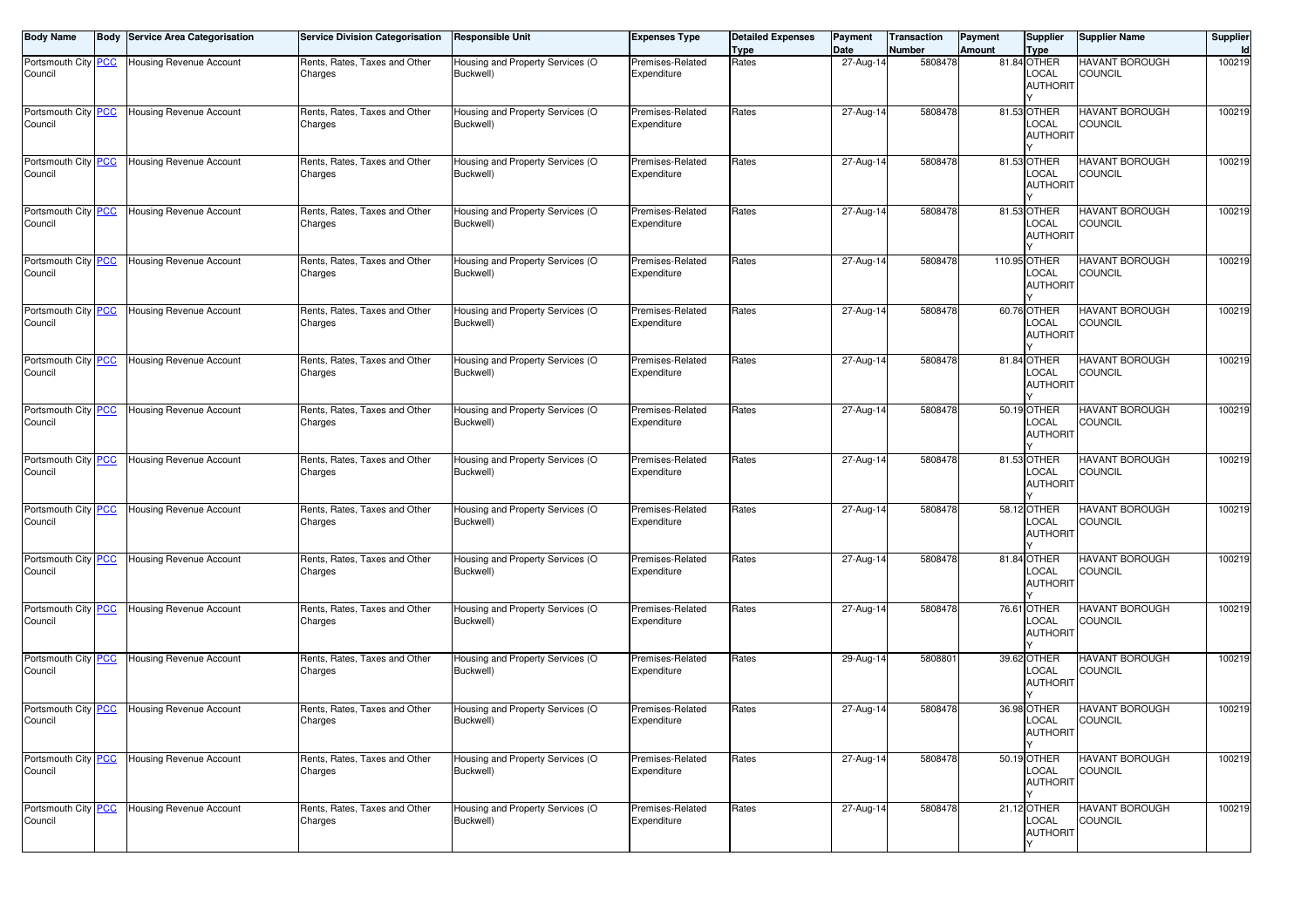| <b>Body Name</b>               | <b>Body Service Area Categorisation</b>             | <b>Service Division Categorisation</b>   | <b>Responsible Unit</b>                       | <b>Expenses Type</b>            | <b>Detailed Expenses</b><br><b>Type</b>                 | Payment<br>Date | Transaction<br><b>Number</b> | Payment<br><b>Amount</b> | <b>Supplier</b><br><b>Type</b>           | <b>Supplier Name</b>                            | Supplier<br>Id |
|--------------------------------|-----------------------------------------------------|------------------------------------------|-----------------------------------------------|---------------------------------|---------------------------------------------------------|-----------------|------------------------------|--------------------------|------------------------------------------|-------------------------------------------------|----------------|
| Portsmouth City PCC<br>Council | <b>Housing Revenue Account</b>                      | Rents, Rates, Taxes and Other<br>Charges | Housing and Property Services (O<br>Buckwell) | Premises-Related<br>Expenditure | Rates                                                   | 27-Aug-14       | 5808478                      |                          | 163.68 OTHER<br>LOCAL<br><b>AUTHORIT</b> | HAVANT BOROUGH<br><b>COUNCIL</b>                | 100219         |
| Portsmouth City PCC<br>Council | <b>Housing Revenue Account</b>                      | Rents, Rates, Taxes and Other<br>Charges | Housing and Property Services (O<br>Buckwell) | Premises-Related<br>Expenditure | Rates                                                   | 27-Aug-14       | 5808478                      |                          | 175.67 OTHER<br>LOCAL<br><b>AUTHORIT</b> | <b>HAVANT BOROUGH</b><br><b>COUNCIL</b>         | 100219         |
| Portsmouth City PCC<br>Council | Housing Revenue Account                             | Rents, Rates, Taxes and Other<br>Charges | Housing and Property Services (O<br>Buckwell) | Premises-Related<br>Expenditure | Rates                                                   | 29-Aug-14       | 5808801                      |                          | 213.53 OTHER<br>LOCAL<br><b>AUTHORIT</b> | <b>HAVANT BOROUGH</b><br><b>COUNCIL</b>         | 100219         |
| Portsmouth City PCC<br>Council | <b>Housing Revenue Account</b>                      | Rents, Rates, Taxes and Other<br>Charges | Housing and Property Services (O<br>Buckwell) | Premises-Related<br>Expenditure | Rates                                                   | 29-Aug-14       | 5808801                      |                          | 403.92 OTHER<br>LOCAL<br><b>AUTHORIT</b> | HAVANT BOROUGH<br>COUNCIL                       | 100219         |
| Portsmouth City PCC<br>Council | <b>Housing Revenue Account</b>                      | Rents, Rates, Taxes and Other<br>Charges | Housing and Property Services (O<br>Buckwell) | Premises-Related<br>Expenditure | Rates                                                   | $27 - Aug-14$   | 5808478                      |                          | 63.40 OTHER<br>LOCAL<br><b>AUTHORIT</b>  | <b>HAVANT BOROUGH</b><br><b>COUNCIL</b>         | 100219         |
| Portsmouth City PCC<br>Council | Housing Revenue Account                             | Other                                    | Housing and Property Services (O<br>Buckwell) | Income                          | Other grants<br>reimbursements and<br>contributions     | 12-Aug-14       | 5805655                      |                          | -68.25 OTHER<br>LOCAL<br><b>AUTHORIT</b> | HAVANT BOROUGH<br><b>COUNCIL</b>                | 100219         |
| Portsmouth City PCC<br>Council | <b>Housing Revenue Account</b>                      | Other                                    | Housing and Property Services (O<br>Buckwell) | Income                          | Other grants<br>reimbursements and<br>contributions     | 19-Aug-14       | 5806780                      |                          | -53.04 OTHER<br>LOCAL<br><b>AUTHORIT</b> | HAVANT BOROUGH<br><b>COUNCIL</b>                | 100219         |
| Portsmouth City PCC<br>Council | Housing Revenue Account                             | Other                                    | Housing and Property Services (O<br>Buckwell) | Employees                       | Direct employee<br>expenses                             | 15-Aug-14       | 5806531                      |                          | 837.60 COMPANY                           | <b>HAYS SPECIALIST</b><br>RECRUITMENT LIMITED   | 100045         |
| Portsmouth City PCC<br>Council | <b>Housing Revenue Account</b>                      | <b>Special Services</b>                  | Housing and Property Services (O<br>Buckwell) | Supplies and Services           | Equipment, furniture<br>and materials                   | 27-Aug-14       | 5808488                      |                          | 1500.00 VENDOR                           | <b>IONIC SYSTEMS LTD</b>                        | 139473         |
| Portsmouth City PCC<br>Council | <b>Housing Revenue Account</b>                      | Repairs and Maintenance                  | Housing and Property Services (O<br>Buckwell) | Premises-Related<br>Expenditure | Repairs, alterations<br>and maintenance of<br>buildings | 13-Aug-14       | 5806146                      |                          |                                          | 2987.40 COMPANY JACK COUPE & SONS LTD           | 134605         |
| Portsmouth City PCC<br>Council | <b>Housing Revenue Account</b>                      | Supervision and Management               | Housing and Property Services (O<br>Buckwell) | Supplies and Services           | Grants and<br>subscriptions                             | 15-Aug-14       | 5806543                      |                          | 10781.50 VENDOR                          | JOHN POUNDS<br>COMMUNITY TRUST                  | 117193         |
| Portsmouth City PCC<br>Council | Support Service / Transparency Costs<br>Jnallocated | AMS                                      | Housing and Property Services (O<br>Buckwell) | Employees                       | Indirect employee<br>expenses                           | 15-Aug-14       | 5806545                      |                          | 1240.60 VENDOR                           | JOHNSTON PUBLISHING<br>.TD                      | 100088         |
| Portsmouth City PCC<br>Council | Housing Revenue Account                             | Other                                    | Housing and Property Services (O<br>Buckwell) | Premises-Related<br>Expenditure | Repairs, alterations<br>and maintenance of<br>buildings | 06-Aug-14       | 5804860                      |                          | 171616.71 COMPANY                        | KEEPMOAT<br>REGENERATION (APOLLO)<br>LTD        | 138224         |
| Portsmouth City PCC<br>Council | <b>Housing Revenue Account</b>                      | Other                                    | Housing and Property Services (O<br>Buckwell) | Premises-Related<br>Expenditure | Repairs, alterations<br>and maintenance of<br>buildings | 11-Aug-14       | 5805520                      |                          | 88091.39 COMPANY                         | <b>KEEPMOAT</b><br>REGENERATION (APOLLO)<br>LTD | 138224         |
| Portsmouth City PCC<br>Council | <b>Housing Revenue Account</b>                      | Other                                    | Housing and Property Services (O<br>Buckwell) | Premises-Related<br>Expenditure | Repairs, alterations<br>and maintenance of<br>buildings | 29-Aug-14       | 5808824                      |                          | 254182.81 COMPANY                        | <b>KEEPMOAT</b><br>REGENERATION (APOLLO)<br>TD. | 138224         |
| Portsmouth City PCC<br>Council | Housing Revenue Account                             | Other                                    | Housing and Property Services (O<br>Buckwell) | <b>Third Party Payments</b>     | Private contractors                                     | 15-Aug-14       | 5806551                      |                          | 2038.74 COMPANY                          | <b>KKA MAINTENANCE LTD</b>                      | 135386         |
| Portsmouth City PCC<br>Council | Support Service / Transparency Costs<br>Unallocated | LLM                                      | Housing and Property Services (O<br>Buckwell) | Premises-Related<br>Expenditure | Repairs, alterations<br>and maintenance of<br>buildings | 01-Aug-14       | 5804178                      |                          |                                          | 270.00 COMPANY KKA MAINTENANCE LTD              | 135386         |
| Portsmouth City PCC<br>Council | Support Service / Transparency Costs<br>Unallocated | AMS                                      | Housing and Property Services (O<br>Buckwell) | Premises-Related<br>Expenditure | Repairs, alterations<br>and maintenance of<br>buildings | 01-Aug-14       | 5804178                      |                          |                                          | 384.00 COMPANY KKA MAINTENANCE LTD              | 135386         |
| Portsmouth City PCC<br>Council | Housing Revenue Account                             | Repairs and Maintenance                  | Housing and Property Services (O<br>Buckwell) | Premises-Related<br>Expenditure | Repairs, alterations<br>and maintenance of<br>buildings | 01-Aug-14       | 5804178                      |                          |                                          | 473.40 COMPANY KKA MAINTENANCE LTD              | 135386         |
| Portsmouth City PCC<br>Council | Support Service / Transparency Costs<br>Unallocated | LLM                                      | Housing and Property Services (O<br>Buckwell) | Premises-Related<br>Expenditure | Repairs, alterations<br>and maintenance of<br>buildings | 01-Aug-14       | 5804178                      |                          |                                          | 227.50 COMPANY KKA MAINTENANCE LTD              | 135386         |
| Portsmouth City PCC<br>Council | Housing Revenue Account                             | Repairs and Maintenance                  | Housing and Property Services (O<br>Buckwell) | Premises-Related<br>Expenditure | Repairs, alterations<br>and maintenance of<br>buildings | 01-Aug-14       | 5804178                      |                          |                                          | 535.00 COMPANY KKA MAINTENANCE LTD              | 135386         |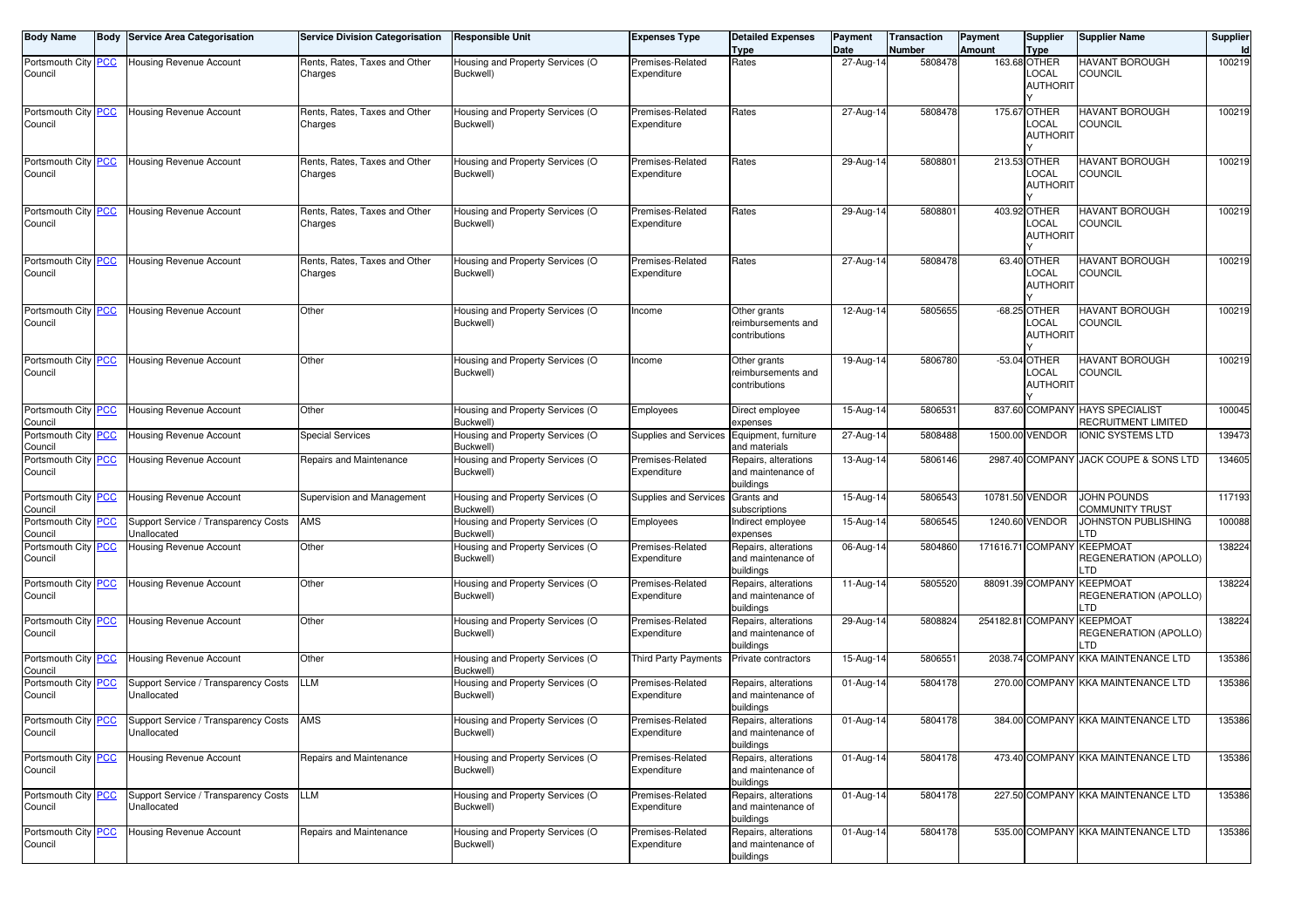| <b>Body Name</b>               | <b>Body Service Area Categorisation</b>                    | <b>Service Division Categorisation</b> | <b>Responsible Unit</b>                       | <b>Expenses Type</b>            | <b>Detailed Expenses</b><br><b>Type</b>                 | Payment<br>Date | <b>Transaction</b><br><b>Number</b> | <b>Payment</b><br>Amount | <b>Supplier</b><br><b>Type</b> | <b>Supplier Name</b>               | Supplier |
|--------------------------------|------------------------------------------------------------|----------------------------------------|-----------------------------------------------|---------------------------------|---------------------------------------------------------|-----------------|-------------------------------------|--------------------------|--------------------------------|------------------------------------|----------|
| Portsmouth City PCC<br>Council | Support Service / Transparency Costs<br>Jnallocated        | LLM                                    | Housing and Property Services (O<br>Buckwell) | Premises-Related<br>Expenditure | Repairs, alterations<br>and maintenance of<br>buildings | $01$ -Aug-1     | 5804178                             |                          | 230.00 COMPANY                 | <b>KKA MAINTENANCE LTD</b>         | 135386   |
| Portsmouth City PCC<br>Council | Support Service / Transparency Costs<br>Unallocated        | LLM                                    | Housing and Property Services (O<br>Buckwell) | Premises-Related<br>Expenditure | Repairs, alterations<br>and maintenance of<br>buildings | 01-Aug-1        | 5804178                             |                          | 350.00 COMPANY                 | <b>KKA MAINTENANCE LTD</b>         | 135386   |
| Portsmouth City PCC<br>Council | Support Service / Transparency Costs<br>Jnallocated        | <b>LLM</b>                             | Housing and Property Services (O<br>Buckwell) | Premises-Related<br>Expenditure | Repairs, alterations<br>and maintenance of<br>buildings | 01-Aug-14       | 5804178                             |                          |                                | 80.00 COMPANY KKA MAINTENANCE LTD  | 135386   |
| Portsmouth City PCC<br>Council | Support Service / Transparency Costs<br>Unallocated        | AMS                                    | Housing and Property Services (O<br>Buckwell) | Premises-Related<br>Expenditure | Repairs, alterations<br>and maintenance of<br>buildings | 07-Aug-14       | 5805052                             |                          |                                | 50.00 COMPANY KKA MAINTENANCE LTD  | 135386   |
| Portsmouth City PCC<br>Council | Support Service / Transparency Costs<br>Unallocated        | <b>LLM</b>                             | Housing and Property Services (O<br>Buckwell) | Premises-Related<br>Expenditure | Repairs, alterations<br>and maintenance of<br>buildings | 08-Aug-1        | 5805280                             |                          |                                | 35.00 COMPANY KKA MAINTENANCE LTD  | 135386   |
| Portsmouth City PCC<br>Council | Support Service / Transparency Costs<br>Unallocated        | <b>LLM</b>                             | Housing and Property Services (O<br>Buckwell) | Premises-Related<br>Expenditure | Repairs, alterations<br>and maintenance of<br>buildings | 08-Aug-1        | 5805280                             |                          |                                | 95.00 COMPANY KKA MAINTENANCE LTD  | 135386   |
| Portsmouth City PCC<br>Council | Support Service / Transparency Costs<br>Unallocated        | <b>LLM</b>                             | Housing and Property Services (O<br>Buckwell) | Premises-Related<br>Expenditure | Repairs, alterations<br>and maintenance of<br>buildings | 08-Aug-1        | 5805280                             |                          |                                | 35.00 COMPANY KKA MAINTENANCE LTD  | 135386   |
| Portsmouth City PCC<br>Council | Support Service / Transparency Costs<br>Unallocated        | LLM                                    | Housing and Property Services (O<br>Buckwell) | Premises-Related<br>Expenditure | Repairs, alterations<br>and maintenance of<br>buildings | 08-Aug-1        | 5805280                             |                          |                                | 35.00 COMPANY KKA MAINTENANCE LTD  | 135386   |
| Portsmouth City PCC<br>Council | Support Service / Transparency Costs<br>Unallocated        | LLM                                    | Housing and Property Services (O<br>Buckwell) | Premises-Related<br>Expenditure | Repairs, alterations<br>and maintenance of<br>buildings | 08-Aug-1        | 5805280                             |                          |                                | 109.06 COMPANY KKA MAINTENANCE LTD | 135386   |
| Portsmouth City PCC<br>Council | Support Service / Transparency Costs<br>Unallocated        | LLM                                    | Housing and Property Services (O<br>Buckwell) | Premises-Related<br>Expenditure | Repairs, alterations<br>and maintenance of<br>buildings | 08-Aug-14       | 5805280                             |                          |                                | 102.09 COMPANY KKA MAINTENANCE LTD | 135386   |
| Portsmouth City PCC<br>Council | Support Service / Transparency Costs<br>Unallocated        | <b>LLM</b>                             | Housing and Property Services (O<br>Buckwell) | Premises-Related<br>Expenditure | Repairs, alterations<br>and maintenance of<br>buildings | 08-Aug-1        | 5805280                             |                          |                                | 115.72 COMPANY KKA MAINTENANCE LTD | 135386   |
| Portsmouth City PCC<br>Council | Support Service / Transparency Costs<br>Unallocated        | <b>LLM</b>                             | Housing and Property Services (O<br>Buckwell) | Premises-Related<br>Expenditure | Repairs, alterations<br>and maintenance of<br>buildings | $08-Aug-1$      | 5805280                             |                          |                                | 89.61 COMPANY KKA MAINTENANCE LTD  | 135386   |
| Portsmouth City PCC<br>Council | Support Service / Transparency Costs<br>Unallocated        | LLM                                    | Housing and Property Services (O<br>Buckwell) | Premises-Related<br>Expenditure | Repairs, alterations<br>and maintenance of<br>buildings | 08-Aug-1        | 5805280                             |                          | 35.00 COMPANY                  | <b>KKA MAINTENANCE LTD</b>         | 135386   |
| Portsmouth City PCC<br>Council | Support Service / Transparency Costs<br>Jnallocated        | LLM                                    | Housing and Property Services (O<br>Buckwell) | Premises-Related<br>Expenditure | Repairs, alterations<br>and maintenance of<br>buildings | 08-Aug-14       | 5805280                             |                          |                                | 98.94 COMPANY KKA MAINTENANCE LTD  | 135386   |
| Portsmouth City PCC<br>Council | Support Service / Transparency Costs<br>Unallocated        | LLM                                    | Housing and Property Services (O<br>Buckwell) | Premises-Related<br>Expenditure | Repairs, alterations<br>and maintenance of<br>buildings | 08-Aug-1        | 5805280                             |                          |                                | 80.82 COMPANY KKA MAINTENANCE LTD  | 135386   |
| Portsmouth City PCC<br>Council | Support Service / Transparency Costs<br><b>Jnallocated</b> | <b>LLM</b>                             | Housing and Property Services (O<br>Buckwell) | Premises-Related<br>Expenditure | Repairs, alterations<br>and maintenance of<br>buildings | 08-Aug-14       | 5805280                             |                          |                                | 135.00 COMPANY KKA MAINTENANCE LTD | 135386   |
| Portsmouth City PCC<br>Council | Support Service / Transparency Costs<br>Unallocated        | LLM                                    | Housing and Property Services (O<br>Buckwell) | Premises-Related<br>Expenditure | Repairs, alterations<br>and maintenance of<br>buildings | 08-Aug-14       | 5805280                             |                          | 95.00 COMPANY                  | <b>KKA MAINTENANCE LTD</b>         | 135386   |
| Portsmouth City PCC<br>Council | Support Service / Transparency Costs<br>Unallocated        | LLM                                    | Housing and Property Services (O<br>Buckwell) | Premises-Related<br>Expenditure | Repairs, alterations<br>and maintenance of<br>buildings | 08-Aug-1        | 5805280                             |                          |                                | 65.00 COMPANY KKA MAINTENANCE LTD  | 135386   |
| Portsmouth City PCC<br>Council | Support Service / Transparency Costs<br>Unallocated        | <b>LLM</b>                             | Housing and Property Services (O<br>Buckwell) | Premises-Related<br>Expenditure | Repairs, alterations<br>and maintenance of<br>buildings | 08-Aug-14       | 5805280                             |                          |                                | 35.00 COMPANY KKA MAINTENANCE LTD  | 135386   |
| Portsmouth City PCC<br>Council | Support Service / Transparency Costs<br>Unallocated        | LLM                                    | Housing and Property Services (O<br>Buckwell) | Premises-Related<br>Expenditure | Repairs, alterations<br>and maintenance of<br>buildings | 08-Aug-14       | 5805280                             |                          |                                | 35.00 COMPANY KKA MAINTENANCE LTD  | 135386   |
| Portsmouth City PCC<br>Council | Support Service / Transparency Costs<br>Unallocated        | LLM                                    | Housing and Property Services (O<br>Buckwell) | Premises-Related<br>Expenditure | Repairs, alterations<br>and maintenance of<br>buildings | 08-Aug-1        | 5805280                             |                          |                                | 35.00 COMPANY KKA MAINTENANCE LTD  | 135386   |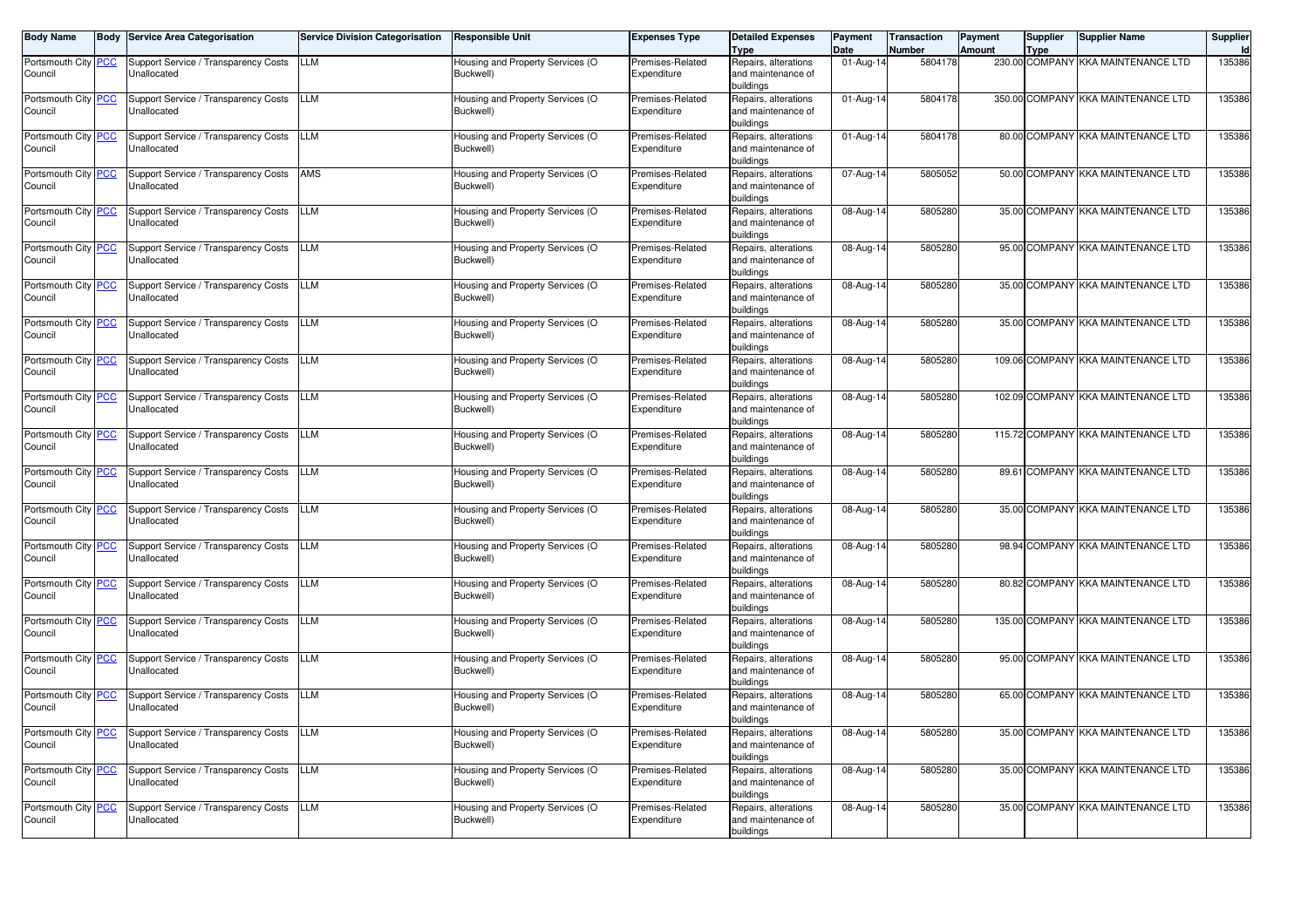| <b>Body Name</b>               | Body       | <b>Service Area Categorisation</b>                  | <b>Service Division Categorisation</b> | <b>Responsible Unit</b>                       | <b>Expenses Type</b>            | <b>Detailed Expenses</b>                   | Payment                         | Transaction       | Payment | Supplier | <b>Supplier Name</b>                | Supplier |
|--------------------------------|------------|-----------------------------------------------------|----------------------------------------|-----------------------------------------------|---------------------------------|--------------------------------------------|---------------------------------|-------------------|---------|----------|-------------------------------------|----------|
| Portsmouth City                | <b>PCC</b> | Support Service / Transparency Costs                | LLM                                    | Housing and Property Services (O              | Premises-Related                | <b>Type</b><br>Repairs, alterations        | Date<br>$\overline{0}$ 8-Aug-14 | Number<br>5805280 | Amount  | Type     | 35.00 COMPANY KKA MAINTENANCE LTD   | 135386   |
| Council                        |            | Unallocated                                         |                                        | Buckwell)                                     | Expenditure                     | and maintenance of                         |                                 |                   |         |          |                                     |          |
|                                |            |                                                     |                                        |                                               |                                 | buildings                                  |                                 |                   |         |          |                                     |          |
| Portsmouth City <b>PCC</b>     |            | Support Service / Transparency Costs                | <b>LLM</b>                             | Housing and Property Services (O              | Premises-Related                | Repairs, alterations                       | 08-Aug-14                       | 5805280           |         |          | 85.00 COMPANY KKA MAINTENANCE LTD   | 135386   |
| Council                        |            | Unallocated                                         |                                        | Buckwell)                                     | Expenditure                     | and maintenance of                         |                                 |                   |         |          |                                     |          |
| Portsmouth City PCC            |            | Support Service / Transparency Costs                | <b>LLM</b>                             | Housing and Property Services (O              | Premises-Related                | buildings<br>Repairs, alterations          | 08-Aug-14                       | 5805280           |         |          | 35.00 COMPANY KKA MAINTENANCE LTD   | 135386   |
| Council                        |            | Unallocated                                         |                                        | Buckwell)                                     | Expenditure                     | and maintenance of                         |                                 |                   |         |          |                                     |          |
|                                |            |                                                     |                                        |                                               |                                 | buildings                                  |                                 |                   |         |          |                                     |          |
| Portsmouth City PCC            |            | Support Service / Transparency Costs                | <b>LLM</b>                             | Housing and Property Services (O              | Premises-Related                | Repairs, alterations                       | 08-Aug-14                       | 5805280           |         |          | 35.00 COMPANY KKA MAINTENANCE LTD   | 135386   |
| Council                        |            | Unallocated                                         |                                        | Buckwell)                                     | Expenditure                     | and maintenance of                         |                                 |                   |         |          |                                     |          |
| Portsmouth City PCC            |            | Support Service / Transparency Costs                | <b>LLM</b>                             | Housing and Property Services (O              | Premises-Related                | buildings<br>Repairs, alterations          | 08-Aug-14                       | 5805280           |         |          | 70.00 COMPANY KKA MAINTENANCE LTD   | 135386   |
| Council                        |            | Unallocated                                         |                                        | Buckwell)                                     | Expenditure                     | and maintenance of                         |                                 |                   |         |          |                                     |          |
|                                |            |                                                     |                                        |                                               |                                 | buildings                                  |                                 |                   |         |          |                                     |          |
| Portsmouth City PCC            |            | Support Service / Transparency Costs                | <b>LLM</b>                             | Housing and Property Services (O              | Premises-Related                | Repairs, alterations                       | 08-Aug-14                       | 5805280           |         |          | 101.39 COMPANY KKA MAINTENANCE LTD  | 135386   |
| Council                        |            | Unallocated                                         |                                        | Buckwell)                                     | Expenditure                     | and maintenance of                         |                                 |                   |         |          |                                     |          |
| Portsmouth City PCC            |            | Support Service / Transparency Costs                | <b>LLM</b>                             | Housing and Property Services (O              | Premises-Related                | buildings<br>Repairs, alterations          | 08-Aug-14                       | 5805280           |         |          | 35.00 COMPANY KKA MAINTENANCE LTD   | 135386   |
| Council                        |            | Unallocated                                         |                                        | Buckwell)                                     | Expenditure                     | and maintenance of                         |                                 |                   |         |          |                                     |          |
|                                |            |                                                     |                                        |                                               |                                 | buildings                                  |                                 |                   |         |          |                                     |          |
| Portsmouth City PCC            |            | Support Service / Transparency Costs                | <b>LLM</b>                             | Housing and Property Services (O              | Premises-Related                | Repairs, alterations                       | 08-Aug-14                       | 5805280           |         |          | 35.00 COMPANY KKA MAINTENANCE LTD   | 135386   |
| Council                        |            | Unallocated                                         |                                        | Buckwell)                                     | Expenditure                     | and maintenance of                         |                                 |                   |         |          |                                     |          |
| Portsmouth City PCC            |            | Other                                               | Suspense and Capital Schemes           | Housing and Property Services (O              | Premises-Related                | buildings<br>Repairs, alterations          | 08-Aug-14                       | 5805280           |         |          | 96.04 COMPANY KKA MAINTENANCE LTD   | 135386   |
| Council                        |            |                                                     |                                        | Buckwell)                                     | Expenditure                     | and maintenance of                         |                                 |                   |         |          |                                     |          |
|                                |            |                                                     |                                        |                                               |                                 | buildings                                  |                                 |                   |         |          |                                     |          |
| Portsmouth City PCC            |            | Other                                               | Suspense and Capital Schemes           | Housing and Property Services (O              | Premises-Related                | Repairs, alterations                       | 08-Aug-14                       | 5805280           |         |          | 35.00 COMPANY KKA MAINTENANCE LTD   | 135386   |
| Council                        |            |                                                     |                                        | Buckwell)                                     | Expenditure                     | and maintenance of                         |                                 |                   |         |          |                                     |          |
| Portsmouth City PCC            |            | Support Service / Transparency Costs                | LLM                                    | Housing and Property Services (O              | Premises-Related                | buildings<br><b>Fixtures and fittings</b>  | 08-Aug-14                       | 5805280           |         |          | 61.84 COMPANY KKA MAINTENANCE LTD   | 135386   |
| Council                        |            | Unallocated                                         |                                        | Buckwell)                                     | Expenditure                     |                                            |                                 |                   |         |          |                                     |          |
| Portsmouth City PCC            |            | Support Service / Transparency Costs                | <b>LLM</b>                             | Housing and Property Services (O              | Premises-Related                | Repairs, alterations                       | 15-Aug-14                       | 5806552           |         |          | 1000.00 COMPANY KKA MAINTENANCE LTD | 135386   |
| Council                        |            | Unallocated                                         |                                        | Buckwell)                                     | Expenditure                     | and maintenance of                         |                                 |                   |         |          |                                     |          |
|                                |            |                                                     |                                        |                                               |                                 | buildings                                  |                                 |                   |         |          |                                     |          |
| Portsmouth City PCC<br>Council |            | Support Service / Transparency Costs<br>Unallocated | <b>LLM</b>                             | Housing and Property Services (O<br>Buckwell) | Premises-Related<br>Expenditure | Repairs, alterations<br>and maintenance of | 15-Aug-14                       | 5806552           |         |          | 880.00 COMPANY KKA MAINTENANCE LTD  | 135386   |
|                                |            |                                                     |                                        |                                               |                                 | buildings                                  |                                 |                   |         |          |                                     |          |
| Portsmouth City                | <b>PCC</b> | Support Service / Transparency Costs                | AMS                                    | Housing and Property Services (O              | Premises-Related                | Repairs, alterations                       | 15-Aug-14                       | 5806552           |         |          | 110.00 COMPANY KKA MAINTENANCE LTD  | 135386   |
| Council                        |            | Unallocated                                         |                                        | Buckwell)                                     | Expenditure                     | and maintenance of                         |                                 |                   |         |          |                                     |          |
|                                |            |                                                     |                                        |                                               |                                 | buildings                                  |                                 |                   |         |          |                                     |          |
| Portsmouth City PCC<br>Council |            | Support Service / Transparency Costs<br>Unallocated | <b>LLM</b>                             | Housing and Property Services (O<br>Buckwell) | Premises-Related<br>Expenditure | Repairs, alterations<br>and maintenance of | 15-Aug-14                       | 5806552           |         |          | 80.00 COMPANY KKA MAINTENANCE LTD   | 135386   |
|                                |            |                                                     |                                        |                                               |                                 | buildings                                  |                                 |                   |         |          |                                     |          |
| Portsmouth City PCC            |            | Support Service / Transparency Costs                | <b>LLM</b>                             | Housing and Property Services (O              | Premises-Related                | Repairs, alterations                       | 21-Aug-14                       | 5807370           |         |          | 884.20 COMPANY KKA MAINTENANCE LTD  | 135386   |
| Council                        |            | Unallocated                                         |                                        | Buckwell)                                     | Expenditure                     | and maintenance of                         |                                 |                   |         |          |                                     |          |
|                                |            |                                                     | <b>LLM</b>                             |                                               |                                 | buildings                                  |                                 | 5807370           |         |          | 2917.82 COMPANY KKA MAINTENANCE LTD |          |
| Portsmouth City<br>Council     | <b>PCC</b> | Support Service / Transparency Costs<br>Unallocated |                                        | Housing and Property Services (O<br>Buckwell) | Premises-Related<br>Expenditure | Repairs, alterations<br>and maintenance of | 21-Aug-14                       |                   |         |          |                                     | 135386   |
|                                |            |                                                     |                                        |                                               |                                 | buildings                                  |                                 |                   |         |          |                                     |          |
| Portsmouth City PCC            |            | Support Service / Transparency Costs                | AMS                                    | Housing and Property Services (O              | Premises-Related                | Repairs, alterations                       | 21-Aug-14                       | 5807370           |         |          | 250.00 COMPANY KKA MAINTENANCE LTD  | 135386   |
| Council                        |            | Unallocated                                         |                                        | Buckwell)                                     | Expenditure                     | and maintenance of                         |                                 |                   |         |          |                                     |          |
|                                |            |                                                     | <b>LLM</b>                             |                                               |                                 | buildings                                  |                                 |                   |         |          |                                     |          |
| Portsmouth City PCC<br>Council |            | Support Service / Transparency Costs<br>Unallocated |                                        | Housing and Property Services (O<br>Buckwell) | Premises-Related<br>Expenditure | Repairs, alterations<br>and maintenance of | 21-Aug-14                       | 5807370           |         |          | 60.00 COMPANY KKA MAINTENANCE LTD   | 135386   |
|                                |            |                                                     |                                        |                                               |                                 | buildings                                  |                                 |                   |         |          |                                     |          |
| Portsmouth City                | <b>PCC</b> | Support Service / Transparency Costs                | <b>LLM</b>                             | Housing and Property Services (O              | Premises-Related                | Repairs, alterations                       | 21-Aug-14                       | 5807370           |         |          | 60.00 COMPANY KKA MAINTENANCE LTD   | 135386   |
| Council                        |            | Unallocated                                         |                                        | Buckwell)                                     | Expenditure                     | and maintenance of                         |                                 |                   |         |          |                                     |          |
|                                |            | Support Service / Transparency Costs                | AMS                                    | Housing and Property Services (O              | Premises-Related                | buildings                                  |                                 | 5807587           |         |          | 50.00 COMPANY KKA MAINTENANCE LTD   | 135386   |
| Portsmouth City PCC<br>Council |            | Unallocated                                         |                                        | Buckwell)                                     | Expenditure                     | Repairs, alterations<br>and maintenance of | $22$ -Aug-14                    |                   |         |          |                                     |          |
|                                |            |                                                     |                                        |                                               |                                 | buildings                                  |                                 |                   |         |          |                                     |          |
| Portsmouth City                | <b>PCC</b> | Support Service / Transparency Costs                | AMS                                    | Housing and Property Services (O              | Premises-Related                | Repairs, alterations                       | $22$ -Aug-14                    | 5807587           |         |          | 125.00 COMPANY KKA MAINTENANCE LTD  | 135386   |
| Council                        |            | Unallocated                                         |                                        | Buckwell)                                     | Expenditure                     | and maintenance of                         |                                 |                   |         |          |                                     |          |
|                                |            |                                                     |                                        |                                               |                                 | buildings                                  |                                 |                   |         |          |                                     |          |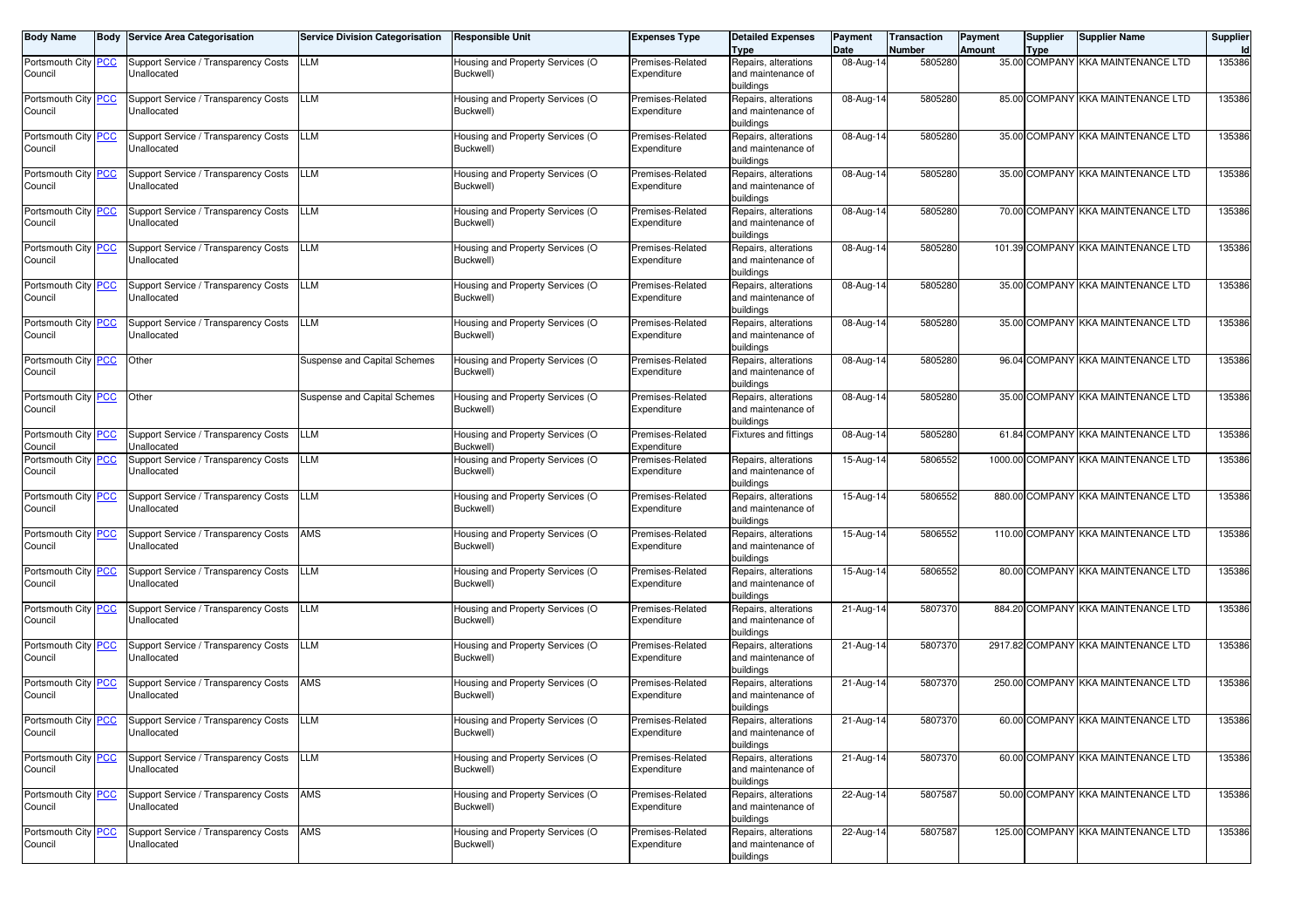| <b>Body Name</b>                            | Body       | <b>Service Area Categorisation</b>                  | <b>Service Division Categorisation</b> | <b>Responsible Unit</b>                       | <b>Expenses Type</b>             | <b>Detailed Expenses</b><br>Type                        | Payment<br>Date | <b>Transaction</b><br>Number | <b>Payment</b><br><b>Amount</b> | <b>Supplier</b><br><b>Type</b> | <b>Supplier Name</b>                           | Supplier |
|---------------------------------------------|------------|-----------------------------------------------------|----------------------------------------|-----------------------------------------------|----------------------------------|---------------------------------------------------------|-----------------|------------------------------|---------------------------------|--------------------------------|------------------------------------------------|----------|
| Portsmouth City<br>Council                  | <b>PCC</b> | Support Service / Transparency Costs<br>Unallocated | LLM                                    | Housing and Property Services (O<br>Buckwell) | Premises-Related<br>Expenditure  | Repairs, alterations<br>and maintenance of<br>buildings | 22-Aug-14       | 5807587                      |                                 |                                | 197.25 COMPANY KKA MAINTENANCE LTD             | 135386   |
| Portsmouth City PCC<br>Council              |            | Support Service / Transparency Costs<br>Unallocated | <b>LLM</b>                             | Housing and Property Services (O<br>Buckwell) | Premises-Related<br>Expenditure  | Repairs, alterations<br>and maintenance of<br>buildings | 22-Aug-14       | 5807587                      |                                 |                                | 35.00 COMPANY KKA MAINTENANCE LTD              | 135386   |
| Portsmouth City PCC<br>Council              |            | Support Service / Transparency Costs<br>Unallocated | <b>LLM</b>                             | Housing and Property Services (O<br>Buckwell) | Premises-Related<br>Expenditure  | Repairs, alterations<br>and maintenance of<br>buildings | 22-Aug-14       | 5807587                      |                                 |                                | 203.34 COMPANY KKA MAINTENANCE LTD             | 135386   |
| Portsmouth City PCC<br>Council              |            | Support Service / Transparency Costs<br>Unallocated | LLM                                    | Housing and Property Services (O<br>Buckwell) | Premises-Related<br>Expenditure  | Repairs, alterations<br>and maintenance of<br>buildings | 22-Aug-14       | 5807587                      |                                 |                                | 290.84 COMPANY KKA MAINTENANCE LTD             | 135386   |
| Portsmouth City<br>Council                  | <b>PCC</b> | Support Service / Transparency Costs<br>Unallocated | <b>LLM</b>                             | Housing and Property Services (O<br>Buckwell) | Premises-Related<br>Expenditure  | Repairs, alterations<br>and maintenance of<br>buildings | 22-Aug-14       | 5807587                      |                                 |                                | 77.69 COMPANY KKA MAINTENANCE LTD              | 135386   |
| Portsmouth City PCC<br>Council              |            | Support Service / Transparency Costs<br>Unallocated | <b>LLM</b>                             | Housing and Property Services (O<br>Buckwell) | Premises-Related<br>Expenditure  | Repairs, alterations<br>and maintenance of<br>buildings | 22-Aug-14       | 5807587                      |                                 |                                | 85.00 COMPANY KKA MAINTENANCE LTD              | 135386   |
| Portsmouth City PCC<br>Council              |            | Support Service / Transparency Costs<br>Unallocated | LLM                                    | Housing and Property Services (O<br>Buckwell) | Premises-Related<br>Expenditure  | Repairs, alterations<br>and maintenance of<br>buildings | 22-Aug-14       | 5807587                      |                                 |                                | 185.00 COMPANY KKA MAINTENANCE LTD             | 135386   |
| Portsmouth City PCC<br>Council              |            | Support Service / Transparency Costs<br>Unallocated | LLM                                    | Housing and Property Services (O<br>Buckwell) | Premises-Related<br>Expenditure  | Repairs, alterations<br>and maintenance of<br>buildings | 22-Aug-14       | 5807587                      |                                 |                                | 35.00 COMPANY KKA MAINTENANCE LTD              | 135386   |
| Portsmouth City PCC<br>Council              |            | Support Service / Transparency Costs<br>Unallocated | <b>LLM</b>                             | Housing and Property Services (O<br>Buckwell) | Premises-Related<br>Expenditure  | Repairs, alterations<br>and maintenance of<br>buildings | 22-Aug-14       | 5807587                      |                                 |                                | 35.00 COMPANY KKA MAINTENANCE LTD              | 135386   |
| Portsmouth City PCC<br>Council              |            | Support Service / Transparency Costs<br>Unallocated | <b>LLM</b>                             | Housing and Property Services (O<br>Buckwell) | Premises-Related<br>Expenditure  | Repairs, alterations<br>and maintenance of<br>buildings | 22-Aug-14       | 5807587                      |                                 |                                | 35.00 COMPANY KKA MAINTENANCE LTD              | 135386   |
| Portsmouth City PCC<br>Council              |            | Support Service / Transparency Costs<br>Unallocated | LLM                                    | Housing and Property Services (O<br>Buckwell) | Premises-Related<br>Expenditure  | Repairs, alterations<br>and maintenance of<br>buildings | 22-Aug-14       | 5807587                      |                                 |                                | 35.00 COMPANY KKA MAINTENANCE LTD              | 135386   |
| Portsmouth City PCC<br>Council              |            | Support Service / Transparency Costs<br>Unallocated | LLM                                    | Housing and Property Services (O<br>Buckwell) | Premises-Related<br>Expenditure  | Repairs, alterations<br>and maintenance of<br>buildings | 22-Aug-14       | 5807587                      |                                 |                                | 35.00 COMPANY KKA MAINTENANCE LTD              | 135386   |
| Portsmouth City<br>Council                  | <b>PCC</b> | Support Service / Transparency Costs<br>Unallocated | <b>LLM</b>                             | Housing and Property Services (O<br>Buckwell) | Premises-Related<br>Expenditure  | Repairs, alterations<br>and maintenance of<br>buildings | 22-Aug-14       | 5807587                      |                                 |                                | 35.00 COMPANY KKA MAINTENANCE LTD              | 135386   |
| Portsmouth City PCC<br>Council              |            | Support Service / Transparency Costs<br>Unallocated | <b>LLM</b>                             | Housing and Property Services (O<br>Buckwell) | Premises-Related<br>Expenditure  | Repairs, alterations<br>and maintenance of<br>buildings | 22-Aug-14       | 5807587                      |                                 |                                | 82.82 COMPANY KKA MAINTENANCE LTD              | 135386   |
| Portsmouth City PCC<br>Council              |            | Support Service / Transparency Costs<br>Unallocated | LLM                                    | Housing and Property Services (O<br>Buckwell) | Premises-Related<br>Expenditure  | Repairs, alterations<br>and maintenance of<br>buildings | 22-Aug-14       | 5807587                      |                                 |                                | 74.18 COMPANY KKA MAINTENANCE LTD              | 135386   |
| Portsmouth City<br>Council                  | <b>PCC</b> | Support Service / Transparency Costs<br>Unallocated | <b>LLM</b>                             | Housing and Property Services (O<br>Buckwell) | Premises-Related<br>Expenditure  | Repairs, alterations<br>and maintenance of<br>buildings | 22-Aug-14       | 5807587                      |                                 |                                | 213.65 COMPANY KKA MAINTENANCE LTD             | 135386   |
| Portsmouth City PCC<br>Council              |            | Other                                               | Suspense and Capital Schemes           | Housing and Property Services (O<br>Buckwell) | Premises-Related<br>Expenditure  | Repairs, alterations<br>and maintenance of<br>buildings | 22-Aug-14       | 5807587                      |                                 |                                | 5000.00 COMPANY KKA MAINTENANCE LTD            | 135386   |
| Portsmouth City<br>Council                  | <b>PCC</b> | Support Service / Transparency Costs<br>Unallocated | AMS                                    | Housing and Property Services (O<br>Buckwell) | Premises-Related<br>Expenditure  | Repairs, alterations<br>and maintenance of<br>buildings | 21-Aug-14       | 5807370                      |                                 |                                | 2500.00 COMPANY KKA MAINTENANCE LTD            | 135386   |
| Portsmouth City <mark>PCC</mark><br>Council |            | Other                                               | Suspense and Capital Schemes           | Housing and Property Services (O<br>Buckwell) | Premises-Related<br>Expenditure  | Repairs, alterations<br>and maintenance of<br>buildings | 22-Aug-14       | 5807587                      |                                 |                                | 5000.00 COMPANY KKA MAINTENANCE LTD            | 135386   |
| Portsmouth City PCC<br>Council              |            | Other                                               | Suspense and Capital Schemes           | Housing and Property Services (O<br>Buckwell) | Premises-Related<br>Expenditure  | Repairs, alterations<br>and maintenance of<br>buildings | 29-Aug-14       | 5808829                      |                                 |                                | 21940.00 COMPANY KKA MAINTENANCE LTD           | 135386   |
| Portsmouth City PCC<br>Council              |            | Housing Revenue Account                             | Repairs and Maintenance                | Housing and Property Services (O<br>Buckwell) | Premises-Related<br>Expenditure  | Repairs, alterations<br>and maintenance of<br>buildings | 13-Aug-14       | 5806158                      |                                 |                                | 362712.01 COMPANY LIBERTY GAS GROUP<br>LIMITED | 134977   |
| Portsmouth City PCC<br>Council              |            | Housing Revenue Account                             | Other                                  | Housing and Property Services (O<br>Buckwell) | Supplies and Services Grants and | subscriptions                                           | 08-Aug-14       | 5805288                      |                                 |                                | 1435.00 COMPANY LIFTABILITY LTD                | 100697   |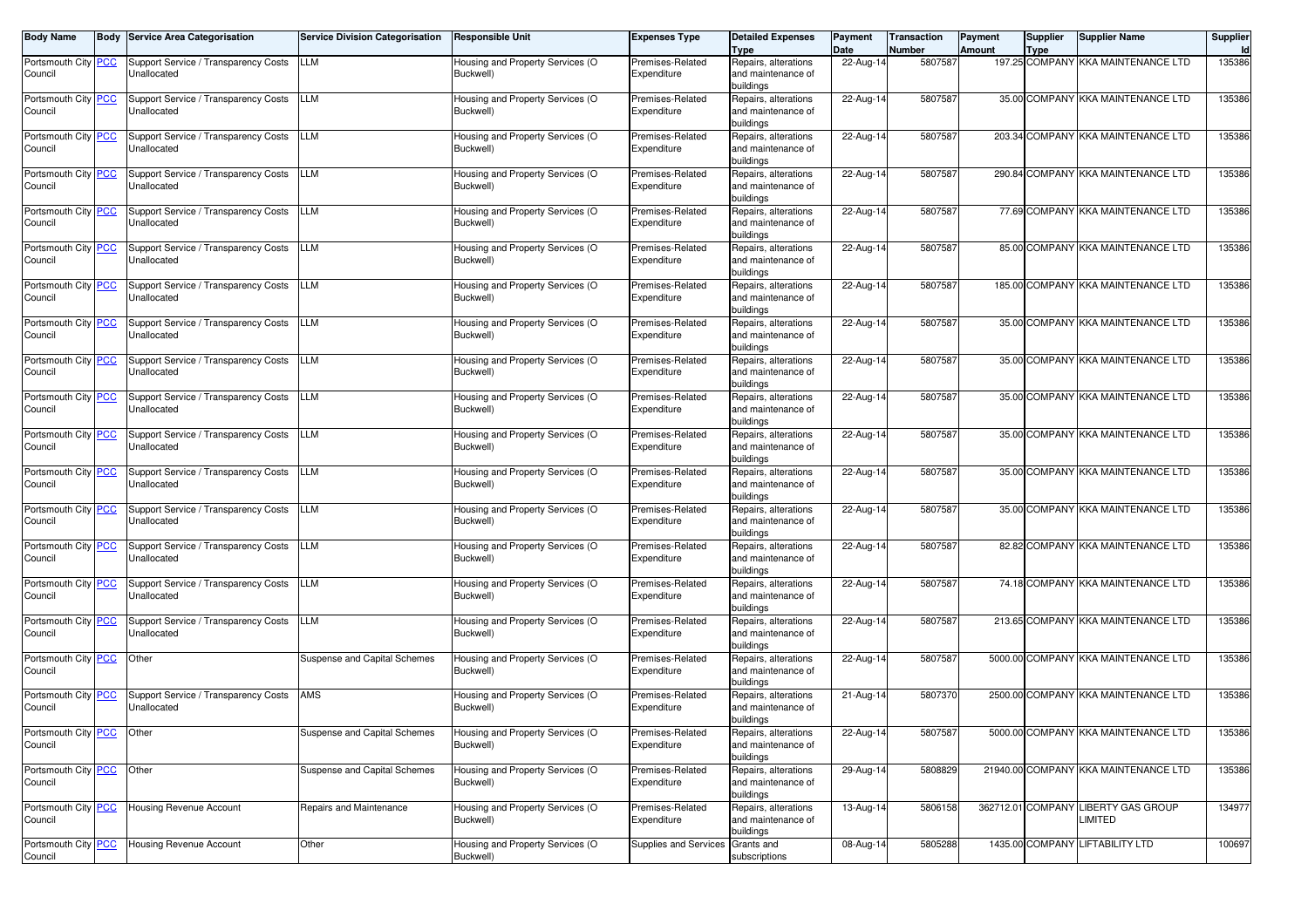| <b>Body Name</b>               | <b>Body Service Area Categorisation</b>             | <b>Service Division Categorisation</b> | <b>Responsible Unit</b>                       | Expenses Type                           | <b>Detailed Expenses</b><br>Type                        | Payment<br>Date | <b>Transaction</b><br>Number | Payment<br><b>Amount</b> | Supplier<br><b>Type</b> | <b>Supplier Name</b>                                               | Supplier<br>Id |
|--------------------------------|-----------------------------------------------------|----------------------------------------|-----------------------------------------------|-----------------------------------------|---------------------------------------------------------|-----------------|------------------------------|--------------------------|-------------------------|--------------------------------------------------------------------|----------------|
| Portsmouth City PCC<br>Council | Housing Revenue Account                             | Other                                  | lousing and Property Services (O<br>Buckwell) | Supplies and Services                   | Grants and<br>subscriptions                             | 26-Aug-14       | 5807928                      |                          |                         | 1289.00 COMPANY LIFTABILITY LTD                                    | 100697         |
| Portsmouth City PCC<br>Council | Housing Revenue Account                             | Other                                  | lousing and Property Services (O<br>Buckwell) | Supplies and Services                   | Grants and<br>subscriptions                             | 22-Aug-14       | 5807589                      |                          | 1190.00 COMPANY         | LIFTECH SYSTEMS (SE)<br>_IMITED                                    | 116761         |
| Portsmouth City PCC<br>Council | Housing Services                                    | Homelessness                           | Housing and Property Services (O<br>Buckwell) | Supplies and Services Services          |                                                         | 08-Aug-14       | 5805289                      |                          | 174.80 VENDOR           | LINGLAND INTERPRETERS-<br>TRANSLATORS LTD                          | 107675         |
| Portsmouth City PCC<br>Council | <b>Housing Services</b>                             | Homelessness                           | Housing and Property Services (O<br>Buckwell' | Supplies and Services                   | Services                                                | 08-Aug-14       | 5805289                      |                          | 50.00 VENDOR            | LINGLAND INTERPRETERS-<br>TRANSLATORS LTD                          | 107675         |
| Portsmouth City PCC<br>Council | Housing Revenue Account                             | <b>Special Services</b>                | Housing and Property Services (O<br>Buckwell) | <b>Transport-Related</b><br>Expenditure | Contract hire and<br>operating leases                   | 08-Aug-14       | 5805291                      |                          | 252.70 VENDOR           | <b>LOYDS TSB GROUP</b>                                             | 107554         |
| Portsmouth City PCC<br>Council | <b>Housing Revenue Account</b>                      | Repairs and Maintenance                | Housing and Property Services (O<br>Buckwell) | Premises-Related<br>Expenditure         | Repairs, alterations<br>and maintenance of<br>buildings | 07-Aug-14       | 279461                       |                          | 507.36 VENDOR           | OW CARBON EXCHANGE<br><b>LIMITED</b>                               | 136411         |
| Portsmouth City PCC<br>Council | Housing Revenue Account                             | Other                                  | Housing and Property Services (O<br>Buckwell) | Supplies and Services                   | Communications and<br>computing                         | 13-Aug-14       | 5806166                      |                          | 30.00 VENDOR            | M J VISUAL LTD                                                     | 101017         |
| Portsmouth City PCC<br>Council | Housing Revenue Account                             | Other                                  | Housing and Property Services (O<br>Buckwell' | <b>Supplies and Services</b>            | Communications and<br>computing                         | 13-Aug-14       | 5806166                      |                          | 520.00 VENDOR           | M J VISUAL LTD                                                     | 101017         |
| Portsmouth City PCC<br>Council | Housing Revenue Account                             | Other                                  | lousing and Property Services (O<br>Buckwell) | Supplies and Services                   | Communications and<br>computing                         | 13-Aug-14       | 5806166                      |                          | 325.00 VENDOR           | M J VISUAL LTD                                                     | 101017         |
| Portsmouth City PCC<br>Council | Housing Revenue Account                             | Other                                  | Housing and Property Services (O<br>Buckwell) | Supplies and Services                   | Communications and<br>computing                         | 13-Aug-14       | 5806166                      |                          | 595.00 VENDOR           | M J VISUAL LTD                                                     | 101017         |
| Portsmouth City PCC<br>Council | Housing Revenue Account                             | <b>Special Services</b>                | Housing and Property Services (O<br>Buckwell  | <b>Supplies and Services</b>            | Equipment, furniture<br>and materials                   | 05-Aug-14       | 5804458                      |                          | 457.86 VENDOR           | <b>M&amp;S ENTERPRISES</b>                                         | 100444         |
| Portsmouth City PCC<br>Council | <b>Housing Revenue Account</b>                      | <b>Special Services</b>                | Housing and Property Services (O<br>Buckwell) | Supplies and Services                   | Equipment, furniture<br>and materials                   | 06-Aug-14       | 5804870                      |                          | 964.79 VENDOR           | <b>M&amp;S ENTERPRISES</b>                                         | 100444         |
| Portsmouth City PCC<br>Council | <b>Housing Revenue Account</b>                      | <b>Special Services</b>                | Housing and Property Services (O<br>Buckwell) | Supplies and Services                   | Equipment, furniture<br>and materials                   | 08-Aug-14       | 5805299                      |                          | 811.33 VENDOR           | <b>M&amp;S ENTERPRISES</b>                                         | 100444         |
| Portsmouth City PCC<br>Council | Housing Revenue Account                             | <b>Special Services</b>                | Housing and Property Services (O<br>Buckwell' | Employees                               | Indirect employee<br>expenses                           | 15-Aug-14       | 5806568                      |                          | 450.00 VENDOR           | <b>MCG TRAINING</b>                                                | 137327         |
| Portsmouth City PCC<br>Council | Housing Revenue Account                             | <b>Special Services</b>                | Housing and Property Services (O<br>Buckwell) | Supplies and Services                   | Miscellaneous<br>expenses                               | 27-Aug-14       | 5808502                      |                          | 925.00 VENDOR           | <b>MCG TRAINING</b>                                                | 137327         |
| Portsmouth City PCC<br>Council | Housing Revenue Account                             | Supervision and Management             | Housing and Property Services (O<br>Buckwell) | Transfer Payments                       | Other                                                   | 01-Aug-14       | 5804198                      |                          | 120.00 VENDOR           | MICHAEL BOURNER GAS<br>PLUMBING CONTRACTING<br>SERVICES LTD        | 101009         |
| Portsmouth City PCC<br>Council | <b>Housing Revenue Account</b>                      | Supervision and Management             | lousing and Property Services (O<br>Buckwell) | Transfer Payments                       | Other                                                   | 01-Aug-14       | 5804198                      |                          | 120.00 VENDOR           | MICHAEL BOURNER GAS<br>PLUMBING CONTRACTING<br><b>SERVICES LTD</b> | 101009         |
| Portsmouth City PCC<br>Council | <b>Housing Revenue Account</b>                      | Supervision and Management             | Housing and Property Services (O<br>Buckwell) | Transfer Payments                       | Other                                                   | 01-Aug-14       | 5804198                      |                          | 120.00 VENDOR           | MICHAEL BOURNER GAS<br>PLUMBING CONTRACTING<br>SERVICES LTD        | 101009         |
| Portsmouth City PCC<br>Council | Housing Revenue Account                             | Supervision and Management             | Housing and Property Services (O<br>Buckwell) | Transfer Payments                       | Other                                                   | 01-Aug-14       | 5804198                      |                          | 150.00 VENDOR           | MICHAEL BOURNER GAS<br>PLUMBING CONTRACTING<br>SERVICES LTD        | 101009         |
| Portsmouth City PCC<br>Council | <b>Housing Revenue Account</b>                      | Supervision and Management             | lousing and Property Services (O<br>Buckwell) | Transfer Payments                       | Other                                                   | 01-Aug-14       | 5804198                      |                          | 150.00 VENDOR           | MICHAEL BOURNER GAS<br>PLUMBING CONTRACTING<br>SERVICES LTD        | 101009         |
| Portsmouth City PCC<br>Council | Housing Revenue Account                             | Other                                  | Housing and Property Services (O<br>Buckwell) | <b>Supplies and Services</b>            | Grants and<br>subscriptions                             | 13-Aug-14       | 5806171                      |                          |                         | 3751.00 COMPANY MOUNTJOY LIMITED                                   | 129869         |
| Portsmouth City PCC<br>Council | Housing Revenue Account                             | Other                                  | Housing and Property Services (O<br>Buckwell) | <b>Supplies and Services</b>            | Grants and<br>subscriptions                             | 13-Aug-14       | 5806171                      |                          |                         | 5771.00 COMPANY MOUNTJOY LIMITED                                   | 129869         |
| Portsmouth City PCC<br>Council | Housing Revenue Account                             | Other Welfare Services                 | Housing and Property Services (O<br>Buckwell) | Premises-Related<br>Expenditure         | Repairs, alterations<br>and maintenance of<br>buildings | 08-Aug-14       | 5805312                      |                          |                         | 8344.54 COMPANY MOUNTJOY LIMITED                                   | 129869         |
| Portsmouth City PCC<br>Council | <b>Housing Revenue Account</b>                      | Other Welfare Services                 | Housing and Property Services (O<br>Buckwell) | Premises-Related<br>Expenditure         | Repairs, alterations<br>and maintenance of<br>buildings | 08-Aug-14       | 5805312                      |                          |                         | 3318.36 COMPANY MOUNTJOY LIMITED                                   | 129869         |
| Portsmouth City PCC<br>Council | <b>Housing Revenue Account</b>                      | Other                                  | Housing and Property Services (O<br>Buckwell) | Premises-Related<br>Expenditure         | Repairs, alterations<br>and maintenance of<br>buildings | 08-Aug-14       | 5805312                      |                          |                         | 5148.17 COMPANY MOUNTJOY LIMITED                                   | 129869         |
| Portsmouth City PCC<br>Council | <b>Housing Revenue Account</b>                      | Repairs and Maintenance                | Housing and Property Services (O<br>Buckwell) | Premises-Related<br>Expenditure         | Repairs, alterations<br>and maintenance of<br>buildings | 22-Aug-14       | 5807608                      |                          |                         | 811604.58 COMPANY MOUNTJOY LIMITED                                 | 129869         |
| Portsmouth City PCC<br>Council | Support Service / Transparency Costs<br>Unallocated | AMS                                    | Housing and Property Services (O<br>Buckwell) | Supplies and Services                   | Equipment, furniture<br>and materials                   | 01-Aug-14       | 5804204                      |                          | 4038.69 VENDOR          | <b>NEOPOST</b>                                                     | 102893         |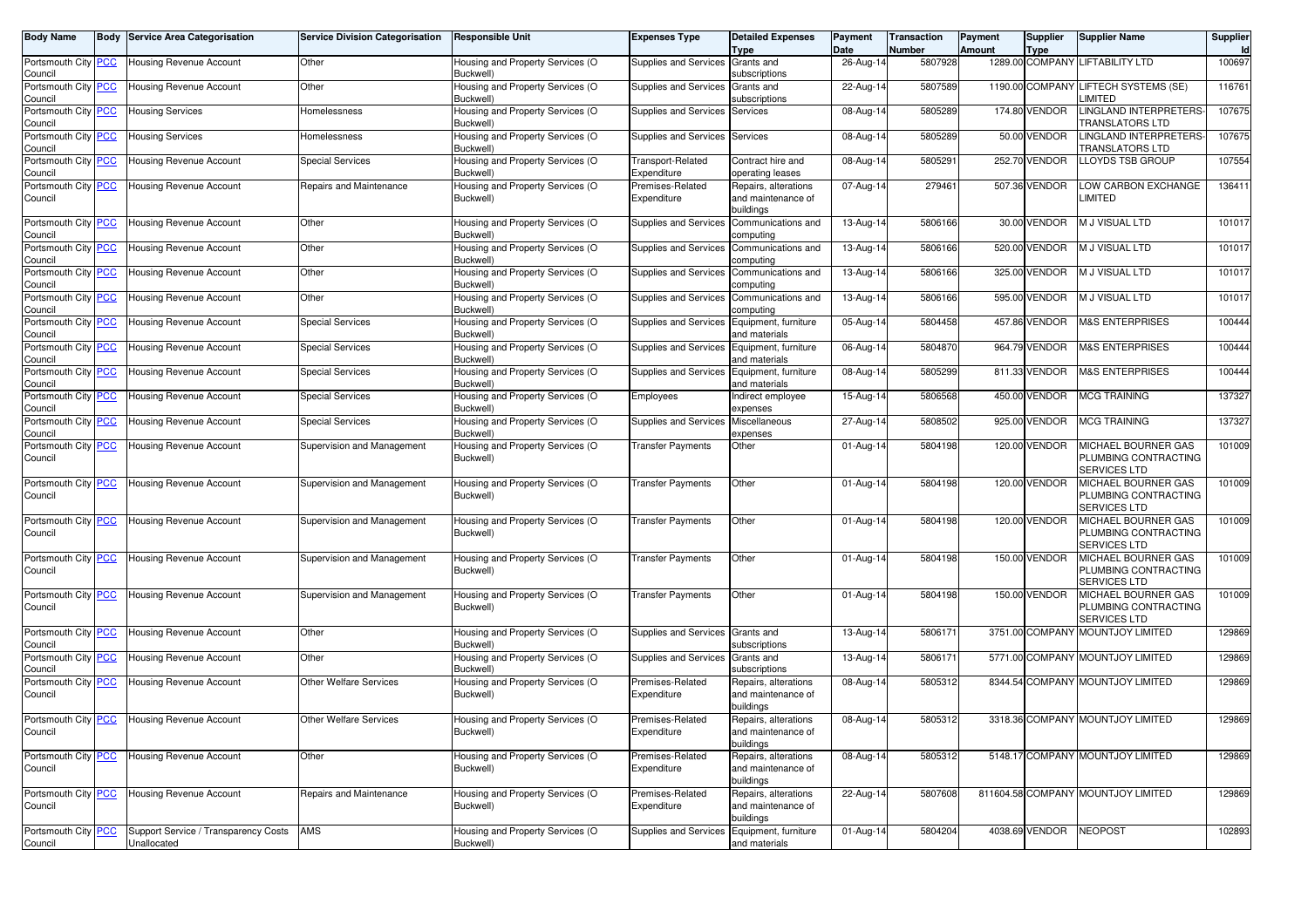| <b>Body Name</b>                      | <b>Body Service Area Categorisation</b> | <b>Service Division Categorisation</b> | <b>Responsible Unit</b>                       | <b>Expenses Type</b>            | <b>Detailed Expenses</b>                 | Payment                 | <b>Transaction</b> | Payment       | Supplier                       | <b>Supplier Name</b>                               | Supplier<br>Id |
|---------------------------------------|-----------------------------------------|----------------------------------------|-----------------------------------------------|---------------------------------|------------------------------------------|-------------------------|--------------------|---------------|--------------------------------|----------------------------------------------------|----------------|
| Portsmouth City PCC                   | Other                                   | Suspense and Capital Schemes           | lousing and Property Services (O              | Supplies and Services           | Type<br>Printing, stationery and         | Date<br>19-Aug-14       | Number<br>5806789  | <b>Amount</b> | <b>Type</b><br>15000.00 VENDOR | <b>NEOPOST</b>                                     | 102893         |
| Council                               |                                         |                                        | Buckwell)                                     |                                 | deneral office                           |                         |                    |               |                                |                                                    |                |
|                                       |                                         |                                        |                                               |                                 | expenses                                 |                         |                    |               |                                |                                                    |                |
| Portsmouth City PCC                   | Housing Revenue Account                 | Other                                  | Housing and Property Services (O<br>Buckwell) | <b>Supplies and Services</b>    | Communications and<br>computing          | 22-Aug-14               | 5807610            |               | 1452.00 VENDOR                 | <b>NETWORK SECURITY &amp;</b><br><b>ALARMS LTD</b> | 129167         |
| Council<br>Portsmouth City PCC        | Support Service / Transparency Costs    | AMS                                    | Housing and Property Services (O              | Employees                       | Indirect employee                        | 15-Aug-14               | 5806579            |               | 1181.50 VENDOR                 | <b>VEWSQUEST (SOUTHERN)</b>                        | 102453         |
| Council                               | Unallocated                             |                                        | Buckwell)                                     |                                 | expenses                                 |                         |                    |               |                                | <b>IMITED</b>                                      |                |
| Portsmouth City PCC<br>Council        | Housing Revenue Account                 | Supervision and Management             | Housing and Property Services (O<br>Buckwell) | Supplies and Services           | Equipment, furniture<br>and materials    | 08-Aug-14               | 5805318            |               | 1050.60 VENDOR                 | NEWTECH SOUTHERN<br><b>IMITED</b>                  | 101036         |
| Portsmouth City PCC                   | Housing Revenue Account                 | Other                                  | Housing and Property Services (O              | Premises-Related                | Repairs, alterations                     | 22-Aug-14               | 5807611            |               | 2700.00 VENDOR                 | NICEIC GROUP LTD                                   | 130859         |
| Council                               |                                         |                                        | Buckwell)                                     | Expenditure                     | and maintenance of<br>buildings          |                         |                    |               |                                |                                                    |                |
| Portsmouth City PCC                   | Housing Revenue Account                 | Supervision and Management             | Housing and Property Services (O              | <b>Supplies and Services</b>    | Communications and                       | 19-Aug-14               | 5806791            |               | 1308.75 VENDOR                 | NORTHGATE                                          | 114063         |
| Council                               |                                         |                                        | Buckwell)                                     |                                 | computing                                |                         |                    |               |                                | <b>INFORMATION SOLUTIONS</b><br><b>GROUPUK LTD</b> |                |
| Portsmouth City PCC                   | Housing Revenue Account                 | Supervision and Management             | Housing and Property Services (O              | Supplies and Services           | Communications and                       | $19-Aug-14$             | 5806791            |               | 418.73 VENDOR                  | NORTHGATE                                          | 114063         |
| Council                               |                                         |                                        | Buckwell)                                     |                                 | computing                                |                         |                    |               |                                | <b>INFORMATION SOLUTIONS</b><br>GROUPUK LTD        |                |
| Portsmouth City PCC                   | Housing Revenue Account                 | Supervision and Management             | Housing and Property Services (O              | Supplies and Services           | Communications and                       | 19-Aug-14               | 5806791            |               | 48.37 VENDOR                   | <b>NORTHGATE</b>                                   | 114063         |
| Council                               |                                         |                                        | Buckwell)                                     |                                 | computing                                |                         |                    |               |                                | <b>INFORMATION SOLUTIONS</b><br><b>GROUPUK LTD</b> |                |
| Portsmouth City PCC                   | Housing Revenue Account                 | Supervision and Management             | Housing and Property Services (O              | Supplies and Services           | Communications and                       | 20-Aug-14               | 5807222            |               | 2549.94 VENDOR                 | NORTHGATE                                          | 114063         |
| Council                               |                                         |                                        | Buckwell)                                     |                                 | computing                                |                         |                    |               |                                | <b>INFORMATION SOLUTIONS</b><br><b>GROUPUK LTD</b> |                |
| Portsmouth City PCC                   | Housing Revenue Account                 | Supervision and Management             | lousing and Property Services (O              |                                 | Supplies and Services Communications and | $20-Aug-14$             | 5807222            |               | 41.05 VENDOR                   | NORTHGATE                                          | 114063         |
| Council                               |                                         |                                        | Buckwell)                                     |                                 | computing                                |                         |                    |               |                                | <b>INFORMATION SOLUTIONS</b><br><b>GROUPUK LTD</b> |                |
| Portsmouth City PCC                   | Housing Revenue Account                 | Supervision and Management             | Housing and Property Services (O              | Supplies and Services           | Communications and                       | 20-Aug-14               | 5807222            |               | 204.02 VENDOR                  | <b>NORTHGATE</b>                                   | 114063         |
| Council                               |                                         |                                        | Buckwell)                                     |                                 | computing                                |                         |                    |               |                                | <b>INFORMATION SOLUTIONS</b>                       |                |
|                                       |                                         |                                        |                                               |                                 |                                          |                         |                    |               |                                | <b>GROUPUK LTD</b>                                 |                |
| Portsmouth City PCC                   | Housing Revenue Account                 | Supervision and Management             | Housing and Property Services (O              | Supplies and Services           | Communications and                       | 20-Aug-14               | 5807222            |               | 535.00 VENDOR                  | NORTHGATE                                          | 114063         |
| Council                               |                                         |                                        | Buckwell)                                     |                                 | computing                                |                         |                    |               |                                | <b>INFORMATION SOLUTIONS</b><br>GROUPUK LTD        |                |
| Portsmouth City PCC                   | Housing Revenue Account                 | Supervision and Management             | Housing and Property Services (O              |                                 | Supplies and Services Communications and | 20-Aug-14               | 5807222            |               | 727.00 VENDOR                  | NORTHGATE                                          | 114063         |
| Council                               |                                         |                                        | Buckwell)                                     |                                 | computing                                |                         |                    |               |                                | <b>INFORMATION SOLUTIONS</b>                       |                |
|                                       |                                         |                                        |                                               |                                 |                                          |                         |                    |               |                                | GROUPUK LTD                                        |                |
| Portsmouth City PCC<br>Council        | Housing Revenue Account                 | <b>Special Services</b>                | Housing and Property Services (O<br>Buckwell) | Premises-Related<br>Expenditure | Energy costs                             | $\overline{0}$ 1-Aug-14 | 580421             |               | 660.89 VENDOR                  | <b>NPOWER</b>                                      | 104871         |
| Portsmouth City PCC                   | Support Service / Transparency Costs    | AMS                                    | Housing and Property Services (O              | Premises-Related                | Energy costs                             | 01-Aug-14               | 580421             |               | 31786.57 VENDOR                | <b>NPOWER</b>                                      | 104871         |
| Council                               | Unallocated                             |                                        | Buckwell)                                     | Expenditure                     |                                          |                         |                    |               |                                |                                                    |                |
| Portsmouth City PCC<br>Council        | Housing Revenue Account                 | <b>Special Services</b>                | Housing and Property Services (O<br>Buckwell) | Premises-Related<br>Expenditure | Energy costs                             | 01-Aug-14               | 580421             |               | 1374.05 VENDOR                 | <b>NPOWER</b>                                      | 104871         |
| Portsmouth City PCC                   | Housing Revenue Account                 | <b>Special Services</b>                | Housing and Property Services (O              | Premises-Related                | Energy costs                             | 01-Aug-14               | 5804211            |               | 1073.32 VENDOR                 | <b>NPOWER</b>                                      | 104871         |
| Council                               |                                         |                                        | Buckwell)                                     | Expenditure                     |                                          |                         |                    |               |                                |                                                    |                |
| Portsmouth City PCC<br>Council        | Housing Revenue Account                 | <b>Special Services</b>                | Housing and Property Services (O<br>Buckwell) | Premises-Related<br>Expenditure | Energy costs                             | 01-Aug-14               | 5804211            |               | 383.98 VENDOR                  | <b>NPOWER</b>                                      | 104871         |
| Portsmouth City PCC                   | <b>Housing Revenue Account</b>          | <b>Special Services</b>                | Housing and Property Services (O              | Premises-Related                | Energy costs                             | 01-Aug-14               | 5804211            |               | 11.90 VENDOR                   | <b>NPOWER</b>                                      | 104871         |
| Council                               |                                         |                                        | Buckwell)                                     | Expenditure                     |                                          |                         |                    |               |                                |                                                    |                |
| Portsmouth City PCC<br>Council        | Housing Revenue Account                 | <b>Special Services</b>                | Housing and Property Services (O<br>Buckwell) | Premises-Related<br>Expenditure | Energy costs                             | 01-Aug-14               | 5804211            |               | 11.38 VENDOR                   | <b>NPOWER</b>                                      | 104871         |
| Portsmouth City PCC                   | <b>Housing Revenue Account</b>          | <b>Special Services</b>                | Housing and Property Services (O              | Premises-Related                | Energy costs                             | 01-Aug-14               | 5804211            |               | 18.24 VENDOR                   | <b>NPOWER</b>                                      | 104871         |
| Council                               |                                         |                                        | Buckwell)                                     | Expenditure                     |                                          |                         | 5804211            |               | 15.29 VENDOR                   | <b>NPOWER</b>                                      |                |
| Portsmouth City PCC<br>Council        | Housing Revenue Account                 | <b>Special Services</b>                | Housing and Property Services (O<br>Buckwell) | Premises-Related<br>Expenditure | Energy costs                             | 01-Aug-14               |                    |               |                                |                                                    | 104871         |
| Portsmouth City <b>PCC</b><br>Council | Housing Revenue Account                 | <b>Special Services</b>                | Housing and Property Services (O<br>Buckwell) | Premises-Related<br>Expenditure | Energy costs                             | 01-Aug-14               | 5804211            |               | 15.78 VENDOR                   | <b>NPOWER</b>                                      | 104871         |
| Portsmouth City PCC                   | <b>Housing Revenue Account</b>          | <b>Special Services</b>                | Housing and Property Services (O              | Premises-Related                | Energy costs                             | 01-Aug-14               | 5804211            |               | 378.91 VENDOR                  | <b>NPOWER</b>                                      | 104871         |
| Council                               |                                         |                                        | Buckwell)                                     | Expenditure                     |                                          |                         |                    |               |                                |                                                    |                |
| Portsmouth City PCC                   | Housing Revenue Account                 | <b>Special Services</b>                | Housing and Property Services (O              | Premises-Related                | Energy costs                             | 01-Aug-14               | 5804211            |               | 2.72 VENDOR                    | <b>NPOWER</b>                                      | 104871         |
| Council<br>Portsmouth City PCC        | Housing Revenue Account                 | Supervision and Management             | Buckwell)<br>Housing and Property Services (O | Expenditure<br>Premises-Related | Energy costs                             | 01-Aug-14               | 5804211            |               | 444.85 VENDOR                  | <b>NPOWER</b>                                      | 104871         |
| Council                               |                                         |                                        | Buckwell)                                     | Expenditure                     |                                          |                         |                    |               |                                |                                                    |                |
| Portsmouth City PCC                   | Housing Revenue Account                 | <b>Special Services</b>                | Housing and Property Services (O              | Premises-Related                | Energy costs                             | 01-Aug-14               | 5804211            |               | 306.90 VENDOR                  | NPOWER                                             | 104871         |
| Council                               |                                         |                                        | Buckwell)                                     | Expenditure                     |                                          |                         |                    |               |                                |                                                    |                |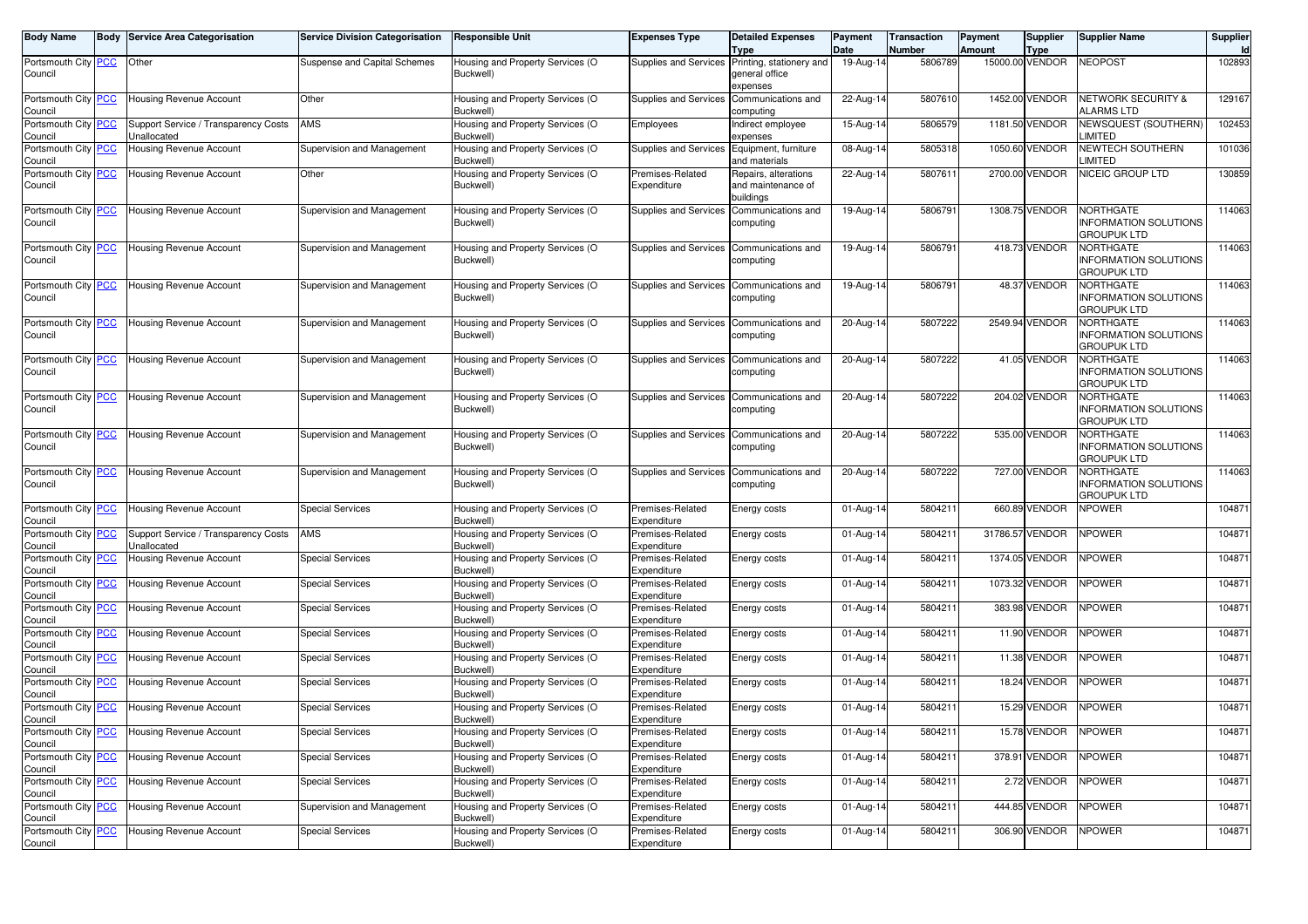| <b>Body Name</b>                      | Body | <b>Service Area Categorisation</b> | <b>Service Division Categorisation</b> | <b>Responsible Unit</b>                       | <b>Expenses Type</b>            | <b>Detailed Expenses</b><br>Type | Payment<br>Date | Transaction<br>Number | Payment<br>Amount | Supplier<br>Type | <b>Supplier Name</b> | Supplier |
|---------------------------------------|------|------------------------------------|----------------------------------------|-----------------------------------------------|---------------------------------|----------------------------------|-----------------|-----------------------|-------------------|------------------|----------------------|----------|
| Portsmouth City PCC<br>Council        |      | <b>Housing Revenue Account</b>     | <b>Special Services</b>                | Housing and Property Services (O<br>Buckwell) | Premises-Related<br>Expenditure | Energy costs                     | 01-Aug-14       | 5804211               |                   | 812.82 VENDOR    | <b>NPOWER</b>        | 104871   |
| Portsmouth City PCC<br>Council        |      | Housing Revenue Account            | Other                                  | Housing and Property Services (O<br>Buckwell) | Premises-Related<br>Expenditure | Energy costs                     | 01-Aug-14       | 5804211               |                   | 366.20 VENDOR    | <b>NPOWER</b>        | 104871   |
| Portsmouth City PCC<br>Council        |      | Jousing Revenue Account            | <b>Special Services</b>                | Housing and Property Services (O<br>Buckwell) | Premises-Related<br>Expenditure | Energy costs                     | 01-Aug-14       | 5804211               |                   | 316.59 VENDOR    | <b>NPOWER</b>        | 104871   |
| Portsmouth City PCC<br>Council        |      | Housing Revenue Account            | <b>Special Services</b>                | Housing and Property Services (O<br>Buckwell) | Premises-Related<br>Expenditure | Energy costs                     | 01-Aug-14       | 580421                |                   | 668.49 VENDOR    | <b>NPOWER</b>        | 104871   |
| Portsmouth City PCC<br>Council        |      | <b>Housing Revenue Account</b>     | <b>Special Services</b>                | Housing and Property Services (O<br>Buckwell) | Premises-Related<br>Expenditure | Energy costs                     | 01-Aug-14       | 5804211               |                   | 390.17 VENDOR    | <b>NPOWER</b>        | 104871   |
| Portsmouth City PCC<br>Council        |      | Jousing Revenue Account            | <b>Special Services</b>                | Housing and Property Services (O<br>Buckwell) | Premises-Related<br>Expenditure | Energy costs                     | 01-Aug-14       | 5804211               |                   | 384.90 VENDOR    | <b>NPOWER</b>        | 104871   |
| Portsmouth City PCC<br>Council        |      | <b>Housing Revenue Account</b>     | <b>Special Services</b>                | Housing and Property Services (O<br>Buckwell) | Premises-Related<br>Expenditure | <b>Energy costs</b>              | 01-Aug-14       | 580421                |                   | 394.09 VENDOR    | <b>NPOWER</b>        | 104871   |
| Portsmouth City PCC<br>Council        |      | <b>Housing Revenue Account</b>     | <b>Special Services</b>                | Housing and Property Services (O<br>Buckwell) | Premises-Related<br>Expenditure | Energy costs                     | 01-Aug-14       | 5804211               |                   | 941.32 VENDOR    | <b>NPOWER</b>        | 104871   |
| Portsmouth City PCC<br>Council        |      | Housing Revenue Account            | Special Services                       | Housing and Property Services (O<br>Buckwell) | Premises-Related<br>Expenditure | Energy costs                     | 01-Aug-14       | 5804211               |                   | 508.15 VENDOR    | <b>NPOWER</b>        | 104871   |
| Portsmouth City PCC<br>Council        |      | <b>Housing Revenue Account</b>     | Special Services                       | Housing and Property Services (O<br>Buckwell) | Premises-Related<br>Expenditure | Energy costs                     | 01-Aug-14       | 580421                |                   | 1244.13 VENDOR   | <b>NPOWER</b>        | 104871   |
| Portsmouth City PCC<br>Council        |      | Housing Revenue Account            | Supervision and Management             | Housing and Property Services (O<br>Buckwell) | Premises-Related<br>Expenditure | Energy costs                     | 01-Aug-14       | 5804211               |                   | 499.70 VENDOR    | <b>NPOWER</b>        | 104871   |
| Portsmouth City PCC<br>Council        |      | Housing Revenue Account            | Special Services                       | Housing and Property Services (O<br>Buckwell) | Premises-Related<br>Expenditure | Energy costs                     | 01-Aug-14       | 5804211               |                   | 640.70 VENDOR    | <b>NPOWER</b>        | 104871   |
| Portsmouth City PCC<br>Council        |      | Housing Revenue Account            | <b>Special Services</b>                | Housing and Property Services (O<br>Buckwell) | Premises-Related<br>Expenditure | Energy costs                     | 01-Aug-14       | 580421                |                   | 790.87 VENDOR    | NPOWER               | 104871   |
| Portsmouth City PCC<br>Council        |      | Housing Revenue Account            | <b>Special Services</b>                | Housing and Property Services (O<br>Buckwell) | Premises-Related<br>Expenditure | Energy costs                     | 01-Aug-14       | 5804211               |                   | 957.25 VENDOR    | <b>NPOWER</b>        | 104871   |
| Portsmouth City PCC<br>Council        |      | Housing Revenue Account            | <b>Special Services</b>                | Housing and Property Services (O<br>Buckwell) | Premises-Related<br>Expenditure | Energy costs                     | 01-Aug-14       | 5804211               |                   | 318.68 VENDOR    | <b>NPOWER</b>        | 104871   |
| Portsmouth City PCC<br>Council        |      | Housing Revenue Account            | <b>Special Services</b>                | Housing and Property Services (O<br>Buckwell) | Premises-Related<br>Expenditure | Energy costs                     | 01-Aug-14       | 580421                |                   | 586.56 VENDOR    | <b>NPOWER</b>        | 104871   |
| Portsmouth City PCC<br>Council        |      | Housing Revenue Account            | Supervision and Management             | Housing and Property Services (O<br>Buckwell) | Premises-Related<br>Expenditure | Energy costs                     | 01-Aug-14       | 580421                |                   | 325.59 VENDOR    | <b>NPOWER</b>        | 104871   |
| Portsmouth City PCC<br>Council        |      | Housing Revenue Account            | <b>Special Services</b>                | Housing and Property Services (O<br>Buckwell) | Premises-Related<br>Expenditure | Energy costs                     | 01-Aug-14       | 580421                |                   | 454.02 VENDOR    | <b>NPOWER</b>        | 104871   |
| Portsmouth City PCC<br>Council        |      | Housing Revenue Account            | Special Services                       | Housing and Property Services (O<br>Buckwell) | Premises-Related<br>Expenditure | Energy costs                     | 01-Aug-14       | 580421                |                   | 898.15 VENDOR    | NPOWER               | 104871   |
| Portsmouth City PCC<br>Council        |      | Housing Revenue Account            | <b>Special Services</b>                | Housing and Property Services (O<br>Buckwell) | Premises-Related<br>Expenditure | Energy costs                     | 01-Aug-14       | 580421                |                   | 814.57 VENDOR    | <b>NPOWER</b>        | 104871   |
| Portsmouth City PCC<br>Council        |      | Housing Revenue Account            | <b>Special Services</b>                | Housing and Property Services (O<br>Buckwell) | Premises-Related<br>Expenditure | <b>Energy costs</b>              | 01-Aug-14       | 5804211               |                   | 672.00 VENDOR    | <b>NPOWER</b>        | 104871   |
| Portsmouth City <b>PCC</b><br>Council |      | <b>Housing Revenue Account</b>     | Special Services                       | Housing and Property Services (O<br>Buckwell) | Premises-Related<br>Expenditure | Energy costs                     | 01-Aug-14       | 580421                |                   | 982.75 VENDOR    | <b>NPOWER</b>        | 104871   |
| Portsmouth City PCC<br>Council        |      | Housing Revenue Account            | <b>Special Services</b>                | Housing and Property Services (O<br>Buckwell) | Premises-Related<br>Expenditure | Energy costs                     | 01-Aug-14       | 580421                |                   | 885.70 VENDOR    | <b>NPOWER</b>        | 104871   |
| Portsmouth City PCC<br>Council        |      | Housing Revenue Account            | <b>Special Services</b>                | Housing and Property Services (O<br>Buckwell) | Premises-Related<br>Expenditure | Energy costs                     | 01-Aug-14       | 580421                |                   | 1201.71 VENDOR   | <b>NPOWER</b>        | 104871   |
| Portsmouth City PCC<br>Council        |      | <b>Housing Revenue Account</b>     | Supervision and Management             | Housing and Property Services (O<br>Buckwell) | Premises-Related<br>Expenditure | Energy costs                     | 01-Aug-14       | 580421                |                   | 275.88 VENDOR    | <b>NPOWER</b>        | 104871   |
| Portsmouth City PCC<br>Council        |      | Housing Revenue Account            | Supervision and Management             | Housing and Property Services (O<br>Buckwell) | Premises-Related<br>Expenditure | Energy costs                     | 01-Aug-14       | 580421                |                   | 1383.42 VENDOR   | <b>NPOWER</b>        | 104871   |
| Portsmouth City PCC<br>Council        |      | <b>Housing Revenue Account</b>     | <b>Special Services</b>                | Housing and Property Services (O<br>Buckwell) | Premises-Related<br>Expenditure | Energy costs                     | 01-Aug-14       | 5804211               |                   | 1211.01 VENDOR   | <b>NPOWER</b>        | 104871   |
| Portsmouth City PCC<br>Council        |      | <b>Housing Revenue Account</b>     | Supervision and Management             | Housing and Property Services (O<br>Buckwell) | Premises-Related<br>Expenditure | Energy costs                     | 01-Aug-14       | 5804211               |                   | 651.52 VENDOR    | <b>NPOWER</b>        | 104871   |
| Portsmouth City PCC<br>Council        |      | Housing Revenue Account            | <b>Special Services</b>                | Housing and Property Services (O<br>Buckwell) | Premises-Related<br>Expenditure | Energy costs                     | 01-Aug-14       | 5804211               |                   | 472.75 VENDOR    | <b>NPOWER</b>        | 104871   |
| Portsmouth City PCC<br>Council        |      | <b>Housing Revenue Account</b>     | <b>Special Services</b>                | Housing and Property Services (O<br>Buckwell) | Premises-Related<br>Expenditure | Energy costs                     | 01-Aug-14       | 5804211               |                   | 716.98 VENDOR    | NPOWER               | 104871   |
| Portsmouth City PCC<br>Council        |      | Housing Revenue Account            | <b>Special Services</b>                | Housing and Property Services (O<br>Buckwell) | Premises-Related<br>Expenditure | Energy costs                     | 01-Aug-14       | 5804211               |                   | 699.55 VENDOR    | <b>NPOWER</b>        | 104871   |
| Portsmouth City PCC<br>Council        |      | Housing Revenue Account            | Supervision and Management             | Housing and Property Services (O<br>Buckwell) | Premises-Related<br>Expenditure | Energy costs                     | 01-Aug-14       | 5804211               |                   | 450.61 VENDOR    | NPOWER               | 104871   |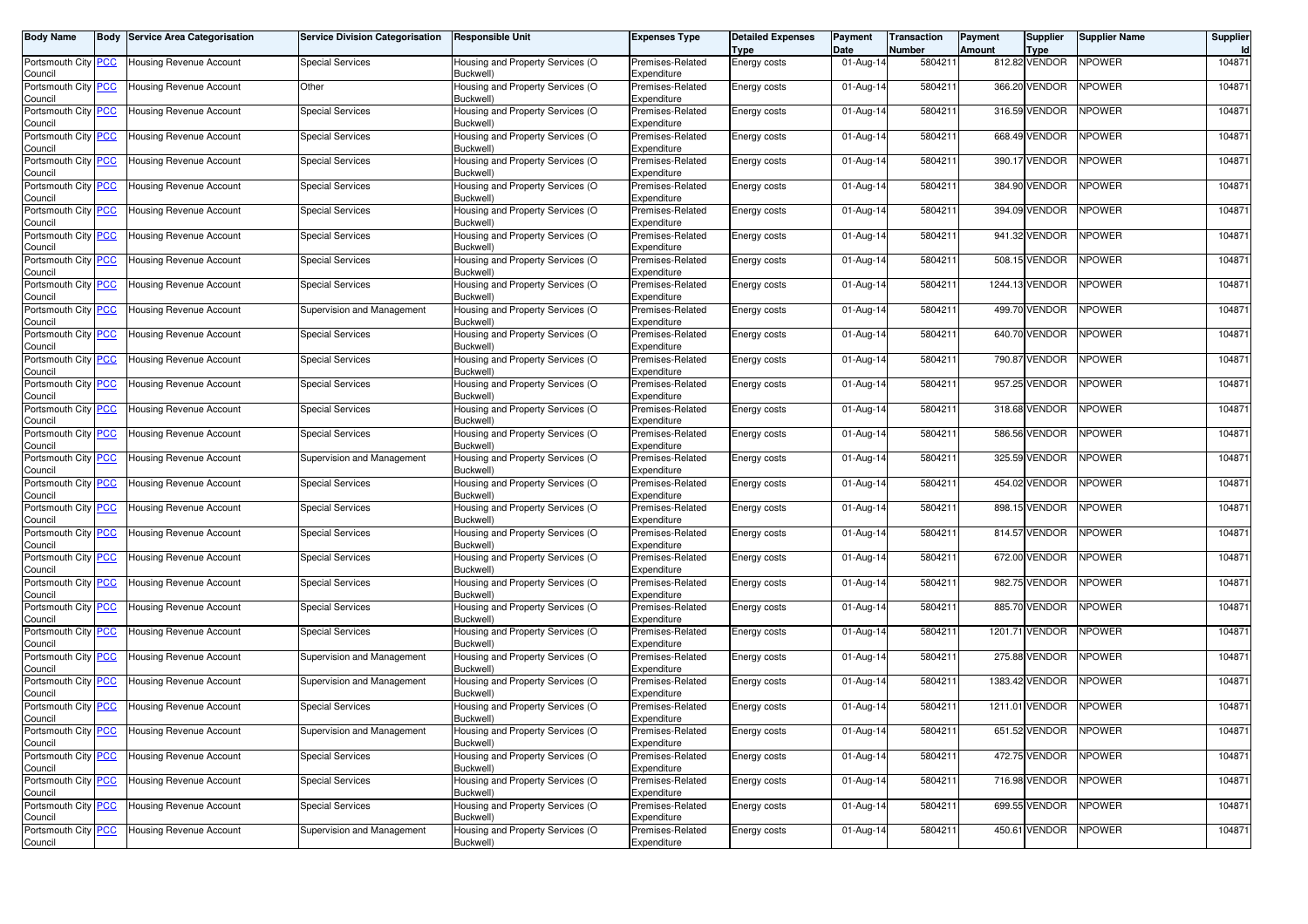| <b>Body Name</b>                      | <b>Body Service Area Categorisation</b>             | <b>Service Division Categorisation</b> | <b>Responsible Unit</b>                             | <b>Expenses Type</b>                       | <b>Detailed Expenses</b><br>Type                        | Payment<br>Date | Transaction<br>Number | <b>Payment</b><br><b>Amount</b> | <b>Supplier</b><br><b>Type</b> | <b>Supplier Name</b>                           | Supplier<br>ld. |
|---------------------------------------|-----------------------------------------------------|----------------------------------------|-----------------------------------------------------|--------------------------------------------|---------------------------------------------------------|-----------------|-----------------------|---------------------------------|--------------------------------|------------------------------------------------|-----------------|
| Portsmouth City PCC<br>Council        | Housing Revenue Account                             | <b>Special Services</b>                | Housing and Property Services (O<br>Buckwell)       | Premises-Related<br>Expenditure            | Energy costs                                            | 01-Aug-14       | 5804211               |                                 | 291.40 VENDOR                  | <b>NPOWER</b>                                  | 104871          |
| Portsmouth City PCC<br>Council        | <b>Housing Revenue Account</b>                      | <b>Special Services</b>                | Housing and Property Services (O<br>Buckwell)       | Premises-Related<br>Expenditure            | Energy costs                                            | 01-Aug-14       | 5804211               |                                 | 147.46 VENDOR                  | <b>NPOWER</b>                                  | 104871          |
| Portsmouth City <b>PCC</b><br>Council | Housing Revenue Account                             | <b>Special Services</b>                | Housing and Property Services (O<br>Buckwell)       | Premises-Related<br>Expenditure            | Energy costs                                            | 01-Aug-14       | 5804211               |                                 | 654.00 VENDOR                  | <b>NPOWER</b>                                  | 104871          |
| Portsmouth City PCC<br>Council        | <b>Housing Revenue Account</b>                      | <b>Special Services</b>                | Housing and Property Services (O<br>Buckwell)       | Premises-Related<br>Expenditure            | Energy costs                                            | 01-Aug-14       | 580421                |                                 | 799.07 VENDOR                  | <b>NPOWER</b>                                  | 104871          |
| Portsmouth City PCC<br>Council        | Housing Revenue Account                             | <b>Special Services</b>                | Housing and Property Services (O<br>Buckwell)       | Premises-Related<br>Expenditure            | Energy costs                                            | 01-Aug-14       | 5804211               |                                 | 546.72 VENDOR                  | <b>NPOWER</b>                                  | 104871          |
| Portsmouth City PCC<br>Council        | Housing Revenue Account                             | <b>Special Services</b>                | Housing and Property Services (O<br>Buckwell)       | Premises-Related<br>Expenditure            | Energy costs                                            | 01-Aug-14       | 580421                |                                 | 2148.18 VENDOR                 | <b>NPOWER</b>                                  | 104871          |
| Portsmouth City PCC<br>Council        | <b>Housing Revenue Account</b>                      | <b>Special Services</b>                | Housing and Property Services (O<br>Buckwell)       | Premises-Related<br>Expenditure            | Energy costs                                            | 01-Aug-14       | 580421                |                                 | 7085.42 VENDOR                 | NPOWER                                         | 104871          |
| Portsmouth City PCC<br>Council        | Housing Revenue Account                             | <b>Special Services</b>                | Housing and Property Services (O<br>Buckwell)       | Premises-Related<br>Expenditure            | Energy costs                                            | 01-Aug-14       | 580421                |                                 | 1319.60 VENDOR                 | <b>NPOWER</b>                                  | 104871          |
| Portsmouth City PCC<br>Council        | Housing Revenue Account                             | <b>Special Services</b>                | Housing and Property Services (O<br>Buckwell)       | Premises-Related<br>Expenditure            | Cleaning and domestic<br>supplies                       | 07-Aug-14       | 5805061               |                                 | 556.91 VENDOR                  | <b>VVIRO LTD</b>                               | 124507          |
| Portsmouth City PCC<br>Council        | Housing Revenue Account                             | <b>Special Services</b>                | Housing and Property Services (O<br><b>Buckwell</b> | Premises-Related<br>Expenditure            | Cleaning and domestic<br>supplies                       | 07-Aug-14       | 5805061               |                                 | 500.42 VENDOR                  | <b>NVIRO LTD</b>                               | 124507          |
| Portsmouth City PCC<br>Council        | Housing Revenue Account                             | Supervision and Management             | Housing and Property Services (O<br>Buckwell)       | Supplies and Services                      | Communications and<br>computing                         | 21-Aug-14       | 5807380               |                                 | 3118.67 VENDOR                 | ORACLE CORPORATION<br>JK LTD                   | 100470          |
| Portsmouth City PCC<br>Council        | Housing Revenue Account                             | Supervision and Management             | Housing and Property Services (O<br>Buckwell)       | Supplies and Services                      | Communications and<br>computing                         | 21-Aug-14       | 5807380               |                                 | 1802.94 VENDOR                 | ORACLE CORPORATION<br>JK LTD                   | 100470          |
| Portsmouth City PCC<br>Council        | Support Service / Transparency Costs<br>Unallocated | AMS                                    | Housing and Property Services (O<br>Buckwell)       | Premises-Related<br>Expenditure            | Repairs, alterations<br>and maintenance of<br>buildings | 01-Aug-14       | 5804218               |                                 | 746.25 SOLETRA<br>DER          | <b>PAINTLYNE</b>                               | 100171          |
| Portsmouth City PCC<br>Council        | Support Service / Transparency Costs<br>Unallocated | AMS                                    | Housing and Property Services (O<br>Buckwell)       | Premises-Related<br>Expenditure            | Repairs, alterations<br>and maintenance of<br>buildings | 07-Aug-14       | 5805062               |                                 | 721.38 SOLETRA<br><b>DER</b>   | <b>PAINTLYNE</b>                               | 100171          |
| Portsmouth City PCC<br>Council        | <b>Housing Revenue Account</b>                      | Other                                  | Housing and Property Services (O<br>Buckwell)       | Premises-Related<br>Expenditure            | Repairs, alterations<br>and maintenance of<br>buildings | 22-Aug-14       | 5807624               |                                 | 2962.80 SOLETRA<br>DER         | <b>PAINTLYNE</b>                               | 100171          |
| Portsmouth City PCC<br>Council        | Housing Revenue Account                             | Housing Benefits Administration        | Housing and Property Services (O<br>Buckwell)       | Premises-Related<br>Expenditure            | Repairs, alterations<br>and maintenance of<br>buildings | 05-Aug-14       | 5804466               |                                 | 2567.50 VENDOR                 | PARKER TORRINGTON<br>TD.                       | 106526          |
| Portsmouth City PCC<br>Council        | Housing Revenue Account                             | Housing Benefits Administration        | Housing and Property Services (O<br>Buckwell)       | <b>Supplies and Services</b>               | Services                                                | 29-Aug-14       | 580887                |                                 | 1850.00 VENDOR                 | POPE CONSULTING LTD                            | 125780          |
| Portsmouth City PCC<br>Council        | Housing Revenue Account                             | Other                                  | Housing and Property Services (O<br>Buckwell)       | Supplies and Services                      | Equipment, furniture<br>and materials                   | 07-Aug-14       | 5805072               |                                 | 50583.18 VENDOR                | PORTSDOWN OFFICE LTD                           | 100059          |
| Portsmouth City PCC<br>Council        | Housing Revenue Account                             | Other                                  | Housing and Property Services (O<br>Buckwell)       | Supplies and Services Equipment, furniture | and materials                                           | 08-Aug-14       | 5805344               |                                 | 71226.37 VENDOR                | PORTSDOWN OFFICE LTD                           | 100059          |
| Portsmouth City PCC<br>Council        | Housing Revenue Account                             | Repairs and Maintenance                | Housing and Property Services (O<br>Buckwell)       | Supplies and Services                      | Equipment, furniture<br>and materials                   | 01-Aug-14       | 5804231               |                                 | 27181.36 VENDOR                | PORTSDOWN OFFICE LTD                           | 100059          |
| Portsmouth City PCC<br>Council        | Support Service / Transparency Costs<br>Unallocated | AMS                                    | Housing and Property Services (O<br>Buckwell)       | Supplies and Services                      | Equipment, furniture<br>and materials                   | 07-Aug-14       | 5805072               |                                 | 3050.00 VENDOR                 | PORTSDOWN OFFICE LTD                           | 100059          |
| Portsmouth City PCC<br>Council        | Housing Revenue Account                             | Repairs and Maintenance                | Housing and Property Services (O<br>Buckwell)       | Supplies and Services                      | Equipment, furniture<br>and materials                   | 06-Aug-14       | 5804896               |                                 | 657.00 VENDOR                  | PORTSDOWN OFFICE LTD                           | 100059          |
| Portsmouth City PCC<br>Council        | <b>Housing Revenue Account</b>                      | Repairs and Maintenance                | Housing and Property Services (O<br>Buckwell        | Supplies and Services                      | Equipment, furniture<br>and materials                   | 13-Aug-14       | 5806186               |                                 | 1947.14 VENDOR                 | PORTSDOWN OFFICE LTD                           | 100059          |
| Portsmouth City PCC<br>Council        | <b>Housing Revenue Account</b>                      | Repairs and Maintenance                | Housing and Property Services (O<br>Buckwell)       | Supplies and Services                      | Equipment, furniture<br>and materials                   | 20-Aug-14       | 5807231               |                                 | 2279.18 VENDOR                 | PORTSDOWN OFFICE LTD                           | 100059          |
| Portsmouth City PCC<br>Council        | Support Service / Transparency Costs<br>Unallocated | AMS                                    | Housing and Property Services (O<br>Buckwell)       | Premises-Related<br>Expenditure            | Repairs, alterations<br>and maintenance of<br>buildings | 06-Aug-14       | 5804898               |                                 | 3198.00 VENDOR                 | <b>PORTSMOUTH</b><br><b>COMMUNICATIONS LTD</b> | 106039          |
| Portsmouth City PCC<br>Council        | Support Service / Transparency Costs<br>Unallocated | AMS                                    | Housing and Property Services (O<br>Buckwell)       | Premises-Related<br>Expenditure            | Repairs, alterations<br>and maintenance of<br>buildings | 13-Aug-14       | 5806188               |                                 | 3862.70 VENDOR                 | PORTSMOUTH<br>COMMUNICATIONS LTD               | 106039          |
| Portsmouth City PCC<br>Council        | Support Service / Transparency Costs<br>Unallocated | AMS                                    | Housing and Property Services (O<br>Buckwell)       | Premises-Related<br>Expenditure            | Repairs, alterations<br>and maintenance of<br>buildings | 06-Aug-14       | 5804898               |                                 | 220.00 VENDOR                  | PORTSMOUTH<br>COMMUNICATIONS LTD               | 106039          |
| Portsmouth City PCC<br>Council        | Support Service / Transparency Costs<br>Unallocated | AMS                                    | Housing and Property Services (O<br>Buckwell)       | <b>Third Party Payments</b>                | Private contractors                                     | 21-Aug-14       | 5807386               |                                 | 51000.00 VENDOR                | PORTSMOUTH CULTURAL<br>TRUST                   | 134492          |
| Portsmouth City PCC<br>Council        | Housing Revenue Account                             | <b>Special Services</b>                | Housing and Property Services (O<br>Buckwell)       | Third Party Payments                       | Other agencies                                          | 07-Aug-14       | 5805074               |                                 | 22746.00 VENDOR                | PORTSMOUTH MEDIATION<br><b>SERVICE</b>         | 108119          |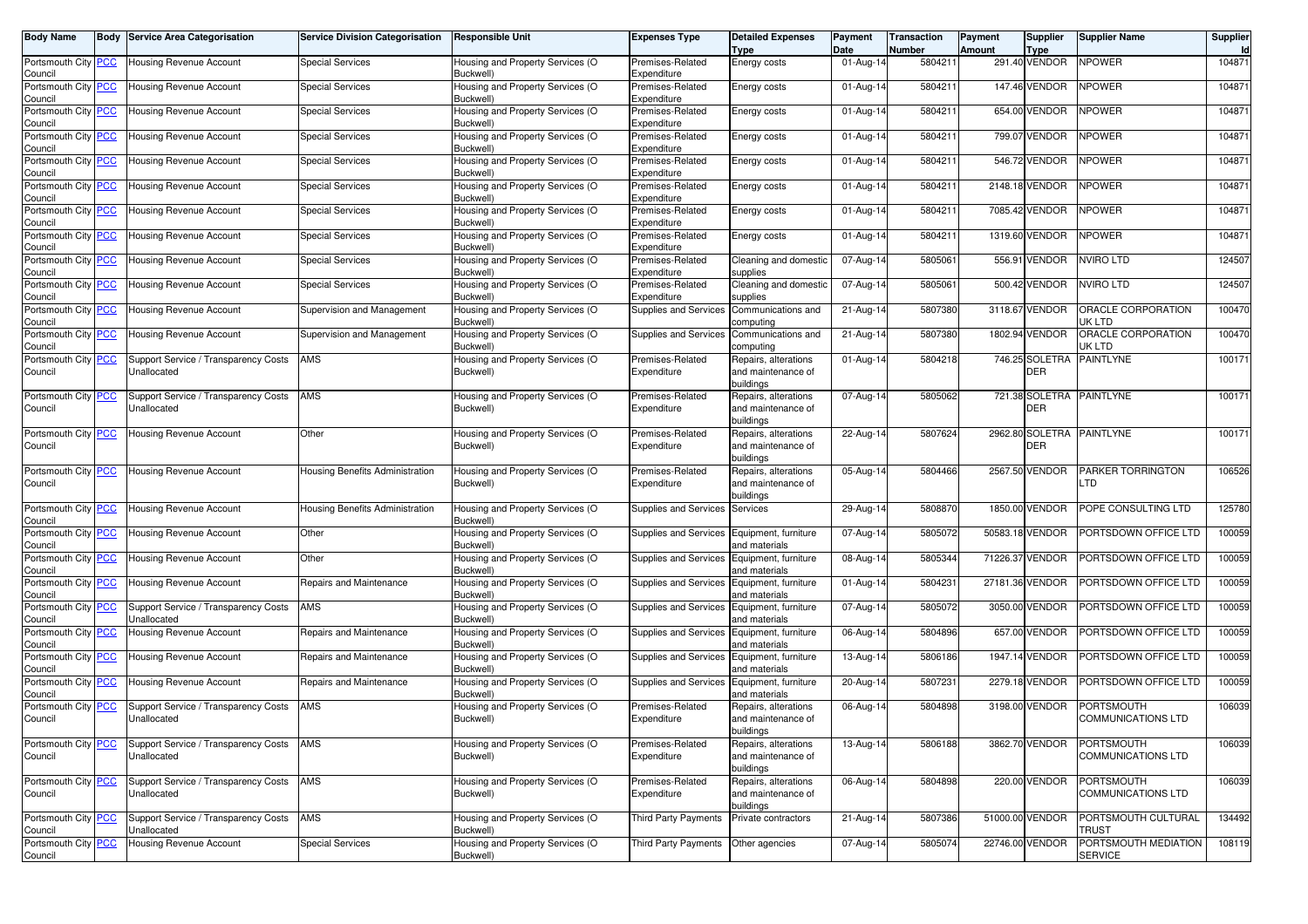| <b>Body Name</b>                            | <b>Body</b> | <b>Service Area Categorisation</b>                  | <b>Service Division Categorisation</b> | <b>Responsible Unit</b>                       | <b>Expenses Type</b>            | <b>Detailed Expenses</b><br>Type                        | Payment<br>Date | <b>Transaction</b><br>Number | Payment<br>Amount | <b>Supplier</b><br>Type | Supplier Name                                                                                | Supplier<br>ld |
|---------------------------------------------|-------------|-----------------------------------------------------|----------------------------------------|-----------------------------------------------|---------------------------------|---------------------------------------------------------|-----------------|------------------------------|-------------------|-------------------------|----------------------------------------------------------------------------------------------|----------------|
| Portsmouth City PCC<br>Council              |             | Housing Revenue Account                             | Special Services                       | Housing and Property Services (O<br>Buckwell) | <b>Third Party Payments</b>     | Other agencies                                          | 07-Aug-14       | 5805074                      |                   | -22746.00 VENDOR        | PORTSMOUTH MEDIATION<br><b>SERVICE</b>                                                       | 108119         |
| Portsmouth City PCC<br>Council              |             | <b>Housing Revenue Account</b>                      | Special Services                       | Housing and Property Services (O<br>Buckwell) | <b>Third Party Payments</b>     | Other agencies                                          | 07-Aug-14       | 5805074                      |                   | 22746.00 VENDOR         | PORTSMOUTH MEDIATION<br>SERVICE                                                              | 108119         |
| Portsmouth City PCC<br>Council              |             | Other                                               | Suspense and Capital Schemes           | Housing and Property Services (O<br>Buckwell) | Premises-Related<br>Expenditure | <b>Water Services</b>                                   | $06$ -Aug-14    | 580490                       |                   | 125.23 VENDOR           | PORTSMOUTH WATER LTD                                                                         | 100253         |
| Portsmouth City PCC<br>Council              |             | Housing Revenue Account                             | Supervision and Management             | Housing and Property Services (O<br>Buckwell) | Premises-Related<br>Expenditure | <b>Water Services</b>                                   | 27-Aug-14       | 580851                       |                   | 41.73 VENDOR            | PORTSMOUTH WATER LTD                                                                         | 100253         |
| Portsmouth City PCC<br>Council              |             | <b>Housing Revenue Account</b>                      | Supervision and Management             | Housing and Property Services (O<br>Buckwell) | <b>Transfer Payments</b>        | Other                                                   | 08-Aug-14       | 5805350                      |                   | 430.00 VENDOR           | PORTSMOUTH.COM<br>REMOVALS LTD                                                               | 137147         |
| Portsmouth City PCC<br>Council              |             | Housing Revenue Account                             | Supervision and Management             | Housing and Property Services (O<br>Buckwell) | <b>Transfer Payments</b>        | Other                                                   | 08-Aug-14       | 5805350                      |                   | 280.00 VENDOR           | PORTSMOUTH.COM<br><b>REMOVALS LTD</b>                                                        | 137147         |
| Portsmouth City PCC<br>Council              |             | Housing Revenue Account                             | Supervision and Management             | Housing and Property Services (O<br>Buckwell) | <b>Transfer Payments</b>        | Other                                                   | 29-Aug-14       | 5808874                      |                   | 340.00 VENDOR           | PORTSMOUTH.COM<br>REMOVALS LTD                                                               | 137147         |
| Portsmouth City PCC<br>Council              |             | Housing Revenue Account                             | Supervision and Management             | Housing and Property Services (O<br>Buckwell) | <b>Transfer Payments</b>        | Other                                                   | 29-Aug-1        | 5808874                      |                   | 360.00 VENDOR           | PORTSMOUTH.COM<br>REMOVALS LTD                                                               | 137147         |
| Portsmouth City PCC<br>Council              |             | Housing Revenue Account                             | Repairs and Maintenance                | Housing and Property Services (O<br>Buckwell) | Premises-Related<br>Expenditure | Repairs, alterations<br>and maintenance of<br>buildings | 11-Aug-14       | 5805535                      |                   | 3946.26 COMPANY         | <b>PREMIER PROPERTY</b><br>SERVICES SOUTHERN<br>LIMITED                                      | 119253         |
| Portsmouth City PCC<br>Council              |             | Support Service / Transparency Costs<br>Unallocated | LLM                                    | Housing and Property Services (O<br>Buckwell) | Premises-Related<br>Expenditure | Repairs, alterations<br>and maintenance of<br>buildings | 12-Aug-14       | 5805696                      |                   |                         | 3706.20 COMPANY PREMIER ROOFING<br>CONTRACTORS LTD                                           | 130381         |
| Portsmouth City PCC<br>Council              |             | Housing Revenue Account                             | Repairs and Maintenance                | Housing and Property Services (O<br>Buckwell) | Premises-Related<br>Expenditure | Repairs, alterations<br>and maintenance of<br>buildings | 28-Aug-14       | 5808640                      |                   |                         | 5249.33 COMPANY PRISM MEDICAL UK LTD<br>T/A LIFTECH SYSTEMS &<br><b>TEST VALLEY MOBILITY</b> | 100964         |
| Portsmouth City PCC<br>Council              |             | <b>Housing Revenue Account</b>                      | Repairs and Maintenance                | Housing and Property Services (O<br>Buckwell) | Premises-Related<br>Expenditure | Repairs, alterations<br>and maintenance of<br>buildings | 01-Aug-14       | 5804241                      |                   | 5090.87 COMPANY         | PRISM MEDICAL UK LTD<br>T/A LIFTECH SYSTEMS &<br>TEST VALLEY MOBILITY                        | 100964         |
| Portsmouth City PCC<br>Council              |             | <b>Housing Revenue Account</b>                      | Repairs and Maintenance                | Housing and Property Services (O<br>Buckwell) | Premises-Related<br>Expenditure | Repairs, alterations<br>and maintenance of<br>buildings | 15-Aug-14       | 5806613                      |                   |                         | 259.21 COMPANY REDS BUILDERS LTD                                                             | 108228         |
| Portsmouth City PCC<br>Council              |             | <b>Housing Revenue Account</b>                      | Repairs and Maintenance                | Housing and Property Services (O<br>Buckwell) | Premises-Related<br>Expenditure | Repairs, alterations<br>and maintenance of<br>buildings | 15-Aug-14       | 5806613                      |                   |                         | 6438.45 COMPANY REDS BUILDERS LTD                                                            | 108228         |
| Portsmouth City PCC<br>Council              |             | <b>Housing Revenue Account</b>                      | Repairs and Maintenance                | Housing and Property Services (O<br>Buckwell) | Premises-Related<br>Expenditure | Repairs, alterations<br>and maintenance of<br>buildings | 21-Aug-14       | 5807390                      |                   | 7525.00 VENDOR          | REEF WATER SOLUTIONS<br>.TD                                                                  | 138346         |
| Portsmouth City PCC<br>Council              |             | <b>Housing Revenue Account</b>                      | Repairs and Maintenance                | Housing and Property Services (O<br>Buckwell) | Premises-Related<br>Expenditure | Repairs, alterations<br>and maintenance of<br>buildings | 01-Aug-14       | 5804253                      |                   | -285.00 VENDOR          | REEF WATER SOLUTIONS<br>.TD                                                                  | 138346         |
| Portsmouth City PCC<br>Council              |             | <b>Housing Revenue Account</b>                      | Repairs and Maintenance                | Housing and Property Services (O<br>Buckwell) | Premises-Related<br>Expenditure | Repairs, alterations<br>and maintenance of<br>buildings | 01-Aug-14       | 5804253                      |                   | 800.00 VENDOR           | REEF WATER SOLUTIONS<br>.TD                                                                  | 138346         |
| Portsmouth City PCC<br>Council              |             | <b>Housing Services</b>                             | Homelessness                           | Housing and Property Services (O<br>Buckwell) | Supplies and Services           | Grants and<br>subscriptions                             | 01-Aug-14       | 5804257                      |                   | 70040.00 VENDOR         | RETHINK MENTAL ILLNESS                                                                       | 108502         |
| Portsmouth City <mark>PCC</mark><br>Council |             | Housing Revenue Account                             | Other                                  | Housing and Property Services (O<br>Buckwell) | <b>Supplies and Services</b>    | Equipment, furniture<br>and materials                   | 29-Aug-14       | 5808899                      |                   |                         | 34167.00 COMPANY SAFETELL LTD                                                                | 139180         |
| Portsmouth City PCC<br>Council              |             | Housing Revenue Account                             | Special Services                       | Housing and Property Services (O<br>Buckwell) | Premises-Related<br>Expenditure | Energy costs                                            | 06-Aug-14       | 5804920                      |                   | 81.69 COMPANY           | <b>SCOTTISH AND</b><br>SOUTHERN ENERGY PLC                                                   | 100303         |
| Portsmouth City PCC<br>Council              |             | Housing Revenue Account                             | Special Services                       | Housing and Property Services (O<br>Buckwell) | Premises-Related<br>Expenditure | Energy costs                                            | 06-Aug-14       | 5804920                      |                   |                         | 28.68 COMPANY SCOTTISH AND<br>SOUTHERN ENERGY PLC                                            | 100303         |
| Portsmouth City PCC<br>Council              |             | Housing Revenue Account                             | Special Services                       | Housing and Property Services (O<br>Buckwell) | Premises-Related<br>Expenditure | Energy costs                                            | 06-Aug-14       | 5804920                      |                   | 31.98 COMPANY           | SCOTTISH AND<br>SOUTHERN ENERGY PLC                                                          | 100303         |
| Portsmouth City PCC<br>Council              |             | <b>Housing Revenue Account</b>                      | Special Services                       | Housing and Property Services (O<br>Buckwell) | Premises-Related<br>Expenditure | Energy costs                                            | 06-Aug-14       | 5804920                      |                   |                         | 41.72 COMPANY SCOTTISH AND<br>SOUTHERN ENERGY PLC                                            | 100303         |
| Portsmouth City PCC<br>Council              |             | <b>Housing Revenue Account</b>                      | <b>Special Services</b>                | Housing and Property Services (O<br>Buckwell) | Premises-Related<br>Expenditure | Energy costs                                            | 06-Aug-14       | 5804920                      |                   |                         | 227.60 COMPANY SCOTTISH AND<br>SOUTHERN ENERGY PLC                                           | 100303         |
| Portsmouth City PCC<br>Council              |             | Housing Revenue Account                             | <b>Special Services</b>                | Housing and Property Services (O<br>Buckwell) | Premises-Related<br>Expenditure | Energy costs                                            | 06-Aug-14       | 5804920                      |                   |                         | 371.05 COMPANY SCOTTISH AND<br>SOUTHERN ENERGY PLC                                           | 100303         |
| Portsmouth City PCC<br>Council              |             | Housing Revenue Account                             | <b>Special Services</b>                | Housing and Property Services (O<br>Buckwell) | Premises-Related<br>Expenditure | Energy costs                                            | 06-Aug-14       | 5804920                      |                   | 102.29 COMPAN           | <b>SCOTTISH AND</b><br>SOUTHERN ENERGY PLC                                                   | 100303         |
| Portsmouth City PCC<br>Council              |             | <b>Housing Revenue Account</b>                      | <b>Special Services</b>                | Housing and Property Services (O<br>Buckwell) | Premises-Related<br>Expenditure | Energy costs                                            | 06-Aug-14       | 5804920                      |                   |                         | 39.04 COMPANY SCOTTISH AND<br>SOUTHERN ENERGY PLC                                            | 100303         |
| Portsmouth City PCC<br>Council              |             | <b>Housing Revenue Account</b>                      | <b>Special Services</b>                | Housing and Property Services (O<br>Buckwell) | Premises-Related<br>Expenditure | Energy costs                                            | 06-Aug-14       | 5804920                      |                   | 264.45 COMPANY          | <b>SCOTTISH AND</b><br>SOUTHERN ENERGY PLC                                                   | 100303         |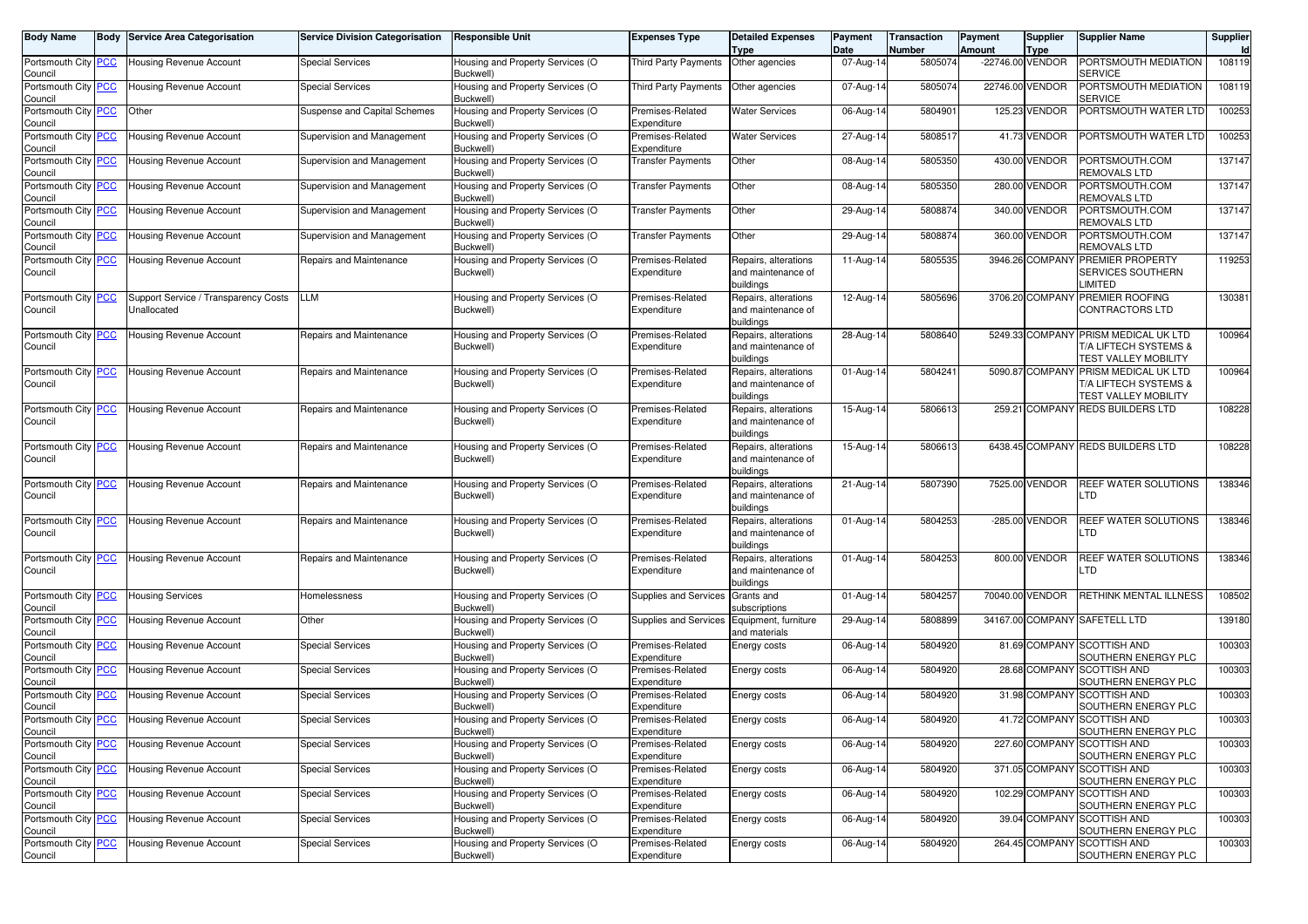| <b>Body Name</b>                      |            | <b>Body Service Area Categorisation</b> | <b>Service Division Categorisation</b> | <b>Responsible Unit</b>                             | <b>Expenses Type</b>            | <b>Detailed Expenses</b><br>Type | Payment<br>Date | Transaction<br><b>Number</b> | Payment<br>Amount | <b>Supplier</b><br>Type | Supplier Name                                      | Supplier |
|---------------------------------------|------------|-----------------------------------------|----------------------------------------|-----------------------------------------------------|---------------------------------|----------------------------------|-----------------|------------------------------|-------------------|-------------------------|----------------------------------------------------|----------|
| Portsmouth City<br>Council            |            | Housing Revenue Account                 | <b>Special Services</b>                | Housing and Property Services (O<br>Buckwell)       | Premises-Related<br>Expenditure | Energy costs                     | 06-Aug-14       | 5804920                      |                   |                         | 92.37 COMPANY SCOTTISH AND<br>SOUTHERN ENERGY PLC  | 100303   |
| Portsmouth City                       |            | Housing Revenue Account                 | <b>Special Services</b>                | Housing and Property Services (O                    | Premises-Related                | Energy costs                     | 06-Aug-14       | 5804920                      |                   | 82.63 COMPAN            | <b>SCOTTISH AND</b>                                | 100303   |
| Council<br>Portsmouth City            | <b>PCC</b> | Housing Revenue Account                 | <b>Special Services</b>                | Buckwell)<br>Housing and Property Services (O       | Expenditure<br>Premises-Related | Energy costs                     | 06-Aug-14       | 5804920                      |                   | 55.61 COMPANY           | SOUTHERN ENERGY PLC<br><b>SCOTTISH AND</b>         | 100303   |
| Council<br>Portsmouth City PCC        |            | Other                                   | Suspense and Capital Schemes           | Buckwell)<br>Housing and Property Services (O       | Expenditure<br>Premises-Related | Energy costs                     | 06-Aug-14       | 5804920                      |                   | 164.09 COMPANY          | SOUTHERN ENERGY PLC<br><b>SCOTTISH AND</b>         | 100303   |
| Council                               |            |                                         |                                        | <b>Buckwell</b>                                     | Expenditure                     |                                  |                 |                              |                   |                         | SOUTHERN ENERGY PLC                                |          |
| Portsmouth City<br>Council            |            | Housing Revenue Account                 | <b>Special Services</b>                | Housing and Property Services (O<br><b>Buckwell</b> | Premises-Related<br>Expenditure | Energy costs                     | 06-Aug-14       | 5804920                      |                   | 244.33 COMPAN           | <b>SCOTTISH AND</b><br>SOUTHERN ENERGY PLC         | 100303   |
| Portsmouth City<br>Council            | <u>PCC</u> | <b>Housing Revenue Account</b>          | <b>Special Services</b>                | Housing and Property Services (O<br>Buckwell)       | Premises-Related<br>Expenditure | Energy costs                     | 06-Aug-14       | 5804920                      |                   | 56.65 COMPANY           | <b>SCOTTISH AND</b><br>SOUTHERN ENERGY PLC         | 100303   |
| Portsmouth City<br>Council            | <u>PCC</u> | <b>Housing Revenue Account</b>          | <b>Special Services</b>                | Housing and Property Services (O<br>Buckwell)       | Premises-Related<br>Expenditure | Energy costs                     | 06-Aug-14       | 5804920                      |                   | 187.63 COMPAN           | <b>SCOTTISH AND</b><br>SOUTHERN ENERGY PLC         | 100303   |
| Portsmouth City                       |            | Housing Revenue Account                 | <b>Special Services</b>                | Housing and Property Services (O                    | Premises-Related                | Energy costs                     | 06-Aug-14       | 5804920                      |                   | 54.37 COMPAN            | <b>SCOTTISH AND</b>                                | 100303   |
| Council<br>Portsmouth City PCC        |            | <b>Housing Revenue Account</b>          | <b>Special Services</b>                | <b>Buckwell</b><br>Housing and Property Services (O | Expenditure<br>Premises-Related | <b>Energy costs</b>              | 06-Aug-14       | 5804920                      |                   | 38.32 COMPANY           | SOUTHERN ENERGY PLC<br><b>SCOTTISH AND</b>         | 100303   |
| Council                               |            |                                         |                                        | Buckwell)                                           | Expenditure                     |                                  |                 |                              |                   |                         | SOUTHERN ENERGY PLC                                |          |
| Portsmouth City <b>PCC</b><br>Council |            | Housing Revenue Account                 | <b>Special Services</b>                | Housing and Property Services (O<br>Buckwell)       | Premises-Related<br>Expenditure | <b>Energy costs</b>              | 06-Aug-14       | 5804920                      |                   | 111.93 COMPANY          | <b>SCOTTISH AND</b><br>SOUTHERN ENERGY PLC         | 100303   |
| Portsmouth City<br>Council            | <u>PCC</u> | Housing Revenue Account                 | <b>Special Services</b>                | Housing and Property Services (O<br><b>Buckwell</b> | Premises-Related<br>Expenditure | Energy costs                     | 06-Aug-14       | 5804920                      |                   | 42.66 COMPAN            | <b>SCOTTISH AND</b><br>SOUTHERN ENERGY PLC         | 100303   |
| Portsmouth City PCC<br>Council        |            | <b>Housing Revenue Account</b>          | <b>Special Services</b>                | Housing and Property Services (O<br>Buckwell)       | Premises-Related<br>Expenditure | <b>Energy costs</b>              | 06-Aug-14       | 5804920                      |                   | 210.21 COMPANY          | <b>SCOTTISH AND</b><br>SOUTHERN ENERGY PLC         | 100303   |
| Portsmouth City<br>Council            |            | Housing Revenue Account                 | <b>Special Services</b>                | Housing and Property Services (O<br>Buckwell)       | Premises-Related<br>Expenditure | Energy costs                     | 06-Aug-14       | 5804920                      |                   | 456.76 COMPANY          | <b>SCOTTISH AND</b><br>SOUTHERN ENERGY PLC         | 100303   |
| Portsmouth City                       |            | Housing Revenue Account                 | <b>Special Services</b>                | Housing and Property Services (O<br><b>Buckwell</b> | Premises-Related<br>Expenditure | Energy costs                     | 06-Aug-14       | 5804920                      |                   | 79.14 COMPAN            | <b>SCOTTISH AND</b><br>SOUTHERN ENERGY PLC         | 100303   |
| Council<br>Portsmouth City PCC        |            | <b>Housing Revenue Account</b>          | <b>Special Services</b>                | Housing and Property Services (O                    | Premises-Related                | Energy costs                     | 06-Aug-14       | 5804920                      |                   | 645.01 COMPANY          | <b>SCOTTISH AND</b>                                | 100303   |
| Council<br>Portsmouth City            | <u>PCC</u> | Housing Revenue Account                 | <b>Special Services</b>                | Buckwell)<br>Housing and Property Services (O       | Expenditure<br>Premises-Related | Energy costs                     | 06-Aug-14       | 5804920                      |                   | 70.73 COMPANY           | SOUTHERN ENERGY PLC<br><b>SCOTTISH AND</b>         | 100303   |
| Council                               |            |                                         |                                        | Buckwell)                                           | Expenditure                     |                                  |                 |                              |                   |                         | SOUTHERN ENERGY PLC                                |          |
| Portsmouth City<br>Council            | PCC        | <b>Housing Revenue Account</b>          | <b>Special Services</b>                | Housing and Property Services (O<br>Buckwell)       | Premises-Related<br>Expenditure | Energy costs                     | 06-Aug-14       | 5804920                      |                   | 41.15 COMPAN            | <b>SCOTTISH AND</b><br>SOUTHERN ENERGY PLC         | 100303   |
| Portsmouth City PCC<br>Council        |            | <b>Housing Revenue Account</b>          | <b>Special Services</b>                | Housing and Property Services (O<br>Buckwell)       | Premises-Related<br>Expenditure | Energy costs                     | 06-Aug-14       | 5804920                      |                   | 417.07 COMPANY          | <b>SCOTTISH AND</b><br>SOUTHERN ENERGY PLC         | 100303   |
| Portsmouth City<br>Council            | <u>PCC</u> | Housing Revenue Account                 | <b>Special Services</b>                | Housing and Property Services (O<br><b>Buckwell</b> | Premises-Related<br>Expenditure | Energy costs                     | 06-Aug-14       | 5804920                      |                   | 101.44 COMPANY          | <b>SCOTTISH AND</b><br>SOUTHERN ENERGY PLC         | 100303   |
| Portsmouth City<br>Council            |            | Housing Revenue Account                 | <b>Special Services</b>                | Housing and Property Services (O<br>Buckwell)       | Premises-Related<br>Expenditure | <b>Energy costs</b>              | 06-Aug-14       | 5804920                      |                   | -272.28 COMPAN          | <b>SCOTTISH AND</b><br>SOUTHERN ENERGY PLC         | 100303   |
| Portsmouth City PCC<br>Council        |            | Housing Revenue Account                 | <b>Special Services</b>                | Housing and Property Services (O<br>Buckwell)       | Premises-Related<br>Expenditure | <b>Energy costs</b>              | 06-Aug-14       | 5804920                      |                   | -351.21 COMPANY         | <b>SCOTTISH AND</b><br>SOUTHERN ENERGY PLC         | 100303   |
| Portsmouth City<br>Council            | PCC        | Housing Revenue Account                 | <b>Special Services</b>                | Housing and Property Services (O<br>Buckwell)       | Premises-Related<br>Expenditure | Energy costs                     | 06-Aug-14       | 5804920                      |                   | -270.10 COMPAN          | <b>SCOTTISH AND</b><br>SOUTHERN ENERGY PLC         | 100303   |
| Portsmouth City                       | <u>PCC</u> | <b>Housing Revenue Account</b>          | <b>Special Services</b>                | Housing and Property Services (O                    | Premises-Related                | Energy costs                     | 06-Aug-14       | 5804920                      |                   | 201.43 COMPAN           | <b>SCOTTISH AND</b>                                | 100303   |
| Council<br>Portsmouth City PCC        |            | <b>Housing Revenue Account</b>          | <b>Special Services</b>                | Buckwell)<br>Housing and Property Services (O       | Expenditure<br>Premises-Related | Energy costs                     | 06-Aug-14       | 5804920                      |                   | 261.64 COMPANY          | SOUTHERN ENERGY PLC<br><b>SCOTTISH AND</b>         | 100303   |
| Council                               |            |                                         |                                        | Buckwell)                                           | Expenditure<br>Premises-Related |                                  |                 |                              |                   |                         | SOUTHERN ENERGY PLC<br><b>SCOTTISH AND</b>         |          |
| Portsmouth City<br>Council            | <u>PCC</u> | <b>Housing Revenue Account</b>          | <b>Special Services</b>                | Housing and Property Services (O<br><b>Buckwell</b> | Expenditure                     | Energy costs                     | 06-Aug-14       | 5804920                      |                   | 201.93 COMPAN           | SOUTHERN ENERGY PLC                                | 100303   |
| Portsmouth City<br>Council            | <u>PCC</u> | <b>Housing Revenue Account</b>          | <b>Special Services</b>                | Housing and Property Services (O<br>Buckwell)       | Premises-Related<br>Expenditure | Energy costs                     | 06-Aug-14       | 5804920                      |                   | 205.93 COMPAN           | <b>SCOTTISH AND</b><br>SOUTHERN ENERGY PLC         | 100303   |
| Portsmouth City PCC<br>Council        |            | <b>Housing Revenue Account</b>          | <b>Special Services</b>                | Housing and Property Services (O<br>Buckwell)       | Premises-Related<br>Expenditure | <b>Energy costs</b>              | 06-Aug-14       | 5804920                      |                   | 41.72 COMPANY           | <b>SCOTTISH AND</b><br>SOUTHERN ENERGY PLC         | 100303   |
| Portsmouth City PCC<br>Council        |            | Housing Revenue Account                 | <b>Special Services</b>                | Housing and Property Services (O<br>Buckwell)       | Premises-Related<br>Expenditure | <b>Energy costs</b>              | 06-Aug-14       | 5804920                      |                   |                         | 165.61 COMPANY SCOTTISH AND<br>SOUTHERN ENERGY PLC | 100303   |
| Portsmouth City PCC<br>Council        |            | <b>Housing Revenue Account</b>          | <b>Special Services</b>                | Housing and Property Services (O<br>Buckwell)       | Premises-Related<br>Expenditure | Energy costs                     | 06-Aug-14       | 5804920                      |                   | 165.61 COMPANY          | <b>SCOTTISH AND</b><br>SOUTHERN ENERGY PLC         | 100303   |
| Portsmouth City PCC                   |            | <b>Housing Revenue Account</b>          | <b>Special Services</b>                | Housing and Property Services (O                    | Premises-Related                | Energy costs                     | 06-Aug-14       | 5804920                      |                   |                         | 251.22 COMPANY SCOTTISH AND                        | 100303   |
| Council<br>Portsmouth City PCC        |            | <b>Housing Revenue Account</b>          | <b>Special Services</b>                | Buckwell)<br>Housing and Property Services (O       | Expenditure<br>Premises-Related | Energy costs                     | 06-Aug-14       | 5804920                      |                   | 51.36 COMPANY           | SOUTHERN ENERGY PLC<br>SCOTTISH AND                | 100303   |
| Council<br>Portsmouth City PCC        |            | <b>Housing Services</b>                 | Homelessness                           | Buckwell)<br>Housing and Property Services (O       | Expenditure<br>Premises-Related | Energy costs                     | 06-Aug-14       | 5804920                      |                   | 114.86 COMPANY          | SOUTHERN ENERGY PLC<br><b>SCOTTISH AND</b>         | 100303   |
| Council                               |            |                                         |                                        | Buckwell)                                           | Expenditure                     |                                  |                 |                              |                   |                         | SOUTHERN ENERGY PLC                                |          |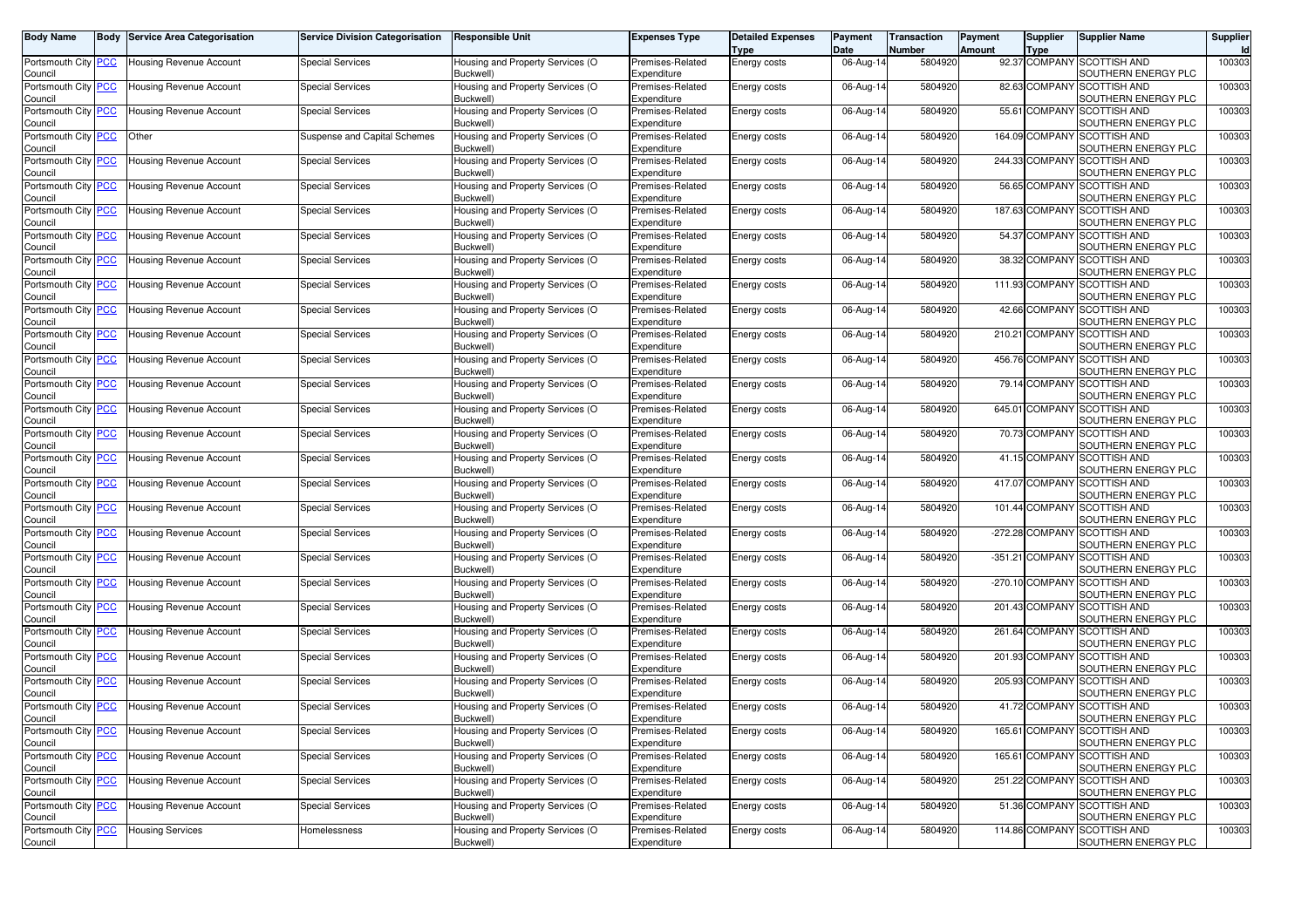| <b>Body Name</b>               |            | <b>Body Service Area Categorisation</b> | Service Division Categorisation | <b>Responsible Unit</b>                             | Expenses Type                   | <b>Detailed Expenses</b><br>Type | Payment<br>Date | Transaction<br><b>Number</b> | Payment<br>Amount | <b>Supplier</b><br>Type | Supplier Name                                      | Supplier |
|--------------------------------|------------|-----------------------------------------|---------------------------------|-----------------------------------------------------|---------------------------------|----------------------------------|-----------------|------------------------------|-------------------|-------------------------|----------------------------------------------------|----------|
| Portsmouth City<br>Council     |            | Housing Revenue Account                 | <b>Special Services</b>         | Housing and Property Services (O<br>Buckwell)       | Premises-Related<br>Expenditure | Energy costs                     | 06-Aug-14       | 5804920                      |                   |                         | 62.03 COMPANY SCOTTISH AND<br>SOUTHERN ENERGY PLC  | 100303   |
| Portsmouth City<br>Council     |            | Housing Revenue Account                 | <b>Special Services</b>         | Housing and Property Services (O<br>Buckwell)       | Premises-Related<br>Expenditure | Energy costs                     | 06-Aug-14       | 5804920                      |                   | 257.18 COMPAN           | <b>SCOTTISH AND</b><br>SOUTHERN ENERGY PLC         | 100303   |
| Portsmouth City                | <b>PCC</b> | <b>Housing Revenue Account</b>          | <b>Special Services</b>         | Housing and Property Services (O                    | Premises-Related<br>Expenditure | Energy costs                     | 06-Aug-14       | 5804920                      |                   | -152.94 COMPANY         | <b>SCOTTISH AND</b><br>SOUTHERN ENERGY PLC         | 100303   |
| Council<br>Portsmouth City     | <u>PCC</u> | Housing Revenue Account                 | <b>Special Services</b>         | Buckwell)<br>Housing and Property Services (O       | Premises-Related                | Energy costs                     | 06-Aug-14       | 5804920                      |                   | $-165.04$ COMPANY       | <b>SCOTTISH AND</b>                                | 100303   |
| Council<br>Portsmouth City     |            | Housing Revenue Account                 | <b>Special Services</b>         | Buckwell)<br>Housing and Property Services (O       | Expenditure<br>Premises-Related | Energy costs                     | 06-Aug-14       | 5804920                      |                   | $-165.51$ COMPAN        | SOUTHERN ENERGY PLC<br><b>SCOTTISH AND</b>         | 100303   |
| Council<br>Portsmouth City     | <u>PCC</u> | <b>Housing Revenue Account</b>          | <b>Special Services</b>         | <b>Buckwell</b><br>Housing and Property Services (O | Expenditure<br>Premises-Related | Energy costs                     | 06-Aug-14       | 5804920                      |                   | -157.67 COMPANY         | SOUTHERN ENERGY PLC<br><b>SCOTTISH AND</b>         | 100303   |
| Council                        |            |                                         |                                 | Buckwell)                                           | Expenditure                     |                                  |                 |                              |                   |                         | SOUTHERN ENERGY PLC                                |          |
| Portsmouth City<br>Council     | <u>PCC</u> | Housing Revenue Account                 | <b>Special Services</b>         | Housing and Property Services (O<br>Buckwell)       | Premises-Related<br>Expenditure | Energy costs                     | 06-Aug-14       | 5804920                      |                   | 45.12 COMPAN            | <b>SCOTTISH AND</b><br>SOUTHERN ENERGY PLC         | 100303   |
| Portsmouth City<br>Council     |            | Housing Revenue Account                 | <b>Special Services</b>         | Housing and Property Services (O<br><b>Buckwell</b> | Premises-Related<br>Expenditure | Energy costs                     | 06-Aug-14       | 5804920                      |                   | 47.67 COMPAN            | <b>SCOTTISH AND</b><br>SOUTHERN ENERGY PLC         | 100303   |
| Portsmouth City PCC<br>Council |            | <b>Housing Revenue Account</b>          | <b>Special Services</b>         | Housing and Property Services (O<br>Buckwell)       | Premises-Related<br>Expenditure | <b>Energy costs</b>              | 06-Aug-14       | 5804920                      |                   | 48.05 COMPANY           | <b>SCOTTISH AND</b><br>SOUTHERN ENERGY PLC         | 100303   |
| Portsmouth City <b>PCC</b>     |            | Housing Revenue Account                 | <b>Special Services</b>         | Housing and Property Services (O                    | Premises-Related                | <b>Energy costs</b>              | 06-Aug-14       | 5804920                      |                   | 44.84 COMPANY           | <b>SCOTTISH AND</b>                                | 100303   |
| Council<br>Portsmouth City     | <u>PCC</u> | Housing Revenue Account                 | <b>Special Services</b>         | Buckwell)<br>Housing and Property Services (O       | Expenditure<br>Premises-Related | Energy costs                     | 06-Aug-14       | 5804920                      |                   | $-116.26$ COMPAN        | SOUTHERN ENERGY PLC<br><b>SCOTTISH AND</b>         | 100303   |
| Council<br>Portsmouth City PCC |            | <b>Housing Revenue Account</b>          | <b>Special Services</b>         | <b>Buckwell</b><br>Housing and Property Services (O | Expenditure<br>Premises-Related | <b>Energy costs</b>              | 06-Aug-14       | 5804920                      |                   | 66.96 COMPANY           | SOUTHERN ENERGY PLC<br><b>SCOTTISH AND</b>         | 100303   |
| Council                        |            |                                         |                                 | Buckwell)                                           | Expenditure<br>Premises-Related |                                  |                 |                              |                   | 62.47 COMPANY           | SOUTHERN ENERGY PLC<br><b>SCOTTISH AND</b>         |          |
| Portsmouth City<br>Council     | <u>РСС</u> | Housing Revenue Account                 | <b>Special Services</b>         | Housing and Property Services (O<br>Buckwell)       | Expenditure                     | Energy costs                     | 06-Aug-14       | 5804920                      |                   |                         | SOUTHERN ENERGY PLC                                | 100303   |
| Portsmouth City<br>Council     |            | Housing Revenue Account                 | <b>Special Services</b>         | Housing and Property Services (O<br><b>Buckwell</b> | Premises-Related<br>Expenditure | Energy costs                     | 06-Aug-14       | 5804920                      |                   | 102.29 COMPAN           | <b>SCOTTISH AND</b><br>SOUTHERN ENERGY PLC         | 100303   |
| Portsmouth City PCC<br>Council |            | Housing Revenue Account                 | <b>Special Services</b>         | Housing and Property Services (O<br>Buckwell)       | Premises-Related<br>Expenditure | Energy costs                     | 06-Aug-14       | 5804920                      |                   | 22.53 COMPANY           | <b>SCOTTISH AND</b><br>SOUTHERN ENERGY PLC         | 100303   |
| Portsmouth City                | <u>PCC</u> | Housing Revenue Account                 | <b>Special Services</b>         | Housing and Property Services (O                    | Premises-Related                | Energy costs                     | 06-Aug-14       | 5804920                      |                   | 83.58 COMPANY           | <b>SCOTTISH AND</b>                                | 100303   |
| Council<br>Portsmouth City     | PCC        | <b>Housing Revenue Account</b>          | <b>Special Services</b>         | Buckwell)<br>Housing and Property Services (O       | Expenditure<br>Premises-Related | Energy costs                     | 06-Aug-14       | 5804920                      |                   | 82.63 COMPAN            | SOUTHERN ENERGY PLC<br><b>SCOTTISH AND</b>         | 100303   |
| Council<br>Portsmouth City PCC |            | <b>Housing Revenue Account</b>          | <b>Special Services</b>         | Buckwell)<br>Housing and Property Services (O       | Expenditure<br>Premises-Related | Energy costs                     | 06-Aug-14       | 5804920                      |                   | 88.40 COMPANY           | SOUTHERN ENERGY PLC<br><b>SCOTTISH AND</b>         | 100303   |
| Council                        |            |                                         |                                 | Buckwell)                                           | Expenditure                     |                                  |                 |                              |                   | 101.44 COMPANY          | SOUTHERN ENERGY PLC                                |          |
| Portsmouth City<br>Council     | <u>PCC</u> | Housing Revenue Account                 | <b>Special Services</b>         | Housing and Property Services (O<br><b>Buckwell</b> | Premises-Related<br>Expenditure | Energy costs                     | 06-Aug-14       | 5804920                      |                   |                         | <b>SCOTTISH AND</b><br>SOUTHERN ENERGY PLC         | 100303   |
| Portsmouth City<br>Council     |            | Housing Revenue Account                 | <b>Special Services</b>         | Housing and Property Services (O<br>Buckwell)       | Premises-Related<br>Expenditure | <b>Energy costs</b>              | 06-Aug-14       | 5804920                      |                   | 150.01 COMPAN           | <b>SCOTTISH AND</b><br>SOUTHERN ENERGY PLC         | 100303   |
| Portsmouth City PCC<br>Council |            | Housing Revenue Account                 | <b>Special Services</b>         | Housing and Property Services (O<br>Buckwell)       | Premises-Related<br>Expenditure | <b>Energy costs</b>              | 06-Aug-14       | 5804920                      |                   | 165.61 COMPANY          | <b>SCOTTISH AND</b><br>SOUTHERN ENERGY PLC         | 100303   |
| Portsmouth City                | PCC        | Housing Revenue Account                 | <b>Special Services</b>         | Housing and Property Services (O                    | Premises-Related                | Energy costs                     | 06-Aug-14       | 5804920                      |                   | 363.77 COMPAN           | <b>SCOTTISH AND</b>                                | 100303   |
| Council<br>Portsmouth City     |            | <b>Housing Revenue Account</b>          | <b>Special Services</b>         | Buckwell)<br>Housing and Property Services (O       | Expenditure<br>Premises-Related | Energy costs                     | 06-Aug-14       | 5804920                      |                   | 37.28 COMPAN            | SOUTHERN ENERGY PLC<br><b>SCOTTISH AND</b>         | 100303   |
| Council<br>Portsmouth City PCC |            | <b>Housing Revenue Account</b>          | <b>Special Services</b>         | Buckwell)<br>Housing and Property Services (O       | Expenditure<br>Premises-Related | Energy costs                     | 06-Aug-14       | 5804920                      |                   | 525.38 COMPANY          | SOUTHERN ENERGY PLC<br><b>SCOTTISH AND</b>         | 100303   |
| Council<br>Portsmouth City     | <u>PCC</u> | <b>Housing Revenue Account</b>          | <b>Special Services</b>         | Buckwell)<br>Housing and Property Services (O       | Expenditure<br>Premises-Related | Energy costs                     | 06-Aug-14       | 5804920                      |                   | 117.32 COMPAN           | SOUTHERN ENERGY PLC<br><b>SCOTTISH AND</b>         | 100303   |
| Council                        |            |                                         |                                 | <b>Buckwell</b>                                     | Expenditure                     |                                  |                 |                              |                   |                         | SOUTHERN ENERGY PLC                                |          |
| Portsmouth City<br>Council     | <u>PCC</u> | <b>Housing Revenue Account</b>          | <b>Special Services</b>         | Housing and Property Services (O<br>Buckwell)       | Premises-Related<br>Expenditure | Energy costs                     | 06-Aug-14       | 5804920                      |                   | 52.40 COMPAN            | <b>SCOTTISH AND</b><br>SOUTHERN ENERGY PLC         | 100303   |
| Portsmouth City PCC<br>Council |            | <b>Housing Revenue Account</b>          | <b>Special Services</b>         | Housing and Property Services (O<br>Buckwell)       | Premises-Related<br>Expenditure | <b>Energy costs</b>              | 06-Aug-14       | 5804920                      |                   | 112.03 COMPANY          | <b>SCOTTISH AND</b><br>SOUTHERN ENERGY PLC         | 100303   |
| Portsmouth City PCC            |            | Housing Revenue Account                 | Supervision and Management      | Housing and Property Services (O<br>Buckwell)       | Premises-Related                | <b>Energy costs</b>              | 06-Aug-14       | 5804920                      |                   |                         | 156.25 COMPANY SCOTTISH AND<br>SOUTHERN ENERGY PLC | 100303   |
| Council<br>Portsmouth City PCC |            | <b>Housing Revenue Account</b>          | <b>Special Services</b>         | Housing and Property Services (O                    | Expenditure<br>Premises-Related | Energy costs                     | 06-Aug-14       | 5804920                      |                   | 173.45 COMPAN'          | <b>SCOTTISH AND</b>                                | 100303   |
| Council<br>Portsmouth City PCC |            | Housing Revenue Account                 | <b>Special Services</b>         | Buckwell)<br>Housing and Property Services (O       | Expenditure<br>Premises-Related | Energy costs                     | 06-Aug-14       | 5804920                      |                   |                         | SOUTHERN ENERGY PLC<br>128.28 COMPANY SCOTTISH AND | 100303   |
| Council<br>Portsmouth City PCC |            | <b>Housing Revenue Account</b>          | <b>Special Services</b>         | Buckwell)<br>Housing and Property Services (O       | Expenditure<br>Premises-Related | Energy costs                     | 06-Aug-14       | 5804920                      |                   | 544.15 COMPANY          | SOUTHERN ENERGY PLC<br><b>SCOTTISH AND</b>         | 100303   |
| Council                        |            |                                         |                                 | Buckwell)                                           | Expenditure                     |                                  |                 |                              |                   |                         | SOUTHERN ENERGY PLC                                |          |
| Portsmouth City PCC<br>Council |            | <b>Housing Revenue Account</b>          | <b>Special Services</b>         | Housing and Property Services (O<br>Buckwell)       | Premises-Related<br>Expenditure | Energy costs                     | 06-Aug-14       | 5804920                      |                   | 257.52 COMPANY          | <b>SCOTTISH AND</b><br>SOUTHERN ENERGY PLC         | 100303   |
|                                |            |                                         |                                 |                                                     |                                 |                                  |                 |                              |                   |                         |                                                    |          |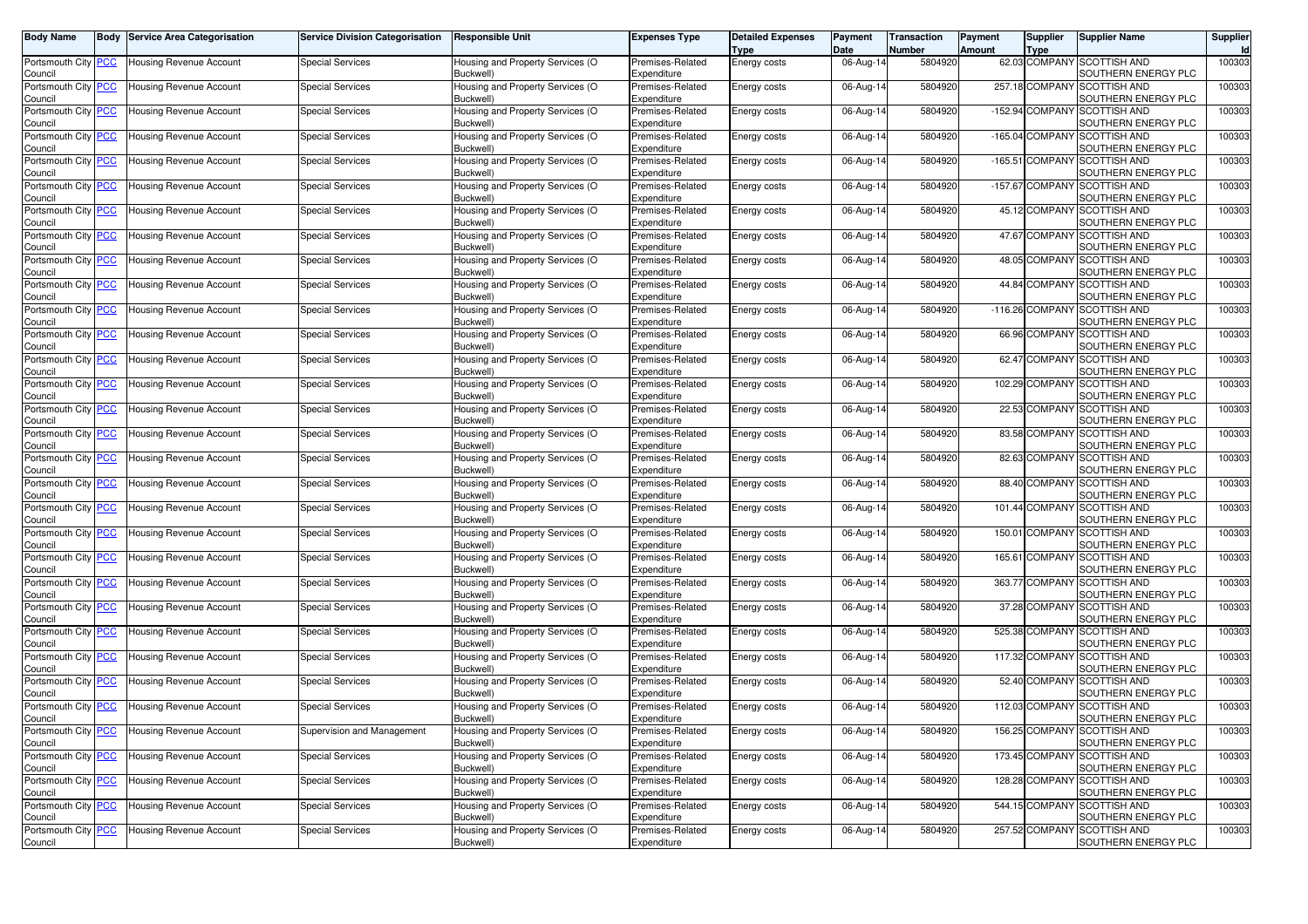| <b>Body Name</b>                      |            | <b>Body Service Area Categorisation</b> | <b>Service Division Categorisation</b> | <b>Responsible Unit</b>                             | <b>Expenses Type</b>            | <b>Detailed Expenses</b><br>Type | Payment<br>Date | Transaction<br><b>Number</b> | Payment<br>Amount | <b>Supplier</b><br>Type | Supplier Name                                      | Supplier |
|---------------------------------------|------------|-----------------------------------------|----------------------------------------|-----------------------------------------------------|---------------------------------|----------------------------------|-----------------|------------------------------|-------------------|-------------------------|----------------------------------------------------|----------|
| Portsmouth City<br>Council            |            | Housing Revenue Account                 | <b>Special Services</b>                | Housing and Property Services (O<br>Buckwell)       | Premises-Related<br>Expenditure | Energy costs                     | 06-Aug-14       | 5804920                      |                   |                         | 130.93 COMPANY SCOTTISH AND<br>SOUTHERN ENERGY PLC | 100303   |
| Portsmouth City                       |            | Housing Revenue Account                 | <b>Special Services</b>                | Housing and Property Services (O                    | Premises-Related                | Energy costs                     | 06-Aug-14       | 5804920                      |                   | 167.12 COMPAN           | <b>SCOTTISH AND</b>                                | 100303   |
| Council<br>Portsmouth City            | <b>PCC</b> | <b>Housing Revenue Account</b>          | <b>Special Services</b>                | Buckwell)<br>Housing and Property Services (O       | Expenditure<br>Premises-Related | Energy costs                     | 06-Aug-14       | 5804920                      |                   | 53.44 COMPANY           | SOUTHERN ENERGY PLC<br><b>SCOTTISH AND</b>         | 100303   |
| Council<br>Portsmouth City            | <u>PCC</u> | Housing Revenue Account                 | <b>Special Services</b>                | Buckwell)<br>Housing and Property Services (O       | Expenditure<br>Premises-Related | Energy costs                     | 06-Aug-14       | 5804920                      |                   | 58.82 COMPANY           | SOUTHERN ENERGY PLC<br><b>SCOTTISH AND</b>         | 100303   |
| Council                               |            |                                         |                                        | Buckwell)                                           | Expenditure                     |                                  |                 |                              |                   |                         | SOUTHERN ENERGY PLC                                |          |
| Portsmouth City<br>Council            |            | Housing Revenue Account                 | <b>Special Services</b>                | Housing and Property Services (O<br><b>Buckwell</b> | Premises-Related<br>Expenditure | Energy costs                     | 06-Aug-14       | 5804920                      |                   | 596.53 COMPAN           | <b>SCOTTISH AND</b><br>SOUTHERN ENERGY PLC         | 100303   |
| Portsmouth City<br>Council            | <u>PCC</u> | <b>Housing Revenue Account</b>          | <b>Special Services</b>                | Housing and Property Services (O<br>Buckwell)       | Premises-Related<br>Expenditure | Energy costs                     | 06-Aug-14       | 5804920                      |                   | 101.44 COMPANY          | <b>SCOTTISH AND</b><br>SOUTHERN ENERGY PLC         | 100303   |
| Portsmouth City<br>Council            | <u>PCC</u> | Housing Revenue Account                 | <b>Special Services</b>                | Housing and Property Services (O<br>Buckwell)       | Premises-Related<br>Expenditure | Energy costs                     | 06-Aug-14       | 5804920                      |                   | 264.36 COMPAN           | <b>SCOTTISH AND</b><br>SOUTHERN ENERGY PLC         | 100303   |
| Portsmouth City                       |            | Housing Revenue Account                 | <b>Special Services</b>                | Housing and Property Services (O                    | Premises-Related                | Energy costs                     | 06-Aug-14       | 5804920                      |                   | 162.96 COMPAN           | <b>SCOTTISH AND</b>                                | 100303   |
| Council<br>Portsmouth City PCC        |            | <b>Housing Revenue Account</b>          | <b>Special Services</b>                | <b>Buckwell</b><br>Housing and Property Services (O | Expenditure<br>Premises-Related | <b>Energy costs</b>              | 06-Aug-14       | 5804920                      |                   | 62.70 COMPANY           | SOUTHERN ENERGY PLC<br><b>SCOTTISH AND</b>         | 100303   |
| Council                               |            |                                         |                                        | Buckwell)                                           | Expenditure                     |                                  |                 |                              |                   |                         | SOUTHERN ENERGY PLC                                |          |
| Portsmouth City <b>PCC</b><br>Council |            | Housing Revenue Account                 | <b>Special Services</b>                | Housing and Property Services (O<br>Buckwell)       | Premises-Related<br>Expenditure | <b>Energy costs</b>              | 06-Aug-14       | 5804920                      |                   | 83.68 COMPANY           | <b>SCOTTISH AND</b><br>SOUTHERN ENERGY PLC         | 100303   |
| Portsmouth City                       | <u>PCC</u> | Housing Revenue Account                 | <b>Special Services</b>                | Housing and Property Services (O                    | Premises-Related                | Energy costs                     | 06-Aug-14       | 5804920                      |                   | 60.05 COMPAN            | <b>SCOTTISH AND</b>                                | 100303   |
| Council<br>Portsmouth City PCC        |            | <b>Housing Revenue Account</b>          | <b>Special Services</b>                | <b>Buckwell</b><br>Housing and Property Services (O | Expenditure<br>Premises-Related | <b>Energy costs</b>              | 06-Aug-14       | 5804920                      |                   | 76.12 COMPANY           | SOUTHERN ENERGY PLC<br><b>SCOTTISH AND</b>         | 100303   |
| Council<br>Portsmouth City            | <u>РСС</u> | Housing Revenue Account                 | <b>Special Services</b>                | Buckwell)<br>Housing and Property Services (O       | Expenditure<br>Premises-Related | Energy costs                     | 06-Aug-14       | 5804920                      |                   | 103.14 COMPANY          | SOUTHERN ENERGY PLC<br><b>SCOTTISH AND</b>         | 100303   |
| Council<br>Portsmouth City            |            | Housing Revenue Account                 | <b>Special Services</b>                | Buckwell)<br>Housing and Property Services (O       | Expenditure<br>Premises-Related | Energy costs                     | 06-Aug-14       | 5804920                      |                   | 165.61 COMPAN           | SOUTHERN ENERGY PLC<br><b>SCOTTISH AND</b>         | 100303   |
| Council                               |            |                                         |                                        | <b>Buckwell</b>                                     | Expenditure                     |                                  |                 |                              |                   |                         | SOUTHERN ENERGY PLC                                |          |
| Portsmouth City PCC<br>Council        |            | <b>Housing Revenue Account</b>          | <b>Special Services</b>                | Housing and Property Services (O<br>Buckwell)       | Premises-Related<br>Expenditure | Energy costs                     | 06-Aug-14       | 5804920                      |                   | 71.86 COMPANY           | <b>SCOTTISH AND</b><br>SOUTHERN ENERGY PLC         | 100303   |
| Portsmouth City<br>Council            | <u>PCC</u> | Housing Revenue Account                 | <b>Special Services</b>                | Housing and Property Services (O<br>Buckwell)       | Premises-Related<br>Expenditure | Energy costs                     | 06-Aug-14       | 5804920                      |                   | 101.44 COMPANY          | <b>SCOTTISH AND</b><br>SOUTHERN ENERGY PLC         | 100303   |
| Portsmouth City<br>Council            | PCC        | <b>Housing Revenue Account</b>          | <b>Special Services</b>                | Housing and Property Services (O<br>Buckwell)       | Premises-Related<br>Expenditure | Energy costs                     | 06-Aug-14       | 5804920                      |                   | 58.16 COMPAN            | <b>SCOTTISH AND</b><br>SOUTHERN ENERGY PLC         | 100303   |
| Portsmouth City PCC<br>Council        |            | <b>Housing Revenue Account</b>          | <b>Special Services</b>                | Housing and Property Services (O<br>Buckwell)       | Premises-Related<br>Expenditure | Energy costs                     | 06-Aug-14       | 5804920                      |                   | 187.63 COMPANY          | <b>SCOTTISH AND</b><br>SOUTHERN ENERGY PLC         | 100303   |
| Portsmouth City<br>Council            | <u>PCC</u> | Housing Revenue Account                 | <b>Special Services</b>                | Housing and Property Services (O<br><b>Buckwell</b> | Premises-Related<br>Expenditure | Energy costs                     | 06-Aug-14       | 5804920                      |                   | 69.12 COMPANY           | <b>SCOTTISH AND</b><br>SOUTHERN ENERGY PLC         | 100303   |
| Portsmouth City                       |            | Housing Revenue Account                 | <b>Special Services</b>                | Housing and Property Services (O                    | Premises-Related                | <b>Energy costs</b>              | 06-Aug-14       | 5804920                      |                   | 36.43 COMPAN            | <b>SCOTTISH AND</b><br>SOUTHERN ENERGY PLC         | 100303   |
| Council<br>Portsmouth City PCC        |            | Housing Revenue Account                 | <b>Special Services</b>                | Buckwell)<br>Housing and Property Services (O       | Expenditure<br>Premises-Related | <b>Energy costs</b>              | 06-Aug-14       | 5804920                      |                   | 165.61 COMPANY          | <b>SCOTTISH AND</b>                                | 100303   |
| Council<br>Portsmouth City            | PCC        | Housing Revenue Account                 | <b>Special Services</b>                | Buckwell)<br>Housing and Property Services (O       | Expenditure<br>Premises-Related | Energy costs                     | 06-Aug-14       | 5804920                      |                   | 41.91 COMPAN            | SOUTHERN ENERGY PLC<br><b>SCOTTISH AND</b>         | 100303   |
| Council<br>Portsmouth City            |            | <b>Housing Revenue Account</b>          | <b>Special Services</b>                | Buckwell)<br>Housing and Property Services (O       | Expenditure<br>Premises-Related |                                  | 06-Aug-14       | 5804920                      |                   | 265.30 COMPAN           | SOUTHERN ENERGY PLC<br><b>SCOTTISH AND</b>         | 100303   |
| Council                               |            |                                         |                                        | Buckwell)                                           | Expenditure                     | Energy costs                     |                 |                              |                   |                         | SOUTHERN ENERGY PLC                                |          |
| Portsmouth City PCC<br>Council        |            | <b>Housing Revenue Account</b>          | <b>Special Services</b>                | Housing and Property Services (O<br>Buckwell)       | Premises-Related<br>Expenditure | Energy costs                     | 06-Aug-14       | 5804920                      |                   | 1310.01 COMPANY         | <b>SCOTTISH AND</b><br>SOUTHERN ENERGY PLC         | 100303   |
| Portsmouth City<br>Council            | <u>PCC</u> | <b>Housing Revenue Account</b>          | <b>Special Services</b>                | Housing and Property Services (O<br><b>Buckwell</b> | Premises-Related<br>Expenditure | Energy costs                     | 06-Aug-14       | 5804920                      |                   | -112.03 COMPAN          | <b>SCOTTISH AND</b><br>SOUTHERN ENERGY PLC         | 100303   |
| Portsmouth City<br>Council            | <u>PCC</u> | <b>Housing Revenue Account</b>          | <b>Special Services</b>                | Housing and Property Services (O<br>Buckwell)       | Premises-Related<br>Expenditure | Energy costs                     | 06-Aug-14       | 5804920                      |                   | -184.03 COMPAN          | <b>SCOTTISH AND</b><br>SOUTHERN ENERGY PLC         | 100303   |
| Portsmouth City PCC                   |            | <b>Housing Revenue Account</b>          | <b>Special Services</b>                | Housing and Property Services (O                    | Premises-Related<br>Expenditure | <b>Energy costs</b>              | 06-Aug-14       | 5804920                      |                   | 57.78 COMPANY           | <b>SCOTTISH AND</b><br>SOUTHERN ENERGY PLC         | 100303   |
| Council<br>Portsmouth City PCC        |            | Housing Revenue Account                 | <b>Special Services</b>                | Buckwell)<br>Housing and Property Services (O       | Premises-Related                | <b>Energy costs</b>              | 06-Aug-14       | 5804920                      |                   |                         | 60.62 COMPANY SCOTTISH AND                         | 100303   |
| Council<br>Portsmouth City PCC        |            | <b>Housing Revenue Account</b>          | <b>Special Services</b>                | Buckwell)<br>Housing and Property Services (O       | Expenditure<br>Premises-Related | Energy costs                     | 06-Aug-14       | 5804920                      |                   | 289.69 COMPAN           | SOUTHERN ENERGY PLC<br><b>SCOTTISH AND</b>         | 100303   |
| Council                               |            | <b>Housing Revenue Account</b>          |                                        | Buckwell)                                           | Expenditure                     |                                  |                 |                              |                   |                         | SOUTHERN ENERGY PLC                                |          |
| Portsmouth City PCC<br>Council        |            |                                         | <b>Special Services</b>                | Housing and Property Services (O<br>Buckwell)       | Premises-Related<br>Expenditure | Energy costs                     | 06-Aug-14       | 5804920                      |                   |                         | 206.53 COMPANY SCOTTISH AND<br>SOUTHERN ENERGY PLC | 100303   |
| Portsmouth City PCC<br>Council        |            | <b>Housing Revenue Account</b>          | <b>Special Services</b>                | Housing and Property Services (O<br>Buckwell)       | Premises-Related<br>Expenditure | Energy costs                     | 06-Aug-14       | 5804920                      |                   | 256.42 COMPANY          | <b>SCOTTISH AND</b><br>SOUTHERN ENERGY PLC         | 100303   |
| Portsmouth City PCC<br>Council        |            | <b>Housing Revenue Account</b>          | <b>Special Services</b>                | Housing and Property Services (O<br>Buckwell)       | Premises-Related<br>Expenditure | Energy costs                     | 06-Aug-14       | 5804920                      |                   | 82.54 COMPANY           | <b>SCOTTISH AND</b><br>SOUTHERN ENERGY PLC         | 100303   |
|                                       |            |                                         |                                        |                                                     |                                 |                                  |                 |                              |                   |                         |                                                    |          |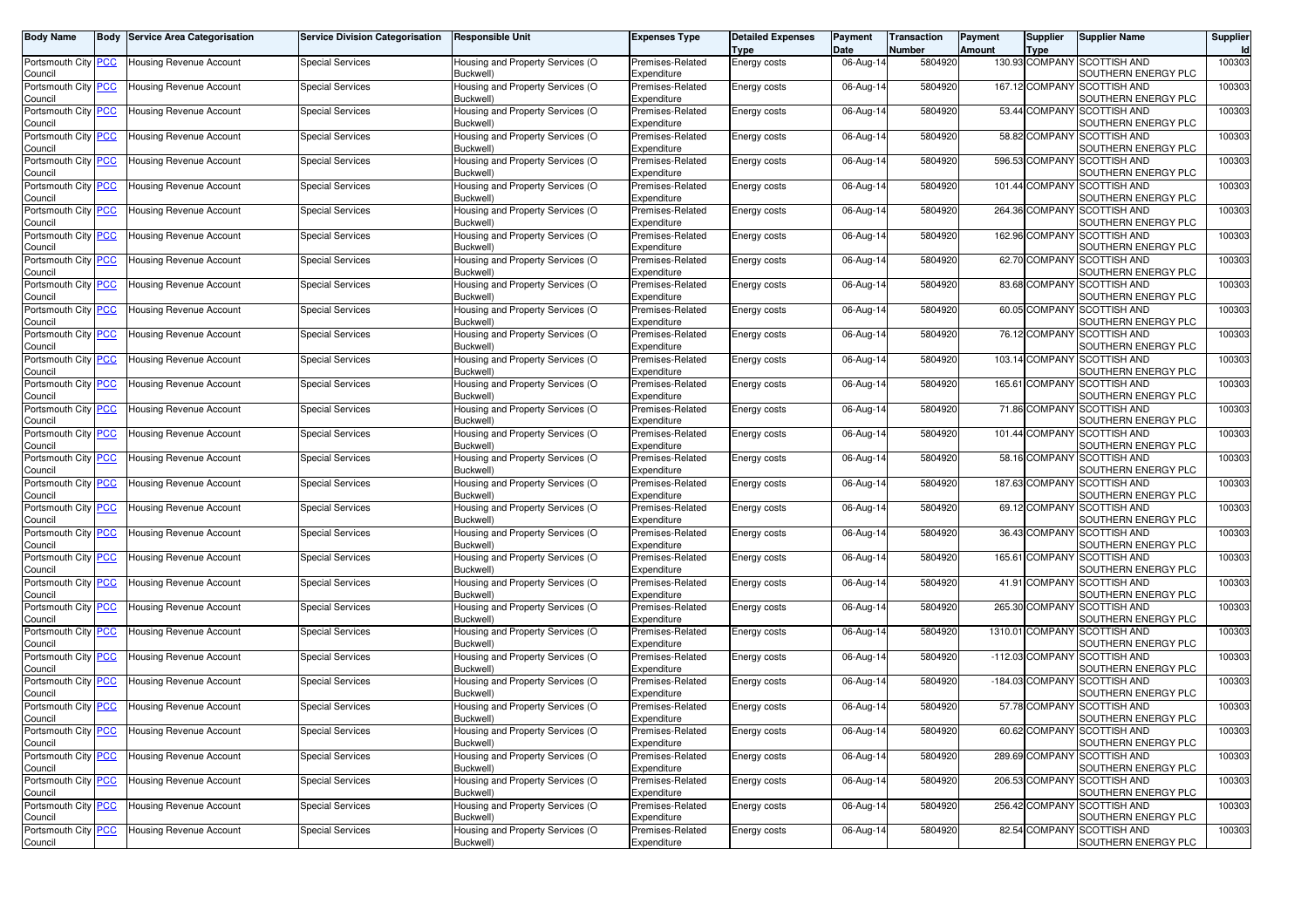| <b>Body Name</b>                      |            | <b>Body Service Area Categorisation</b> | <b>Service Division Categorisation</b>   | <b>Responsible Unit</b>                             | <b>Expenses Type</b>            | <b>Detailed Expenses</b><br>Type | Payment<br>Date | Transaction<br><b>Number</b> | Payment<br>Amount | <b>Supplier</b><br>Type | Supplier Name                                      | Supplier |
|---------------------------------------|------------|-----------------------------------------|------------------------------------------|-----------------------------------------------------|---------------------------------|----------------------------------|-----------------|------------------------------|-------------------|-------------------------|----------------------------------------------------|----------|
| Portsmouth City<br>Council            |            | Housing Revenue Account                 | <b>Special Services</b>                  | Housing and Property Services (O<br>Buckwell)       | Premises-Related<br>Expenditure | Energy costs                     | 06-Aug-14       | 5804920                      |                   |                         | 55.99 COMPANY SCOTTISH AND<br>SOUTHERN ENERGY PLC  | 100303   |
| Portsmouth City<br>Council            |            | Housing Revenue Account                 | <b>Special Services</b>                  | Housing and Property Services (O<br>Buckwell)       | Premises-Related<br>Expenditure | Energy costs                     | 06-Aug-14       | 5804920                      |                   | 50.51 COMPAN            | <b>SCOTTISH AND</b><br>SOUTHERN ENERGY PLC         | 100303   |
| Portsmouth City<br>Council            | <b>PCC</b> | <b>Housing Revenue Account</b>          | <b>Special Services</b>                  | Housing and Property Services (O<br>Buckwell)       | Premises-Related<br>Expenditure | Energy costs                     | 06-Aug-14       | 5804920                      |                   | 72.43 COMPANY           | <b>SCOTTISH AND</b><br>SOUTHERN ENERGY PLC         | 100303   |
| Portsmouth City                       | <u>PCC</u> | Housing Revenue Account                 | <b>Special Services</b>                  | Housing and Property Services (O                    | Premises-Related                | Energy costs                     | 06-Aug-14       | 5804920                      |                   | 74.79 COMPAN'           | <b>SCOTTISH AND</b>                                | 100303   |
| Council<br>Portsmouth City            |            | Housing Revenue Account                 | <b>Special Services</b>                  | Buckwell)<br>Housing and Property Services (O       | Expenditure<br>Premises-Related | Energy costs                     | 06-Aug-14       | 5804920                      |                   | 568.65 COMPAN           | SOUTHERN ENERGY PLC<br><b>SCOTTISH AND</b>         | 100303   |
| Council<br>Portsmouth City            | <u>PCC</u> | <b>Housing Revenue Account</b>          | <b>Special Services</b>                  | <b>Buckwell</b><br>Housing and Property Services (O | Expenditure<br>Premises-Related | Energy costs                     | 06-Aug-14       | 5804920                      |                   | 57.40 COMPANY           | SOUTHERN ENERGY PLC<br><b>SCOTTISH AND</b>         | 100303   |
| Council<br>Portsmouth City            | <u>PCC</u> | Housing Revenue Account                 | <b>Special Services</b>                  | Buckwell)<br>Housing and Property Services (O       | Expenditure<br>Premises-Related | Energy costs                     | 06-Aug-14       | 5804920                      |                   | 130.93 COMPANY          | SOUTHERN ENERGY PLC<br><b>SCOTTISH AND</b>         | 100303   |
| Council<br>Portsmouth City            |            | Housing Revenue Account                 | <b>Special Services</b>                  | Buckwell)<br>Housing and Property Services (O       | Expenditure<br>Premises-Related | Energy costs                     | 06-Aug-14       | 5804920                      |                   | 115.33 COMPAN           | SOUTHERN ENERGY PLC<br><b>SCOTTISH AND</b>         | 100303   |
| Council<br>Portsmouth City PCC        |            | <b>Housing Revenue Account</b>          | <b>Special Services</b>                  | <b>Buckwell</b><br>Housing and Property Services (O | Expenditure<br>Premises-Related |                                  | 06-Aug-14       | 5804920                      |                   | 100.21 COMPANY          | SOUTHERN ENERGY PLC<br><b>SCOTTISH AND</b>         | 100303   |
| Council                               |            |                                         |                                          | Buckwell)                                           | Expenditure                     | <b>Energy costs</b>              |                 |                              |                   |                         | SOUTHERN ENERGY PLC                                |          |
| Portsmouth City <b>PCC</b><br>Council |            | Housing Revenue Account                 | <b>Special Services</b>                  | Housing and Property Services (O<br>Buckwell)       | Premises-Related<br>Expenditure | <b>Energy costs</b>              | 06-Aug-14       | 5804920                      |                   | -96.74 COMPANY          | <b>SCOTTISH AND</b><br>SOUTHERN ENERGY PLC         | 100303   |
| Portsmouth City<br>Council            | <u>PCC</u> | Housing Revenue Account                 | <b>Special Services</b>                  | Housing and Property Services (O<br><b>Buckwell</b> | Premises-Related<br>Expenditure | Energy costs                     | 06-Aug-14       | 5804920                      |                   | -95.07 COMPAN           | <b>SCOTTISH AND</b><br>SOUTHERN ENERGY PLC         | 100303   |
| Portsmouth City PCC<br>Council        |            | <b>Housing Revenue Account</b>          | <b>Special Services</b>                  | Housing and Property Services (O<br>Buckwell)       | Premises-Related<br>Expenditure | <b>Energy costs</b>              | 06-Aug-14       | 5804920                      |                   | -86.56 COMPANY          | <b>SCOTTISH AND</b><br>SOUTHERN ENERGY PLC         | 100303   |
| Portsmouth City<br>Council            |            | Housing Revenue Account                 | <b>Special Services</b>                  | Housing and Property Services (O<br>Buckwell)       | Premises-Related<br>Expenditure | Energy costs                     | 06-Aug-14       | 5804920                      |                   | 33.41 COMPANY           | <b>SCOTTISH AND</b><br>SOUTHERN ENERGY PLC         | 100303   |
| Portsmouth City<br>Council            |            | Housing Revenue Account                 | <b>Special Services</b>                  | Housing and Property Services (O<br><b>Buckwell</b> | Premises-Related<br>Expenditure | Energy costs                     | 06-Aug-14       | 5804920                      |                   | 45.25 COMPAN            | <b>SCOTTISH AND</b><br>SOUTHERN ENERGY PLC         | 100303   |
| Portsmouth City PCC<br>Council        |            | <b>Housing Revenue Account</b>          | <b>Special Services</b>                  | Housing and Property Services (O<br>Buckwell)       | Premises-Related<br>Expenditure | Energy costs                     | 06-Aug-14       | 5804920                      |                   | 46.00 COMPANY           | <b>SCOTTISH AND</b><br>SOUTHERN ENERGY PLC         | 100303   |
| Portsmouth City                       | <u>PCC</u> | Housina Revenue Account                 | <b>Special Services</b>                  | Housing and Property Services (O                    | Premises-Related                | Energy costs                     | 06-Aug-14       | 5804920                      |                   | 41.70 COMPANY           | <b>SCOTTISH AND</b>                                | 100303   |
| Council<br>Portsmouth City            | PCC        | <b>Housing Revenue Account</b>          | <b>Special Services</b>                  | Buckwell)<br>Housing and Property Services (O       | Expenditure<br>Premises-Related | Energy costs                     | 06-Aug-14       | 5804920                      |                   | 62.51 COMPAN            | SOUTHERN ENERGY PLC<br><b>SCOTTISH AND</b>         | 100303   |
| Council<br>Portsmouth City PCC        |            | <b>Housing Revenue Account</b>          | <b>Special Services</b>                  | Buckwell)<br>Housing and Property Services (O       | Expenditure<br>Premises-Related | Energy costs                     | 06-Aug-14       | 5804920                      |                   | 270.69 COMPANY          | SOUTHERN ENERGY PLC<br><b>SCOTTISH AND</b>         | 100303   |
| Council<br>Portsmouth City            | <u>PCC</u> | Housing Revenue Account                 | <b>Special Services</b>                  | Buckwell)<br>Housing and Property Services (O       | Expenditure<br>Premises-Related | Energy costs                     | 06-Aug-14       | 5804920                      |                   | 83.68 COMPANY           | SOUTHERN ENERGY PLC<br><b>SCOTTISH AND</b>         | 100303   |
| Council<br>Portsmouth City            |            | Housing Revenue Account                 | <b>Special Services</b>                  | <b>Buckwell</b><br>Housing and Property Services (O | Expenditure<br>Premises-Related | <b>Energy costs</b>              | 06-Aug-14       | 5804920                      |                   | 189.23 COMPAN           | SOUTHERN ENERGY PLC<br><b>SCOTTISH AND</b>         | 100303   |
| Council<br>Portsmouth City PCC        |            | Housing Revenue Account                 | <b>Special Services</b>                  | Buckwell)<br>Housing and Property Services (O       | Expenditure<br>Premises-Related |                                  | 06-Aug-14       | 5804920                      |                   | 41.24 COMPANY           | SOUTHERN ENERGY PLC<br><b>SCOTTISH AND</b>         | 100303   |
| Council                               |            |                                         |                                          | Buckwell)                                           | Expenditure                     | <b>Energy costs</b>              |                 |                              |                   |                         | SOUTHERN ENERGY PLC                                |          |
| Portsmouth City<br>Council            | PCC        | Housing Revenue Account                 | <b>Special Services</b>                  | Housing and Property Services (O<br><b>Buckwell</b> | Premises-Related<br>Expenditure | Energy costs                     | 06-Aug-14       | 5804920                      |                   | 112.31 COMPAN           | <b>SCOTTISH AND</b><br>SOUTHERN ENERGY PLC         | 100303   |
| Portsmouth City<br>Council            |            | <b>Housing Revenue Account</b>          | Rents, Rates, Taxes and Other<br>Charges | Housing and Property Services (O<br>Buckwell)       | Premises-Related<br>Expenditure | Energy costs                     | 06-Aug-14       | 5804920                      |                   | 323.30 COMPAN           | <b>SCOTTISH AND</b><br>SOUTHERN ENERGY PLC         | 100303   |
| Portsmouth City PCC<br>Council        |            | <b>Housing Revenue Account</b>          | Rents, Rates, Taxes and Other<br>Charges | Housing and Property Services (O<br>Buckwell)       | Premises-Related<br>Expenditure | Energy costs                     | 06-Aug-14       | 5804920                      |                   | 167.38 COMPANY          | <b>SCOTTISH AND</b><br>SOUTHERN ENERGY PLC         | 100303   |
| Portsmouth City<br>Council            | <u>PCC</u> | <b>Housing Revenue Account</b>          | Other                                    | Housing and Property Services (O<br><b>Buckwell</b> | Premises-Related<br>Expenditure | Energy costs                     | 06-Aug-14       | 5804920                      |                   | -91.43 COMPAN           | <b>SCOTTISH AND</b><br>SOUTHERN ENERGY PLC         | 100303   |
| Portsmouth City<br>Council            | <u>PCC</u> | <b>Housing Revenue Account</b>          | Other                                    | Housing and Property Services (O<br>Buckwell)       | Premises-Related<br>Expenditure | Energy costs                     | 06-Aug-14       | 5804920                      |                   | -74.87 COMPAN           | <b>SCOTTISH AND</b><br>SOUTHERN ENERGY PLC         | 100303   |
| Portsmouth City PCC                   |            | <b>Housing Revenue Account</b>          | Other                                    | Housing and Property Services (O<br>Buckwell)       | Premises-Related<br>Expenditure | <b>Energy costs</b>              | 06-Aug-14       | 5804920                      |                   | 28.13 COMPANY           | <b>SCOTTISH AND</b><br>SOUTHERN ENERGY PLC         | 100303   |
| Council<br>Portsmouth City PCC        |            | Housing Revenue Account                 | Other                                    | Housing and Property Services (O                    | Premises-Related                | <b>Energy costs</b>              | 06-Aug-14       | 5804920                      |                   |                         | 28.13 COMPANY SCOTTISH AND                         | 100303   |
| Council<br>Portsmouth City PCC        |            | <b>Housing Revenue Account</b>          | Other                                    | Buckwell)<br>Housing and Property Services (O       | Expenditure<br>Premises-Related | Energy costs                     | 06-Aug-14       | 5804920                      |                   | 28.13 COMPANY           | SOUTHERN ENERGY PLC<br><b>SCOTTISH AND</b>         | 100303   |
| Council<br>Portsmouth City PCC        |            | <b>Housing Revenue Account</b>          | Other                                    | Buckwell)<br>Housing and Property Services (O       | Expenditure<br>Premises-Related | Energy costs                     | 06-Aug-14       | 5804920                      |                   |                         | SOUTHERN ENERGY PLC<br>646.05 COMPANY SCOTTISH AND | 100303   |
| Council<br>Portsmouth City PCC        |            | <b>Housing Revenue Account</b>          | Other                                    | Buckwell)<br>Housing and Property Services (O       | Expenditure<br>Premises-Related | Energy costs                     | 06-Aug-14       | 5804920                      |                   |                         | SOUTHERN ENERGY PLC<br>60.45 COMPANY SCOTTISH AND  | 100303   |
| Council<br>Portsmouth City PCC        |            | Housing Revenue Account                 | Other                                    | Buckwell)<br>Housing and Property Services (O       | Expenditure<br>Premises-Related | Energy costs                     | 06-Aug-14       | 5804920                      |                   | 570.30 COMPANY          | SOUTHERN ENERGY PLC<br><b>SCOTTISH AND</b>         | 100303   |
| Council                               |            |                                         |                                          | Buckwell)                                           | Expenditure                     |                                  |                 |                              |                   |                         | SOUTHERN ENERGY PLC                                |          |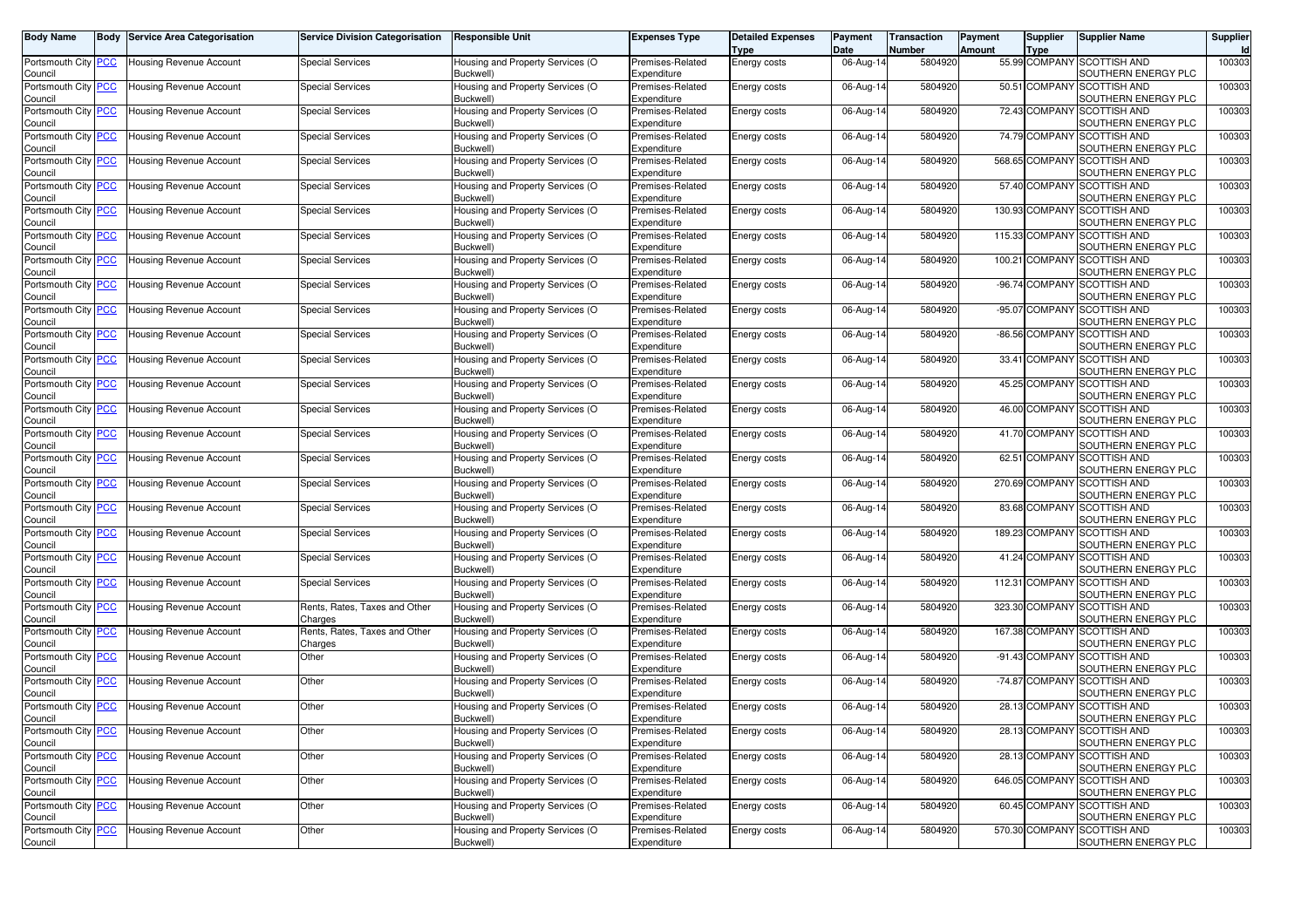|                              | Body         | <b>Service Area Categorisation</b>                  | <b>Service Division Categorisation</b> | <b>Responsible Unit</b>                       | <b>Expenses Type</b>            | <b>Detailed Expenses</b><br><b>Type</b> | Payment<br>Date         | <b>Transaction</b><br><b>Number</b> | Payment<br>Amount | <b>Supplier</b><br><b>Type</b> | <b>Supplier Name</b>                               | <b>Supplier</b> |
|------------------------------|--------------|-----------------------------------------------------|----------------------------------------|-----------------------------------------------|---------------------------------|-----------------------------------------|-------------------------|-------------------------------------|-------------------|--------------------------------|----------------------------------------------------|-----------------|
| Portsmouth City<br>Council   | <u> °СС</u>  | Housing Revenue Account                             | Other                                  | Housing and Property Services (O<br>Buckwell) | Premises-Related<br>Expenditure | Energy costs                            | 06-Aug-14               | 5804920                             |                   |                                | 24.60 COMPANY SCOTTISH AND<br>SOUTHERN ENERGY PLC  | 100303          |
| Portsmouth City<br>Council   | PCC          | Housing Revenue Account                             | Other                                  | Housing and Property Services (O<br>Buckwell) | Premises-Related<br>Expenditure | Energy costs                            | 06-Aug-14               | 5804920                             | 50.53             |                                | COMPANY SCOTTISH AND<br>SOUTHERN ENERGY PLC        | 100303          |
| Portsmouth City<br>Council   | <u> PCC </u> | Housing Revenue Account                             | Other                                  | Housing and Property Services (O<br>Buckwell) | Premises-Related<br>Expenditure | Energy costs                            | 06-Aug-14               | 5804920                             |                   |                                | 168.45 COMPANY SCOTTISH AND<br>SOUTHERN ENERGY PLC | 100303          |
| Portsmouth City<br>Council   | <u> РСС</u>  | Housing Revenue Account                             | Other                                  | Housing and Property Services (O<br>Buckwell) | Employees                       | Direct employee<br>expenses             | $\overline{0}$ 4-Aug-14 | 5804413                             |                   |                                | 593.46 COMPANY SCS TECHNOLOGIES LTD                | 134837          |
| Portsmouth City<br>Council   | <u>CC</u>    | Housing Revenue Account                             | Other                                  | Housing and Property Services (O<br>Buckwell) | Employees                       | Direct employee<br>expenses             | 04-Aug-14               | 5804413                             |                   |                                | 4756.00 COMPANY SCS TECHNOLOGIES LTD               | 134837          |
| Portsmouth City<br>Council   | <u>CC</u>    | Housing Services                                    | Homelessness                           | Housing and Property Services (O<br>Buckwell) | <b>Supplies and Services</b>    | Grants and<br>subscriptions             | 05-Aug-14               | 5804473                             | 1000.00           | /ENDOR                         | <b>SEAVIEW ESTATES LTD</b>                         | 120219          |
| Portsmouth City<br>Council   | <u>CC</u>    | Housing Revenue Account                             | <b>Special Services</b>                | Housing and Property Services (O<br>Buckwell) | <b>Third Party Payments</b>     | Private contractors                     | 19-Aug-14               | 5806805                             | 2423.26           | /ENDOR                         | SEVACARE (UK) LTD                                  | 136163          |
| Portsmouth City<br>Council   | <u>PCC </u>  | <b>Housing Revenue Account</b>                      | Other                                  | Housing and Property Services (O<br>Buckwell) | Premises-Related<br>Expenditure | Grounds maintenance<br>costs:           | 22-Aug-14               | 5807659                             |                   | 6415.41 VENDOR                 | <b>SHAW TRUST TRAINING</b>                         | 101197          |
| Portsmouth City<br>Council   | <u>PCC</u>   | Housing Revenue Account                             | <b>Special Services</b>                | Housing and Property Services (O<br>Buckwell) | <b>Third Party Payments</b>     | Private contractors                     | 20-Aug-14               | 5807259                             | 117.28            | VENDOR                         | <b>SITA UK LTD</b>                                 | 102673          |
| Portsmouth City<br>Council   | <u>CC</u>    | Housing Revenue Account                             | <b>Special Services</b>                | Housing and Property Services (O<br>Buckwell) | <b>Third Party Payments</b>     | Private contractors                     | 20-Aug-14               | 5807259                             |                   | 58.64 VENDOR                   | <b>SITA UK LTD</b>                                 | 102673          |
| Portsmouth City<br>Council   | <u>cc</u>    | Housing Revenue Account                             | <b>Special Services</b>                | Housing and Property Services (O<br>Buckwell) | Third Party Payments            | Private contractors                     | 20-Aug-1                | 5807259                             |                   | 58.64 VENDOR                   | <b>SITA UK LTD</b>                                 | 102673          |
| Portsmouth City<br>Council   | <u>PCC</u>   | <b>Housing Revenue Account</b>                      | <b>Special Services</b>                | Housing and Property Services (O<br>Buckwell) | Third Party Payments            | Private contractors                     | 20-Aug-14               | 5807259                             |                   | 58.64 VENDOR                   | <b>SITA UK LTD</b>                                 | 102673          |
| Portsmouth City<br>Council   | <u>cc</u>    | Housing Revenue Account                             | <b>Special Services</b>                | Housing and Property Services (O<br>Buckwell) | <b>Third Party Payments</b>     | Private contractors                     | $20$ -Aug-1             | 5807259                             |                   | 58.64 VENDOR                   | <b>SITA UK LTD</b>                                 | 102673          |
| Portsmouth City<br>Council   | ∘сс          | <b>Housing Revenue Account</b>                      | <b>Housing Strategy</b>                | Housing and Property Services (O<br>Buckwell) | <b>Third Party Payments</b>     | Private contractors                     | 08-Aug-14               | 5805390                             | 72.35             | <b>VENDOR</b>                  | <b>SITA UK LTD</b>                                 | 102673          |
| Portsmouth City  <br>Council | <u> PCC </u> | <b>Housing Revenue Account</b>                      | <b>Special Services</b>                | Housing and Property Services (O<br>Buckwell) | Premises-Related<br>Expenditure | Cleaning and domestic<br>supplies       | 07-Aug-14               | 5805096                             |                   | 58.64 VENDOR                   | <b>SITA UK LTD</b>                                 | 102673          |
| Portsmouth City<br>Council   | <u>CC</u>    | Housing Revenue Account                             | Supervision and Management             | Housing and Property Services (O<br>Buckwell) | Premises-Related<br>Expenditure | Cleaning and domestic<br>supplies       | 06-Aug-14               | 5804930                             |                   | 107.87 VENDOR                  | <b>SITA UK LTD</b>                                 | 102673          |
| Portsmouth City<br>Council   | PСC          | Support Service / Transparency Costs<br>Unallocated | AMS                                    | Housing and Property Services (O<br>Buckwell) | Premises-Related<br>Expenditure | Cleaning and domestic<br>supplies       | 06-Aug-14               | 5804930                             | 14.08             | VENDOR                         | <b>SITA UK LTD</b>                                 | 102673          |
| Portsmouth City<br>Council   |              | Support Service / Transparency Costs<br>Inallocated | AMS                                    | Housing and Property Services (O<br>Buckwell) | Premises-Related<br>Expenditure | Cleaning and domestic<br>supplies       | 06-Aug-1                | 5804930                             | 1159.28           | /ENDOR                         | <b>SITA UK LTD</b>                                 | 102673          |
| Portsmouth City<br>Council   | <u>CC</u>    | Support Service / Transparency Costs<br>Jnallocated | <b>AMS</b>                             | Housing and Property Services (O<br>Buckwell) | Premises-Related<br>Expenditure | Cleaning and domestic<br>supplies       | 06-Aug-14               | 5804930                             | 1200.80           | VENDOR                         | <b>SITA UK LTD</b>                                 | 102673          |
| Portsmouth City<br>Council   | <u>сс</u>    | <b>Housing Revenue Account</b>                      | <b>Special Services</b>                | Housing and Property Services (O<br>Buckwell) | <b>Third Party Payments</b>     | Private contractors                     | 20-Aug-14               | 5807259                             |                   | 117.28 VENDOR                  | <b>SITA UK LTD</b>                                 | 102673          |
| Portsmouth City<br>Council   | <u> РСС</u>  | Housing Revenue Account                             | <b>Special Services</b>                | Housing and Property Services (O<br>Buckwell) | Premises-Related<br>Expenditure | Cleaning and domestic<br>supplies       | 07-Aug-14               | 5805096                             | 248.26            | VENDOR                         | <b>SITA UK LTD</b>                                 | 102673          |
| Portsmouth City<br>Council   | PСC          | Housing Revenue Account                             | Supervision and Management             | Housing and Property Services (O<br>Buckwell) | Premises-Related<br>Expenditure | Cleaning and domestic<br>supplies       | 07-Aug-14               | 5805096                             |                   | 65.53 VENDOR                   | <b>SITA UK LTD</b>                                 | 102673          |
| Portsmouth City<br>Council   | <u>сс</u>    | Housing Revenue Account                             | Supervision and Management             | Housing and Property Services (O<br>Buckwell) | Premises-Related<br>Expenditure | Cleaning and domestic<br>supplies       | 08-Aug-1                | 5805390                             | 86.13             | /ENDOR                         | <b>SITA UK LTD</b>                                 | 102673          |
| Portsmouth City<br>Council   | °СС          | Housing Revenue Account                             | Supervision and Management             | Housing and Property Services (O<br>Buckwell) | Premises-Related<br>Expenditure | Cleaning and domestic<br>supplies       | 06-Aug-14               | 5804930                             |                   | 27.49 VENDOR                   | <b>SITA UK LTD</b>                                 | 102673          |
| Portsmouth City<br>Council   | <u>'СС</u>   | <b>Housing Revenue Account</b>                      | <b>Special Services</b>                | Housing and Property Services (O<br>Buckwell) | <b>Third Party Payments</b>     | Private contractors                     | 20-Aug-1                | 5807259                             |                   | 58.64 VENDOR                   | <b>SITA UK LTD</b>                                 | 102673          |
| Portsmouth City<br>Council   | PCC          | Housing Revenue Account                             | <b>Special Services</b>                | Housing and Property Services (O<br>Buckwell) | <b>Third Party Payments</b>     | Private contractors                     | 20-Aug-14               | 5807259                             |                   | 58.64 VENDOR                   | <b>SITA UK LTD</b>                                 | 102673          |
| Portsmouth City<br>Council   | <u>PCC</u>   | Support Service / Transparency Costs<br>Jnallocated | <b>AMS</b>                             | Housing and Property Services (O<br>Buckwell) | Premises-Related<br>Expenditure | Cleaning and domestic<br>supplies       | 06-Aug-14               | 5804930                             |                   | 1568.90 VENDOR                 | <b>SITA UK LTD</b>                                 | 102673          |
| Portsmouth City<br>Council   | <u>CC</u>    | Housing Revenue Account                             | <b>Special Services</b>                | Housing and Property Services (O<br>Buckwell) | Third Party Payments            | Private contractors                     | 20-Aug-14               | 5807259                             |                   | 58.64 VENDOR                   | <b>SITA UK LTD</b>                                 | 102673          |
| Portsmouth City<br>Council   | °СС          | Housing Revenue Account                             | <b>Special Services</b>                | Housing and Property Services (O<br>Buckwell) | Third Party Payments            | Private contractors                     | 20-Aug-14               | 5807259                             |                   | 58.64 VENDOR                   | <b>SITA UK LTD</b>                                 | 102673          |
| Portsmouth City<br>Council   | <u>cc</u>    | Housing Revenue Account                             | <b>Special Services</b>                | Housing and Property Services (O<br>Buckwell) | Premises-Related<br>Expenditure | Cleaning and domestic<br>supplies       | 29-Aug-1                | 580891                              |                   | 58.64 VENDOR                   | <b>SITA UK LTD</b>                                 | 102673          |
| Portsmouth City              | <b>PCC</b>   | <b>Housing Revenue Account</b>                      | Other                                  | Housing and Property Services (O              | Premises-Related                | Repairs, alterations                    | 29-Aug-14               | 5808912                             |                   |                                | 910.00 COMPANY SITEXORBIS LIMITED                  | 129439          |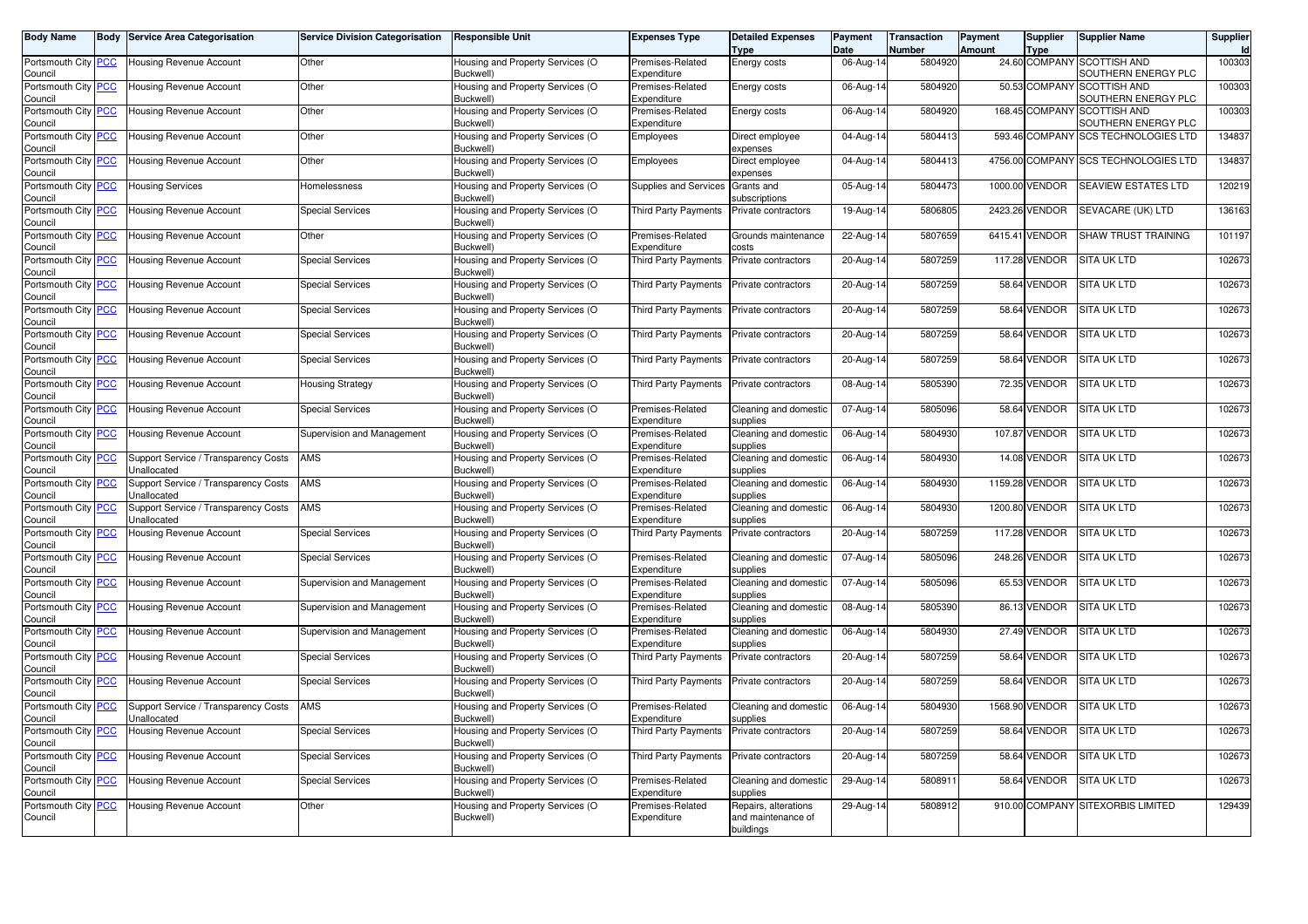| <b>Body Name</b>               |            | <b>Body Service Area Categorisation</b>             | <b>Service Division Categorisation</b>   | <b>Responsible Unit</b>                       | <b>Expenses Type</b>            | <b>Detailed Expenses</b><br><b>Type</b>                 | Payment<br>Date | <b>Transaction</b><br>Number | Payment<br><b>Amount</b> | <b>Supplier</b><br><b>Type</b> | <b>Supplier Name</b>                                  | Supplier<br>Id |
|--------------------------------|------------|-----------------------------------------------------|------------------------------------------|-----------------------------------------------|---------------------------------|---------------------------------------------------------|-----------------|------------------------------|--------------------------|--------------------------------|-------------------------------------------------------|----------------|
| Portsmouth City PCC<br>Council |            | Support Service / Transparency Costs<br>Jnallocated | <b>LLM</b>                               | Housing and Property Services (O<br>Buckwell) | Premises-Related<br>Expenditure | Repairs, alterations<br>and maintenance of<br>buildings | 05-Aug-14       | 5804475                      |                          | 57.48 VENDOR                   | SIX DEGREES UNIFIED<br>COMMS (KAM) LIMITED            | 137034         |
| Portsmouth City PCC<br>Council |            | Support Service / Transparency Costs<br>Unallocated | <b>LLM</b>                               | lousing and Property Services (O<br>Buckwell) | Premises-Related<br>Expenditure | Repairs, alterations<br>and maintenance of<br>buildings | 05-Aug-14       | 5804475                      |                          | 40.32 VENDOR                   | SIX DEGREES UNIFIED<br>COMMS (KAM) LIMITED            | 137034         |
| Portsmouth City PCC<br>Council |            | Support Service / Transparency Costs<br>Unallocated | <b>LLM</b>                               | Housing and Property Services (O<br>Buckwell) | Premises-Related<br>Expenditure | Repairs, alterations<br>and maintenance of<br>buildings | 05-Aug-14       | 5804475                      |                          | 20.17 VENDOR                   | <b>SIX DEGREES UNIFIED</b><br>COMMS (KAM) LIMITED     | 137034         |
| Portsmouth City PCC<br>Council |            | Support Service / Transparency Costs<br>Unallocated | <b>LLM</b>                               | Housing and Property Services (O<br>Buckwell) | Premises-Related<br>Expenditure | Repairs, alterations<br>and maintenance of<br>buildings | 05-Aug-14       | 5804475                      |                          | 20.16 VENDOR                   | SIX DEGREES UNIFIED<br>COMMS (KAM) LIMITED            | 137034         |
| Portsmouth City PCC<br>Council |            | Support Service / Transparency Costs<br>Unallocated | <b>LLM</b>                               | Housing and Property Services (O<br>Buckwell) | Premises-Related<br>Expenditure | Repairs, alterations<br>and maintenance of<br>buildings | 05-Aug-14       | 5804475                      |                          | 20.16 VENDOR                   | SIX DEGREES UNIFIED<br>COMMS (KAM) LIMITED            | 137034         |
| Portsmouth City PCC<br>Council |            | Support Service / Transparency Costs<br>Unallocated | <b>LLM</b>                               | Housing and Property Services (O<br>Buckwell) | Premises-Related<br>Expenditure | Repairs, alterations<br>and maintenance of<br>buildings | 05-Aug-14       | 5804475                      |                          | 18.66 VENDOR                   | SIX DEGREES UNIFIED<br>COMMS (KAM) LIMITED            | 137034         |
| Portsmouth City PCC<br>Council |            | Support Service / Transparency Costs<br>Unallocated | LLM                                      | Housing and Property Services (O<br>Buckwell) | Premises-Related<br>Expenditure | Repairs, alterations<br>and maintenance of<br>buildings | $05 - Aug-14$   | 5804475                      |                          | 18.66 VENDOR                   | <b>SIX DEGREES UNIFIED</b><br>COMMS (KAM) LIMITED     | 137034         |
| Portsmouth City PCC<br>Council |            | Support Service / Transparency Costs<br>Unallocated | <b>LLM</b>                               | Housing and Property Services (O<br>Buckwell) | Premises-Related<br>Expenditure | Repairs, alterations<br>and maintenance of<br>buildings | 05-Aug-14       | 5804475                      |                          | 1.80 VENDOR                    | <b>SIX DEGREES UNIFIED</b><br>COMMS (KAM) LIMITED     | 137034         |
| Portsmouth City PCC<br>Council |            | Housing Revenue Account                             | Repairs and Maintenance                  | Housing and Property Services (O<br>Buckwell) | Premises-Related<br>Expenditure | Repairs, alterations<br>and maintenance of<br>buildings | 05-Aug-14       | 5804475                      |                          | 731.09 VENDOR                  | SIX DEGREES UNIFIED<br>COMMS (KAM) LIMITED            | 137034         |
| Portsmouth City PCC<br>Council |            | <b>Housing Revenue Account</b>                      | <b>Special Services</b>                  | Housing and Property Services (O<br>Buckwell) | Third Party Payments            | Private contractors                                     | 14-Aug-14       | 5806391                      | 10717.20 OTHER           | _OCAL<br><b>AUTHORIT</b>       | SOUTHAMPTON CITY<br>COUNCIL                           | 100422         |
| Portsmouth City PCC<br>Council |            | <b>Housing Revenue Account</b>                      | Repairs and Maintenance                  | Housing and Property Services (O<br>Buckwell) | Premises-Related<br>Expenditure | Repairs, alterations<br>and maintenance of<br>buildings | 13-Aug-14       | 5806216                      |                          | 5970.08 COMPANY                | SOUTHERN AERIAL<br>COMMUNICATIONS LTD                 | 100357         |
| Portsmouth City PCC<br>Council |            | Housing Revenue Account                             | Repairs and Maintenance                  | Housing and Property Services (O<br>Buckwell) | Premises-Related<br>Expenditure | Repairs, alterations<br>and maintenance of<br>buildings | 07-Aug-14       | 5805097                      |                          |                                | 5824.26 COMPANY SOUTHERN AERIAL<br>COMMUNICATIONS LTD | 100357         |
| Portsmouth City PCC<br>Council |            | Housing Revenue Account                             | Repairs and Maintenance                  | Housing and Property Services (O<br>Buckwell) | Premises-Related<br>Expenditure | Repairs, alterations<br>and maintenance of<br>buildings | 07-Aug-14       | 5805098                      |                          | 2883.30 COMPANY                | SOUTHERN AERIAL<br>COMMUNICATIONS LTD                 | 100357         |
| Portsmouth City PCC<br>Council |            | Housing Revenue Account                             | <b>Special Services</b>                  | Housing and Property Services (O<br>Buckwell) | Premises-Related<br>Expenditure | <b>Water Services</b>                                   | 08-Aug-14       | 5805400                      |                          | 546.75 VENDOR                  | SOUTHERN WATER                                        | 100254         |
| Portsmouth City<br>Council     | <b>PCC</b> | Housing Revenue Account                             | Rents, Rates, Taxes and Other<br>Charges | Housing and Property Services (O<br>Buckwell) | Premises-Related<br>Expenditure | <b>Water Services</b>                                   | 22-Aug-14       | 5807668                      |                          | 185.18 VENDOR                  | SOUTHERN WATER                                        | 100254         |
| Portsmouth City PCC<br>Council |            | Other                                               | Suspense and Capital Schemes             | Housing and Property Services (O<br>Buckwell) | Premises-Related<br>Expenditure | <b>Water Services</b>                                   | 27-Aug-14       | 5808533                      |                          | 363.46 VENDOR                  | SOUTHERN WATER                                        | 100254         |
| Portsmouth City<br>Council     | <b>PCC</b> | <b>Housing Revenue Account</b>                      | <b>Special Services</b>                  | Housing and Property Services (O<br>Buckwell) | Premises-Related<br>Expenditure | <b>Water Services</b>                                   | 27-Aug-14       | 5808533                      |                          | 394.49 VENDOR                  | SOUTHERN WATER                                        | 100254         |
| Portsmouth City PCC<br>Council |            | Housing Revenue Account                             | <b>Special Services</b>                  | Housing and Property Services (O<br>Buckwell) | Premises-Related<br>Expenditure | <b>Water Services</b>                                   | 27-Aug-14       | 5808533                      |                          | 32.61 VENDOR                   | SOUTHERN WATER                                        | 100254         |
| Portsmouth City PCC<br>Council |            | <b>Housing Revenue Account</b>                      | Supervision and Management               | Housing and Property Services (O<br>Buckwell) | Premises-Related<br>Expenditure | <b>Water Services</b>                                   | 07-Aug-14       | 5805099                      |                          | 165.87 VENDOR                  | SOUTHERN WATER                                        | 100254         |
| Portsmouth City<br>Council     | PCC        | Other                                               | Suspense and Capital Schemes             | Housing and Property Services (O<br>Buckwell) | Premises-Related<br>Expenditure | <b>Water Services</b>                                   | 07-Aug-14       | 5805099                      |                          | 2210.27 VENDOR                 | SOUTHERN WATER                                        | 100254         |
| Portsmouth City PCC<br>Council |            | Housing Revenue Account                             | Supervision and Management               | Housing and Property Services (O<br>Buckwell) | Premises-Related<br>Expenditure | <b>Water Services</b>                                   | 27-Aug-14       | 5808533                      |                          | 380.31 VENDOR                  | SOUTHERN WATER                                        | 100254         |
| Portsmouth City PCC<br>Council |            | Housing Revenue Account                             | <b>Repairs and Maintenance</b>           | Housing and Property Services (O<br>Buckwell) | Premises-Related<br>Expenditure | Repairs, alterations<br>and maintenance of<br>buildings | 08-Aug-14       | 5805404                      |                          | 3900.00 VENDOR                 | SPECIALIST COMPUTING<br>TD.                           | 116460         |
| Portsmouth City PCC<br>Council |            | Support Service / Transparency Costs<br>Unallocated | AMS                                      | lousing and Property Services (O<br>Buckwell) | <b>Supplies and Services</b>    | Equipment, furniture<br>and materials                   | 13-Aug-14       | 580622                       |                          | 3088.26 COMPANY                | <b>STANLEY SECURITY</b><br><b>SOLUTIONS LIMITED</b>   | 100140         |
| Portsmouth City PCC<br>Council |            | Housing Revenue Account                             | Other                                    | Housing and Property Services (O<br>Buckwell) | Third Party Payments            | Private contractors                                     | 22-Aug-14       | 5807674                      |                          |                                | 1371.00 COMPANY STANNAH LIFTS LTD                     | 100696         |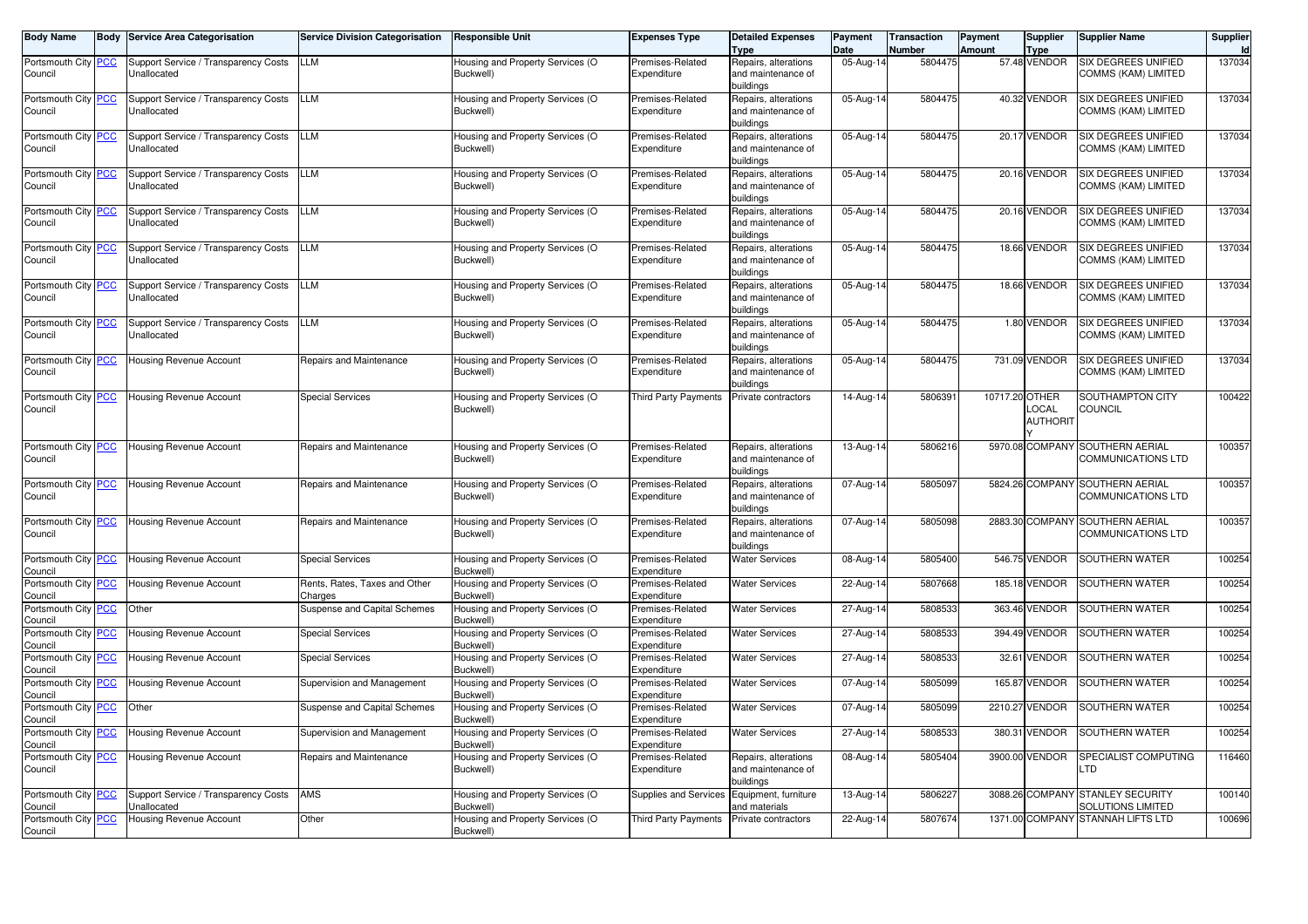| <b>Body Name</b>               | Body | <b>Service Area Categorisation</b>                  | <b>Service Division Categorisation</b> | <b>Responsible Unit</b>                       | Expenses Type                                | <b>Detailed Expenses</b><br><b>Type</b>                 | Payment<br>Date | <b>Transaction</b><br>Number | Payment<br><b>Amount</b> | <b>Supplier</b><br><b>Type</b> | <b>Supplier Name</b>                                | Supplier<br>Id |
|--------------------------------|------|-----------------------------------------------------|----------------------------------------|-----------------------------------------------|----------------------------------------------|---------------------------------------------------------|-----------------|------------------------------|--------------------------|--------------------------------|-----------------------------------------------------|----------------|
| Portsmouth City PCC<br>Council |      | <b>Housing Revenue Account</b>                      | Repairs and Maintenance                | Housing and Property Services (O<br>Buckwell) | Premises-Related<br>Expenditure              | Repairs, alterations<br>and maintenance of<br>buildings | 22-Aug-14       | 5807674                      |                          |                                | 1203.00 COMPANY STANNAH LIFTS LTD                   | 100696         |
| Portsmouth City PCC<br>Council |      | Support Service / Transparency Costs<br>Unallocated | AMS                                    | Housing and Property Services (O<br>Buckwell) | Premises-Related<br>Expenditure              | Repairs, alterations<br>and maintenance of<br>buildings | $14$ -Aug-14    | 5806399                      |                          | 750.00 VENDOR                  | THE ABSEILERS LIMITED                               | 137714         |
| Portsmouth City PCC<br>Council |      | Support Service / Transparency Costs<br>Unallocated | LLM                                    | Housing and Property Services (O<br>Buckwell) | Premises-Related<br>Expenditure              | Repairs, alterations<br>and maintenance of<br>buildings | 14-Aug-14       | 5806399                      |                          | 750.00 VENDOR                  | THE ABSEILERS LIMITED                               | 137714         |
| Portsmouth City PCC<br>Council |      | Housing Services                                    | Homelessness                           | Housing and Property Services (O<br>Buckwell) | Third Party Payments                         | Private contractors                                     | 27-Aug-14       | 5808544                      |                          | 245.00 VENDOR                  | THE FERRYMAN<br><b>GUESTHOUSE</b>                   | 131751         |
| Portsmouth City PCC<br>Council |      | <b>Housing Services</b>                             | Homelessness                           | Housing and Property Services (O<br>Buckwell) | Third Party Payments                         | Private contractors                                     | 21-Aug-14       | 5807416                      |                          | 240.00 VENDOR                  | THE FERRYMAN<br><b>GUESTHOUSE</b>                   | 131751         |
| Portsmouth City PCC<br>Council |      | Housing Services                                    | Homelessness                           | Housing and Property Services (O<br>Buckwell) | Third Party Payments                         | Private contractors                                     | 21-Aug-14       | 5807416                      |                          | 300.00 VENDOR                  | THE FERRYMAN<br><b>GUESTHOUSE</b>                   | 131751         |
| Portsmouth City PCC<br>Council |      | Housing Services                                    | Homelessness                           | Housing and Property Services (O<br>Buckwell) | Third Party Payments                         | Private contractors                                     | 27-Aug-14       | 5808544                      |                          | 225.00 VENDOR                  | THE FERRYMAN<br><b>GUESTHOUSE</b>                   | 131751         |
| Portsmouth City PCC<br>Council |      | <b>Housing Services</b>                             | Homelessness                           | Housing and Property Services (O<br>Buckwell) | Third Party Payments                         | Private contractors                                     | 14-Aug-14       | 5806401                      |                          | 240.00 VENDOR                  | THE FERRYMAN<br><b>GUESTHOUSE</b>                   | 131751         |
| Portsmouth City PCC<br>Council |      | Housing Services                                    | Homelessness                           | Housing and Property Services (O<br>Buckwell) | Third Party Payments                         | Private contractors                                     | 01-Aug-14       | 5804317                      |                          | 245.00 VENDOR                  | THE FERRYMAN<br><b>GUESTHOUSE</b>                   | 131751         |
| Portsmouth City PCC<br>Council |      | Housing Services                                    | Homelessness                           | Housing and Property Services (O<br>Buckwell) | Third Party Payments                         | Private contractors                                     | 14-Aug-14       | 5806401                      |                          | 245.00 VENDOR                  | THE FERRYMAN<br><b>GUESTHOUSE</b>                   | 131751         |
| Portsmouth City PCC<br>Council |      | Housing Services                                    | Homelessness                           | Housing and Property Services (O<br>Buckwell) | Third Party Payments                         | Private contractors                                     | 21-Aug-14       | 5807416                      |                          | 245.00 VENDOR                  | THE FERRYMAN<br><b>GUESTHOUSE</b>                   | 131751         |
| Portsmouth City PCC<br>Council |      | <b>Housing Services</b>                             | Homelessness                           | Housing and Property Services (O<br>Buckwell) | Third Party Payments                         | Private contractors                                     | 27-Aug-14       | 5808544                      |                          | 245.00 VENDOR                  | THE FERRYMAN<br><b>GUESTHOUSE</b>                   | 131751         |
| Portsmouth City PCC<br>Council |      | <b>Housing Services</b>                             | Homelessness                           | Housing and Property Services (O<br>Buckwell) | Third Party Payments                         | Private contractors                                     | 01-Aug-14       | 5804317                      |                          | 525.00 VENDOR                  | THE FERRYMAN<br><b>GUESTHOUSE</b>                   | 131751         |
| Portsmouth City PCC<br>Council |      | <b>Housing Services</b>                             | Homelessness                           | Housing and Property Services (O<br>Buckwell) | Third Party Payments                         | Private contractors                                     | 14-Aug-14       | 5806401                      |                          | 375.00 VENDOR                  | THE FERRYMAN<br><b>GUESTHOUSE</b>                   | 131751         |
| Portsmouth City PCC<br>Council |      | <b>Housing Services</b>                             | Homelessness                           | Housing and Property Services (O<br>Buckwell) | Third Party Payments                         | Private contractors                                     | 01-Aug-14       | 5804317                      |                          | 140.00 VENDOR                  | THE FERRYMAN<br><b>GUESTHOUSE</b>                   | 131751         |
| Portsmouth City PCC<br>Council |      | <b>Housing Services</b>                             | Homelessness                           | Housing and Property Services (O<br>Buckwell) | Third Party Payments                         | Private contractors                                     | 14-Aug-14       | 5806401                      |                          | 245.00 VENDOR                  | THE FERRYMAN<br><b>GUESTHOUSE</b>                   | 131751         |
| Portsmouth City PCC<br>Council |      | <b>Housing Services</b>                             | Homelessness                           | Housing and Property Services (O<br>Buckwell) | Third Party Payments                         | Private contractors                                     | 21-Aug-14       | 5807416                      |                          | 35.00 VENDOR                   | THE FERRYMAN<br><b>GUESTHOUSE</b>                   | 131751         |
| Portsmouth City PCC<br>Council |      | Housing Services                                    | Homelessness                           | Housing and Property Services (O<br>Buckwell) | Third Party Payments                         | Private contractors                                     | 21-Aug-14       | 5807416                      |                          | 315.00 VENDOR                  | THE FERRYMAN<br><b>GUESTHOUSE</b>                   | 131751         |
| Portsmouth City PCC<br>Council |      | <b>Housing Services</b>                             | Homelessness                           | Housing and Property Services (O<br>Buckwell) | Third Party Payments                         | Private contractors                                     | 27-Aug-14       | 5808544                      |                          | 270.00 VENDOR                  | THE FERRYMAN<br><b>GUESTHOUSE</b>                   | 131751         |
| Portsmouth City PCC<br>Council |      | <b>Housing Services</b>                             | Homelessness                           | Housing and Property Services (O<br>Buckwell) | Third Party Payments                         | Private contractors                                     | 14-Aug-14       | 5806401                      |                          | 285.00 VENDOR                  | THE FERRYMAN<br><b>GUESTHOUSE</b>                   | 131751         |
| Portsmouth City PCC<br>Council |      | <b>Housing Revenue Account</b>                      | Special Services                       | Housing and Property Services (O<br>Buckwell) | Supplies and Services                        | Equipment, furniture<br>and materials                   | 22-Aug-14       | 5807688                      |                          | 652.50 VENDOR                  | THE MERRY MOWER<br><b>SERVICES</b>                  | 101336         |
| Portsmouth City PCC<br>Council |      | Housing Revenue Account                             | Special Services                       | Housing and Property Services (O<br>Buckwell) | Supplies and Services                        | Equipment, furniture<br>and materials                   | 22-Aug-14       | 5807688                      |                          | 24.58 VENDOR                   | THE MERRY MOWER<br><b>SERVICES</b>                  | 101336         |
| Portsmouth City PCC<br>Council |      | <b>Housing Revenue Account</b>                      | <b>Special Services</b>                | Housing and Property Services (O<br>Buckwell) | Supplies and Services                        | Equipment, furniture<br>and materials                   | 22-Aug-14       | 5807688                      |                          | 120.50 VENDOR                  | THE MERRY MOWER<br>SERVICES                         | 101336         |
| Portsmouth City PCC<br>Council |      | <b>Housing Revenue Account</b>                      | <b>Special Services</b>                | Housing and Property Services (O<br>Buckwell) | Supplies and Services Equipment, furniture   | and materials                                           | 22-Aug-14       | 5807688                      |                          | 433.84 VENDOR                  | THE MERRY MOWER<br><b>SERVICES</b>                  | 101336         |
| Portsmouth City PCC<br>Council |      | <b>Housing Revenue Account</b>                      | Special Services                       | Housing and Property Services (O<br>Buckwell) | Supplies and Services                        | Equipment, furniture<br>and materials                   | 22-Aug-14       | 5807688                      |                          | 24.99 VENDOR                   | THE MERRY MOWER<br><b>SERVICES</b>                  | 101336         |
| Portsmouth City PCC<br>Council |      | <b>Housing Revenue Account</b>                      | <b>Special Services</b>                | Housing and Property Services (O<br>Buckwell) | Supplies and Services Equipment, furniture   | and materials                                           | 22-Aug-14       | 5807688                      |                          | 29.16 VENDOR                   | THE MERRY MOWER<br><b>SERVICES</b>                  | 101336         |
| Portsmouth City PCC<br>Council |      | <b>Housing Revenue Account</b>                      | <b>Special Services</b>                | Housing and Property Services (O<br>Buckwell) | Supplies and Services   Equipment, furniture | and materials                                           | $22$ -Aug-14    | 5807688                      |                          | 50.85 VENDOR                   | THE MERRY MOWER<br><b>SERVICES</b>                  | 101336         |
| Portsmouth City PCC<br>Council |      | <b>Housing Revenue Account</b>                      | <b>Special Services</b>                | Housing and Property Services (O<br>Buckwell) | Supplies and Services                        | Equipment, furniture<br>and materials                   | 22-Aug-14       | 5807688                      |                          | 50.94 VENDOR                   | THE MERRY MOWER<br><b>SERVICES</b>                  | 101336         |
| Portsmouth City PCC<br>Council |      | <b>Housing Revenue Account</b>                      | <b>Special Services</b>                | Housing and Property Services (O<br>Buckwell) | Supplies and Services                        | Equipment, furniture<br>and materials                   | 22-Aug-14       | 5807688                      |                          | 14.00 VENDOR                   | THE MERRY MOWER<br>SERVICES                         | 101336         |
| Portsmouth City PCC<br>Council |      | Housing Revenue Account                             | Repairs and Maintenance                | Housing and Property Services (O<br>Buckwell) | Premises-Related<br>Expenditure              | Repairs, alterations<br>and maintenance of<br>buildings | $27$ -Aug-14    | 5808557                      |                          | 1226.56 VENDOR                 | UNIVERSAL SERVICES<br>(SPORTS EQUIPMENT)<br>LIMITED | 135944         |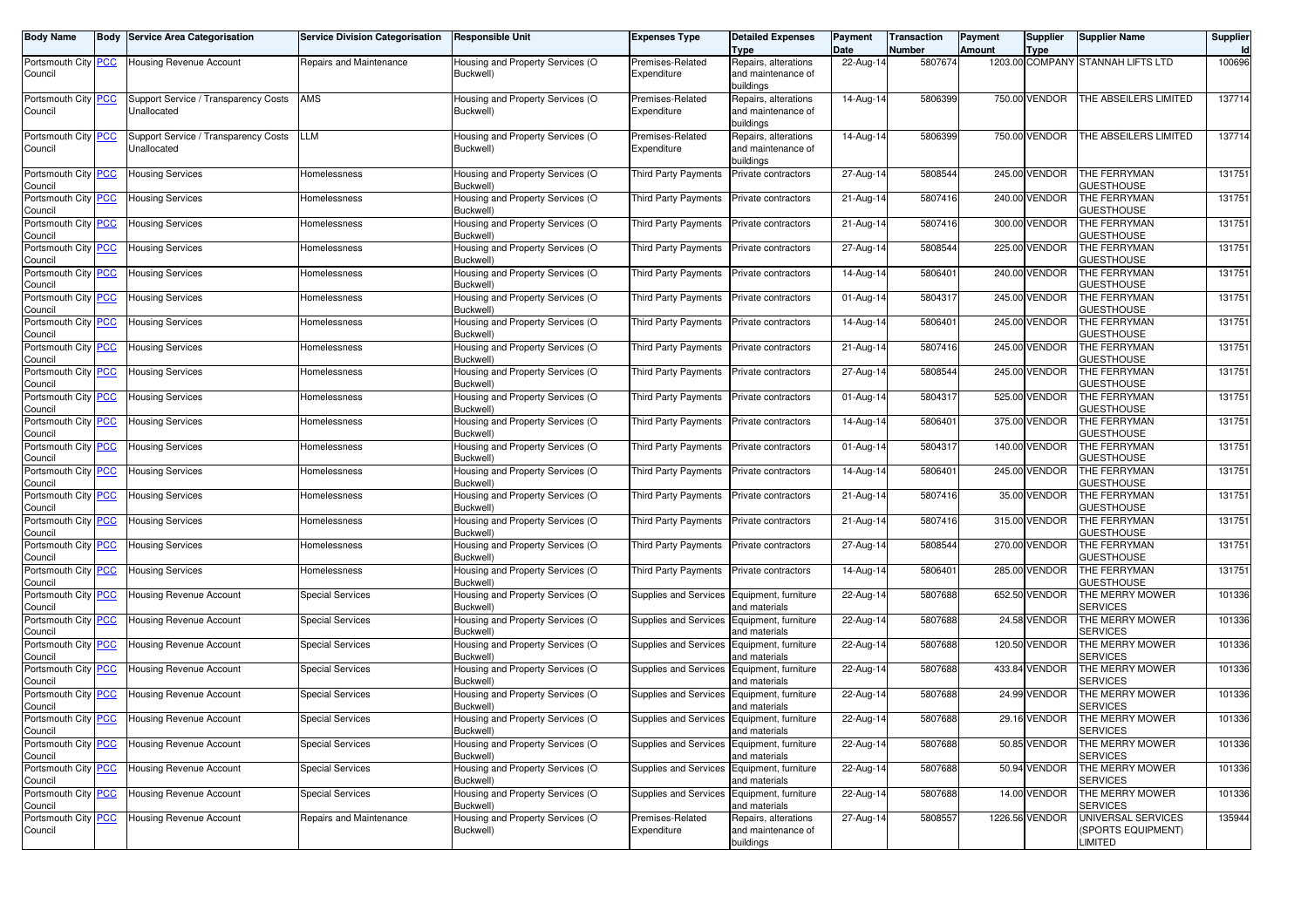| <b>Body Name</b>                      | <b>Body Service Area Categorisation</b>             | <b>Service Division Categorisation</b> | <b>Responsible Unit</b>                       | <b>Expenses Type</b>            | <b>Detailed Expenses</b><br><b>Type</b>                 | Payment<br>Date | <b>Transaction</b><br>Number | Payment<br><b>Amount</b> | Supplier<br><b>Type</b> | <b>Supplier Name</b>                                            | Supplier<br>Id |
|---------------------------------------|-----------------------------------------------------|----------------------------------------|-----------------------------------------------|---------------------------------|---------------------------------------------------------|-----------------|------------------------------|--------------------------|-------------------------|-----------------------------------------------------------------|----------------|
| Portsmouth City <b>PCC</b><br>Council | Housing Revenue Account                             | Repairs and Maintenance                | Housing and Property Services (O<br>Buckwell) | Premises-Related<br>Expenditure | Repairs, alterations<br>and maintenance of<br>buildings | 27-Aug-14       | 5808557                      |                          | 1451.08 VENDOR          | UNIVERSAL SERVICES<br><b>SPORTS EQUIPMENT)</b><br><b>IMITED</b> | 135944         |
| Portsmouth City PCC<br>Council        | Housing Revenue Account                             | Repairs and Maintenance                | Housing and Property Services (O<br>Buckwell) | Premises-Related<br>Expenditure | Repairs, alterations<br>and maintenance of<br>buildings | $27$ -Aug-14    | 5808557                      |                          | 1573.04 VENDOR          | JNIVERSAL SERVICES<br><b>SPORTS EQUIPMENT)</b><br><b>IMITED</b> | 135944         |
| Portsmouth City PCC<br>Council        | <b>Housing Revenue Account</b>                      | Repairs and Maintenance                | Housing and Property Services (O<br>Buckwell) | Premises-Related<br>Expenditure | Repairs, alterations<br>and maintenance of<br>buildings | $27$ -Aug-14    | 5808557                      |                          | 12298.87 VENDOR         | UNIVERSAL SERVICES<br><b>SPORTS EQUIPMENT)</b><br><b>IMITED</b> | 135944         |
| Portsmouth City <b>PCC</b><br>Council | Housing Revenue Account                             | Other                                  | Housing and Property Services (O<br>Buckwell) | Premises-Related<br>Expenditure | Repairs, alterations<br>and maintenance of<br>buildings | 15-Aug-14       | 5806667                      |                          |                         | 23665.13 COMPANY VALE BUILDERS<br>SOUTHERN LTD                  | 108299         |
| Portsmouth City PCC<br>Council        | <b>Housing Revenue Account</b>                      | Other                                  | Housing and Property Services (O<br>Buckwell) | Supplies and Services           | Communications and<br>computing                         | 06-Aug-14       | 5804967                      |                          |                         | 159.12 COMPANY VIRGIN MEDIA LIMITED                             | 100224         |
| Portsmouth City PCC<br>Council        | <b>Housing Revenue Account</b>                      | Other                                  | Housing and Property Services (O<br>Buckwell) | Supplies and Services           | Communications and<br>computing                         | 06-Aug-14       | 5804967                      |                          | 84.64 COMPANY           | <b>VIRGIN MEDIA LIMITED</b>                                     | 100224         |
| Portsmouth City PCC<br>Council        | <b>Housing Revenue Account</b>                      | Supervision and Management             | Housing and Property Services (O<br>Buckwell) | Supplies and Services           | Communications and<br>computing                         | 29-Aug-14       | 5808979                      |                          |                         | 918.31 COMPANY VIRGIN MEDIA LIMITED                             | 100224         |
| Portsmouth City PCC<br>Council        | Housing Revenue Account                             | Supervision and Management             | Housing and Property Services (O<br>Buckwell) | Supplies and Services           | Communications and<br>computing                         | 29-Aug-14       | 5808979                      |                          |                         | 355.64 COMPANY VIRGIN MEDIA LIMITED                             | 100224         |
| Portsmouth City PCC<br>Council        | <b>Housing Revenue Account</b>                      | Supervision and Management             | Housing and Property Services (O<br>Buckwell) | <b>Supplies and Services</b>    | Communications and<br>computing                         | 29-Aug-14       | 5808979                      |                          | 391.98 COMPANY          | <b>VIRGIN MEDIA LIMITED</b>                                     | 100224         |
| Portsmouth City PCC<br>Council        | <b>Housing Revenue Account</b>                      | Supervision and Management             | Housing and Property Services (O<br>Buckwell) | Supplies and Services           | Communications and<br>computing                         | 29-Aug-14       | 5808979                      |                          |                         | 53.45 COMPANY VIRGIN MEDIA LIMITED                              | 100224         |
| Portsmouth City PCC<br>Council        | <b>Housing Revenue Account</b>                      | Supervision and Management             | Housing and Property Services (O<br>Buckwell) | Supplies and Services           | Communications and<br>computing                         | 29-Aug-14       | 5808979                      |                          | 85.17 COMPANY           | <b>VIRGIN MEDIA LIMITED</b>                                     | 100224         |
| Portsmouth City PCC<br>Council        | <b>Housing Revenue Account</b>                      | Supervision and Management             | Housing and Property Services (O<br>Buckwell) | <b>Supplies and Services</b>    | Communications and<br>computing                         | 29-Aug-14       | 5808979                      |                          |                         | 111.72 COMPANY VIRGIN MEDIA LIMITED                             | 100224         |
| Portsmouth City PCC<br>Council        | <b>Housing Revenue Account</b>                      | Supervision and Management             | Housing and Property Services (O<br>Buckwell) | <b>Supplies and Services</b>    | Communications and<br>computing                         | 29-Aug-14       | 5808979                      |                          | 1496.67 COMPANY         | <b>VIRGIN MEDIA LIMITED</b>                                     | 100224         |
| Portsmouth City PCC<br>Council        | Support Service / Transparency Costs<br>Unallocated | LLM                                    | Housing and Property Services (O<br>Buckwell) | Premises-Related<br>Expenditure | Repairs, alterations<br>and maintenance of<br>buildings | 13-Aug-14       | 5806255                      |                          |                         | 13.00 COMPANY VIRGIN MEDIA LIMITED                              | 100224         |
| Portsmouth City PCC<br>Council        | Support Service / Transparency Costs<br>Unallocated | LLM                                    | Housing and Property Services (O<br>Buckwell) | Premises-Related<br>Expenditure | Repairs, alterations<br>and maintenance of<br>buildings | 13-Aug-14       | 5806255                      |                          |                         | 13.00 COMPANY VIRGIN MEDIA LIMITED                              | 100224         |
| Portsmouth City PCC<br>Council        | Support Service / Transparency Costs<br>Unallocated | LLM                                    | Housing and Property Services (O<br>Buckwell) | Premises-Related<br>Expenditure | Repairs, alterations<br>and maintenance of<br>buildings | 13-Aug-14       | 5806255                      |                          | 13.00 COMPANY           | <b>VIRGIN MEDIA LIMITED</b>                                     | 100224         |
| Portsmouth City PCC<br>Council        | Support Service / Transparency Costs<br>Unallocated | LLM                                    | Housing and Property Services (O<br>Buckwell) | Premises-Related<br>Expenditure | Repairs, alterations<br>and maintenance of<br>buildings | 13-Aug-14       | 5806255                      |                          |                         | 39.00 COMPANY VIRGIN MEDIA LIMITED                              | 100224         |
| Portsmouth City   PCC<br>Council      | Support Service / Transparency Costs<br>Unallocated | LLM                                    | Housing and Property Services (O<br>Buckwell) | Premises-Related<br>Expenditure | Repairs, alterations<br>and maintenance of<br>buildings | 13-Aug-14       | 5806255                      |                          |                         | 26.00 COMPANY VIRGIN MEDIA LIMITED                              | 100224         |
| Portsmouth City PCC<br>Council        | Support Service / Transparency Costs<br>Unallocated | LLM                                    | Housing and Property Services (O<br>Buckwell) | Premises-Related<br>Expenditure | Repairs, alterations<br>and maintenance of<br>buildings | 13-Aug-14       | 5806255                      |                          | 13.00 COMPANY           | <b>VIRGIN MEDIA LIMITED</b>                                     | 100224         |
| Portsmouth City PCC<br>Council        | Support Service / Transparency Costs<br>Unallocated | LLM                                    | Housing and Property Services (O<br>Buckwell) | Premises-Related<br>Expenditure | Repairs, alterations<br>and maintenance of<br>buildings | 13-Aug-14       | 5806255                      |                          |                         | 13.00 COMPANY VIRGIN MEDIA LIMITED                              | 100224         |
| Portsmouth City PCC<br>Council        | Support Service / Transparency Costs<br>Unallocated | LLM                                    | Housing and Property Services (O<br>Buckwell) | Premises-Related<br>Expenditure | Repairs, alterations<br>and maintenance of<br>buildings | 13-Aug-14       | 5806255                      |                          |                         | 13.00 COMPANY VIRGIN MEDIA LIMITED                              | 100224         |
| Portsmouth City <b>PCC</b><br>Council | <b>Housing Revenue Account</b>                      | Repairs and Maintenance                | Housing and Property Services (O<br>Buckwell) | Premises-Related<br>Expenditure | Repairs, alterations<br>and maintenance of<br>buildings | 13-Aug-14       | 5806255                      |                          |                         | 2.04 COMPANY VIRGIN MEDIA LIMITED                               | 100224         |
| Portsmouth City PCC<br>Council        | Housing Revenue Account                             | Repairs and Maintenance                | Housing and Property Services (O<br>Buckwell) | Premises-Related<br>Expenditure | Repairs, alterations<br>and maintenance of<br>buildings | 13-Aug-14       | 5806255                      |                          |                         | 767.00 COMPANY VIRGIN MEDIA LIMITED                             | 100224         |
| Portsmouth City PCC<br>Council        | Housing Revenue Account                             | Repairs and Maintenance                | Housing and Property Services (O<br>Buckwell) | Premises-Related<br>Expenditure | Repairs, alterations<br>and maintenance of<br>buildings | 07-Aug-14       | 5805124                      |                          |                         | 4333.20 COMPANY VITAL ENERGI UTILITIES<br>LIMITED               | 112610         |
| Portsmouth City PCC<br>Council        | Housing Revenue Account                             | <b>Special Services</b>                | Housing and Property Services (O<br>Buckwell) | <b>Third Party Payments</b>     | Private contractors                                     | 28-Aug-14       | 5808662                      |                          | 2465.02 VENDOR          | WE CARE HOMECARE LTD                                            | 138336         |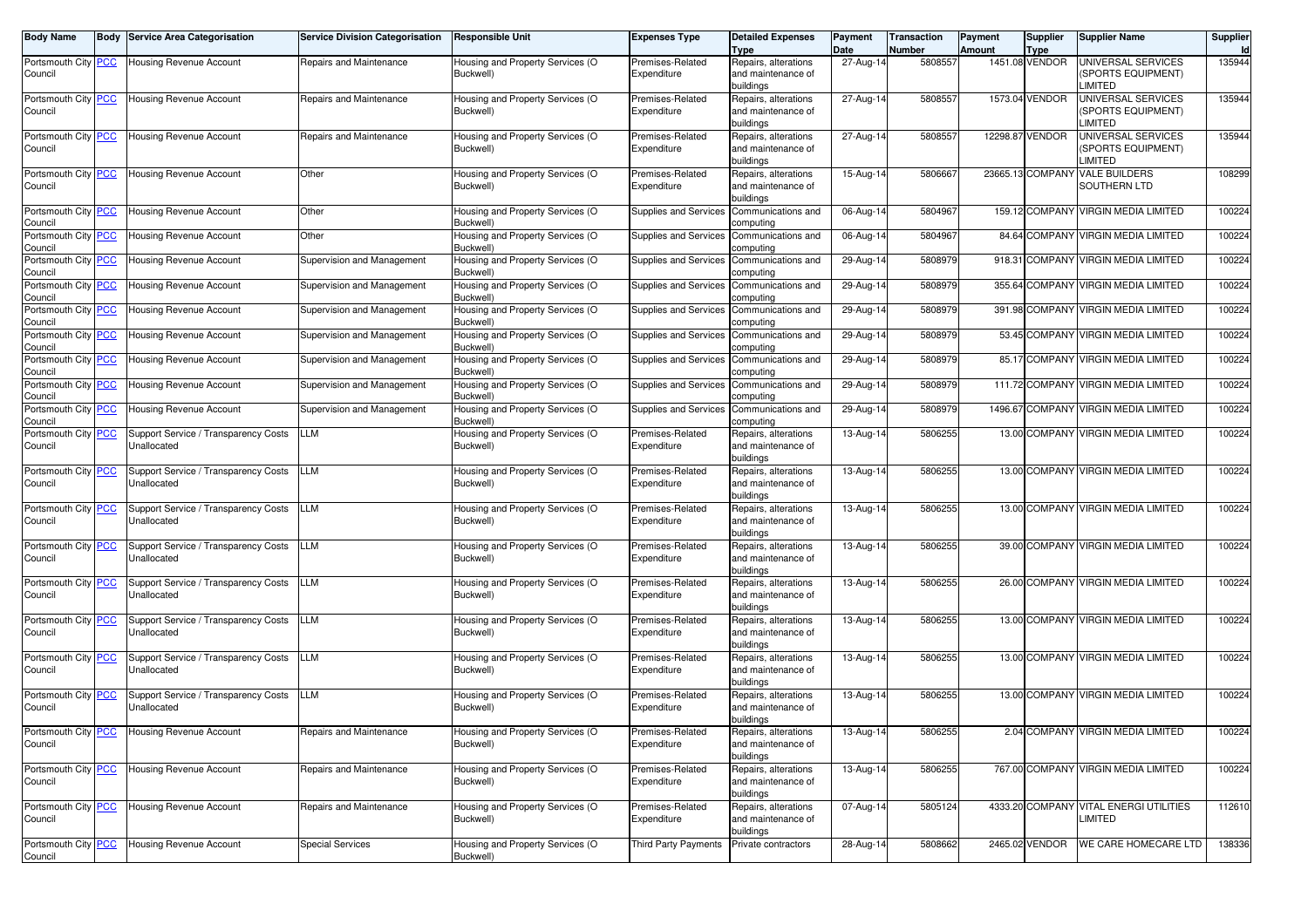| <b>Body Name</b>                            | Body | <b>Service Area Categorisation</b>                  | <b>Service Division Categorisation</b> | <b>Responsible Unit</b>                       | Expenses Type                   | <b>Detailed Expenses</b><br>Type                        | Payment<br>Date | Transaction<br>Number | Payment<br><b>Amount</b> | <b>Supplier</b><br>Type | <b>Supplier Name</b>                                 | Supplier |
|---------------------------------------------|------|-----------------------------------------------------|----------------------------------------|-----------------------------------------------|---------------------------------|---------------------------------------------------------|-----------------|-----------------------|--------------------------|-------------------------|------------------------------------------------------|----------|
| Portsmouth City PCC<br>Council              |      | <b>Housing Revenue Account</b>                      | <b>Special Services</b>                | Housing and Property Services (O<br>Buckwell) | <b>Third Party Payments</b>     | Private contractors                                     | 28-Aug-14       | 5808662               |                          | 2504.24 VENDOR          | WE CARE HOMECARE LTD                                 | 138336   |
| Portsmouth City PCC<br>Council              |      | Housing Revenue Account                             | Other                                  | Housing and Property Services (O<br>Buckwell) | Premises-Related<br>Expenditure | Repairs, alterations<br>and maintenance of<br>buildings | 05-Aug-14       | 5804488               |                          | 50382.67 COMPANY        | <b>WHITESCAPE VENTURES</b><br><b>LIMITED</b>         | 136919   |
| Portsmouth City PCC<br>Council              |      | Housing Revenue Account                             | Other                                  | Housing and Property Services (O<br>Buckwell) | Premises-Related<br>Expenditure | Repairs, alterations<br>and maintenance of<br>buildings | 26-Aug-14       | 5808092               |                          | 15589.99 COMPANY        | <b>WHITESCAPE VENTURES</b><br><b>LIMITED</b>         | 136919   |
| Portsmouth City PCC<br>Council              |      | Housing Revenue Account                             | Other                                  | Housing and Property Services (O<br>Buckwell) | Premises-Related<br>Expenditure | Repairs, alterations<br>and maintenance of<br>buildings | 18-Aug-14       | 5806748               |                          | 14625.00 COMPANY        | <b>WHITESCAPE VENTURES</b><br><b>LIMITED</b>         | 136919   |
| Portsmouth City <mark>PCC</mark><br>Council |      | Housing Revenue Account                             | Other                                  | Housing and Property Services (O<br>Buckwell) | <b>Supplies and Services</b>    | Grants and<br>subscriptions                             | 22-Aug-14       | 5807707               |                          |                         | 1135.91 COMPANY WHITESCAPE VENTURES<br><b>IMITED</b> | 136919   |
| Portsmouth City PCC<br>Council              |      | Housing Revenue Account                             | Repairs and Maintenance                | Housing and Property Services (O<br>Buckwell) | Premises-Related<br>Expenditure | Repairs, alterations<br>and maintenance of<br>buildings | 21-Aug-14       | 5807423               |                          | 7697.09 COMPANY         | <b>WINGS TECHNICAL</b><br>SERVICES LTD               | 101373   |
| Portsmouth City PCC<br>Council              |      | Housing Revenue Account                             | Other                                  | Housing and Property Services (O<br>Buckwell) | Supplies and Services           | Communications and<br>omputing:                         | 06-Aug-14       | 5804975               |                          | 446.95 VENDOR           | <b>KMA LTD</b>                                       | 100009   |
| Portsmouth City PCC<br>Council              |      | Housing Revenue Account                             | Other                                  | Housing and Property Services (O<br>Buckwell  | Supplies and Services           | Communications and<br>computing                         | 06-Aug-14       | 5804975               |                          | 1276.99 VENDOR          | XMA LTD                                              | 100009   |
| Portsmouth City PCC<br>Council              |      | Housing Revenue Account                             | Other                                  | lousing and Property Services (O<br>Buckwell) | <b>Supplies and Services</b>    | Communications and<br>computing                         | 15-Aug-14       | 5806682               |                          | 880.89 VENDOR           | <b>KMA LTD</b>                                       | 100009   |
| Portsmouth City PCC<br>Council              |      | Housing Revenue Account                             | Other                                  | Housing and Property Services (O<br>Buckwell) | Supplies and Services           | Communications and<br>computing                         | 22-Aug-14       | 5807714               |                          | 3136.25 VENDOR          | KMA LTD                                              | 100009   |
| Portsmouth City PCC<br>Council              |      | <b>Housing Revenue Account</b>                      | Other                                  | Housing and Property Services (O<br>Buckwell' | Supplies and Services           | Communications and<br>computing                         | 22-Aug-14       | 5807714               |                          | 148.66 VENDOR           | XMA LTD                                              | 100009   |
| Portsmouth City PCC<br>Council              |      | <b>Housing Revenue Account</b>                      | Other                                  | Housing and Property Services (O<br>Buckwell) | Supplies and Services           | Communications and<br>computing                         | 22-Aug-14       | 5807714               |                          | 732.23 VENDOR           | XMA LTD                                              | 100009   |
| Portsmouth City PCC<br>Council              |      | Support Service / Transparency Costs<br>Unallocated | Personnel                              | HR, Legal and Performance (J Bell)            | Employees                       | Direct employee<br>expenses                             | 20-Aug-14       | 5806822               |                          | 855.00 VENDOR           | AIR SOCIAL CARE                                      | 131613   |
| Portsmouth City <mark>PCC</mark><br>Council |      | Support Service / Transparency Costs<br>Unallocated | Personnel                              | HR, Legal and Performance (J Bell)            | Employees                       | Direct employee<br>expenses                             | 20-Aug-14       | 5806822               |                          | 21.60 VENDOR            | AIR SOCIAL CARE                                      | 131613   |
| Portsmouth City <mark>PCC</mark><br>Council |      | Support Service / Transparency Costs<br>Unallocated | Personnel                              | HR, Legal and Performance (J Bell)            | Employees                       | Direct employee<br>expenses                             | 20-Aug-14       | 5806822               |                          | 495.00 VENDOR           | AIR SOCIAL CARE                                      | 131613   |
| Portsmouth City PCC<br>Council              |      | Support Service / Transparency Costs<br>Unallocated | Personnel                              | HR, Legal and Performance (J Bell)            | Employees                       | Direct employee<br>expenses                             | 20-Aug-14       | 5806822               |                          | 134.10 VENDOR           | AIR SOCIAL CARE                                      | 131613   |
| Portsmouth City <b>PCC</b><br>Council       |      | Support Service / Transparency Costs<br>Unallocated | Personnel                              | HR, Legal and Performance (J Bell)            | Employees                       | Direct employee<br>expenses                             | 20-Aug-14       | 5806822               |                          | 1485.00 VENDOR          | AIR SOCIAL CARE                                      | 131613   |
| Portsmouth City PCC<br>Council              |      | Support Service / Transparency Costs<br>Unallocated | Personnel                              | HR, Legal and Performance (J Bell)            | Employees                       | Direct employee<br>expenses                             | 01-Aug-14       | 5804008               |                          | 1665.00 VENDOR          | AIR SOCIAL CARE                                      | 131613   |
| Portsmouth City <b>PCC</b><br>Council       |      | Support Service / Transparency Costs<br>Unallocated | Personnel                              | HR, Legal and Performance (J Bell)            | Employees                       | Direct employee<br>expenses                             | 01-Aug-14       | 5804008               |                          | 382.50 VENDOR           | AIR SOCIAL CARE                                      | 131613   |
| Portsmouth City <mark>PCC</mark><br>Council |      | Support Service / Transparency Costs<br>Unallocated | Personnel                              | HR, Legal and Performance (J Bell)            | Employees                       | Direct employee<br>expenses                             | 01-Aug-14       | 5804008               |                          | 1282.50 VENDOR          | AIR SOCIAL CARE                                      | 131613   |
| Portsmouth City <b>PCC</b><br>Council       |      | Support Service / Transparency Costs<br>Unallocated | Personnel                              | HR, Legal and Performance (J Bell)            | Employees                       | Direct employee<br>expenses                             | 08-Aug-14       | 5805136               |                          | 1665.00 VENDOR          | AIR SOCIAL CARE                                      | 131613   |
| Portsmouth City PCC<br>Council              |      | Support Service / Transparency Costs<br>Unallocated | Personnel                              | HR, Legal and Performance (J Bell)            | Employees                       | Direct employee<br>expenses                             | 08-Aug-14       | 5805136               |                          | 22.50 VENDOR            | AIR SOCIAL CARE                                      | 131613   |
| Portsmouth City PCC<br>Council              |      | Support Service / Transparency Costs<br>Unallocated | Personnel                              | HR, Legal and Performance (J Bell)            | Employees                       | Direct employee<br>expenses                             | 08-Aug-14       | 5805136               |                          | 120.70 VENDOR           | AIR SOCIAL CARE                                      | 131613   |
| Portsmouth City <mark>PCC</mark><br>Council |      | Support Service / Transparency Costs<br>Unallocated | Personnel                              | HR, Legal and Performance (J Bell)            | Employees                       | Direct employee<br>expenses                             | 08-Aug-14       | 5805136               |                          | 1665.00 VENDOR          | AIR SOCIAL CARE                                      | 131613   |
| Portsmouth City PCC<br>Council              |      | Support Service / Transparency Costs<br>Unallocated | Personnel                              | HR, Legal and Performance (J Bell)            | Employees                       | Direct employee<br>expenses                             | 15-Aug-14       | 5806422               |                          | 1665.00 VENDOR          | AIR SOCIAL CARE                                      | 131613   |
| Portsmouth City   PCC<br>Council            |      | Support Service / Transparency Costs<br>Unallocated | Personnel                              | HR, Legal and Performance (J Bell)            | Employees                       | Direct employee<br>expenses                             | 15-Aug-14       | 5806422               |                          | 55.35 VENDOR            | <b>AIR SOCIAL CARE</b>                               | 131613   |
| Portsmouth City PCC<br>Council              |      | Support Service / Transparency Costs<br>Unallocated | Personnel                              | HR, Legal and Performance (J Bell)            | Employees                       | Direct employee<br>expenses                             | 15-Aug-14       | 5806422               |                          | 34.20 VENDOR            | AIR SOCIAL CARE                                      | 131613   |
| Portsmouth City PCC<br>Council              |      | Support Service / Transparency Costs<br>Unallocated | Personnel                              | HR, Legal and Performance (J Bell)            | Employees                       | Direct employee<br>expenses                             | 15-Aug-14       | 5806422               |                          | 1665.00 VENDOR          | AIR SOCIAL CARE                                      | 131613   |
| Portsmouth City PCC<br>Council              |      | Support Service / Transparency Costs<br>Unallocated | Personnel                              | HR, Legal and Performance (J Bell)            | Employees                       | Direct employee<br>expenses                             | 22-Aug-14       | 5807434               |                          | 41.40 VENDOR            | <b>AIR SOCIAL CARE</b>                               | 131613   |
| Portsmouth City PCC<br>Council              |      | Support Service / Transparency Costs<br>Unallocated | Personnel                              | HR, Legal and Performance (J Bell)            | Employees                       | Direct employee<br>expenses                             | 22-Aug-14       | 5807434               |                          | 1665.00 VENDOR          | AIR SOCIAL CARE                                      | 131613   |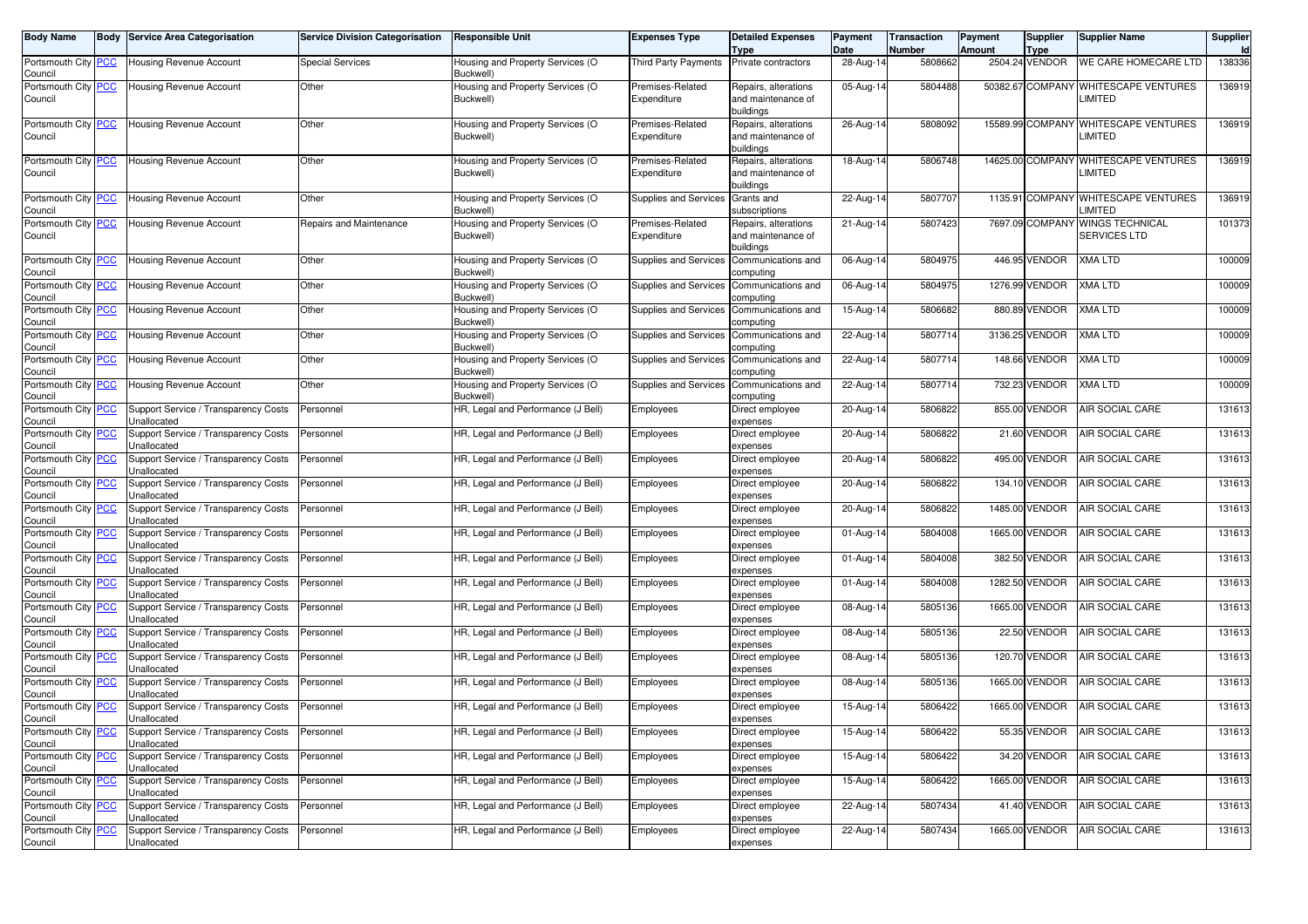| <b>Body Name</b>                      | <b>Body</b> | <b>Service Area Categorisation</b>                  | <b>Service Division Categorisation</b> | <b>Responsible Unit</b>            | <b>Expenses Type</b>  | <b>Detailed Expenses</b><br><b>Type</b> | Payment<br>Date | Transaction<br>Number | Payment<br>Supplier<br>Amount<br>Type | <b>Supplier Name</b>                                              | Supplier |
|---------------------------------------|-------------|-----------------------------------------------------|----------------------------------------|------------------------------------|-----------------------|-----------------------------------------|-----------------|-----------------------|---------------------------------------|-------------------------------------------------------------------|----------|
| Portsmouth City <b>PCC</b><br>Council |             | Support Service / Transparency Costs<br>Unallocated | Personnel                              | HR, Legal and Performance (J Bell) | Employees             | Direct employee<br>expenses             | 22-Aug-14       | 5807434               | 47.20 VENDOR                          | <b>AIR SOCIAL CARE</b>                                            | 131613   |
| Portsmouth City PCC<br>Council        |             | Support Service / Transparency Costs<br>Jnallocated | Personnel                              | HR, Legal and Performance (J Bell) | Employees             | Direct employee<br>expenses             | 22-Aug-14       | 5807434               | 1665.00 VENDOR                        | <b>AIR SOCIAL CARE</b>                                            | 13161    |
| Portsmouth City PCC<br>Council        |             | Support Service / Transparency Costs<br>Jnallocated | Personnel                              | HR, Legal and Performance (J Bell) | Employees             | Direct employee<br>expenses             | 29-Aug-1        | 580867                | 63.45 VENDOR                          | <b>AIR SOCIAL CARE</b>                                            | 13161    |
| Portsmouth City PCC<br>Council        |             | Support Service / Transparency Costs<br>Jnallocated | Personnel                              | HR, Legal and Performance (J Bell) | Employees             | Direct employee<br>expenses             | 29-Aug-14       | 580867                | 1665.00 VENDOR                        | <b>AIR SOCIAL CARE</b>                                            | 13161    |
| Portsmouth City PCC<br>Council        |             | Support Service / Transparency Costs<br>Jnallocated | Personnel                              | HR, Legal and Performance (J Bell) | Employees             | Direct employee<br>expenses             | 29-Aug-14       | 580867                | 23.40 VENDOR                          | <b>AIR SOCIAL CARE</b>                                            | 13161    |
| Portsmouth City <b>PCC</b><br>Council |             | Support Service / Transparency Costs<br>Jnallocated | Personnel                              | HR, Legal and Performance (J Bell) | Employees             | Direct employee<br>expenses             | 29-Aug-1        | 580867                | 1665.00 VENDOR                        | <b>AIR SOCIAL CARE</b>                                            | 13161    |
| Portsmouth City PCC<br>Council        |             | Support Service / Transparency Costs<br>Jnallocated | Personnel                              | HR, Legal and Performance (J Bell) | Employees             | Direct employee<br>expenses             | 07-Aug-14       | 5804983               | 8550.00 VENDOR                        | <b>APPS IT LIMITED</b>                                            | 138735   |
| Portsmouth City PCC<br>Council        |             | Corporate and Democratic Core                       | Corporate Management                   | HR, Legal and Performance (J Bell) | Supplies and Services | Grants and<br>subscriptions             | 18-Aug-14       | 5806687               | 3424.00 VENDOR                        | <b>ASSOCIATION FOR PUBLIC</b><br>SERVICE EXCELLENCE               | 120064   |
| Portsmouth City PCC<br>Council        |             | Other                                               | Suspense and Capital Schemes           | HR, Legal and Performance (J Bell) | Employees             | Indirect employee<br>expenses           | 29-Aug-1        | 5808706               | 35.00 VENDOR                          | <b>BOOTS OPTICIANS</b><br>PROFESSIONAL SERVICES<br>LIMITED        | 114326   |
| Portsmouth City PCC<br>Council        |             | Other                                               | Suspense and Capital Schemes           | HR, Legal and Performance (J Bell) | Employees             | Indirect employee<br>expenses           | 29-Aug-1        | 5808706               | 35.00 VENDOR                          | <b>BOOTS OPTICIANS</b><br>PROFESSIONAL SERVICES<br>LIMITED        | 114326   |
| Portsmouth City PCC<br>Council        |             | Other                                               | Suspense and Capital Schemes           | HR, Legal and Performance (J Bell) | Employees             | Indirect employee<br>expenses           | 29-Aug-1        | 5808706               | 10.00 VENDOR                          | <b>BOOTS OPTICIANS</b><br>PROFESSIONAL SERVICES<br>LIMITED        | 114326   |
| Portsmouth City PCC<br>Council        |             | Other                                               | Suspense and Capital Schemes           | HR, Legal and Performance (J Bell) | Employees             | Indirect employee<br>expenses           | 29-Aug-1        | 5808706               | 35.00 VENDOR                          | <b>BOOTS OPTICIANS</b><br>PROFESSIONAL SERVICES<br>LIMITED        | 114326   |
| Portsmouth City PCC<br>Council        |             | Other                                               | Suspense and Capital Schemes           | HR, Legal and Performance (J Bell) | Employees             | Indirect employee<br>expenses           | 29-Aug-1        | 5808706               | 10.00 VENDOR                          | <b>BOOTS OPTICIANS</b><br>PROFESSIONAL SERVICES<br>LIMITED        | 114326   |
| Portsmouth City PCC<br>Council        |             | Other                                               | Suspense and Capital Schemes           | HR, Legal and Performance (J Bell) | Employees             | Indirect employee<br>expenses           | 29-Aug-1        | 5808706               | 35.00 VENDOR                          | <b>BOOTS OPTICIANS</b><br>PROFESSIONAL SERVICES<br>LIMITED        | 114326   |
| Portsmouth City PCC<br>Council        |             | Other                                               | Suspense and Capital Schemes           | HR, Legal and Performance (J Bell) | Employees             | Indirect employee<br>expenses           | 29-Aug-1        | 5808706               | 35.00 VENDOR                          | <b>BOOTS OPTICIANS</b><br>PROFESSIONAL SERVICES<br>LIMITED        | 114326   |
| Portsmouth City PCC<br>Council        |             | Other                                               | Suspense and Capital Schemes           | HR, Legal and Performance (J Bell) | Employees             | Indirect employee<br>expenses           | 29-Aug-1        | 5808706               | 35.00 VENDOR                          | <b>BOOTS OPTICIANS</b><br>PROFESSIONAL SERVICES<br>LIMITED        | 114326   |
| Portsmouth City <b>PCC</b><br>Council |             | Other                                               | Suspense and Capital Schemes           | HR, Legal and Performance (J Bell) | Employees             | Indirect employee<br>expenses           | 29-Aug-14       | 5808706               | 35.00 VENDOR                          | <b>BOOTS OPTICIANS</b><br>PROFESSIONAL SERVICES<br>LIMITED        | 114326   |
| Portsmouth City <b>PCC</b><br>Council |             | Other                                               | Suspense and Capital Schemes           | HR, Legal and Performance (J Bell) | Employees             | Indirect employee<br>expenses           | 29-Aug-14       | 5808706               | 25.00 VENDOR                          | <b>BOOTS OPTICIANS</b><br>PROFESSIONAL SERVICES<br>LIMITED        | 114326   |
| Portsmouth City <b>PCC</b><br>Council |             | Other                                               | Suspense and Capital Schemes           | HR, Legal and Performance (J Bell) | Employees             | Indirect employee<br>expenses           | 29-Aug-14       | 5808706               | 10.00 VENDOR                          | <b>BOOTS OPTICIANS</b><br>PROFESSIONAL SERVICES<br>LIMITED        | 114326   |
| Portsmouth City <b>PCC</b><br>Council |             | Other                                               | Suspense and Capital Schemes           | HR, Legal and Performance (J Bell) | Employees             | Indirect employee<br>expenses           | 29-Aug-14       | 5808706               | 25.00 VENDOR                          | <b>BOOTS OPTICIANS</b><br>PROFESSIONAL SERVICES<br>LIMITED        | 114326   |
| Portsmouth City PCC Other<br>Council  |             |                                                     | Suspense and Capital Schemes           | HR, Legal and Performance (J Bell) | Employees             | Indirect employee<br>expenses           | 29-Aug-14       | 5808706               | 10.00 VENDOR                          | <b>BOOTS OPTICIANS</b><br>PROFESSIONAL SERVICES<br><b>LIMITED</b> | 114326   |
| Portsmouth City PCC Other<br>Council  |             |                                                     | Suspense and Capital Schemes           | HR, Legal and Performance (J Bell) | Employees             | Indirect employee<br>expenses           | 29-Aug-14       | 5808706               | 10.00 VENDOR                          | <b>BOOTS OPTICIANS</b><br>PROFESSIONAL SERVICES<br><b>LIMITED</b> | 114326   |
| Portsmouth City <b>PCC</b><br>Council |             | Other                                               | Suspense and Capital Schemes           | HR, Legal and Performance (J Bell) | Employees             | Indirect employee<br>expenses           | 29-Aug-14       | 5808706               | 35.00 VENDOR                          | <b>BOOTS OPTICIANS</b><br>PROFESSIONAL SERVICES<br><b>LIMITED</b> | 114326   |
| Portsmouth City PCC<br>Council        |             | Other                                               | Suspense and Capital Schemes           | HR, Legal and Performance (J Bell) | Employees             | Indirect employee<br>expenses           | 29-Aug-14       | 5808706               | 35.00 VENDOR                          | <b>BOOTS OPTICIANS</b><br>PROFESSIONAL SERVICES<br><b>LIMITED</b> | 114326   |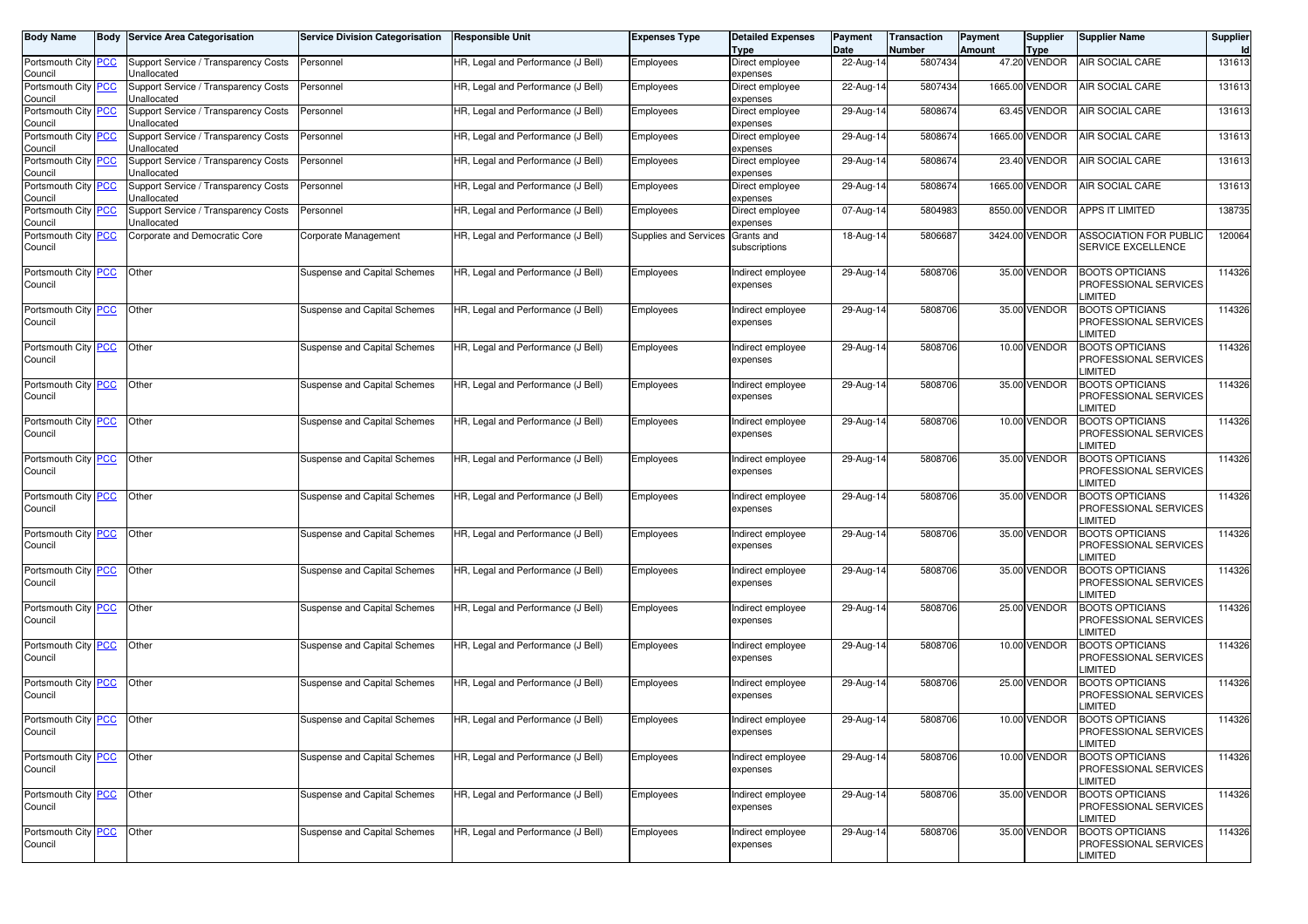| Body Name                             | <b>Body Service Area Categorisation</b>             | <b>Service Division Categorisation</b> | <b>Responsible Unit</b>            | Expenses Type | <b>Detailed Expenses</b><br>Type | Payment<br>Date | Transaction<br>Number | Payment<br><b>Amount</b> | Supplier<br><b>Type</b> | <b>Supplier Name</b>                                              | Supplier<br>Id |
|---------------------------------------|-----------------------------------------------------|----------------------------------------|------------------------------------|---------------|----------------------------------|-----------------|-----------------------|--------------------------|-------------------------|-------------------------------------------------------------------|----------------|
| Portsmouth City PCC<br>Council        | Other                                               | Suspense and Capital Schemes           | HR, Legal and Performance (J Bell) | Employees     | Indirect employee<br>expenses    | 29-Aug-14       | 5808706               |                          | 35.00 VENDOR            | <b>BOOTS OPTICIANS</b><br>PROFESSIONAL SERVICES<br><b>IMITED</b>  | 114326         |
| Portsmouth City PCC<br>Council        | Other                                               | Suspense and Capital Schemes           | HR, Legal and Performance (J Bell) | Employees     | Indirect employee<br>expenses    | 29-Aug-14       | 5808706               |                          | 10.00 VENDOR            | <b>BOOTS OPTICIANS</b><br>PROFESSIONAL SERVICES<br><b>LIMITED</b> | 114326         |
| Portsmouth City PCC<br>Council        | Other                                               | Suspense and Capital Schemes           | HR, Legal and Performance (J Bell) | Employees     | Indirect employee<br>expenses    | 29-Aug-14       | 5808706               |                          | 35.00 VENDOR            | <b>BOOTS OPTICIANS</b><br>PROFESSIONAL SERVICES<br><b>LIMITED</b> | 114326         |
| Portsmouth City PCC<br>Council        | Other                                               | Suspense and Capital Schemes           | HR, Legal and Performance (J Bell) | Employees     | Indirect employee<br>expenses    | 29-Aug-14       | 5808706               |                          | 10.00 VENDOR            | <b>BOOTS OPTICIANS</b><br>PROFESSIONAL SERVICES<br><b>LIMITED</b> | 114326         |
| Portsmouth City PCC<br>Council        | Other                                               | Suspense and Capital Schemes           | HR, Legal and Performance (J Bell) | Employees     | Indirect employee<br>expenses    | 29-Aug-14       | 5808706               |                          | 10.00 VENDOR            | <b>BOOTS OPTICIANS</b><br>PROFESSIONAL SERVICES<br><b>LIMITED</b> | 114326         |
| Portsmouth City PCC<br>Council        | Other                                               | Suspense and Capital Schemes           | HR, Legal and Performance (J Bell) | Employees     | Indirect employee<br>expenses    | 29-Aug-14       | 5808706               |                          | 10.00 VENDOR            | <b>BOOTS OPTICIANS</b><br>PROFESSIONAL SERVICES<br><b>LIMITED</b> | 114326         |
| Portsmouth City PCC<br>Council        | Other                                               | Suspense and Capital Schemes           | HR, Legal and Performance (J Bell) | Employees     | Indirect employee<br>expenses    | 29-Aug-14       | 5808706               |                          | 35.00 VENDOR            | <b>BOOTS OPTICIANS</b><br>PROFESSIONAL SERVICES<br><b>IMITED</b>  | 114326         |
| Portsmouth City PCC<br>Council        | Other                                               | Suspense and Capital Schemes           | HR, Legal and Performance (J Bell) | Employees     | Indirect employee<br>expenses    | $29$ -Aug-14    | 5808706               |                          | 35.00 VENDOR            | <b>BOOTS OPTICIANS</b><br>PROFESSIONAL SERVICES<br><b>LIMITED</b> | 114326         |
| Portsmouth City PCC<br>Council        | Other                                               | Suspense and Capital Schemes           | HR, Legal and Performance (J Bell) | Employees     | Indirect employee<br>expenses    | 29-Aug-14       | 5808706               |                          | 35.00 VENDOR            | <b>BOOTS OPTICIANS</b><br>PROFESSIONAL SERVICES<br><b>LIMITED</b> | 114326         |
| Portsmouth City PCC<br>Council        | Other                                               | Suspense and Capital Schemes           | HR, Legal and Performance (J Bell) | Employees     | Indirect employee<br>expenses    | 29-Aug-14       | 5808706               |                          | 35.00 VENDOR            | <b>BOOTS OPTICIANS</b><br>PROFESSIONAL SERVICES<br><b>LIMITED</b> | 114326         |
| Portsmouth City PCC<br>Council        | Other                                               | Suspense and Capital Schemes           | HR, Legal and Performance (J Bell) | Employees     | Indirect employee<br>expenses    | 29-Aug-14       | 5808706               |                          | 35.00 VENDOR            | <b>BOOTS OPTICIANS</b><br>PROFESSIONAL SERVICES<br><b>LIMITED</b> | 114326         |
| Portsmouth City PCC<br>Council        | Other                                               | Suspense and Capital Schemes           | HR, Legal and Performance (J Bell) | Employees     | Indirect employee<br>expenses    | 29-Aug-14       | 5808706               |                          | 35.00 VENDOR            | <b>BOOTS OPTICIANS</b><br>PROFESSIONAL SERVICES<br><b>IMITED</b>  | 114326         |
| Portsmouth City PCC<br>Council        | Other                                               | Suspense and Capital Schemes           | HR, Legal and Performance (J Bell) | Employees     | Indirect employee<br>expenses    | 29-Aug-14       | 5808706               |                          | 10.00 VENDOR            | <b>BOOTS OPTICIANS</b><br>PROFESSIONAL SERVICES<br><b>LIMITED</b> | 114326         |
| Portsmouth City PCC<br>Council        | Other                                               | Suspense and Capital Schemes           | HR, Legal and Performance (J Bell) | Employees     | Indirect employee<br>expenses    | 29-Aug-14       | 5808706               |                          | 35.00 VENDOR            | <b>BOOTS OPTICIANS</b><br>PROFESSIONAL SERVICES<br><b>IMITED</b>  | 114326         |
| Portsmouth City PCC<br>Council        | Other                                               | Suspense and Capital Schemes           | HR, Legal and Performance (J Bell) | Employees     | Indirect employee<br>expenses    | 29-Aug-14       | 5808706               |                          | 35.00 VENDOR            | <b>BOOTS OPTICIANS</b><br>PROFESSIONAL SERVICES<br><b>IMITED</b>  | 114326         |
| Portsmouth City PCC<br>Council        | Other                                               | Suspense and Capital Schemes           | HR, Legal and Performance (J Bell) | Employees     | Indirect employee<br>expenses    | 29-Aug-14       | 5808706               |                          | 25.00 VENDOR            | <b>BOOTS OPTICIANS</b><br>PROFESSIONAL SERVICES<br><b>LIMITED</b> | 114326         |
| Portsmouth City PCC<br>Council        | Other                                               | Suspense and Capital Schemes           | HR, Legal and Performance (J Bell) | Employees     | Indirect employee<br>expenses    | 29-Aug-14       | 5808706               |                          | 35.00 VENDOR            | <b>BOOTS OPTICIANS</b><br>PROFESSIONAL SERVICES<br><b>IMITED</b>  | 114326         |
| Portsmouth City PCC<br>Council        | Other                                               | Suspense and Capital Schemes           | HR, Legal and Performance (J Bell) | Employees     | Indirect employee<br>expenses    | 29-Aug-14       | 5808706               |                          | 35.00 VENDOR            | <b>BOOTS OPTICIANS</b><br>PROFESSIONAL SERVICES<br>LIMITED        | 114326         |
| Portsmouth City <b>PCC</b><br>Council | <b>Other</b>                                        | Suspense and Capital Schemes           | HR, Legal and Pertormance (J Bell) | Employees     | Indirect employee<br>expenses    | 29-Aug-14       | 5808706               |                          | 10.00 VENDOR            | <b>BOOTS OPTICIANS</b><br>PROFESSIONAL SERVICES<br><b>LIMITED</b> | 114326         |
| Portsmouth City PCC<br>Council        | Other                                               | Suspense and Capital Schemes           | HR, Legal and Performance (J Bell) | Employees     | Indirect employee<br>expenses    | 29-Aug-14       | 5808706               |                          | 35.00 VENDOR            | <b>BOOTS OPTICIANS</b><br>PROFESSIONAL SERVICES<br><b>LIMITED</b> | 114326         |
| Portsmouth City PCC<br>Council        | Support Service / Transparency Costs<br>Unallocated | Personnel                              | HR, Legal and Performance (J Bell) | Employees     | Direct employee<br>expenses      | 01-Aug-14       | 5804052               |                          | 201.10 VENDOR           | <b>BROOK STREET (UK) LTD</b>                                      | 102033         |
| Portsmouth City PCC<br>Council        | Support Service / Transparency Costs<br>Unallocated | Personnel                              | HR, Legal and Performance (J Bell) | Employees     | Direct employee<br>expenses      | 01-Aug-14       | 5804052               |                          | 215.82 VENDOR           | <b>BROOK STREET (UK) LTD</b>                                      | 102033         |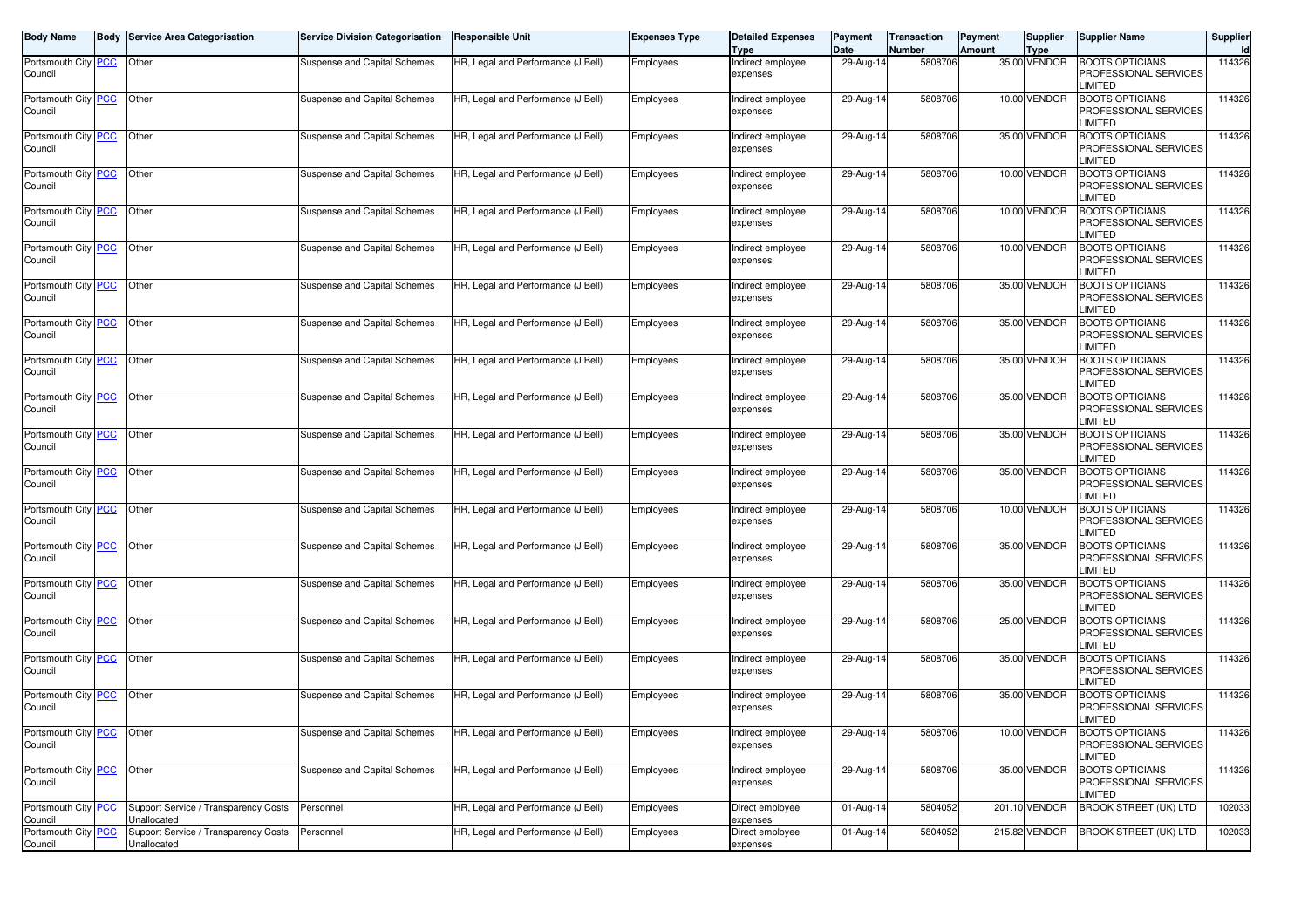| <b>Body Name</b>                      | Body Service Area Categorisation                    | <b>Service Division Categorisation</b> | Responsible Unit                   | <b>Expenses Type</b>  | <b>Detailed Expenses</b><br>Type | Payment<br>Date | Transaction<br>Number | Payment<br>Amount | <b>Supplier</b><br>Type | Supplier Name                                     | Supplier<br>ld I |
|---------------------------------------|-----------------------------------------------------|----------------------------------------|------------------------------------|-----------------------|----------------------------------|-----------------|-----------------------|-------------------|-------------------------|---------------------------------------------------|------------------|
| Portsmouth City PCC<br>Council        | Support Service / Transparency Costs<br>Unallocated | Personnel                              | HR, Legal and Performance (J Bell) | Employees             | Direct employee<br>expenses      | 01-Aug-14       | 5804052               |                   | 362.97 VENDOR           | <b>BROOK STREET (UK) LTD</b>                      | 102033           |
| Portsmouth City PCC<br>Council        | Support Service / Transparency Costs<br>Jnallocated | Personnel                              | HR, Legal and Performance (J Bell) | Employees             | Direct employee<br>expenses      | 08-Aug-14       | 5805171               |                   | 362.97 VENDOR           | <b>BROOK STREET (UK) LTD</b>                      | 102033           |
| Portsmouth City   PCC<br>Council      | Support Service / Transparency Costs<br>Jnallocated | Personnel                              | HR, Legal and Performance (J Bell) | Employees             | Direct employee<br>expenses      | 08-Aug-14       | 5805171               |                   | 362.97 VENDOR           | BROOK STREET (UK) LTD                             | 102033           |
| Portsmouth City   PCC<br>Council      | Support Service / Transparency Costs<br>Unallocated | Personnel                              | HR, Legal and Performance (J Bell) | Employees             | Direct employee<br>expenses      | 20-Aug-14       | 5806845               |                   | 362.97 VENDOR           | BROOK STREET (UK) LTD                             | 102033           |
| Portsmouth City PCC<br>Council        | Support Service / Transparency Costs<br>Jnallocated | Personnel                              | HR, Legal and Performance (J Bell) | Employees             | Direct employee<br>expenses      | 20-Aug-14       | 5806845               |                   | 362.97 VENDOR           | <b>BROOK STREET (UK) LTD</b>                      | 102033           |
| Portsmouth City PCC<br>Council        | Support Service / Transparency Costs<br>Jnallocated | Personnel                              | HR, Legal and Performance (J Bell) | Employees             | Direct employee<br>expenses      | 20-Aug-14       | 5806845               |                   | 147.15 VENDOR           | BROOK STREET (UK) LTD                             | 102033           |
| Portsmouth City   PCC<br>Council      | Support Service / Transparency Costs<br>Unallocated | Personnel                              | HR, Legal and Performance (J Bell) | Employees             | Direct employee<br>expenses      | 22-Aug-14       | 5807459               |                   | 340.89 VENDOR           | BROOK STREET (UK) LTD                             | 102033           |
| Portsmouth City PCC<br>Council        | Support Service / Transparency Costs<br>Jnallocated | Personnel                              | HR, Legal and Performance (J Bell) | Employees             | Direct employee<br>expenses      | 22-Aug-14       | 5807459               |                   | 362.97 VENDOR           | <b>BROOK STREET (UK) LTD</b>                      | 102033           |
| Portsmouth City PCC<br>Council        | Support Service / Transparency Costs<br>Jnallocated | Personnel                              | HR, Legal and Performance (J Bell) | Employees             | Direct employee<br>expenses      | 22-Aug-14       | 5807462               |                   | 27.00 VENDOR            | <b>CAPITA BUSINESS</b><br><b>SERVICES LIMITED</b> | 100205           |
| Portsmouth City   PCC<br>Council      | Support Service / Transparency Costs<br>Unallocated | Personnel                              | HR, Legal and Performance (J Bell) | Employees             | Direct employee<br>expenses      | 22-Aug-14       | 5807462               |                   | 902.00 VENDOR           | <b>CAPITA BUSINESS</b><br>SERVICES LIMITED        | 100205           |
| Portsmouth City PCC<br>Council        | Support Service / Transparency Costs<br>Jnallocated | Personnel                              | HR, Legal and Performance (J Bell) | Employees             | Direct employee<br>expenses      | 06-Aug-14       | 5804522               |                   | 1258.00 VENDOR          | <b>CAPITA BUSINESS</b><br>SERVICES LIMITED        | 100205           |
| Portsmouth City PCC<br>Council        | Support Service / Transparency Costs<br>Jnallocated | Personnel                              | HR, Legal and Performance (J Bell) | Employees             | Direct employee<br>expenses      | 06-Aug-14       | 5804522               |                   | 1258.00 VENDOR          | <b>CAPITA BUSINESS</b><br>SERVICES LIMITED        | 100205           |
| Portsmouth City PCC<br>Council        | Support Service / Transparency Costs<br>Jnallocated | Personnel                              | HR, Legal and Performance (J Bell) | Employees             | Direct employee<br>expenses      | 06-Aug-14       | 5804522               |                   | 1258.00 VENDOR          | <b>CAPITA BUSINESS</b><br>SERVICES LIMITED        | 100205           |
| Portsmouth City PCC<br>Council        | Support Service / Transparency Costs<br>Jnallocated | Personnel                              | HR, Legal and Performance (J Bell) | Employees             | Direct employee<br>expenses      | 06-Aug-14       | 5804522               |                   | 1258.00 VENDOR          | <b>CAPITA BUSINESS</b><br>SERVICES LIMITED        | 100205           |
| Portsmouth City PCC<br>Council        | Support Service / Transparency Costs<br>Jnallocated | Personnel                              | HR, Legal and Performance (J Bell) | Employees             | Direct employee<br>expenses      | 06-Aug-14       | 5804522               |                   | 1258.00 VENDOR          | <b>CAPITA BUSINESS</b><br>SERVICES LIMITED        | 100205           |
| Portsmouth City PCC<br>Council        | Support Service / Transparency Costs<br>Jnallocated | Personnel                              | HR, Legal and Performance (J Bell) | Employees             | Direct employee<br>expenses      | 06-Aug-14       | 5804522               |                   | 3.70 VENDOR             | <b>CAPITA BUSINESS</b><br>SERVICES LIMITED        | 100205           |
| Portsmouth City   PCC<br>Council      | Support Service / Transparency Costs<br>Unallocated | Personnel                              | HR, Legal and Performance (J Bell) | Employees             | Direct employee<br>expenses      | 06-Aug-14       | 5804522               |                   | 1268.50 VENDOR          | <b>CAPITA BUSINESS</b><br>SERVICES LIMITED        | 100205           |
| Portsmouth City   PCC<br>Council      | Support Service / Transparency Costs<br>Jnallocated | Personnel                              | HR, Legal and Performance (J Bell) | Employees             | Direct employee<br>expenses      | 13-Aug-14       | 5805791               |                   | 1591.00 VENDOR          | <b>CAPITA BUSINESS</b><br>SERVICES LIMITED        | 100205           |
| Portsmouth City PCC<br>Council        | Support Service / Transparency Costs<br>Unallocated | Personnel                              | HR, Legal and Performance (J Bell) | Employees             | Direct employee<br>expenses      | 20-Aug-14       | 5806848               |                   | 1591.00 VENDOR          | <b>CAPITA BUSINESS</b><br><b>SERVICES LIMITED</b> | 100205           |
| Portsmouth City PCC<br>Council        | Support Service / Transparency Costs<br>Jnallocated | Personnel                              | HR, Legal and Performance (J Bell) | Employees             | Direct employee<br>expenses      | 20-Aug-14       | 5806848               |                   | 1517.00 VENDOR          | <b>CAPITA BUSINESS</b><br>SERVICES LIMITED        | 100205           |
| Portsmouth City PCC<br>Council        | Support Service / Transparency Costs<br>Jnallocated | Personnel                              | HR, Legal and Performance (J Bell) | Employees             | Direct employee<br>expenses      | 27-Aug-14       | 5808133               |                   | 1268.50 VENDOR          | <b>CAPITA BUSINESS</b><br>SERVICES LIMITED        | 100205           |
| Portsmouth City PCC<br>Council        | Support Service / Transparency Costs<br>Unallocated | Personnel                              | HR, Legal and Performance (J Bell) | Supplies and Services | Communications and<br>computing  | 28-Aug-14       | 5808581               |                   | 479.34 VENDOR           | <b>CIVICA SERVICES LIMITED</b>                    | 101225           |
| Portsmouth City   PCC<br>Council      | Other                                               | Suspense and Capital Schemes           | HR, Legal and Performance (J Bell) | Employees             | Indirect employee<br>expenses    | 15-Aug-14       | 5806492               |                   | 1478.00 VENDOR          | <b>DISCLOSURE AND</b><br><b>BARRING SERVICE</b>   | 100755           |
| Portsmouth City PCC<br>Council        | Other                                               | Suspense and Capital Schemes           | HR, Legal and Performance (J Bell) | Employees             | Indirect employee<br>expenses    | 08-Aug-14       | 5805212               |                   | 950.00 VENDOR           | <b>DISCLOSURE SCOTLAND</b>                        | 139061           |
| Portsmouth City PCC<br>Council        | Support Service / Transparency Costs<br>Unallocated | Personnel                              | HR, Legal and Performance (J Bell) | Employees             | Direct employee<br>expenses      | 06-Aug-14       | 5804544               |                   | 1628.00 VENDOR          | <b>EDEN BROWN LTD</b>                             | 109127           |
| Portsmouth City PCC<br>Council        | Support Service / Transparency Costs<br>Jnallocated | Personnel                              | HR, Legal and Performance (J Bell) | Employees             | Direct employee<br>expenses      | 08-Aug-14       | 5805219               |                   | 928.13 VENDOR           | <b>EDEN BROWN LTD</b>                             | 109127           |
| Portsmouth City PCC<br>Council        | Support Service / Transparency Costs<br>Unallocated | Personnel                              | HR, Legal and Performance (J Bell) | Employees             | Direct employee<br>expenses      | 08-Aug-14       | 5805219               |                   | 921.94 VENDOR           | <b>EDEN BROWN LTD</b>                             | 109127           |
| Portsmouth City <b>PCC</b><br>Council | Support Service / Transparency Costs<br>Unallocated | Personnel                              | HR, Legal and Performance (J Bell) | Employees             | Direct employee<br>expenses      | 08-Aug-14       | 5805219               |                   | 897.19 VENDOR           | EDEN BROWN LTD                                    | 109127           |
| Portsmouth City PCC<br>Council        | Support Service / Transparency Costs<br>Unallocated | Personnel                              | HR, Legal and Performance (J Bell) | Employees             | Direct employee<br>expenses      | 01-Aug-14       | 5804124               |                   | 872.44 VENDOR           | <b>EDEN BROWN LTD</b>                             | 109127           |
| Portsmouth City PCC<br>Council        | Support Service / Transparency Costs<br>Unallocated | Personnel                              | HR, Legal and Performance (J Bell) | Employees             | Direct employee<br>expenses      | 20-Aug-14       | 5806885               |                   | 742.50 VENDOR           | EDEN BROWN LTD                                    | 109127           |
| Portsmouth City PCC<br>Council        | Support Service / Transparency Costs<br>Unallocated | Personnel                              | HR, Legal and Performance (J Bell) | Employees             | Direct employee<br>expenses      | 20-Aug-14       | 5806885               |                   | 952.88 VENDOR           | <b>EDEN BROWN LTD</b>                             | 109127           |
| Portsmouth City PCC<br>Council        | Support Service / Transparency Costs<br>Unallocated | Personnel                              | HR, Legal and Performance (J Bell) | Employees             | Direct employee<br>expenses      | 29-Aug-14       | 5808768               |                   | 952.88 VENDOR           | EDEN BROWN LTD                                    | 109127           |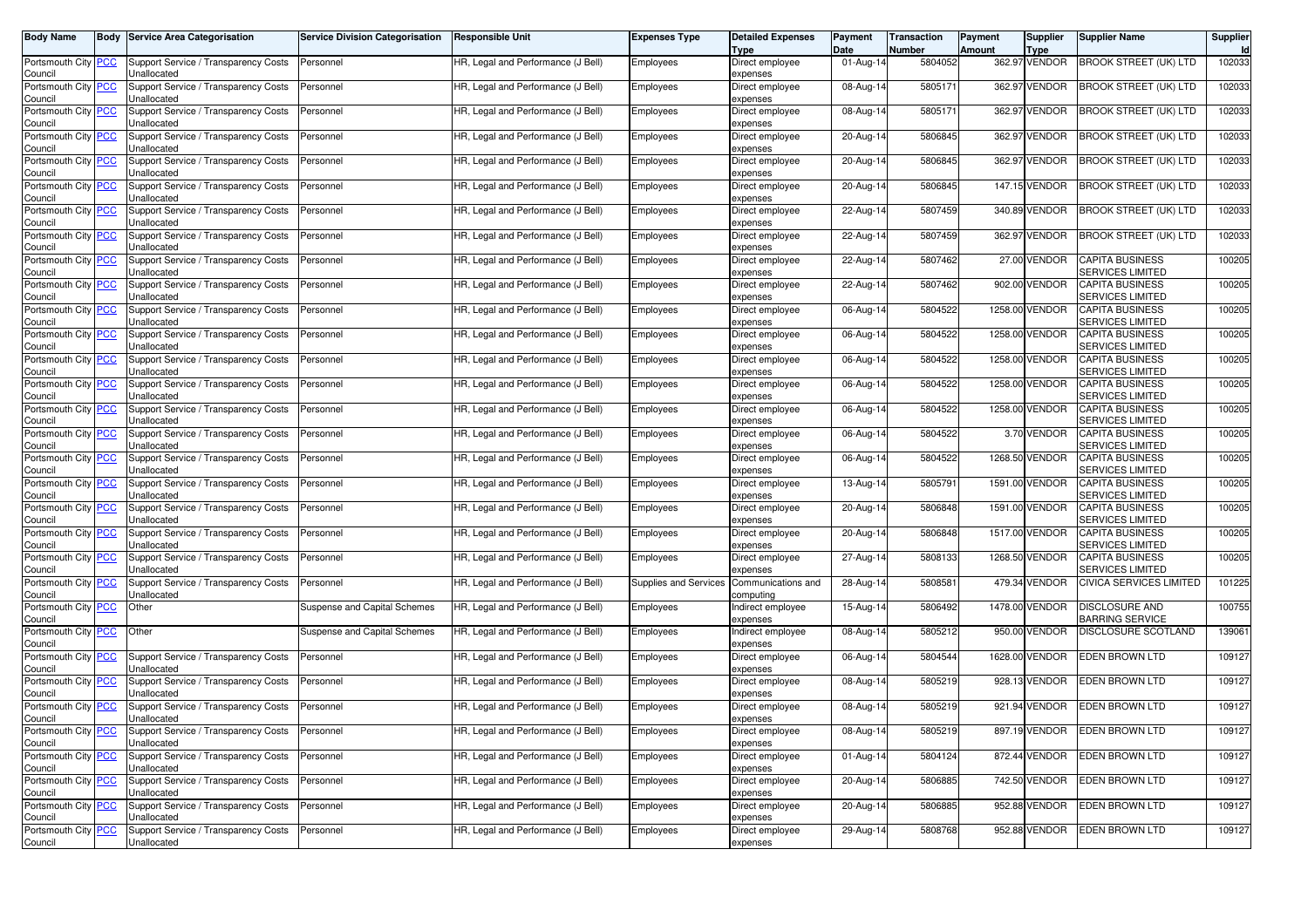| Body Name                                     | Body Service Area Categorisation                           | <b>Service Division Categorisation</b> | <b>Responsible Unit</b>            | <b>Expenses Type</b> | <b>Detailed Expenses</b><br>Гуре | Payment<br>Date | <b>Transaction</b><br>Number | Payment<br><b>Amount</b> | Supplier<br>Type | <b>Supplier Name</b>                                          | Supplier |
|-----------------------------------------------|------------------------------------------------------------|----------------------------------------|------------------------------------|----------------------|----------------------------------|-----------------|------------------------------|--------------------------|------------------|---------------------------------------------------------------|----------|
| Portsmouth City <b>PCC</b><br>Council         | Support Service / Transparency Costs<br>Unallocated        | Personnel                              | HR, Legal and Performance (J Bell) | Employees            | Direct employee<br>expenses      | 22-Aug-14       | 5807564                      |                          |                  | 249.88 COMPANY HAYS SPECIALIST<br>RECRUITMENT LIMITED         | 100045   |
| Portsmouth City PCC<br>Council                | Support Service / Transparency Costs<br>Jnallocated        | Personnel                              | HR, Legal and Performance (J Bell) | Employees            | Direct employee<br>expenses      | 22-Aug-14       | 5807564                      |                          | 313.41 COMPAN    | <b>HAYS SPECIALIST</b><br>RECRUITMENT LIMITED                 | 100045   |
| Portsmouth City <b>PCC</b><br>Council         | Support Service / Transparency Costs<br>Jnallocated        | Personnel                              | HR, Legal and Performance (J Bell) | Employees            | Direct employee<br>expenses      | 22-Aug-14       | 5807564                      |                          |                  | 313.41 COMPANY HAYS SPECIALIST<br>RECRUITMENT LIMITED         | 100045   |
| Portsmouth City <b>PCC</b><br>Council         | Support Service / Transparency Costs<br>Jnallocated        | Personnel                              | HR, Legal and Performance (J Bell) | Employees            | Direct employee<br>expenses      | 01-Aug-14       | 5804157                      |                          |                  | 1270.76 COMPANY HAYS SPECIALIST<br>RECRUITMENT LIMITED        | 100045   |
| Portsmouth City PCC<br>Council                | Support Service / Transparency Costs<br>Unallocated        | Personnel                              | HR, Legal and Performance (J Bell) | Employees            | Direct employee<br>expenses      | 04-Aug-14       | 5804388                      |                          | 3.20 COMPAN      | <b>HAYS SPECIALIST</b><br>RECRUITMENT LIMITED                 | 100045   |
| Portsmouth City <b>PCC</b><br>Council         | Support Service / Transparency Costs<br>Jnallocated        | Personnel                              | HR, Legal and Performance (J Bell) | Employees            | Direct employee<br>expenses      | 04-Aug-14       | 5804388                      |                          |                  | 765.00 COMPANY HAYS SPECIALIST<br>RECRUITMENT LIMITED         | 100045   |
| Portsmouth City PCC<br>Council                | Support Service / Transparency Costs<br>Jnallocated        | Personnel                              | HR, Legal and Performance (J Bell) | Employees            | Direct employee<br>expenses      | 04-Aug-14       | 5804388                      |                          |                  | 577.94 COMPANY HAYS SPECIALIST<br>RECRUITMENT LIMITED         | 100045   |
| Portsmouth City <b>PCC</b><br>Council         | Support Service / Transparency Costs<br>Unallocated        | Personnel                              | HR, Legal and Performance (J Bell) | Employees            | Direct employee<br>expenses      | 22-Aug-14       | 5807564                      |                          | 313.41 COMPANY   | <b>HAYS SPECIALIST</b><br>RECRUITMENT LIMITED                 | 100045   |
| Portsmouth City PCC<br>Council                | Support Service / Transparency Costs<br>Jnallocated        | Personnel                              | HR, Legal and Performance (J Bell) | Employees            | Direct employee<br>expenses      | 15-Aug-14       | 580653                       |                          |                  | 747.00 COMPANY HAYS SPECIALIST<br>RECRUITMENT LIMITED         | 10004    |
| Portsmouth City <b>PCC</b><br>Council         | Support Service / Transparency Costs<br>Unallocated        | Personnel                              | HR, Legal and Performance (J Bell) | Employees            | Direct employee<br>expenses      | 01-Aug-14       | 5804157                      |                          | 127.60 COMPANY   | <b>HAYS SPECIALIST</b><br>RECRUITMENT LIMITED                 | 100045   |
| Portsmouth City <b>PCC</b><br>Council         | Support Service / Transparency Costs<br>Unallocated        | Personnel                              | HR, Legal and Performance (J Bell) | Employees            | Direct employee<br>expenses      | 01-Aug-14       | 5804157                      |                          | 27.00 COMPANY    | <b>HAYS SPECIALIST</b><br>RECRUITMENT LIMITED                 | 100045   |
| Portsmouth City <b>PCC</b><br>Council         | Support Service / Transparency Costs<br>Jnallocated        | Personnel                              | HR, Legal and Performance (J Bell) | Employees            | Direct employee<br>expenses      | 01-Aug-14       | 5804157                      |                          |                  | 22.05 COMPANY HAYS SPECIALIST<br>RECRUITMENT LIMITED          | 10004    |
| Portsmouth City PCC<br>Council                | <b>Support Service / Transparency Costs</b><br>Jnallocated | Personnel                              | HR, Legal and Performance (J Bell) | Employees            | Direct employee<br>expenses      | 01-Aug-14       | 5804157                      |                          |                  | 313.41 COMPANY HAYS SPECIALIST<br>RECRUITMENT LIMITED         | 100045   |
| Portsmouth City PCC<br>Council                | Support Service / Transparency Costs<br>Unallocated        | Personnel                              | HR, Legal and Performance (J Bell) | Employees            | Direct employee<br>expenses      | 01-Aug-14       | 5804157                      |                          | 590.64 COMPAN    | <b>HAYS SPECIALIST</b><br>RECRUITMENT LIMITED                 | 100045   |
| Portsmouth City PCC<br>Council                | Support Service / Transparency Costs<br>Jnallocated        | Personnel                              | HR, Legal and Performance (J Bell) | Employees            | Direct employee<br>expenses      | 20-Aug-14       | 5807185                      |                          |                  | 796.80 COMPANY HAYS SPECIALIST<br>RECRUITMENT LIMITED         | 10004    |
| Portsmouth City <b>PCC</b><br>Council         | Support Service / Transparency Costs<br>Jnallocated        | Personnel                              | HR, Legal and Performance (J Bell) | Employees            | Direct employee<br>expenses      | 20-Aug-14       | 5807185                      |                          |                  | 15.75 COMPANY HAYS SPECIALIST<br>RECRUITMENT LIMITED          | 100045   |
| Portsmouth City PCC<br>Council                | Support Service / Transparency Costs<br>Unallocated        | Personnel                              | HR, Legal and Performance (J Bell) | Employees            | Direct employee<br>expenses      | 22-Aug-14       | 5807564                      |                          | 313.41 COMPANY   | <b>HAYS SPECIALIST</b><br>RECRUITMENT LIMITED                 | 100045   |
| Portsmouth City PCC<br>Council                | Support Service / Transparency Costs<br>Jnallocated        | Personnel                              | HR, Legal and Performance (J Bell) | Employees            | Direct employee<br>expenses      | 01-Aug-14       | 5804157                      |                          |                  | 1196.01 COMPANY HAYS SPECIALIST<br>RECRUITMENT LIMITED        | 10004    |
| Portsmouth City PCC<br>Council                | Support Service / Transparency Costs<br>Jnallocated        | Personnel                              | HR, Legal and Performance (J Bell) | Employees            | Direct employee<br>expenses      | 22-Aug-14       | 5807564                      |                          |                  | 195.01 COMPANY HAYS SPECIALIST<br>RECRUITMENT LIMITED         | 100045   |
| Portsmouth City PCC<br>Council                | Support Service / Transparency Costs<br>Jnallocated        | Personnel                              | HR, Legal and Performance (J Bell) | Employees            | Direct employee<br>expenses      | 01-Aug-14       | 5804157                      |                          | 577.94 COMPANY   | <b>HAYS SPECIALIST</b><br>RECRUITMENT LIMITED                 | 100045   |
| Portsmouth City PCC<br>Council                | Support Service / Transparency Costs<br>Jnallocated        | Personnel                              | HR, Legal and Performance (J Bell) | Employees            | Direct employee<br>expenses      | 01-Aug-14       | 5804157                      |                          |                  | 845.76 COMPANY HAYS SPECIALIST<br>RECRUITMENT LIMITED         | 10004    |
| Portsmouth City <b>PCC</b><br>Council         | Support Service / Transparency Costs<br>Unallocated        | Personnel                              | HR, Legal and Performance (J Bell) | Employees            | Direct employee<br>expenses      | 01-Aug-14       | 5804157                      |                          |                  | 313.41 COMPANY HAYS SPECIALIST<br>RECRUITMENT LIMITED         | 100045   |
| Portsmouth City PCC<br>Council                | Support Service / Transparency Costs<br>Jnallocated        | Personnel                              | HR, Legal and Performance (J Bell) | Employees            | Direct employee<br>expenses      | 06-Aug-14       | 5804850                      |                          | 577.94 COMPANY   | <b>HAYS SPECIALIST</b><br>RECRUITMENT LIMITED                 | 100045   |
| Portsmouth City PCC<br>Council                | Support Service / Transparency Costs<br>Unallocated        | Personnel                              | HR, Legal and Performance (J Bell) | Employees            | Direct employee<br>expenses      | 08-Aug-14       | 5805256                      |                          | 800.63 COMPANY   | <b>HAYS SPECIALIST</b><br>RECRUITMENT LIMITED                 | 100045   |
| Portsmouth City PCC<br>Council                | Support Service / Transparency Costs<br>Unallocated        | Personnel                              | HR, Legal and Performance (J Bell) | Employees            | Direct employee<br>expenses      | 08-Aug-14       | 5805256                      |                          |                  | 33.75 COMPANY HAYS SPECIALIST<br>RECRUITMENT LIMITED          | 100045   |
| Portsmouth City PCC<br>Council                | Support Service / Transparency Costs<br>Inallocated        | Personnel                              | HR, Legal and Performance (J Bell) | Employees            | Direct employee<br>expenses      | 08-Aug-14       | 5805256                      |                          | 1001.96 COMPANY  | <b>HAYS SPECIALIST</b><br>RECRUITMENT LIMITED                 | 100045   |
| Portsmouth City PCC<br>Council                | Support Service / Transparency Costs<br>Unallocated        | Personnel                              | HR, Legal and Performance (J Bell) | Employees            | Direct employee<br>expenses      | 08-Aug-14       | 5805256                      |                          | 36.45 COMPANY    | <b>HAYS SPECIALIST</b><br>RECRUITMENT LIMITED                 | 100045   |
| Portsmouth City   <mark>PCC</mark><br>Council | Support Service / Transparency Costs<br>Unallocated        | Personnel                              | HR, Legal and Performance (J Bell) | Employees            | Direct employee<br>expenses      | 08-Aug-14       | 5805256                      |                          |                  | 1001.96 COMPANY HAYS SPECIALIST<br><b>RECRUITMENT LIMITED</b> | 100045   |
| Portsmouth City PCC<br>Council                | Support Service / Transparency Costs<br>Unallocated        | Personnel                              | HR, Legal and Performance (J Bell) | Employees            | Direct employee<br>expenses      | 08-Aug-14       | 5805256                      |                          |                  | 1196.00 COMPANY HAYS SPECIALIST<br>RECRUITMENT LIMITED        | 100045   |
| Portsmouth City PCC<br>Council                | Support Service / Transparency Costs<br>Unallocated        | Personnel                              | HR, Legal and Performance (J Bell) | Employees            | Direct employee<br>expenses      | 22-Aug-14       | 5807564                      |                          |                  | 360.77 COMPANY HAYS SPECIALIST<br>RECRUITMENT LIMITED         | 100045   |
| Portsmouth City PCC<br>Council                | Support Service / Transparency Costs<br>Unallocated        | Personnel                              | HR, Legal and Performance (J Bell) | Employees            | Direct employee<br>expenses      | 08-Aug-14       | 5805256                      |                          |                  | 360.75 COMPANY HAYS SPECIALIST<br>RECRUITMENT LIMITED         | 100045   |
| Portsmouth City PCC<br>Council                | Support Service / Transparency Costs<br>Jnallocated        | Personnel                              | HR, Legal and Performance (J Bell) | Employees            | Direct employee<br>expenses      | 20-Aug-14       | 5807185                      |                          |                  | 933.75 COMPANY HAYS SPECIALIST<br>RECRUITMENT LIMITED         | 100045   |
|                                               |                                                            |                                        |                                    |                      |                                  |                 |                              |                          |                  |                                                               |          |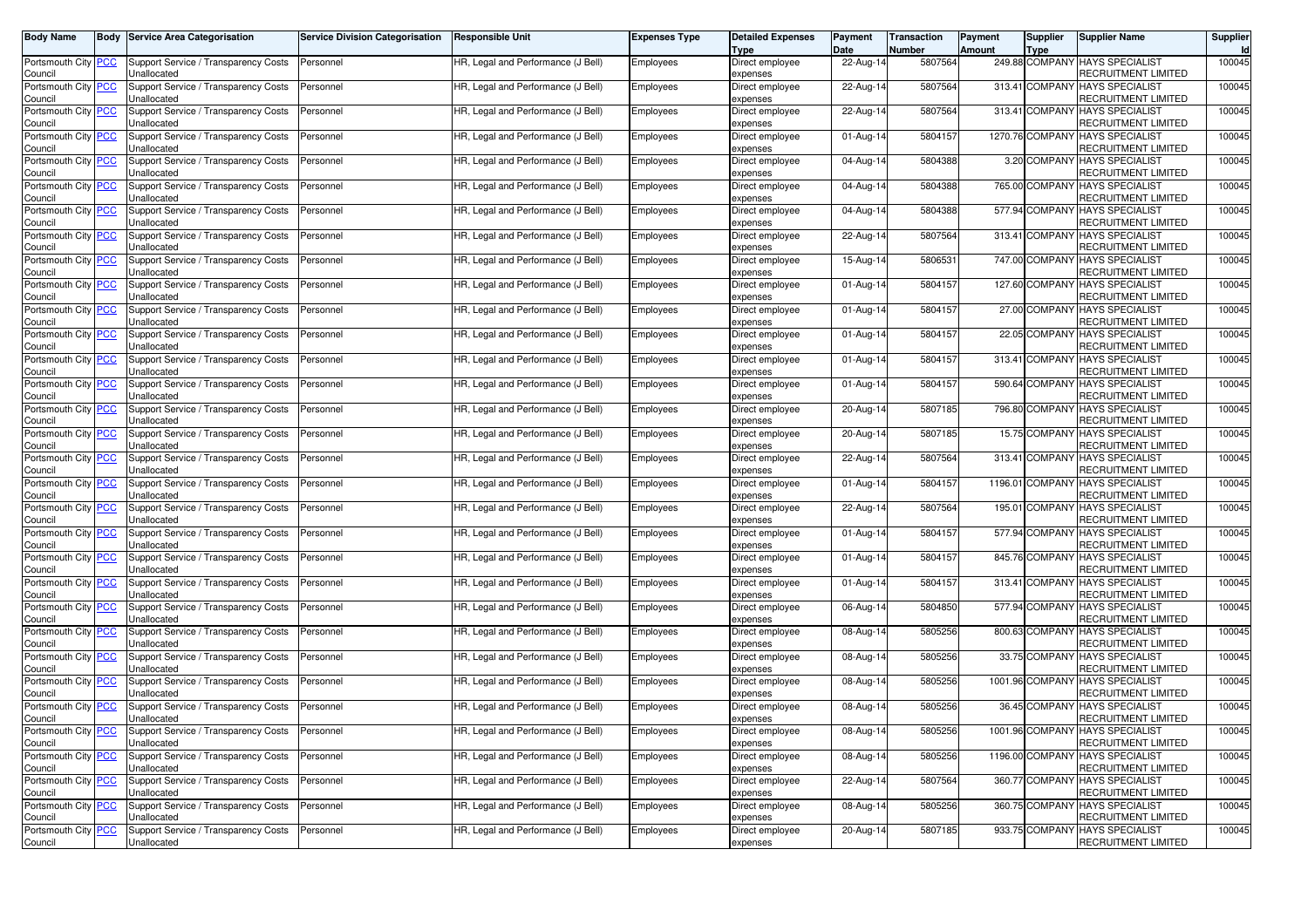| Body Name                               |            | <b>Body Service Area Categorisation</b>             | <b>Service Division Categorisation</b> | <b>Responsible Unit</b>            | <b>Expenses Type</b> | <b>Detailed Expenses</b><br>Type | Payment<br>Date | Transaction<br>Number | Payment<br><b>Amount</b> | Supplier<br><b>Type</b> | <b>Supplier Name</b>                                         | Supplier<br>Id |
|-----------------------------------------|------------|-----------------------------------------------------|----------------------------------------|------------------------------------|----------------------|----------------------------------|-----------------|-----------------------|--------------------------|-------------------------|--------------------------------------------------------------|----------------|
| Portsmouth City <b>PCC</b><br>Council   |            | Support Service / Transparency Costs<br>Unallocated | Personnel                              | HR, Legal and Performance (J Bell) | Employees            | Direct employee<br>expenses      | 20-Aug-14       | 5807185               |                          |                         | 24.75 COMPANY HAYS SPECIALIST<br>RECRUITMENT LIMITED         | 100045         |
| Portsmouth City<br>Council              | <u>'CC</u> | Support Service / Transparency Costs<br>Unallocated | Personnel                              | HR, Legal and Performance (J Bell) | Employees            | Direct employee<br>expenses      | 22-Aug-14       | 5807564               |                          | 360.77 COMPANY          | <b>HAYS SPECIALIST</b><br>RECRUITMENT LIMITED                | 100045         |
| Portsmouth City PCC<br>Council          |            | Support Service / Transparency Costs<br>Unallocated | Personnel                              | HR, Legal and Performance (J Bell) | Employees            | Direct employee<br>expenses      | 22-Aug-14       | 5807564               |                          |                         | 765.00 COMPANY HAYS SPECIALIST<br>RECRUITMENT LIMITED        | 100045         |
| Portsmouth City PCC<br>Council          |            | Support Service / Transparency Costs<br>Unallocated | Personnel                              | HR, Legal and Performance (J Bell) | Employees            | Direct employee<br>expenses      | 29-Aug-14       | 5808805               |                          |                         | 5.60 COMPANY HAYS SPECIALIST<br>RECRUITMENT LIMITED          | 100045         |
| Portsmouth City<br>Council              | <u>'CC</u> | Support Service / Transparency Costs<br>Unallocated | Personnel                              | HR, Legal and Performance (J Bell) | Employees            | Direct employee<br>expenses      | 15-Aug-14       | 5806531               |                          | 1057.20 COMPANY         | <b>HAYS SPECIALIST</b><br>RECRUITMENT LIMITED                | 100045         |
| Portsmouth City PCC<br>Council          |            | Support Service / Transparency Costs<br>Unallocated | Personnel                              | HR, Legal and Performance (J Bell) | Employees            | Direct employee<br>expenses      | 15-Aug-14       | 5806531               |                          |                         | 570.13 COMPANY HAYS SPECIALIST<br><b>RECRUITMENT LIMITED</b> | 100045         |
| Portsmouth City PCC<br>Council          |            | Support Service / Transparency Costs<br>Unallocated | Personnel                              | HR, Legal and Performance (J Bell) | Employees            | Direct employee<br>expenses      | 22-Aug-14       | 5807564               |                          |                         | 765.00 COMPANY HAYS SPECIALIST<br>RECRUITMENT LIMITED        | 100045         |
| Portsmouth City<br>Council              | <b>PCC</b> | Support Service / Transparency Costs<br>Unallocated | Personnel                              | HR, Legal and Performance (J Bell) | Employees            | Direct employee<br>expenses      | 15-Aug-14       | 5806531               |                          | 614.94 COMPANY          | <b>HAYS SPECIALIST</b><br>RECRUITMENT LIMITED                | 100045         |
| Portsmouth City<br>Council              | <b>PCC</b> | Support Service / Transparency Costs<br>Jnallocated | Personnel                              | HR, Legal and Performance (J Bell) | Employees            | Direct employee<br>expenses      | 29-Aug-14       | 5808805               |                          | 4.80 COMPANY            | <b>HAYS SPECIALIST</b><br>RECRUITMENT LIMITED                | 100045         |
| Portsmouth City PCC<br>Council          |            | Support Service / Transparency Costs<br>Unallocated | Personnel                              | HR, Legal and Performance (J Bell) | Employees            | Direct employee<br>expenses      | 15-Aug-14       | 5806531               |                          |                         | 774.38 COMPANY HAYS SPECIALIST<br>RECRUITMENT LIMITED        | 100045         |
| Portsmouth City<br>Council              | <u>'CC</u> | Support Service / Transparency Costs<br>Unallocated | Personnel                              | HR, Legal and Performance (J Bell) | Employees            | Direct employee<br>expenses      | 15-Aug-14       | 5806531               |                          |                         | 30.15 COMPANY HAYS SPECIALIST<br>RECRUITMENT LIMITED         | 100045         |
| Portsmouth City<br>Council              | <b>PCC</b> | Support Service / Transparency Costs<br>Unallocated | Personnel                              | HR, Legal and Performance (J Bell) | Employees            | Direct employee<br>expenses      | 15-Aug-14       | 5806531               |                          |                         | 433.28 COMPANY HAYS SPECIALIST<br>RECRUITMENT LIMITED        | 100045         |
| Portsmouth City PCC<br>Council          |            | Support Service / Transparency Costs<br>Unallocated | Personnel                              | HR, Legal and Performance (J Bell) | Employees            | Direct employee<br>expenses      | 15-Aug-14       | 5806531               |                          |                         | 379.12 COMPANY HAYS SPECIALIST<br>RECRUITMENT LIMITED        | 100045         |
| Portsmouth City<br>Council              | <u>PCC</u> | Support Service / Transparency Costs<br>Unallocated | Personnel                              | HR, Legal and Performance (J Bell) | Employees            | Direct employee<br>expenses      | 15-Aug-14       | 5806531               |                          | 1196.00 COMPANY         | <b>HAYS SPECIALIST</b><br>RECRUITMENT LIMITED                | 100045         |
| Portsmouth City<br>Council              | <b>PCC</b> | Support Service / Transparency Costs<br>Unallocated | Personnel                              | HR, Legal and Performance (J Bell) | Employees            | Direct employee<br>expenses      | 22-Aug-14       | 5807564               |                          |                         | 360.77 COMPANY HAYS SPECIALIST<br>RECRUITMENT LIMITED        | 100045         |
| Portsmouth City PCC<br>Council          |            | Support Service / Transparency Costs<br>Unallocated | Personnel                              | HR, Legal and Performance (J Bell) | Employees            | Direct employee<br>expenses      | 20-Aug-14       | 5807185               |                          | 933.75 COMPANY          | <b>HAYS SPECIALIST</b><br>RECRUITMENT LIMITED                | 100045         |
| Portsmouth City<br>Council              | <b>PCC</b> | Support Service / Transparency Costs<br>Unallocated | Personnel                              | HR, Legal and Performance (J Bell) | Employees            | Direct employee<br>expenses      | 20-Aug-14       | 5807185               |                          |                         | 24.75 COMPANY HAYS SPECIALIST<br>RECRUITMENT LIMITED         | 100045         |
| Portsmouth City<br>Council              | <b>PCC</b> | Support Service / Transparency Costs<br>Unallocated | Personnel                              | HR, Legal and Performance (J Bell) | Employees            | Direct employee<br>expenses      | 22-Aug-14       | 5807564               |                          |                         | 302.27 COMPANY HAYS SPECIALIST<br>RECRUITMENT LIMITED        | 100045         |
| Portsmouth City<br>Council              | <b>PCC</b> | Support Service / Transparency Costs<br>Unallocated | Personnel                              | HR, Legal and Performance (J Bell) | Employees            | Direct employee<br>expenses      | 15-Aug-14       | 5806531               |                          | 360.75 COMPANY          | <b>HAYS SPECIALIST</b><br>RECRUITMENT LIMITED                | 100045         |
| Portsmouth City PCC<br>Council          |            | Support Service / Transparency Costs<br>Jnallocated | Personnel                              | HR, Legal and Performance (J Bell) | Employees            | Direct employee<br>expenses      | 21-Aug-14       | 5807366               |                          |                         | 614.94 COMPANY HAYS SPECIALIST<br>RECRUITMENT LIMITED        | 100045         |
| Portsmouth City<br>Council              | <u>PCC</u> | Support Service / Transparency Costs<br>Unallocated | Personnel                              | HR, Legal and Performance (J Bell) | Employees            | Direct employee<br>expenses      | 22-Aug-14       | 5807564               |                          | 577.94 COMPANY          | <b>HAYS SPECIALIST</b><br>RECRUITMENT LIMITED                | 100045         |
| Portsmouth City PCC<br>Council          |            | Support Service / Transparency Costs<br>Unallocated | Personnel                              | HR, Legal and Performance (J Bell) | Employees            | Direct employee<br>expenses      | 22-Aug-14       | 5807564               |                          |                         | 997.52 COMPANY HAYS SPECIALIST<br>RECRUITMENT LIMITED        | 100045         |
| Portsmouth City   PCC<br>Council        |            | Support Service / Transparency Costs<br>Jnallocated | Personnel                              | HR, Legal and Performance (J Bell) | Employees            | Direct employee<br>expenses      | 22-Aug-14       | 5807564               |                          | 33.30 COMPANY           | <b>HAYS SPECIALIST</b><br>RECRUITMENT LIMITED                | 100045         |
| Portsmouth City<br>Council              | <u>PCC</u> | Support Service / Transparency Costs<br>Unallocated | Personnel                              | HR, Legal and Performance (J Bell) | Employees            | Direct employee<br>expenses      | 22-Aug-14       | 5807564               |                          | 1001.96 COMPANY         | <b>HAYS SPECIALIST</b><br>RECRUITMENT LIMITED                | 100045         |
| Portsmouth City PCC<br>Council          |            | Support Service / Transparency Costs<br>Unallocated | Personnel                              | HR, Legal and Performance (J Bell) | Employees            | Direct employee<br>expenses      | 22-Aug-14       | 5807564               |                          |                         | 6.75 COMPANY HAYS SPECIALIST<br>RECRUITMENT LIMITED          | 100045         |
| Portsmouth City<br>Council              | <b>PCC</b> | Support Service / Transparency Costs<br>Jnallocated | Personnel                              | HR, Legal and Performance (J Bell) | Employees            | Direct employee<br>expenses      | 22-Aug-14       | 5807564               |                          | 1113.78 COMPANY         | <b>HAYS SPECIALIST</b><br>RECRUITMENT LIMITED                | 100045         |
| Portsmouth City<br>Council              | <u>PCC</u> | Support Service / Transparency Costs<br>Unallocated | Personnel                              | HR, Legal and Performance (J Bell) | Employees            | Direct employee<br>expenses      | 22-Aug-14       | 5807564               |                          | 933.75 COMPANY          | <b>HAYS SPECIALIST</b><br>RECRUITMENT LIMITED                | 100045         |
| Portsmouth City   <u>PCC</u><br>Council |            | Support Service / Transparency Costs<br>Unallocated | Personnel                              | HR, Legal and Performance (J Bell) | Employees            | Direct employee<br>expenses      | 22-Aug-14       | 5807564               |                          |                         | 31.05 COMPANY HAYS SPECIALIST<br>RECRUITMENT LIMITED         | 100045         |
| Portsmouth City PCC<br>Council          |            | Support Service / Transparency Costs<br>Unallocated | Personnel                              | HR, Legal and Performance (J Bell) | Employees            | Direct employee<br>expenses      | $22-Aug-14$     | 5807564               |                          |                         | 360.77 COMPANY HAYS SPECIALIST<br>RECRUITMENT LIMITED        | 100045         |
| Portsmouth City PCC<br>Council          |            | Support Service / Transparency Costs<br>Unallocated | Personnel                              | HR, Legal and Performance (J Bell) | Employees            | Direct employee<br>expenses      | 22-Aug-14       | 5807564               |                          |                         | 2000.00 COMPANY HAYS SPECIALIST<br>RECRUITMENT LIMITED       | 100045         |
| Portsmouth City PCC<br>Council          |            | Support Service / Transparency Costs<br>Unallocated | Personnel                              | HR, Legal and Performance (J Bell) | Employees            | Direct employee<br>expenses      | 22-Aug-14       | 5807564               |                          |                         | 614.94 COMPANY HAYS SPECIALIST<br>RECRUITMENT LIMITED        | 100045         |
| Portsmouth City PCC<br>Council          |            | Support Service / Transparency Costs<br>Unallocated | Personnel                              | HR, Legal and Performance (J Bell) | Employees            | Direct employee<br>expenses      | 27-Aug-14       | 5808479               |                          | 554.51 COMPANY          | <b>HAYS SPECIALIST</b><br>RECRUITMENT LIMITED                | 100045         |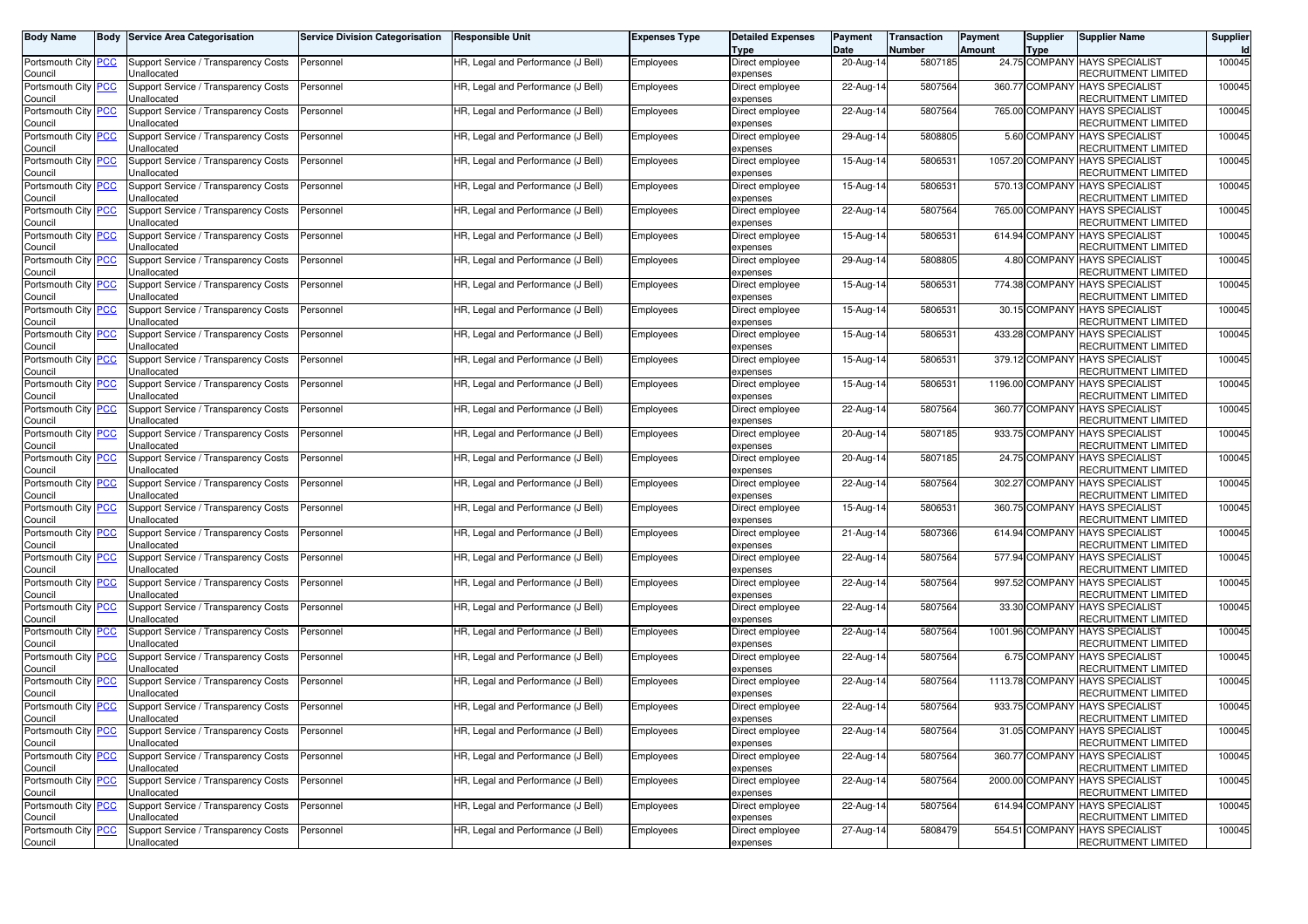| <b>Body Name</b>                      | <b>Body Service Area Categorisation</b>             | <b>Service Division Categorisation</b> | <b>Responsible Unit</b>            | <b>Expenses Type</b>  | <b>Detailed Expenses</b><br><b>Type</b> | Payment<br>Date | <b>Transaction</b><br>Number | Payment<br>Amount | Supplier<br><b>Type</b> | <b>Supplier Name</b>                                  | Supplier<br>Id |
|---------------------------------------|-----------------------------------------------------|----------------------------------------|------------------------------------|-----------------------|-----------------------------------------|-----------------|------------------------------|-------------------|-------------------------|-------------------------------------------------------|----------------|
| Portsmouth City   PCC<br>Council      | Support Service / Transparency Costs<br>Unallocated | Personnel                              | HR, Legal and Performance (J Bell) | Employees             | Direct employee<br>expenses             | 29-Aug-14       | 5808805                      |                   |                         | 11.25 COMPANY HAYS SPECIALIST<br>RECRUITMENT LIMITED  | 100045         |
| Portsmouth City PCC<br>Council        | Support Service / Transparency Costs<br>Jnallocated | Personnel                              | HR, Legal and Performance (J Bell) | Employees             | Direct employee<br>expenses             | 29-Aug-14       | 5808805                      |                   | 1196.00 COMPANY         | <b>HAYS SPECIALIST</b><br>RECRUITMENT LIMITED         | 100045         |
| Portsmouth City PCC<br>Council        | Support Service / Transparency Costs<br>Jnallocated | Personnel                              | HR, Legal and Performance (J Bell) | Employees             | Direct employee<br>expenses             | 29-Aug-14       | 5808805                      |                   |                         | 360.75 COMPANY HAYS SPECIALIST<br>RECRUITMENT LIMITED | 100045         |
| Portsmouth City   PCC<br>Council      | Support Service / Transparency Costs<br>Jnallocated | Personnel                              | HR, Legal and Performance (J Bell) | Employees             | Direct employee<br>expenses             | 29-Aug-14       | 5808805                      |                   |                         | 821.70 COMPANY HAYS SPECIALIST<br>RECRUITMENT LIMITED | 100045         |
| Portsmouth City PCC<br>Council        | Support Service / Transparency Costs<br>Unallocated | Personnel                              | HR, Legal and Performance (J Bell) | Employees             | Direct employee<br>expenses             | 29-Aug-14       | 5808805                      |                   | 20.25 COMPANY           | <b>HAYS SPECIALIST</b><br>RECRUITMENT LIMITED         | 100045         |
| Portsmouth City PCC<br>Council        | Support Service / Transparency Costs<br>Jnallocated | Personnel                              | HR, Legal and Performance (J Bell) | Employees             | Direct employee<br>expenses             | 29-Aug-14       | 5808805                      |                   |                         | 24.30 COMPANY HAYS SPECIALIST<br>RECRUITMENT LIMITED  | 100045         |
| Portsmouth City PCC<br>Council        | Support Service / Transparency Costs<br>Jnallocated | Personnel                              | HR, Legal and Performance (J Bell) | Employees             | Direct employee<br>expenses             | 29-Aug-14       | 5808805                      |                   |                         | 974.88 COMPANY HAYS SPECIALIST<br>RECRUITMENT LIMITED | 100045         |
| Portsmouth City <b>PCC</b><br>Council | Support Service / Transparency Costs<br>Unallocated | Legal Services                         | HR, Legal and Performance (J Bell) | Supplies and Services | Communications and<br>computing         | 08-Aug-14       | 5805264                      |                   | 1175.00 VENDOR          | <b>INSTITUTION OF CIVIL</b><br><b>ENGINEERS</b>       | 101457         |
| Portsmouth City PCC<br>Council        | Support Service / Transparency Costs<br>Jnallocated | Personnel                              | HR, Legal and Performance (J Bell) | Employees             | Direct employee<br>expenses             | 01-Aug-14       | 5804181                      |                   | 1602.84 VENDOR          | <b>LIQUID PERSONNEL</b><br><b>IMITED</b>              | 133012         |
| Portsmouth City PCC<br>Council        | Support Service / Transparency Costs<br>Unallocated | Personnel                              | HR, Legal and Performance (J Bell) | Employees             | Direct employee<br>expenses             | 22-Aug-14       | 5807591                      |                   | 1299.60 VENDOR          | <b>LIQUID PERSONNEL</b><br>LIMITED                    | 133012         |
| Portsmouth City   PCC<br>Council      | Support Service / Transparency Costs<br>Jnallocated | Personnel                              | HR, Legal and Performance (J Bell) | Employees             | Direct employee<br>expenses             | 29-Aug-14       | 5808833                      |                   | 1602.84 VENDOR          | <b>LIQUID PERSONNEL</b><br><b>IMITED</b>              | 133012         |
| Portsmouth City PCC<br>Council        | Support Service / Transparency Costs<br>Jnallocated | Personnel                              | HR, Legal and Performance (J Bell) | Employees             | Direct employee<br>expenses             | 06-Aug-14       | 5804873                      |                   | 387.02 VENDOR           | MANPOWER UK LTD                                       | 101290         |
| Portsmouth City   PCC<br>Council      | Support Service / Transparency Costs<br>Jnallocated | Personnel                              | HR, Legal and Performance (J Bell) | Employees             | Direct employee<br>expenses             | 06-Aug-14       | 5804873                      |                   | 387.02 VENDOR           | <b>MANPOWER UK LTD</b>                                | 101290         |
| Portsmouth City   PCC<br>Council      | Support Service / Transparency Costs<br>Jnallocated | Personnel                              | HR, Legal and Performance (J Bell) | Employees             | Direct employee<br>expenses             | 06-Aug-14       | 5804873                      |                   | 552.41 VENDOR           | <b>MANPOWER UK LTD</b>                                | 101290         |
| Portsmouth City PCC<br>Council        | Support Service / Transparency Costs<br>Jnallocated | Personnel                              | HR, Legal and Performance (J Bell) | Employees             | Direct employee<br>expenses             | 12-Aug-14       | 5805677                      |                   | 308.57 VENDOR           | <b>MANPOWER UK LTD</b>                                | 101290         |
| Portsmouth City PCC<br>Council        | Support Service / Transparency Costs<br>Unallocated | Personnel                              | HR, Legal and Performance (J Bell) | Employees             | Direct employee<br>expenses             | 12-Aug-14       | 5805677                      |                   | 109.83 VENDOR           | <b>MANPOWER UK LTD</b>                                | 101290         |
| Portsmouth City <b>PCC</b><br>Council | Support Service / Transparency Costs<br>Unallocated | Personnel                              | HR, Legal and Performance (J Bell) | Employees             | Direct employee<br>expenses             | 13-Aug-14       | 5806167                      |                   | 552.41 VENDOR           | MANPOWER UK LTD                                       | 101290         |
| Portsmouth City PCC<br>Council        | Support Service / Transparency Costs<br>Jnallocated | Personnel                              | HR, Legal and Performance (J Bell) | Employees             | Direct employee<br>expenses             | 20-Aug-14       | 5807212                      |                   | 387.02 VENDOR           | MANPOWER UK LTD                                       | 101290         |
| Portsmouth City PCC<br>Council        | Support Service / Transparency Costs<br>Unallocated | Personnel                              | HR, Legal and Performance (J Bell) | Employees             | Direct employee<br>expenses             | 20-Aug-14       | 5807212                      |                   | 552.41 VENDOR           | MANPOWER UK LTD                                       | 101290         |
| Portsmouth City PCC<br>Council        | Support Service / Transparency Costs<br>Jnallocated | Personnel                              | HR, Legal and Performance (J Bell) | Employees             | Direct employee<br>expenses             | 26-Aug-14       | 5807946                      |                   | 319.03 VENDOR           | MANPOWER UK LTD                                       | 101290         |
| Portsmouth City   PCC<br>Council      | Support Service / Transparency Costs<br>Jnallocated | Personnel                              | HR, Legal and Performance (J Bell) | Employees             | Direct employee<br>expenses             | 26-Aug-14       | 5807946                      |                   | 372.09 VENDOR           | MANPOWER UK LTD                                       | 101290         |
| Portsmouth City PCC<br>Council        | Support Service / Transparency Costs<br>Unallocated | Personnel                              | HR, Legal and Performance (J Bell) | Employees             | Direct employee<br>expenses             | 26-Aug-14       | 5807946                      |                   | 552.41 VENDOR           | <b>MANPOWER UK LTD</b>                                | 101290         |
| Portsmouth City   PCC<br>Council      | Support Service / Transparency Costs<br>Jnallocated | Personnel                              | HR, Legal and Performance (J Bell) | Employees             | Direct employee<br>expenses             | 06-Aug-14       | 5804876                      |                   | 6480.00 VENDOR          | MATCHTECH GROUP PLC                                   | 100353         |
| Portsmouth City <b>PCC</b><br>Council | Support Service / Transparency Costs<br>Unallocated | Personnel                              | HR, Legal and Performance (J Bell) | Employees             | Direct employee<br>expenses             | 01-Aug-14       | 5804192                      |                   | 458.00 VENDOR           | MATCHTECH GROUP PLC                                   | 100353         |
| Portsmouth City PCC<br>Council        | Support Service / Transparency Costs<br>Unallocated | Personnel                              | HR, Legal and Performance (J Bell) | Employees             | Direct employee<br>expenses             | 01-Aug-14       | 5804192                      |                   | 458.00 VENDOR           | <b>MATCHTECH GROUP PLC</b>                            | 100353         |
| Portsmouth City   PCC<br>Council      | Support Service / Transparency Costs<br>Jnallocated | Personnel                              | HR, Legal and Performance (J Bell) | Employees             | Direct employee<br>expenses             | 01-Aug-14       | 5804192                      |                   | 1145.00 VENDOR          | MATCHTECH GROUP PLC                                   | 100353         |
| Portsmouth City PCC<br>Council        | Support Service / Transparency Costs<br>Unallocated | Personnel                              | HR, Legal and Performance (J Bell) | Employees             | Direct employee<br>expenses             | 01-Aug-14       | 5804192                      |                   | 916.00 VENDOR           | MATCHTECH GROUP PLC                                   | 100353         |
| Portsmouth City   PCC<br>Council      | Support Service / Transparency Costs<br>Unallocated | Personnel                              | HR, Legal and Performance (J Bell) | Employees             | Direct employee<br>expenses             | 22-Aug-14       | 5807618                      |                   | 1555.91 VENDOR          | OFFICE ANGELS LTD                                     | 100208         |
| Portsmouth City PCC<br>Council        | Support Service / Transparency Costs<br>Jnallocated | Personnel                              | HR, Legal and Performance (J Bell) | Employees             | Direct employee<br>expenses             | 22-Aug-14       | 5807618                      |                   | 102.38 VENDOR           | <b>OFFICE ANGELS LTD</b>                              | 100208         |
| Portsmouth City PCC<br>Council        | Support Service / Transparency Costs<br>Unallocated | Personnel                              | HR, Legal and Performance (J Bell) | Employees             | Direct employee<br>expenses             | 22-Aug-14       | 5807618                      |                   | 972.43 VENDOR           | OFFICE ANGELS LTD                                     | 100208         |
| Portsmouth City PCC<br>Council        | Support Service / Transparency Costs<br>Unallocated | Personnel                              | HR, Legal and Performance (J Bell) | Employees             | Direct employee<br>expenses             | 22-Aug-14       | 5807618                      |                   | 2119.99 VENDOR          | <b>OFFICE ANGELS LTD</b>                              | 100208         |
| Portsmouth City PCC<br>Council        | Support Service / Transparency Costs<br>Unallocated | Personnel                              | HR, Legal and Performance (J Bell) | Employees             | Direct employee<br>expenses             | 22-Aug-14       | 5807618                      |                   | 2154.90 VENDOR          | OFFICE ANGELS LTD                                     | 100208         |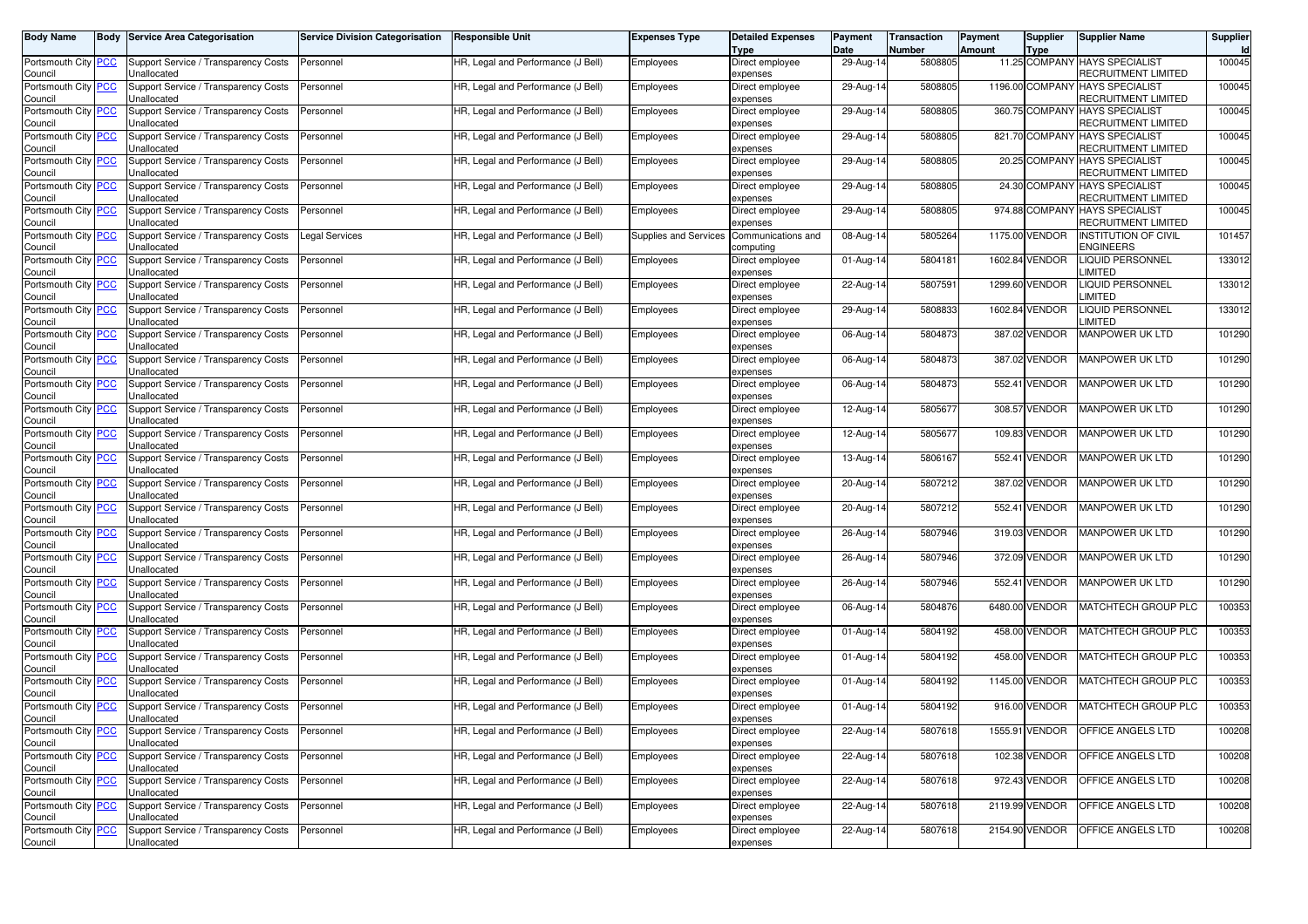| Body Name                                   | <b>Body Service Area Categorisation</b>                                                     | <b>Service Division Categorisation</b> | <b>Responsible Unit</b>            | Expenses Type | <b>Detailed Expenses</b><br>Type | Payment<br>Date | Transaction<br>Number | Payment<br>Amount | Supplier<br>Type                  | <b>Supplier Name</b>                                      | Supplier<br>Id |
|---------------------------------------------|---------------------------------------------------------------------------------------------|----------------------------------------|------------------------------------|---------------|----------------------------------|-----------------|-----------------------|-------------------|-----------------------------------|-----------------------------------------------------------|----------------|
| Portsmouth City <b>PCC</b><br>Council       | Support Service / Transparency Costs<br>Unallocated                                         | Personnel                              | HR, Legal and Performance (J Bell) | Employees     | Direct employee<br>expenses      | 22-Aug-14       | 5807618               |                   | 479.25 VENDOR                     | OFFICE ANGELS LTD                                         | 100208         |
| Portsmouth City PCC<br>Council              | Other                                                                                       | Suspense and Capital Schemes           | HR, Legal and Performance (J Bell) | Employees     | ndirect employee<br>expenses     | 08-Aug-14       | 5805347               |                   | 7160.00 HEALTH                    | PORTSMOUTH HOSPITALS<br><b>AUTHORIT NHS TRUST</b>         | 100690         |
| Portsmouth City PCC<br>Council              | Other                                                                                       | Suspense and Capital Schemes           | HR, Legal and Performance (J Bell) | Employees     | Indirect employee<br>expenses    | 08-Aug-14       | 580534                |                   | 7600.00 HEALTH<br><b>AUTHORIT</b> | PORTSMOUTH HOSPITALS<br><b>NHS TRUST</b>                  | 100690         |
| Portsmouth City PCC<br>Council              | Support Service / Transparency Costs<br>Unallocated                                         | Personnel                              | HR, Legal and Performance (J Bell) | Employees     | Direct employee<br>expenses      | 07-Aug-14       | 5805078               |                   | 1135.97 VENDOR                    | RANDSTAD CARE LIMITED                                     | 104245         |
| Portsmouth City PCC<br>Council              | Support Service / Transparency Costs<br>Unallocated                                         | Personnel                              | HR, Legal and Performance (J Bell) | Employees     | Direct employee<br>expenses      | 07-Aug-14       | 5805078               |                   | 787.50 VENDOR                     | RANDSTAD CARE LIMITED                                     | 104245         |
| Portsmouth City <b>PCC</b><br>Council       | Support Service / Transparency Costs<br>Unallocated                                         | Personnel                              | HR, Legal and Performance (J Bell) | Employees     | Direct employee<br>expenses      | 07-Aug-14       | 5805078               |                   | 544.00 VENDOR                     | RANDSTAD CARE LIMITED                                     | 104245         |
| Portsmouth City PCC<br>Council              | Support Service / Transparency Costs<br>Unallocated                                         | Personnel                              | HR, Legal and Performance (J Bell) | Employees     | Direct employee<br>expenses      | 07-Aug-14       | 5805078               |                   | 816.00 VENDOR                     | RANDSTAD CARE LIMITED                                     | 104245         |
| Portsmouth City PCC<br>Council              | Support Service / Transparency Costs<br>Unallocated                                         | Personnel                              | HR, Legal and Performance (J Bell) | Employees     | Direct employee<br>expenses      | 07-Aug-14       | 5805078               |                   | 153.00 VENDOR                     | RANDSTAD CARE LIMITED                                     | 104245         |
| Portsmouth City <b>PCC</b><br>Council       | Support Service / Transparency Costs<br>Unallocated                                         | Personnel                              | HR, Legal and Performance (J Bell) | Employees     | Direct employee<br>expenses      | 07-Aug-14       | 5805078               |                   | 877.50 VENDOR                     | RANDSTAD CARE LIMITED                                     | 104245         |
| Portsmouth City <b>PCC</b><br>Council       | Support Service / Transparency Costs<br>Unallocated                                         | Personnel                              | HR, Legal and Performance (J Bell) | Employees     | Direct employee<br>expenses      | 08-Aug-14       | 5805355               |                   | 1164.61 VENDOR                    | RANDSTAD CARE LIMITED                                     | 104245         |
| Portsmouth City <b>PCC</b><br>Council       | Support Service / Transparency Costs<br>Unallocated                                         | Personnel                              | HR, Legal and Performance (J Bell) | Employees     | Direct employee<br>expenses      | 06-Aug-14       | 5804907               |                   | 647.50 VENDOR                     | RANDSTAD CARE LIMITED                                     | 104245         |
| Portsmouth City PCC<br>Council              | Support Service / Transparency Costs<br>Unallocated                                         | Personnel                              | HR, Legal and Performance (J Bell) | Employees     | Direct employee<br>expenses      | 13-Aug-14       | 5806191               |                   | 3.78 VENDOR                       | RANDSTAD CARE LIMITED                                     | 104245         |
| Portsmouth City <mark>PCC</mark><br>Council | Support Service / Transparency Costs<br>Unallocated                                         | Personnel                              | HR, Legal and Performance (J Bell) | Employees     | Direct employee<br>expenses      | 20-Aug-14       | 5807240               |                   | 973.06 VENDOR                     | RANDSTAD CARE LIMITED                                     | 104245         |
| Portsmouth City PCC<br>Council              | Support Service / Transparency Costs<br>Jnallocated                                         | Personnel                              | HR, Legal and Performance (J Bell) | Employees     | Direct employee<br>expenses      | 20-Aug-14       | 5807240               |                   | 777.00 VENDOR                     | RANDSTAD CARE LIMITED                                     | 104245         |
| Portsmouth City PCC<br>Council              | Support Service / Transparency Costs<br>Unallocated                                         | Personnel                              | HR, Legal and Performance (J Bell) | Employees     | Direct employee<br>expenses      | 20-Aug-14       | 5807240               |                   | 1345.50 VENDOR                    | RANDSTAD CARE LIMITED                                     | 104245         |
| Portsmouth City <mark>PCC</mark><br>Council | Support Service / Transparency Costs<br>Unallocated                                         | Personnel                              | HR, Legal and Performance (J Bell) | Employees     | Direct employee<br>expenses      | 27-Aug-14       | 5808521               |                   | 832.50 VENDOR                     | RANDSTAD CARE LIMITED                                     | 104245         |
| Portsmouth City <b>PCC</b><br>Council       | Support Service / Transparency Costs<br>Jnallocated                                         | Personnel                              | HR, Legal and Performance (J Bell) | Employees     | Direct employee<br>expenses      | $27$ -Aug-14    | 580852                |                   | 984.75 VENDOR                     | RANDSTAD CARE LIMITED                                     | 104245         |
| Portsmouth City PCC<br>Council              | Support Service / Transparency Costs<br>Unallocated                                         | Personnel                              | HR, Legal and Performance (J Bell) | Employees     | Direct employee<br>expenses      | 27-Aug-14       | 5808521               |                   | 40.05 VENDOR                      | RANDSTAD CARE LIMITED                                     | 104245         |
| Portsmouth City PCC<br>Council              | Support Service / Transparency Costs<br>Unallocated                                         | Personnel                              | HR, Legal and Performance (J Bell) | Employees     | Direct employee<br>expenses      | 01-Aug-14       | 5804249               |                   | 1110.00 VENDOR                    | RANDSTAD CARE LIMITED                                     | 104245         |
| Portsmouth City <mark>PCC</mark><br>Council | Support Service / Transparency Costs<br>Jnallocated                                         | Personnel                              | HR, Legal and Performance (J Bell) | Employees     | Direct employee<br>expenses      | 01-Aug-14       | 5804249               |                   | 1050.00 VENDOR                    | RANDSTAD CARE LIMITED                                     | 104245         |
| Portsmouth City PCC<br>Council              | Support Service / Transparency Costs<br>Unallocated                                         | Personnel                              | HR, Legal and Performance (J Bell) | Employees     | Direct employee<br>expenses      | 13-Aug-14       | 5806191               |                   | 1050.00 VENDOR                    | RANDSTAD CARE LIMITED                                     | 104245         |
| Portsmouth City <mark>PCC</mark><br>Council | Support Service / Transparency Costs<br>Jnallocated                                         | Personnel                              | HR, Legal and Performance (J Bell) | Employees     | Direct employee<br>expenses      | 08-Aug-14       | 5805355               |                   | 1110.00 VENDOR                    | RANDSTAD CARE LIMITED                                     | 104245         |
| Portsmouth City PCC<br>Council              | Support Service / Transparency Costs<br>Unallocated                                         | Personnel                              | HR, Legal and Performance (J Bell) | Employees     | Direct employee<br>expenses      | 22-Aug-14       | 5807642               |                   | 1050.00 VENDOR                    | RANDSTAD EDUCATION<br><b>IMITED</b>                       | 103044         |
| Portsmouth City <b>PCC</b><br>Council       | Support Service / Transparency Costs<br>Unallocated                                         | Personnel                              | HR, Legal and Performance (J Bell) | Employees     | Direct employee<br>expenses      | 22-Aug-14       | 5807642               |                   | 1050.00 VENDOR                    | RANDSTAD EDUCATION<br><b>IMITED</b>                       | 103044         |
| Portsmouth City PCC<br>Council              | Support Service / Transparency Costs<br>Jnallocated                                         | Personnel                              | HR, Legal and Performance (J Bell) | Employees     | Direct employee<br>expenses      | 22-Aug-14       | 5807642               |                   | 1110.00 VENDOR<br>1110.00 VENDOR  | RANDSTAD EDUCATION<br><b>IMITED</b><br>RANDSTAD EDUCATION | 103044         |
| Portsmouth City <b>PCC</b><br>Council       | Support Service / Transparency Costs<br>Unallocated                                         | Personnel                              | HR, Legal and Performance (J Bell) | Employees     | Direct employee<br>expenses      | 28-Aug-14       | 580864                |                   |                                   | LIMITED                                                   | 103044         |
| Portsmouth City_ <u>PCC</u><br>Council      | Support Service / Transparency Costs<br>Unallocated                                         | Personnel                              | HR, Legal and Pertormance (J Bell) | ⊨mployees     | Direct employee<br>expenses      | 01-Aug-14       | 5804252               |                   | 1056.72 VENDOR                    | RFFD                                                      | 123073         |
| Portsmouth City PCC<br>Council              | Support Service / Transparency Costs<br>Unallocated<br>Support Service / Transparency Costs | Personnel<br>Personnel                 | HR, Legal and Performance (J Bell) | Employees     | Direct employee<br>expenses      | 01-Aug-14       | 5804252               |                   | 1056.72 VENDOR<br>1078.14 VENDOR  | REED                                                      | 123073         |
| Portsmouth City PCC<br>Council              | Unallocated                                                                                 |                                        | HR, Legal and Performance (J Bell) | Employees     | Direct employee<br>expenses      | 01-Aug-14       | 5804252               |                   |                                   | REED                                                      | 123073         |
| Portsmouth City PCC<br>Council              | Support Service / Transparency Costs<br>Unallocated                                         | Personnel                              | HR, Legal and Performance (J Bell) | Employees     | Direct employee<br>expenses      | 01-Aug-14       | 5804252               |                   | 1013.88 VENDOR                    | REED                                                      | 123073         |
| Portsmouth City PCC<br>Council              | Other                                                                                       | Suspense and Capital Schemes           | HR, Legal and Performance (J Bell) | Employees     | Indirect employee<br>expenses    | 13-Aug-14       | 5806195               |                   | 306.00 VENDOR                     | RIGHT MANAGEMENT<br><b>CONSULTANTS LTD</b>                | 122070         |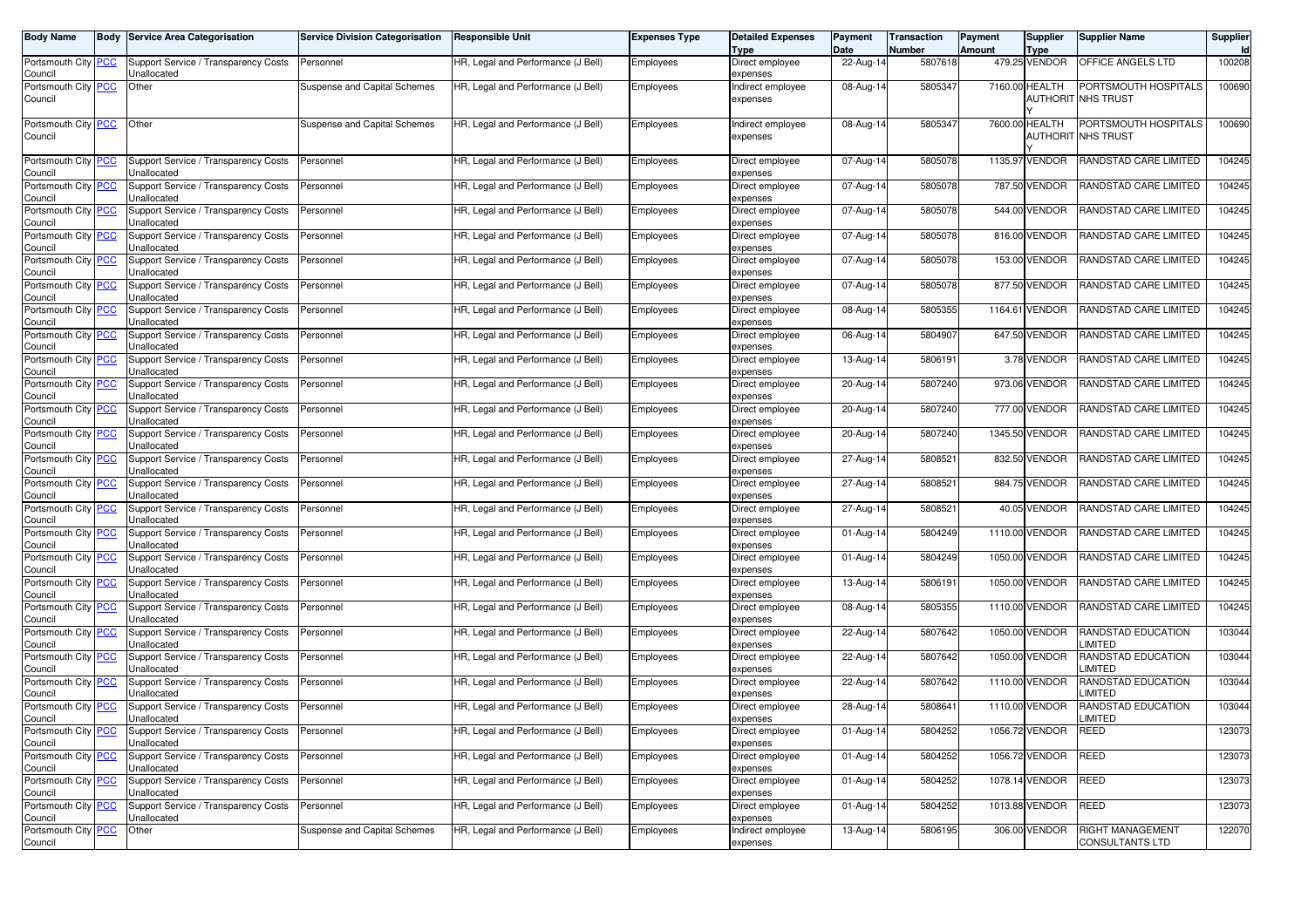| Body Name                                     | Body | <b>Service Area Categorisation</b>                         | <b>Service Division Categorisation</b> | <b>Responsible Unit</b>            | Expenses Type | <b>Detailed Expenses</b><br>Type | Payment<br>Date | <b>Transaction</b><br>Number | Payment<br><b>Amount</b> | <b>Supplier</b><br>Type | Supplier Name                         | Supplier |
|-----------------------------------------------|------|------------------------------------------------------------|----------------------------------------|------------------------------------|---------------|----------------------------------|-----------------|------------------------------|--------------------------|-------------------------|---------------------------------------|----------|
| Portsmouth City <b>PCC</b><br>Council         |      | Other                                                      | Suspense and Capital Schemes           | HR, Legal and Performance (J Bell) | Employees     | Indirect employee<br>expenses    | 13-Aug-14       | 5806195                      |                          | 612.00 VENDOR           | RIGHT MANAGEMENT<br>CONSULTANTS LTD   | 122070   |
| Portsmouth City PCC<br>Council                |      | Other                                                      | Suspense and Capital Schemes           | HR, Legal and Performance (J Bell) | Employees     | ndirect employee<br>expenses     | 13-Aug-14       | 5806195                      |                          | 256.00 VENDOR           | RIGHT MANAGEMENT<br>CONSULTANTS LTD   | 122070   |
| Portsmouth City PCC<br>Council                |      | Support Service / Transparency Costs<br>Jnallocated        | Personnel                              | HR, Legal and Performance (J Bell) | Employees     | Direct employee<br>expenses      | 08-Aug-14       | 5805374                      |                          | 1327.50 VENDOR          | SANCTUARY PERSONNEL<br><b>IMITED</b>  | 122490   |
| Portsmouth City PCC<br>Council                |      | Support Service / Transparency Costs<br>Jnallocated        | Personnel                              | HR, Legal and Performance (J Bell) | Employees     | Direct employee<br>expenses      | 01-Aug-14       | 5804268                      |                          | 1073.00 VENDOR          | SANCTUARY PERSONNEL<br><b>IMITED</b>  | 122490   |
| Portsmouth City PCC<br>Council                |      | Support Service / Transparency Costs<br>Jnallocated        | Personnel                              | HR, Legal and Performance (J Bell) | Employees     | Direct employee<br>expenses      | 01-Aug-14       | 5804268                      |                          | 1591.00 VENDOR          | SANCTUARY PERSONNEL<br><b>IMITED</b>  | 122490   |
| Portsmouth City PCC<br>Council                |      | Support Service / Transparency Costs<br>Jnallocated        | Personnel                              | HR, Legal and Performance (J Bell) | Employees     | Direct employee<br>expenses      | 01-Aug-14       | 5804268                      |                          | 42.10 VENDOR            | SANCTUARY PERSONNEL<br><b>IMITED</b>  | 122490   |
| Portsmouth City PCC<br>Council                |      | Support Service / Transparency Costs<br>Jnallocated        | Personnel                              | HR, Legal and Performance (J Bell) | Employees     | Direct employee<br>expenses      | 08-Aug-14       | 5805374                      |                          | 798.00 VENDOR           | SANCTUARY PERSONNEL<br><b>_IMITED</b> | 122490   |
| Portsmouth City PCC<br>Council                |      | Support Service / Transparency Costs<br>Jnallocated        | Personnel                              | HR, Legal and Performance (J Bell) | Employees     | Direct employee<br>expenses      | 01-Aug-14       | 5804268                      |                          | 9.84 VENDOR             | SANCTUARY PERSONNEL<br><b>IMITED</b>  | 122490   |
| Portsmouth City PCC<br>Council                |      | Support Service / Transparency Costs<br>Jnallocated        | Personnel                              | HR, Legal and Performance (J Bell) | Employees     | Direct employee<br>expenses      | 01-Aug-14       | 5804268                      |                          | 1275.00 VENDOR          | SANCTUARY PERSONNEL<br><b>IMITED</b>  | 122490   |
| Portsmouth City PCC<br>Council                |      | Support Service / Transparency Costs<br>Unallocated        | Personnel                              | HR, Legal and Performance (J Bell) | Employees     | Direct employee<br>expenses      | 01-Aug-14       | 5804268                      |                          | 1369.00 VENDOR          | SANCTUARY PERSONNEL<br><b>_IMITED</b> | 122490   |
| Portsmouth City PCC<br>Council                |      | Support Service / Transparency Costs<br>Jnallocated        | Personnel                              | HR, Legal and Performance (J Bell) | Employees     | Direct employee<br>expenses      | 06-Aug-14       | 5804914                      |                          | 337.50 VENDOR           | SANCTUARY PERSONNEL<br><b>IMITED</b>  | 122490   |
| Portsmouth City PCC<br>Council                |      | Support Service / Transparency Costs<br>Jnallocated        | Personnel                              | HR, Legal and Performance (J Bell) | Employees     | Direct employee<br>expenses      | 07-Aug-14       | 5805088                      |                          | 1406.00 VENDOR          | SANCTUARY PERSONNEL<br><b>IMITED</b>  | 122490   |
| Portsmouth City PCC<br>Council                |      | Support Service / Transparency Costs<br>Jnallocated        | Personnel                              | HR, Legal and Performance (J Bell) | Employees     | Direct employee<br>expenses      | 07-Aug-14       | 5805088                      |                          | 1258.00 VENDOR          | SANCTUARY PERSONNEL<br><b>IMITED</b>  | 122490   |
| Portsmouth City PCC<br>Council                |      | Support Service / Transparency Costs<br>Jnallocated        | Personnel                              | HR, Legal and Performance (J Bell) | Employees     | Direct employee<br>expenses      | 07-Aug-14       | 5805088                      |                          | 1591.00 VENDOR          | SANCTUARY PERSONNEL<br><b>IMITED</b>  | 122490   |
| Portsmouth City PCC<br>Council                |      | Support Service / Transparency Costs<br>Jnallocated        | Personnel                              | HR, Legal and Performance (J Bell) | Employees     | Direct employee<br>expenses      | 07-Aug-14       | 5805088                      |                          | 1073.00 VENDOR          | SANCTUARY PERSONNEL<br><b>IMITED</b>  | 122490   |
| Portsmouth City PCC<br>Council                |      | <b>Support Service / Transparency Costs</b><br>Jnallocated | Personnel                              | HR, Legal and Performance (J Bell) | Employees     | Direct employee<br>expenses      | 07-Aug-14       | 5805088                      |                          | 21.70 VENDOR            | SANCTUARY PERSONNEL<br><b>IMITED</b>  | 122490   |
| Portsmouth City PCC<br>Council                |      | Support Service / Transparency Costs<br>Jnallocated        | Personnel                              | HR, Legal and Performance (J Bell) | Employees     | Direct employee<br>expenses      | 07-Aug-14       | 5805088                      |                          | 480.00 VENDOR           | SANCTUARY PERSONNEL<br><b>IMITED</b>  | 122490   |
| Portsmouth City PCC<br>Council                |      | Support Service / Transparency Costs<br>Jnallocated        | Personnel                              | HR, Legal and Performance (J Bell) | Employees     | Direct employee<br>expenses      | 07-Aug-14       | 5805088                      |                          | 1369.00 VENDOR          | SANCTUARY PERSONNEL<br><b>IMITED</b>  | 122490   |
| Portsmouth City PCC<br>Council                |      | Support Service / Transparency Costs<br>Jnallocated        | Personnel                              | HR, Legal and Performance (J Bell) | Employees     | Direct employee<br>expenses      | 19-Aug-14       | 5806801                      |                          | 1665.00 VENDOR          | SANCTUARY PERSONNEL<br><b>LIMITED</b> | 122490   |
| Portsmouth City <mark>PCC</mark><br>Council   |      | Support Service / Transparency Costs<br>Jnallocated        | Personnel                              | HR, Legal and Performance (J Bell) | Employees     | Direct employee<br>expenses      | 13-Aug-14       | 5806202                      |                          | 1406.00 VENDOR          | SANCTUARY PERSONNEL<br><b>LIMITED</b> | 122490   |
| Portsmouth City PCC<br>Council                |      | Support Service / Transparency Costs<br>Jnallocated        | Personnel                              | HR, Legal and Performance (J Bell) | Employees     | Direct employee<br>expenses      | 13-Aug-14       | 5806202                      |                          | 1591.00 VENDOR          | SANCTUARY PERSONNEL<br><b>IMITED</b>  | 122490   |
| Portsmouth City <b>PCC</b><br>Council         |      | Support Service / Transparency Costs<br>Jnallocated        | Personnel                              | HR, Legal and Performance (J Bell) | Employees     | Direct employee<br>expenses      | 13-Aug-14       | 5806202                      |                          | 20.70 VENDOR            | SANCTUARY PERSONNEL<br><b>LIMITED</b> | 122490   |
| Portsmouth City PCC<br>Council                |      | Support Service / Transparency Costs<br>Jnallocated        | Personnel                              | HR, Legal and Performance (J Bell) | Employees     | Direct employee<br>expenses      | 13-Aug-14       | 5806202                      |                          | 1073.00 VENDOR          | SANCTUARY PERSONNEL<br><b>IMITED</b>  | 122490   |
| Portsmouth City PCC<br>Council                |      | <b>Support Service / Transparency Costs</b><br>Jnallocated | Personnel                              | HR, Legal and Performance (J Bell) | Employees     | Direct employee<br>expenses      | 13-Aug-14       | 5806202                      |                          | 4.10 VENDOR             | SANCTUARY PERSONNEL<br><b>IMITED</b>  | 122490   |
| Portsmouth City PCC<br>Council                |      | Support Service / Transparency Costs<br>Jnallocated        | Personnel                              | HR, Legal and Performance (J Bell) | Employees     | Direct employee<br>expenses      | 13-Aug-14       | 5806202                      |                          | 1105.00 VENDOR          | SANCTUARY PERSONNEL<br><b>IMITED</b>  | 122490   |
| Portsmouth City PCC<br>Council                |      | Support Service / Transparency Costs<br>Jnallocated        | Personnel                              | HR, Legal and Performance (J Bell) | Employees     | Direct employee<br>expenses      | 06-Aug-14       | 5804914                      |                          | 851.00 VENDOR           | SANCTUARY PERSONNEL<br>LIMITED        | 122490   |
| Portsmouth City PCC<br>Council                |      | Support Service / Transparency Costs<br>Unallocated        | Personnel                              | HR, Legal and Performance (J Bell) | Employees     | Direct employee<br>expenses      | 06-Aug-14       | 5804914                      |                          | 518.00 VENDOR           | SANCTUARY PERSONNEL<br>LIMITED        | 122490   |
| Portsmouth City   <mark>PCC</mark><br>Council |      | Support Service / Transparency Costs<br>Unallocated        | Personnel                              | HR, Legal and Performance (J Bell) | Employees     | Direct employee<br>expenses      | 22-Aug-14       | 5807651                      |                          | 1665.00 VENDOR          | SANCTUARY PERSONNEL<br>LIMITED        | 122490   |
| Portsmouth City PCC<br>Council                |      | Support Service / Transparency Costs<br>Unallocated        | Personnel                              | HR, Legal and Performance (J Bell) | Employees     | Direct employee<br>expenses      | 22-Aug-14       | 5807651                      |                          | 1406.00 VENDOR          | SANCTUARY PERSONNEL<br><b>LIMITED</b> | 122490   |
| Portsmouth City PCC<br>Council                |      | Support Service / Transparency Costs<br>Unallocated        | Personnel                              | HR, Legal and Performance (J Bell) | Employees     | Direct employee<br>expenses      | 22-Aug-14       | 5807651                      |                          | 1591.00 VENDOR          | SANCTUARY PERSONNEL<br><b>IMITED</b>  | 122490   |
| Portsmouth City PCC<br>Council                |      | Support Service / Transparency Costs<br>Unallocated        | Personnel                              | HR, Legal and Performance (J Bell) | Employees     | Direct employee<br>expenses      | 22-Aug-14       | 5807651                      |                          | 2.87 VENDOR             | SANCTUARY PERSONNEL<br>LIMITED        | 122490   |
| Portsmouth City PCC<br>Council                |      | Support Service / Transparency Costs<br>Unallocated        | Personnel                              | HR, Legal and Performance (J Bell) | Employees     | Direct employee<br>expenses      | 22-Aug-14       | 5807651                      |                          | 1173.00 VENDOR          | SANCTUARY PERSONNEL<br>LIMITED        | 122490   |
|                                               |      |                                                            |                                        |                                    |               |                                  |                 |                              |                          |                         |                                       |          |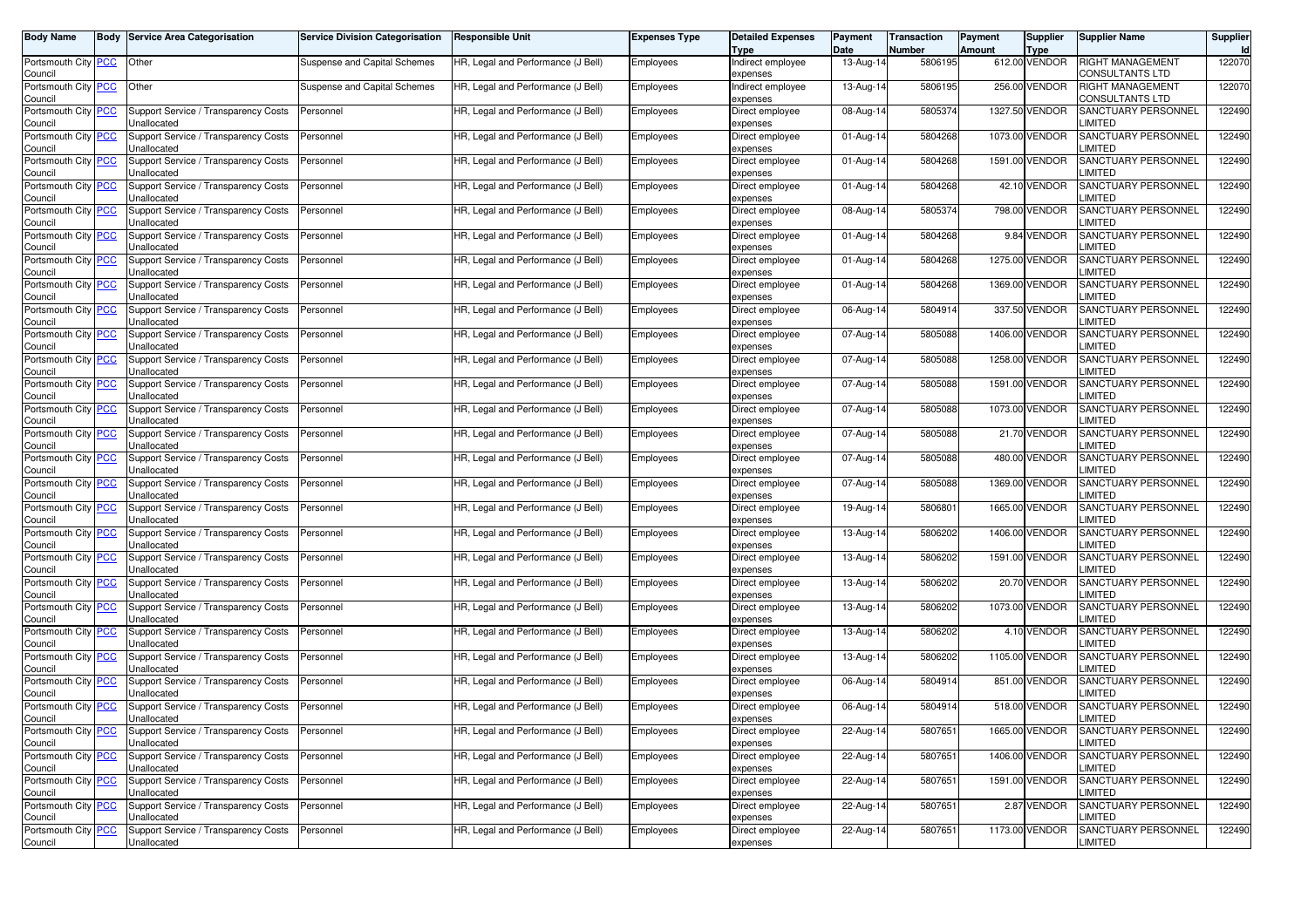| <b>Body Name</b>                      | <b>Body Service Area Categorisation</b>             | <b>Service Division Categorisation</b> | <b>Responsible Unit</b>            | <b>Expenses Type</b>                       | <b>Detailed Expenses</b><br>Type | Payment<br>Date | Transaction<br>Number | Payment<br>Amount | <b>Supplier</b><br><b>Type</b> | <b>Supplier Name</b>                                         | Supplier<br><b>Id</b> |
|---------------------------------------|-----------------------------------------------------|----------------------------------------|------------------------------------|--------------------------------------------|----------------------------------|-----------------|-----------------------|-------------------|--------------------------------|--------------------------------------------------------------|-----------------------|
| Portsmouth City <b>PCC</b><br>Council | Support Service / Transparency Costs<br>Unallocated | Personnel                              | HR, Legal and Performance (J Bell) | Employees                                  | Direct employee<br>expenses      | 22-Aug-14       | 5807651               |                   | 1369.00 VENDOR                 | SANCTUARY PERSONNEL<br><b>IMITED</b>                         | 122490                |
| Portsmouth City PCC<br>Council        | Support Service / Transparency Costs<br>Jnallocated | Personnel                              | HR, Legal and Performance (J Bell) | Employees                                  | Direct employee<br>expenses      | 29-Aug-14       | 5808900               |                   | 1406.00 VENDOR                 | SANCTUARY PERSONNEL<br><b>IMITED</b>                         | 122490                |
| Portsmouth City PCC<br>Council        | Support Service / Transparency Costs<br>Jnallocated | Personnel                              | HR, Legal and Performance (J Bell) | Employees                                  | Direct employee<br>expenses      | 29-Aug-14       | 5808900               |                   | 1369.00 VENDOR                 | SANCTUARY PERSONNEL<br><b>IMITED</b>                         | 122490                |
| Portsmouth City PCC<br>Council        | Support Service / Transparency Costs<br>Unallocated | Personnel                              | HR, Legal and Performance (J Bell) | Employees                                  | Direct employee<br>expenses      | 29-Aug-14       | 5808900               |                   | 40.00 VENDOR                   | SANCTUARY PERSONNEL<br><b>IMITED</b>                         | 122490                |
| Portsmouth City PCC<br>Council        | Support Service / Transparency Costs<br>Unallocated | Personnel                              | HR, Legal and Performance (J Bell) | Employees                                  | Direct employee<br>expenses      | 29-Aug-14       | 5808900               |                   | 1591.00 VENDOR                 | SANCTUARY PERSONNEL<br>LIMITED                               | 122490                |
| Portsmouth City PCC<br>Council        | Support Service / Transparency Costs<br>Jnallocated | Personnel                              | HR, Legal and Performance (J Bell) | Employees                                  | Direct employee<br>expenses      | 29-Aug-14       | 5808900               |                   | 1058.50 VENDOR                 | SANCTUARY PERSONNEL<br><b>IMITED</b>                         | 122490                |
| Portsmouth City PCC<br>Council        | Support Service / Transparency Costs<br>Unallocated | Personnel                              | HR, Legal and Performance (J Bell) | Employees                                  | Direct employee<br>expenses      | 07-Aug-14       | 5805093               |                   | 1554.00 VENDOR                 | SEVEN SOCIAL CARE<br><b>IMITED</b>                           | 136705                |
| Portsmouth City PCC<br>Council        | Support Service / Transparency Costs<br>Jnallocated | Personnel                              | HR, Legal and Performance (J Bell) | Employees                                  | Direct employee<br>expenses      | 13-Aug-14       | 5806209               |                   | 1554.00 VENDOR                 | <b>SEVEN SOCIAL CARE</b><br><b>IMITED</b>                    | 136705                |
| Portsmouth City PCC<br>Council        | Support Service / Transparency Costs<br>Jnallocated | Personnel                              | HR, Legal and Performance (J Bell) | Employees                                  | Direct employee<br>expenses      | 22-Aug-14       | 5807658               |                   | 1554.00 VENDOR                 | SEVEN SOCIAL CARE<br><b>IMITED</b>                           | 136705                |
| Portsmouth City   PCC<br>Council      | Support Service / Transparency Costs<br>Unallocated | Personnel                              | HR, Legal and Performance (J Bell) | Employees                                  | Direct employee<br>expenses      | 29-Aug-14       | 5808907               |                   | 1554.00 VENDOR                 | SEVEN SOCIAL CARE<br>LIMITED                                 | 136705                |
| Portsmouth City PCC<br>Council        | Corporate and Democratic Core                       | Corporate Management                   | HR, Legal and Performance (J Bell) | Supplies and Services                      | Communications and<br>computing  | 08-Aug-14       | 5805417               |                   | 3.88 VENDOR                    | T MOBILE (UK) LIMITED                                        | 100085                |
| Portsmouth City PCC<br>Council        | Support Service / Transparency Costs<br>Jnallocated | Legal Services                         | HR, Legal and Performance (J Bell) | Supplies and Services                      | Communications and<br>computing  | 08-Aug-14       | 5805417               |                   | 0.49 VENDOR                    | <b>F MOBILE (UK) LIMITED</b>                                 | 100085                |
| Portsmouth City PCC<br>Council        | Support Service / Transparency Costs<br>Unallocated | Personnel                              | HR, Legal and Performance (J Bell) | Supplies and Services                      | Grants and<br>subscriptions      | 22-Aug-14       | 5807692               |                   | 1795.00 VENDOR                 | THOMSON REUTERS<br>PROFESSIONAL) UK<br><b>IMITED</b>         | 100413                |
| Portsmouth City PCC<br>Council        | Support Service / Transparency Costs<br>Unallocated | Personnel                              | HR, Legal and Performance (J Bell) | Supplies and Services Grants and           | subscriptions                    | 22-Aug-14       | 5807692               |                   | 600.00 VENDOR                  | <b>THOMSON REUTERS</b><br>(PROFESSIONAL) UK<br><b>IMITED</b> | 100413                |
| Portsmouth City PCC<br>Council        | Support Service / Transparency Costs<br>Unallocated | Personnel                              | HR, Legal and Performance (J Bell) | Employees                                  | Indirect employee<br>expenses    | 07-Aug-14       | 5805117               |                   | 2896.34 VENDOR                 | <b>TOTAL REWARD</b><br>PROJECTS LTD                          | 134389                |
| Portsmouth City PCC<br>Council        | Support Service / Transparency Costs<br>Jnallocated | Personnel                              | HR, Legal and Performance (J Bell) | Employees                                  | Direct employee<br>expenses      | 08-Aug-14       | 5805453               |                   | 1404.00 VENDOR                 | <b>VIVID RESOURCING LTD</b>                                  | 134551                |
| Portsmouth City PCC<br>Council        | Support Service / Transparency Costs<br>Jnallocated | Personnel                              | HR, Legal and Performance (J Bell) | Employees                                  | Direct employee<br>expenses      | 22-Aug-14       | 5807702               |                   | 1224.00 VENDOR                 | VIVID RESOURCING LTD                                         | 134551                |
| Portsmouth City PCC<br>Council        | Other                                               | <b>Balance Sheet</b>                   | Information Services (M Burns)     | Supplies and Services                      | Communications and<br>computing  | 22-Aug-14       | 5807433               |                   | 9350.00 VENDOR                 | ADVANCED COMPUTER<br>SYSTEMS & NETWORKS                      | 131776                |
| Portsmouth City PCC<br>Council        | Support Service / Transparency Costs<br>Unallocated | <b>Information Services</b>            | Information Services (M Burns)     | Supplies and Services                      | Services                         | 22-Aug-14       | 5807433               |                   | 7650.00 VENDOR                 | ADVANCED COMPUTER<br>SYSTEMS & NETWORKS                      | 131776                |
| Portsmouth City PCC<br>Council        | Support Service / Transparency Costs<br>Jnallocated | <b>Information Services</b>            | Information Services (M Burns)     | Supplies and Services                      | Services                         | 22-Aug-14       | 5807433               |                   | 850.00 VENDOR                  | ADVANCED COMPUTER<br>SYSTEMS & NETWORKS                      | 131776                |
| Portsmouth City PCC<br>Council        | Support Service / Transparency Costs<br>Unallocated | <b>Information Services</b>            | Information Services (M Burns)     | Transport-Related<br>Expenditure           | Public transport                 | 01-Aug-14       | 5804016               |                   | 64.30 VENDOR                   | <b>AQUA CARS LIMITED</b>                                     | 100011                |
| Portsmouth City PCC<br>Council        | Support Service / Transparency Costs<br>Unallocated | <b>Information Services</b>            | Information Services (M Burns)     | Transport-Related<br>Expenditure           | Public transport                 | 01-Aug-14       | 5804016               |                   | 184.00 VENDOR                  | <b>AQUA CARS LIMITED</b>                                     | 100011                |
| Portsmouth City PCC<br>Council        | Support Service / Transparency Costs<br>Jnallocated | <b>Information Services</b>            | Information Services (M Burns)     | Transport-Related<br>Expenditure           | Public transport                 | 01-Aug-14       | 5804016               |                   | 46.60 VENDOR                   | <b>AQUA CARS LIMITED</b>                                     | 100011                |
| Portsmouth City PCC<br>Council        | Support Service / Transparency Costs<br>Unallocated | <b>Information Services</b>            | Information Services (M Burns)     | <b>Transport-Related</b><br>Expenditure    | Public transport                 | 01-Aug-14       | 5804016               |                   | 28.90 VENDOR                   | <b>AQUA CARS LIMITED</b>                                     | 100011                |
| Portsmouth City PCC<br>Council        | Support Service / Transparency Costs<br>Jnallocated | <b>Information Services</b>            | Information Services (M Burns)     | Transport-Related<br>Expenditure           | Public transport                 | 01-Aug-14       | 5804016               |                   | 4.10 VENDOR                    | <b>AQUA CARS LIMITED</b>                                     | 100011                |
| Portsmouth City PCC<br>Council        | Support Service / Transparency Costs<br>Unallocated | <b>Information Services</b>            | Information Services (M Burns)     | Supplies and Services                      | Clothes, uniform and<br>laundry  | 29-Aug-14       | 5808689               |                   | 25.20 VENDOR                   | <b>ARCO LTD</b>                                              | 101174                |
| Portsmouth City <b>PCC</b><br>Council | Support Service / Transparency Costs<br>Unallocated | <b>Information Services</b>            | Information Services (M Burns)     | Supplies and Services Clothes, uniform and | laundry                          | 29-Aug-14       | 5808689               |                   |                                | 39.60 VENDOR ARCO LTD                                        | 101174                |
| Portsmouth City PCC<br>Council        | Support Service / Transparency Costs<br>Unallocated | <b>Information Services</b>            | Information Services (M Burns)     | Supplies and Services Clothes, uniform and | laundry                          | 29-Aug-14       | 5808689               |                   | 39.60 VENDOR                   | ARCO LTD                                                     | 101174                |
| Portsmouth City PCC<br>Council        | Support Service / Transparency Costs<br>Unallocated | <b>Information Services</b>            | Information Services (M Burns)     | Supplies and Services Clothes, uniform and | laundry                          | 29-Aug-14       | 5808689               |                   | 64.80 VENDOR                   | ARCO LTD                                                     | 101174                |
| Portsmouth City PCC<br>Council        | Support Service / Transparency Costs<br>Unallocated | <b>Information Services</b>            | Information Services (M Burns)     | Supplies and Services Clothes, uniform and | laundry                          | 29-Aug-14       | 5808689               |                   | 56.10 VENDOR                   | ARCO LTD                                                     | 101174                |
| Portsmouth City PCC<br>Council        | Support Service / Transparency Costs<br>Unallocated | <b>Information Services</b>            | Information Services (M Burns)     | Supplies and Services                      | Clothes, uniform and<br>laundry  | 29-Aug-14       | 5808689               |                   | 5.10 VENDOR                    | ARCO LTD                                                     | 101174                |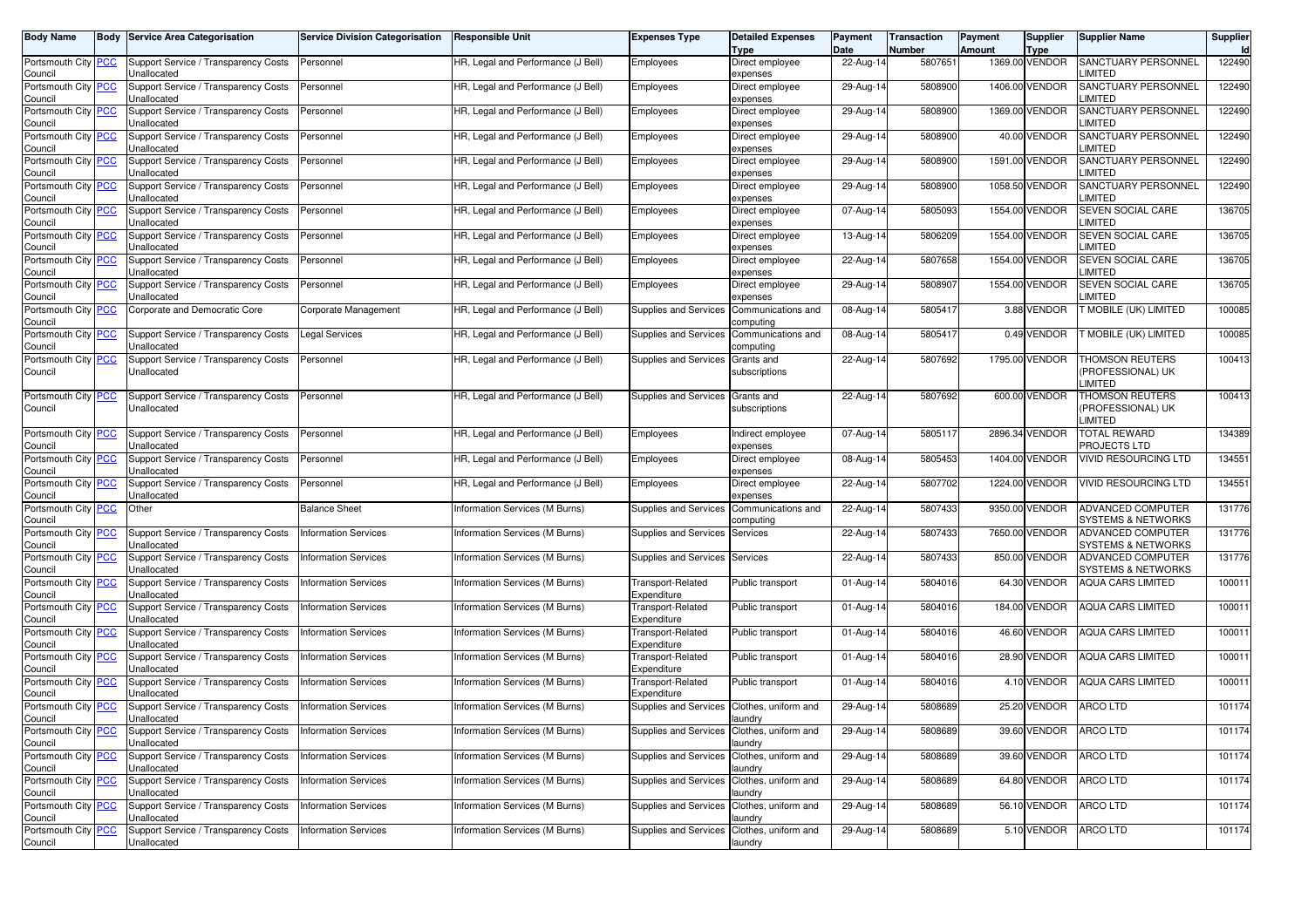| <b>Body Name</b>                          |            | <b>Body Service Area Categorisation</b>             | <b>Service Division Categorisation</b> | <b>Responsible Unit</b>        | <b>Expenses Type</b>                       | <b>Detailed Expenses</b><br><b>Type</b>                                      | Payment<br>Date | Transaction<br>Number | Payment<br><b>Amount</b> | <b>Supplier</b><br><b>Type</b> | <b>Supplier Name</b>                                           | <b>Supplier</b><br><b>Id</b> |
|-------------------------------------------|------------|-----------------------------------------------------|----------------------------------------|--------------------------------|--------------------------------------------|------------------------------------------------------------------------------|-----------------|-----------------------|--------------------------|--------------------------------|----------------------------------------------------------------|------------------------------|
| Portsmouth City PCC<br>Council            |            | Support Service / Transparency Costs<br>Unallocated | <b>Information Services</b>            | Information Services (M Burns) | Supplies and Services                      | Clothes, uniform and<br>laundry                                              | 29-Aug-14       | 5808689               |                          | 91.80 VENDOR                   | <b>ARCO LTD</b>                                                | 101174                       |
| Portsmouth City<br>Council                | <b>PCC</b> | Support Service / Transparency Costs<br>Unallocated | <b>Information Services</b>            | Information Services (M Burns) | Supplies and Services                      | Clothes, uniform and<br>laundry                                              | 29-Aug-14       | 5808689               |                          | 39.08 VENDOR                   | <b>ARCO LTD</b>                                                | 101174                       |
| Portsmouth City PCC<br>Council            |            | Support Service / Transparency Costs<br>Unallocated | <b>Information Services</b>            | Information Services (M Burns) | Supplies and Services Clothes, uniform and | aundry                                                                       | 29-Aug-14       | 5808689               |                          | 56.10 VENDOR                   | ARCO LTD                                                       | 101174                       |
| Portsmouth City PCC<br>Council            |            | Support Service / Transparency Costs<br>Unallocated | <b>Information Services</b>            | Information Services (M Burns) | Supplies and Services                      | Communications and<br>computing                                              | $26$ -Aug-14    | 5807749               |                          | 29463.28 COMPANY BRITISH       | TELECOMMUNICATIONS<br><b>PLC</b>                               | 100132                       |
| Portsmouth City PCC<br>Council            |            | Support Service / Transparency Costs<br>Unallocated | <b>Information Services</b>            | Information Services (M Burns) | Supplies and Services Communications and   | computing                                                                    | 15-Aug-14       | 5806452               |                          | 2538.91 COMPANY                | <b>BRITISH</b><br>TELECOMMUNICATIONS<br><b>PLC</b>             | 100132                       |
| Portsmouth City PCC<br>Council            |            | Support Service / Transparency Costs<br>Unallocated | <b>Information Services</b>            | Information Services (M Burns) | Supplies and Services Communications and   | computing                                                                    | 15-Aug-14       | 5806452               |                          | 13.50 COMPANY                  | <b>BRITISH</b><br>TELECOMMUNICATIONS<br>PLC                    | 100132                       |
| Portsmouth City<br>Council                | <b>PCC</b> | Support Service / Transparency Costs<br>Unallocated | <b>Information Services</b>            | Information Services (M Burns) | Supplies and Services                      | Communications and<br>computing                                              | 26-Aug-14       | 5807749               |                          | 15590.61 COMPANY               | <b>BRITISH</b><br>TELECOMMUNICATIONS<br>PLC                    | 100132                       |
| Portsmouth City PCC<br>Council            |            | Support Service / Transparency Costs<br>Unallocated | <b>Information Services</b>            | Information Services (M Burns) |                                            | Supplies and Services Printing, stationery and<br>general office<br>expenses | 01-Aug-14       | 5804055               |                          | 582.00 VENDOR                  | CANON (UK) LTD                                                 | 102842                       |
| Portsmouth City PCC<br>Council            |            | Support Service / Transparency Costs<br>Unallocated | <b>Information Services</b>            | Information Services (M Burns) | Supplies and Services                      | Printing, stationery and<br>general office<br>expenses                       | 15-Aug-14       | 5806455               |                          | 521.70 VENDOR                  | CANON (UK) LTD                                                 | 102842                       |
| Portsmouth City<br>Council                | <b>PCC</b> | Support Service / Transparency Costs<br>Unallocated | <b>Information Services</b>            | Information Services (M Burns) | Supplies and Services                      | Communications and<br>computing                                              | 08-Aug-14       | 5805186               |                          | 3561.04 VENDOR                 | CIVICA SERVICES LIMITED                                        | 101225                       |
| Portsmouth City<br>Council                | <b>PCC</b> | Support Service / Transparency Costs<br>Unallocated | <b>Information Services</b>            | Information Services (M Burns) | Supplies and Services                      | Communications and<br>computing                                              | 28-Aug-14       | 5808581               |                          | 124.20 VENDOR                  | CIVICA SERVICES LIMITED                                        | 101225                       |
| Portsmouth City<br>Council                | <b>PCC</b> | Support Service / Transparency Costs<br>Unallocated | <b>Information Services</b>            | Information Services (M Burns) | Supplies and Services Communications and   | computing                                                                    | 22-Aug-14       | 5807481               |                          | 1645.50 VENDOR                 | COMPUTACENTER (UK)<br>TD                                       | 102725                       |
| Portsmouth City PCC<br>Council            |            | Support Service / Transparency Costs<br>Unallocated | <b>Information Services</b>            | Information Services (M Burns) | Supplies and Services                      | Communications and<br>computing                                              | 22-Aug-14       | 5807481               |                          | 460.50 VENDOR                  | COMPUTACENTER (UK)<br>TD                                       | 102725                       |
| Portsmouth City<br>Council                | <b>PCC</b> | Support Service / Transparency Costs<br>Unallocated | <b>Information Services</b>            | Information Services (M Burns) | Supplies and Services                      | Communications and<br>computing                                              | 22-Aug-14       | 5807481               |                          | 1200.09 VENDOR                 | COMPUTACENTER (UK)<br>.TD                                      | 102725                       |
| Portsmouth City<br>Council                | <b>PCC</b> | Support Service / Transparency Costs<br>Unallocated | <b>Information Services</b>            | Information Services (M Burns) | Supplies and Services                      | Communications and<br>computing                                              | 01-Aug-14       | 5804110               |                          | 1489.31 VENDOR                 | <b>DELL SOFTWARE</b><br>NTERNATIONAL LIMITED                   | 138808                       |
| Portsmouth City PCC<br>Council            |            | Other                                               | <b>Balance Sheet</b>                   | Information Services (M Burns) | Employees                                  | Indirect employee<br>expenses                                                | 22-Aug-14       | 5807618               |                          | 1971.62 VENDOR                 | OFFICE ANGELS LTD                                              | 100208                       |
| Portsmouth City<br>Council                | PCC        | Support Service / Transparency Costs<br>Unallocated | <b>Information Services</b>            | Information Services (M Burns) | Supplies and Services                      | Printing, stationery and<br>general office<br>expenses                       | 08-Aug-14       | 5805325               |                          | 2280.00 VENDOR                 | PANGBOURNE MUSICAL<br>DISTRIBUTORS T/A PMD<br><b>MAGNETICS</b> | 134156                       |
| Portsmouth City<br>Council                | <b>PCC</b> | Support Service / Transparency Costs<br>Unallocated | <b>Information Services</b>            | Information Services (M Burns) | Supplies and Services                      | Communications and<br>computing                                              | 20-Aug-14       | 279658                |                          | 160.58 VENDOR                  | <b>REDCENTRIC MS LTD</b>                                       | 137988                       |
| Portsmouth City<br>Council                | <b>PCC</b> | Support Service / Transparency Costs<br>Unallocated | <b>Information Services</b>            | Information Services (M Burns) | Supplies and Services                      | Communications and<br>computing                                              | 20-Aug-14       | 279658                |                          | 3681.21 VENDOR                 | REDCENTRIC MS LTD                                              | 137988                       |
| Portsmouth City<br>Council                | <b>PCC</b> | Support Service / Transparency Costs<br>Unallocated | <b>Information Services</b>            | Information Services (M Burns) | Supplies and Services                      | Communications and<br>computing                                              | 20-Aug-14       | 279658                |                          | 15.00 VENDOR                   | REDCENTRIC MS LTD                                              | 137988                       |
| Portsmouth City<br>Council                | <b>PCC</b> | Support Service / Transparency Costs<br>Unallocated | <b>Information Services</b>            | Information Services (M Burns) | Supplies and Services                      | Communications and<br>computing                                              | 20-Aug-14       | 279658                |                          | 400.00 VENDOR                  | REDCENTRIC MS LTD                                              | 137988                       |
| Portsmouth City PCC<br>Council            |            | Support Service / Transparency Costs<br>Unallocated | <b>Information Services</b>            | Information Services (M Burns) | Supplies and Services                      | Communications and<br>computing                                              | 20-Aug-14       | 279658                |                          | 1848.35 VENDOR                 | REDCENTRIC MS LTD                                              | 137988                       |
| Portsmouth City PCC<br>Council            |            | Support Service / Transparency Costs<br>Unallocated | <b>Information Services</b>            | Information Services (M Burns) | Supplies and Services                      | Communications and<br>computing                                              | 20-Aug-14       | 279658                |                          | 600.00 VENDOR                  | REDCENTRIC MS LTD                                              | 137988                       |
| Portsmouth City PCC                       |            | Other                                               | <b>Balance Sheet</b>                   | Information Services (M Burns) | Supplies and Services                      | Services                                                                     | 20-Aug-14       | 5807246               |                          | 1900.00 VENDOR                 | <b>RISUAL LIMITED</b>                                          | 138582                       |
| Council<br>Portsmouth City PCC<br>Council |            | Other                                               | <b>Balance Sheet</b>                   | Information Services (M Burns) | Supplies and Services                      | Services                                                                     | 08-Aug-14       | 5805365               |                          | 950.00 VENDOR                  | RISUAL LIMITED                                                 | 138582                       |
| Portsmouth City PCC<br>Council            |            | Other                                               | <b>Balance Sheet</b>                   | Information Services (M Burns) | Supplies and Services Services             |                                                                              | 08-Aug-14       | 5805365               |                          | 100.00 VENDOR                  | <b>RISUAL LIMITED</b>                                          | 138582                       |
| Portsmouth City PCC<br>Council            |            | Other                                               | <b>Balance Sheet</b>                   | Information Services (M Burns) | Supplies and Services Services             |                                                                              | 08-Aug-14       | 5805365               |                          | 850.00 VENDOR                  | RISUAL LIMITED                                                 | 138582                       |
| Portsmouth City PCC<br>Council            |            | Other                                               | <b>Balance Sheet</b>                   | Information Services (M Burns) | Employees                                  | Indirect employee<br>expenses                                                | 20-Aug-14       | 5807256               |                          | 1590.00 VENDOR                 | SEROCOR HOLDINGS<br>IMITED.                                    | 100010                       |
| Portsmouth City<br>Council                | <b>PCC</b> | Support Service / Transparency Costs<br>Unallocated | <b>Information Services</b>            | Information Services (M Burns) | <b>Third Party Payments</b>                | Private contractors                                                          | 01-Aug-14       | 5804278               |                          | 1537.55 VENDOR                 | SERVERHOUSE LTD                                                | 137357                       |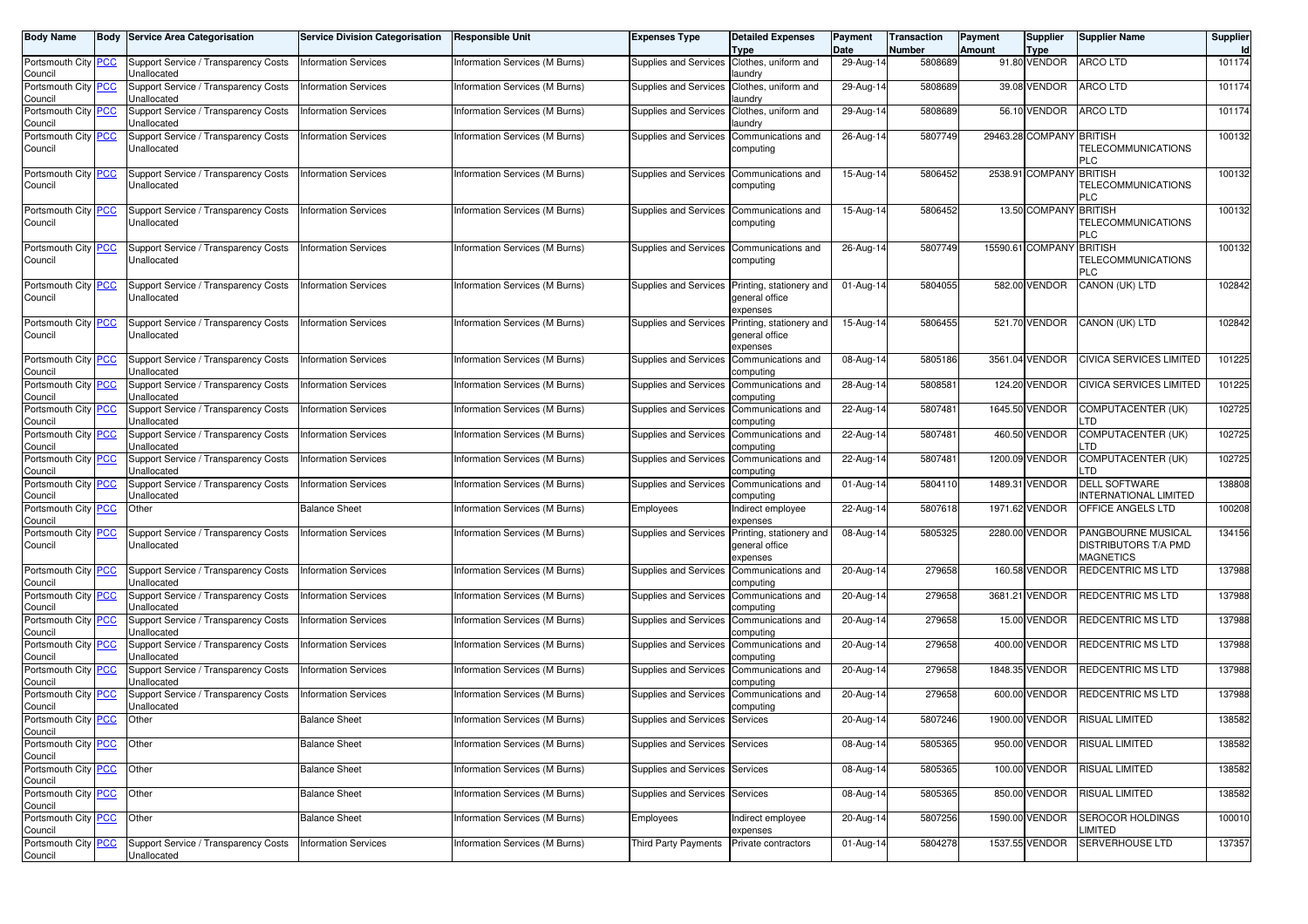| Body Name                             | <b>Body</b> | Service Area Categorisation                         | <b>Service Division Categorisation</b> | Responsible Unit               | Expenses Type                            | <b>Detailed Expenses</b>                               | Payment<br>Date | <b>Transaction</b><br>Number | Payment<br>Amount | <b>Supplier</b>       | <b>Supplier Name</b>                    | Supplier |
|---------------------------------------|-------------|-----------------------------------------------------|----------------------------------------|--------------------------------|------------------------------------------|--------------------------------------------------------|-----------------|------------------------------|-------------------|-----------------------|-----------------------------------------|----------|
| Portsmouth City PCC<br>Council        |             | Support Service / Transparency Costs<br>Unallocated | <b>Information Services</b>            | Information Services (M Burns) | <b>Third Party Payments</b>              | Type<br>Private contractors                            | 06-Aug-14       | 5804930                      |                   | Type<br>406.00 VENDOR | SITA UK LTD                             | 102673   |
| Portsmouth City<br>Council            | <b>PCC</b>  | Support Service / Transparency Costs<br>Unallocated | <b>Information Services</b>            | Information Services (M Burns) | Supplies and Services                    | Printing, stationery and<br>general office<br>expenses | 01-Aug-14       | 5804308                      |                   | 1523.20 VENDOR        | SUPPLIES TEAM LIMITED                   | 103101   |
| Portsmouth City<br>Council            | <b>PCC</b>  | Support Service / Transparency Costs<br>Unallocated | <b>Information Services</b>            | Information Services (M Burns) | <b>Supplies and Services</b>             | Printing, stationery and<br>general office<br>expenses | 18-Aug-14       | 5806742                      |                   | 1523.20 VENDOR        | SUPPLIES TEAM LIMITED                   | 103101   |
| Portsmouth City PCC<br>Council        |             | Support Service / Transparency Costs<br>Unallocated | <b>Information Services</b>            | Information Services (M Burns) | Supplies and Services                    | Printing, stationery and<br>general office<br>expenses | 22-Aug-14       | 5807679                      |                   | 228.60 VENDOR         | SUPPLIES TEAM LIMITED                   | 103101   |
| Portsmouth City<br>Council            | <b>PCC</b>  | Support Service / Transparency Costs<br>Unallocated | <b>Information Services</b>            | Information Services (M Burns) | <b>Supplies and Services</b>             | Printing, stationery and<br>general office<br>expenses | 29-Aug-14       | 5808932                      |                   | 1523.20 VENDOR        | SUPPLIES TEAM LIMITED                   | 103101   |
| Portsmouth City<br>Council            | <b>PCC</b>  | Support Service / Transparency Costs<br>Unallocated | <b>Information Services</b>            | Information Services (M Burns) | <b>Supplies and Services</b>             | Communications and<br>computing                        | 29-Aug-14       | 5808933                      |                   | 89.58 VENDOR          | SURECLOUD LIMITED                       | 135700   |
| Portsmouth City<br>Council            | <b>PCC</b>  | Support Service / Transparency Costs<br>Unallocated | <b>Information Services</b>            | Information Services (M Burns) | Supplies and Services Communications and | computing                                              | 29-Aug-14       | 5808933                      |                   | 739.72 VENDOR         | SURECLOUD LIMITED                       | 135700   |
| Portsmouth City <b>PCC</b><br>Council |             | Support Service / Transparency Costs<br>Unallocated | <b>Information Services</b>            | Information Services (M Burns) | Supplies and Services                    | Communications and<br>computing                        | 29-Aug-14       | 5808933                      |                   | 2025.00 VENDOR        | SURECLOUD LIMITED                       | 135700   |
| Portsmouth City<br>Council            | <b>PCC</b>  | Support Service / Transparency Costs<br>Unallocated | <b>Information Services</b>            | Information Services (M Burns) | Supplies and Services                    | Communications and<br>computing                        | 01-Aug-14       | 5804311                      |                   | 42.96 VENDOR          | T MOBILE (UK) LIMITED                   | 100085   |
| Portsmouth City<br>Council            | <u>PCC</u>  | Support Service / Transparency Costs<br>Unallocated | <b>Information Services</b>            | Information Services (M Burns) | <b>Supplies and Services</b>             | Communications and<br>computing                        | 04-Aug-14       | 5804419                      |                   | 10289.24 VENDOR       | <b>T MOBILE (UK) LIMITED</b>            | 100085   |
| Portsmouth City <b>PCC</b><br>Council |             | Support Service / Transparency Costs<br>Unallocated | <b>Information Services</b>            | Information Services (M Burns) | Supplies and Services                    | Communications and<br>computing                        | 08-Aug-14       | 5805417                      |                   | 1392.20 VENDOR        | <b>T MOBILE (UK) LIMITED</b>            | 100085   |
| Portsmouth City<br>Council            | <b>PCC</b>  | Other                                               | Other                                  | Information Services (M Burns) | <b>Transfer Payments</b>                 | Other                                                  | 26-Aug-14       | 279788                       |                   | 2065.00 VENDOR        | THE FOURTH PILLAR LTD                   | 139564   |
| Portsmouth City PCC<br>Council        |             | Other                                               | <b>Balance Sheet</b>                   | Information Services (M Burns) | Supplies and Services Services           |                                                        | 29-Aug-14       | 5808959                      |                   | 2850.00 VENDOR        | ULTIMA BUSINESS<br><b>SOLUTIONS LTD</b> | 135978   |
| Portsmouth City PCC<br>Council        |             | Support Service / Transparency Costs<br>Unallocated | <b>Information Services</b>            | Information Services (M Burns) | Supplies and Services Communications and | computing                                              | 06-Aug-14       | 5804967                      |                   | 100.00 COMPANY        | <b>VIRGIN MEDIA LIMITED</b>             | 100224   |
| Portsmouth City<br>Council            | <u>'СС</u>  | Support Service / Transparency Costs<br>Unallocated | <b>Information Services</b>            | Information Services (M Burns) | Supplies and Services                    | Communications and<br>computing                        | 06-Aug-14       | 5804967                      |                   | 200.00 COMPANY        | <b>VIRGIN MEDIA LIMITED</b>             | 100224   |
| Portsmouth City PCC<br>Council        |             | Support Service / Transparency Costs<br>Unallocated | <b>Information Services</b>            | Information Services (M Burns) | Supplies and Services                    | Communications and<br>computing                        | 06-Aug-14       | 5804967                      |                   |                       | 1660.00 COMPANY VIRGIN MEDIA LIMITED    | 100224   |
| Portsmouth City PCC<br>Council        |             | Support Service / Transparency Costs<br>Unallocated | <b>Information Services</b>            | Information Services (M Burns) | Supplies and Services                    | Communications and<br>computing                        | 06-Aug-14       | 5804967                      |                   |                       | 1594.00 COMPANY VIRGIN MEDIA LIMITED    | 100224   |
| Portsmouth City<br>Council            | <u>PCC</u>  | Other                                               | <b>Balance Sheet</b>                   | Information Services (M Burns) | Supplies and Services                    | Printing, stationery and<br>general office<br>expenses | 29-Aug-14       | 5808979                      |                   |                       | 605.00 COMPANY VIRGIN MEDIA LIMITED     | 100224   |
| Portsmouth City<br>Council            | <b>PCC</b>  | Other                                               | <b>Balance Sheet</b>                   | Information Services (M Burns) | <b>Supplies and Services</b>             | Communications and<br>computing                        | 29-Aug-14       | 5808979                      |                   |                       | 378.40 COMPANY VIRGIN MEDIA LIMITED     | 100224   |
| Portsmouth City PCC<br>Council        |             | Other                                               | <b>Balance Sheet</b>                   | Information Services (M Burns) | Supplies and Services                    | Communications and<br>computing                        | 29-Aug-14       | 5808979                      |                   |                       | 4059.78 COMPANY VIRGIN MEDIA LIMITED    | 100224   |
| Portsmouth City<br>Council            | <b>PCC</b>  | Other                                               | <b>Balance Sheet</b>                   | Information Services (M Burns) | Supplies and Services                    | Communications and<br>computing                        | 29-Aug-14       | 5808979                      |                   | 147841.20 COMPANY     | <b>VIRGIN MEDIA LIMITED</b>             | 100224   |
| Portsmouth City<br>Council            | <b>PCC</b>  | Other                                               | <b>Balance Sheet</b>                   | Information Services (M Burns) | <b>Supplies and Services</b>             | Communications and<br>computing                        | 29-Aug-14       | 5808979                      |                   |                       | 249114.30 COMPANY VIRGIN MEDIA LIMITED  | 100224   |
| Portsmouth City PCC<br>Council        |             | Other                                               | <b>Balance Sheet</b>                   | Information Services (M Burns) | Supplies and Services                    | Communications and<br>computing                        | 29-Aug-14       | 5808979                      |                   |                       | 1292.24 COMPANY VIRGIN MEDIA LIMITED    | 100224   |
| Portsmouth City PCC<br>Council        |             | Other                                               | <b>Balance Sheet</b>                   | Information Services (M Burns) | Supplies and Services                    | Communications and<br>computing                        | 29-Aug-14       | 5808979                      |                   |                       | 2920.32 COMPANY VIRGIN MEDIA LIMITED    | 100224   |
| Portsmouth City PCC<br>Council        |             | Other                                               | <b>Balance Sheet</b>                   | Information Services (M Burns) | Supplies and Services Communications and | computing                                              | 29-Aug-14       | 5808979                      |                   |                       | 14299.00 COMPANY VIRGIN MEDIA LIMITED   | 100224   |
| Portsmouth City PCC<br>Council        |             | Other                                               | <b>Balance Sheet</b>                   | Information Services (M Burns) | Supplies and Services                    | Communications and<br>computing                        | 29-Aug-14       | 5808979                      |                   |                       | 6388.30 COMPANY VIRGIN MEDIA LIMITED    | 100224   |
| Portsmouth City PCC<br>Council        |             | Other                                               | <b>Balance Sheet</b>                   | Information Services (M Burns) | <b>Supplies and Services</b>             | Communications and<br>computing                        | 29-Aug-14       | 5808979                      |                   |                       | 30049.32 COMPANY VIRGIN MEDIA LIMITED   | 100224   |
| Portsmouth City PCC<br>Council        |             | Other                                               | <b>Balance Sheet</b>                   | Information Services (M Burns) | Supplies and Services                    | Communications and<br>computing                        | 29-Aug-14       | 5808979                      |                   |                       | 6866.16 COMPANY VIRGIN MEDIA LIMITED    | 100224   |
| Portsmouth City PCC<br>Council        |             | Other                                               | <b>Balance Sheet</b>                   | Information Services (M Burns) | <b>Supplies and Services</b>             | Communications and<br>computing                        | 29-Aug-14       | 5808979                      |                   |                       | 28032.84 COMPANY VIRGIN MEDIA LIMITED   | 100224   |
| Portsmouth City PCC<br>Council        |             | Other                                               | <b>Balance Sheet</b>                   | Information Services (M Burns) | Supplies and Services Communications and | computing                                              | 29-Aug-14       | 5808979                      |                   |                       | 76755.67 COMPANY VIRGIN MEDIA LIMITED   | 100224   |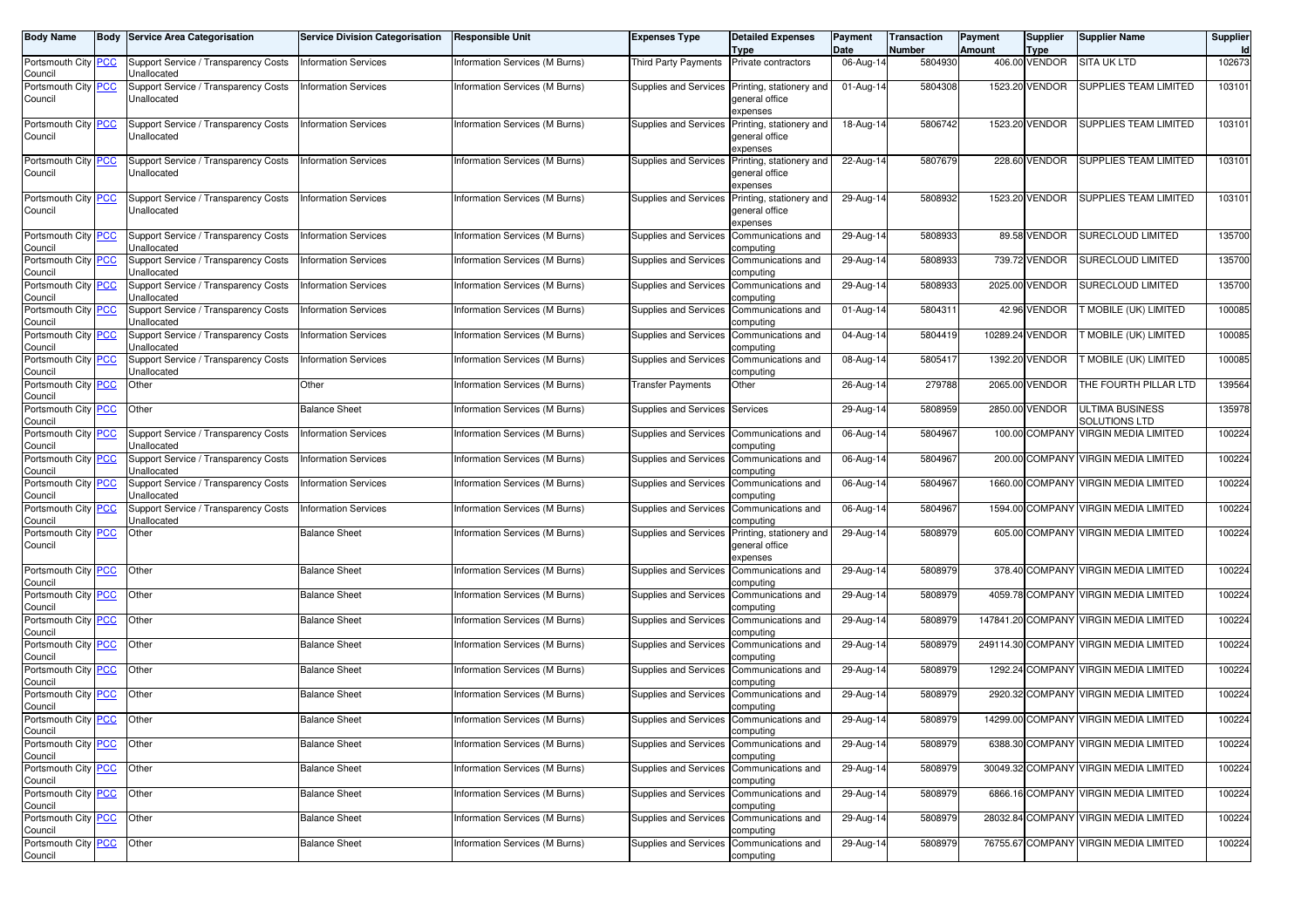| <b>Body Name</b>                      |                | <b>Body Service Area Categorisation</b>                    | <b>Service Division Categorisation</b>            | <b>Responsible Unit</b>        | Expenses Type                    | <b>Detailed Expenses</b><br>Type                        | Payment<br>Date | <b>Transaction</b><br>Number | Payment<br><b>Amount</b> | <b>Supplier</b><br><b>Type</b> | <b>Supplier Name</b>                                        | Supplier<br>Id |
|---------------------------------------|----------------|------------------------------------------------------------|---------------------------------------------------|--------------------------------|----------------------------------|---------------------------------------------------------|-----------------|------------------------------|--------------------------|--------------------------------|-------------------------------------------------------------|----------------|
| Portsmouth City<br>Council            | <b>PCC</b>     | Other                                                      | <b>Balance Sheet</b>                              | Information Services (M Burns) | Supplies and Services            | Communications and<br>computing                         | 29-Aug-14       | 5808979                      |                          |                                | 39524.00 COMPANY VIRGIN MEDIA LIMITED                       | 100224         |
| Portsmouth City PCC<br>Council        |                | Support Service / Transparency Costs<br>Unallocated        | <b>Information Services</b>                       | Information Services (M Burns) | Supplies and Services            | Communications and<br>computing                         | 01-Aug-14       | 5804334                      |                          | 4346.81 VENDOR                 | <b>VODAFONE LTD</b>                                         | 100173         |
| Portsmouth City PCC<br>Council        |                | <b>Support Service / Transparency Costs</b><br>Unallocated | <b>Information Services</b>                       | Information Services (M Burns) | <b>Supplies and Services</b>     | Communications and<br>computing                         | 22-Aug-14       | 5807706                      |                          | 482.00 VENDOR                  | <b>WEBEX</b><br>COMMUNICATIONS UK LTD                       | 138839         |
| Portsmouth City<br>Council            | <b>PCC</b>     | Support Service / Transparency Costs<br>Unallocated        | <b>Information Services</b>                       | Information Services (M Burns) | Supplies and Services            | Communications and<br>computing                         | 01-Aug-14       | 5804342                      |                          | 4469.50 VENDOR                 | <b>XMA LTD</b>                                              | 100009         |
| Portsmouth City <b>PCC</b><br>Council |                | Other                                                      | <b>Balance Sheet</b>                              | Information Services (M Burns) | <b>Supplies and Services</b>     | Communications and<br>computing                         | 11-Aug-14       | 5805559                      |                          | 2553.98 VENDOR                 | <b>XMA LTD</b>                                              | 100009         |
| Portsmouth City PCC<br>Council        |                | Support Service / Transparency Costs<br>Unallocated        | <b>Information Services</b>                       | Information Services (M Burns) | Supplies and Services            | Communications and<br>computing                         | 11-Aug-14       | 5805559                      |                          | 5402.50 VENDOR                 | <b>XMA LTD</b>                                              | 100009         |
| Portsmouth City<br>Council            | <b>PCC</b>     | Support Service / Transparency Costs<br>Unallocated        | <b>Information Services</b>                       | Information Services (M Burns) | Supplies and Services            | Communications and<br>computing                         | 11-Aug-14       | 5805559                      |                          | 5336.50 VENDOR                 | <b>XMA LTD</b>                                              | 100009         |
| Portsmouth City PCC<br>Council        |                | Other                                                      | <b>Balance Sheet</b>                              | Other                          | <b>Balance Sheet</b>             | Liability                                               | 13-Aug-14       | 5805792                      |                          | 2504.00 VENDOR                 | <b>CAPITA BUSINESS</b><br><b>SERVICES LIMITED</b>           | 100205         |
| Portsmouth City PCC<br>Council        |                | Other                                                      | <b>Balance Sheet</b>                              | Other                          | <b>Balance Sheet</b>             | Liability                                               | 13-Aug-14       | 5805792                      |                          | -1735.78 VENDOR                | <b>CAPITA BUSINESS</b><br><b>SERVICES LIMITED</b>           | 100205         |
| Portsmouth City PCC<br>Council        |                | Costs below Net Cost of Services                           | Financing, and Investment Income<br>& Expenditure | Other                          | Supplies and Services Grants and | subscriptions                                           | 20-Aug-14       | 5806850                      |                          | 1374.03 VENDOR                 | CAPITAL BANK PLC<br>CORPORATE                               | 114264         |
| Portsmouth City PCC<br>Council        |                | <b>Planning Services</b>                                   | Economic Development                              | Other                          | <b>Supplies and Services</b>     | Miscellaneous<br>expenses                               | 13-Aug-14       | 5805794                      |                          | 1500.00 VENDOR                 | CARSWELL GOULD LLP                                          | 138247         |
| Portsmouth City<br>Council            | <b>PCC</b>     | Other                                                      | <b>Trust Funds</b>                                | Other                          | Premises-Related<br>Expenditure  | Repairs, alterations<br>and maintenance of<br>buildings | 29-Aug-14       | 5808728                      |                          | 57.41 COMPANY                  | <b>COMPREHENSIVE</b><br><b>ELEVATOR SERVICES</b><br>LIMITED | 134354         |
| Portsmouth City <b>PCC</b><br>Council |                | Corporate and Democratic Core                              | Corporate Management                              | Other                          | Supplies and Services            | Miscellaneous<br>expenses                               | 04-Aug-14       | 279380                       |                          | 7500.00 VENDOR                 | CORDELL & CO<br>SOLICITORS                                  | 123578         |
| Portsmouth City PCC<br>Council        |                | Other                                                      | <b>Balance Sheet</b>                              | Other                          | <b>Balance Sheet</b>             | Liability                                               | 13-Aug-14       | 5805805                      |                          |                                | 50.00 COMPANY CORRIGENDA LIMITED T/A<br><b>CHURCHES</b>     | 102100         |
| Portsmouth City PCC<br>Council        |                | Other                                                      | <b>Balance Sheet</b>                              | Other                          | <b>Balance Sheet</b>             | Liability                                               | 13-Aug-14       | 5805805                      |                          | 3300.00 COMPANY                | CORRIGENDA LIMITED T/A<br>CHURCHES                          | 102100         |
| Portsmouth City<br>Council            | <b>PCC</b>     | Other                                                      | <b>Balance Sheet</b>                              | Other                          | <b>Balance Sheet</b>             | Liability                                               | 07-Aug-14       | 5805012                      |                          | 1165.00 VENDOR                 | COSHAM REFRIGERATION<br>.TD                                 | 139297         |
| Portsmouth City PCC<br>Council        |                | <b>Planning Services</b>                                   | Economic Development                              | Other                          | Employees                        | Direct employee<br>expenses                             | 07-Aug-14       | 580501                       |                          | 3333.33 VENDOR                 | <b>DEYTON BELL LTD</b>                                      | 139148         |
| Portsmouth City<br>Council            | $\overline{C}$ | <b>Planning Services</b>                                   | Economic Development                              | Other                          | Supplies and Services            | Expenses                                                | 15-Aug-14       | 279606                       |                          | -577.50 VENDOR                 | <b>FARNBOROUGH</b><br><b>INTERNATIONAL LTD</b>              | 139479         |
| Portsmouth City<br>Council            | <b>PCC</b>     | <b>Planning Services</b>                                   | Economic Development                              | Other                          | Supplies and Services            | Expenses                                                | 15-Aug-14       | 279606                       |                          | 577.50 VENDOR                  | <b>FARNBOROUGH</b><br><b>INTERNATIONAL LTD</b>              | 139479         |
| Portsmouth City PCC<br>Council        |                | <b>Planning Services</b>                                   | Economic Development                              | Other                          | Supplies and Services            | Expenses                                                | 15-Aug-14       | 279606                       |                          | 603.75 VENDOR                  | <b>FARNBOROUGH</b><br><b>INTERNATIONAL LTD</b>              | 139479         |
| Portsmouth City<br>Council            | <u>PCC</u>     | Corporate and Democratic Core                              | Corporate Management                              | Other                          | Supplies and Services            | Miscellaneous<br>expenses                               | 04-Aug-14       | 5804383                      |                          | 3127.00 VENDOR                 | <b>GALLAGHER BASSETT</b><br><b>INTERNATIONAL LIMITED</b>    | 133457         |
| Portsmouth City PCC<br>Council        |                | <b>Planning Services</b>                                   | Economic Development                              | Other                          | Supplies and Services            | Services                                                | 12-Aug-14       | 5805688                      |                          | 10000.00 VENDOR                | PA CONSULTING GROUP                                         | 118191         |
| Portsmouth City<br>Council            | <b>PCC</b>     | <b>Planning Services</b>                                   | Economic Development                              | Other                          | Supplies and Services            | Services                                                | $12$ -Aug-14    | 5805688                      |                          | 10000.00 VENDOR                | PA CONSULTING GROUP                                         | 118191         |
| Portsmouth City<br>Council            | <b>PCC</b>     | <b>Planning Services</b>                                   | Economic Development                              | Other                          | Supplies and Services            | Services                                                | 22-Aug-14       | 5807623                      |                          | 10000.00 VENDOR                | PA CONSULTING GROUP                                         | 118191         |
| Portsmouth City PCC<br>Council        |                | Other                                                      | <b>Balance Sheet</b>                              | Other                          | <b>Balance Sheet</b>             | Asset                                                   | 26-Aug-14       | 5808002                      |                          | 16668.91 VENDOR                | PREPAID FINANCIAL<br><b>SERVICES</b>                        | 137139         |
| Portsmouth City PCC<br>Council        |                | Other                                                      | <b>Balance Sheet</b>                              | Other                          | <b>Balance Sheet</b>             | Asset                                                   | 26-Aug-14       | 5808003                      |                          | 6153.36 VENDOR                 | PREPAID FINANCIAL<br><b>SERVICES</b>                        | 137139         |
| Portsmouth City PCC<br>Council        |                | Other                                                      | <b>Balance Sheet</b>                              | Other                          | <b>Balance Sheet</b>             | Asset                                                   | 26-Aug-14       | 5808001                      |                          | 9478.69 VENDOR                 | PREPAID FINANCIAL<br><b>SERVICES</b>                        | 137139         |
| Portsmouth City PCC<br>Council        |                | Other                                                      | <b>Balance Sheet</b>                              | Other                          | <b>Balance Sheet</b>             | Asset                                                   | $29$ -Aug-14    | 5808879                      |                          | 1000.00 VENDOR                 | PRUDENTIAL                                                  | 107069         |
| Portsmouth City PCC<br>Council        |                | Other                                                      | <b>Balance Sheet</b>                              | Other                          | <b>Balance Sheet</b>             | Asset                                                   | 29-Aug-14       | 5808883                      |                          | 1000.00 VENDOR                 | PRUDENTIAL                                                  | 107069         |
| Portsmouth City PCC<br>Council        |                | <b>Planning Services</b>                                   | Economic Development                              | Other                          | Premises-Related<br>Expenditure  | Rents                                                   | 08-Aug-14       | 5805361                      |                          | 7997.84 VENDOR                 | REGUS MANAGEMENT UK<br>LIMITED                              | 130428         |
| Portsmouth City PCC<br>Council        |                | Other                                                      | <b>Balance Sheet</b>                              | Other                          | <b>Balance Sheet</b>             | Liability                                               | 18-Aug-14       | 5806731                      |                          | 17.42 VENDOR                   | <b>ROSS &amp; ROBERTS LIMITED</b>                           | 120552         |
| Portsmouth City PCC<br>Council        |                | Other                                                      | <b>Balance Sheet</b>                              | Other                          | <b>Balance Sheet</b>             | Liability                                               | 18-Aug-14       | 5806731                      |                          | 10.00 VENDOR                   | <b>ROSS &amp; ROBERTS LIMITED</b>                           | 120552         |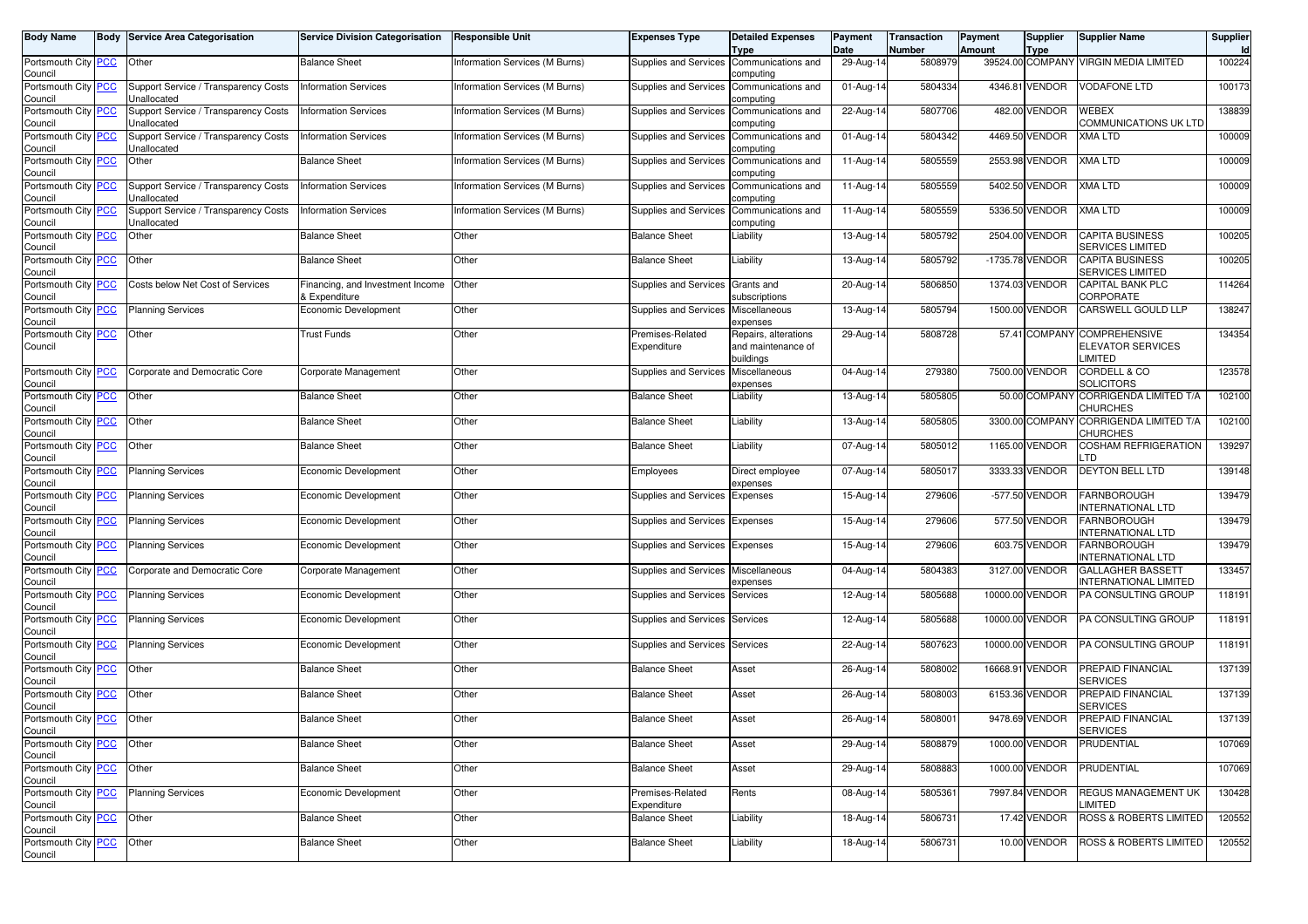| <b>Body Name</b>                      |            | <b>Body Service Area Categorisation</b> | <b>Service Division Categorisation</b> | <b>Responsible Unit</b> | <b>Expenses Type</b>                | <b>Detailed Expenses</b>                                | Payment                 | <b>Transaction</b> | Payment        | <b>Supplier</b>              | <b>Supplier Name</b>                                                    | Supplier     |
|---------------------------------------|------------|-----------------------------------------|----------------------------------------|-------------------------|-------------------------------------|---------------------------------------------------------|-------------------------|--------------------|----------------|------------------------------|-------------------------------------------------------------------------|--------------|
| Portsmouth City PCC                   |            | Other                                   | <b>Balance Sheet</b>                   | Other                   | <b>Balance Sheet</b>                | <b>Type</b><br>Liability                                | Date<br>18-Aug-14       | Number<br>5806731  | <b>Amount</b>  | <b>Type</b><br>179.62 VENDOR | <b>ROSS &amp; ROBERTS LIMITED</b>                                       | Id<br>120552 |
| Council                               |            |                                         |                                        |                         |                                     |                                                         |                         |                    |                |                              |                                                                         |              |
| Portsmouth City PCC<br>Council        |            | Other                                   | <b>Balance Sheet</b>                   | Other                   | <b>Balance Sheet</b>                | Liability                                               | 18-Aug-14               | 5806731            |                | 96.75 VENDOR                 | <b>ROSS &amp; ROBERTS LIMITED</b>                                       | 120552       |
| Portsmouth City PCC<br>Council        |            | Other                                   | <b>Balance Sheet</b>                   | Other                   | <b>Balance Sheet</b>                | Liability                                               | 18-Aug-14               | 5806731            |                | 0.68 VENDOR                  | ROSS & ROBERTS LIMITED                                                  | 120552       |
| Portsmouth City PCC<br>Council        |            | Other                                   | <b>Balance Sheet</b>                   | Other                   | <b>Balance Sheet</b>                | Liability                                               | 18-Aug-14               | 5806731            |                | 166.10 VENDOR                | <b>ROSS &amp; ROBERTS LIMITED</b>                                       | 120552       |
| Portsmouth City PCC<br>Council        |            | Other                                   | <b>Balance Sheet</b>                   | Other                   | <b>Balance Sheet</b>                | Liability                                               | 18-Aug-14               | 5806731            |                | 219.91 VENDOR                | ROSS & ROBERTS LIMITED                                                  | 120552       |
| Portsmouth City PCC<br>Council        |            | Other                                   | <b>Balance Sheet</b>                   | Other                   | <b>Balance Sheet</b>                | Liability                                               | 18-Aug-14               | 5806731            |                | 12.55 VENDOR                 | ROSS & ROBERTS LIMITED                                                  | 120552       |
| Portsmouth City PCC<br>Council        |            | Other                                   | <b>Balance Sheet</b>                   | Other                   | <b>Balance Sheet</b>                | Liability                                               | 18-Aug-14               | 5806731            |                | 15.00 VENDOR                 | <b>ROSS &amp; ROBERTS LIMITED</b>                                       | 120552       |
| Portsmouth City PCC<br>Council        |            | Other                                   | <b>Balance Sheet</b>                   | Other                   | <b>Balance Sheet</b>                | Liability                                               | 18-Aug-14               | 5806731            |                | 30.73 VENDOR                 | <b>ROSS &amp; ROBERTS LIMITED</b>                                       | 120552       |
| Portsmouth City PCC<br>Council        |            | Other                                   | <b>Balance Sheet</b>                   | Other                   | <b>Balance Sheet</b>                | Liability                                               | 18-Aug-14               | 5806731            |                | 75.00 VENDOR                 | ROSS & ROBERTS LIMITED                                                  | 120552       |
| Portsmouth City PCC<br>Council        |            | Other                                   | <b>Balance Sheet</b>                   | Other                   | <b>Balance Sheet</b>                | Liability                                               | 29-Aug-14               | 5808894            |                | 10.00 VENDOR                 | ROSS & ROBERTS LIMITED                                                  | 120552       |
| Portsmouth City PCC<br>Council        |            | Other                                   | <b>Balance Sheet</b>                   | Other                   | <b>Balance Sheet</b>                | Asset                                                   | 21-Aug-14               | 5807399            |                |                              | 21524.07 COMPANY SCOTTISH AND<br>SOUTHERN ENERGY PLC                    | 100303       |
| Portsmouth City PCC<br>Council        |            | Other                                   | <b>Balance Sheet</b>                   | Other                   | <b>Balance Sheet</b>                | Asset                                                   | 21-Aug-14               | 5807399            |                | 4304.81 COMPANY              | <b>SCOTTISH AND</b><br>SOUTHERN ENERGY PLC                              | 100303       |
| Portsmouth City PCC<br>Council        |            | Other                                   | Trust Funds                            | Other                   | Premises-Related<br>Expenditure     | Energy costs                                            | $\overline{2}$ 1-Aug-14 | 5807397            |                |                              | 520.29 COMPANY SCOTTISH AND<br>SOUTHERN ENERGY PLC                      | 100303       |
| Portsmouth City PCC<br>Council        |            | Other                                   | <b>Trust Funds</b>                     | Other                   | Premises-Related<br>Expenditure     | Energy costs                                            | 21-Aug-14               | 5807397            |                |                              | 104.05 COMPANY SCOTTISH AND<br>SOUTHERN ENERGY PLC                      | 100303       |
| Portsmouth City<br>Council            | <b>PCC</b> | <b>Planning Services</b>                | Economic Development                   | Other                   | Employees                           | Direct employee<br>expenses                             | 04-Aug-14               | 580441             | 10313.68 OTHER | LOCAL                        | SOUTHAMPTON CITY<br>COUNCIL                                             | 100422       |
|                                       |            |                                         |                                        |                         |                                     |                                                         |                         |                    |                | <b>AUTHORIT</b>              |                                                                         |              |
| Portsmouth City PCC<br>Council        |            | Corporate and Democratic Core           | Corporate Management                   | Other                   | Supplies and Services Services      |                                                         | 05-Aug-14               | 279423             |                | 500.00 SOLETRA<br>DER        | Classified as 'personal data'<br>under the Data Protection<br>Act 1998) | 134546       |
| Portsmouth City PCC<br>Council        |            | <b>Planning Services</b>                | Economic Development                   | Other                   | Supplies and Services Services      |                                                         | 05-Aug-14               | 5804484            |                | 3025.00 VENDOR               | UOE CONSULTING LTD                                                      | 137728       |
| Portsmouth City PCC<br>Council        |            | <b>Planning Services</b>                | Economic Development                   | Other                   | Supplies and Services               | Services                                                | 05-Aug-14               | 5804484            |                | 3450.00 VENDOR               | UOE CONSULTING LTD                                                      | 137728       |
| Portsmouth City PCC<br>Council        |            | Corporate and Democratic Core           | Corporate Management                   | Other                   | Supplies and Services Miscellaneous | expenses                                                | 22-Aug-14               | 5807700            |                | 7000.00 VENDOR               | <b>VERISONA LIMITED</b>                                                 | 131289       |
| Portsmouth City PCC<br>Council        |            | Other                                   | <b>Trust Funds</b>                     | Other                   | Premises-Related<br>Expenditure     | Repairs, alterations<br>and maintenance of<br>buildings | 13-Aug-14               | 5806255            |                |                              | 13.00 COMPANY VIRGIN MEDIA LIMITED                                      | 100224       |
| Portsmouth City PCC<br>Council        |            | Other                                   | Trust Funds                            | Other                   | Premises-Related<br>Expenditure     | Repairs, alterations<br>and maintenance of<br>buildings | 13-Aug-14               | 5806255            |                |                              | 2.60 COMPANY VIRGIN MEDIA LIMITED                                       | 100224       |
| Portsmouth City PCC<br>Council        |            | Corporate and Democratic Core           | Corporate Management                   | Other                   | Employees                           | Indirect employee<br>expenses                           | 04-Aug-14               | 5804425            |                | 75.19 VENDOR                 | ZURICH INSURANCE PLC                                                    | 102966       |
| Portsmouth City PCC<br>Council        |            | Corporate and Democratic Core           | Corporate Management                   | Other                   | Employees                           | Indirect employee<br>expenses                           | 04-Aug-14               | 5804425            |                | 3500.00 VENDOR               | ZURICH INSURANCE PLC                                                    | 102966       |
| Portsmouth City PCC<br>Council        |            | Corporate and Democratic Core           | Corporate Management                   | Other                   | Premises-Related<br>Expenditure     | Premises insurance                                      | 04-Aug-14               | 5804425            |                | 133.63 VENDOR                | <b>ZURICH INSURANCE PLC</b>                                             | 102966       |
| Portsmouth City PCC                   |            | Corporate and Democratic Core           | Corporate Management                   | Other                   | Premises-Related<br>Expenditure     | Premises insurance                                      | 04-Aug-14               | 5804425            |                | 0.44 VENDOR                  | ZURICH INSURANCE PLC                                                    | 102966       |
| Council<br>Portsmouth City<br>Council | <b>PCC</b> | Corporate and Democratic Core           | Corporate Management                   | Other                   | Premises-Related<br>Expenditure     | Premises insurance                                      | 04-Aug-14               | 5804425            |                | 0.74 VENDOR                  | ZURICH INSURANCE PLC                                                    | 102966       |
| Portsmouth City PCC<br>Council        |            | Corporate and Democratic Core           | Corporate Management                   | Other                   | Employees                           | Indirect employee<br>expenses                           | 04-Aug-14               | 5804425            |                | 44.47 VENDOR                 | ZURICH INSURANCE PLC                                                    | 102966       |
| Portsmouth City PCC<br>Council        |            | Corporate and Democratic Core           | Corporate Management                   | Other                   | Premises-Related<br>Expenditure     | Premises insurance                                      | 04-Aug-14               | 5804425            |                | 79.03 VENDOR                 | ZURICH INSURANCE PLC                                                    | 102966       |
| Portsmouth City<br>Council            | <b>PCC</b> | Corporate and Democratic Core           | Corporate Management                   | Other                   | Premises-Related<br>Expenditure     | Premises insurance                                      | 04-Aug-14               | 5804425            |                | 2070.00 VENDOR               | ZURICH INSURANCE PLC                                                    | 102966       |
| Portsmouth City PCC                   |            | Corporate and Democratic Core           | Corporate Management                   | Other                   | Premises-Related                    | Premises insurance                                      | 04-Aug-14               | 5804425            |                | 0.26 VENDOR                  | ZURICH INSURANCE PLC                                                    | 102966       |
| Council                               |            |                                         |                                        |                         | Expenditure                         |                                                         |                         |                    |                |                              |                                                                         |              |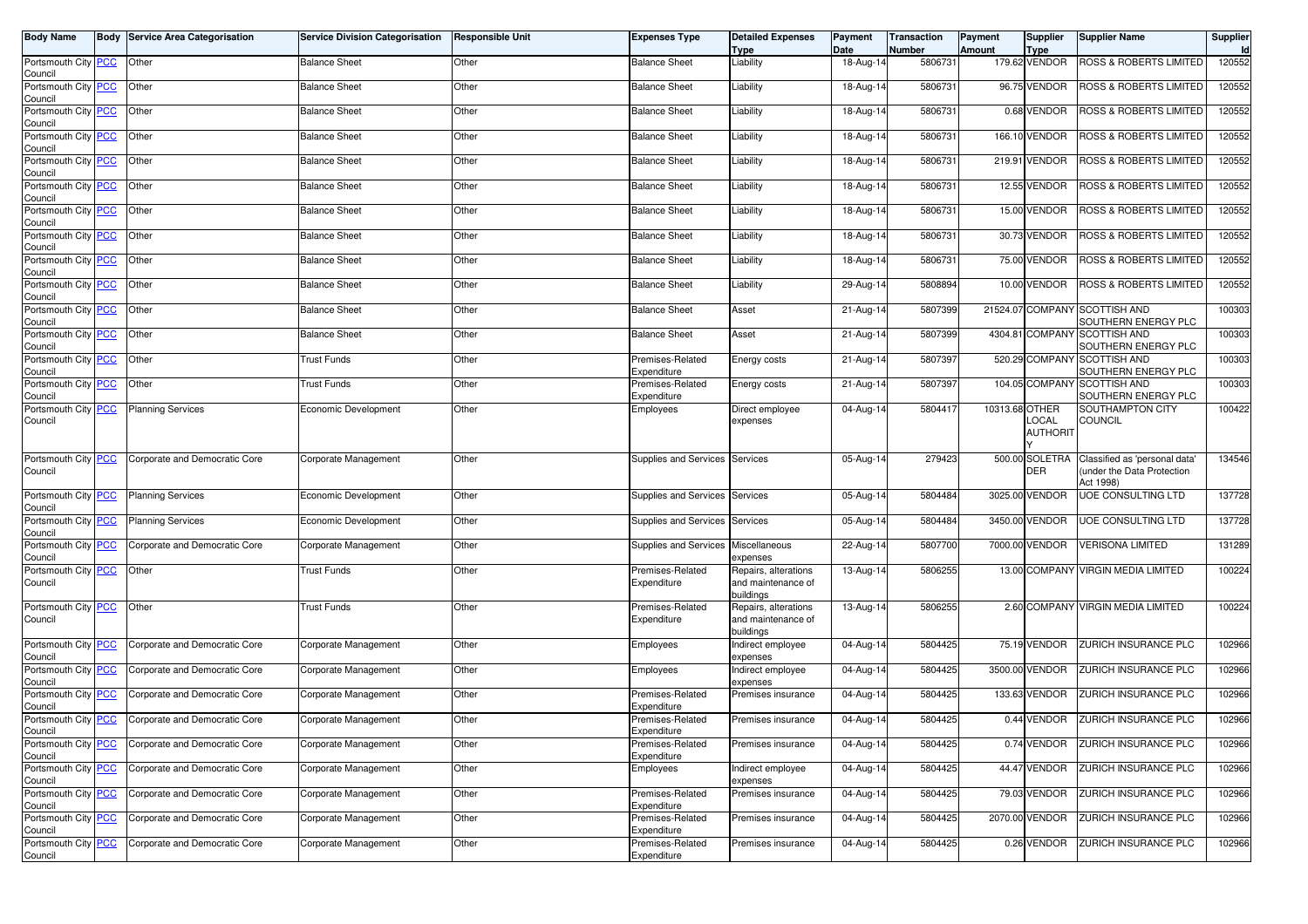| <b>Body Name</b>                      | <b>Body Service Area Categorisation</b> | <b>Service Division Categorisation</b>           | <b>Responsible Unit</b> | <b>Expenses Type</b>                  | <b>Detailed Expenses</b>          | Payment                 | <b>Transaction</b>       | Payment          | Supplier                   | <b>Supplier Name</b>                    | <b>Supplier</b><br>Id |
|---------------------------------------|-----------------------------------------|--------------------------------------------------|-------------------------|---------------------------------------|-----------------------------------|-------------------------|--------------------------|------------------|----------------------------|-----------------------------------------|-----------------------|
| Portsmouth City PCC<br>Council        | Corporate and Democratic Core           | Corporate Management                             | Other                   | Premises-Related<br>Expenditure       | <b>Type</b><br>Premises insurance | Date<br>04-Aug-14       | <b>Number</b><br>5804425 | Amount           | <b>Type</b><br>0.44 VENDOR | ZURICH INSURANCE PLC                    | 102966                |
| Portsmouth City PCC<br>Council        | Corporate and Democratic Core           | Corporate Management                             | Other                   | Employees                             | Indirect employee<br>expenses     | 04-Aug-14               | 5804425                  |                  | 11414.67 VENDOR            | ZURICH INSURANCE PLC                    | 102966                |
| Portsmouth City <b>PCC</b><br>Council | Corporate and Democratic Core           | Corporate Management                             | Other                   | Premises-Related<br>Expenditure       | Premises insurance                | 04-Aug-14               | 5804425                  |                  | 20287.17 VENDOR            | ZURICH INSURANCE PLC                    | 102966                |
| Portsmouth City PCC<br>Council        | Corporate and Democratic Core           | Corporate Management                             | Other                   | Premises-Related<br>Expenditure       | Premises insurance                | 04-Aug-14               | 5804425                  | 531328.33 VENDOR |                            | ZURICH INSURANCE PLC                    | 102966                |
| Portsmouth City PCC<br>Council        | Corporate and Democratic Core           | Corporate Management                             | Other                   | Premises-Related<br>Expenditure       | Premises insurance                | 04-Aug-14               | 5804425                  |                  | 66.10 VENDOR               | ZURICH INSURANCE PLC                    | 102966                |
| Portsmouth City PCC<br>Council        | Corporate and Democratic Core           | Corporate Management                             | Other                   | Premises-Related<br>Expenditure       | Premises insurance                | 04-Aug-14               | 5804425                  |                  | 111.76 VENDOR              | ZURICH INSURANCE PLC                    | 102966                |
| Portsmouth City PCC<br>Council        | Corporate and Democratic Core           | Corporate Management                             | Other                   | Employees                             | Indirect employee<br>expenses     | 04-Aug-14               | 5804425                  | 332480.00 VENDOR |                            | ZURICH INSURANCE PLC                    | 102966                |
| Portsmouth City <b>PCC</b><br>Council | Corporate and Democratic Core           | Corporate Management                             | Other                   | Employees                             | Indirect employee<br>expenses     | 04-Aug-14               | 5804425                  |                  | 7679.84 VENDOR             | ZURICH INSURANCE PLC                    | 102966                |
| Portsmouth City PCC<br>Council        | Corporate and Democratic Core           | Corporate Management                             | Other                   | Premises-Related<br>Expenditure       | Premises insurance                | 04-Aug-14               | 5804425                  | 13649.30         | VENDOR                     | ZURICH INSURANCE PLC                    | 102966                |
| Portsmouth City PCC<br>Council        | Corporate and Democratic Core           | Corporate Management                             | Other                   | Premises-Related<br>Expenditure       | Premises insurance                | 04-Aug-14               | 5804425                  |                  | 44.47 VENDOR               | ZURICH INSURANCE PLC                    | 102966                |
| Portsmouth City PCC<br>Council        | Corporate and Democratic Core           | Corporate Management                             | Other                   | Premises-Related<br>Expenditure       | Premises insurance                | 04-Aug-14               | 5804425                  |                  | 75.19 VENDOR               | ZURICH INSURANCE PLC                    | 102966                |
| Portsmouth City PCC<br>Council        | Corporate and Democratic Core           | Corporate Management                             | Other                   | Transport-Related<br>Expenditure      | Transport insurance               | $\overline{0}$ 4-Aug-14 | 5804425                  |                  | 25000.00 VENDOR            | ZURICH INSURANCE PLC                    | 102966                |
| Portsmouth City PCC<br>Council        | Corporate and Democratic Core           | Corporate Management                             | Other                   | Employees                             | Indirect employee<br>expenses     | 04-Aug-14               | 5804425                  |                  | 2234.62 VENDOR             | ZURICH INSURANCE PLC                    | 102966                |
| Portsmouth City PCC<br>Council        | Corporate and Democratic Core           | Corporate Management                             | Other                   | Premises-Related<br>Expenditure       | Premises insurance                | 04-Aug-14               | 5804425                  |                  | 3971.57 VENDOR             | ZURICH INSURANCE PLC                    | 102966                |
| Portsmouth City PCC<br>Council        | Corporate and Democratic Core           | Corporate Management                             | Other                   | Premises-Related<br>Expenditure       | Premises insurance                | $04 - Aug-14$           | 5804425                  | 104016.77 VENDOR |                            | ZURICH INSURANCE PLC                    | 102966                |
| Portsmouth City PCC<br>Council        | Corporate and Democratic Core           | Corporate Management                             | Other                   | Premises-Related<br>Expenditure       | Premises insurance                | 04-Aug-14               | 5804425                  |                  | 12.94 VENDOR               | ZURICH INSURANCE PLC                    | 102966                |
| Portsmouth City <b>PCC</b><br>Council | Corporate and Democratic Core           | Corporate Management                             | Other                   | Premises-Related<br>Expenditure       | Premises insurance                | 04-Aug-14               | 5804425                  |                  | 21.88 VENDOR               | ZURICH INSURANCE PLC                    | 102966                |
| Portsmouth City PCC<br>Council        | Corporate and Democratic Core           | Corporate Management                             | Other                   | Supplies and Services Miscellaneous   | expenses                          | 04-Aug-14               | 5804425                  |                  | -14452.74 VENDOR           | ZURICH INSURANCE PLC                    | 102966                |
| Portsmouth City <b>PCC</b><br>Council | Corporate and Democratic Core           | Corporate Management                             | Other                   | Supplies and Services Miscellaneous   | expenses                          | 04-Aug-14               | 5804425                  | 10000.00         | VENDOR                     | ZURICH INSURANCE PLC                    | 102966                |
| Portsmouth City PCC<br>Council        | Corporate and Democratic Core           | Corporate Management                             | Other                   | Supplies and Services                 | Miscellaneous<br>expenses         | 22-Aug-14               | 5807716                  | 5000.00          | /ENDOR                     | ZURICH INSURANCE PLC                    | 102966                |
| Portsmouth City PCC<br>Council        | Corporate and Democratic Core           | Corporate Management                             | Other                   | Premises-Related<br>Expenditure       | Premises insurance                | 04-Aug-14               | 5804425                  |                  | 324.21 VENDOR              | ZURICH INSURANCE PLC                    | 102966                |
| Portsmouth City <b>PCC</b><br>Council | <b>Central Services</b>                 | ocal Tax Collection.                             | Other                   | Third Party Payments Other agencies   |                                   | 15/08/2014              | Chaps                    | 675193.00        |                            | Hampshire Police & Crime<br>Comissioner | Chaps                 |
| Portsmouth City PCC<br>Council        | <b>Central Services</b>                 | ocal Tax Collection                              | Other                   | Third Party Payments   Other agencies |                                   | 15/08/2014              | Chaps                    | 324035.00        |                            | Hampshire Fire & Rescue<br>Authority    | Chaps                 |
| Portsmouth City PCC<br>Council        | <b>Planning services</b>                | Economic Development                             | Other                   | Supplies and Services                 | Grants and<br>subscriptions       | 19/08/2014              | Chaps                    | 550000.00        |                            | Fareham College                         | Chaps                 |
| Portsmouth City <b>PCC</b><br>Council | <b>Highways and Transport Services</b>  | Airports, Harbours and Toll<br><b>Facilities</b> | Port (M Putnam)         | Supplies and Services Miscellaneous   | expenses                          | 06-Aug-14               | 5804492                  |                  | 8080.00 VENDOR             | ADARE INTERNATIONAL<br>_TD              | 138060                |
| Portsmouth City PCC<br>Council        | <b>Highways and Transport Services</b>  | Airports, Harbours and Toll<br>Facilities        | Port (M Putnam)         | Supplies and Services                 | Miscellaneous<br>expenses         | 27-Aug-14               | 5808103                  | 378.00           | /ENDOR                     | <b>ADARE INTERNATIONAL</b><br>.TD       | 138060                |
| Portsmouth City PCC<br>Council        | Highways and Transport Services         | Airports, Harbours and Toll<br>Facilities        | Port (M Putnam)         | Supplies and Services Miscellaneous   | expenses                          | 27-Aug-14               | 5808103                  |                  | 557.00 VENDOR              | <b>ADARE INTERNATIONAL</b><br>LTD       | 138060                |
| Portsmouth City   PCC<br>Council      | <b>Highways and Transport Services</b>  | Airports, Harbours and Toll<br><b>Facilities</b> | Port (M Putnam)         | Supplies and Services Miscellaneous   | expenses                          | 2/-Aug-14               | 5808103                  |                  | 1930.00 VENDOR             | ADARE INTERNATIONAL<br>LTD              | 138060                |
| Portsmouth City PCC<br>Council        | <b>Highways and Transport Services</b>  | Airports, Harbours and Toll<br>Facilities        | Port (M Putnam)         | Supplies and Services                 | Miscellaneous<br>expenses         | 27-Aug-14               | 5808103                  |                  | 50.77 VENDOR               | <b>ADARE INTERNATIONAL</b><br>TD.       | 138060                |
| Portsmouth City PCC<br>Council        | <b>Highways and Transport Services</b>  | Airports, Harbours and Toll<br>Facilities        | Port (M Putnam)         | Supplies and Services Miscellaneous   | expenses                          | 27-Aug-14               | 5808103                  |                  | 500.00 VENDOR              | ADARE INTERNATIONAL<br>_TD              | 138060                |
| Portsmouth City PCC<br>Council        | Highways and Transport Services         | Airports, Harbours and Toll<br><b>Facilities</b> | Port (M Putnam)         | Supplies and Services Miscellaneous   | expenses                          | 27-Aug-14               | 5808103                  |                  | 245.00 VENDOR              | ADARE INTERNATIONAL<br>LTD              | 138060                |
| Portsmouth City PCC<br>Council        | <b>Highways and Transport Services</b>  | Airports, Harbours and Toll<br>Facilities        | Port (M Putnam)         | Supplies and Services Miscellaneous   | expenses                          | 27-Aug-14               | 5808103                  |                  | 8080.00 VENDOR             | <b>ADARE INTERNATIONAL</b><br>LTD       | 138060                |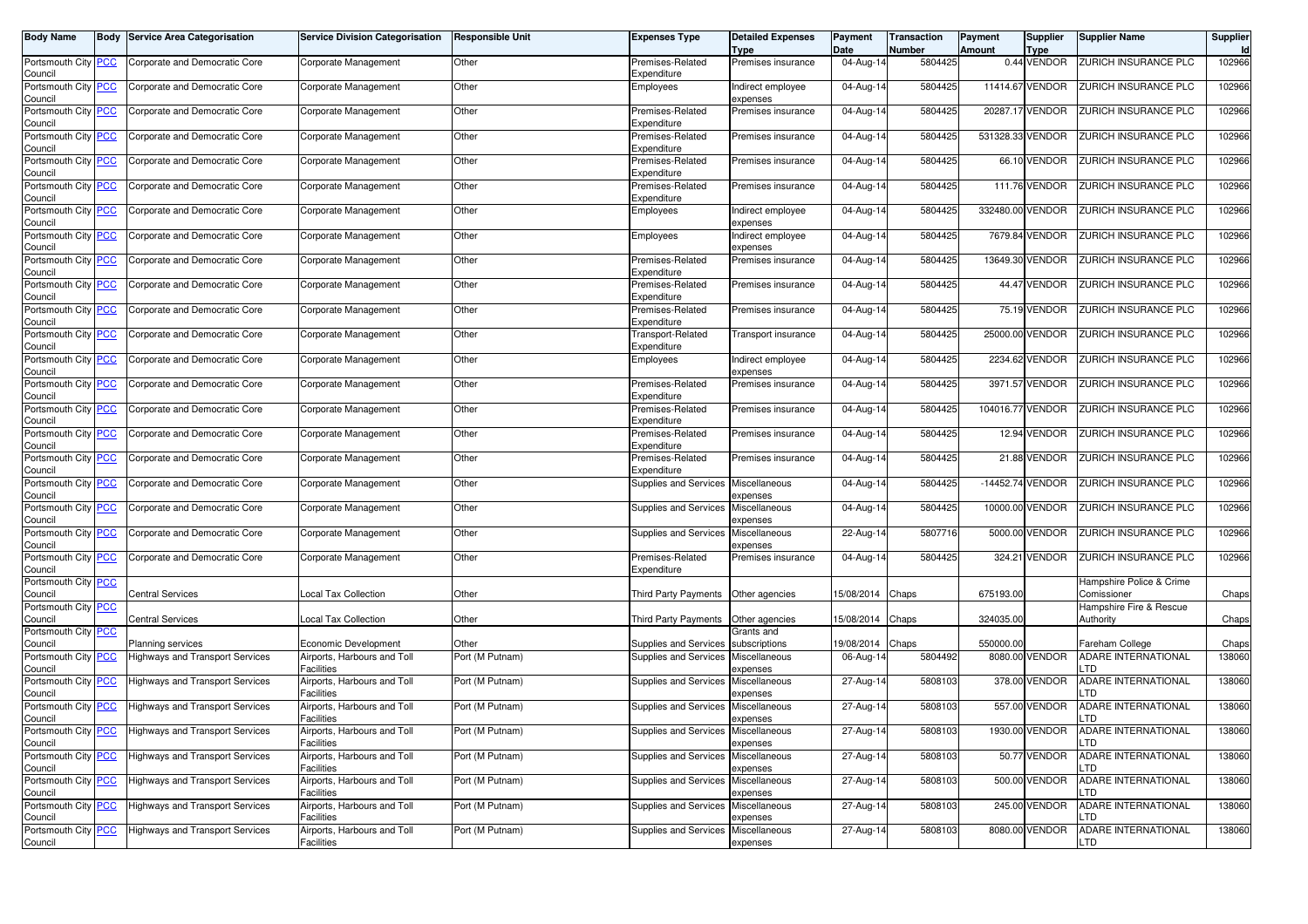| Body Name                             | Body       | <b>Service Area Categorisation</b>     | <b>Service Division Categorisation</b>           | Responsible Unit | <b>Expenses Type</b>                     | <b>Detailed Expenses</b>                                | Payment<br>Date | Transaction<br>Number | Payment<br><b>Amount</b> | <b>Supplier</b>               | <b>Supplier Name</b>                               | Supplier<br><b>Id</b> |
|---------------------------------------|------------|----------------------------------------|--------------------------------------------------|------------------|------------------------------------------|---------------------------------------------------------|-----------------|-----------------------|--------------------------|-------------------------------|----------------------------------------------------|-----------------------|
| Portsmouth City<br>Council            | <b>PCC</b> | <b>Highways and Transport Services</b> | Airports, Harbours and Toll<br>Facilities        | Port (M Putnam)  | Supplies and Services                    | Type<br>Miscellaneous<br>expenses                       | 27-Aug-14       | 5808103               |                          | <b>Type</b><br>1350.00 VENDOR | <b>ADARE INTERNATIONAL</b><br>.TD                  | 138060                |
| Portsmouth City<br>Council            | <b>PCC</b> | <b>Highways and Transport Services</b> | Airports, Harbours and Toll<br><b>Facilities</b> | Port (M Putnam)  | Supplies and Services                    | Miscellaneous<br>expenses                               | 27-Aug-14       | 5808103               |                          | 550.00 VENDOR                 | <b>ADARE INTERNATIONAL</b><br>TD                   | 138060                |
| Portsmouth City<br>Council            |            | <b>Highways and Transport Services</b> | Airports, Harbours and Toll<br>Facilities        | Port (M Putnam)  | Supplies and Services                    | Miscellaneous<br>expenses                               | 27-Aug-14       | 5808103               |                          | 1040.00 VENDOR                | ADARE INTERNATIONAL<br>.TD                         | 138060                |
| Portsmouth City PCC<br>Council        |            | <b>Highways and Transport Services</b> | Airports, Harbours and Toll<br><b>Facilities</b> | Port (M Putnam)  | Supplies and Services                    | Miscellaneous<br>expenses                               | 27-Aug-14       | 5808103               |                          | 1706.00 VENDOR                | ADARE INTERNATIONAL<br>.TD                         | 138060                |
| Portsmouth City PCC<br>Council        |            | <b>Highways and Transport Services</b> | Airports, Harbours and Toll<br>Facilities        | Port (M Putnam)  | Supplies and Services                    | Miscellaneous<br>expenses                               | 27-Aug-14       | 5808103               |                          | 340.00 VENDOR                 | ADARE INTERNATIONAL<br>.TD                         | 138060                |
| Portsmouth City<br>Council            | <u>PCC</u> | <b>Highways and Transport Services</b> | Airports, Harbours and Toll<br><b>Facilities</b> | Port (M Putnam)  | <b>Supplies and Services</b>             | Miscellaneous<br>expenses                               | 27-Aug-14       | 5808103               |                          | 280.02 VENDOR                 | <b>ADARE INTERNATIONAL</b><br>.TD                  | 138060                |
| Portsmouth City PCC<br>Council        |            | <b>Highways and Transport Services</b> | Airports, Harbours and Toll<br><b>Facilities</b> | Port (M Putnam)  | Supplies and Services                    | Miscellaneous<br>expenses                               | 27-Aug-14       | 5808103               |                          | 17.00 VENDOR                  | <b>ADARE INTERNATIONAL</b><br>.TD                  | 138060                |
| Portsmouth City<br>Council            | <u>PCC</u> | <b>Highways and Transport Services</b> | Airports, Harbours and Toll<br>Facilities        | Port (M Putnam)  | Supplies and Services                    | Miscellaneous<br>expenses                               | 27-Aug-14       | 5808103               |                          | 250.00 VENDOR                 | ADARE INTERNATIONAL<br>.TD                         | 138060                |
| Portsmouth City<br>Council            | <b>PCC</b> | <b>Highways and Transport Services</b> | Airports, Harbours and Toll<br>Facilities        | Port (M Putnam)  | Supplies and Services                    | Miscellaneous<br>expenses                               | 27-Aug-14       | 5808103               |                          | 332.50 VENDOR                 | <b>ADARE INTERNATIONAL</b><br>.TD                  | 138060                |
| Portsmouth City <b>PCC</b><br>Council |            | <b>Highways and Transport Services</b> | Airports, Harbours and Toll<br><b>Facilities</b> | Port (M Putnam)  | Supplies and Services                    | Miscellaneous<br>expenses                               | 27-Aug-14       | 5808103               |                          | 500.00 VENDOR                 | <b>ADARE INTERNATIONAL</b><br>.TD                  | 138060                |
| Portsmouth City<br>Council            | <u>PCC</u> | <b>Highways and Transport Services</b> | Airports, Harbours and Toll<br><b>Facilities</b> | Port (M Putnam)  | Supplies and Services                    | Miscellaneous<br>expenses                               | 27-Aug-14       | 5808103               |                          | 83.50 VENDOR                  | ADARE INTERNATIONAL<br>.TD                         | 138060                |
| Portsmouth City PCC<br>Council        |            | <b>Highways and Transport Services</b> | Airports, Harbours and Toll<br><b>Facilities</b> | Port (M Putnam)  | Supplies and Services                    | Equipment, furniture<br>and materials                   | 06-Aug-14       | 5804494               | 103739.53 VENDOR         |                               | ALDERMORE BANK PLC                                 | 139532                |
| Portsmouth City<br>Council            | <b>PCC</b> | <b>Highways and Transport Services</b> | Airports, Harbours and Toll<br><b>Facilities</b> | Port (M Putnam)  | Third Party Payments                     | Private contractors                                     | 06-Aug-14       | 5804497               |                          | 5713.40 VENDOR                | <b>APCOA PARKING</b><br>SERVICES UK LIMITED        | 108507                |
| Portsmouth City<br>Council            | <b>PCC</b> | <b>Highways and Transport Services</b> | Airports, Harbours and Toll<br>Facilities        | Port (M Putnam)  | Third Party Payments                     | Private contractors                                     | 06-Aug-14       | 5804497               |                          | 163.24 VENDOR                 | <b>APCOA PARKING</b><br><b>SERVICES UK LIMITED</b> | 108507                |
| Portsmouth City PCC<br>Council        |            | <b>Highways and Transport Services</b> | Airports, Harbours and Toll<br><b>Facilities</b> | Port (M Putnam)  | Third Party Payments                     | Private contractors                                     | $20 - Aug-14$   | 5806828               |                          | 90.00 VENDOR                  | <b>APCOA PARKING</b><br>SERVICES UK LIMITED        | 108507                |
| Portsmouth City PCC<br>Council        |            | <b>Highways and Transport Services</b> | Airports, Harbours and Toll<br><b>Facilities</b> | Port (M Putnam)  | <b>Third Party Payments</b>              | Private contractors                                     | 20-Aug-14       | 5806828               |                          | 2658.48 VENDOR                | <b>APCOA PARKING</b><br>SERVICES UK LIMITED        | 108507                |
| Portsmouth City<br>Council            | <b>PCC</b> | <b>Highways and Transport Services</b> | Airports, Harbours and Toll<br>Facilities        | Port (M Putnam)  | Third Party Payments                     | Private contractors                                     | 20-Aug-14       | 5806828               |                          | 3410.55 VENDOR                | <b>APCOA PARKING</b><br>SERVICES UK LIMITED        | 108507                |
| Portsmouth City PCC<br>Council        |            | <b>Highways and Transport Services</b> | Airports, Harbours and Toll<br><b>Facilities</b> | Port (M Putnam)  | Third Party Payments                     | Private contractors                                     | 20-Aug-14       | 5806828               |                          | 1795.64 VENDOR                | <b>APCOA PARKING</b><br>SERVICES UK LIMITED        | 108507                |
| Portsmouth City<br>Council            | <b>PCC</b> | <b>Highways and Transport Services</b> | Airports, Harbours and Toll<br>Facilities        | Port (M Putnam)  | Third Party Payments                     | Private contractors                                     | 27-Aug-14       | 5808108               |                          | 2885.85 VENDOR                | <b>APCOA PARKING</b><br>SERVICES UK LIMITED        | 108507                |
| Portsmouth City<br>Council            | <u>CC</u>  | <b>Highways and Transport Services</b> | Airports, Harbours and Toll<br>Facilities        | Port (M Putnam)  | <b>Transport-Related</b><br>Expenditure  | Direct transport costs                                  | 06-Aug-14       | 5804505               |                          | 15092.85 COMPANY              | <b>ASSOCIATED BRITISH</b><br>PORTS                 | 108498                |
| Portsmouth City<br>Council            | <b>PCC</b> | <b>Highways and Transport Services</b> | Airports, Harbours and Toll<br><b>Facilities</b> | Port (M Putnam)  | Third Party Payments                     | Private contractors                                     | 13-Aug-14       | 5805777               |                          | 564.20 VENDOR                 | <b>BAILEYS BUS SERVICE</b>                         | 100562                |
| Portsmouth City PCC<br>Council        |            | <b>Highways and Transport Services</b> | Airports, Harbours and Toll<br><b>Facilities</b> | Port (M Putnam)  | Third Party Payments                     | Private contractors                                     | 27-Aug-14       | 5808117               |                          | 23466.91 VENDOR               | <b>BAILEYS BUS SERVICE</b>                         | 100562                |
| Portsmouth City<br>Council            | <b>PCC</b> | <b>Highways and Transport Services</b> | Airports, Harbours and Toll<br>Facilities        | Port (M Putnam)  | Third Party Payments                     | Private contractors                                     | 27-Aug-14       | 5808117               |                          | 583.65 VENDOR                 | <b>BAILEYS BUS SERVICE</b>                         | 100562                |
| Portsmouth City PCC<br>Council        |            | <b>Highways and Transport Services</b> | Airports, Harbours and Toll<br><b>Facilities</b> | Port (M Putnam)  | Premises-Related<br>Expenditure          | Repairs, alterations<br>and maintenance of<br>buildings | 27-Aug-14       | 5808118               |                          |                               | 1650.00 COMPANY BAKER TRAYTE MARINE<br>LIMITED     | 100563                |
| Portsmouth City PCC<br>Council        |            | <b>Highways and Transport Services</b> | Airports, Harbours and Toll<br>Facilities        | Port (M Putnam)  | <b>Supplies and Services</b>             | Communications and<br>computing                         | 13-Aug-14       | 5805784               |                          | 770.50 VENDOR                 | <b>BLUEFORT SECURITY</b><br>LIMITED                | 125487                |
| Portsmouth City <b>PCC</b><br>Council |            | <b>Highways and Transport Services</b> | Airports, Harbours and Toll<br>Facilities        | Port (M Putnam)  | Supplies and Services                    | Equipment, furniture<br>and materials                   | 27-Aug-14       | 5808121               |                          | 390.75 VENDOR                 | <b>BLUEFORT SECURITY</b><br>LIMITED                | 125487                |
| Portsmouth City PCC<br>Council        |            | <b>Highways and Transport Services</b> | Airports, Harbours and Toll<br>Facilities        | Port (M Putnam)  | Supplies and Services                    | Communications and<br>computing                         | 27-Aug-14       | 5808121               |                          | 830.60 VENDOR                 | <b>BLUEFORT SECURITY</b><br>LIMITED                | 125487                |
| Portsmouth City PCC<br>Council        |            | <b>Highways and Transport Services</b> | Airports, Harbours and Toll<br>Facilities        | Port (M Putnam)  | Supplies and Services Communications and | computing                                               | 27-Aug-14       | 5808127               |                          | 230.98 COMPANY BRITISH        | TELECOMMUNICATIONS<br><b>PLC</b>                   | 100132                |
| Portsmouth City PCC<br>Council        |            | <b>Highways and Transport Services</b> | Airports, Harbours and Toll<br>Facilities        | Port (M Putnam)  | Supplies and Services Communications and | computing                                               | 27-Aug-14       | 5808127               |                          | 71.28 COMPANY BRITISH         | <b>TELECOMMUNICATIONS</b><br>PLC                   | 100132                |
| Portsmouth City PCC<br>Council        |            | <b>Highways and Transport Services</b> | Airports, Harbours and Toll<br>Facilities        | Port (M Putnam)  | Supplies and Services Communications and | computing                                               | 27-Aug-14       | 5808127               |                          | 1421.78 COMPANY BRITISH       | TELECOMMUNICATIONS<br>PLC                          | 100132                |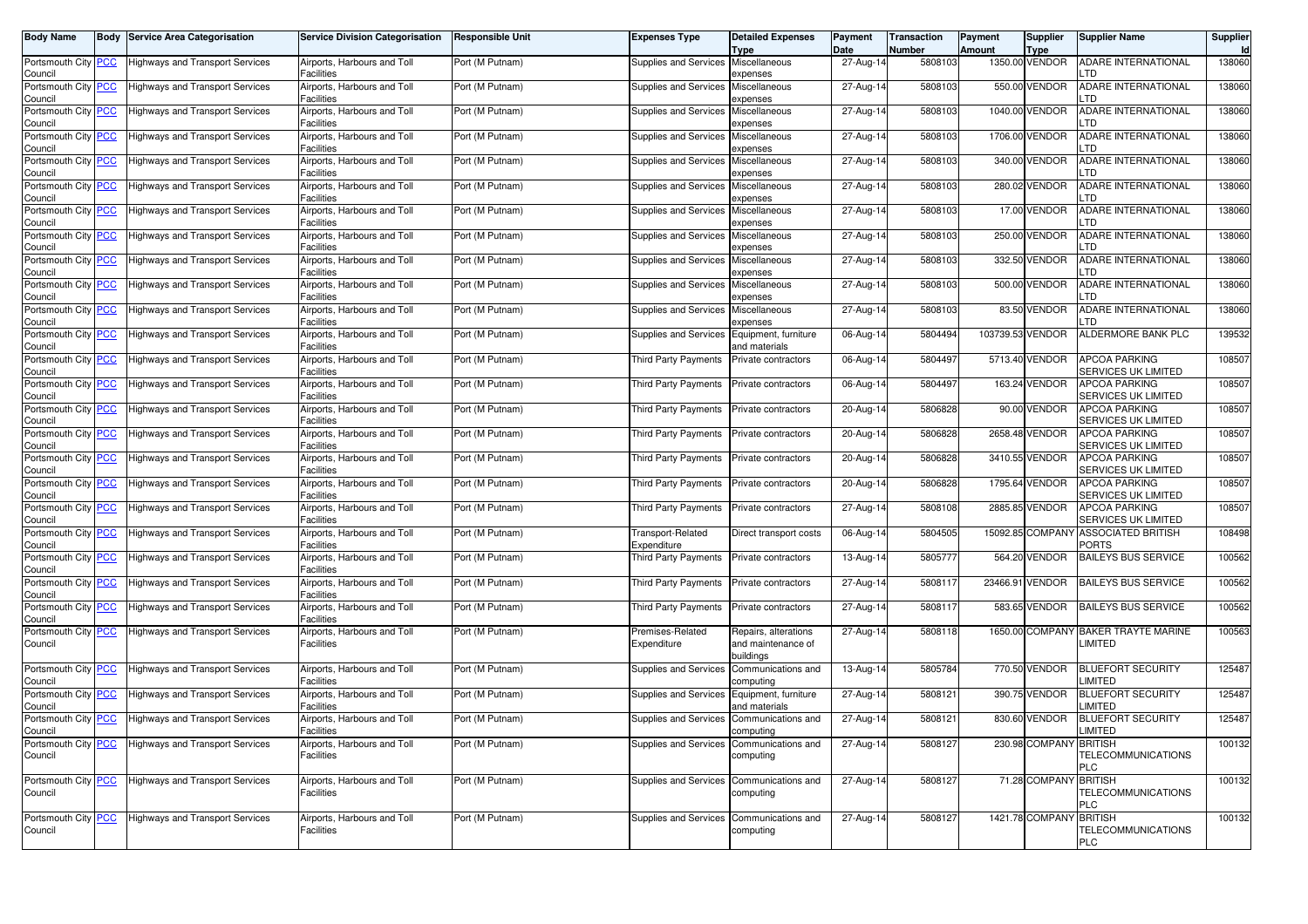| <b>Body Name</b>               | <b>Body Service Area Categorisation</b> | <b>Service Division Categorisation</b>                      | Responsible Unit | <b>Expenses Type</b>            | <b>Detailed Expenses</b><br>Type                        | Payment<br>Date | Transaction<br>Number | Payment<br>Amount | <b>Supplier</b><br><b>Type</b> | <b>Supplier Name</b>                                               | Supplier<br>Id |
|--------------------------------|-----------------------------------------|-------------------------------------------------------------|------------------|---------------------------------|---------------------------------------------------------|-----------------|-----------------------|-------------------|--------------------------------|--------------------------------------------------------------------|----------------|
| Portsmouth City PCC<br>Council | <b>Highways and Transport Services</b>  | Airports, Harbours and Toll<br><b>Facilities</b>            | Port (M Putnam)  | Supplies and Services           | Communications and<br>computing                         | $06$ -Aug-14    | 5804519               |                   | 187.50 VENDOR                  | <b>BUSINESS TECHNOLOGY</b><br>PARTNERS LTD                         | 106282         |
| Portsmouth City PCC<br>Council | <b>Highways and Transport Services</b>  | Airports, Harbours and Toll<br><b>Facilities</b>            | Port (M Putnam)  | Supplies and Services           | Communications and<br>computing                         | 06-Aug-14       | 5804519               |                   | 998.00 VENDOR                  | <b>BUSINESS TECHNOLOGY</b><br>PARTNERS LTD                         | 106282         |
| Portsmouth City PCC<br>Council | Highways and Transport Services         | Airports, Harbours and Toll<br>Facilities                   | Port (M Putnam)  | Third Party Payments            | Private contractors                                     | 27-Aug-14       | 5808130               |                   | 380.00 VENDOR                  | <b>C P LUBRICANTS LTD</b>                                          | 100666         |
| Portsmouth City PCC<br>Council | <b>Highways and Transport Services</b>  | Airports, Harbours and Toll<br><b>Facilities</b>            | Port (M Putnam)  | Third Party Payments            | Private contractors                                     | 27-Aug-14       | 5808130               |                   | 380.00 VENDOR                  | C P LUBRICANTS LTD                                                 | 100666         |
| Portsmouth City PCC<br>Council | <b>Highways and Transport Services</b>  | Airports, Harbours and Toll<br>Facilities                   | Port (M Putnam)  | Premises-Related<br>Expenditure | Repairs, alterations<br>and maintenance of<br>buildings | 20-Aug-14       | 5806862               |                   | 6000.00 VENDOR                 | CMS GEOTECH LTD                                                    | 139499         |
| Portsmouth City PCC<br>Council | <b>Highways and Transport Services</b>  | Capital Charges Relating to<br><b>Construction Projects</b> | Port (M Putnam)  | Supplies and Services           | Miscellaneous<br>expenses                               | 20-Aug-14       | 5806862               |                   | 6000.00 VENDOR                 | <b>CMS GEOTECH LTD</b>                                             | 139499         |
| Portsmouth City PCC<br>Council | Highways and Transport Services         | Airports, Harbours and Toll<br>Facilities                   | Port (M Putnam)  | Premises-Related<br>Expenditure | Repairs, alterations<br>and maintenance of<br>buildings | 29-Aug-14       | 5808728               |                   |                                | 65.24 COMPANY COMPREHENSIVE<br><b>ELEVATOR SERVICES</b><br>LIMITED | 134354         |
| Portsmouth City PCC<br>Council | <b>Highways and Transport Services</b>  | Airports, Harbours and Toll<br><b>Facilities</b>            | Port (M Putnam)  | Premises-Related<br>Expenditure | Repairs, alterations<br>and maintenance of<br>buildings | 29-Aug-14       | 5808728               |                   | 130.48 COMPANY                 | <b>COMPREHENSIVE</b><br><b>ELEVATOR SERVICES</b><br>LIMITED        | 134354         |
| Portsmouth City PCC<br>Council | <b>Highways and Transport Services</b>  | Airports, Harbours and Toll<br><b>Facilities</b>            | Port (M Putnam)  | Premises-Related<br>Expenditure | Repairs, alterations<br>and maintenance of<br>buildings | 29-Aug-14       | 5808728               |                   | 375.00 COMPANY                 | <b>COMPREHENSIVE</b><br><b>ELEVATOR SERVICES</b><br>LIMITED        | 134354         |
| Portsmouth City PCC<br>Council | <b>Highways and Transport Services</b>  | Airports, Harbours and Toll<br><b>Facilities</b>            | Port (M Putnam)  | Premises-Related<br>Expenditure | Repairs, alterations<br>and maintenance of<br>buildings | 20-Aug-14       | 5806866               |                   | 67.31 COMPANY                  | <b>COMPREHENSIVE</b><br><b>ELEVATOR SERVICES</b><br>LIMITED        | 134354         |
| Portsmouth City PCC<br>Council | <b>Highways and Transport Services</b>  | Airports, Harbours and Toll<br><b>Facilities</b>            | Port (M Putnam)  | Premises-Related<br>Expenditure | Repairs, alterations<br>and maintenance of<br>buildings | 20-Aug-14       | 5806866               |                   | 134.62 COMPANY                 | <b>COMPREHENSIVE</b><br><b>ELEVATOR SERVICES</b><br>LIMITED        | 134354         |
| Portsmouth City PCC<br>Council | <b>Highways and Transport Services</b>  | Airports, Harbours and Toll<br><b>Facilities</b>            | Port (M Putnam)  | Premises-Related<br>Expenditure | Repairs, alterations<br>and maintenance of<br>buildings | 20-Aug-14       | 5806866               |                   | 375.00 COMPANY                 | <b>COMPREHENSIVE</b><br><b>ELEVATOR SERVICES</b><br>LIMITED        | 134354         |
| Portsmouth City PCC<br>Council | <b>Highways and Transport Services</b>  | Airports, Harbours and Toll<br><b>Facilities</b>            | Port (M Putnam)  | Premises-Related<br>Expenditure | Repairs, alterations<br>and maintenance of<br>buildings | 20-Aug-14       | 5806866               |                   | 6.73 COMPANY                   | <b>COMPREHENSIVE</b><br><b>ELEVATOR SERVICES</b><br>LIMITED        | 134354         |
| Portsmouth City PCC<br>Council | <b>Highways and Transport Services</b>  | Airports, Harbours and Toll<br><b>Facilities</b>            | Port (M Putnam)  | Premises-Related<br>Expenditure | Repairs, alterations<br>and maintenance of<br>buildings | 20-Aug-14       | 5806866               |                   | 13.46 COMPANY                  | <b>COMPREHENSIVE</b><br><b>ELEVATOR SERVICES</b><br>LIMITED        | 134354         |
| Portsmouth City PCC<br>Council | <b>Highways and Transport Services</b>  | Airports, Harbours and Toll<br><b>Facilities</b>            | Port (M Putnam)  | Premises-Related<br>Expenditure | Repairs, alterations<br>and maintenance of<br>buildings | 20-Aug-14       | 5806866               |                   | 37.52 COMPANY                  | <b>COMPREHENSIVE</b><br><b>ELEVATOR SERVICES</b><br>LIMITED        | 134354         |
| Portsmouth City PCC<br>Council | <b>Highways and Transport Services</b>  | Airports, Harbours and Toll<br><b>Facilities</b>            | Port (M Putnam)  | Supplies and Services           | Communications and<br>computing                         | 27-Aug-14       | 5808146               |                   | 532.95 VENDOR                  | COMPUTER SERVICES<br>CONSULTANTS (UK)<br><b>IMITED</b>             | 106416         |
| Portsmouth City PCC<br>Council | Highways and Transport Services         | Airports, Harbours and Toll<br><b>Facilities</b>            | Port (M Putnam)  | Premises-Related<br>Expenditure | Repairs, alterations<br>and maintenance of<br>buildings | 27-Aug-14       | 5808161               |                   | 503.61 VENDOR                  | CROMWELL GROUP<br>(HOLDINGS) PLC                                   | 102112         |
| Portsmouth City PCC<br>Council | <b>Highways and Transport Services</b>  | Airports, Harbours and Toll<br><b>Facilities</b>            | Port (M Putnam)  | Premises-Related<br>Expenditure | Repairs, alterations<br>and maintenance of<br>buildings | 06-Aug-14       | 5804838               |                   |                                | 189.00 COMPANY FREEAIR SERVICES LTD                                | 123538         |
| Portsmouth City PCC<br>Council | <b>Highways and Transport Services</b>  | Airports, Harbours and Toll<br><b>Facilities</b>            | Port (M Putnam)  | Premises-Related<br>Expenditure | Repairs, alterations<br>and maintenance of<br>buildings | 06-Aug-14       | 5804838               |                   |                                | 101.90 COMPANY FREEAIR SERVICES LTD                                | 123538         |
| Portsmouth City PCC<br>Council | <b>Highways and Transport Services</b>  | Airports, Harbours and Toll<br><b>Facilities</b>            | Port (M Putnam)  | Premises-Related<br>Expenditure | Repairs, alterations<br>and maintenance of<br>buildings | 06-Aug-14       | 5804838               |                   |                                | 1008.00 COMPANY FREEAIR SERVICES LTD                               | 123538         |
| Portsmouth City PCC<br>Council | <b>Highways and Transport Services</b>  | Airports, Harbours and Toll<br>Facilities                   | Port (M Putnam)  | Premises-Related<br>Expenditure | Repairs, alterations<br>and maintenance of<br>buildings | 06-Aug-14       | 5804838               |                   |                                | 83.00 COMPANY FREEAIR SERVICES LTD                                 | 123538         |
| Portsmouth City PCC<br>Council | <b>Highways and Transport Services</b>  | Airports, Harbours and Toll<br>Facilities                   | Port (M Putnam)  | Premises-Related<br>Expenditure | Repairs, alterations<br>and maintenance of<br>buildings | $20 - Aug-14$   | 5807177               |                   |                                | 900.00 COMPANY GEZE UK LTD                                         | 136439         |
| Portsmouth City PCC<br>Council | <b>Highways and Transport Services</b>  | Airports, Harbours and Toll<br><b>Facilities</b>            | Port (M Putnam)  | Premises-Related<br>Expenditure | Repairs, alterations<br>and maintenance of<br>buildings | 27-Aug-14       | 5808486               |                   | 3288.23 VENDOR                 | <b>INDEPENDENT PARTS &amp;</b><br>SERVICE LTD                      | 122405         |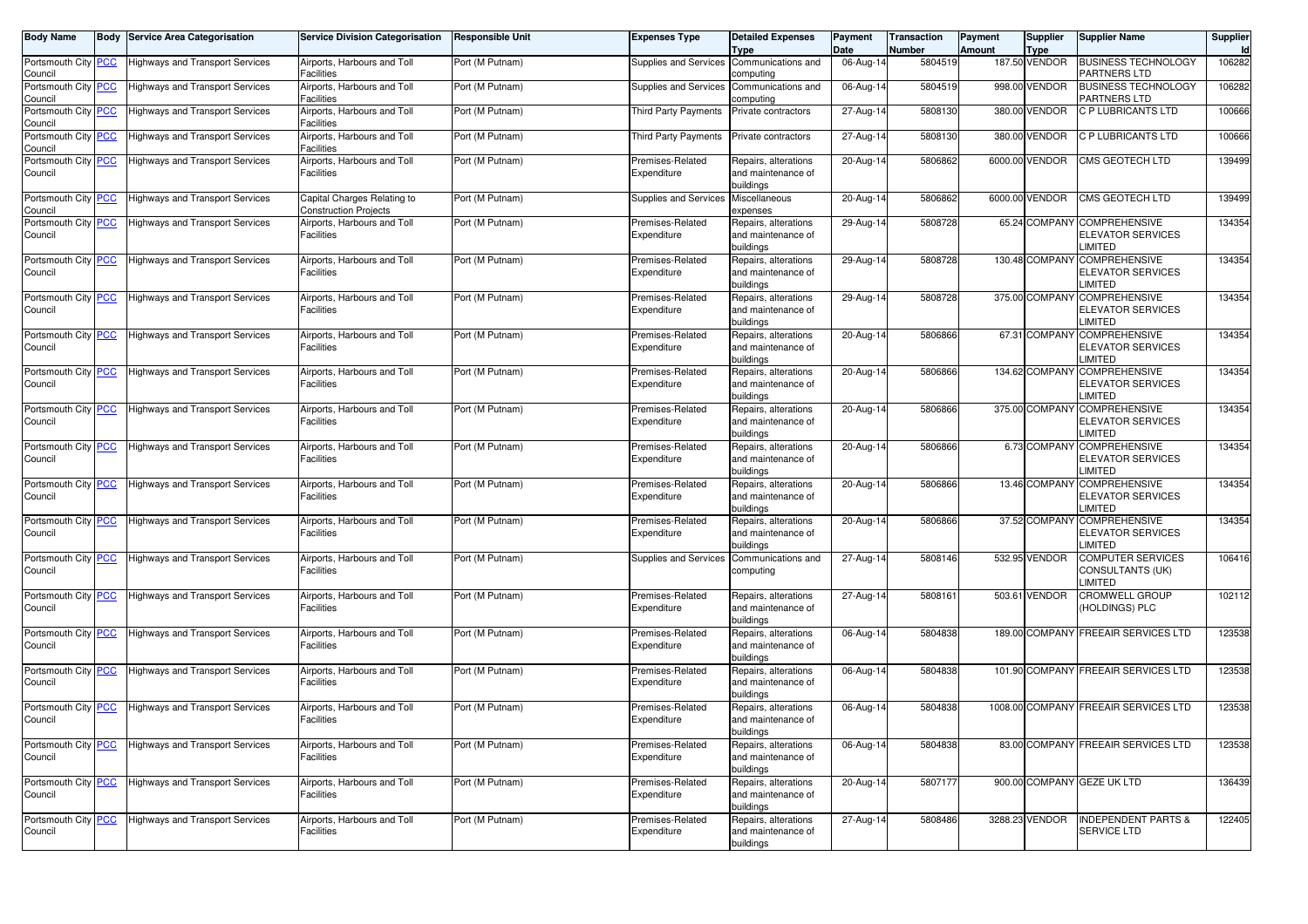| <b>Body Name</b>                      | <b>Body Service Area Categorisation</b>                                                   | <b>Service Division Categorisation</b>                      | <b>Responsible Unit</b> | Expenses Type                           | <b>Detailed Expenses</b>                                | Payment             | <b>Transaction</b><br><b>Number</b> | Payment | <b>Supplier</b> | <b>Supplier Name</b>                               | Supplier |
|---------------------------------------|-------------------------------------------------------------------------------------------|-------------------------------------------------------------|-------------------------|-----------------------------------------|---------------------------------------------------------|---------------------|-------------------------------------|---------|-----------------|----------------------------------------------------|----------|
| Portsmouth City PCC<br>Council        | <b>Highways and Transport Services</b>                                                    | Airports, Harbours and Toll<br>Facilities                   | Port (M Putnam)         | <b>Third Party Payments</b>             | <b>Type</b><br>Private contractors                      | Date<br>$27-Aug-14$ | 5808490                             | Amount  | <b>Type</b>     | 939.52 COMPANY KELLER LIMITED                      | 124900   |
| Portsmouth City PCC<br>Council        | <b>Highways and Transport Services</b>                                                    | Capital Charges Relating to<br><b>Construction Projects</b> | Port (M Putnam)         | Supplies and Services                   | Equipment, furniture<br>and materials                   | 27-Aug-14           | 580849                              |         | 9232.00 VENDOR  | KELLY BROS SOLAR<br>SIGNS LTD                      | 135759   |
| Portsmouth City PCC<br>Council        | Environmental and Regulatory Services Agricultural and Fisheries Services Port (M Putnam) |                                                             |                         | <b>Third Party Payments</b>             | Private contractors                                     | 27-Aug-14           | 5808493                             |         | 2746.24 VENDOR  | KEN BROWN BOATS LTD                                | 100926   |
| Portsmouth City PCC<br>Council        | <b>Highways and Transport Services</b>                                                    | Airports, Harbours and Toll<br>Facilities                   | Port (M Putnam)         | Supplies and Services                   | Communications and<br>computing                         | 06-Aug-14           | 5804880                             |         | 1898.91 VENDOR  | MDT CONSULTANTS LTD                                | 139454   |
| Portsmouth City PCC<br>Council        | <b>Highways and Transport Services</b>                                                    | Airports, Harbours and Toll<br>Facilities                   | Port (M Putnam)         | Premises-Related<br>Expenditure         | Repairs, alterations<br>and maintenance of<br>buildings | 13-Aug-14           | 580617                              |         |                 | 30403.26 COMPANY MOUNTJOY LIMITED                  | 129869   |
| Portsmouth City PCC<br>Council        | <b>Highways and Transport Services</b>                                                    | Airports, Harbours and Toll<br>Facilities                   | Port (M Putnam)         | Premises-Related<br>Expenditure         | Energy costs                                            | 01-Aug-14           | 580421                              |         | 21160.28 VENDOR | <b>NPOWER</b>                                      | 10487    |
| Portsmouth City PCC<br>Council        | <b>Highways and Transport Services</b>                                                    | Airports, Harbours and Toll<br><b>Facilities</b>            | Port (M Putnam)         | Premises-Related<br>Expenditure         | Cleaning and domestic<br>supplies                       | 06-Aug-14           | 5804886                             |         | 7145.87 VENDOR  | NVIRO LTD                                          | 124507   |
| Portsmouth City PCC<br>Council        | <b>Highways and Transport Services</b>                                                    | Airports, Harbours and Toll<br>Facilities                   | Port (M Putnam)         | Premises-Related<br>Expenditure         | Cleaning and domestic<br>supplies                       | 06-Aug-14           | 5804886                             |         | 7145.87 VENDOR  | NVIRO LTD                                          | 124507   |
| Portsmouth City PCC<br>Council        | <b>Highways and Transport Services</b>                                                    | Airports, Harbours and Toll<br><b>Facilities</b>            | Port (M Putnam)         | Premises-Related<br>Expenditure         | Cleaning and domestic<br>supplies                       | 06-Aug-14           | 5804886                             |         | 2489.34 VENDOR  | NVIRO LTD                                          | 124507   |
| Portsmouth City PCC<br>Council        | <b>Highways and Transport Services</b>                                                    | Airports, Harbours and Toll<br><b>Facilities</b>            | Port (M Putnam)         | Employees                               | Indirect employee<br>expenses                           | 27-Aug-14           | 5808508                             |         | 1500.00 VENDOR  | ONTUITIVE UK LTD                                   | 138257   |
| Portsmouth City PCC<br>Council        | <b>Highways and Transport Services</b>                                                    | Airports, Harbours and Toll<br>Facilities                   | Port (M Putnam)         | Supplies and Services                   | Communications and<br>computing                         | 27-Aug-14           | 5808508                             |         | 1500.00 VENDOR  | <b>ONTUITIVE UK LTD</b>                            | 138257   |
| Portsmouth City PCC<br>Council        | <b>Highways and Transport Services</b>                                                    | Airports, Harbours and Toll<br><b>Facilities</b>            | Port (M Putnam)         | Premises-Related<br>Expenditure         | <b>Water Services</b>                                   | 13-Aug-14           | 5806189                             |         | 2877.01 VENDOR  | PORTSMOUTH WATER LTD                               | 100253   |
| Portsmouth City PCC<br>Council        | <b>Highways and Transport Services</b>                                                    | Airports, Harbours and Toll<br><b>Facilities</b>            | Port (M Putnam)         | Premises-Related<br>Expenditure         | <b>Water Services</b>                                   | 13-Aug-14           | 5806189                             |         | 25.49 VENDOR    | PORTSMOUTH WATER LTD                               | 100253   |
| Portsmouth City PCC<br>Council        | <b>Highways and Transport Services</b>                                                    | Airports, Harbours and Toll<br><b>Facilities</b>            | Port (M Putnam)         | Premises-Related<br>Expenditure         | <b>Water Services</b>                                   | 13-Aug-14           | 5806189                             |         | 178.90 VENDOR   | PORTSMOUTH WATER LTD                               | 100253   |
| Portsmouth City PCC<br>Council        | <b>Highways and Transport Services</b>                                                    | Airports, Harbours and Toll<br>Facilities                   | Port (M Putnam)         | Premises-Related<br>Expenditure         | <b>Water Services</b>                                   | 13-Aug-14           | 5806189                             |         | 1158.24 VENDOR  | PORTSMOUTH WATER LTD                               | 100253   |
| Portsmouth City PCC<br>Council        | <b>Environmental and Regulatory Services</b>                                              | Agricultural and Fisheries Services                         | Port (M Putnam)         | Premises-Related<br>Expenditure         | <b>Water Services</b>                                   | 06-Aug-14           | 5804901                             |         | 803.79 VENDOR   | PORTSMOUTH WATER LTD                               | 100253   |
| Portsmouth City PCC<br>Council        | <b>Highways and Transport Services</b>                                                    | Airports, Harbours and Toll<br><b>Facilities</b>            | Port (M Putnam)         | Premises-Related<br>Expenditure         | Repairs, alterations<br>and maintenance of<br>buildings | 27-Aug-14           | 5808520                             |         | 446.30 VENDOR   | PRO-VISION DISTRIBUTION<br>LTD                     | 134335   |
| Portsmouth City PCC<br>Council        | <b>Highways and Transport Services</b>                                                    | Airports, Harbours and Toll<br><b>Facilities</b>            | Port (M Putnam)         | Premises-Related<br>Expenditure         | Repairs, alterations<br>and maintenance of<br>buildings | 20-Aug-14           | 279657                              |         | 1112.50 VENDOR  | <b>RAPISCAN SYSTEMS</b><br>LIMITED                 | 108247   |
| Portsmouth City PCC<br>Council        | <b>Environmental and Regulatory Services</b>                                              | Agricultural and Fisheries Services                         | Port (M Putnam)         | Premises-Related<br>Expenditure         | Energy costs                                            | 06-Aug-14           | 5804920                             |         |                 | 225.43 COMPANY SCOTTISH AND<br>SOUTHERN ENERGY PLC | 100303   |
| Portsmouth City PCC<br>Council        | Environmental and Regulatory Services Agricultural and Fisheries Services                 |                                                             | Port (M Putnam)         | Premises-Related<br>Expenditure         | Energy costs                                            | 06-Aug-14           | 5804920                             |         | 319.93 COMPANY  | <b>SCOTTISH AND</b><br>SOUTHERN ENERGY PLC         | 100303   |
| Portsmouth City PCC<br>Council        | <b>Highways and Transport Services</b>                                                    | Airports, Harbours and Toll<br>Facilities                   | Port (M Putnam)         | Premises-Related<br>Expenditure         | Repairs, alterations<br>and maintenance of<br>buildings | 13-Aug-14           | 5806210                             |         |                 | 4510.00 COMPANY SGC PROJECTS LTD                   | 137334   |
| Portsmouth City PCC<br>Council        | <b>Highways and Transport Services</b>                                                    | Airports, Harbours and Toll<br>Facilities                   | Port (M Putnam)         | <b>Transport-Related</b><br>Expenditure | Direct transport costs                                  | 27-Aug-14           | 5808528                             |         | 22593.26 VENDOR | <b>SGS UNITED KINGDOM</b><br>.TD                   | 105507   |
| Portsmouth City PCC<br>Council        | <b>Environmental and Regulatory Services</b>                                              | Agricultural and Fisheries Services                         | Port (M Putnam)         | Premises-Related<br>Expenditure         | Cleaning and domestic<br>supplies                       | 06-Aug-14           | 5804930                             |         | 38.24 VENDOR    | SITA UK LTD                                        | 102673   |
| Portsmouth City PCC<br>Council        | <b>Highways and Transport Services</b>                                                    | Airports, Harbours and Toll<br>Facilities                   | Port (M Putnam)         | Supplies and Services                   | Equipment, furniture<br>and materials                   | 13-Aug-14           | 5806213                             |         | 390.40 VENDOR   | <b>SITA UK LTD</b>                                 | 102673   |
| Portsmouth City PCC<br>Council        | Environmental and Regulatory Services Agricultural and Fisheries Services                 |                                                             | Port (M Putnam)         | Premises-Related<br>Expenditure         | Cleaning and domestic<br>supplies                       | 06-Aug-14           | 5804930                             |         | 35.16 VENDOR    | SITA UK LTD                                        | 102673   |
| Portsmouth City <b>PCC</b><br>Council | <b>Highways and Transport Services</b>                                                    | Airports, Harbours and Toll<br><b>Facilities</b>            | Port (M Putnam)         | Premises-Related<br>Expenditure         | Cleaning and domestic<br>supplies                       | 06-Aug-14           | 5804930                             |         |                 | 45.00 VENDOR SIIA UK LID                           | 1026731  |
| Portsmouth City PCC<br>Council        | <b>Highways and Transport Services</b>                                                    | Airports, Harbours and Toll<br><b>Facilities</b>            | Port (M Putnam)         | Premises-Related<br>Expenditure         | Cleaning and domestic<br>supplies                       | 06-Aug-14           | 5804930                             |         | 107.56 VENDOR   | SITA UK LTD                                        | 102673   |
| Portsmouth City PCC<br>Council        | <b>Highways and Transport Services</b>                                                    | Airports, Harbours and Toll<br>Facilities                   | Port (M Putnam)         | Supplies and Services                   | Equipment, furniture<br>and materials                   | 13-Aug-14           | 5806213                             |         | 10460.65 VENDOR | SITA UK LTD                                        | 102673   |
| Portsmouth City PCC<br>Council        | <b>Environmental and Regulatory Services</b>                                              | Agricultural and Fisheries Services Port (M Putnam)         |                         | Premises-Related<br>Expenditure         | Cleaning and domestic<br>supplies                       | 06-Aug-14           | 5804930                             |         | 158.22 VENDOR   | <b>SITA UK LTD</b>                                 | 102673   |
| Portsmouth City PCC<br>Council        | <b>Highways and Transport Services</b>                                                    | Airports, Harbours and Toll<br><b>Facilities</b>            | Port (M Putnam)         | Premises-Related<br>Expenditure         | Cleaning and domestic<br>supplies                       | 06-Aug-14           | 5804930                             |         | 24.75 VENDOR    | SITA UK LTD                                        | 102673   |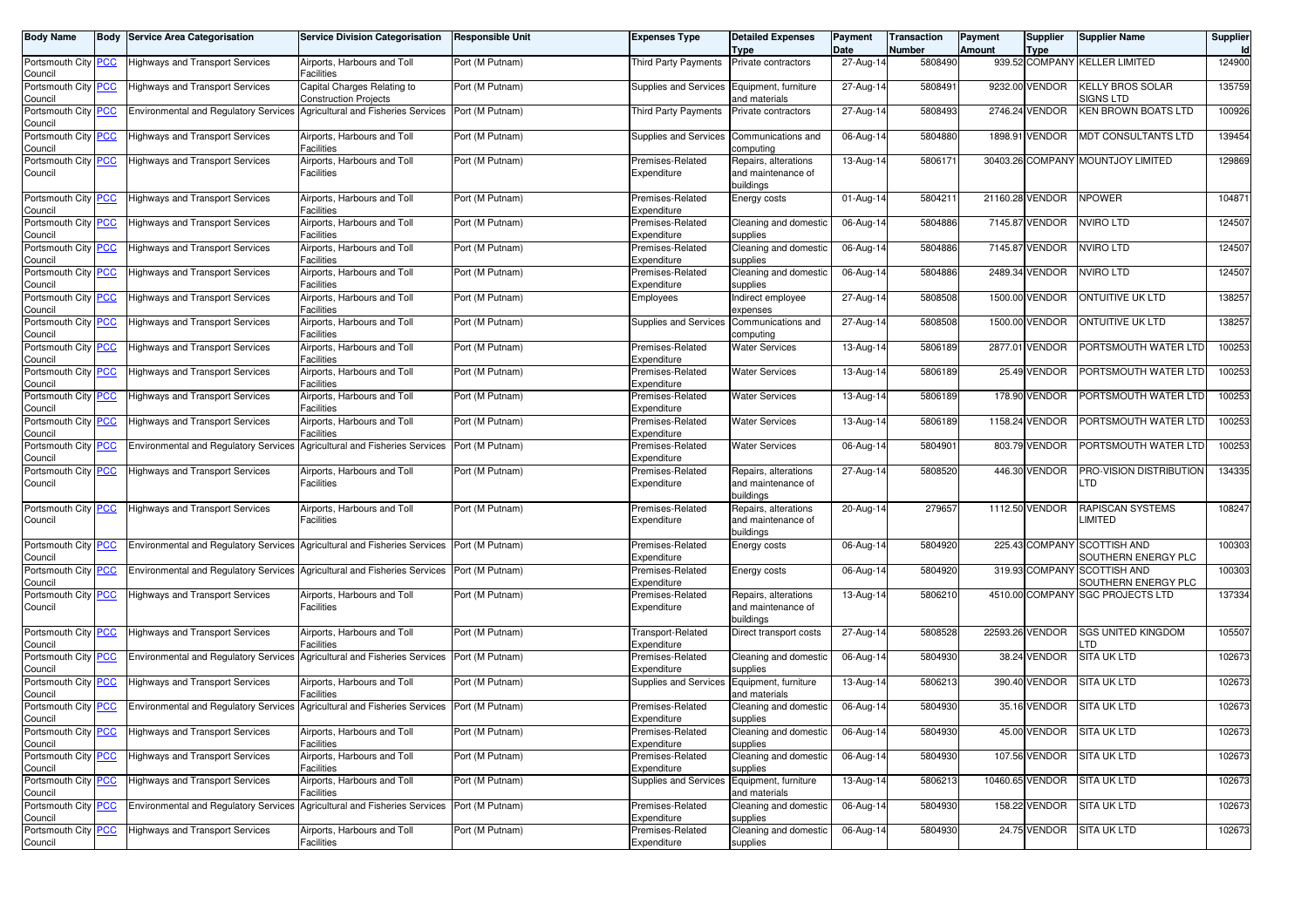| <b>Body Name</b>               | Body | <b>Service Area Categorisation</b>     | <b>Service Division Categorisation</b>                      | <b>Responsible Unit</b>   | <b>Expenses Type</b>                 | <b>Detailed Expenses</b><br>Type                        | Payment<br>Date | Transaction<br>Number | Payment<br>Amount | <b>Supplier</b><br><b>Type</b> | <b>Supplier Name</b>                                                   | Supplier<br>Id |
|--------------------------------|------|----------------------------------------|-------------------------------------------------------------|---------------------------|--------------------------------------|---------------------------------------------------------|-----------------|-----------------------|-------------------|--------------------------------|------------------------------------------------------------------------|----------------|
| Portsmouth City PCC<br>Council |      | <b>Highways and Transport Services</b> | Airports, Harbours and Toll<br>Facilities                   | Port (M Putnam)           | Premises-Related<br>Expenditure      | Cleaning and domestic<br>supplies                       | 06-Aug-14       | 5804930               |                   | 43.50 VENDOR                   | <b>SITA UK LTD</b>                                                     | 102673         |
| Portsmouth City PCC<br>Council |      | <b>Highways and Transport Services</b> | Airports, Harbours and Toll<br><b>Facilities</b>            | Port (M Putnam)           | Premises-Related<br>Expenditure      | Cleaning and domestic<br>supplies                       | 06-Aug-14       | 5804930               |                   | 457.08 VENDOR                  | <b>SITA UK LTD</b>                                                     | 102673         |
| Portsmouth City PCC<br>Council |      | <b>Highways and Transport Services</b> | Airports, Harbours and Toll<br>Facilities                   | Port (M Putnam)           | Premises-Related<br>Expenditure      | Cleaning and domestic<br>supplies                       | 06-Aug-14       | 5804930               |                   | 799.89 VENDOR                  | <b>SITA UK LTD</b>                                                     | 102673         |
| Portsmouth City PCC<br>Council |      | <b>Highways and Transport Services</b> | Airports, Harbours and Toll<br>Facilities                   | Port (M Putnam)           | Premises-Related<br>Expenditure      | Cleaning and domestic<br>supplies                       | 06-Aug-14       | 5804930               |                   | 114.27 VENDOR                  | <b>SITA UK LTD</b>                                                     | 102673         |
| Portsmouth City PCC            |      | <b>Highways and Transport Services</b> | Airports, Harbours and Toll<br><b>Facilities</b>            | Port (M Putnam)           | Premises-Related                     | Cleaning and domestic                                   | 06-Aug-14       | 5804930               |                   | 50.00 VENDOR                   | <b>SITA UK LTD</b>                                                     | 102673         |
| Council<br>Portsmouth City PCC |      | <b>Highways and Transport Services</b> | Airports, Harbours and Toll                                 | Port (M Putnam)           | Expenditure<br>Premises-Related      | supplies<br>Cleaning and domestic                       | 06-Aug-14       | 5804930               |                   | 114.27 VENDOR                  | <b>SITA UK LTD</b>                                                     | 102673         |
| Council<br>Portsmouth City PCC |      | <b>Highways and Transport Services</b> | Facilities<br>Airports, Harbours and Toll                   | Port (M Putnam)           | Expenditure<br>Premises-Related      | supplies<br>Cleaning and domestic                       | 06-Aug-14       | 5804930               |                   | 114.27 VENDOR                  | SITA UK LTD                                                            | 102673         |
| Council<br>Portsmouth City PCC |      | <b>Highways and Transport Services</b> | Facilities<br>Airports, Harbours and Toll                   | Port (M Putnam)           | Expenditure<br>Premises-Related      | supplies<br>Cleaning and domestic                       | 06-Aug-14       | 5804930               |                   | 1075.60 VENDOR                 | <b>SITA UK LTD</b>                                                     | 102673         |
| Council<br>Portsmouth City PCC |      | <b>Highways and Transport Services</b> | Facilities<br>Airports, Harbours and Toll                   | Port (M Putnam)           | Expenditure<br>Premises-Related      | supplies<br>Cleaning and domestic                       | 06-Aug-14       | 5804930               |                   | 24.75 VENDOR                   | SITA UK LTD                                                            | 102673         |
| Council<br>Portsmouth City PCC |      | <b>Highways and Transport Services</b> | Facilities<br>Airports, Harbours and Toll                   | Port (M Putnam)           | Expenditure<br>Premises-Related      | supplies<br>Cleaning and domestic                       | 06-Aug-14       | 5804930               |                   | 123.75 VENDOR                  | <b>SITA UK LTD</b>                                                     | 102673         |
| Council<br>Portsmouth City PCC |      | Highways and Transport Services        | <b>Facilities</b><br>Airports, Harbours and Toll            | Port (M Putnam)           | Expenditure<br>Premises-Related      | supplies<br>Cleaning and domestic                       | 06-Aug-14       | 5804930               |                   | 24.75 VENDOR                   | <b>SITA UK LTD</b>                                                     | 102673         |
| Council<br>Portsmouth City PCC |      | <b>Highways and Transport Services</b> | <b>Facilities</b><br>Airports, Harbours and Toll            | Port (M Putnam)           | Expenditure<br>Supplies and Services | supplies<br>Equipment, furniture                        | 13-Aug-14       | 5806213               |                   | -5228.48 VENDOR                | <b>SITA UK LTD</b>                                                     | 102673         |
| Council<br>Portsmouth City PCC |      | <b>Highways and Transport Services</b> | Facilities<br>Airports, Harbours and Toll                   | Port (M Putnam)           | Employees                            | and materials<br>Indirect employee                      | 27-Aug-14       | 5808532               |                   | 5875.00 VENDOR                 | SOUTHAMPTON SOLENT                                                     | 108808         |
| Council<br>Portsmouth City PCC |      | <b>Highways and Transport Services</b> | <b>Facilities</b><br>Airports, Harbours and Toll            | Port (M Putnam)           | <b>Third Party Payments</b>          | expenses<br>Private contractors                         | 13-Aug-14       | 5806218               |                   | 2647.00 VENDOR                 | UNIVERSITY<br>SOUTHERN MARITIME                                        | 120765         |
| Council<br>Portsmouth City PCC |      | <b>Highways and Transport Services</b> | Facilities<br>Airports, Harbours and Toll                   | Port (M Putnam)           | <b>Third Party Payments</b>          | Private contractors                                     | 20-Aug-14       | 5807264               |                   | 834.75 VENDOR                  | SERVICES LIMITED<br>SOUTHERN MARITIME                                  | 120765         |
| Council<br>Portsmouth City PCC |      | <b>Highways and Transport Services</b> | Facilities<br>Airports, Harbours and Toll                   | Port (M Putnam)           | Premises-Related                     | Cleaning and domestic                                   | 06-Aug-14       | 5804938               |                   | 734.39 VENDOR                  | <b>SERVICES LIMITED</b><br><b>SOUTHERN WINDOW &amp;</b>                | 101218         |
| Council                        |      |                                        | <b>Facilities</b>                                           |                           | Expenditure                          | supplies                                                |                 |                       |                   |                                | GENERAL CLEANING<br><b>COMPANY LIMITED</b>                             |                |
| Portsmouth City PCC            |      | <b>Highways and Transport Services</b> | Airports, Harbours and Toll<br>Facilities                   | Port (M Putnam)           | Premises-Related                     | Cleaning and domestic                                   | 06-Aug-14       | 5804938               |                   | 734.39 VENDOR                  | SOUTHERN WINDOW &<br><b>GENERAL CLEANING</b>                           | 101218         |
| Council                        |      |                                        |                                                             |                           | Expenditure                          | supplies                                                |                 |                       |                   |                                | <b>COMPANY LIMITED</b>                                                 |                |
| Portsmouth City PCC<br>Council |      | <b>Highways and Transport Services</b> | Airports, Harbours and Toll<br><b>Facilities</b>            | Port (M Putnam)           | Premises-Related<br>Expenditure      | Cleaning and domestic<br>supplies                       | 06-Aug-14       | 5804938               |                   | 15.00 VENDOR                   | SOUTHERN WINDOW &<br><b>GENERAL CLEANING</b><br><b>COMPANY LIMITED</b> | 101218         |
| Portsmouth City PCC            |      | <b>Highways and Transport Services</b> | Airports, Harbours and Toll                                 | Port (M Putnam)           | Premises-Related                     | Cleaning and domestic                                   | 06-Aug-14       | 5804938               |                   | 15.00 VENDOR                   | SOUTHERN WINDOW &                                                      | 101218         |
| Council                        |      |                                        | <b>Facilities</b>                                           |                           | Expenditure                          | supplies                                                |                 |                       |                   |                                | GENERAL CLEANING<br>COMPANY LIMITED                                    |                |
| Portsmouth City PCC<br>Council |      | <b>Highways and Transport Services</b> | Airports, Harbours and Toll<br>Facilities                   | Port (M Putnam)           | Supplies and Services                | Equipment, furniture<br>and materials                   | 06-Aug-14       | 5804950               |                   | 67.39 VENDOR                   | T MOBILE (UK) LIMITED                                                  | 100085         |
| Portsmouth City PCC<br>Council |      | <b>Highways and Transport Services</b> | Airports, Harbours and Toll<br>Facilities                   | Port (M Putnam)           | Supplies and Services                | Equipment, furniture<br>and materials                   | 06-Aug-14       | 5804950               |                   | 0.04 VENDOR                    | T MOBILE (UK) LIMITED                                                  | 100085         |
| Portsmouth City PCC<br>Council |      | <b>Highways and Transport Services</b> | Airports, Harbours and Toll<br>Facilities                   | Port (M Putnam)           | Supplies and Services                | Communications and<br>computing                         | 06-Aug-14       | 5804950               |                   | 9.56 VENDOR                    | <b>F MOBILE (UK) LIMITED</b>                                           | 100085         |
| Portsmouth City PCC<br>Council |      | <b>Highways and Transport Services</b> | Airports, Harbours and Toll<br>Facilities                   | Port (M Putnam)           | Supplies and Services                | Communications and<br>computing                         | 06-Aug-14       | 5804950               |                   | 138.39 VENDOR                  | T MOBILE (UK) LIMITED                                                  | 100085         |
| Portsmouth City PCC<br>Council |      | <b>Highways and Transport Services</b> | Capital Charges Relating to<br><b>Construction Projects</b> | Port (M Putnam)           | Supplies and Services                | Miscellaneous<br>expenses                               | 27-Aug-14       | 279824                |                   | 750.00 VENDOR                  | TRANSAS MARINE (UK)<br>_IMITED                                         | 127707         |
| Portsmouth City PCC<br>Council |      | <b>Highways and Transport Services</b> | Airports, Harbours and Toll<br><b>Facilities</b>            | Port (M Putnam)           | Premises-Related<br>Expenditure      | Repairs, alterations<br>and maintenance of<br>buildings | 27-Aug-14       | 5808552               |                   | 80854.00 VENDOR                | TRAVELEX UK LTD                                                        | 138339         |
| Portsmouth City PCC<br>Council |      | Public Health                          | NHS Health Check Programme                                  | Public Health (J Maxwell) | Third Party Payments                 | Other establishments                                    | 29-Aug-14       | 5808672               |                   | 4687.50 VENDOR                 | ADVANCED MANAGEMENT<br>SERVICES LTD                                    | 138188         |
| Portsmouth City PCC<br>Council |      | Public Health                          | Substance Misuse                                            | Public Health (J Maxwell) | <b>Third Party Payments</b>          | Other establishments                                    | 29-Aug-14       | 5808681               |                   | 1200.00 VENDOR                 | <b>ANA TREATMENT</b><br><b>CENTRES LTD</b>                             | 101963         |
| Portsmouth City PCC<br>Council |      | Public Health                          | Substance Misuse                                            | Public Health (J Maxwell) | Third Party Payments                 | Other establishments                                    | 29-Aug-14       | 5808681               |                   | 1800.00 VENDOR                 | ANA TREATMENT<br><b>CENTRES LTD</b>                                    | 101963         |
| Portsmouth City PCC<br>Council |      | Public Health                          | Substance Misuse                                            | Public Health (J Maxwell) | Third Party Payments                 | Other establishments                                    | 29-Aug-14       | 5808681               |                   | 1761.43 VENDOR                 | ANA TREATMENT<br><b>CENTRES LTD</b>                                    | 101963         |
| Portsmouth City PCC            |      | Public Health                          | Substance Misuse                                            | Public Health (J Maxwell) | Third Party Payments                 | Other establishments                                    | 29-Aug-14       | 5808681               |                   | 1200.00 VENDOR                 | <b>ANA TREATMENT</b>                                                   | 101963         |
| Council                        |      |                                        |                                                             |                           |                                      |                                                         |                 |                       |                   |                                | <b>CENTRES LTD</b>                                                     |                |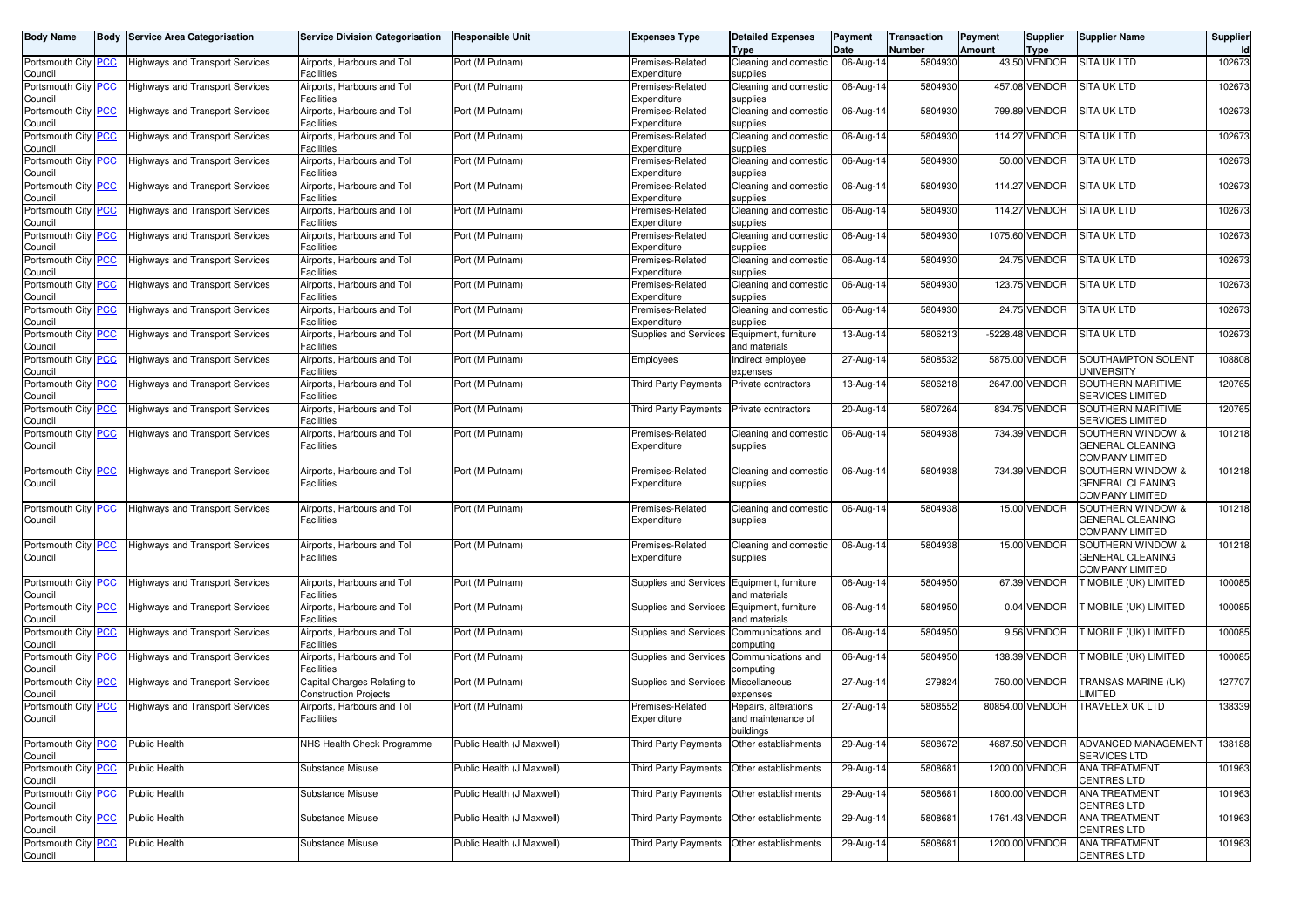| <b>Body Name</b>                      | <b>Body Service Area Categorisation</b> | <b>Service Division Categorisation</b>    | <b>Responsible Unit</b>   | Expenses Type                               | <b>Detailed Expenses</b><br>Type            | Payment<br>Date | Transaction<br>Number | Payment<br><b>Amount</b> | Supplier<br>Type | <b>Supplier Name</b>                       | Supplier<br>Id |
|---------------------------------------|-----------------------------------------|-------------------------------------------|---------------------------|---------------------------------------------|---------------------------------------------|-----------------|-----------------------|--------------------------|------------------|--------------------------------------------|----------------|
| Portsmouth City PCC<br>Council        | Public Health                           | Substance Misuse                          | Public Health (J Maxwell) | <b>Third Party Payments</b>                 | Other establishments                        | 29-Aug-14       | 5808681               |                          | 1800.00 VENDOR   | <b>ANA TREATMENT</b><br><b>CENTRES LTD</b> | 101963         |
| Portsmouth City PCC<br>Council        | <b>Public Health</b>                    | Substance Misuse                          | Public Health (J Maxwell) | Third Party Payments                        | Other establishments                        | 29-Aug-14       | 5808681               |                          | 1663.57 VENDOR   | <b>ANA TREATMENT</b><br>CENTRES LTD        | 101963         |
| Portsmouth City PCC<br>Council        | Public Health                           | Substance Misuse                          | Public Health (J Maxwell) | Third Party Payments                        | Other establishments                        | 29-Aug-14       | 5808681               |                          | 2740.00 VENDOR   | ANA TREATMENT<br>CENTRES LTD               | 101963         |
| Portsmouth City PCC<br>Council        | Public Health                           | Substance Misuse                          | Public Health (J Maxwell) | Third Party Payments                        | Other establishments                        | 29-Aug-14       | 5808681               |                          | 1200.00 VENDOR   | <b>ANA TREATMENT</b><br><b>CENTRES LTD</b> | 101963         |
| Portsmouth City PCC<br>Council        | <b>Public Health</b>                    | Children 5-19 Public Health<br>Programmes | Public Health (J Maxwell) | Third Party Payments   Other establishments |                                             | 20-Aug-14       | 5806874               |                          | 43050.00 VENDOR  | <b>CRANSTOUN DRUG</b><br>SERVICES          | 100650         |
| Portsmouth City PCC<br>Council        | Public Health                           | NHS Health Check Programme                | Public Health (J Maxwell) | Third Party Payments                        | Other establishments                        | 15-Aug-14       | 5806526               |                          | 1081.53 VENDOR   | HAMPSHIRE & ISLE OF<br>WIGHT PPSA          | 138275         |
| Portsmouth City PCC<br>Council        | <b>Public Health</b>                    | Smoking and Tobacco                       | Public Health (J Maxwell) | Third Party Payments                        | Other establishments                        | 29-Aug-14       | 5808855               |                          | 7300.00 VENDOR   | NORTH 51 LTD                               | 137680         |
| Portsmouth City PCC<br>Council        | <b>Public Health</b>                    | Substance Misuse                          | Public Health (J Maxwell) | Third Party Payments   Other establishments |                                             | 07-Aug-14       | 5805080               |                          | 1300.00 VENDOR   | <b>RAVENSCOURT TRUST</b>                   | 102740         |
| Portsmouth City PCC<br>Council        | Public Health                           | Sexual Health                             | Public Health (J Maxwell) | Third Party Payments                        | Other establishments                        | 06-Aug-14       | 5804934               |                          | <b>ENT DEPT</b>  | 23245.00 GOVERNM SOLENT NHS TRUST          | 107630         |
| Portsmouth City <b>PCC</b><br>Council | Public Health                           | Sexual Health                             | Public Health (J Maxwell) | Third Party Payments                        | Other establishments                        | 06-Aug-14       | 5804934               |                          | <b>ENT DEPT</b>  | 118850.00 GOVERNM SOLENT NHS TRUST         | 107630         |
| Portsmouth City PCC<br>Council        | <b>Public Health</b>                    | Sexual Health                             | Public Health (J Maxwell) | Third Party Payments   Other establishments |                                             | 06-Aug-14       | 5804934               |                          | <b>ENT DEPT</b>  | 96406.00 GOVERNM SOLENT NHS TRUST          | 107630         |
| Portsmouth City PCC<br>Council        | Public Health                           | Sexual Health                             | Public Health (J Maxwell) | Third Party Payments                        | Other establishments                        | 06-Aug-14       | 5804934               |                          | <b>ENT DEPT</b>  | 895.00 GOVERNM SOLENT NHS TRUST            | 107630         |
| Portsmouth City <b>PCC</b><br>Council | Public Health                           | Sexual Health                             | Public Health (J Maxwell) | Third Party Payments                        | Other establishments                        | 06-Aug-14       | 5804934               |                          | <b>ENT DEPT</b>  | 8681.00 GOVERNM SOLENT NHS TRUST           | 107630         |
| Portsmouth City PCC<br>Council        | Public Health                           | Sexual Health                             | Public Health (J Maxwell) | Third Party Payments                        | Other establishments                        | 06-Aug-14       | 5804934               |                          | <b>ENT DEPT</b>  | 1420.00 GOVERNM SOLENT NHS TRUST           | 107630         |
| Portsmouth City PCC<br>Council        | Public Health                           | Smoking and Tobacco                       | Public Health (J Maxwell) | Third Party Payments                        | Other establishments                        | 06-Aug-14       | 5804934               |                          | <b>ENT DEPT</b>  | 32218.08 GOVERNM SOLENT NHS TRUST          | 107630         |
| Portsmouth City PCC<br>Council        | Public Health                           | Miscellaneous Public Services             | Public Health (J Maxwell) |                                             | Third Party Payments   Other establishments | 06-Aug-14       | 5804934               |                          | <b>ENT DEPT</b>  | 35770.92 GOVERNM SOLENT NHS TRUST          | 107630         |
| Portsmouth City PCC<br>Council        | Public Health                           | Substance Misuse                          | Public Health (J Maxwell) | Third Party Payments                        | Other establishments                        | 06-Aug-14       | 5804934               |                          | <b>ENT DEPT</b>  | 26233.00 GOVERNM SOLENT NHS TRUST          | 107630         |
| Portsmouth City PCC<br>Council        | Public Health                           | Substance Misuse                          | Public Health (J Maxwell) | Third Party Payments                        | Other establishments                        | 08-Aug-14       | 5805396               |                          | <b>ENT DEPT</b>  | 2450.00 GOVERNM SOLENT NHS TRUST           | 107630         |
| Portsmouth City PCC<br>Council        | Public Health                           | Sexual Health                             | Public Health (J Maxwell) | Third Party Payments                        | Other establishments                        | 06-Aug-14       | 5804934               |                          | <b>ENT DEPT</b>  | 23245.00 GOVERNM SOLENT NHS TRUST          | 107630         |
| Portsmouth City PCC<br>Council        | Public Health                           | Sexual Health                             | Public Health (J Maxwell) | Third Party Payments                        | Other establishments                        | 06-Aug-14       | 5804934               |                          | <b>ENT DEPT</b>  | 118850.00 GOVERNM SOLENT NHS TRUST         | 107630         |
| Portsmouth City PCC<br>Council        | Public Health                           | Sexual Health                             | Public Health (J Maxwell) | Third Party Payments                        | Other establishments                        | 06-Aug-14       | 5804934               |                          | <b>ENT DEPT</b>  | 96406.00 GOVERNM SOLENT NHS TRUST          | 107630         |
| Portsmouth City PCC<br>Council        | Public Health                           | Sexual Health                             | Public Health (J Maxwell) |                                             | Third Party Payments   Other establishments | 06-Aug-14       | 5804934               |                          | <b>ENT DEPT</b>  | 895.00 GOVERNM SOLENT NHS TRUST            | 107630         |
| Portsmouth City PCC<br>Council        | Public Health                           | Sexual Health                             | Public Health (J Maxwell) | Third Party Payments                        | Other establishments                        | 06-Aug-14       | 5804934               |                          | <b>ENT DEPT</b>  | 8681.00 GOVERNM SOLENT NHS TRUST           | 107630         |
| Portsmouth City PCC<br>Council        | Public Health                           | Sexual Health                             | Public Health (J Maxwell) | Third Party Payments                        | Other establishments                        | 06-Aug-14       | 5804934               |                          | <b>ENT DEPT</b>  | 1420.00 GOVERNM SOLENT NHS TRUST           | 107630         |
| Portsmouth City PCC<br>Council        | Public Health                           | Smoking and Tobacco                       | Public Health (J Maxwell) | Third Party Payments   Other establishments |                                             | 06-Aug-14       | 5804934               |                          | <b>ENT DEPT</b>  | 32218.00 GOVERNM SOLENT NHS TRUST          | 107630         |
| Portsmouth City PCC<br>Council        | Public Health                           | Miscellaneous Public Services             | Public Health (J Maxwell) | Third Party Payments                        | Other establishments                        | 06-Aug-14       | 5804934               |                          | <b>ENT DEPT</b>  | 35771.00 GOVERNM SOLENT NHS TRUST          | 107630         |
| Portsmouth City PCC<br>Council        | Public Health                           | Substance Misuse                          | Public Health (J Maxwell) | Third Party Payments                        | Other establishments                        | 06-Aug-14       | 5804934               |                          | <b>ENT DEPT</b>  | 26233.00 GOVERNM SOLENT NHS TRUST          | 107630         |
| Portsmouth City PCC<br>Council        | <b>Public Health</b>                    | Sexual Health                             | Public Health (J Maxwell) | Third Party Payments   Other establishments |                                             | 15-Aug-14       | 5806631               |                          | <b>ENT DEPT</b>  | 23245.00 GOVERNM SOLENT NHS TRUST          | 107630         |
| Portsmouth City PCC<br>Council        | Public Health                           | Sexual Health                             | Public Health (J Maxwell) | Third Party Payments   Other establishments |                                             | 15-Aug-14       | 5806631               |                          | <b>ENT DEPT</b>  | 118850.00 GOVERNM SOLENT NHS TRUST         | 107630         |
| Portsmouth City PCC<br>Council        | <b>Public Health</b>                    | Sexual Health                             | Public Health (J Maxwell) | Third Party Payments Other establishments   |                                             | 15-Aug-14       | 5806631               |                          | <b>ENT DEPT</b>  | 96406.00 GOVERNM SOLENT NHS TRUST          | 107630         |
| Portsmouth City PCC<br>Council        | Public Health                           | Sexual Health                             | Public Health (J Maxwell) | Third Party Payments Other establishments   |                                             | 15-Aug-14       | 5806631               |                          | <b>ENT DEPT</b>  | 896.00 GOVERNM SOLENT NHS TRUST            | 107630         |
| Portsmouth City PCC<br>Council        | Public Health                           | Sexual Health                             | Public Health (J Maxwell) | Third Party Payments Other establishments   |                                             | 15-Aug-14       | 5806631               |                          | <b>ENT DEPT</b>  | 8681.00 GOVERNM SOLENT NHS TRUST           | 107630         |
|                                       |                                         |                                           |                           |                                             |                                             |                 |                       |                          |                  |                                            |                |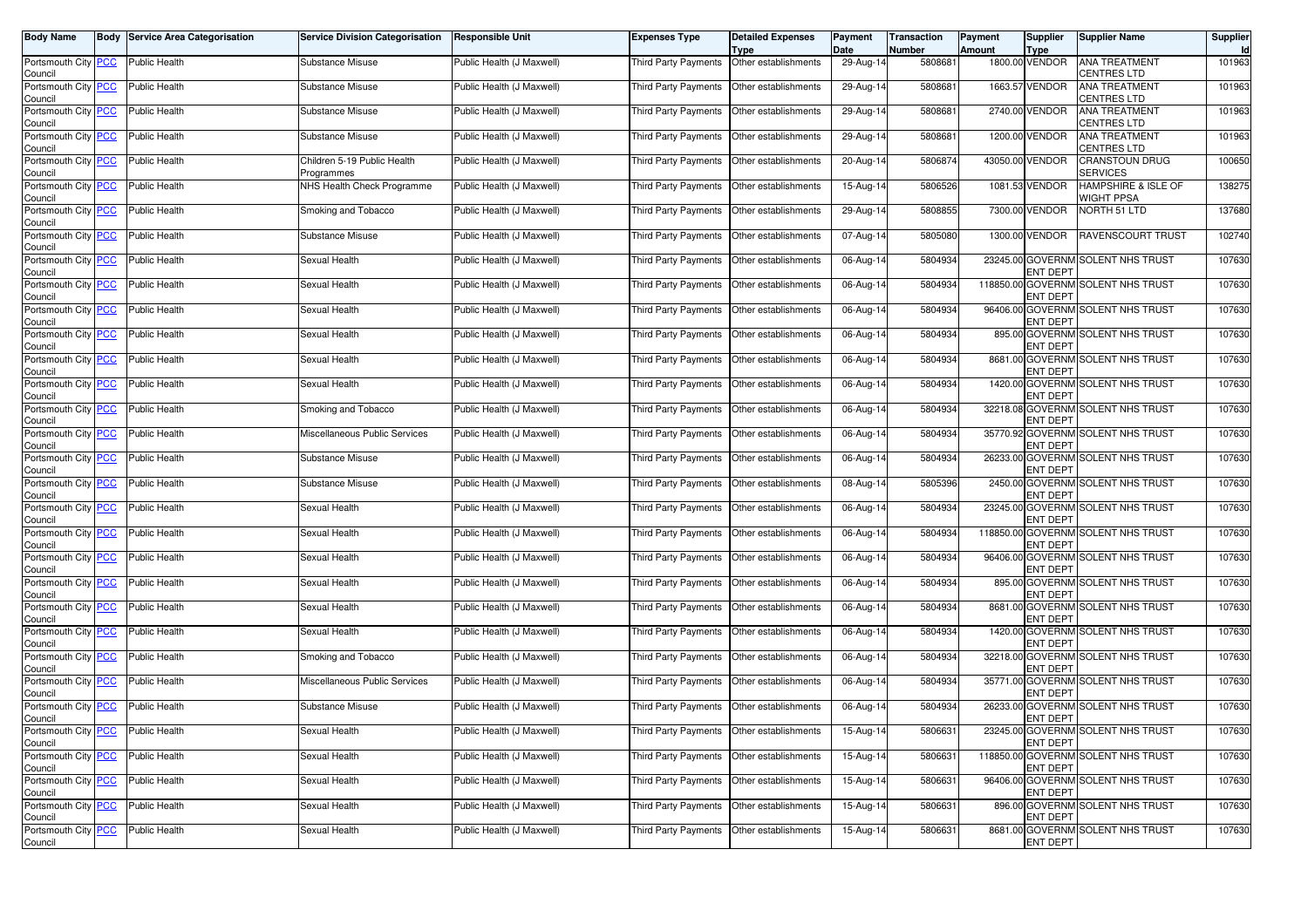| Body Name                      | <b>Body Service Area Categorisation</b> | <b>Service Division Categorisation</b> | Responsible Unit                    | Expenses Type                               | <b>Detailed Expenses</b><br><b>Type</b>                                      | Payment<br>Date         | Transaction<br>Number | Payment<br><b>Amount</b> | <b>Supplier</b><br><b>Type</b> | <b>Supplier Name</b>                                            | Supplier<br>ld |
|--------------------------------|-----------------------------------------|----------------------------------------|-------------------------------------|---------------------------------------------|------------------------------------------------------------------------------|-------------------------|-----------------------|--------------------------|--------------------------------|-----------------------------------------------------------------|----------------|
| Portsmouth City PCC<br>Council | Public Health                           | Sexual Health                          | Public Health (J Maxwell)           | Third Party Payments                        | Other establishments                                                         | 15-Aug-14               | 5806631               |                          | <b>ENT DEPT</b>                | 1420.00 GOVERNM SOLENT NHS TRUST                                | 107630         |
| Portsmouth City PCC<br>Council | <b>Public Health</b>                    | Smoking and Tobacco                    | Public Health (J Maxwell)           | Third Party Payments                        | Other establishments                                                         | 15-Aug-14               | 580663                |                          | ENT DEPT                       | 32218.00 GOVERNM SOLENT NHS TRUST                               | 107630         |
| Portsmouth City PCC<br>Council | Public Health                           | Miscellaneous Public Services          | Public Health (J Maxwell)           | Third Party Payments                        | Other establishments                                                         | 15-Aug-14               | 580663                |                          | <b>ENT DEPT</b>                | 35770.00 GOVERNM SOLENT NHS TRUST                               | 107630         |
| Portsmouth City PCC<br>Council | Public Health                           | Substance Misuse                       | Public Health (J Maxwell)           | Third Party Payments   Other establishments |                                                                              | 06-Aug-14               | 5804934               |                          | <b>ENT DEPT</b>                | -26233.00 GOVERNM SOLENT NHS TRUST                              | 107630         |
| Portsmouth City PCC<br>Council | Public Health                           | Substance Misuse                       | Public Health (J Maxwell)           | Third Party Payments                        | Other establishments                                                         | 06-Aug-14               | 5804934               |                          | <b>ENT DEPT</b>                | -26233.00 GOVERNM SOLENT NHS TRUST                              | 107630         |
| Portsmouth City PCC<br>Council | Public Health                           | Smoking and Tobacco                    | Public Health (J Maxwell)           | <b>Third Party Payments</b>                 | Other establishments                                                         | 22-Aug-14               | 5807666               |                          | 11600.00 VENDOR                | SOLUTIONS 4 HEALTH LTD                                          | 138310         |
| Portsmouth City PCC<br>Council | <b>Housing Services</b>                 | Housing Benefits Administration        | Revenues and Benefits (E Woodhouse) | Supplies and Services Communications and    | computing                                                                    | 29-Aug-14               | 5808856               |                          | 2250.00 VENDOR                 | NORTHGATE<br><b>INFORMATION SOLUTIONS</b><br><b>GROUPUK LTD</b> | 114063         |
| Portsmouth City PCC<br>Council | <b>Central Services</b>                 | <b>Local Tax Collection</b>            | Revenues and Benefits (E Woodhouse) | <b>Supplies and Services</b>                | Communications and<br>computing                                              | 21-Aug-14               | 5807380               |                          | 807.60 VENDOR                  | ORACLE CORPORATION<br>JK LTD                                    | 100470         |
| Portsmouth City PCC<br>Council | <b>Central Services</b>                 | <b>Local Tax Collection</b>            | Revenues and Benefits (E Woodhouse) | Supplies and Services                       | Communications and<br>computina                                              | 21-Aug-14               | 5807380               |                          | 466.88 VENDOR                  | ORACLE CORPORATION<br>JK LTD                                    | 100470         |
| Portsmouth City PCC<br>Council | <b>Housing Services</b>                 | Housing Benefits Administration        | Revenues and Benefits (E Woodhouse) | Supplies and Services                       | Communications and<br>computing                                              | 21-Aug-14               | 5807380               |                          | 807.60 VENDOR                  | ORACLE CORPORATION<br>UK LTD                                    | 100470         |
| Portsmouth City PCC<br>Council | <b>Housing Services</b>                 | Housing Benefits Administration        | Revenues and Benefits (E Woodhouse) | Supplies and Services                       | Communications and<br>computing                                              | $\overline{21}$ -Aug-14 | 5807380               |                          | 466.89 VENDOR                  | ORACLE CORPORATION<br>JK LTD                                    | 100470         |
| Portsmouth City PCC<br>Council | <b>Central Services</b>                 | <b>Local Tax Collection</b>            | Revenues and Benefits (E Woodhouse) | Supplies and Services                       | Printing, stationery and<br>deneral office<br>expenses                       | 05-Aug-14               | 5804471               |                          | 1106.43 VENDOR                 | <b>ROYAL MAIL</b>                                               | 100182         |
| Portsmouth City PCC<br>Council | <b>Central Services</b>                 | <b>Local Tax Collection</b>            | Revenues and Benefits (E Woodhouse) | Supplies and Services                       | Printing, stationery and<br>general office<br>expenses                       | 05-Aug-14               | 5804471               |                          | 1934.54 VENDOR                 | <b>ROYAL MAIL</b>                                               | 100182         |
| Portsmouth City PCC<br>Council | <b>Housing Services</b>                 | Housing Benefits Administration        | Revenues and Benefits (E Woodhouse) | Supplies and Services                       | Printing, stationery and<br>general office<br>expenses                       | 05-Aug-14               | 5804471               |                          | 806.75 VENDOR                  | <b>ROYAL MAIL</b>                                               | 100182         |
| Portsmouth City PCC<br>Council | <b>Central Services</b>                 | Local Tax Collection                   | Revenues and Benefits (E Woodhouse) | Supplies and Services                       | Printing, stationery and<br>general office<br>expenses                       | 05-Aug-14               | 5804471               |                          | 1160.87 VENDOR                 | <b>ROYAL MAIL</b>                                               | 100182         |
| Portsmouth City PCC<br>Council | <b>Housing Services</b>                 | Housing Benefits Administration        | Revenues and Benefits (E Woodhouse) | Supplies and Services                       | Printing, stationery and<br>general office<br>expenses                       | 05-Aug-14               | 5804471               |                          | 745.18 VENDOR                  | <b>ROYAL MAIL</b>                                               | 100182         |
| Portsmouth City PCC<br>Council | <b>Central Services</b>                 | <b>Local Tax Collection</b>            | Revenues and Benefits (E Woodhouse) | Supplies and Services                       | Printing, stationery and<br>general office<br>expenses                       | 06-Aug-14               | 5804912               |                          | 1120.69 VENDOR                 | <b>ROYAL MAIL</b>                                               | 100182         |
| Portsmouth City PCC<br>Council | <b>Housing Services</b>                 | Housing Benefits Administration        | Revenues and Benefits (E Woodhouse) | Supplies and Services                       | Printing, stationery and<br>general office<br>expenses                       | 06-Aug-14               | 5804912               |                          | 952.92 VENDOR                  | <b>ROYAL MAIL</b>                                               | 100182         |
| Portsmouth City PCC<br>Council | <b>Central Services</b>                 | <b>Local Tax Collection</b>            | Revenues and Benefits (E Woodhouse) | <b>Supplies and Services</b>                | Printing, stationery and<br>general office<br>expenses                       | 06-Aug-14               | 5804912               |                          | 0.90 VENDOR                    | <b>ROYAL MAIL</b>                                               | 100182         |
| Portsmouth City PCC<br>Council | <b>Central Services</b>                 | <b>Local Tax Collection</b>            | Revenues and Benefits (E Woodhouse) | Supplies and Services                       | Printing, stationery and<br>general office<br>expenses                       | 12-Aug-14               | 5805707               |                          | 502.38 VENDOR                  | <b>ROYAL MAIL</b>                                               | 100182         |
| Portsmouth City PCC<br>Council | <b>Housing Services</b>                 | Housing Benefits Administration        | Revenues and Benefits (E Woodhouse) | Supplies and Services                       | Printing, stationery and<br>general office<br>expenses                       | 12-Aug-14               | 5805707               |                          | 618.97 VENDOR                  | <b>ROYAL MAIL</b>                                               | 100182         |
| Portsmouth City PCC<br>Council | <b>Central Services</b>                 | <b>Local Tax Collection</b>            | Revenues and Benefits (E Woodhouse) |                                             | Supplies and Services Printing, stationery and<br>general office<br>expenses | 20-Aug-14               | 5807250               |                          | 1543.78 VENDOR                 | <b>ROYAL MAIL</b>                                               | 100182         |
| Portsmouth City PCC<br>Council | <b>Housing Services</b>                 | Housing Benefits Administration        | Revenues and Benefits (E Woodhouse) | Supplies and Services                       | Printing, stationery and<br>general office<br>expenses                       | 20-Aug-14               | 5807250               |                          | 941.82 VENDOR                  | <b>ROYAL MAIL</b>                                               | 100182         |
| Portsmouth City PCC<br>Council | <b>Housing Services</b>                 | Housing Benefits Administration        | Revenues and Benefits (E Woodhouse) | Supplies and Services                       | Communications and<br>computing                                              | 08-Aug-14               | 5805417               |                          | 17.13 VENDOR                   | T MOBILE (UK) LIMITED                                           | 100085         |
| Portsmouth City PCC<br>Council | <b>Cultural and Related Services</b>    | Open Spaces                            | Transport and Environment (S Moon)  | Supplies and Services                       | Equipment, furniture<br>and materials                                        | 29-Aug-14               | 5808666               |                          | 429.70 VENDOR                  | ACCESS LOCKSMITHS LTD<br>T/A ACCESS KEY AND<br>LOCK             | 100255         |
|                                |                                         |                                        |                                     |                                             |                                                                              |                         |                       |                          |                                |                                                                 |                |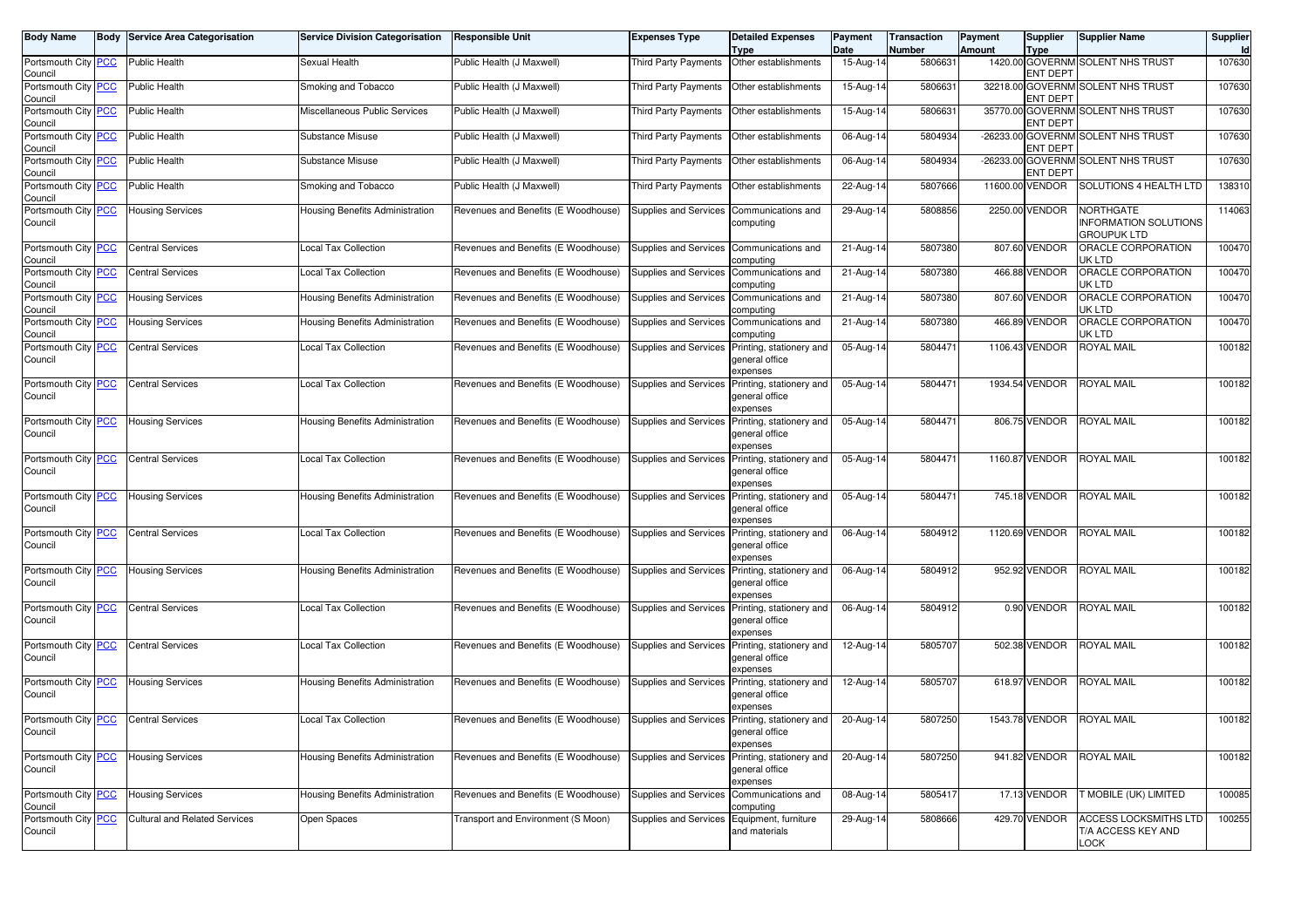| <b>Body Name</b>               | Body       | Service Area Categorisation                  | <b>Service Division Categorisation</b> | <b>Responsible Unit</b>                   | <b>Expenses Type</b>                       | <b>Detailed Expenses</b> | Payment           | <b>Transaction</b> | Payment | <b>Supplier</b>       | <b>Supplier Name</b>              | Supplier            |
|--------------------------------|------------|----------------------------------------------|----------------------------------------|-------------------------------------------|--------------------------------------------|--------------------------|-------------------|--------------------|---------|-----------------------|-----------------------------------|---------------------|
|                                |            | Cultural and Related Services                |                                        |                                           | Supplies and Services Equipment, furniture | <b>Type</b>              | Date<br>29-Aug-14 | Number             | Amount  | Type<br>375.36 VENDOR | ACCESS LOCKSMITHS LTD             | <b>Id</b><br>100255 |
| Portsmouth City PCC<br>Council |            |                                              | Open Spaces                            | Transport and Environment (S Moon)        |                                            | and materials            |                   | 5808666            |         |                       | T/A ACCESS KEY AND                |                     |
|                                |            |                                              |                                        |                                           |                                            |                          |                   |                    |         |                       | .OCK                              |                     |
| Portsmouth City PCC            |            | <b>Highways and Transport Services</b>       | Parking Services                       | Transport and Environment (S Moon)        | Supplies and Services Equipment, furniture |                          | 12-Aug-14         | 580556             |         | 15.88 VENDOR          | ACS BUSINESS PROCESS              | 133225              |
| Council                        |            |                                              |                                        |                                           |                                            | and materials            |                   |                    |         |                       | <b>SOLUTIONS LTD</b>              |                     |
| Portsmouth City PCC            |            | <b>Highways and Transport Services</b>       | Parking Services                       | Transport and Environment (S Moon)        | Supplies and Services                      | Equipment, furniture     | 12-Aug-14         | 5805561            |         | 240.00 VENDOR         | ACS BUSINESS PROCESS              | 133225              |
| Council                        |            |                                              |                                        |                                           |                                            | and materials            |                   |                    |         |                       | SOLUTIONS LTD                     |                     |
| Portsmouth City PCC            |            | <b>Highways and Transport Services</b>       | Parking Services                       | Transport and Environment (S Moon)        | Supplies and Services                      | Equipment, furniture     | 12-Aug-14         | 5805561            |         | 1149.57 VENDOR        | ACS BUSINESS PROCESS              | 133225              |
| Council                        |            |                                              |                                        |                                           |                                            | and materials            |                   |                    |         |                       | <b>SOLUTIONS LTD</b>              |                     |
| Portsmouth City PCC            |            | <b>Highways and Transport Services</b>       | Parking Services                       | Transport and Environment (S Moon)        | Supplies and Services                      | Equipment, furniture     | 12-Aug-14         | 5805561            |         | 150.00 VENDOR         | ACS BUSINESS PROCESS              | 133225              |
| Council                        |            |                                              |                                        |                                           |                                            | and materials            |                   |                    |         |                       | <b>SOLUTIONS LTD</b>              |                     |
| Portsmouth City                | <b>PCC</b> | <b>Planning Services</b>                     | Business support                       | Transport and Environment (S Moon)        | Supplies and Services                      | Services                 | 13-Aug-14         | 5805764            |         | 3696.60 VENDOR        | <b>ADAMS HENDRY</b>               | 137411              |
| Council                        |            |                                              |                                        |                                           |                                            |                          |                   |                    |         |                       | CONSULTING LIMITED                |                     |
| Portsmouth City PCC            |            | <b>Environmental and Regulatory Services</b> | <b>Waste Collection</b>                | Transport and Environment (S Moon)        | Supplies and Services                      | Printing, stationery and | 13-Aug-14         | 5805766            |         | 1983.00 VENDOR        | AGA PRINT LTD T/A                 | 136826              |
| Council                        |            |                                              |                                        |                                           |                                            | general office           |                   |                    |         |                       | SOLOPRESS.COM                     |                     |
|                                |            |                                              |                                        |                                           |                                            | expenses                 |                   |                    |         |                       |                                   |                     |
| Portsmouth City PCC            |            | <b>Highways and Transport Services</b>       | Transport Planning, Policy and         | Transport and Environment (S Moon)        | Transport-Related                          | Direct transport costs   | 29-Aug-14         | 5808678            |         | 17509.00 VENDOR       | ALLSTAR BUSINESS                  | 135770              |
| Council                        |            |                                              | Strategy                               |                                           | Expenditure                                |                          |                   |                    |         |                       | SOLUTIONS LTD                     |                     |
| Portsmouth City PCC            |            | <b>Cultural and Related Services</b>         | Open Spaces                            | Transport and Environment (S Moon)        | Supplies and Services Equipment, furniture |                          | 13-Aug-14         | 5805771            |         | 316.00 VENDOR         | AMENITY TECHNOLOGY                | 135866              |
| Council                        |            |                                              |                                        |                                           |                                            | and materials            |                   |                    |         |                       | <b>IMITED</b>                     |                     |
| Portsmouth City                | <u>PCC</u> | <b>Cultural and Related Services</b>         | Recreation and Sport                   | Transport and Environment (S Moon)        | Supplies and Services                      | Equipment, furniture     | 13-Aug-14         | 5805771            |         | 474.00 VENDOR         | <b>AMENITY TECHNOLOGY</b>         | 135866              |
| Council                        |            |                                              |                                        |                                           |                                            | and materials            |                   |                    |         |                       | IMITED.                           |                     |
| Portsmouth City PCC            |            | <b>Cultural and Related Services</b>         | Recreation and Sport                   | Transport and Environment (S Moon)        | Supplies and Services Equipment, furniture |                          | 13-Aug-14         | 5805771            |         | 15.00 VENDOR          | <b>AMENITY TECHNOLOGY</b>         | 135866              |
| Council                        |            |                                              |                                        |                                           |                                            | and materials            |                   |                    |         |                       | <b>IMITED</b>                     |                     |
| Portsmouth City <b>PCC</b>     |            | <b>Highways and Transport Services</b>       | Transport Planning, Policy and         | Transport and Environment (S Moon)        | Transport-Related                          | Direct transport costs   | 08-Aug-14         | 5805142            |         | 2560.00 VENDOR        | <b>ANDEAN SIGNS LTD</b>           | 138062              |
| Council                        |            |                                              | Strategy                               |                                           | Expenditure                                |                          |                   |                    |         |                       |                                   |                     |
| Portsmouth City                | <b>PCC</b> | <b>Highways and Transport Services</b>       | Fransport Planning, Policy and         | <b>Transport and Environment (S Moon)</b> | Transport-Related                          | Direct transport costs   | 08-Aug-14         | 5805142            |         | 1280.00 VENDOR        | ANDEAN SIGNS LTD                  | 138062              |
| Council                        |            |                                              | Strategy                               |                                           | Expenditure                                |                          |                   |                    |         |                       |                                   |                     |
| Portsmouth City PCC            |            | <b>Planning Services</b>                     | Business support                       | Transport and Environment (S Moon)        | Supplies and Services Services             |                          | 15-Aug-14         | 5806435            |         | 1317.00 VENDOR        | <b>ATKINS LIMITED</b>             | 108809              |
| Council                        |            |                                              |                                        |                                           |                                            |                          |                   |                    |         |                       |                                   |                     |
| Portsmouth City PCC            |            | <b>Planning Services</b>                     | <b>Business support</b>                | Transport and Environment (S Moon)        | <b>Third Party Payments</b>                | Private contractors      | 15-Aug-14         | 5806435            |         | 6546.00 VENDOR        | ATKINS LIMITED                    | 108809              |
| Council                        |            |                                              |                                        |                                           |                                            |                          |                   |                    |         |                       |                                   |                     |
| Portsmouth City                | <u>PCC</u> | Other                                        | <b>Suspense and Capital Schemes</b>    | Transport and Environment (S Moon)        | Supplies and Services                      | Services                 | 19-Aug-14         | 5806754            |         | 752.65 VENDOR         | ATKINS LIMITED                    | 108809              |
| Council<br>Portsmouth City PCC |            | <b>Planning Services</b>                     | <b>Business support</b>                | Transport and Environment (S Moon)        | Supplies and Services                      | Services                 | 19-Aug-14         | 5806754            |         | 130.00 VENDOR         | <b>ATKINS LIMITED</b>             | 108809              |
| Council                        |            |                                              |                                        |                                           |                                            |                          |                   |                    |         |                       |                                   |                     |
| Portsmouth City PCC            |            | <b>Planning Services</b>                     | Business support                       | Transport and Environment (S Moon)        | Supplies and Services Services             |                          | 19-Aug-14         | 5806754            |         | 4080.50 VENDOR        | ATKINS LIMITED                    | 108809              |
| Council                        |            |                                              |                                        |                                           |                                            |                          |                   |                    |         |                       |                                   |                     |
| Portsmouth City PCC            |            | <b>Planning Services</b>                     | Business support                       | Transport and Environment (S Moon)        | Supplies and Services Services             |                          | 19-Aug-14         | 5806754            |         | 2473.66 VENDOR        | <b>ATKINS LIMITED</b>             | 108809              |
| Council                        |            |                                              |                                        |                                           |                                            |                          |                   |                    |         |                       |                                   |                     |
| Portsmouth City PCC            |            | <b>Planning Services</b>                     | <b>Business support</b>                | Transport and Environment (S Moon)        | Supplies and Services                      | Services                 | 19-Aug-14         | 5806754            |         | 811.21 VENDOR         | ATKINS LIMITED                    | 108809              |
| Council                        |            |                                              |                                        |                                           |                                            |                          |                   |                    |         |                       |                                   |                     |
| Portsmouth City PCC            |            | <b>Planning Services</b>                     | Business support                       | Transport and Environment (S Moon)        | <b>Third Party Payments</b>                | Private contractors      | 29-Aug-14         | 5808694            |         | 1159.74 VENDOR        | <b>ATKINS LIMITED</b>             | 108809              |
| Council                        |            |                                              |                                        |                                           |                                            |                          |                   |                    |         |                       |                                   |                     |
| Portsmouth City PCC            |            | <b>Highways and Transport Services</b>       | Transport Planning, Policy and         | Transport and Environment (S Moon)        | <b>Third Party Payments</b>                | Private contractors      | 14-Aug-14         | 5806273            |         | 6461.00 VENDOR        | <b>ATKINS LIMITED</b>             | 108809              |
| Council                        |            |                                              | Strategy                               |                                           |                                            |                          |                   |                    |         |                       |                                   |                     |
| Portsmouth City PCC            |            | Other                                        | <b>Suspense and Capital Schemes</b>    | Transport and Environment (S Moon)        | Supplies and Services                      | Services                 | 06-Aug-14         | 5804507            |         | 493.41 VENDOR         | <b>ATKINS LIMITED</b>             | 108809              |
| Council                        |            |                                              |                                        |                                           |                                            |                          |                   |                    |         |                       |                                   |                     |
| Portsmouth City PCC            |            | Other                                        | <b>Suspense and Capital Schemes</b>    | Transport and Environment (S Moon)        | Supplies and Services Services             |                          | 06-Aug-14         | 5804507            |         | 493.41 VENDOR         | <b>ATKINS LIMITED</b>             | 108809              |
| Council                        |            |                                              |                                        |                                           |                                            |                          |                   |                    |         |                       |                                   |                     |
| Portsmouth City PCC            |            | Other                                        | Suspense and Capital Schemes           | Transport and Environment (S Moon)        | Supplies and Services Services             |                          | 06-Aug-14         | 5804507            |         | 887.97 VENDOR         | <b>ATKINS LIMITED</b>             | 108809              |
| Council                        |            |                                              |                                        |                                           |                                            |                          |                   |                    |         |                       |                                   |                     |
| Portsmouth City PCC            |            | <b>Planning Services</b>                     | <b>Business support</b>                | Transport and Environment (S Moon)        | <b>Third Party Payments</b>                | Private contractors      | $21-Aug-14$       | 5807301            |         | 10027.31 VENDOR       | <b>ATKINS LIMITED</b>             | 108809              |
| Council                        |            |                                              |                                        |                                           |                                            |                          |                   |                    |         |                       |                                   |                     |
| Portsmouth City <b>PCC</b>     |            | <b>Planning Services</b>                     | Business support                       | Transport and Environment (S Moon)        | Supplies and Services Services             |                          | 22-Aug-14         | 5807440            |         |                       | 444.00 VENDOR ATKINS LIMITED      | 108809              |
| Council<br>Portsmouth City PCC |            | <b>Cultural and Related Services</b>         | Recreation and Sport                   | Transport and Environment (S Moon)        |                                            |                          | 01-Aug-14         | 5804032            |         | 3000.00 VENDOR        | <b>BAQUS GROUP PLC</b>            | 134904              |
| Council                        |            |                                              |                                        |                                           | Supplies and Services Services             |                          |                   |                    |         |                       |                                   |                     |
| Portsmouth City PCC            |            | <b>Cultural and Related Services</b>         | Open Spaces                            | Transport and Environment (S Moon)        | Premises-Related                           | Grounds maintenance      | 22-Aug-14         | 5807444            |         |                       | 3544.96 COMPANY BARHILL PLANT LTD | 100355              |
| Council                        |            |                                              |                                        |                                           | Expenditure                                | costs                    |                   |                    |         |                       |                                   |                     |
| Portsmouth City PCC            |            | <b>Cultural and Related Services</b>         | Open Spaces                            | Transport and Environment (S Moon)        | Premises-Related                           | Grounds maintenance      | 29-Aug-14         | 5808696            |         |                       | 1599.75 COMPANY BARHILL PLANT LTD | 100355              |
| Council                        |            |                                              |                                        |                                           | Expenditure                                | costs                    |                   |                    |         |                       |                                   |                     |
| Portsmouth City PCC            |            | <b>Cultural and Related Services</b>         | Open Spaces                            | Transport and Environment (S Moon)        | Premises-Related                           | Grounds maintenance      | 22-Aug-14         | 5807444            |         |                       | 2277.00 COMPANY BARHILL PLANT LTD | 100355              |
| Council                        |            |                                              |                                        |                                           | Expenditure                                | costs                    |                   |                    |         |                       |                                   |                     |
|                                |            |                                              |                                        |                                           |                                            |                          |                   |                    |         |                       |                                   |                     |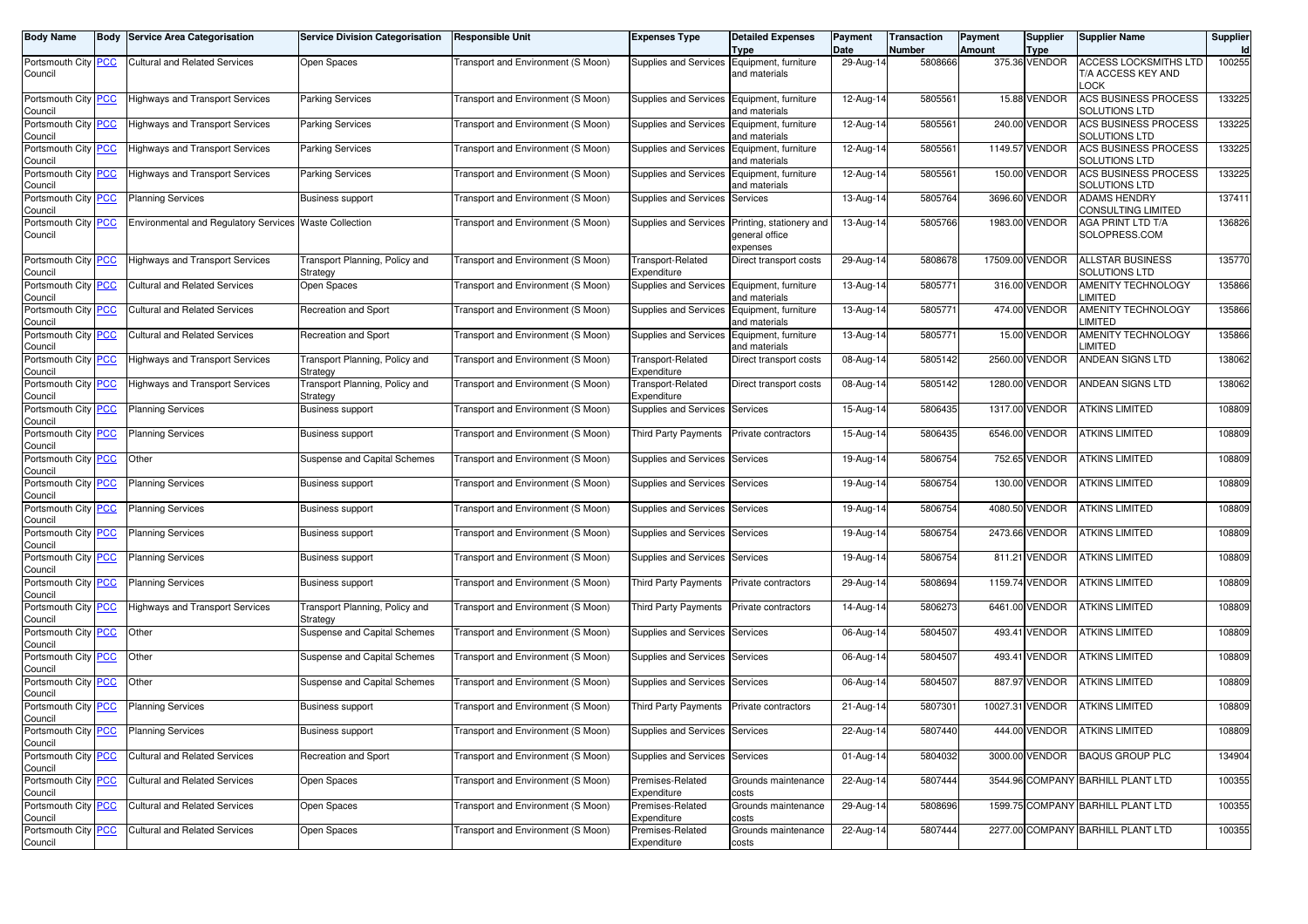| <b>Body Name</b>                      | <b>Body Service Area Categorisation</b>      | <b>Service Division Categorisation</b> | <b>Responsible Unit</b>                   | Expenses Type                              | <b>Detailed Expenses</b><br><b>Type</b> | Payment<br>Date | <b>Transaction</b><br><b>Number</b> | Payment<br>Amount | Supplier<br><b>Type</b> | <b>Supplier Name</b>                                        | Supplier<br>Id |
|---------------------------------------|----------------------------------------------|----------------------------------------|-------------------------------------------|--------------------------------------------|-----------------------------------------|-----------------|-------------------------------------|-------------------|-------------------------|-------------------------------------------------------------|----------------|
| Portsmouth City <b>PCC</b><br>Council | <b>Cultural and Related Services</b>         | Open Spaces                            | <b>Fransport and Environment (S Moon)</b> | Premises-Related<br>Expenditure            | Grounds maintenance<br>costs            | 29-Aug-14       | 5808696                             |                   |                         | 1251.96 COMPANY BARHILL PLANT LTD                           | 100355         |
| Portsmouth City PCC<br>Council        | <b>Cultural and Related Services</b>         | Open Spaces                            | <b>Fransport and Environment (S Moon)</b> | Premises-Related<br>Expenditure            | Grounds maintenance<br>costs            | 29-Aug-14       | 5808696                             |                   |                         | 495.00 COMPANY BARHILL PLANT LTD                            | 100355         |
| Portsmouth City <b>PCC</b><br>Council | <b>Cultural and Related Services</b>         | Open Spaces                            | Transport and Environment (S Moon)        | Premises-Related<br>Expenditure            | Grounds maintenance<br>costs            | 29-Aug-14       | 5808696                             |                   |                         | 1215.30 COMPANY BARHILL PLANT LTD                           | 100355         |
| Portsmouth City PCC<br>Council        | <b>Cultural and Related Services</b>         | Open Spaces                            | <b>Fransport and Environment (S Moon)</b> | Premises-Related<br>Expenditure            | Grounds maintenance<br>costs            | 29-Aug-14       | 5808696                             |                   |                         | 1387.50 COMPANY BARHILL PLANT LTD                           | 100355         |
| Portsmouth City PCC<br>Council        | <b>Cultural and Related Services</b>         | Open Spaces                            | <b>Fransport and Environment (S Moon)</b> | Premises-Related<br>Expenditure            | Grounds maintenance<br>costs            | 29-Aug-14       | 5808696                             |                   |                         | 1251.66 COMPANY BARHILL PLANT LTD                           | 100355         |
| Portsmouth City PCC<br>Council        | <b>Cultural and Related Services</b>         | Open Spaces                            | Transport and Environment (S Moon)        | Premises-Related<br>Expenditure            | Grounds maintenance<br>costs            | 29-Aug-14       | 5808696                             |                   |                         | 1244.94 COMPANY BARHILL PLANT LTD                           | 100355         |
| Portsmouth City PCC<br>Council        | <b>Cultural and Related Services</b>         | Open Spaces                            | Fransport and Environment (S Moon)        | Premises-Related<br>Expenditure            | Grounds maintenance<br>costs            | 29-Aug-14       | 5808696                             |                   |                         | 1140.16 COMPANY BARHILL PLANT LTD                           | 100355         |
| Portsmouth City <b>PCC</b><br>Council | <b>Cultural and Related Services</b>         | Open Spaces                            | Transport and Environment (S Moon)        | Supplies and Services                      | Miscellaneous<br>expenses               | 22-Aug-14       | 5807444                             |                   |                         | 7698.73 COMPANY BARHILL PLANT LTD                           | 100355         |
| Portsmouth City PCC<br>Council        | <b>Cultural and Related Services</b>         | Open Spaces                            | Transport and Environment (S Moon)        | Premises-Related<br>Expenditure            | Grounds maintenance<br>costs            | 22-Aug-14       | 5807444                             |                   |                         | 2646.95 COMPANY BARHILL PLANT LTD                           | 100355         |
| Portsmouth City PCC<br>Council        | <b>Cultural and Related Services</b>         | Open Spaces                            | Fransport and Environment (S Moon)        | Third Party Payments                       | Private contractors                     | 08-Aug-14       | 5805153                             |                   |                         | 551.90 COMPANY BARHILL PLANT LTD                            | 100355         |
| Portsmouth City PCC<br>Council        | <b>Cultural and Related Services</b>         | Open Spaces                            | Transport and Environment (S Moon)        | Third Party Payments                       | Private contractors                     | 08-Aug-14       | 5805153                             |                   |                         | 1598.10 COMPANY BARHILL PLANT LTD                           | 100355         |
| Portsmouth City PCC<br>Council        | <b>Environmental and Regulatory Services</b> | Flood Defence and Land Drainage        | Transport and Environment (S Moon)        | Third Party Payments                       | Private contractors                     | 15-Aug-14       | 5806438                             |                   |                         | 460.00 COMPANY BARHILL PLANT LTD                            | 100355         |
| Portsmouth City PCC<br>Council        | <b>Cultural and Related Services</b>         | Recreation and Sport                   | Fransport and Environment (S Moon)        | Supplies and Services                      | Equipment, furniture<br>and materials   | 22-Aug-14       | 5807444                             |                   |                         | 49.99 COMPANY BARHILL PLANT LTD                             | 100355         |
| Portsmouth City PCC<br>Council        | <b>Cultural and Related Services</b>         | Open Spaces                            | Transport and Environment (S Moon)        | Third Party Payments                       | Private contractors                     | 22-Aug-14       | 5807444                             |                   |                         | 47.90 COMPANY BARHILL PLANT LTD                             | 100355         |
| Portsmouth City PCC<br>Council        | <b>Highways and Transport Services</b>       | Structural Maintenance                 | Transport and Environment (S Moon)        | Supplies and Services                      | Services                                | 21-Aug-14       | 5807304                             |                   | 4126.28 VENDOR          | BEVAN BRITTAN LLP                                           | 108894         |
| Portsmouth City PCC<br>Council        | <b>Highways and Transport Services</b>       | <b>Parking Services</b>                | <b>Fransport and Environment (S Moon)</b> | Premises-Related<br>Expenditure            | Rents                                   | 29-Aug-14       | 5808703                             |                   | 632.50 VENDOR           | <b>BOARHUNT GROUP LTD</b>                                   | 103726         |
| Portsmouth City PCC<br>Council        | <b>Highways and Transport Services</b>       | <b>Parking Services</b>                | <b>Fransport and Environment (S Moon)</b> | Premises-Related<br>Expenditure            | Rents                                   | 29-Aug-14       | 5808703                             |                   | 632.50 VENDOR           | <b>BOARHUNT GROUP LTD</b>                                   | 103726         |
| Portsmouth City PCC<br>Council        | <b>Planning Services</b>                     | <b>Business support</b>                | Transport and Environment (S Moon)        | Supplies and Services                      | Services                                | 22-Aug-14       | 5807450                             |                   | 32565.58 VENDOR         | <b>BOND DICKINSON LLP</b>                                   | 139150         |
| Portsmouth City PCC<br>Council        | <b>Highways and Transport Services</b>       | Structural Maintenance                 | <b>Fransport and Environment (S Moon)</b> | Supplies and Services                      | Communications and<br>computing         | 26-Aug-14       | 5807749                             |                   | 68.97 COMPANY BRITISH   | <b>TELECOMMUNICATIONS</b><br>PLC                            | 100132         |
| Portsmouth City PCC<br>Council        | <b>Highways and Transport Services</b>       | Parking Services                       | <b>Transport and Environment (S Moon)</b> | Supplies and Services                      | Communications and<br>computing         | 15-Aug-14       | 5806452                             |                   | 46.00 COMPANY           | <b>BRITISH</b><br><b>TELECOMMUNICATIONS</b><br>PLC          | 100132         |
| Portsmouth City PCC<br>Council        | <b>Highways and Transport Services</b>       | Parking Services                       | Transport and Environment (S Moon)        | Supplies and Services                      | Communications and<br>computing         | 15-Aug-14       | 5806452                             |                   | 11.50 COMPANY           | <b>BRITISH</b><br><b>TELECOMMUNICATIONS</b><br>PLC          | 100132         |
| Portsmouth City PCC<br>Council        | <b>Cultural and Related Services</b>         | Recreation and Sport                   | <b>Fransport and Environment (S Moon)</b> | <b>Third Party Payments</b>                | Private contractors                     | 26-Aug-14       | 5807750                             |                   | 11754.42 VENDOR         | <b>BROADWATER LEISURE</b><br>LIMITED                        | 125396         |
| Portsmouth City PCC<br>Council        | <b>Cultural and Related Services</b>         | Recreation and Sport                   | Transport and Environment (S Moon)        | <b>Third Party Payments</b>                | Private contractors                     | 26-Aug-14       | 5807750                             |                   | 208.96 VENDOR           | <b>BROADWATER LEISURE</b><br><b>IMITED</b>                  | 125396         |
| Portsmouth City PCC<br>Council        | <b>Cultural and Related Services</b>         | Recreation and Sport                   | Transport and Environment (S Moon)        | <b>Third Party Payments</b>                | Private contractors                     | 26-Aug-14       | 5807750                             |                   | 12139.41 VENDOR         | <b>BROADWATER LEISURE</b><br><b>IMITED</b>                  | 125396         |
| Portsmouth City <b>PCC</b><br>Council | <b>Cultural and Related Services</b>         | Recreation and Sport                   | Transport and Environment (S Moon)        | Third Party Payments                       | Private contractors                     | 26-Aug-14       | 5807750                             |                   | 2208.95 VENDOR          | <b>BROADWATER LEISURE</b><br><b>IMITED</b>                  | 125396         |
| Portsmouth City PCC<br>Council        | <b>Cultural and Related Services</b>         | Recreation and Sport                   | Transport and Environment (S Moon)        | Supplies and Services Equipment, furniture | and materials                           | 01-Aug-14       | 5804054                             |                   | 1152.00 COMPANY         | <b>CAMERON IRRIGATION</b><br>SYSTEMS LIMITED                | 137600         |
| Portsmouth City PCC<br>Council        | <b>Cultural and Related Services</b>         | Recreation and Sport                   | Transport and Environment (S Moon)        | Supplies and Services Equipment, furniture | and materials                           | 01-Aug-14       | 5804054                             |                   |                         | 361.53 COMPANY CAMERON IRRIGATION<br><b>SYSTEMS LIMITED</b> | 137600         |
| Portsmouth City PCC<br>Council        | <b>Cultural and Related Services</b>         | Recreation and Sport                   | Transport and Environment (S Moon)        | Supplies and Services Equipment, furniture | and materials                           | 01-Aug-14       | 5804054                             |                   |                         | 361.00 COMPANY CAMERON IRRIGATION<br><b>SYSTEMS LIMITED</b> | 137600         |
| Portsmouth City PCC<br>Council        | <b>Cultural and Related Services</b>         | Recreation and Sport                   | Transport and Environment (S Moon)        | Supplies and Services                      | Equipment, furniture<br>and materials   | 01-Aug-14       | 5804054                             |                   |                         | 1109.40 COMPANY CAMERON IRRIGATION<br>SYSTEMS LIMITED       | 137600         |
| Portsmouth City PCC<br>Council        | <b>Cultural and Related Services</b>         | Open Spaces                            | <b>Fransport and Environment (S Moon)</b> | Supplies and Services                      | Equipment, furniture<br>and materials   | 01-Aug-14       | 5804054                             |                   |                         | 80.00 COMPANY CAMERON IRRIGATION<br>SYSTEMS LIMITED         | 137600         |
| Portsmouth City PCC<br>Council        | <b>Cultural and Related Services</b>         | Recreation and Sport                   | Transport and Environment (S Moon)        | Supplies and Services Equipment, furniture | and materials                           | 01-Aug-14       | 5804054                             |                   |                         | 120.10 COMPANY CAMERON IRRIGATION<br><b>SYSTEMS LIMITED</b> | 137600         |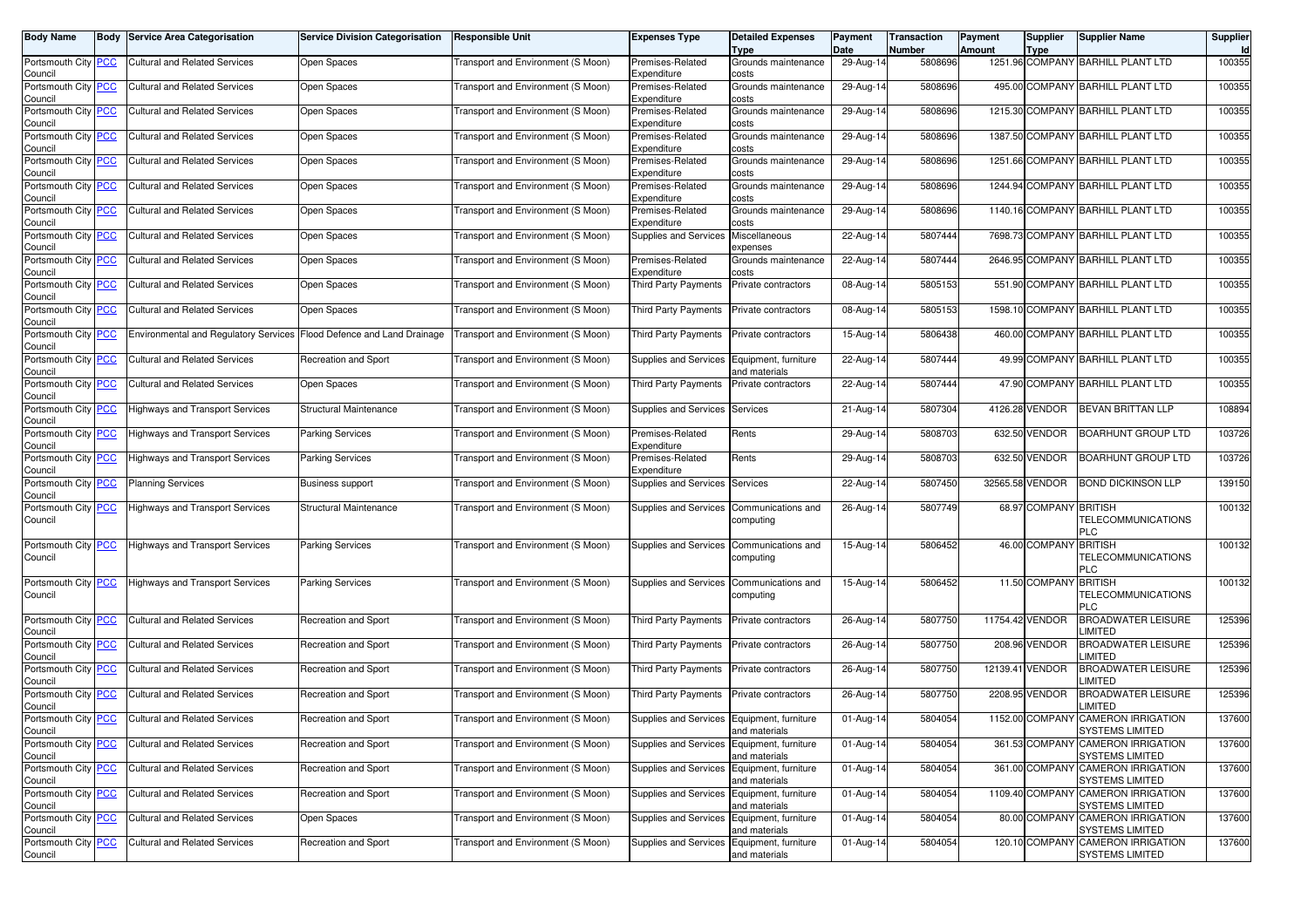| <b>Body Name</b>                      | <b>Body</b> | Service Area Categorisation          | <b>Service Division Categorisation</b> | <b>Responsible Unit</b>            | <b>Expenses Type</b>            | <b>Detailed Expenses</b><br>Type                        | Payment<br>Date         | Transaction<br><b>Number</b> | Payment<br>Amount | <b>Supplier</b><br><b>Type</b> | <b>Supplier Name</b>                                       | Supplier |
|---------------------------------------|-------------|--------------------------------------|----------------------------------------|------------------------------------|---------------------------------|---------------------------------------------------------|-------------------------|------------------------------|-------------------|--------------------------------|------------------------------------------------------------|----------|
| Portsmouth City <b>PCC</b><br>Council |             | <b>Cultural and Related Services</b> | Recreation and Sport                   | Transport and Environment (S Moon) | Supplies and Services           | Equipment, furniture<br>and materials                   | 01-Aug-14               | 5804054                      |                   | 245.06 COMPANY                 | <b>CAMERON IRRIGATION</b><br><b>SYSTEMS LIMITED</b>        | 137600   |
| Portsmouth City PCC<br>Council        |             | Cultural and Related Services        | Open Spaces                            | Transport and Environment (S Moon) | Supplies and Services           | Equipment, furniture<br>and materials                   | 01-Aug-14               | 5804054                      |                   | 48.00 COMPANY                  | <b>CAMERON IRRIGATION</b><br>SYSTEMS LIMITED               | 137600   |
| Portsmouth City <b>PCC</b><br>Council |             | Other                                | Suspense and Capital Schemes           | Transport and Environment (S Moon) | Premises-Related<br>Expenditure | Repairs, alterations<br>and maintenance of<br>puildings | 14-Aug-14               | 5806290                      |                   | 9362.25 VENDOR                 | <b>CITYSQUARED LIMITED</b>                                 | 126179   |
| Portsmouth City <b>PCC</b><br>Council |             | Other                                | Suspense and Capital Schemes           | Transport and Environment (S Moon) | Supplies and Services           | Printing, stationery and<br>general office<br>expenses  | 14-Aug-14               | 5806290                      |                   | 243.75 VENDOR                  | <b>CITYSQUARED LIMITED</b>                                 | 126179   |
| Portsmouth City PCC<br>Council        |             | <b>Cultural and Related Services</b> | Open Spaces                            | Transport and Environment (S Moon) | Supplies and Services           | Services                                                | 15-Aug-14               | 5806470                      |                   | 885.00 VENDOR                  | <b>CLOUDS ENVIRONMENTAL</b><br><b>CONSULTANCY LTD</b>      | 123247   |
| Portsmouth City PCC<br>Council        |             | <b>Cultural and Related Services</b> | Recreation and Sport                   | Transport and Environment (S Moon) | Supplies and Services           | Equipment, furniture<br>and materials                   | 27-Aug-14               | 5808143                      |                   | 248.00 VENDOR                  | <b>CMW EQUIPMENT</b><br>HOLDINGS LTD                       | 134444   |
| Portsmouth City PCC<br>Council        |             | Cultural and Related Services        | <b>Recreation and Sport</b>            | Transport and Environment (S Moon) | Supplies and Services           | Equipment, furniture<br>and materials                   | 27-Aug-14               | 5808143                      |                   | 348.00 VENDOR                  | <b>CMW EQUIPMENT</b><br>HOLDINGS LTD                       | 134444   |
| Portsmouth City PCC<br>Council        |             | <b>Cultural and Related Services</b> | <b>Recreation and Sport</b>            | Transport and Environment (S Moon) | Supplies and Services           | Equipment, furniture<br>and materials                   | 27-Aug-14               | 5808143                      |                   | 67.20 VENDOR                   | <b>CMW EQUIPMENT</b><br>HOLDINGS LTD                       | 134444   |
| Portsmouth City PCC<br>Council        |             | <b>Cultural and Related Services</b> | Recreation and Sport                   | Transport and Environment (S Moon) | Supplies and Services           | Equipment, furniture<br>and materials                   | 27-Aug-14               | 5808143                      |                   | 156.00 VENDOR                  | <b>CMW EQUIPMENT</b><br>HOLDINGS LTD                       | 134444   |
| Portsmouth City PCC<br>Council        |             | <b>Cultural and Related Services</b> | Recreation and Sport                   | Transport and Environment (S Moon) | Supplies and Services           | Equipment, furniture<br>and materials                   | 27-Aug-14               | 5808143                      |                   | 107.10 VENDOR                  | <b>CMW EQUIPMENT</b><br>HOLDINGS LTD                       | 134444   |
| Portsmouth City PCC<br>Council        |             | <b>Cultural and Related Services</b> | <b>Recreation and Sport</b>            | Transport and Environment (S Moon) | Supplies and Services           | Printing, stationery and<br>general office<br>expenses  | 27-Aug-14               | 5808143                      |                   | 19.50 VENDOR                   | <b>CMW EQUIPMENT</b><br><b>HOLDINGS LTD</b>                | 134444   |
| Portsmouth City PCC<br>Council        |             | Cultural and Related Services        | <b>Recreation and Sport</b>            | Transport and Environment (S Moon) | Premises-Related<br>Expenditure | Repairs, alterations<br>and maintenance of<br>buildings | 29-Aug-14               | 580873                       |                   |                                | 31708.00 COMPANY CORRIGENDA LIMITED T/A<br><b>CHURCHES</b> | 102100   |
| Portsmouth City PCC<br>Council        |             | Cultural and Related Services        | <b>Recreation and Sport</b>            | Transport and Environment (S Moon) | Premises-Related<br>Expenditure | Repairs, alterations<br>and maintenance of<br>buildings | 01-Aug-14               | 5804076                      |                   |                                | 2220.00 COMPANY CORRIGENDA LIMITED T/A<br><b>CHURCHES</b>  | 102100   |
| Portsmouth City PCC<br>Council        |             | Cultural and Related Services        | Recreation and Sport                   | Transport and Environment (S Moon) | Premises-Related<br>Expenditure | Repairs, alterations<br>and maintenance of<br>buildings | 01-Aug-14               | 5804076                      |                   |                                | 2500.00 COMPANY CORRIGENDA LIMITED T/A<br><b>CHURCHES</b>  | 102100   |
| Portsmouth City PCC<br>Council        |             | <b>Cultural and Related Services</b> | Recreation and Sport                   | Transport and Environment (S Moon) | Premises-Related<br>Expenditure | Repairs, alterations<br>and maintenance of<br>buildings | 06-Aug-14               | 5804537                      |                   |                                | 18928.00 COMPANY CORRIGENDA LIMITED T/A<br><b>CHURCHES</b> | 102100   |
| Portsmouth City PCC<br>Council        |             | <b>Cultural and Related Services</b> | <b>Recreation and Sport</b>            | Transport and Environment (S Moon) | Premises-Related<br>Expenditure | Repairs, alterations<br>and maintenance of<br>buildings | 06-Aug-14               | 5804537                      |                   |                                | 2839.20 COMPANY CORRIGENDA LIMITED T/A<br><b>CHURCHES</b>  | 102100   |
| Portsmouth City PCC<br>Council        |             | <b>Cultural and Related Services</b> | <b>Recreation and Sport</b>            | Transport and Environment (S Moon) | Premises-Related<br>Expenditure | Repairs, alterations<br>and maintenance of<br>buildings | 01-Aug-14               | 5804076                      |                   |                                | 17309.80 COMPANY CORRIGENDA LIMITED T/A<br><b>CHURCHES</b> | 102100   |
| Portsmouth City PCC<br>Council        |             | <b>Cultural and Related Services</b> | <b>Recreation and Sport</b>            | Transport and Environment (S Moon) | Premises-Related<br>Expenditure | Repairs, alterations<br>and maintenance of<br>buildings | 01-Aug-14               | 5804076                      |                   |                                | 17309.80 COMPANY CORRIGENDA LIMITED T/A<br><b>CHURCHES</b> | 102100   |
| Portsmouth City PCC<br>Council        |             | <b>Cultural and Related Services</b> | <b>Recreation and Sport</b>            | Transport and Environment (S Moon) | Premises-Related<br>Expenditure | Repairs, alterations<br>and maintenance of<br>buildings | 06-Aug-14               | 5804537                      |                   |                                | 1798.60 COMPANY CORRIGENDA LIMITED T/A<br><b>CHURCHES</b>  | 102100   |
| Portsmouth City PCC<br>Council        |             | <b>Cultural and Related Services</b> | <b>Recreation and Sport</b>            | Transport and Environment (S Moon) | Premises-Related<br>Expenditure | Repairs, alterations<br>and maintenance of<br>puildings | 01-Aug-14               | 5804076                      |                   |                                | 3785.00 COMPANY CORRIGENDA LIMITED T/A<br><b>CHURCHES</b>  | 102100   |
| Portsmouth City PCC<br>Council        |             | <b>Cultural and Related Services</b> | Recreation and Sport                   | Transport and Environment (S Moon) | Premises-Related<br>Expenditure | Repairs, alterations<br>and maintenance of<br>buildings | $\overline{0}$ 1-Aug-14 | 5804076                      |                   |                                | 192.50 COMPANY CORRIGENDA LIMITED T/A<br><b>CHURCHES</b>   | 102100   |
| Portsmouth City PCC<br>Council        |             | <b>Cultural and Related Services</b> | <b>Recreation and Sport</b>            | Transport and Environment (S Moon) | Premises-Related<br>Expenditure | Repairs, alterations<br>and maintenance of<br>buildings | 29-Aug-14               | 5808733                      |                   |                                | 40.52 COMPANY CORRIGENDA LIMITED T/A<br><b>CHURCHES</b>    | 102100   |
| Portsmouth City PCC<br>Council        |             | <b>Cultural and Related Services</b> | Recreation and Sport                   | Transport and Environment (S Moon) | Premises-Related<br>Expenditure | Repairs, alterations<br>and maintenance of<br>buildings | 29-Aug-14               | 5808733                      |                   |                                | 5285.00 COMPANY CORRIGENDA LIMITED T/A<br><b>CHURCHES</b>  | 102100   |
| Portsmouth City PCC<br>Council        |             | <b>Cultural and Related Services</b> | Recreation and Sport                   | Transport and Environment (S Moon) | Premises-Related<br>Expenditure | Repairs, alterations<br>and maintenance of<br>buildings | 14-Aug-14               | 5806296                      |                   |                                | 67.50 COMPANY CORRIGENDA LIMITED T/A<br><b>CHURCHES</b>    | 102100   |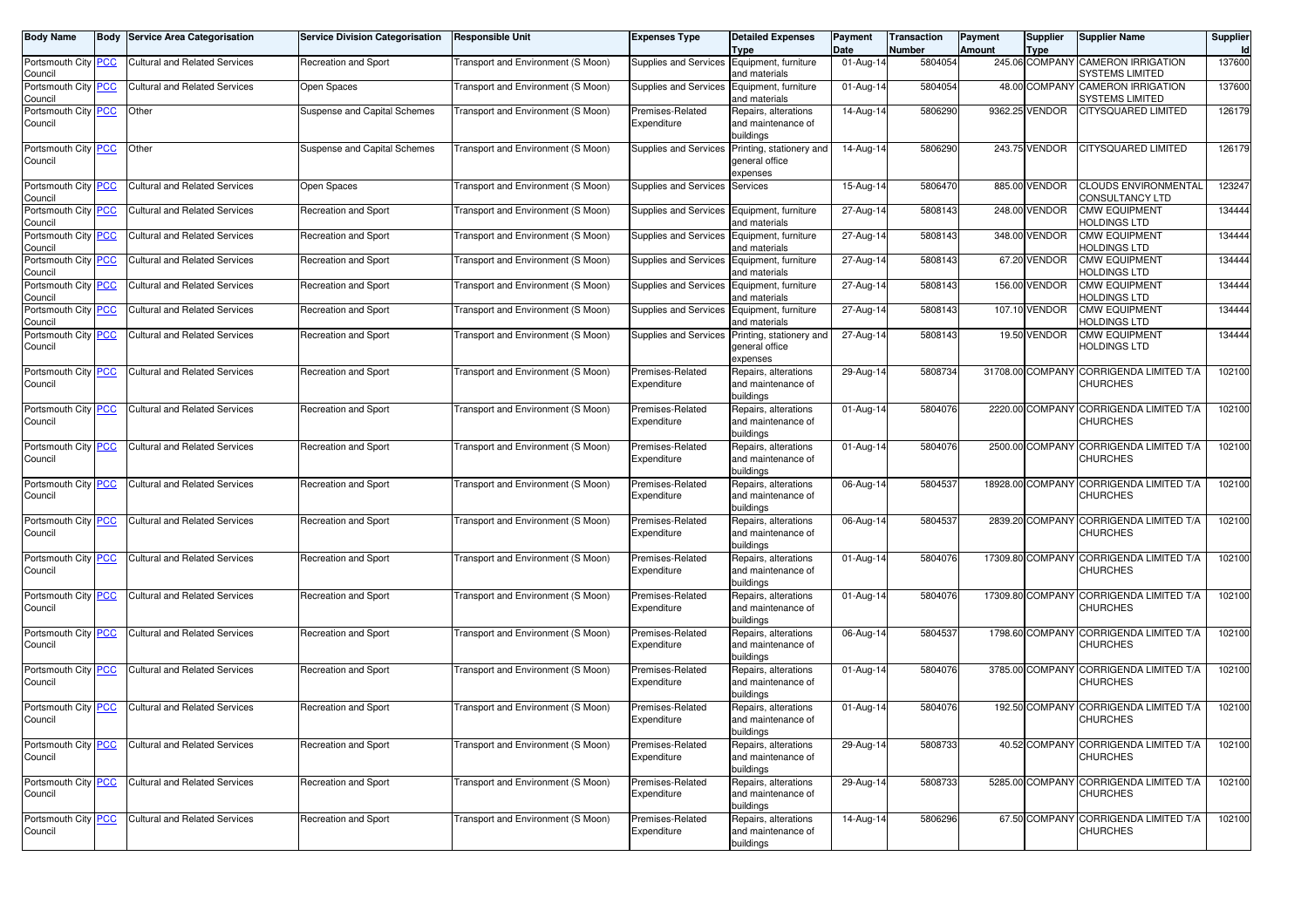| <b>Body Name</b>               | Body | <b>Service Area Categorisation</b>   | <b>Service Division Categorisation</b> | <b>Responsible Unit</b>                   | Expenses Type                   | <b>Detailed Expenses</b><br><b>Type</b>                 | Payment<br>Date | Transaction<br>Number | Payment<br><b>Amount</b> | <b>Supplier</b><br><b>Type</b> | <b>Supplier Name</b>                                       | Supplier<br>Id |
|--------------------------------|------|--------------------------------------|----------------------------------------|-------------------------------------------|---------------------------------|---------------------------------------------------------|-----------------|-----------------------|--------------------------|--------------------------------|------------------------------------------------------------|----------------|
| Portsmouth City PCC<br>Council |      | <b>Cultural and Related Services</b> | Recreation and Sport                   | Transport and Environment (S Moon)        | Premises-Related<br>Expenditure | Repairs, alterations<br>and maintenance of              | 14-Aug-14       | 5806296               |                          | 450.00 COMPANY                 | CORRIGENDA LIMITED T/A<br><b>CHURCHES</b>                  | 102100         |
|                                |      |                                      |                                        |                                           |                                 | buildings                                               |                 |                       |                          |                                |                                                            |                |
| Portsmouth City PCC<br>Council |      | <b>Cultural and Related Services</b> | Recreation and Sport                   | Transport and Environment (S Moon)        | Premises-Related<br>Expenditure | Repairs, alterations<br>and maintenance of<br>buildinas | 27-Aug-14       | 5808147               |                          |                                | 1666.09 COMPANY CORRIGENDA LIMITED T/A<br>CHURCHES         | 102100         |
| Portsmouth City PCC<br>Council |      | <b>Cultural and Related Services</b> | Recreation and Sport                   | Transport and Environment (S Moon)        | Premises-Related<br>Expenditure | Repairs, alterations<br>and maintenance of<br>buildings | 27-Aug-14       | 5808147               |                          |                                | 5285.00 COMPANY CORRIGENDA LIMITED T/A<br><b>CHURCHES</b>  | 102100         |
| Portsmouth City PCC            |      | <b>Cultural and Related Services</b> | Recreation and Sport                   | Transport and Environment (S Moon)        | Premises-Related                | Repairs, alterations                                    | 29-Aug-14       | 5808733               |                          | -40.52 COMPANY                 | <b>CORRIGENDA LIMITED T/A</b>                              | 102100         |
| Council                        |      |                                      |                                        |                                           | Expenditure                     | and maintenance of<br>buildings                         |                 |                       |                          |                                | <b>CHURCHES</b>                                            |                |
| Portsmouth City PCC<br>Council |      | <b>Cultural and Related Services</b> | Recreation and Sport                   | Fransport and Environment (S Moon)        | Premises-Related<br>Expenditure | Repairs, alterations<br>and maintenance of<br>buildings | 29-Aug-14       | 5808733               |                          | -5285.00 COMPANY               | CORRIGENDA LIMITED T/A<br><b>CHURCHES</b>                  | 102100         |
| Portsmouth City PCC<br>Council |      | <b>Cultural and Related Services</b> | Recreation and Sport                   | Transport and Environment (S Moon)        | Premises-Related<br>Expenditure | Repairs, alterations<br>and maintenance of<br>buildings | 20-Aug-14       | 5806868               |                          |                                | 17838.50 COMPANY CORRIGENDA LIMITED T/A<br>CHURCHES        | 102100         |
| Portsmouth City PCC<br>Council |      | <b>Cultural and Related Services</b> | Recreation and Sport                   | Transport and Environment (S Moon)        | Premises-Related<br>Expenditure | Repairs, alterations<br>and maintenance of<br>buildings | 29-Aug-14       | 5808733               |                          |                                | 13846.58 COMPANY CORRIGENDA LIMITED T/A<br><b>CHURCHES</b> | 102100         |
| Portsmouth City PCC<br>Council |      | <b>Cultural and Related Services</b> | Recreation and Sport                   | Transport and Environment (S Moon)        | Premises-Related<br>Expenditure | Repairs, alterations<br>and maintenance of<br>buildings | $20 - Aug-14$   | 5806868               |                          |                                | -17838.50 COMPANY CORRIGENDA LIMITED T/A<br>CHURCHES       | 102100         |
| Portsmouth City PCC<br>Council |      | <b>Cultural and Related Services</b> | Recreation and Sport                   | Transport and Environment (S Moon)        | Premises-Related<br>Expenditure | Repairs, alterations<br>and maintenance of<br>buildings | 29-Aug-14       | 5808733               |                          |                                | 13242.00 COMPANY CORRIGENDA LIMITED T/A<br>CHURCHES        | 102100         |
| Portsmouth City PCC<br>Council |      | <b>Cultural and Related Services</b> | Recreation and Sport                   | Transport and Environment (S Moon)        | Premises-Related<br>Expenditure | Repairs, alterations<br>and maintenance of<br>buildings | $29-Aug-14$     | 5808733               |                          |                                | 5720.05 COMPANY CORRIGENDA LIMITED T/A<br><b>CHURCHES</b>  | 102100         |
| Portsmouth City PCC<br>Council |      | <b>Cultural and Related Services</b> | Recreation and Sport                   | Transport and Environment (S Moon)        | Premises-Related<br>Expenditure | Repairs, alterations<br>and maintenance of<br>buildings | 22-Aug-14       | 5807482               |                          |                                | 2009.50 COMPANY CORRIGENDA LIMITED T/A<br><b>CHURCHES</b>  | 102100         |
| Portsmouth City PCC<br>Council |      | <b>Cultural and Related Services</b> | Recreation and Sport                   | Fransport and Environment (S Moon)        | Premises-Related<br>Expenditure | Repairs, alterations<br>and maintenance of<br>buildings | 22-Aug-14       | 5807482               |                          | 6267.00 COMPANY                | <b>CORRIGENDA LIMITED T/A</b><br><b>CHURCHES</b>           | 102100         |
| Portsmouth City PCC<br>Council |      | <b>Cultural and Related Services</b> | <b>Recreation and Sport</b>            | Transport and Environment (S Moon)        | Premises-Related<br>Expenditure | Repairs, alterations<br>and maintenance of<br>buildings | 22-Aug-14       | 5807482               |                          | 0.50 COMPANY                   | CORRIGENDA LIMITED T/A<br>CHURCHES                         | 102100         |
| Portsmouth City PCC<br>Council |      | <b>Cultural and Related Services</b> | Recreation and Sport                   | Transport and Environment (S Moon)        | Premises-Related<br>Expenditure | Repairs, alterations<br>and maintenance of<br>buildings | 22-Aug-14       | 5807482               |                          | 1380.00 COMPANY                | CORRIGENDA LIMITED T/A<br>CHURCHES                         | 102100         |
| Portsmouth City PCC<br>Council |      | <b>Cultural and Related Services</b> | Recreation and Sport                   | Transport and Environment (S Moon)        | Premises-Related<br>Expenditure | Repairs, alterations<br>and maintenance of<br>buildings | 22-Aug-14       | 5807482               |                          |                                | 3392.50 COMPANY CORRIGENDA LIMITED T/A<br>CHURCHES         | 102100         |
| Portsmouth City PCC<br>Council |      | <b>Cultural and Related Services</b> | Recreation and Sport                   | Transport and Environment (S Moon)        | Premises-Related<br>Expenditure | Repairs, alterations<br>and maintenance of<br>buildings | 22-Aug-14       | 5807482               |                          |                                | -2009.50 COMPANY CORRIGENDA LIMITED T/A<br><b>CHURCHES</b> | 102100         |
| Portsmouth City PCC<br>Council |      | <b>Cultural and Related Services</b> | Recreation and Sport                   | <b>Fransport and Environment (S Moon)</b> | Premises-Related<br>Expenditure | Repairs, alterations<br>and maintenance of<br>buildings | 06-Aug-14       | 5804537               |                          |                                | 1046.50 COMPANY CORRIGENDA LIMITED T/A<br>CHURCHES         | 102100         |
| Portsmouth City PCC<br>Council |      | <b>Cultural and Related Services</b> | <b>Recreation and Sport</b>            | Transport and Environment (S Moon)        | Premises-Related<br>Expenditure | Repairs, alterations<br>and maintenance of<br>buildings | 22-Aug-14       | 5807482               |                          | 29140.17 COMPANY               | <b>CORRIGENDA LIMITED T/A</b><br>CHURCHES                  | 102100         |
| Portsmouth City PCC<br>Council |      | <b>Cultural and Related Services</b> | Recreation and Sport                   | Fransport and Environment (S Moon)        | Premises-Related<br>Expenditure | Repairs, alterations<br>and maintenance of<br>buildings | 22-Aug-14       | 5807482               |                          |                                | 2393.00 COMPANY CORRIGENDA LIMITED T/A<br><b>CHURCHES</b>  | 102100         |
| Portsmouth City PCC<br>Council |      | <b>Cultural and Related Services</b> | Recreation and Sport                   | Transport and Environment (S Moon)        | Premises-Related<br>Expenditure | Repairs, alterations<br>and maintenance of<br>buildings | 22-Aug-14       | 5807482               |                          | 82.90 COMPANY                  | CORRIGENDA LIMITED T/A<br>CHURCHES                         | 102100         |
| Portsmouth City PCC<br>Council |      | Cultural and Related Services        | Recreation and Sport                   | Transport and Environment (S Moon)        | Premises-Related<br>Expenditure | Repairs, alterations<br>and maintenance of<br>buildings | 27-Aug-14       | 5808147               |                          | 1251.25 COMPANY                | CORRIGENDA LIMITED T/A<br><b>CHURCHES</b>                  | 102100         |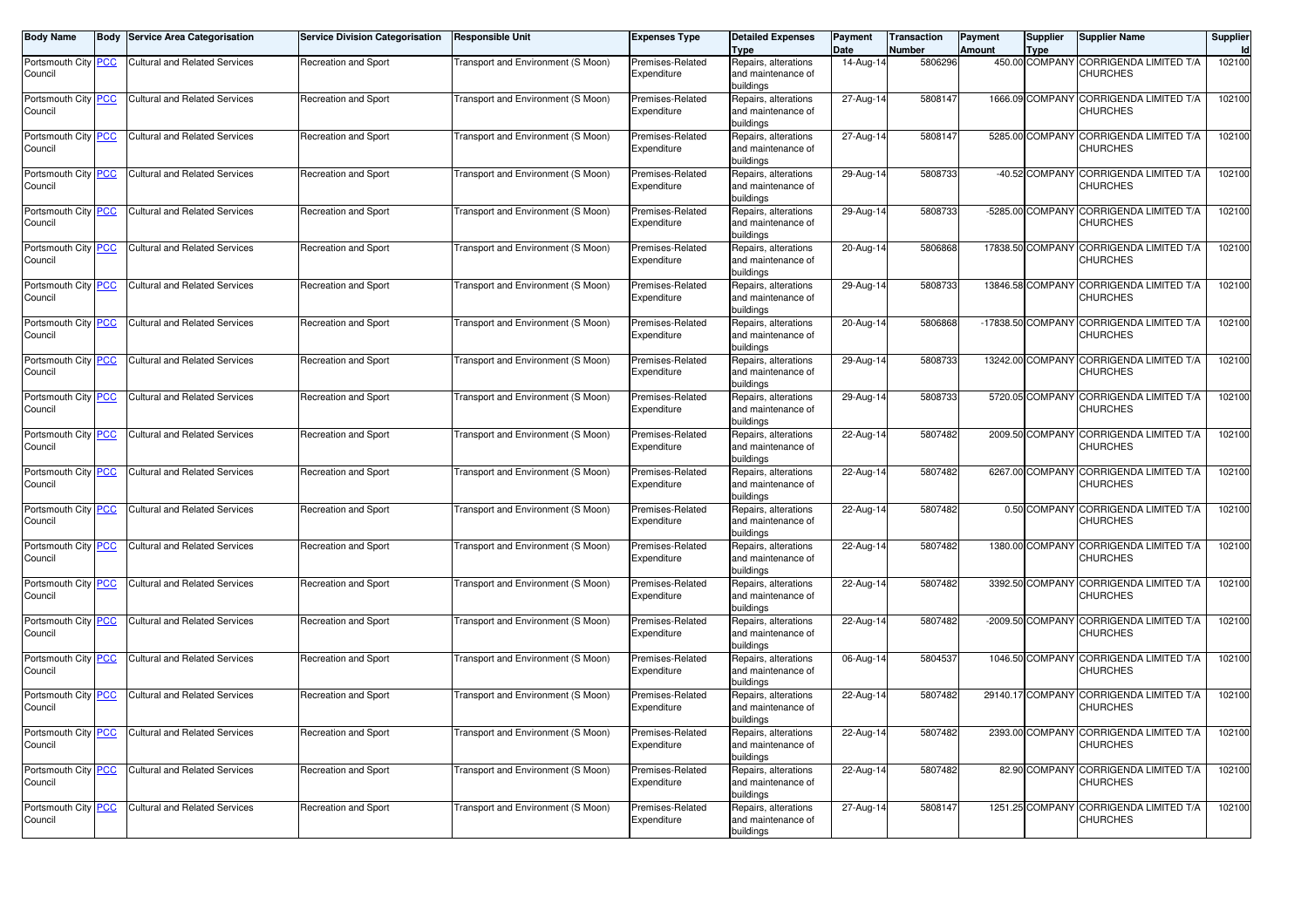| <b>Body Name</b>                            | <b>Body Service Area Categorisation</b> | <b>Service Division Categorisation</b>         | <b>Responsible Unit</b>                   | Expenses Type                   | <b>Detailed Expenses</b><br>Type                        | Payment<br>Date | Transaction<br>Number | Payment<br><b>Amount</b> | Supplier<br><b>Type</b> | <b>Supplier Name</b>                                        | Supplier<br>Id |
|---------------------------------------------|-----------------------------------------|------------------------------------------------|-------------------------------------------|---------------------------------|---------------------------------------------------------|-----------------|-----------------------|--------------------------|-------------------------|-------------------------------------------------------------|----------------|
| Portsmouth City PCC<br>Council              | Cultural and Related Services           | Recreation and Sport                           | <b>Fransport and Environment (S Moon)</b> | Premises-Related<br>Expenditure | Repairs, alterations<br>and maintenance of              | 29-Aug-14       | 5808733               |                          |                         | 516.50 COMPANY CORRIGENDA LIMITED T/A<br>CHURCHES           | 102100         |
|                                             |                                         |                                                |                                           |                                 | buildings                                               |                 |                       |                          |                         |                                                             |                |
| Portsmouth City PCC<br>Council              | <b>Cultural and Related Services</b>    | Recreation and Sport                           | <b>Fransport and Environment (S Moon)</b> | Premises-Related<br>Expenditure | Repairs, alterations<br>and maintenance of<br>buildings | 06-Aug-14       | 5804537               |                          |                         | -500.00 COMPANY CORRIGENDA LIMITED T/A<br><b>CHURCHES</b>   | 102100         |
| Portsmouth City PCC<br>Council              | <b>Cultural and Related Services</b>    | Recreation and Sport                           | <b>Fransport and Environment (S Moon)</b> | Premises-Related<br>Expenditure | Repairs, alterations<br>and maintenance of<br>buildings | 06-Aug-14       | 5804537               |                          |                         | -6190.00 COMPANY CORRIGENDA LIMITED T/A<br><b>CHURCHES</b>  | 102100         |
| Portsmouth City PCC<br>Council              | <b>Cultural and Related Services</b>    | Recreation and Sport                           | <b>Fransport and Environment (S Moon)</b> | Premises-Related<br>Expenditure | Repairs, alterations<br>and maintenance of<br>buildings | 29-Aug-14       | 5808733               |                          |                         | 6108.58 COMPANY CORRIGENDA LIMITED T/A<br><b>CHURCHES</b>   | 102100         |
| Portsmouth City PCC<br>Council              | <b>Cultural and Related Services</b>    | Recreation and Sport                           | <b>Fransport and Environment (S Moon)</b> | Premises-Related<br>Expenditure | Repairs, alterations<br>and maintenance of<br>buildings | 29-Aug-14       | 5808733               |                          |                         | 287.50 COMPANY CORRIGENDA LIMITED T/A<br><b>CHURCHES</b>    | 102100         |
| Portsmouth City PCC<br>Council              | <b>Cultural and Related Services</b>    | Recreation and Sport                           | <b>Fransport and Environment (S Moon)</b> | Premises-Related<br>Expenditure | Repairs, alterations<br>and maintenance of<br>buildings | 29-Aug-14       | 5808733               |                          |                         | 500.00 COMPANY CORRIGENDA LIMITED T/A<br><b>CHURCHES</b>    | 102100         |
| Portsmouth City PCC<br>Council              | <b>Cultural and Related Services</b>    | Recreation and Sport                           | <b>Fransport and Environment (S Moon)</b> | Premises-Related<br>Expenditure | Repairs, alterations<br>and maintenance of<br>buildings | 29-Aug-14       | 5808733               |                          |                         | 33.72 COMPANY CORRIGENDA LIMITED T/A<br><b>CHURCHES</b>     | 102100         |
| Portsmouth City PCC<br>Council              | <b>Cultural and Related Services</b>    | Recreation and Sport                           | <b>Fransport and Environment (S Moon)</b> | Premises-Related<br>Expenditure | Repairs, alterations<br>and maintenance of<br>buildings | 29-Aug-14       | 5808733               |                          |                         | 419.69 COMPANY CORRIGENDA LIMITED T/A<br><b>CHURCHES</b>    | 102100         |
| Portsmouth City PCC<br>Council              | <b>Cultural and Related Services</b>    | Recreation and Sport                           | <b>Fransport and Environment (S Moon)</b> | Premises-Related<br>Expenditure | Repairs, alterations<br>and maintenance of<br>buildings | $22-Aug-14$     | 5807482               |                          |                         | -29140.17 COMPANY CORRIGENDA LIMITED T/A<br>CHURCHES        | 102100         |
| Portsmouth City PCC<br>Council              | <b>Cultural and Related Services</b>    | Recreation and Sport                           | <b>Fransport and Environment (S Moon)</b> | Premises-Related<br>Expenditure | Repairs, alterations<br>and maintenance of<br>buildings | 28-Aug-14       | 5808588               |                          |                         | 1692.63 COMPANY CORRIGENDA LIMITED T/A<br>CHURCHES          | 102100         |
| Portsmouth City PCC<br>Council              | <b>Cultural and Related Services</b>    | Recreation and Sport                           | <b>Fransport and Environment (S Moon)</b> | Premises-Related<br>Expenditure | Repairs, alterations<br>and maintenance of<br>buildings | 28-Aug-14       | 5808588               |                          |                         | 27377.54 COMPANY CORRIGENDA LIMITED T/A<br><b>CHURCHES</b>  | 102100         |
| Portsmouth City PCC<br>Council              | <b>Cultural and Related Services</b>    | Recreation and Sport                           | <b>Fransport and Environment (S Moon)</b> | Premises-Related<br>Expenditure | Repairs, alterations<br>and maintenance of<br>buildings | 22-Aug-14       | 5807482               |                          |                         | -13696.14 COMPANY CORRIGENDA LIMITED T/A<br><b>CHURCHES</b> | 102100         |
| Portsmouth City PCC<br>Council              | <b>Highways and Transport Services</b>  | Parking Services                               | <b>Fransport and Environment (S Moon)</b> | <b>Third Party Payments</b>     | Private contractors                                     | 07-Aug-14       | 5805015               |                          | 197.26 VENDOR           | CREDITCALL LIMITED                                          | 131178         |
| Portsmouth City <mark>PCC</mark><br>Council | Highways and Transport Services         | <b>Parking Services</b>                        | Transport and Environment (S Moon)        | <b>Third Party Payments</b>     | Private contractors                                     | 07-Aug-14       | 5805015               |                          | 241.10 VENDOR           | CREDITCALL LIMITED                                          | 131178         |
| Portsmouth City PCC<br>Council              | <b>Highways and Transport Services</b>  | <b>Parking Services</b>                        | Transport and Environment (S Moon)        | Third Party Payments            | Private contractors                                     | 29-Aug-14       | 5808748               |                          | 258.88 VENDOR           | CREDITCALL LIMITED                                          | 131178         |
| Portsmouth City PCC<br>Council              | <b>Highways and Transport Services</b>  | Parking Services                               | <b>Fransport and Environment (S Moon)</b> | Third Party Payments            | Private contractors                                     | 29-Aug-14       | 5808748               |                          | 316.40 VENDOR           | <b>CREDITCALL LIMITED</b>                                   | 131178         |
| Portsmouth City PCC<br>Council              | <b>Cultural and Related Services</b>    | Open Spaces                                    | <b>Fransport and Environment (S Moon)</b> | Premises-Related<br>Expenditure | Repairs, alterations<br>and maintenance of<br>buildings | 20-Aug-14       | 5806877               |                          | 270.00 COMPANY          | D KELLEHER FLOORING<br>TD.                                  | 100717         |
| Portsmouth City PCC<br>Council              | <b>Highways and Transport Services</b>  | <b>Parking Services</b>                        | Transport and Environment (S Moon)        | Supplies and Services           | Communications and<br>computing                         | 29-Aug-14       | 5808754               |                          | 386.50 VENDOR           | DATA INTERCHANGE PLC                                        | 114188         |
| Portsmouth City PCC<br>Council              | Highways and Transport Services         | <b>Parking Services</b>                        | Transport and Environment (S Moon)        | Supplies and Services           | Communications and<br>computing                         | 29-Aug-14       | 5808754               |                          | 386.50 VENDOR           | DATA INTERCHANGE PLC                                        | 114188         |
| Portsmouth City PCC<br>Council              | <b>Highways and Transport Services</b>  | <b>Parking Services</b>                        | <b>Fransport and Environment (S Moon)</b> | Supplies and Services           | Communications and<br>computing                         | 29-Aug-14       | 5808754               |                          | 56.84 VENDOR            | DATA INTERCHANGE PLC                                        | 114188         |
| Portsmouth City PCC<br>Council              | <b>Highways and Transport Services</b>  | <b>Parking Services</b>                        | Transport and Environment (S Moon)        | Supplies and Services           | Communications and<br>computing                         | 29-Aug-14       | 5808754               |                          | 56.84 VENDOR            | DATA INTERCHANGE PLC                                        | 114188         |
| Portsmouth City PCC<br>Council              | Other                                   | Suspense and Capital Schemes                   | Transport and Environment (S Moon)        | Third Party Payments            | Private contractors                                     | 27-Aug-14       | 5808173               |                          |                         | 30100.00 COMPANY ENSIGN HIGHWAYS LTD                        | 116063         |
| Portsmouth City PCC<br>Council              | <b>Cultural and Related Services</b>    | Open Spaces                                    | Transport and Environment (S Moon)        | Premises-Related<br>Expenditure | Grounds maintenance<br>costs                            | 22-Aug-14       | 5807548               |                          |                         | 757.53 COMPANY ENSIGN HIGHWAYS LTD                          | 116063         |
| Portsmouth City PCC<br>Council              | <b>Highways and Transport Services</b>  | Environment, Safety and Routine<br>Maintenance | Fransport and Environment (S Moon)        | Premises-Related<br>Expenditure | Repairs, alterations<br>and maintenance of<br>buildings | 22-Aug-14       | 5807548               |                          |                         | 1585.54 COMPANY ENSIGN HIGHWAYS LTD                         | 116063         |
| Portsmouth City PCC<br>Council              | <b>Highways and Transport Services</b>  | Street Lighting (including energy<br>costs)    | Transport and Environment (S Moon)        | Premises-Related<br>Expenditure | Repairs, alterations<br>and maintenance of<br>buildings | 22-Aug-14       | 5807548               |                          |                         | 71.00 COMPANY ENSIGN HIGHWAYS LTD                           | 116063         |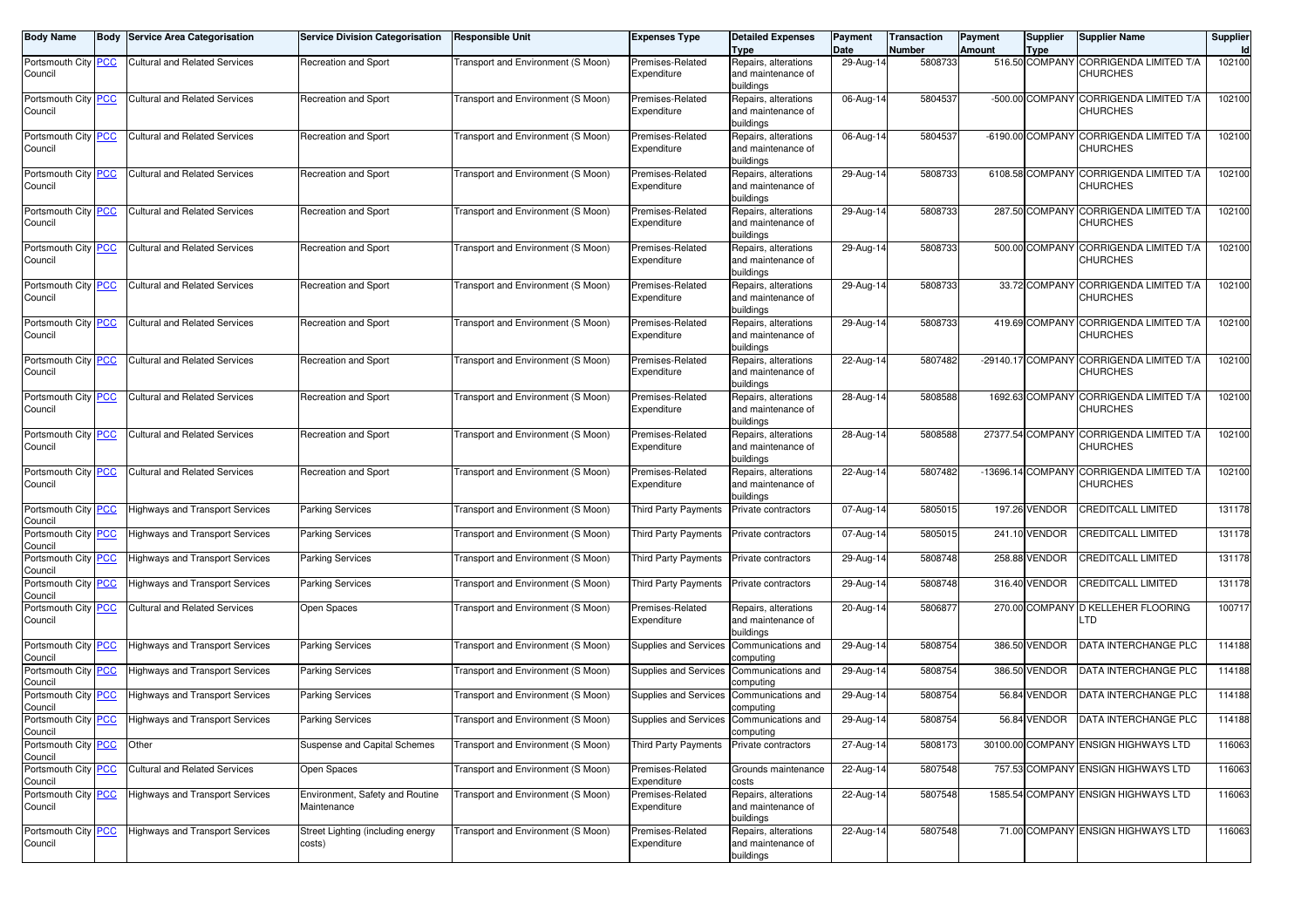| <b>Body Name</b>                      | <b>Body Service Area Categorisation</b>                               | <b>Service Division Categorisation</b>         | <b>Responsible Unit</b>            | <b>Expenses Type</b>                | <b>Detailed Expenses</b><br><b>Type</b>                                      | Payment<br>Date         | <b>Transaction</b><br>Number | Payment<br>Amount | <b>Supplier</b><br><b>Type</b> | <b>Supplier Name</b>                          | Supplier |
|---------------------------------------|-----------------------------------------------------------------------|------------------------------------------------|------------------------------------|-------------------------------------|------------------------------------------------------------------------------|-------------------------|------------------------------|-------------------|--------------------------------|-----------------------------------------------|----------|
| Portsmouth City <b>PCC</b><br>Council | <b>Cultural and Related Services</b>                                  | Open Spaces                                    | Transport and Environment (S Moon) | Premises-Related<br>Expenditure     | Repairs, alterations<br>and maintenance of<br>buildings                      | 22-Aug-14               | 5807548                      |                   |                                | 348.00 COMPANY ENSIGN HIGHWAYS LTD            | 116063   |
| Portsmouth City <b>PCC</b><br>Council | <b>Cultural and Related Services</b>                                  | Open Spaces                                    | Transport and Environment (S Moon) | Premises-Related<br>Expenditure     | Repairs, alterations<br>and maintenance of<br>buildings                      | 22-Aug-14               | 5807548                      |                   |                                | 77.50 COMPANY ENSIGN HIGHWAYS LTD             | 116063   |
| Portsmouth City PCC<br>Council        | <b>Highways and Transport Services</b>                                | Environment, Safety and Routine<br>Maintenance | Transport and Environment (S Moon) | <b>Third Party Payments</b>         | Private contractors                                                          | 22-Aug-14               | 5807548                      |                   |                                | 79.00 COMPANY ENSIGN HIGHWAYS LTD             | 116063   |
| Portsmouth City PCC<br>Council        | <b>Environmental and Regulatory Services</b>                          | Flood Defence and Land Drainage                | Transport and Environment (S Moon) | <b>Third Party Payments</b>         | Private contractors                                                          | 19-Aug-14               | 5806773                      |                   | 2559.06 COMPANY                | <b>ENSIGN HIGHWAYS LTD</b>                    | 116063   |
| Portsmouth City PCC<br>Council        | Other                                                                 | Suspense and Capital Schemes                   | Transport and Environment (S Moon) | Premises-Related<br>Expenditure     | Repairs, alterations<br>and maintenance of<br>buildings                      | 26-Aug-14               | 5807832                      |                   |                                | 2822.14 COMPANY ENSIGN HIGHWAYS LTD           | 116063   |
| Portsmouth City PCC<br>Council        | Environmental and Regulatory Services Flood Defence and Land Drainage |                                                | Transport and Environment (S Moon) | <b>Third Party Payments</b>         | Private contractors                                                          | 26-Aug-14               | 5807832                      |                   |                                | 578.75 COMPANY ENSIGN HIGHWAYS LTD            | 116063   |
| Portsmouth City PCC<br>Council        | Other                                                                 | <b>Suspense and Capital Schemes</b>            | Transport and Environment (S Moon) | Premises-Related<br>Expenditure     | Repairs, alterations<br>and maintenance of<br>buildings                      | 19-Aug-14               | 5806773                      |                   |                                | 15000.00 COMPANY ENSIGN HIGHWAYS LTD          | 116063   |
| Portsmouth City PCC<br>Council        | Other                                                                 | <b>Suspense and Capital Schemes</b>            | Transport and Environment (S Moon) | Premises-Related<br>Expenditure     | Repairs, alterations<br>and maintenance of<br>buildings                      | 18-Aug-14               | 5806711                      |                   |                                | 10000.00 COMPANY ENSIGN HIGHWAYS LTD          | 116063   |
| Portsmouth City PCC<br>Council        | <b>Environmental and Regulatory Services</b>                          | Flood Defence and Land Drainage                | Transport and Environment (S Moon) | <b>Third Party Payments</b>         | Private contractors                                                          | 22-Aug-14               | 5807548                      |                   |                                | 158.10 COMPANY ENSIGN HIGHWAYS LTD            | 116063   |
| Portsmouth City PCC<br>Council        | <b>Highways and Transport Services</b>                                | Environment, Safety and Routine<br>Maintenance | Transport and Environment (S Moon) | Premises-Related<br>Expenditure     | Repairs, alterations<br>and maintenance of<br>buildings                      | 28-Aug-14               | 5808599                      |                   |                                | 141.27 COMPANY ENSIGN HIGHWAYS LTD            | 116063   |
| Portsmouth City PCC<br>Council        | <b>Highways and Transport Services</b>                                | Environment, Safety and Routine<br>Maintenance | Transport and Environment (S Moon) | Premises-Related<br>Expenditure     | Repairs, alterations<br>and maintenance of<br>buildings                      | 28-Aug-14               | 5808599                      |                   |                                | 449.28 COMPANY ENSIGN HIGHWAYS LTD            | 116063   |
| Portsmouth City PCC<br>Council        | <b>Highways and Transport Services</b>                                | Environment, Safety and Routine<br>Maintenance | Transport and Environment (S Moon) | Premises-Related<br>Expenditure     | Repairs, alterations<br>and maintenance of<br>buildings                      | 28-Aug-14               | 5808599                      |                   |                                | 1024.85 COMPANY ENSIGN HIGHWAYS LTD           | 116063   |
| Portsmouth City PCC<br>Council        | Highways and Transport Services                                       | Environment, Safety and Routine<br>Maintenance | Transport and Environment (S Moon) | Premises-Related<br>Expenditure     | Repairs, alterations<br>and maintenance of<br>buildings                      | 28-Aug-14               | 5808599                      |                   |                                | 243.54 COMPANY ENSIGN HIGHWAYS LTD            | 116063   |
| Portsmouth City PCC<br>Council        | Highways and Transport Services                                       | Environment, Safety and Routine<br>Maintenance | Transport and Environment (S Moon) | Premises-Related<br>Expenditure     | Repairs, alterations<br>and maintenance of<br>buildings                      | 28-Aug-14               | 5808599                      |                   |                                | 27.50 COMPANY ENSIGN HIGHWAYS LTD             | 116063   |
| Portsmouth City PCC<br>Council        | Highways and Transport Services                                       | Environment, Safety and Routine<br>Maintenance | Transport and Environment (S Moon) | Premises-Related<br>Expenditure     | Repairs, alterations<br>and maintenance of<br>buildings                      | 28-Aug-14               | 5808599                      |                   |                                | 675.24 COMPANY ENSIGN HIGHWAYS LTD            | 116063   |
| Portsmouth City PCC<br>Council        | Highways and Transport Services                                       | Environment, Safety and Routine<br>Maintenance | Transport and Environment (S Moon) | Premises-Related<br>Expenditure     | Repairs, alterations<br>and maintenance of<br>buildings                      | 28-Aug-14               | 5808599                      |                   |                                | 63.08 COMPANY ENSIGN HIGHWAYS LTD             | 116063   |
| Portsmouth City PCC<br>Council        | Other                                                                 | Suspense and Capital Schemes                   | Transport and Environment (S Moon) | Premises-Related<br>Expenditure     | Repairs, alterations<br>and maintenance of<br>buildings                      | 19-Aug-14               | 5806773                      |                   |                                | 757.03 COMPANY ENSIGN HIGHWAYS LTD            | 116063   |
| Portsmouth City PCC<br>Council        | <b>Planning Services</b>                                              | <b>Business support</b>                        | Transport and Environment (S Moon) | <b>Third Party Payments</b>         | Private contractors                                                          | 21-Aug-14               | 5807352                      |                   |                                | 22464.95 COMPANY ENSIGN HIGHWAYS LTD          | 116063   |
| Portsmouth City PCC<br>Council        | <b>Planning Services</b>                                              | <b>Business support</b>                        | Transport and Environment (S Moon) | <b>Third Party Payments</b>         | Private contractors                                                          | 21-Aug-14               | 5807352                      |                   |                                | 32819.16 COMPANY ENSIGN HIGHWAYS LTD          | 116063   |
| Portsmouth City PCC<br>Council        | <b>Highways and Transport Services</b>                                | Public Transport                               | Transport and Environment (S Moon) | Transport-Related<br>Expenditure    | Public transport                                                             | 13-Aug-14               | 5805833                      |                   | 528.00 VENDOR                  | <b>EUCLID LTD</b>                             | 124438   |
| Portsmouth City PCC<br>Council        | Environmental and Regulatory Services Waste Collection                |                                                | Transport and Environment (S Moon) | Supplies and Services Miscellaneous | expenses                                                                     | 21-Aug-14               | 5807353                      |                   |                                | 1570.00 VENDOR EXTERION MEDIA (UK)<br>LIMITED | 101462   |
| Portsmouth City PCC<br>Council        | Highways and Transport Services                                       | Transport Planning, Policy and<br>Strategy     | Transport and Environment (S Moon) | Supplies and Services               | Printing, stationery and<br>general office<br>expenses                       | 08-Aug-14               | 5805230                      |                   | 32.67 VENDOR                   | <b>EXTERNITURE LTD</b>                        | 138580   |
| Portsmouth City PCC<br>Council        | <b>Highways and Transport Services</b>                                | Transport Planning, Policy and<br>Strategy     | Transport and Environment (S Moon) |                                     | Supplies and Services Printing, stationery and<br>general office<br>expenses | $08-Aug-14$             | 5805230                      |                   |                                | 12.43 VENDOR EXTERNITURE LTD                  | 138580   |
| Portsmouth City PCC<br>Council        | <b>Highways and Transport Services</b>                                | Transport Planning, Policy and<br>Strategy     | Transport and Environment (S Moon) |                                     | Supplies and Services Printing, stationery and<br>general office<br>expenses | $\overline{08}$ -Aug-14 | 5805230                      |                   |                                | 741.32 VENDOR EXTERNITURE LTD                 | 138580   |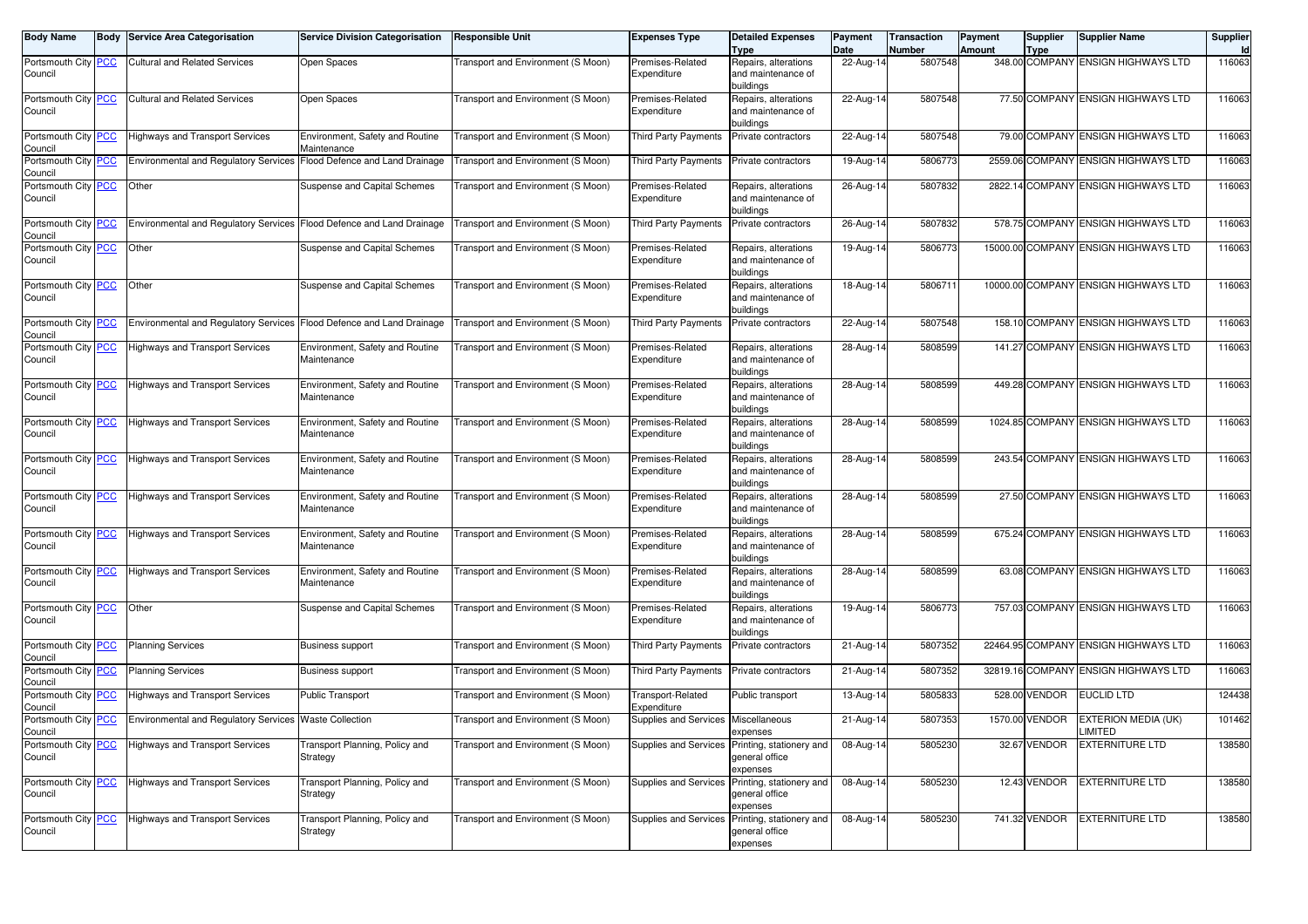| <b>Body Name</b>                 |            | <b>Body Service Area Categorisation</b>                          | <b>Service Division Categorisation</b>         | Responsible Unit                          | <b>Expenses Type</b>                     | <b>Detailed Expenses</b><br>Type                        | Payment<br>Date | Transaction<br>Number | Payment<br>Amount | <b>Supplier</b><br>Type  | <b>Supplier Name</b>                                      | Supplier<br>ld. |
|----------------------------------|------------|------------------------------------------------------------------|------------------------------------------------|-------------------------------------------|------------------------------------------|---------------------------------------------------------|-----------------|-----------------------|-------------------|--------------------------|-----------------------------------------------------------|-----------------|
| Portsmouth City<br>Council       | PCC        | <b>Environmental and Regulatory Services</b>                     | Cemetery, Cremation and Mortuary<br>Services   | Transport and Environment (S Moon)        | <b>Third Party Payments</b>              | Private contractors                                     | 01-Aug-14       | 5804135               |                   | 588.00 VENDOR            | <b>F G MARSHALL LTD</b>                                   | 100786          |
| Portsmouth City<br>Council       | <b>PCC</b> | <b>Highways and Transport Services</b>                           | Transport Planning, Policy and<br>Strategy     | Fransport and Environment (S Moon)        | Supplies and Services                    | Miscellaneous<br>expenses                               | 20-Aug-14       | 5806889               |                   | 1000.00 VENDOR           | <b>FARNHAM CASTLE</b><br>NEWSPAPER LTD                    | 139038          |
| Portsmouth City<br>Council       | PCC        | <b>Highways and Transport Services</b>                           | <b>Parking Services</b>                        | Fransport and Environment (S Moon)        | <b>Transport-Related</b><br>Expenditure  | Contract hire and<br>operating leases                   | 08-Aug-14       | 5805237               |                   | 1799.88 VENDOR           | <b>FIRST</b>                                              | 101168          |
| Portsmouth City<br>Council       | <u>PCC</u> | <b>Highways and Transport Services</b>                           | <b>Public Transport</b>                        | <b>Fransport and Environment (S Moon)</b> | <b>Transport-Related</b><br>Expenditure  | Contract hire and<br>operating leases                   | 08-Aug-14       | 5805237               |                   | 28489.52 VENDOR          | <b>FIRST</b>                                              | 101168          |
| Portsmouth City<br>Council       | <u>PCC</u> | <b>Highways and Transport Services</b>                           | <b>Parking Services</b>                        | Fransport and Environment (S Moon)        | <b>Transport-Related</b><br>Expenditure  | Contract hire and<br>operating leases                   | 08-Aug-14       | 5805237               |                   | 31929.25 VENDOR          | <b>FIRST</b>                                              | 101168          |
| Portsmouth City<br>Council       | <u>PCC</u> | Highways and Transport Services                                  | Transport Planning, Policy and<br>Strategy     | Fransport and Environment (S Moon)        | <b>Transport-Related</b><br>Expenditure  | Public transport                                        | 29-Aug-14       | 5808777               |                   | 15.00 VENDOR             | <b>FIRST</b>                                              | 101168          |
| Portsmouth City<br>Council       | <b>PCC</b> | <b>Highways and Transport Services</b>                           | Transport Planning, Policy and<br>Strategy     | <b>Fransport and Environment (S Moon)</b> | <b>Transport-Related</b><br>Expenditure  | Public transport                                        | 29-Aug-14       | 5808777               |                   | 3240.00 VENDOR           | <b>FIRST</b>                                              | 101168          |
| Portsmouth City<br>Council       | <b>PCC</b> | <b>Highways and Transport Services</b>                           | Transport Planning, Policy and<br>Strategy     | Transport and Environment (S Moon)        | Transport-Related<br>Expenditure         | Public transport                                        | 29-Aug-14       | 5808777               |                   | 135.00 VENDOR            | <b>FIRST</b>                                              | 101168          |
| Portsmouth City<br>Council       | <u>PCC</u> | <b>Highways and Transport Services</b>                           | <b>Parking Services</b>                        | Transport and Environment (S Moon)        | Supplies and Services                    | Equipment, furniture<br>and materials                   | 15-Aug-14       | 5806517               |                   | 476.00 COMPANY           | <b>FURNITUBES</b><br><b>INTERNATIONAL LTD</b>             | 106537          |
| Portsmouth City<br>Council       | <u>PCC</u> | <b>Cultural and Related Services</b>                             | Recreation and Sport                           | <b>Fransport and Environment (S Moon)</b> | Supplies and Services                    | Miscellaneous<br>expenses                               | $12-Aug-14$     | 5805645               |                   | 706.56 VENDOR            | <b>GOLFERS PROTECTION</b><br><b>PLAN</b>                  | 109515          |
| Portsmouth City PCC<br>Council   |            | <b>Highways and Transport Services</b>                           | Environment, Safety and Routine<br>Maintenance | Transport and Environment (S Moon)        | Premises-Related<br>Expenditure          | Repairs, alterations<br>and maintenance of<br>buildings | 07-Aug-14       | 5805035               |                   | 490.44 VENDOR            | <b>GRISTWOOD &amp; TOMS</b><br>(TREE CONTRACTORS)<br>LTD) | 100831          |
| Portsmouth City   PCC<br>Council |            | <b>Cultural and Related Services</b>                             | Open Spaces                                    | Transport and Environment (S Moon)        | Premises-Related<br>Expenditure          | Repairs, alterations<br>and maintenance of<br>buildings | 07-Aug-14       | 5805035               |                   | 4462.85 VENDOR           | <b>GRISTWOOD &amp; TOMS</b><br>(TREE CONTRACTORS)<br>LTD) | 100831          |
| Portsmouth City PCC<br>Council   |            | <b>Cultural and Related Services</b>                             | Open Spaces                                    | Transport and Environment (S Moon)        | Supplies and Services                    | Expenses                                                | 07-Aug-14       | 5805035               |                   | 737.30 VENDOR            | <b>GRISTWOOD &amp; TOMS</b><br>(TREE CONTRACTORS)<br>LTD) | 100831          |
| Portsmouth City PCC<br>Council   |            | <b>Highways and Transport Services</b>                           | Environment, Safety and Routine<br>Maintenance | Transport and Environment (S Moon)        | Premises-Related<br>Expenditure          | Repairs, alterations<br>and maintenance of<br>buildings | 15-Aug-14       | 5806523               |                   | 4230.39 VENDOR           | <b>GRISTWOOD &amp; TOMS</b><br>(TREE CONTRACTORS)<br>LTD) | 100831          |
| Portsmouth City   PCC<br>Council |            | <b>Cultural and Related Services</b>                             | Open Spaces                                    | Transport and Environment (S Moon)        | Premises-Related<br>Expenditure          | Repairs, alterations<br>and maintenance of<br>buildings | 15-Aug-14       | 5806523               |                   | 6946.49 VENDOR           | <b>GRISTWOOD &amp; TOMS</b><br>(TREE CONTRACTORS)<br>LTD) | 100831          |
| Portsmouth City   PCC<br>Council |            | <b>Environmental and Regulatory Services</b>                     | Cemetery, Cremation and Mortuary<br>Services   | Transport and Environment (S Moon)        | Premises-Related<br>Expenditure          | Repairs, alterations<br>and maintenance of<br>buildings | 15-Aug-14       | 5806523               |                   | 392.32 VENDOR            | <b>GRISTWOOD &amp; TOMS</b><br>(TREE CONTRACTORS)<br>LTD) | 100831          |
| Portsmouth City PCC<br>Council   |            | <b>Cultural and Related Services</b>                             | Open Spaces                                    | Transport and Environment (S Moon)        | Supplies and Services                    | Expenses                                                | 15-Aug-14       | 5806523               |                   | 433.22 VENDOR            | <b>GRISTWOOD &amp; TOMS</b><br>(TREE CONTRACTORS)<br>LTD) | 100831          |
| Portsmouth City PCC<br>Council   |            | Environmental and Regulatory Services Regulatory Services        |                                                | Transport and Environment (S Moon)        | Income                                   | Other grants<br>reimbursements and<br>contributions     | 20-Aug-14       | 5807180               |                   | 72293.85 VENDOR          | <b>GUNWHARF QUAYS</b><br>MANAGEMENT LTD                   | 106548          |
| Portsmouth City   PCC<br>Council |            | <b>Environmental and Regulatory Services</b>                     | <b>Regulatory Services</b>                     | Transport and Environment (S Moon)        | Income                                   | Other grants<br>reimbursements and<br>contributions     | 06-Aug-14       | 5804844               |                   | 65325.40 VENDOR          | <b>GUNWHARF QUAYS</b><br>MANAGEMENT LTD                   | 106548          |
| Portsmouth City PCC<br>Council   |            | <b>Environmental and Regulatory Services</b>                     | <b>Regulatory Services</b>                     | Transport and Environment (S Moon)        | Income                                   | Other grants<br>reimbursements and<br>contributions     | 12-Aug-14       | 5805649               |                   | 66634.95 VENDOR          | <b>GUNWHARF QUAYS</b><br>MANAGEMENT LTD                   | 106548          |
| Portsmouth City PCC<br>Council   |            | <b>Environmental and Regulatory Services Regulatory Services</b> |                                                | Transport and Environment (S Moon)        | Income                                   | Other grants<br>reimbursements and<br>contributions     | 27-Aug-14       | 5808472               |                   | 69795.60 VENDOR          | <b>GUNWHARF QUAYS</b><br>MANAGEMENT LTD                   | 106548          |
| Portsmouth City PCC<br>Council   |            | Environmental and Regulatory Services Waste Disposal             |                                                | Transport and Environment (S Moon)        | Premises-Related<br>Expenditure          | Rents                                                   | 27-Aug-14       | 5808473               | -10267.02 OTHER   | LOCAL<br><b>AUTHORIT</b> | <b>HAMPSHIRE COUNTY</b><br>COUNCIL                        | 100030          |
| Portsmouth City PCC<br>Council   |            | Environmental and Regulatory Services Waste Disposal             |                                                | Transport and Environment (S Moon)        | Premises-Related<br>Expenditure          | Rents                                                   | 27-Aug-14       | 5808473               | 10267.02 OTHER    | LOCAL<br><b>AUTHORIT</b> | HAMPSHIRE COUNTY<br><b>COUNCIL</b>                        | 100030          |
| Portsmouth City PCC<br>Council   |            | Environmental and Regulatory Services Waste Disposal             |                                                | Transport and Environment (S Moon)        | Third Party Payments Private contractors |                                                         | 27-Aug-14       | 5808473               | 327550.55 OTHER   | LOCAL<br><b>AUTHORIT</b> | <b>HAMPSHIRE COUNTY</b><br><b>COUNCIL</b>                 | 100030          |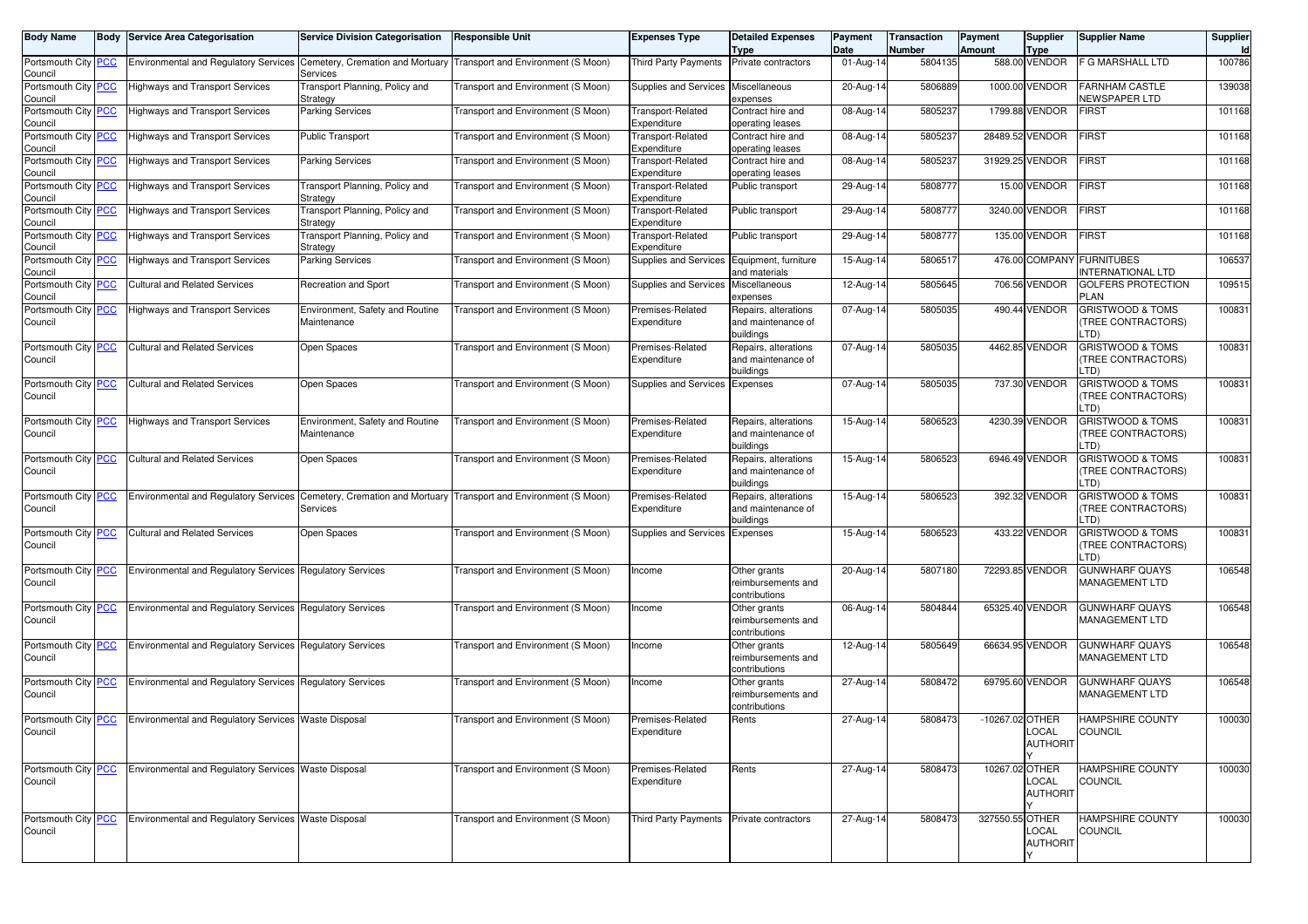| <b>Body Name</b>                      | <b>Body Service Area Categorisation</b>                   | <b>Service Division Categorisation</b> | <b>Responsible Unit</b>            | <b>Expenses Type</b>                     | <b>Detailed Expenses</b>                            | <b>Payment</b>    | <b>Transaction</b>       | Payment                          | Supplier                                   | <b>Supplier Name</b>                      | Supplier     |
|---------------------------------------|-----------------------------------------------------------|----------------------------------------|------------------------------------|------------------------------------------|-----------------------------------------------------|-------------------|--------------------------|----------------------------------|--------------------------------------------|-------------------------------------------|--------------|
| Portsmouth City PCC                   | Environmental and Regulatory Services Waste Disposal      |                                        | Transport and Environment (S Moon) | Third Party Payments                     | Type<br>Private contractors                         | Date<br>27-Aug-14 | <b>Number</b><br>5808473 | <b>Amount</b><br>175666.27 OTHER | Type                                       | <b>HAMPSHIRE COUNTY</b>                   | Id<br>100030 |
| Council                               |                                                           |                                        |                                    |                                          |                                                     |                   |                          |                                  | LOCAL<br><b>AUTHORIT</b>                   | <b>COUNCIL</b>                            |              |
| Portsmouth City PCC<br>Council        | Environmental and Regulatory Services Waste Disposal      |                                        | Transport and Environment (S Moon) | Third Party Payments                     | Private contractors                                 | 27-Aug-14         | 5808473                  |                                  | 7056.95 OTHER<br>LOCAL<br><b>AUTHORIT</b>  | <b>HAMPSHIRE COUNTY</b><br><b>COUNCIL</b> | 100030       |
| Portsmouth City PCC<br>Council        | Environmental and Regulatory Services Waste Disposal      |                                        | Transport and Environment (S Moon) | Third Party Payments                     | Private contractors                                 | 27-Aug-14         | 5808473                  |                                  | 14557.66 OTHER<br>LOCAL<br><b>AUTHORIT</b> | <b>HAMPSHIRE COUNTY</b><br><b>COUNCIL</b> | 100030       |
| Portsmouth City PCC<br>Council        | Environmental and Regulatory Services Waste Disposal      |                                        | Transport and Environment (S Moon) | <b>Third Party Payments</b>              | Private contractors                                 | 27-Aug-14         | 5808473                  | 63897.15 OTHER                   | LOCAL<br><b>AUTHORIT</b>                   | <b>HAMPSHIRE COUNTY</b><br><b>COUNCIL</b> | 100030       |
| Portsmouth City PCC<br>Council        | Environmental and Regulatory Services Regulatory Services |                                        | Transport and Environment (S Moon) | Third Party Payments                     | Private contractors                                 | 27-Aug-14         | 5808473                  | -450000.00 OTHER                 | LOCAL<br><b>AUTHORIT</b>                   | <b>HAMPSHIRE COUNTY</b><br><b>COUNCIL</b> | 100030       |
| Portsmouth City PCC<br>Council        | Environmental and Regulatory Services Waste Disposal      |                                        | Transport and Environment (S Moon) | Income                                   | Other grants<br>reimbursements and<br>contributions | 27-Aug-14         | 5808473                  |                                  | -5935.67 OTHER<br>LOCAL<br><b>AUTHORIT</b> | <b>HAMPSHIRE COUNTY</b><br><b>COUNCIL</b> | 100030       |
| Portsmouth City PCC<br>Council        | Environmental and Regulatory Services Waste Disposal      |                                        | Transport and Environment (S Moon) | Income                                   | Other grants<br>eimbursements and<br>contributions  | 27-Aug-14         | 5808473                  |                                  | -5856.04 OTHER<br>LOCAL<br><b>AUTHORIT</b> | <b>HAMPSHIRE COUNTY</b><br><b>COUNCIL</b> | 100030       |
| Portsmouth City PCC<br>Council        | Environmental and Regulatory Services Waste Disposal      |                                        | Transport and Environment (S Moon) | Premises-Related<br>Expenditure          | Rents                                               | 27-Aug-14         | 5808475                  | 10267.01 OTHER                   | LOCAL<br><b>AUTHORIT</b>                   | <b>HAMPSHIRE COUNTY</b><br><b>COUNCIL</b> | 100030       |
| Portsmouth City PCC<br>Council        | Environmental and Regulatory Services Waste Disposal      |                                        | Transport and Environment (S Moon) | Premises-Related<br>Expenditure          | Rents                                               | 27-Aug-14         | 5808475                  | -10267.02 OTHER                  | LOCAL<br><b>AUTHORIT</b>                   | <b>HAMPSHIRE COUNTY</b><br><b>COUNCIL</b> | 100030       |
| Portsmouth City <b>PCC</b><br>Council | Environmental and Regulatory Services Waste Disposal      |                                        | Transport and Environment (S Moon) | Third Party Payments                     | Private contractors                                 | 27-Aug-14         | 5808475                  | 327550.55 OTHER                  | LOCAL<br><b>AUTHORIT</b>                   | <b>HAMPSHIRE COUNTY</b><br>COUNCIL        | 100030       |
| Portsmouth City PCC<br>Council        | Environmental and Regulatory Services Waste Disposal      |                                        | Transport and Environment (S Moon) | Third Party Payments Private contractors |                                                     | 27-Aug-14         | 5808475                  | 175666.27 OTHER                  | LOCAL<br><b>AUTHORIT</b>                   | <b>HAMPSHIRE COUNTY</b><br><b>COUNCIL</b> | 100030       |
| Portsmouth City PCC<br>Council        | Environmental and Regulatory Services Waste Disposal      |                                        | Transport and Environment (S Moon) | <b>Third Party Payments</b>              | Private contractors                                 | 27-Aug-14         | 5808475                  |                                  | 7056.95 OTHER<br>LOCAL<br><b>AUTHORIT</b>  | <b>HAMPSHIRE COUNTY</b><br>COUNCIL        | 100030       |
| Portsmouth City PCC<br>Council        | Environmental and Regulatory Services Waste Disposal      |                                        | Transport and Environment (S Moon) | Third Party Payments                     | Private contractors                                 | 27-Aug-14         | 5808475                  | 14557.66 OTHER                   | LOCAL<br><b>AUTHORIT</b>                   | <b>HAMPSHIRE COUNTY</b><br><b>COUNCIL</b> | 100030       |
| Portsmouth City PCC<br>Council        | Environmental and Regulatory Services Waste Disposal      |                                        | Transport and Environment (S Moon) | Third Party Payments Private contractors |                                                     | 27-Aug-14         | 5808475                  | 63897.15 OTHER                   | LOCAL<br><b>AUTHORIT</b>                   | <b>HAMPSHIRE COUNTY</b><br>COUNCIL        | 100030       |
| Portsmouth City PCC<br>Council        | Environmental and Regulatory Services Regulatory Services |                                        | Transport and Environment (S Moon) | Third Party Payments Private contractors |                                                     | 27-Aug-14         | 5808475                  | -450000.00 OTHER                 | LOCAL<br><b>AUTHORIT</b>                   | <b>HAMPSHIRE COUNTY</b><br>COUNCIL        | 100030       |
| Portsmouth City PCC<br>Council        | Environmental and Regulatory Services Waste Disposal      |                                        | Transport and Environment (S Moon) | Income                                   | Other grants<br>reimbursements and<br>contributions | 27-Aug-14         | 5808475                  |                                  | -5856.04 OTHER<br>LOCAL<br><b>AUTHORIT</b> | HAMPSHIRE COUNTY<br>COUNCIL               | 100030       |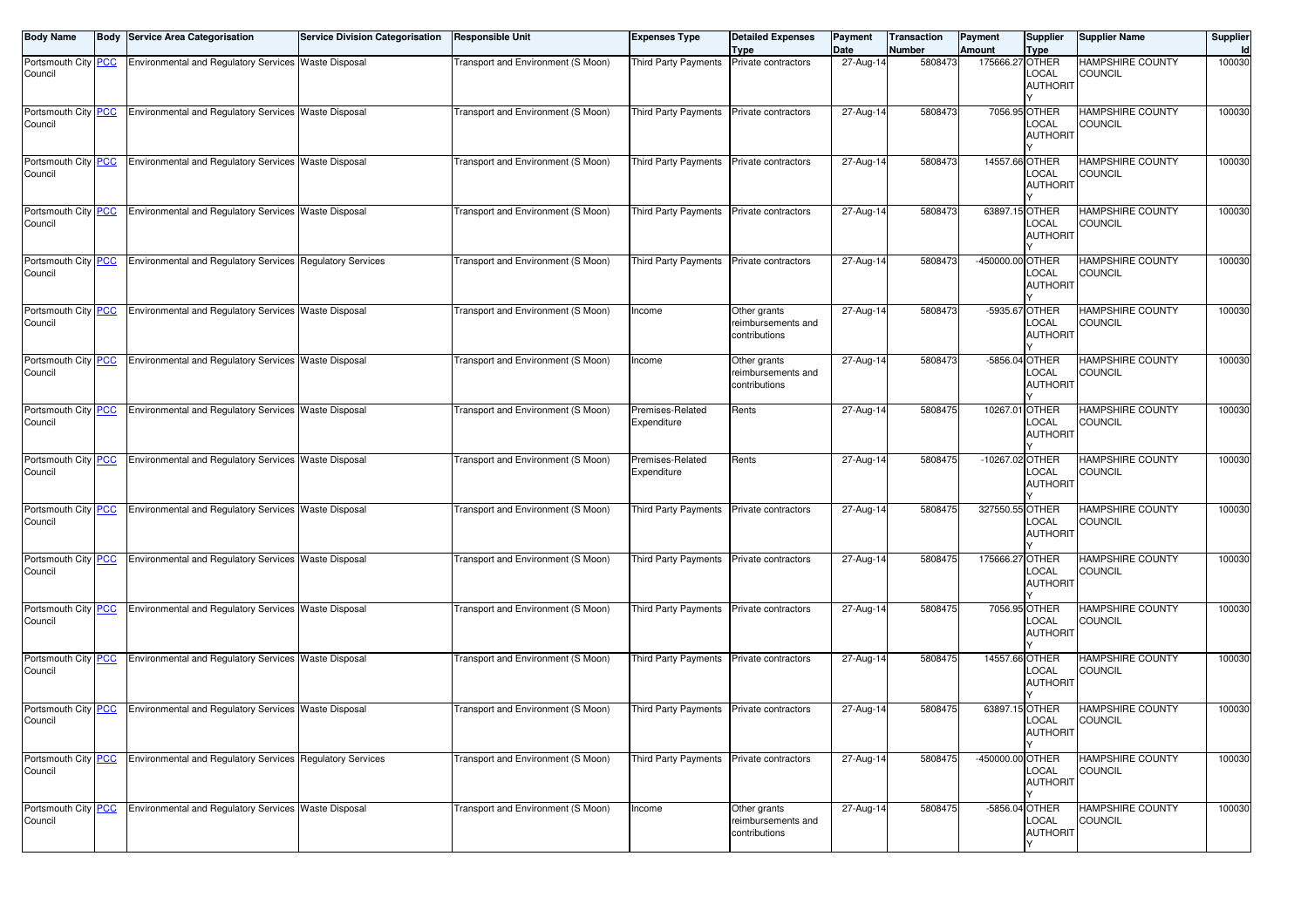| <b>Body Name</b>               | <b>Body Service Area Categorisation</b>                   | <b>Service Division Categorisation</b> | <b>Responsible Unit</b>            | <b>Expenses Type</b>                     | <b>Detailed Expenses</b>                                           | Payment           | <b>Transaction</b>       | Payment          | <b>Supplier</b>                                    | <b>Supplier Name</b>                      | Supplier     |
|--------------------------------|-----------------------------------------------------------|----------------------------------------|------------------------------------|------------------------------------------|--------------------------------------------------------------------|-------------------|--------------------------|------------------|----------------------------------------------------|-------------------------------------------|--------------|
| Portsmouth City PCC<br>Council | Environmental and Regulatory Services Waste Disposal      |                                        | Transport and Environment (S Moon) | Income                                   | <b>Type</b><br>Other grants<br>reimbursements and<br>contributions | Date<br>27-Aug-14 | <b>Number</b><br>5808475 | <b>Amount</b>    | Type<br>-5935.67 OTHER<br>LOCAL<br><b>AUTHORIT</b> | <b>HAMPSHIRE COUNTY</b><br>COUNCIL        | Id<br>100030 |
| Portsmouth City PCC<br>Council | Environmental and Regulatory Services Waste Disposal      |                                        | Transport and Environment (S Moon) | Premises-Related<br>Expenditure          | Rents                                                              | 27-Aug-14         | 5808473                  | $-10267.01$      | <b>OTHER</b><br>LOCAL<br><b>AUTHORIT</b>           | <b>HAMPSHIRE COUNTY</b><br><b>COUNCIL</b> | 100030       |
| Portsmouth City PCC<br>Council | Environmental and Regulatory Services Waste Disposal      |                                        | Transport and Environment (S Moon) | Premises-Related<br>Expenditure          | Rents                                                              | 27-Aug-14         | 5808473                  | 10267.02 OTHER   | LOCAL<br><b>AUTHORIT</b>                           | <b>HAMPSHIRE COUNTY</b><br><b>COUNCIL</b> | 100030       |
| Portsmouth City PCC<br>Council | Environmental and Regulatory Services Waste Disposal      |                                        | Transport and Environment (S Moon) | Third Party Payments                     | Private contractors                                                | 27-Aug-14         | 5808473                  | -327550.55 OTHER | LOCAL<br><b>AUTHORIT</b>                           | <b>HAMPSHIRE COUNTY</b><br>COUNCIL        | 100030       |
| Portsmouth City PCC<br>Council | Environmental and Regulatory Services Waste Disposal      |                                        | Transport and Environment (S Moon) | Third Party Payments                     | Private contractors                                                | 27-Aug-14         | 5808473                  | -175666.27 OTHER | LOCAL<br><b>AUTHORIT</b>                           | <b>HAMPSHIRE COUNTY</b><br><b>COUNCIL</b> | 100030       |
| Portsmouth City PCC<br>Council | Environmental and Regulatory Services Waste Disposal      |                                        | Transport and Environment (S Moon) | Third Party Payments Private contractors |                                                                    | 27-Aug-14         | 5808473                  |                  | -7056.95 OTHER<br>LOCAL<br><b>AUTHORIT</b>         | <b>HAMPSHIRE COUNTY</b><br><b>COUNCIL</b> | 100030       |
| Portsmouth City PCC<br>Council | Environmental and Regulatory Services Waste Disposal      |                                        | Transport and Environment (S Moon) | Third Party Payments                     | Private contractors                                                | 27-Aug-14         | 5808473                  | -14557.66 OTHER  | LOCAL<br><b>AUTHORIT</b>                           | <b>HAMPSHIRE COUNTY</b><br>COUNCIL        | 100030       |
| Portsmouth City PCC<br>Council | Environmental and Regulatory Services Waste Disposal      |                                        | Transport and Environment (S Moon) | Third Party Payments                     | Private contractors                                                | 27-Aug-14         | 5808473                  | -63897.15 OTHER  | LOCAL<br><b>AUTHORIT</b>                           | <b>HAMPSHIRE COUNTY</b><br><b>COUNCIL</b> | 100030       |
| Portsmouth City PCC<br>Council | Environmental and Regulatory Services Regulatory Services |                                        | Transport and Environment (S Moon) | Third Party Payments                     | Private contractors                                                | 27-Aug-14         | 5808473                  | 450000.00 OTHER  | LOCAL<br><b>AUTHORIT</b>                           | <b>HAMPSHIRE COUNTY</b><br><b>COUNCIL</b> | 100030       |
| Portsmouth City PCC<br>Council | Environmental and Regulatory Services Waste Disposal      |                                        | Transport and Environment (S Moon) | Income                                   | Other grants<br>eimbursements and<br>contributions                 | 27-Aug-14         | 5808473                  |                  | 5856.04 OTHER<br>LOCAL<br><b>AUTHORIT</b>          | <b>HAMPSHIRE COUNTY</b><br>COUNCIL        | 100030       |
| Portsmouth City PCC<br>Council | Environmental and Regulatory Services Waste Disposal      |                                        | Transport and Environment (S Moon) | Income                                   | Other grants<br>reimbursements and<br>contributions                | $27$ -Aug-14      | 5808473                  |                  | 5935.67 OTHER<br>LOCAL<br><b>AUTHORIT</b>          | <b>HAMPSHIRE COUNTY</b><br><b>COUNCIL</b> | 100030       |
| Portsmouth City PCC<br>Council | Other                                                     | Suspense and Capital Schemes           | Transport and Environment (S Moon) | Supplies and Services Services           |                                                                    | 29-Aug-14         | 5808800                  |                  | 2428.75 VENDOR                                     | HASKONINGDHV UK<br>LIMITED                | 109400       |
| Portsmouth City PCC<br>Council | Other                                                     | Suspense and Capital Schemes           | Transport and Environment (S Moon) | Supplies and Services                    | Services                                                           | 29-Aug-14         | 5808800                  |                  | 13971.47 VENDOR                                    | HASKONINGDHV UK<br>LIMITED                | 109400       |
| Portsmouth City PCC<br>Council | Other                                                     | Suspense and Capital Schemes           | Transport and Environment (S Moon) | Third Party Payments                     | Private contractors                                                | 26-Aug-14         | 5807883                  | 32160.81 OTHER   | LOCAL<br><b>AUTHORIT</b>                           | HAVANT BOROUGH<br>COUNCIL                 | 100219       |
| Portsmouth City PCC<br>Council | Other                                                     | Suspense and Capital Schemes           | Transport and Environment (S Moon) | <b>Third Party Payments</b>              | Private contractors                                                | 26-Aug-14         | 5807883                  |                  | 25451.37 OTHER<br>LOCAL<br><b>AUTHORIT</b>         | HAVANT BOROUGH<br>COUNCIL                 | 100219       |
| Portsmouth City PCC<br>Council | Environmental and Regulatory Services Regulatory Services |                                        | Transport and Environment (S Moon) | Income                                   | Other grants<br>reimbursements and<br>contributions                | 04-Aug-14         | 5804387                  | 42644.05 OTHER   | LOCAL<br><b>AUTHORIT</b>                           | <b>HAVANT BOROUGH</b><br>COUNCIL          | 100219       |
| Portsmouth City PCC<br>Council | Environmental and Regulatory Services Regulatory Services |                                        | Transport and Environment (S Moon) | Income                                   | Other grants<br>reimbursements and<br>contributions                | 11-Aug-14         | 5805510                  | 35716.75 OTHER   | LOCAL<br><b>AUTHORIT</b>                           | HAVANT BOROUGH<br>COUNCIL                 | 100219       |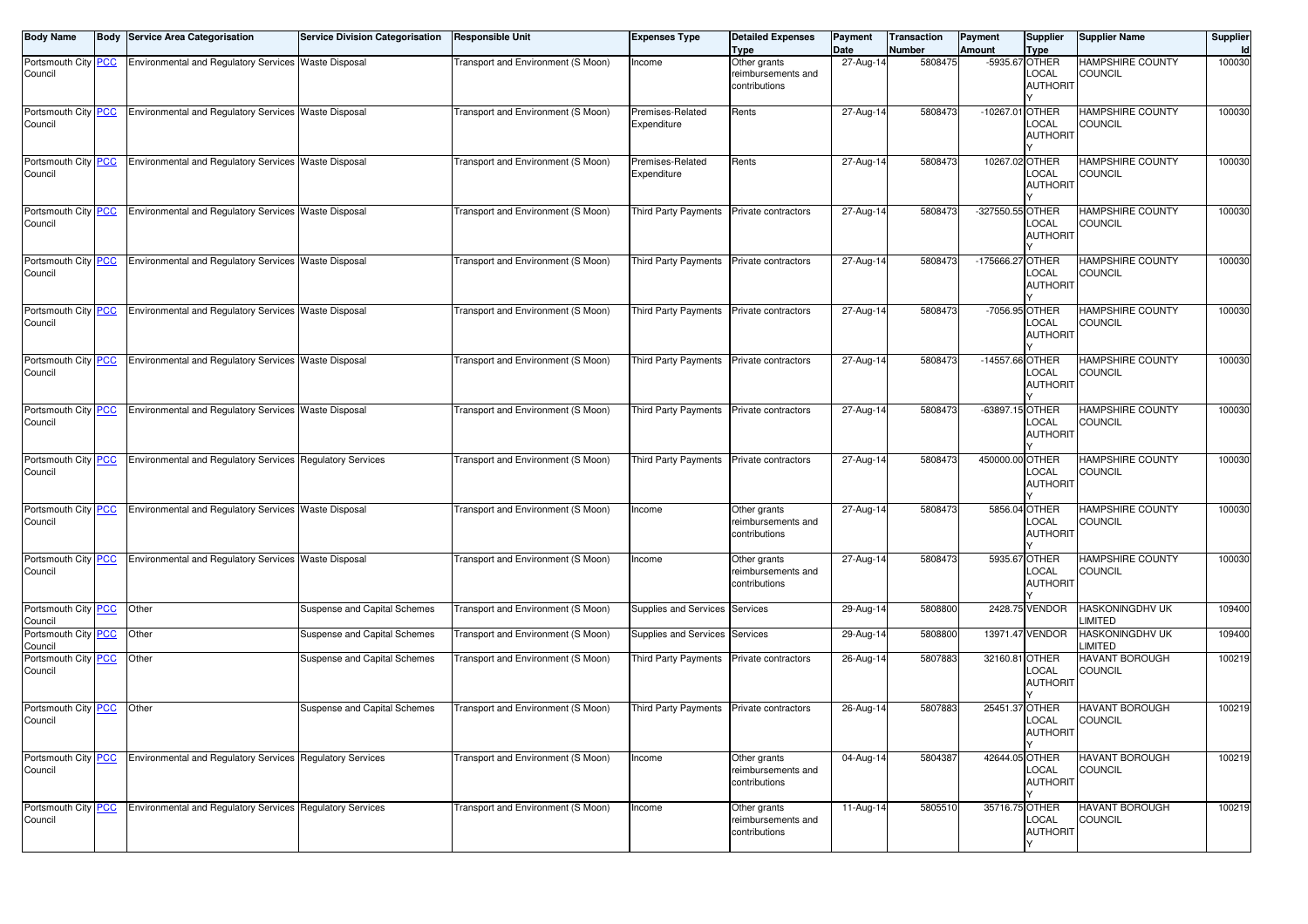| <b>Body Name</b>                      | Body | Service Area Categorisation                                      | <b>Service Division Categorisation</b>     | <b>Responsible Unit</b>            | <b>Expenses Type</b> | <b>Detailed Expenses</b><br>Type                    | Payment<br>Date | <b>Transaction</b><br>Number | Payment<br><b>Amount</b> | Supplier<br>Type         | <b>Supplier Name</b>                                   | Supplier<br>Id |
|---------------------------------------|------|------------------------------------------------------------------|--------------------------------------------|------------------------------------|----------------------|-----------------------------------------------------|-----------------|------------------------------|--------------------------|--------------------------|--------------------------------------------------------|----------------|
| Portsmouth City PCC<br>Council        |      | <b>Environmental and Regulatory Services</b>                     | <b>Requlatory Services</b>                 | Transport and Environment (S Moon) | Income               | Other grants<br>reimbursements and<br>contributions | 18-Aug-14       | 5806716                      | 28913.95 OTHER           | _OCAL<br><b>AUTHORIT</b> | HAVANT BOROUGH<br>COUNCIL                              | 100219         |
| Portsmouth City PCC<br>Council        |      | <b>Environmental and Regulatory Services Regulatory Services</b> |                                            | Transport and Environment (S Moon) | Income               | Other grants<br>reimbursements and<br>contributions | 26-Aug-14       | 5807882                      | 28545.20 OTHER           | LOCAL<br><b>AUTHORIT</b> | <b>HAVANT BOROUGH</b><br>COUNCIL                       | 100219         |
| Portsmouth City PCC<br>Council        |      | <b>Highways and Transport Services</b>                           | Transport Planning, Policy and<br>Strategy | Transport and Environment (S Moon) | Employees            | Direct employee<br>expenses                         | 05-Aug-14       | 5804453                      |                          | 902.15 COMPANY           | HAYS SPECIALIST<br>RECRUITMENT LIMITED                 | 100045         |
| Portsmouth City PCC<br>Council        |      | <b>Highways and Transport Services</b>                           | Transport Planning, Policy and<br>Strategy | Transport and Environment (S Moon) | Employees            | Direct employee<br>expenses                         | 05-Aug-14       | 5804453                      |                          | 307.85 COMPANY           | <b>HAYS SPECIALIST</b><br>RECRUITMENT LIMITED          | 100045         |
| Portsmouth City PCC<br>Council        |      | Highways and Transport Services                                  | Transport Planning, Policy and<br>Strategy | Transport and Environment (S Moon) | Employees            | Direct employee<br>expenses                         | 05-Aug-14       | 5804453                      |                          | 1689.75 COMPANY          | <b>HAYS SPECIALIST</b><br>RECRUITMENT LIMITED          | 100045         |
| Portsmouth City PCC<br>Council        |      | <b>Highways and Transport Services</b>                           | Transport Planning, Policy and<br>Strategy | Transport and Environment (S Moon) | Employees            | Direct employee<br>expenses                         | 05-Aug-14       | 5804453                      |                          | 1664.30 COMPANY          | <b>HAYS SPECIALIST</b><br>RECRUITMENT LIMITED          | 100045         |
| Portsmouth City PCC<br>Council        |      | <b>Environmental and Regulatory Services</b>                     | <b>Regulatory Services</b>                 | Transport and Environment (S Moon) | Employees            | Direct employee<br>expenses                         | 07-Aug-14       | 5805039                      |                          | 38.64 COMPANY            | <b>HAYS SPECIALIST</b><br>RECRUITMENT LIMITED          | 100045         |
| Portsmouth City PCC<br>Council        |      | <b>Environmental and Regulatory Services</b>                     | <b>Regulatory Services</b>                 | Transport and Environment (S Moon) | Employees            | Direct employee<br>expenses                         | 07-Aug-14       | 5805039                      |                          | 896.40 COMPANY           | <b>HAYS SPECIALIST</b><br>RECRUITMENT LIMITED          | 100045         |
| Portsmouth City PCC<br>Council        |      | <b>Highways and Transport Services</b>                           | Transport Planning, Policy and<br>Strategy | Transport and Environment (S Moon) | Employees            | Direct employee<br>expenses                         | 01-Aug-14       | 5804157                      |                          | 968.00 COMPANY           | <b>HAYS SPECIALIST</b><br>RECRUITMENT LIMITED          | 100045         |
| Portsmouth City PCC<br>Council        |      | <b>Highways and Transport Services</b>                           | Transport Planning, Policy and<br>Strategy | Transport and Environment (S Moon) | Employees            | Direct employee<br>expenses                         | 05-Aug-14       | 5804453                      |                          | 1680.95 COMPANY          | <b>HAYS SPECIALIST</b><br>RECRUITMENT LIMITED          | 100045         |
| Portsmouth City PCC<br>Council        |      | Highways and Transport Services                                  | Transport Planning, Policy and<br>Strategy | Transport and Environment (S Moon) | Employees            | Direct employee<br>expenses                         | 01-Aug-14       | 5804157                      |                          | 972.40 COMPANY           | <b>HAYS SPECIALIST</b><br>RECRUITMENT LIMITED          | 100045         |
| Portsmouth City PCC<br>Council        |      | <b>Highways and Transport Services</b>                           | Transport Planning, Policy and<br>Strategy | Transport and Environment (S Moon) | Employees            | Direct employee<br>expenses                         | 01-Aug-14       | 5804157                      |                          | 1052.80 COMPANY          | <b>HAYS SPECIALIST</b><br>RECRUITMENT LIMITED          | 100045         |
| Portsmouth City PCC<br>Council        |      | <b>Highways and Transport Services</b>                           | Transport Planning, Policy and<br>Strategy | Transport and Environment (S Moon) | Employees            | Direct employee<br>expenses                         | 08-Aug-14       | 5805256                      |                          | 1683.00 COMPANY          | <b>HAYS SPECIALIST</b><br>RECRUITMENT LIMITED          | 100045         |
| Portsmouth City PCC<br>Council        |      | Highways and Transport Services                                  | Transport Planning, Policy and<br>Strategy | Transport and Environment (S Moon) | Employees            | Direct employee<br>expenses                         | 08-Aug-14       | 5805256                      |                          | 1952.00 COMPANY          | <b>HAYS SPECIALIST</b><br>RECRUITMENT LIMITED          | 100045         |
| Portsmouth City PCC<br>Council        |      | <b>Highways and Transport Services</b>                           | Transport Planning, Policy and<br>Strategy | Transport and Environment (S Moon) | Employees            | Direct employee<br>expenses                         | 08-Aug-14       | 5805256                      |                          | 1240.25 COMPANY          | <b>HAYS SPECIALIST</b><br>RECRUITMENT LIMITED          | 100045         |
| Portsmouth City PCC<br>Council        |      | <b>Environmental and Regulatory Services</b>                     | <b>Regulatory Services</b>                 | Transport and Environment (S Moon) | Employees            | Direct employee<br>expenses                         | 08-Aug-14       | 5805256                      |                          | 921.30 COMPANY           | <b>HAYS SPECIALIST</b><br>RECRUITMENT LIMITED          | 100045         |
| Portsmouth City PCC<br>Council        |      | <b>Environmental and Regulatory Services</b>                     | <b>Regulatory Services</b>                 | Transport and Environment (S Moon) | Employees            | Direct employee<br>expenses                         | 08-Aug-14       | 5805256                      |                          | 57.12 COMPANY            | <b>HAYS SPECIALIST</b><br>RECRUITMENT LIMITED          | 100045         |
| Portsmouth City PCC<br>Council        |      | <b>Environmental and Regulatory Services</b>                     | <b>Regulatory Services</b>                 | Transport and Environment (S Moon) | Employees            | Direct employee<br>expenses                         | 08-Aug-14       | 5805256                      |                          | 747.00 COMPANY           | <b>HAYS SPECIALIST</b><br>RECRUITMENT LIMITED          | 100045         |
| Portsmouth City PCC<br>Council        |      | Highways and Transport Services                                  | Transport Planning, Policy and<br>Strategy | Transport and Environment (S Moon) | Employees            | Direct employee<br>expenses                         | 13-Aug-14       | 580613                       |                          | 1009.80 COMPANY          | HAYS SPECIALIST<br>RECRUITMENT LIMITED                 | 100045         |
| Portsmouth City PCC<br>Council        |      | Highways and Transport Services                                  | Transport Planning, Policy and<br>Strategy | Transport and Environment (S Moon) | Employees            | Direct employee<br>expenses                         | 15-Aug-14       | 5806531                      |                          | 1316.00 COMPANY          | <b>HAYS SPECIALIST</b><br>RECRUITMENT LIMITED          | 100045         |
| Portsmouth City PCC<br>Council        |      | <b>Environmental and Regulatory Services</b>                     | <b>Regulatory Services</b>                 | Transport and Environment (S Moon) | Employees            | Direct employee<br>expenses                         | 14-Aug-14       | 5806334                      |                          | 975.62 COMPANY           | <b>HAYS SPECIALIST</b><br>RECRUITMENT LIMITED          | 100045         |
| Portsmouth City PCC<br>Council        |      | Highways and Transport Services                                  | Transport Planning, Policy and<br>Strategy | Transport and Environment (S Moon) | Employees            | Direct employee<br>expenses                         | 15-Aug-14       | 580653                       |                          | 755.90 COMPANY           | <b>HAYS SPECIALIST</b><br>RECRUITMENT LIMITED          | 100045         |
| Portsmouth City PCC<br>Council        |      | <b>Highways and Transport Services</b>                           | Transport Planning, Policy and<br>Strategy | Transport and Environment (S Moon) | Employees            | Direct employee<br>expenses                         | 15-Aug-14       | 5806531                      |                          | 932.95 COMPANY           | <b>HAYS SPECIALIST</b><br><b>RECRUITMENT LIMITED</b>   | 100045         |
| Portsmouth City PCC<br>Council        |      | <b>Highways and Transport Services</b>                           | Transport Planning, Policy and<br>Strategy | Transport and Environment (S Moon) | Employees            | Direct employee<br>expenses                         | 15-Aug-14       | 580653                       |                          | 1270.50 COMPANY          | <b>HAYS SPECIALIST</b><br>RECRUITMENT LIMITED          | 100045         |
| Portsmouth City PCC<br>Council        |      | <b>Highways and Transport Services</b>                           | Transport Planning, Policy and<br>Strategy | Transport and Environment (S Moon) | Employees            | Direct employee<br>expenses                         | 15-Aug-14       | 580653                       |                          | 55.50 COMPANY            | <b>HAYS SPECIALIST</b><br>RECRUITMENT LIMITED          | 100045         |
| Portsmouth City <b>PCC</b><br>Council |      | Highways and Transport Services                                  | Transport Planning, Policy and<br>Strategy | Transport and Environment (S Moon) | ⊨mpioyees            | Direct employee<br>expenses                         | 22-Aug-14       | 5807564                      |                          | 1309.00 COMPANY          | <b>HAYS SPECIALIST</b><br>RECRUITMENT LIMITED          | 100045         |
| Portsmouth City PCC<br>Council        |      | <b>Environmental and Regulatory Services</b>                     | <b>Regulatory Services</b>                 | Transport and Environment (S Moon) | Employees            | Direct employee<br>expenses                         | 22-Aug-14       | 5807564                      |                          | 560.68 COMPANY           | <b>HAYS SPECIALIST</b><br>RECRUITMENT LIMITED          | 100045         |
| Portsmouth City PCC<br>Council        |      | <b>Highways and Transport Services</b>                           | Transport Planning, Policy and<br>Strategy | Transport and Environment (S Moon) | Employees            | Direct employee<br>expenses                         | 22-Aug-14       | 5807564                      |                          |                          | 1826.95 COMPANY HAYS SPECIALIST<br>RECRUITMENT LIMITED | 100045         |
| Portsmouth City PCC<br>Council        |      | <b>Environmental and Regulatory Services</b>                     | <b>Regulatory Services</b>                 | Transport and Environment (S Moon) | Employees            | Direct employee<br>expenses                         | 22-Aug-14       | 5807564                      |                          | 933.75 COMPANY           | HAYS SPECIALIST<br>RECRUITMENT LIMITED                 | 100045         |
| Portsmouth City PCC<br>Council        |      | <b>Highways and Transport Services</b>                           | Transport Planning, Policy and<br>Strategy | Transport and Environment (S Moon) | Employees            | Direct employee<br>expenses                         | 22-Aug-14       | 5807564                      |                          | 1119.25 COMPANY          | <b>HAYS SPECIALIST</b><br>RECRUITMENT LIMITED          | 100045         |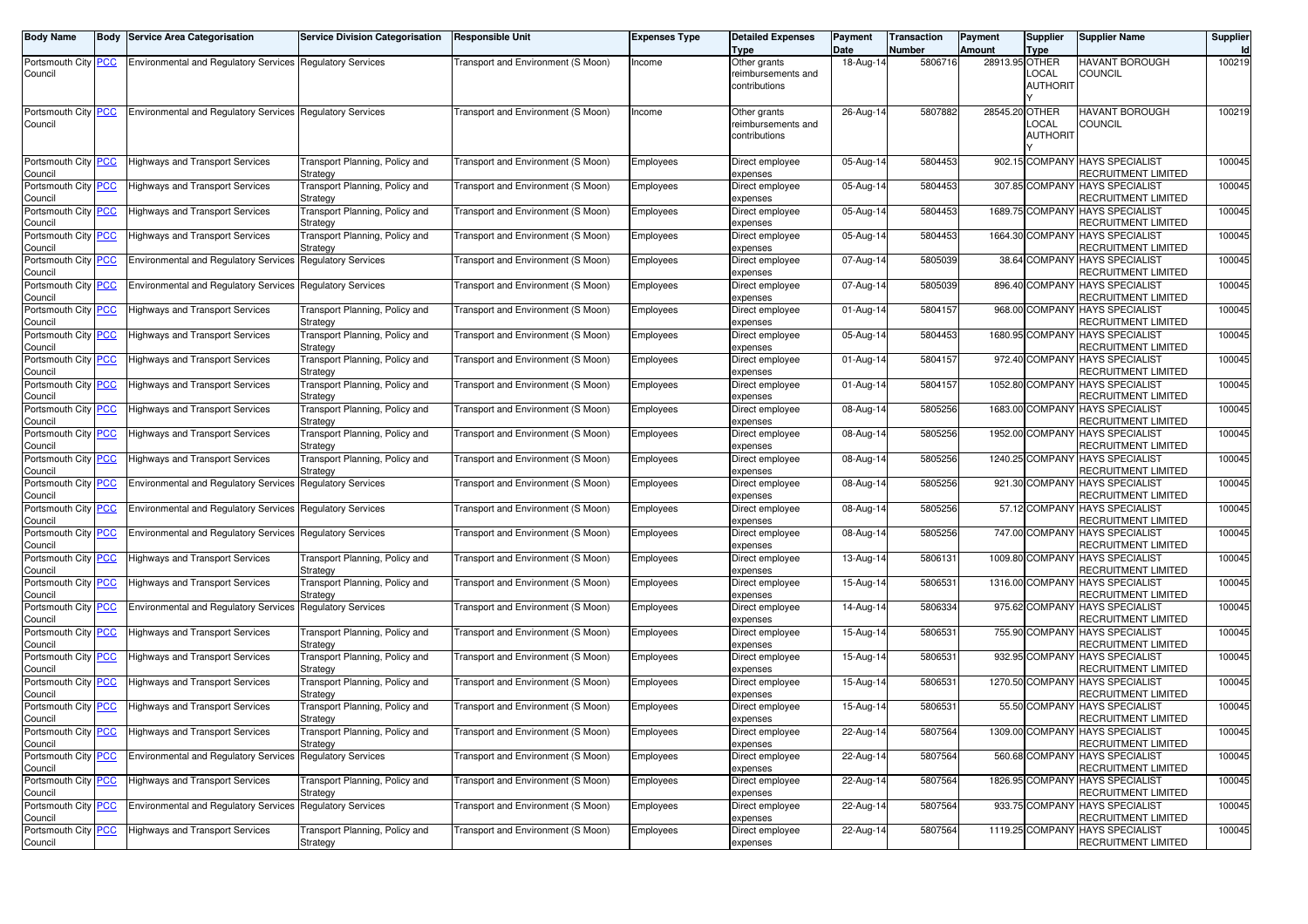| <b>Body Name</b>                              | Body           | <b>Service Area Categorisation</b>                               | <b>Service Division Categorisation</b>     | <b>Responsible Unit</b>                   | <b>Expenses Type</b>                       | <b>Detailed Expenses</b><br><b>Type</b>                | Payment<br>Date | Transaction<br>Number | Payment<br><b>Amount</b> | Supplier<br><b>Type</b> | <b>Supplier Name</b>                                        | Supplier<br>Id |
|-----------------------------------------------|----------------|------------------------------------------------------------------|--------------------------------------------|-------------------------------------------|--------------------------------------------|--------------------------------------------------------|-----------------|-----------------------|--------------------------|-------------------------|-------------------------------------------------------------|----------------|
| Portsmouth City <b>PCC</b><br>Council         |                | <b>Environmental and Requlatory Services Requlatory Services</b> |                                            | <b>Fransport and Environment (S Moon)</b> | Employees                                  | Direct employee<br>expenses                            | 27-Aug-14       | 5808479               |                          |                         | 921.30 COMPANY HAYS SPECIALIST<br>RECRUITMENT LIMITED       | 100045         |
| Portsmouth City<br>Council                    | <b>PCC</b>     | Environmental and Regulatory Services Regulatory Services        |                                            | Transport and Environment (S Moon)        | Employees                                  | Direct employee<br>expenses                            | 29-Aug-14       | 5808805               |                          | 17.36 COMPANY           | <b>HAYS SPECIALIST</b><br>RECRUITMENT LIMITED               | 100045         |
| Portsmouth City<br>Council                    | <b>PCC</b>     | <b>Highways and Transport Services</b>                           | Transport Planning, Policy and<br>Strategy | Transport and Environment (S Moon)        | Employees                                  | Direct employee<br>expenses                            | 29-Aug-14       | 5808805               |                          | 1841.15 COMPANY         | <b>HAYS SPECIALIST</b><br>RECRUITMENT LIMITED               | 100045         |
| Portsmouth City PCC<br>Council                |                | <b>Environmental and Regulatory Services</b>                     | <b>Regulatory Services</b>                 | Transport and Environment (S Moon)        | Employees                                  | Direct employee<br>expenses                            | 14-Aug-14       | 5806334               |                          | 933.75 COMPANY          | <b>HAYS SPECIALIST</b><br>RECRUITMENT LIMITED               | 100045         |
| Portsmouth City PCC<br>Council                |                | Other                                                            | Suspense and Capital Schemes               | Transport and Environment (S Moon)        | Supplies and Services                      | Printing, stationery and<br>general office<br>expenses | 11-Aug-14       | 5805513               |                          | 550.00 VENDOR           | HILLIER NURSERIES LTD                                       | 100871         |
| Portsmouth City<br>Council                    | <b>PCC</b>     | Other                                                            | Suspense and Capital Schemes               | Transport and Environment (S Moon)        | <b>Third Party Payments</b>                | Private contractors                                    | 11-Aug-14       | 5805513               |                          | 352.00 VENDOR           | HILLIER NURSERIES LTD                                       | 100871         |
| Portsmouth City<br>Council                    | <b>PCC</b>     | Other                                                            | Suspense and Capital Schemes               | Transport and Environment (S Moon)        | <b>Third Party Payments</b>                | Private contractors                                    | 11-Aug-14       | 5805513               |                          | 500.00 VENDOR           | HILLIER NURSERIES LTD                                       | 100871         |
| Portsmouth City PCC<br>Council                |                | Other                                                            | Suspense and Capital Schemes               | Transport and Environment (S Moon)        | <b>Third Party Payments</b>                | Private contractors                                    | 11-Aug-14       | 5805513               |                          | 1350.00 VENDOR          | HILLIER NURSERIES LTD                                       | 100871         |
| Portsmouth City<br>Council                    | <b>PCC</b>     | <b>Cultural and Related Services</b>                             | <b>Recreation and Sport</b>                | Transport and Environment (S Moon)        | <b>Third Party Payments</b>                | Private contractors                                    | 26-Aug-14       | 5807896               |                          | 688.00 VENDOR           | HILSEA LIDO POOL FOR<br>THE PEOPLE TRUST                    | 132693         |
| Portsmouth City PCC<br>Council                |                | <b>Cultural and Related Services</b>                             | Recreation and Sport                       | Transport and Environment (S Moon)        | <b>Third Party Payments</b>                | Private contractors                                    | 26-Aug-14       | 5807896               |                          | 6110.55 VENDOR          | HILSEA LIDO POOL FOR<br>THE PEOPLE TRUST                    | 132693         |
| Portsmouth City PCC<br>Council                |                | <b>Highways and Transport Services</b>                           | <b>Parking Services</b>                    | Transport and Environment (S Moon)        | Supplies and Services Equipment, furniture | and materials                                          | 08-Aug-14       | 5805259               |                          | 106.97 VENDOR           | HILTI (GB) LTD                                              | 100873         |
| Portsmouth City PCC<br>Council                |                | <b>Highways and Transport Services</b>                           | <b>Parking Services</b>                    | Transport and Environment (S Moon)        | Supplies and Services                      | Equipment, furniture<br>and materials                  | 08-Aug-14       | 5805259               |                          | 140.59 VENDOR           | HILTI (GB) LTD                                              | 100873         |
| Portsmouth City<br>Council                    | <b>PCC</b>     | <b>Highways and Transport Services</b>                           | <b>Parking Services</b>                    | Transport and Environment (S Moon)        | Supplies and Services                      | Equipment, furniture<br>and materials                  | 08-Aug-14       | 5805259               |                          | 199.00 VENDOR           | HILTI (GB) LTD                                              | 100873         |
| Portsmouth City PCC<br>Council                |                | <b>Highways and Transport Services</b>                           | <b>Public Transport</b>                    | Transport and Environment (S Moon)        | Supplies and Services                      | Services                                               | 01-Aug-14       | 5804171               |                          | 60.00 VENDOR            | <b>INTEGRATED TRANSPORT</b><br>PLANNING LTD                 | 125772         |
| Portsmouth City<br>Council                    | <b>PCC</b>     | <b>Highways and Transport Services</b>                           | <b>Public Transport</b>                    | Transport and Environment (S Moon)        | Supplies and Services                      | Services                                               | 01-Aug-14       | 5804171               |                          | 1041.67 VENDOR          | <b>INTEGRATED TRANSPORT</b><br>PLANNING LTD                 | 125772         |
| Portsmouth City<br>Council                    | $\overline{C}$ | <b>Planning Services</b>                                         | Business support                           | Transport and Environment (S Moon)        | Supplies and Services                      | Services                                               | 04-Aug-14       | 5804392               |                          | 3240.00 VENDOR          | <b>ISLAND HIGHWAY &amp;</b><br>TRANSPORT<br>CONSULTANTS LTD | 138720         |
| Portsmouth City<br>Council                    | <b>PCC</b>     | <b>Cultural and Related Services</b>                             | Open Spaces                                | Transport and Environment (S Moon)        | Premises-Related<br>Expenditure            | Grounds maintenance<br>costs                           | 08-Aug-14       | 5805268               |                          | 1036.00 VENDOR          | <b>ISLAND LEISURE</b><br>PRODUCTS LIMITED                   | 109153         |
| Portsmouth City PCC<br>Council                |                | <b>Highways and Transport Services</b>                           | Structural Maintenance                     | Transport and Environment (S Moon)        | Supplies and Services                      | Services                                               | 08-Aug-14       | 5805271               |                          | 27354.77 VENDOR         | JASMINE CONSULTING<br>UK) LTD                               | 138820         |
| Portsmouth City<br>Council                    | <b>PCC</b>     | <b>Highways and Transport Services</b>                           | Structural Maintenance                     | Transport and Environment (S Moon)        | Supplies and Services                      | Services                                               | 29-Aug-14       | 5808818               |                          | 30327.30 VENDOR         | <b>JASMINE CONSULTING</b><br>UK) LTD                        | 138820         |
| Portsmouth City<br>Council                    | <u>PCC</u>     | <b>Highways and Transport Services</b>                           | Transport Planning, Policy and<br>Strategy | Transport and Environment (S Moon)        | Supplies and Services                      | Grants and<br>subscriptions                            | 08-Aug-14       | 5805272               |                          | 2480.00 VENDOR          | <b>JMP CONSULTANTS LTD</b>                                  | 114229         |
| Portsmouth City PCC<br>Council                |                | <b>Planning Services</b>                                         | Business support                           | Transport and Environment (S Moon)        | Supplies and Services                      | Miscellaneous<br>expenses                              | 04-Aug-14       | 5804393               |                          | -214.25 VENDOR          | JOHNSTON PUBLISHING<br>.TD                                  | 100088         |
| Portsmouth City PCC<br>Council                |                | <b>Planning Services</b>                                         | <b>Business support</b>                    | Transport and Environment (S Moon)        | <b>Supplies and Services</b>               | Miscellaneous<br>expenses                              | 04-Aug-14       | 5804393               |                          | 1904.95 VENDOR          | JOHNSTON PUBLISHING<br>TD                                   | 100088         |
| Portsmouth City<br>Council                    | <b>PCC</b>     | <b>Planning Services</b>                                         | <b>Business support</b>                    | Transport and Environment (S Moon)        | <b>Supplies and Services</b>               | Miscellaneous<br>expenses                              | 04-Aug-14       | 5804393               |                          | 464.25 VENDOR           | JOHNSTON PUBLISHING<br>.TD                                  | 100088         |
| Portsmouth City PCC<br>Council                |                | <b>Environmental and Regulatory Services Regulatory Services</b> |                                            | Transport and Environment (S Moon)        | Supplies and Services                      | Miscellaneous<br>expenses                              | 22-Aug-14       | 5807584               |                          | 159.04 VENDOR           | JOHNSTON PUBLISHING<br>.TD                                  | 100088         |
| Portsmouth City<br>Council                    | <b>PCC</b>     | <b>Highways and Transport Services</b>                           | Transport Planning, Policy and<br>Strategy | Transport and Environment (S Moon)        | Supplies and Services                      | Miscellaneous<br>expenses                              | 29-Aug-14       | 5808823               |                          | 2942.82 VENDOR          | JOHNSTON PUBLISHING<br>TD                                   | 100088         |
| Portsmouth City<br>Council                    | <u>PCC</u>     | <b>Highways and Transport Services</b>                           | <b>Parking Services</b>                    | Transport and Environment (S Moon)        | <b>Supplies and Services</b>               | Miscellaneous<br>expenses                              | $20-Aug-14$     | 5807198               |                          | 222.66 VENDOR           | JOHNSTON PUBLISHING<br>_TD                                  | 100088         |
| Portsmoutn City   <mark>PCC</mark><br>Council |                | <b>Highways and Transport Services</b>                           | Parking Services                           | Transport and Environment (S Moon)        | supplies and Services                      | <b>MISCEllaneous</b><br>expenses                       | 20-Aug-14       | 5807198               |                          | 405.55 VENDOR           | JOHNSTON PUBLISHING<br>_TD                                  | 100088         |
| Portsmouth City PCC<br>Council                |                | <b>Planning Services</b>                                         | <b>Business support</b>                    | Transport and Environment (S Moon)        | Supplies and Services                      | Miscellaneous<br>expenses                              | 20-Aug-14       | 5807198               |                          | 333.99 VENDOR           | <b>JOHNSTON PUBLISHING</b><br>.TD                           | 100088         |
| Portsmouth City PCC<br>Council                |                | <b>Planning Services</b>                                         | <b>Business support</b>                    | Transport and Environment (S Moon)        | Supplies and Services                      | Miscellaneous<br>expenses                              | 20-Aug-14       | 5807198               |                          | 206.75 VENDOR           | JOHNSTON PUBLISHING<br>TD.                                  | 100088         |
| Portsmouth City PCC<br>Council                |                | <b>Highways and Transport Services</b>                           | Parking Services                           | Transport and Environment (S Moon)        | Supplies and Services Miscellaneous        | expenses                                               | 22-Aug-14       | 5807583               |                          | 254.47 VENDOR           | JOHNSTON PUBLISHING<br>.TD                                  | 100088         |
| Portsmouth City PCC<br>Council                |                | <b>Highways and Transport Services</b>                           | Parking Services                           | Transport and Environment (S Moon)        | Supplies and Services                      | Miscellaneous<br>expenses                              | 29-Aug-14       | 5808822               |                          | 548.69 VENDOR           | JOHNSTON PUBLISHING<br>LTD                                  | 100088         |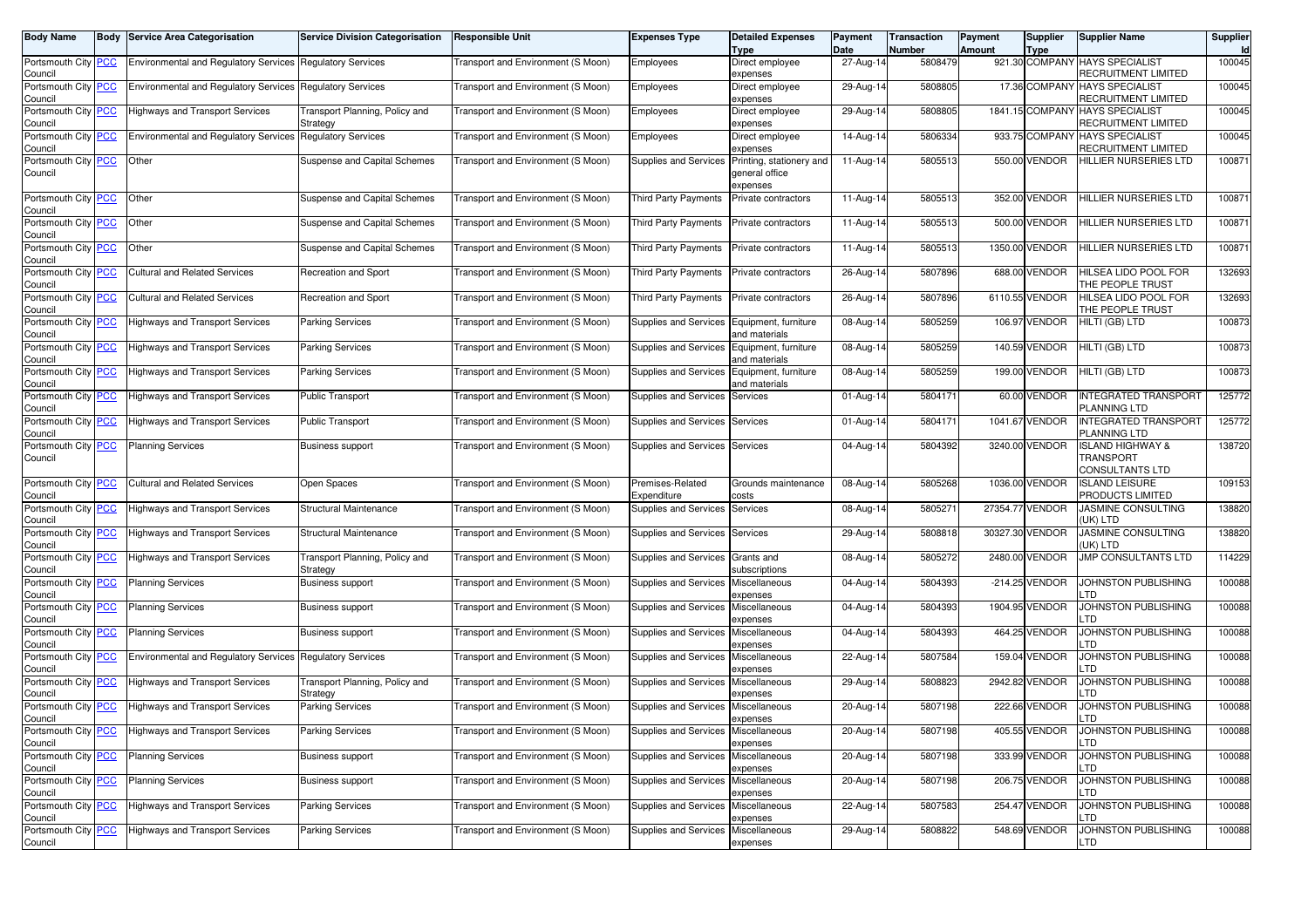| Body Name                             |            | <b>Body Service Area Categorisation</b>                          | <b>Service Division Categorisation</b> | <b>Responsible Unit</b>                   | <b>Expenses Type</b>                | <b>Detailed Expenses</b>                                                     | Payment           | <b>Transaction</b> | Payment | <b>Supplier</b>              | <b>Supplier Name</b>                    | Supplier |
|---------------------------------------|------------|------------------------------------------------------------------|----------------------------------------|-------------------------------------------|-------------------------------------|------------------------------------------------------------------------------|-------------------|--------------------|---------|------------------------------|-----------------------------------------|----------|
| Portsmouth City <b>PCC</b>            |            | <b>Environmental and Regulatory Services Regulatory Services</b> |                                        | Fransport and Environment (S Moon)        | Supplies and Services Miscellaneous | <b>Type</b>                                                                  | Date<br>29-Aug-14 | Number<br>5808822  | Amount  | <b>Type</b><br>159.04 VENDOR | JOHNSTON PUBLISHING                     | 100088   |
| Council                               |            |                                                                  |                                        |                                           |                                     | expenses                                                                     |                   |                    |         |                              | TD                                      |          |
| Portsmouth City<br>Council            | <b>PCC</b> | <b>Highways and Transport Services</b>                           | Traffic Management and Road<br>Safety  | Transport and Environment (S Moon)        | Supplies and Services               | Miscellaneous<br>expenses                                                    | 28-Aug-14         | 5808612            |         | 480.39 VENDOR                | <b>JUPITER ASSOCIATES LTD</b>           | 138606   |
| Portsmouth City PCC<br>Council        |            | <b>Highways and Transport Services</b>                           | Traffic Management and Road<br>Safety  | Transport and Environment (S Moon)        | Supplies and Services Miscellaneous | expenses                                                                     | 28-Aug-14         | 5808612            |         | 480.39 VENDOR                | <b>UPITER ASSOCIATES LTD</b>            | 138606   |
| Portsmouth City<br>Council            | <b>PCC</b> | <b>Cultural and Related Services</b>                             | Open Spaces                            | <b>Fransport and Environment (S Moon)</b> | Premises-Related<br>Expenditure     | Grounds maintenance<br>costs                                                 | 28-Aug-14         | 5808613            |         | 3110.00 COMPANY              | <b>JUST MARKINGS LTD</b>                | 138563   |
| Portsmouth City<br>Council            | PCC        | <b>Highways and Transport Services</b>                           | <b>Parking Services</b>                | <b>Fransport and Environment (S Moon)</b> | Supplies and Services               | Clothes, uniform and<br>aundry                                               | 22-Aug-14         | 5807585            |         | 121.70 VENDOR                | KELTIC                                  | 116675   |
| Portsmouth City PCC<br>Council        |            | <b>Highways and Transport Services</b>                           | <b>Parking Services</b>                | <b>Fransport and Environment (S Moon)</b> | Supplies and Services               | Clothes, uniform and<br>aundry                                               | 22-Aug-14         | 5807585            |         | 486.81 VENDOR                | KELTIC                                  | 116675   |
| Portsmouth City<br>Council            | <b>PCC</b> | <b>Highways and Transport Services</b>                           | Parking Services                       | <b>Fransport and Environment (S Moon)</b> |                                     | Supplies and Services Printing, stationery and<br>general office<br>expenses | 22-Aug-14         | 5807585            |         | 4.48 VENDOR                  | KELTIC                                  | 116675   |
| Portsmouth City<br>Council            | <b>PCC</b> | <b>Highways and Transport Services</b>                           | Parking Services                       | <b>Fransport and Environment (S Moon)</b> |                                     | Supplies and Services Printing, stationery and<br>general office<br>expenses | 22-Aug-14         | 5807585            |         | 4.47 VENDOR                  | KELTIC                                  | 116675   |
| Portsmouth City<br>Council            | <b>PCC</b> | <b>Cultural and Related Services</b>                             | Open Spaces                            | <b>Fransport and Environment (S Moon)</b> | Premises-Related<br>Expenditure     | Grounds maintenance<br>costs                                                 | 29-Aug-14         | 5808825            |         | 620.04 VENDOR                | KENDALL BROTHERS<br>PORTSMOUTH) LIMITED | 110246   |
| Portsmouth City<br>Council            | PСC        | <b>Cultural and Related Services</b>                             | Recreation and Sport                   | Transport and Environment (S Moon)        | Supplies and Services               | Services                                                                     | 01-Aug-14         | 5804178            |         | 10812.48 COMPANY             | KKA MAINTENANCE LTD                     | 135386   |
| Portsmouth City<br>Council            | <b>PCC</b> | <b>Cultural and Related Services</b>                             | Recreation and Sport                   | Transport and Environment (S Moon)        | Supplies and Services               | Services                                                                     | 07-Aug-14         | 5805052            |         |                              | 5405.24 COMPANY KKA MAINTENANCE LTD     | 135386   |
| Portsmouth City PCC<br>Council        |            | <b>Cultural and Related Services</b>                             | Recreation and Sport                   | <b>Fransport and Environment (S Moon)</b> | Supplies and Services Services      |                                                                              | 22-Aug-14         | 5807587            |         |                              | 5405.24 COMPANY KKA MAINTENANCE LTD     | 135386   |
| Portsmouth City<br>Council            | <b>PCC</b> | <b>Cultural and Related Services</b>                             | Recreation and Sport                   | Transport and Environment (S Moon)        | Supplies and Services Services      |                                                                              | 22-Aug-14         | 5807587            |         |                              | 5405.24 COMPANY KKA MAINTENANCE LTD     | 135386   |
| Portsmouth City PCC<br>Council        |            | <b>Cultural and Related Services</b>                             | Recreation and Sport                   | Transport and Environment (S Moon)        | Supplies and Services Services      |                                                                              | 29-Aug-14         | 5808829            |         |                              | 5405.24 COMPANY KKA MAINTENANCE LTD     | 135386   |
| Portsmouth City<br>Council            | <b>PCC</b> | <b>Cultural and Related Services</b>                             | Recreation and Sport                   | <b>Fransport and Environment (S Moon)</b> | Premises-Related<br>Expenditure     | Repairs, alterations<br>and maintenance of<br>buildings                      | 08-Aug-14         | 5805280            |         |                              | 85.00 COMPANY KKA MAINTENANCE LTD       | 135386   |
| Portsmouth City <b>PCC</b><br>Council |            | <b>Cultural and Related Services</b>                             | Recreation and Sport                   | <b>Fransport and Environment (S Moon)</b> | Premises-Related<br>Expenditure     | Repairs, alterations<br>and maintenance of<br>buildings                      | 08-Aug-14         | 5805280            |         |                              | 35.00 COMPANY KKA MAINTENANCE LTD       | 135386   |
| Portsmouth City PCC<br>Council        |            | <b>Cultural and Related Services</b>                             | Recreation and Sport                   | <b>Fransport and Environment (S Moon)</b> | <b>Third Party Payments</b>         | Private contractors                                                          | 08-Aug-14         | 5805280            |         |                              | 35.00 COMPANY KKA MAINTENANCE LTD       | 135386   |
| Portsmouth City<br>Council            | <b>PCC</b> | <b>Cultural and Related Services</b>                             | Recreation and Sport                   | Transport and Environment (S Moon)        | Premises-Related<br>Expenditure     | Repairs, alterations<br>and maintenance of<br>buildings                      | 13-Aug-14         | 5806151            |         |                              | 10950.00 COMPANY KKA MAINTENANCE LTD    | 135386   |
| Portsmouth City<br>Council            | <b>PCC</b> | <b>Cultural and Related Services</b>                             | Recreation and Sport                   | Transport and Environment (S Moon)        | Premises-Related<br>Expenditure     | Repairs, alterations<br>and maintenance of<br>buildings                      | 13-Aug-14         | 5806151            |         |                              | 772.14 COMPANY KKA MAINTENANCE LTD      | 135386   |
| Portsmouth City<br>Council            | <b>PCC</b> | <b>Cultural and Related Services</b>                             | Open Spaces                            | Transport and Environment (S Moon)        | Premises-Related<br>Expenditure     | Repairs, alterations<br>and maintenance of<br>buildings                      | 22-Aug-14         | 5807587            |         |                              | 35.00 COMPANY KKA MAINTENANCE LTD       | 135386   |
| Portsmouth City<br>Council            | <b>PCC</b> | <b>Cultural and Related Services</b>                             | Recreation and Sport                   | Transport and Environment (S Moon)        | <b>Third Party Payments</b>         | Private contractors                                                          | 22-Aug-14         | 5807587            |         |                              | 35.00 COMPANY KKA MAINTENANCE LTD       | 135386   |
| Portsmouth City<br>Council            | <b>PCC</b> | <b>Cultural and Related Services</b>                             | Recreation and Sport                   | Transport and Environment (S Moon)        | Premises-Related<br>Expenditure     | Repairs, alterations<br>and maintenance of<br>buildings                      | 07-Aug-14         | 5805053            |         |                              | 19500.00 COMPANY KKA MAINTENANCE LTD    | 135386   |
| Portsmouth City<br>Council            | <b>PCC</b> | <b>Cultural and Related Services</b>                             | Recreation and Sport                   | Transport and Environment (S Moon)        | Premises-Related<br>Expenditure     | Repairs, alterations<br>and maintenance of<br>buildings                      | 07-Aug-14         | 5805053            |         |                              | 19407.04 COMPANY KKA MAINTENANCE LTD    | 135386   |
| Portsmouth City PCC<br>Council        |            | <b>Cultural and Related Services</b>                             | Recreation and Sport                   | Transport and Environment (S Moon)        | Premises-Related<br>Expenditure     | Repairs, alterations<br>and maintenance of<br>buildings                      | 07-Aug-14         | 5805053            |         |                              | 22382.88 COMPANY KKA MAINTENANCE LTD    | 135386   |
| Portsmouth City PCC<br>Council        |            | <b>Cultural and Related Services</b>                             | Recreation and Sport                   | Transport and Environment (S Moon)        | Premises-Related<br>Expenditure     | Repairs, alterations<br>and maintenance of<br>buildings                      | 15-Aug-14         | 5806552            |         |                              | 6500.00 COMPANY KKA MAINTENANCE LTD     | 135386   |
| Portsmouth City PCC<br>Council        |            | <b>Cultural and Related Services</b>                             | Recreation and Sport                   | Transport and Environment (S Moon)        | Premises-Related<br>Expenditure     | Repairs, alterations<br>and maintenance of<br>buildings                      | 14-Aug-14         | 5806345            |         |                              | 49060.99 COMPANY KKA MAINTENANCE LTD    | 135386   |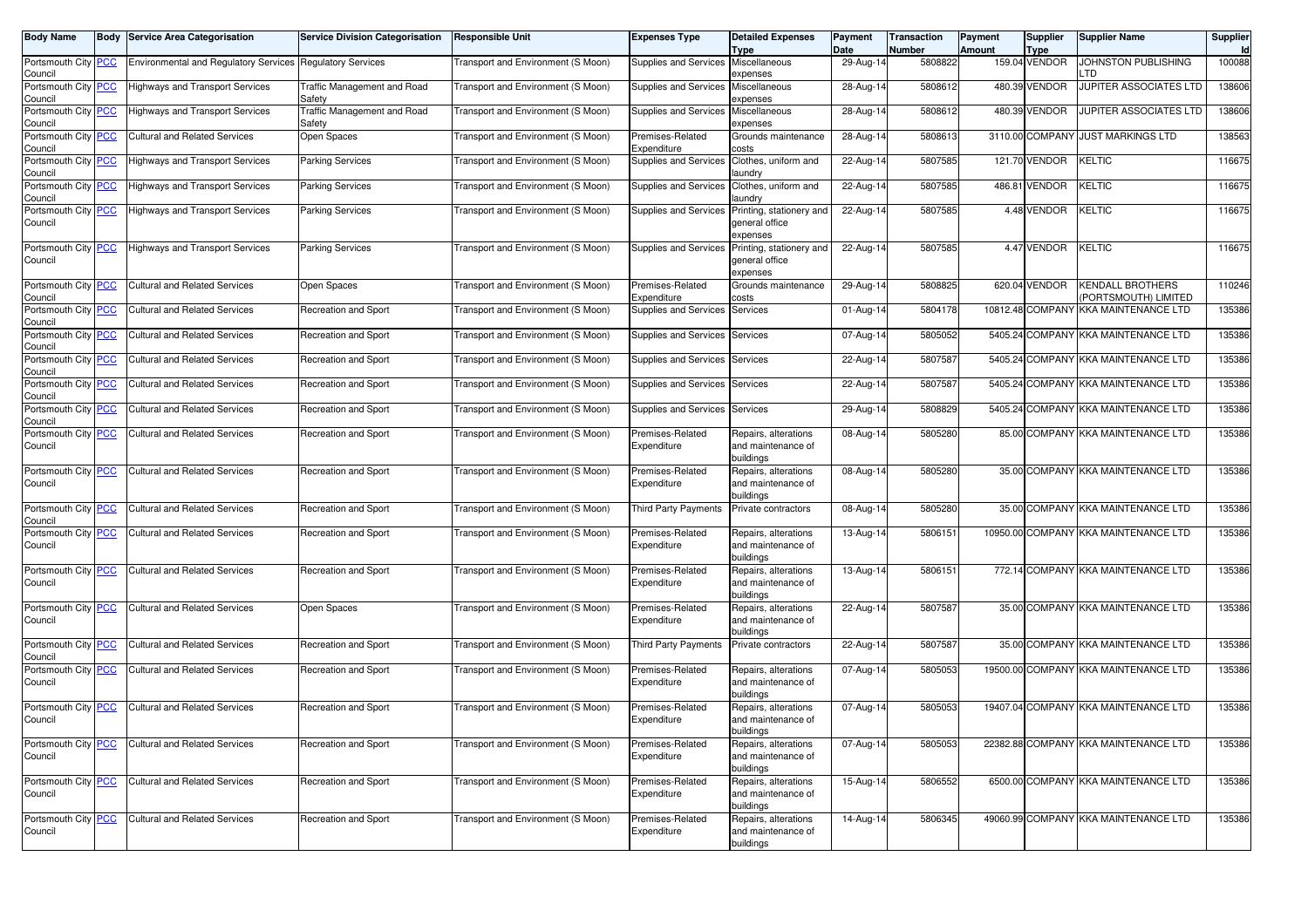| <b>Body Name</b>               | <b>Body</b> | Service Area Categorisation            | Service Division Categorisation            | <b>Responsible Unit</b>            | <b>Expenses Type</b>                     | <b>Detailed Expenses</b>                                | Payment                 | <b>Transaction</b> | Payment | <b>Supplier</b> | <b>Supplier Name</b>                                  | <b>Supplier</b> |
|--------------------------------|-------------|----------------------------------------|--------------------------------------------|------------------------------------|------------------------------------------|---------------------------------------------------------|-------------------------|--------------------|---------|-----------------|-------------------------------------------------------|-----------------|
| Portsmouth City PCC            |             | Cultural and Related Services          | Recreation and Sport                       | Transport and Environment (S Moon) | Premises-Related                         | Type<br>Repairs, alterations                            | Date<br>18-Aug-14       | Number<br>5806718  | Amount  | Type            | 8659.01 COMPANY KKA MAINTENANCE LTD                   | ld<br>135386    |
| Council                        |             |                                        |                                            |                                    | Expenditure                              | and maintenance of                                      |                         |                    |         |                 |                                                       |                 |
|                                |             |                                        |                                            |                                    |                                          | buildings                                               |                         |                    |         |                 |                                                       |                 |
| Portsmouth City PCC<br>Council |             | <b>Cultural and Related Services</b>   | Recreation and Sport                       | Transport and Environment (S Moon) | Premises-Related<br>Expenditure          | Repairs, alterations<br>and maintenance of<br>buildings | 22-Aug-14               | 5807587            |         |                 | 20000.00 COMPANY KKA MAINTENANCE LTD                  | 135386          |
| Portsmouth City   PCC          |             | <b>Cultural and Related Services</b>   | Recreation and Sport                       | Transport and Environment (S Moon) | Premises-Related                         | Repairs, alterations                                    | 22-Aug-14               | 5807587            |         |                 | 1272.00 COMPANY KKA MAINTENANCE LTD                   | 135386          |
| Council                        |             |                                        |                                            |                                    | Expenditure                              | and maintenance of<br>buildings                         |                         |                    |         |                 |                                                       |                 |
| Portsmouth City PCC            |             | <b>Cultural and Related Services</b>   | Recreation and Sport                       | Transport and Environment (S Moon) | Premises-Related                         | Repairs, alterations                                    | 22-Aug-14               | 5807587            |         |                 | 2136.00 COMPANY KKA MAINTENANCE LTD                   | 135386          |
| Council                        |             |                                        |                                            |                                    | Expenditure                              | and maintenance of<br>buildings                         |                         |                    |         |                 |                                                       |                 |
| Portsmouth City PCC            |             | <b>Cultural and Related Services</b>   | Recreation and Sport                       | Transport and Environment (S Moon) | Premises-Related                         | Repairs, alterations                                    | 29-Aug-14               | 5808829            |         |                 | 324.00 COMPANY KKA MAINTENANCE LTD                    | 135386          |
| Council                        |             |                                        |                                            |                                    | Expenditure                              | and maintenance of<br>buildings                         |                         |                    |         |                 |                                                       |                 |
| Portsmouth City   PCC          |             | <b>Cultural and Related Services</b>   | Recreation and Sport                       | Transport and Environment (S Moon) | Premises-Related                         | Repairs, alterations                                    | 29-Aug-14               | 5808829            |         |                 | 1440.00 COMPANY KKA MAINTENANCE LTD                   | 135386          |
| Council                        |             |                                        |                                            |                                    | Expenditure                              | and maintenance of<br>buildings                         |                         |                    |         |                 |                                                       |                 |
| Portsmouth City   PCC          |             | <b>Cultural and Related Services</b>   | Recreation and Sport                       | Transport and Environment (S Moon) | Premises-Related                         | Repairs, alterations                                    | 22-Aug-14               | 5807587            |         |                 | 23040.00 COMPANY KKA MAINTENANCE LTD                  | 135386          |
| Council                        |             |                                        |                                            |                                    | Expenditure                              | and maintenance of<br>buildings                         |                         |                    |         |                 |                                                       |                 |
| Portsmouth City PCC            |             | <b>Cultural and Related Services</b>   | Recreation and Sport                       | Transport and Environment (S Moon) | Premises-Related                         | Repairs, alterations                                    | 26-Aug-14               | 5807919            |         |                 | 2080.00 COMPANY KKA MAINTENANCE LTD                   | 135386          |
| Council                        |             |                                        |                                            |                                    | Expenditure                              | and maintenance of<br>buildings                         |                         |                    |         |                 |                                                       |                 |
| Portsmouth City PCC<br>Council |             | Highways and Transport Services        | Parking Services                           | Transport and Environment (S Moon) | <b>Third Party Payments</b>              | Private contractors                                     | 27-Aug-14               | 5808495            |         | 3547.44 COMPANY | KNIGHT FENCING LIMITED                                | 100507          |
| Portsmouth City PCC<br>Council |             | <b>Highways and Transport Services</b> | Transport Planning, Policy and<br>Strategy | Transport and Environment (S Moon) | <b>Transport-Related</b><br>Expenditure  | Contract hire and<br>operating leases                   | 20-Aug-14               | 5807205            |         | 5301.19 VENDOR  | <b>LEASEPLAN LTD T/A</b><br>AUTOMOTIVE LEASING        | 134698          |
| Portsmouth City PCC<br>Council |             | Highways and Transport Services        | Transport Planning, Policy and<br>Strategy | Transport and Environment (S Moon) | <b>Transport-Related</b><br>Expenditure  | Contract hire and<br>operating leases                   | 20-Aug-14               | 5807205            |         | 5301.19 VENDOR  | LEASEPLAN LTD T/A<br>AUTOMOTIVE LEASING               | 134698          |
| Portsmouth City PCC<br>Council |             | Highways and Transport Services        | Transport Planning, Policy and<br>Strategy | Transport and Environment (S Moon) | <b>Transport-Related</b><br>Expenditure  | Contract hire and<br>operating leases                   | 20-Aug-14               | 5807205            |         | 5301.19 VENDOR  | <b>LEASEPLAN LTD T/A</b><br><b>AUTOMOTIVE LEASING</b> | 134698          |
| Portsmouth City PCC<br>Council |             | <b>Highways and Transport Services</b> | Transport Planning, Policy and<br>Strategy | Transport and Environment (S Moon) | Transport-Related<br>Expenditure         | Contract hire and<br>operating leases                   | 20-Aug-14               | 5807205            |         | 6263.55 VENDOR  | <b>LEASEPLAN LTD T/A</b><br>AUTOMOTIVE LEASING        | 134698          |
| Portsmouth City PCC<br>Council |             | Highways and Transport Services        | Transport Planning, Policy and<br>Strategy | Transport and Environment (S Moon) | <b>Transport-Related</b><br>Expenditure  | Contract hire and<br>operating leases                   | 20-Aug-14               | 5807205            |         | 6263.55 VENDOR  | <b>LEASEPLAN LTD T/A</b><br>AUTOMOTIVE LEASING        | 134698          |
| Portsmouth City PCC            |             | Highways and Transport Services        | Parking Services                           | Transport and Environment (S Moon) | Income                                   | Customer and client                                     | 13-Aug-14               | 5806157            |         | 9675.42 VENDOR  | Classified as 'personal data'                         | 137124          |
| Council                        |             |                                        |                                            |                                    |                                          | eceipts <sup>.</sup>                                    |                         |                    |         |                 | under the Data Protection<br>Act 1998)                |                 |
| Portsmouth City PCC<br>Council |             | Highways and Transport Services        | Transport Planning, Policy and<br>Strategy | Transport and Environment (S Moon) | Supplies and Services                    | Miscellaneous<br>expenses                               | 15-Aug-14               | 5806558            |         | 768.00 VENDOR   | LIVE CREATIVE<br>EXPERIENCE LTD                       | 137663          |
| Portsmouth City PCC<br>Council |             | Highways and Transport Services        | Transport Planning, Policy and<br>Strategy | Transport and Environment (S Moon) | Supplies and Services                    | Equipment, furniture<br>and materials                   | 21-Aug-14               | 5807372            |         | 329.00 COMPANY  | LOCK IT SAFE LIMITED                                  | 124222          |
| Portsmouth City PCC<br>Council |             | Highways and Transport Services        | Transport Planning, Policy and<br>Strategy | Transport and Environment (S Moon) | Supplies and Services                    | Equipment, furniture<br>and materials                   | 21-Aug-14               | 5807372            |         |                 | 2739.00 COMPANY LOCK IT SAFE LIMITED                  | 124222          |
| Portsmouth City PCC<br>Council |             | Highways and Transport Services        | Transport Planning, Policy and<br>Strategy | Transport and Environment (S Moon) | <b>Third Party Payments</b>              | Private contractors                                     | 21-Aug-14               | 5807372            |         | 2681.00 COMPANY | LOCK IT SAFE LIMITED                                  | 124222          |
| Portsmouth City PCC<br>Council |             | Highways and Transport Services        | Parking Services                           | Transport and Environment (S Moon) | <b>Third Party Payments</b>              | Private contractors                                     | 29-Aug-14               | 5808842            |         | 1292.00 VENDOR  | M G SECURITY SERVICES                                 | 100471          |
| Portsmouth City PCC<br>Council |             | Highways and Transport Services        | Parking Services                           | Transport and Environment (S Moon) | <b>Third Party Payments</b>              | Private contractors                                     | 29-Aug-14               | 5808842            |         | 0.75 VENDOR     | <b>M G SECURITY SERVICES</b>                          | 100471          |
| Portsmouth City PCC<br>Council |             | Highways and Transport Services        | Parking Services                           | Transport and Environment (S Moon) | <b>Third Party Payments</b>              | Private contractors                                     | 29-Aug-14               | 5808842            |         | 2290.00 VENDOR  | M G SECURITY SERVICES                                 | 100471          |
| Portsmouth City PCC<br>Council |             | <b>Highways and Transport Services</b> | <b>Parking Services</b>                    | Transport and Environment (S Moon) | Supplies and Services                    | Communications and<br>computing                         | 01-Aug-14               | 5804188            |         | 3483.94 VENDOR  | <b>MACQUARIE EQUIPMENT</b><br>FINANCE (UK) LTD        | 139352          |
| Portsmouth City PCC<br>Council |             | Highways and Transport Services        | <b>Parking Services</b>                    | Transport and Environment (S Moon) | Supplies and Services                    | Communications and<br>computing                         | $\overline{0}$ 1-Aug-14 | 5804188            |         | 200.00 VENDOR   | MACQUARIE EQUIPMENT<br>FINANCE (UK) LTD               | 139352          |
| Portsmouth City PCC<br>Council |             | <b>Highways and Transport Services</b> | Parking Services                           | Transport and Environment (S Moon) | Supplies and Services                    | Communications and<br>computing                         | 01-Aug-14               | 5804188            |         | 3483.94 VENDOR  | <b>MACQUARIE EQUIPMENT</b><br>FINANCE (UK) LTD        | 139352          |
| Portsmouth City PCC<br>Council |             | <b>Highways and Transport Services</b> | Parking Services                           | Transport and Environment (S Moon) | Supplies and Services                    | Communications and<br>computing                         | 01-Aug-14               | 5804188            |         | 3483.94 VENDOR  | MACQUARIE EQUIPMENT<br>FINANCE (UK) LTD               | 139352          |
| Portsmouth City PCC<br>Council |             | Highways and Transport Services        | Parking Services                           | Transport and Environment (S Moon) | Supplies and Services                    | Communications and<br>computing                         | 01-Aug-14               | 5804188            |         | 3483.94 VENDOR  | MACQUARIE EQUIPMENT<br>FINANCE (UK) LTD               | 139352          |
| Portsmouth City PCC<br>Council |             | <b>Highways and Transport Services</b> | Parking Services                           | Transport and Environment (S Moon) | Supplies and Services Communications and | computing                                               | 01-Aug-14               | 5804188            |         | 870.98 VENDOR   | MACQUARIE EQUIPMENT<br>FINANCE (UK) LTD               | 139352          |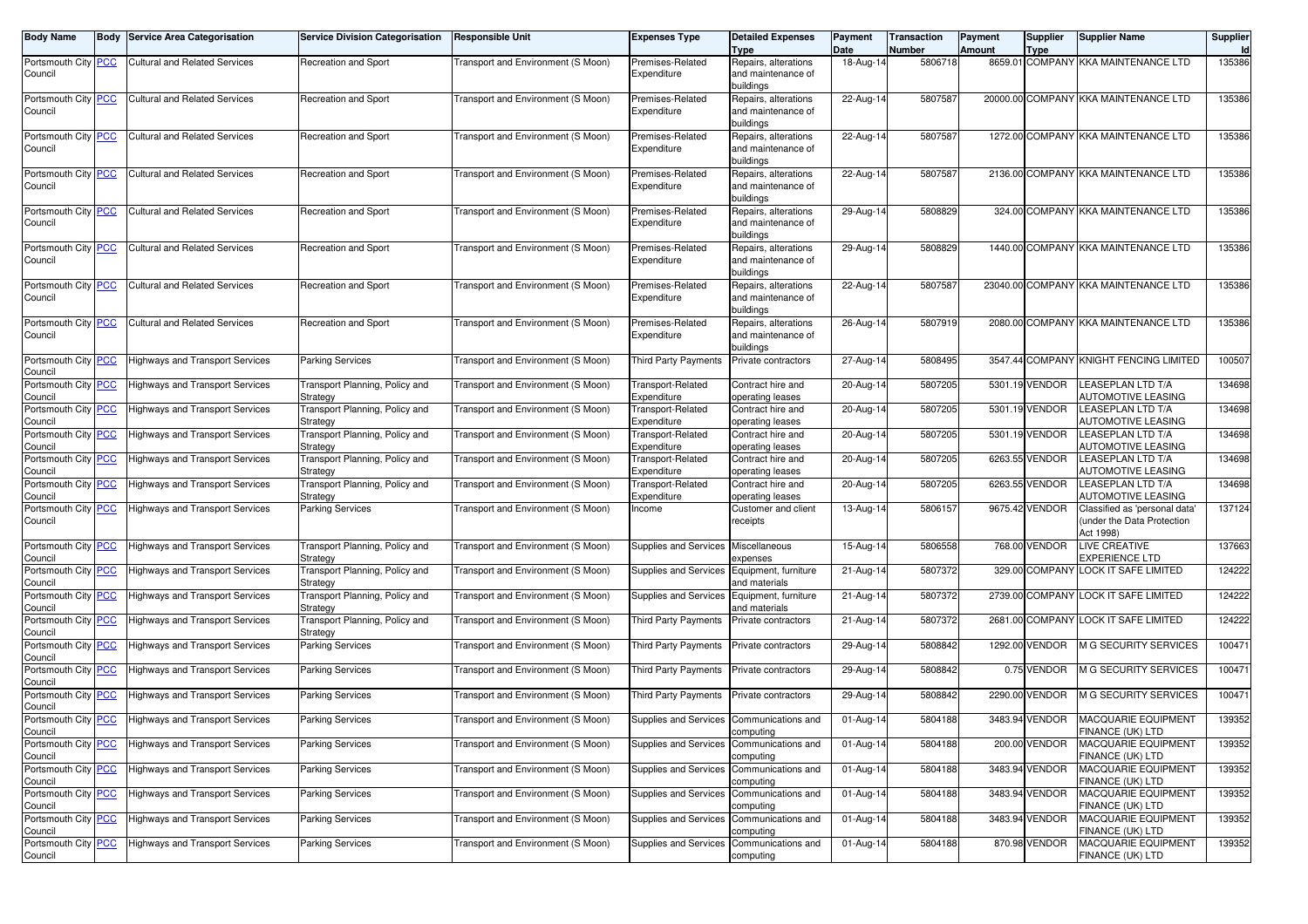| <b>Body Name</b>                      | Body | <b>Service Area Categorisation</b>                     | <b>Service Division Categorisation</b>      | <b>Responsible Unit</b>                   | Expenses Type                              | <b>Detailed Expenses</b><br>Type                                             | Payment<br>Date         | Transaction<br>Number | Payment<br><b>Amount</b> | <b>Supplier</b><br><b>Type</b> | <b>Supplier Name</b>                                           | Supplier<br><b>Id</b> |
|---------------------------------------|------|--------------------------------------------------------|---------------------------------------------|-------------------------------------------|--------------------------------------------|------------------------------------------------------------------------------|-------------------------|-----------------------|--------------------------|--------------------------------|----------------------------------------------------------------|-----------------------|
| Portsmouth City PCC<br>Council        |      | <b>Highways and Transport Services</b>                 | Parking Services                            | <b>Fransport and Environment (S Moon)</b> | Supplies and Services                      | Communications and<br>computing                                              | 01-Aug-14               | 5804188               |                          | 50.00 VENDOR                   | MACQUARIE EQUIPMENT<br>FINANCE (UK) LTD                        | 139352                |
| Portsmouth City PCC<br>Council        |      | <b>Highways and Transport Services</b>                 | <b>Parking Services</b>                     | Transport and Environment (S Moon)        | Supplies and Services                      | Communications and<br>computing                                              | 01-Aug-14               | 5804188               |                          | 870.98 VENDOR                  | MACQUARIE EQUIPMENT<br>FINANCE (UK) LTD                        | 139352                |
| Portsmouth City <b>PCC</b><br>Council |      | Highways and Transport Services                        | <b>Parking Services</b>                     | <b>Fransport and Environment (S Moon)</b> | Supplies and Services                      | Communications and<br>computing                                              | 01-Aug-14               | 5804188               |                          | 870.98 VENDOR                  | MACQUARIE EQUIPMENT<br>FINANCE (UK) LTD                        | 139352                |
| Portsmouth City PCC<br>Council        |      | <b>Highways and Transport Services</b>                 | Parking Services                            | <b>Fransport and Environment (S Moon)</b> | Supplies and Services                      | Communications and<br>computing                                              | $\overline{0}$ 1-Aug-14 | 5804188               |                          | 870.98 VENDOR                  | MACQUARIE EQUIPMENT<br>FINANCE (UK) LTD                        | 139352                |
| Portsmouth City PCC<br>Council        |      | Highways and Transport Services                        | Transport Planning, Policy and<br>Strategy  | Transport and Environment (S Moon)        | Supplies and Services                      | Miscellaneous<br>expenses                                                    | 29-Aug-14               | 279873                |                          | 15000.00 VENDOR                | MOTIVE8 SOUTH                                                  | 101638                |
| Portsmouth City PCC<br>Council        |      | Highways and Transport Services                        | <b>Parking Services</b>                     | <b>Fransport and Environment (S Moon)</b> | Premises-Related<br>Expenditure            | Rents                                                                        | 06-Aug-14               | 5804883               |                          | 7960.43 VENDOR                 | <b>MRP (PORTSMOUTH)</b><br><b>IMITED</b>                       | 128214                |
| Portsmouth City PCC<br>Council        |      | <b>Highways and Transport Services</b>                 | Parking Services                            | <b>Fransport and Environment (S Moon)</b> | Supplies and Services                      | Equipment, furniture<br>and materials                                        | 15-Aug-14               | 5806576               |                          | 1800.00 VENDOR                 | NAGELS MULTIGRAPHIC<br>.TD                                     | 127814                |
| Portsmouth City PCC<br>Council        |      | <b>Highways and Transport Services</b>                 | Parking Services                            | Transport and Environment (S Moon)        | Supplies and Services                      | Printing, stationery and<br>general office<br>expenses                       | 15-Aug-14               | 5806576               |                          | 1120.00 VENDOR                 | <b>VAGELS MULTIGRAPHIC</b><br>TD.                              | 127814                |
| Portsmouth City PCC<br>Council        |      | <b>Highways and Transport Services</b>                 | Parking Services                            | <b>Fransport and Environment (S Moon)</b> | Supplies and Services                      | Printing, stationery and<br>general office<br>expenses                       | 29-Aug-14               | 5808853               |                          | 2475.20 VENDOR                 | <b>VAGELS MULTIGRAPHIC</b><br>TD.                              | 127814                |
| Portsmouth City PCC<br>Council        |      | <b>Highways and Transport Services</b>                 | Parking Services                            | Transport and Environment (S Moon)        | Supplies and Services                      | Printing, stationery and<br>general office<br>expenses                       | 29-Aug-14               | 5808853               |                          | 618.80 VENDOR                  | <b>VAGELS MULTIGRAPHIC</b><br>TD.                              | 127814                |
| Portsmouth City PCC<br>Council        |      | <b>Highways and Transport Services</b>                 | <b>Parking Services</b>                     | Transport and Environment (S Moon)        | Supplies and Services                      | Printing, stationery and<br>general office<br>expenses                       | 06-Aug-14               | 5804885               |                          | 1071.85 VENDOR                 | <b>NORTHGATE</b><br>NFORMATION SOLUTIONS<br><b>GROUPUK LTD</b> | 114063                |
| Portsmouth City PCC<br>Council        |      | <b>Highways and Transport Services</b>                 | Parking Services                            | Transport and Environment (S Moon)        | Premises-Related<br>Expenditure            | Energy costs                                                                 | 01-Aug-14               | 580421                |                          | 1402.29 VENDOR                 | <b>NPOWER</b>                                                  | 104871                |
| Portsmouth City PCC<br>Council        |      | <b>Cultural and Related Services</b>                   | Open Spaces                                 | Fransport and Environment (S Moon)        | Premises-Related<br>Expenditure            | Energy costs                                                                 | 01-Aug-14               | 5804211               |                          | 4.00 VENDOR                    | <b>NPOWER</b>                                                  | 104871                |
| Portsmouth City PCC<br>Council        |      | Cultural and Related Services                          | Open Spaces                                 | <b>Fransport and Environment (S Moon)</b> | Premises-Related<br>Expenditure            | Energy costs                                                                 | 01-Aug-14               | 580421                |                          | 126.36 VENDOR                  | <b>NPOWER</b>                                                  | 104871                |
| Portsmouth City PCC<br>Council        |      | Cultural and Related Services                          | Open Spaces                                 | <b>Fransport and Environment (S Moon)</b> | Premises-Related<br>Expenditure            | Energy costs                                                                 | 01-Aug-14               | 580421                |                          | 23.42 VENDOR                   | <b>NPOWER</b>                                                  | 104871                |
| Portsmouth City PCC<br>Council        |      | Highways and Transport Services                        | Street Lighting (including energy<br>costs) | Fransport and Environment (S Moon)        | Premises-Related<br>Expenditure            | Energy costs                                                                 | 01-Aug-14               | 5804211               |                          | 44753.52 VENDOR                | <b>NPOWER</b>                                                  | 104871                |
| Portsmouth City PCC<br>Council        |      | Highways and Transport Services                        | <b>Parking Services</b>                     | <b>Fransport and Environment (S Moon)</b> | Premises-Related<br>Expenditure            | Energy costs                                                                 | 01-Aug-14               | 5804211               |                          | 523.70 VENDOR                  | <b>NPOWER</b>                                                  | 104871                |
| Portsmouth City PCC<br>Council        |      | Cultural and Related Services                          | Open Spaces                                 | <b>Fransport and Environment (S Moon)</b> | Premises-Related<br>Expenditure            | Grounds maintenance<br>costs                                                 | 27-Aug-14               | 5808507               |                          | 274.50 VENDOR                  | OFFIX LIMITED                                                  | 109475                |
| Portsmouth City PCC<br>Council        |      | Highways and Transport Services                        | <b>Parking Services</b>                     | Fransport and Environment (S Moon)        | Supplies and Services Equipment, furniture | and materials                                                                | 15-Aug-14               | 5806586               |                          | 1786.00 VENDOR                 | OLANCHA GROUP LTD                                              | 138111                |
| Portsmouth City PCC<br>Council        |      | <b>Highways and Transport Services</b>                 | Parking Services                            | <b>Fransport and Environment (S Moon)</b> | Supplies and Services                      | Printing, stationery and<br>general office<br>expenses                       | 15-Aug-14               | 5806586               |                          | 10.00 VENDOR                   | OLANCHA GROUP LTD                                              | 138111                |
| Portsmouth City PCC<br>Council        |      | <b>Cultural and Related Services</b>                   | Open Spaces                                 | Fransport and Environment (S Moon)        | Premises-Related<br>Expenditure            | Grounds maintenance<br>costs                                                 | 08-Aug-14               | 5805324               |                          | 355.00 SOLETRA<br>DER          | <b>PAINTLYNE</b>                                               | 100171                |
| Portsmouth City PCC<br>Council        |      | <b>Cultural and Related Services</b>                   | Open Spaces                                 | <b>Fransport and Environment (S Moon)</b> | Premises-Related<br>Expenditure            | Grounds maintenance<br>costs                                                 | 08-Aug-14               | 5805324               |                          | 315.00 SOLETRA<br>DER          | <b>PAINTLYNE</b>                                               | 100171                |
| Portsmouth City PCC<br>Council        |      | Highways and Transport Services                        | <b>Parking Services</b>                     | Transport and Environment (S Moon)        | Supplies and Services                      | Printing, stationery and<br>general office<br>expenses                       | 19-Aug-14               | 5806793               |                          | 792.00 VENDOR                  | PARAGON GROUP UK LTD                                           | 100488                |
| Portsmouth City PCC<br>Council        |      | <b>Highways and Transport Services</b>                 | <b>Parking Services</b>                     | Transport and Environment (S Moon)        | Supplies and Services                      | Printing, stationery and<br>general office<br>expenses                       | 19-Aug-14               | 5806793               |                          | 14.00 VENDOR                   | PARAGON GROUP UK LTD                                           | 100488                |
| Portsmouth City PCC<br>Council        |      | <b>Highways and Transport Services</b>                 | <b>Parking Services</b>                     | Fransport and Environment (S Moon)        | <b>Supplies and Services</b>               | Printing, stationery and<br>general office<br>expenses                       | 29-Aug-14               | 5808860               |                          | 606.00 VENDOR                  | PARAGON GROUP UK LTD                                           | 100488                |
| Portsmouth City PCC<br>Council        |      | <b>Highways and Transport Services</b>                 | <b>Parking Services</b>                     | Transport and Environment (S Moon)        |                                            | Supplies and Services Printing, stationery and<br>general office<br>expenses | 29-Aug-14               | 5808860               |                          | 21.00 VENDOR                   | PARAGON GROUP UK LTD                                           | 100488                |
| Portsmouth City PCC<br>Council        |      | Environmental and Regulatory Services Waste Collection |                                             | Fransport and Environment (S Moon)        | Supplies and Services Miscellaneous        | expenses                                                                     | $14 - Aug-14$           | 5806362               |                          | 3000.00 VENDOR                 | PARK RETAIL T/A LOVE 2<br>REWARD                               | 130717                |
| Portsmouth City PCC<br>Council        |      | <b>Highways and Transport Services</b>                 | <b>Parking Services</b>                     | Fransport and Environment (S Moon)        | Supplies and Services                      | Services                                                                     | 07-Aug-14               | 5805064               |                          | 3577.48 VENDOR                 | PATROL                                                         | 128656                |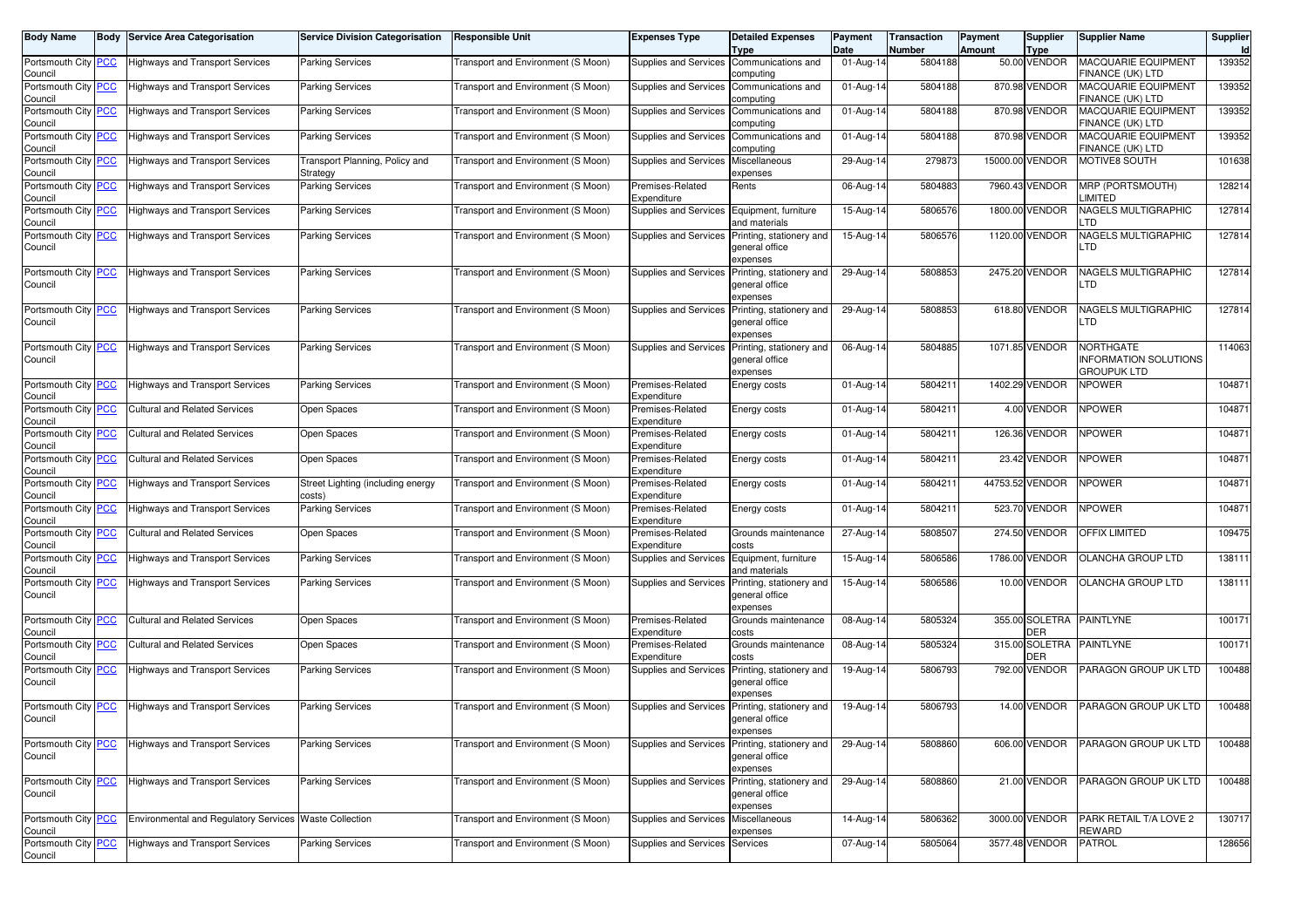| Body Name                             | Body       | Service Area Categorisation                               | <b>Service Division Categorisation</b>            | <b>Responsible Unit</b>                                             | <b>Expenses Type</b>             | <b>Detailed Expenses</b><br><b>Type</b>                 | Payment<br>Date         | Transaction<br>Number | Payment<br>Amount | Supplier<br><b>Type</b> | <b>Supplier Name</b>                              | Supplier<br><b>Id</b> |
|---------------------------------------|------------|-----------------------------------------------------------|---------------------------------------------------|---------------------------------------------------------------------|----------------------------------|---------------------------------------------------------|-------------------------|-----------------------|-------------------|-------------------------|---------------------------------------------------|-----------------------|
| Portsmouth City<br>Council            | <b>PCC</b> | <b>Highways and Transport Services</b>                    | <b>Parking Services</b>                           | Transport and Environment (S Moon)                                  | Supplies and Services            | Services                                                | 07-Aug-14               | 5805064               |                   | 894.37 VENDOR           | PATROL                                            | 128656                |
| Portsmouth City PCC<br>Council        |            | <b>Highways and Transport Services</b>                    | Traffic Management and Road<br>Safety             | Transport and Environment (S Moon)                                  | <b>Third Party Payments</b>      | Private contractors                                     | 20-Aug-14               | 5807227               |                   | 703.00 VENDOR           | PEDAL POWER TRAINING                              | 134659                |
| Portsmouth City<br>Council            | <b>PCC</b> | <b>Highways and Transport Services</b>                    | Transport Planning, Policy and<br>Strategy        | Transport and Environment (S Moon)                                  | <b>Third Party Payments</b>      | Private contractors                                     | 21-Aug-14               | 5807385               |                   | 1050.00 VENDOR          | PEDAL POWER TRAINING                              | 134659                |
| Portsmouth City <b>PCC</b><br>Council |            | <b>Highways and Transport Services</b>                    | Transport Planning, Policy and<br>Strategy        | Transport and Environment (S Moon)                                  | <b>Third Party Payments</b>      | Private contractors                                     | 21-Aug-14               | 5807385               |                   | 350.00 VENDOR           | PEDAL POWER TRAINING                              | 134659                |
| Portsmouth City PCC<br>Council        |            | <b>Highways and Transport Services</b>                    | Transport Planning, Policy and<br>Strategy        | Transport and Environment (S Moon)                                  | Third Party Payments             | Private contractors                                     | 21-Aug-14               | 5807385               |                   | 350.00 VENDOR           | PEDAL POWER TRAINING                              | 134659                |
| Portsmouth City<br>Council            | <b>PCC</b> | <b>Highways and Transport Services</b>                    | Transport Planning, Policy and<br>Strategy        | Transport and Environment (S Moon)                                  | <b>Third Party Payments</b>      | Private contractors                                     | 21-Aug-14               | 5807385               |                   | 350.00 VENDOR           | PEDAL POWER TRAINING                              | 134659                |
| Portsmouth City <b>PCC</b><br>Council |            | <b>Highways and Transport Services</b>                    | Transport Planning, Policy and<br>Strategy        | Transport and Environment (S Moon)                                  | <b>Third Party Payments</b>      | Private contractors                                     | 21-Aug-14               | 5807385               |                   | 350.00 VENDOR           | PEDAL POWER TRAINING                              | 134659                |
| Portsmouth City<br>Council            | <u>PCC</u> | <b>Highways and Transport Services</b>                    | <b>Fransport Planning, Policy and</b><br>Strategy | Transport and Environment (S Moon)                                  | Third Party Payments             | Private contractors                                     | 21-Aug-14               | 5807385               |                   | 1050.00 VENDOR          | PEDAL POWER TRAINING                              | 134659                |
| Portsmouth City<br>Council            | <b>PCC</b> | <b>Highways and Transport Services</b>                    | <b>Public Transport</b>                           | Transport and Environment (S Moon)                                  | Transport-Related<br>Expenditure | Contract hire and<br>operating leases                   | 01-Aug-14               | 5804227               |                   | 9750.00 VENDOR          | PETES AIRLINK LIMITED                             | 101081                |
| Portsmouth City <b>PCC</b><br>Council |            | <b>Highways and Transport Services</b>                    | Public Transport                                  | Transport and Environment (S Moon)                                  | Transport-Related<br>Expenditure | Public transport                                        | 08-Aug-14               | 5805340               |                   | 266.50 VENDOR           | PETES AIRLINK LIMITED                             | 101081                |
| Portsmouth City<br>Council            | <b>PCC</b> | <b>Cultural and Related Services</b>                      | Recreation and Sport                              | Transport and Environment (S Moon)                                  | Premises-Related<br>Expenditure  | Repairs, alterations<br>and maintenance of<br>buildings | 29-Aug-14               | 5808866               |                   | 2880.00 COMPANY         | PHILIPS ELECTRONICS UK<br>LTD                     | 117081                |
| Portsmouth City<br>Council            | <b>PCC</b> | <b>Cultural and Related Services</b>                      | <b>Recreation and Sport</b>                       | Transport and Environment (S Moon)                                  | <b>Third Party Payments</b>      | Private contractors                                     | 01-Aug-14               | 5804233               |                   | 3540.00 VENDOR          | PORTSMOUTH GOLF<br>CENTRE                         | 101110                |
| Portsmouth City PCC<br>Council        |            | <b>Cultural and Related Services</b>                      | Open Spaces                                       | Transport and Environment (S Moon)                                  | Premises-Related<br>Expenditure  | Energy costs                                            | 15-Aug-14               | 5806604               |                   | 1268.37 VENDOR          | PORTSMOUTH RUGBY<br>OOTBALL CLUB                  | 101113                |
| Portsmouth City PCC<br>Council        |            | <b>Cultural and Related Services</b>                      | Open Spaces                                       | Transport and Environment (S Moon)                                  | Premises-Related<br>Expenditure  | <b>Water Services</b>                                   | 06-Aug-14               | 5804901               |                   | 23.91 VENDOR            | PORTSMOUTH WATER LTD                              | 100253                |
| Portsmouth City<br>Council            | <b>PCC</b> | <b>Cultural and Related Services</b>                      | Open Spaces                                       | Transport and Environment (S Moon)                                  | Premises-Related<br>Expenditure  | <b>Water Services</b>                                   | 06-Aug-14               | 5804901               |                   | 17.79 VENDOR            | PORTSMOUTH WATER LTD                              | 100253                |
| Portsmouth City <b>PCC</b><br>Council |            | <b>Environmental and Regulatory Services</b>              | Services                                          | Cemetery, Cremation and Mortuary Transport and Environment (S Moon) | Premises-Related<br>Expenditure  | <b>Water Services</b>                                   | 28-Aug-14               | 5808639               |                   | 13.49 VENDOR            | PORTSMOUTH WATER LTD                              | 100253                |
| Portsmouth City PCC<br>Council        |            | <b>Environmental and Regulatory Services</b>              | Cemetery, Cremation and Mortuary<br>Services      | Transport and Environment (S Moon)                                  | Premises-Related<br>Expenditure  | <b>Water Services</b>                                   | 28-Aug-14               | 5808639               |                   | 204.81 VENDOR           | PORTSMOUTH WATER LTD                              | 100253                |
| Portsmouth City<br>Council            | <b>PCC</b> | <b>Cultural and Related Services</b>                      | Open Spaces                                       | Transport and Environment (S Moon)                                  | Premises-Related<br>Expenditure  | <b>Water Services</b>                                   | 04-Aug-14               | 5804404               |                   | 83.21 VENDOR            | PORTSMOUTH WATER LTD                              | 100253                |
| Portsmouth City PCC<br>Council        |            | <b>Cultural and Related Services</b>                      | Open Spaces                                       | Transport and Environment (S Moon)                                  | Premises-Related<br>Expenditure  | <b>Water Services</b>                                   | $\overline{0}$ 4-Aug-14 | 5804404               |                   | 185.74 VENDOR           | PORTSMOUTH WATER LTD                              | 100253                |
| Portsmouth City PCC<br>Council        |            | <b>Cultural and Related Services</b>                      | Open Spaces                                       | Transport and Environment (S Moon)                                  | Premises-Related<br>Expenditure  | <b>Water Services</b>                                   | 29-Aug-14               | 5808873               |                   | 164.47 VENDOR           | PORTSMOUTH WATER LTD                              | 100253                |
| Portsmouth City<br>Council            | <b>PCC</b> | <b>Cultural and Related Services</b>                      | Open Spaces                                       | Transport and Environment (S Moon)                                  | Premises-Related<br>Expenditure  | <b>Water Services</b>                                   | 13-Aug-14               | 5806189               |                   | 477.29 VENDOR           | PORTSMOUTH WATER LTD                              | 100253                |
| Portsmouth City<br>Council            | <b>PCC</b> | Environmental and Regulatory Services Regulatory Services |                                                   | Transport and Environment (S Moon)                                  | Premises-Related<br>Expenditure  | <b>Water Services</b>                                   | 29-Aug-14               | 5808873               |                   | 487.88 VENDOR           | PORTSMOUTH WATER LTD                              | 100253                |
| Portsmouth City PCC<br>Council        |            | <b>Cultural and Related Services</b>                      | Open Spaces                                       | Transport and Environment (S Moon)                                  | Premises-Related<br>Expenditure  | Water Services                                          | 04-Aug-14               | 5804404               |                   | 25.79 VENDOR            | PORTSMOUTH WATER LTD                              | 100253                |
| Portsmouth City<br>Council            | <b>PCC</b> | <b>Cultural and Related Services</b>                      | Open Spaces                                       | Transport and Environment (S Moon)                                  | Premises-Related<br>Expenditure  | <b>Water Services</b>                                   | 27-Aug-14               | 5808517               |                   | 694.75 VENDOR           | PORTSMOUTH WATER LTD                              | 100253                |
| Portsmouth City<br>Council            | <b>PCC</b> | <b>Cultural and Related Services</b>                      | Open Spaces                                       | Transport and Environment (S Moon)                                  | Premises-Related<br>Expenditure  | <b>Water Services</b>                                   | 04-Aug-14               | 5804404               |                   | 12.75 VENDOR            | PORTSMOUTH WATER LTD                              | 100253                |
| Portsmouth City <b>PCC</b><br>Council |            | <b>Cultural and Related Services</b>                      | Open Spaces                                       | Transport and Environment (S Moon)                                  | Supplies and Services            | Communications and<br>computing                         | 22-Aug-14               | 5807636               |                   | 5039.00 VENDOR          | PUBLIC SECTOR<br>SOFTWARE LTD                     | 106699                |
| Portsmouth City PCC<br>Council        |            | <b>Highways and Transport Services</b>                    | Transport Planning, Policy and<br>Strategy        | Transport and Environment (S Moon)                                  | Supplies and Services            | Miscellaneous<br>expenses                               | 29-Aug-14               | 5808889               |                   | 4511.10 VENDOR          | RATHBONE PERCEPTION<br><b>MEDIA LIMITED</b>       | 137729                |
| Portsmouth City PCC<br>Council        |            | Other                                                     | Suspense and Capital Schemes                      | Transport and Environment (S Moon)                                  | Third Party Payments             | Private contractors                                     | 29-Aug-14               | 5808890               |                   |                         | 9750.00 COMPANY REGION SERVICES LTD               | 138853                |
| Portsmouth City PCC<br>Council        |            | Other                                                     | Suspense and Capital Schemes                      | Transport and Environment (S Moon)                                  | Third Party Payments             | Private contractors                                     | 29-Aug-14               | 5808890               |                   |                         | 25000.00 COMPANY REGION SERVICES LTD              | 138853                |
| Portsmouth City PCC<br>Council        |            | <b>Highways and Transport Services</b>                    | Transport Planning, Policy and<br>Strategy        | Transport and Environment (S Moon)                                  | Third Party Payments             | Private contractors                                     | 14-Aug-14               | 5806381               |                   | 4444.44 VENDOR          | ROAD PALS LTD                                     | 138837                |
| Portsmouth City PCC<br>Council        |            | <b>Highways and Transport Services</b>                    | Environment, Safety and Routine<br>Maintenance    | Transport and Environment (S Moon)                                  | Premises-Related<br>Expenditure  | Energy costs                                            | 06-Aug-14               | 5804920               |                   |                         | 22.86 COMPANY SCOTTISH AND<br>SOUTHERN ENERGY PLC | 100303                |
| Portsmouth City PCC<br>Council        |            | <b>Highways and Transport Services</b>                    | Structural Maintenance                            | Transport and Environment (S Moon)                                  | Premises-Related<br>Expenditure  | Energy costs                                            | 06-Aug-14               | 5804920               |                   |                         | 18.38 COMPANY SCOTTISH AND<br>SOUTHERN ENERGY PLC | 100303                |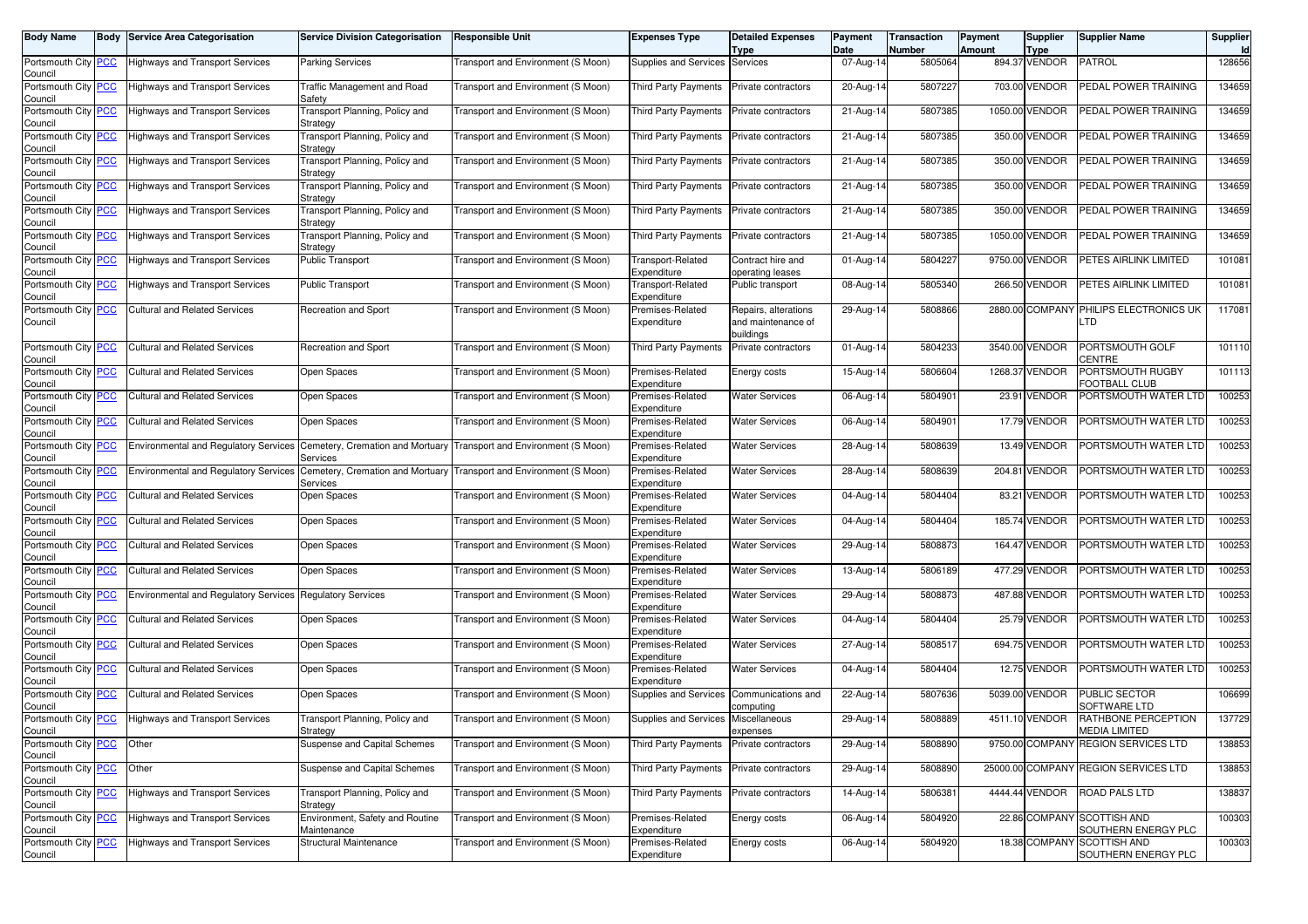| <b>Body Name</b>                      |             | <b>Body Service Area Categorisation</b>      | Service Division Categorisation                | <b>Responsible Unit</b>                   | <b>Expenses Type</b>            | <b>Detailed Expenses</b><br>Type | Payment<br>Date | <b>Transaction</b><br>Number | Payment<br><b>Amount</b> | Supplier<br>Type | <b>Supplier Name</b>                                | Supplier |
|---------------------------------------|-------------|----------------------------------------------|------------------------------------------------|-------------------------------------------|---------------------------------|----------------------------------|-----------------|------------------------------|--------------------------|------------------|-----------------------------------------------------|----------|
| Portsmouth City<br>Council            | <b>PCC</b>  | Highways and Transport Services              | <b>Structural Maintenance</b>                  | <b>Fransport and Environment (S Moon)</b> | Premises-Related<br>Expenditure | <b>Energy costs</b>              | 06-Aug-14       | 5804920                      |                          |                  | 159.28 COMPANY SCOTTISH AND<br>SOUTHERN ENERGY PLC  | 100303   |
| Portsmouth City<br>Council            | <u>PCC</u>  | <b>Cultural and Related Services</b>         | Recreation and Sport                           | Fransport and Environment (S Moon)        | Premises-Related<br>Expenditure | Energy costs                     | 06-Aug-14       | 5804920                      |                          | 880.71 COMPAN    | <b>SCOTTISH AND</b><br>SOUTHERN ENERGY PLC          | 100303   |
| Portsmouth City PCC<br>Council        |             | <b>Highways and Transport Services</b>       | <b>Parking Services</b>                        | Transport and Environment (S Moon)        | Premises-Related<br>Expenditure | <b>Energy costs</b>              | 06-Aug-14       | 5804920                      |                          | 281.01 COMPANY   | <b>SCOTTISH AND</b><br>SOUTHERN ENERGY PLC          | 100303   |
| Portsmouth City<br>Council            | <u>PCC</u>  | Highways and Transport Services              | Street Lighting (including energy<br>costs)    | Transport and Environment (S Moon)        | Premises-Related<br>Expenditure | Energy costs                     | 06-Aug-14       | 5804920                      |                          | 63.42 COMPANY    | <b>SCOTTISH AND</b><br>SOUTHERN ENERGY PLC          | 100303   |
| Portsmouth City<br>Council            | <u>PCC </u> | <b>Environmental and Regulatory Services</b> | <b>Regulatory Services</b>                     | (S Moon) Fransport and Environment        | Premises-Related<br>Expenditure | Energy costs                     | 06-Aug-14       | 5804920                      |                          | 159.28 COMPAN    | <b>SCOTTISH AND</b><br>SOUTHERN ENERGY PLC          | 100303   |
| Portsmouth City PCC<br>Council        |             | <b>Cultural and Related Services</b>         | Open Spaces                                    | Fransport and Environment (S Moon)        | Premises-Related<br>Expenditure | Energy costs                     | 06-Aug-14       | 5804920                      |                          | 36.24 COMPANY    | <b>SCOTTISH AND</b><br>SOUTHERN ENERGY PLC          | 100303   |
| Portsmouth City<br>Council            | <u>PCC</u>  | <b>Cultural and Related Services</b>         | Open Spaces                                    | Fransport and Environment (S Moon)        | Premises-Related<br>Expenditure | Energy costs                     | 06-Aug-14       | 5804920                      |                          | 47.02 COMPANY    | <b>SCOTTISH AND</b><br>SOUTHERN ENERGY PLC          | 100303   |
| Portsmouth City<br>Council            | PCC         | Highways and Transport Services              | Street Lighting (including energy<br>costs)    | Transport and Environment (S Moon)        | Premises-Related<br>Expenditure | Energy costs                     | 06-Aug-14       | 5804920                      |                          | 63.42 COMPAN     | <b>SCOTTISH AND</b><br>SOUTHERN ENERGY PLC          | 100303   |
| Portsmouth City PCC<br>Council        |             | <b>Highways and Transport Services</b>       | Structural Maintenance                         | Transport and Environment (S Moon)        | Premises-Related<br>Expenditure | <b>Energy costs</b>              | 06-Aug-14       | 5804920                      |                          | 248.58 COMPANY   | <b>SCOTTISH AND</b><br>SOUTHERN ENERGY PLC          | 100303   |
| Portsmouth City<br>Council            | <u>PCC</u>  | <b>Cultural and Related Services</b>         | Open Spaces                                    | (S Moon) Fransport and Environment        | Premises-Related<br>Expenditure | Energy costs                     | 06-Aug-14       | 5804920                      |                          | 95.39 COMPAN     | <b>SCOTTISH AND</b><br>SOUTHERN ENERGY PLC          | 100303   |
| Portsmouth City<br>Council            | <u>CC</u>   | Highways and Transport Services              | Environment, Safety and Routine<br>Maintenance | Transport and Environment (S Moon)        | Premises-Related<br>Expenditure | <b>Energy costs</b>              | 06-Aug-14       | 5804920                      |                          | 222.91 COMPAN    | <b>SCOTTISH AND</b><br>SOUTHERN ENERGY PLC          | 100303   |
| Portsmouth City PCC<br>Council        |             | Highways and Transport Services              | Environment, Safety and Routine<br>Maintenance | Fransport and Environment (S Moon)        | Premises-Related<br>Expenditure | <b>Energy costs</b>              | 06-Aug-14       | 5804920                      |                          | 135.03 COMPAN    | <b>SCOTTISH AND</b><br>SOUTHERN ENERGY PLC          | 100303   |
| Portsmouth City<br>Council            | <u>PCC</u>  | Highways and Transport Services              | Environment, Safety and Routine<br>Maintenance | (S Moon) Fransport and Environment        | Premises-Related<br>Expenditure | Energy costs                     | 06-Aug-14       | 5804920                      |                          | 495.77 COMPAN    | <b>SCOTTISH AND</b><br>SOUTHERN ENERGY PLC          | 100303   |
| Portsmouth City<br>Council            | <u>PCC</u>  | Highways and Transport Services              | Environment, Safety and Routine<br>Maintenance | Transport and Environment (S Moon)        | Premises-Related<br>Expenditure | Energy costs                     | 06-Aug-14       | 5804920                      |                          | 498.94 COMPAN    | <b>SCOTTISH AND</b><br>SOUTHERN ENERGY PLC          | 100303   |
| Portsmouth City PCC<br>Council        |             | Highways and Transport Services              | Environment, Safety and Routine<br>Maintenance | Fransport and Environment (S Moon)        | Premises-Related<br>Expenditure | <b>Energy costs</b>              | 06-Aug-14       | 5804920                      |                          | 136.90 COMPANY   | <b>SCOTTISH AND</b><br>SOUTHERN ENERGY PLC          | 100303   |
| Portsmouth City<br>Council            | <u>PCC</u>  | Highways and Transport Services              | Environment, Safety and Routine<br>Maintenance | Fransport and Environment (S Moon)        | Premises-Related<br>Expenditure | Energy costs                     | 06-Aug-14       | 5804920                      |                          | 49.44 COMPANY    | <b>SCOTTISH AND</b><br>SOUTHERN ENERGY PLC          | 100303   |
| Portsmouth City<br>Council            | <u>PCC</u>  | Highways and Transport Services              | Environment, Safety and Routine<br>Maintenance | (S Moon) Fransport and Environment        | Premises-Related<br>Expenditure | <b>Energy costs</b>              | 06-Aug-14       | 5804920                      |                          | 165.38 COMPAN    | <b>SCOTTISH AND</b><br>SOUTHERN ENERGY PLC          | 100303   |
| Portsmouth City<br>Council            | <u> РСС</u> | Highways and Transport Services              | Environment, Safety and Routine<br>Maintenance | Fransport and Environment (S Moon)        | Premises-Related<br>Expenditure | <b>Energy costs</b>              | 06-Aug-14       | 5804920                      |                          | 131.30 COMPANY   | <b>SCOTTISH AND</b><br>SOUTHERN ENERGY PLC          | 100303   |
| Portsmouth City<br>Council            | <u>PCC</u>  | Highways and Transport Services              | Environment, Safety and Routine<br>Maintenance | Fransport and Environment (S Moon)        | Premises-Related<br>Expenditure | Energy costs                     | 06-Aug-14       | 5804920                      |                          |                  | 182.60 COMPANY SCOTTISH AND<br>SOUTHERN ENERGY PLC  | 100303   |
| Portsmouth City<br>Council            | <u>PCC</u>  | Highways and Transport Services              | Environment, Safety and Routine<br>Maintenance | [ransport and Environment (S Moon]        | Premises-Related<br>Expenditure | <b>Energy costs</b>              | 06-Aug-14       | 5804920                      |                          | 131.61 COMPAN    | <b>SCOTTISH AND</b><br>SOUTHERN ENERGY PLC          | 100303   |
| Portsmouth City<br>Council            | <u>PCC</u>  | Highways and Transport Services              | Environment, Safety and Routine<br>Maintenance | (S Moon) Fransport and Environment        | Premises-Related<br>Expenditure | Energy costs                     | 06-Aug-14       | 5804920                      |                          | 171.93 COMPAN    | <b>SCOTTISH AND</b><br>SOUTHERN ENERGY PLC          | 100303   |
| Portsmouth City <b>PCC</b><br>Council |             | <b>Highways and Transport Services</b>       | Environment, Safety and Routine<br>Maintenance | (S Moon) Fransport and Environment        | Premises-Related<br>Expenditure | <b>Energy costs</b>              | 06-Aug-14       | 5804920                      |                          | 68.09 COMPANY    | <b>SCOTTISH AND</b><br>SOUTHERN ENERGY PLC          | 100303   |
| Portsmouth City<br>Council            |             | Highways and Transport Services              | Environment, Safety and Routine<br>Maintenance | (S Moon) Fransport and Environment        | Premises-Related<br>Expenditure | Energy costs                     | 06-Aug-14       | 5804920                      |                          | 404.29 COMPAN    | <b>SCOTTISH AND</b><br>SOUTHERN ENERGY PLC          | 100303   |
| Portsmouth City<br>Council            |             | Highways and Transport Services              | Environment, Safety and Routine<br>Maintenance | (S Moon) Fransport and Environment        | Premises-Related<br>Expenditure | Energy costs                     | 06-Aug-1        | 5804920                      |                          | 19.38 COMPAN     | <b>SCOTTISH AND</b><br>SOUTHERN ENERGY PLC          | 100303   |
| Portsmouth City<br>Council            | <u>PCC</u>  | Highways and Transport Services              | Environment, Safety and Routine<br>Maintenance | Fransport and Environment (S Moon)        | Premises-Related<br>Expenditure | Energy costs                     | 06-Aug-14       | 5804920                      |                          | 120.84 COMPANY   | <b>SCOTTISH AND</b><br>SOUTHERN ENERGY PLC          | 100303   |
| Portsmouth City<br>Council            | <u>PCC</u>  | Highways and Transport Services              | Environment, Safety and Routine<br>Maintenance | Fransport and Environment (S Moon)        | Premises-Related<br>Expenditure | <b>Energy costs</b>              | 06-Aug-14       | 5804920                      |                          | 49.44 COMPAN     | <b>SCOTTISH AND</b><br>SOUTHERN ENERGY PLC          | 100303   |
| Portsmouth City<br>Council            | <u>PCC</u>  | Highways and Transport Services              | Environment, Safety and Routine<br>Maintenance | Transport and Environment (S Moon)        | Premises-Related<br>Expenditure | Energy costs                     | 06-Aug-1        | 5804920                      |                          | 88.71 COMPAN     | <b>SCOTTISH AND</b><br>SOUTHERN ENERGY PLC          | 100303   |
| Portsmouth City <b>PCC</b><br>Council |             | Highways and Transport Services              | Environment, Safety and Routine<br>Maintenance | Transport and Environment (S Moon)        | Premises-Related<br>Expenditure | Energy costs                     | 06-Aug-14       | 5804920                      |                          |                  | 135.03 COMPANY ISCOTTISH AND<br>SOUTHERN ENERGY PLC | 100303   |
| Portsmouth City PCC<br>Council        |             | <b>Highways and Transport Services</b>       | Environment, Safety and Routine<br>Maintenance | Transport and Environment (S Moon)        | Premises-Related<br>Expenditure | Energy costs                     | 06-Aug-14       | 5804920                      |                          |                  | 100.94 COMPANY SCOTTISH AND<br>SOUTHERN ENERGY PLC  | 100303   |
| Portsmouth City<br>Council            | <u>PCC</u>  | <b>Highways and Transport Services</b>       | Environment, Safety and Routine<br>Maintenance | Transport and Environment (S Moon)        | Premises-Related<br>Expenditure | Energy costs                     | 06-Aug-14       | 5804920                      |                          | 536.33 COMPANY   | <b>SCOTTISH AND</b><br>SOUTHERN ENERGY PLC          | 100303   |
| Portsmouth City PCC<br>Council        |             | <b>Highways and Transport Services</b>       | Environment, Safety and Routine<br>Maintenance | Transport and Environment (S Moon)        | Premises-Related<br>Expenditure | Energy costs                     | 06-Aug-14       | 5804920                      |                          | 131.20 COMPANY   | SCOTTISH AND<br>SOUTHERN ENERGY PLC                 | 100303   |
| Portsmouth City PCC<br>Council        |             | <b>Highways and Transport Services</b>       | Environment, Safety and Routine<br>Maintenance | Transport and Environment (S Moon)        | Premises-Related<br>Expenditure | Energy costs                     | 06-Aug-14       | 5804920                      |                          |                  | 188.92 COMPANY SCOTTISH AND<br>SOUTHERN ENERGY PLC  | 100303   |
|                                       |             |                                              |                                                |                                           |                                 |                                  |                 |                              |                          |                  |                                                     |          |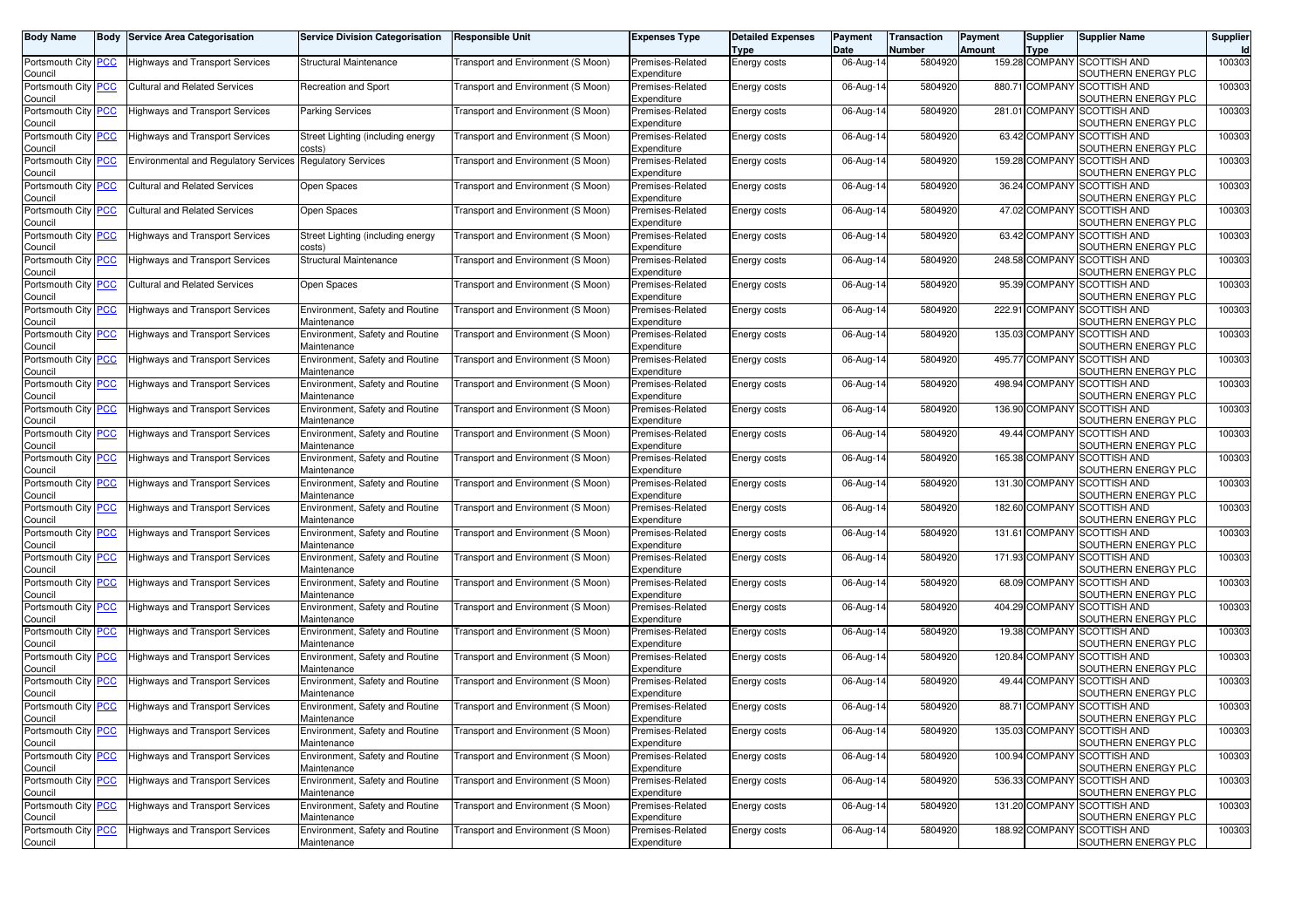| <b>Body Name</b>                              | Body             | <b>Service Area Categorisation</b>     | <b>Service Division Categorisation</b>         | <b>Responsible Unit</b>            | Expenses Type                          | <b>Detailed Expenses</b><br>Type | Payment<br>Date | Transaction<br>Number | Payment<br>Amount | <b>Supplier</b><br>Type | Supplier Name                                      | Supplier |
|-----------------------------------------------|------------------|----------------------------------------|------------------------------------------------|------------------------------------|----------------------------------------|----------------------------------|-----------------|-----------------------|-------------------|-------------------------|----------------------------------------------------|----------|
| Portsmouth City<br>Council                    |                  | Highways and Transport Services        | Environment, Safety and Routine<br>Maintenance | Transport and Environment (S Moon) | Premises-Related<br>Expenditure        | Energy costs                     | 06-Aug-14       | 5804920               |                   | 194.21 COMPANY          | <b>SCOTTISH AND</b><br>SOUTHERN ENERGY PLC         | 100303   |
| Portsmouth City<br>Council                    | <u> РСС</u>      | <b>Highways and Transport Services</b> | Environment, Safety and Routine<br>Maintenance | Transport and Environment (S Moon) | Premises-Related<br>Expenditure        | Energy costs                     | 06-Aug-14       | 5804920               |                   | 122.08 COMPAN           | <b>SCOTTISH AND</b><br>SOUTHERN ENERGY PLC         | 100303   |
| Portsmouth City                               | PСC              | Highways and Transport Services        | Environment, Safety and Routine                | Transport and Environment (S Moon) | Premises-Related                       | Energy costs                     | 06-Aug-14       | 5804920               |                   | 47.36 COMPANY           | <b>SCOTTISH AND</b><br>SOUTHERN ENERGY PLC         | 100303   |
| Council<br>Portsmouth City   <mark>PCC</mark> |                  | Highways and Transport Services        | Maintenance<br>Environment, Safety and Routine | Transport and Environment (S Moon) | Expenditure<br>Premises-Related        | Energy costs                     | 06-Aug-14       | 5804920               |                   | 127.47 COMPANY          | <b>SCOTTISH AND</b>                                | 100303   |
| Council<br>Portsmouth City                    |                  |                                        | Maintenance<br>Environment, Safety and Routine | Transport and Environment (S Moon) | Expenditure<br>Premises-Related        |                                  | 06-Aug-14       | 5804920               |                   | 71.51 COMPAN            | SOUTHERN ENERGY PLC<br><b>SCOTTISH AND</b>         | 100303   |
| Council                                       | <u> РСС</u>      | Highways and Transport Services        | Maintenance                                    |                                    | Expenditure                            | Energy costs                     |                 |                       |                   |                         | SOUTHERN ENERGY PLC                                |          |
| Portsmouth City<br>Council                    | <b>PCC</b>       | Highways and Transport Services        | Environment, Safety and Routine<br>Maintenance | [ransport and Environment (S Moon) | Premises-Related<br>Expenditure        | Energy costs                     | 06-Aug-14       | 5804920               |                   | 28.40 COMPANY           | <b>SCOTTISH AND</b><br>SOUTHERN ENERGY PLC         | 100303   |
| Portsmouth City<br>Council                    | <u> РСС</u>      | Highways and Transport Services        | Environment, Safety and Routine<br>Maintenance | Fransport and Environment (S Moon) | Premises-Related<br>Expenditure        | Energy costs                     | 06-Aug-14       | 5804920               |                   | 126.33 COMPANY          | <b>SCOTTISH AND</b><br>SOUTHERN ENERGY PLC         | 100303   |
| Portsmouth City                               | <u>PCC</u>       | Highways and Transport Services        | Environment, Safety and Routine                | Transport and Environment (S Moon) | Premises-Related                       | Energy costs                     | 06-Aug-14       | 5804920               |                   | 124.26 COMPAN           | <b>SCOTTISH AND</b>                                | 100303   |
| Council<br>Portsmouth City                    | $\overline{PCC}$ | Highways and Transport Services        | Maintenance<br>Environment, Safety and Routine | Fransport and Environment (S Moon) | Expenditure<br>Premises-Related        | Energy costs                     | 06-Aug-14       | 5804920               |                   | 127.37 COMPANY          | SOUTHERN ENERGY PLC<br><b>SCOTTISH AND</b>         | 100303   |
| Council                                       |                  |                                        | Maintenance                                    |                                    | Expenditure                            |                                  |                 |                       |                   |                         | SOUTHERN ENERGY PLC                                |          |
| Portsmouth City<br>Council                    | PCC              | Highways and Transport Services        | Environment, Safety and Routine<br>Maintenance | [ransport and Environment (S Moon) | Premises-Related<br>Expenditure        | Energy costs                     | 06-Aug-14       | 5804920               |                   | 52.63 COMPANY           | <b>SCOTTISH AND</b><br>SOUTHERN ENERGY PLC         | 100303   |
| Portsmouth City                               | <u> РСС</u>      | Highways and Transport Services        | Environment, Safety and Routine                | [ransport and Environment (S Moon) | Premises-Related                       | Energy costs                     | 06-Aug-14       | 5804920               |                   | 131.72 COMPAN           | <b>SCOTTISH AND</b>                                | 100303   |
| Council<br>Portsmouth City                    | <u>PCC</u>       | Highways and Transport Services        | Maintenance<br>Environment, Safety and Routine | Fransport and Environment (S Moon) | Expenditure<br>Premises-Related        | Energy costs                     | 06-Aug-14       | 5804920               |                   | 109.85 COMPANY          | SOUTHERN ENERGY PLC<br><b>SCOTTISH AND</b>         | 100303   |
| Council<br>Portsmouth City                    | <u> РСС</u>      | Highways and Transport Services        | Maintenance<br>Environment, Safety and Routine | [ransport and Environment (S Moon) | Expenditure<br>Premises-Related        | Energy costs                     | 06-Aug-14       | 5804920               |                   | 104.15 COMPANY          | SOUTHERN ENERGY PLC<br><b>SCOTTISH AND</b>         | 100303   |
| Council                                       |                  |                                        | Maintenance                                    |                                    | <i>Expenditure</i>                     |                                  |                 |                       |                   |                         | SOUTHERN ENERGY PLC                                |          |
| Portsmouth City<br>Council                    | <u>PCC</u>       | <b>Highways and Transport Services</b> | Environment, Safety and Routine<br>Maintenance | Transport and Environment (S Moon) | Premises-Related<br>Expenditure        | Energy costs                     | 06-Aug-14       | 5804920               |                   | 104.36 COMPAN           | <b>SCOTTISH AND</b><br>SOUTHERN ENERGY PLC         | 100303   |
| Portsmouth City  <br>Council                  | <u>PCC</u>       | Highways and Transport Services        | Environment, Safety and Routine<br>Maintenance | Fransport and Environment (S Moon) | Premises-Related<br>Expenditure        | Energy costs                     | 06-Aug-14       | 5804920               |                   | 121.77 COMPANY          | <b>SCOTTISH AND</b><br>SOUTHERN ENERGY PLC         | 100303   |
| Portsmouth City<br>Council                    | <u>PCC </u>      | Highways and Transport Services        | Environment, Safety and Routine<br>Maintenance | Transport and Environment (S Moon) | Premises-Related<br><i>Expenditure</i> | Energy costs                     | 06-Aug-14       | 5804920               |                   | 127.78 COMPANY          | <b>SCOTTISH AND</b><br>SOUTHERN ENERGY PLC         | 100303   |
| Portsmouth City                               | PСC              | <b>Highways and Transport Services</b> | <b>Environment, Safety and Routine</b>         | Transport and Environment (S Moon) | Premises-Related                       | Energy costs                     | 06-Aug-14       | 5804920               |                   | 98.25 COMPAN            | <b>SCOTTISH AND</b>                                | 100303   |
| Council<br>Portsmouth City                    | <u>PCC</u>       | Highways and Transport Services        | Maintenance<br>Environment, Safety and Routine | Fransport and Environment (S Moon) | Expenditure<br>Premises-Related        | Energy costs                     | 06-Aug-14       | 5804920               |                   | 18.35 COMPANY           | SOUTHERN ENERGY PLC<br><b>SCOTTISH AND</b>         | 100303   |
| Council<br>Portsmouth City                    | <u>PCC </u>      | Highways and Transport Services        | Maintenance<br>Environment, Safety and Routine | Transport and Environment (S Moon) | Expenditure<br>Premises-Related        | Energy costs                     | 06-Aug-14       | 5804920               |                   | 104.67 COMPANY          | SOUTHERN ENERGY PLC<br><b>SCOTTISH AND</b>         | 100303   |
| Council                                       |                  |                                        | Maintenance                                    |                                    | Expenditure                            |                                  |                 |                       |                   |                         | SOUTHERN ENERGY PLC                                |          |
| Portsmouth City<br>Council                    | <u>PCC</u>       | Highways and Transport Services        | Environment, Safety and Routine<br>Maintenance | Transport and Environment (S Moon) | Premises-Related<br>Expenditure        | Energy costs                     | 06-Aug-14       | 5804920               |                   | 194.10 COMPAN           | <b>SCOTTISH AND</b><br>SOUTHERN ENERGY PLC         | 100303   |
| Portsmouth City<br>Council                    | <u>PCC</u>       | Highways and Transport Services        | Environment, Safety and Routine<br>Maintenance | Transport and Environment (S Moon) | Premises-Related<br>Expenditure        | Energy costs                     | 06-Aug-14       | 5804920               |                   | 60.94 COMPANY           | <b>SCOTTISH AND</b><br>SOUTHERN ENERGY PLC         | 100303   |
| Portsmouth City<br>Council                    | <u>PCC</u>       | Highways and Transport Services        | Environment, Safety and Routine<br>Maintenance | Fransport and Environment (S Moon) | Premises-Related<br>Expenditure        | Energy costs                     | 06-Aug-14       | 5804920               |                   | 101.15 COMPAN           | <b>SCOTTISH AND</b><br>SOUTHERN ENERGY PLC         | 100300   |
| Portsmouth City                               | <u>PCC</u>       | Highways and Transport Services        | Environment, Safety and Routine                | [ransport and Environment (S Moon) | Premises-Related                       | Energy costs                     | 06-Aug-14       | 5804920               |                   | 152.65 COMPAN           | <b>SCOTTISH AND</b>                                | 100303   |
| Council<br>Portsmouth City                    | <u>PCC </u>      | Highways and Transport Services        | Maintenance<br>Environment, Safety and Routine | Transport and Environment (S Moon) | Expenditure<br>Premises-Related        | Energy costs                     | 06-Aug-14       | 5804920               |                   | 121.77 COMPANY          | SOUTHERN ENERGY PLC<br><b>SCOTTISH AND</b>         | 100303   |
| Council                                       |                  |                                        | Maintenance                                    |                                    | Expenditure                            |                                  |                 |                       |                   |                         | SOUTHERN ENERGY PLC                                |          |
| Portsmouth City<br>Council                    | <u>PCC</u>       | Highways and Transport Services        | Environment, Safety and Routine<br>Maintenance | Fransport and Environment (S Moon) | Premises-Related<br>Expenditure        | Energy costs                     | 06-Aug-14       | 5804920               |                   | 54.72 COMPAN            | <b>SCOTTISH AND</b><br>SOUTHERN ENERGY PLC         | 100303   |
| Portsmouth City<br>Council                    | <u>PCC</u>       | Highways and Transport Services        | Environment, Safety and Routine<br>Maintenance | [ransport and Environment (S Moon) | Premises-Related<br>Expenditure        | Energy costs                     | 06-Aug-14       | 5804920               |                   | 474.18 COMPAN           | <b>SCOTTISH AND</b><br>SOUTHERN ENERGY PLC         | 100303   |
| Portsmouth City                               | <u>PCC</u>       | <b>Highways and Transport Services</b> | Environment, Safety and Routine                | Transport and Environment (S Moon) | Premises-Related                       | Energy costs                     | 06-Aug-14       | 5804920               |                   | 91.51 COMPANY           | <b>SCOTTISH AND</b>                                | 100303   |
| Council<br>Portsmouth City <mark>  PCC</mark> |                  | <b>Highways and Transport Services</b> | Maintenance<br>Environment, Safety and Routine | Transport and Environment (S Moon) | Expenditure<br>Premises-Related        | Energy costs                     | 06-Aug-14       | 5804920               |                   |                         | SOUTHERN ENERGY PLC<br>105.50 COMPANY SCOTTISH AND | 100303   |
| Council<br>Portsmouth City PCC                |                  | <b>Highways and Transport Services</b> | Maintenance<br>Environment, Safety and Routine | Transport and Environment (S Moon) | Expenditure<br>Premises-Related        | Energy costs                     | 06-Aug-14       | 5804920               |                   | 135.03 COMPANY          | SOUTHERN ENERGY PLC<br><b>SCOTTISH AND</b>         | 100303   |
| Council<br>Portsmouth City PCC                |                  | <b>Highways and Transport Services</b> | Maintenance<br>Environment, Safety and Routine | Transport and Environment (S Moon) | Expenditure<br>Premises-Related        |                                  |                 | 5804920               |                   |                         | SOUTHERN ENERGY PLC<br>60.83 COMPANY SCOTTISH AND  | 100303   |
| Council                                       |                  |                                        | Maintenance                                    |                                    | Expenditure                            | Energy costs                     | 06-Aug-14       |                       |                   |                         | SOUTHERN ENERGY PLC                                |          |
| Portsmouth City PCC<br>Council                |                  | <b>Highways and Transport Services</b> | Environment, Safety and Routine<br>Maintenance | Transport and Environment (S Moon) | Premises-Related<br>Expenditure        | Energy costs                     | 06-Aug-14       | 5804920               |                   |                         | 111.82 COMPANY SCOTTISH AND<br>SOUTHERN ENERGY PLC | 100303   |
| Portsmouth City PCC<br>Council                |                  | <b>Highways and Transport Services</b> | Environment, Safety and Routine<br>Maintenance | Transport and Environment (S Moon) | Premises-Related<br>Expenditure        | Energy costs                     | 06-Aug-14       | 5804920               |                   | 68.19 COMPANY           | <b>SCOTTISH AND</b><br>SOUTHERN ENERGY PLC         | 100303   |
|                                               |                  |                                        |                                                |                                    |                                        |                                  |                 |                       |                   |                         |                                                    |          |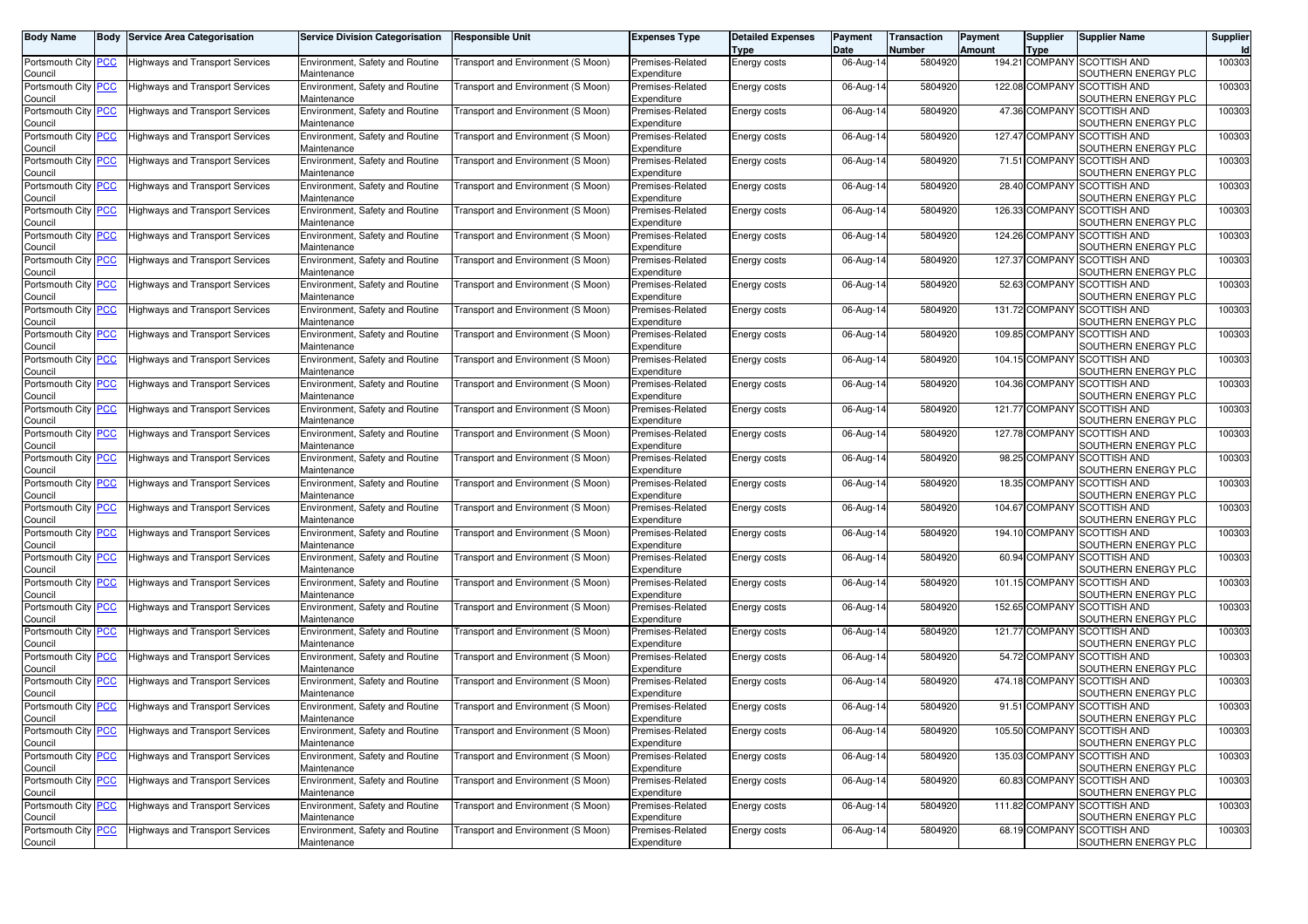| <b>Body Name</b>                              | Body             | <b>Service Area Categorisation</b>     | <b>Service Division Categorisation</b>                | <b>Responsible Unit</b>            | Expenses Type                          | <b>Detailed Expenses</b><br>Type | Payment<br>Date | Transaction<br>Number | Payment<br>Amount | <b>Supplier</b><br>Type | Supplier Name                                     | Supplier |
|-----------------------------------------------|------------------|----------------------------------------|-------------------------------------------------------|------------------------------------|----------------------------------------|----------------------------------|-----------------|-----------------------|-------------------|-------------------------|---------------------------------------------------|----------|
| Portsmouth City<br>Council                    |                  | Highways and Transport Services        | Environment, Safety and Routine<br>Maintenance        | Transport and Environment (S Moon) | Premises-Related<br>Expenditure        | Energy costs                     | 06-Aug-14       | 5804920               |                   | 64.57 COMPANY           | <b>SCOTTISH AND</b><br>SOUTHERN ENERGY PLC        | 100303   |
| Portsmouth City                               | <u> РСС</u>      | Highways and Transport Services        | Environment, Safety and Routine<br>Maintenance        | Transport and Environment (S Moon) | Premises-Related                       | Energy costs                     | 06-Aug-14       | 5804920               |                   | 21.56 COMPAN            | <b>SCOTTISH AND</b><br>SOUTHERN ENERGY PLC        | 100303   |
| Council<br>Portsmouth City                    | PСC              | Highways and Transport Services        | Environment, Safety and Routine                       | Transport and Environment (S Moon) | Expenditure<br>Premises-Related        | Energy costs                     | 06-Aug-14       | 5804920               |                   | 20.21 COMPANY           | <b>SCOTTISH AND</b><br>SOUTHERN ENERGY PLC        | 100303   |
| Council<br>Portsmouth City   <mark>PCC</mark> |                  | Highways and Transport Services        | Maintenance<br>Environment, Safety and Routine        | Transport and Environment (S Moon) | Expenditure<br>Premises-Related        | Energy costs                     | 06-Aug-14       | 5804920               |                   | 88.50 COMPANY           | <b>SCOTTISH AND</b>                               | 100303   |
| Council<br>Portsmouth City                    |                  |                                        | Maintenance<br>Environment, Safety and Routine        | Transport and Environment (S Moon) | Expenditure<br>Premises-Related        |                                  |                 | 5804920               |                   | 99.07 COMPAN            | SOUTHERN ENERGY PLC<br><b>SCOTTISH AND</b>        | 100303   |
| Council                                       | <u> РСС</u>      | Highways and Transport Services        | Maintenance                                           |                                    | Expenditure                            | Energy costs                     | 06-Aug-14       |                       |                   |                         | SOUTHERN ENERGY PLC                               |          |
| Portsmouth City<br>Council                    | <b>PCC</b>       | Highways and Transport Services        | Environment, Safety and Routine<br>Maintenance        | [ransport and Environment (S Moon) | Premises-Related<br>Expenditure        | Energy costs                     | 06-Aug-14       | 5804920               |                   | 129.02 COMPANY          | <b>SCOTTISH AND</b><br>SOUTHERN ENERGY PLC        | 100303   |
| Portsmouth City<br>Council                    | <u> РСС</u>      | Highways and Transport Services        | Environment, Safety and Routine<br>Maintenance        | Fransport and Environment (S Moon) | Premises-Related<br>Expenditure        | Energy costs                     | 06-Aug-14       | 5804920               |                   | 131.30 COMPANY          | <b>SCOTTISH AND</b><br>SOUTHERN ENERGY PLC        | 100303   |
| Portsmouth City                               | <u>PCC</u>       | Highways and Transport Services        | Environment, Safety and Routine                       | Transport and Environment (S Moon) | Premises-Related                       | Energy costs                     | 06-Aug-14       | 5804920               |                   | 100.84 COMPAN           | <b>SCOTTISH AND</b>                               | 100303   |
| Council<br>Portsmouth City                    | $\overline{PCC}$ | Highways and Transport Services        | Maintenance<br>Environment, Safety and Routine        | Fransport and Environment (S Moon) | Expenditure<br>Premises-Related        | Energy costs                     | 06-Aug-14       | 5804920               |                   | 54.00 COMPANY           | SOUTHERN ENERGY PLC<br><b>SCOTTISH AND</b>        | 100303   |
| Council                                       |                  |                                        | Maintenance                                           |                                    | Expenditure                            |                                  |                 |                       |                   |                         | SOUTHERN ENERGY PLC                               |          |
| Portsmouth City<br>Council                    | PCC              | Highways and Transport Services        | Environment, Safety and Routine<br>Maintenance        | [ransport and Environment (S Moon) | Premises-Related<br>Expenditure        | Energy costs                     | 06-Aug-14       | 5804920               |                   | 119.49 COMPANY          | <b>SCOTTISH AND</b><br>SOUTHERN ENERGY PLC        | 100303   |
| Portsmouth City                               | <u> РСС</u>      | Highways and Transport Services        | Environment, Safety and Routine                       | [ransport and Environment (S Moon) | Premises-Related                       | Energy costs                     | 06-Aug-14       | 5804920               |                   | 769.90 COMPAN           | <b>SCOTTISH AND</b>                               | 100303   |
| Council<br>Portsmouth City                    | <u>PCC</u>       | Highways and Transport Services        | Maintenance<br>Environment, Safety and Routine        | Fransport and Environment (S Moon) | Expenditure<br>Premises-Related        | Energy costs                     | 06-Aug-14       | 5804920               |                   | 44.56 COMPANY           | SOUTHERN ENERGY PLC<br><b>SCOTTISH AND</b>        | 100303   |
| Council<br>Portsmouth City                    | <u> РСС</u>      | Highways and Transport Services        | Maintenance<br>Environment, Safety and Routine        | [ransport and Environment (S Moon) | Expenditure<br>Premises-Related        | Energy costs                     | 06-Aug-14       | 5804920               |                   | 50.89 COMPANY           | SOUTHERN ENERGY PLC<br><b>SCOTTISH AND</b>        | 100303   |
| Council                                       |                  |                                        | Maintenance                                           |                                    | Expenditure                            |                                  |                 |                       |                   |                         | SOUTHERN ENERGY PLC                               |          |
| Portsmouth City<br>Council                    | <u>PCC</u>       | <b>Highways and Transport Services</b> | Environment, Safety and Routine<br>Maintenance        | Transport and Environment (S Moon) | Premises-Related<br>Expenditure        | Energy costs                     | 06-Aug-14       | 5804920               |                   | 59.90 COMPAN            | <b>SCOTTISH AND</b><br>SOUTHERN ENERGY PLC        | 100303   |
| Portsmouth City  <br>Council                  | <u>PCC</u>       | Highways and Transport Services        | Environment, Safety and Routine<br>Maintenance        | Fransport and Environment (S Moon) | Premises-Related<br>Expenditure        | Energy costs                     | 06-Aug-14       | 5804920               |                   | 184.57 COMPANY          | <b>SCOTTISH AND</b><br>SOUTHERN ENERGY PLC        | 100303   |
| Portsmouth City                               | <u>PCC </u>      | Highways and Transport Services        | Environment, Safety and Routine                       | [ransport and Environment (S Moon) | Premises-Related                       | Energy costs                     | 06-Aug-14       | 5804920               |                   | 107.36 COMPANY          | <b>SCOTTISH AND</b>                               | 100303   |
| Council<br>Portsmouth City                    | PСC              | Highways and Transport Services        | Maintenance<br><b>Environment, Safety and Routine</b> | Transport and Environment (S Moon) | <i>Expenditure</i><br>Premises-Related | Energy costs                     | 06-Aug-14       | 5804920               |                   | 131.30 COMPAN           | SOUTHERN ENERGY PLC<br><b>SCOTTISH AND</b>        | 100303   |
| Council<br>Portsmouth City                    | <u>PCC</u>       | Highways and Transport Services        | Maintenance<br>Environment, Safety and Routine        | Fransport and Environment (S Moon) | Expenditure<br>Premises-Related        | Energy costs                     | 06-Aug-14       | 5804920               |                   | 76.90 COMPANY           | SOUTHERN ENERGY PLC<br><b>SCOTTISH AND</b>        | 100303   |
| Council                                       |                  |                                        | Maintenance                                           |                                    | Expenditure                            |                                  |                 |                       |                   |                         | SOUTHERN ENERGY PLC                               |          |
| Portsmouth City<br>Council                    | <u>PCC </u>      | Highways and Transport Services        | Environment, Safety and Routine<br>Maintenance        | Transport and Environment (S Moon) | Premises-Related<br>Expenditure        | Energy costs                     | 06-Aug-14       | 5804920               |                   | 95.03 COMPANY           | <b>SCOTTISH AND</b><br>SOUTHERN ENERGY PLC        | 100303   |
| Portsmouth City<br>Council                    | <u>PCC</u>       | <b>Highways and Transport Services</b> | Environment, Safety and Routine<br>Maintenance        | Transport and Environment (S Moon) | Premises-Related<br>Expenditure        | Energy costs                     | 06-Aug-14       | 5804920               |                   | 179.18 COMPAN           | <b>SCOTTISH AND</b><br>SOUTHERN ENERGY PLC        | 100303   |
| Portsmouth City<br>Council                    | <u>PCC</u>       | Highways and Transport Services        | Environment, Safety and Routine<br>Maintenance        | [ransport and Environment (S Moon) | Premises-Related<br>Expenditure        | Energy costs                     | 06-Aug-14       | 5804920               |                   | 126.33 COMPANY          | <b>SCOTTISH AND</b><br>SOUTHERN ENERGY PLC        | 100303   |
| Portsmouth City                               | <u>PCC</u>       | Highways and Transport Services        | Environment, Safety and Routine                       | Fransport and Environment (S Moon) | Premises-Related                       | Energy costs                     | 06-Aug-14       | 5804920               |                   | 19.59 COMPAN            | <b>SCOTTISH AND</b>                               | 100300   |
| Council<br>Portsmouth City                    | <u>PCC</u>       | Highways and Transport Services        | Maintenance<br>Environment, Safety and Routine        | [ransport and Environment (S Moon) | Expenditure<br>Premises-Related        | Energy costs                     | 06-Aug-14       | 5804920               |                   | 136.69 COMPAN           | SOUTHERN ENERGY PLC<br><b>SCOTTISH AND</b>        | 100303   |
| Council<br>Portsmouth City                    | <u>PCC </u>      | Highways and Transport Services        | Maintenance<br>Environment, Safety and Routine        | Transport and Environment (S Moon) | Expenditure<br>Premises-Related        |                                  | 06-Aug-14       | 5804920               |                   | 114.41 COMPANY          | SOUTHERN ENERGY PLC<br><b>SCOTTISH AND</b>        | 100303   |
| Council                                       |                  |                                        | Maintenance                                           |                                    | Expenditure                            | Energy costs                     |                 |                       |                   |                         | SOUTHERN ENERGY PLC                               |          |
| Portsmouth City<br>Council                    | <u>PCC</u>       | Highways and Transport Services        | Environment, Safety and Routine<br>Maintenance        | Fransport and Environment (S Moon) | Premises-Related<br>Expenditure        | Energy costs                     | 06-Aug-14       | 5804920               |                   | 134.00 COMPAN           | <b>SCOTTISH AND</b><br>SOUTHERN ENERGY PLC        | 100303   |
| Portsmouth City<br>Council                    | <u>PCC</u>       | Highways and Transport Services        | Environment, Safety and Routine<br>Maintenance        | [ransport and Environment (S Moon  | Premises-Related<br>Expenditure        | Energy costs                     | 06-Aug-14       | 5804920               |                   | 51.41 COMPAN            | <b>SCOTTISH AND</b><br>SOUTHERN ENERGY PLC        | 100303   |
| Portsmouth City                               | <u>PCC</u>       | Highways and Transport Services        | Environment, Safety and Routine                       | Transport and Environment (S Moon) | Premises-Related                       | Energy costs                     | 06-Aug-14       | 5804920               |                   | 56.07 COMPANY           | <b>SCOTTISH AND</b>                               | 100303   |
| Council<br>Portsmouth City PCC                |                  | <b>Highways and Transport Services</b> | Maintenance<br>Environment, Safety and Routine        | Transport and Environment (S Moon) | Expenditure<br>Premises-Related        | Energy costs                     | 06-Aug-14       | 5804920               |                   |                         | SOUTHERN ENERGY PLC<br>81.66 COMPANY SCOTTISH AND | 100303   |
| Council<br>Portsmouth City PCC                |                  | <b>Highways and Transport Services</b> | Maintenance<br>Environment, Safety and Routine        | Transport and Environment (S Moon) | Expenditure<br>Premises-Related        | Energy costs                     | 06-Aug-14       | 5804920               |                   | 131.20 COMPANY          | SOUTHERN ENERGY PLC<br><b>SCOTTISH AND</b>        | 100303   |
| Council                                       |                  |                                        | Maintenance                                           |                                    | Expenditure                            |                                  |                 |                       |                   |                         | SOUTHERN ENERGY PLC                               |          |
| Portsmouth City PCC<br>Council                |                  | <b>Highways and Transport Services</b> | Environment, Safety and Routine<br>Maintenance        | Transport and Environment (S Moon) | Premises-Related<br>Expenditure        | Energy costs                     | 06-Aug-14       | 5804920               |                   |                         | 37.00 COMPANY SCOTTISH AND<br>SOUTHERN ENERGY PLC | 100303   |
| Portsmouth City PCC<br>Council                |                  | <b>Highways and Transport Services</b> | Environment, Safety and Routine<br>Maintenance        | Transport and Environment (S Moon) | Premises-Related<br>Expenditure        | Energy costs                     | 06-Aug-14       | 5804920               |                   |                         | 25.29 COMPANY SCOTTISH AND<br>SOUTHERN ENERGY PLC | 100303   |
| Portsmouth City PCC                           |                  | <b>Highways and Transport Services</b> | Environment, Safety and Routine                       | Transport and Environment (S Moon) | Premises-Related                       | Energy costs                     | 06-Aug-14       | 5804920               |                   | 126.23 COMPANY          | <b>SCOTTISH AND</b>                               | 100303   |
| Council                                       |                  |                                        | Maintenance                                           |                                    | Expenditure                            |                                  |                 |                       |                   |                         | SOUTHERN ENERGY PLC                               |          |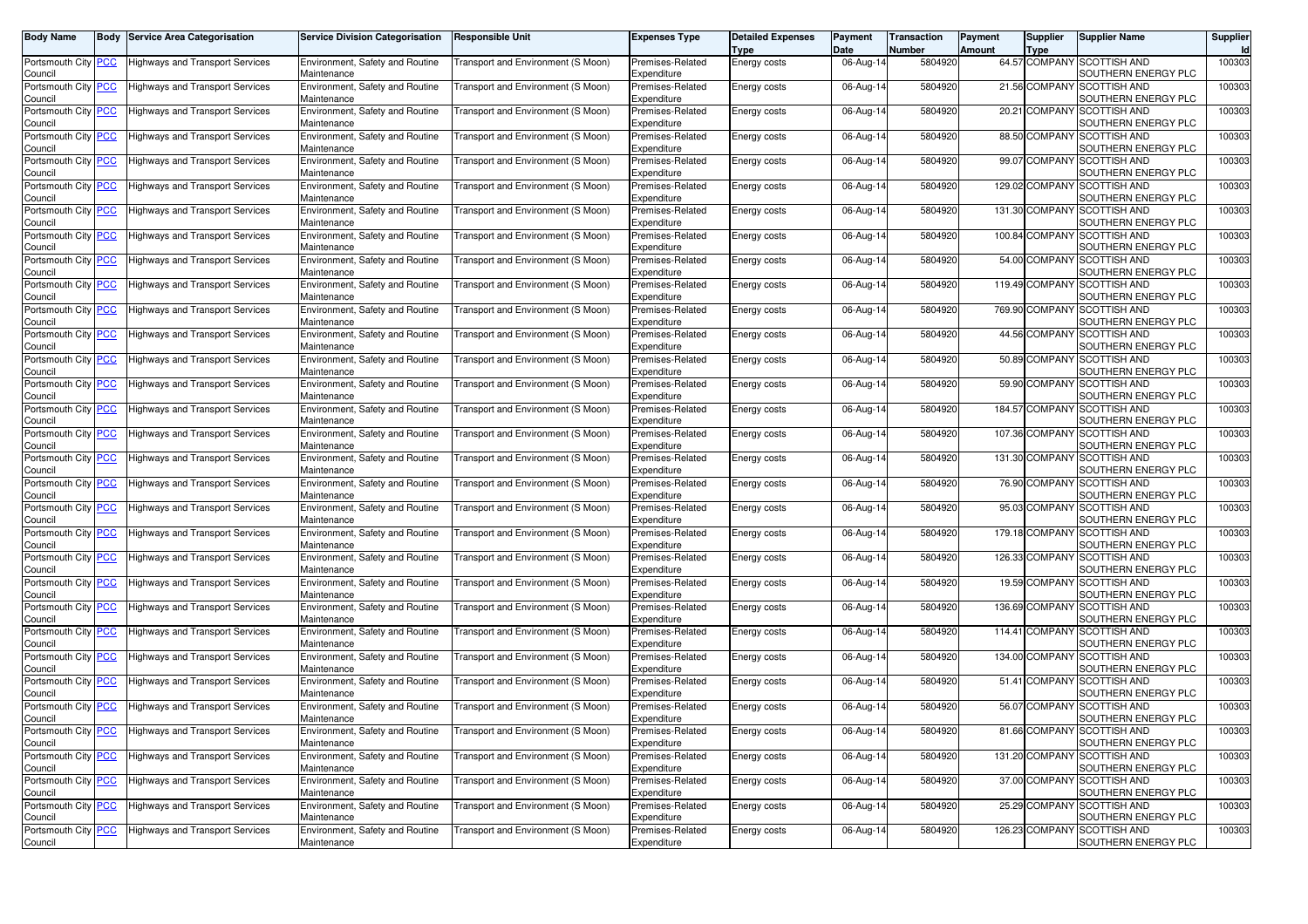| <b>Body Name</b>                              | Body             | <b>Service Area Categorisation</b>     | <b>Service Division Categorisation</b>                | <b>Responsible Unit</b>            | Expenses Type                          | <b>Detailed Expenses</b><br>Type | Payment<br>Date | Transaction<br>Number | Payment<br>Amount | <b>Supplier</b><br>Type | Supplier Name                                     | Supplier |
|-----------------------------------------------|------------------|----------------------------------------|-------------------------------------------------------|------------------------------------|----------------------------------------|----------------------------------|-----------------|-----------------------|-------------------|-------------------------|---------------------------------------------------|----------|
| Portsmouth City<br>Council                    |                  | Highways and Transport Services        | Environment, Safety and Routine<br>Maintenance        | Transport and Environment (S Moon) | Premises-Related<br>Expenditure        | Energy costs                     | 06-Aug-14       | 5804920               |                   | 129.54 COMPANY          | <b>SCOTTISH AND</b><br>SOUTHERN ENERGY PLC        | 100303   |
| Portsmouth City                               | <u> РСС</u>      | Highways and Transport Services        | Environment, Safety and Routine<br>Maintenance        | Transport and Environment (S Moon) | Premises-Related                       | Energy costs                     | 06-Aug-14       | 5804920               |                   | 176.68 COMPAN           | <b>SCOTTISH AND</b><br>SOUTHERN ENERGY PLC        | 100303   |
| Council<br>Portsmouth City                    | PСC              | Highways and Transport Services        | Environment, Safety and Routine                       | Transport and Environment (S Moon) | Expenditure<br>Premises-Related        | Energy costs                     | 06-Aug-14       | 5804920               |                   | 208.92 COMPANY          | <b>SCOTTISH AND</b><br>SOUTHERN ENERGY PLC        | 100303   |
| Council<br>Portsmouth City   <mark>PCC</mark> |                  | Highways and Transport Services        | Maintenance<br>Environment, Safety and Routine        | [ransport and Environment (S Moon) | Expenditure<br>Premises-Related        | Energy costs                     | 06-Aug-14       | 5804920               |                   | 59.90 COMPANY           | <b>SCOTTISH AND</b>                               | 100303   |
| Council<br>Portsmouth City                    | <u> РСС</u>      | Highways and Transport Services        | Maintenance<br>Environment, Safety and Routine        | Transport and Environment (S Moon) | Expenditure<br>Premises-Related        | Energy costs                     | 06-Aug-14       | 5804920               |                   | 135.03 COMPAN           | SOUTHERN ENERGY PLC<br><b>SCOTTISH AND</b>        | 100303   |
| Council                                       |                  |                                        | Maintenance                                           |                                    | Expenditure                            |                                  |                 |                       |                   |                         | SOUTHERN ENERGY PLC                               |          |
| Portsmouth City<br>Council                    | <b>PCC</b>       | Highways and Transport Services        | Environment, Safety and Routine<br>Maintenance        | Transport and Environment (S Moon) | Premises-Related<br>Expenditure        | Energy costs                     | 06-Aug-14       | 5804920               |                   | 107.99 COMPANY          | <b>SCOTTISH AND</b><br>SOUTHERN ENERGY PLC        | 100303   |
| Portsmouth City<br>Council                    | <u> РСС</u>      | Highways and Transport Services        | Environment, Safety and Routine<br>Maintenance        | Fransport and Environment (S Moon) | Premises-Related<br>Expenditure        | Energy costs                     | 06-Aug-14       | 5804920               |                   | 21.46 COMPANY           | <b>SCOTTISH AND</b><br>SOUTHERN ENERGY PLC        | 100303   |
| Portsmouth City                               | <u>PCC</u>       | Highways and Transport Services        | Environment, Safety and Routine                       | Transport and Environment (S Moon) | Premises-Related                       | Energy costs                     | 06-Aug-14       | 5804920               |                   | 50.68 COMPAN            | <b>SCOTTISH AND</b>                               | 100303   |
| Council<br>Portsmouth City                    | $\overline{PCC}$ | Highways and Transport Services        | Maintenance<br>Environment, Safety and Routine        | Fransport and Environment (S Moon) | Expenditure<br>Premises-Related        | Energy costs                     | 06-Aug-14       | 5804920               |                   | 132.86 COMPANY          | SOUTHERN ENERGY PLC<br><b>SCOTTISH AND</b>        | 100303   |
| Council                                       |                  |                                        | Maintenance                                           |                                    | Expenditure                            |                                  |                 |                       |                   |                         | SOUTHERN ENERGY PLC                               |          |
| Portsmouth City<br>Council                    | PCC              | Highways and Transport Services        | Environment, Safety and Routine<br>Maintenance        | [ransport and Environment (S Moon) | Premises-Related<br>Expenditure        | Energy costs                     | 06-Aug-14       | 5804920               |                   | 119.39 COMPANY          | <b>SCOTTISH AND</b><br>SOUTHERN ENERGY PLC        | 100303   |
| Portsmouth City                               | <u> РСС</u>      | Highways and Transport Services        | Environment, Safety and Routine                       | [ransport and Environment (S Moon) | Premises-Related                       | Energy costs                     | 06-Aug-14       | 5804920               |                   | 131.30 COMPAN           | <b>SCOTTISH AND</b><br>SOUTHERN ENERGY PLC        | 100303   |
| Council<br>Portsmouth City                    | <u>PCC</u>       | Highways and Transport Services        | Maintenance<br>Environment, Safety and Routine        | Fransport and Environment (S Moon) | Expenditure<br>Premises-Related        | Energy costs                     | 06-Aug-14       | 5804920               |                   | 135.24 COMPANY          | <b>SCOTTISH AND</b>                               | 100303   |
| Council<br>Portsmouth City                    | <u> РСС</u>      | Highways and Transport Services        | Maintenance<br>Environment, Safety and Routine        | Transport and Environment (S Moon) | Expenditure<br>Premises-Related        | Energy costs                     | 06-Aug-14       | 5804920               |                   | 44.67 COMPANY           | SOUTHERN ENERGY PLC<br><b>SCOTTISH AND</b>        | 100303   |
| Council                                       |                  |                                        | Maintenance                                           |                                    | <i>Expenditure</i>                     |                                  |                 |                       |                   |                         | SOUTHERN ENERGY PLC<br>SCOTTISH AND               |          |
| Portsmouth City<br>Council                    | <u>PCC</u>       | <b>Highways and Transport Services</b> | Environment, Safety and Routine<br>Maintenance        | Transport and Environment (S Moon) | Premises-Related<br>Expenditure        | Energy costs                     | 06-Aug-14       | 5804920               |                   | 62.70 COMPAN            | SOUTHERN ENERGY PLC                               | 100303   |
| Portsmouth City  <br>Council                  | <u>PCC</u>       | Highways and Transport Services        | Environment, Safety and Routine<br>Maintenance        | Fransport and Environment (S Moon) | Premises-Related<br>Expenditure        | Energy costs                     | 06-Aug-14       | 5804920               |                   | 114.10 COMPANY          | <b>SCOTTISH AND</b><br>SOUTHERN ENERGY PLC        | 100303   |
| Portsmouth City                               | <u>PCC </u>      | Highways and Transport Services        | Environment, Safety and Routine                       | Transport and Environment (S Moon) | Premises-Related                       | Energy costs                     | 06-Aug-14       | 5804920               |                   | 135.03 COMPANY          | <b>SCOTTISH AND</b>                               | 100303   |
| Council<br>Portsmouth City                    | PСC              | <b>Highways and Transport Services</b> | Maintenance<br><b>Environment, Safety and Routine</b> | Transport and Environment (S Moon) | <i>Expenditure</i><br>Premises-Related | Energy costs                     | 06-Aug-14       | 5804920               |                   | 241.46 COMPAN           | SOUTHERN ENERGY PLC<br><b>SCOTTISH AND</b>        | 100303   |
| Council<br>Portsmouth City                    | <u>PCC</u>       | Highways and Transport Services        | Maintenance<br>Environment, Safety and Routine        | Fransport and Environment (S Moon) | Expenditure<br>Premises-Related        | Energy costs                     | 06-Aug-14       | 5804920               |                   | 60.83 COMPANY           | SOUTHERN ENERGY PLC<br><b>SCOTTISH AND</b>        | 100303   |
| Council                                       |                  |                                        | Maintenance                                           |                                    | Expenditure                            |                                  |                 |                       |                   |                         | SOUTHERN ENERGY PLC                               |          |
| Portsmouth City<br>Council                    | <u>PCC </u>      | Highways and Transport Services        | Environment, Safety and Routine<br>Maintenance        | Transport and Environment (S Moon) | Premises-Related<br>Expenditure        | Energy costs                     | 06-Aug-14       | 5804920               |                   | 87.47 COMPANY           | <b>SCOTTISH AND</b><br>SOUTHERN ENERGY PLC        | 100303   |
| Portsmouth City<br>Council                    | <u>PCC</u>       | Highways and Transport Services        | Environment, Safety and Routine<br>Maintenance        | Transport and Environment (S Moon) | Premises-Related<br>Expenditure        | Energy costs                     | 06-Aug-14       | 5804920               |                   | 114.72 COMPAN           | <b>SCOTTISH AND</b><br>SOUTHERN ENERGY PLC        | 100303   |
| Portsmouth City<br>Council                    | <u>PCC</u>       | Highways and Transport Services        | Environment, Safety and Routine<br>Maintenance        | Transport and Environment (S Moon) | Premises-Related<br>Expenditure        | Energy costs                     | 06-Aug-14       | 5804920               |                   | 110.78 COMPANY          | <b>SCOTTISH AND</b><br>SOUTHERN ENERGY PLC        | 100303   |
| Portsmouth City                               | <u>PCC</u>       | Highways and Transport Services        | Environment, Safety and Routine                       | Fransport and Environment (S Moon) | Premises-Related                       | Energy costs                     | 06-Aug-14       | 5804920               |                   | 135.45 COMPANY          | <b>SCOTTISH AND</b>                               | 100303   |
| Council<br>Portsmouth City                    | <u>PCC</u>       | Highways and Transport Services        | Maintenance<br>Environment, Safety and Routine        | [ransport and Environment (S Moon) | Expenditure<br>Premises-Related        | Energy costs                     | 06-Aug-14       | 5804920               |                   | 131.41 COMPAN           | SOUTHERN ENERGY PLC<br><b>SCOTTISH AND</b>        | 100303   |
| Council                                       |                  |                                        | Maintenance                                           |                                    | Expenditure                            |                                  |                 |                       |                   |                         | SOUTHERN ENERGY PLC                               |          |
| Portsmouth City<br>Council                    | <u>PCC </u>      | Highways and Transport Services        | Environment, Safety and Routine<br>Maintenance        | Transport and Environment (S Moon) | Premises-Related<br>Expenditure        | Energy costs                     | 06-Aug-14       | 5804920               |                   | 134.93 COMPANY          | <b>SCOTTISH AND</b><br>SOUTHERN ENERGY PLC        | 100303   |
| Portsmouth City<br>Council                    | <u>PCC</u>       | Highways and Transport Services        | Environment, Safety and Routine<br>Maintenance        | Fransport and Environment (S Moon) | Premises-Related<br>Expenditure        | Energy costs                     | 06-Aug-14       | 5804920               |                   | 779.93 COMPAN           | <b>SCOTTISH AND</b><br>SOUTHERN ENERGY PLC        | 100303   |
| Portsmouth City                               | <u>PCC</u>       | Highways and Transport Services        | Environment, Safety and Routine                       | [ransport and Environment (S Moon) | Premises-Related                       | Energy costs                     | 06-Aug-14       | 5804920               |                   | 68.40 COMPAN            | <b>SCOTTISH AND</b>                               | 100303   |
| Council<br>Portsmouth City                    | <u>PCC</u>       | <b>Highways and Transport Services</b> | Maintenance<br>Environment, Safety and Routine        | Transport and Environment (S Moon) | Expenditure<br>Premises-Related        | Energy costs                     | 06-Aug-14       | 5804920               |                   | 113.79 COMPANY          | SOUTHERN ENERGY PLC<br><b>SCOTTISH AND</b>        | 100303   |
| Council                                       |                  |                                        | Maintenance                                           |                                    | Expenditure                            |                                  |                 |                       |                   |                         | SOUTHERN ENERGY PLC                               |          |
| Portsmouth City PCC<br>Council                |                  | <b>Highways and Transport Services</b> | Environment, Safety and Routine<br>Maintenance        | Transport and Environment (S Moon) | Premises-Related<br>Expenditure        | Energy costs                     | 06-Aug-14       | 5804920               |                   |                         | 80.52 COMPANY SCOTTISH AND<br>SOUTHERN ENERGY PLC | 100303   |
| Portsmouth City PCC<br>Council                |                  | <b>Highways and Transport Services</b> | Environment, Safety and Routine<br>Maintenance        | Transport and Environment (S Moon) | Premises-Related<br>Expenditure        | Energy costs                     | 06-Aug-14       | 5804920               |                   | 31.20 COMPANY           | <b>SCOTTISH AND</b><br>SOUTHERN ENERGY PLC        | 100303   |
| Portsmouth City PCC<br>Council                |                  | <b>Highways and Transport Services</b> | Environment, Safety and Routine<br>Maintenance        | Transport and Environment (S Moon) | Premises-Related<br>Expenditure        | Energy costs                     | 06-Aug-14       | 5804920               |                   |                         | 35.55 COMPANY SCOTTISH AND<br>SOUTHERN ENERGY PLC | 100303   |
| Portsmouth City PCC                           |                  | <b>Highways and Transport Services</b> | Environment, Safety and Routine                       | Transport and Environment (S Moon) | Premises-Related                       | Energy costs                     | 06-Aug-14       | 5804920               |                   |                         | 128.82 COMPANY SCOTTISH AND                       | 100303   |
| Council<br>Portsmouth City PCC                |                  | <b>Highways and Transport Services</b> | Maintenance<br>Environment, Safety and Routine        | Transport and Environment (S Moon) | Expenditure<br>Premises-Related        | Energy costs                     | 06-Aug-14       | 5804920               |                   | 114.93 COMPANY          | SOUTHERN ENERGY PLC<br><b>SCOTTISH AND</b>        | 100303   |
| Council                                       |                  |                                        | Maintenance                                           |                                    | Expenditure                            |                                  |                 |                       |                   |                         | SOUTHERN ENERGY PLC                               |          |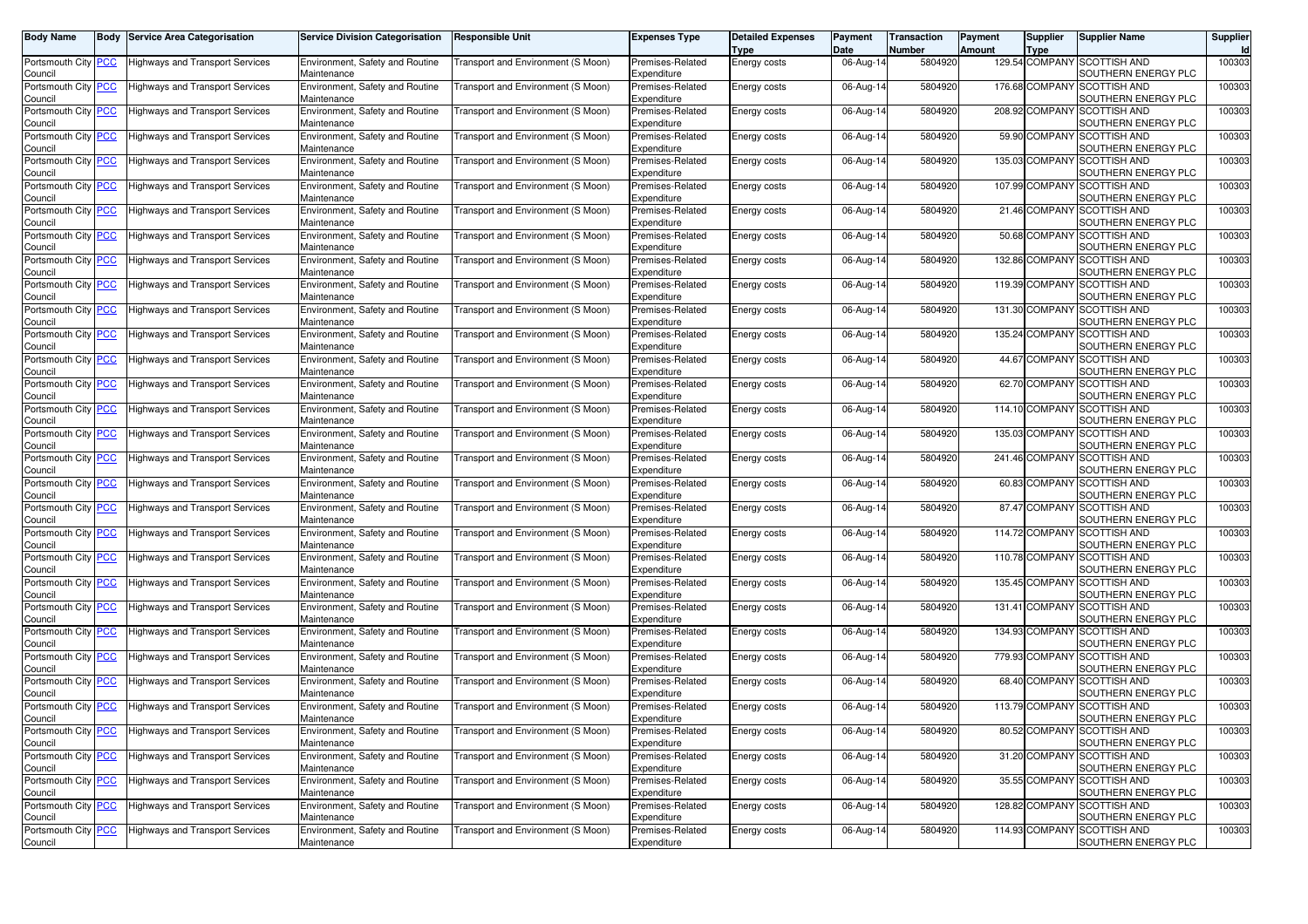| <b>Body Name</b>                      | <b>Body Service Area Categorisation</b>                                | <b>Service Division Categorisation</b> | <b>Responsible Unit</b>                                             | <b>Expenses Type</b>            | <b>Detailed Expenses</b><br>Type                        | Payment<br>Date | Transaction<br>Number | Payment<br><b>Amount</b> | Supplier<br>Type | <b>Supplier Name</b>                                 | Supplier<br>Id |
|---------------------------------------|------------------------------------------------------------------------|----------------------------------------|---------------------------------------------------------------------|---------------------------------|---------------------------------------------------------|-----------------|-----------------------|--------------------------|------------------|------------------------------------------------------|----------------|
| Portsmouth City   PCC<br>Council      | Other                                                                  | Suspense and Capital Schemes           | Transport and Environment (S Moon)                                  | Supplies and Services           | Equipment, furniture<br>and materials                   | 13-Aug-14       | 5806212               |                          |                  | 913.00 COMPANY SIEMENS PLC                           | 106546         |
| Portsmouth City PCC<br>Council        | Other                                                                  | Suspense and Capital Schemes           | Transport and Environment (S Moon)                                  | <b>Third Party Payments</b>     | Private contractors                                     | 22-Aug-14       | 5807660               |                          |                  | 1038.92 COMPANY SIEMENS PLC                          | 106546         |
| Portsmouth City <b>PCC</b><br>Council | <b>Planning Services</b>                                               | <b>Business support</b>                | Transport and Environment (S Moon)                                  | <b>Third Party Payments</b>     | Private contractors                                     | 29-Aug-14       | 5808908               |                          |                  | 17000.00 COMPANY SIEMENS PLC                         | 106546         |
| Portsmouth City PCC<br>Council        | <b>Highways and Transport Services</b>                                 | <b>Parking Services</b>                | Transport and Environment (S Moon)                                  | Supplies and Services           | Equipment, furniture<br>and materials                   | 22-Aug-14       | 5807661               |                          |                  | 470.00 COMPANY SIGNWAY SUPPLIES<br>(DATCHET) LIMITED | 106475         |
| Portsmouth City PCC<br>Council        | <b>Cultural and Related Services</b>                                   | Recreation and Sport                   | Transport and Environment (S Moon)                                  | Premises-Related<br>Expenditure | Repairs, alterations<br>and maintenance of<br>buildings | 05-Aug-14       | 5804475               |                          | 37.32 VENDOR     | SIX DEGREES UNIFIED<br>COMMS (KAM) LIMITED           | 137034         |
| Portsmouth City PCC<br>Council        | <b>Highways and Transport Services</b>                                 | <b>Parking Services</b>                | Transport and Environment (S Moon)                                  | <b>Third Party Payments</b>     | Private contractors                                     | 04-Aug-14       | 5804416               |                          | <b>ENT DEPT</b>  | 1747.80 GOVERNM SOLENT NHS TRUST                     | 107630         |
| Portsmouth City PCC<br>Council        | Other                                                                  | Suspense and Capital Schemes           | Transport and Environment (S Moon)                                  | <b>Third Party Payments</b>     | Private contractors                                     | 14-Aug-14       | 279595                |                          | 1190.00 VENDOR   | SOUTHERN CO-<br>OPERATIVE LIMITED                    | 102901         |
| Portsmouth City PCC<br>Council        | Other                                                                  | Suspense and Capital Schemes           | Transport and Environment (S Moon)                                  | <b>Third Party Payments</b>     | Private contractors                                     | 08-Aug-14       | 279477                |                          | 1190.00 VENDOR   | SOUTHERN CO-<br>OPERATIVE LIMITED                    | 102901         |
| Portsmouth City <b>PCC</b><br>Council | <b>Cultural and Related Services</b>                                   | Recreation and Sport                   | Transport and Environment (S Moon)                                  | Premises-Related<br>Expenditure | <b>Water Services</b>                                   | 01-Aug-14       | 5804296               |                          | 2160.38 VENDOR   | SOUTHERN WATER                                       | 100254         |
| Portsmouth City PCC<br>Council        | <b>Cultural and Related Services</b>                                   | Open Spaces                            | Transport and Environment (S Moon)                                  | Premises-Related<br>Expenditure | <b>Water Services</b>                                   | 22-Aug-14       | 5807668               |                          | 80.87 VENDOR     | SOUTHERN WATER                                       | 100254         |
| Portsmouth City PCC<br>Council        | <b>Cultural and Related Services</b>                                   | Open Spaces                            | Transport and Environment (S Moon)                                  | Premises-Related<br>Expenditure | <b>Water Services</b>                                   | 04-Aug-14       | 5804418               |                          | 169.65 VENDOR    | SOUTHERN WATER                                       | 100254         |
| Portsmouth City PCC<br>Council        | <b>Environmental and Regulatory Services Regulatory Services</b>       |                                        | Transport and Environment (S Moon)                                  | Premises-Related<br>Expenditure | <b>Water Services</b>                                   | 21-Aug-14       | 5807408               |                          | 577.36 VENDOR    | SOUTHERN WATER                                       | 100254         |
| Portsmouth City PCC<br>Council        | <b>Environmental and Regulatory Services Regulatory Services</b>       |                                        | Transport and Environment (S Moon)                                  | Premises-Related<br>Expenditure | <b>Water Services</b>                                   | 29-Aug-14       | 5808920               |                          | 919.48 VENDOR    | SOUTHERN WATER                                       | 100254         |
| Portsmouth City PCC<br>Council        | <b>Environmental and Regulatory Services Regulatory Services</b>       |                                        | Transport and Environment (S Moon)                                  | Premises-Related<br>Expenditure | <b>Water Services</b>                                   | 05-Aug-14       | 5804477               |                          | -460.00 VENDOR   | SOUTHERN WATER                                       | 100254         |
| Portsmouth City PCC<br>Council        | <b>Environmental and Regulatory Services Regulatory Services</b>       |                                        | Transport and Environment (S Moon)                                  | Premises-Related<br>Expenditure | <b>Water Services</b>                                   | 22-Aug-14       | 5807668               |                          | 657.00 VENDOR    | SOUTHERN WATER                                       | 100254         |
| Portsmouth City <b>PCC</b><br>Council | Environmental and Regulatory Services Cemetery, Cremation and Mortuary | Services                               | Transport and Environment (S Moon)                                  | Premises-Related<br>Expenditure | <b>Water Services</b>                                   | 14-Aug-14       | 5806392               |                          | 24.83 VENDOR     | SOUTHERN WATER                                       | 100254         |
| Portsmouth City PCC<br>Council        | <b>Environmental and Regulatory Services</b>                           | Services                               | Cemetery, Cremation and Mortuary Transport and Environment (S Moon) | Premises-Related<br>Expenditure | <b>Water Services</b>                                   | 14-Aug-14       | 5806392               |                          | 315.29 VENDOR    | <b>SOUTHERN WATER</b>                                | 100254         |
| Portsmouth City   PCC<br>Council      | <b>Environmental and Regulatory Services</b>                           | <b>Regulatory Services</b>             | Transport and Environment (S Moon)                                  | Premises-Related<br>Expenditure | <b>Water Services</b>                                   | 21-Aug-14       | 5807408               |                          | 820.75 VENDOR    | SOUTHERN WATER                                       | 100254         |
| Portsmouth City PCC<br>Council        | Environmental and Regulatory Services Regulatory Services              |                                        | Transport and Environment (S Moon)                                  | Premises-Related<br>Expenditure | <b>Water Services</b>                                   | 22-Aug-14       | 5807668               |                          | 559.21 VENDOR    | SOUTHERN WATER                                       | 100254         |
| Portsmouth City PCC<br>Council        | <b>Environmental and Regulatory Services Regulatory Services</b>       |                                        | Transport and Environment (S Moon)                                  | Premises-Related<br>Expenditure | <b>Water Services</b>                                   | 05-Aug-14       | 5804477               |                          | 1178.46 VENDOR   | <b>SOUTHERN WATER</b>                                | 100254         |
| Portsmouth City PCC<br>Council        | <b>Cultural and Related Services</b>                                   | Open Spaces                            | Transport and Environment (S Moon)                                  | Premises-Related<br>Expenditure | <b>Water Services</b>                                   | 04-Aug-14       | 5804418               |                          | 238.00 VENDOR    | SOUTHERN WATER                                       | 100254         |
| Portsmouth City PCC<br>Council        | <b>Cultural and Related Services</b>                                   | Open Spaces                            | Transport and Environment (S Moon)                                  | Premises-Related<br>Expenditure | <b>Water Services</b>                                   | 04-Aug-14       | 5804418               |                          | 570.94 VENDOR    | SOUTHERN WATER                                       | 100254         |
| Portsmouth City PCC<br>Council        | <b>Cultural and Related Services</b>                                   | Open Spaces                            | Transport and Environment (S Moon)                                  | Premises-Related<br>Expenditure | <b>Water Services</b>                                   | 12-Aug-14       | 279517                |                          | 5968.16 VENDOR   | <b>SOUTHERN WATER</b>                                | 100254         |
| Portsmouth City PCC<br>Council        | <b>Highways and Transport Services</b>                                 | <b>Parking Services</b>                | Transport and Environment (S Moon)                                  | <b>Third Party Payments</b>     | Private contractors                                     | 13-Aug-14       | 5806223               |                          | 1808.43 VENDOR   | SPUR INFORMATION<br>SOLUTIONS LTD                    | 113838         |
| Portsmouth City PCC<br>Council        | <b>Highways and Transport Services</b>                                 | <b>Parking Services</b>                | Transport and Environment (S Moon)                                  | <b>Third Party Payments</b>     | Private contractors                                     | 13-Aug-14       | 5806223               |                          | 159.78 VENDOR    | SPUR INFORMATION<br><b>SOLUTIONS LTD</b>             | 113838         |
| Portsmouth City PCC<br>Council        | <b>Highways and Transport Services</b>                                 | <b>Parking Services</b>                | Transport and Environment (S Moon)                                  | <b>Third Party Payments</b>     | Private contractors                                     | 13-Aug-14       | 5806223               |                          | 1063.79 VENDOR   | SPUR INFORMATION<br>SOLUTIONS LTD                    | 113838         |
| Portsmouth City PCC<br>Council        | <b>Highways and Transport Services</b>                                 | <b>Parking Services</b>                | Transport and Environment (S Moon)                                  | Third Party Payments            | <b>Private contractors</b>                              | 13-Aug-14       | 5806223               |                          | 12.64 VENDOR     | SPUR INFORMATION<br>SOLUTIONS LTD                    | 113838         |
| Portsmouth City PCC<br>Council        | <b>Cultural and Related Services</b>                                   | Open Spaces                            | Transport and Environment (S Moon)                                  | Premises-Related<br>Expenditure | Repairs, alterations<br>and maintenance of<br>buildings | 29-Aug-14       | 5808925               |                          |                  | 900.00 COMPANY SSE CONTRACTING LTD                   | 101806         |
| Portsmouth City PCC<br>Council        | <b>Cultural and Related Services</b>                                   | Open Spaces                            | Transport and Environment (S Moon)                                  | Premises-Related<br>Expenditure | Repairs, alterations<br>and maintenance of<br>buildings | 29-Aug-14       | 5808925               |                          |                  | 5000.00 COMPANY SSE CONTRACTING LTD                  | 101806         |
| Portsmouth City PCC<br>Council        | <b>Cultural and Related Services</b>                                   | Open Spaces                            | Transport and Environment (S Moon)                                  | Premises-Related<br>Expenditure | Repairs, alterations<br>and maintenance of<br>buildings | 29-Aug-14       | 5808925               |                          |                  | 0.91 COMPANY SSE CONTRACTING LTD                     | 101806         |